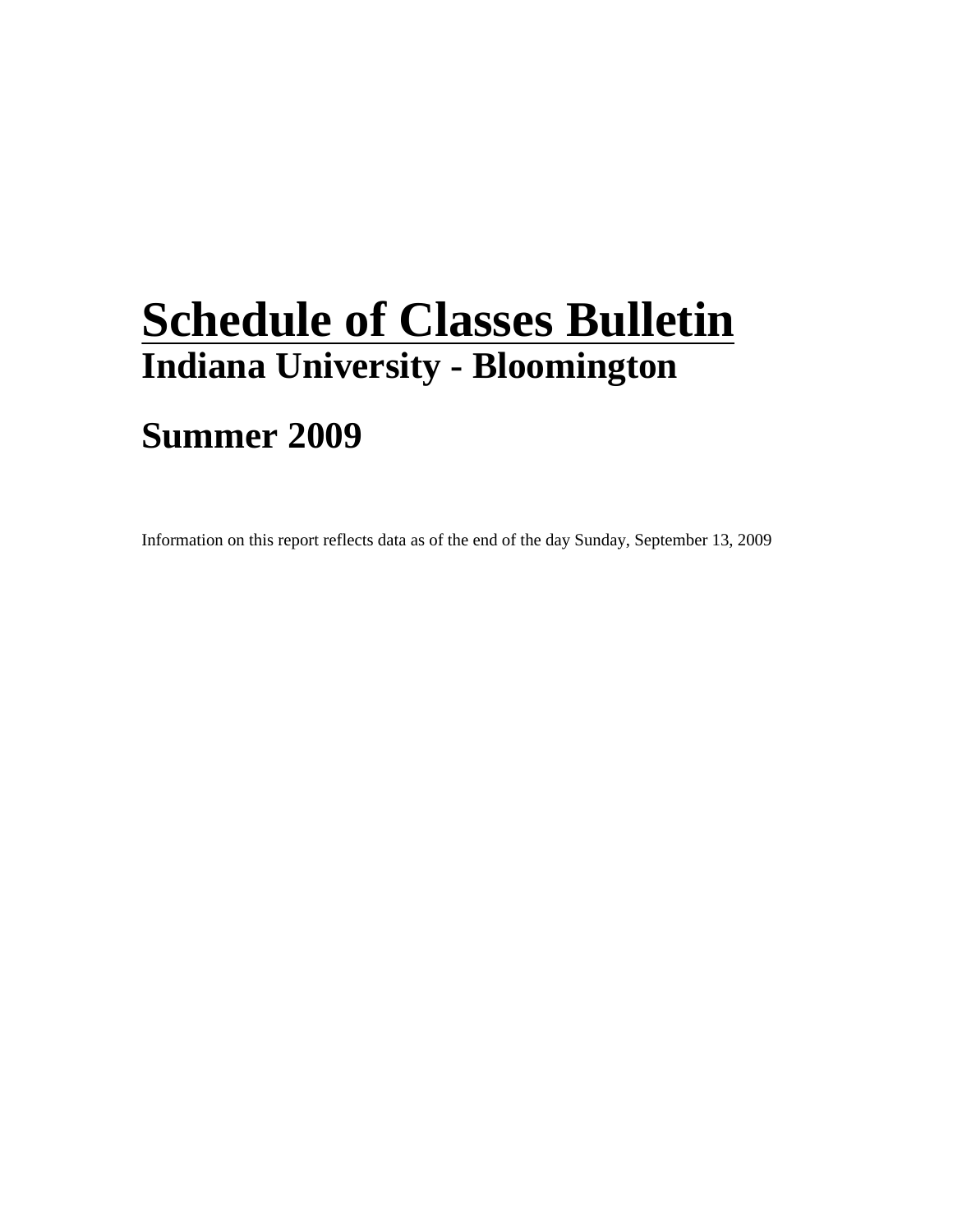| SCHEDULE OF CLASSES BULLETIN FOR THE BLOOMINGTON CAMPUS FOR SUMMER 2009                                               |     |        |     | PAGE           | 1        |
|-----------------------------------------------------------------------------------------------------------------------|-----|--------|-----|----------------|----------|
| Honors (HON)                                                                                                          |     |        | Max | <u>Avl</u>     | W/L      |
| Summer Session 1                                                                                                      |     |        |     |                |          |
| HONORS TUTORIAL (010)                                                                                                 |     |        |     |                |          |
| HON-H 299 HONORS TUTORIAL (1-3 CR)<br>2361 PERM SS1 ARR<br>ARR                                                        | ARR | Auer M | 3   | $\overline{3}$ | $\Omega$ |
| Summer Session 2                                                                                                      |     |        |     |                |          |
| HONORS TUTORIAL (010)                                                                                                 |     |        |     |                |          |
| HON-H 299 HONORS TUTORIAL (1-3 CR)<br>2362 PERM SS2 ARR<br>ARR                                                        | ARR | Auer M | 3   | $\mathbf{3}$   | $\Omega$ |
| CROSSLISTED COURSES (999)                                                                                             |     |        |     |                |          |
| COLLINS LIVING-LEARNING CENTER (CLLC)<br>CLLC-L 130 VOLCANOES OF SIERRA NEVADA (3 CR)                                 |     |        |     |                |          |
| GEOLOGY (GEOL)<br>GEOL-S 103 EARTH SCI:MATERIALS&PROC-HNRS (3 CR)<br>GEOL-G 188 VOLCANOES OF THE SIERRA NEVADA (3 CR) |     |        |     |                |          |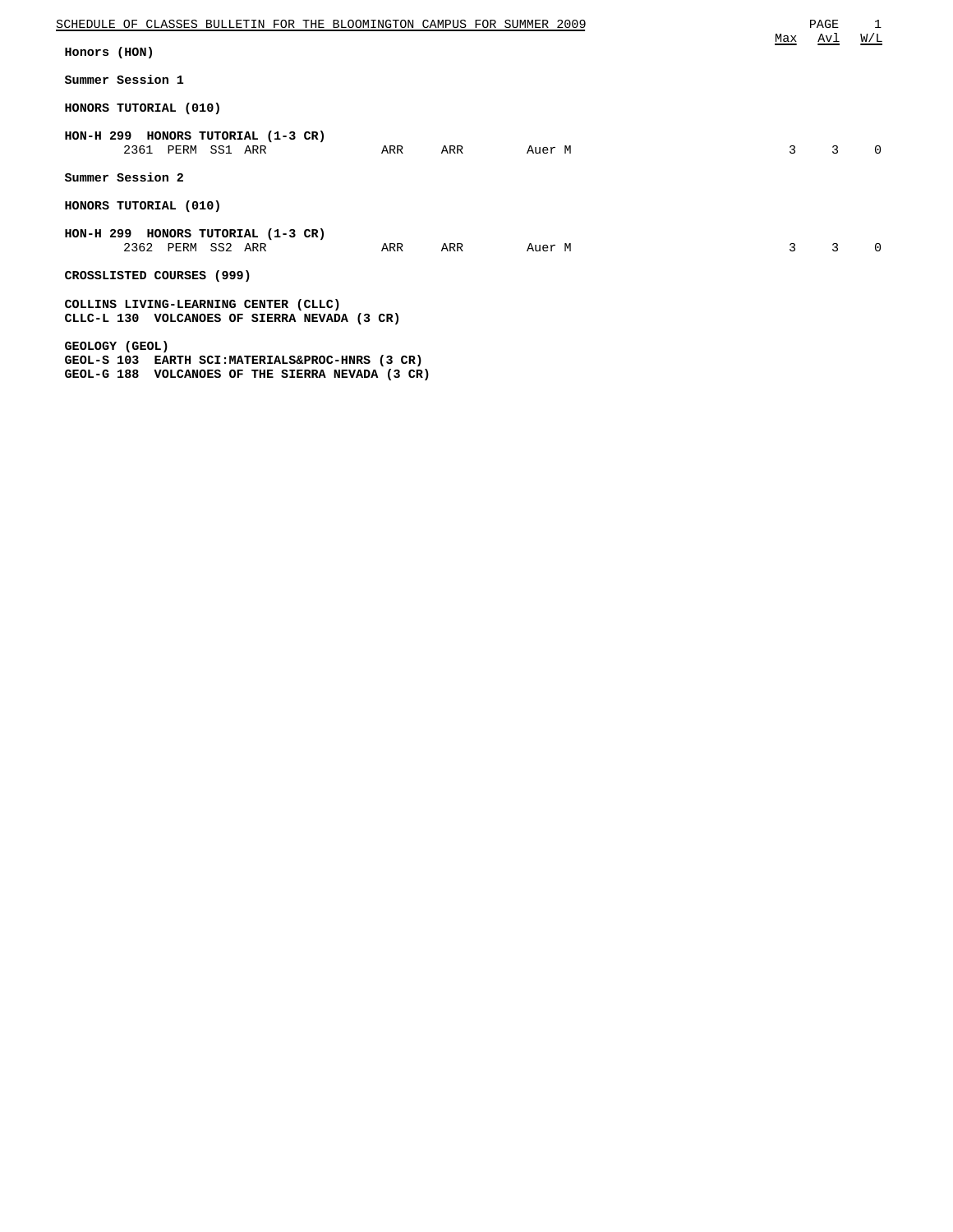| SCHEDULE OF CLASSES BULLETIN FOR THE BLOOMINGTON CAMPUS FOR SUMMER 2009                                                                                                                                                                                                                                                                                                                    |          | PAGE     | 2                    |
|--------------------------------------------------------------------------------------------------------------------------------------------------------------------------------------------------------------------------------------------------------------------------------------------------------------------------------------------------------------------------------------------|----------|----------|----------------------|
| College of Arts & Sciences (COLL)                                                                                                                                                                                                                                                                                                                                                          | Max      | Avl      | W/L                  |
| Summer Session 1                                                                                                                                                                                                                                                                                                                                                                           |          |          |                      |
| COLL TOPICS CURRICULUM (005)                                                                                                                                                                                                                                                                                                                                                               |          |          |                      |
| COLL-E 103 TOPICS IN ARTS & HUMANITIES (3 CR)<br>VT: RUSSIAN SHORT FICTION<br>3851<br>SS1 04:00 P-07:00 P<br>MW<br>BH 322<br>Beinek J<br>Above class credit given for only one of COLL-E 103, S 103,<br>CLLC-S 103 or GLLC-S 103<br>Above class fulfills the College Topics requirement<br>Above class carries COLL A & H distribution credit                                              | 35       | 11       | 1                    |
| COLL COURSES (010)                                                                                                                                                                                                                                                                                                                                                                         |          |          |                      |
| COLL-F 200 FOREIGN STUDY (0-8 CR)<br>F 200: Obtain authorization in KH 012<br>1659 PERM SS1 ARR<br>Lindemann K<br>ARR<br>ARR<br>COLL-X 495 INDIVIDUAL READINGS & RESEARCH (1-6 CR)<br>X 495 : Obtain authorization in KH 012<br>1677 PERM SS1 ARR<br>Lindemann K<br>ARR<br>ARR                                                                                                             | 10<br>15 | 10<br>15 | $\Omega$<br>$\Omega$ |
| Summer Session 2                                                                                                                                                                                                                                                                                                                                                                           |          |          |                      |
| SEMINARS (005)                                                                                                                                                                                                                                                                                                                                                                             |          |          |                      |
| COLL-S 103 FRESHMAN SEMINAR IN A & H (3 CR)                                                                                                                                                                                                                                                                                                                                                |          |          |                      |
| VT: FUNK AND PHARAOHS<br>1666 PERM NS2 09:00 A-12:00 P<br>SY 200<br>Christiansen D<br>D<br>TOPIC: Communicating Culture through Dress<br>Above class open to Freshmen only<br>Above class credit given for only one of COLL-E 103, S 103,                                                                                                                                                  | 20       | 8        | $\Omega$             |
| CLLC-S 103 or GLLC-S 103<br>Above class meets Aug $3 - 20$ . For further information<br>contact the Intensive Freshman Seminar Office at (812)<br>$855 - 3839.$<br>VT: ETHNIC/REGIONAL MUSIC IN AMER<br>1667 PERM NS2 09:00 A-12:00 P<br>D<br>BH 330<br>Burdette A<br>TOPIC : Ethnic/Regional Music in America                                                                             | 20       | 20       | $\Omega$             |
| Above class open to Freshmen only<br>Above class credit given for only one of COLL-E 103, S 103,<br>CLLC-S 103 or GLLC-S 103<br>Above class meets Aug $3 - 20$ . For further information<br>contact the Intensive Freshman Seminar Office at (812)<br>$855 - 3839.$                                                                                                                        |          |          |                      |
| VT: GNDR, SEXUALITY & POP CULTURE<br>BH 205<br>4855 PERM NS2 09:00 A-12:00 P<br>D<br>Maher J<br>Above class open to Freshmen only<br>Above class credit given for only one of COLL-E 103, S 103,<br>CLLC-S 103 or GLLC-S 103<br>Above class meets Aug $3 - 20$ . For further information<br>contact the Intensive Freshman Seminar Office at (812)<br>$855 - 3839.$                        | 20       | 7        | $\Omega$             |
| VT: HUMAN NATURE<br>1668 PERM NS2 09:00 A-12:00 P<br>WH 121<br>Tsai S<br>D<br>TOPIC : Human Nature: From Plato to Sopranos<br>Above class open to Freshmen only<br>Above class credit given for only one of COLL-E 103, S 103,<br>CLLC-S 103 or GLLC-S 103<br>Above class meets Aug $3 - 20$ . For further information<br>contact the Intensive Freshman Seminar Office at (812)           | 20       | 12       | $\Omega$             |
| $855 - 3839.$<br>VT: HEROES, SUPERHEROES, & ANTIHEROES<br>4856 PERM NS2 09:00 A-12:00 P<br>WH 204<br>D<br>Arnaudo M<br>Above class open to Freshmen only<br>Above class credit given for only one of COLL-E 103, S 103,<br>CLLC-S 103 or GLLC-S 103<br>Above class meets Aug $3 - 20$ . For further information<br>contact the Intensive Freshman Seminar Office at (812)<br>$855 - 3839.$ | 20       | 8        | $\Omega$             |
| VT: CRIT ISSUE: PHIL, FILM & MUSIC<br>4857 PERM NS2 09:00 A-12:00 P<br>D<br>SY 212<br>McCarty D<br>Above class open to Freshmen only<br>Above class credit given for only one of COLL-E 103, S 103,<br>CLLC-S 103 or GLLC-S 103<br>Above class meets Aug $3$ - Aug 20. For further information<br>contact the Intensive Freshman Seminar Office at (812)<br>$855 - 3839.$                  | 20       | 10       | $\Omega$             |
| VT: MEDICINE, CULTURE, AND YOU                                                                                                                                                                                                                                                                                                                                                             |          |          |                      |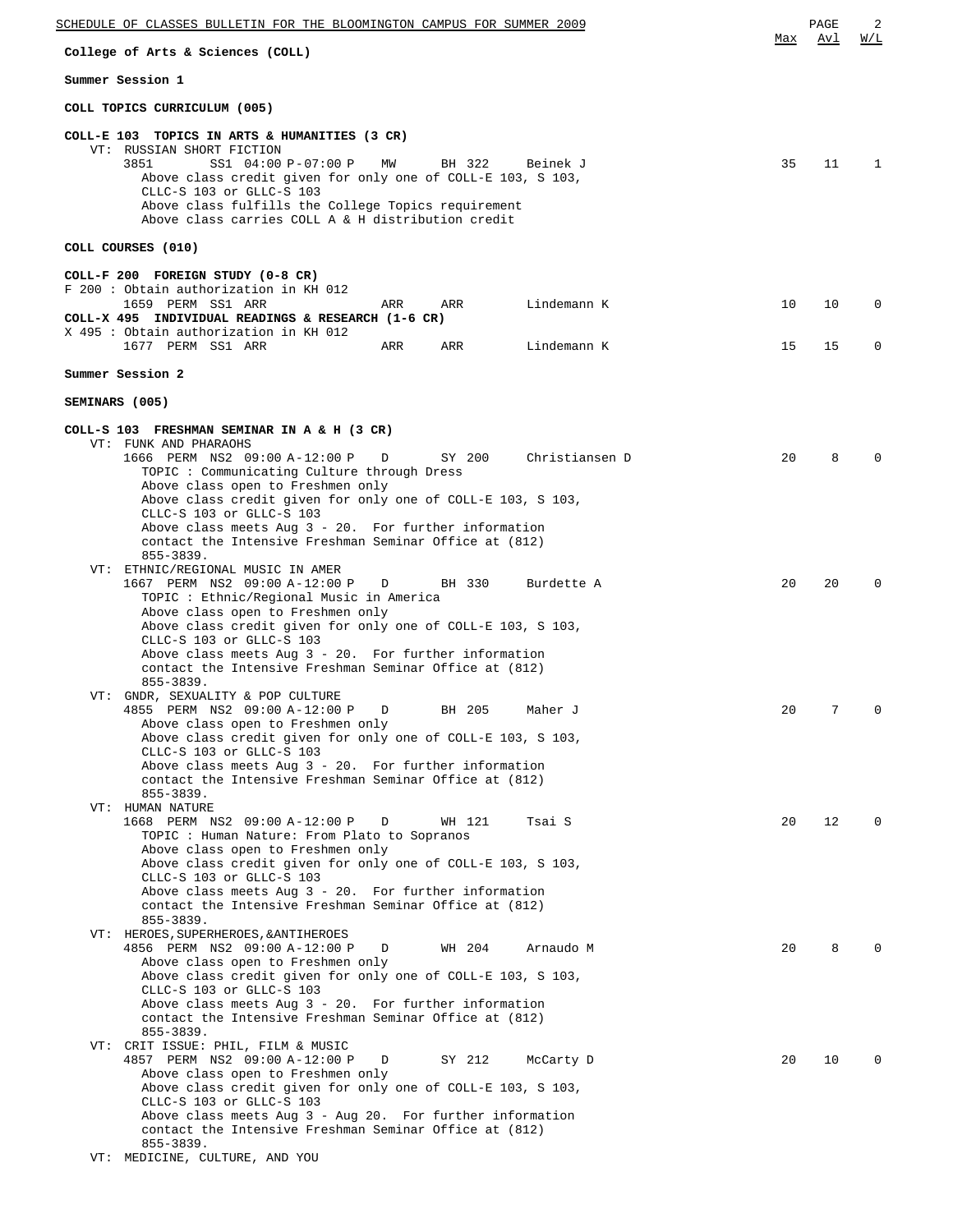| SCHEDULE OF CLASSES BULLETIN FOR THE BLOOMINGTON CAMPUS FOR SUMMER 2009                                                                                                                                                                                                                                                                                                                                                                                                            |     | PAGE | 3            |
|------------------------------------------------------------------------------------------------------------------------------------------------------------------------------------------------------------------------------------------------------------------------------------------------------------------------------------------------------------------------------------------------------------------------------------------------------------------------------------|-----|------|--------------|
| Summer Session 2 (continued)                                                                                                                                                                                                                                                                                                                                                                                                                                                       | Max | Avl  | <u>W/L</u>   |
| 12462 PERM NS2 09:00 A-12:00 P D<br>PV 272<br>Woodcock J<br>Above class open to Freshmen only<br>Above class credit given for only one of COLL-E 103, S 103,<br>or GLLC-S 103<br>Above class meets Aug 3 - 20. For more information contact                                                                                                                                                                                                                                        | 20  | 12   | $\mathbf 0$  |
| the Intensive Freshman Seminar Office at (812) 855-3839.<br>COLL-S 104 FRESHMAN SEMINAR IN S & H (3 CR)<br>VT: THE PSYCHOLOGY OF COLLEGE LIFE                                                                                                                                                                                                                                                                                                                                      |     |      |              |
| 12499 PERM NS2 09:00 A-12:00 P<br>PY 287<br>$\Box$<br>Thomassen L<br>$09:00 A-12:00 P$<br>D<br>PY 111<br>Thomassen L<br>Above class open to Freshmen only                                                                                                                                                                                                                                                                                                                          | 20  | 6    | $\Omega$     |
| Above class credit given for only one of COLL-E 104, S 104,<br>GLLC-S 104 or LAMP-S 104<br>Above class meets Aug 3 - 20. For further information<br>contact the Intensive Freshman Seminar Office at (812)<br>$855 - 3839.$                                                                                                                                                                                                                                                        |     |      |              |
| VT: FREEDOM OF SPEECH IN THE US<br>1669 PERM NS2 09:00 A-12:00 P<br>WH 109<br>McGregor M<br>D<br>Above class open to Freshmen only                                                                                                                                                                                                                                                                                                                                                 | 20  | 6    | $\Omega$     |
| Above class credit given for only one of COLL-E 104, S 104,<br>GLLC-S 104 or LAMP-S 104<br>Above class meets Aug 3 - Aug 20. For further information<br>contact the Intensive Freshman Seminar Office at (812)                                                                                                                                                                                                                                                                     |     |      |              |
| $855 - 3839.$<br>VT: BRAVE NEW BIOLOGY<br>1670 PERM NS2 09:00 A-12:00 P<br>D<br>WH 008<br>Kaestle F                                                                                                                                                                                                                                                                                                                                                                                | 20  | 7    | $\Omega$     |
| TOPIC : Brave New Biology: New Human Genetics and Your Future<br>Above class open to Freshmen only<br>Above class credit given for only one of COLL-E 104, S 104,<br>GLLC-S 104 or LAMP-S 104<br>Above class meets Aug $3 - 20$ . For further information<br>contact the Intensive Freshman Seminar Office at (812)                                                                                                                                                                |     |      |              |
| $855 - 3839.$<br>VT: I FEEL YOUR PAIN<br>1671 PERM NS2 09:00 A-12:00 P<br>$\mathbb{D}$<br>BH 011<br>Breithaupt F                                                                                                                                                                                                                                                                                                                                                                   | 20  | 6    | $\Omega$     |
| TOPIC : I Feel Your Pain: Fiction and Evolution of the Human<br>Mind<br>Above class open to Freshmen only<br>Above class credit given for only one of COLL-E 104, S 104,<br>GLLC-S 104 or LAMP-S 104<br>Above class meets Aug 3 - Aug 20. For further information<br>contact the Intensive Freshman Seminar Office at (812)<br>$855 - 3839.$                                                                                                                                       |     |      |              |
| VT: HUMAN AGGRESSION<br>1672 PERM NS2 09:00 A-12:00 P<br>WH 005<br>D<br>Weaver A<br>TOPIC : Human Aggression: The Causes and Consequences<br>Above class open to Freshmen only<br>Above class credit given for only one of COLL-E 104, S 104,<br>GLLC-S 104 or LAMP-S 104<br>Above class meets in WH 005 from $8/3-8/7$ and in TV 169 from<br>$8/10 - 8/20$<br>Above class meets Aug 3 - Aug 20. For further information<br>contact the Intensive Freshman Seminar Office at (812) | 20  | 11   | $\mathbf 0$  |
| 855-3839<br>VT: ART AND POWER<br>1673 PERM NS2 09:00 A-12:00 P<br>FA 010<br>D<br>Facos M                                                                                                                                                                                                                                                                                                                                                                                           | 20  | 13   | $\Omega$     |
| TOPIC : Art and Power: Expediency and Extravagance in City<br>Planning and Architecture<br>Above class open to Freshmen only<br>Above class credit given for only one of COLL-E 104, S 104,<br>GLLC-S 104 or LAMP-S 104<br>Above class meets Aug $3$ - Aug 20. For further information<br>contact the Intensive Freshman Seminar Office at (812)<br>$855 - 3839.$                                                                                                                  |     |      |              |
| VT: STRATEGIC GAMES & EXPS IN ECON<br>1674 PERM NS2 09:00 A-12:00 P<br>D<br>WY 101<br>Walker J<br>Above class open to Freshmen only<br>Above class credit given for only one of COLL-E 104, S 104,<br>GLLC-S 104 or LAMP-S 104<br>Above class meets Aug 3 - Aug 20. For further information<br>contact the Intensive Freshman Seminar Office at (812)<br>$855 - 3839.$                                                                                                             | 20  | 6    |              |
| COLL-S 105 FRESHMAN SEMINAR IN N & M (3 CR)<br>VT: THIS IS YOUR BRAIN ON MEDIA                                                                                                                                                                                                                                                                                                                                                                                                     |     |      |              |
| 1675 PERM NS2 09:00 A-12:00 P<br>FA 005<br>D<br>Potter R<br>TOPIC : How TV, Computer Games, and Radio Capture your<br>Attention and Play with your Emotions<br>Above class open to Freshmen only                                                                                                                                                                                                                                                                                   | 20  | 8    | <sup>n</sup> |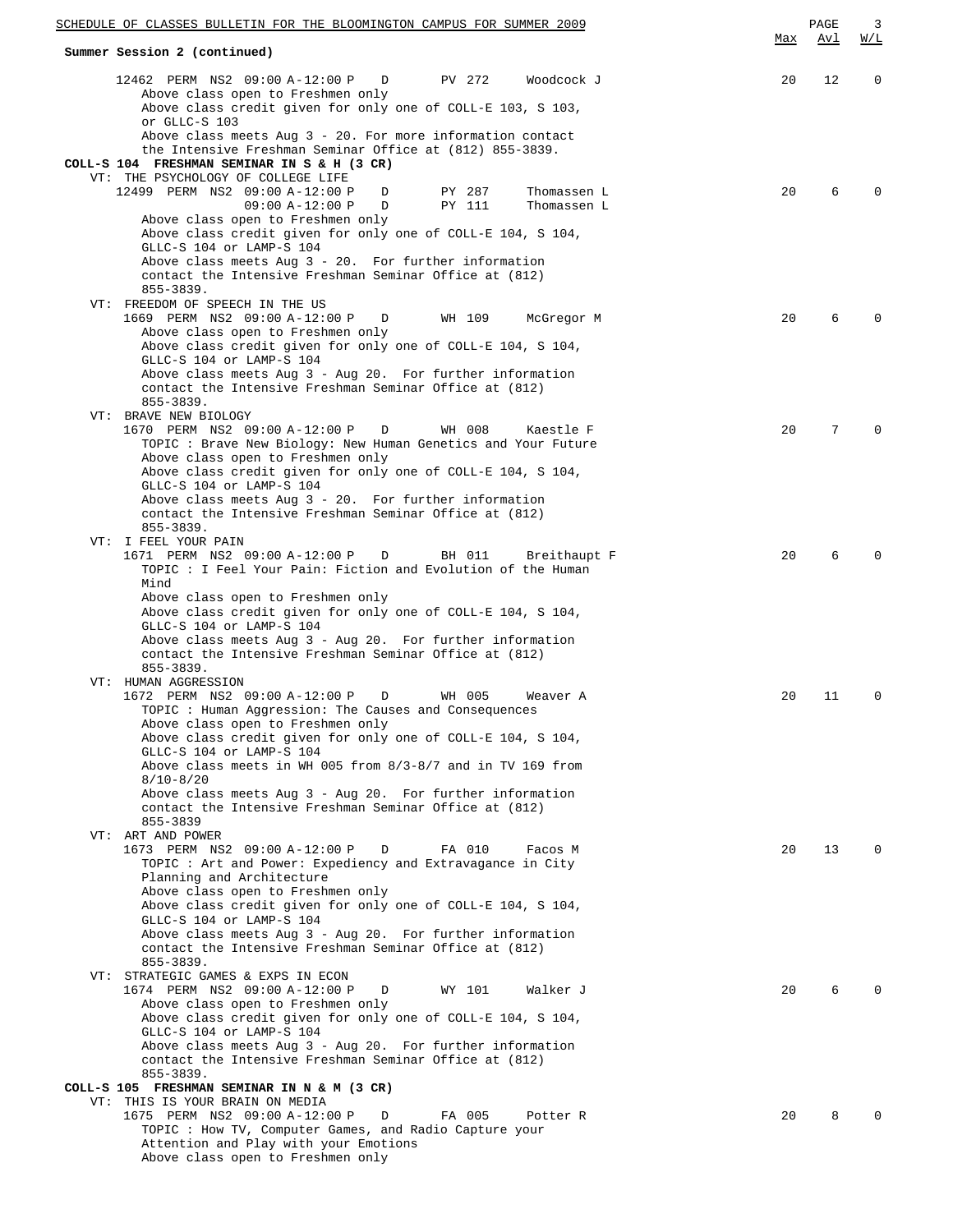| SCHEDULE OF CLASSES BULLETIN FOR THE BLOOMINGTON CAMPUS FOR SUMMER 2009<br>Summer Session 2 (continued)               | Max | PAGE<br>Avl  | 4<br>W/L |
|-----------------------------------------------------------------------------------------------------------------------|-----|--------------|----------|
| Above class credit given for only one of COLL-E 105, S 105 or                                                         |     |              |          |
| GLLC-S 105                                                                                                            |     |              |          |
| Above class meets Aug $3$ - Aug 20. For further information                                                           |     |              |          |
| contact the Intensive Freshman Seminar Office at (812)                                                                |     |              |          |
| $855 - 3839.$                                                                                                         |     |              |          |
| VT: NEW AGE BIOLOGY                                                                                                   |     |              |          |
| 1676 PERM NS2 09:00 A-12:00 P<br>SY 210<br>D<br>Malacinski G                                                          | 20  | 5            | $\Omega$ |
| TOPIC: New Age Biology and Recent Discoveries in Medicine                                                             |     |              |          |
| Above class open to Freshmen only<br>Above class credit given for only one of COLL-E 105, S 105 or                    |     |              |          |
| GLLC-S 105                                                                                                            |     |              |          |
| Above class meets Aug 3 - Aug 20. For further information                                                             |     |              |          |
| contact the Intensive Freshman Seminar Office at (812)                                                                |     |              |          |
| $855 - 3839.$                                                                                                         |     |              |          |
| VT: QUICK&DIRTY MENTAL OPERATIONS                                                                                     |     |              |          |
| 3953 PERM NS2 09:00 A-12:00 P<br>$\mathbb{D}$<br>SY 105<br>Savion L                                                   | 20  | $12^{\circ}$ | $\Omega$ |
| TOPIC : The Price of Adaptive Cognition                                                                               |     |              |          |
| Above class open to Freshmen only                                                                                     |     |              |          |
| Above class credit given for only one of COLL-E 105, S 105 or<br>GLLC-S 105                                           |     |              |          |
| Above class meets Aug $3$ - Aug 20. For further information                                                           |     |              |          |
| contact the Intensive Freshman Seminar Office at (812)                                                                |     |              |          |
| $855 - 3839.$                                                                                                         |     |              |          |
| VT: HOW IS GLOBAL CLIMATE CHANGNG?                                                                                    |     |              |          |
| WY 005<br>4552 PERM NS2 09:00 A-12:00 P<br>Brassell S<br>D                                                            | 20  | $20^{\circ}$ | $\Omega$ |
| $09:00 A-12:00 P$<br>D<br>LH 030<br>Brassell S                                                                        |     |              |          |
| TOPIC: How is Global Climate Changing?                                                                                |     |              |          |
| Above class open to Freshmen only                                                                                     |     |              |          |
| Above class credit given for only one of COLL-E 105, S 105 or                                                         |     |              |          |
| GLLC-S 105                                                                                                            |     |              |          |
| Above class meets Aug $3$ - Aug 20. For further information<br>contact the Intensive Freshman Seminar Office at (812) |     |              |          |
| $855 - 3839.$                                                                                                         |     |              |          |
|                                                                                                                       |     |              |          |
| PRECOLLEGE INSTITUTE COURSES (007)                                                                                    |     |              |          |
| COLL-X 101 EXPERIMENTAL TOPICS (1 CR)                                                                                 |     |              |          |
| VT: INTRODUCTION TO CHEMISTRY                                                                                         |     |              |          |
| <b>CLSD</b><br>4725 PERM NS2 04:00 P-06:30 P<br>CH 001<br>Edwards M<br>R                                              | 30  | $\Omega$     | $\Omega$ |
| Above class open to Groups students only                                                                              |     |              |          |

Above class meets Jun 25 - Jul 30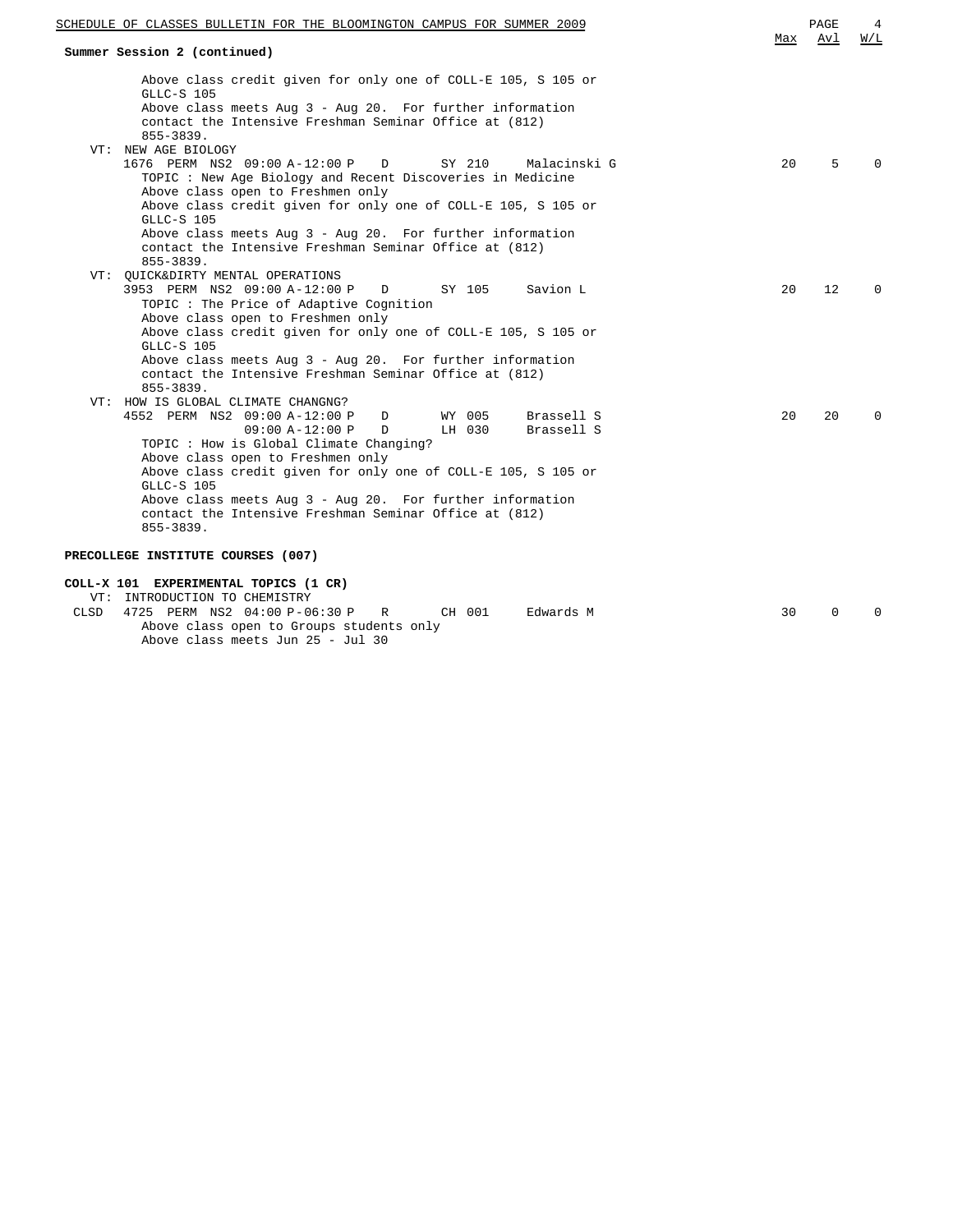| SCHEDULE OF CLASSES BULLETIN FOR THE BLOOMINGTON CAMPUS FOR SUMMER 2009                                                                                                                                             |              | PAGE    | 5                       |
|---------------------------------------------------------------------------------------------------------------------------------------------------------------------------------------------------------------------|--------------|---------|-------------------------|
| Graduate (GRAD)                                                                                                                                                                                                     | Max          | Avl     | W/L                     |
| Summer Session 1                                                                                                                                                                                                    |              |         |                         |
| INTERNATIONAL PROGRAMS (400)                                                                                                                                                                                        |              |         |                         |
| GRAD-G 597 IU GRADUATE EXCHANGE (0 CR)<br>5048 PERM SS1 ARR<br>ARR<br>ARR<br>O'Meara P<br>G 597 : Obtain permission from Pamela Christenberry, Bryan<br>Hall 104<br>Above class requires special fee - See fee page | 2.0          | 19      | $\Omega$                |
| MASS COMMUNICATIONS (500)                                                                                                                                                                                           |              |         |                         |
| GRAD-G 741 PH D RES IN MASS COMMUNICATNS (1-15 CR)<br>2251<br>SS1 ARR<br>Reynolds A<br>ARR<br>ARR<br>GRAD-G 790 READ&RES IN MASS COMMUNICATNS (1-3 CR)<br>2255<br>SS1 ARR<br>ARR<br>Reynolds A<br>ARR               | 15<br>5      | 15<br>5 | $\Omega$<br>$\mathbf 0$ |
| TELECOMM/MASS COMMUNICATIONS (550)                                                                                                                                                                                  |              |         |                         |
| GRAD-G 741 PH D RES IN MASS COMMUNICATNS (1-12 CR)<br>2252<br>SS1 ARR<br>ARR<br>ARR<br>Grabe M                                                                                                                      | 10           | 4       | 0                       |
| Summer Session 2                                                                                                                                                                                                    |              |         |                         |
| INTERNATIONAL PROGRAMS (400)                                                                                                                                                                                        |              |         |                         |
| GRAD-G 597 IU GRADUATE EXCHANGE (0 CR)<br>5189 PERM SS2 ARR<br>ARR<br>ARR<br>O'Meara P<br>G 597 : Obtain permission from Pamela Christenberry, Bryan<br>Hall 104<br>Above class requires special fee - See fee page | 15           | 14      | $\Omega$                |
| MASS COMMUNICATIONS (500)                                                                                                                                                                                           |              |         |                         |
| GRAD-G 741 PH D RES IN MASS COMMUNICATNS (1-15 CR)<br>2253<br>SS2 ARR<br>ARR<br>Martin S<br>ARR<br>GRAD-G 790 READ&RES IN MASS COMMUNICATNS (1-3 CR)<br>2256<br>SS2 ARR<br>ARR<br>ARR<br>Reynolds A                 | 15<br>5      | 13<br>5 | $\Omega$<br>$\mathbf 0$ |
| TELECOMM/MASS COMMUNICATIONS (550)                                                                                                                                                                                  |              |         |                         |
| GRAD-G 741 PH D RES IN MASS COMMUNICATNS (1-12 CR)                                                                                                                                                                  |              |         |                         |
| 2254<br>SS2 ARR<br>ARR<br>ARR<br>Grabe M                                                                                                                                                                            | 15           | 9       | $\Omega$                |
| Intensive Session 5                                                                                                                                                                                                 |              |         |                         |
| GRAD-G 700 EXCELLENCE IN TEACHING (3 CR)<br>5023<br>IS5 01:00 P-04:00 P<br>SY 103<br>Savion L<br>D<br>Above class meets Intensive V only                                                                            | $12^{\circ}$ | 2       | $\Omega$                |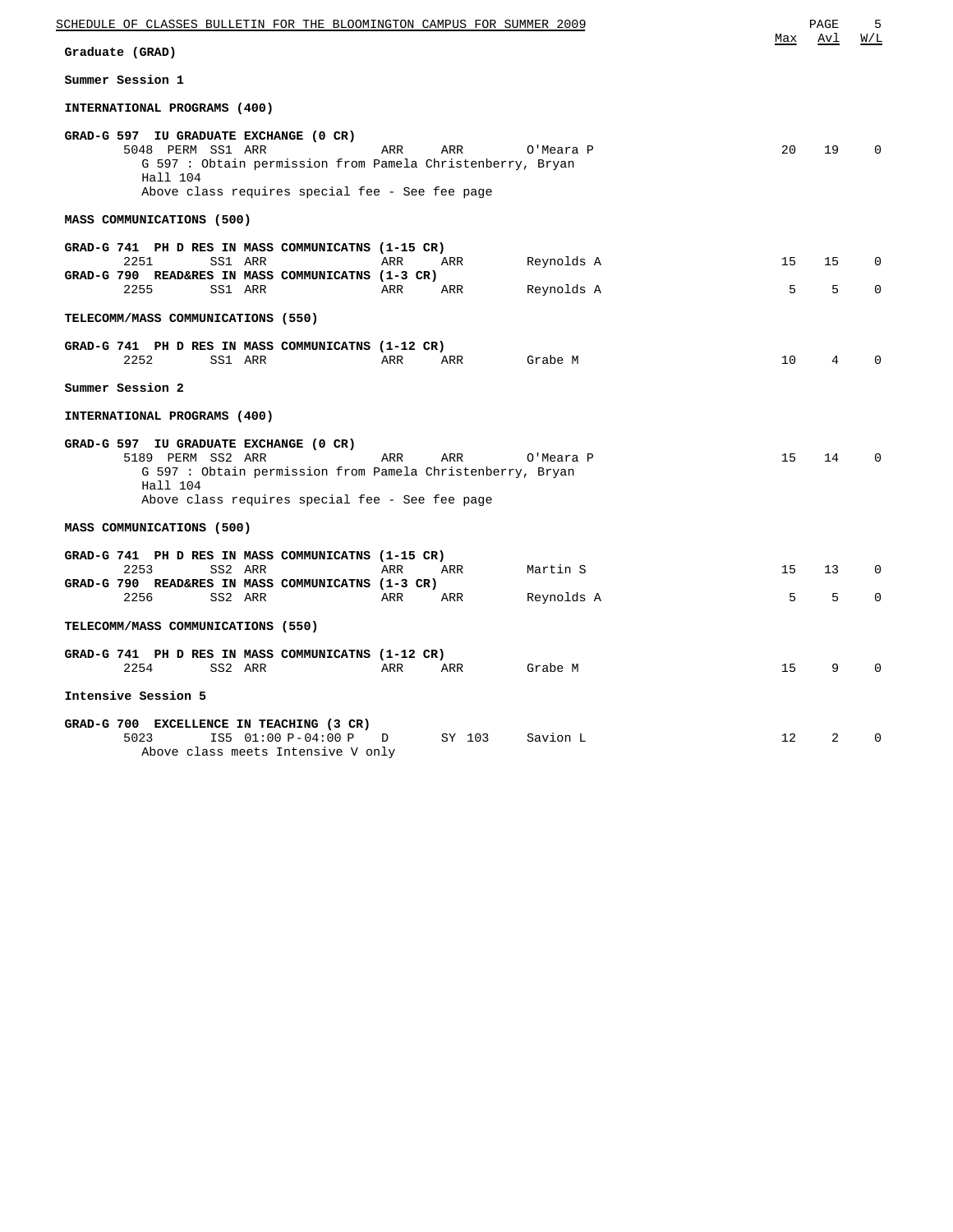| SCHEDULE OF CLASSES BULLETIN FOR THE BLOOMINGTON CAMPUS FOR SUMMER 2009 |                                                                |            |              | PAGE         | 6            |
|-------------------------------------------------------------------------|----------------------------------------------------------------|------------|--------------|--------------|--------------|
| African Am & Afri Diaspora Std (AAAD)                                   |                                                                |            | Max          | Avl          | W/L          |
| Summer Session 1                                                        |                                                                |            |              |              |              |
| AAAD-A 355 AFRICAN-AMERICAN HISTORY I (3 CR)                            |                                                                |            |              |              |              |
| 4140<br>SS1 08:55 A-10:10 A                                             | D<br>BH 310                                                    | Assensoh A | 45           | 21           | $\Omega$     |
|                                                                         | Above class carries COLL S & H distribution credit             |            |              |              |              |
| AAAD-A 388 MOTOWN (3 CR)<br>3696                                        | D                                                              |            | 75           | 5            | $\Omega$     |
| SS1 11:45 A-01:00 P<br>Above class carries Culture Studies credit       | TH A201                                                        | Sykes C    |              |              |              |
| Above class meets with FOLK-F 354 and F 609                             | Above class carries COLL A & H distribution credit             |            |              |              |              |
| AAAD-A 486 INTERNSHIP IN AFR AMER STUDIES (3 CR)                        |                                                                |            |              |              |              |
| 3900 PERM SS1 ARR                                                       | ARR<br>ARR                                                     | Martin M   | $\mathbf{1}$ | $\mathbf{1}$ | $\Omega$     |
|                                                                         | Above class for authorization contact advisor of               |            |              |              |              |
| Undergraduate Studies (812) 855-6270                                    | A 486 : P - At least Junior standing and 9 credit hours or     |            |              |              |              |
| more of AFRO course work                                                |                                                                |            |              |              |              |
| AAAD-A 495 INDIV READ IN AFR AMER STUDIES (3 CR)                        |                                                                |            |              |              |              |
| VT: RDGS IN AFRO AM FICTION                                             |                                                                |            |              |              |              |
| 3700 PERM SS1 ARR                                                       | ARR<br>ARR                                                     | Martin M   | $\mathbf{1}$ | $\mathbf{1}$ | <sup>0</sup> |
|                                                                         | Above class for authorization contact advisor of               |            |              |              |              |
| Undergraduate Studies, (812) 855-6270                                   | A 495: P - At least Junior standing and 9 credit hours or      |            |              |              |              |
| more of AFRO course work                                                |                                                                |            |              |              |              |
|                                                                         | Above class students must have a 2.7 CUM GPA or about to       |            |              |              |              |
| enroll                                                                  |                                                                |            |              |              |              |
| 3714 PERM SS1 ARR                                                       | ARR<br>ARR                                                     | Martin M   | $\mathbf{1}$ | 1            |              |
|                                                                         | Above class for authorization contact advisor of               |            |              |              |              |
| Undergraduate Studies, (812) 855-6270                                   | A 495 : P - At least Junior standing and 9 credit hours or     |            |              |              |              |
| more of AFRO course work                                                |                                                                |            |              |              |              |
|                                                                         | Above class students must have a 2.7 CUM GPA or above to       |            |              |              |              |
| enroll                                                                  |                                                                |            |              |              |              |
| VT: RDGS IN AFRO AM FOLKLORE                                            |                                                                |            |              |              |              |
| 3715 PERM SS1 ARR                                                       | ARR<br>ARR<br>Above class for authorization contact advisor of | Martin M   | $\mathbf{1}$ | 1            |              |
| Undergraduate Studies, (812) 855-6270                                   |                                                                |            |              |              |              |
|                                                                         | A 495 : P - At least Junior standing and 9 credit hours or     |            |              |              |              |
| more of AFRO course work                                                |                                                                |            |              |              |              |
|                                                                         | Above class studnets must have a 2.7 CUM GPA or above to       |            |              |              |              |
| enroll<br>VT: RDGS IN AFRO AM HISTORY                                   |                                                                |            |              |              |              |
| 3716 PERM SS1 ARR                                                       | ARR<br>ARR                                                     | Martin M   | $\mathbf{1}$ | 1            |              |
|                                                                         | Above class for authorization contact advisor of               |            |              |              |              |
| Undergraduate Studies, (812) 855-6270                                   |                                                                |            |              |              |              |
|                                                                         | A 495: P - At least Junior standing and 9 credit hours or      |            |              |              |              |
| more of AFRO course work                                                |                                                                |            |              |              |              |
| enroll                                                                  | Above class students must have a 2.7 CUM GPA or above to       |            |              |              |              |
| VT: RDGS IN AFRO AM NON-FICTION                                         |                                                                |            |              |              |              |
| 3717 PERM SS1 ARR<br>CLSD                                               | ARR<br>ARR                                                     | Martin M   | $\mathbf{1}$ | $\Omega$     | <sup>0</sup> |
|                                                                         | Above class for authorization contact advisor of               |            |              |              |              |
| Undergraduate Studies, (812) 855-6270                                   | A 495 : P - At least Junior standing and 9 credit hours or     |            |              |              |              |
| more of AFRO course work                                                |                                                                |            |              |              |              |
|                                                                         | Above class students must have a 2.7 CUM GPA or above to       |            |              |              |              |
| enroll                                                                  |                                                                |            |              |              |              |
| VT: RDGS IN AFRO AM POETRY                                              |                                                                |            |              |              |              |
| 3719 PERM SS1 ARR                                                       | ARR<br>ARR                                                     | Martin M   | $\mathbf{1}$ | $\mathbf{1}$ | $\Omega$     |
| Undergraduate Studies, (812) 855-6270                                   | Above class for authorization contact advisor of               |            |              |              |              |
|                                                                         | A 495: P - At least Junior standing and 9 credit hours or      |            |              |              |              |
| more of AFRO course work                                                |                                                                |            |              |              |              |
|                                                                         | Above class students must have a 2.7 CUM GPA or above to       |            |              |              |              |
| enroll                                                                  |                                                                |            |              |              |              |
| VT: RDGS IN AFRO AM SACRED MUSIC<br>3720 PERM SS1 ARR                   | ARR<br>ARR                                                     | Martin M   | $\mathbf{1}$ | $\mathbf{1}$ | $\Omega$     |
|                                                                         | Above class for authorization contact advisor of               |            |              |              |              |
| Undergraduate Studies, (812) 855-6270                                   |                                                                |            |              |              |              |
|                                                                         | A 495: P - At least Junior standing and 9 credit hours or      |            |              |              |              |
| more of AFRO course work                                                |                                                                |            |              |              |              |
| enroll                                                                  | Above class students must have a 2.7 CUM GPA or above to       |            |              |              |              |
| VT: RDGS IN AFRO AM SECULAR MUSIC                                       |                                                                |            |              |              |              |
| 3721 PERM SS1 ARR                                                       | ARR<br>ARR                                                     | Martin M   | $\mathbf{1}$ | 1            | $\Omega$     |
|                                                                         | Above class for authorization contact advisor of               |            |              |              |              |
| Undergraduate Studies, (812) 855-6270                                   |                                                                |            |              |              |              |
| more of AFRO course work                                                | A 495 : P - At least Junior standing and 9 credit hours or     |            |              |              |              |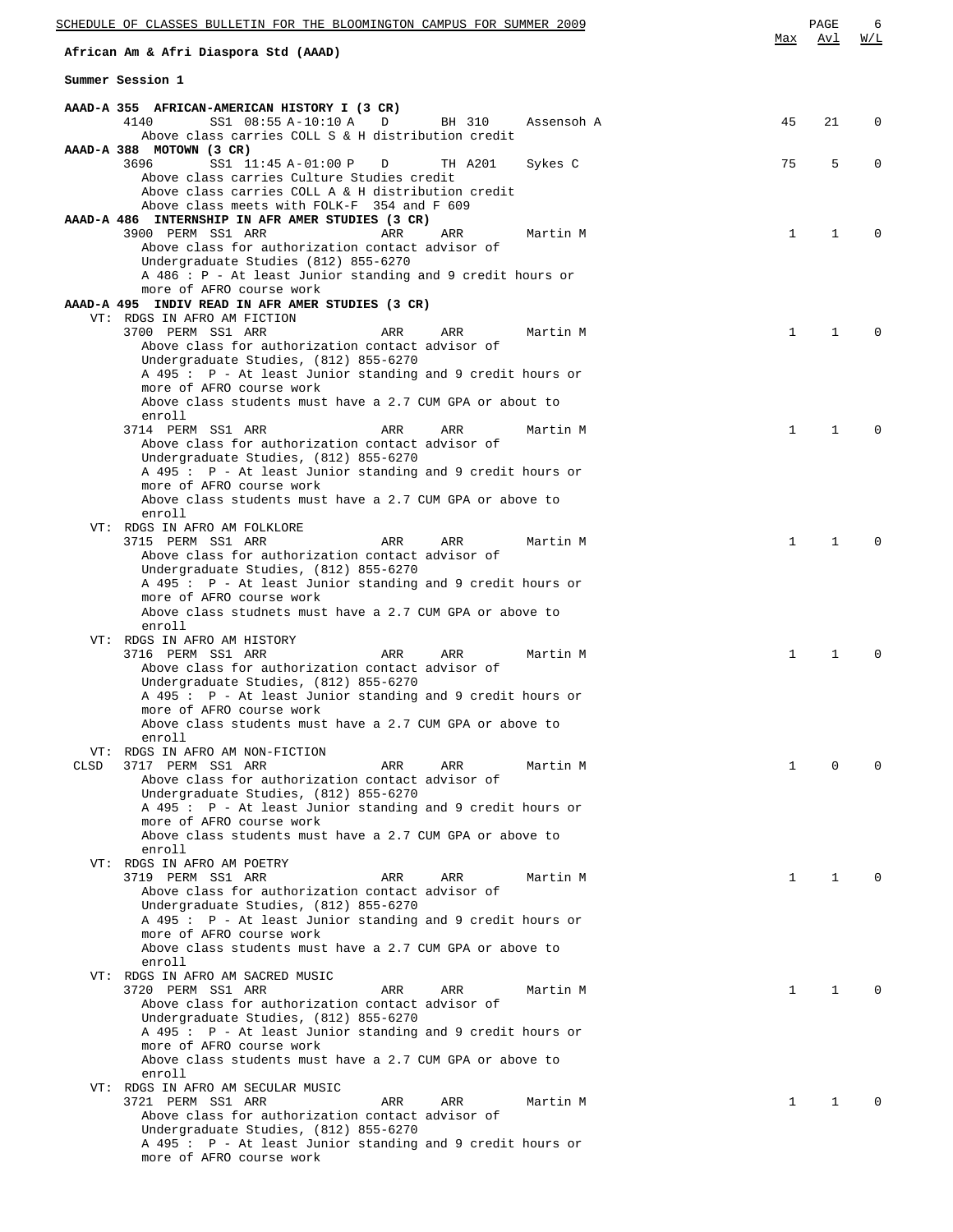| SCHEDULE OF CLASSES BULLETIN FOR THE BLOOMINGTON CAMPUS FOR SUMMER 2009                                                                                                      |                     | PAGE        | 7             |
|------------------------------------------------------------------------------------------------------------------------------------------------------------------------------|---------------------|-------------|---------------|
| Summer Session 1 (continued)                                                                                                                                                 | Max                 | Avl         | W/L           |
| Above class students must have a 2.7 CUM GPA or above to<br>enroll                                                                                                           |                     |             |               |
| VT: RDGS IN AFRO AM SOCIAL ISSUES<br>3723 PERM SS1 ARR<br>ARR<br>CLSD<br>ARR<br>Martin M<br>Above class for authorization contact advisor of                                 | 1                   | $\Omega$    |               |
| Undergraduate Studies, (812) 855-6270<br>A 495 : P - At least Junior standing and 9 credit hours or<br>more of AFRO course work                                              |                     |             |               |
| Above class students must have a 2.7 CUM GPA or above to<br>enroll<br>VT: RDGS IN AFRO AM THTR & DRAMA                                                                       |                     |             |               |
| 3725 PERM SS1 ARR<br>ARR<br>ARR<br>Martin M<br>Above class for authorization contact advisor of<br>Undergraduate Studies, (812) 855-6270                                     | $\mathbf{1}$        | $\mathbf 1$ |               |
| A 495 : P - At least Junior standing and 9 credit hours or<br>more of AFRO course work<br>Above class students must have a 2.7 CUM GPA or above to                           |                     |             |               |
| enroll<br>4982<br>ARR<br>ARR<br>SS1 ARR<br>Martin M                                                                                                                          | 23                  | 23          | $\Omega$      |
| TOPIC : Ghana Study Group<br>Above class requires travel to Ghana                                                                                                            |                     |             |               |
| AAAD-A 669 INDEP PROJ BLACK SOCIAL ISSUES (3 CR)<br>3726 PERM SS1 ARR<br>ARR<br>ARR<br>Martin M<br>5728<br>SS1 ARR<br>Martin M<br>ARR<br>ARR                                 | 6<br>$\overline{a}$ | 6<br>2      | 0<br>$\Omega$ |
| AAAD-A 689 INDEP. PROG. IN BLK LITERATURE (3 CR)<br>3727 PERM SS1 ARR<br>Martin M<br>CLSD<br>ARR<br>ARR                                                                      | $\mathbf 1$         | $\mathbf 0$ | 0             |
| AAAD-A 698 FIELD STUDY SEMINAR (4 CR)<br>3728 PERM SS1 ARR<br>Martin M<br>CLSD<br>ARR<br>ARR                                                                                 | $\mathbf 1$         | 0           | 0             |
| AAAD-A 699 INDPT PROJECT IN BLACK MUS (3 CR)<br>3729 PERM SS1 ARR<br>Martin M<br>ARR<br>ARR                                                                                  | $\mathbf{1}$        | 1           | 0             |
| Summer Session 2                                                                                                                                                             |                     |             |               |
| AAAD-A 104 GROUPS THEATRE WORKSHOP (2 CR)<br>3731<br>SS2 07:00 P-08:45 P<br>MM<br>TH A111<br>Williams Jr D<br>Above class restricted to Groups 2009 students                 | 35                  | 1           | $\Omega$      |
| Above class requires consent of instructor by audition<br>AAAD-A 150 SURV CULTR OF BLACK AMERICANS (3 CR)                                                                    |                     |             |               |
| 3732<br>SS2 09:30 A-10:20 A<br>BH 005<br>D<br>McElroy F<br>Above class fulfills the College Topics requirement                                                               | 45                  | 2           | 0             |
| Above class carries Culture Studies credit<br>Above class carries COLL A & H distribution credit<br>AAAD-A 380 CONTEMP BLACK AMER WRITING (3 CR)                             |                     |             |               |
| 3899<br>SS2 11:30 A-12:20 P<br>D<br>BH 305<br>McElroy F<br>Above class carries Culture Studies credit                                                                        | 25                  | 5           | $\Omega$      |
| Above class carries COLL A & H distribution credit<br>Above class students wishing to enroll for intensive writing<br>credit should not enroll in THIS SECTION OF AAAD-A 380 |                     |             |               |
| Above class meets with another section of AAAD-A 380<br>CLSD<br>4830 PERM SS2 11:30 A-12:20 P<br>BH 305<br>D<br>McElroy F                                                    | 24                  | $\Omega$    |               |
| Above class carries COLL A & H distribution credit<br>Above class COLL Intensive Writing section                                                                             |                     |             |               |
| Students wishing to enroll in the above class must contact<br>the AAAD advisor at 812-855-6270 for permission<br>Above class meets with another section of AAAD-A 380        |                     |             |               |
| AAAD-A 486 INTERNSHIP IN AFR AMER STUDIES (3 CR)<br>5064 PERM SS2 ARR<br>ARR<br>ARR<br>Grim V                                                                                | 2                   | 2           |               |
| A 486 : P - At least Junior standing and nine credit hours<br>or more of AFRO course work<br>Above class for authorization contact advisor of                                |                     |             |               |
| Undergraduate Studies at (812) 855-6270<br>AAAD-A 495 INDIV READ IN AFR AMER STUDIES (3 CR)                                                                                  |                     |             |               |
| VT: READINGS IN AFRO AM FICTION<br>3733 PERM SS2 ARR<br>ARR<br>ARR<br>Grim V                                                                                                 | 2                   | 1           |               |
| Above class for authorization contact advisor of<br>Undergraduate Studies, (812) 855-6270<br>A 495: P - At least Junior standing and 9 credit hours or                       |                     |             |               |
| more of AFRO course work<br>Above class students must have a 2.7 CUM GPA or above to<br>enroll                                                                               |                     |             |               |
| 3734 PERM SS2 ARR<br>ARR<br>ARR<br>Grim V<br>Above class for authorization contact advisor of                                                                                | 2                   | 2           |               |
| Undergraduate Studies (812) 855-6270<br>A 495: P - At least Junior standing and 9 credit hours or<br>more of AFRO course work                                                |                     |             |               |
| Above class students must have a 2.7 CUM GPA or above to<br>enroll                                                                                                           |                     |             |               |

VT: RDGS IN AFRO AM FOLKLORE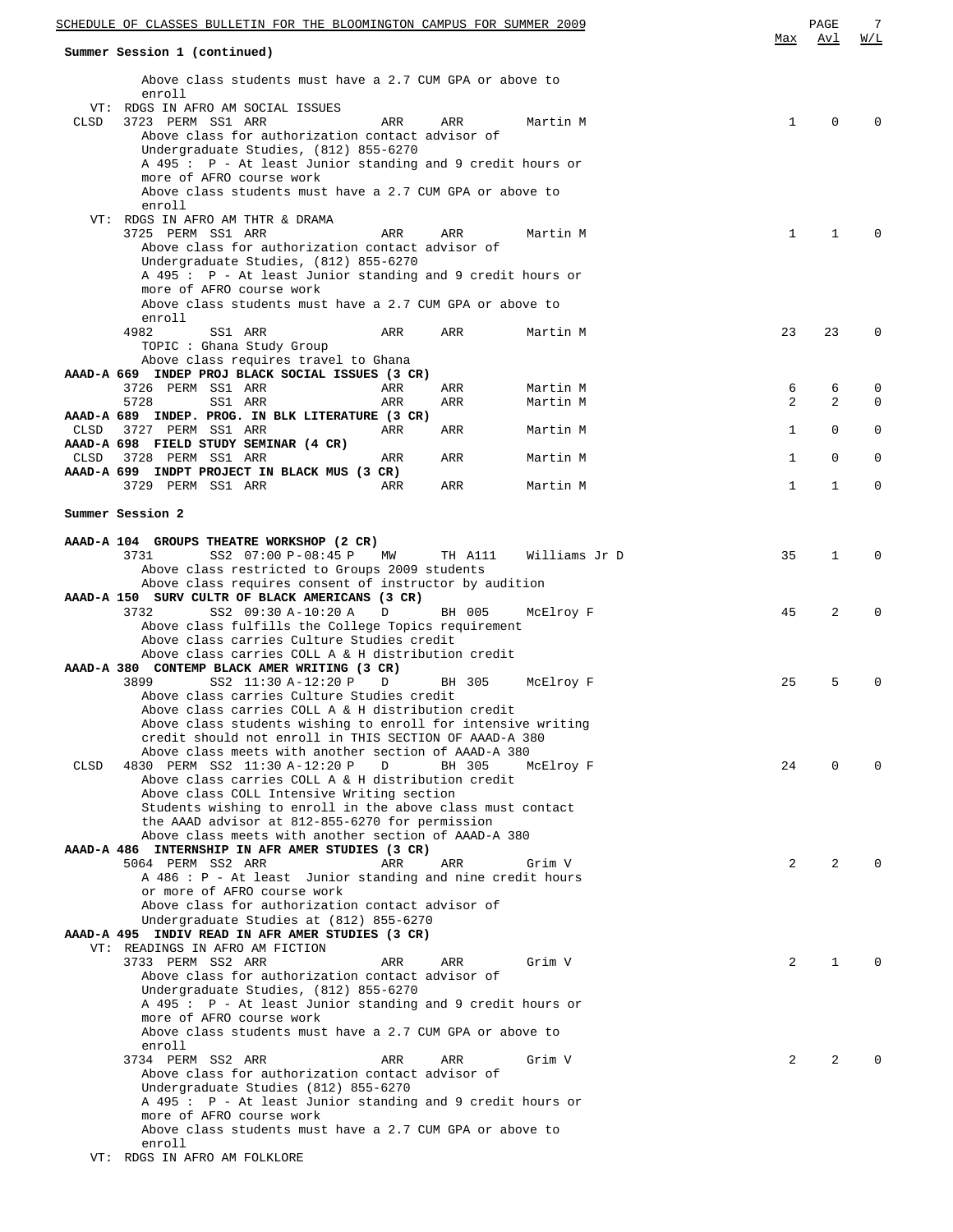| SCHEDULE OF CLASSES BULLETIN FOR THE BLOOMINGTON CAMPUS FOR SUMMER 2009                                                                                                                                                                         |     | PAGE         | 8           |
|-------------------------------------------------------------------------------------------------------------------------------------------------------------------------------------------------------------------------------------------------|-----|--------------|-------------|
| Summer Session 2 (continued)                                                                                                                                                                                                                    | Max | <u>Avl</u>   | W/L         |
| 3735 PERM SS2 ARR<br>ARR<br>ARR<br>Grim V<br>Above class for authorization contact advisor of<br>Undergraduate Studies, (812) 855-6270<br>A 495 : P - At least Junior standing and 9 credit hours or                                            | 2   | 1            | $\Omega$    |
| more of AFRO course work<br>Above class students must have a 2.7 CUM GPA or above to<br>enroll                                                                                                                                                  |     |              |             |
| VT: RDGS IN AFRO AM HISTORY<br>3737 PERM SS2 ARR<br>Grim V<br>ARR<br>ARR                                                                                                                                                                        | 2   | 2            | $\Omega$    |
| Above class for authorization contact advisor of<br>Undergraduate Studies, (812) 855-6270<br>A 495 : P - At least Junior standing and 9 credit hours or<br>more of AFRO course work<br>Above class students must have a 2.7 CUM GPA or above to |     |              |             |
| enroll<br>VT: RDGS IN AFRO AM NON-FICTION                                                                                                                                                                                                       |     |              |             |
| 3739 PERM SS2 ARR<br>Grim V<br>ARR<br>ARR<br>Above class for authorization contact advisor of<br>Undergraduate Studies, (812) 855-6270                                                                                                          | 2   | 1            | $\Omega$    |
| A 495 : P - At least Junior standing and 9 credit hours or<br>more of AFRO course work<br>Above class students must have a 2.7 CUM GPA or above to                                                                                              |     |              |             |
| enroll<br>VT: RDGS IN AFRO AM POETRY                                                                                                                                                                                                            |     |              |             |
| 3741 PERM SS2 ARR<br>ARR<br>ARR<br>Grim V                                                                                                                                                                                                       | 2   | $\mathbf{1}$ | $\Omega$    |
| Above class for authorization contact advisor of<br>Undergraduate Studies, (812) 855-6270<br>A 495 : P - At least Junior standing and 9 credit hours or                                                                                         |     |              |             |
| more of AFRO course work<br>Above class students must have a 2.7 CUM GPA or above to<br>enroll                                                                                                                                                  |     |              |             |
| VT: RDGS IN AFRO AM SACRED MUSIC<br>3742 PERM SS2 ARR<br>Grim V<br>ARR<br>ARR<br>Above class for authorization contact advisor of                                                                                                               | 2   | 2            | $\Omega$    |
| Undergraduate Studies, (812) 855-6270<br>A 495 : P - At least Junior standing and 9 credit hours or<br>more of AFRO course work<br>Above class students must have a 2.7 CUM GPA or above to<br>enroll                                           |     |              |             |
| VT: RDGS IN AFRO AM SECULAR MUSIC<br>3744 PERM SS2 ARR<br>ARR<br>ARR<br>Grim V                                                                                                                                                                  | 2   | 2            | $\Omega$    |
| TOPIC: Readings in African American and African Diaspora<br>History<br>A 495 : P - At least Junior standing and 9 credit hours or                                                                                                               |     |              |             |
| more of AFRO course work<br>Above class students must have a 2.7 CUM GPA or above to<br>enroll                                                                                                                                                  |     |              |             |
| VT: RDGS IN AFRO AM SOCIAL ISSUES<br>3745 PERM SS2 ARR<br>ARR<br>ARR<br>Grim V                                                                                                                                                                  | 2   | $\mathbf{1}$ | $\Omega$    |
| Above class for authorization contact advisor of<br>Undergraduate Studies, (812) 855-6270                                                                                                                                                       |     |              |             |
| A 495 : P - At least Junior standing and 9 credit hours or<br>more of AFRO course work<br>Above class students must have a 2.7 CUM GPA or above to                                                                                              |     |              |             |
| enroll<br>VT: RDGS IN AFRO AM THTR & DRAMA                                                                                                                                                                                                      |     |              |             |
| 3747 PERM SS2 ARR<br>ARR<br>ARR<br>Grim V<br>Above class for authorization contact advisor of                                                                                                                                                   | 2   | 2            | $\Omega$    |
| Undergraduate Studies, (812) 855-6270<br>A 495 : P - At least Junior standing and 9 credit hours or<br>more of AFRO course work                                                                                                                 |     |              |             |
| Above class students must have a 2.7 CUM GPA or above to<br>enroll                                                                                                                                                                              |     |              |             |
| AAAD-A 669 INDEP PROJ BLACK SOCIAL ISSUES (3 CR)<br>3748 PERM SS2 ARR<br>Grim V<br>ARR<br>ARR                                                                                                                                                   | 5   | 5            | $\Omega$    |
| AAAD-A 689 INDEP. PROG. IN BLK LITERATURE (3 CR)<br>3749 PERM SS2 ARR<br>Grim V<br>ARR<br>ARR                                                                                                                                                   | 5   | 4            | $\Omega$    |
| AAAD-A 695 MASTER'S THESIS COLLOQUIUM (3 CR)<br>3948 PERM SS2 ARR<br>Grim V<br>ARR<br>ARR                                                                                                                                                       | 1   | $\mathbf{1}$ | 0           |
| Above class open to graduates only<br>AAAD-A 698 FIELD STUDY SEMINAR (4 CR)                                                                                                                                                                     |     |              |             |
| 3750 PERM SS2 ARR<br>ARR<br>ARR<br>Grim V<br>AAAD-A 699 INDPT PROJECT IN BLACK MUS (3 CR)                                                                                                                                                       | 5   | 4            | $\mathbf 0$ |
| 3751 PERM SS2 ARR<br>Grim V<br>ARR<br>ARR                                                                                                                                                                                                       | 5   | 5            | 0           |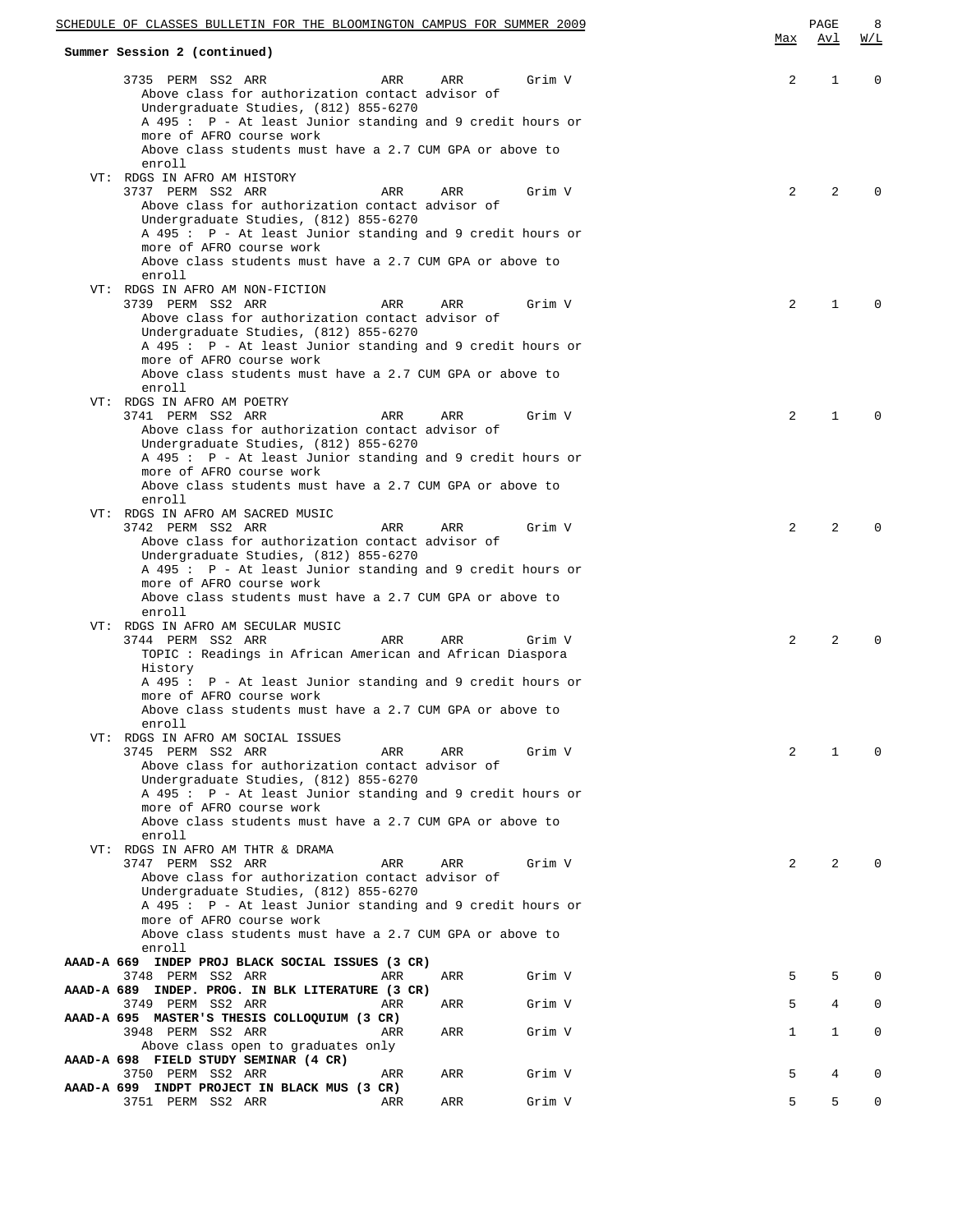| SCHEDULE OF CLASSES BULLETIN FOR THE BLOOMINGTON CAMPUS FOR SUMMER 2009                                                                                  |     | PAGE | 9        |
|----------------------------------------------------------------------------------------------------------------------------------------------------------|-----|------|----------|
| African Studies (AFRI)                                                                                                                                   | Max | Avl  | W/L      |
| Summer Session 1                                                                                                                                         |     |      |          |
| AFRI-A 651 IND RESEARCH/DIRECTED READINGS (1-3 CR)<br>Frank Wilson M<br>5777 PERM SS1 ARR<br>ARR<br>ARR<br>Above class requires permission of instructor | 2   | 2    | $\Omega$ |
| Summer Session 2                                                                                                                                         |     |      |          |
| AFRI-A 651 IND RESEARCH/DIRECTED READINGS (1-3 CR)                                                                                                       |     |      |          |
| 5841 PERM SS2 ARR<br>Frank Wilson M<br>ARR<br>ARR<br>Above class requires permission of instructor                                                       | 3   | 3    | $\Omega$ |
| CROSSLISTED COURSES (999)                                                                                                                                |     |      |          |
| LINGUISTICS (LING)<br>LING-S 101 ELEMENTARY SWAHILI 1 (4 CR)<br>LING-S 101 ELEMENTARY SWAHILI 1 (3 CR)                                                   |     |      |          |
| LING-S 102 ELEMENTARY SWAHILI 2 (4 CR)                                                                                                                   |     |      |          |

**LING-S 102 ELEMENTARY SWAHILI 2 (3 CR)**

**LING-L 103 INTROD TO THE ST OF LANGUAGE (3 CR) LING-A 400 ADV INDIV ST OF AN AFRICAN LNG (1-4 CR)**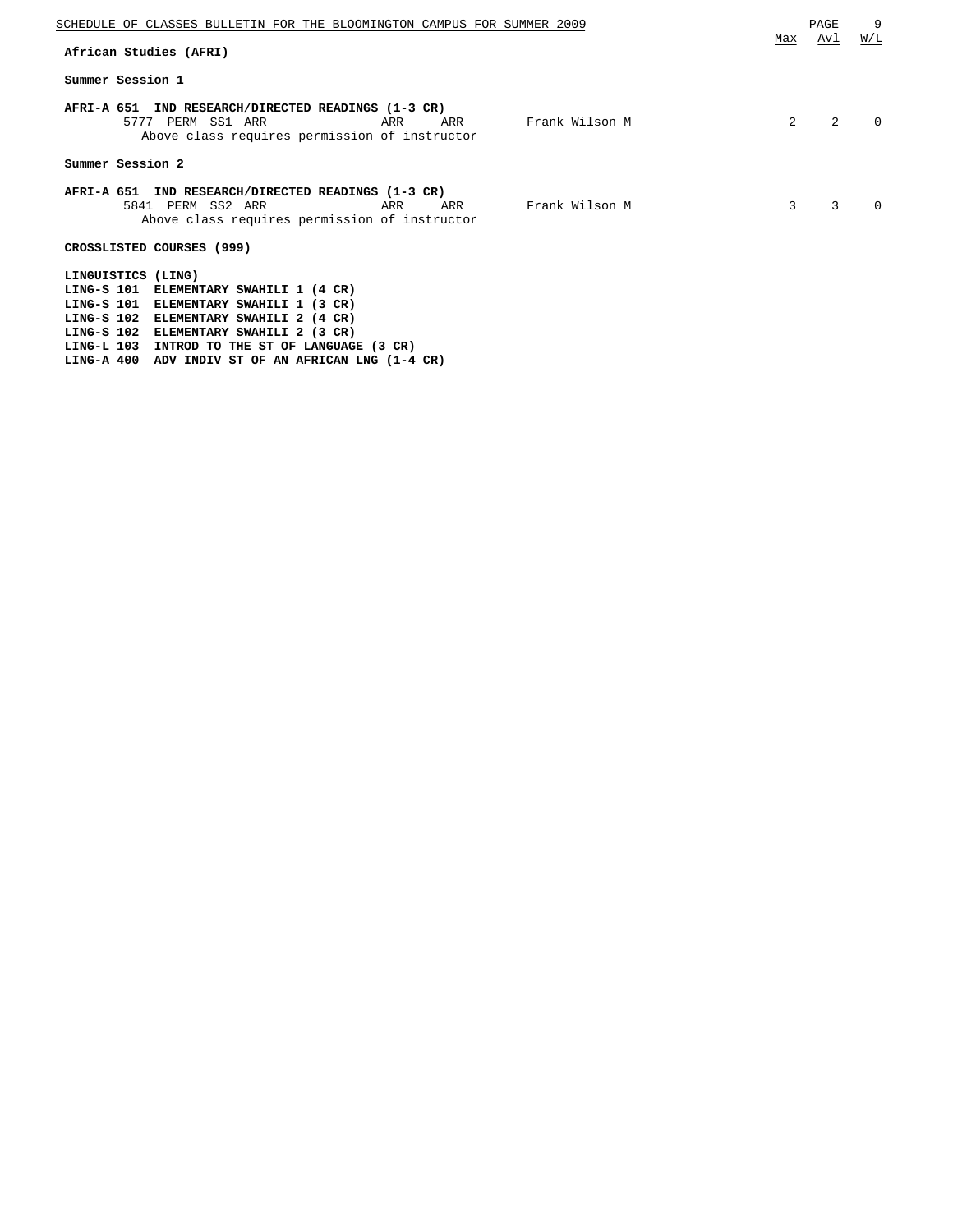| SCHEDULE OF CLASSES BULLETIN FOR THE BLOOMINGTON CAMPUS FOR SUMMER 2009<br>American Studies (AMST)                                                                                                            | Max | PAGE<br>Avl | 10<br>W/L    |
|---------------------------------------------------------------------------------------------------------------------------------------------------------------------------------------------------------------|-----|-------------|--------------|
| Summer Session 1                                                                                                                                                                                              |     |             |              |
| AMST-A 200 COMPARATIVE AMER IDENTITIES (3 CR)<br>SS1 10:00 A-12:00 P<br>11952<br>TWR<br>BH 141<br>Barwick M<br>TOPIC: Comparative Racialization in the United States<br>AMST-G 753 INDEPENDENT STUDY (1-4 CR) | 30  | 23          | 0            |
| G753: Must obtain authorization from AMST, BH 520<br>1313 PERM SS1 ARR<br>CLSD<br>ARR<br>ARR<br>Guterl M                                                                                                      | 1   | $\Omega$    | <sup>n</sup> |
| Summer Session 2                                                                                                                                                                                              |     |             |              |
| AMST-A 201 U.S. MOVEMENTS & INSTITUTIONS (3 CR)<br>CULTURAL PARANOIA<br>VT:                                                                                                                                   |     |             |              |
| SS2 03:25 P-05:30 P M<br>BH 109<br>5241<br>Friedman S<br>$03:30 P - 04:20 P$<br>BH 147<br>TWRF<br>Friedman S<br>TOPIC: Cultural Paranoia and the Contemporary Hollywood                                       | 35  | 18          | $\Omega$     |
| Misdirection Film<br>Above class films shown Monday, 3:25-5:30p.                                                                                                                                              |     |             |              |
| AMST-G 753 INDEPENDENT STUDY (1-4 CR)<br>G753: Must obtain authorization from AMST, BH 520                                                                                                                    |     |             |              |
| 1314 PERM SS2 ARR<br>CLSD<br>ARR<br>ARR<br>Guterl M                                                                                                                                                           |     | $\Omega$    | <sup>n</sup> |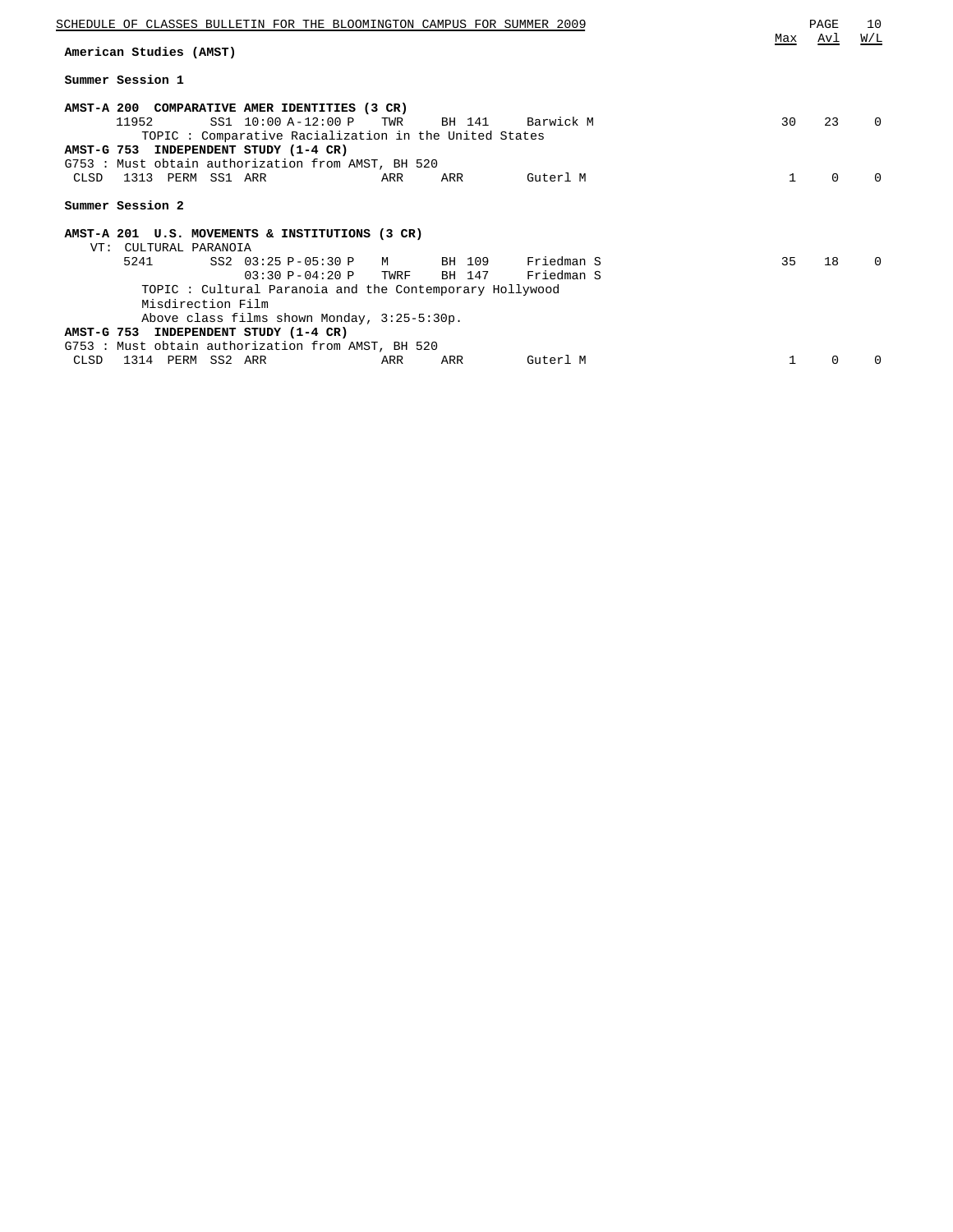| SCHEDULE OF CLASSES BULLETIN FOR THE BLOOMINGTON CAMPUS FOR SUMMER 2009                                                                                                                                                                  |     | PAGE | 11  |
|------------------------------------------------------------------------------------------------------------------------------------------------------------------------------------------------------------------------------------------|-----|------|-----|
| Animal Behavior (ABEH)                                                                                                                                                                                                                   | Max | Avl  | W/L |
| Summer Session 1                                                                                                                                                                                                                         |     |      |     |
| ABEH-A 495 ANIMAL BEHAVIOR INTERNSHIP (1-6 CR)<br>4490 PERM SS1 ARR<br>ARR<br>Demas G<br>ARR<br>Above class instructor permission required. To request<br>permission, email sulinvil@indiana.edu<br>Above class graded on S/F basis only | 5   | 5    |     |
| Summer Session 2                                                                                                                                                                                                                         |     |      |     |
| ABEH-A 495 ANIMAL BEHAVIOR INTERNSHIP (1-6 CR)<br>4491 PERM SS2 ARR<br>ARR<br>ARR<br>Demas G<br>Above class instructor permission required. To request<br>permission, email sulinvil@indiana.edu                                         | .5  | 5    |     |

Above class graded on S/F basis only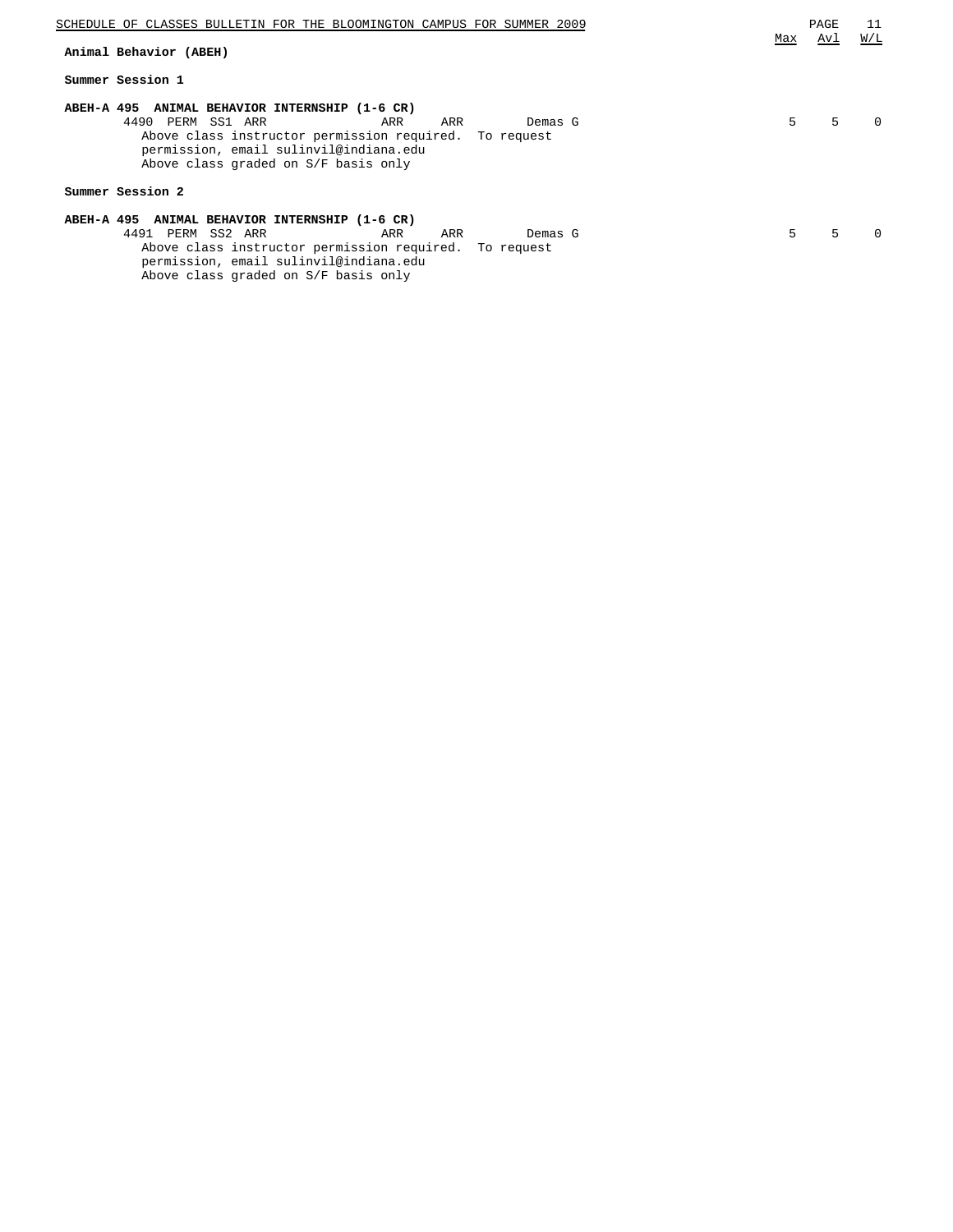| SCHEDULE OF CLASSES BULLETIN FOR THE BLOOMINGTON CAMPUS FOR SUMMER 2009                                          |          | PAGE     | 12       |
|------------------------------------------------------------------------------------------------------------------|----------|----------|----------|
| Anthropology (ANTH)                                                                                              | Max      | Avl      | W/L      |
| Summer Session 1                                                                                                 |          |          |          |
| GENERAL ANTHROPOLOGY (010)                                                                                       |          |          |          |
| ANTH-A 105 HUMAN ORIGINS & PREHISTORY (3 CR)                                                                     |          |          |          |
| 4081<br>SS1 07:00 P-08:55 P<br>MTW<br>SB 150<br>Samson D<br>Above class requires special fee - See fee page      | 25       | 6        | $\Omega$ |
| Above class meets with ANTH-A 303                                                                                |          |          |          |
| ANTH-A 303 EVOLUTION & PREHISTORY (3 CR)<br>4082 PERM SS1 07:00 P-08:55 P<br>MTW<br>SB 150<br>Samson D           | 25       | 6        | $\Omega$ |
| Obtain on-line auth for above class from Department<br>Above class meets with ANTH-A 105                         |          |          |          |
| ANTH-A 408 MUSEUM PRACTICUM (1-4 CR)                                                                             |          |          |          |
| 1323 PERM SS1 ARR<br>ARR<br>Conrad G<br>ARR<br>Above class requires permission of instructor                     | 15       | 10       | 0        |
| ANTH-A 495 INDIVIDUAL READINGS IN ANTH (1-4 CR)                                                                  |          |          |          |
| 1325 PERM SS1 ARR<br>ARR<br>ARR<br>Hunt K<br>Above class requires permission of instructor                       | 15       | 11       | $\Omega$ |
| 4084 PERM SS1 ARR<br>ARR<br>ARR<br>Hunt K<br>Bernhardt S                                                         | 15       | 15       | 0        |
| Above class requires permission of instructor                                                                    |          |          |          |
| 3963 PERM SS1 ARR<br>ARR<br>ARR<br>Hunt K<br>Bernhardt S                                                         | 15       | 15       | 0        |
| Above class requires permission of instructor                                                                    |          |          |          |
| Above class for In-Absentia students only<br>ANTH-A 496 FIELD STUDY IN ANTHROPOLOGY (1-8 CR)                     |          |          |          |
| 1327 PERM SS1 ARR<br>ARR<br>ARR<br>Hunt K                                                                        | 15       | 14       | 0        |
| Above class requires permission of instructor<br>ANTH-A 496 FIELD STUDY IN ANTHROPOLOGY (3-8 CR)                 |          |          |          |
| 4085 PERM SS1 ARR<br>ARR<br>ARR<br>Hunt K<br>Above class requires permission of instructor                       | 15       | 15       | 0        |
| ANTH-A 800 RESEARCH (1-18 CR)                                                                                    |          |          |          |
| SS1 ARR<br>1329<br>ARR<br>ARR<br>Hunt K<br>4086<br>SS1 ARR<br>ARR<br>ARR<br>Hunt K                               | 30<br>30 | 18<br>24 | 0<br>0   |
| Above class for In-Absentia students only<br>Above class requires permission of Department                       |          |          |          |
|                                                                                                                  |          |          |          |
| BIOANTHROPOLOGY (020)                                                                                            |          |          |          |
| ANTH-B 200 BIOANTHROPOLOGY (3 CR)<br>3910<br>SS1 01:10 P-02:55 P<br>MTW<br>SB 220<br>Foley A                     | 30       | 1        | $\Omega$ |
| Above class requires special fee - See fee page                                                                  |          |          |          |
| ANTH-B 370 HUMAN VARIATION (3 CR)<br>4849<br>SS1 10:20 A-12:15 P<br>MTW<br>SB 220<br>Kaestle F                   | 30       | 12       | 0        |
| Above class P - At least Sophomore standing<br>Above class carries Graduate credit                               |          |          |          |
|                                                                                                                  |          |          |          |
| ARCHAEOLOGY (060)                                                                                                |          |          |          |
| ANTH-P 405 FIELD WORK IN ARCHAEOLOGY (6 CR)<br>1331<br>SS1 ARR<br>ARR<br>ARR<br>Peebles C                        | 20       | 7        | $\Omega$ |
| Above field class will meet at Angel Mounds State Historic                                                       |          |          |          |
| Site, Evansville, Indiana. Contact Christopher Peebles for<br>details - email peebles@indiana.edu                |          |          |          |
| 4087 PERM NS1 ARR<br>Scheiber L<br>ARR<br>ARR<br>Above class requires permission of instructor                   | 20       | 9        | $\Omega$ |
| Above class will meet at a field site in Montana. Contact                                                        |          |          |          |
| Prof Laura Scheiber for details (scheiber@indiana.edu,<br>$812 - 855 - 6755$                                     |          |          |          |
| Above class meets May 25 - Jul 1                                                                                 |          |          |          |
| Above class requires special fee - See fee page                                                                  |          |          |          |
| Summer Session 2                                                                                                 |          |          |          |
| GENERAL ANTHROPOLOGY (010)                                                                                       |          |          |          |
| ANTH-E 105 CULTURE & SOCIETY (3 CR)                                                                              |          |          |          |
| 4093<br>SS2 11:30 A-01:00 P<br>SB 138<br>Ricke A<br>MTW<br>Above class meets with ANTH-E 303                     | 30       | 13       | $\Omega$ |
| ANTH-A 205 ANTHROPOLOGY TODAY: TOPICS (3 CR)<br>VT: FORENSIC ANTHROPOLOGY                                        |          |          |          |
| 13301<br>SS2 02:30 P-03:55 P<br>TWR<br>SB 060<br>Spencer S                                                       | 30       | 9        | $\Omega$ |
| Above class carries COLL N & M distribution credit<br>ANTH-E 303 INTRO TO SOC & CULTURAL ANTH (3 CR)             |          |          |          |
| 4094 PERM SS2 11:30 A-01:00 P<br>MTW<br>SB 138<br>Ricke A<br>Obtain on-line auth for above class from Department | 30       | 13       | 0        |
| Above class meets with ANTH-E 105                                                                                |          |          |          |
| ANTH-A 399 HONORS TUTORIAL (3 CR)                                                                                |          |          |          |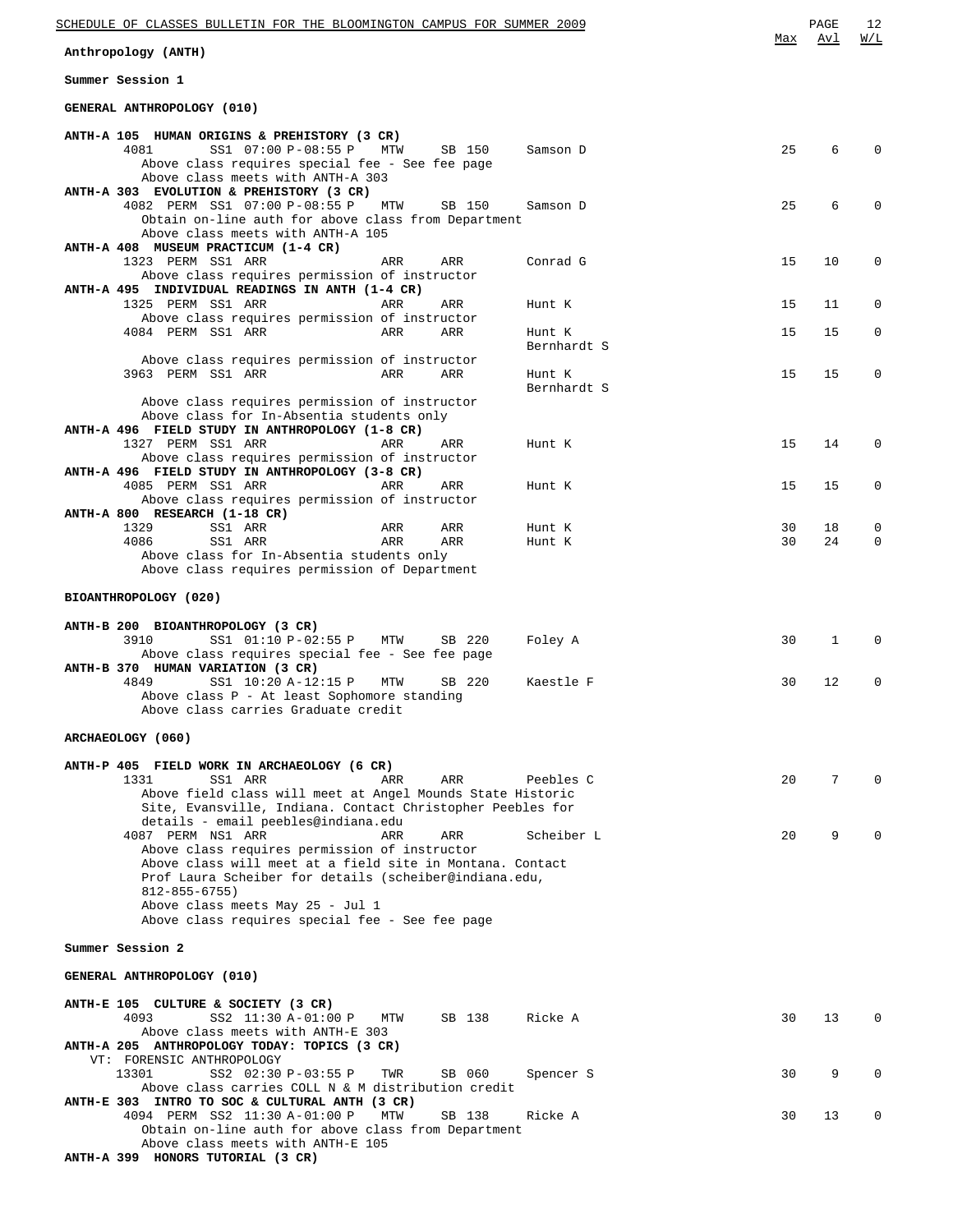| SCHEDULE OF CLASSES BULLETIN FOR THE BLOOMINGTON CAMPUS FOR SUMMER 2009                          |     |            |                                      | Max | PAGE<br>Avl | 13<br>W/L   |
|--------------------------------------------------------------------------------------------------|-----|------------|--------------------------------------|-----|-------------|-------------|
| Summer Session 2 (continued)                                                                     |     |            |                                      |     |             |             |
| 5138 PERM SS2 ARR                                                                                | ARR | ARR        | Brondizio E<br>Cook D<br>Bernhardt S | 10  | 10          | $\mathbf 0$ |
| A 399 : P - Permission of departmental Honors advisor                                            |     |            |                                      |     |             |             |
| required                                                                                         |     |            |                                      |     |             |             |
| ANTH-A 406 FIELDWORK IN ANTHROPOLOGY (1-4 CR)                                                    |     |            |                                      |     |             |             |
| 1322 PERM SS2 ARR                                                                                | ARR | ARR        | Brondizio E<br>Bernhardt S           | 5   | 5           | $\Omega$    |
| Above class requires permission of instructor                                                    |     |            |                                      |     |             |             |
| ANTH-A 408 MUSEUM PRACTICUM (1-4 CR)                                                             |     |            |                                      |     |             |             |
| 1324 PERM SS2 ARR                                                                                | ARR | ARR        | Conrad G                             | 10  | 8           | 0           |
| Above class requires permission of instructor<br>ANTH-A 495 INDIVIDUAL READINGS IN ANTH (1-4 CR) |     |            |                                      |     |             |             |
| 1326 PERM SS2 ARR                                                                                | ARR |            | Brondizio E                          | 25  | 24          | $\Omega$    |
| Above class requires permission of instructor                                                    |     | ARR        |                                      |     |             |             |
| 4089 PERM SS2 ARR                                                                                | ARR | ARR        | Brondizio E                          | 25  | 25          | $\Omega$    |
|                                                                                                  |     |            | Bernhardt S                          |     |             |             |
| Above class requires permission of instructor                                                    |     |            |                                      |     |             |             |
| 4090 PERM SS2 ARR                                                                                | ARR | <b>ARR</b> | Brondizio E                          | 25  | 25          | $\Omega$    |
|                                                                                                  |     |            | Bernhardt S                          |     |             |             |
| Above class requires permission of instructor                                                    |     |            |                                      |     |             |             |
| Above class for In-Absentia students only                                                        |     |            |                                      |     |             |             |
| ANTH-A 496 FIELD STUDY IN ANTHROPOLOGY (1-8 CR)                                                  |     |            |                                      |     |             |             |
| 1328 PERM SS2 ARR                                                                                | ARR | ARR        | Brondizio E                          | 10  | 8           | $\Omega$    |
| Above class requires permission of instructor                                                    |     |            |                                      |     |             |             |
| 4091 PERM SS2 ARR                                                                                | ARR | <b>ARR</b> | Brondizio E                          | 10  | 10          | $\Omega$    |
|                                                                                                  |     |            | Bernhardt S                          |     |             |             |
| Above class requires permission of instructor                                                    |     |            |                                      |     |             |             |
| ANTH-A 800 RESEARCH (1-18 CR)                                                                    |     |            |                                      |     |             |             |
| 1330<br>SS2 ARR                                                                                  | ARR | ARR        | Brondizio E                          | 40  | 26          | 0           |
| 4092<br>SS2 ARR                                                                                  | ARR | <b>ARR</b> | Brondizio E                          | 40  | 29          | $\Omega$    |
| Above class requires permission of Department                                                    |     |            |                                      |     |             |             |
| Above class for In-Absentia students only                                                        |     |            |                                      |     |             |             |
| BIOANTHROPOLOGY (020)                                                                            |     |            |                                      |     |             |             |
| ANTH-B 200 BIOANTHROPOLOGY (3 CR)                                                                |     |            |                                      |     |             |             |
| <b>CLSD</b><br>4095<br>SS2 07:00 P-09:10 P                                                       | MW  | WY 115     | Jones L                              | 30  | $\Omega$    | $\Omega$    |
| Above class requires special fee - See fee page                                                  |     |            |                                      |     |             |             |
| ARCHAEOLOGY (060)                                                                                |     |            |                                      |     |             |             |
| ANTH-P 405 FIELD WORK IN ARCHAEOLOGY (6 CR)                                                      |     |            |                                      |     |             |             |
| 12314 PERM NS2 ARR                                                                               | ARR | ARR        | Alt S                                | 20  | 12          | $\Omega$    |
| Above class requires permission of instructor                                                    |     |            |                                      |     |             |             |
| Above class will meet at a field site in SW Indiana. Contact                                     |     |            |                                      |     |             |             |
| Prof. Susan Alt for details (susalt@indiana.edu)                                                 |     |            |                                      |     |             |             |
| Above class meets Jun 22 - Jul 31                                                                |     |            |                                      |     |             |             |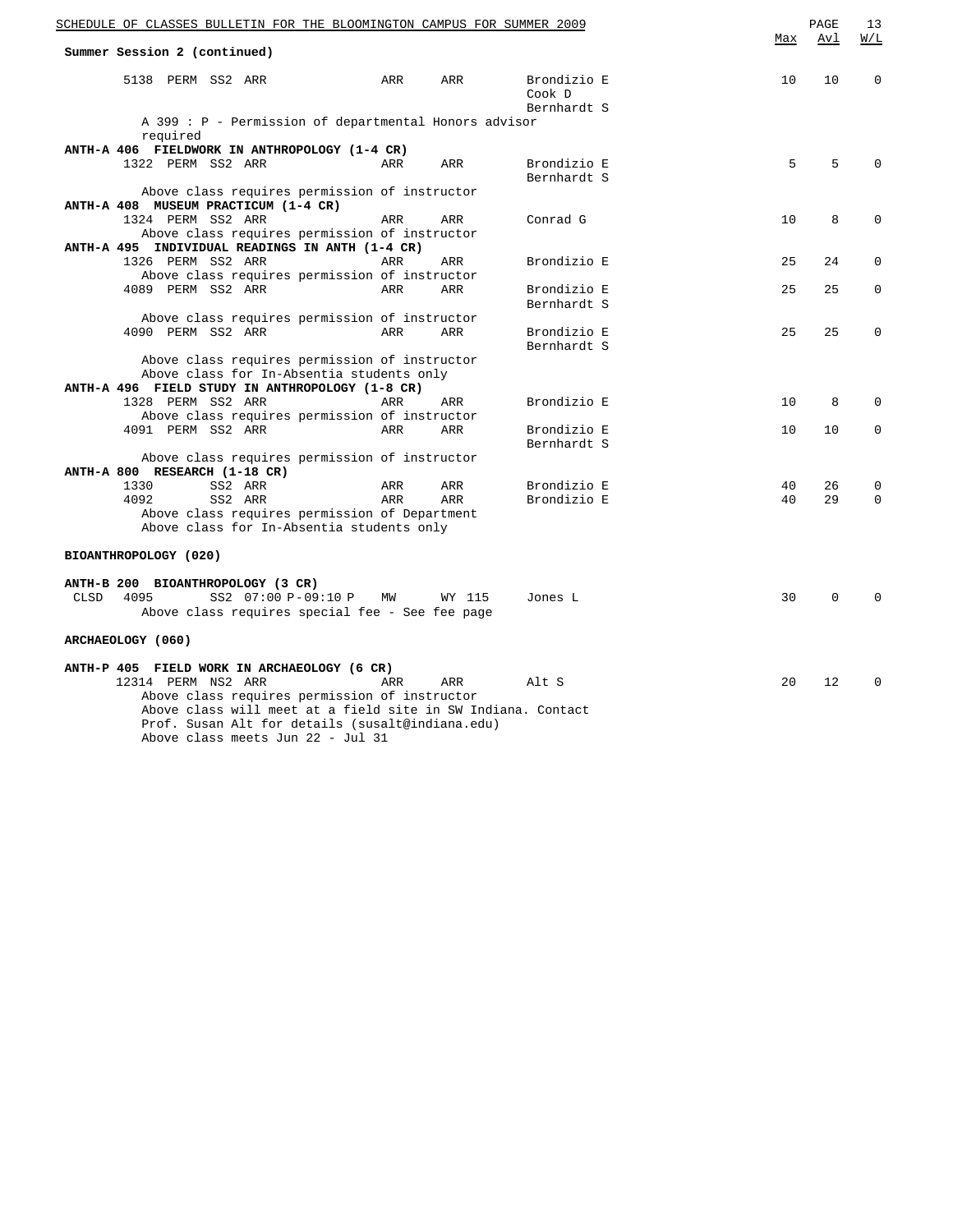| SCHEDULE OF CLASSES BULLETIN FOR THE BLOOMINGTON CAMPUS FOR SUMMER 2009 |     | PAGE | 14       |
|-------------------------------------------------------------------------|-----|------|----------|
|                                                                         | Max | Avl  | W/L      |
| Apparel Merch/Int Design (AMID)                                         |     |      |          |
| Summer Session 1                                                        |     |      |          |
| AMID-R 309 STRATEGIES IN RETAIL PROMOTION (3 CR)                        |     |      |          |
| SS1 01:00 P-04:00 P TR MM 020C<br>12311<br>Rausch C                     | 35  | 11   | $\Omega$ |
| R 309 : P - AMID-H 100, H 209 or R 100                                  |     |      |          |
| AMID-R 315 PRINCIPLES-RETAIL MERCHANDISNG (3 CR)                        |     |      |          |
| $SS1$ $01:00$ $P-04:00$ $P$ MW<br>5437<br>BH 205<br>Shaffer J           | 35  | 12.  | $\Omega$ |
| R 315: P - AMID-H 100 or H 209, or R 100; and H 203 or F 203            |     |      |          |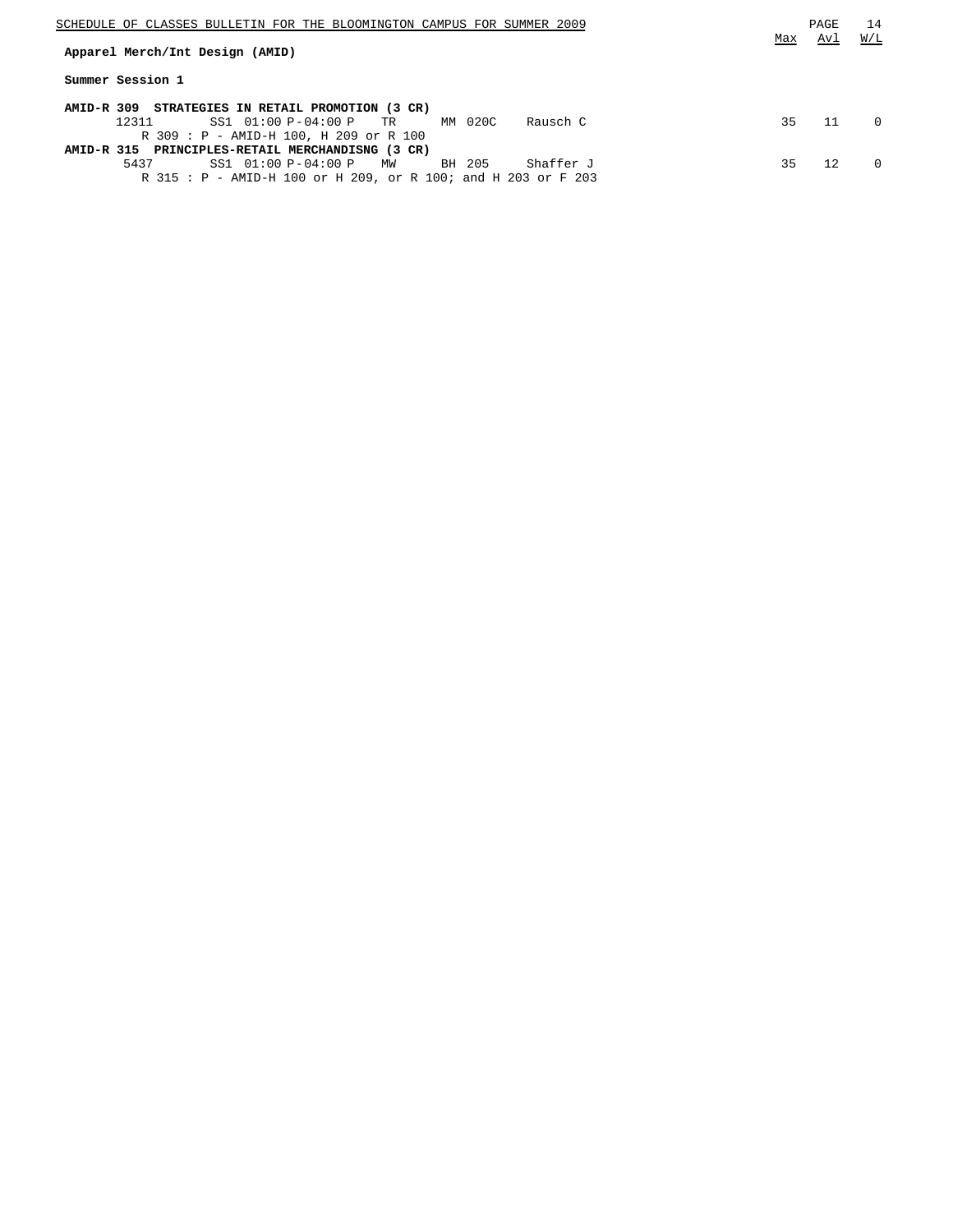| SCHEDULE OF CLASSES BULLETIN FOR THE BLOOMINGTON CAMPUS FOR SUMMER 2009                                                                                                                                                                                                                                                                                                                                                                                                                 | Max          | PAGE<br>Avl | 15<br>W/L |
|-----------------------------------------------------------------------------------------------------------------------------------------------------------------------------------------------------------------------------------------------------------------------------------------------------------------------------------------------------------------------------------------------------------------------------------------------------------------------------------------|--------------|-------------|-----------|
| Arts&Sciences Career Services (ASCS)                                                                                                                                                                                                                                                                                                                                                                                                                                                    |              |             |           |
| Summer Session 1                                                                                                                                                                                                                                                                                                                                                                                                                                                                        |              |             |           |
| COLL COURSES (010)                                                                                                                                                                                                                                                                                                                                                                                                                                                                      |              |             |           |
| ASCS-Q 398 INTERNSHIP: THRY INTO PRACTICE (1-3 CR)<br>For class below, obtain on-line permission by application only. Apply<br>on-line at<br>http://www.indiana.edu/~career/services/courses/q398_w499.php<br>3854 PERM 1<br>ARR<br>ARR<br>ARR<br>Kreitl B<br>Above class graded on S/F basis only<br>Above class course dates Tuesday, May 12 - Friday, August 14,<br>2009<br>ASCS-W 499 WORK ASSIGNMENT (0 CR)<br>W 499: Permissions given to approved applicants only. Apply on-line | 200          | 82          | $\Omega$  |
| at http://www.indiana.edu/~career/services/courses/q398_w499.php<br>3855 PERM 1<br><b>ARR</b><br><b>ARR</b><br>ARR<br>Kreitl B<br>Above class dates may not fall in line with Summer I or<br>Summer II session. Course dates are arranged with course<br>administrator.<br>Above class requires special fee - See fee page                                                                                                                                                              | 200          | 71          | $\Omega$  |
| Summer Session 2                                                                                                                                                                                                                                                                                                                                                                                                                                                                        |              |             |           |
| ASCS-Q 398 INTERNSHIP: THRY INTO PRACTICE (1-3 CR)<br>For class below, obtain on-line permission by application only. Apply<br>on-line at<br>http://www.indiana.edu/~career/services/courses/q398_w499.php<br>CLSD 13912 PERM SS2 ARR<br>ARR<br>Kreitl B<br>ARR<br>Above class graded on S/F basis only<br>Above class dates may not fall in line with Summer Session II<br>dates. Dates are arranged with course administrator.                                                        | $\mathbf{1}$ | $\Omega$    | 0         |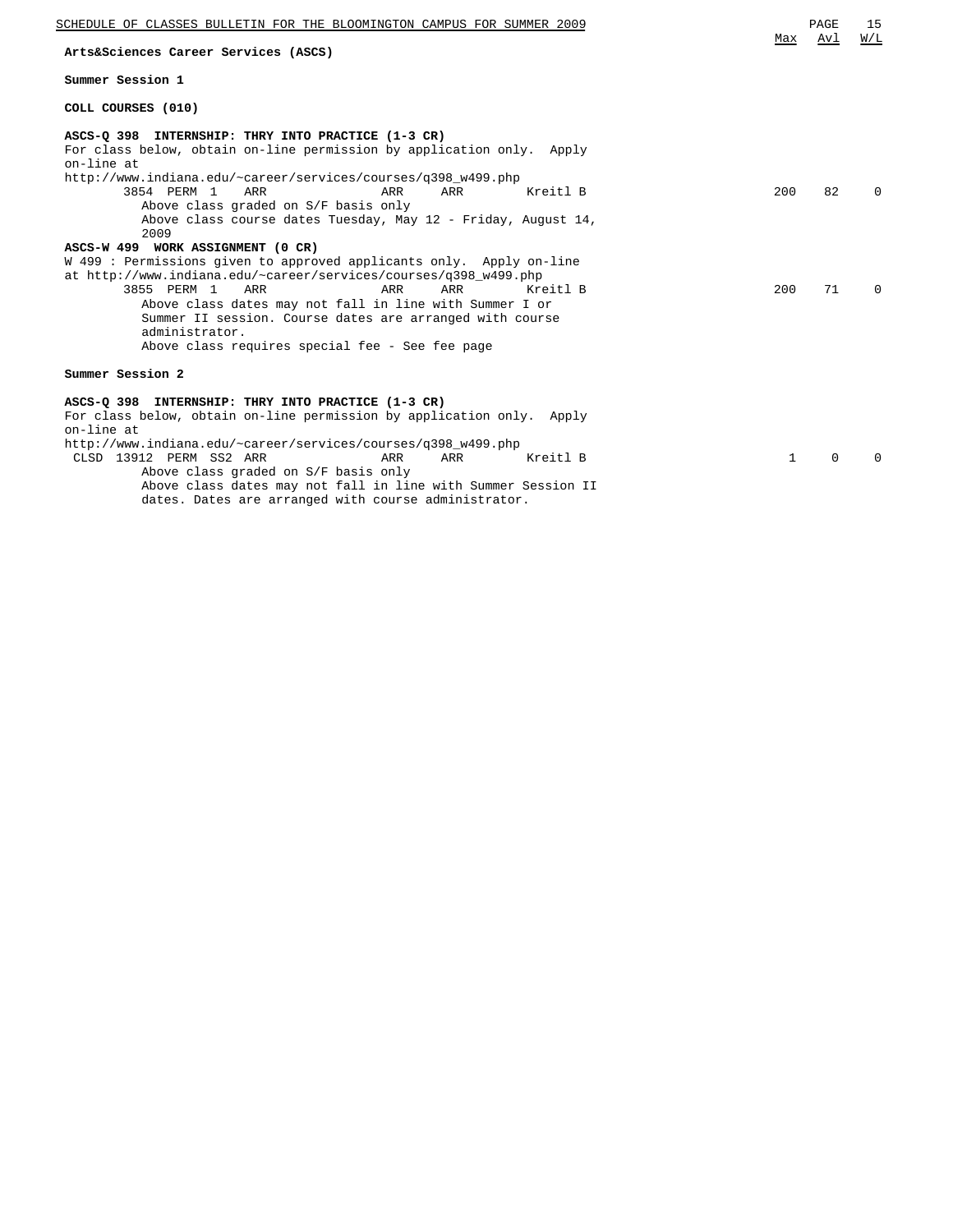| SCHEDULE OF CLASSES BULLETIN FOR THE BLOOMINGTON CAMPUS FOR SUMMER 2009                                                                                                                                                                                                                                                                                                                                                                                                                                                                          |              |                            |                                       | Max            | PAGE<br>Avl               | 16<br>W/L                |
|--------------------------------------------------------------------------------------------------------------------------------------------------------------------------------------------------------------------------------------------------------------------------------------------------------------------------------------------------------------------------------------------------------------------------------------------------------------------------------------------------------------------------------------------------|--------------|----------------------------|---------------------------------------|----------------|---------------------------|--------------------------|
| Astronomy (AST)                                                                                                                                                                                                                                                                                                                                                                                                                                                                                                                                  |              |                            |                                       |                |                           |                          |
| Summer Session 1                                                                                                                                                                                                                                                                                                                                                                                                                                                                                                                                 |              |                            |                                       |                |                           |                          |
| AST-A 100 THE SOLAR SYSTEM (3 CR)<br>Above class is part of the "Transfer Indiana" (transferIN) Initiative.<br>For additional information, link to http://www.transferin.net<br>SS1 06:35 P-09:35 P<br>1332<br>1333<br>SS1 10:20 A-11:35 A<br>1334<br>SS1 01:10 P-02:25 P<br>Above class is part of an Introductory sequence for<br>nonscience majors. There are no prerequisites.<br>Above class does not count toward an astronomy or<br>astrophysics major.<br>Above class can be counted for credit with AST-A 105 but not<br>with AST-A 110 | TR<br>D<br>D | SW 219<br>SW 219<br>SW 219 | Hamper R<br>Janowiecki S<br>Cordero M | 42<br>42<br>42 | $\overline{4}$<br>12<br>6 | 0<br>$\mathbf{0}$<br>0   |
| AST-A 105 STARS AND GALAXIES (3 CR)<br>1337<br>SS1 06:35 P-09:35 P<br>1338<br>SS1 11:45 A-01:00 P<br>Above class is part of an introductory sequence for<br>nonscience majors. There are no prerequisites<br>Above class does not count toward an Astronomy or<br>Astrophysics major<br>Above class san be counted for credit with AST-A 105 but not<br>with AST-A 110                                                                                                                                                                           | MW<br>D      | SW 219<br>SW 219           | Maxwell A<br>Hargis J                 | 42<br>42       | 3<br>14                   | $\Omega$<br>$\mathbf{0}$ |
| AST-A 390 READING COURSE (1-6 CR)<br>1340 PERM SS1 ARR                                                                                                                                                                                                                                                                                                                                                                                                                                                                                           | ARR          | ARR                        | Mufson S                              | 30             | 30                        | 0                        |
| Above class requires permission of instructor<br>AST-A 590 GRADUATE READING COURSE (1-6 CR)                                                                                                                                                                                                                                                                                                                                                                                                                                                      |              |                            |                                       |                |                           |                          |
| 1342 PERM SS1 ARR<br>Above class requires permission of instructor                                                                                                                                                                                                                                                                                                                                                                                                                                                                               | ARR          | ARR                        | Mufson S                              | 30             | 30                        | 0                        |
| AST-A 890 INTRODUCTION TO RESEARCH (1-12 CR)<br>1344<br>SS1 ARR                                                                                                                                                                                                                                                                                                                                                                                                                                                                                  | ARR          | ARR                        | Mufson S                              | 10             | 7                         | $\mathbf{0}$             |
| Above class graded on S/F basis only<br>1345<br>SS1 ARR                                                                                                                                                                                                                                                                                                                                                                                                                                                                                          | ARR          | ARR                        | Mufson S                              | 10             | 10                        | $\mathbf 0$              |
| AST-A 899 RESEARCH (1-12 CR)<br>1348<br>SS1 ARR                                                                                                                                                                                                                                                                                                                                                                                                                                                                                                  | ARR          | ARR                        | Mufson S                              | 10             | 6                         | $\mathbf{0}$             |
| Above class graded on S/F basis only<br>1349<br>SS1 ARR                                                                                                                                                                                                                                                                                                                                                                                                                                                                                          | ARR          | ARR                        | Mufson S                              | 10             | 10                        | $\mathbf{0}$             |
| Summer Session 2                                                                                                                                                                                                                                                                                                                                                                                                                                                                                                                                 |              |                            |                                       |                |                           |                          |
| AST-A 100 THE SOLAR SYSTEM (3 CR)<br>Above class is part of the "Transfer Indiana" (transferIN) Initiative.<br>For additional information, link to http://www.transferin.net<br>SS2 06:35 P-09:30 P<br>1335<br>AST-A 103 SEARCH FOR LIFE THE UNIVERSE (3 CR)                                                                                                                                                                                                                                                                                     | TR           | SW 219                     | Lubell G                              | 42             | 18                        | $\Omega$                 |
| 13023<br>SS2 01:30 P-02:20 P                                                                                                                                                                                                                                                                                                                                                                                                                                                                                                                     | D            | SW 219                     | Haurberg N                            | 42             | 2                         |                          |
| AST-A 105 STARS AND GALAXIES (3 CR)<br>SS2 11:30 A-12:20 P<br>1339<br>Above class is part of an introductory sequence for<br>nonscience majors. There are no prerequisites                                                                                                                                                                                                                                                                                                                                                                       | D            | SW 219                     | Johnson C                             | 42             | 14                        | $\Omega$                 |
| Above class does not count toward an Astronomy or<br>Astrophysics major<br>Above class can be counted for credit with AST-A 105 but not<br>with AST-A 110                                                                                                                                                                                                                                                                                                                                                                                        |              |                            |                                       |                |                           |                          |
| AST-A 390 READING COURSE (1-6 CR)<br>1341 PERM SS2 ARR<br>Above class requires permission of instructor                                                                                                                                                                                                                                                                                                                                                                                                                                          | ARR          | ARR                        | Mufson S                              | 10             | 10                        | 0                        |
| AST-A 590 GRADUATE READING COURSE (1-6 CR)<br>1343 PERM SS2 ARR<br>Above class requires permission of instructor                                                                                                                                                                                                                                                                                                                                                                                                                                 | ARR          | ARR                        | Mufson S                              | 10             | 10                        | 0                        |
| AST-A 890 INTRODUCTION TO RESEARCH (1-12 CR)<br>1346<br>SS2 ARR                                                                                                                                                                                                                                                                                                                                                                                                                                                                                  | ARR          | ARR                        | Mufson S                              | 10             | 7                         | $\Omega$                 |
| Above class graded on S/F basis only<br>SS2 ARR<br>1347                                                                                                                                                                                                                                                                                                                                                                                                                                                                                          | ARR          | ARR                        | Mufson S                              | 10             | 10                        | $\mathbf{0}$             |
| AST-A 899 RESEARCH (1-12 CR)<br>1350<br>SS2 ARR                                                                                                                                                                                                                                                                                                                                                                                                                                                                                                  | ARR          | ARR                        | Mufson S                              | 10             | 9                         | 0                        |
| Above class graded on S/F basis only                                                                                                                                                                                                                                                                                                                                                                                                                                                                                                             | ARR          |                            |                                       | 10             | 10                        | $\mathbf{0}$             |
| 1351<br>SS2 ARR                                                                                                                                                                                                                                                                                                                                                                                                                                                                                                                                  |              | ARR                        | Mufson S                              |                |                           |                          |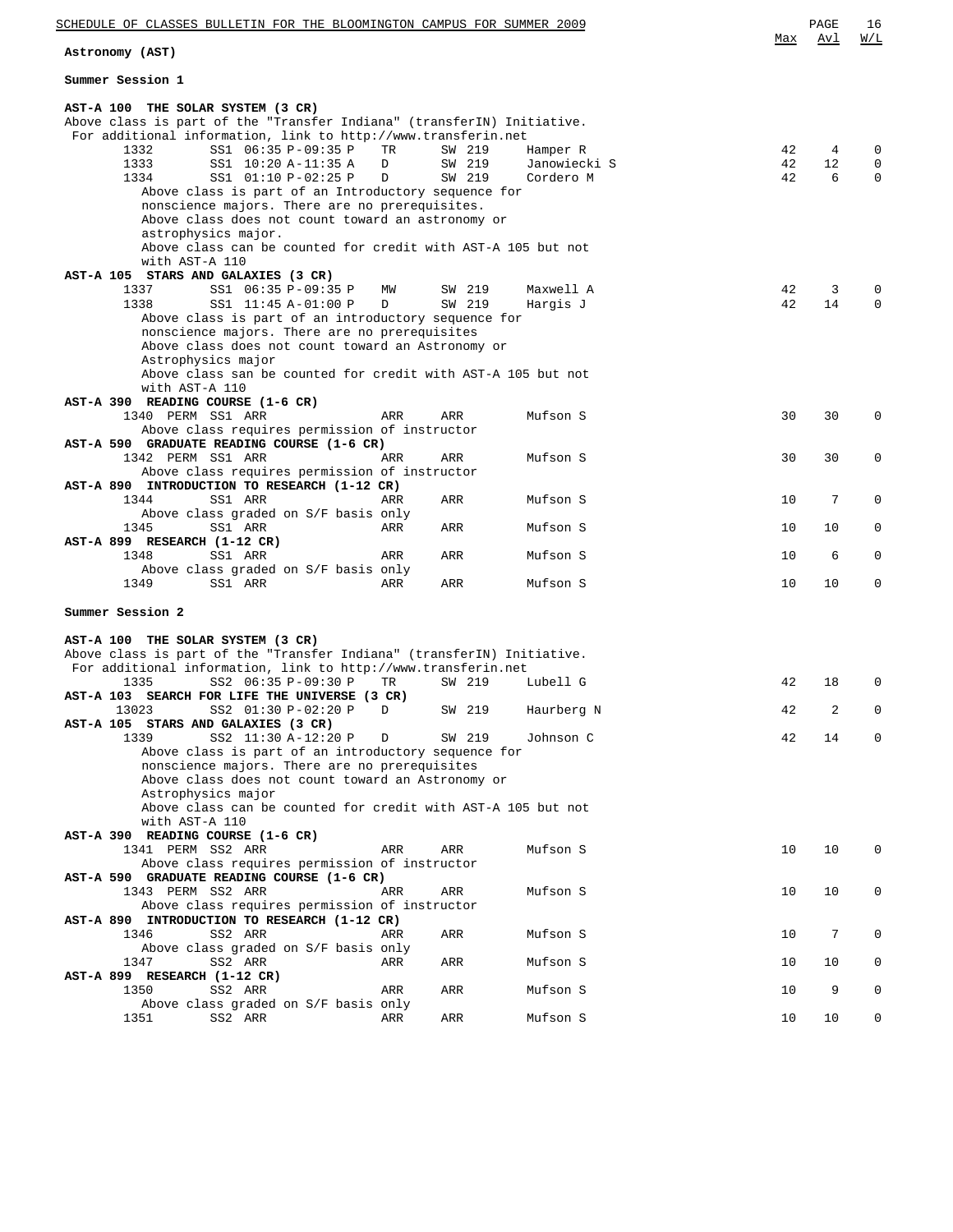| SCHEDULE OF CLASSES BULLETIN FOR THE BLOOMINGTON CAMPUS FOR SUMMER 2009      |     |     |                        | Max | PAGE<br>Avl | 17<br>W/L    |
|------------------------------------------------------------------------------|-----|-----|------------------------|-----|-------------|--------------|
| Biochemistry (BIOC)                                                          |     |     |                        |     |             |              |
| Summer Session 1                                                             |     |     |                        |     |             |              |
| BIOC-B 580<br>INTRO TO BIOCHEMICAL RESEARCH (3 CR)                           |     |     |                        |     |             |              |
| 1352<br>SS1 ARR                                                              | ARR | ARR | Oakley M<br>Schwartz S | 10  | 10          | $\Omega$     |
| B 580 : Graduate standing and enrollment in Biochemistry                     |     |     |                        |     |             |              |
| Graduate Program                                                             |     |     |                        |     |             |              |
| BIOC-B 880 RESEARCH: BIOCHEMISTRY (1-12 CR)<br>1354<br>SS1 ARR               | ARR | ARR | Oakley M               | 50  | 10          | <sup>0</sup> |
|                                                                              |     |     |                        |     |             |              |
| Summer Session 2                                                             |     |     |                        |     |             |              |
| BIOC-B 580<br>INTRO TO BIOCHEMICAL RESEARCH (3 CR)                           |     |     |                        |     |             |              |
| 1353<br>SS2 ARR                                                              | ARR | ARR | Oakley M               | 10  | 7           | $\Omega$     |
| B 580 : Graduate standing and enrollment in Biochemistry<br>Graduate Program |     |     |                        |     |             |              |
| BIOC-B 880 RESEARCH: BIOCHEMISTRY (1-12 CR)                                  |     |     |                        |     |             |              |
| 1355<br>SS2 ARR                                                              | ARR | ARR | Oakley M               | 50  | 13          | $\Omega$     |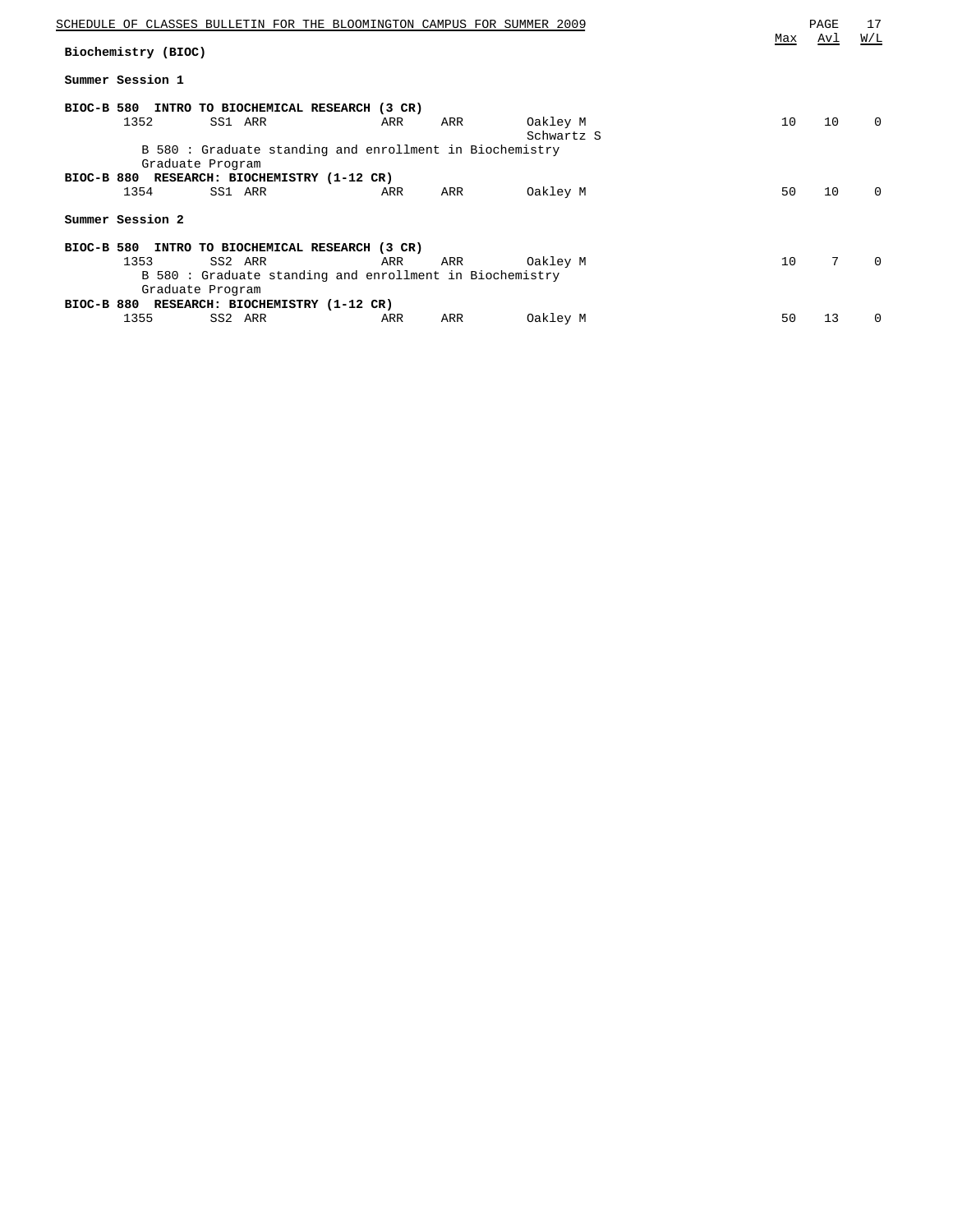| SCHEDULE OF CLASSES BULLETIN FOR THE BLOOMINGTON CAMPUS FOR SUMMER 2009                                                                                                          |     | PAGE        | 18       |
|----------------------------------------------------------------------------------------------------------------------------------------------------------------------------------|-----|-------------|----------|
| Biology (BIOL)                                                                                                                                                                   | Max | Avl         | W/L      |
| Summer Session 1                                                                                                                                                                 |     |             |          |
| BIOL-L 104 INTRODUCTORY BIOLOGY LECTURES (3 CR)                                                                                                                                  |     |             |          |
| 1358<br>SS1 08:55 A-10:10 A<br>MY 130<br>D<br>Berndtson A<br>TOPIC : Human Reproduction - From Conception to Birth<br>L 104 : Credit given for only one of: BIOL-L 100, L 104, E | 100 | 55          | 0        |
| 112, L 112, S 115, or Q 201<br>BIOL-L 111 EVOLUTION AND DIVERSITY (3 CR)                                                                                                         |     |             |          |
| 1359<br>SS1 08:55 A-10:10 A<br>D<br>JH A106<br>Cotten C                                                                                                                          | 55  | 38          | 0        |
| Above class for Biological and other Science majors                                                                                                                              |     |             |          |
| Above class students are required to attend Learning Groups<br>on Mon and Thu from 11:45A-12:35P                                                                                 |     |             |          |
| BIOL-L 112 BIOLOGICAL MECHANISMS (3 CR)                                                                                                                                          |     |             |          |
| 5532<br>SS1 01:00 P-02:40 P<br>TWRF<br>JH A100<br>Hengeveld S<br>L 112 : P - High school or college chemistry, for biological                                                    | 80  | 40          | 0        |
| and other science majors. Credit given for only one of the                                                                                                                       |     |             |          |
| following: BIOL-L 100, L 104, L 112, E 112, S 115 or Q 201.<br>L 112 : In addition, students are required to attend two                                                          |     |             |          |
| 1-hour per week learning group (times to be arranged).                                                                                                                           |     |             |          |
| BIOL-L 311 GENETICS (3 CR)<br>1361<br>SS1 08:55 A-10:10 A<br>JH A100<br>D<br>Hanratty P                                                                                          | 95  | 27          | O        |
| L 311 : P - BIOL-L 211 or S 211                                                                                                                                                  |     |             |          |
| Above class credit given for only one of BIOL-L 311 or S 311<br>Above class students are required to attend two one hour per                                                     |     |             |          |
| week Learning Groups (times to be arranged)                                                                                                                                      |     |             |          |
| Above class requires evening exams at 7-10P on Tue, May 26;<br>Wed, Jun 3; Thu, Jun 11 and Jun 18                                                                                |     |             |          |
| BIOL-B 364 SUMMER FLOWERING PLANTS (4 CR)                                                                                                                                        |     |             |          |
| 4080<br>SS1 12:30 P-04:20 P<br>MTWR<br>JH 243<br>Knox E                                                                                                                          | 23  | 6           |          |
| B 364 : P - One introductory Biology course<br>Above class requires special fee - See fee page                                                                                   |     |             |          |
| B 364: Preference in enrollment will be given to students                                                                                                                        |     |             |          |
| who have competed BIOL-B 300<br>B 364 : Important notice - students who do not attend the                                                                                        |     |             |          |
| first day of class will lose their place in the course                                                                                                                           |     |             |          |
| BIOL-L 376 BIOLOGY OF BIRDS (4 CR)<br>CLSD<br>5388<br>SS1 09:15 A-11:15 A<br>TWR<br>JH A105<br>Hengeveld J                                                                       | 21  | $\mathbf 0$ | 3        |
| $L$ 376 : P - BIOL-L 111                                                                                                                                                         |     |             |          |
| Above class requires special fee - See fee page<br>Above class students should anticipate three Friday field                                                                     |     |             |          |
| trips $(6A-12P)$                                                                                                                                                                 |     |             |          |
| Laboratory (LAB)<br>SS1 08:00 A-12:00 P<br>JH A109<br>5389<br>Hengeveld J<br>CLSD<br>F                                                                                           | 21  | 0           | 3        |
| BIOL-L 465 ADVANCED FIELD BIOLOGY (3 CR)                                                                                                                                         |     |             |          |
| 5390<br>SS1 08:00 A-01:00 P<br>TR<br>JH 129<br>Darcy-Hall T<br>L 465 : Recommended - BIOL-L 473 or equivalent                                                                    | 15  | 1           | 0        |
| Above class requires special fee - See fee page                                                                                                                                  |     |             |          |
| BIOL-L 490 INDIVIDUAL STUDY (1-6 CR)                                                                                                                                             |     |             | $\Omega$ |
| 1363 PERM SS1 ARR<br>ARR<br>ARR<br>Innes R<br>L 490 : P - Written permission of Faculty member                                                                                   | 40  | 17          |          |
| Obtain on-line auth for above class from Department                                                                                                                              |     |             |          |
| BIOL-L 499 INTERNSHIP IN BIOL INSTRUCTION (3 CR)<br>1366 PERM SS1 ARR<br>ARR<br>ARR<br>Innes R                                                                                   | 10  | 6           | 0        |
| L 499 : P - Consent of Departmental Chairperson                                                                                                                                  |     |             |          |
| Obtain on-line auth for above class from Department<br>BIOL-L 500 INDEPENDENT STUDY (1-6 CR)                                                                                     |     |             |          |
| 1368<br>SS1 ARR<br>ARR<br>ARR<br>Innes R                                                                                                                                         | 10  | 10          | 0        |
| BIOL-M 500 INTRODUCTION TO RESEARCH (1-6 CR)<br>1375<br>SS1 ARR<br>ARR<br>Innes R<br>ARR                                                                                         | 5   | 5           | 0        |
| Clearwater G                                                                                                                                                                     |     |             |          |
| BIOL-L 800 L-800 RESEARCH (1-12 CR)<br>1370<br>SS1 ARR<br>ARR<br>ARR<br>Innes R                                                                                                  | 120 | 101         | 0        |
| Clearwater G                                                                                                                                                                     |     |             |          |
| BIOL-M 800 M-800 RESEARCH (1-6 CR)<br>1377<br>SS1 ARR<br>ARR<br>ARR<br>Innes R                                                                                                   | 15  | 9           | 0        |
| Clearwater G                                                                                                                                                                     |     |             |          |
| Summer Session 2                                                                                                                                                                 |     |             |          |
|                                                                                                                                                                                  |     |             |          |
| BIOL-M 250 MICROBIOLOGY (3 CR)                                                                                                                                                   | 55  | 15          | U        |
| SS2 05:00 P-06:10 P<br>1372<br>MTWR<br>JH A106<br>Mower R<br>M 250 : P - Two semesters of College Chemistry; Recommended                                                         |     |             |          |
| prior or $C - L$ 211                                                                                                                                                             |     |             |          |
| BIOL-M 255 MICROBIOLOGY LABORATORY (2 CR)<br>SS2 11:30 A-03:15 P<br>1373<br>MM<br>JH 447<br>Kulow C                                                                              | 38  | 3           | U        |
| M 255 : P - two semesters of College Chemistry; Recommended                                                                                                                      |     |             |          |
| prior or concurrently - BIOL-L 211.<br>Above class requires special fee - See fee page                                                                                           |     |             |          |
|                                                                                                                                                                                  |     |             |          |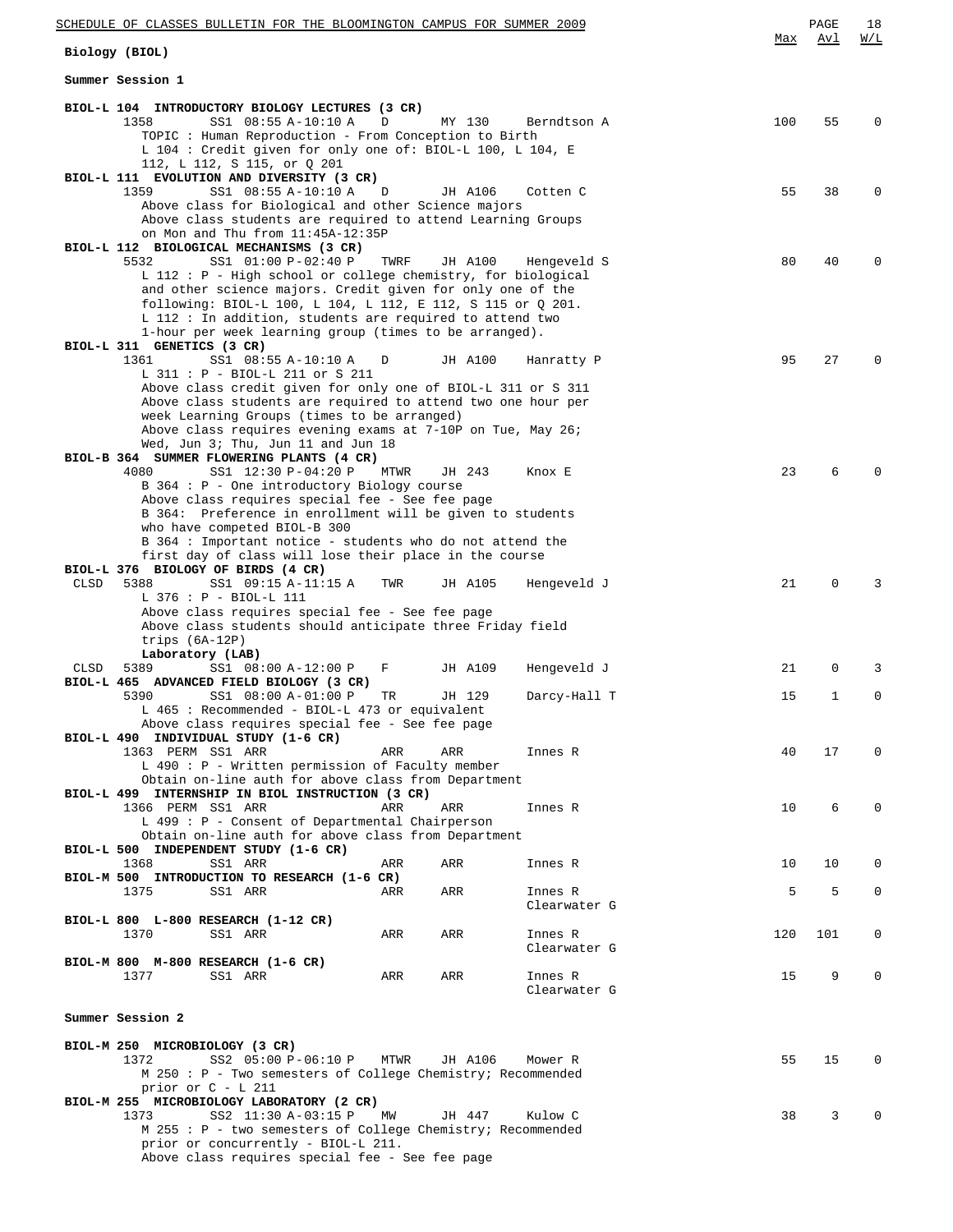| SCHEDULE OF CLASSES BULLETIN FOR THE BLOOMINGTON CAMPUS FOR SUMMER 2009 |             | PAGE        | 19       |
|-------------------------------------------------------------------------|-------------|-------------|----------|
|                                                                         | Max         | Avl         | W/L      |
| Summer Session 2 (continued)                                            |             |             |          |
|                                                                         |             |             |          |
| BIOL-L 318 EVOLUTION (3 CR)                                             |             |             |          |
| 12655<br>SS2 09:30 A-10:20 A D<br>JH 239<br>Ruf Jr E                    | 100         | 64          | $\Omega$ |
| L 318 : P - BIOL-L 211 and BIOL-L 311                                   |             |             |          |
| BIOL-L 490 INDIVIDUAL STUDY (1-6 CR)                                    |             |             |          |
| VT: CIC SUMMER RESEARCH PROJECT                                         |             |             |          |
| 1364 PERM SS2 ARR<br>ARR<br>ARR<br>CLSD<br>Innes R                      | 1           | $\mathbf 0$ | $\Omega$ |
| Obtain on-line auth for above class from Department                     |             |             |          |
| 1365 PERM SS2 ARR<br>ARR<br><b>ARR</b><br>Innes R                       | 40          | 25          | 0        |
| $L$ 490 : P - Written permission of Faculty member                      |             |             |          |
| Obtain on-line auth for above class from Department                     |             |             |          |
| BIOL-L 499 INTERNSHIP IN BIOL INSTRUCTION (3 CR)                        |             |             |          |
| 1367 PERM SS2 ARR<br><b>ARR</b><br>ARR<br>Innes R                       | 10          | 9           | $\Omega$ |
| L 499 : P - Consent of Departmental Chairperson                         |             |             |          |
| Obtain on-line auth for above class from Department                     |             |             |          |
| BIOL-L 500 INDEPENDENT STUDY (1-6 CR)                                   |             |             |          |
| 1369<br>SS2 ARR<br>ARR<br>ARR<br>Innes R                                | 20          | 20          | $\Omega$ |
| Clearwater G                                                            |             |             |          |
| BIOL-M 500 INTRODUCTION TO RESEARCH (1-6 CR)                            |             |             |          |
| 1376<br>SS2 ARR<br>ARR<br>ARR<br>Innes R                                | 5           | 5           | $\Omega$ |
| Clearwater G                                                            |             |             |          |
| BIOL-T 500 PROJECT LAB IN BIOTECHNOLOGY (6 CR)                          |             |             |          |
| 14478<br>SS2 ARR<br>ARR<br>ARR<br>Lee R                                 | $20 \Omega$ | 14          | $\Omega$ |
| BIOL-Z 620 SPECIAL TOPICS IN ZOOLOGY (1 CR)                             |             |             |          |
| CLSD 13948 PERM SS2 ARR<br>ARR<br>ARR<br>Lee R                          | 1           | $\mathbf 0$ | $\Omega$ |
| TOPIC: Writing in Biotechnology                                         |             |             |          |
| Z 620: Permission of instructor only. For more information,             |             |             |          |
| contact Ryan Lee at ryanlee@indiana.edu.                                |             |             |          |
| BIOL-L 800 L-800 RESEARCH (1-12 CR)                                     |             |             |          |
| 1371<br>SS2 ARR<br>ARR<br><b>ARR</b><br>Innes R                         | 120         | 110         | 0        |
| Clearwater G                                                            |             |             |          |
| BIOL-M 800 M-800 RESEARCH (1-6 CR)                                      |             |             |          |
| 1378<br>SS2 ARR<br>ARR<br>ARR<br>Innes R                                | 20          | 15          | $\Omega$ |
| Clearwater G                                                            |             |             |          |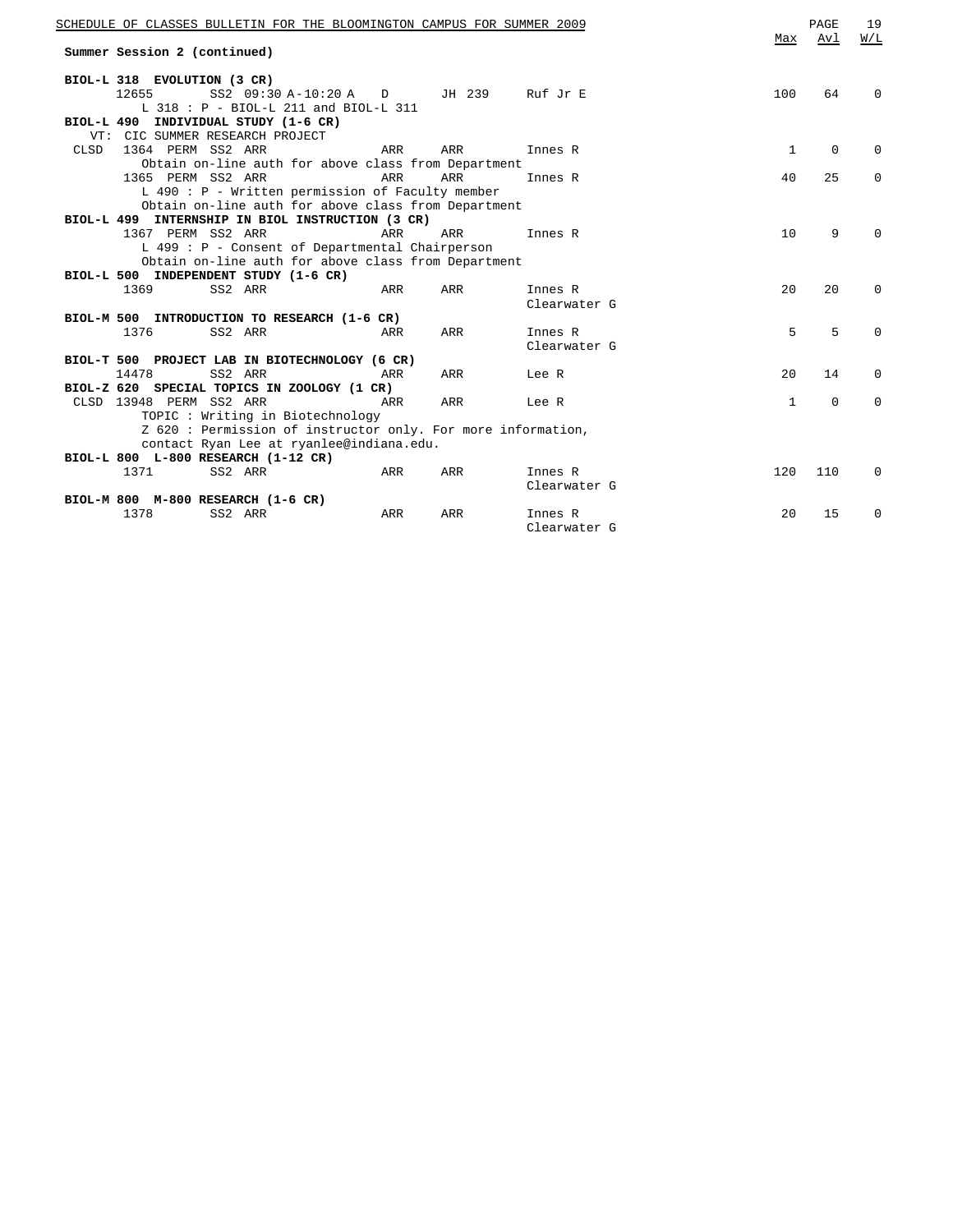| SCHEDULE OF CLASSES BULLETIN FOR THE BLOOMINGTON CAMPUS FOR SUMMER 2009                                      |     | PAGE | 20       |
|--------------------------------------------------------------------------------------------------------------|-----|------|----------|
| Central Eurasian Studies (CEUS)                                                                              | Max | Avl  | W/L      |
| Summer Session 1                                                                                             |     |      |          |
| ADVANCED READINGS/RESEARCH (080)                                                                             |     |      |          |
| CEUS-R 600 ADV RDGS BALTC-FINNISH STUDIES (1-6 CR)                                                           |     |      |          |
| 1544 PERM SS1 ARR<br>ARR<br>ARR<br>Atwood C<br>Above class requires written permission of instructor before  | 10  | 10   | $\Omega$ |
| obtaining authorization in GB 157                                                                            |     |      |          |
| CEUS-R 610 ADV READGS IN CENTRAL ASIAN ST (1-6 CR)<br>13275 PERM SS1 ARR<br>ARR<br>ARR<br>Atwood C           | 15  | 15   | $\Omega$ |
| Above class requires written permission of instructor before                                                 |     |      |          |
| obtaining authorization in GB157<br>CEUS-R 640 ADV READNGS IN HUNGARN STUDIES (1-6 CR)                       |     |      |          |
| 13277 PERM SS1 ARR<br>ARR<br>ARR<br>Atwood C                                                                 | 5   | 5    | $\Omega$ |
| Above class requires written permission of instructor before                                                 |     |      |          |
| obtaining authorization in GB157<br>CEUS-R 650 ADV READNGS IN IRANIAN STUDIES (1-6 CR)                       |     |      |          |
| 13279 PERM SS1 ARR<br>ARR<br>ARR<br>Atwood C                                                                 | 5   | 5    | $\Omega$ |
| Above class requires written permission of instructor before<br>obtaining authorization in GB157             |     |      |          |
| CEUS-R 660 ADV READNGS IN MONGOLN STUDIES (1-6 CR)                                                           |     |      |          |
| 13281 PERM SS1 ARR<br>ARR<br>ARR<br>Atwood C                                                                 | 5   | 5    | $\Omega$ |
| Above class requires written permission of instructor before<br>obtaining authorization in GB157             |     |      |          |
| CEUS-R 670 ADV READNGS IN TIBETAN STUDIES (1-6 CR)                                                           |     |      |          |
| 13283 PERM SS1 ARR<br>ARR<br>ARR<br>Atwood C<br>Above class requires written permission of instructor before | 5   | 5    | $\Omega$ |
| obtaining authorization in GB157                                                                             |     |      |          |
| CEUS-R 680 ADV READNGS IN TURKISH STUDIES (1-6 CR)<br>13285 PERM SS1 ARR<br>ARR<br>ARR<br>Atwood C           | 5   | 5    | $\Omega$ |
| Above class requires written permission of instructor before                                                 |     |      |          |
| obtaining authorization in GB157                                                                             |     |      |          |
| CEUS-R 690 ADV RDGS CENTRL EURASN STUDIES (1-6 CR)<br>13287 PERM SS1 ARR<br>ARR<br>ARR<br>Atwood C           | 5   | 5    | $\Omega$ |
| Above class requires written permission of instructor before                                                 |     |      |          |
| obtaining authorization in GB157<br>CEUS-R 691 CEUS MA THESIS RESEARCH (3 CR)                                |     |      |          |
| 1546<br>SS1 ARR<br>ARR<br>ARR<br>Atwood C                                                                    | 10  | 10   | 0        |
| CEUS-R 890 PHD THESIS (1-6 CR)<br>1548<br>SS1 ARR<br>ARR<br>ARR<br>Atwood C                                  | 10  | 8    | $\Omega$ |
| Summer Session 2                                                                                             |     |      |          |
| ADVANCED READINGS/RESEARCH (080)                                                                             |     |      |          |
|                                                                                                              |     |      |          |
| CEUS-R 600 ADV RDGS BALTC-FINNISH STUDIES (1-6 CR)<br>1545 PERM SS2 ARR<br>ARR<br>ARR<br>Atwood C            | 10  | 10   | 0        |
| Above class requires written permission of instructor before                                                 |     |      |          |
| obtaining authorization in GB 157<br>CEUS-R 610 ADV READGS IN CENTRAL ASIAN ST (1-6 CR)                      |     |      |          |
| 13276 PERM SS2 ARR<br>ARR<br>ARR<br>Atwood C                                                                 | 15  | 15   | $\Omega$ |
| Above class requires written permission of instructor before                                                 |     |      |          |
| obtaining authorization in GB157<br>CEUS-R 640 ADV READNGS IN HUNGARN STUDIES (1-6 CR)                       |     |      |          |
| 13278 PERM SS2 ARR<br>ARR<br>ARR<br>Atwood C                                                                 | 5   | 5    | $\Omega$ |
| Above class requires written permission of instructor before<br>obtaining authorization in GB157             |     |      |          |
| CEUS-R 650 ADV READNGS IN IRANIAN STUDIES (1-6 CR)                                                           |     |      |          |
| 13280 PERM SS2 ARR<br>ARR<br>ARR<br>Atwood C<br>Above class requires written permission of instructor before | 5   | 5    | $\Omega$ |
| obtaining authorization in GB157                                                                             |     |      |          |
| CEUS-R 660 ADV READNGS IN MONGOLN STUDIES (1-6 CR)<br>13282 PERM SS2 ARR<br>ARR<br>ARR<br>Atwood C           | 5   | 5    | $\Omega$ |
| Above class requires written permission of instructor before                                                 |     |      |          |
| obtaining authorization in GB157                                                                             |     |      |          |
| CEUS-R 670 ADV READNGS IN TIBETAN STUDIES (1-6 CR)<br>13284 PERM SS2 ARR<br>ARR<br>ARR<br>Atwood C           | 5   | 5    | $\Omega$ |
| Above class requires written permission of instructor before                                                 |     |      |          |
| obtaining authorization in GB157<br>CEUS-R 680 ADV READNGS IN TURKISH STUDIES (1-6 CR)                       |     |      |          |
| 13286 PERM SS2 ARR<br>ARR<br>ARR<br>Atwood C                                                                 | 5   | 5    | $\Omega$ |
| Above class requires written permission of instructor before                                                 |     |      |          |
| obtaining authorization in GB157<br>CEUS-R 690 ADV RDGS CENTRL EURASN STUDIES (1-6 CR)                       |     |      |          |
| 13288 PERM SS2 ARR<br>ARR<br>ARR<br>Atwood C                                                                 | 5   | 5    | $\Omega$ |
| Above class requires written permission of instructor before<br>obtaining authorization in GB157             |     |      |          |
|                                                                                                              |     |      |          |

**CEUS-R 691 CEUS MA THESIS RESEARCH (3 CR)**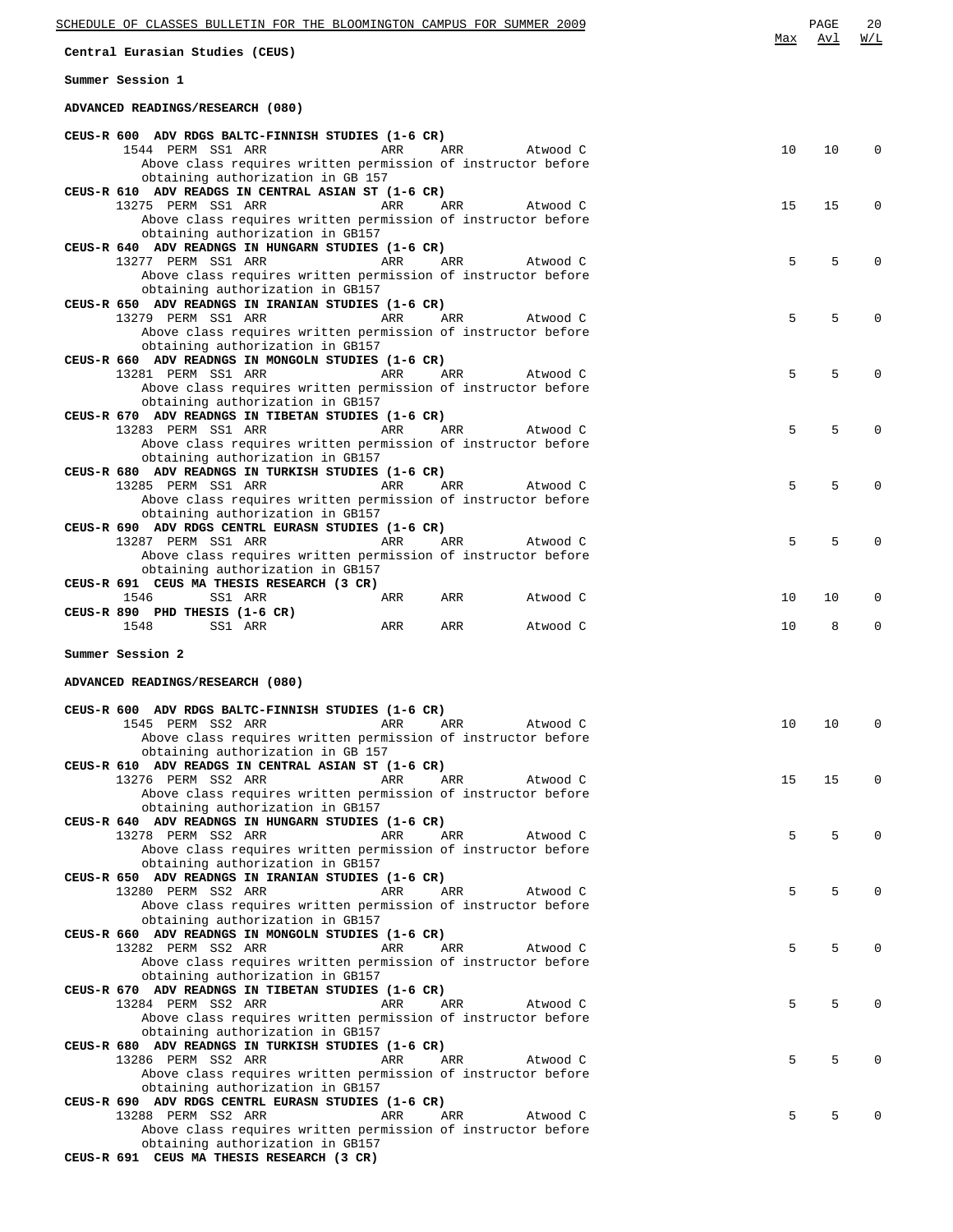| SCHEDULE OF CLASSES BULLETIN FOR THE BLOOMINGTON CAMPUS FOR SUMMER 2009<br>Summer Session 2 (continued)                                                                                                                                                                               |     |        |             | Max | PAGE<br><u>Avl</u> | 21<br>$\underline{W/L}$ |
|---------------------------------------------------------------------------------------------------------------------------------------------------------------------------------------------------------------------------------------------------------------------------------------|-----|--------|-------------|-----|--------------------|-------------------------|
| 1547<br>SS2 ARR                                                                                                                                                                                                                                                                       | ARR | ARR    | Atwood C    | 10  | 10                 | 0                       |
| CEUS-R 890 PHD THESIS (1-6 CR)<br>1549<br>SS2 ARR                                                                                                                                                                                                                                     | ARR | ARR    | Atwood C    | 10  | 10                 | 0                       |
| AZERI AND TURKISH LANGUAGES (780)                                                                                                                                                                                                                                                     |     |        |             |     |                    |                         |
| CEUS-T 183 INTRODUCTORY AZERBAIJANI I (4 CR)                                                                                                                                                                                                                                          |     |        |             |     |                    |                         |
| A nine-day non-credit 'language bridge' study option is offered free<br>of charge to students who have Introductory or better knowledge of<br>Turkish or Persian and want to transition directly to Intermediate<br>level Azerbaijani or Tajik classes in SWSEEL. Apply by e-mail to  |     |        |             |     |                    |                         |
| iaunrc@indiana.edu. To participate in 'bridge' study you must also be<br>admitted for Intermediate Azerbaijani or Tajik in SWSEEL<br>Admission and enrollment in the following summer courses of the Summer<br>Workshop in Slavic, East European and Central Asian languages (SWSEEL) |     |        |             |     |                    |                         |
| are by application only to the director of the Summer Workshop in<br>Slavic, East European and Central Languages, Ballantine Hall 502, IU,<br>Bloomington, IN 47405-7103 before Mar 20. After this date, permission                                                                   |     |        |             |     |                    |                         |
| of director is required. Students are required to enroll in both I and<br>II or seek authorization for exception from the workshop director. For                                                                                                                                      |     |        |             |     |                    |                         |
| further information call (812) 855-2608 or visit<br>www.indiana.edu/~iuslavic/swseel/index.shtml<br>1494 PERM SS2 08:30 A-12:20 P                                                                                                                                                     | D   | SY 103 | Daneshgar S | 20  | 14                 | 0                       |
| Above class open to undergraduates only<br>Above class requires application and registration through<br>SWSEEL, www.indiana.edu/~iuslavic/swseel/index.shtml                                                                                                                          |     |        |             |     |                    |                         |
| Above class meets with CEUS-T 583<br>CEUS-T 184 INTRODUCTORY AZERBAIJANI II (4 CR)<br>1495 PERM SS2 08:30 A-12:20 P                                                                                                                                                                   | D   | SY 103 | Daneshgar S | 20  | 14                 | $\Omega$                |
| Above class open to undergraduates only<br>Above class requires application and registration through<br>SWSEEL, www.indiana.edu/~iuslavic/swseel/index.shtml                                                                                                                          |     |        |             |     |                    |                         |
| Above class meets with CEUS-T 584<br>CEUS-T 283 INTERMEDIATE AZERBAIJANI I (4 CR)                                                                                                                                                                                                     |     |        |             |     |                    |                         |
| 1506 PERM SS2 08:30 A-12:20 P<br>Above class open to undergraduates only<br>Above class requires application and registration through                                                                                                                                                 | D   | SY 137 | Yunusova V  | 20  | 12                 | 0                       |
| SWSEEL, www.indiana.edu/~iuslavic/swseel/index.shtml<br>Above class meets with CEUS-T 683<br>CEUS-T 284 INTERMEDIATE AZERBAIJANI II (4 CR)                                                                                                                                            |     |        |             |     |                    |                         |
| 1507 PERM SS2 08:30 A-12:20 P<br>Above class open to undergraduates only<br>Above class requires application and registration through                                                                                                                                                 | D   | SY 137 | Yunusova V  | 20  | 12                 | $\Omega$                |
| SWSEEL, www.indiana.edu/~iuslavic/swseel/index.shtml<br>Above class meets with CEUS-T 684                                                                                                                                                                                             |     |        |             |     |                    |                         |
| CEUS-T 583 INTRODUCTORY AZERBAIJANI I (3 CR)<br>13195 PERM SS2 08:30 A-12:20 P<br>Above class open to graduates only                                                                                                                                                                  | D   | SY 103 | Daneshgar S | 20  | 14                 | O                       |
| Above class requires application and registration through<br>SWSEEL, www.indiana.edu/~iuslavic/swseel/index.shtml<br>Above class meets with CEUS-T 183                                                                                                                                |     |        |             |     |                    |                         |
| CEUS-T 584 INTRODUCTORY AZERBAIJANI II (3 CR)<br>13196 PERM SS2 08:30 A-12:20 P<br>Above class open to graduates only                                                                                                                                                                 | D   | SY 103 | Daneshgar S | 20  | 14                 | O                       |
| Above class requires application and registration through<br>SWSEEL, www.indiana.edu/~iuslavic/swseel/index.shtml<br>Above class meets with CEUS-T 184                                                                                                                                |     |        |             |     |                    |                         |
| CEUS-T 683 INTERMEDIATE AZERBAIJANI I (3 CR)<br>13339 PERM SS2 08:30 A-12:20 P<br>Above class open to graduates only                                                                                                                                                                  | D   | SY 137 | Yunusova V  | 20  | 12                 |                         |
| Above class requires application and registration through<br>SWSEEL, www.indiana.edu/~iuslavic/swseel/index.shtml                                                                                                                                                                     |     |        |             |     |                    |                         |
| Above class meets with CEUS-T 283<br>CEUS-T 684 INTERMEDIATE AZERBAIJANI II (3 CR)<br>13342 PERM SS2 08:30 A-12:20 P                                                                                                                                                                  | D   | SY 137 | Yunusova V  | 20  | 12                 |                         |
| Above class open to graduates only<br>Above class requires application and registration through<br>SWSEEL, www.indiana.edu/~iuslavic/swseel/index.shtml<br>Above class meets with CEUS-T 284                                                                                          |     |        |             |     |                    |                         |

**HUNGARIAN LANGUAGE (783)**

**CEUS-T 141 INTRODUCTORY HUNGARIAN I (4 CR)**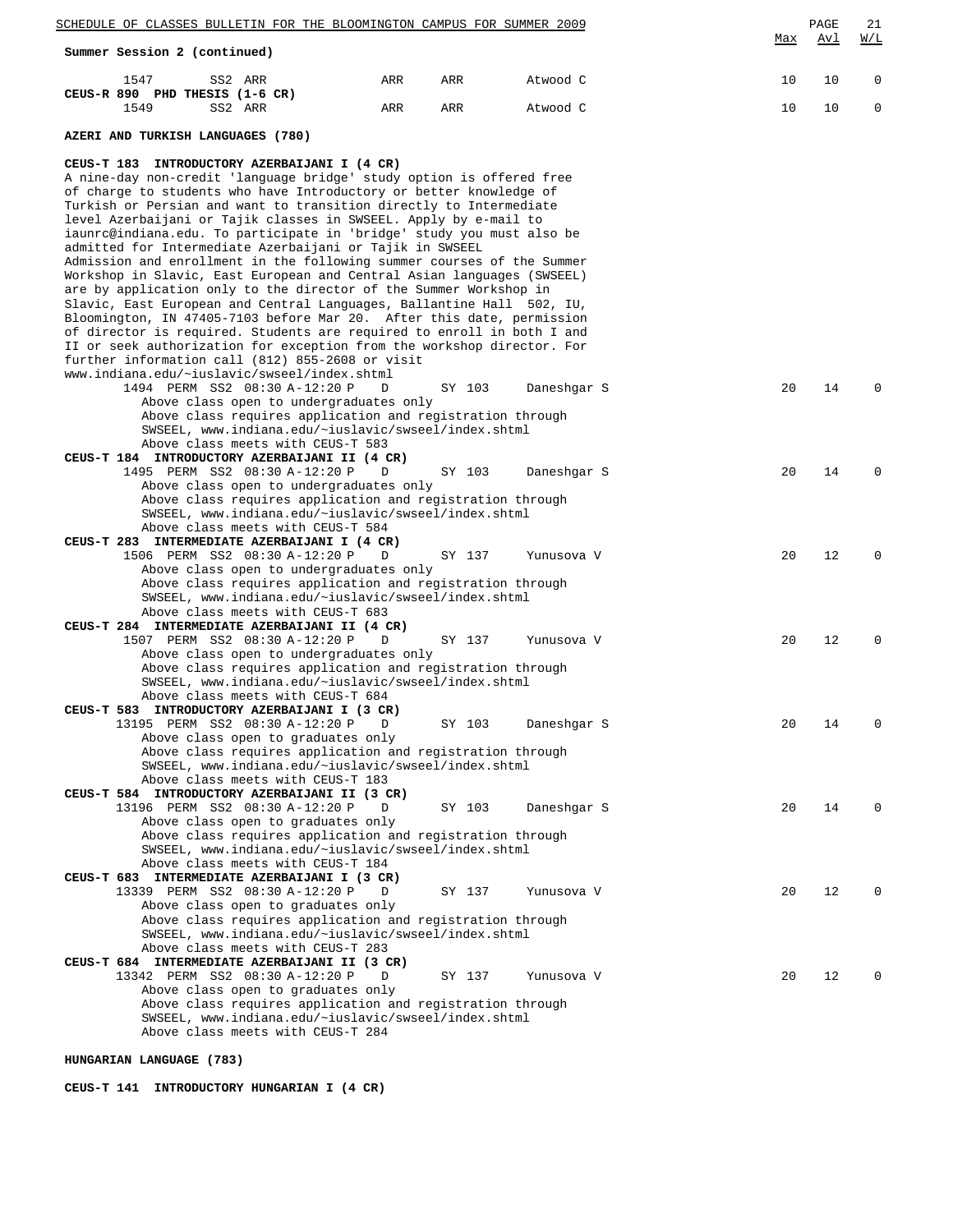| SCHEDULE OF CLASSES BULLETIN FOR THE BLOOMINGTON CAMPUS FOR SUMMER 2009                                                                                                                                               |     | PAGE | 22       |
|-----------------------------------------------------------------------------------------------------------------------------------------------------------------------------------------------------------------------|-----|------|----------|
| Summer Session 2 (continued)                                                                                                                                                                                          | Max | Avl  | W/L      |
| Admission and enrollment in the following summer courses of the Summer<br>Workshop in Slavic, East European and Central Asian Languages (SWSEEL)<br>are by application only to the Director of the Summer Workshop in |     |      |          |
| Slavic, East European and Central Languages, Ballantine Hall 502, IU,<br>Bloomington, IN 47405-7103 before Mar 20. After this date, permission                                                                        |     |      |          |
| of Director is required. Students are required to enroll in both I and<br>II or seek authorization for exception from the workshop Director. For<br>further information call (812) 855-2608 or visit                  |     |      |          |
| www.indiana.edu/~iuslavic/swseel/index.shtml<br>1500 PERM SS2 08:30 A-12:20 P<br>D<br>BH 241<br>Varga V<br>Above class requires application and registration through                                                  | 16  | 5    | $\Omega$ |
| SWSEEL, www.indiana.edu/~iuslavic/swseel/index.shtml<br>Above class open to undergraduates only<br>Above class meets with CEUS-T 541                                                                                  |     |      |          |
| CEUS-T 142 INTRODUCTORY HUNGARIAN II (4 CR)<br>1501 PERM SS2 08:30 A-12:20 P<br>D<br>BH 241<br>Varga V<br>Above class open to undergraduates only                                                                     | 16  | 5    | 0        |
| Above class requires application and registration through<br>SWSEEL, www.indiana.edu/~iuslavic/swseel/index.shtml<br>Above class meets with CEUS-T 542                                                                |     |      |          |
| CEUS-T 541 INTRODUCTORY HUNGARIAN I (3 CR)<br>1520 PERM SS2 08:30 A-12:20 P<br>BH 241<br>D<br>Varga V<br>Above class open to graduates only                                                                           | 16  | 5    | $\Omega$ |
| Above class requires application and registration through<br>SWSEEL, www.indiana.edu/~iuslavic/swseel/index.shtml<br>Above class meets with CEUS-T 141                                                                |     |      |          |
| CEUS-T 542 INTRODUCTORY HUNGARIAN II (3 CR)<br>1521 PERM SS2 08:30 A-12:20 P<br>BH 241<br>D<br>Varga V<br>Above class open to graduates only                                                                          | 16  | 5    | $\Omega$ |
| Above class requires application and registration through<br>SWSEEL, www.indiana.edu/~iuslavic/swseel/index.shtml<br>Above class meets with CEUS-T 142                                                                |     |      |          |
| KAZAKH LANGUAGE (784)                                                                                                                                                                                                 |     |      |          |
| CEUS-T 113 INTRODUCTORY KAZAKH I (4 CR)<br>Admission and enrollment in the following summer courses of the Summer<br>Workshop in Slavic, East European and Central Asian Languages (SWSEEL)                           |     |      |          |
| are by application only to the Director of the Summer Workshop in<br>Slavic, East European and Central Languages, Ballantine Hall 502, IU,<br>Bloomington, IN 47405-7103 before Mar 20. After this date, permission   |     |      |          |
| of Director is required. Students are required to enroll in both I and<br>II or seek authorization for exception from the workshop Director. For<br>further information call (812) 855-2608 or visit                  |     |      |          |
| www.indiana.edu/~iuslavic/swseel/index.shtml<br>1504 PERM SS2 08:30 A-12:20 P<br>SY 0006<br>Moldashova F<br>D<br>Above class open to undergraduates only                                                              | 16  | 8    | 0        |
| Above class requires application and registration through<br>SWSEEL, www.indiana.edu/~iuslavic/swseel/index.shtml<br>Above class meets with CEUS-T 513                                                                |     |      |          |
| CEUS-T 114 INTRODUCTORY KAZAKH II (4 CR)<br>1505 PERM SS2 08:30 A-12:20 P<br>SY 0006<br>Moldashova F<br>D<br>Above class open to undergraduates only                                                                  | 16  | 8    | $\Omega$ |
| Above class requires application and registration through<br>SWSEEL, www.indiana.edu/~iuslavic/swseel/index.shtml<br>Above class meets with CEUS-T 514                                                                |     |      |          |
| CEUS-T 513 INTRODUCTORY KAZAKH I (3 CR)<br>1540 PERM SS2 08:30 A-12:20 P<br>SY 0006<br>Moldashova F<br>D<br>Above class open to graduates only                                                                        | 16  | 8    | $\Omega$ |
| Above class requires application and registration through<br>SWSEEL, www.indiana.edu/~iuslavic/swseel/index.shtml<br>Above class meets with CEUS-T 113                                                                |     |      |          |
| CEUS-T 514 INTRODUCTORY KAZAKH II (3 CR)<br>1541 PERM SS2 08:30 A-12:20 P<br>SY 0006<br>Moldashova F<br>D<br>Above class open to graduates only                                                                       | 16  | 8    | $\Omega$ |
| Above class requires application and registration through<br>SWSEEL, www.indiana.edu/~iuslavic/swseel/index.shtml<br>Above class meets with CEUS-T 114                                                                |     |      |          |

**MONGOLIAN LANGUAGE (787)**

**CEUS-T 161 INTRODUCTORY MONGOLIAN I (4 CR)**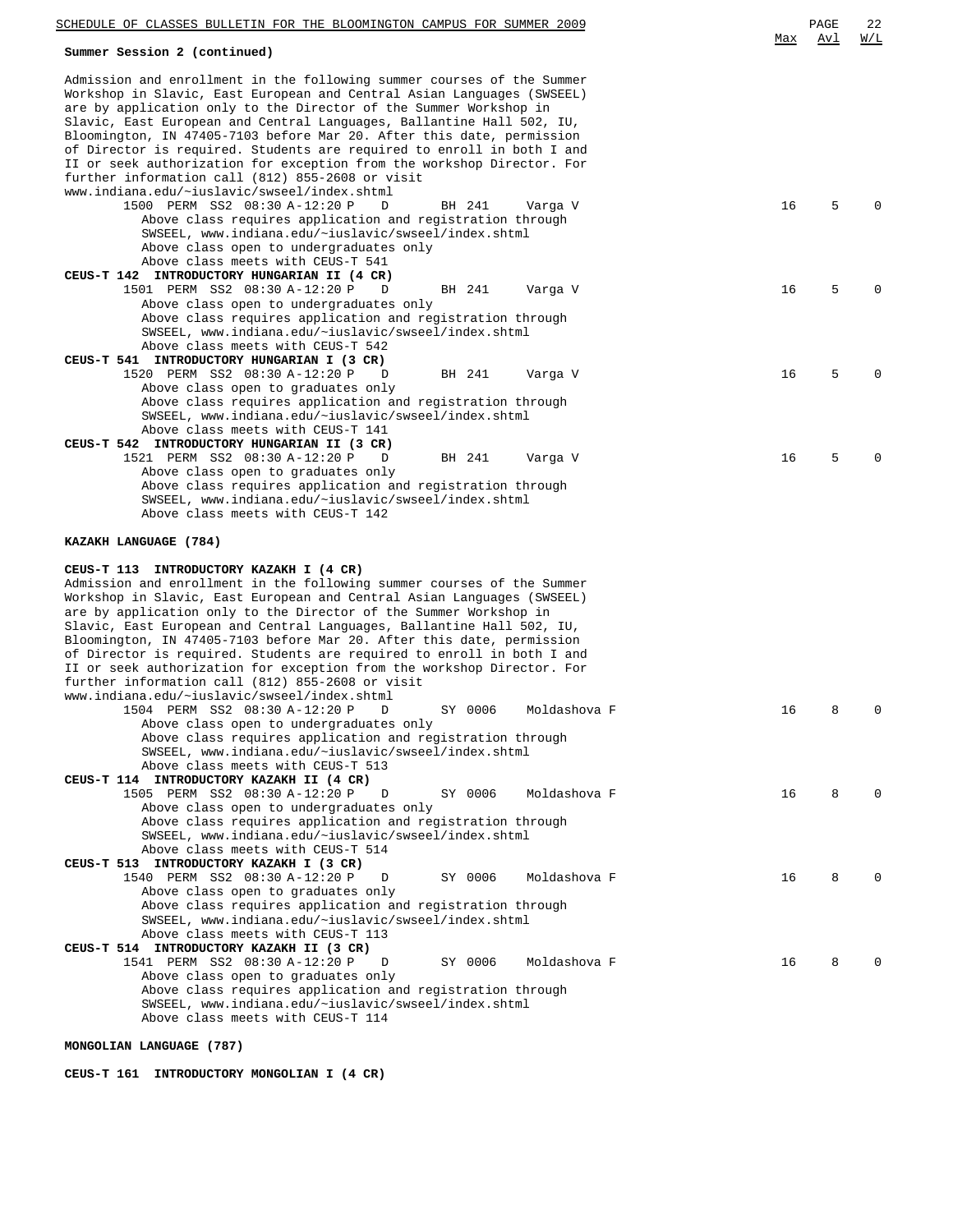| SCHEDULE OF CLASSES BULLETIN FOR THE BLOOMINGTON CAMPUS FOR SUMMER 2009                                                                                                                                                  |     | PAGE | 23           |
|--------------------------------------------------------------------------------------------------------------------------------------------------------------------------------------------------------------------------|-----|------|--------------|
| Summer Session 2 (continued)                                                                                                                                                                                             | Max | Avl  | W/L          |
| Admission and enrollment in the following summer courses of the Summer<br>Workshop in Slavic, East European and Central Asian Languages (SWSEEL)<br>are by application only to the Director of the Summer Workshop in    |     |      |              |
| Slavic, East European and Central Languages, Ballantine Hall 502, IU,<br>Bloomington, IN 47405-7103 before Mar 20. After this date, permission<br>of Director is required. Students are required to enroll in both I and |     |      |              |
| II or seek authorization for exception from the workshop Director. For<br>further information call (812) 855-2608 or visit                                                                                               |     |      |              |
| www.indiana.edu/~iuslavic/swseel/index.shtml.<br>4838<br>SS2 08:30 A-12:30 P<br>Legden T<br>D<br>BH 222<br>Above class offering is subject to grant funding                                                              | 16  | 4    |              |
| Above class open to undergraduates only<br>Above class requires application and registration through<br>SWSEEL, www.indiana.edu/~iuslavic/swseel/index.shtml                                                             |     |      |              |
| Above class meets with CEUS-T 561<br>CEUS-T 162 INTRODUCTORY MONGOLIAN II (4 CR)                                                                                                                                         |     |      |              |
| 4839<br>SS2 08:30 A-12:30 P<br>Legden T<br>D<br>BH 222<br>Above class offering is subject to grant funding                                                                                                               | 16  | 4    |              |
| Above class open to undergraduates only<br>Above class requires application and registration through<br>SWSEEL, www.indiana.edu/~iuslavic/swseel/index.shtml                                                             |     |      |              |
| Above class meets with CEUS-T 562<br>CEUS-T 561 INTRODUCTORY MONGOLIAN I (3 CR)                                                                                                                                          |     |      |              |
| 4840<br>SS2 08:30 A-12:30 P<br>Legden T<br>D<br>BH 222<br>Above class offering is subject to grant funding<br>Above class open to graduates only                                                                         | 16  | 4    | <sup>0</sup> |
| Above class requires application and registration through<br>SWSEEL, www.indiana.edu/~iuslavic/swseel/index.shtml<br>Above class meets with CEUS-T 161                                                                   |     |      |              |
| CEUS-T 562 INTRODUCTORY MONGOLIAN II (3 CR)<br>4841<br>SS2 08:30 A-12:30 P<br>Legden T<br>D<br>BH 222<br>Above class offering is subject to grant funding                                                                | 16  | 4    |              |
| Above class open to graduates only<br>Above class requires application and registration through<br>SWSEEL, www.indiana.edu/~iuslavic/swseel/index.shtml                                                                  |     |      |              |
| Above class meets with CEUS-T 162                                                                                                                                                                                        |     |      |              |
| PASHTO LANGUAGE (788)<br>CEUS-T 153 INTRODUCTORY PASHTO I (4 CR)                                                                                                                                                         |     |      |              |
| Admission and enrollment in the following summer courses of the summer<br>workshop in Slavic, East European and Central Asian Languages (SWSEEL)<br>are by application only to the Director of the Summer Workshop in    |     |      |              |
| Slavic, East European and Central Asian Languages, Ballantine Hall<br>502, IU, Bloomington, IN 47405-7103 before Mar 20. After this date,<br>permission of director is required. Students are required to enroll in      |     |      |              |
| both I and II or seek authorization for exception from the workshop<br>director. For further information call (812) 855-2608 or visit<br>www.indiana.edu/~iuslavic/swseel/index.shtml                                    |     |      |              |
| 13140 PERM SS2 08:30 A-12:20 P<br>WH 119<br>Inomkhojayev R<br>D<br>Above class offering is subject to grant funding<br>Above class open to undergraduates only                                                           | 16  | 2    | $\Omega$     |
| Above class meets with CEUS-T 553<br>CEUS-T 154 INTRODUCTORY PASHTO II (4 CR)                                                                                                                                            |     |      |              |
| 13141 PERM SS2 08:30 A-12:20 P<br>Inomkhojayev R<br>D<br>WH 119<br>Above class offering is subject to grant funding                                                                                                      | 16  | 2    | $\Omega$     |
| Above class open to undergraduates only<br>Above class requires application and registration through<br>SWSEEL, www.indiana.edu/~iuslavic/swseel/index.shtml<br>Above class meets with CEUS-T 554                        |     |      |              |
| CEUS-T 553 INTRODUCTORY PASHTO I (3 CR)<br>13257<br>SS2 08:30 A-12:20 P<br>D<br>Inomkhojayev R<br>WH 119                                                                                                                 | 16  | 2    |              |
| Above class offering is subject to grant funding<br>Above class open to graduates only<br>Above class requires application and registration through                                                                      |     |      |              |
| SWSEEL, www.indiana.edu/~iuslavic/swseel/index.shtml<br>Above class meets with CEUS-T 153<br>CEUS-T 554 INTRODUCTORY PASHTO II (3 CR)                                                                                    |     |      |              |
| 13258<br>SS2 08:30 A-12:20 P<br>Inomkhojayev R<br>D<br>WH 119<br>Above class offering is subject to grant funding                                                                                                        | 16  | 2    |              |
| Above class open to graduates only<br>Above class requires application and registration through<br>SWSEEL, www.indiana.edu/~iuslavic/swseel/index.shtml                                                                  |     |      |              |
| Above class meets with CEUS-T 154<br>TAJIK AND PERSIAN LANGUAGES (790)                                                                                                                                                   |     |      |              |

**CEUS-T 115 INTRODUCTORY TAJIK I (4 CR)**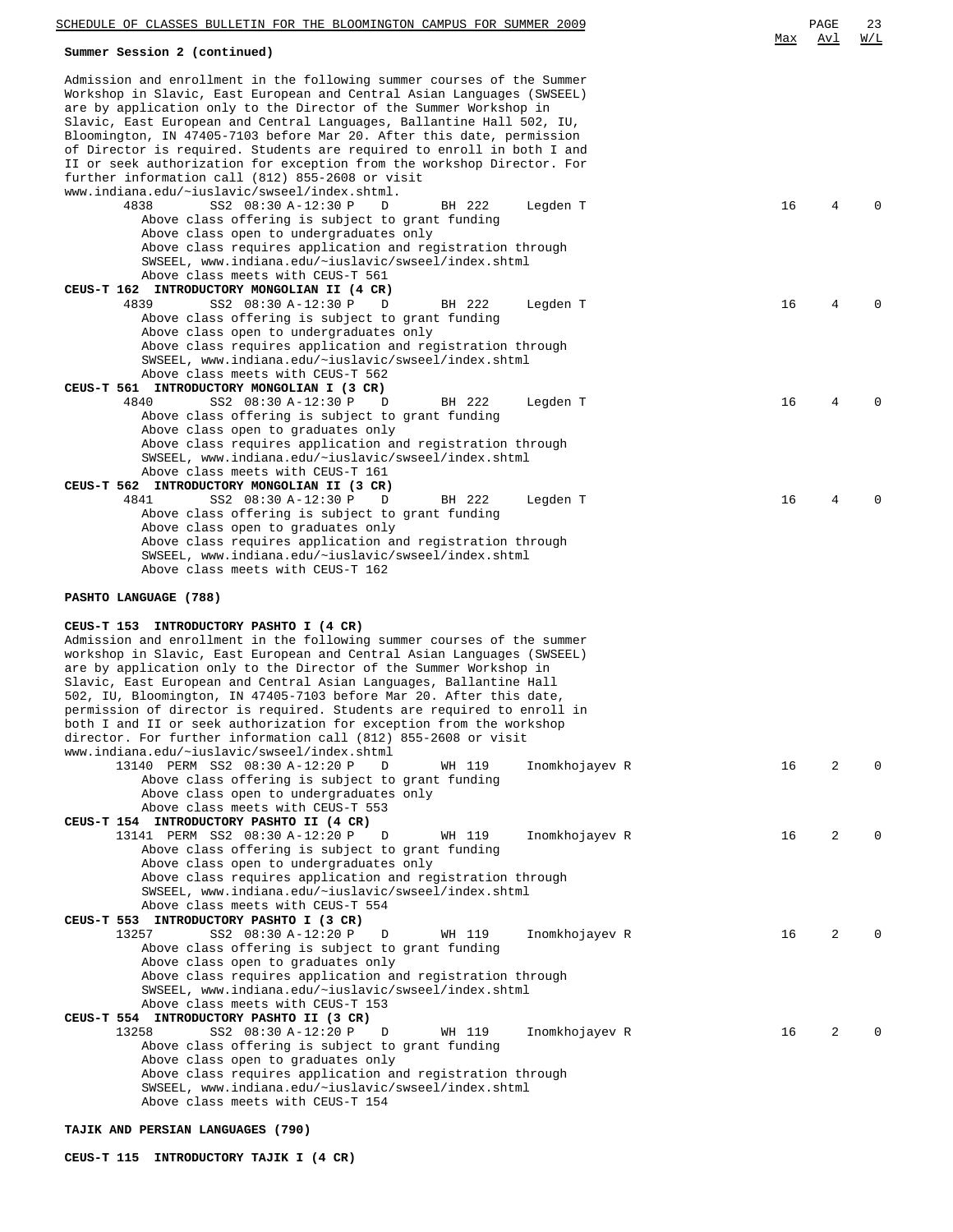| SCHEDULE OF CLASSES BULLETIN FOR THE BLOOMINGTON CAMPUS FOR SUMMER 2009                                                                                                                                                                                                              |     | PAGE | 24       |
|--------------------------------------------------------------------------------------------------------------------------------------------------------------------------------------------------------------------------------------------------------------------------------------|-----|------|----------|
| Summer Session 2 (continued)                                                                                                                                                                                                                                                         | Max | Avl  | W/L      |
| A nine-day non-credit 'language bridge' study option is offered free<br>of charge to students who have introductory or better knowledge of<br>Turkish or Persian and want to transition directly to Intermediate<br>level Azerbaijani or Tajik classes in SWSEEL. Apply by e-mail to |     |      |          |
| iaunrc@indiana.edu. To participate in 'bridge' study you must be                                                                                                                                                                                                                     |     |      |          |
| admitted for Intermediate Azerbaijani or Tajik in SWSEEL                                                                                                                                                                                                                             |     |      |          |
| Admission and enrollment in the following summer courses of the summer<br>workshop in Slavic, East European and Central Asian Languages (SWSEEL)<br>are by application only to the drector of the summer workshop in                                                                 |     |      |          |
| Slavic, East European and Central languages, Ballantine Hall 502, IU,                                                                                                                                                                                                                |     |      |          |
| Bloomington, IN 47405-7103 before Mar 20. After this date, permission<br>of director is required. Students are required to enroll in both I                                                                                                                                          |     |      |          |
| and II or seek authorization for exception from the workshop director.                                                                                                                                                                                                               |     |      |          |
| For further information call (812) 855-2608 or visit<br>www.indiana.edu/~iuslavic/swseel/index.shtml                                                                                                                                                                                 |     |      |          |
| 13144 PERM SS2 08:30 A-12:20 P<br>D<br>SY 002<br>Mirpochoeva N                                                                                                                                                                                                                       | 16  | 9    | $\Omega$ |
| Above class open to undergraduates only                                                                                                                                                                                                                                              |     |      |          |
| Above class requires application and registration through<br>SWSEEL, www.indiana.edu/~iuslavic/swseel/index.shtml                                                                                                                                                                    |     |      |          |
| Above class meets with CEUS-T 515<br>CEUS-T 116 INTRODUCTORY TAJIK II (4 CR)                                                                                                                                                                                                         |     |      |          |
| 13145 PERM SS2 08:30 A-12:20 P<br>D<br>SY 002<br>Mirpochoeva N                                                                                                                                                                                                                       | 16  | 9    | $\Omega$ |
| Above class open to undergraduates only                                                                                                                                                                                                                                              |     |      |          |
| Above class requires application and registration through<br>SWSEEL, www.indiana.edu/~iuslavic/swseel/index.shtml                                                                                                                                                                    |     |      |          |
| Above class meets with CEUS-T 516                                                                                                                                                                                                                                                    |     |      |          |
| CEUS-T 215 INTERMEDIATE TAJIK I (4 CR)<br>A nine-day non-credit 'language bridge' study option is offered free                                                                                                                                                                       |     |      |          |
| of charge to students who have introductory or better knowledge of                                                                                                                                                                                                                   |     |      |          |
| Turkish or Persian and want to transition directly to intermediate<br>level of Azeri or Tajik classes in SWSEEL. Apply by e-mail to                                                                                                                                                  |     |      |          |
| iaunrc@indiana.edu. To participate in 'bridge' study you must also be                                                                                                                                                                                                                |     |      |          |
| admitted for intermediate Azeri or Tajik in SWSEEL                                                                                                                                                                                                                                   |     |      |          |
| Admission and enrollment in the following summer courses of the summer<br>workshop in Slavic, East European and Central languages, Ballantine                                                                                                                                        |     |      |          |
| Hall 502, IU, Bloomington, IN 47405-7103 before Mar 20. After this                                                                                                                                                                                                                   |     |      |          |
| date, permission of director is required. Students are required to<br>enroll in both I and II or seek authorization for exception from the                                                                                                                                           |     |      |          |
| workshop director. For further information call (812) 855-2608 or                                                                                                                                                                                                                    |     |      |          |
| visit www.indiana.edu/~iuslavic/swseel/index.shtml<br>13147<br>SS2 08:30 A-12:20 P<br>Shafiev A<br>D<br>SY 006                                                                                                                                                                       | 16  | 8    | 0        |
| Above class open to undergraduates only                                                                                                                                                                                                                                              |     |      |          |
| Above class requires application and registration through                                                                                                                                                                                                                            |     |      |          |
| SWSEEL, www.indiana.edu/~iuslavic/swseel/index.shtml<br>Above class meets with CEUS-T 615                                                                                                                                                                                            |     |      |          |
| CEUS-T 216 INTERMEDIATE TAJIK II (4 CR)                                                                                                                                                                                                                                              |     |      |          |
| SS2 08:30 A-12:20 P<br>13148<br>SY 006<br>Shafiev A<br>D<br>Above class open to undergraduates only                                                                                                                                                                                  | 16  | 8    | 0        |
| Above class requires application and registration through                                                                                                                                                                                                                            |     |      |          |
| SWSEEL, www.indiana.edu/~iuslavic/swseel/index.shtml<br>Above class meets with CEUS-T 616                                                                                                                                                                                            |     |      |          |
| CEUS-T 515 INTRODUCTORY TAJIK I (3 CR)                                                                                                                                                                                                                                               |     |      |          |
| SS2 08:30 A-12:20 P<br>13344<br>D<br>SY 002<br>Mirpochoeva N                                                                                                                                                                                                                         | 16  | 9    | 0        |
| Above class open to graduates only<br>Above class requires application and registration through                                                                                                                                                                                      |     |      |          |
| SWSEEL, www.indiana.edu/~iuslavic/swseel/index.shtml                                                                                                                                                                                                                                 |     |      |          |
| Above class meets with CEUS-T 115<br>CEUS-T 516 INTRODUCTORY TAJIK II (3 CR)                                                                                                                                                                                                         |     |      |          |
| 13387<br>SS2 08:30 A-12:20 P<br>D<br>SY 002<br>Mirpochoeva N                                                                                                                                                                                                                         | 16  | 9    | 0        |
| Above class open to graduates only                                                                                                                                                                                                                                                   |     |      |          |
| Above class requires application and registration through<br>SWSEEL, www.indiana.edu/~iuslavic/swseel/index.shtml                                                                                                                                                                    |     |      |          |
| Above class meets with CEUS-T 116                                                                                                                                                                                                                                                    |     |      |          |
| CEUS-T 615 INTERMEDIATE TAJIK I (3 CR)<br>13252<br>SS2 08:30 A-12:20 P<br>D<br>SY 006<br>Shafiev A                                                                                                                                                                                   | 16  | 8    | 0        |
| Above class open to graduates only                                                                                                                                                                                                                                                   |     |      |          |
| Above class requires application and registration through<br>SWSEEL, www.indiana.edu/~iuslavic/swseel/index.shtml                                                                                                                                                                    |     |      |          |
| Above class meets with CEUS-T 215                                                                                                                                                                                                                                                    |     |      |          |
| CEUS-T 616 INTERMEDIATE TAJIK II (3 CR)<br>13253<br>D<br>Shafiev A                                                                                                                                                                                                                   |     | 8    | 0        |
| SS2 08:30 A-12:20 P<br>SY 006<br>Above class open to graduates only                                                                                                                                                                                                                  | 16  |      |          |
| Above class requires application and registration through                                                                                                                                                                                                                            |     |      |          |
| SWSEEL, www.indiana.edu/~iuslavic/swseel/index.shtml<br>Above class meets with CEUS-T 216                                                                                                                                                                                            |     |      |          |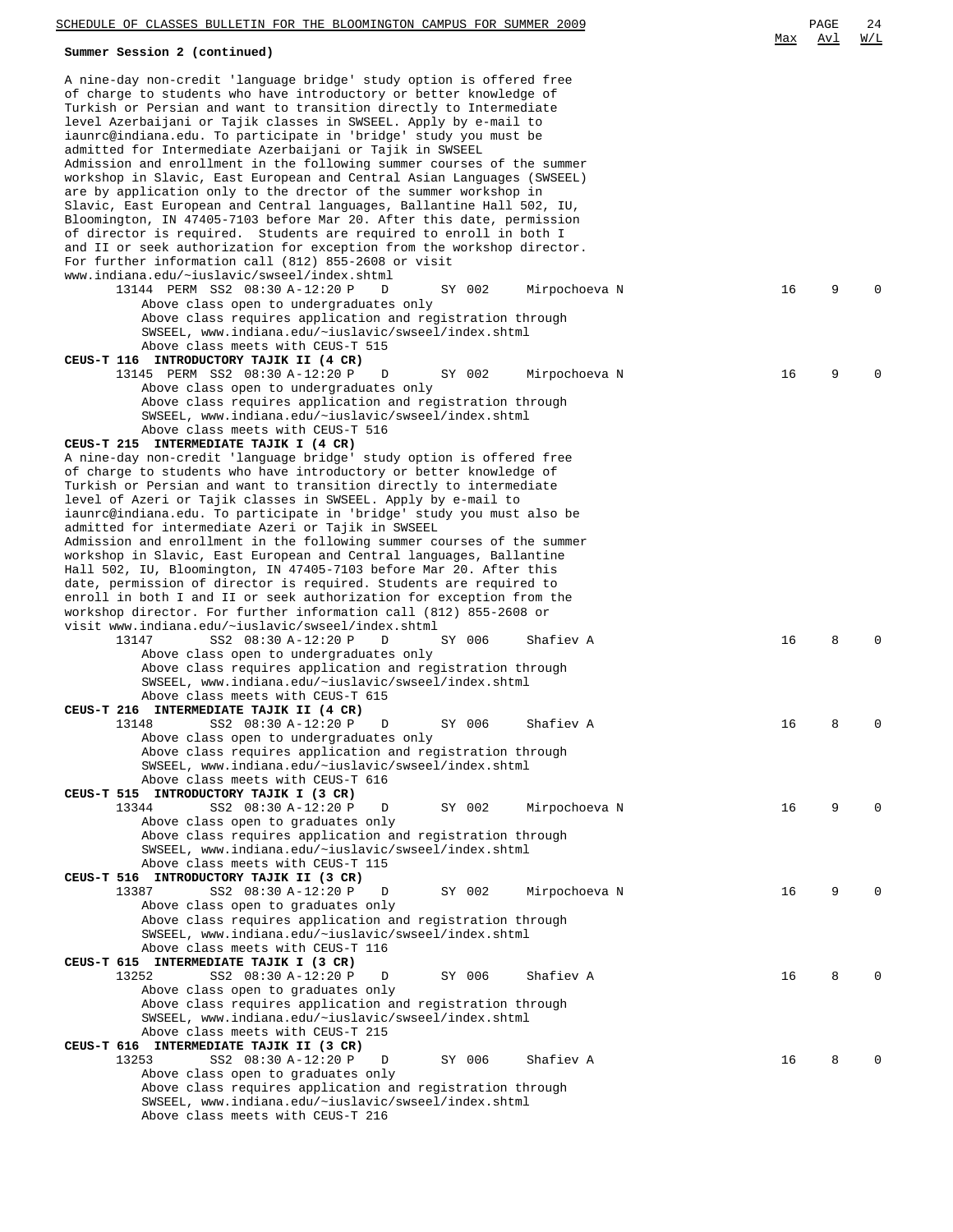| SCHEDULE OF CLASSES BULLETIN FOR THE BLOOMINGTON CAMPUS FOR SUMMER 2009                                                                                                                                                                                                                                                                                                                                                                                                                                                                                                                                                                                                                                                                                                                                      |     | PAGE | 25           |
|--------------------------------------------------------------------------------------------------------------------------------------------------------------------------------------------------------------------------------------------------------------------------------------------------------------------------------------------------------------------------------------------------------------------------------------------------------------------------------------------------------------------------------------------------------------------------------------------------------------------------------------------------------------------------------------------------------------------------------------------------------------------------------------------------------------|-----|------|--------------|
| Summer Session 2 (continued)                                                                                                                                                                                                                                                                                                                                                                                                                                                                                                                                                                                                                                                                                                                                                                                 | Max | Avl  | W/L          |
| TURKMEN LANGUAGE (793)                                                                                                                                                                                                                                                                                                                                                                                                                                                                                                                                                                                                                                                                                                                                                                                       |     |      |              |
| CEUS-T 117 INTRODUCTORY TURKMEN I (4 CR)<br>Admission and enrollment in the following summer courses of the summer<br>workshop in Slavic, East European and Central Asian languages (SWSEEL)<br>are by application only to the director of the summer workshop in<br>Slavic, East European and Central languages, Ballantine Hall 502,<br>Bloomington, IN 47405-7103 before Mar 20. After this date, permission<br>of director is required. Students are required to enroll in both I and<br>II or seek authorization for exception from the workshop director. For<br>further information call (812) 855-2608 or visit<br>www.indiana.edu/~iuslavic/swseel/index.shtml                                                                                                                                      |     |      |              |
| 1496 PERM SS2 08:30 A-12:20 P<br>WH 202<br>D<br>Saparova E<br>Above class open to undergraduates only<br>Above class requires application and registration through<br>SWSEEL, www.indiana.edu/~iuslavic/swseel/index.shtml<br>Above class meets with CEUS-T 517<br>CEUS-T 118 INTRODUCTORY TURKMEN II (4 CR)                                                                                                                                                                                                                                                                                                                                                                                                                                                                                                 | 16  | 14   |              |
| 1497 PERM SS2 08:30 A-12:20 P<br>WH 202<br>D<br>Saparova E<br>Above class open to undergraduates only<br>Above class requires application and registration through<br>SWSEEL, www.indiana.edu/~iuslavic/swseel/index.shtml<br>Above class meets with CEUS-T 518                                                                                                                                                                                                                                                                                                                                                                                                                                                                                                                                              | 16  | 14   | <sup>0</sup> |
| CEUS-T 517 INTRODUCTORY TURKMEN I (3 CR)<br>13199 PERM SS2 08:30 A-12:20 P<br>WH 202<br>D<br>Saparova E<br>Above class open to graduates only<br>Above class requires application and registration through<br>SWSEEL, www.indiana.edu/~iuslavic/swseel/index.shtml<br>Above class meets with CEUS-T 117<br>CEUS-T 518 INTRODUCTORY TURKMEN II (3 CR)                                                                                                                                                                                                                                                                                                                                                                                                                                                         | 16  | 14   | n            |
| 13200 PERM SS2 08:30 A-12:20 P<br>D<br>WH 202<br>Saparova E<br>Above class open to graduates only<br>Above class requires application and registration through<br>SWSEEL, www.indiana.edu/~iuslavic/swseel/index.shtml<br>Above class meets with CEUS-T 118                                                                                                                                                                                                                                                                                                                                                                                                                                                                                                                                                  | 16  | 14   | <sup>0</sup> |
| UYGHUR LANGUAGE (794)<br>CEUS-T 131 INTRODUCTORY UYGHUR I (4 CR)<br>Admission and enrollment in the following summer courses of the summer<br>workshop in Slavic, East European and Central Asian languages (SWSEEL)<br>are by application only to the director of the summer workshop in<br>Slavic, East European and Central languages, Ballantine Hall 502, IU,<br>Bloomington, IN 47405-7103 before Mar 20. After this date, permission<br>of director is required. Students are required to enroll in both I and<br>II or seek authorization for exception from the workshop director. For<br>further information call (812) 855-2608 or visit<br>www.indiana.edu/~iuslavic/swseel/index.shtml<br>1498 PERM SS2 08:30 A-12:20 P<br>SY 108<br>D<br>Nazarova G<br>Above class open to undergraduates only | 16  | 10   | n            |
| Above class requires application and registration through<br>SWSEEL, www.indiana.edu/~iuslavic/swseel/index.shtml<br>Above class meets with CEUS-T 531<br>CEUS-T 132 INTRODUCTORY UYGHUR II (4 CR)<br>1499 PERM SS2 08:30 A-12:20 P<br>SY 108<br>D<br>Nazarova G                                                                                                                                                                                                                                                                                                                                                                                                                                                                                                                                             | 16  | 10   | n            |
| Above class open to undergraduates only<br>Above class requires application and registration through<br>SWSEEL, www.indiana.edu/~iuslavic/swseel/index.shtml<br>Above class meets with CEUS-T 532<br>CEUS-T 231 INTERMEDIATE UYGHUR I (4 CR)                                                                                                                                                                                                                                                                                                                                                                                                                                                                                                                                                                 |     |      |              |
| 1510<br>SS2 08:30 A-12:20 P<br>D<br>SY 106<br>Mayila Y<br>Above class open to undergraduates only<br>Above class requires application and registration through<br>SWSEEL, www.indiana.edu/~iuslavic/swseel/index.shtml<br>Above class meets with CEUS-T 631                                                                                                                                                                                                                                                                                                                                                                                                                                                                                                                                                  | 16  | 12   | <sup>n</sup> |
| CEUS-T 232 INTERMEDIATE UYGHUR II (4 CR)<br>1511<br>SS2 08:30 A-12:20 P<br>SY 106<br>D<br>Mayila Y<br>Above class open to undergraduates only<br>Above class requires application and registration through<br>SWSEEL, www.indiana.edu/~iuslavic/swseel/index.shtml<br>Above class meets with CEUS-T 632                                                                                                                                                                                                                                                                                                                                                                                                                                                                                                      | 16  | 12   | n            |
| CEUS-T 531 INTRODUCTORY UYGHUR I (3 CR)<br>1542<br>SS2 08:30 A-12:20 P<br>D<br>SY 108<br>Nazarova G<br>Above class open to graduates only<br>Above class requires application and registration through<br>SWSEEL, www.indiana.edu/~iuslavic/swseel/index.shtml<br>Above class meets with CEUS-T 131                                                                                                                                                                                                                                                                                                                                                                                                                                                                                                          | 16  | 10   |              |
| CEUS-T 532 INTRODUCTORY UYGHUR II (3 CR)                                                                                                                                                                                                                                                                                                                                                                                                                                                                                                                                                                                                                                                                                                                                                                     |     |      |              |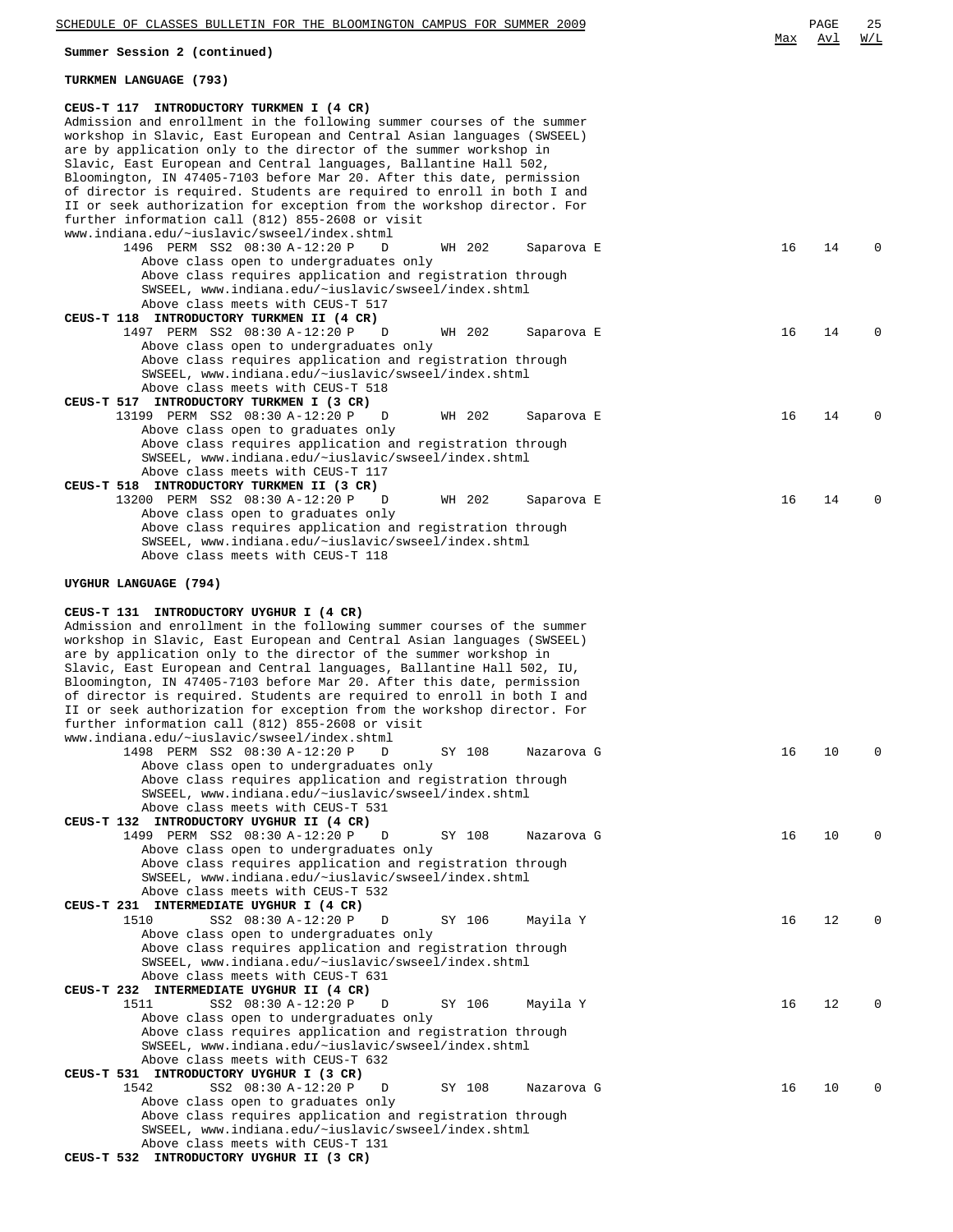| SCHEDULE OF CLASSES BULLETIN FOR THE BLOOMINGTON CAMPUS FOR SUMMER 2009                                                                                                                                                                                                                                                                                                                                                                                                                                                                                               |     | PAGE       | 26          |
|-----------------------------------------------------------------------------------------------------------------------------------------------------------------------------------------------------------------------------------------------------------------------------------------------------------------------------------------------------------------------------------------------------------------------------------------------------------------------------------------------------------------------------------------------------------------------|-----|------------|-------------|
| Summer Session 2 (continued)                                                                                                                                                                                                                                                                                                                                                                                                                                                                                                                                          | Max | <u>Avl</u> | W/L         |
| 1543<br>SS2 08:30 A-12:20 P<br>D<br>SY 108<br>Nazarova G<br>Above class open to graduates only                                                                                                                                                                                                                                                                                                                                                                                                                                                                        | 16  | 10         | $\mathbf 0$ |
| Above class requires application and registration through<br>SWSEEL, www.indiana.edu/~iuslavic/swseel/index.shtml                                                                                                                                                                                                                                                                                                                                                                                                                                                     |     |            |             |
| Above class meets with CEUS-T 132<br>CEUS-T 631 INTERMEDIATE UYGHUR I (3 CR)                                                                                                                                                                                                                                                                                                                                                                                                                                                                                          |     |            |             |
| SS2 08:30 A-12:20 P<br>13345<br>D<br>SY 106<br>Mayila Y<br>Above class open to graduates only                                                                                                                                                                                                                                                                                                                                                                                                                                                                         | 16  | 12         | 0           |
| Above class requires application and registration through<br>SWSEEL, www.indiana.edu/~iuslavic/swseel/index.shtml<br>Above class meets with CEUS-T 231                                                                                                                                                                                                                                                                                                                                                                                                                |     |            |             |
| CEUS-T 632 INTERMEDIATE UYGHUR II (3 CR)<br>13346<br>SS2 08:30 A-12:20 P<br>D<br>SY 106<br>Mayila Y                                                                                                                                                                                                                                                                                                                                                                                                                                                                   | 16  | 12         | $\Omega$    |
| Above class open to graduates only<br>Above class requires application and registration through<br>SWSEEL, www.indiana.edu/~iuslavic/swseel/index.shtml                                                                                                                                                                                                                                                                                                                                                                                                               |     |            |             |
| Above class meets with CEUS-T 232                                                                                                                                                                                                                                                                                                                                                                                                                                                                                                                                     |     |            |             |
| UZBEK LANGUAGE (795)                                                                                                                                                                                                                                                                                                                                                                                                                                                                                                                                                  |     |            |             |
| CEUS-T 111 INTRODUCTORY UZBEK I (4 CR)<br>Admission and enrollment in the following summer courses of the summer<br>workshop in Slavic, East European and Central Asian languages (SWSEEL)<br>are by application only to the director of the summer workshop in<br>Slavic, East European and Central languages, Ballantine Hall 502, IU,<br>Bloomington, IN 47405-7103 before Mar 20. After this date, permission<br>of director is required. Students are required to enroll in both I and<br>II or seek authorization for exception from the workshop director. For |     |            |             |
| further information call (812) 855-2608 or visit                                                                                                                                                                                                                                                                                                                                                                                                                                                                                                                      |     |            |             |
| www.indiana.edu/~iuslavic/swseel/index.shtml.<br>1502 PERM SS2 08:30 A-12:20 P<br>D<br>SY 001<br>Azimova N                                                                                                                                                                                                                                                                                                                                                                                                                                                            | 16  | 10         | 0           |
| Above class open to undergraduates only<br>Above class requires application and registration through                                                                                                                                                                                                                                                                                                                                                                                                                                                                  |     |            |             |
| SWSEEL, www.indiana.edu/~iuslavic/swseel/index.shtml                                                                                                                                                                                                                                                                                                                                                                                                                                                                                                                  |     |            |             |
| Above class meets with CEUS-T 511<br>CEUS-T 112 INTRODUCTORY UZBEK II (4 CR)                                                                                                                                                                                                                                                                                                                                                                                                                                                                                          |     |            |             |
| 1503 PERM SS2 08:30 A-12:20 P<br>SY 001<br>D<br>Azimova N                                                                                                                                                                                                                                                                                                                                                                                                                                                                                                             | 16  | 10         | $\Omega$    |
| Above class open to undergraduates only<br>Above class requires application and registration through                                                                                                                                                                                                                                                                                                                                                                                                                                                                  |     |            |             |
| SWSEEL, www.indiana.edu/~iuslavic/swseel/index.shtml                                                                                                                                                                                                                                                                                                                                                                                                                                                                                                                  |     |            |             |
| Above class meets with CEUS-T 512<br>CEUS-T 211 INTERMEDIATE UZBEK I (4 CR)                                                                                                                                                                                                                                                                                                                                                                                                                                                                                           |     |            |             |
| 1512 PERM SS2 08:30 A-12:20 P<br>D<br>BH 337<br>Hodjaev M                                                                                                                                                                                                                                                                                                                                                                                                                                                                                                             | 16  | 12         | 0           |
| Above class open to undergraduates only                                                                                                                                                                                                                                                                                                                                                                                                                                                                                                                               |     |            |             |
| Above class requires application and registration through<br>SWSEEL, www.indiana.edu/~iuslavic/swseel/index.shtml                                                                                                                                                                                                                                                                                                                                                                                                                                                     |     |            |             |
| Above class meets with CEUS-T 611                                                                                                                                                                                                                                                                                                                                                                                                                                                                                                                                     |     |            |             |
| CEUS-T 212 INTERMEDIATE UZBEK II (4 CR)<br>1513 PERM SS2 08:30 A-12:20 P<br>D<br>BH 337<br>Hodjaev M                                                                                                                                                                                                                                                                                                                                                                                                                                                                  | 16  | 12         | $\Omega$    |
| Above class open to undergraduates only                                                                                                                                                                                                                                                                                                                                                                                                                                                                                                                               |     |            |             |
| Above class requires application and registration through<br>SWSEEL, www.indiana.edu/~iuslavic/swseel/index.shtml                                                                                                                                                                                                                                                                                                                                                                                                                                                     |     |            |             |
| Above class meets with CEUS-T 612                                                                                                                                                                                                                                                                                                                                                                                                                                                                                                                                     |     |            |             |
| CEUS-T 511 INTRODUCTORY UZBEK I (3 CR)                                                                                                                                                                                                                                                                                                                                                                                                                                                                                                                                |     |            |             |
| 1522 PERM SS2 08:30 A-12:20 P<br>D<br>SY 001<br>Azimova N<br>Above class open to graduates only                                                                                                                                                                                                                                                                                                                                                                                                                                                                       | 16  | 10         | $\Omega$    |
| Above class requires application and registration through                                                                                                                                                                                                                                                                                                                                                                                                                                                                                                             |     |            |             |
| SWSEEL, www.indiana.edu/~iuslavic/swseel/index.shtml<br>Above class meets with CEUS-T 111                                                                                                                                                                                                                                                                                                                                                                                                                                                                             |     |            |             |
| CEUS-T 512 INTRODUCTORY UZBEK II (3 CR)                                                                                                                                                                                                                                                                                                                                                                                                                                                                                                                               |     |            |             |
| 1523 PERM SS2 08:30 A-12:20 P<br>D<br>SY 001<br>Azimova N                                                                                                                                                                                                                                                                                                                                                                                                                                                                                                             | 16  | 10         | 0           |
| Above class open to graduates only<br>Above class requires application and registration through<br>SWSEEL, www.indiana.edu/~iuslavic/swseel/index.shtml                                                                                                                                                                                                                                                                                                                                                                                                               |     |            |             |
| Above class meets with CEUS-T 112<br>CEUS-T 611 INTERMEDIATE UZBEK I (3 CR)                                                                                                                                                                                                                                                                                                                                                                                                                                                                                           |     |            |             |
| 1524 PERM SS2 08:30 A-12:20 P<br>D<br>BH 337<br>Hodjaev M                                                                                                                                                                                                                                                                                                                                                                                                                                                                                                             | 16  | 12         | $\Omega$    |
| Above class open to graduates only<br>Above class requires application and registration through                                                                                                                                                                                                                                                                                                                                                                                                                                                                       |     |            |             |
| SWSEEL, www.indiana.edu/~iuslavic/swseel/index.shtml                                                                                                                                                                                                                                                                                                                                                                                                                                                                                                                  |     |            |             |
| Above class meets with CEUS-T 211<br>CEUS-T 612 INTERMEDIATE UZBEK II (3 CR)                                                                                                                                                                                                                                                                                                                                                                                                                                                                                          |     |            |             |
| 1525 PERM SS2 08:30 A-12:20 P<br>D<br>BH 337<br>Hodjaev M                                                                                                                                                                                                                                                                                                                                                                                                                                                                                                             | 16  | 12         | 0           |
| Above class open to graduates only                                                                                                                                                                                                                                                                                                                                                                                                                                                                                                                                    |     |            |             |
| Above class requires application and registration through<br>SWSEEL, www.indiana.edu/~iuslavic/swseel/index.shtml                                                                                                                                                                                                                                                                                                                                                                                                                                                     |     |            |             |
| Above class meets with CEUS-T 212                                                                                                                                                                                                                                                                                                                                                                                                                                                                                                                                     |     |            |             |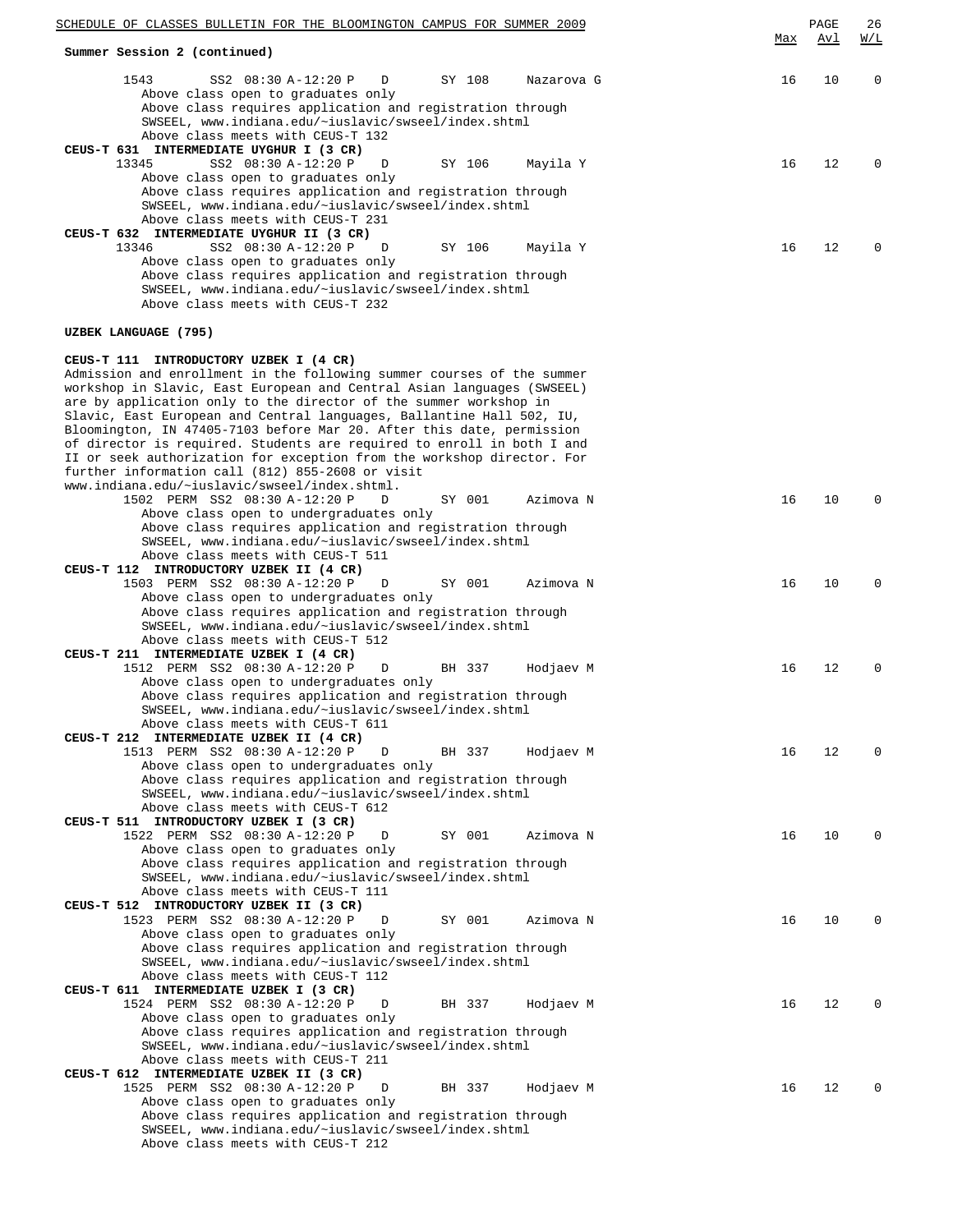| SCHEDULE OF CLASSES BULLETIN FOR THE BLOOMINGTON CAMPUS FOR SUMMER 2009                                                                                                                                            |            |    |                  |                                    |              | PAGE        | 27          |
|--------------------------------------------------------------------------------------------------------------------------------------------------------------------------------------------------------------------|------------|----|------------------|------------------------------------|--------------|-------------|-------------|
| Chemistry (CHEM)                                                                                                                                                                                                   |            |    |                  |                                    | Max          | Avl         | W/L         |
| Summer Session 1                                                                                                                                                                                                   |            |    |                  |                                    |              |             |             |
| CHEM-Y 398 PROF PRACTICE IN CHEMISTRY (1-6 CR)<br>4657 PERM SS1 ARR<br>Y 398 : application must be on file in Chemistry<br>undergraduate office                                                                    | ARR        |    | HD TBA           | Reck C                             | 3            | 2           | O           |
| CHEM-C 409 CHEMICAL RESEARCH (1-3 CR)<br>1563 PERM SS1 ARR<br>CLSD<br>C 409 : P - To receive permission to enroll, application must<br>be on file in Chemistry Undergraduate Office                                | ARR        |    | HD TBA           | Reck C                             | 10           | $\mathbf 0$ | 0           |
| Above class may require special fee - contact department<br>CHEM-C 497 SPECIAL LAB PROJECTS IN CHEM (1-3 CR)<br>5114 PERM SS1 ARR<br>C 497: Consent of instructor required. Call (812) 855-2700<br>for permission. | ARR        |    | HD TBA           | Reck C                             | 1            | 1           | 0           |
| CHEM-C 498 SPECIAL TOPICS IN CHEMISTRY (1-3 CR)<br>12315 PERM SS1 ARR<br>C 498 : Consent of instructor required. Call (812) 855-2700                                                                               | ARR        |    | HD TBA           | Reck C                             | $\mathbf{1}$ | 1           | $\Omega$    |
| for permission.<br>CHEM-C 509 SPECIAL LABORATORY PROBLEMS (1-5 CR)                                                                                                                                                 |            |    |                  |                                    |              |             |             |
| 1566<br>SS1 ARR                                                                                                                                                                                                    | ARR        |    | HD TBA           | Crandall J                         | 5            | 5           | 0           |
|                                                                                                                                                                                                                    |            |    |                  | Wilson R                           |              |             |             |
| C 509 : P - Eight credit hours of Chemistry toward Graduate<br>degree and consent of instructor<br>C 509 : P or C - 500 Level lecture course in research field                                                     |            |    |                  |                                    |              |             |             |
| CHEM-C 810 RESEARCH ANALYTICAL CHEMISTRY (1-12 CR)                                                                                                                                                                 |            |    |                  |                                    |              |             |             |
| 1568<br>SS1 ARR<br>5031 PERM SS1 ARR                                                                                                                                                                               | ARR<br>ARR |    | HD TBA<br>HD TBA | Crandall J<br>Crandall J           | 99<br>99     | 68<br>99    | 0<br>0      |
|                                                                                                                                                                                                                    |            |    |                  | Wilson R                           |              |             |             |
| Above class for off-campus students only<br>C 810 : Call Chemistry Graduate Office for permission : (812)<br>855-2069                                                                                              |            |    |                  |                                    |              |             |             |
| CHEM-C 820 RESEARCH: MATERIALS CHEMISTRY (1-12 CR)<br>4962 PERM SS1 ARR                                                                                                                                            | ARR        |    | HD TBA           | Crandall J                         | 99           | 99          | 0           |
|                                                                                                                                                                                                                    |            |    |                  | Wilson R                           |              |             |             |
| Above class for off campus students only<br>C 820: Call Chemistry Graduate Office for permission (812)<br>855-2069                                                                                                 |            |    |                  |                                    |              |             |             |
| 5032<br>SS1 ARR                                                                                                                                                                                                    | ARR        |    | HD TBA           | Crandall J                         | 99           | 90          | 0           |
| CHEM-C 830 RESEARCH INORGANIC CHEMISTRY (1-12 CR)                                                                                                                                                                  |            |    |                  |                                    |              |             |             |
| 1570<br>SS1 ARR                                                                                                                                                                                                    | ARR        |    | HD TBA           | Crandall J                         | 99           | 85          | 0           |
| 5035 PERM SS1 ARR                                                                                                                                                                                                  | ARR        |    | HD TBA           | Crandall J<br>Wilson R             | 99           | 99          | 0           |
| Above class for off-campus students only<br>C 830 : Call Chemistry Graduate Office for permission : (812)                                                                                                          |            |    |                  |                                    |              |             |             |
| 855-2069<br>CHEM-C 840 RESEARCH ORGANIC CHEMISTRY (1-12 CR)                                                                                                                                                        |            |    |                  |                                    |              |             |             |
| 1572<br>SS1 ARR                                                                                                                                                                                                    | ARR        | HD | TBA              | Crandall J                         | 99           | 81          | 0           |
| 5037 PERM SS1 ARR                                                                                                                                                                                                  | ARR        |    | HD TBA           | Crandall J<br>Wilson R<br>Wilson R | 99           | 99          | $\mathbf 0$ |
| Above class for off-campus students only                                                                                                                                                                           |            |    |                  |                                    |              |             |             |
| C 840 : Call Chemistry Graduate Office for permission : (812)<br>855-2069                                                                                                                                          |            |    |                  |                                    |              |             |             |
| CHEM-C 860 RESEARCH PHYSICAL CHEMISTRY (1-12 CR)                                                                                                                                                                   |            |    |                  |                                    |              |             |             |
| 1574<br>SS1 ARR                                                                                                                                                                                                    | ARR        | HD | TBA              | Crandall J                         | 99           | 86          | 0           |
| 5039 PERM SS1 ARR                                                                                                                                                                                                  | ARR        |    | HD TBA           | Crandall J<br>Wilson R             | 99           | 99          | $\mathbf 0$ |
| Above class for off-campus students only<br>C 860 : Call Chemistry Graduate Office for permission : (812)                                                                                                          |            |    |                  |                                    |              |             |             |
| 855-2069<br>CHEM-C 880 RESEARCH BIOLOGICAL CHEMISTRY (1-12 CR)                                                                                                                                                     |            |    |                  |                                    |              |             |             |
| SS1 ARR<br>1576                                                                                                                                                                                                    | ARR        |    | HD TBA           | Crandall J                         | 99           | 86          | 0           |
| 5041 PERM SS1 ARR                                                                                                                                                                                                  | ARR        |    | HD TBA           | Crandall J                         | 99           | 99          | 0           |
| Above class for off-campus students only<br>C 880 : Call Chemistry Graduate Office for permission : (812)                                                                                                          |            |    |                  | Wilson R                           |              |             |             |
| 855-2069                                                                                                                                                                                                           |            |    |                  |                                    |              |             |             |
| Summer Session 2                                                                                                                                                                                                   |            |    |                  |                                    |              |             |             |
| CHEM-C 117 PRINC OF CHEM & BIOCHEM I (5 CR)                                                                                                                                                                        |            |    |                  |                                    |              |             |             |
| 1550<br>SS2 09:30 A-10:20 A<br>08:15 A-09:20 A                                                                                                                                                                     | ΜW<br>D    |    | CH 001<br>CH 001 | Oakley M<br>Stone T                | 72           | 10          | 1           |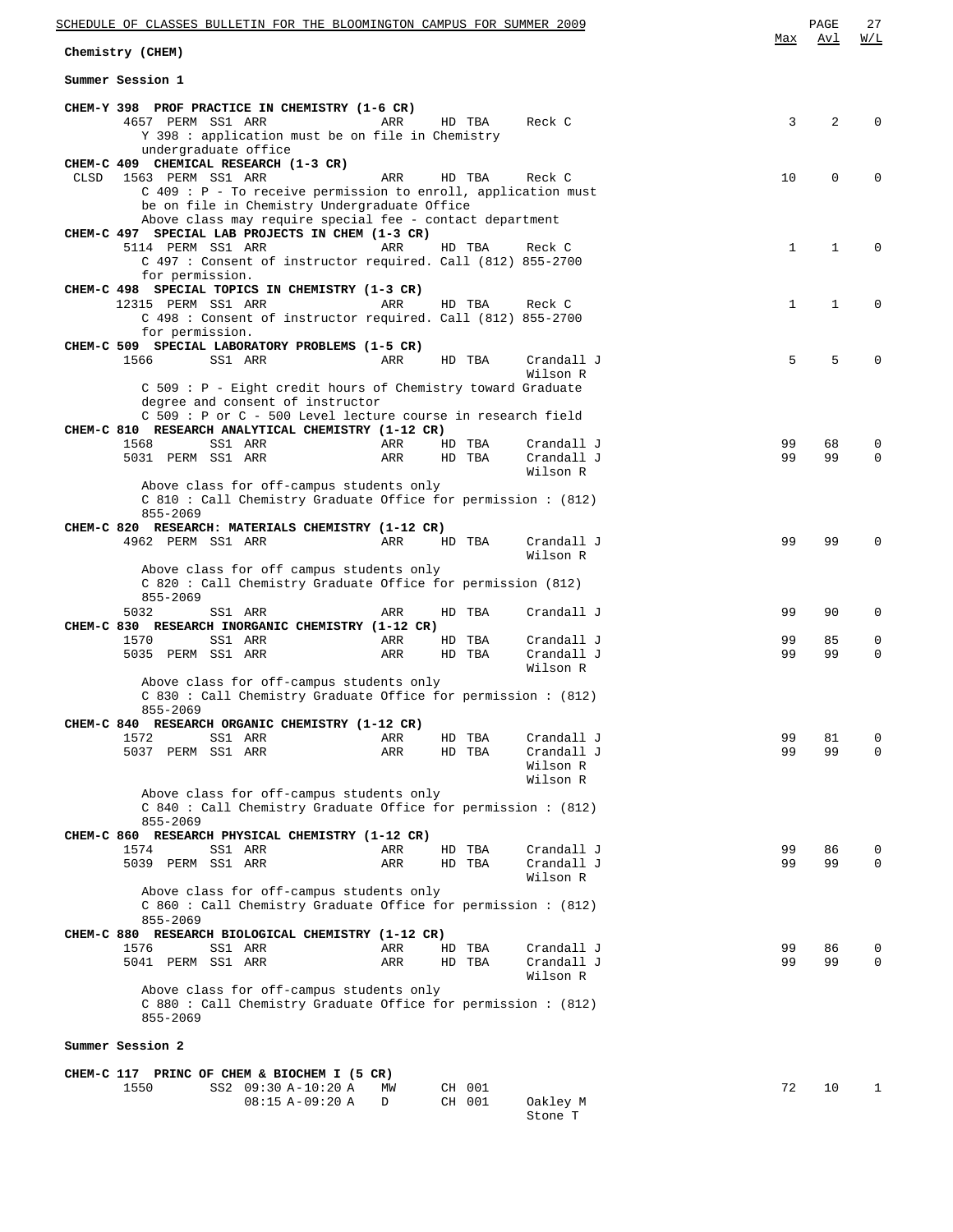|            | SCHEDULE OF CLASSES BULLETIN FOR THE BLOOMINGTON CAMPUS FOR SUMMER 2009<br>Summer Session 2 (continued)                                                                                                                                                                                                                                                                                                                                                                      |          |                  |                          | Max      | PAGE<br>Avl         | 28<br>W/L                   |
|------------|------------------------------------------------------------------------------------------------------------------------------------------------------------------------------------------------------------------------------------------------------------------------------------------------------------------------------------------------------------------------------------------------------------------------------------------------------------------------------|----------|------------------|--------------------------|----------|---------------------|-----------------------------|
|            | C 117 : To enroll in this course students must have a passing<br>score on the Chemistry placement examination and meet one of<br>three math requirements: 1) A score of 17 or above on the<br>math skills assessment test and a score of 580 or above on<br>the math SAT; 2) Completed an Indiana University Math course<br>above M 025 with a grade of $C$ - or above; 3) A $C$ - or above in<br>CHEM-C 103.<br>C 117: For further Chemistry placement exam information and |          |                  |                          |          |                     |                             |
|            | exam dates see: http://chem.indiana.edu/ugrad/cpe.asp<br>C 117 : For further laboratory safety information see:<br>http://chem.indiana.edu/ugrad/labsafety.asp<br>Above class requires special fee - See fee page                                                                                                                                                                                                                                                            |          |                  |                          |          |                     |                             |
|            | Discussion (DIS)                                                                                                                                                                                                                                                                                                                                                                                                                                                             |          |                  |                          |          |                     |                             |
|            | 1551<br>SS2 10:30 A-11:20 A<br>4842<br>SS2 10:30 A-11:20 A                                                                                                                                                                                                                                                                                                                                                                                                                   | MW<br>TR | BH 304<br>BH 304 | Kukuch A<br>Stewart N    | 36<br>36 | 4<br>2              | 0<br>$\mathbf{1}$           |
|            | Laboratory (LAB)                                                                                                                                                                                                                                                                                                                                                                                                                                                             |          |                  |                          |          |                     |                             |
|            | 1552<br>SS2 10:30 A-01:30 P<br>4797<br>SS2 09:30 A-12:30 P                                                                                                                                                                                                                                                                                                                                                                                                                   | MM<br>TR | CH 049<br>CH 049 | Chen R<br>Xiao J         | 24<br>24 | 1<br>1              | $\mathsf 0$<br>$\mathbf{1}$ |
|            | 1553<br>SS2 01:30 P-04:30 P                                                                                                                                                                                                                                                                                                                                                                                                                                                  | TR       | CH 049           | Pawlicki M               | 24       | 4                   | $\mathbf{0}$                |
|            | CHEM-N 330 INTERMEDIATE INORGANIC CHEM (5 CR)                                                                                                                                                                                                                                                                                                                                                                                                                                |          |                  |                          |          |                     |                             |
|            | 4843<br>SS2 10:30 A-11:30 A<br>$08:15 A-09:20 A$                                                                                                                                                                                                                                                                                                                                                                                                                             | MW<br>D  | CH 033<br>CH 033 | Dean N<br>Reck C         | 108      | 10                  | 0                           |
|            | $N$ 330: $P - (CHEM-C342 or CHEM-S342 or CHEM-R340)$ and<br>(CHEM-C343 or CHEM-S343)                                                                                                                                                                                                                                                                                                                                                                                         |          |                  |                          |          |                     |                             |
|            | N 330 : For further laboratory safety information see:<br>http://chem.indiana.edu/ugrad/labsafety.asp                                                                                                                                                                                                                                                                                                                                                                        |          |                  |                          |          |                     |                             |
|            | Above class requires special fee - See fee page                                                                                                                                                                                                                                                                                                                                                                                                                              |          |                  |                          |          |                     |                             |
|            | Discussion (DIS)<br>4844<br>SS2 09:30 A-10:20 A                                                                                                                                                                                                                                                                                                                                                                                                                              | MW       | CH 033           | Orlando J                | 31       | 1                   | 0                           |
|            | 13653<br>SS2 09:30 A-10:20 A                                                                                                                                                                                                                                                                                                                                                                                                                                                 | MW       | BH 246           | Borden M                 | 32       | $\overline{4}$      | $\mathbf{1}$                |
|            | 12316<br>SS2 09:30 A-10:20 A                                                                                                                                                                                                                                                                                                                                                                                                                                                 | TR       | CH 033           | Borden M                 | 45       | 4                   | $\mathbf{1}$                |
| CLSD       | Laboratory (LAB)<br>4845<br>SS2 01:00 P-04:30 P                                                                                                                                                                                                                                                                                                                                                                                                                              | MM       | CH 045           | Tatge T                  | 18       | 0                   | $\mathbf{1}$                |
| CLSD       | 4847<br>SS2 01:00 P-04:30 P                                                                                                                                                                                                                                                                                                                                                                                                                                                  | ΜW       | CH 027           | Borden M                 | 18       | $\mathbf 0$         | $\mathsf 0$                 |
| CLSD 12918 | SS2 05:00 P-08:30 P                                                                                                                                                                                                                                                                                                                                                                                                                                                          | ΜW       | CH 045           | Robinson B               | 18       | 0                   | $\mathsf 0$                 |
|            | 13654<br>SS2 05:00 P-08:30 P<br>4846<br>SS2 01:00 P-04:30 P                                                                                                                                                                                                                                                                                                                                                                                                                  | МW<br>TR | CH 027<br>CH 045 | Orlando J<br>Tatge T     | 18<br>18 | 6<br>2              | 0<br>2                      |
|            | 4848<br>SS2 01:00 P-04:30 P                                                                                                                                                                                                                                                                                                                                                                                                                                                  | TR       | CH 027           | Dye D                    | 18       | 1                   | $\mathbf{1}$                |
| CHEM-C 341 | ORGANIC CHEMISTRY 1 LECTURES (3 CR)                                                                                                                                                                                                                                                                                                                                                                                                                                          |          |                  |                          |          |                     |                             |
|            | 1554<br>SS2 08:15 A-09:20 A<br>C 341 : P - CHEM-C 117 or S 117                                                                                                                                                                                                                                                                                                                                                                                                               | D        | BH 109           | Burlingham B             | 90       | 10                  | 0                           |
|            | Above class credit given for only one of CHEM-C 341, S 341 or                                                                                                                                                                                                                                                                                                                                                                                                                |          |                  |                          |          |                     |                             |
|            | R 340<br>Discussion (DIS)                                                                                                                                                                                                                                                                                                                                                                                                                                                    |          |                  |                          |          |                     |                             |
|            | 1555<br>SS2 09:30 A-10:20 A                                                                                                                                                                                                                                                                                                                                                                                                                                                  | MW       | BH 347           | Mokube F                 | 45       | 1                   | 0                           |
|            | $C$ 341 : $P$ - CHEM-C 117 or S 117<br>4196                                                                                                                                                                                                                                                                                                                                                                                                                                  |          |                  |                          |          | 7                   | 0                           |
|            | SS2 09:30 A-10:20 A<br>C 341 : P - CHEM-C 117 or S 117                                                                                                                                                                                                                                                                                                                                                                                                                       | TR       | BH 146           | Ozhapakkam Ramabhadran R | 45       |                     |                             |
|            | CHEM-C 342 ORGANIC CHEMISTRY LECTURES 2 (3 CR)                                                                                                                                                                                                                                                                                                                                                                                                                               |          |                  |                          |          |                     |                             |
|            | 1556<br>SS2 08:15 A-09:20 A<br>Prerequisite for CHEM-C 342: CHEM-C 341 or S 341.                                                                                                                                                                                                                                                                                                                                                                                             | D        | CH 122           | Pellerito A              | 100      | 19                  | 0                           |
|            | Above class credit given for only one of CHEM-C 342, S 342 or                                                                                                                                                                                                                                                                                                                                                                                                                |          |                  |                          |          |                     |                             |
|            | R 340                                                                                                                                                                                                                                                                                                                                                                                                                                                                        |          |                  |                          |          |                     |                             |
|            | Discussion (DIS)<br>SS2 09:30 A-10:20 A<br>1557                                                                                                                                                                                                                                                                                                                                                                                                                              | MW       | CH 122           | Gladen P                 | 50       | 5                   | 0                           |
|            | 4721<br>SS2 09:30 A-10:20 A                                                                                                                                                                                                                                                                                                                                                                                                                                                  | TR       | CH 122           | de r                     | 50       | 8                   | 0                           |
|            | CHEM-S 343 ORGANIC CHEM 1 LAB - HONORS (2 CR)<br>3788                                                                                                                                                                                                                                                                                                                                                                                                                        | MTWR     |                  | Burlingham B             |          | 11                  | $\mathbf{0}$                |
|            | SS2 10:30 A-11:20 A<br>S 343 : P - CHEM-C 341 or S 341. P or C - CHEM-C 342 or S                                                                                                                                                                                                                                                                                                                                                                                             |          | CH 001           |                          | 48       |                     |                             |
|            | 342.                                                                                                                                                                                                                                                                                                                                                                                                                                                                         |          |                  |                          |          |                     |                             |
|            | S 343 : Required for BS Chem and BS Biochem; Option for BA<br>Chem and students in Chemistry Honors track                                                                                                                                                                                                                                                                                                                                                                    |          |                  |                          |          |                     |                             |
|            | S 343 : For further laboratory safety information see:                                                                                                                                                                                                                                                                                                                                                                                                                       |          |                  |                          |          |                     |                             |
|            | http://chem.indiana.edu/ugrad/labsafety.asp<br>Above class requires special fee - See fee page<br>Discussion (DIS)                                                                                                                                                                                                                                                                                                                                                           |          |                  |                          |          |                     |                             |
|            | SS2 11:30 A-12:20 P<br>3789                                                                                                                                                                                                                                                                                                                                                                                                                                                  | MTWR     | CH 001           | Burlingham B             | 48       | 10                  | 0                           |
|            | Laboratory (LAB)                                                                                                                                                                                                                                                                                                                                                                                                                                                             |          |                  |                          |          |                     |                             |
|            | 3790<br>SS2 12:30 P-04:30 P<br>3791<br>SS2 12:30 P-04:30 P                                                                                                                                                                                                                                                                                                                                                                                                                   | MW<br>MW | CH 149<br>CH 147 | Mondal P<br>Barnes S     | 16<br>16 | 1<br>$\overline{4}$ | 0<br>0                      |
|            | 5082<br>SS2 12:30 P-04:30 P                                                                                                                                                                                                                                                                                                                                                                                                                                                  | TR       | CH 149           | Shah A                   | 16       | 5                   | 0                           |
|            | CHEM-C 344 ORGANIC CHEMISTRY LABORATORY 2 (2 CR)                                                                                                                                                                                                                                                                                                                                                                                                                             |          |                  |                          |          | 2                   | 0                           |
|            | 1558<br>SS2 10:30 A-11:20 A<br>C 344 : P - CHEM-C 342 or S 342 and C 343 or S 343                                                                                                                                                                                                                                                                                                                                                                                            | TR       | CH 033           | Pellerito A              | 17       |                     |                             |
|            | C 344 : For further laboratory safety information see:                                                                                                                                                                                                                                                                                                                                                                                                                       |          |                  |                          |          |                     |                             |
|            | http://chem.indiana.edu/ugrad/labsafety.asp                                                                                                                                                                                                                                                                                                                                                                                                                                  |          |                  |                          |          |                     |                             |
|            | Above class requires special fee - See fee page<br>Discussion (DIS)                                                                                                                                                                                                                                                                                                                                                                                                          |          |                  |                          |          |                     |                             |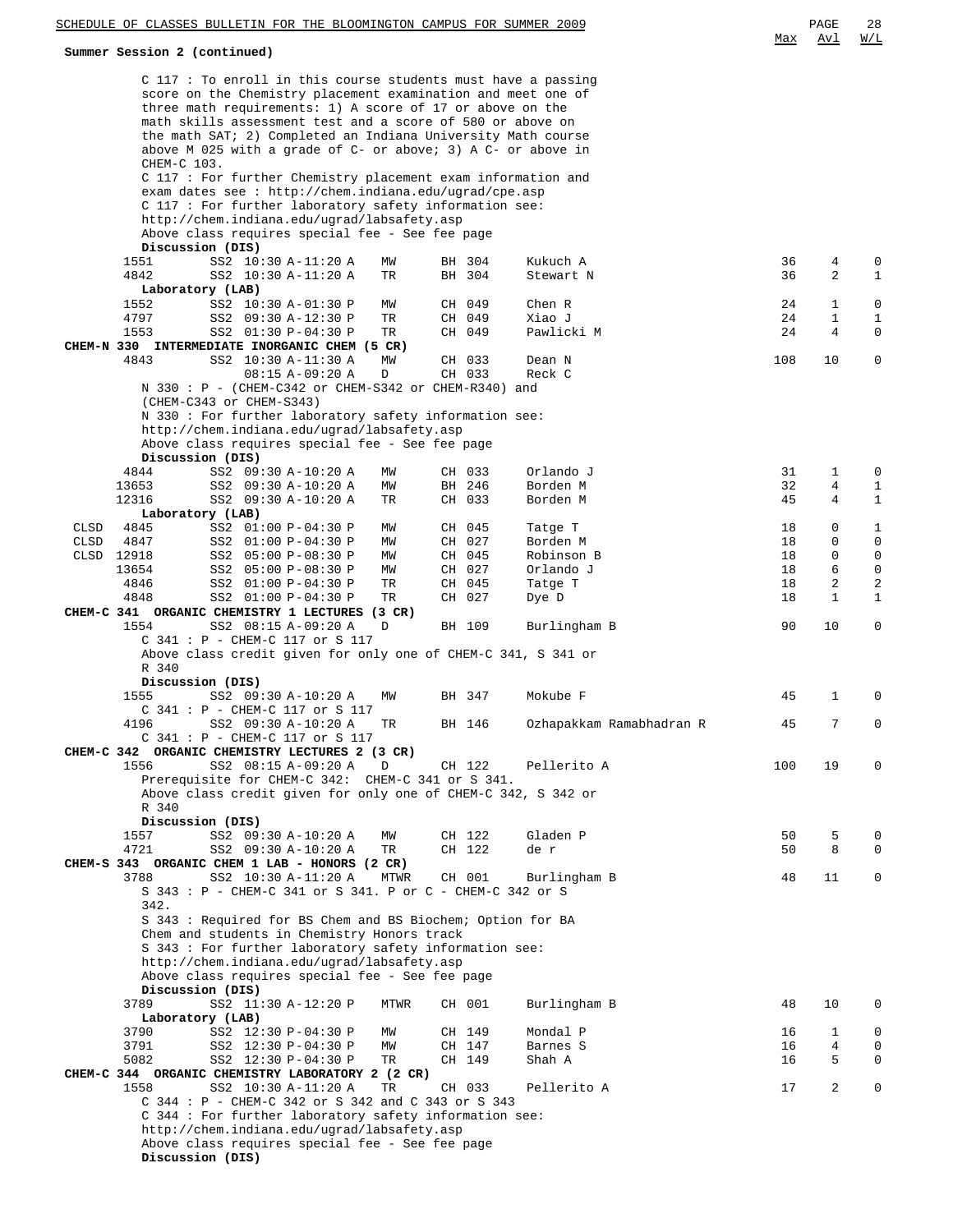|             | SCHEDULE OF CLASSES BULLETIN FOR THE BLOOMINGTON CAMPUS FOR SUMMER 2009                                    |     |        |                        |              | PAGE        | 29          |
|-------------|------------------------------------------------------------------------------------------------------------|-----|--------|------------------------|--------------|-------------|-------------|
|             | Summer Session 2 (continued)                                                                               |     |        |                        | Max          | Avl         | W/L         |
|             | 1559<br>SS2 11:30 A-12:20 P                                                                                | TR  | CH 033 | Pellerito A            | 17           | 2           | $\mathbf 0$ |
|             | C 344 : P - CHEM-C 342 or S 342 and C 343 or S 343<br>Laboratory (LAB)                                     |     |        |                        |              |             |             |
|             | 1561<br>SS2 12:30 P-05:30 P                                                                                | TR  | CH 145 | Schmitz A              | 17           | 2           | $\mathbf 0$ |
|             | C 344 : P - CHEM-C 342 or S 342 and C 343 or S 343                                                         |     |        |                        |              |             |             |
|             | CHEM-Y 398 PROF PRACTICE IN CHEMISTRY (1-6 CR)<br>4658 PERM SS2 ARR                                        | ARR | HD TBA | Reck C                 | 1            | $\mathbf 1$ | $\Omega$    |
|             | Y 398 : application must be on file in Chemistry                                                           |     |        |                        |              |             |             |
|             | undergraduate office                                                                                       |     |        |                        |              |             |             |
|             | CHEM-C 409 CHEMICAL RESEARCH (1-3 CR)                                                                      |     |        |                        |              |             |             |
| CLSD        | 1564 PERM SS2 ARR<br>$C409$ : P - To receive permission to enroll, application must                        | ARR | HD TBA | Reck C                 | 10           | 0           | $\Omega$    |
|             | be on file in Chemistry Undergraduate Office                                                               |     |        |                        |              |             |             |
|             | Above class may require special fee - contact department                                                   |     |        |                        |              |             |             |
| <b>CLSD</b> | CHEM-C 497 SPECIAL LAB PROJECTS IN CHEM (1-3 CR)<br>5122 PERM SS2 ARR                                      | ARR | HD TBA | Reck C                 | $\mathbf{1}$ | 0           | $\Omega$    |
|             | C 497 : Consent of instructor required. Call (812) 855-2700                                                |     |        |                        |              |             |             |
|             | for permission.                                                                                            |     |        |                        |              |             |             |
|             | CHEM-C 498 SPECIAL TOPICS IN CHEMISTRY (1-3 CR)                                                            |     |        |                        |              |             |             |
| CLSD        | 5124 PERM SS2 ARR                                                                                          | ARR | HD TBA | Reck C                 | 1            | 0           | $\Omega$    |
|             | C 498 : Consent of instructor required. Call (812) 855-2700<br>for permission.                             |     |        |                        |              |             |             |
|             | CHEM-C 509 SPECIAL LABORATORY PROBLEMS (1-5 CR)                                                            |     |        |                        |              |             |             |
|             | 1567<br>SS2 ARR                                                                                            | ARR | HD TBA | Crandall J             | 5            | 5           | $\Omega$    |
|             |                                                                                                            |     |        | Wilson R               |              |             |             |
|             | C 509 : P - Eight credit hours of Chemistry toward Graduate<br>degree and consent of instructor            |     |        |                        |              |             |             |
|             | C 509 : P or C - 500 Level lecture course in research field                                                |     |        |                        |              |             |             |
|             | CHEM-C 810 RESEARCH ANALYTICAL CHEMISTRY (1-12 CR)                                                         |     |        |                        |              |             |             |
|             | 1569<br>SS2 ARR                                                                                            | ARR | HD TBA | Crandall J             | 99           | 64          | 0           |
|             | 5034 PERM SS2 ARR                                                                                          | ARR | HD TBA | Crandall J<br>Wilson R | 99           | 99          | $\mathbf 0$ |
|             | Above class for off-campus students only                                                                   |     |        |                        |              |             |             |
|             | C 810 : Call Chemistry Graduate Office for permission : (812)                                              |     |        |                        |              |             |             |
|             | 855-2069                                                                                                   |     |        |                        |              |             |             |
|             | CHEM-C 820 RESEARCH: MATERIALS CHEMISTRY (1-12 CR)                                                         |     |        |                        |              |             |             |
|             | 4963 PERM SS2 ARR                                                                                          | ARR | HD TBA | Crandall J<br>Wilson R | 99           | 99          | $\Omega$    |
|             | Above class for off campus students only                                                                   |     |        |                        |              |             |             |
|             | C 820: Call Chemistry Graduate Office for permission (812)                                                 |     |        |                        |              |             |             |
|             | 855-2069                                                                                                   |     |        |                        |              |             |             |
|             | 5033<br>SS2 ARR<br>CHEM-C 830 RESEARCH INORGANIC CHEMISTRY (1-12 CR)                                       | ARR | HD TBA | Crandall J             | 99           | 90          | $\mathbf 0$ |
|             | 1571<br>SS2 ARR                                                                                            | ARR | HD TBA | Crandall J             | 99           | 86          | 0           |
|             | 5036 PERM SS2 ARR                                                                                          | ARR | HD TBA | Crandall J             | 99           | 99          | $\mathbf 0$ |
|             |                                                                                                            |     |        | Wilson R               |              |             |             |
|             | Above class for off-campus students only<br>C 830: Call Chemistry Graduate Office for permission: (812)    |     |        |                        |              |             |             |
|             | 855-2069                                                                                                   |     |        |                        |              |             |             |
|             | CHEM-C 840 RESEARCH ORGANIC CHEMISTRY (1-12 CR)                                                            |     |        |                        |              |             |             |
|             | 1573<br>SS2 ARR                                                                                            | ARR | HD TBA | Crandall J             | 99           | 79          | 0           |
|             | 5038 PERM SS2 ARR<br>Above class for off-campus students only                                              | ARR | HD TBA | Crandall J             | 99           | 98          | 0           |
|             | $C$ 840 : Call Chemistry Graduate Office for permission : $(812)$                                          |     |        |                        |              |             |             |
|             | 855-2069                                                                                                   |     |        |                        |              |             |             |
|             | CHEM-C 860 RESEARCH PHYSICAL CHEMISTRY (1-12 CR)                                                           |     |        |                        |              |             |             |
|             | SS2 ARR<br>1575                                                                                            | ARR | HD TBA | Crandall J             | 99           | 85          | 0           |
|             | 5040 PERM SS2 ARR                                                                                          | ARR | HD TBA | Crandall J<br>Wilson R | 99           | 99          | $\Omega$    |
|             | Above class for off-campus students only<br>$C 860$ : Call Chemistry Graduate Office for permission: (812) |     |        |                        |              |             |             |
|             | 855-2069                                                                                                   |     |        |                        |              |             |             |
|             | CHEM-C 880 RESEARCH BIOLOGICAL CHEMISTRY (1-12 CR)                                                         |     |        |                        |              |             |             |
|             | 1577<br>SS2 ARR                                                                                            | ARR | HD TBA | Crandall J             | 99           | 85          | 0           |
|             | 5042 PERM SS2 ARR                                                                                          | ARR | HD TBA | Crandall J<br>Wilson R | 99           | 99          | 0           |
|             | Above class for off-campus students only                                                                   |     |        |                        |              |             |             |
|             | C 860 : Call Chemistry Graduate Office for permission : (812)<br>855-2069                                  |     |        |                        |              |             |             |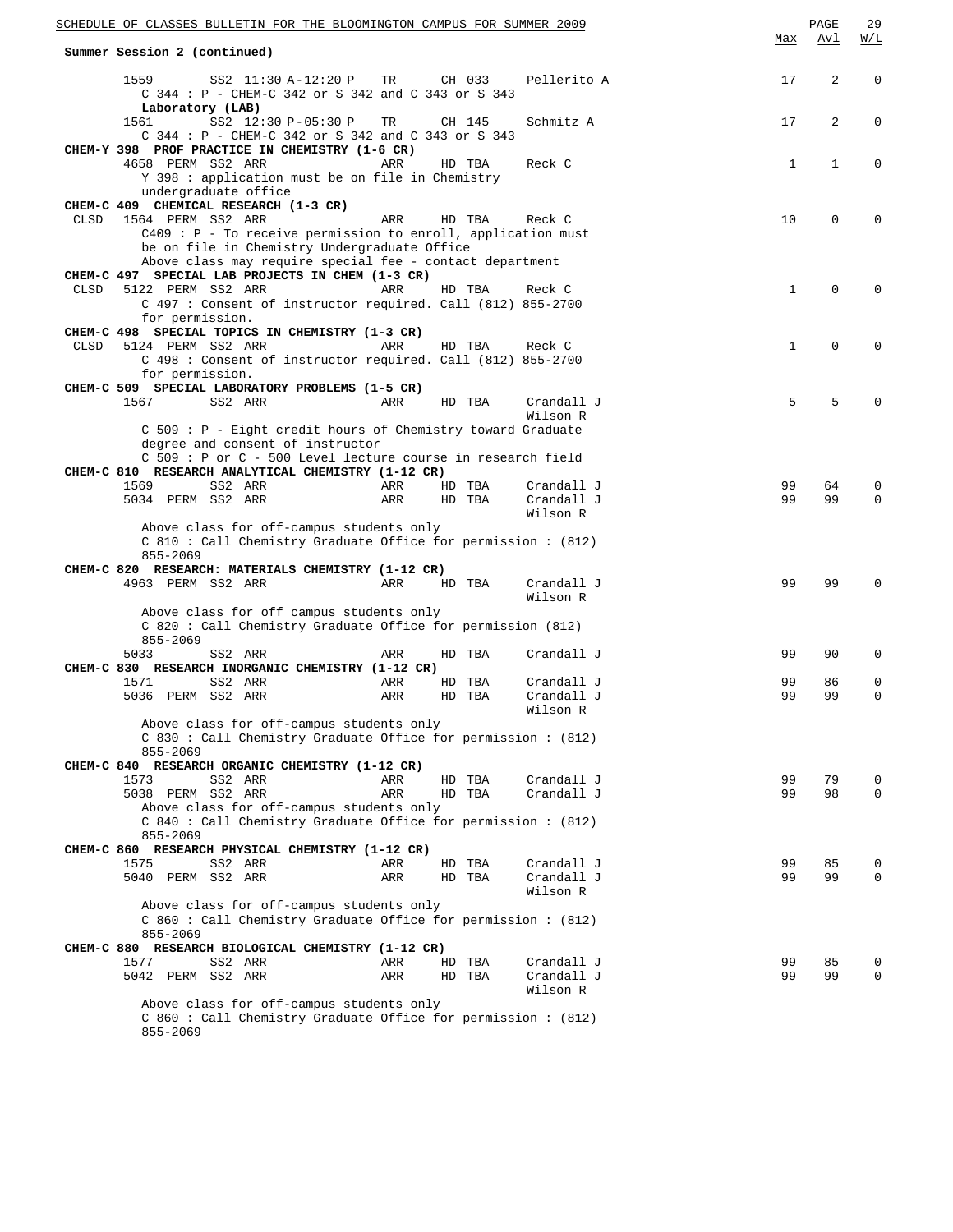| SCHEDULE OF CLASSES BULLETIN FOR THE BLOOMINGTON CAMPUS FOR SUMMER 2009                                                                                                        |     | 30<br>PAGE     |
|--------------------------------------------------------------------------------------------------------------------------------------------------------------------------------|-----|----------------|
| Classical Studies (CLAS)                                                                                                                                                       | Max | W/L<br>Avl     |
| Summer Session 1                                                                                                                                                               |     |                |
| CLASSICS (010)                                                                                                                                                                 |     |                |
| CLAS-C 101 ANCIENT GREEK CULTURE (3 CR)<br>12926<br>SS1 10:10 A-11:35 A<br>BH 242<br>Jones G<br>D                                                                              | 25  | 8<br>$\Omega$  |
| Above class carries Culture Studies credit<br>Above class carries COLL A & H distribution credit                                                                               |     |                |
| CLAS-C 205 CLASSICAL MYTHOLOGY (3 CR)<br>12318<br>SS1 02:35 P-03:50 P<br>BH 149<br>Myers M<br>D<br>Above class carries Culture Studies credit                                  | 25  | 3<br>$\Omega$  |
| Above class carries COLL A & H distribution credit<br>CLAS-C 209 MED TERMS FROM GREEK & LATIN (2 CR)<br>Above class is part of the "Transfer Indiana" (transferIN) Initiative. |     |                |
| For additional information, link to http://www.transferin.net                                                                                                                  |     |                |
| 12319<br>SS1 09:55 A-10:45 A<br>BH 222<br>Holstead M<br>D<br>CLAS-C 399 READING FOR HONORS (1-12 CR)                                                                           | 25  | 15<br>$\Omega$ |
| 1605 PERM SS1 ARR<br>Christ M<br>ARR<br>ARR<br>Above class requires permission of Department<br>Above class graded on deferred R grade basis                                   | 5   | 5<br>$\Omega$  |
| CLAS-C 495 INDIVIDUAL READING IN CLASSICS (1-3 CR)<br>1606 PERM SS1 ARR<br>ARR<br>ARR<br>Christ M                                                                              | 5   | 5<br>$\Omega$  |
| Above class requires permission of Department<br>Above class graded on deferred R grade basis                                                                                  |     |                |
| CLAS-C 875 RESEARCH IN GREEK OR LATIN (1-12 CR)<br>1608 PERM SS1 ARR<br>ARR<br>ARR<br>Christ M                                                                                 | 5   | 5<br>$\Omega$  |
| Above class requires permission of Department<br>Above class graded on deferred R grade basis                                                                                  |     |                |
| CLAS-C 880 PH D THESIS (1-12 CR)<br>1610 PERM SS1 ARR<br>ARR<br>ARR<br>Christ M                                                                                                | 5   | 4<br>$\Omega$  |
| Above class requires permission of Department<br>Above class graded on deferred R grade basis                                                                                  |     |                |
| GREEK (020)                                                                                                                                                                    |     |                |
| CLAS-G 495 INDIVIDUAL READING IN GREEK (1-3 CR)                                                                                                                                |     |                |
| 1612 PERM SS1 ARR<br>ARR<br>Christ M<br>ARR<br>Above class requires permission of Department<br>Above class graded on deferred R grade basis                                   | 5   | 5<br>$\Omega$  |
| CLAS-G 803 SUPERVISED READING PROGRAM (1-4 CR)<br>1614 PERM SS1 ARR<br>Christ M<br>ARR<br>ARR                                                                                  | 5   | 5<br>$\Omega$  |
| Above class requires permission of Department<br>Above class graded on deferred R grade basis                                                                                  |     |                |
| LATIN (040)                                                                                                                                                                    |     |                |
| CLAS-L 300 INTEN INTRO CLAS/MEDIEVAL LATI (3 CR)<br>1618                                                                                                                       |     | $\Omega$       |
| SS1 10:20 A-11:35 A<br>D<br>BH 241<br>Taylor M<br>Above class open to graduates only<br>Above class meets with another section of CLAS-L 300                                   | 25  | 18             |
| CLAS-L 300 INTEN INTRO CLAS/MEDIEVAL LATI (5 CR)<br>1619 PERM SS1 10:20 A-11:35 A<br>BH 241<br>Taylor M<br>D                                                                   | 25  | 18<br>$\Omega$ |
| Above class open to undergraduates only<br>Obtain on-line auth for above class from Department                                                                                 |     |                |
| Above class meets with another section of CLAS-L 300<br>CLAS-L 495 INDIVIDUAL READING IN LATIN (1-3 CR)                                                                        |     |                |
| 1622 PERM SS1 ARR<br>ARR<br>Christ M<br>ARR                                                                                                                                    | 5   | 5<br>$\Omega$  |
| Above class requires permission of Department<br>Above class graded on deferred R grade basis                                                                                  |     |                |
| CLAS-L 803 SUPERVISED READING PROGRAM (1-4 CR)<br>1624 PERM SS1 ARR<br>ARR<br>Christ M<br>ARR                                                                                  | 5   | 5<br>$\Omega$  |
| Above class requires permission of Department<br>Above class graded on deferred R grade basis                                                                                  |     |                |
| Summer Session 2                                                                                                                                                               |     |                |
| CLASSICS (010)                                                                                                                                                                 |     |                |
| CLAS-C 495 INDIVIDUAL READING IN CLASSICS (1-3 CR)                                                                                                                             |     |                |
| 1607 PERM SS2 ARR<br>Christ M<br>ARR<br>ARR<br>Above class requires permission of Department                                                                                   | 5   | 5<br>$\Omega$  |
| Above class graded on deferred R grade basis<br>CLAS-C 875 RESEARCH IN GREEK OR LATIN (1-12 CR)                                                                                |     |                |
| 1609 PERM SS2 ARR<br>Christ M<br>ARR<br>ARR<br>Above class requires permission of Department                                                                                   | 5   | 5<br>$\Omega$  |
| Above class graded on deferred R grade basis<br>CLAS-C 880 PH D THESIS (1-12 CR)                                                                                               |     |                |
| 1611 PERM SS2 ARR<br>ARR<br>Christ M<br>CLSD<br>ARR                                                                                                                            | 5   | 0<br>$\Omega$  |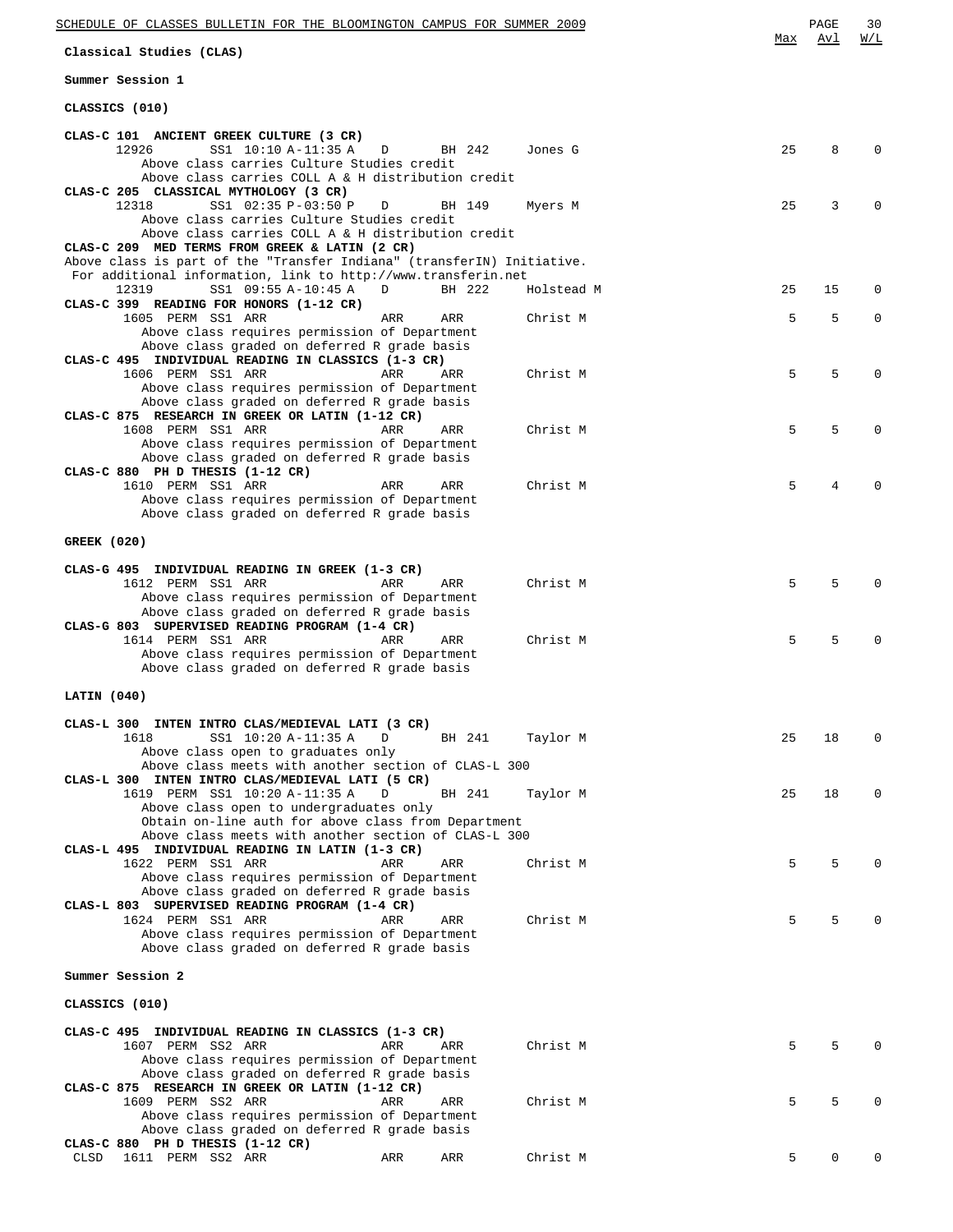| SCHEDULE OF CLASSES BULLETIN FOR THE BLOOMINGTON CAMPUS FOR SUMMER 2009                                                                                                                         | Max | PAGE<br>Avl | 31<br>W/L |
|-------------------------------------------------------------------------------------------------------------------------------------------------------------------------------------------------|-----|-------------|-----------|
| Summer Session 2 (continued)                                                                                                                                                                    |     |             |           |
| Above class requires permission of Department<br>Above class graded on deferred R grade basis                                                                                                   |     |             |           |
| <b>GREEK (020)</b>                                                                                                                                                                              |     |             |           |
|                                                                                                                                                                                                 |     |             |           |
| CLAS-G 495 INDIVIDUAL READING IN GREEK (1-3 CR)<br>1613 PERM SS2 ARR<br>Christ M<br>ARR<br>ARR<br>Above class requires permission of Department<br>Above class graded on deferred R grade basis | 5   | 5           |           |
| CLAS-G 803 SUPERVISED READING PROGRAM (1-4 CR)<br>1615 PERM SS2 ARR<br>ARR<br>Christ M<br>ARR<br>Above class requires permission of Department<br>Above class graded on deferred R grade basis  | 5   | 5           |           |
| LATIN (040)                                                                                                                                                                                     |     |             |           |
| $CLAS-L$ 400<br>INTENSIVE STUDY LITERARY LATIN (3 CR)                                                                                                                                           |     |             |           |
| 1620<br>SS2 09:30 A-10:20 A<br>Grabarek G<br>BH 148<br>D<br>Above class open to graduates only                                                                                                  | 25  | 13          | $\Omega$  |
| Above class meets with another section of CLAS-L 400<br>CLAS-L 400 INTENSIVE STUDY LITERARY LATIN (5 CR)                                                                                        |     |             |           |
| 1621 PERM SS2 09:30 A-10:20 A<br>Grabarek G<br>BH 148<br>D<br>Above class open to undergraduates only                                                                                           | 25  | 13          | $\Omega$  |
| Above class meets with another section of CLAS-L 400                                                                                                                                            |     |             |           |
| CLAS-L 495 INDIVIDUAL READING IN LATIN (1-3 CR)                                                                                                                                                 |     |             |           |
| 1623 PERM SS2 ARR<br>Christ M<br>ARR<br>ARR                                                                                                                                                     | 5   | 5           | ∩         |
| Above class requires permission of Department<br>Above class graded on deferred R grade basis                                                                                                   |     |             |           |
| CLAS-L 803 SUPERVISED READING PROGRAM (1-4 CR)                                                                                                                                                  |     |             |           |
| 1625 PERM SS2 ARR<br>ARR<br>ARR<br>Christ M                                                                                                                                                     | 5   | 5           |           |
| Above class requires permission of Department                                                                                                                                                   |     |             |           |

Above class graded on deferred R grade basis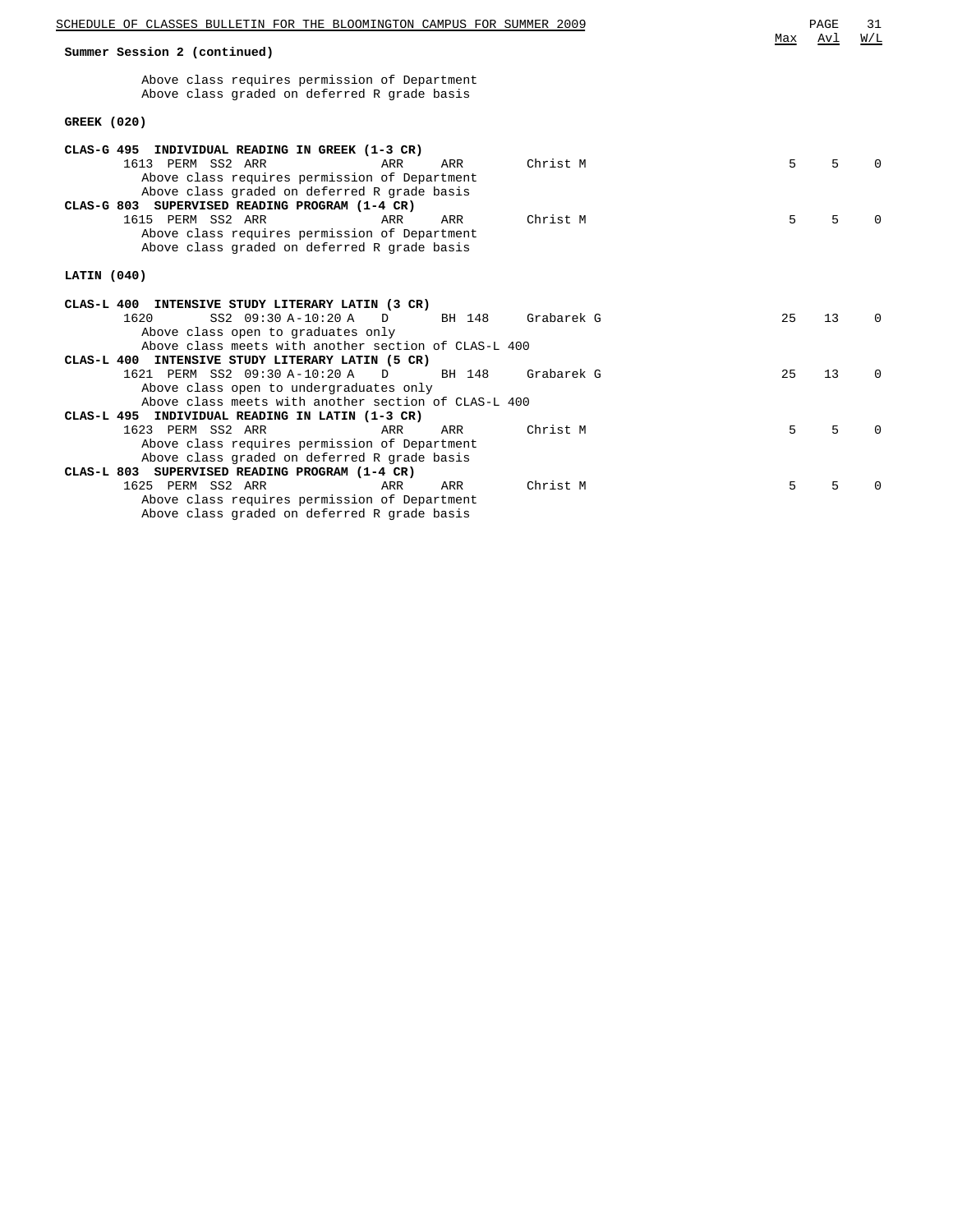| SCHEDULE OF CLASSES BULLETIN FOR THE BLOOMINGTON CAMPUS FOR SUMMER 2009                          |     |          |     | PAGE | 32          |
|--------------------------------------------------------------------------------------------------|-----|----------|-----|------|-------------|
| Cognitive Science (COGS)                                                                         |     |          | Max | Avl  | W/L         |
| Summer Session 1                                                                                 |     |          |     |      |             |
| COGS-Q 493 RSRCH IN COGNITIVE & INFO SCI (1-3 CR)                                                |     |          |     |      |             |
| 1678 PERM SS1 ARR<br>ARR<br>Above class graded on deferred R grade basis                         | ARR | Allen C  | 10  | 9    | 0           |
| 3786 PERM SS1 ARR<br>ARR                                                                         | ARR | Allen C  | 20  | 19   | $\Omega$    |
| Above class graded on S/F basis only                                                             |     |          |     |      |             |
| COGS-Q 495 PROJECT IN COG & INFO SCIENCES (1-3 CR)                                               |     |          |     |      |             |
| 1680 PERM SS1 ARR<br>ARR                                                                         | ARR | Allen C  | 5   | 3    | $\Omega$    |
| COGS-Q 496 INTRNSHP IN PROFESSIONAL PRACT (1-6 CR)                                               |     |          |     |      |             |
| 1682 PERM SS1 ARR<br>ARR                                                                         | ARR | Allen C  | 10  | 10   | 0           |
| Above class graded on S/F basis only                                                             |     |          |     |      |             |
| COGS-Q 498 RDGS IN COGNITIVE & INFO SCI (1-3 CR)                                                 |     |          |     |      |             |
| 1684 PERM SS1 ARR<br>ARR                                                                         | ARR | Allen C  | 5   | 5    | 0           |
| Above class graded on deferred R grade basis<br>COGS-Q 499 HONORS RSCH PJT COG & INFO SCI (3 CR) |     |          |     |      |             |
| 1686 PERM SS1 ARR<br>ARR                                                                         | ARR | Allen C  | 5   | 5    | $\mathbf 0$ |
| Above class graded on deferred R grade basis                                                     |     |          |     |      |             |
| COGS-Q 799 READINGS & RESEARCH IN COG SCI (1-6 CR)                                               |     |          |     |      |             |
| 1688 PERM SS1 ARR<br>ARR                                                                         | ARR | Gasser M | 30  | 30   | $\mathbf 0$ |
| Above class graded on deferred R grade basis                                                     |     |          |     |      |             |
| COGS-Q 899 DISSERTATION RESEARCH (1-12 CR)                                                       |     |          |     |      |             |
| 1690 PERM SS1 ARR<br>ARR                                                                         | ARR | Gasser M | 30  | 30   | $\mathbf 0$ |
| Above class graded on deferred R grade basis                                                     |     |          |     |      |             |
| Summer Session 2                                                                                 |     |          |     |      |             |
|                                                                                                  |     |          |     |      |             |
| COGS-Q 493 RSRCH IN COGNITIVE & INFO SCI (1-3 CR)                                                |     |          |     |      |             |
| 1679 PERM SS2 ARR<br>ARR                                                                         | ARR | Allen C  | 10  | 10   | 0           |
| Above class graded on deferred R grade basis<br>3787 PERM SS2 ARR<br>ARR                         | ARR | Allen C  | 20  | 20   | 0           |
|                                                                                                  |     | Schrag C |     |      |             |
| Above class graded on S/F basis only                                                             |     |          |     |      |             |
| COGS-Q 495 PROJECT IN COG & INFO SCIENCES (1-3 CR)                                               |     |          |     |      |             |
| 1681 PERM SS2 ARR<br>ARR                                                                         | ARR | Allen C  | 5   | 5    | $\Omega$    |
|                                                                                                  |     | Schrag C |     |      |             |
| COGS-Q 496 INTRNSHP IN PROFESSIONAL PRACT (1-6 CR)                                               |     |          |     |      |             |
| 1683 PERM SS2 ARR<br>ARR                                                                         | ARR | Allen C  | 10  | 10   | 0           |
| Above class graded on S/F basis only                                                             |     |          |     |      |             |
| COGS-Q 498 RDGS IN COGNITIVE & INFO SCI (1-3 CR)<br>1685 PERM SS2 ARR                            |     |          | 5   | 5    | $\Omega$    |
| ARR<br>Above class graded on deferred R grade basis                                              | ARR | Allen C  |     |      |             |
| COGS-Q 499 HONORS RSCH PJT COG & INFO SCI (3 CR)                                                 |     |          |     |      |             |
| 1687 PERM SS2 ARR<br>ARR                                                                         | ARR | Allen C  | 5   | 5    | $\Omega$    |
| Above class graded on deferred R grade basis                                                     |     |          |     |      |             |
| COGS-Q 799 READINGS & RESEARCH IN COG SCI (1-6 CR)                                               |     |          |     |      |             |
| 1689 PERM SS2 ARR<br>ARR                                                                         | ARR | Gasser M | 30  | 27   | $\Omega$    |
| Above class graded on deferred R grade basis                                                     |     |          |     |      |             |
| COGS-Q 899 DISSERTATION RESEARCH (1-12 CR)                                                       |     |          |     |      |             |
| 1691 PERM SS2 ARR<br>ARR                                                                         | ARR | Gasser M | 30  | 30   | 0           |
| Above class graded on deferred R grade basis                                                     |     |          |     |      |             |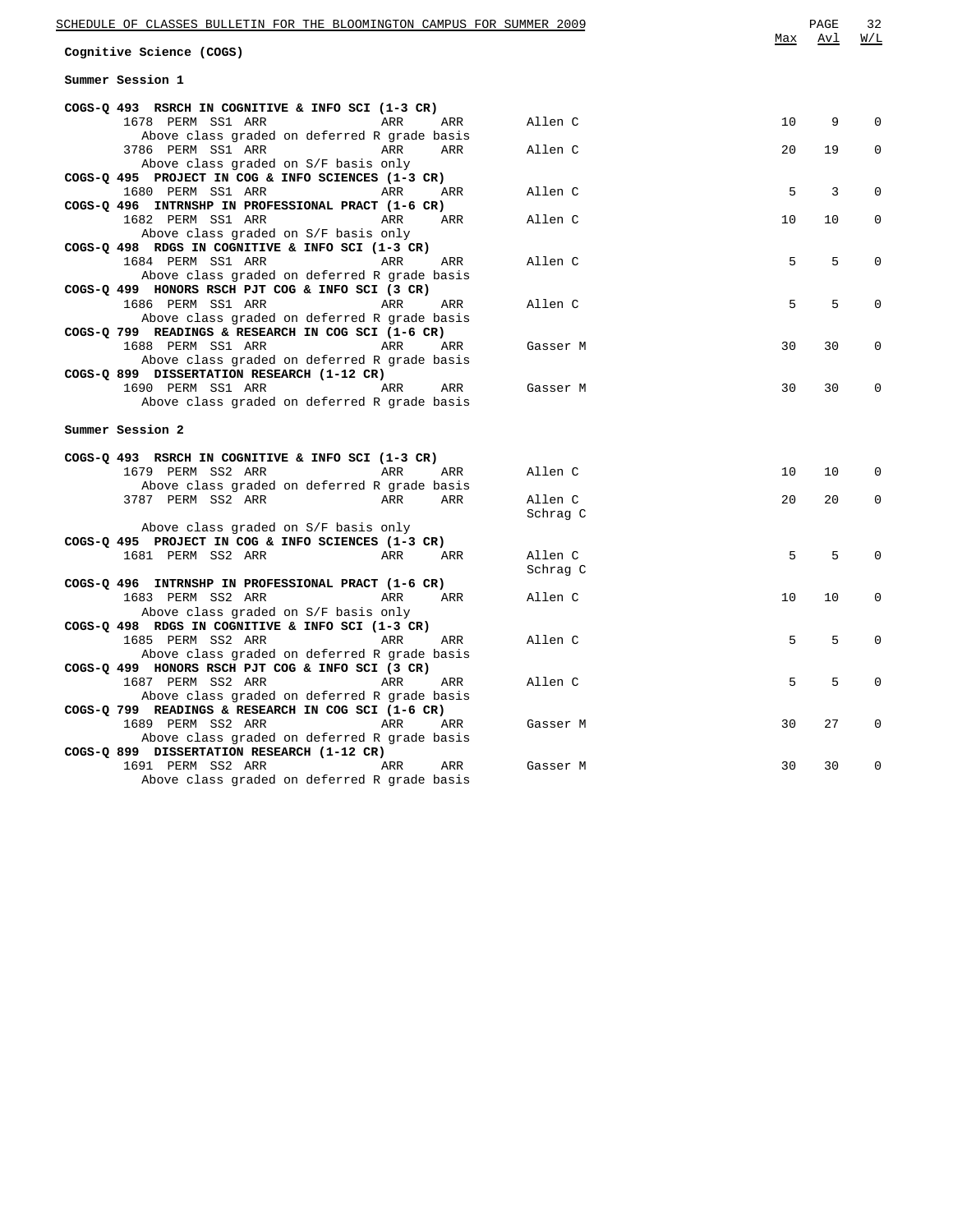| SCHEDULE OF CLASSES BULLETIN FOR THE BLOOMINGTON CAMPUS FOR SUMMER 2009<br>Collins Living-Learning Center (CLLC)                                                                                                                                                                                                                                                                                                                                                                                                                                                                                                    | Max            | PAGE<br>Avl    | 33<br>W/L |
|---------------------------------------------------------------------------------------------------------------------------------------------------------------------------------------------------------------------------------------------------------------------------------------------------------------------------------------------------------------------------------------------------------------------------------------------------------------------------------------------------------------------------------------------------------------------------------------------------------------------|----------------|----------------|-----------|
| Summer Session 1                                                                                                                                                                                                                                                                                                                                                                                                                                                                                                                                                                                                    |                |                |           |
| CLLC-L 130 COLLINS SEMINAR (3 CR)<br>VOLCANOES OF SIERRA NEVADA<br>VT:<br>3852 PERM NS1 ARR<br>CLSD<br>ARR<br>ARR<br>Hamburger M<br>Above class is a two-week field course in the Sierra Nevada<br>Mountains of California, May 16-30, followed by a two-week<br>independent student research period. For more information<br>see website www.indiana.edu/~sierra (no caps).<br>Above class consent of instructor required in advance<br>Above class fulfills the College Topics requirement<br>Above class Honors College students will receive Honors                                                             | $\overline{2}$ | $\Omega$       | $\cap$    |
| credit<br>Above class graded on deferred R grade basis<br>Above class meets with GEOL-G 188<br>CLLC-L 230 COLLINS COLLOQUIUM (3 CR)<br>LEARN FROM NATURE: PERMACULTURE<br>VT:<br>3853 PERM NS1 ARR<br>ARR<br>ARR<br>Haberman D<br>Above class is a two-week field course in Hoosier National<br>Forest, Paoli, IN. For information contact David Haberman at<br>dhaberma@indiana.edu.<br>Above class meets from May 31-Jun 14 at Paoli, IN<br>$L$ 230 : For prep meeting dates and info see<br>www.indiana.edu/~llc/permaculture.shtml<br>Above class for permission contact Marylou Hosek at<br>mhosek@indiana.edu | 20             | $\overline{2}$ |           |

Above class requires special fee - See fee page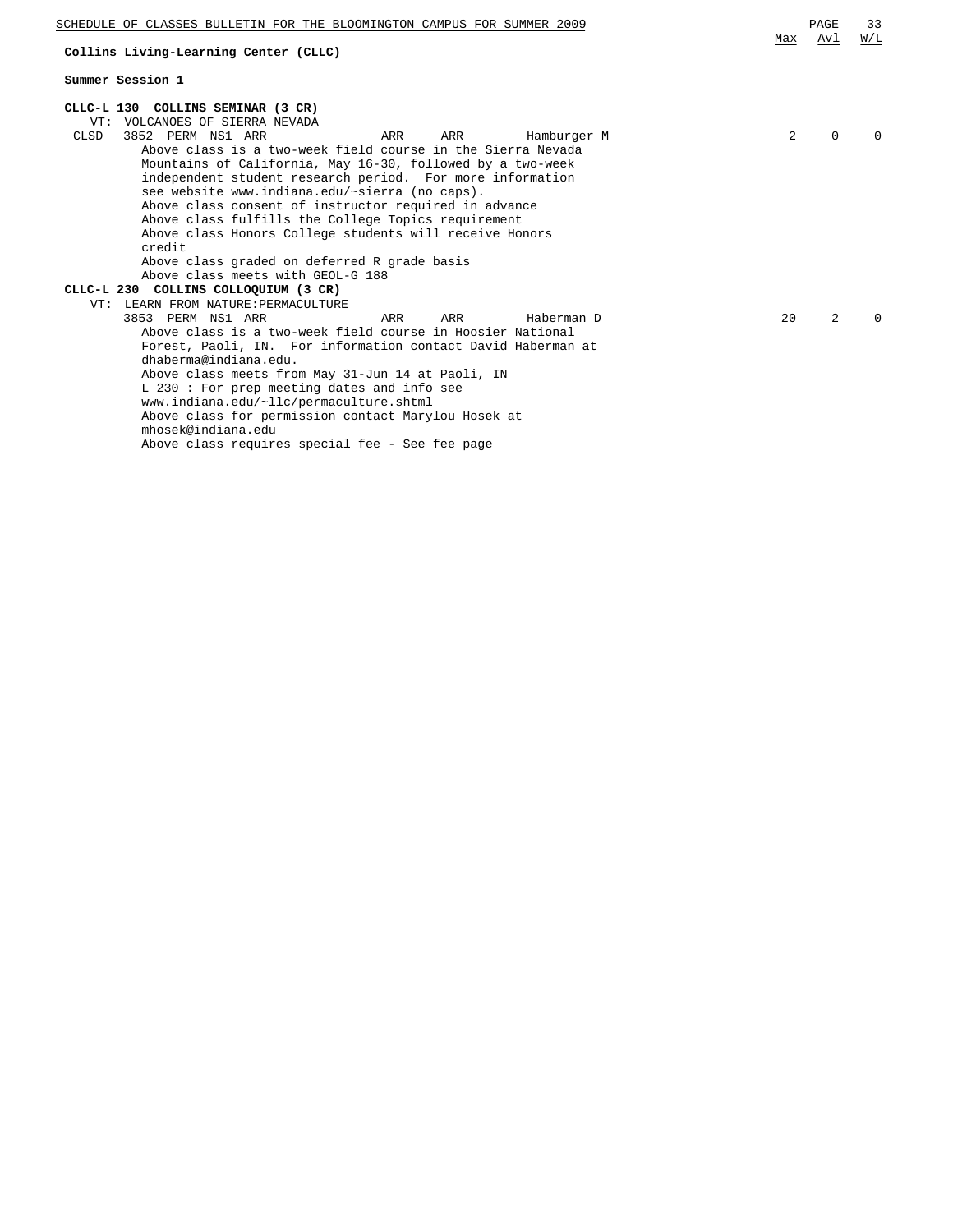| SCHEDULE OF CLASSES BULLETIN FOR THE BLOOMINGTON CAMPUS FOR SUMMER 2009<br>Communication & Culture (CMCL) |        |     |                  |                        | Max      | PAGE<br>Avl    | 34<br>W/L                  |
|-----------------------------------------------------------------------------------------------------------|--------|-----|------------------|------------------------|----------|----------------|----------------------------|
| Summer Session 1                                                                                          |        |     |                  |                        |          |                |                            |
| CMCL-C 121 PUBLIC SPEAKING (3 CR)                                                                         |        |     |                  |                        |          |                |                            |
| Above class is part of the "Transfer Indiana" (transferIN) Initiative.                                    |        |     |                  |                        |          |                |                            |
| For additional information, link to http://www.transferin.net                                             |        |     |                  |                        |          |                |                            |
| SS1 10:20 A-11:35 A<br>1627                                                                               | D      |     | SY 004           | Smith C                | 23       | 5              | $\mathbf 0$<br>$\mathbf 0$ |
| 1628<br>SS1 11:45 A-01:00 P<br>1629<br>SS1 11:45 A-01:00 P                                                | D<br>D |     | SY 004<br>SY 037 | Wieskamp V<br>Segal S  | 23<br>23 | 11<br>9        | $\mathbf 0$                |
| CMCL-C 122 INTERPERSONAL COMMUNICATION (3 CR)                                                             |        |     |                  |                        |          |                |                            |
| 1632<br>SS1 11:45 A-01:00 P                                                                               | D      |     | SY 0009          | Chmielewska K          | 24       | 6              | 0                          |
| CMCL-C 201 RACE AND THE MEDIA (3 CR)                                                                      |        |     |                  |                        |          |                |                            |
| 12321<br>SS1 07:00 P-10:00 P                                                                              | TR     |     | $C2$ 100         |                        | 25       | 9              | $\Omega$                   |
| $10:20 A-11:35 A$                                                                                         | D      |     | $C2$ 203         | Rawlins J              |          |                |                            |
| Above class films shown Tues and Thurs evenings, 7-10pm<br>Above class carries Culture Studies credit     |        |     |                  |                        |          |                |                            |
| Above class carries COLL S & H distribution credit                                                        |        |     |                  |                        |          |                |                            |
| CMCL-C 205 INTRO TO COMMUNICATION & CULTR (3 CR)                                                          |        |     |                  |                        |          |                |                            |
| SS1 10:20 A-11:50 A<br>4114                                                                               | MTWR   |     | SY 108           | McConnell K            | 25       | 2              | $\Omega$                   |
| Above class carries COLL A & H distribution credit                                                        |        |     |                  |                        |          |                |                            |
| CMCL-C 315 ADVERTISING & CONSUMER CULTURE (3 CR)                                                          |        |     |                  |                        |          |                |                            |
| SS1 08:55 A-10:10 A<br>1633                                                                               | D      |     | $C2$ 100         | Williams K             | 25       | 2              | 1                          |
| CMCL-C 326 AUTHORSHIP IN THE MEDIA (3 CR)<br>CLSD 12895<br>SS1 11:45 A-01:15 P                            | MTWR   |     | BH 209           | Hawkins J              | 25       | $\Omega$       | 0                          |
| $04:00 P-06:15 P$                                                                                         | МW     |     | FA 102           | Hawkins J              |          |                |                            |
| TOPIC : Women Directors                                                                                   |        |     |                  |                        |          |                |                            |
| Above class COLL Intensive Writing section                                                                |        |     |                  |                        |          |                |                            |
| Above class films shown Mon and Wed, 4:00-6:15pm                                                          |        |     |                  |                        |          |                |                            |
| CMCL-C 334 CURR TOPICS IN COMM & CULTURE (3 CR)                                                           |        |     |                  |                        |          |                |                            |
| SS1 01:10 P-02:25 P<br>12323                                                                              | D      |     | $C2$ 100         | Hain M                 | 27       | 3              | 1                          |
| TOPIC : Media Heritage: History, Culture and Memory<br>CMCL-C 336 USING POPULAR CULTURE (3 CR)            |        |     |                  |                        |          |                |                            |
| 12326<br>SS1 07:15 P-10:15 P                                                                              | т      |     | BH 003           | Benedetti M            | 25       | $\overline{4}$ | 1                          |
| $11:45 A-01:00 P$                                                                                         | D      |     | C2 100           | Benedetti M            |          |                |                            |
| TOPIC: Constructing Punk: Subcultures & Popular Culture                                                   |        |     |                  |                        |          |                |                            |
| Above class screenings held Tue, 7:15-10:15pm                                                             |        |     |                  |                        |          |                |                            |
| CMCL-C 382 INTRNSHP COMMUNICATN & CULTURE (1-3 CR)                                                        |        |     |                  |                        |          |                |                            |
| 1635 PERM SS1 ARR                                                                                         | ARR    | ARR |                  | Pezzullo P             | 25       | 24             | $\Omega$                   |
|                                                                                                           |        |     |                  | Cornell A<br>Kaufman T |          |                |                            |
| Above class obtain on-line Auth from Advisor, (812) 855-2367                                              |        |     |                  |                        |          |                |                            |
| Above class P - At least Junior standing                                                                  |        |     |                  |                        |          |                |                            |
| Above class open to Majors and Minors only                                                                |        |     |                  |                        |          |                |                            |
| Above class graded on S/F basis only                                                                      |        |     |                  |                        |          |                |                            |
| 3935 PERM SS1 ARR                                                                                         | ARR    | ARR |                  | Pezzullo P             | 20       | 20             | $\Omega$                   |
|                                                                                                           |        |     |                  | Cornell A              |          |                |                            |
|                                                                                                           |        |     |                  | Kaufman T              |          |                |                            |
| Above class obtain on-line auth from Advisor, (812) 855-2367<br>Above class P - At least Junior standing  |        |     |                  |                        |          |                |                            |
| Above class open to Majors and Minors only                                                                |        |     |                  |                        |          |                |                            |
| Above class graded on S/F basis only                                                                      |        |     |                  |                        |          |                |                            |
| CMCL-C 399 READING FOR HONORS (3 CR)                                                                      |        |     |                  |                        |          |                |                            |
| 1637 PERM SS1 ARR                                                                                         | ARR    | ARR |                  | Pezzullo P             | 5        | 5              | O                          |
|                                                                                                           |        |     |                  | Cornell A              |          |                |                            |
|                                                                                                           |        |     |                  | Kaufman T              |          |                |                            |
| $C$ 399 : $P$ - Junior standing and approval of instructor                                                |        |     |                  |                        |          |                |                            |
| CMCL-C 420 TOPICS IN MEDIA HISTORY (3 CR)<br>SS1 10:20 A-11:35 A<br>CLSD 12328                            | D      |     | C2 100           | Keeler A               | 25       | 0              | $\Omega$                   |
| TOPIC: Media Technologies and American Culture                                                            |        |     |                  |                        |          |                |                            |
| CMCL-C 497 IND STUDY IN COMMUN & CULTURE (1-6 CR)                                                         |        |     |                  |                        |          |                |                            |
| 1639 PERM SS1 ARR                                                                                         | ARR    | ARR |                  | Pezzullo P             | 5        | 4              | $\Omega$                   |
| $C$ 497 : $P$ - Junior standing and approval of instructor                                                |        |     |                  |                        |          |                |                            |
| 5810 PERM SS1 ARR                                                                                         | ARR    | ARR |                  | Pezzullo P             | 10       | 10             | $\Omega$                   |
|                                                                                                           |        |     |                  | Cornell A              |          |                |                            |
|                                                                                                           |        |     |                  | Kaufman T              |          |                |                            |
| $C$ 497 : $P$ - Junior standing and approval of instructor<br>CMCL-C 499 SENIOR HONORS THESIS (3-6 CR)    |        |     |                  |                        |          |                |                            |
| 1641 PERM SS1 ARR                                                                                         | ARR    | ARR |                  | Pezzullo P             | 5        | 5              | O                          |
|                                                                                                           |        |     |                  | Kaufman T              |          |                |                            |
|                                                                                                           |        |     |                  | Cornell A              |          |                |                            |
| $C$ 499 : $P$ - Senior standing and approval of instructor                                                |        |     |                  |                        |          |                |                            |
| CMCL-C 700 RESEARCH (1-3 CR)                                                                              |        |     |                  |                        |          |                |                            |
| 1643<br>SS1 ARR                                                                                           | ARR    | ARR |                  | Waller G               | 10       | 10             | 0                          |
|                                                                                                           |        |     |                  | Teige K                |          |                |                            |
| CMCL-C 810 PH D THESIS (1-15 CR)<br>1645 PERM SS1 ARR                                                     | ARR    | ARR |                  | Waller G               | 50       | 45             | 0                          |
| Above class requires permission of Department                                                             |        |     |                  |                        |          |                |                            |
| Above class contact the Graduate Secretary at (812) 855-6389                                              |        |     |                  |                        |          |                |                            |
| for authorization                                                                                         |        |     |                  |                        |          |                |                            |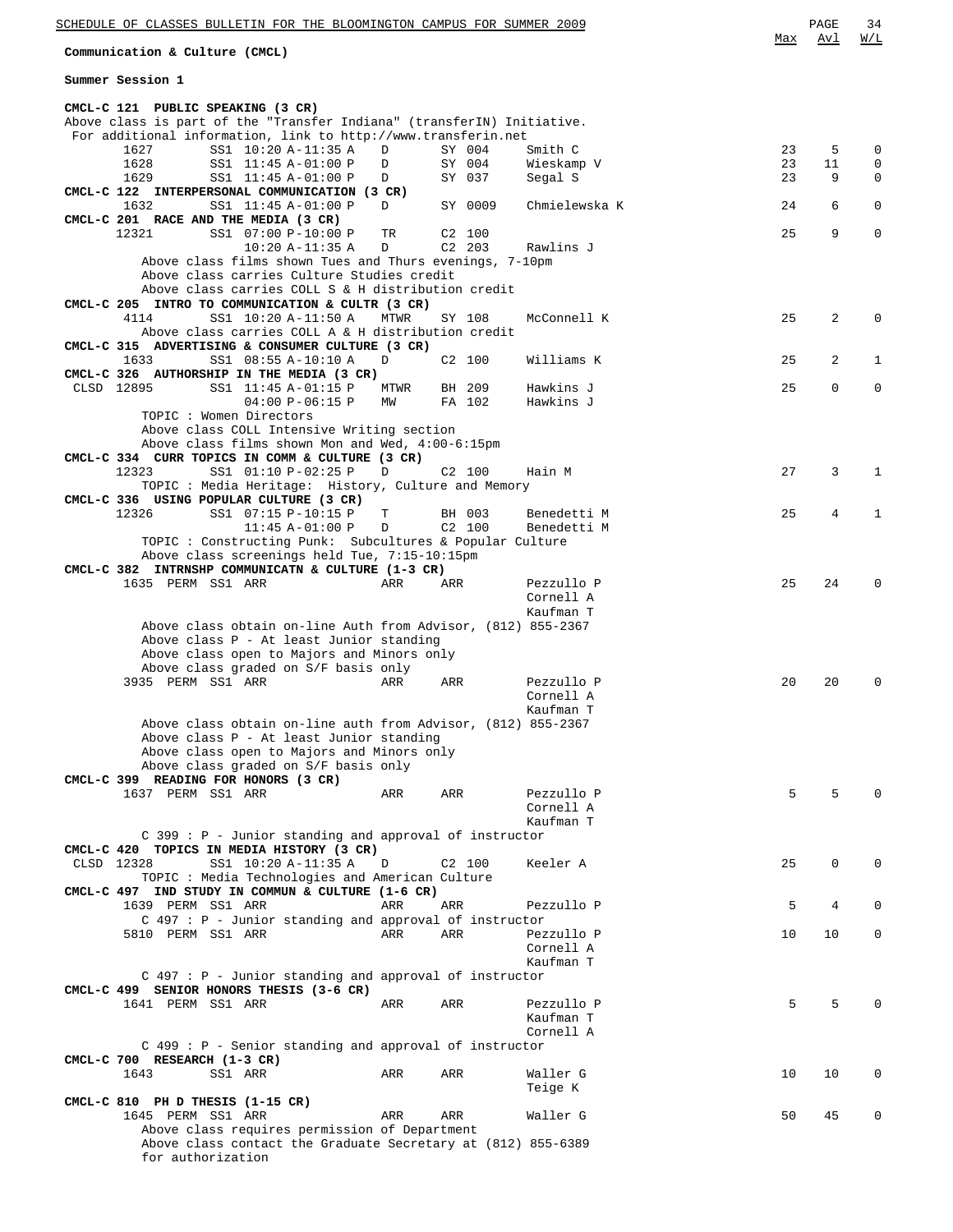| Summer Session 1 (continued)                                                                                                 |      |                    |                        | Max | Avl | <u>W/L</u>  |
|------------------------------------------------------------------------------------------------------------------------------|------|--------------------|------------------------|-----|-----|-------------|
| 5094 PERM SS1 ARR                                                                                                            | ARR  | ARR                | Waller G<br>Teige K    | 30  | 30  | $\Omega$    |
| Above class contact Graduate Secretary for permission : $(812)$<br>855-6389                                                  |      |                    |                        |     |     |             |
| Summer Session 2                                                                                                             |      |                    |                        |     |     |             |
| CMCL-C 121 PUBLIC SPEAKING (3 CR)                                                                                            |      |                    |                        |     |     |             |
| Above class students can complete a CMCL minor in a summer. Please<br>consult the COAS Bulletin for CMCL minor requirements. |      |                    |                        |     |     |             |
| Above class is part of the "Transfer Indiana" (transferIN) Initiative.                                                       |      |                    |                        |     |     |             |
| For additional information, link to http://www.transferin.net                                                                |      |                    |                        |     |     |             |
| SS2 09:30 A-10:20 A<br>1630                                                                                                  | D    | SY 037             | Fernandez D            | 24  | 3   | $\mathbf 0$ |
| SS2 10:30 A-11:20 A<br>1631                                                                                                  | D    | SY 037             | St.Onge J              | 23  | 4   | $\Omega$    |
| CMCL-C 190 INTRODUCTION TO MEDIA (3 CR)<br>4118<br>SS2 11:45 A-01:00 P                                                       | MTWR | $C2$ 100           |                        | 25  | 4   | $\Omega$    |
| $07:00 P-10:00 P$                                                                                                            | MW   | SE 105             | McAvoy D               |     |     |             |
| Above class carries COLL A & H distribution credit                                                                           |      |                    |                        |     |     |             |
| Above class film screenings Mon and Wed, 7-10P                                                                               |      |                    |                        |     |     |             |
| CMCL-C 334 CURR TOPICS IN COMM & CULTURE (3 CR)<br>SS2 $10:30 A-11:20 A$                                                     |      |                    |                        |     |     |             |
| 4115<br>TOPIC : Watching Sports: Event Performance and Mediation                                                             | D    | $C2$ 203           | Vogan T                | 27  | 5   | 1           |
| CMCL-C 360 MOTION PICTURE PRODUCTION (4 CR)                                                                                  |      |                    |                        |     |     |             |
| 1634<br>SS2 01:00 P-03:00 P<br>CLSD                                                                                          | MTWR | C <sub>2</sub> 272 | Ivins-Hulley L         | 14  | 0   | $\mathbf 0$ |
| Above class requires special fee - See fee page                                                                              |      |                    |                        |     |     |             |
| CMCL-C 382 INTRNSHP COMMUNICATN & CULTURE (1-3 CR)<br>1636 PERM SS2 ARR                                                      |      |                    |                        |     |     | 0           |
| Above class obtain on-line auth from Advisor, (812) 855-2367                                                                 | ARR  | ARR                | Pezzullo P             | 45  | 6   |             |
| Above class P - At least Junior standing                                                                                     |      |                    |                        |     |     |             |
| Above class open to Majors and Minors only                                                                                   |      |                    |                        |     |     |             |
| Above class graded on S/F basis only                                                                                         |      |                    |                        |     |     |             |
| 3936 PERM SS2 ARR                                                                                                            | ARR  | ARR                | Pezzullo P             | 20  | 4   |             |
| Above class obtain on-line auth from Advisor, (812) 855-2367<br>Above class P - At least Junior standing                     |      |                    |                        |     |     |             |
| Above class opent to Majors and Minors only                                                                                  |      |                    |                        |     |     |             |
| Above class graded on S/F basis only                                                                                         |      |                    |                        |     |     |             |
| CMCL-C 399 READING FOR HONORS (3 CR)                                                                                         |      |                    |                        |     |     |             |
| 1638 PERM SS2 ARR                                                                                                            | ARR  | ARR                | Pezzullo P             | 5   | 4   |             |
| $C$ 399 : P - Junior standing and approval of instructor<br>CMCL-C 497 IND STUDY IN COMMUN & CULTURE (1-6 CR)                |      |                    |                        |     |     |             |
| 1640 PERM SS2 ARR                                                                                                            | ARR  | ARR                | Pezzullo P             | 5   | 4   |             |
| $C$ 497 : P - Junior standing and approval of instructor                                                                     |      |                    |                        |     |     |             |
| CMCL-C 499 SENIOR HONORS THESIS (3-6 CR)                                                                                     |      |                    |                        |     |     |             |
| 1642 PERM SS2 ARR                                                                                                            | ARR  | ARR                | Pezzullo P             | 5   | 5   | O           |
|                                                                                                                              |      |                    | Cornell A<br>Kaufman T |     |     |             |
| C 499 : P - Senior standing and approval of instructor                                                                       |      |                    |                        |     |     |             |
| CMCL-C 646 PEDAGOGY PRACTICUM (1 CR)                                                                                         |      |                    |                        |     |     |             |
| 4016 PERM SS2 ARR                                                                                                            | ARR  | ARR                | Simons J               | 10  | 10  | $\Omega$    |
| Above class open to graduates only                                                                                           |      |                    |                        |     |     |             |
| Above class requires Faculty Mentor<br>CMCL-C 700 RESEARCH (1-3 CR)                                                          |      |                    |                        |     |     |             |
| 1644<br>SS2 ARR                                                                                                              | ARR  | ARR                | Waller G               | 10  | 10  | 0           |
|                                                                                                                              |      |                    | Teige K                |     |     |             |
| CMCL-C 701 PRACTICUM IN COMM RES (3 CR)                                                                                      |      |                    |                        |     |     |             |
| 5113 PERM SS2 ARR                                                                                                            | ARR  | ARR                | Waller G               | 25  | 25  | 0           |
| Above class contact Grad Secretary at 812-855-6389 for                                                                       |      |                    | Teige K                |     |     |             |
| permission                                                                                                                   |      |                    |                        |     |     |             |
| CMCL-C 810 PH D THESIS (1-15 CR)                                                                                             |      |                    |                        |     |     |             |
| 1646 PERM SS2 ARR                                                                                                            | ARR  | ARR                | Waller G               | 50  | 49  |             |
| Above class requires permission of Department                                                                                |      |                    |                        |     |     |             |
| Above class contact the Graduate Secretary at (812) 855-6389<br>for authorization                                            |      |                    |                        |     |     |             |
| 5095 PERM SS2 ARR                                                                                                            | ARR  | ARR                | Waller G               | 30  | 30  |             |
|                                                                                                                              |      |                    | Teige K                |     |     |             |
| Above class contact Graduate Secretary for permission : $(812)$                                                              |      |                    |                        |     |     |             |
| 855-6389                                                                                                                     |      |                    |                        |     |     |             |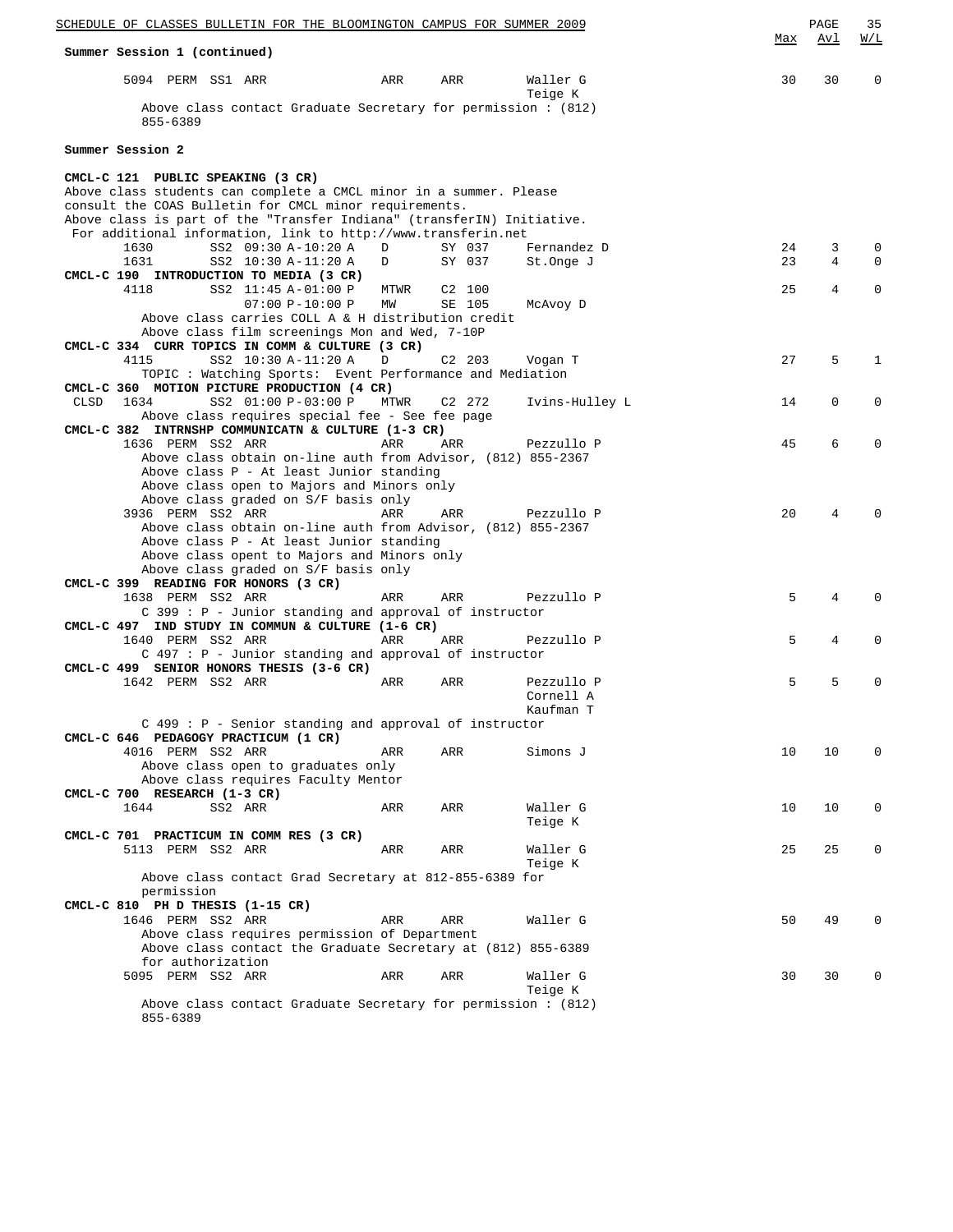| SCHEDULE OF CLASSES BULLETIN FOR THE BLOOMINGTON CAMPUS FOR SUMMER 2009                                                                                                                                    |     |        |                      | Max | PAGE<br>Avl | 36<br>W/L    |
|------------------------------------------------------------------------------------------------------------------------------------------------------------------------------------------------------------|-----|--------|----------------------|-----|-------------|--------------|
| Comparative Literature (CMLT)                                                                                                                                                                              |     |        |                      |     |             |              |
| Summer Session 1                                                                                                                                                                                           |     |        |                      |     |             |              |
| GENERAL UNDERGRADUATE (001)                                                                                                                                                                                |     |        |                      |     |             |              |
| CMLT-C 205 COMPARATIVE LITERARY ANALYSIS (3 CR)<br>VT: NARRATING TRAVEL<br>4977<br>SS1 01:30 P-03:30 P<br>Above class COLL Intensive Writing section<br>Above class carries COLL A & H distribution credit | MWF | BH 139 | Halloran V           | 25  | 9           | 2            |
| READINGS AND RESEARCH (002)                                                                                                                                                                                |     |        |                      |     |             |              |
| CMLT-C 490 INDIV STUDIES IN FILM & LIT (1-3 CR)<br>5753 PERM SS1 ARR<br>Above class requires permission of Department                                                                                      | ARR | ARR    | Julien E             | 4   | 4           | $\Omega$     |
| CMLT-C 495 INDIV READINGS IN COMP LIT (1-3 CR)<br>1647 PERM SS1 ARR                                                                                                                                        | ARR | ARR    | Julien E             | 5   | 4           | $\mathbf 0$  |
| CMLT-C 499 STUDIES FOR HONORS (2-6 CR)<br>1649 PERM SS1 ARR                                                                                                                                                | ARR | ARR    | Julien E             | 3   | 3           | $\mathbf 0$  |
| GRADUATE READINGS AND RESEARCH (004)                                                                                                                                                                       |     |        |                      |     |             |              |
| CMLT-C 508 TEACHING LIT AND COMPOSITION (1 CR)<br>12844 PERM SS1 ARR<br>Above class requires permission of Department                                                                                      | ARR | ARR    | Johnson J            | 10  | 9           | $\mathbf 0$  |
| CMLT-C 604 INDIV READINGS IN LITERATURE (1-4 CR)<br>1652 PERM SS1 ARR                                                                                                                                      | ARR | ARR    | Julien E             | 6   | 4           | $\mathbf 0$  |
| CMLT-C 801 RESEARCH (1-8 CR)<br>1653 PERM SS1 ARR<br>CMLT-C 805 MASTER'S THESIS (1-6 CR)                                                                                                                   | ARR | ARR    | Julien E             | 5   | 5           | $\mathbf 0$  |
| 1655 PERM SS1 ARR<br>CMLT-C 810 PH D THESIS (1-12 CR)                                                                                                                                                      | ARR | ARR    | Julien E             | 10  | 10          | 0            |
| 1657 PERM SS1 ARR                                                                                                                                                                                          | ARR | ARR    | Julien E             | 15  | 13          | $\mathbf 0$  |
| Summer Session 2                                                                                                                                                                                           |     |        |                      |     |             |              |
| CMLT-C 151 INTRO TO POPULAR CULTURE (3 CR)<br>5357<br>SS2 11:15 A-12:30 P<br>Above class carries COLL A & H distribution credit<br>Above class carries Culture Studies credit                              | MWF | SB 140 | Pouille A            | 25  | 3           | $\Omega$     |
| READINGS AND RESEARCH (002)                                                                                                                                                                                |     |        |                      |     |             |              |
| CMLT-C 490 INDIV STUDIES IN FILM & LIT (1-3 CR)<br>5754 PERM SS2 ARR                                                                                                                                       | ARR | ARR    | Julien E<br>Swyers H | 4   | 4           | 0            |
| Above class requires permission of Department<br>CMLT-C 495 INDIV READINGS IN COMP LIT (1-3 CR)                                                                                                            |     |        |                      |     |             |              |
| 1648 PERM SS2 ARR                                                                                                                                                                                          | ARR | ARR    | Julien E<br>Swyers H | 5   | 5           | $\mathbf 0$  |
| CMLT-C 499 STUDIES FOR HONORS (2-6 CR)<br>1650 PERM SS2 ARR                                                                                                                                                | ARR | ARR    | Julien E<br>Swyers H | 3   | 3           | $\mathbf{0}$ |
| GRADUATE READINGS AND RESEARCH (004)                                                                                                                                                                       |     |        |                      |     |             |              |
| CMLT-C 604 INDIV READINGS IN LITERATURE (1-4 CR)<br>1651 PERM SS2 ARR                                                                                                                                      | ARR | ARR    | Julien E             | 6   | 4           | $\Omega$     |
| CMLT-C 801 RESEARCH (1-8 CR)<br>1654 PERM SS2 ARR                                                                                                                                                          | ARR | ARR    | Julien E             | 5   | 5           | $\mathbf{0}$ |
| CMLT-C 805 MASTER'S THESIS (1-6 CR)<br>1656 PERM SS2 ARR<br>CMLT-C 810 PH D THESIS (1-12 CR)                                                                                                               | ARR | ARR    | Julien E             | 10  | 9           | $\mathbf 0$  |
| 1658 PERM SS2 ARR                                                                                                                                                                                          | ARR | ARR    | Julien E             | 15  | 14          | $\mathbf 0$  |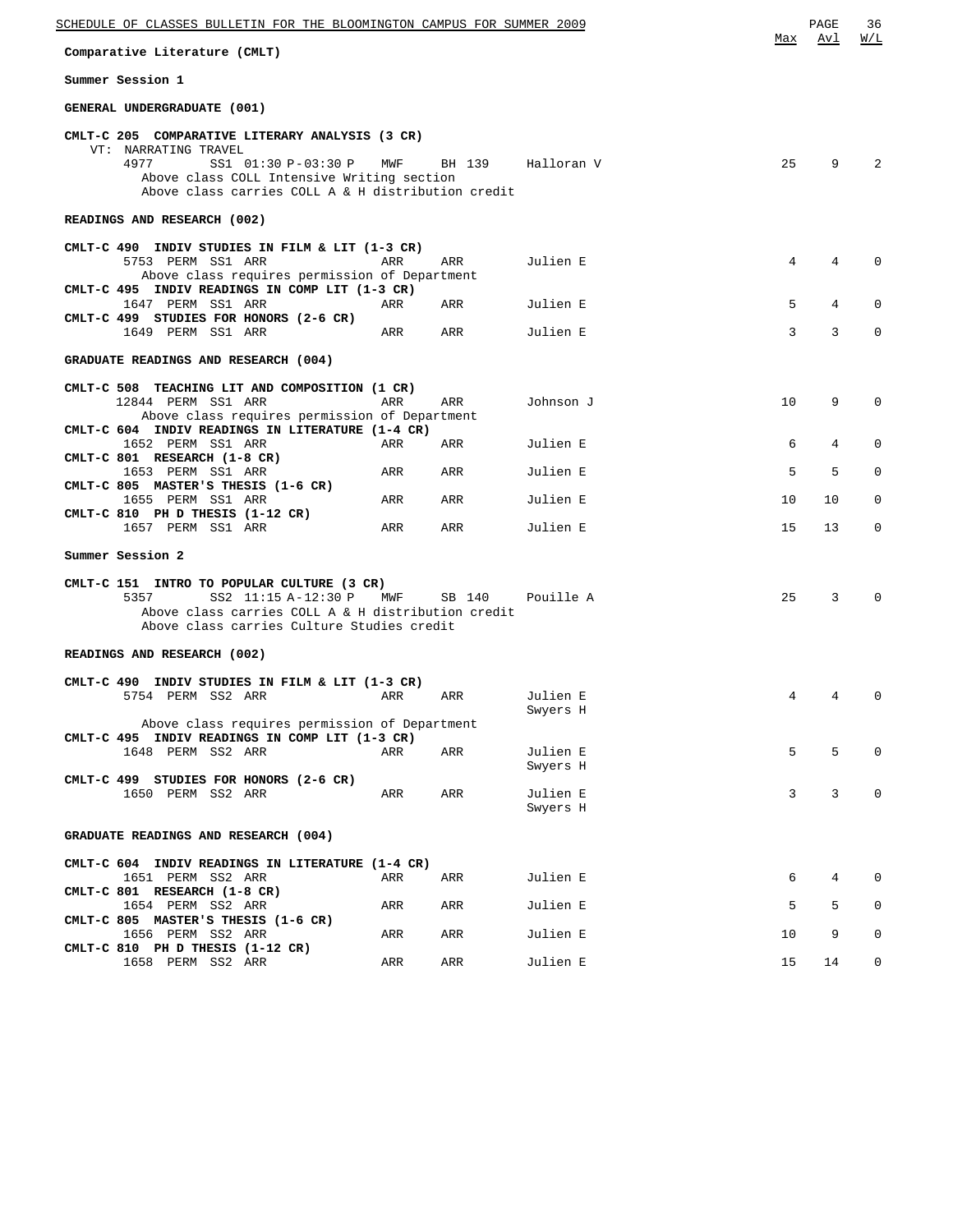| SCHEDULE OF CLASSES BULLETIN FOR THE BLOOMINGTON CAMPUS FOR SUMMER 2009<br>Criminal Justice-Coas (CJUS)                                                                                | Max    | PAGE<br>Avl   | 37<br>W/L    |
|----------------------------------------------------------------------------------------------------------------------------------------------------------------------------------------|--------|---------------|--------------|
|                                                                                                                                                                                        |        |               |              |
| Summer Session 1                                                                                                                                                                       |        |               |              |
| CJUS-P 100 INTRO TO CRIMINAL JUSTICE (3 CR)<br>Above class is part of the "Transfer Indiana" (transferIN) Initiative.<br>For additional information, link to http://www.transferin.net |        |               |              |
| 1579<br>SS1 11:45 A-01:00 P<br>D<br>BH 242<br>Spano R<br>CJUS-P 281 INTERNSHP TRANSFER HRS IN CJUS (1-3 CR)                                                                            | 50     | 6             | $\Omega$     |
| 1584 PERM SS1 ARR<br>ARR<br>ARR<br>Levesque R<br>CJUS-P 306 DRUGS, SOCIETY, AND JUSTICE (3 CR)                                                                                         | 10     | 10            | 0            |
| SS1 11:45 A-01:00 P<br>BH 217<br>12229<br>D<br>Baker R<br>CJUS-P 399 READINGS FOR HONORS (3-6 CR)                                                                                      | 45     | 1             | 0            |
| 1587 PERM SS1 ARR<br>ARR<br>ARR<br>Levesque R<br>P 399 : P - Permission of Departmental Honors Committee                                                                               | 10     | 10            | $\mathbf 0$  |
| CJUS-P 493 SEMINAR IN CRIMINAL JUSTICE (3 CR)<br>VT: UNEQUAL JUSTICE                                                                                                                   |        |               |              |
| 12232 RSTR SS1 11:45 A-01:00 P D<br>BH 241<br>Oliver W<br>Above class COLL Intensive Writing section                                                                                   | 25     | 13            | 0            |
| CJUS-P 495 INDIVIDUAL READINGS & PROJECTS (1-6 CR)<br>1590 PERM SS1 ARR<br>ARR<br>ARR<br>Levesque R                                                                                    | 5      | 5             | 0            |
| CJUS-P 499 SENIOR HONORS THESIS (3-6 CR)<br>1592 PERM SS1 ARR<br>ARR<br>ARR<br>Levesque R                                                                                              | 10     | 10            | 0            |
| P 499 : P - Permission of Departmental Honors Committee<br>CJUS-P 599 RESEARCH PRACTICUM (1-6 CR)                                                                                      |        |               |              |
| 1594 PERM SS1 ARR<br>ARR<br>ARR<br>Levesque R<br>CJUS-P 694 RESEARCH IN CRIMINAL JUSTICE (1-6 CR)                                                                                      | 5      | 5             | $\mathbf 0$  |
| 1596 PERM SS1 ARR<br>ARR<br>ARR<br>Levesque R<br>CJUS-P 794 THESIS (A.M.) (6 CR)                                                                                                       | 5      | 5             | 0            |
| 1598 PERM SS1 ARR<br>ARR<br>ARR<br>Levesque R                                                                                                                                          | 5      | 4             | $\mathbf 0$  |
| CJUS-P 851 READINGS IN CRIMINAL JUSTICE (1-6 CR)<br>1599 PERM SS1 ARR<br>ARR<br>ARR<br>Levesque R                                                                                      | 5      | 4             | $\mathbf 0$  |
| 3943 PERM SS1 ARR<br>ARR<br>ARR<br>Levesque R<br>CJUS-P 855 RESEARCH IN CRIMINAL JUSTICE (1-6 CR)                                                                                      | 15     | 15            | 0            |
| 1601 PERM SS1 ARR<br>ARR<br>ARR<br>Levesque R<br>CJUS-P 859 PH D THESIS (1-12 CR)                                                                                                      | 5<br>5 | 5<br>$\Omega$ | 0<br>0       |
| CLSD 1603 PERM SS1 ARR<br>ARR<br>ARR<br>Levesque R                                                                                                                                     |        |               |              |
| Intensive Session 1                                                                                                                                                                    |        |               |              |
| CJUS-K 300 TECHNIQUES OF DATA ANALYSIS (3 CR)<br>CLSD<br>1578<br>IS1 08:30 A-11:30 A<br>D<br>BH 118<br>Stewart C                                                                       | 18     | 0             | $\Omega$     |
| Above class meets Intensive I only<br>4116<br>IS1 08:30 A-11:30 A<br>SB 221<br>Snowden A<br>D                                                                                          | 17     | $\mathbf 1$   | 0            |
| Above class meets Intensive I only<br>CJUS-P 481 FIELD EXPERIENCE IN CRIM JUS (3-6 CR)                                                                                                 |        |               |              |
| 1588 PERM IS1 ARR<br>ARR<br>ARR<br>Head W<br>Above class meets May 12 - 29                                                                                                             | 20     | 8             | 0            |
| Above class graded on S/F basis only<br>Above class meets Intensive I only                                                                                                             |        |               |              |
| Above class graded on deferred R grade basis                                                                                                                                           |        |               |              |
| Intensive Session 2                                                                                                                                                                    |        |               |              |
| CJUS-P 300 TOPICS IN CRIMINAL JUSTICE (3 CR)                                                                                                                                           |        |               |              |
| VT: CRIME IN THE MEDIA<br>1586<br>IS2 01:30 P-04:30 P<br>WY 005<br>D<br>Head W                                                                                                         | 75     | 51            | <sup>0</sup> |
| Above class meets Intensive II only                                                                                                                                                    |        |               |              |
| Summer Session 2                                                                                                                                                                       |        |               |              |
| CJUS-P 100 INTRO TO CRIMINAL JUSTICE (3 CR)<br>Above class is part of the "Transfer Indiana" (transferIN) Initiative.                                                                  |        |               |              |
| For additional information, link to http://www.transferin.net<br>1580<br>SS2 09:30 A-10:20 A<br>BH 109<br>Whitehead S<br>D                                                             | 50     | 32            | 0            |
| CJUS-P 200 THEORIES OF CRIME AND DEVIANCE (3 CR)<br>SS2 11:30 A-12:20 P<br>1582<br>JH 239<br>Tillotson S<br>D                                                                          | 50     | 35            | 0            |
| CJUS-P 202 ALTERNATIVE SOC CONTROL SYS (3 CR)<br>SS2 01:30 P-02:20 P<br>1583<br>Magno C<br>D<br>SY 001                                                                                 | 40     | 19            | 0            |
| CJUS-P 281 INTERNSHP TRANSFER HRS IN CJUS (1-3 CR)<br>1585 PERM SS2 ARR<br>ARR<br>ARR<br>Levesque R                                                                                    | 10     | 10            | 0            |
| CJUS-P 300 TOPICS IN CRIMINAL JUSTICE (3 CR)<br>VT: TRIALS & EVIDENCE                                                                                                                  |        |               |              |
| 3779<br>SS2 12:30 P-01:20 P<br>BH 340<br>Russell S<br>D<br>CJUS-P 481 FIELD EXPERIENCE IN CRIM JUS (3-6 CR)                                                                            | 50     | 30            | $\Omega$     |
| 1589 PERM SS2 ARR<br>ARR<br>ARR<br>Head W                                                                                                                                              | 10     | 1             | $\mathbf 0$  |
| Above class graded on S/F basis only<br>Above class graded on deferred R grade basis<br>CJUS-P 493 SEMINAR IN CRIMINAL JUSTICE (3 CR)                                                  |        |               |              |

VT: SOCIAL MOVEMENTS & RESISTANCE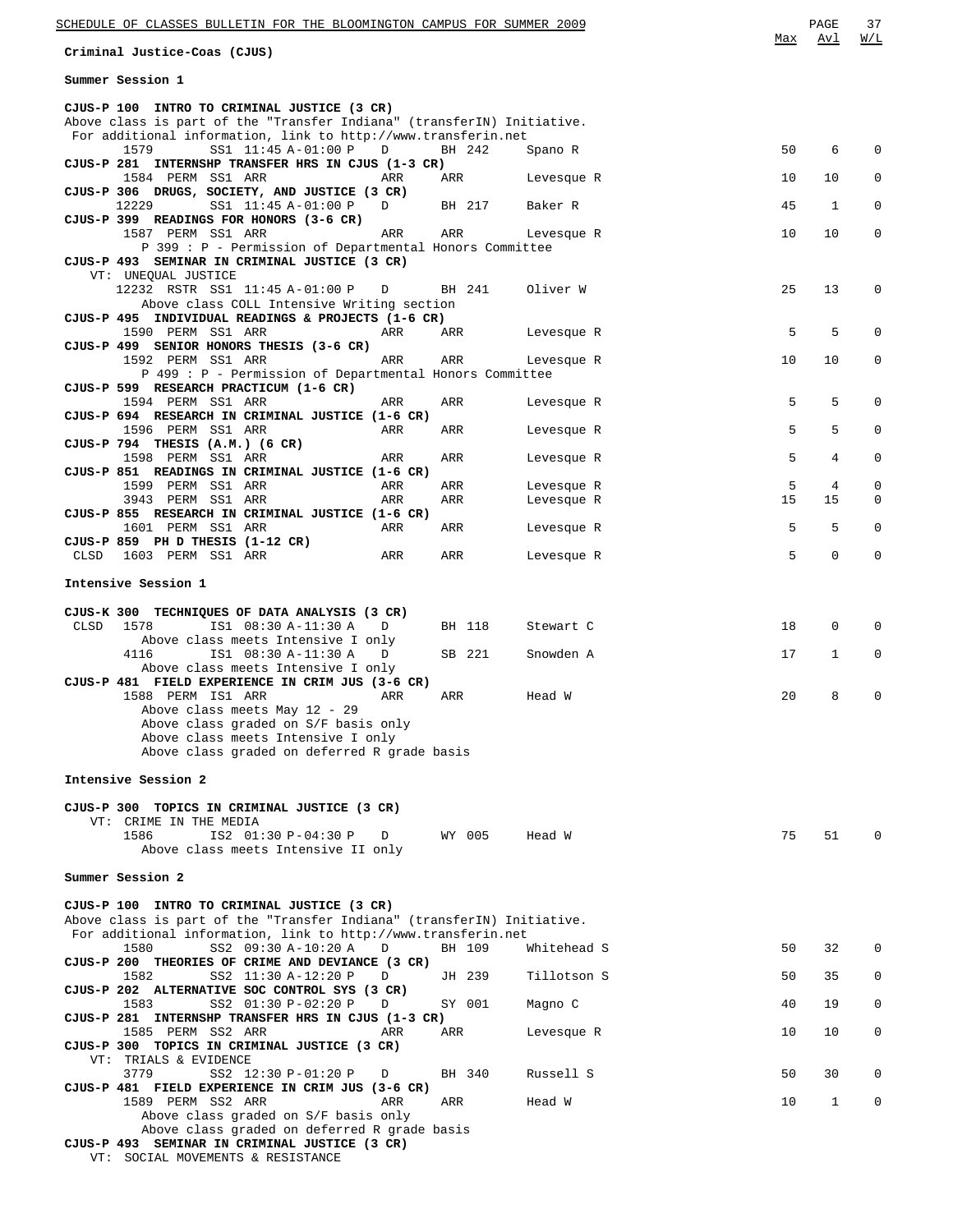|            |                                     |         | SCHEDULE OF CLASSES BULLETIN FOR THE BLOOMINGTON CAMPUS FOR SUMMER 2009 |                      |        |            | Max | PAGE<br>Avl | 38<br>W/L |
|------------|-------------------------------------|---------|-------------------------------------------------------------------------|----------------------|--------|------------|-----|-------------|-----------|
|            | Summer Session 2 (continued)        |         |                                                                         |                      |        |            |     |             |           |
|            | 12243                               |         | SS2 10:30 A-11:20 A D                                                   |                      | BH 219 | Schept J   | 25  | 14          | $\Omega$  |
| CJUS-P 495 |                                     |         | INDIVIDUAL READINGS & PROJECTS (1-6 CR)                                 |                      |        |            |     |             |           |
|            | 1591 PERM SS2 ARR                   |         |                                                                         | ARR                  | ARR    | Levesque R | 7   | 7           | $\Omega$  |
|            |                                     |         | CJUS-P 499 SENIOR HONORS THESIS (3-6 CR)                                |                      |        |            |     |             |           |
|            | 1593 PERM SS2 ARR                   |         |                                                                         | ARR                  | ARR    | Levesque R | 10  | 10          | $\Omega$  |
|            |                                     |         | P 499 : P - Permission of Departmental Honors Committee                 |                      |        |            |     |             |           |
|            |                                     |         | CJUS-P 599 RESEARCH PRACTICUM (1-6 CR)                                  |                      |        |            |     |             |           |
|            | 1595 PERM SS2 ARR                   |         |                                                                         | ARR                  | ARR    | Levesque R | 5   | 4           | $\Omega$  |
| CJUS-P 694 |                                     |         | RESEARCH IN CRIMINAL JUSTICE (1-6 CR)                                   |                      |        |            |     |             |           |
|            | PERM SS2<br>1597                    |         | ARR                                                                     | ARR                  | ARR    | Levesque R | 3   | 3           | $\Omega$  |
|            | 4007<br>PERM                        | SS2 ARR |                                                                         | ARR                  | ARR    | Levesque R | 10  | 10          | $\Omega$  |
|            |                                     |         | CJUS-P 851 READINGS IN CRIMINAL JUSTICE (1-6 CR)                        |                      |        |            |     |             |           |
|            | 1600<br>PERM SS2                    |         | ARR                                                                     | ARR                  | ARR    | Levesque R | 5   | 4           | $\Omega$  |
| CJUS-P 855 |                                     |         | RESEARCH IN CRIMINAL JUSTICE                                            | $(1-6 \, \text{CR})$ |        |            |     |             |           |
|            | 1602<br>PERM SS2                    |         | ARR                                                                     | ARR                  | ARR    | Levesque R | 5   | 3           | $\Omega$  |
|            | $CJUS-P$ 859 PH D THESIS $(1-12)CR$ |         |                                                                         |                      |        |            |     |             |           |
| CLSD       | 1604<br>PERM SS2                    |         | ARR                                                                     | ARR                  | ARR    | Levesque R | 5   | $\Omega$    | $\Omega$  |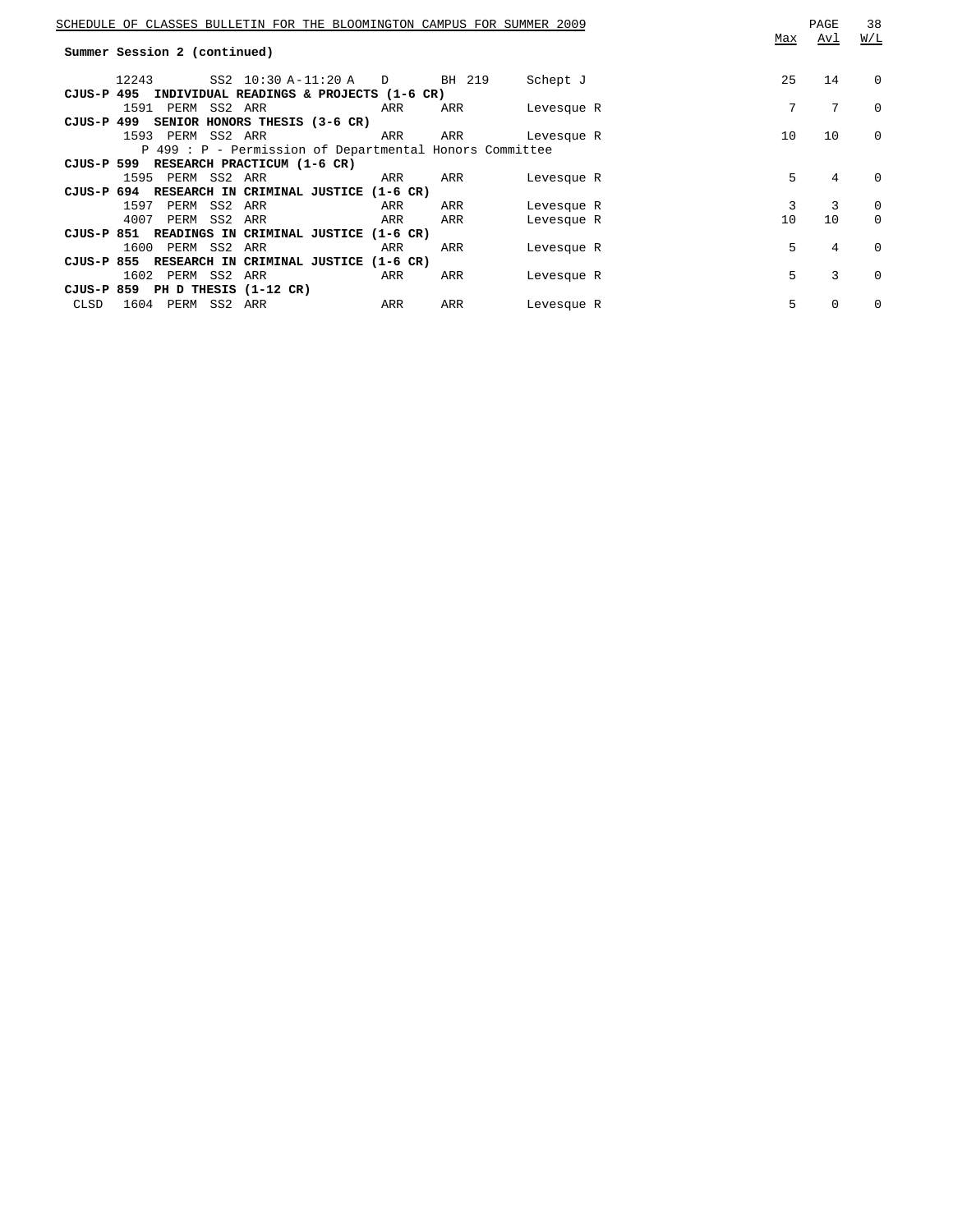| SCHEDULE OF CLASSES BULLETIN FOR THE BLOOMINGTON CAMPUS FOR SUMMER 2009                                                                                                                                   |        |                  |       |            | Max | PAGE<br>Avl | 39<br><u>W/L</u> |
|-----------------------------------------------------------------------------------------------------------------------------------------------------------------------------------------------------------|--------|------------------|-------|------------|-----|-------------|------------------|
| East Asian Lang & Culture (EALC)                                                                                                                                                                          |        |                  |       |            |     |             |                  |
| Summer Session 1                                                                                                                                                                                          |        |                  |       |            |     |             |                  |
| AREA COURSES (005)                                                                                                                                                                                        |        |                  |       |            |     |             |                  |
| EALC-E 100 EAST ASIA: AN INTRODUCTION (3 CR)<br>SS1 10:20 A-11:35 A<br>1725<br>Above class carries Culture Studies credit<br>E 100: No knowledge of Chinese, Japanese or Korean is<br>required            | D      | BH 015           |       | Furukawa S | 35  | 8           | $\Omega$         |
| SPECIAL AND THESIS COURSES (050)                                                                                                                                                                          |        |                  |       |            |     |             |                  |
| EALC-E 495 INDIVIDUAL READINGS (3 CR)<br>Above section students who register for any of the following thesis<br>and special credit courses must first obtain on-line authorization<br>from the department |        |                  |       |            |     |             |                  |
| 1727 PERM SS1 ARR<br>EALC-E 496 FOREIGN STUDY (3 CR)                                                                                                                                                      | ARR    | ARR              | Eno R |            | 5   | 5           | $\Omega$         |
| 1729 PERM SS1 ARR<br>EALC-E 595 INDIVIDUAL READINGS (1-6 CR)                                                                                                                                              | ARR    | ARR              | Eno R |            | 5   | 5           | $\mathbf 0$      |
| 1731 PERM SS1 ARR<br>EALC-G 599 THESIS RESEARCH (0 CR)                                                                                                                                                    | ARR    | ARR              | Eno R |            | 10  | 10          | 0                |
| 4488 PERM SS1 ARR<br>Obtain on-line auth for above class from Department                                                                                                                                  | ARR    | ARR              | Eno R |            | 5   | 5           | $\mathbf 0$      |
| EALC-E 700 M. A. THESIS (1-6 CR)                                                                                                                                                                          |        |                  |       |            | 5   | 5           | $\Omega$         |
| 1733 PERM SS1 ARR<br>EALC-C 701 M. A. THESIS (1-6 CR)                                                                                                                                                     | ARR    | ARR              | Eno R |            |     |             |                  |
| 1721 PERM SS1 ARR<br>EALC-J 701 M. A. THESIS (1-6 CR)                                                                                                                                                     | ARR    | ARR              | Eno R |            | 5   | 5           | 0                |
| 1735 PERM SS1 ARR<br>EALC-C 801 PHD THESIS (1-12 CR)                                                                                                                                                      | ARR    | ARR              | Eno R |            | 5   | 5           | $\mathbf 0$      |
| 1723 PERM SS1 ARR<br>EALC-J 801 PHD THESIS (1-12 CR)                                                                                                                                                      | ARR    | ARR              | Eno R |            | 5   | 4           | $\mathbf 0$      |
| 1737 PERM SS1 ARR                                                                                                                                                                                         | ARR    | ARR              | Eno R |            | 5   | 5           | $\mathbf 0$      |
| LANGUAGE PEDAGOGY (060)                                                                                                                                                                                   |        |                  |       |            |     |             |                  |
| EALC-C 527 PRACT IN CHINESE LANG PEDAGOGY (2-3 CR)<br>5737 PERM SS1 ARR<br>Above class requires permission of Department                                                                                  | ARR    | ARR              | Eno R |            | 10  | 10          | $\mathbf 0$      |
| EALC-J 527 PRACT JAPANESE LANG PEDAGOGY (3 CR)<br>5740 PERM SS1 ARR<br>Above class requires permission of Department                                                                                      | ARR    | ARR              | Eno R |            | 5   | 5           | $\mathbf 0$      |
| EALC-E 596 READINGS IN PEDAGOGY (1-3 CR)<br>5746 PERM SS1 ARR                                                                                                                                             | ARR    | ARR              | Eno R |            | 10  | 10          | 0                |
| Above class requires permission of Department<br>EALC-C 598 PEDAGOGY PROJECT (1-4 CR)                                                                                                                     |        |                  |       |            |     |             | 0                |
| 5748 PERM SS1 ARR<br>Above class requires permission of Department<br>EALC-J 598 PEDOGOGY PROJECT (1-4 CR)                                                                                                | ARR    | ARR              | Eno R |            | 10  | 10          |                  |
| 5742 PERM SS1 ARR                                                                                                                                                                                         | ARR    | ARR              | Eno R |            | 10  | 10          | 0                |
| THESIS (070)                                                                                                                                                                                              |        |                  |       |            |     |             |                  |
| EALC-E 597 M.A. ESSAY (1-4 CR)<br>5744 PERM SS1 ARR                                                                                                                                                       | ARR    | ARR              | Eno R |            | 10  | 10          | $\mathbf 0$      |
| Summer Session 2                                                                                                                                                                                          |        |                  |       |            |     |             |                  |
| AREA COURSES (005)                                                                                                                                                                                        |        |                  |       |            |     |             |                  |
| EALC-E 505 TOPICS IN EAST ASIAN STUDIES (3 CR)<br>VT: TCHNG HIGH SCHOOL LITERATURE<br>1730 PERM NS2 ARR                                                                                                   | ARR    | ARR              | Key M |            | 30  | 22          | 0                |
| Above class for Special Registration only<br>Above class authorized by East Asian Studies Center<br>Above class meets Jul 12 - 18                                                                         |        |                  |       |            |     |             |                  |
| VT: TOPICS IN LEARNING ABOUT ASIA<br>5141 PERM NS2 09:00 A-03:30 P<br>09:00 A-12:00 P                                                                                                                     | М<br>F | HD TBA<br>HD TBA | Key M |            | 25  | 25          | $\mathbf 0$      |
| Above class for Special Registration only<br>Above class authorized by East Asian Studies Center<br>Above class meets Jul 21-26                                                                           |        |                  |       |            |     |             |                  |
| CHINESE (020)                                                                                                                                                                                             |        |                  |       |            |     |             |                  |
| EALC-C 101 ELEMENTARY CHINESE 1 (4 CR)                                                                                                                                                                    |        |                  |       |            |     |             |                  |

13847 PERM NS2 08:00 A-12:00 P D SB 220 Liu Y 15 8 0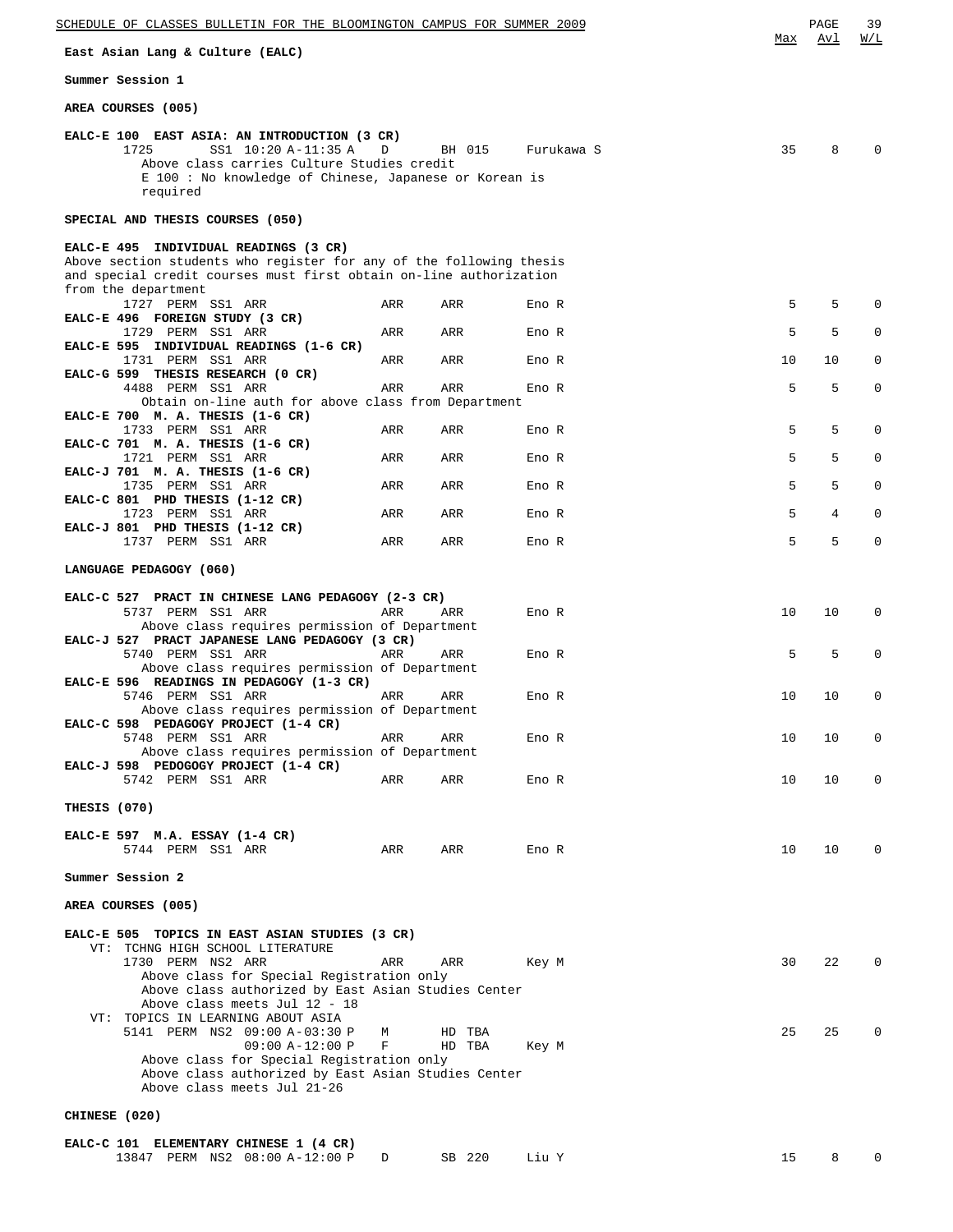| SCHEDULE OF CLASSES BULLETIN FOR THE BLOOMINGTON CAMPUS FOR SUMMER 2009                                                                                                                                                                                                                                                                 |     |         |            |     | PAGE | 40           |
|-----------------------------------------------------------------------------------------------------------------------------------------------------------------------------------------------------------------------------------------------------------------------------------------------------------------------------------------|-----|---------|------------|-----|------|--------------|
| Summer Session 2 (continued)                                                                                                                                                                                                                                                                                                            |     |         |            | Max | Avl  | W/L          |
| Above class is part of an intensive, immersion institute and<br>requires an online application available at<br>https://www.indiana.edu/~flagship/web/language/csi.php?page=1<br>anguage⊂_menu=language1.<br>Students taking C 101 must also register for C 102 from Jul<br>20 - Aug 14. No other classes can be taken concurrently with |     |         |            |     |      |              |
| these classes.                                                                                                                                                                                                                                                                                                                          |     |         |            |     |      |              |
| Above class meets Jun 18 - Jul 17<br>Above class requires permission of Department                                                                                                                                                                                                                                                      |     |         |            |     |      |              |
| EALC-C 102 ELEMENTARY CHINESE 2 (4 CR)                                                                                                                                                                                                                                                                                                  |     |         |            |     |      |              |
| 13849 PERM NS2 08:00 A-12:00 P<br>Above class is part of an intensive, immersion institute and                                                                                                                                                                                                                                          | D   | SY 0008 | Liu Y      | 15  | 8    |              |
| requires an online application available at                                                                                                                                                                                                                                                                                             |     |         |            |     |      |              |
| https://www.indiana.edu/~flagship/web/language/csi.php?page=1                                                                                                                                                                                                                                                                           |     |         |            |     |      |              |
| anguage⊂_menu=language1.<br>Students taking C 102 must also register for C 101 from Jun                                                                                                                                                                                                                                                 |     |         |            |     |      |              |
| 18 - Jul 17. No other classes can be taken concurrently with                                                                                                                                                                                                                                                                            |     |         |            |     |      |              |
| these classes.<br>Above class meets Jul 20 - Aug 14                                                                                                                                                                                                                                                                                     |     |         |            |     |      |              |
| Above class requires permission of Department                                                                                                                                                                                                                                                                                           |     |         |            |     |      |              |
| EALC-C 201 2ND YEAR CHINESE 1 (4 CR)<br>13848 PERM NS2 08:00 A-12:00 P                                                                                                                                                                                                                                                                  | D   | WY 101  | Yang G     | 15  | 3    | <sup>0</sup> |
| Above class is part of an intensive, immersion institute and                                                                                                                                                                                                                                                                            |     |         |            |     |      |              |
| requires an online application available at<br>https://www.indiana.edu/~flagship/web/language/csi.php?page=1                                                                                                                                                                                                                            |     |         |            |     |      |              |
| anguage⊂_menu=language1                                                                                                                                                                                                                                                                                                                 |     |         |            |     |      |              |
| Students taking C 201 must also register for C 202 from Jul<br>20 - Aug 14. No other classes can be taken concurrently with                                                                                                                                                                                                             |     |         |            |     |      |              |
| these classes.                                                                                                                                                                                                                                                                                                                          |     |         |            |     |      |              |
| Above class meets Jun 18 - Jul 17                                                                                                                                                                                                                                                                                                       |     |         |            |     |      |              |
| Above class requires permission of Department<br>EALC-C 202 2ND YEAR CHINESE 2 (4 CR)                                                                                                                                                                                                                                                   |     |         |            |     |      |              |
| 13850 PERM NS2 08:00 A-12:00 P                                                                                                                                                                                                                                                                                                          | D   | WH 112  | Yang G     | 15  | 3    |              |
| Above class is part of an intensive, immersion institute and<br>requires an online application available at                                                                                                                                                                                                                             |     |         |            |     |      |              |
| https://www.indiana.edu/~flagship/web/language/csi.php?page=1                                                                                                                                                                                                                                                                           |     |         |            |     |      |              |
| anguage⊂_menu=language1.<br>Students taking C 202 must also register for C 201 from Jun<br>18 - Jul 17. No other classes can be taken concurrently with<br>these classes.                                                                                                                                                               |     |         |            |     |      |              |
| Above class meets Jul 20 - Aug 14<br>Above class requires permission of Department                                                                                                                                                                                                                                                      |     |         |            |     |      |              |
|                                                                                                                                                                                                                                                                                                                                         |     |         |            |     |      |              |
| SPECIAL AND THESIS COURSES (050)                                                                                                                                                                                                                                                                                                        |     |         |            |     |      |              |
| EALC-E 495 INDIVIDUAL READINGS (3 CR)                                                                                                                                                                                                                                                                                                   |     |         |            |     |      |              |
| Above section students who register for any of the following thesis<br>and special credit courses must first obtain on-line authorization                                                                                                                                                                                               |     |         |            |     |      |              |
| from the department                                                                                                                                                                                                                                                                                                                     |     |         |            |     |      |              |
| 1726 PERM SS2 ARR<br>EALC-E 496 FOREIGN STUDY (3 CR)                                                                                                                                                                                                                                                                                    | ARR | ARR     | Robinson M | 10  | 10   | 0            |
| 1728 PERM SS2 ARR                                                                                                                                                                                                                                                                                                                       | ARR | ARR     | Robinson M | 5   | 5    | 0            |
| EALC-E 595 INDIVIDUAL READINGS (1-6 CR)<br>1732 PERM SS2 ARR                                                                                                                                                                                                                                                                            | ARR | ARR     | Robinson M | 10  | 10   | 0            |
| EALC-G 599 THESIS RESEARCH (0 CR)                                                                                                                                                                                                                                                                                                       |     |         |            |     |      |              |
| 4489 PERM SS2 ARR<br>Obtain on-line auth for above class from Department                                                                                                                                                                                                                                                                | ARR | ARR     | Robinson M | 5   | 4    | 0            |
| EALC-E 700 M. A. THESIS (1-6 CR)                                                                                                                                                                                                                                                                                                        |     |         |            |     |      |              |
| 1734 PERM SS2 ARR                                                                                                                                                                                                                                                                                                                       | ARR | ARR     | Robinson M | 5   | 5    | 0            |
| EALC-C 701 M. A. THESIS (1-6 CR)<br>1722 PERM SS2 ARR                                                                                                                                                                                                                                                                                   | ARR | ARR     | Robinson M | 5   | 5    | 0            |
| EALC-J 701 M. A. THESIS (1-6 CR)                                                                                                                                                                                                                                                                                                        |     |         |            |     |      |              |
| 1736 PERM SS2 ARR<br>EALC-C 801 PHD THESIS (1-12 CR)                                                                                                                                                                                                                                                                                    | ARR | ARR     | Robinson M | 5   | 5    | 0            |
| 1724 PERM SS2 ARR                                                                                                                                                                                                                                                                                                                       | ARR | ARR     | Robinson M | 5   | 5    | $\mathbf{0}$ |
| EALC-J 801 PHD THESIS (1-12 CR)<br>1738 PERM SS2 ARR                                                                                                                                                                                                                                                                                    | ARR | ARR     | Robinson M | 5   | 4    | 0            |
|                                                                                                                                                                                                                                                                                                                                         |     |         |            |     |      |              |
| LANGUAGE PEDAGOGY (060)                                                                                                                                                                                                                                                                                                                 |     |         |            |     |      |              |
| EALC-C 527 PRACT IN CHINESE LANG PEDAGOGY (2-3 CR)                                                                                                                                                                                                                                                                                      |     |         |            |     |      |              |
| 5738 PERM SS2 ARR<br>Above class requires permission of Department                                                                                                                                                                                                                                                                      | ARR | ARR     | Robinson M | 10  | 8    | 0            |
| EALC-J 527 PRACT JAPANESE LANG PEDAGOGY (3 CR)                                                                                                                                                                                                                                                                                          |     |         |            |     |      |              |
| 5741 PERM SS2 ARR<br>Above class requires permission of Department                                                                                                                                                                                                                                                                      | ARR | ARR     | Robinson M | 5   | 5    | 0            |
| EALC-E 596 READINGS IN PEDAGOGY (1-3 CR)                                                                                                                                                                                                                                                                                                |     |         |            |     |      |              |
| 5747 PERM SS2 ARR                                                                                                                                                                                                                                                                                                                       | ARR | ARR     | Robinson M | 10  | 10   | 0            |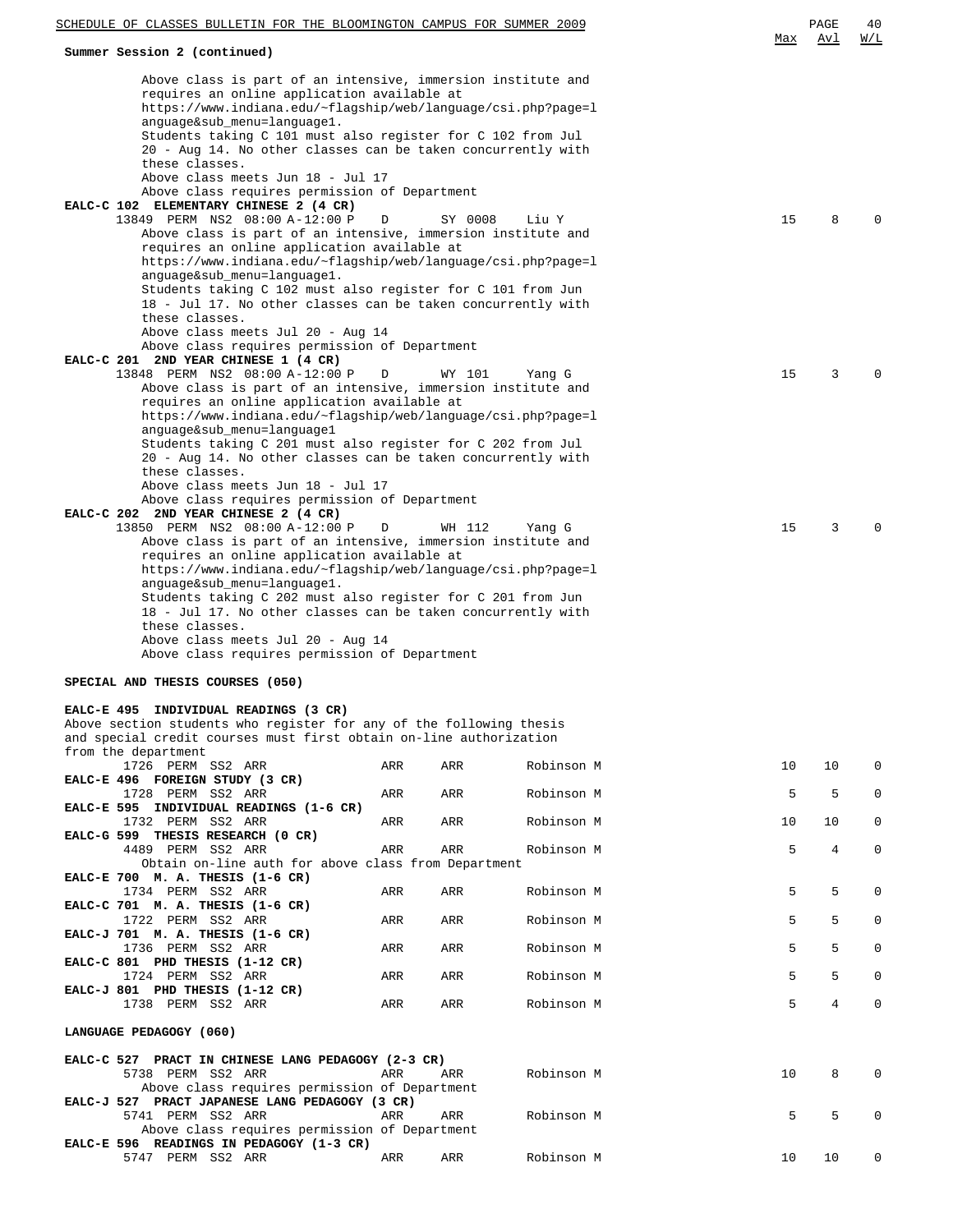| SCHEDULE OF CLASSES BULLETIN FOR THE BLOOMINGTON CAMPUS FOR SUMMER 2009 |     |     |            |     | PAGE | 41       |
|-------------------------------------------------------------------------|-----|-----|------------|-----|------|----------|
| Summer Session 2 (continued)                                            |     |     |            | Max | Avl  | W/L      |
| Above class requires permission of Department                           |     |     |            |     |      |          |
| EALC-C 598 PEDAGOGY PROJECT (1-4 CR)                                    |     |     |            |     |      |          |
| 5749 PERM SS2 ARR                                                       | ARR | ARR | Robinson M | 10  | 10   | $\Omega$ |
| Above class requires permission of Department                           |     |     |            |     |      |          |
| EALC-J 598 PEDOGOGY PROJECT (1-4 CR)                                    |     |     |            |     |      |          |
| 5743<br>PERM SS2 ARR                                                    | ARR | ARR | Robinson M | 10  | 10   | $\Omega$ |
|                                                                         |     |     |            |     |      |          |
| THESIS (070)                                                            |     |     |            |     |      |          |
| EALC-E 597 $M.A. ESSAY (1-4 CR)$                                        |     |     |            |     |      |          |
| PERM SS2 ARR<br>5745                                                    | ARR | ARR | Robinson M | 10  | 10   | $\Omega$ |
|                                                                         |     |     |            |     |      |          |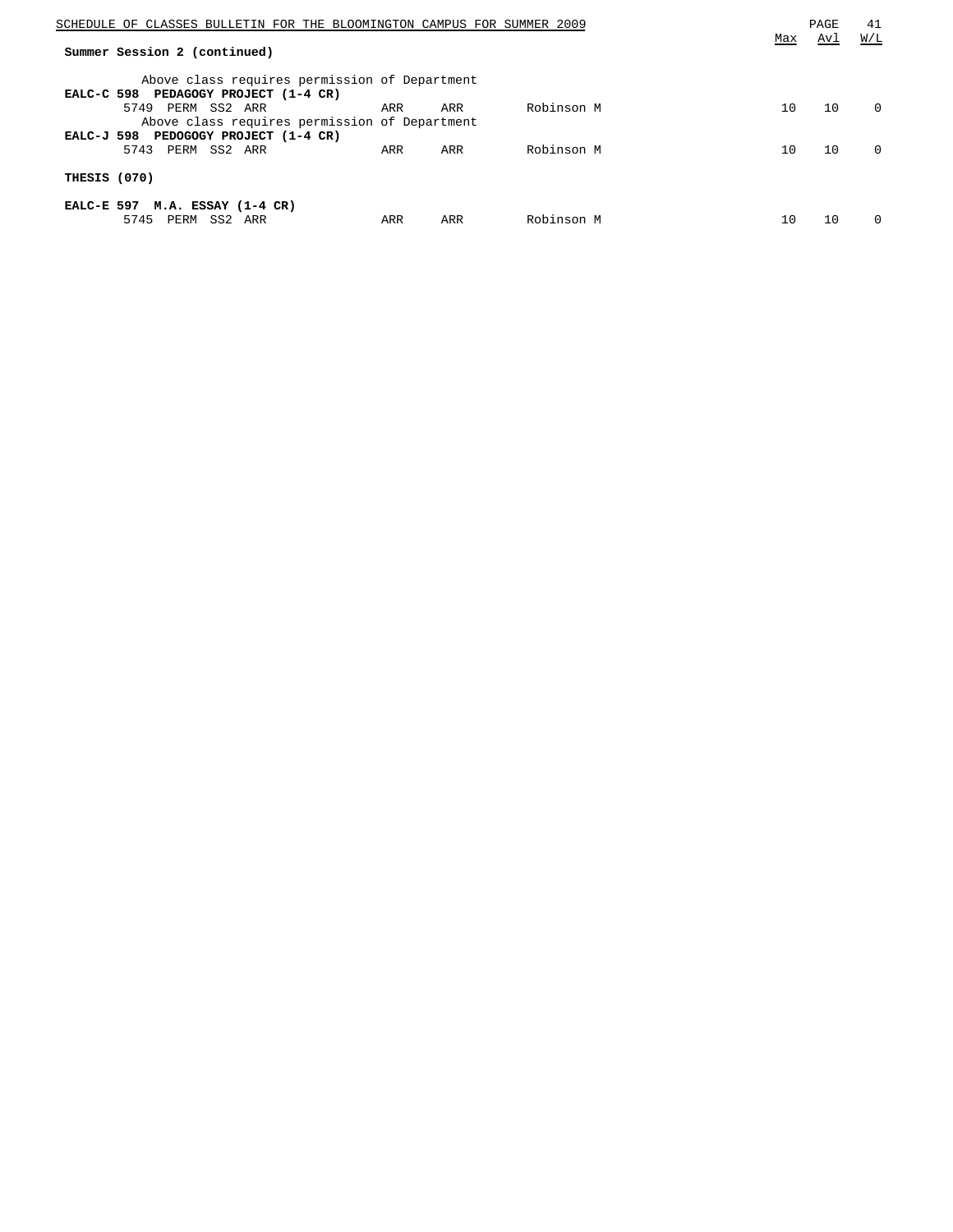| SCHEDULE OF CLASSES BULLETIN FOR THE BLOOMINGTON CAMPUS FOR SUMMER 2009                                                                                                                                                                                                                                                                                                      |                | PAGE          | 42                    |
|------------------------------------------------------------------------------------------------------------------------------------------------------------------------------------------------------------------------------------------------------------------------------------------------------------------------------------------------------------------------------|----------------|---------------|-----------------------|
| Economics (ECON)                                                                                                                                                                                                                                                                                                                                                             | Max            | Avl           | <u>W/L</u>            |
| Summer Session 1                                                                                                                                                                                                                                                                                                                                                             |                |               |                       |
| MICROECONOMICS (001)                                                                                                                                                                                                                                                                                                                                                         |                |               |                       |
| ECON-E 201 INTRO TO MICROECONOMICS (3 CR)<br>Above class is part of the "Transfer Indiana" (transferIN) Initiative.<br>For additional information, link to http://www.transferin.net<br>SS1 05:30 P-08:30 P<br>TR<br>Sabetti L<br>1739<br>WY 005<br>WY 015<br>1740<br>SS1 08:55 A-10:10 A<br>D<br>Bhattacharya U<br>1741<br>SS1 10:20 A-11:35 A<br>WY 005<br>Olson P<br>D    | 60<br>50<br>75 | 7<br>28<br>22 | $\mathbf 0$<br>0<br>0 |
| MACROECONOMICS (002)                                                                                                                                                                                                                                                                                                                                                         |                |               |                       |
| ECON-E 202 INTRO TO MACROECONOMICS (3 CR)<br>E 202 : P - ECON-E 201<br>Above class is part of the "Transfer Indiana" (transferIN) Initiative.<br>For additional information, link to http://www.transferin.net<br>1743<br>SS1 10:20 A-11:35 A<br>Graf P<br>D<br>BH 310<br>1744<br>SS1 11:45 A-01:20 P<br>BH 310<br>Self J<br>MTWR                                            | 87<br>100      | 3<br>51       | $\mathbf 0$<br>0      |
| STATISTICS (003)                                                                                                                                                                                                                                                                                                                                                             |                |               |                       |
| ECON-E 370 STATISTICAL ANALYS BUS & ECON (3 CR)<br>1750<br>SS1 10:40 A-12:15 P<br><b>MTWR</b><br>WY 115<br>Camp M<br>$10:40 A-12:15 P$<br><b>MTWR</b><br>WY 125<br>E 370 : P - ECON-E 201 and MATH-M 118 or similar course<br>emphasizing probability concepts. Recommended - MATH-M 119<br>and ECON-E 202.                                                                  | 29             | 3             | $\Omega$              |
| Above class first class meeting will be in first room listed<br>1751<br>SS1 10:20 A-11:35 A<br>BH 319<br>D<br>Du Z<br>$10:20 A-11:35 A$<br>D<br>BH 308<br>Du Z<br>E 370 : P - ECON-E 201 and MATH-M 118 or similar course<br>emphasizing probability concepts. Recommended - MATH-M 119                                                                                      | 27             | 7             | $\Omega$              |
| and ECON-E 202.<br>Above class first class meeting will be in first room listed<br>1752<br>SS1 11:45 A-01:00 P<br>BH 147<br>D<br>Han E<br>$11:45 A-01:00 P$<br>BH 308<br>Han E<br>D<br>E 370 : P - ECON-E 201 and MATH-M 118 or similar course<br>emphasizing probability concepts. Recommended - MATH-M 119                                                                 | 27             | 7             | $\Omega$              |
| and ECON-E 202.<br>Above class first class meeting will be in first room listed<br>SS1 11:45 A-01:00 P<br>BH 236<br>Liu J<br>3945<br>D<br>$11:45 A-01:00 P$<br>BH 118<br>D<br>Liu J<br>E 370 : P - ECON-E 201 and MATH-M 118 or similar course<br>emphasizing probability concepts. Recommended - MATH-M 119                                                                 | 32             | 4             | <sup>0</sup>          |
| and ECON-E 202.<br>Above class first class meeting will be in first room listed<br>5079<br>SS1 01:15 P-02:30 P<br>WY 015<br>D<br>Liu J<br>$01:15 P-02:30 P$<br>WY 125<br>Liu J<br>D<br>E 370 : P - ECON-E 201 and MATH-M 118 or similar course<br>emphasizing probability concepts. Recommended - MATH-M 119                                                                 | 29             | 5             | $\Omega$              |
| and ECON-E 202.<br>5690<br>SS1 01:15 P-02:30 P<br>BH 105<br>D<br>Li B<br>$01:15 P-02:30 P$<br>BH 118<br>Li B<br>D<br>E 370 : P - ECON-E 201 and MATH-M 118 or similar course<br>emphasizing probability concepts. Recommended - MATH-M 119<br>and ECON-E 202.                                                                                                                | 33             | 2             | $\Omega$              |
| Above class first class meeting will be in first room listed<br>5689<br>SS1 10:20 A-11:35 A<br>BH 140<br>Zhu L<br>D<br>$10:20 A-11:35 A$<br>D<br>SE 045<br>Zhu L<br>E 370 : P - ECON-E 201 and MATH-M 118 or similar course<br>emphasizing probability concepts. Recommended - MATH-M 119<br>and ECON-E 202.<br>Above class first class meeting will be in first room listed | 26             | 17            | $\Omega$              |
| UNDERGRADUATE COURSES (004)                                                                                                                                                                                                                                                                                                                                                  |                |               |                       |
| ECON-E 321 INTERMEDIATE MICROECON THEORY (3 CR)<br>E 321 : P - (ECON-E 201 or ECON-S 201) and (MATH-M 119 or 120 or 211<br>or 212 or 213)                                                                                                                                                                                                                                    |                |               |                       |
| 1747<br>SS1 11:45 A-01:00 P<br>Gao X<br>D<br>WY 015                                                                                                                                                                                                                                                                                                                          | 62             | 8             |                       |
| UNDERGRAD READINGS & RESEARCH (005)                                                                                                                                                                                                                                                                                                                                          |                |               |                       |
| ECON-E 391 UNDERGRAD RDGS IN ECONOMICS (1-3 CR)<br>E 391 : On-line authorization may be obtained in WY 105 by presenting                                                                                                                                                                                                                                                     |                |               |                       |
| written permission of sponsoring instructor<br>1755 PERM SS1 ARR<br>Glomm G<br>ARR<br>ARR                                                                                                                                                                                                                                                                                    | 10             | 10            | 0                     |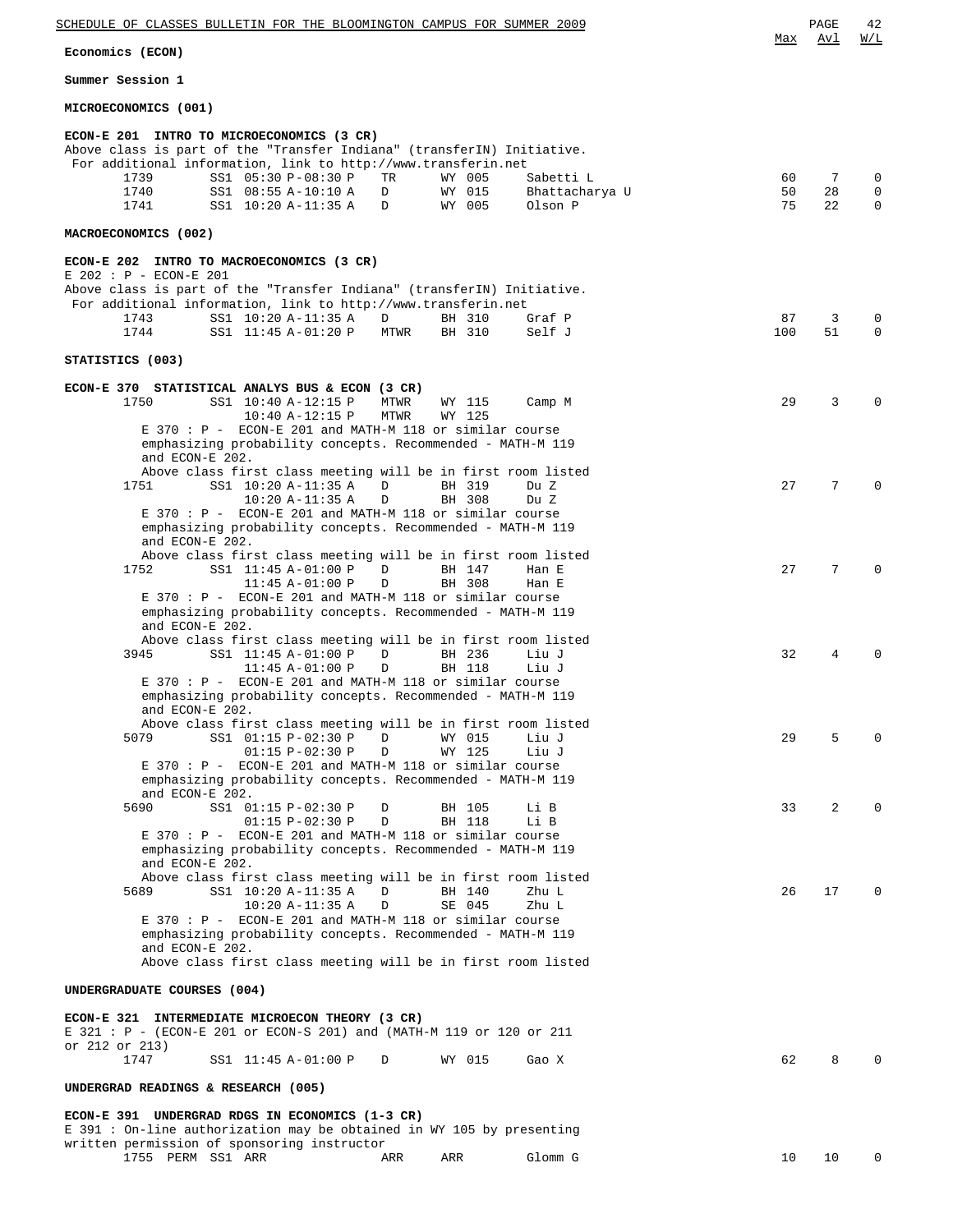| <u>SCHEDULE OF CLASSES BULLETIN FOR THE BLOOMINGTON CAMPUS FOR SUMMER 2009</u><br>Summer Session 1 (continued)                          | Max      | PAGE<br><u>Avl</u> | 43<br>W/L    |
|-----------------------------------------------------------------------------------------------------------------------------------------|----------|--------------------|--------------|
|                                                                                                                                         |          |                    |              |
| ECON-Y 398 INTERNSHIP IN ECONOMICS (1-3 CR)<br>1785<br>SS1 ARR<br>ARR<br>Glomm G<br>ARR                                                 | 10       | 10                 | 0            |
| ECON-E 496 FOREIGN STUDY IN ECONOMICS (3-8 CR)<br>1757 PERM SS1 ARR<br>ARR<br>Glomm G<br>ARR                                            | 3        | 3                  | 0            |
| ECON-E 499 READING & RESEARCH FOR HONORS (3-6 CR)<br>1759<br>SS1 ARR<br>ARR<br>ARR<br>Gardner R                                         | 5        | 5                  | $\mathbf 0$  |
| GRADUATE READINGS & RESEARCH (006)                                                                                                      |          |                    |              |
| ECON-E 800 RESEARCH IN ECONOMICS (1-6 CR)                                                                                               |          |                    |              |
| 1761<br>SS1 ARR<br>ARR<br>Glomm G<br>ARR<br>ECON-E 808 THESIS A M $(1-6$ CR)                                                            | 5        | 5                  | $\mathbf 0$  |
| 1763<br>SS1 ARR<br>ARR<br>Glomm G<br>ARR<br>ECON-E 809 THESIS PH D (1-12 CR)                                                            | 5        | 4                  | 0            |
| 1765<br>SS1 ARR<br>ARR<br>ARR<br>Glomm G<br>ECON-E 810 READINGS IN ECONOMIC HISTORY (1-6 CR)                                            | 50       | 34                 | 0            |
| 1767<br>SS1 ARR<br>ARR<br>Glomm G<br>ARR<br>ECON-E 824 READINGS IN ECONOMIC THEORY (1-6 CR)                                             | 5        | 5                  | $\mathbf 0$  |
| 1769<br>SS1 ARR<br>Glomm G<br>ARR<br>ARR                                                                                                | 5        | 5                  | $\mathbf 0$  |
| ECON-E 830 READINGS IN INTL TRADE (1-6 CR)<br>1771<br>SS1 ARR<br>Glomm G<br>ARR<br>ARR                                                  | 5        | 5                  | $\mathbf 0$  |
| ECON-E 840 ECON OF LABOR & HUM RES DEVEL (1-6 CR)<br>1773<br>SS1 ARR<br>ARR<br>Glomm G<br>ARR                                           | 5        | 5                  | $\mathbf 0$  |
| ECON-E 850 READINGS IN MONETARY ECONOMICS (1-6 CR)<br>SS1 ARR<br>1775<br>ARR<br>Glomm G<br>ARR                                          | 5        | 5                  | $\mathbf 0$  |
| ECON-E 850 READINGS IN MONETARY ECONOMICS (1 CR)<br>5643 PERM SS1 10:00 A-12:00 P<br>WY 229A<br>W<br>Walker T                           | 10       | 10                 | 0            |
| Above class obtain permission in WY 225. Limit 1 credit                                                                                 |          |                    |              |
| hour.<br>ECON-E 860 READINGS IN PUBLIC ECONOMICS (1-6 CR)                                                                               |          |                    |              |
| 1777<br>SS1 ARR<br>ARR<br>ARR<br>Glomm G<br>ECON-E 870 READINGS IN ADV ECONOMETRICS (1-6 CR)                                            | 5        | 5                  | 0            |
| 1779<br>SS1 ARR<br>ARR<br>ARR<br>Glomm G<br>ECON-E 880 RDNGS IN INDUST ORGANIZATION (1-6 CR)                                            | 5        | 5                  | 0            |
| 1781<br>SS1 ARR<br>Glomm G<br>ARR<br>ARR<br>ECON-E 890 RDGS IN DEV & EC OF TRANSITION (1-6 CR)                                          | 5        | 5                  | 0            |
| 1783<br>SS1 ARR<br>ARR<br>Glomm G<br>ARR                                                                                                | 5        | 5                  | 0            |
| Summer Session 2                                                                                                                        |          |                    |              |
| MICROECONOMICS (001)                                                                                                                    |          |                    |              |
| ECON-E 201 INTRO TO MICROECONOMICS (3 CR)<br>Above class is part of the "Transfer Indiana" (transferIN) Initiative.                     |          |                    |              |
| For additional information, link to http://www.transferin.net                                                                           |          |                    |              |
| 1742<br>SS2 09:30 A-10:35 A<br>WY 015<br>MTWR<br>Shane D                                                                                | 55       | 21                 | 0            |
| MACROECONOMICS (002)                                                                                                                    |          |                    |              |
| ECON-E 202 INTRO TO MACROECONOMICS (3 CR)<br>E 202 : P - ECON-E 201                                                                     |          |                    |              |
| Above class is part of the "Transfer Indiana" (transferIN) Initiative.<br>For additional information, link to http://www.transferin.net |          |                    |              |
| 1745<br>SS2 05:30 P-07:30 P<br>TR<br>WY 015<br>Le N<br>1746<br>SS2 10:45 A-11:50 A<br>MTWR<br>WY 015<br>Stone III J                     | 66<br>58 | 22<br>11           | 0<br>0       |
| STATISTICS (003)                                                                                                                        |          |                    |              |
|                                                                                                                                         |          |                    |              |
| ECON-E 370 STATISTICAL ANALYS BUS & ECON (3 CR)<br>E 370 : P - ECON-E 201 and MATH-M 118 or similar course emphasizing                  |          |                    |              |
| probability concepts. Recommended - MATH-M 119 and ECON-E 202.<br>1753<br>SS2 09:30 A-10:20 A<br>D<br>BH 107<br>Becker Jr W             | 22       | 4                  | $\mathbf{1}$ |
| Above class first class meeting will be in first room listed<br>1754<br>SS2 10:30 A-11:20 A<br>D<br>WY 115<br>Choi J                    | 29       | 9                  | $\mathbf 0$  |
| WY 125<br>$10:30 A-11:20 A$<br>Choi J<br>D<br>E 370 : P - ECON-E 201 and MATH-M 118 or similar course                                   |          |                    |              |
| emphasizing probability concepts. Recommended - MATH-M 119                                                                              |          |                    |              |
| and ECON-E 202.<br>Above class first class meeting will be in first room listed                                                         |          |                    |              |
| UNDERGRADUATE COURSES (004)                                                                                                             |          |                    |              |
| ECON-E 322 INTERMEDIATE MACROECON THEORY (3 CR)                                                                                         |          |                    |              |
| E 322 : P - (ECON-E 202 or ECON-S 202) and ECON-E 321<br>1748<br>SS2 09:30 A-10:20 A<br>BH 304<br>Richter A<br>D                        | 45       | $\overline{4}$     |              |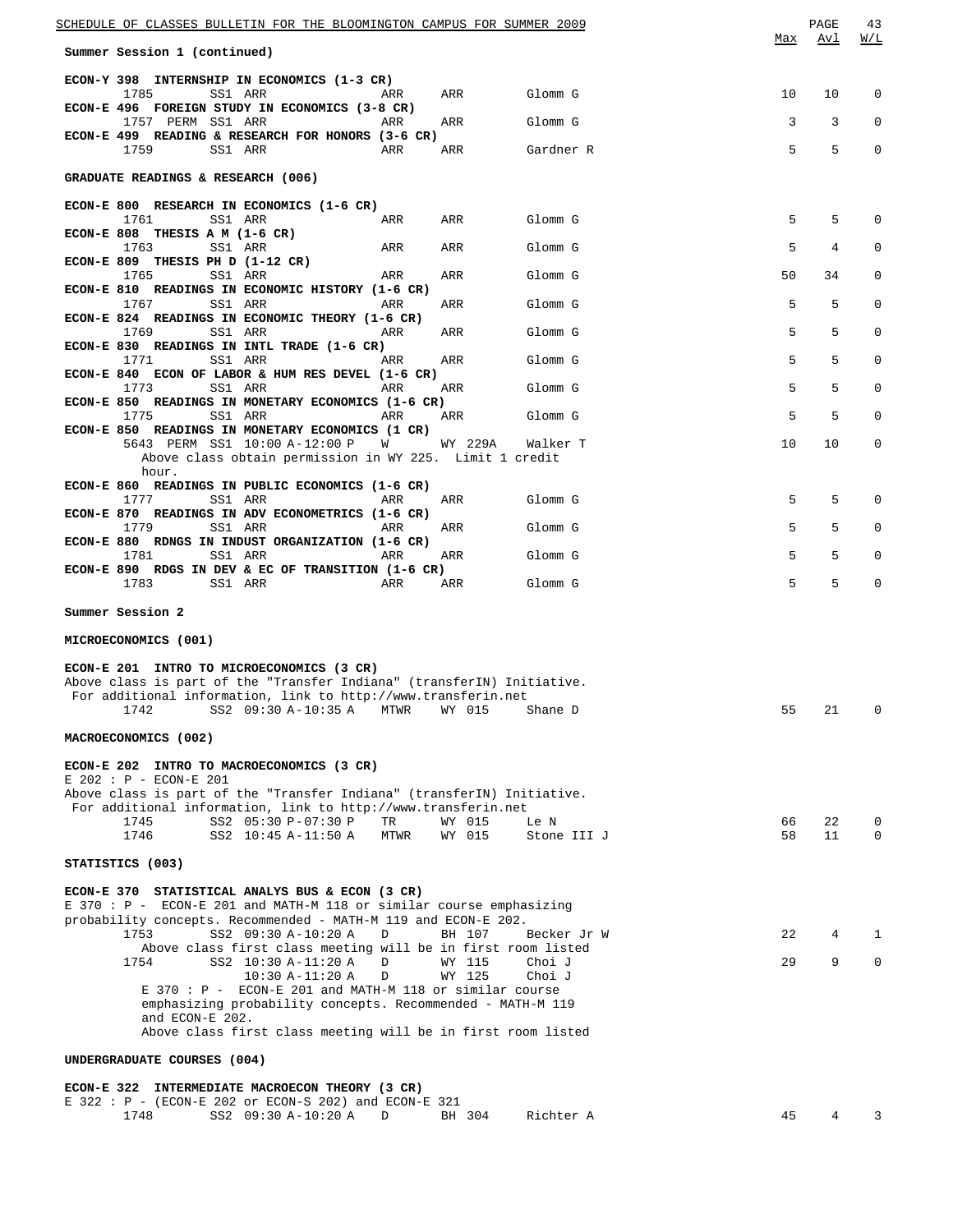| SCHEDULE OF CLASSES BULLETIN FOR THE BLOOMINGTON CAMPUS FOR SUMMER 2009 |            |     |         | Max | PAGE<br>Avl | 44<br>W/L   |
|-------------------------------------------------------------------------|------------|-----|---------|-----|-------------|-------------|
| Summer Session 2 (continued)                                            |            |     |         |     |             |             |
| UNDERGRAD READINGS & RESEARCH (005)                                     |            |     |         |     |             |             |
| ECON-E 391 UNDERGRAD RDGS IN ECONOMICS (1-3 CR)                         |            |     |         |     |             |             |
| E 391 : On-line authorization may be obtained in WY 105 by presenting   |            |     |         |     |             |             |
| written permission of sponsoring instructor                             |            |     |         |     |             |             |
| 1756 PERM SS2 ARR                                                       | ARR        | ARR | Glomm G | 10  | 9           | $\Omega$    |
| ECON-Y 398 INTERNSHIP IN ECONOMICS (1-3 CR)                             |            |     |         |     |             |             |
| 1786<br>SS2 ARR                                                         | ARR        | ARR | Glomm G | 10  | 10          | $\Omega$    |
| ECON-E 496 FOREIGN STUDY IN ECONOMICS (3-8 CR)                          |            |     |         |     |             |             |
| SS2 ARR<br>1758                                                         | <b>ARR</b> | ARR | Glomm G | 3   | 3           | $\Omega$    |
| ECON-E 499 READING & RESEARCH FOR HONORS (3-6 CR)                       |            |     |         |     |             |             |
| 1760<br>SS2 ARR                                                         | ARR        | ARR | Glomm G | 5   | 5           | $\Omega$    |
|                                                                         |            |     |         |     |             |             |
| GRADUATE READINGS & RESEARCH (006)                                      |            |     |         |     |             |             |
|                                                                         |            |     |         |     |             |             |
| ECON-E 800 RESEARCH IN ECONOMICS (1-6 CR)                               |            |     |         |     |             |             |
| 1762<br>SS2 ARR                                                         | ARR        | ARR | Glomm G | 5   | 5           | $\Omega$    |
| ECON-E 808 THESIS A M $(1-6$ CR)                                        |            |     |         |     |             |             |
| 1764<br>SS2 ARR                                                         | ARR        | ARR | Glomm G | 5   | 4           | $\Omega$    |
| ECON-E 809 THESIS PH D (1-12 CR)                                        |            |     |         |     |             |             |
| 1766<br>SS2 ARR                                                         | ARR        | ARR | Glomm G | 50  | 34          | $\Omega$    |
| ECON-E 810 READINGS IN ECONOMIC HISTORY (1-6 CR)                        |            |     |         |     |             |             |
| 1768<br>SS2 ARR                                                         | ARR        | ARR | Glomm G | 5   | 5           | $\Omega$    |
| ECON-E 824 READINGS IN ECONOMIC THEORY (1-6 CR)                         |            |     |         |     |             |             |
| 1770<br>SS2 ARR                                                         | ARR        | ARR | Glomm G | 5   | 5           | 0           |
| ECON-E 830 READINGS IN INTL TRADE (1-6 CR)                              |            |     |         |     |             |             |
| 1772<br>SS2 ARR                                                         | ARR        | ARR | Glomm G | 5   | 5           | 0           |
| ECON-E 840 ECON OF LABOR & HUM RES DEVEL (1-6 CR)                       |            |     |         |     |             |             |
| 1774<br>SS2 ARR                                                         | ARR        | ARR | Glomm G | 5   | 5           | $\Omega$    |
| ECON-E 850 READINGS IN MONETARY ECONOMICS (1-6 CR)                      |            |     |         |     |             |             |
| 1776<br>SS2 ARR                                                         | ARR        | ARR | Glomm G | 5   | 5           | 0           |
| ECON-E 860 READINGS IN PUBLIC ECONOMICS (1-6 CR)                        |            |     |         |     |             |             |
| 1778<br>SS2 ARR                                                         | ARR        | ARR | Glomm G | 5   | 5           | $\mathbf 0$ |
|                                                                         |            |     |         |     |             |             |
| ECON-E 870 READINGS IN ADV ECONOMETRICS (1-6 CR)                        |            |     |         |     |             |             |
| 1780<br>SS2 ARR                                                         | ARR        | ARR | Glomm G | 5   | 5           | $\Omega$    |
| ECON-E 880 RDNGS IN INDUST ORGANIZATION (1-6 CR)                        |            |     |         |     |             |             |
| 1782<br>SS2 ARR                                                         | ARR        | ARR | Glomm G | 5   | 5           | 0           |
| ECON-E 890 RDGS IN DEV & EC OF TRANSITION (1-6 CR)                      |            |     |         |     |             |             |
| 1784<br>SS2 ARR                                                         | ARR        | ARR | Glomm G | 5   | 5           | 0           |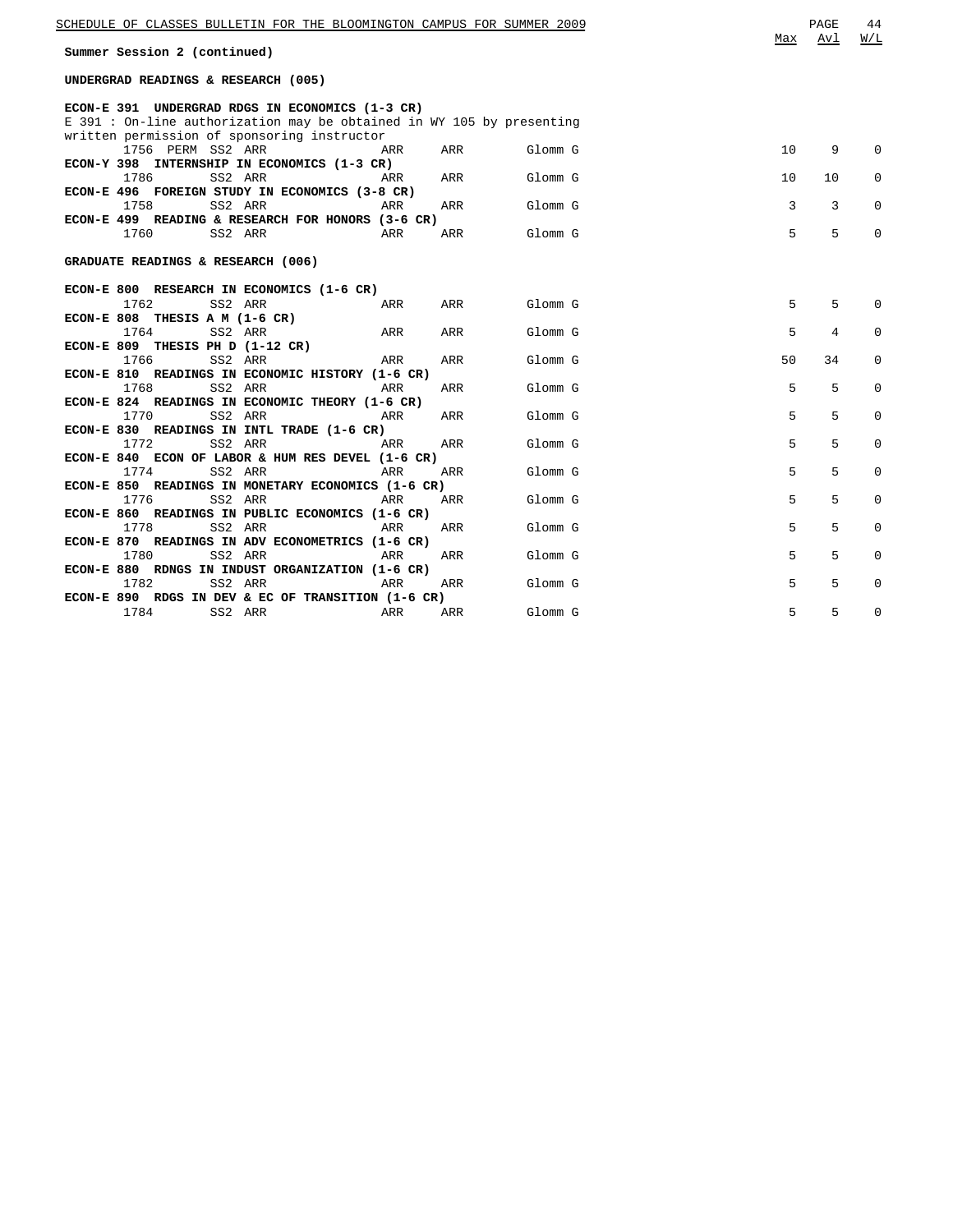| SCHEDULE OF CLASSES BULLETIN FOR THE BLOOMINGTON CAMPUS FOR SUMMER 2009                                                              |     | PAGE<br>Avl    | 45<br>W/L    |
|--------------------------------------------------------------------------------------------------------------------------------------|-----|----------------|--------------|
| English (ENG)                                                                                                                        | Max |                |              |
| Summer Session 1                                                                                                                     |     |                |              |
| UNDERGRADUATE COMPOSITION (010)                                                                                                      |     |                |              |
| ENG-W 131 ELEMENTARY COMPOSITION 1 (3 CR)                                                                                            |     |                |              |
| Above class is part of the "Transfer Indiana" (transferIN) Initiative.                                                               |     |                |              |
| For additional information, link to http://www.transferin.net<br>2086 PERM SS1 08:55 A-10:10 A<br>D<br>BH 236<br>Houlik-Ritchey E    | 23  | 8              | $\Omega$     |
| Above class obtain on-line authorization from BH 446 (Phone                                                                          |     |                |              |
| $855 - 1430)$<br>ENG-W 231 PROFESSIONAL WRITING SKILLS (3 CR)                                                                        |     |                |              |
| Above class is part of the "Transfer Indiana" (transferIN) Initiative.                                                               |     |                |              |
| For additional information, link to http://www.transferin.net                                                                        |     |                |              |
| SS1 08:55 A-10:10 A<br>2092<br>BH 321<br>D<br>Owusu Tyo A<br>W 231 : P - Completion of the English Composition requirement           | 25  | $\mathbf 1$    | $\Omega$     |
| SS1 10:20 A-11:35 A<br>2094<br>BH 134<br>Peebles K<br>D                                                                              | 25  | 2              | $\mathbf{0}$ |
| W 231 : P - Completion of the English Composition requirement                                                                        |     |                |              |
| SS1 11:45 A-01:00 P<br><b>CLSD</b><br>2096<br>D<br>BH 135<br>Neal C<br>W 231 : P - Completion of the English Composition requirement | 25  | $\mathbf 0$    | $\mathbf 0$  |
| ENG-W 350 ADVANCED EXPOSITORY WRITING (3 CR)                                                                                         |     |                |              |
| 2098<br>SS1 10:20 A-11:35 A<br>BH 336<br>D<br>Anderson D                                                                             | 25  | $\mathbf{1}$   | $\mathbf 0$  |
| Above class COLL Intensive Writing section                                                                                           |     |                |              |
| UNDERGRADUATE CREATIVE WRITING (020)                                                                                                 |     |                |              |
| ENG-W 103 INTRODUCTORY CREATIVE WRITING (3 CR)                                                                                       |     |                |              |
| Above class is part of the "Transfer Indiana" (transferIN) Initiative.                                                               |     |                |              |
| For additional information, link to http://www.transferin.net                                                                        |     |                |              |
| SS1 10:20 A-11:35 A D<br>2084<br>BH 315<br>Nightingale D                                                                             | 18  | 5              | $\Omega$     |
| UNDERGRADUATE LITERATURE (030)                                                                                                       |     |                |              |
| ENG-L 202 LITERARY INTERPRETATION (3 CR)                                                                                             |     |                |              |
| 2060<br>SS1 01:10 P-02:25 P<br>Ardizzone A<br>D<br>BH 337                                                                            | 25  | 14             | $\mathbf 0$  |
| Above class COLL Intensive Writing section                                                                                           |     |                |              |
| ENG-L 204 INTRODUCTION TO FICTION (3 CR)<br>SS1 10:20 A-11:35 A<br>2061<br>BH 333<br>Berkey J<br>D                                   | 25  | 2              | $\mathbf 0$  |
| Above class COLL Intensive Writing section                                                                                           |     |                |              |
| SS1 08:55 A-10:10 A<br>2063<br>BH 336<br>D<br>Sears R                                                                                | 25  | 3              | $\mathbf{1}$ |
| Above class COLL Intensive Writing section<br>SS1 10:20 A-11:35 A<br>2065<br>BH 332<br>D<br>Dunbar A                                 | 25  | $\overline{4}$ | $\mathbf 0$  |
| Above class COLL Intensive Writing section                                                                                           |     |                |              |
| SS1 11:45 A-01:00 P<br>2066<br>BH 134<br>Hilson M<br>D                                                                               | 25  | 5              | 1            |
| Above class COLL Intensive Writing section<br>SS1 01:10 P-02:25 P<br>2067<br>BH 134<br>D<br>Mann A                                   | 25  | $7^{\circ}$    | 2            |
| Above class COLL Intensive Writing section                                                                                           |     |                |              |
| ENG-E 303 LITERATURES IN ENG 1800-1900 (3 CR)<br>2058<br>SS1 11:45 A-01:00 P<br>BH 138<br>D                                          | 30  | 5              | $\mathbf 0$  |
| Greiner D<br>ENG-L 313 EARLY PLAYS OF SHAKESPEARE (3 CR)                                                                             |     |                |              |
| CLSD 12039<br>SS1 10:20 A-11:35 A<br>BH 229<br>Charnes L<br>D                                                                        | 30  | $\mathbf 0$    | $\mathbf 0$  |
| ENG-L 357 20TH CENTURY AMERICAN POETRY (3 CR)<br>5473<br>SS1 02:35 P-03:50 P<br>BH 147<br>Bowman C<br>D                              | 30  | 9              | $\mathbf 0$  |
| ENG-L 390 CHILDREN'S LITERATURE (3 CR)                                                                                               |     |                |              |
| Above class is part of the "Transfer Indiana" (transferIN) Initiative.                                                               |     |                |              |
| For additional information, link to http://www.transferin.net<br>4853<br>SS1 10:20 A-11:35 A<br>BH 344<br>Dorsey R<br>D              | 30  | 8              | $\mathbf 0$  |
| ENG-L 391 LITERATURE FOR YOUNG ADULTS (3 CR)                                                                                         |     |                |              |
| 5446<br>SS1 01:10 P-02:25 P<br>BH 229<br>Gutjahr P<br>D                                                                              | 30  | 16             | $\mathbf 0$  |
| ENG-Y 398 PROFESSIONAL PRACT IN ENGLISH (1-6 CR)<br>2107 PERM SS1 ARR<br>Gutjahr P<br>ARR<br>ARR                                     | 5   | 5              | $\mathbf 0$  |
| Above class graded on S/F basis only                                                                                                 |     |                |              |
| Above class requires permission of Department<br>ENG-L 495 INDIVIDUAL READING IN ENGLISH (1-3 CR)                                    |     |                |              |
| 2068 PERM SS1 ARR<br>ARR<br>Gutjahr P<br>ARR                                                                                         | 5   | 5              | $\mathbf 0$  |
| Above class requires permission of instructor                                                                                        |     |                |              |
| ENG-L 498 INTERNSHIP IN ENGLISH (1-3 CR)<br>2070 PERM SS1 ARR                                                                        | 5   | 5              | $\mathbf 0$  |
| Gutjahr P<br>ARR<br>ARR<br>Above class graded on S/F basis only                                                                      |     |                |              |
| Above class requires permission of Department                                                                                        |     |                |              |
| ENG-L 499 SR INDPT STUDY FOR HONORS (2 CR)<br>2072 PERM SS1 ARR<br>Comentale E<br>ARR<br>ARR                                         | 5   | 5              | $\mathbf 0$  |
| L 499 : P - PERMISSION OF HONORS DIRECTOR                                                                                            |     |                |              |
|                                                                                                                                      |     |                |              |
| GRADUATE WRITING COURSES (060)                                                                                                       |     |                |              |
| ENG-W 501 TCHNG OF COMPOSITION IN COLL (1-2 CR)                                                                                      |     |                |              |
| 2100 PERM SS1 ARR<br>Elmer J<br>ARR<br>ARR                                                                                           | 5   | 5              | $\mathbf 0$  |

Hankins B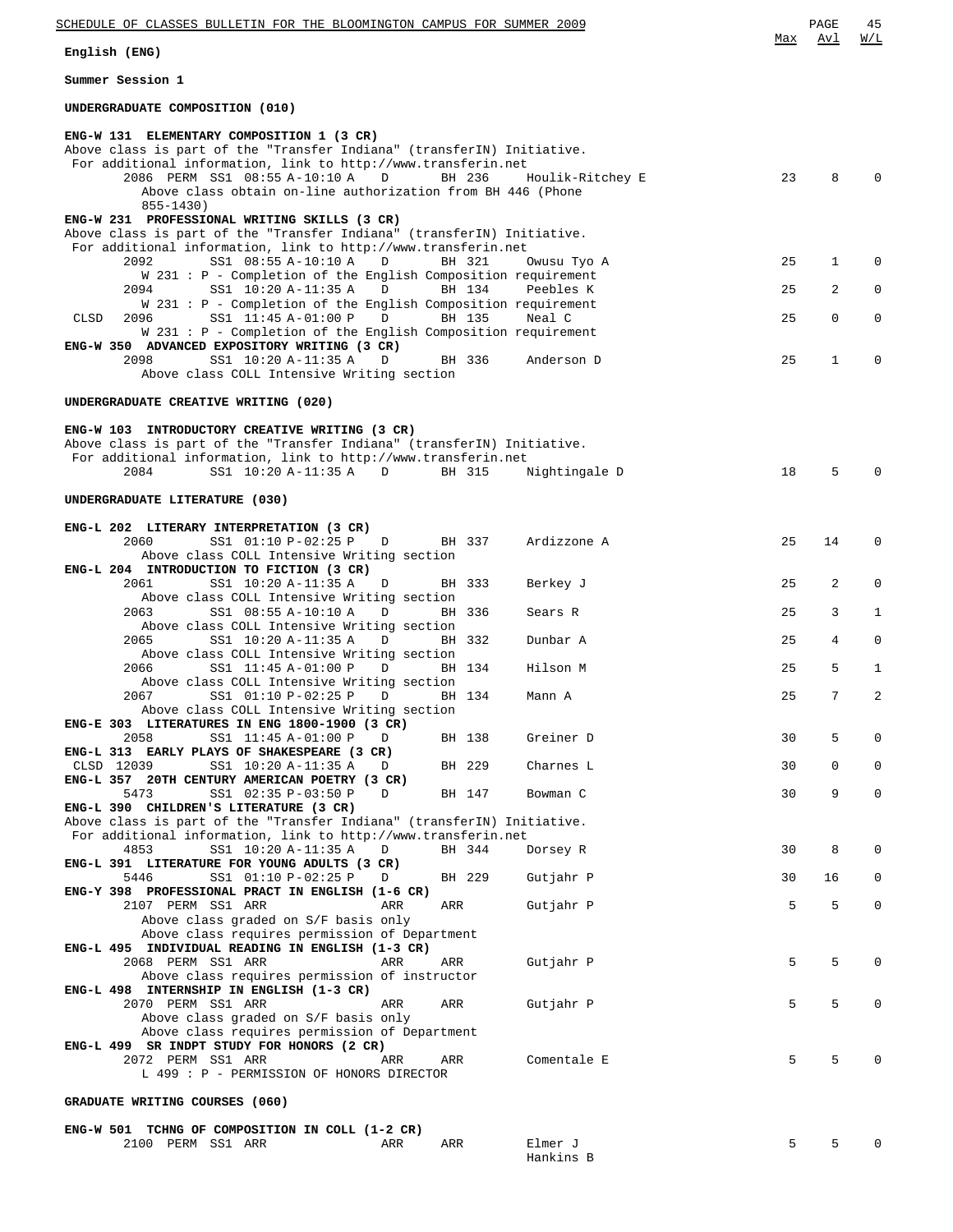| SCHEDULE OF CLASSES BULLETIN FOR THE BLOOMINGTON CAMPUS FOR SUMMER 2009<br>Summer Session 1 (continued)                                                                        | Max      | PAGE<br>Avl    | 46<br>W/L                  |
|--------------------------------------------------------------------------------------------------------------------------------------------------------------------------------|----------|----------------|----------------------------|
| W 501 : Open only to M.A. and PH.D. candidates who have been<br>recommended by the Director of Graduate Studies                                                                |          |                |                            |
| ENG-W 697 INDEPENDENT STUDY IN WRITING 1 (1-4 CR)<br>2104 PERM SS1 ARR<br>ARR<br>ARR<br>Upadhyay S<br>W 697 : P - Permission of Instructor and Director of Graduate            | 5        | 5              | 0                          |
| Studies<br>ENG-W $699$ M.F.A. THESIS $(1-12 \text{ CR})$                                                                                                                       |          |                |                            |
| 2105<br>SS1 ARR<br>ARR<br>ARR<br>Upadhyay S<br>GRADUATE LITERATURE COURSES (070)                                                                                               | 15       | 14             | 0                          |
| ENG-L 503 TEACHING OF LIT IN COLLEGE (2 CR)                                                                                                                                    |          |                |                            |
| 2074 PERM SS1 ARR<br>Elmer J<br>ARR<br>ARR<br>Hankins B                                                                                                                        | 5        | 5              |                            |
| L 503: OPEN ONLY TO M.A. AND PH.D. CANDIDATES WHO HAVE BEEN<br>RECOMMENDED BY THE DIRECTOR OF GRADUATE STUDIES<br>ENG-L 695 INDIVIDUAL READINGS IN ENGLISH (1-4 CR)            |          |                |                            |
| 2076 PERM SS1 ARR<br>ARR<br>ARR<br>Elmer J<br>L 595 : P - Permission of instructor and director of graduate                                                                    | 5        | 5              | O                          |
| studies<br>ENG-L 699 MA THESIS (1-4 CR)                                                                                                                                        |          |                |                            |
| SS1 ARR<br>Elmer J<br>2078<br>ARR<br>ARR<br>Hankins B<br>Above class graded on deferred R grade basis                                                                          | 5        | 5              | 0                          |
| ENG-L 790 INDEPENDENT STUDY (1-4 CR)<br>2080 PERM SS1 ARR<br>Elmer J<br>ARR<br>ARR                                                                                             | 5        | 5              | 0                          |
| Hankins B<br>L 790 : OPEN TO PH.D. CANDIDATES ONLY. P - PERMISSION OF                                                                                                          |          |                |                            |
| INSTRUCTOR AND THE DIRECTOR OF GRADUATE STUDIES.<br>ENG-L 799 PH D THESIS (1-16 CR)<br>2082<br>SS1 ARR<br>ARR<br>ARR<br>Elmer J                                                | 35       | 20             | 0                          |
| Above class graded on S/F basis only                                                                                                                                           |          |                |                            |
| Summer Session 2                                                                                                                                                               |          |                |                            |
| ENG-J 101 INTRO TO COLLEGE COMPOSITION (2 CR)<br>3860 PERM SS2 08:30 A-10:20 A<br>D<br>BH 229<br>Diana K                                                                       | 20       | 3              | $\Omega$                   |
| Above class requires permission of Department<br>3861 PERM SS2 08:30 A-10:20 A<br>D<br>BH 139<br>Ramert L<br>Above class requires permission of Department                     | 20       | 3              | $\mathbf 0$                |
| 3862 PERM SS2 08:30 A-10:20 A<br>D<br>Harkaway-Krieger K<br>BH 134<br>Above class requires permission of Department                                                            | 20       | 3              | $\mathbf 0$                |
| 3863 PERM SS2 08:30 A-10:20 A<br>D<br>BH 245<br>Fajardo A<br>Above class requires permission of Department<br>3864 PERM SS2 08:30 A-10:20 A<br>Pryor Ackerman E<br>D<br>BH 247 | 20<br>20 | 4<br>3         | $\mathbf 0$<br>$\mathbf 0$ |
| Above class requires permission of Department<br>3865 PERM SS2 08:30 A-10:20 A D<br>BH 332<br>Wennerstrom C                                                                    | 20       | 4              | 0                          |
| Above class requires permission of Department<br>Fritz M<br>3866 PERM SS2 10:30 A-12:20 P<br>D<br>BH 245                                                                       | 20       | 4              | $\mathsf 0$                |
| Above class requires permission of Department<br>Trollinger R<br>3867 PERM SS2 10:30 A-12:20 P<br>$\mathbf D$<br>BH 247<br>Above class requires permission of Department       | 20       | 4              | 0                          |
| Sparks C<br>3868 PERM SS2 10:30 A-12:20 P<br>D<br>BH 314<br>Above class requires permission of Department                                                                      | 20       | 4              | 0                          |
| 3869 PERM SS2 10:30 A-12:20 P<br>D<br>WH 006<br>Bache L<br>Above class requires permission of Department<br>Withers S<br>3870 PERM SS2 10:30 A-12:20 P                         | 20       | 4<br>5         | 0<br>$\mathbf 0$           |
| D<br>BH 149<br>Above class requires permission of Department<br>3871 PERM SS2 10:30 A-12:20 P<br>D<br>Teitman R<br>BH 148                                                      | 20<br>20 | $\overline{4}$ | 0                          |
| Above class requires permission of Department<br>Cassello M<br>3872 PERM SS2 01:30 P-03:20 P<br>$\Box$<br>BH 138                                                               | 20       | 3              | $\mathsf 0$                |
| Above class requires permission of Department<br>Citro C<br>3873 PERM SS2 01:30 P-03:20 P<br>D<br>BH 134<br>Above class requires permission of Department                      | 20       | 3              | 0                          |
| 3874 PERM SS2 01:30 P-03:20 P<br>D<br>Strickland D<br>BH 240<br>Above class requires permission of Department                                                                  | 20       | $\overline{4}$ | 0                          |
| 3875 PERM SS2 01:30 P-03:20 P<br>D<br>Rogers L<br>BH 229<br>Above class requires permission of Department                                                                      | 20       | 4              | 0                          |
| 3876 PERM SS2 01:30 P-03:20 P<br>D<br>Beatty J<br>BH 236<br>Above class requires permission of Department<br>D                                                                 | 20       | 5<br>5         | 0<br>0                     |
| 3877 PERM SS2 01:30 P-03:20 P<br>Yaqqi M<br>BH 139<br>Above class requires permission of Department<br>CLSD 13637 PERM SS2 08:30 A-10:20 A<br>Reece V<br>D<br>WY 115           | 20<br>16 | 0              | 0                          |
| Above class requires permission of Department<br>13638 PERM SS2 10:30 A-12:20 P<br>D<br>Kendall-Morwick K<br>OP 107                                                            | 16       | $\mathbf{1}$   | 0                          |
| Above class requires permission of Department<br>CLSD 13639 PERM SS2 01:30 P-03:20 P<br>D<br>Arbour R<br>BH 319<br>Above class requires permission of Department               | 16       | 0              | 0                          |
|                                                                                                                                                                                |          |                |                            |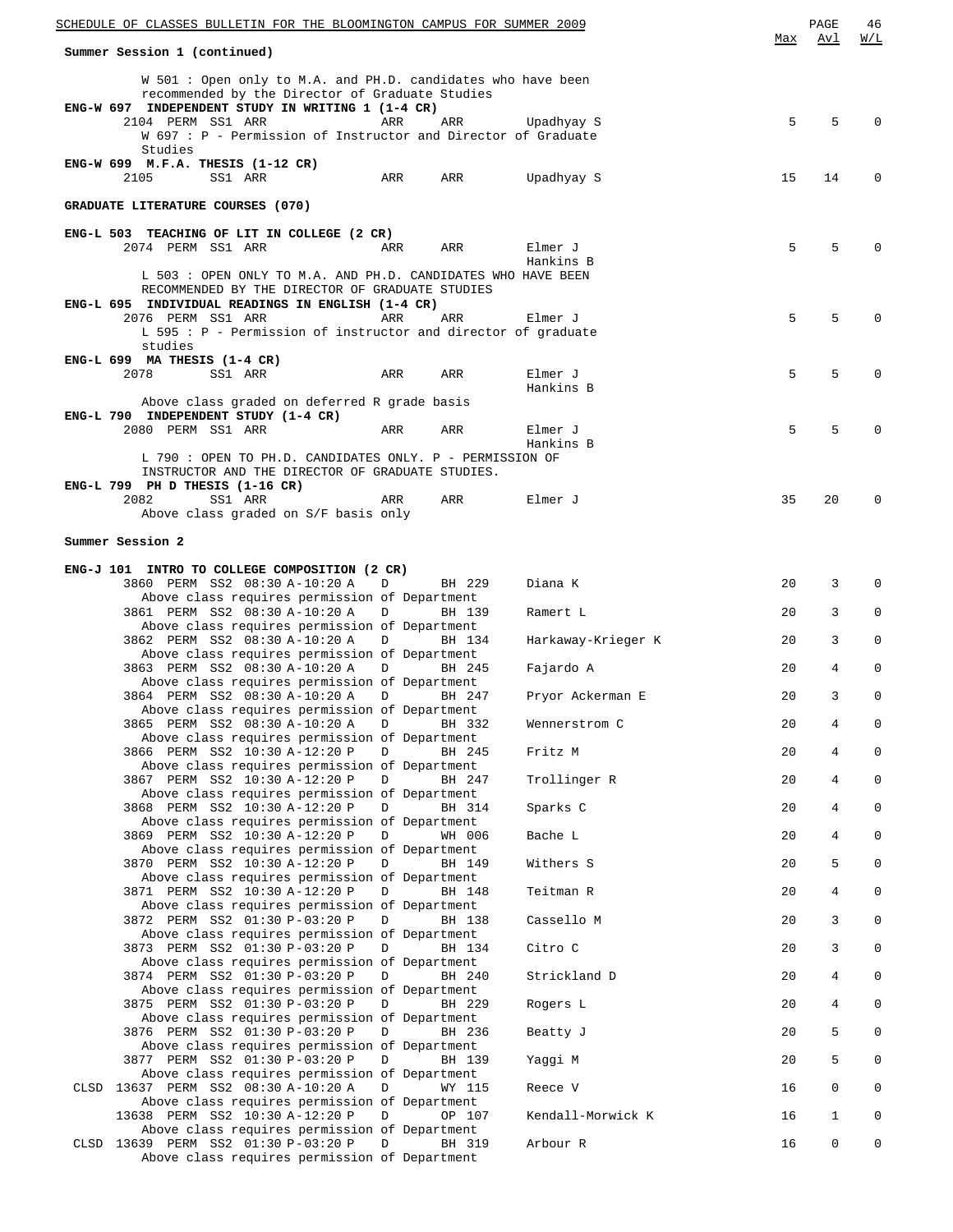| SCHEDULE OF CLASSES BULLETIN FOR THE BLOOMINGTON CAMPUS FOR SUMMER 2009                                                                                                                     |          | PAGE        | 47                      |
|---------------------------------------------------------------------------------------------------------------------------------------------------------------------------------------------|----------|-------------|-------------------------|
| Summer Session 2 (continued)                                                                                                                                                                | Max      | Avl         | W/L                     |
| UNDERGRADUATE COMPOSITION (010)                                                                                                                                                             |          |             |                         |
| ENG-W 131 ELEMENTARY COMPOSITION 1 (3 CR)<br>Above class is part of the "Transfer Indiana" (transferIN) Initiative.<br>For additional information, link to http://www.transferin.net        |          |             |                         |
| 2088<br>SS2 10:30 A-11:20 A<br>BH 331<br>D<br>Kraft J<br>2089<br>SS2 01:30 P-02:20 P<br>BH 237<br>Allen I<br>D                                                                              | 23<br>23 | 13<br>6     | $\mathbf 0$<br>$\Omega$ |
| ENG-W 231 PROFESSIONAL WRITING SKILLS (3 CR)<br>Above class is part of the "Transfer Indiana" (transferIN) Initiative.                                                                      |          |             |                         |
| For additional information, link to http://www.transferin.net<br>2093<br>SS2 10:30 A-11:20 A<br>BH 229<br>D<br>Vermeiren K                                                                  | 25       | 1           | $\Omega$                |
| W 231 : P - Completion of the English Composition requirement<br>2095<br>SS2 12:30 P-01:20 P<br>BH 217<br>D<br>Baxipatra M<br>W 231 : P - Completion of the English Composition requirement | 25       | 3           | $\mathbf 0$             |
| ENG-W 350 ADVANCED EXPOSITORY WRITING (3 CR)<br>2097<br>SS2 10:30 A-11:20 A<br>SB 131<br>D<br>Stasik T                                                                                      | 25       | 9           | $\Omega$                |
| Above class COLL Intensive Writing section                                                                                                                                                  |          |             |                         |
| UNDERGRADUATE CREATIVE WRITING (020)                                                                                                                                                        |          |             |                         |
| ENG-W 103 INTRODUCTORY CREATIVE WRITING (3 CR)<br>Above class is part of the "Transfer Indiana" (transferIN) Initiative.<br>For additional information, link to http://www.transferin.net   |          |             |                         |
| 2085<br>SS2 12:30 P-01:20 P<br>D<br>BH 337<br>Cazan R<br>ENG-W 203 CREATIVE WRITING (3 CR)<br>VT: FICTION                                                                                   | 18       | 4           | $\Omega$                |
| Above class is part of the "Transfer Indiana" (transferIN) Initiative.<br>For additional information, link to http://www.transferin.net                                                     |          |             |                         |
| 2091 RSTR SS2 01:30 P-02:20 P<br>BH 235<br>Anderson C<br>D<br>ENG-W 410 INDIANA WRITING WORKSHOP (2 CR)                                                                                     | 18       | 11          | $\Omega$                |
| 2099 PERM SS2 ARR<br>ARR<br>ARR<br>Bledsoe R<br>W 410 : Writing Conference Students only                                                                                                    | 15       | 11          | $\mathbf 0$             |
| Above class requires permission of Department<br>UNDERGRADUATE LITERATURE (030)                                                                                                             |          |             |                         |
| ENG-L 202 LITERARY INTERPRETATION (3 CR)                                                                                                                                                    |          |             |                         |
| 2059<br>SS2 09:30 A-10:20 A<br>BH 140<br>Williamsen E<br>$\Box$<br>Above class COLL Intensive Writing section<br>ENG-L 204 INTRODUCTION TO FICTION (3 CR)                                   | 25       | 8           | $\Omega$                |
| <b>CLSD</b><br>2062<br>SS2 12:30 P-01:20 P<br>BH 135<br>Ottum L<br>D<br>Above class COLL Intensive Writing section                                                                          | 25       | $\mathbf 0$ | 5                       |
| 2064<br>SS2 09:30 A-10:20 A<br>BH 238<br>Wadewitz A<br>D<br>Above class COLL Intensive Writing section                                                                                      | 25       | 4           | $\mathbf 0$             |
| ENG-E 301 LITERATURES IN ENGLISH TO 1600 (3 CR)<br>4851 SS2 11:30 A-12:20 P D<br>BH 336<br>Erwin B                                                                                          | 30       |             |                         |
| ENG-Y 398 PROFESSIONAL PRACT IN ENGLISH (1-6 CR)<br>2108 PERM SS2 ARR<br>ARR<br>ARR<br>Gutjahr P<br>Above class graded on S/F basis only                                                    | 5        | 5           | 0                       |
| Above class requires permission of Department<br>ENG-L 495 INDIVIDUAL READING IN ENGLISH (1-3 CR)                                                                                           |          |             |                         |
| 2069 PERM SS2 ARR<br>ARR<br>ARR<br>Gutjahr P<br>Above class requires permission of instructor                                                                                               | 5        | 3           | 0                       |
| ENG-L 498 INTERNSHIP IN ENGLISH (1-3 CR)<br>2071 PERM SS2 ARR<br>ARR<br>Gutjahr P<br>ARR<br>Above class graded on S/F basis only                                                            | 5        | 3           | $\Omega$                |
| Above class requires permission of Department<br>ENG-L 499 SR INDPT STUDY FOR HONORS (2 CR)                                                                                                 |          |             |                         |
| 2073 PERM SS2 ARR<br>Comentale E<br>ARR<br>ARR<br>L 499 : P - PERMISSION OF HONORS DIRECTOR                                                                                                 | 5        | 5           |                         |
| GRADUATE WRITING COURSES (060)                                                                                                                                                              |          |             |                         |
| ENG-W 501 TCHNG OF COMPOSITION IN COLL (1-2 CR)<br>2101 PERM SS2 ARR<br>ARR<br>Elmer J<br>ARR                                                                                               | 5        | 5           |                         |
| Hankins B<br>W 501 : Open only to M.A. and PH.D. candidates who have been<br>recommended by the Director of Graduate Studies                                                                |          |             |                         |
| ENG-W 610 INDIANA WRITING WORKSHOP (2 CR)<br>2102 PERM SS2 ARR<br>ARR<br>ARR<br>Bledsoe R<br>W 610 : Writing Conference Students only                                                       | 20       | 15          | 0                       |
| ENG-W 697 INDEPENDENT STUDY IN WRITING 1 (1-4 CR)<br>2103 PERM SS2 ARR<br>ARR<br>ARR<br>Upadhyay S                                                                                          | 5        | 5           |                         |
| W 697 : P - Permission of Instructor and Director of Graduate<br>Studies                                                                                                                    |          |             |                         |
| ENG-W 699 $M.F.A.$ THESIS (1-12 CR)<br>SS2 ARR<br>ARR<br>ARR<br>Upadhyay S<br>2106                                                                                                          | 10       | 9           |                         |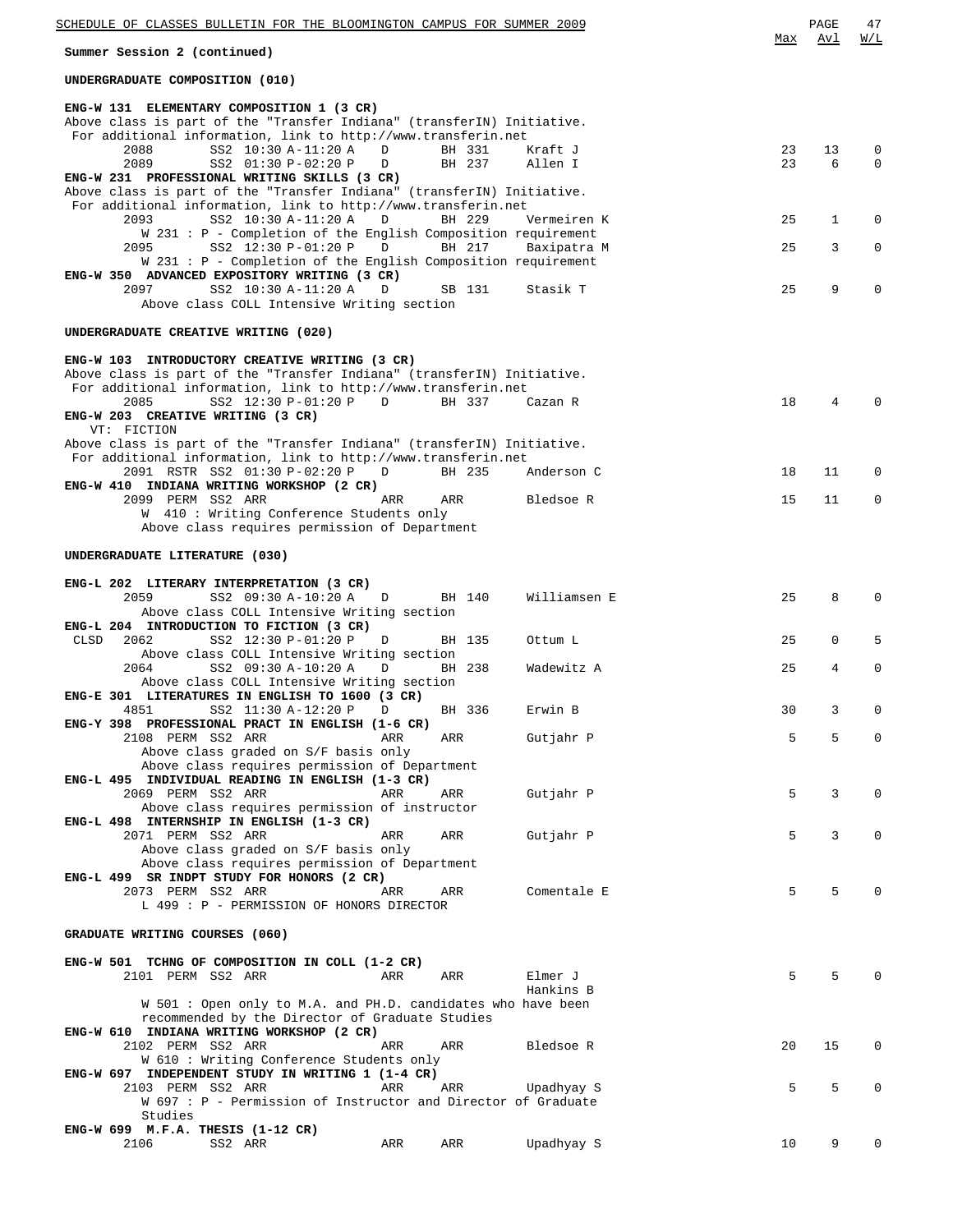| SCHEDULE OF CLASSES BULLETIN FOR THE BLOOMINGTON CAMPUS FOR SUMMER 2009                                        |     |     |                      | Max | PAGE<br>Avl | 48<br>W/L    |
|----------------------------------------------------------------------------------------------------------------|-----|-----|----------------------|-----|-------------|--------------|
| Summer Session 2 (continued)                                                                                   |     |     |                      |     |             |              |
| GRADUATE LITERATURE COURSES (070)                                                                              |     |     |                      |     |             |              |
| ENG-L 503 TEACHING OF LIT IN COLLEGE (2 CR)                                                                    |     |     |                      |     |             |              |
| 2075 PERM SS2 ARR                                                                                              | ARR | ARR | Elmer J<br>Hankins B | 5   | 5           | <sup>0</sup> |
| L 503: OPEN ONLY TO M.A. AND PH.D. CANDIDATES WHO HAVE BEEN<br>RECOMMENDED BY THE DIRECTOR OF GRADUATE STUDIES |     |     |                      |     |             |              |
| ENG-L 695 INDIVIDUAL READINGS IN ENGLISH (1-4 CR)                                                              |     |     |                      |     |             |              |
| 2077 PERM SS2 ARR                                                                                              | ARR | ARR | Elmer J              | 5   | 3           | $\Omega$     |
| L 595: P - Permission of instructor and director of graduate                                                   |     |     |                      |     |             |              |
| studies                                                                                                        |     |     |                      |     |             |              |
| 5815 PERM SS2 ARR                                                                                              | ARR | ARR | Elmer J              | 5   | 5           | $\Omega$     |
| L 595: P - Permission of instructor and director of graduate                                                   |     |     |                      |     |             |              |
| studies                                                                                                        |     |     |                      |     |             |              |
| ENG-L $699$ MA THESIS $(1-4$ CR)                                                                               |     |     |                      |     |             |              |
| 2079<br>SS2 ARR                                                                                                | ARR | ARR | Elmer J              | 10  | 10          | $\Omega$     |
|                                                                                                                |     |     | Hankins B            |     |             |              |
| Above class graded on deferred R grade basis                                                                   |     |     |                      |     |             |              |
| ENG-L 790 INDEPENDENT STUDY (1-4 CR)                                                                           |     |     |                      |     |             |              |
| 2081 PERM SS2 ARR                                                                                              | ARR | ARR | Elmer J              | 5   | 5           | <sup>0</sup> |
|                                                                                                                |     |     | Hankins B            |     |             |              |
| L 790 : OPEN TO PH.D. CANDIDATES ONLY. P - PERMISSION OF                                                       |     |     |                      |     |             |              |
| INSTRUCTOR AND THE DIRECTOR OF GRADUATE STUDIES.                                                               |     |     |                      |     |             |              |
| ENG-L 799 PH D THESIS (1-16 CR)                                                                                |     |     |                      |     |             |              |
| 2083<br>SS2 ARR                                                                                                | ARR | ARR | Elmer J              | 40  | 27          | <sup>0</sup> |
| Above class graded on S/F basis only                                                                           |     |     |                      |     |             |              |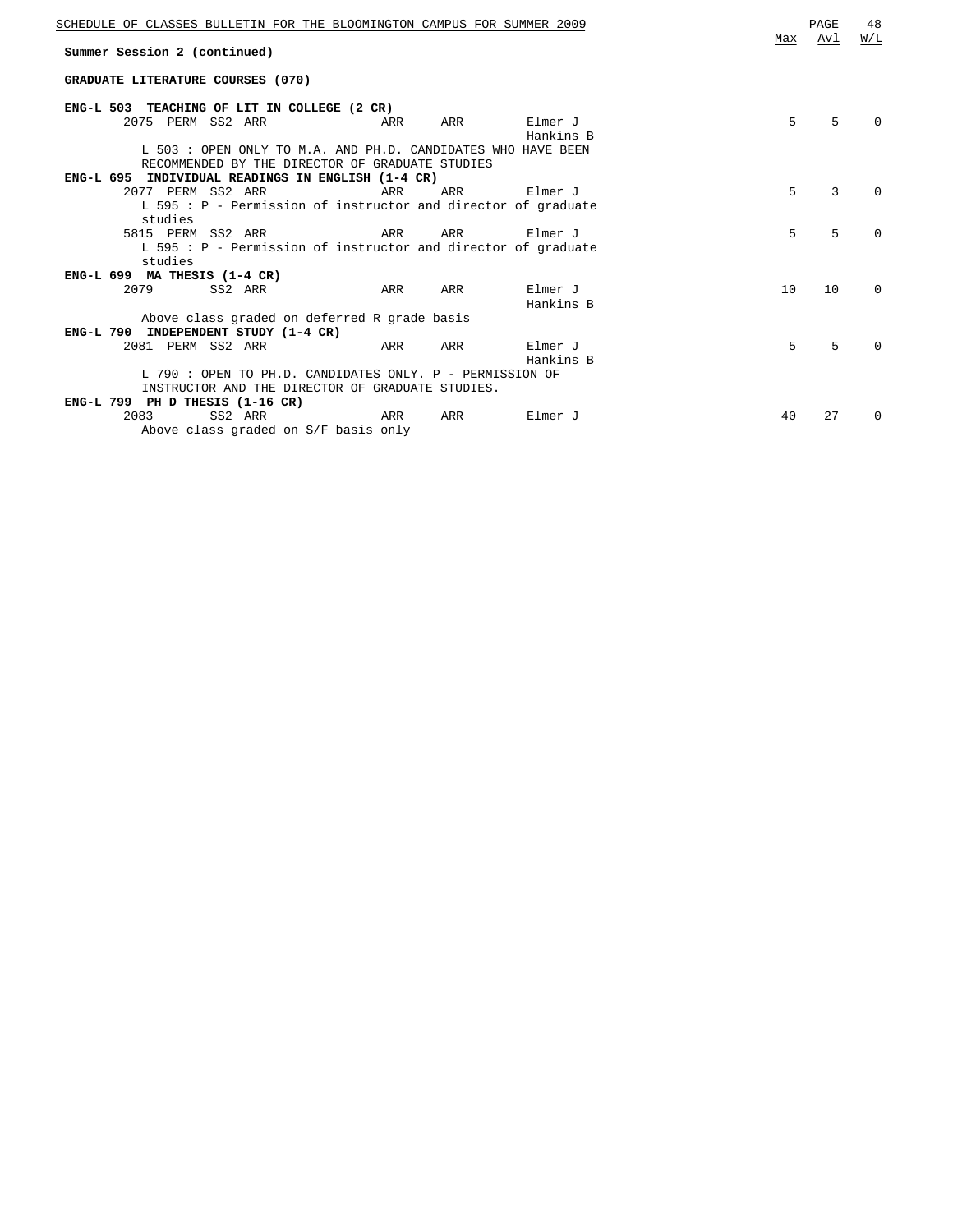| SCHEDULE OF CLASSES BULLETIN FOR THE BLOOMINGTON CAMPUS FOR SUMMER 2009                                                                                                               |     | PAGE     | 49       |
|---------------------------------------------------------------------------------------------------------------------------------------------------------------------------------------|-----|----------|----------|
| Fine Arts (FINA)                                                                                                                                                                      | Max | Avl      | W/L      |
| Summer Session 1                                                                                                                                                                      |     |          |          |
| FINA-A 300 TOPICS IN ART HISTORY (3 CR)<br>VT: THE NUDE                                                                                                                               |     |          |          |
| 11972<br>SS1 01:30 P-03:45 P<br>TR<br>FA 102<br>Molotiu A<br>FINA-A 300 TOPICS IN ART HISTORY (1 CR)<br>VT: NORDIC AND DUTCH ART 1850-1950                                            | 50  | 7        | $\Omega$ |
| 13083<br>NS1 10:00 A-12:30 P<br>FA 010<br>Facos M<br>D<br>TOPIC: Nordic and Dutch Art 1850-1950<br>Above class meets May 11-15                                                        | 30  | 26       | 0        |
| ART HISTORY (020)                                                                                                                                                                     |     |          |          |
| FINA-H 100 ART APPRECIATION (3 CR)<br>Above class is part of the "Transfer Indiana" (transferIN) Initiative.<br>For additional information, link to http://www.transferin.net         |     |          |          |
| SS1 01:30 P-03:45 P<br><b>CLSD</b><br>3840<br>FA 010<br>TR<br>Walker C<br>TOPIC : TBA                                                                                                 | 40  | $\Omega$ | $\Omega$ |
| FINA-A 101 ANCIENT AND MEDIEVAL ART (3 CR)<br>Above class is part of the "Transfer Indiana" (transferIN) Initiative.<br>For additional information, link to http://www.transferin.net |     |          |          |
| 2109<br>SS1 01:30 P-03:45 P<br>FA 010<br>ΜW<br>Coffey H<br>FINA-A 495 RDGS & RESEARCH IN ART HIST (1-4 CR)                                                                            | 40  | 9        | 0        |
| 2111 PERM SS1 ARR<br>ARR<br>ARR<br>Reilly D<br>A 495 : Written departmental permission required at least<br>three days before registration. Permission forms available in             | 12  | 9        | 0        |
| Fine Arts 132.<br>FINA-A 499 SENIOR HONORS THESIS (4 CR)                                                                                                                              |     |          |          |
| 4816 PERM SS1 01:00 P-03:00 P<br>ARR<br>FA 007<br>Van Voorhis J<br>A 499 : P - Approval of Department Honors Committee before<br>obtaining online permission                          | 10  | 10       | $\Omega$ |
| FINA-A 595 MASTERS ESSAY RESEARCH (1-4 CR)<br>2114 PERM SS1 ARR<br>ARR<br>ARR<br>Reilly D                                                                                             | 5   | 4        | $\Omega$ |
| A 595 : Approval of Graduate Director required before<br>obtaining on-line authorization                                                                                              |     |          |          |
| FINA-A 775 ADV READINGS AND RESEARCH (1-8 CR)<br>2115 PERM SS1 ARR<br>ARR<br>ARR<br>Reilly D<br>Above class graded on deferred R grade basis                                          | 5   | 5        | $\Omega$ |
| A 775 : Approval of Graduate Director required before<br>obtaining on-line authorization<br>FINA-A 779 DIRECTED FIELD WORK (1-16 CR)                                                  |     |          |          |
| 2118 PERM SS1 ARR<br>ARR<br>ARR<br>Reilly D<br>Above class graded on deferred R grade basis                                                                                           | 5   | 2        | 0        |
| A 779 : Approval of Graduate Director required before<br>obtaining on-line authorization<br>FINA-A 879 DOCTORAL DISSERTATION (1-12 CR)                                                |     |          |          |
| 2119 PERM SS1 ARR<br>ARR<br>Reilly D<br>ARR                                                                                                                                           | 5   | 5        | $\Omega$ |
| FUNDAMENTALS (030)                                                                                                                                                                    |     |          |          |
| FINA-F 100 FUNDAMENTAL STUDIO-DRAWING (3 CR)<br>3913<br>SS1 09:00 A-01:00 P<br>Gardner K<br>MTWR<br>FA 176<br>Above class requires special fee - See fee page                         | 18  | 6        | $\Omega$ |
| DIGITAL ART (040)                                                                                                                                                                     |     |          |          |
| FINA-N 130 DIGITAL IMAGERY FOR NONMAJORS (3 CR)<br>3795<br>SS1 04:00 P-06:30 P<br>MTWR<br>FA 137<br>Higgins A<br>TOPIC : Computer Art: Survey and Practice                            | 18  | 3        | $\Omega$ |
| Above class will end at 5:30pm while the other combined<br>classes will continue through 6:30pm MTWR                                                                                  |     |          |          |
| Above class meets with FINA-T 730, FINA-T 230, and FINA-U 539<br>FINA-D 210 DIGITAL ART: SURVEY & PRACTICE (3 CR)                                                                     |     |          |          |
| 5780<br>SS1 04:00 P-06:30 P<br>MTWR<br>FA 137<br>Higgins A<br>Above class requires special fee - See fee page<br>Above class meets with FINA-N 130, FINA-U 539, and FINA-T 730        | 18  | 3        | $\Omega$ |
| FINA-U 539 COMPUTER ART: ADVANCED SEMINAR (3 CR)<br>5773<br>SS1 04:00 P-06:30 P<br>MTWR<br>Higgins A<br>FA 137                                                                        | 18  | 3        | 0        |
| TOPIC: Computer Art: Survey and Practice<br>Above class open to graduates only<br>Above class requires special fee - See fee page                                                     |     |          |          |
| Above class meets with FINA-N 130, FINA-T 730, and FINA-T 230<br>FINA-T 730 CMPTR ART ADV STUDIO PROJECTS (1-3 CR)<br>4752                                                            |     | 3        | $\Omega$ |
| SS1 04:00 P-06:30 P<br>MTWR<br>FA 137<br>Higgins A<br>Above class open to graduates only<br>Above class meets with FINA-N 130, FINA-U 539, and FINA-T 230                             | 18  |          |          |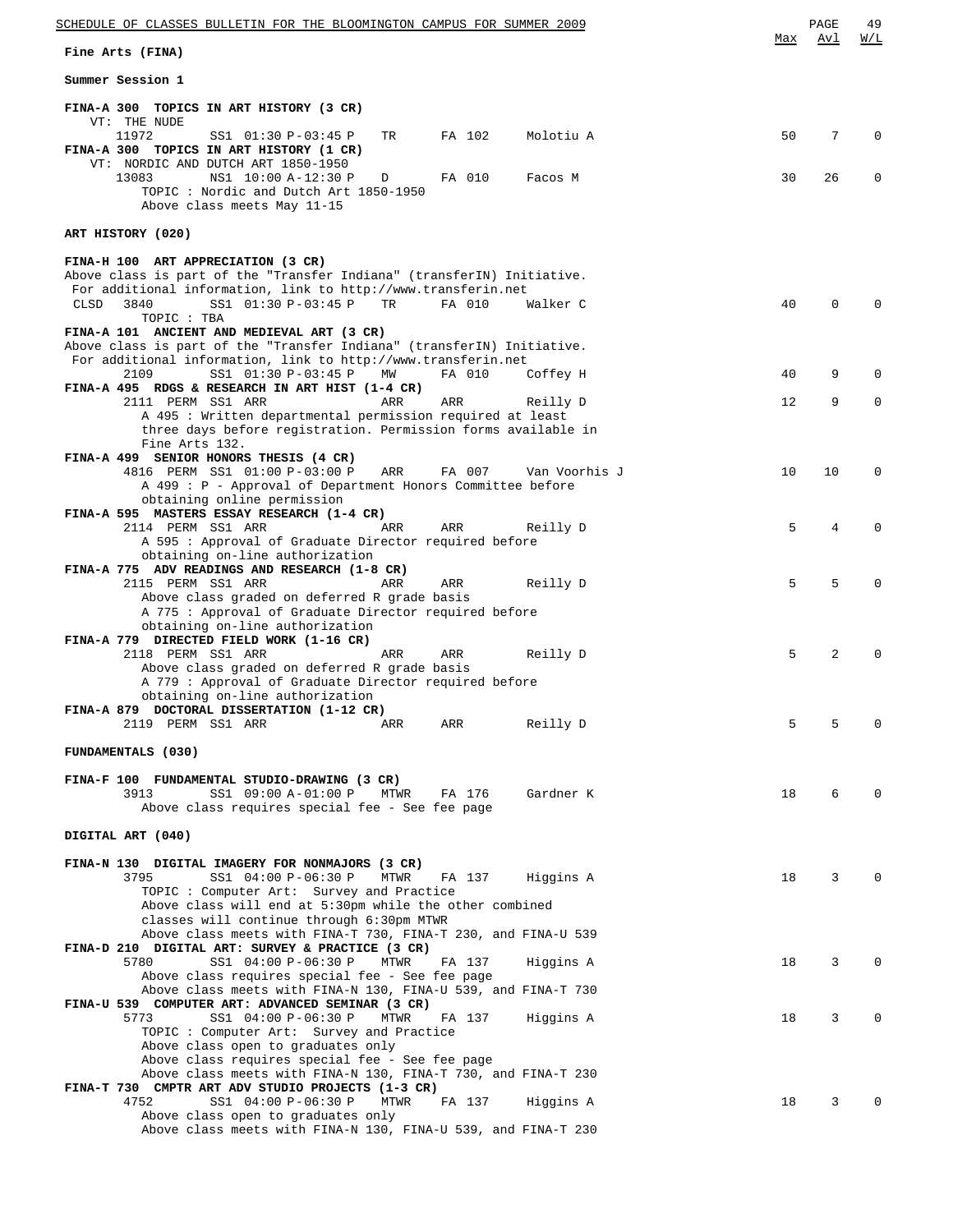| SCHEDULE OF CLASSES BULLETIN FOR THE BLOOMINGTON CAMPUS FOR SUMMER 2009                                                                                                                                                                                                                                                                                                                                                                                                                                                                                                                                                  |     | PAGE<br>Avl | 50<br>W/L    |
|--------------------------------------------------------------------------------------------------------------------------------------------------------------------------------------------------------------------------------------------------------------------------------------------------------------------------------------------------------------------------------------------------------------------------------------------------------------------------------------------------------------------------------------------------------------------------------------------------------------------------|-----|-------------|--------------|
| Summer Session 1 (continued)                                                                                                                                                                                                                                                                                                                                                                                                                                                                                                                                                                                             | Max |             |              |
| CERAMICS (065)                                                                                                                                                                                                                                                                                                                                                                                                                                                                                                                                                                                                           |     |             |              |
| FINA-S 260 CERAMICS 1 (3 CR)<br>Students registered for the following courses who do not attend the<br>first class or contact the Instructor may lose their place in the<br>course. If the class is full, students should add themselves to the<br>waitlist and either attend the first class or contact the Instructor.<br>Electronically waitlisted students who follow these procedures will be<br>given priority for admittance into the course. It is the students'<br>responsibility to monitor waitlists and adjust schedules. Students<br>added to the course via the electronic waitlist who have not attempted |     |             |              |
| to contact the Instructor may be asked to reschedule.<br>2126<br>SS1 09:00 A-12:00 P<br><b>MTWR</b><br>FA 152<br>Norgaard A<br>Above class requires special fee - See fee page                                                                                                                                                                                                                                                                                                                                                                                                                                           | 18  | 1           | 0            |
| FINA-S 361 CERAMICS 2 (3 CR)<br>2132<br>SS1 01:00 P-04:00 P<br>Smith M<br>MTWR<br>FA 152<br>Above class requires special fee - See fee page<br>Above class meets with FINA-S 461<br>FINA-S 461 CERAMICS 3 (1-6 CR)                                                                                                                                                                                                                                                                                                                                                                                                       | 18  | 3           | 0            |
| 2137<br>SS1 01:00 P-04:00 P<br>Smith M<br>MTWR<br>FA 152<br>Above class requires special fee - See fee page<br>Above class meets with FINA-S 361                                                                                                                                                                                                                                                                                                                                                                                                                                                                         | 18  | 3           | <sup>0</sup> |
| DRAWING (070)                                                                                                                                                                                                                                                                                                                                                                                                                                                                                                                                                                                                            |     |             |              |
| FINA-S 200 DRAWING 1 (3 CR)<br><b>CLSD</b><br>2125<br>SS1 01:30 P-04:15 P<br>MTWR<br>FA 310<br>Kupiec P<br>S 200 : P - FINA-F 100, F 101, F 102.<br>No prerequisites for<br>Non-Majors.<br>Above class requires special fee - See fee page                                                                                                                                                                                                                                                                                                                                                                               | 18  | $\Omega$    |              |
| FINA-S 301 DRAWING 2 (3 CR)<br>2130<br>SS1 09:30 A-12:15 P<br>MTWR<br>FA 310<br>Gostev L<br>Above class requires special fee - See fee page<br>Above class meets with FINA-S 401                                                                                                                                                                                                                                                                                                                                                                                                                                         | 18  | 6           | O            |
| FINA-S 401 DRAWING 3 (3 CR)<br>2135<br>SS1 09:30 A-12:15 P<br>MTWR<br>FA 310<br>Gostev L<br>Above class requires special fee - See fee page<br>Above class meets with FINA-S 301                                                                                                                                                                                                                                                                                                                                                                                                                                         | 18  | 6           | O            |
| GRAPHIC DESIGN (075)                                                                                                                                                                                                                                                                                                                                                                                                                                                                                                                                                                                                     |     |             |              |
| FINA-S 250 GRAPHIC DESIGN I (3 CR)<br>4859<br>SS1 09:30 A-12:15 P<br>MTWR<br>FA 215<br>Irvin R<br>S 250 : P - FINA-F 100, F 101 and F 102<br>Above class requires special fee - See fee page<br>FINA-S 351 GRAPHIC DESIGN II (3 CR)                                                                                                                                                                                                                                                                                                                                                                                      | 18  | 5           |              |
| VT:<br>TYPOGRAPHY<br>CLSD<br>4233 PERM SS1 09:30 A-12:15 P<br>FA 137<br>MTWR<br>Brown P<br>S 351 : P - FINA-S 250<br>Obtain on-line auth for above class from instructor<br>Above class portfolio review required - See Instructor<br>Above class requires special fee - See fee page                                                                                                                                                                                                                                                                                                                                    | 18  | 0           |              |
| Above class meets with FINA-S 451, S 452 and S 551<br>FINA-S 451 GRAPHIC DESIGN PROBLEM SOLVING (1-6 CR)<br>4234 PERM SS1 09:30 A-12:15 P<br>CLSD<br>MTWR<br>FA 137<br>Brown P<br>TOPIC: Graphic Design for Packaging<br>$S$ 451 : $P$ - FINA-S 352<br>Obtain on-line auth for above class from instructor                                                                                                                                                                                                                                                                                                               | 18  | 0           |              |
| Above class portfolio review required - See Instructor<br>Above class requires special fee - See fee page<br>Above class meets with FINA-S 351, S 452 and S 551<br>FINA-S 452 BFA GRAPHIC DESIGN (1-12 CR)<br>4235 PERM SS1 09:30 A-12:15 P<br>CLSD<br>MTWR<br>FA 137<br>Brown P                                                                                                                                                                                                                                                                                                                                         | 18  | 0           |              |
| TOPIC: Graphic Design for Packaging<br>Above class open to Graphic Design BFA students only<br>Obtain on-line auth for above class from instructor<br>Above class requires special fee - See fee page<br>Above class meets with FINA-S 351, S 451, and S 551                                                                                                                                                                                                                                                                                                                                                             |     |             |              |
| FINA-S 551 GRADUATE DESIGN (1-15 CR)<br>4509 PERM SS1 09:30 A-12:15 P<br>CLSD<br>MTWR<br>FA 137<br>Brown P<br>TOPIC : Graphic Design for Packaging<br>Above class open to Graphic Design MFA Students only<br>Obtain on-line auth for above class from instructor<br>Above class may require special fee - contact department<br>Above class meets with FINA-S 351, S 451 AND S 452                                                                                                                                                                                                                                      | 18  | 0           |              |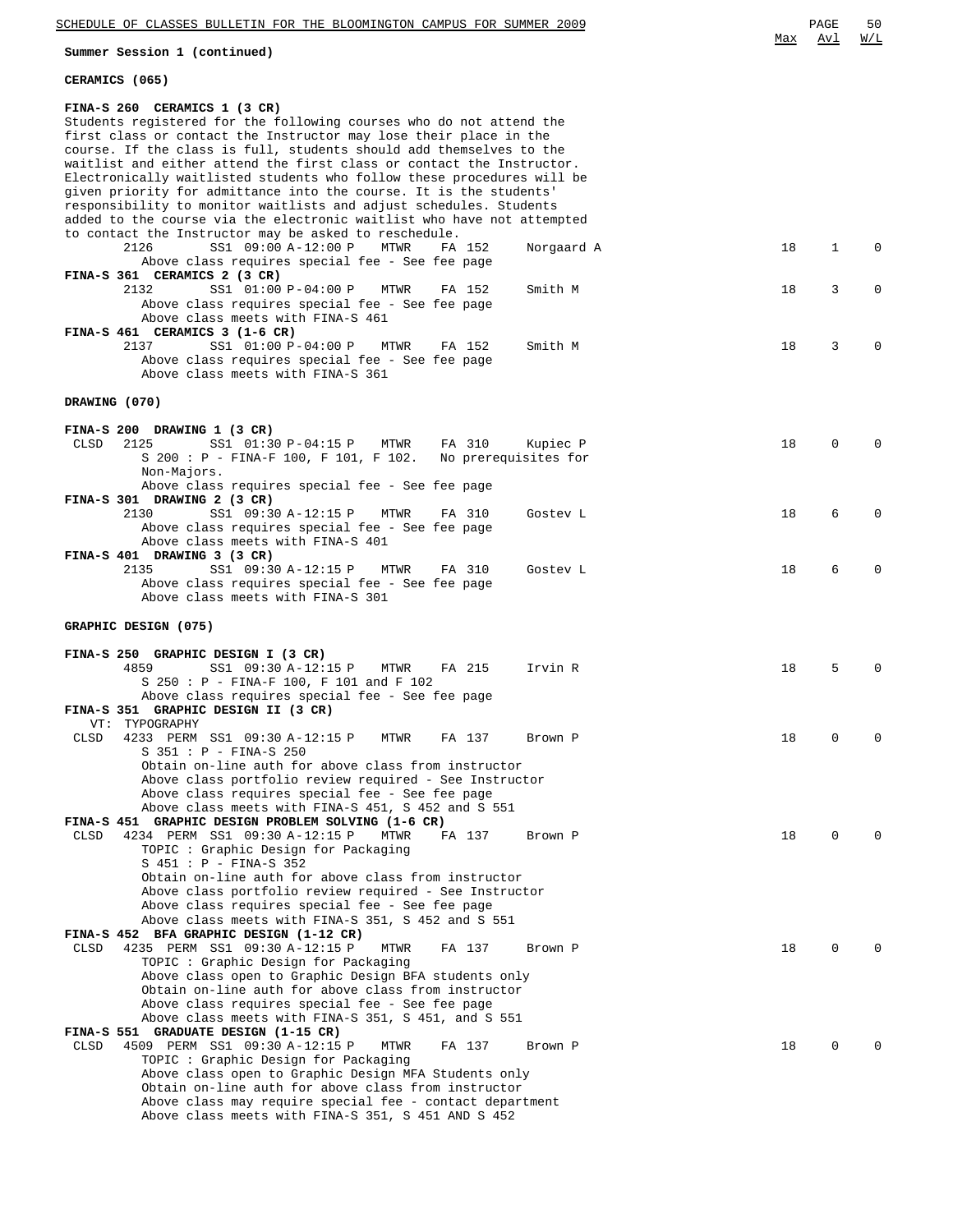| SCHEDULE OF CLASSES BULLETIN FOR THE BLOOMINGTON CAMPUS FOR SUMMER 2009                                                                                                                                                                                                                                                       |     | PAGE     | 51           |
|-------------------------------------------------------------------------------------------------------------------------------------------------------------------------------------------------------------------------------------------------------------------------------------------------------------------------------|-----|----------|--------------|
| Summer Session 1 (continued)                                                                                                                                                                                                                                                                                                  | Max | Avl      | W/L          |
| <b>JEWELRY DESIGN &amp; SILVERSMITHIN (076)</b>                                                                                                                                                                                                                                                                               |     |          |              |
| FINA-S 280 METALSMITHING & JWLRY DESIGN I (3 CR)<br>2127<br>SS1 09:00 A-12:00 P<br>MTWR<br>FA 210<br>Long R<br>Above class requires special fee - See fee page<br>Above class meets with FINA-S 381, S 481 and S 482                                                                                                          | 24  | 7        | $\Omega$     |
| FINA-S 381 METALSMITHING & JEWELRY DES II (3 CR)<br>2133<br>SS1 09:00 A-12:00 P<br>MTWR<br>FA 210<br>Long R<br>S 381 : P - FINA-S 280<br>Above class requires special fee - See fee page<br>Above class meets with FINA-S 280, S 481 and S 482                                                                                | 24  | 7        | 0            |
| FINA-S 481 METALSMITHING & JWLRY DES III (1-8 CR)<br>2138<br>SS1 09:00 A-12:00 P<br>MTWR<br>FA 210<br>Long R<br>S 481 : P - FINA-S 381<br>Above class requires special fee - See fee page<br>Above class meets with FINA-S 280, S 381 and S 482                                                                               | 24  | 7        | <sup>0</sup> |
| FINA-S 482 BFA METALSMITHING & JWLRY DES (1-8 CR)<br>2139<br>SS1 09:00 A-12:00 P<br>MTWR<br>FA 210<br>Long R<br>Above class for BFA Jewelry Design and Metal Smithing<br>students only<br>Above class requires special fee - See fee page                                                                                     | 24  | 7        |              |
| Above class meets with FINA-S 280, S 381 and S 481<br>PHOTOGRAPHY (090)                                                                                                                                                                                                                                                       |     |          |              |
|                                                                                                                                                                                                                                                                                                                               |     |          |              |
| FINA-S 392 INTERMEDIATE PHOTOGRAPHY (3 CR)<br>SS1 09:30 A-12:15 P<br>2134<br>MTWR<br>FA 021<br>Drolen R<br>S 392 : P - FINA-S 291, or permission of Instructor<br>Above class requires special fee - See fee page<br>Above class meets with FINA-S 490<br>FINA-S 490 ADVANCED PHOTOGRAPHY I (3 CR)                            | 9   | 2        |              |
| 5058 PERM SS1 09:30 A-12:15 P<br>Drolen R<br>MTWR<br>FA 021<br>S 490: P - FINA-S 392 or permission of Instructor<br>Obtain on-line auth for above class from instructor<br>Above class requires special fee - See fee page<br>Above class meets with FINA-S 392                                                               | 6   | 3        |              |
| UNDERGRADUATE ADVANCED STUDIO (120)                                                                                                                                                                                                                                                                                           |     |          |              |
| FINA-Y 398 PROFSNL PRACT. IN FINE ARTS (1-6 CR)<br>2142 PERM SS1 ARR<br>ARR<br>ARR<br>Mather T<br>Above class obtain on-line authorization from Undergraduate<br>Advisor in FA 127                                                                                                                                            | 3   | 2        |              |
| Above class graded on S/F basis only<br>FINA-U 450 INDEPENDENT STUDIO PROJECTS (1-12 CR)<br>2140 PERM SS1 ARR<br>Mather T<br>ARR<br>ARR<br>TOPIC: Independent Study in Studio Art<br>Above class obtain on-line authorization from the instructor<br>approving the project<br>Above class requires special fee - See fee page | 5   | 3        | 0            |
| GRADUATE ADVANCED STUDIO (130)                                                                                                                                                                                                                                                                                                |     |          |              |
| FINA-G 750 GRADUATE STUDY PROJECTS (1-12 CR)<br>CLSD<br>2122 PERM SS1 ARR<br>Mather T<br>ARR<br>ARR<br>TOPIC: Graduate Level Independent Study<br>Obtain on-line auth for above class from instructor<br>Above class graded on deferred R grade basis<br>Above class requires special fee - See fee page                      | 10  | $\Omega$ |              |
| Summer Session 2                                                                                                                                                                                                                                                                                                              |     |          |              |
| FINA-H 100 ART APPRECIATION (3 CR)<br>Above class is part of the "Transfer Indiana" (transferIN) Initiative.<br>For additional information, link to http://www.transferin.net<br>11973<br>SS2 01:30 P-03:45 P<br>MW<br>FA 102<br>Beck S                                                                                       | 40  | 17       |              |
| ART HISTORY (020)                                                                                                                                                                                                                                                                                                             |     |          |              |
| FINA-A 102 RENAISSANCE THROUGH MODERN ART (3 CR)<br>Above class is part of the "Transfer Indiana" (transferIN) Initiative.<br>For additional information, link to http://www.transferin.net<br>SS2 01:00 P-02:45 P<br>2110<br>TR<br>FA 102<br>Hurd J<br>FINA-A 200 TOPICS IN ART HISTORY (3 CR)                               | 40  | 14       | $\Omega$     |
| VT: GNDR/SXLTY-RENAISS/BAROQUE ART<br>4860<br>SS2 01:00 P-02:45 P<br>TR<br>FA 010<br>Maurer M                                                                                                                                                                                                                                 | 40  | 16       | 0            |
| TOPIC: Gender and Sexuality in Renaissance and Baroque Art<br>FINA-A 329 TOPICS IN MEDIEVAL ART (3 CR)                                                                                                                                                                                                                        |     |          |              |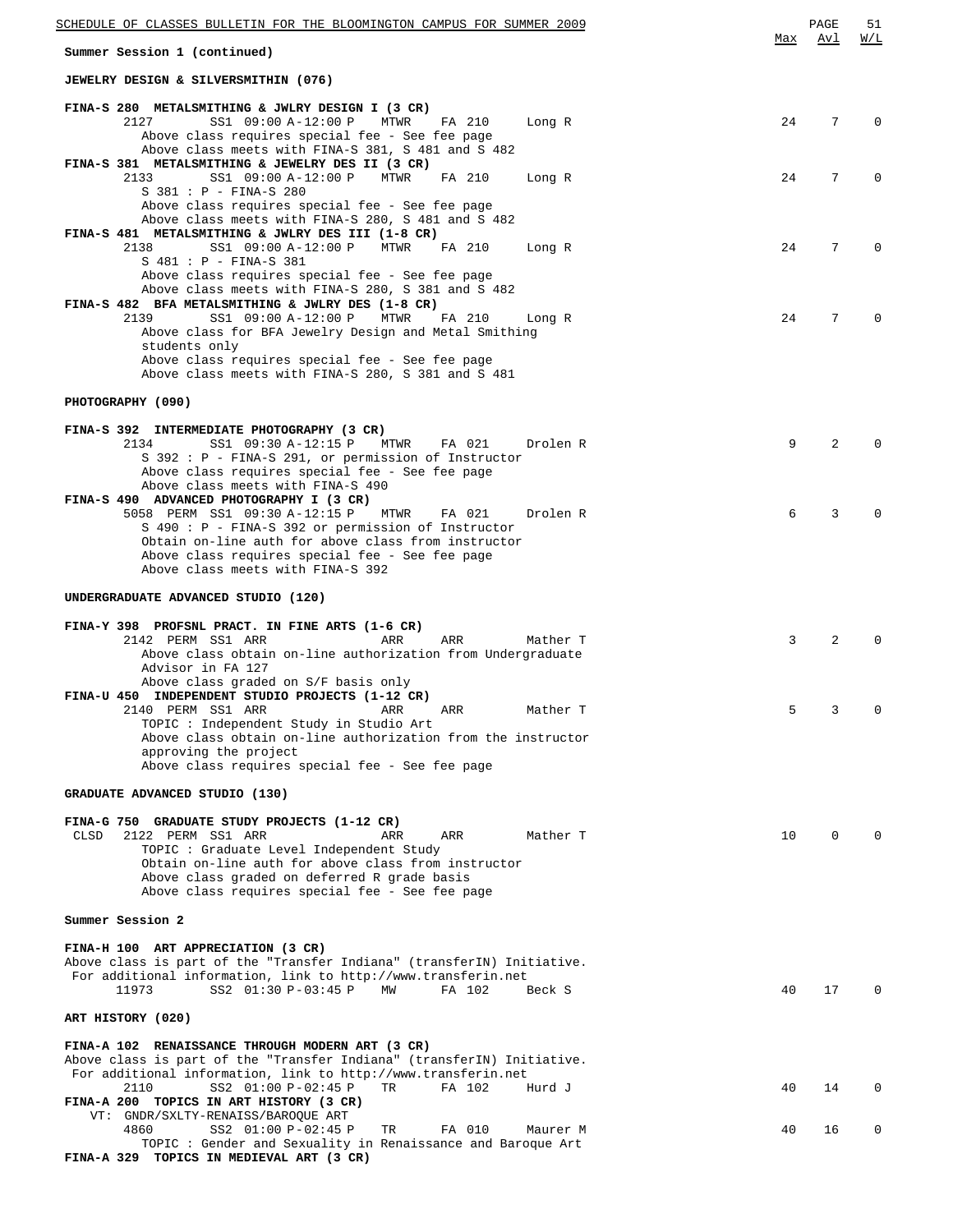| SCHEDULE OF CLASSES BULLETIN FOR THE BLOOMINGTON CAMPUS FOR SUMMER 2009                                             |        |               | Max | PAGE<br>Avl  | 52<br><u>W/L</u> |
|---------------------------------------------------------------------------------------------------------------------|--------|---------------|-----|--------------|------------------|
| Summer Session 2 (continued)                                                                                        |        |               |     |              |                  |
| 5361<br>SS2 10:30 A-12:45 P<br>TR<br>TOPIC : On the Road: Art, Architecture and Culture of<br>Medieval Pilgrimage   | FA 102 | Silvers H     | 40  | 27           | $\mathbf 0$      |
| FINA-A 495 RDGS & RESEARCH IN ART HIST (1-4 CR)<br>2112 PERM SS2 ARR<br>ARR                                         | ARR    |               | 6   | 5            | $\Omega$         |
| A 495 : Written departmental permission required at least                                                           |        | Reilly D      |     |              |                  |
| three days before registration. Permission forms available in                                                       |        |               |     |              |                  |
| Fine Arts 132.<br>FINA-A 499 SENIOR HONORS THESIS (4 CR)                                                            |        |               |     |              |                  |
| 4817 PERM SS2 01:00 P-03:00 P<br>ARR                                                                                | FA 007 | Van Voorhis J | 10  | 10           | 0                |
| A 499 : P - Approval of Department Honors Committee before                                                          |        |               |     |              |                  |
| obtaining online permission                                                                                         |        |               |     |              |                  |
| FINA-A 595 MASTERS ESSAY RESEARCH (1-4 CR)<br>2113 PERM SS2 ARR<br>ARR                                              | ARR    | Reilly D      | 3   | 3            | $\Omega$         |
|                                                                                                                     |        | Facos M       |     |              |                  |
|                                                                                                                     |        | Flinn F       |     |              |                  |
| A 595 : P - Approval of Art History Director before obtaining<br>on-line authorization                              |        |               |     |              |                  |
| FINA-A 775 ADV READINGS AND RESEARCH (1-8 CR)                                                                       |        |               |     |              |                  |
| 2116 PERM SS2 ARR<br>ARR                                                                                            | ARR    | Reilly D      | 4   | 2            |                  |
| Above class graded on deferred R grade basis                                                                        |        |               |     |              |                  |
| A 775 : Approval of Graduate Director required before<br>obtaining on-line authorization                            |        |               |     |              |                  |
| FINA-A 779 DIRECTED FIELD WORK (1-16 CR)                                                                            |        |               |     |              |                  |
| 2117 PERM SS2 ARR<br>ARR                                                                                            | ARR    | Reilly D      | 5   | 4            | <sup>0</sup>     |
| Above class graded on deferred R grade basis                                                                        |        |               |     |              |                  |
| A 779 : Approval of Graduate Director required before<br>obtaining on-line authorization                            |        |               |     |              |                  |
| FINA-A 879 DOCTORAL DISSERTATION (1-12 CR)                                                                          |        |               |     |              |                  |
| 2120 PERM SS2 ARR<br>ARR                                                                                            | ARR    | Reilly D      | 5   | 5            |                  |
|                                                                                                                     |        | Facos M       |     |              |                  |
| Above class graded on deferred R grade basis                                                                        |        | Flinn F       |     |              |                  |
|                                                                                                                     |        |               |     |              |                  |
| FUNDAMENTALS (030)                                                                                                  |        |               |     |              |                  |
| FINA-F 101 FUNDAMENTAL STUDIO-3D (3 CR)                                                                             |        |               |     |              |                  |
| 2121<br>SS2 09:00 A-12:00 P<br>MTWR                                                                                 | FA 173 | Rowe D        | 18  | $\mathbf 1$  | $\Omega$         |
| Above class requires special fee - See fee page                                                                     |        |               |     |              |                  |
| FINA-F 102 FUNDAMENTAL STUDIO-2D (3 CR)                                                                             |        |               |     |              |                  |
| 4236<br>SS2 01:30 P-04:15 P<br>MTWR<br>Above class requires special fee - See fee page                              | FA 174 | Carlson K     | 18  | $\mathbf{1}$ | $\mathbf 0$      |
|                                                                                                                     |        |               |     |              |                  |
| PAINTING (080)                                                                                                      |        |               |     |              |                  |
|                                                                                                                     |        |               |     |              |                  |
| FINA-S 230 PAINTING $1$ (2-3 CR)<br>3796<br>SS2 09:30 A-12:15 P<br>MTWR                                             | FA 318 | Weintraub C   | 18  | 1            | 0                |
| TOPIC : TBA                                                                                                         |        |               |     |              |                  |
| Above class requires special fee - See fee page                                                                     |        |               |     |              |                  |
| Above class meets with FINA-S 331 and S 431<br>FINA-S 331 PAINTING 2 (3 CR)                                         |        |               |     |              |                  |
| 2131<br>SS2 09:30 A-12:15 P<br>MTWR                                                                                 | FA 318 | Weintraub C   | 18  | 1            | $\Omega$         |
| TOPIC : TBA                                                                                                         |        |               |     |              |                  |
| Above class requires special fee - See fee page                                                                     |        |               |     |              |                  |
| Above class meets with FINA-S 431 and 230<br>FINA-S 431 PAINTING 3 (3 CR)                                           |        |               |     |              |                  |
| 2136<br>SS2 09:30 A-12:15 P<br>MTWR                                                                                 | FA 318 | Weintraub C   | 18  | 1            | $\Omega$         |
| TOPIC : TBA                                                                                                         |        |               |     |              |                  |
| Above class requires special fee - See fee page                                                                     |        |               |     |              |                  |
| Above class meets with FINA-S 331 and S 230                                                                         |        |               |     |              |                  |
| SCULPTURE (100)                                                                                                     |        |               |     |              |                  |
|                                                                                                                     |        |               |     |              |                  |
| FINA-S 271 INTRO TO FIGURATIVE SCULPTURE (3 CR)                                                                     |        |               |     |              |                  |
| <b>CLSD</b><br>5043<br>SS2 01:30 P-04:15 P<br>MTWR<br>Above class meets in McCalla School at the corner of 10th and | FX 101 | Cleverley D   | 15  | 0            | 2                |
| Indiana                                                                                                             |        |               |     |              |                  |
| Above class requires special fee - See fee page                                                                     |        |               |     |              |                  |
| Above class meets with FINA-S 371                                                                                   |        |               |     |              |                  |
| FINA-S 371 SCULPTURE 2 (3 CR)<br>VT: FIGURATIVE SCULPTURE                                                           |        |               |     |              |                  |
| CLSD<br>5044<br>SS2 01:30 P-04:15 P<br>MTWR                                                                         | FX 101 | Cleverley D   | 15  | 0            |                  |
| Above class meets in McCalla School at the corner of 10th and                                                       |        |               |     |              |                  |
| Indiana                                                                                                             |        |               |     |              |                  |
| Above class requires special fee - See fee page<br>Above class meets with FINA-S 271                                |        |               |     |              |                  |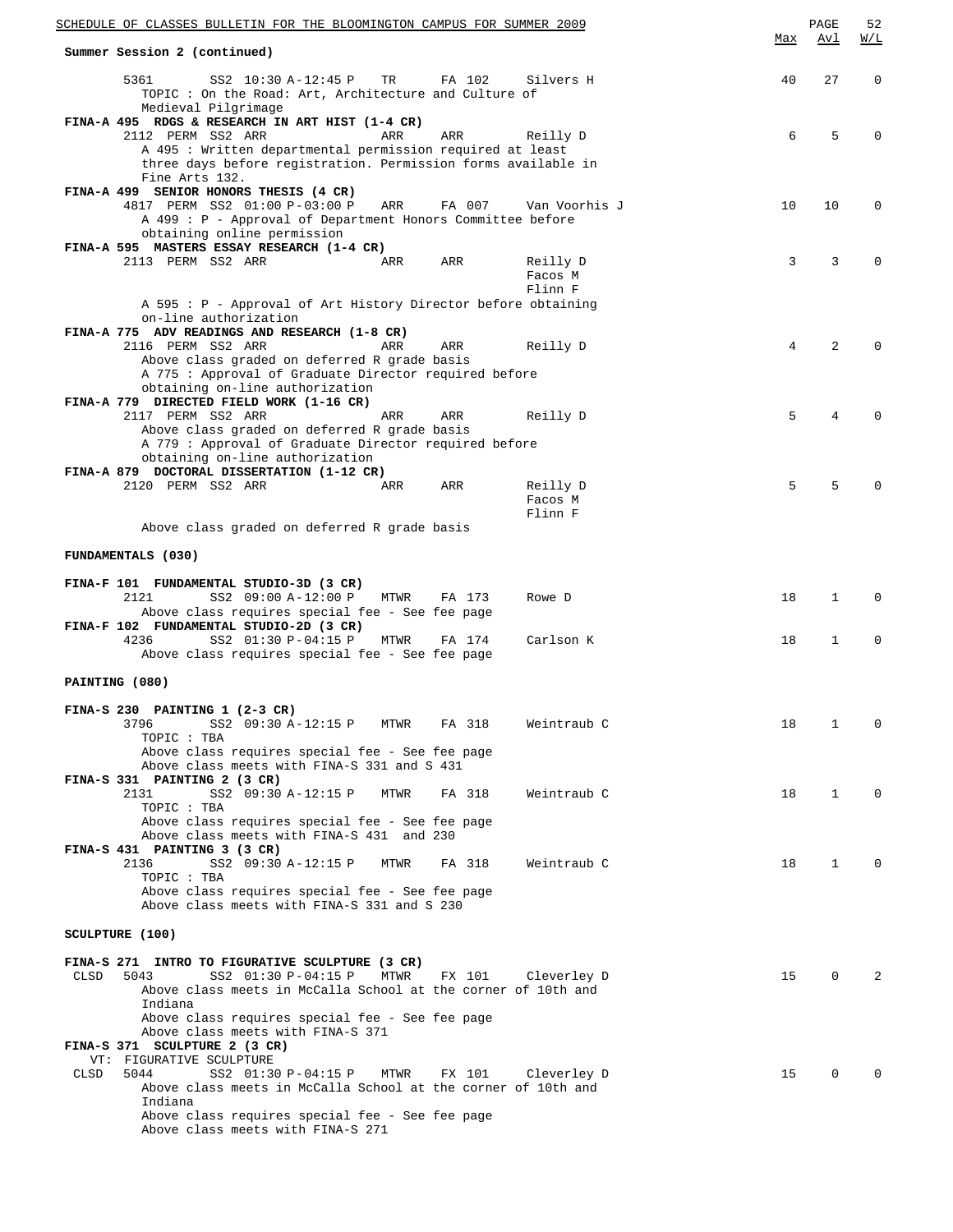| SCHEDULE OF CLASSES BULLETIN FOR THE BLOOMINGTON CAMPUS FOR SUMMER 2009 |     |          | Max | PAGE<br>Avl  | 53<br>W/L    |
|-------------------------------------------------------------------------|-----|----------|-----|--------------|--------------|
| Summer Session 2 (continued)                                            |     |          |     |              |              |
| UNDERGRADUATE ADVANCED STUDIO (120)                                     |     |          |     |              |              |
| FINA-Y 398 PROFSNL PRACT. IN FINE ARTS (1-6 CR)                         |     |          |     |              |              |
| 2143 PERM SS2 ARR<br>ARR                                                | ARR | Mather T | 5   | 5            | <sup>n</sup> |
| Above class obtain on-line authorization from Undergraduate             |     |          |     |              |              |
| Advisor in FA 127                                                       |     |          |     |              |              |
| Above class graded on S/F basis only                                    |     |          |     |              |              |
| 5089 PERM SS2 ARR<br>ARR                                                | ARR | Mather T | 5   | $\mathbf{1}$ | <sup>0</sup> |
| Above class for off-campus study                                        |     |          |     |              |              |
| Above class requires permission of Department                           |     |          |     |              |              |
| Above class graded on S/F basis only                                    |     |          |     |              |              |
| FINA-U 450 INDEPENDENT STUDIO PROJECTS (1-12 CR)                        |     |          |     |              |              |
| 2141 PERM SS2 ARR<br>ARR                                                | ARR | Mather T | 5   | 3            | <sup>0</sup> |
| U 450 : Formerly called FINA-S 400                                      |     |          |     |              |              |
| Above class obtain on-line authorization from Instructor                |     |          |     |              |              |
| approving course work                                                   |     |          |     |              |              |
| Above class requires special fee - See fee page                         |     |          |     |              |              |
| GRADUATE ADVANCED STUDIO (130)                                          |     |          |     |              |              |
| FINA-G 750 GRADUATE STUDY PROJECTS (1-12 CR)                            |     |          |     |              |              |
| 2123 PERM SS2 ARR<br>CLSD<br>ARR                                        | ARR | Mather T | 3   | $\Omega$     | U            |
| TOPIC: Graduate Independent Study in Fine Arts Studio                   |     |          |     |              |              |
| Above class graded on deferred R grade basis                            |     |          |     |              |              |
| Obtain on-line auth for above class from instructor                     |     |          |     |              |              |

Above class requires special fee - See fee page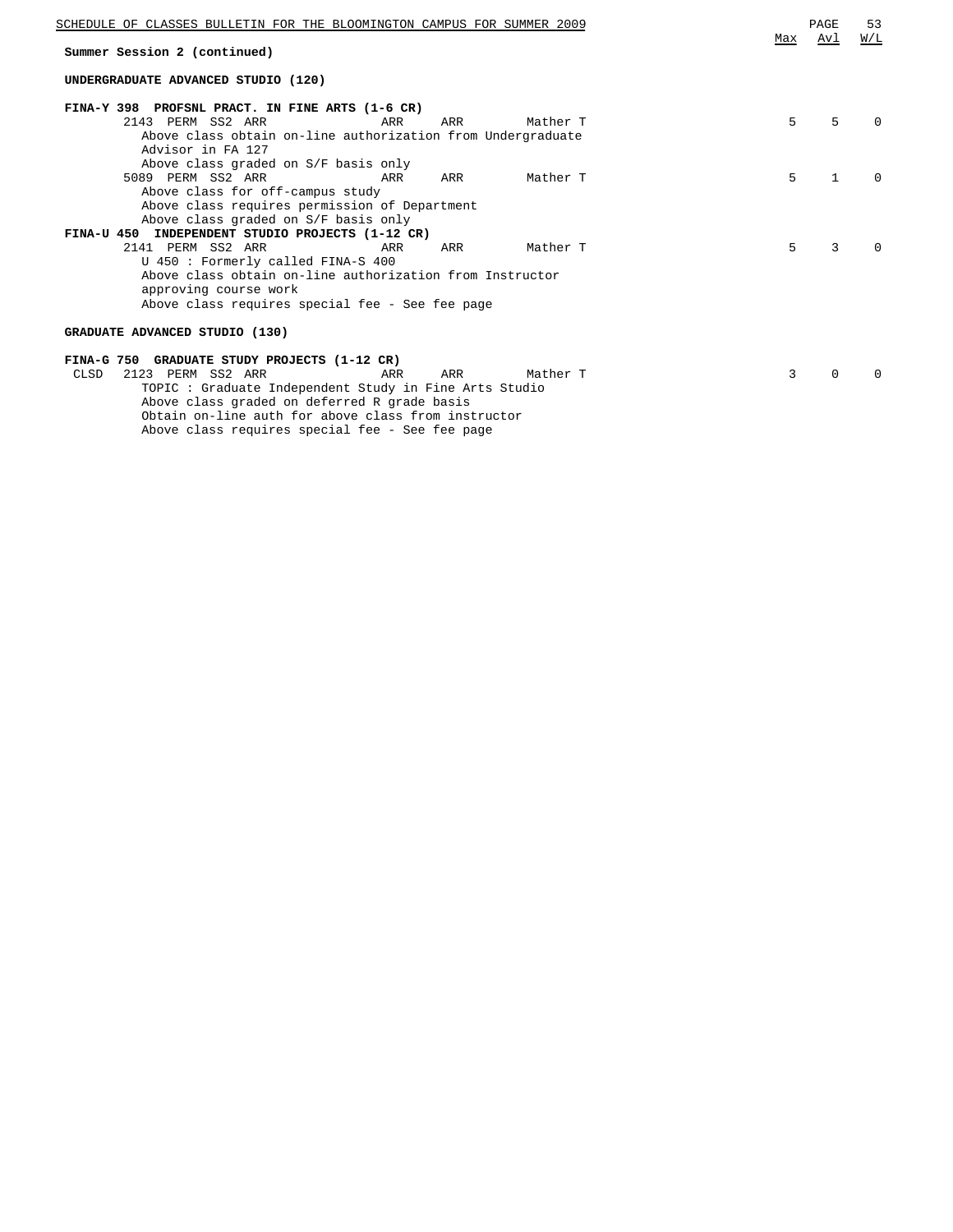| SCHEDULE OF CLASSES BULLETIN FOR THE BLOOMINGTON CAMPUS FOR SUMMER 2009                             |               | Max | PAGE<br>Avl | 54<br>W/L    |
|-----------------------------------------------------------------------------------------------------|---------------|-----|-------------|--------------|
| Folklore and Ethnomusicology (FOLK)                                                                 |               |     |             |              |
| Summer Session 1                                                                                    |               |     |             |              |
| FOLK-F 101 INTRODUCTION TO FOLKLORE (3 CR)                                                          |               |     |             |              |
| 2144<br>SS1 08:55 A-10:10 A<br>BH 315<br>D<br>Above class carries COLL A & H distribution credit    | Christensen D | 21  | 2           | O            |
| FOLK-F 295 SURVEY OF HIP HOP (3 CR)                                                                 |               |     |             |              |
| 13363<br>SS1 04:00 P-05:15 P<br>BH 242<br>D                                                         | Miyake M      | 40  | 3           | 0            |
| Above class carries COLL A & H distribution credit<br>Above class carries Culture Studies credit    |               |     |             |              |
| FOLK-F 354 AFRO-AM FOLKLORE/FOLKLIFE/MUS (3 CR)                                                     |               |     |             |              |
| VT: MOTOWN                                                                                          |               |     |             |              |
| 2146<br>SS1 11:45 A-01:00 P<br>TH A201<br>$\Box$                                                    | Sykes C       | 75  | 5           | $\mathbf{1}$ |
| Above class carries Culture Studies credit<br>Above class carries COLL A & H distribution credit    |               |     |             |              |
| Above class meets with AAAD-A 388 and FOLK-F 609                                                    |               |     |             |              |
| FOLK-F 360 INDIANA FOLKLORE/FOLKLIFE/MUS (3 CR)                                                     |               |     |             |              |
| VT: INDIANA FOLKLORE                                                                                |               |     |             |              |
| CLSD<br>2147<br>SS1 02:35 P-03:50 P<br>HD TBA<br>D                                                  | Kay J         | 20  | $\Omega$    | 1            |
| Above class carries Culture Studies credit<br>Above class carries COLL A & H distribution credit    |               |     |             |              |
| Above class meets at 501 N Park                                                                     |               |     |             |              |
| FOLK-F 400 INDIVIDUAL STUDY IN FOLKLORE (1-3 CR)                                                    |               |     |             |              |
| 2149 PERM SS1 ARR<br>ARR<br>ARR                                                                     | Maultsby P    | 5   | 4           |              |
| Above class requires permission of Department<br>FOLK-F 403 PRAC IN FOLKLORE/ETHNOMUSICLGY (1-3 CR) |               |     |             |              |
| 2151 PERM SS1 ARR<br>ARR<br>ARR                                                                     | Maultsby P    | 5   | 4           |              |
| Above class requires permission of Department                                                       |               |     |             |              |
| FOLK-F 609 AFRI & AFRO-AMER FOLK/FOLK MUS (3 CR)                                                    |               |     |             |              |
| VT: MOTOWN<br>2153<br>SS1 11:45 A-01:00 P<br>TH A201<br>$\Box$                                      | Sykes C       | 75  | 5           | $\Omega$     |
| Above class meets with FOLK-F 354 and AAAD-A 388                                                    |               |     |             |              |
| FOLK-F 800 RESEARCH IN FOLKLORE (1-6 CR)                                                            |               |     |             |              |
| 2154 PERM SS1 ARR<br>ARR<br>ARR                                                                     | Maultsby P    | 25  | 23          | 0            |
| Above class requires permission of Department                                                       |               |     |             |              |
| FOLK-F 803 PRACT IN FOLKLORE/ETHNOMUSIC (1-3 CR)<br>2156 PERM SS1 ARR<br>ARR<br>ARR                 | Maultsby P    | 25  | 25          | $\Omega$     |
| Above class graded on deferred R grade basis                                                        |               |     |             |              |
| Above class requires permission of Department                                                       |               |     |             |              |
| FOLK-F 850 THESIS/PROJECT/DISSERTATION (1-12 CR)                                                    |               |     |             |              |
| 2158 PERM SS1 ARR<br>ARR<br>ARR<br>Above class for out-of-state students only. No mandatory         | Maultsby P    | 30  | 27          | 0            |
| fees.                                                                                               |               |     |             |              |
| Above class obtain authorization from department,                                                   |               |     |             |              |
| croush@indiana.edu                                                                                  |               |     |             |              |
| 13610<br>SS1 ARR<br>ARR<br>ARR<br>Above class for in-state students only.                           | Maultsby P    | 30  | 17          | $\Omega$     |
|                                                                                                     |               |     |             |              |
| Summer Session 2                                                                                    |               |     |             |              |
|                                                                                                     |               |     |             |              |
| FOLK-F 101 INTRODUCTION TO FOLKLORE (3 CR)<br>2145<br>SS2 09:30 A-10:20 A<br>BH 317<br>D            | Gingging F    | 27  | 3           | $\Omega$     |
| Above class carries COLL A & H distribution credit                                                  |               |     |             |              |
| FOLK-F 400 INDIVIDUAL STUDY IN FOLKLORE (1-3 CR)                                                    |               |     |             |              |
| 2150 PERM SS2 ARR<br>ARR<br>ARR                                                                     | Maultsby P    | 5   | 4           | $\Omega$     |
| Above class requires permission of Department<br>FOLK-F 403 PRAC IN FOLKLORE/ETHNOMUSICLGY (1-3 CR) |               |     |             |              |
| 2152 PERM SS2 ARR<br>ARR<br>ARR                                                                     | Maultsby P    | 5   | 4           | 0            |
| Above class requires permission of Department                                                       |               |     |             |              |
| FOLK-F 800 RESEARCH IN FOLKLORE (1-6 CR)                                                            |               |     |             |              |
| 2155 PERM SS2 ARR<br>ARR<br>ARR<br>Above class requires permission of Department                    | Maultsby P    | 10  | 5           | 0            |
| FOLK-F 803 PRACT IN FOLKLORE/ETHNOMUSIC (1-3 CR)                                                    |               |     |             |              |
| 2157 PERM SS2 ARR<br>ARR<br>ARR                                                                     | Maultsby P    | 10  | 8           | 0            |
| Above class graded on deferred R grade basis                                                        |               |     |             |              |
| Above class requires permission of Department<br>FOLK-F 850 THESIS/PROJECT/DISSERTATION (1-12 CR)   |               |     |             |              |
| 2159<br>SS2 ARR<br>ARR<br>ARR                                                                       | Maultsby P    | 20  | 1           | 0            |
| Above class for in-state students only.                                                             |               |     |             |              |
| 13611 PERM SS2 ARR<br>ARR<br>ARR                                                                    | Maultsby P    | 30  | 26          | 0            |
| Above class for out-of-state students only. No mandatory<br>fees.                                   |               |     |             |              |
| Above class obtain authorization from department,                                                   |               |     |             |              |
| croush@indiana.edu                                                                                  |               |     |             |              |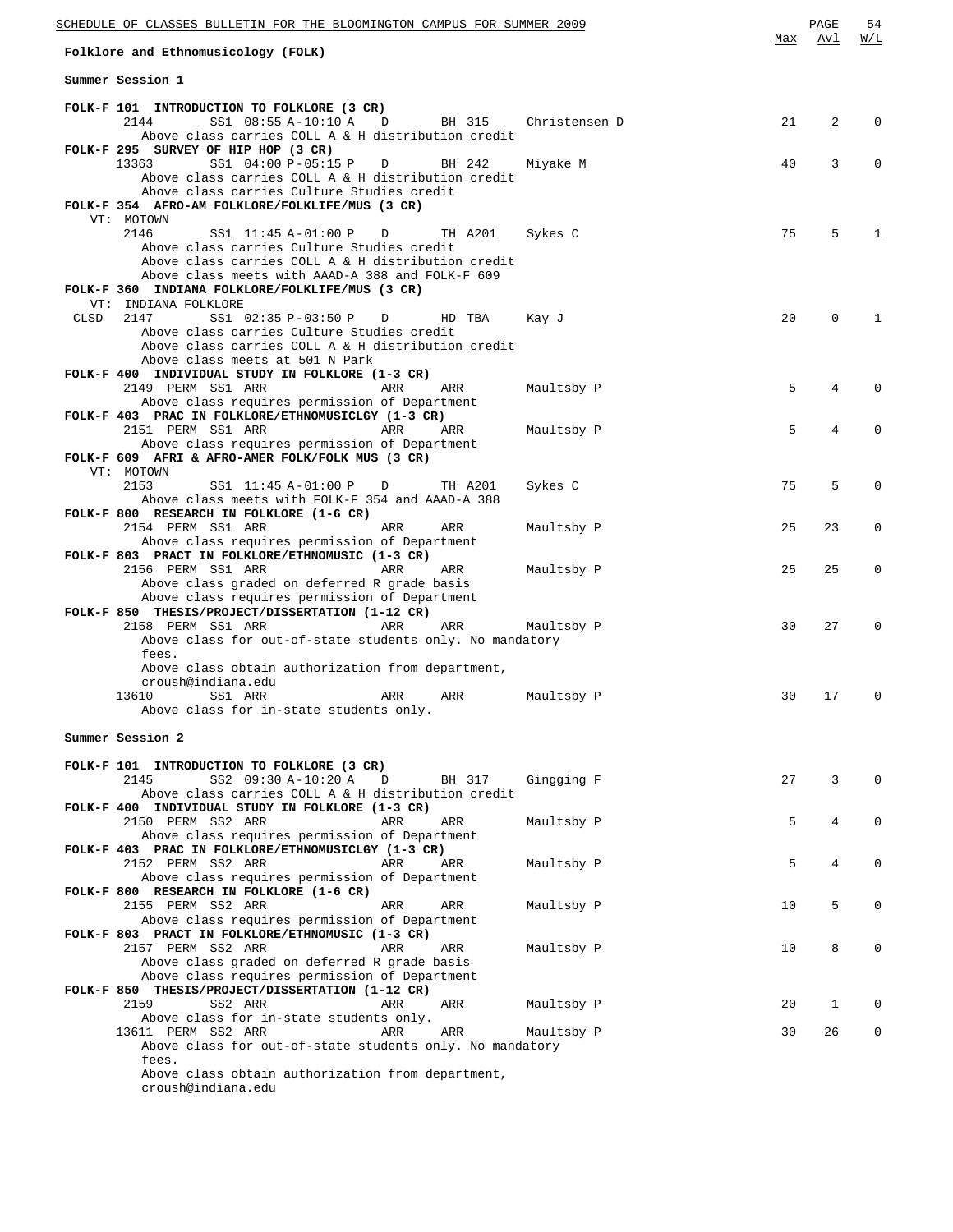**French And Italian (FRIT)**

**Summer Session 1**

| FRENCH (010)                                                                                                                                     |    |    |   |
|--------------------------------------------------------------------------------------------------------------------------------------------------|----|----|---|
| FRIT-F 100 ELEMENTARY FRENCH I (4 CR)                                                                                                            |    |    |   |
| FRIT Course Descriptions:<br>http://www.indiana.edu/~deanfac/blsu108/frit                                                                        |    |    |   |
| All students with previous course work in French must take a placement                                                                           |    |    |   |
| examination. Contact the testing office (812-855-1595) for testing<br>dates                                                                      |    |    |   |
| Above class is part of the "Transfer Indiana" (transferIN) Initiative.                                                                           |    |    |   |
| For additional information, link to http://www.transferin.net<br>SS1 10:20 A-12:00 P<br>BH 233<br>2160<br>D<br>Mitzell K                         | 22 | 7  |   |
| FRIT-F 200 SEC YR FRENCH I: LANG & CULTR (3 CR)                                                                                                  |    |    |   |
| Above class is part of the "Transfer Indiana" (transferIN) Initiative.<br>For additional information, link to http://www.transferin.net          |    |    |   |
| SS1 10:20 A-11:35 A<br>2162<br>D<br>BH 317<br>Bastin K                                                                                           | 22 | 2  | Ω |
| 2163<br>SS1 01:10 P-02:25 P<br>BH 147<br>Chan T<br>D                                                                                             | 22 | 7  | 0 |
| FRIT-F 250 SEC YR FRENCH II: LANG/CULTUR (3 CR)<br>Above class is part of the "Transfer Indiana" (transferIN) Initiative.                        |    |    |   |
| For additional information, link to http://www.transferin.net                                                                                    |    |    |   |
| 2164<br>SS1 10:20 A-11:35 A<br>Loisseau F<br>D<br>BH 205                                                                                         | 22 | 12 | 0 |
| 2165<br>SS1 10:20 A-11:35 A<br>BH 147<br>Dobrenn A<br>D<br>FRIT-F 491 ELEM FRENCH FOR GRAD STUDENTS (4 CR)                                       | 22 | 13 | 0 |
| 2167<br>SS1 01:10 P-02:25 P<br>D<br>BH 217<br>Williams K                                                                                         | 33 | 4  | 0 |
| Above class open to undergraduates only<br>Above class meets with another class of FRIT-F 491                                                    |    |    |   |
| FRIT-F 491 ELEM FRENCH FOR GRAD STUDENTS (3 CR)                                                                                                  |    |    |   |
| SS1 01:10 P-02:25 P<br>2168<br>D<br>BH 217<br>Williams K                                                                                         | 33 | 4  |   |
| Above class open to graduates only<br>F 491 : No Graduate credit                                                                                 |    |    |   |
| Above class meets with another class of FRIT-F491                                                                                                |    |    |   |
| FRIT-F 495 INDIVIDUAL READINGS IN FRENCH (1-3 CR)                                                                                                |    |    |   |
| 2171 PERM SS1 ARR<br>ARR<br>ARR<br>Mickel E<br>Obtain on-line auth for above class from Department                                               | 10 | 10 | 0 |
| FRIT-F 815 INDIV READ IN FR LIT & LING (1-6 CR)                                                                                                  |    |    |   |
| 2174 PERM SS1 ARR<br><b>ARR</b><br>ARR<br>Mickel E                                                                                               | 12 | 12 | 0 |
| Obtain on-line auth for above class from Department<br>FRIT-F 875 RESEARCH IN FRENCH LIT & LANG (1-12 CR)                                        |    |    |   |
| 2176<br>SS1 ARR<br>ARR<br>ARR<br>Mickel E                                                                                                        | 20 | 13 | 0 |
| 5611<br>ARR<br>Mickel E<br>SS1 ARR<br>ARR                                                                                                        | 15 | 14 | 0 |
| Above class for off-campus students only                                                                                                         |    |    |   |
| ITALIAN (020)                                                                                                                                    |    |    |   |
| FRIT-M 100 ELEMENTARY ITALIAN I (4 CR)                                                                                                           |    |    |   |
| 2178<br>SS1 01:10 P-02:50 P<br>D<br>BH 140<br>Marongiu C                                                                                         | 22 | 7  | O |
| FRIT-M 200 INTERMEDIATE ITALIAN I (3 CR)                                                                                                         |    |    |   |
| SS1 10:20 A-11:35 A<br>Pomarici F<br>12922<br>BH 246<br>D<br>FRIT-M 495 INDIV READIN IN ITALIAN LIT (2-3 CR)                                     | 22 | 13 | 0 |
| 2184 PERM SS1 ARR<br>ARR<br>ARR<br>Mickel E                                                                                                      | 10 | 7  | 0 |
| Obtain on-line auth for above class from Department                                                                                              |    |    |   |
| FRIT-M 815 INDIVID RDGS IN ITALIAN LIT (1-6 CR)<br>2186 PERM SS1 ARR<br>ARR<br>ARR<br>Mickel E                                                   | 10 | 10 | Ω |
| Obtain on-line auth for above class from Department                                                                                              |    |    |   |
| FRIT-M 875 RESEARCH IN ITALIAN LITERATURE (1-12 CR)<br>2188<br>SS1 ARR<br>Mickel E<br>ARR<br>ARR                                                 | 15 | 15 | 0 |
| 5613<br>ARR<br>Mickel E<br>SS1 ARR<br>ARR                                                                                                        | 15 | 14 | 0 |
| Above class for off-campus students only                                                                                                         |    |    |   |
| Summer Session 2                                                                                                                                 |    |    |   |
|                                                                                                                                                  |    |    |   |
| FRENCH (010)                                                                                                                                     |    |    |   |
| FRIT-F 150 ELEM FRENCH II: LANG & CUL (4 CR)                                                                                                     |    |    |   |
| FRIT Course Descriptions: http://www.indiana.edu/~deanfac/blsu208/frit<br>Above class is part of the "Transfer Indiana" (transferIN) Initiative. |    |    |   |
| For additional information, link to http://www.transferin.net                                                                                    |    |    |   |
| SS2 09:30 A-10:45 A<br>2161<br>D<br>BH 138<br>Carrell T                                                                                          | 22 | 2  |   |
| FRIT-F 250 SEC YR FRENCH II: LANG/CULTUR (3 CR)<br>Above class is part of the "Transfer Indiana" (transferIN) Initiative.                        |    |    |   |
| For additional information, link to http://www.transferin.net                                                                                    |    |    |   |
| SS2 09:30 A-10:20 A<br>2166<br>D<br>BH 333<br>Steiner D                                                                                          | 22 | 5  |   |
| FRIT-F 492 READING FRENCH FOR GRAD STDNTS (4 CR)<br>2169<br>SS2 01:30 P-02:25 P<br>D<br>BH 148<br>Kunz M                                         | 32 | 4  |   |
| Above class open to undergraduates only                                                                                                          |    |    |   |
| Above class meets with another class of FRIT-F 492                                                                                               |    |    |   |

**FRIT-F 492 READING FRENCH FOR GRAD STDNTS (3 CR)**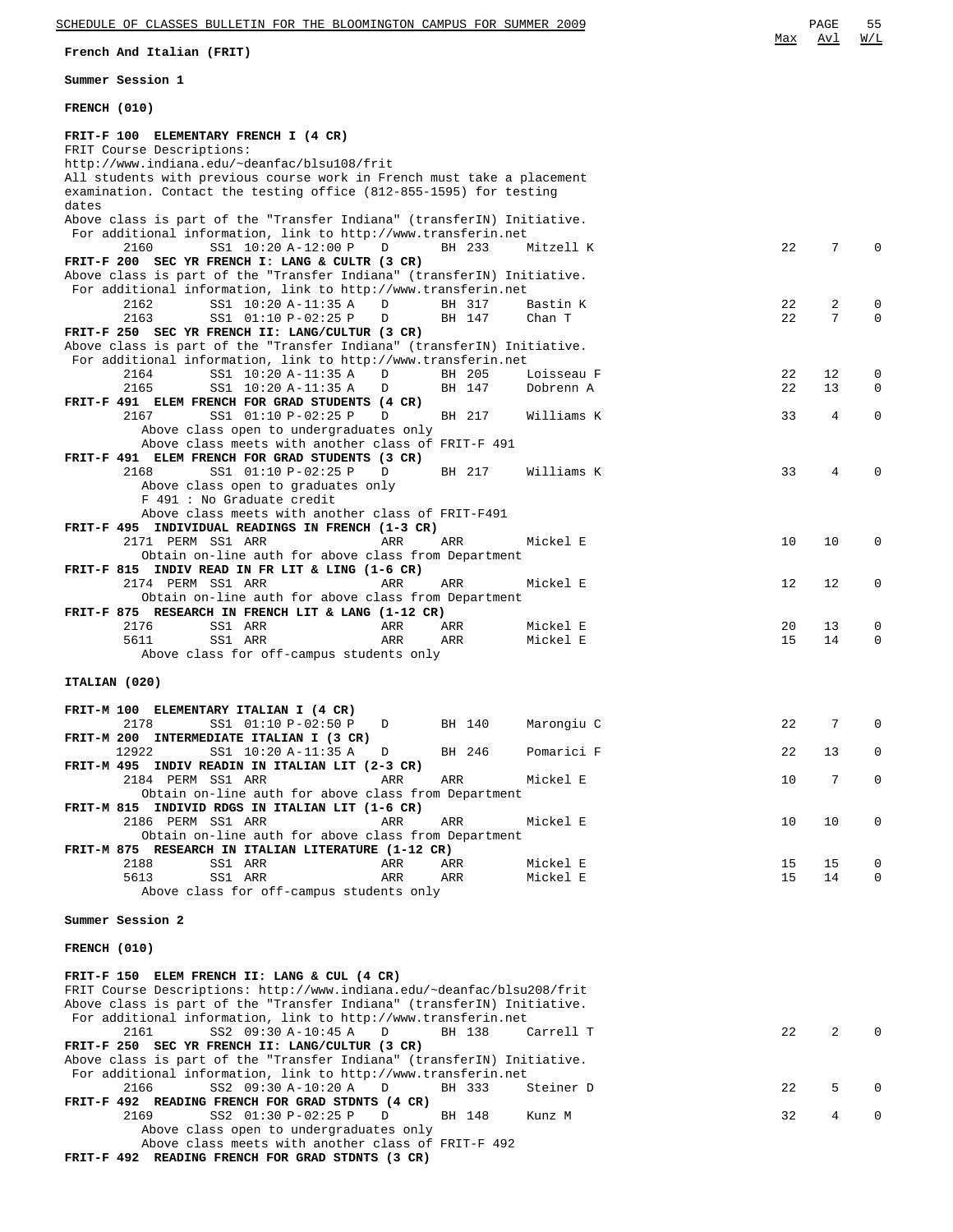| SCHEDULE OF CLASSES BULLETIN FOR THE BLOOMINGTON CAMPUS FOR SUMMER 2009<br>Summer Session 2 (continued) |     |     |          | Max | PAGE<br>Avl     | 56<br>W/L   |
|---------------------------------------------------------------------------------------------------------|-----|-----|----------|-----|-----------------|-------------|
|                                                                                                         |     |     |          |     |                 |             |
| 2170 SS2 01:30 P-02:25 P D BH 148 Kunz M                                                                |     |     |          | 32  | 4               | $\Omega$    |
| Above class open to graduates only                                                                      |     |     |          |     |                 |             |
| F 492 : No Graduate credit                                                                              |     |     |          |     |                 |             |
| Above class meets with another class of FRIT-F 492                                                      |     |     |          |     |                 |             |
| FRIT-F 495 INDIVIDUAL READINGS IN FRENCH (1-3 CR)                                                       |     |     |          |     |                 |             |
| 2172 PERM SS2 ARR                                                                                       | ARR | ARR | Mickel E | 10  | 8               | $\Omega$    |
| Obtain on-line auth for above class from Department                                                     |     |     |          |     |                 |             |
| FRIT-F 496 FOREIGN STUDY IN FRENCH (3-8 CR)                                                             |     |     |          |     |                 |             |
| 2173 PERM SS2 ARR                                                                                       | ARR | ARR | Mickel E | 10  | 10              | 0           |
| Obtain on-line auth for above class from Department                                                     |     |     |          |     |                 |             |
| FRIT-F 815 INDIV READ IN FR LIT & LING (1-6 CR)                                                         |     |     |          |     |                 |             |
| 2175 PERM SS2 ARR                                                                                       | ARR | ARR | Mickel E | 10  | $7\phantom{.0}$ | $\mathbf 0$ |
| Obtain on-line auth for above class from Department                                                     |     |     |          |     |                 |             |
| FRIT-F 875 RESEARCH IN FRENCH LIT & LANG (1-12 CR)                                                      |     |     |          |     |                 |             |
| SS2 ARR<br>2177                                                                                         | ARR | ARR | Mickel E | 20  | 15              | 0           |
| 5612<br>SS2 ARR                                                                                         | ARR | ARR | Mickel E | 15  | 12              | $\Omega$    |
| Above class for off-campus students only                                                                |     |     |          |     |                 |             |
|                                                                                                         |     |     |          |     |                 |             |
| ITALIAN (020)                                                                                           |     |     |          |     |                 |             |
|                                                                                                         |     |     |          |     |                 |             |
| FRIT-M 150 ELEMENTARY ITALIAN II (4 CR)                                                                 |     |     |          |     |                 |             |
| SS2 01:30 P-02:45 P D BH 140 Migliorelli M<br>2179                                                      |     |     |          | 22  | 8               | $\Omega$    |
| FRIT-M 495 INDIV READIN IN ITALIAN LIT (2-3 CR)                                                         |     |     |          |     |                 |             |
| 2185 PERM SS2 ARR                                                                                       | ARR | ARR | Mickel E | 10  | 9               | $\mathbf 0$ |
| Obtain on-line auth for above class from Department                                                     |     |     |          |     |                 |             |
| FRIT-M 815 INDIVID RDGS IN ITALIAN LIT (1-6 CR)                                                         |     |     |          |     |                 |             |
| 2187 PERM SS2 ARR                                                                                       | ARR | ARR | Mickel E | 10  | 9               | $\Omega$    |
| Obtain on-line auth for above class from Department                                                     |     |     |          |     |                 |             |
| 5783 PERM SS2 ARR                                                                                       | ARR | ARR | Mickel E | 5   | 5               | $\Omega$    |
| Obtain on-line auth for above class from Department                                                     |     |     |          |     |                 |             |
| FRIT-M 875 RESEARCH IN ITALIAN LITERATURE (1-12 CR)                                                     |     |     |          |     |                 |             |
| 2189<br>SS2 ARR                                                                                         | ARR | ARR | Mickel E | 15  | 14              | 0           |
| 5614<br>SS2 ARR                                                                                         | ARR | ARR | Mickel E | 15  | 15              | $\Omega$    |
| Above class for off-campus students only                                                                |     |     |          |     |                 |             |
|                                                                                                         |     |     |          |     |                 |             |
| CROSSLISTED COURSES (999)                                                                               |     |     |          |     |                 |             |

**OVERSEAS STUDIES (OVST)**

**OVST-N 396 OVERSEAS STUDY IN QUEBEC (6 CR) OVST-P 396 OVERSEAS STUDY IN PARIS (6 CR) OVST-I 496 OVERSEAS STUDY IN FLORENCE (6 CR)**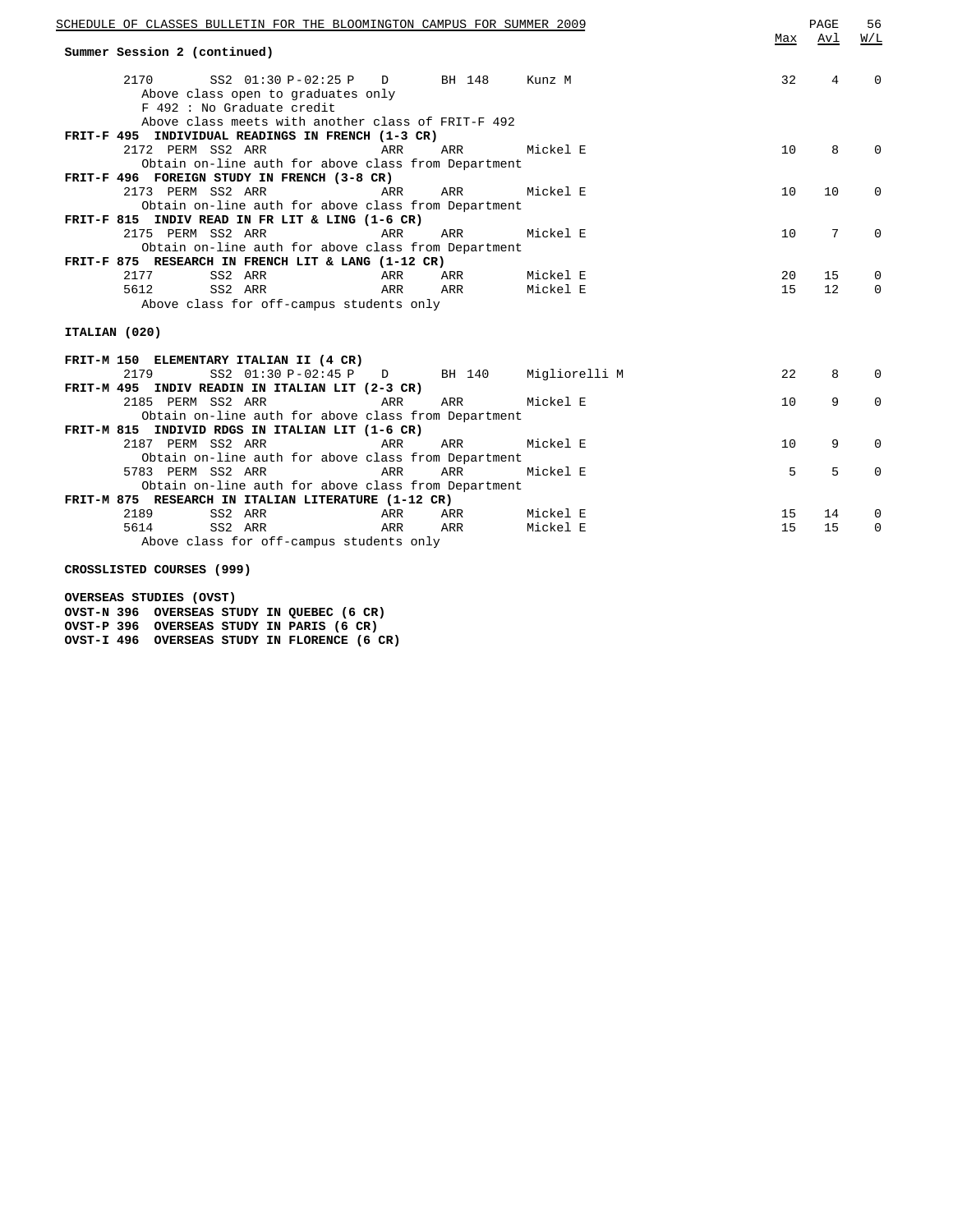| <u>SCHEDULE OF CLASSES BULLETIN FOR THE BLOOMINGTON CAMPUS FOR SUMMER 2009</u>                                     |     | PAGE | 57               |
|--------------------------------------------------------------------------------------------------------------------|-----|------|------------------|
| Gender Studies (GNDR)                                                                                              | Max | Avl  | $\overline{M/L}$ |
|                                                                                                                    |     |      |                  |
| Summer Session 1                                                                                                   |     |      |                  |
| GNDR-G 101 GENDER, CULTURE, AND SOCIETY (3 CR)                                                                     |     |      |                  |
| 12352<br>SS1 01:10 P-03:10 P<br>MWF<br>BH 015<br>Basiliere J<br>Above class carries COLL A & H distribution credit | 25  | 3    | 1                |
| GNDR-G 205 THEMES IN GENDER STUDIES (3 CR)                                                                         |     |      |                  |
| VT: SEX, GENDER & THE BRAIN                                                                                        |     |      |                  |
| 5443<br>SS1 01:30 P-04:30 P<br>TR<br>BH 139<br>Hill B                                                              | 25  | 10   | 0                |
| TOPIC : Sex, Gender & the Brain<br>GNDR-G 480 PRACTICUM IN GENDER STUDIES (3-6 CR)                                 |     |      |                  |
| 5679 PERM SS1 ARR<br>ARR<br>ARR<br>Johnson C                                                                       | 5   | 5    | 0                |
| G 480 : P - At least 12 credit hours in Gender Studies                                                             |     |      |                  |
| Above class P - At least Junior standing                                                                           |     |      |                  |
| A portion of the above class reserved for majors                                                                   |     |      |                  |
| Above class obtain on-line authorization from department,                                                          |     |      |                  |
| Memorial Hall East 130.<br>GNDR-G 495 RDGS & RES IN GENDER STUDIES (1-3 CR)                                        |     |      |                  |
| 5680 PERM SS1 ARR<br>ARR<br>ARR<br>Johnson C                                                                       | 5   | 4    |                  |
| $G$ 495 : P - Arrange with department chair.                                                                       |     |      |                  |
| Above class obtain on-line authorization from department,                                                          |     |      |                  |
| Memorial Hall East 130.                                                                                            |     |      |                  |
| GNDR-G 695 GRAD RDGS/RSCH IN GENDER ST (1-3 CR)<br>2249 PERM SS1 ARR<br>ARR<br>ARR<br>Sanders S                    | 12  | 10   | $\Omega$         |
| $G$ 695 : P - Arrange with Department Chair                                                                        |     |      |                  |
| Above class obtain on-line authorization from office,                                                              |     |      |                  |
| Memorial Hall East 130                                                                                             |     |      |                  |
| GNDR-G 899 PHD DISSERTATION (1-12 CR)                                                                              |     |      |                  |
| 4989<br>ARR<br>SS1 ARR<br>ARR<br>Sanders S                                                                         | 12  | 7    | $\Omega$         |
| G 899 : P - Arrange with Department Chair<br>Above class obtain on-line authorization from office,                 |     |      |                  |
| Memorial Hall East 130                                                                                             |     |      |                  |
|                                                                                                                    |     |      |                  |
| Summer Session 2                                                                                                   |     |      |                  |
| GNDR-G 101 GENDER, CULTURE, AND SOCIETY (3 CR)                                                                     |     |      |                  |
| 12353<br>SS2 12:30 P-02:30 P<br>MWF<br>Thomas-Williams C<br>BH 233                                                 | 25  | 4    | $\Omega$         |
| Above class carries COLL A & H distribution credit                                                                 |     |      |                  |
| GNDR-G 225 GENDER SEXUALITY & POP CULTURE (3 CR)                                                                   |     |      |                  |
| 5440<br>SS2 02:00 P-05:00 P<br>TR<br>BH 144<br>Shaw J<br>Above class carries COLL A & H distribution credit        | 25  | 7    | 2                |
| Above class carries Culture Studies credit                                                                         |     |      |                  |
| GNDR-G 480 PRACTICUM IN GENDER STUDIES (3-6 CR)                                                                    |     |      |                  |
| 5681 PERM SS2 ARR<br>ARR<br>ARR<br>Johnson C                                                                       | 5   | 4    | 0                |
| G 480 : P - At least 12 credit hours in Gender Studies                                                             |     |      |                  |
| Above class P - At least Junior standing                                                                           |     |      |                  |
| A portion of the above class reserved for majors<br>Above class obtain on-line authorization from department,      |     |      |                  |
| Memorial Hall East 130.                                                                                            |     |      |                  |
| GNDR-G 495 RDGS & RES IN GENDER STUDIES (1-3 CR)                                                                   |     |      |                  |
| 5682 PERM SS2 ARR<br>ARR<br>ARR<br>Johnson C                                                                       | 5   | 4    |                  |
| $G$ 495 : $P$ - Arrange with department chair.                                                                     |     |      |                  |
| Above class obtain on-line authorization from department,                                                          |     |      |                  |
| Memorial Hall East 130.<br>GNDR-G 695 GRAD RDGS/RSCH IN GENDER ST (1-3 CR)                                         |     |      |                  |
| 2250 PERM SS2 ARR<br>Sanders S<br>ARR<br>ARR                                                                       | 12  | 6    |                  |
| $G$ 695 : P - Arrange with Department Chair                                                                        |     |      |                  |
| Above class obtain on-line authorization from office,                                                              |     |      |                  |
| Memorial Hall East 130                                                                                             |     |      |                  |
| GNDR-G 899 PHD DISSERTATION (1-12 CR)                                                                              |     |      |                  |
| 4990<br>SS2 ARR<br>ARR<br>ARR<br>Sanders S<br>$G 899 : P - Arrange with Department Chair$                          | 12  | 9    |                  |
| Above class obtain on-line authorization from office,                                                              |     |      |                  |
| Memorial Hall East 130                                                                                             |     |      |                  |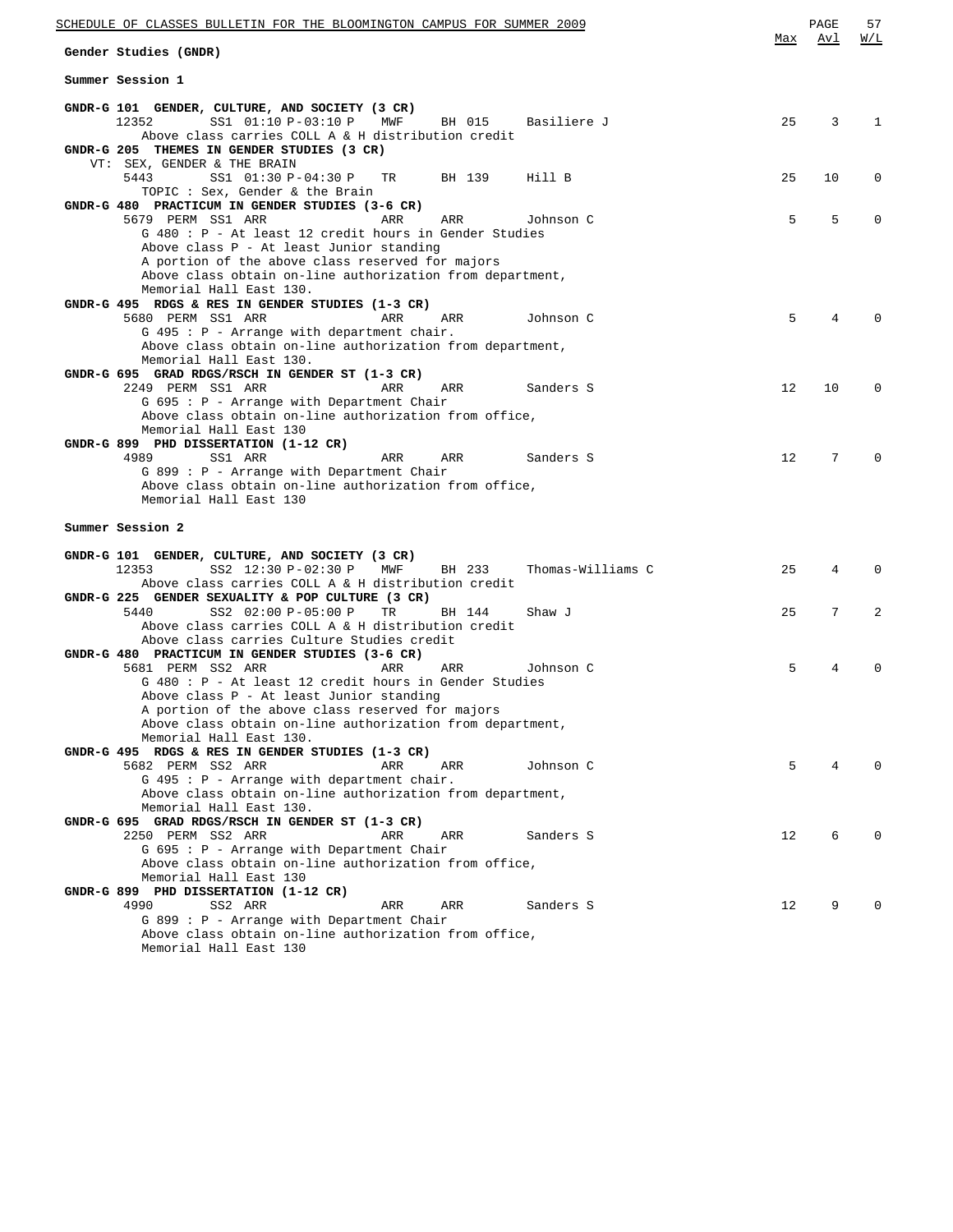| SCHEDULE OF CLASSES BULLETIN FOR THE BLOOMINGTON CAMPUS FOR SUMMER 2009                                                                                                        |             |        |        |                   | Max            | PAGE<br>Avl | 58<br>W/L |
|--------------------------------------------------------------------------------------------------------------------------------------------------------------------------------|-------------|--------|--------|-------------------|----------------|-------------|-----------|
| Geography (GEOG)                                                                                                                                                               |             |        |        |                   |                |             |           |
| Summer Session 1                                                                                                                                                               |             |        |        |                   |                |             |           |
| GEOG-G 107 PHYSICAL SYS OF ENVIRONMENT (3 CR)<br>2190<br>SS1 08:55 A-10:10 A<br>Above class requires special fee - See fee page                                                | MWR         |        |        | SB 131 El-Masri B | 30             | 13          | 0         |
| Laboratory (LAB)<br>2192<br>SS1 08:55 A-10:10 A                                                                                                                                | TF          |        | SB 131 | El-Masri B        | 30             | 13          | 0         |
| GEOG-G 110 INTRO TO HUMAN GEOGRAPHY (3 CR)<br>2196<br>SS1 10:20 A-11:35 A                                                                                                      | D           |        | SB 150 | Vidon E           | 30             | 5           | 0         |
| GEOG-G 120 WORLD REGIONAL GEOGRAPHY (3 CR)<br>2198<br>SS1 01:10 P-02:25 P                                                                                                      | D           | SB 150 |        | Kargl A           | 30             | 4           | 0         |
| GEOG-G 306 THE GEOGRAPHY OF CURR ISSUES (3 CR)<br>VT: LANG POLICY IN WESTERN EUROPE                                                                                            |             |        |        |                   |                |             |           |
| 13242<br>SS1 11:45 A-01:00 P<br>TOPIC : Speaking Freely?: Language Policy in Western Europe<br>Above class carries Culture Studies credit<br>Above class meets with WEUR-W 405 | BH 229<br>D |        |        | Siegel J          | 25             | 9           | $\Omega$  |
| GEOG-G 326 GEOGRAPHY OF NORTH AMERICA (3 CR)                                                                                                                                   |             |        |        |                   |                |             |           |
| 4854<br>SS1 11:45 A-01:00 P<br>$GEOG-G 450$ UNDERGRAD RDGS & RES IN GEOG $(1-3 \text{ CR})$                                                                                    | D           |        |        | SB 150 Clouser R  | 30             | 4           | $\Omega$  |
| 2199 PERM SS1 ARR<br>$G$ 450 : P - Senior standing and permission of Instructor                                                                                                | ARR         | ARR    |        | Robeson S         | 5              | 4           | 0         |
| GEOG-G 460 INTRNSHP GEOGRAPHICAL ANALYSIS (3-6 CR)<br>2201 PERM SS1 ARR                                                                                                        | ARR         | ARR    |        | Robeson S         | 5              | 2           | 0         |
| 3979 PERM SS1 ARR<br>GEOG-G 560 GEOGRAPHY INTERNSHIP (1-4 CR)                                                                                                                  | ARR         | ARR    |        | Robeson S         | $\overline{a}$ | 2           | 0         |
| 2203 PERM SS1 ARR                                                                                                                                                              | ARR         | ARR    |        | Robeson S         | $\mathbf{1}$   | $\mathbf 1$ | 0         |
| $G$ 560 : P - Graduate level courses in Geography and consent<br>of Instructor                                                                                                 |             |        |        |                   |                |             |           |
| GEOG-G 830 READINGS IN GEOGRAPHY (1-3 CR)<br>2205 PERM SS1 ARR                                                                                                                 | ARR         | ARR    |        | Robeson S         | 5              | 4           | 0         |
| G 830 : P - Advanced courses in Geography or closely related<br>fields                                                                                                         |             |        |        |                   |                |             |           |
| GEOG-G 840 RESEARCH IN GEOGRAPHY (1-12 CR)<br>2207 PERM SS1 ARR<br>$G 840 : P -$ Consent of Faculty member                                                                     | ARR         | ARR    |        | Robeson S         | 5              | 3           | 0         |
| GEOG-G 845 MASTERS PAPERS (1-6 CR)<br>2209 PERM SS1 ARR                                                                                                                        | ARR         | ARR    |        | Robeson S         | $\mathbf{1}$   | 1           | $\Omega$  |
| GEOG-G 850 MASTERS THESIS (1-6 CR)<br>2211 PERM SS1 ARR                                                                                                                        | ARR         | ARR    |        | Robeson S         | 5              | 5           | $\Omega$  |
| GEOG-G 860 PH D THESIS (1-12 CR)<br>2213 PERM SS1 ARR<br><b>Example 2</b> ARR                                                                                                  |             | ARR    |        | Robeson S         | 5              | 5           | 0         |
| Summer Session 2                                                                                                                                                               |             |        |        |                   |                |             |           |
| GEOG-G 107 PHYSICAL SYS OF ENVIRONMENT (3 CR)                                                                                                                                  |             |        |        |                   |                |             |           |
| 2191<br>SS2 09:30 A-10:20 A MWR<br>Above class requires special fee - See fee page                                                                                             |             |        | SB 131 | El-Masri B        | 30             | $\mathbf 1$ | 0         |
| Laboratory (LAB)<br>2193<br>SS2 09:30 A-10:20 A<br>CLSD                                                                                                                        | TF          |        | SB 131 | El-Masri B        | 30             | $\mathbf 0$ | 0         |
| GEOG-G 110 INTRO TO HUMAN GEOGRAPHY (3 CR)<br>SS2 10:30 A-11:20 A<br>2197                                                                                                      | D           |        | SB 150 | Rickly-Boyd J     | 30             | 8           | 0         |
| GEOG-G 120 WORLD REGIONAL GEOGRAPHY (3 CR)<br>4651<br>SS2 07:00 P-09:00 P                                                                                                      | TR          |        | SB 150 | Braverman L       | 30             | 3           | 0         |
| GEOG-G 450 UNDERGRAD RDGS & RES IN GEOG (1-3 CR)<br>2200 PERM SS2 ARR                                                                                                          | ARR         | ARR    |        | Robeson S         | 5              | 3           | 0         |
| $G$ 450: $P$ - Senior standing and permission of Instructor<br>GEOG-G 460 INTRNSHP GEOGRAPHICAL ANALYSIS (1-6 CR)                                                              |             |        |        |                   |                |             |           |
| 2202 PERM SS2 ARR<br>GEOG-G 560 GEOGRAPHY INTERNSHIP (1-4 CR)                                                                                                                  | ARR         | ARR    |        | Robeson S         | 5              | 2           | 0         |
| 2204 PERM SS2 ARR<br>G 560 : P - Graduate level courses in Geography and consent                                                                                               | ARR         | ARR    |        | Robeson S         | $\mathbf{1}$   | $\mathbf 1$ | 0         |
| of Instructor<br>GEOG-G 830 READINGS IN GEOGRAPHY (1-3 CR)                                                                                                                     |             |        |        |                   |                |             |           |
| 2206 PERM SS2 ARR<br>G 830 : P - Advanced courses in Geography or closely related<br>fields                                                                                    | ARR         | ARR    |        | Robeson S         | 5              | 5           | 0         |
| GEOG-G 840 RESEARCH IN GEOGRAPHY (1-12 CR)<br>2208 PERM SS2 ARR                                                                                                                | ARR         | ARR    |        | Robeson S         | 5              | 2           | 0         |
| $G 840 : P - Permission of Faculty member$<br>GEOG-G 845 MASTERS PAPERS (1-6 CR)                                                                                               |             |        |        |                   |                |             |           |
| 2210 PERM SS2 ARR<br>GEOG-G 850 MASTERS THESIS (1-6 CR)                                                                                                                        | ARR         | ARR    |        | Robeson S         | $\mathbf{1}$   | 1           | 0         |
| 2212 PERM SS2 ARR<br>GEOG-G 860 PH D THESIS (1-12 CR)                                                                                                                          | ARR         | ARR    |        | Robeson S         | 5              | 5           | 0         |
| 2214 PERM SS2 ARR                                                                                                                                                              | ARR         | ARR    |        | Robeson S         | 5              | 4           | 0         |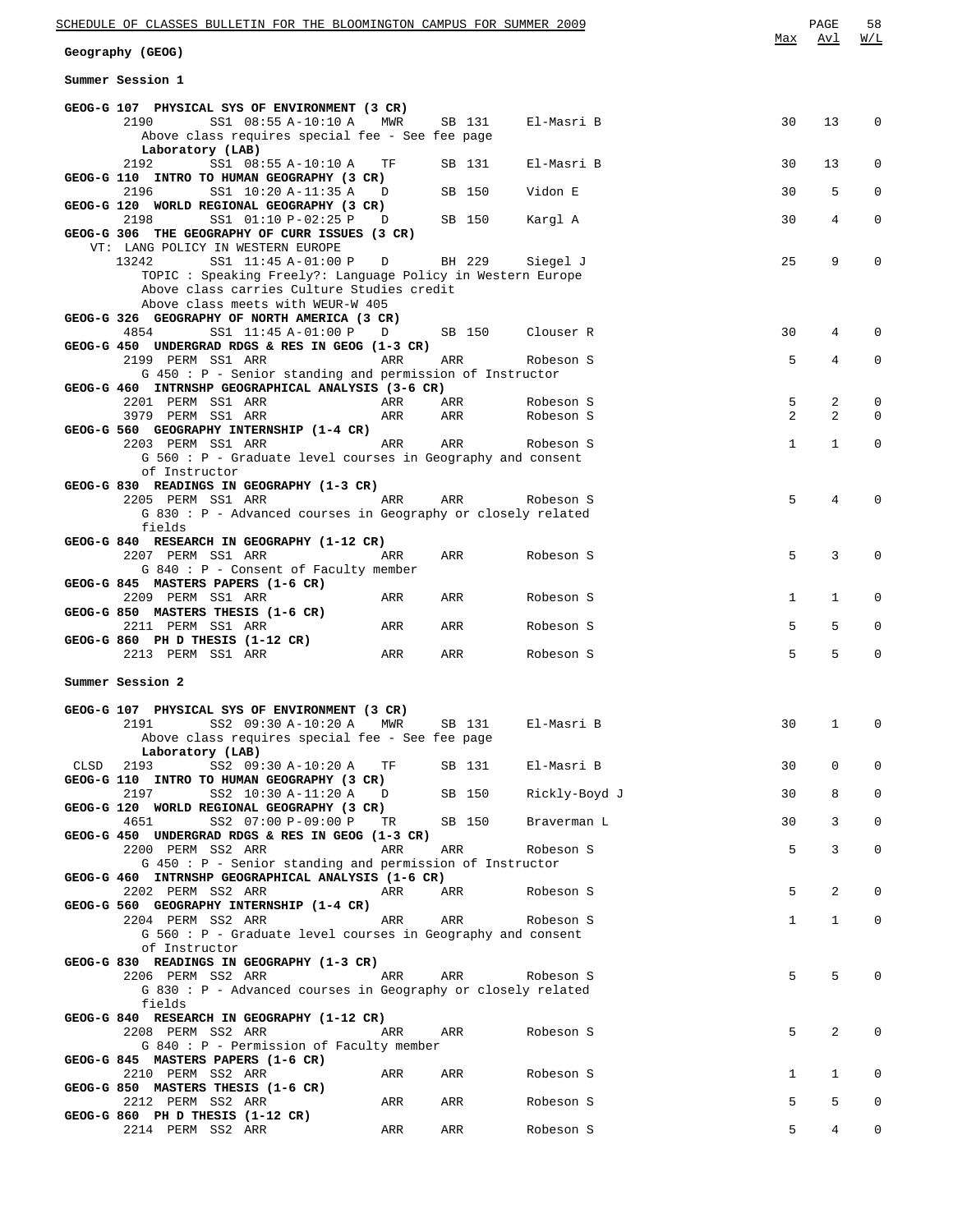| SCHEDULE OF CLASSES BULLETIN FOR THE BLOOMINGTON CAMPUS FOR SUMMER 2009                                              |                   | PAGE    | 59                         |
|----------------------------------------------------------------------------------------------------------------------|-------------------|---------|----------------------------|
| Geology (GEOL)                                                                                                       | Max               | Avl     | W/L                        |
| Summer Session 1                                                                                                     |                   |         |                            |
| GEOL-G 103 EARTH SCIENCE-MATLS/PROCESSES (3 CR)                                                                      |                   |         |                            |
| 3674<br>SS1 10:20 A-01:00 P<br>MW<br>GY 126<br>Brophy J<br>Above class requires special fee - See fee page           | 24                | 2       | $\mathbf 0$                |
| Laboratory (LAB)<br>SS1 11:45 A-02:25 P<br>3675<br>GY 214<br>Brophy J<br>Т                                           | 24                | 2       | $\mathbf 0$                |
| Above class requires special fee - See fee page<br>GEOL-G 105 EARTH: OUR HABITABLE PLANET (3 CR)                     |                   |         |                            |
| 2218<br>SS1 11:45 A-02:25 P<br>MW<br>GY 143<br>Bose R<br>G 105 : In addition to the lecture, students must enroll in | 40                | 13      | $\mathbf 0$                |
| one of the following labs<br>Above class requires special fee - See fee page<br>Laboratory (LAB)                     |                   |         |                            |
| SS1 11:45 A-02:25 P<br>2219<br>т<br>GY 220<br>Bose R<br>2220<br>SS1 11:45 A-02:25 P<br>GY 220<br>R<br>Bose R         | 20<br>20          | 1<br>12 | 1<br>$\mathbf 0$           |
| GEOL-G 188 VOLCANOES OF THE SIERRA NEVADA (3 CR)                                                                     |                   |         |                            |
| 3902 PERM NS1 ARR<br>ARR<br>ARR<br>Hamburger M<br>G 188 : P - GEOL-G 190 or CLLC-L 100                               | 16                | 2       | $\mathbf 0$                |
| Above class meets May 16-30, and is a 2-week field course in                                                         |                   |         |                            |
| the Sierra Mountains of California followed by a 2-week<br>independent study research period. Consent of Instructor  |                   |         |                            |
| required in advance.                                                                                                 |                   |         |                            |
| Above class fulfills the College Topics requirement<br>Above class Honors College students will receive Honors       |                   |         |                            |
| credit                                                                                                               |                   |         |                            |
| G 188 : For more information see website:<br>http://www.indiana.edu/~sierra/ (no caps)                               |                   |         |                            |
| Above class meets with CLLC-L 130                                                                                    |                   |         |                            |
| GEOL-G 410 UNDERGRADUATE RESEARCH IN GEOL (1-6 CR)<br>2221<br>ARR                                                    | 5                 | 4       | $\Omega$                   |
| SS1 ARR<br>ARR<br>Brassell S<br>G 410 : P - Permission of Instructor required in advance                             |                   |         |                            |
| GEOL-G 420 REGIONAL GEOLOGY FIELD TRIP (1-2 CR)                                                                      |                   |         |                            |
| 2223 PERM NS1 ARR<br>ARR<br>ARR<br>Wintsch R<br>$G$ 420 : P - GEOL-G 222 (G 323 recommended). Permission of          | $12 \overline{ }$ | 11      | $\mathbf 0$                |
| Instructor in advance (R. Wintsch, GY 325, (812) 855-4018).                                                          |                   |         |                            |
| Dates TBA.<br>GEOL-G 499 HONORS RESEARCH IN GEOLOGY (1-6 CR)                                                         |                   |         |                            |
| 2226<br>SS1 ARR<br>ARR<br>ARR                                                                                        | 5                 | 5       | $\mathbf 0$                |
| G 499 : P - Permission of Instructor required in advance<br>GEOL-G 810 RESEARCH (1-12 CR)                            |                   |         |                            |
| 2229<br>SS1 ARR<br>ARR<br>ARR<br>Brassell S                                                                          | 30                | 14      | $\mathbf 0$                |
| Above class graded on S/F basis only<br>5765<br>SS1 ARR<br>ARR<br>ARR<br>Brassell S                                  | 30                | 29      | 0                          |
| Above class graded on S/F basis only                                                                                 |                   |         |                            |
| Summer Session 2                                                                                                     |                   |         |                            |
|                                                                                                                      |                   |         |                            |
| GEOL-G 103 EARTH SCIENCE-MATLS/PROCESSES (3 CR)<br>2215<br>SS2 12:30 P-02:25 P<br>MW<br>GY 447<br>Growdon M          | 40                | 15      | $\Omega$                   |
| G 103: In addition to the lecture, students must enroll in                                                           |                   |         |                            |
| one of the following labs<br>Above class requires special fee - See fee page                                         |                   |         |                            |
| Laboratory (LAB)                                                                                                     |                   |         |                            |
| SS2 12:30 P-02:25 P<br>Growdon M<br>2216<br>Т<br>GY 214<br>2217<br>SS2 12:30 P-02:25 P<br>GY 214<br>Growdon M<br>R   | 20<br>20          | 1<br>12 | $\mathbf 0$<br>$\mathbf 0$ |
| GEOL-G 141 EARTHQUAKES AND VOLCANOES (3 CR)                                                                          |                   |         |                            |
| SS2 01:25 P-03:20 P<br>4496<br>GY 126<br>Millen D<br>MW                                                              | 40                | 3       | $\mathbf 0$                |
| Above class requires special fee - See fee page<br>In addition to the class lecture, students must enroll in one     |                   |         |                            |
| of the following labs.                                                                                               |                   |         |                            |
| Above class fulfills the College Topics requirement<br>Laboratory (LAB)                                              |                   |         |                            |
| 4497<br>SS2 01:25 P-03:20 P<br>GY 220<br>Т<br>Millen D                                                               | 20                | 1       | $\mathbf 0$                |
| GY 220<br>4498<br>SS2 01:25 P-03:20 P<br>Millen D<br>R<br>GEOL-G 329 FIELD ENVIRONMENTAL SCIENCE (6 CR)              | 20                | 2       | $\mathbf 0$                |
| 4409 PERM NS2 08:00 A-05:00 P<br>DSN<br>HD TBA<br>Elswick E                                                          | 30                | 16      | 0                          |
| Wall J<br>Above class permission of instructor required. To apply, go                                                |                   |         |                            |
| to www.indiana.edu/~iugfs                                                                                            |                   |         |                            |
| Above class advance registration required. Course taught at<br>Indiana Geologic Field Station, Cardwell, Montana     |                   |         |                            |
| Above class meets Jul 8-Aug 9, with mandatory organizational                                                         |                   |         |                            |
| meeting 6p, Jul 8                                                                                                    |                   |         |                            |
| Above class may require special fee - contact department<br>GEOL-G 410 UNDERGRADUATE RESEARCH IN GEOL (1-6 CR)       |                   |         |                            |
| 2222<br>SS2 ARR<br>ARR<br>ARR                                                                                        | 5                 | 5       | $\Omega$                   |
| $G$ 410 : P - Permission of Instructor required in advance                                                           |                   |         |                            |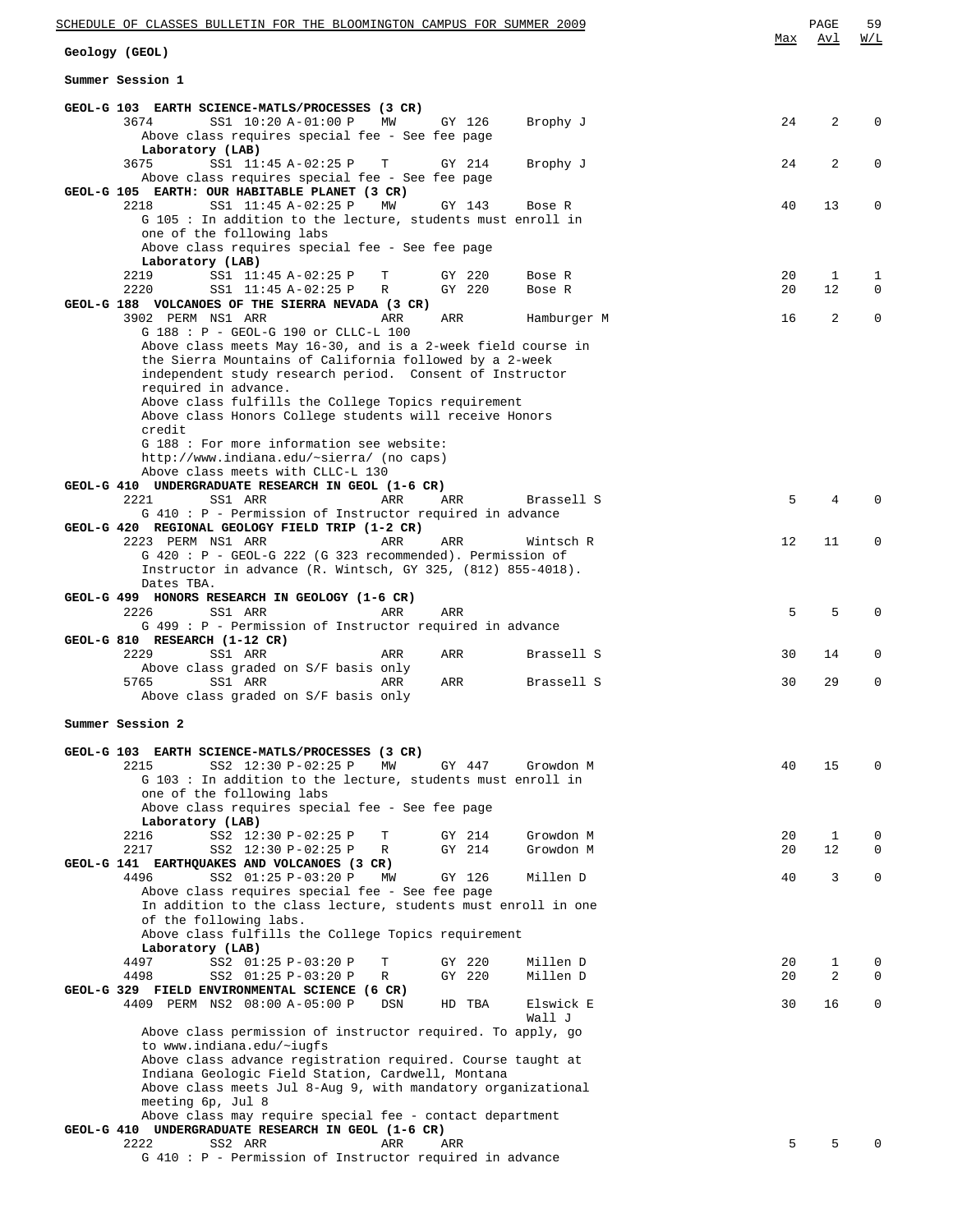| SCHEDULE OF CLASSES BULLETIN FOR THE BLOOMINGTON CAMPUS FOR SUMMER 2009                   |     |     |                    |              | PAGE         | 60           |
|-------------------------------------------------------------------------------------------|-----|-----|--------------------|--------------|--------------|--------------|
| Summer Session 2 (continued)                                                              |     |     |                    | Max          | Avl          | W/L          |
|                                                                                           |     |     |                    |              |              |              |
| GEOL-G 499 HONORS RESEARCH IN GEOLOGY (3 CR)                                              |     |     |                    |              |              |              |
| 2225<br>SS2 ARR                                                                           | ARR | ARR |                    | 5            | 5            | 0            |
| Above section GEOL-G 499 : $P$ - Permission of Instructor                                 |     |     |                    |              |              |              |
| required in advance                                                                       |     |     |                    |              |              |              |
| GEOL-G 690 ADVANCED GEOLOGY SEMINAR (1-12 CR)                                             |     |     |                    |              |              |              |
| 4009 PERM SS2 ARR                                                                         | ARR | ARR |                    | $\mathbf{1}$ | $\mathbf{1}$ | $\Omega$     |
| Above class requires permission of Instructor in advance                                  |     |     |                    |              |              |              |
| Above class graded on S/F basis only                                                      |     |     |                    |              |              |              |
| GEOL-G 700 GEOLOGIC PROBLEMS (1-5 CR)                                                     |     |     |                    |              |              |              |
| 2228<br>SS2 ARR                                                                           | ARR | ARR |                    | 5            | 5            | $\Omega$     |
| G 700 : P - Permission of Instructor required in advance<br>GEOL-G 810 RESEARCH (1-12 CR) |     |     |                    |              |              |              |
| 2230<br>SS2 ARR                                                                           | ARR | ARR | Brassell S         | 30           | 21           | 0            |
| Above class graded on S/F basis only                                                      |     |     |                    |              |              |              |
| SS2 ARR<br>5766                                                                           | ARR | ARR | Brassell S         | 30           | 29           | $\Omega$     |
| Above class graded on S/F basis only                                                      |     |     |                    |              |              |              |
|                                                                                           |     |     |                    |              |              |              |
| *SECOND SUMMER SPECIAL SESSION (777)                                                      |     |     |                    |              |              |              |
|                                                                                           |     |     |                    |              |              |              |
| GEOL-G 429 FIELD GEOL IN THE ROCKY MTS (6 CR)                                             |     |     |                    |              |              |              |
| 2224 PERM NS2 ARR                                                                         | ARR | ARR | Ripley E<br>Wall J | 65           | 18           | <sup>0</sup> |
| G 429 : Advance registration required. Course taught at                                   |     |     |                    |              |              |              |
| Indiana University Geologic Field Station, Cardwell, Montana                              |     |     |                    |              |              |              |
| Above class may require special fee - contact department                                  |     |     |                    |              |              |              |
| Above class officially begins on Jun 30, in Rapid City, SD.                               |     |     |                    |              |              |              |
| Students may join the course in Rapid City at their own                                   |     |     |                    |              |              |              |
| expense or travel in IU vehicles at no extra cost from                                    |     |     |                    |              |              |              |
| Bloomington, departing on Jun 29. Mandatory organizational                                |     |     |                    |              |              |              |
| meeting at 6:00pm on Jun 28                                                               |     |     |                    |              |              |              |

Above class requires permission of Instructor. To apply, go to www.indiana.edu/~iugfs.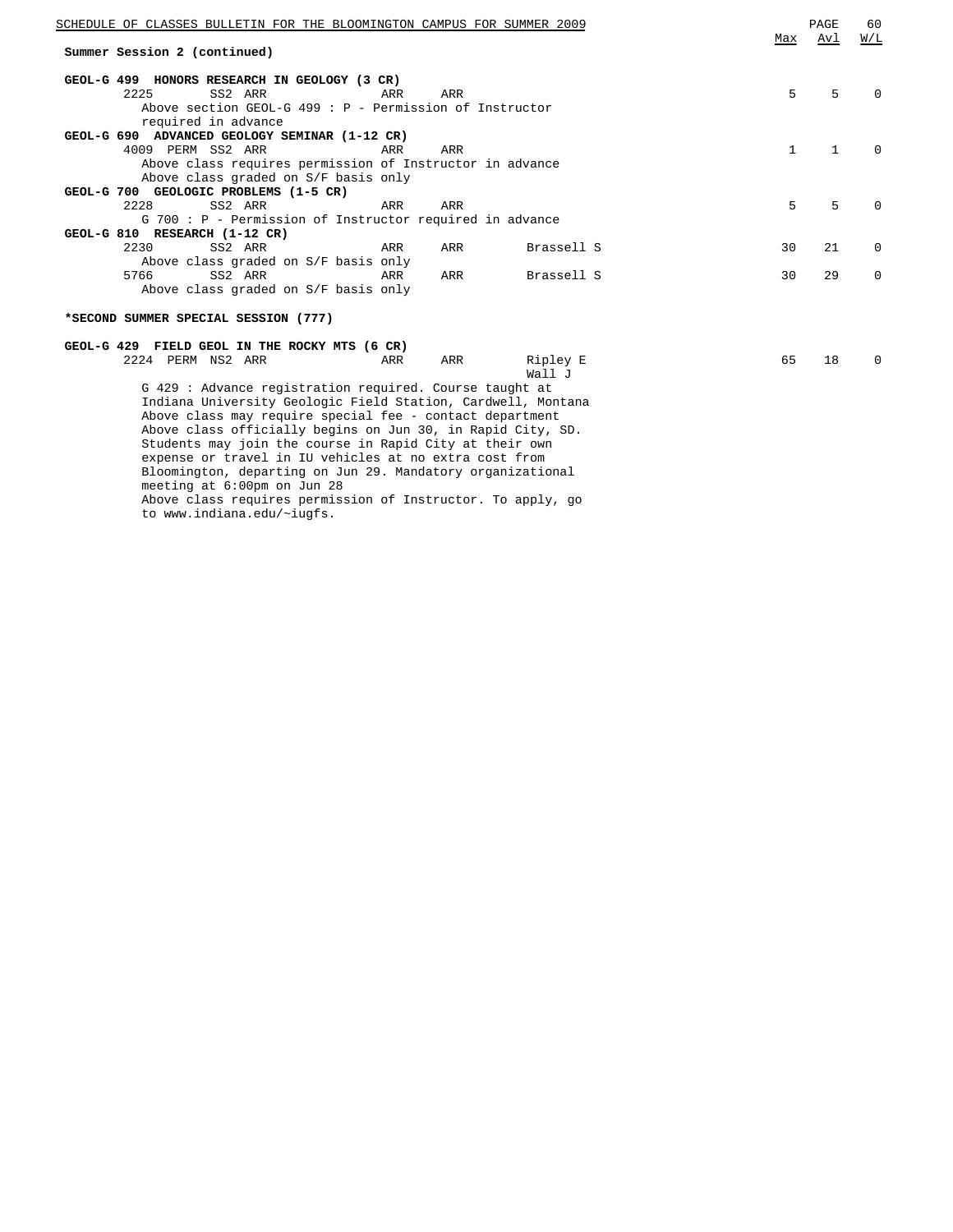| SCHEDULE OF CLASSES BULLETIN FOR THE BLOOMINGTON CAMPUS FOR SUMMER 2009                                       | Max | PAGE<br>Avl | 61<br>W/L |
|---------------------------------------------------------------------------------------------------------------|-----|-------------|-----------|
| Germanic Languages (GER)                                                                                      |     |             |           |
| Summer Session 1                                                                                              |     |             |           |
| GER-G 100 BEGINNING GERMAN I (4 CR)                                                                           |     |             |           |
| 2231<br>SS1 08:30 A-10:10 A<br>BH 146<br>Rasmussen J<br>D<br>GER-K 100 BEGINNING NORWEGIAN I (4 CR)           | 23  | 14          | $\Omega$  |
| 12340 PERM NS1 07:00 P-09:30 P<br>Т<br>BH 347                                                                 | 23  | 19          | 0         |
| 08:30 A-12:00 P<br>D<br>BH 103<br>May G<br>K 100: To enroll in this class see GER-BK 100                      |     |             |           |
| K 100: Corequisite GER-K 150                                                                                  |     |             |           |
| Above class open to undergraduates only<br>Film showings on Tuesdays from 7-9:30p                             |     |             |           |
| Above class meets from May 18 - Jul 10                                                                        |     |             |           |
| Above class meets with GER-K 501                                                                              |     |             |           |
| GER-N 100 INTENSIVE DUTCH I (4 CR)<br>12344 PERM NS1 07:00 P-09:30 P<br>W<br>WY 005                           | 23  | 9           |           |
| $08:30 A-12:00 P$<br>BH 330<br>D<br>Ham E                                                                     |     |             |           |
| N 100: To enroll in this class see GER-BE 100<br>N 100 : Corequisite GER-N 150                                |     |             |           |
| Above class open to undergraduates only                                                                       |     |             |           |
| Film showings on Wednesdays from 7-9:30p                                                                      |     |             |           |
| Above class meets from May 18 - Jul 10<br>Above class meets with GER-N 401                                    |     |             |           |
| GER-S 100 BEGINNING SWEDISH I (4 CR)                                                                          |     |             |           |
| 12491 PERM NS1 07:00 P-09:30 P<br>Т<br>BH 228<br>Hogen K<br>D<br>BH 208                                       | 23  | 18          | $\Omega$  |
| 08:30 A-12:00 P<br>Hogen K<br>S 100: To enroll in this class see GER-BS 100                                   |     |             |           |
| $S$ 100 : Corequisite - GER-S 150                                                                             |     |             |           |
| Above class meets May 18 - Jul 10<br>Above class open to undergraduates only                                  |     |             |           |
| Above class meets with GER-S 501                                                                              |     |             |           |
| GER-K 150 BEGINNING NORWEGIAN II (4 CR)<br>12341 PERM NS1 07:00 P-09:30 P<br>Т<br>BH 347                      | 23  | 19          | $\Omega$  |
| D<br>08:30 A-12:00 P<br>BH 103<br>May G                                                                       |     |             |           |
| K 150 : To enroll in this class see GER-BK 100                                                                |     |             |           |
| K 150 : Corequisite GER-K 100<br>Above class open to undergraduates only                                      |     |             |           |
| Film showings on Tuesdays from 7-9:30p                                                                        |     |             |           |
| Above class meets from May 18 - Jul 10<br>Above class meets with GER-K 502                                    |     |             |           |
| GER-N 150 INTENSIVE DUTCH II (4 CR)                                                                           |     |             |           |
| 12345 PERM NS1 07:00 P-09:30 P<br>W<br>WY 005                                                                 | 23  | 9           |           |
| D<br>08:30 A-12:00 P<br>BH 330<br>Ham E<br>N 150 : To enroll in this class see GER-BE 100                     |     |             |           |
| N 150 : Corequisite - GER-N 100                                                                               |     |             |           |
| Above class open to undergraduates only<br>Film showings on Wednesdays from 7-9:30p                           |     |             |           |
| Above class meets from May 18 - Jul 10                                                                        |     |             |           |
| Above class meets with GER-N 402                                                                              |     |             |           |
| GER-S 150 BEGINNING SWEDISH II (4 CR)<br>12492 PERM NS1 07:00 P-09:30 P<br>Т<br>BH 228<br>Hogen K             | 23  | 18          |           |
| D<br>BH 208<br>$08:30 A-12:00 P$<br>Hogen K                                                                   |     |             |           |
| S 150 : To enroll in this class see GER-BS 100<br>$S$ 150 : Corequisite - GER-S 100                           |     |             |           |
| Above class open to undergraduates only                                                                       |     |             |           |
| Above class meets May 18 - July 10, 2009                                                                      |     |             |           |
| Above class meets with GER-S 502<br>GER-G 200 INTERMEDIATE GERMAN I (3 CR)                                    |     |             |           |
| 2233<br>SS1 10:20 A-11:35 A<br>D<br>BH 146<br>Oreggioni L                                                     | 23  | 7           |           |
| DUTCH READING, COMP & CONV I (3 CR)<br>GER-N 200<br>12346 PERM NS1 07:00 P-09:30 P<br>W<br>WY 005             | 23  | 12          | $\Omega$  |
| Ham E<br>$12:00 P-03:00 P$<br>D<br>BH 204                                                                     |     |             |           |
| N 200: To enroll in this class see GER-BE 200                                                                 |     |             |           |
| N 200 : Corequisite - GER-N 250<br>Above class open to undergraduates only                                    |     |             |           |
| Film showings on Wednesdays from 7-9:30p                                                                      |     |             |           |
| Above class meets from May 18 - Jul 10<br>Above class meets with GER-N 403                                    |     |             |           |
| GER-N 250 DUTCH READING, COMP & CONV II (3 CR)                                                                |     |             |           |
| 12347 PERM NS1 07:00 P-09:30 P<br>W<br>WY 005                                                                 | 23  | 12          |           |
| $12:00 P-03:00 P$<br>D<br>BH 204<br>Ham E<br>N 250: To enroll in this class see GER-BE 200                    |     |             |           |
| N 250 : Corequisite - GER-N 200                                                                               |     |             |           |
| Above class open to undergraduates only<br>Film showings on Wednesdays from 7-9:30p                           |     |             |           |
| Above class meets from May 18 - Jul 10                                                                        |     |             |           |
| Above class meets with GER-N 404                                                                              |     |             |           |
| GER-E 371 SPECL TPCS IN GERMANIC STUDIES (1 CR)<br>Nordahl P<br>12947 PERM NS1 02:00 P-04:30 P<br>D<br>SB 140 | 30  | 28          |           |
|                                                                                                               |     |             |           |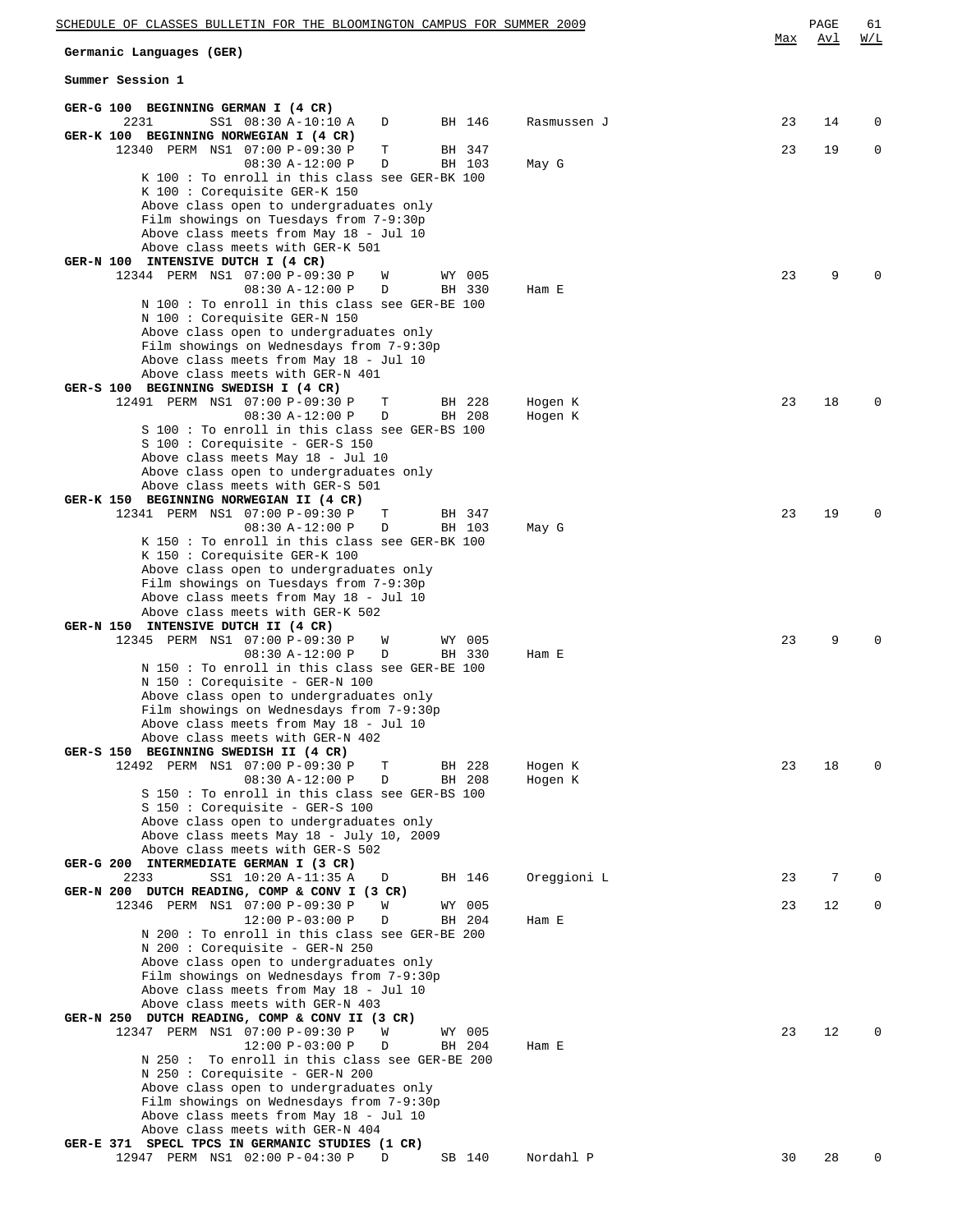| <u>SCHEDULE OF CLASSES BULLETIN FOR THE BLOOMINGTON CAMPUS FOR SUMMER 2009</u>                                                                                                                                                                                                                              |     | PAGE        | 62  |
|-------------------------------------------------------------------------------------------------------------------------------------------------------------------------------------------------------------------------------------------------------------------------------------------------------------|-----|-------------|-----|
| Summer Session 1 (continued)                                                                                                                                                                                                                                                                                | Max | Avl         | W/L |
| TOPIC: Migration and Integration from Nordic and Dutch<br>Perspectives<br>Obtain on-line auth for above class from Department. Call<br>(812) 855-1080 or email germanic@indiana.edu                                                                                                                         |     |             |     |
| Above class meets May 11-15<br>GER-N 401 INTENSIVE DUTCH I (3 CR)                                                                                                                                                                                                                                           |     |             |     |
| 12348 PERM NS1 07:00 P-09:30 P<br>W<br>WY 005<br>$08:30 A-12:00 P$<br>BH 330<br>D<br>Ham E<br>N 401 : To enroll in this class see GER-BE 401<br>N 401 : Corequisite GER-N 402                                                                                                                               | 23  | 9           |     |
| Above class open to graduates only<br>Film showings on Wednesdays from 7-9:30p<br>Above class meets from May 18 - Jul 10<br>Above class meets with GER-N 100<br>GER-N 402 INTENSIVE DUTCH II (3 CR)                                                                                                         |     |             |     |
| 12349 PERM NS1 07:00 P-09:30 P<br>W<br>WY 005<br>$08:30 A-12:00 P$<br>D<br>BH 330<br>Ham E<br>N 402: To enroll in this class see GER-BE 401                                                                                                                                                                 | 23  | 9           |     |
| N 402 : Corequisite GER-N 401<br>Above class open to graduates only<br>Film showings on Wednesdays from 7-9:30p<br>Above class meets from May 18 - Jul 10<br>Above class meets with GER-N 150<br>GER-N 403 DUTCH READ, COMP AND CONV I (3 CR)                                                               |     |             |     |
| 12350 PERM NS1 07:00 P-09:30 P<br>W<br>WY 005<br>$12:00 P-03:00 P$<br>D<br>BH 204<br>Ham E<br>N 403: To enroll in this class see GER-BE 403<br>N 403 : Corequisite GER-N 404<br>Above class open to graduates only                                                                                          | 23  | 12          | 0   |
| Film showings on Wednesdays from 7-9:30p<br>Above class meets from May 18 - Jul 10<br>Above class meets with GER-N 200<br>GER-N 404 DUTCH READING, COMP & CONV II (3 CR)<br>12351 PERM NS1 07:00 P-09:30 P<br>W<br>WY 005<br>$12:00 P-03:00 P$<br>D<br>BH 204<br>Ham E                                      | 23  | 12          | O   |
| N 404 : To enroll in this class see GER-BE 403<br>N 404 : Corequisite GER-N 403<br>Above class open to graduates only<br>Film showings on Wednesdays from 7-9:30p<br>Above class meets from May 18 - Jul 10<br>Above class meets with GER-N 250                                                             |     |             |     |
| GER-G 491 ELEM GERMAN FOR GRAD STUDENTS (3 CR)<br>2235<br>SS1 10:20 A-11:35 A<br>D<br>BH 209<br>Gilboa Z<br>Above class open to graduates only<br>Above class meets with another section of GER-G 491                                                                                                       | 34  | 10          | 0   |
| GER-G 491 ELEM GERMAN FOR GRAD STUDENTS (4 CR)<br>2236<br>SS1 10:20 A-11:35 A<br>D<br>BH 209<br>Gilboa Z<br>Above class open to undergraduates only<br>Above class meets with another section of GER-G 491                                                                                                  | 3   | $\mathbf 1$ | 0   |
| GER-G 495 INDIV READINGS IN GERMANIC LIT (1-3 CR)<br>2239 PERM SS1 ARR<br>ARR<br>ARR<br>Sprouse R<br>Obtain on-line auth for above class from Department                                                                                                                                                    | 5   | 5           | 0   |
| GER-G 496 ADV GERMAN LANGUAGE ABROAD (1-6 CR)<br>2241 PERM SS1 ARR<br>ARR<br>ARR<br>Sprouse R<br>Obtain on-line auth for above class from Department<br>Above class graded on deferred R grade basis                                                                                                        | 5   | 5           | 0   |
| GER-K 501 BEGINNING NORWEGIAN I (3 CR)<br>12342 PERM NS1 07:00 P-09:30 P<br>Т<br>BH 347<br>08:30 A-12:00 P<br>D<br>BH 103<br>May G<br>K 501: To enroll in this class see GER-BK 501                                                                                                                         | 23  | 19          |     |
| K 501 : Corequisite GER-K 502<br>Above class open to graduates only<br>Film showings on Tuesdays from 7-9:30p<br>Above class meets from May 18 - Jul 10<br>Above class meets with GER-K 100<br>GER-S 501 BEGINNING SWEDISH I (3 CR)                                                                         |     |             |     |
| 13443 PERM NS1 07:00 P-09:30 P<br>Т<br>BH 228<br>Hogen K<br>08:30 A-12:00 P<br>BH 208<br>D<br>Hogen K<br>S 501 : To enroll in this class see GER-BS 501<br>$S$ 501 : Corequisite - GER-S 502<br>Above class open to graduates only<br>Above class meets May 18 - Jul 10<br>Above class meets with GER-S 502 | 23  | 18          |     |
| GER-K 502 BEGINNING NORWEGIAN II (3 CR)<br>12343 PERM NS1 07:00 P-09:30 P<br>Т<br>BH 347<br>$08:30 A-12:00 P$<br>D<br>BH 103<br>May G<br>K 502 : To enroll in this class see GER-BK 501<br>K 502 : Corequisite - GER-K 501                                                                                  | 23  | 19          |     |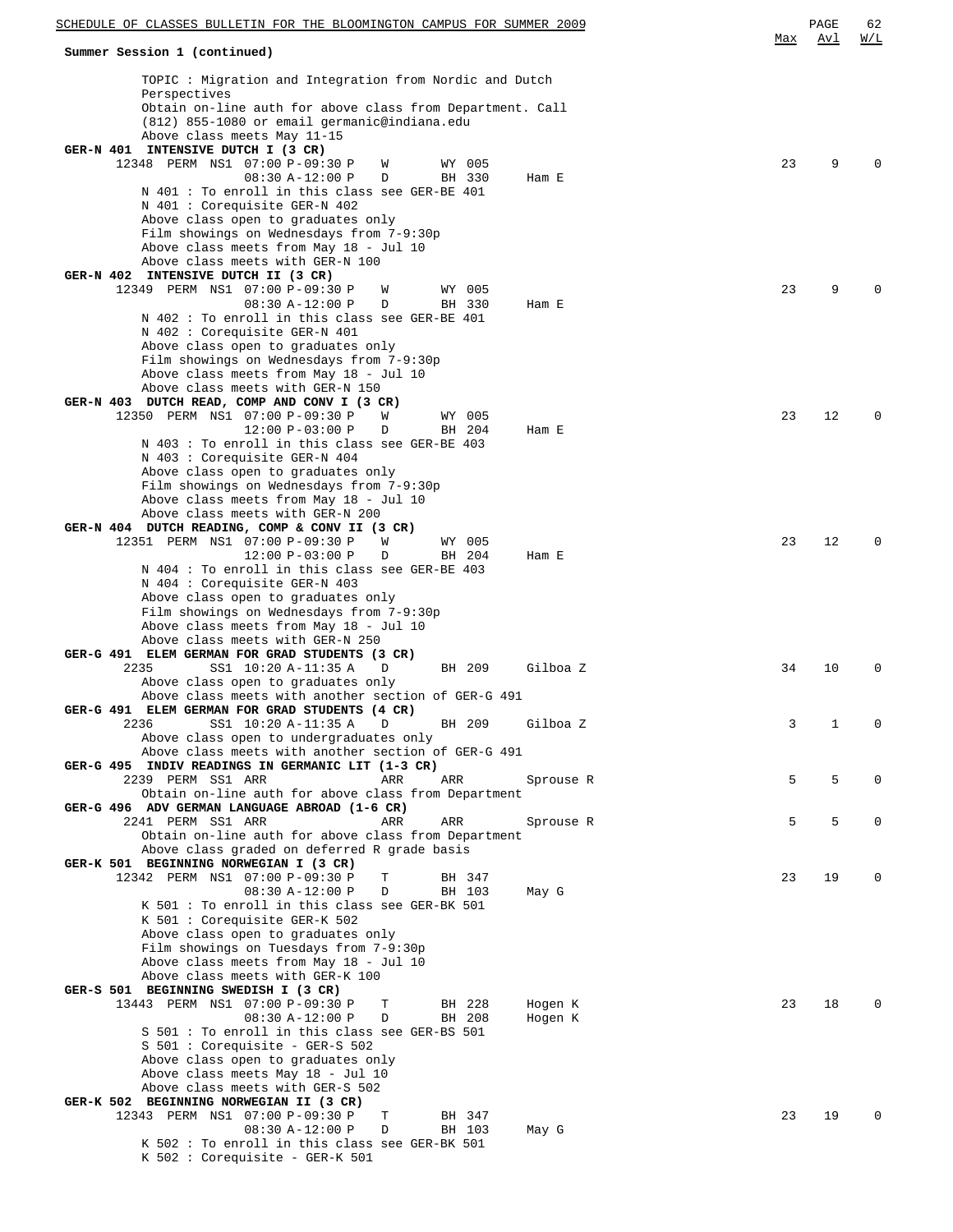| SCHEDULE OF CLASSES BULLETIN FOR THE BLOOMINGTON CAMPUS FOR SUMMER 2009                             |     | PAGE        | 63           |
|-----------------------------------------------------------------------------------------------------|-----|-------------|--------------|
| Summer Session 1 (continued)                                                                        | Max | Avl         | <u>W/L</u>   |
| Above class open to graduates only                                                                  |     |             |              |
| Film showings on Tuesdays from 7-9:30p                                                              |     |             |              |
| Above class meets from May 18 - Jul 10                                                              |     |             |              |
| Above class meets with GER-K 150                                                                    |     |             |              |
| GER-S 502 BEGINNING SWEDISH II (3 CR)<br>13444 PERM NS1 07:00 P-09:30 P<br>Т<br>BH 228<br>Hogen K   | 23  | 18          | $\Omega$     |
| $08:30 A-12:00 P$<br>BH 208<br>D<br>Hogen K                                                         |     |             |              |
| S 502: To enroll in this class see GER-BS 501                                                       |     |             |              |
| $S$ 502 : Corequisite - GER-S 501                                                                   |     |             |              |
| Above class open to graduates only                                                                  |     |             |              |
| Above class meets May 18 - July 10, 2009                                                            |     |             |              |
| Above class meets with GER-S 501                                                                    |     |             |              |
| GER-G 815 INDIVIDUAL READINGS (1-3 CR)                                                              |     |             |              |
| 2244 PERM SS1 ARR<br>ARR<br>ARR<br>Gade K                                                           | 5   | 5           | <sup>0</sup> |
| Obtain on-line auth for above class from Department                                                 |     |             |              |
| Above class graded on deferred R grade basis                                                        |     |             |              |
| GER-G 875 RESEARCH IN GERMAN LITERATURE (1-12 CR)                                                   |     |             | $\Omega$     |
| 2245 PERM SS1 ARR<br>ARR<br>ARR<br>Gade K<br>Above class requires permission of Department          | 5   | 4           |              |
| 4904 PERM SS1 ARR<br>ARR<br>CLSD<br>ARR<br>Gade K                                                   | 1   | $\mathbf 0$ | $\mathbf 0$  |
| Obtain on-line auth for above class from Department                                                 |     |             |              |
| Above class for students not on campus during the First                                             |     |             |              |
| Summer Session                                                                                      |     |             |              |
| GER-G 885 RSRCH IN GERMANIC LINGUISTICS (1-12 CR)                                                   |     |             |              |
| 2247 PERM SS1 ARR<br>ARR<br>ARR<br>Gade K                                                           | 5   | 5           | $\Omega$     |
| Obtain on-line auth for above class from Department                                                 |     |             |              |
| 4783 PERM SS1 ARR<br>ARR<br>ARR<br>Gade K                                                           | 10  | 10          | $\mathbf 0$  |
| Obtain on-line auth for above class from Department                                                 |     |             |              |
| Above class for students not on campus during the First                                             |     |             |              |
| Summer Session                                                                                      |     |             |              |
|                                                                                                     |     |             |              |
| Summer Session 2                                                                                    |     |             |              |
|                                                                                                     |     |             |              |
| GER-G 150 BEGINNING GERMAN II (4 CR)                                                                |     |             |              |
| 2232<br>SS2 08:30 A-09:45 A<br>BH 344<br>Eith M<br>D                                                | 23  | 12          | 0            |
| GER-G 250 INTERMEDIATE GERMAN II (3 CR)<br>2234<br>SS2 09:30 A-10:20 A<br>BH 305<br>Sponsler C<br>D | 24  | 1           | 0            |
| GER-G 492 READ IN GER FOR GRAD STUDENTS (3 CR)                                                      |     |             |              |
| 2237 PERM SS2 10:30 A-11:20 A<br>Glover J<br>D<br>BH 347                                            | 40  | 15          | $\mathbf 0$  |
| Above class open to graduates only                                                                  |     |             |              |
| Above class meets with another section of GER-G 492                                                 |     |             |              |
| Obtain on-line auth for above class from Department                                                 |     |             |              |
| GER-G 492 READ IN GER FOR GRAD STUDENTS (4 CR)                                                      |     |             |              |
| 2238 PERM SS2 10:30 A-11:20 A<br>D<br>BH 347<br>Glover J                                            | 3   | 2           | $\Omega$     |
| Above class open to undergraduates only                                                             |     |             |              |
| Above class meets with another section of GER-G 492                                                 |     |             |              |
| Obtain on-line auth for above class from Department                                                 |     |             |              |
| GER-G 495 INDIV READINGS IN GERMANIC LIT (1-3 CR)                                                   |     |             |              |
| 2240 PERM SS2 ARR<br>ARR<br>ARR<br>Sprouse R                                                        | 5   | 5           | $\Omega$     |
| Above class graded on deferred R grade basis                                                        |     |             |              |
| GER-G 496 ADV GERMAN LANGUAGE ABROAD (1-6 CR)                                                       |     |             |              |
| 2242 PERM SS2 ARR<br>ARR<br>ARR<br>Sprouse R                                                        | 5   | 5           | $\Omega$     |
| Obtain on-line auth for above class from Department                                                 |     |             |              |
| Above class graded on deferred R grade basis<br>GER-G 815 INDIVIDUAL READINGS (1-3 CR)              |     |             |              |
| 2243 PERM SS2 ARR                                                                                   |     | 4           | <sup>0</sup> |
| ARR<br>ARR<br>Gade K<br>Above class graded on deferred R grade basis                                | 5   |             |              |
| Obtain on-line auth for above class from Department                                                 |     |             |              |
| GER-G 875 RESEARCH IN GERMAN LITERATURE (1-12 CR)                                                   |     |             |              |
| 2246 PERM SS2 ARR<br>ARR<br>ARR<br>Gade K                                                           | 5   | 5           | $\Omega$     |
| Obtain on-line auth for above class from Department                                                 |     |             |              |
| 4782 PERM SS2 ARR<br>ARR<br>ARR<br>Gade K                                                           | 10  | 8           | 0            |
| Obtain on-line auth for above class from Department                                                 |     |             |              |
| Above class for students not on campus during the Second                                            |     |             |              |
| Summer Session                                                                                      |     |             |              |
| GER-G 885 RSRCH IN GERMANIC LINGUISTICS (1-12 CR)                                                   |     |             |              |
| 2248 PERM SS2 ARR<br>Gade K<br>ARR<br>ARR                                                           | 5   | 5           | 0            |
| Obtain on-line auth for above class from Department                                                 |     |             |              |
| 4905 PERM SS2 ARR<br>ARR<br>ARR<br>Gade K                                                           | 1   | 1           | 0            |
| Obtain on-line auth for above class from Department                                                 |     |             |              |
| Above class for students not on campus during the Second                                            |     |             |              |
| Summer Session                                                                                      |     |             |              |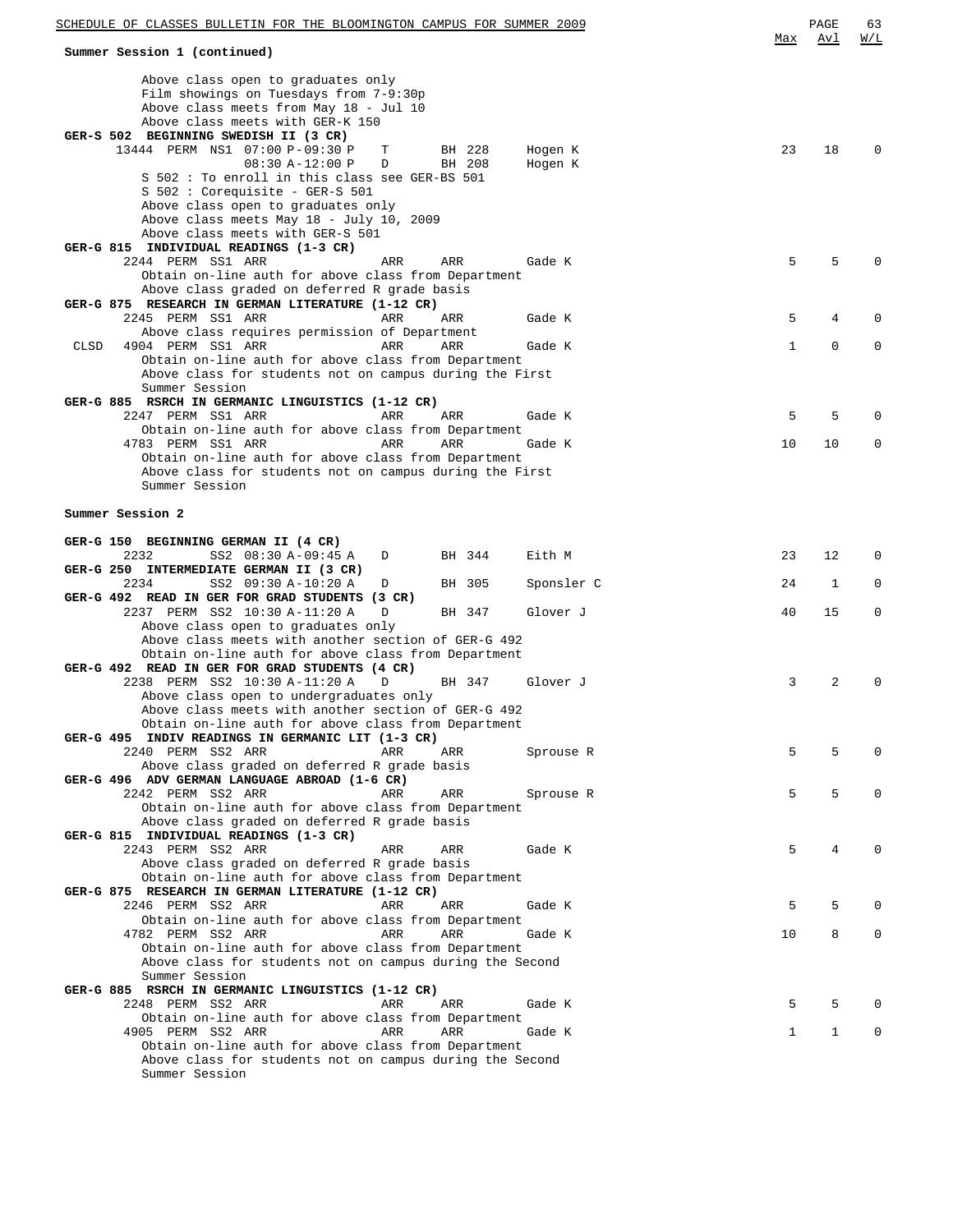| SCHEDULE OF CLASSES BULLETIN FOR THE BLOOMINGTON CAMPUS FOR SUMMER 2009                                   |     |        |                     | Max | PAGE<br>Avl | 64<br>W/L    |
|-----------------------------------------------------------------------------------------------------------|-----|--------|---------------------|-----|-------------|--------------|
| History (HIST)                                                                                            |     |        |                     |     |             |              |
| Summer Session 1                                                                                          |     |        |                     |     |             |              |
| HIST-H 105 AMERICAN HISTORY I (3 CR)                                                                      |     |        |                     |     |             |              |
| Above class is part of the "Transfer Indiana" (transferIN) Initiative.                                    |     |        |                     |     |             |              |
| For additional information, link to http://www.transferin.net<br>5474 RSTR SS1 01:10 P-02:25 P            | D   | BH 148 | Bennett S           | 35  | 2           |              |
| Above class open to undergraduates and EDUC MAs only                                                      |     |        |                     |     |             |              |
| HIST-A 200 ISSUES IN UNITED STATES HIST (3 CR)                                                            |     |        |                     |     |             |              |
| VT: ENVIRONMENTAL HISTORY OF IU                                                                           |     |        |                     |     |             |              |
| 12355 RSTR SS1 01:10 P-02:45 P                                                                            | D   | BH 219 | Capshew J           | 30  | 15          | 0            |
| TOPIC : Landscapes of Learning: Environmental History of                                                  |     |        |                     |     |             |              |
| Indiana University Bloomington<br>Above class open to Undergraduates and EDUC MA''s only                  |     |        |                     |     |             |              |
| Above class meets with HPSC-X 223                                                                         |     |        |                     |     |             |              |
| HIST-H 213 THE BLACK DEATH (3 CR)                                                                         |     |        |                     |     |             |              |
| 4451 RSTR SS1 11:45 A-01:00 P                                                                             | D   | BH 146 | Carmichael A        | 35  | 1           | <sup>0</sup> |
| Above class carries Culture Studies credit                                                                |     |        |                     |     |             |              |
| Above class open to Undergraduates and EDUC MA's only<br>HIST-B 303 ISSUES MODERN EUROPEAN HISTORY (3 CR) |     |        |                     |     |             |              |
| VT: MEN AND WOMEN OF FASHION                                                                              |     |        |                     |     |             |              |
| 12928<br>SS1 11:45 A-01:00 P                                                                              | D   | BH 148 | Koscak S            | 35  | 13          | $\Omega$     |
| TOPIC : Men and Women of Fashion: The Politics of Dress in                                                |     |        |                     |     |             |              |
| the Age of Revolution                                                                                     |     |        |                     |     |             |              |
| Above class open to Undergraduates and EDUC MA's only                                                     |     |        |                     |     |             |              |
| HIST-D 303 HEROES & VILLAINS IN RUSS HST (3 CR)<br>5218 RSTR SS1 01:10 P-02:25 P                          | D   | BH 247 | Eklof B             | 35  | 5           |              |
| Above class carries Culture Studies credit                                                                |     |        |                     |     |             |              |
| Above class open to Undergraduates and EDUC MA's only                                                     |     |        |                     |     |             |              |
| Above class meets with REEI-R 500                                                                         |     |        |                     |     |             |              |
| HIST-A 379 ISSUES IN MODERN U.S. HISTORY (3 CR)                                                           |     |        |                     |     |             |              |
| VT: CONSUMERISM-20TH CENT AMERICA                                                                         |     |        |                     |     |             |              |
| 13237 RSTR SS1 08:55 A-10:10 A<br>TOPIC: Getting and Spending: Consumerism in                             | D   | BH 305 | Dunak K             | 35  | 16          | $\Omega$     |
| Twentieth-Century America                                                                                 |     |        |                     |     |             |              |
| Above class open to Undergraduates and EDUC MA's only                                                     |     |        |                     |     |             |              |
| HIST-A 383 RAGTIME TO RAP (3 CR)                                                                          |     |        |                     |     |             |              |
| 2342 RSTR SS1 10:20 A-11:35 A<br>CLSD                                                                     | D   | BH 340 | McGerr M            | 67  | $\mathbf 0$ | 0            |
| TOPIC : Popular Music in the Making of Modern America                                                     |     |        |                     |     |             |              |
| Above class open to undergraduates and EDUC MA?s only<br>HIST-K 393 READING FOR HONORS (1-12 CR)          |     |        |                     |     |             |              |
| 2352 PERM SS1 ARR                                                                                         | ARR | ARR    | Clegg C             | 5   | 5           | 0            |
|                                                                                                           |     |        | Basore J            |     |             |              |
| Above class obtain on-line auth from Ballantine 706                                                       |     |        |                     |     |             |              |
| HIST-T 495 UNDERGRAD READINGS IN HISTORY (1-12 CR)                                                        |     |        |                     |     |             |              |
| 2360 PERM SS1 ARR                                                                                         | ARR | ARR    | Clegg C<br>Basore J | 5   | 5           | 0            |
| Above class obtain on-line auth from Ballantine 706                                                       |     |        |                     |     |             |              |
| HIST-H 496 INTERNSHIP IN HISTORY (1-6 CR)                                                                 |     |        |                     |     |             |              |
| 2343 PERM SS1 ARR                                                                                         | ARR | ARR    | Clegg C             | 5   | 5           |              |
|                                                                                                           |     |        | Basore J            |     |             |              |
| Above class obtain on-line auth from Ballantine 706                                                       |     |        |                     |     |             |              |
| Above class graded on S/F basis only<br>HIST-K 498 SENIOR HONORS PAPER (1-3 CR)                           |     |        |                     |     |             |              |
| 2354 PERM SS1 ARR                                                                                         | ARR | ARR    | Clegg C             | 5   | 5           |              |
|                                                                                                           |     |        | Basore J            |     |             |              |
| Above class obtain on-line auth from Ballantine 706                                                       |     |        |                     |     |             |              |
| HIST-K 499 SENIOR HONORS THESIS (3-6 CR)                                                                  |     |        |                     |     |             |              |
| 2356 PERM SS1 ARR                                                                                         | ARR | ARR    | Clegg C             | 5   | 5           |              |
| Above class obtain on-line auth from Ballantine 706                                                       |     |        | Basore J            |     |             |              |
| HIST-H 542 PUBLIC HISTORY (4 CR)                                                                          |     |        |                     |     |             |              |
| 3942 PERM SS1 ARR                                                                                         | ARR | ARR    | Clegg C             | 5   | 5           |              |
|                                                                                                           |     |        | Bock A              |     |             |              |
| Above class obtain on-line authorization from Graduate                                                    |     |        |                     |     |             |              |
| secretary                                                                                                 |     |        |                     |     |             |              |
| HIST-H 575 GRADUATE READINGS IN HISTORY (1-5 CR)                                                          |     |        |                     |     |             | $\Omega$     |
| 2346 PERM SS1 ARR<br>Above class obtain on-line auth from Ballantine 702                                  | ARR | ARR    | Clegg C             | 25  | 22          |              |
| HIST-H 898 M.A. THESIS (1-6 CR)                                                                           |     |        |                     |     |             |              |
| 2348 PERM SS1 ARR                                                                                         | ARR | ARR    | Clegg C             | 10  | 10          | 0            |
|                                                                                                           |     |        | Bock A              |     |             |              |
| Above class obtain on-line auth from Graduate secretary                                                   |     |        |                     |     |             |              |
| HIST-H 899 PH D DISSERTATION (1-12 CR)<br>2350<br>SS1 ARR                                                 | ARR | ARR    | Clegg C             | 35  | 14          | 0            |
|                                                                                                           |     |        |                     |     |             |              |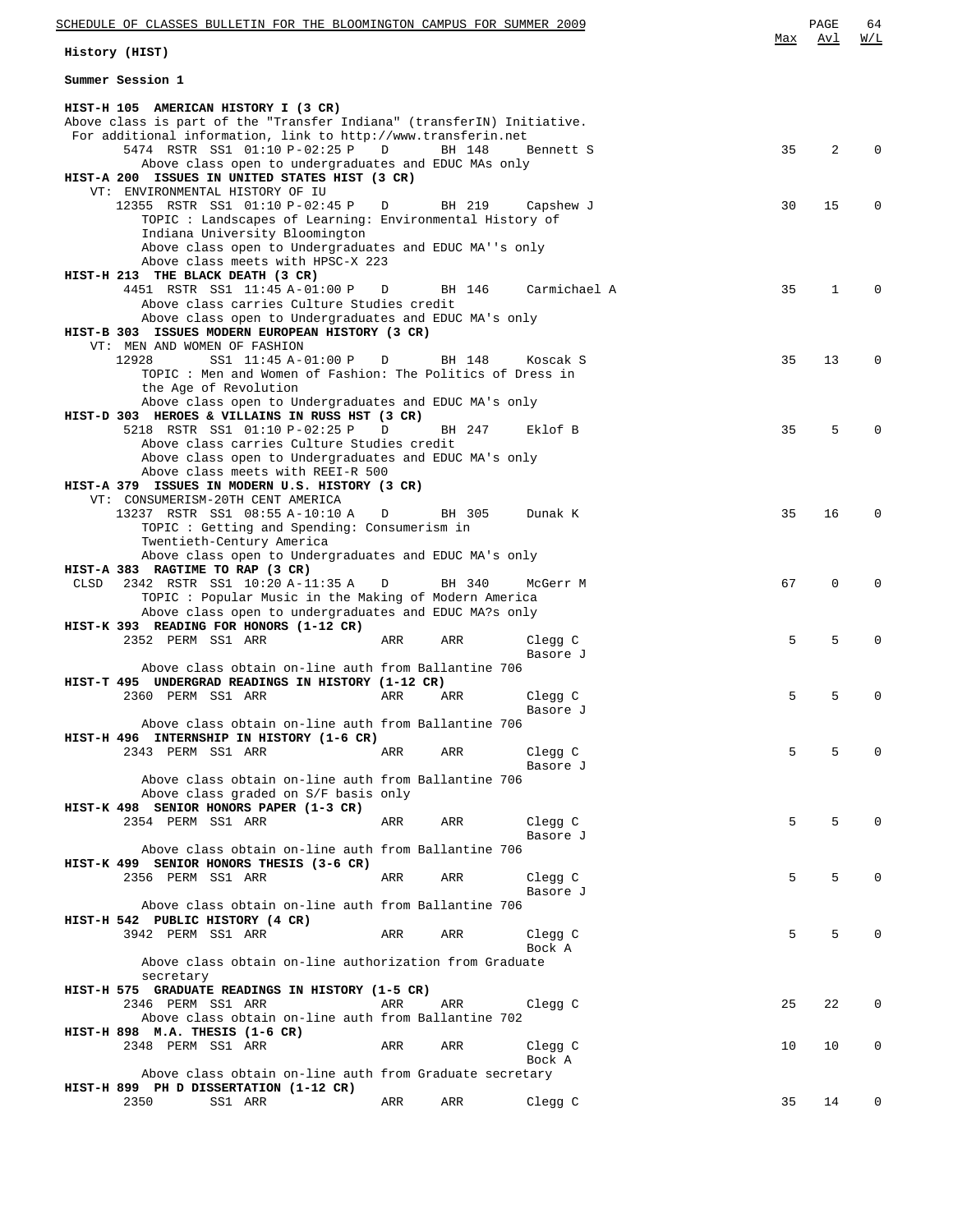| SCHEDULE OF CLASSES BULLETIN FOR THE BLOOMINGTON CAMPUS FOR SUMMER 2009                                |      |        |                     |              | PAGE | 65       |
|--------------------------------------------------------------------------------------------------------|------|--------|---------------------|--------------|------|----------|
| Summer Session 2                                                                                       |      |        |                     | Max          | Avl  | W/L      |
|                                                                                                        |      |        |                     |              |      |          |
| HIST-H 106 AMERICAN HISTORY II (3 CR)                                                                  |      |        |                     |              |      |          |
| Above class is part of the "Transfer Indiana" (transferIN) Initiative.                                 |      |        |                     |              |      |          |
| For additional information, link to http://www.transferin.net<br>5477 RSTR SS2 09:50 A-11:00 A         | MTWR | BH 236 | Petenbrink E        | 35           | 11   | $\Omega$ |
| Above class open to undergraduates and EDUC MAs only                                                   |      |        |                     |              |      |          |
| HIST-A 300 ISSUES IN UNITED STATES HIST (3 CR)                                                         |      |        |                     |              |      |          |
| VT: RACE & CITIZENSHP IN U.S. HIST                                                                     |      |        |                     |              |      |          |
| 12930 RSTR SS2 11:10 A-12:20 P                                                                         | MTWR | BH 317 | Warren J            | 35           | 3    | 0        |
| TOPIC: Race and Citizenship in United States History                                                   |      |        |                     |              |      |          |
| Above class open to Undergraduates and EDUC MA's only                                                  |      |        |                     |              |      |          |
| HIST-F 300 ISSUES IN LATIN AMERICAN HIST (3 CR)                                                        |      |        |                     |              |      |          |
| 12932 RSTR SS2 11:10 A-12:20 P<br>TOPIC : Politics, Culture and Sport in Latin America: A              | MTWR | BH 236 | Saitta A            | 35           | 25   | 0        |
| History of Modern Football                                                                             |      |        |                     |              |      |          |
| Above class open to Undergraduates and EDUC MA's only                                                  |      |        |                     |              |      |          |
| Above class meets with LTAM-L 426                                                                      |      |        |                     |              |      |          |
| HIST-B 303 ISSUES MODERN EUROPEAN HISTORY (3 CR)                                                       |      |        |                     |              |      |          |
| VT: MAKING MULTICULTURAL EUROPE                                                                        |      |        |                     |              |      |          |
| 4861 RSTR SS2 02:00 P-03:10 P                                                                          | MTWR | BH 147 | Molnar C            | 35           | 19   | 0        |
| TOPIC: Immigrants in European culture and society after WWII                                           |      |        |                     |              |      |          |
| Above class open to Undergraduates and EDUC MA's only<br>VT: HISTORY OF THE OUTCASTS                   |      |        |                     |              |      |          |
| 12931 RSTR SS2 09:50 A-11:00 A                                                                         | MTWR | BH 240 | Aloe R              | 35           | 14   | 0        |
| TOPIC: History of the Outcasts - Dissent, Exile and                                                    |      |        |                     |              |      |          |
| Execution in European History                                                                          |      |        |                     |              |      |          |
| Above class open to Undergraduates and EDUC MA's only                                                  |      |        |                     |              |      |          |
| HIST-A 379 ISSUES IN MODERN U.S. HISTORY (3 CR)                                                        |      |        |                     |              |      |          |
| VT: IDENTITIES IN AMERICAN HISTORY                                                                     |      |        |                     |              |      |          |
| 4862 RSTR SS2 02:00 P-03:10 P                                                                          | MTWR | BH 247 | Creed L             | 35           | 20   | $\Omega$ |
| TOPIC : Identities in American History                                                                 |      |        |                     |              |      |          |
| Above class open to Undergraduates and EDUC MA's only<br>VT: BLACKS AND THE CITY                       |      |        |                     |              |      |          |
| 4863 RSTR SS2 12:40 P-01:50 P                                                                          | MTWR | BH 246 | Carter-David S      | 35           | 28   | 0        |
| TOPIC : Blacks and the City - African American Urban                                                   |      |        |                     |              |      |          |
| Experience                                                                                             |      |        |                     |              |      |          |
| Above class open to Undergraduates and EDUC MA's only                                                  |      |        |                     |              |      |          |
| HIST-K 393 READING FOR HONORS (1-12 CR)                                                                |      |        |                     |              |      |          |
| 2353 PERM SS2 ARR                                                                                      | ARR  | ARR    | Clegg C             | 5            | 5    |          |
|                                                                                                        |      |        | Basore J            |              |      |          |
| Above class obtain on-line auth from Ballantine 706<br>HIST-T 495 UNDERGRAD READINGS IN HISTORY (3 CR) |      |        |                     |              |      |          |
| VT: CIC SUMMER RESEARCH                                                                                |      |        |                     |              |      |          |
| 2358 PERM SS2 ARR<br>CLSD                                                                              | ARR  | ARR    | Clegg C             | $\mathbf{1}$ | 0    | 0        |
| Above class obtain on-line auth from Ballantine 706                                                    |      |        |                     |              |      |          |
| HIST-T 495 UNDERGRAD READINGS IN HISTORY (1-12 CR)                                                     |      |        |                     |              |      |          |
| 2359 PERM SS2 ARR                                                                                      | ARR  | ARR    | Clegg C             | 5            | 5    | 0        |
|                                                                                                        |      |        | Basore J            |              |      |          |
| Above class obtain on-line auth from Ballantine 706                                                    |      |        |                     |              |      |          |
| HIST-H 496 INTERNSHIP IN HISTORY (1-6 CR)                                                              |      |        |                     |              |      |          |
| 2344 PERM SS2 ARR                                                                                      | ARR  | ARR    | Clegg C<br>Basore J | 5            | 5    |          |
| Above class obtain on-line auth from Ballantine 706                                                    |      |        |                     |              |      |          |
| Above class graded on S/F basis only                                                                   |      |        |                     |              |      |          |
| HIST-K 498 SENIOR HONORS PAPER (1-3 CR)                                                                |      |        |                     |              |      |          |
| 2355 PERM SS2 ARR                                                                                      | ARR  | ARR    | Clegg C             | 5            | 5    |          |
|                                                                                                        |      |        | Basore J            |              |      |          |
| Above class obtain on-line auth from Ballantine 706                                                    |      |        |                     |              |      |          |
| HIST-K 499 SENIOR HONORS THESIS (3-6 CR)                                                               |      |        |                     |              |      |          |
| 2357 PERM SS2 ARR                                                                                      | ARR  | ARR    | Clegg C             | 5            | 5    |          |
| Above class obtain on-line auth from Ballantine 706                                                    |      |        | Basore J            |              |      |          |
| HIST-H 543 PRACTICUM IN PUBLIC HISTORY (1-4 CR)                                                        |      |        |                     |              |      |          |
| 2345<br>SS2 ARR                                                                                        | ARR  | ARR    | Clegg C             | 10           | 10   | U        |
|                                                                                                        |      |        | Bock A              |              |      |          |
| H 543 : P - HIST-H 542                                                                                 |      |        |                     |              |      |          |
| HIST-H 575 GRADUATE READINGS IN HISTORY (1-5 CR)                                                       |      |        |                     |              |      |          |
| 2347 PERM SS2 ARR                                                                                      | ARR  | ARR    | Clegg C             | 25           | 24   | 0        |
| Above class obtain on-line auth from Ballantine 702                                                    |      |        |                     |              |      |          |
| HIST-H 898 M.A. THESIS (1-6 CR)                                                                        |      |        |                     |              |      |          |
| 2349 PERM SS2 ARR                                                                                      | ARR  | ARR    | Clegg C<br>Bock A   | 10           | 10   | 0        |
| Above class obtain on-line auth from Graduate secretary                                                |      |        |                     |              |      |          |
| HIST-H 899 PH D DISSERTATION (1-12 CR)                                                                 |      |        |                     |              |      |          |
| 2351<br>SS2 ARR                                                                                        | ARR  | ARR    | Clegg C             | 50           | 24   | 0        |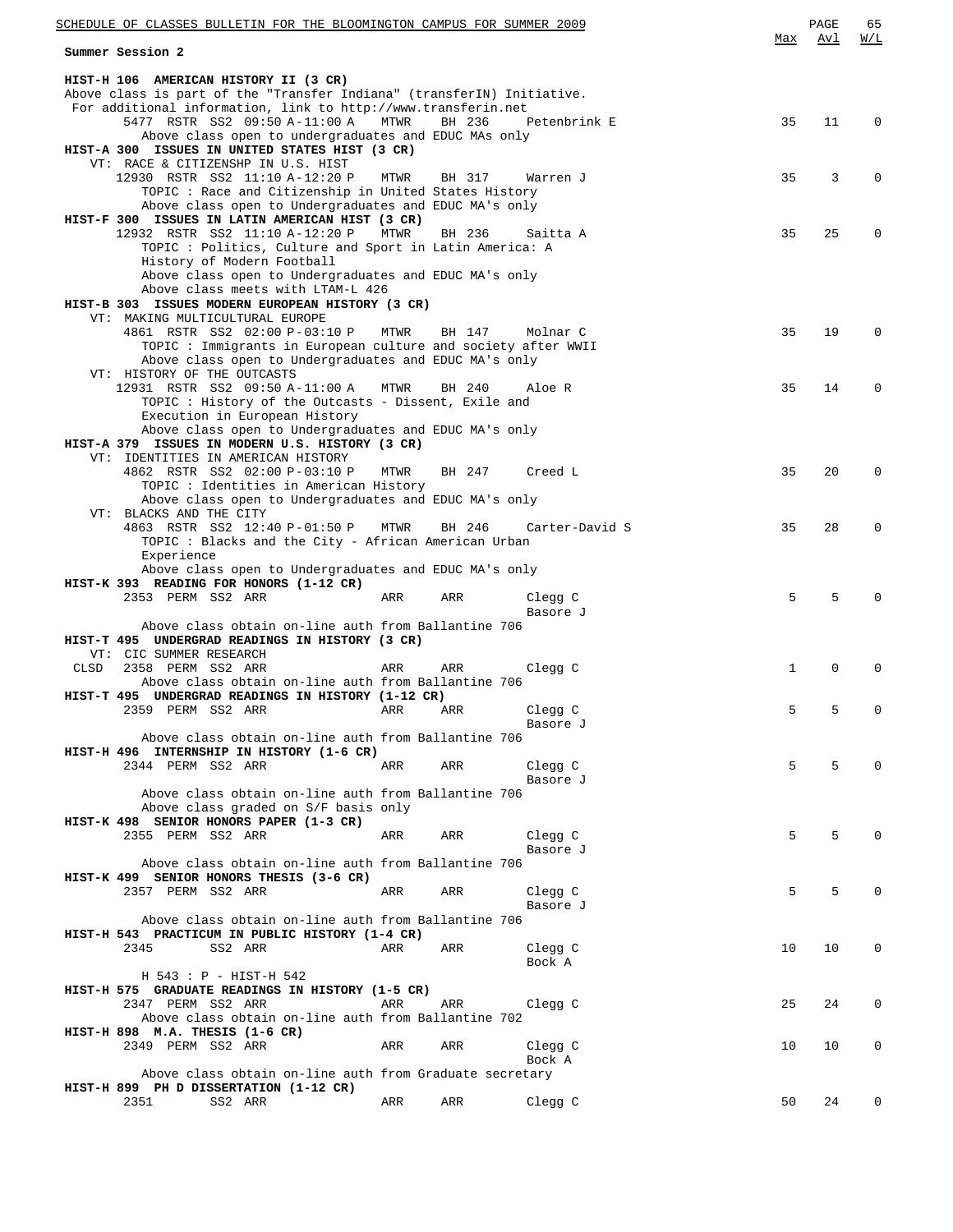| SCHEDULE OF CLASSES BULLETIN FOR THE BLOOMINGTON CAMPUS FOR SUMMER 2009<br>Hist & Phil Of Science (HPSC)           | Max          | PAGE<br>Avl    | 66<br>W/L |
|--------------------------------------------------------------------------------------------------------------------|--------------|----------------|-----------|
| Summer Session 1                                                                                                   |              |                |           |
| HPSC-X 100 HUMAN PERSPECTIVES ON SCIENCE (3 CR)                                                                    |              |                |           |
| 5203<br>SS1 10:20 A-11:35 A<br>BH 135<br>D<br>Dunn M<br>TOPIC: The Art of Science of Beer: History, Technology and | 30           | 2              | $\Omega$  |
| Culture                                                                                                            |              |                |           |
| HPSC-X 223 ISSUES IN SCI: SOCIAL & HIST (3 CR)                                                                     |              |                |           |
| SS1 01:10 P-02:45 P<br>12178<br>BH 219<br>D<br>Capshew J                                                           | 30           | 15             | $\Omega$  |
| TOPIC : Landscapes of Learning: Environmental History of                                                           |              |                |           |
| Indiana University Bloomington                                                                                     |              |                |           |
| Above class meets with HIST-A 200<br>HPSC-X 600 ADVANCED READINGS COURSE (1-4 CR)                                  |              |                |           |
| 2594 PERM SS1 ARR<br>Bertoloni Meli D<br>ARR<br>ARR                                                                | 15           | 14             | $\Omega$  |
| Above class graded on deferred R grade basis                                                                       |              |                |           |
| HPSC-X 700 A M THESIS (1-6 CR)                                                                                     |              |                |           |
| 2596<br>SS1 ARR<br>ARR<br>Bertoloni Meli D<br>ARR                                                                  | 5            | 5              | $\Omega$  |
| Above class graded on deferred R grade basis                                                                       |              |                |           |
| HPSC-X 800 PH D THESIS (1-12 CR)                                                                                   |              |                |           |
| 2598<br>SS1 ARR<br>ARR<br>Bertoloni Meli D<br>ARR                                                                  | 10           | 3              | $\Omega$  |
| Above class graded on deferred R grade basis                                                                       |              |                |           |
| Summer Session 2                                                                                                   |              |                |           |
| HPSC-X 300 UNDERGRADUATE READINGS IN HPSC (1-5 CR)                                                                 |              |                |           |
| 2593 PERM SS2 ARR<br>CLSD<br>ARR<br>ARR<br>Bertoloni Meli D                                                        | $\mathbf{1}$ | $\Omega$       | $\Omega$  |
| Obtain on-line auth for above class from Department                                                                |              |                |           |
| Above class graded on deferred R grade basis                                                                       |              |                |           |
| HPSC-X 600 ADVANCED READINGS COURSE (1-4 CR)                                                                       |              |                |           |
| 2595 PERM SS2 ARR<br>Bertoloni Meli D<br>ARR<br>ARR                                                                | 15           | 15             | $\Omega$  |
| Above class graded on deferred R grade basis                                                                       |              |                |           |
| HPSC-X 700 A M THESIS (1-6 CR)                                                                                     |              |                |           |
| 2597<br>SS2 ARR<br>Bertoloni Meli D<br>ARR<br>ARR                                                                  | 5            | $\overline{4}$ | $\Omega$  |
| Above class graded on deferred R grade basis                                                                       |              |                |           |
| HPSC-X 800 PH D THESIS (1-12 CR)                                                                                   |              |                |           |
| 2599<br>SS2 ARR<br>Bertoloni Meli D<br>ARR<br>ARR                                                                  | 10           | 6              | $\Omega$  |
| Above class graded on deferred R grade basis                                                                       |              |                |           |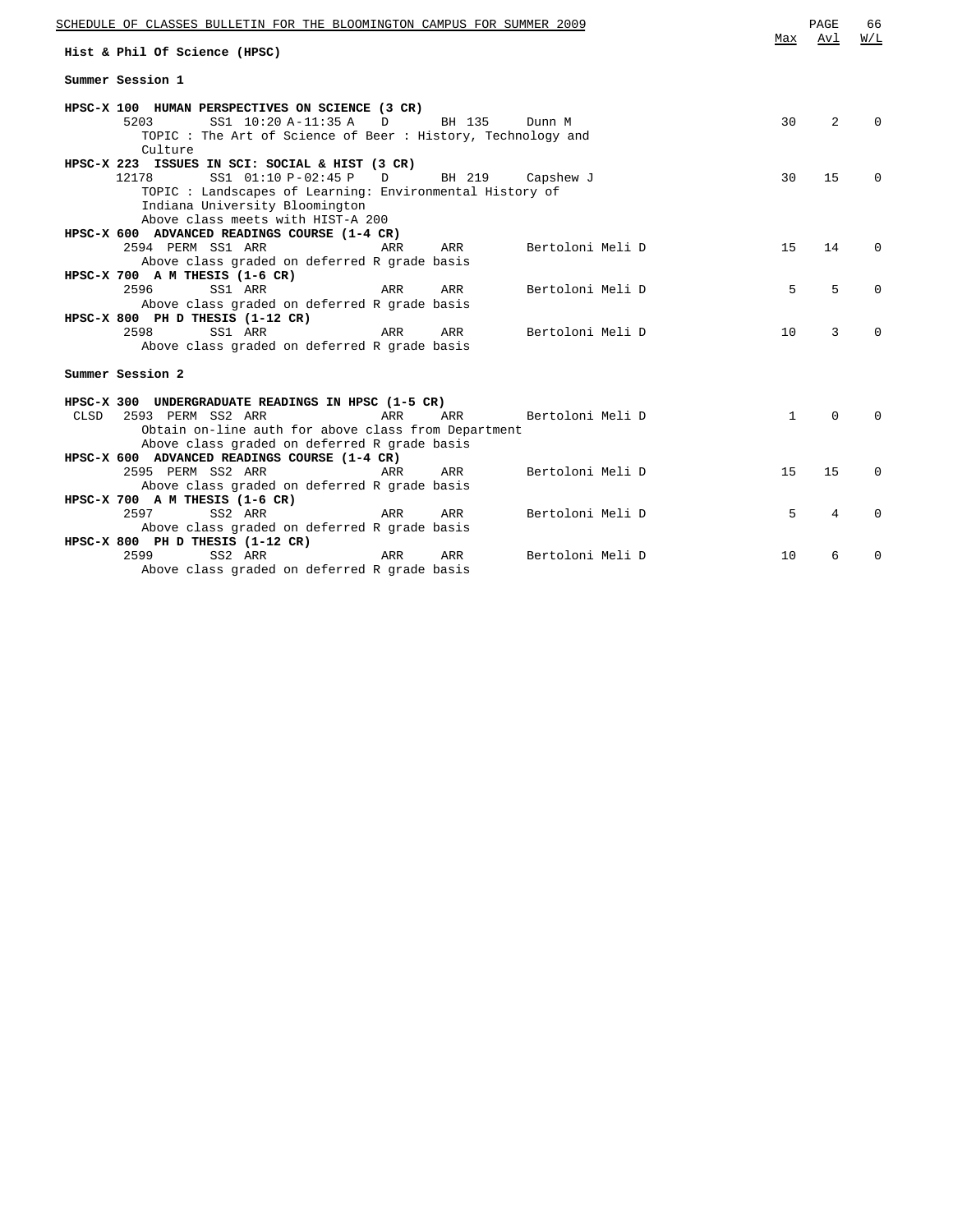| SCHEDULE OF CLASSES BULLETIN FOR THE BLOOMINGTON CAMPUS FOR SUMMER 2009                                                                                                                                                                                                                                                                                                                                                                                                                                                                | Max | PAGE<br><u>Avl</u> | 67<br>W/L |
|----------------------------------------------------------------------------------------------------------------------------------------------------------------------------------------------------------------------------------------------------------------------------------------------------------------------------------------------------------------------------------------------------------------------------------------------------------------------------------------------------------------------------------------|-----|--------------------|-----------|
| Human Biology (HUBI)                                                                                                                                                                                                                                                                                                                                                                                                                                                                                                                   |     |                    |           |
| Summer Session 1                                                                                                                                                                                                                                                                                                                                                                                                                                                                                                                       |     |                    |           |
| HUBI-B 490 UGRD RESEARCH IN HUMAN BIOLOGY (1-12 CR)<br>5236 PERM SS1 ARR<br>MO 103<br>Schlegel W<br>ARR<br>B 490: Introduction to research methods and scientific<br>investigation in a student's area of concentration. Students<br>must complete a written assignment as evidence of each<br>semester's work and present an oral report if more than three<br>credits are requested<br>B 490: P - Overall GPA 2.5 (minimum) and written permission<br>of supervising faculty member<br>Above class requires permission of instructor | 10  | 10                 | $\Omega$  |
| Summer Session 2                                                                                                                                                                                                                                                                                                                                                                                                                                                                                                                       |     |                    |           |
| HUBI-B 490 UGRD RESEARCH IN HUMAN BIOLOGY (1-12 CR)<br>5237 PERM SS2 ARR<br>ARR<br>MO 103<br>Schlegel W<br>B 490 : Introduction to research methods and scientific<br>investigation in a student's area of concentration. Students<br>must complete a written assignment as evidence of each<br>semester's work and present an oral report if more than three<br>credits are requested<br>B 490: P - Overall GPA 2.5 (minimum) and written permission                                                                                  | 10  | 10                 | $\Omega$  |

of supervising faculty member

Above class requires permission of instructor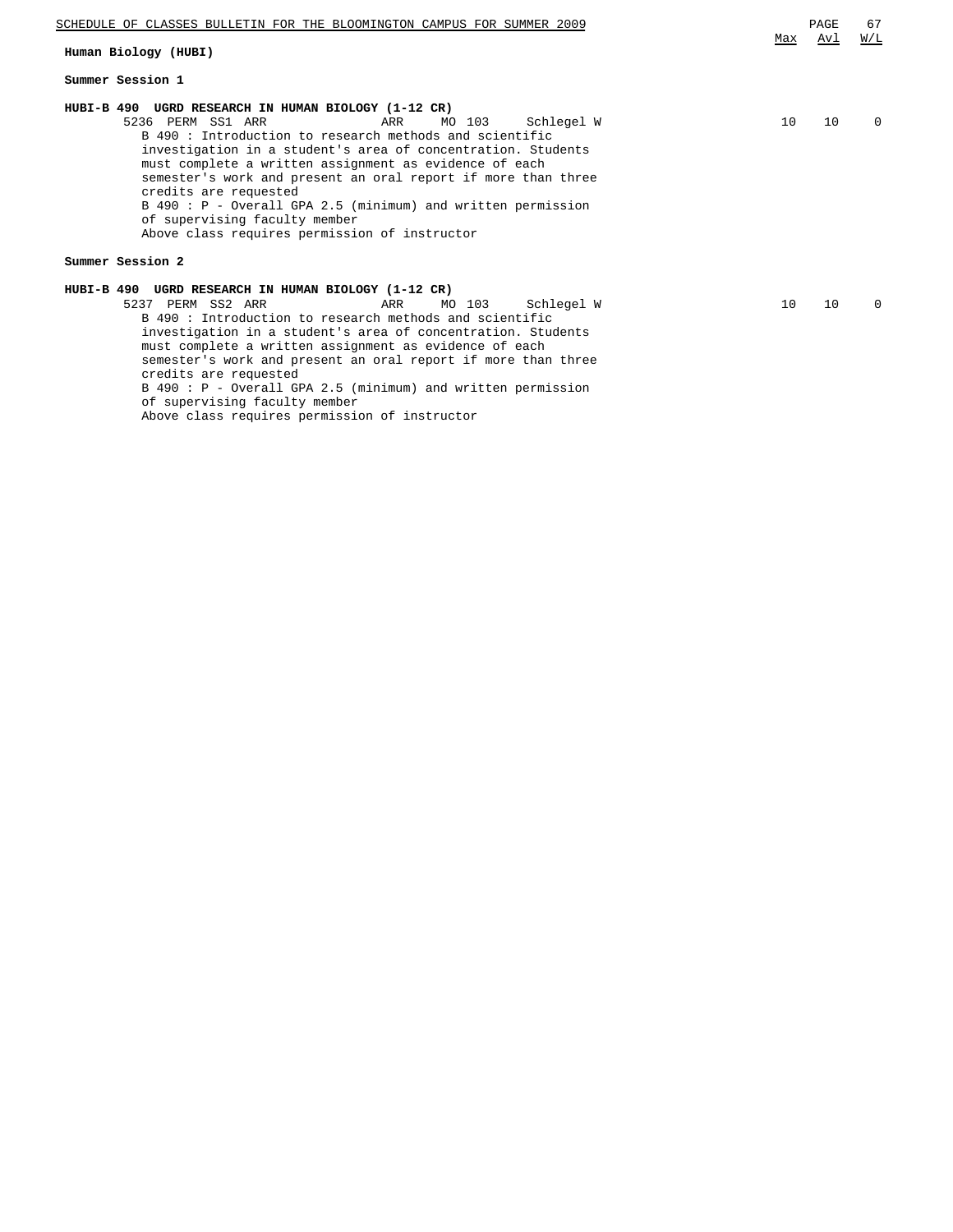| SCHEDULE OF CLASSES BULLETIN FOR THE BLOOMINGTON CAMPUS FOR SUMMER 2009<br>India Studies (INST)                                                      | Max | PAGE<br>Avl | 68<br>W/L |
|------------------------------------------------------------------------------------------------------------------------------------------------------|-----|-------------|-----------|
| Summer Session 1                                                                                                                                     |     |             |           |
| INST-I 656 GRAD READINGS IN INDIC STDS (1-6 CR)<br>13954<br>PERM SS1 ARR<br>Ganguly S<br>ARR<br>ARR<br>Above class requires permission of Department |     |             |           |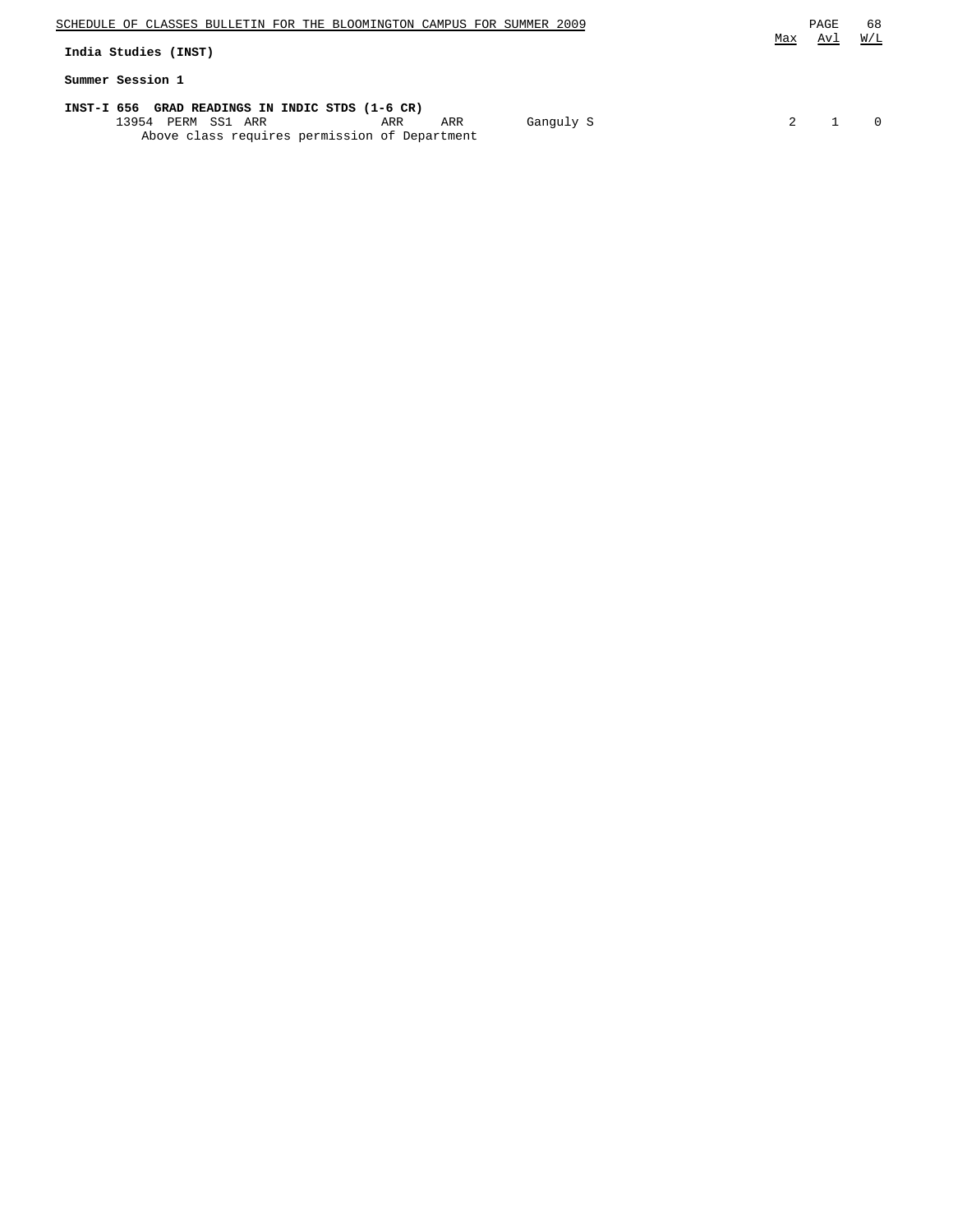| SCHEDULE OF CLASSES BULLETIN FOR THE BLOOMINGTON CAMPUS FOR SUMMER 2009<br>Individualized Major Program (IMP) | Max          | PAGE<br><u>Avl</u> | 69<br>W/L |
|---------------------------------------------------------------------------------------------------------------|--------------|--------------------|-----------|
| Summer Session 1                                                                                              |              |                    |           |
| IMP-I 360 INDIV MAJ PROG, READINGS & RES (1-3 CR)                                                             |              |                    |           |
| 1660 PERM SS1 ARR<br>Aarstad P<br>ARR<br>ARR                                                                  | $20^{\circ}$ | 20                 | $\Omega$  |
| IMP-I 450 INDIV MAJ PROG, READINGS & RES (1-8 CR)                                                             |              |                    |           |
| 1662 PERM SS1 ARR<br>ARR<br>ARR<br>Aarstad P                                                                  | 10           | 10                 | $\Omega$  |
| Above class graded on S/F basis only<br>IMP-I 460 INDIV MAJ PROG, READINGS & RES (1-15 CR)                    |              |                    |           |
| 1664 PERM SS1 ARR<br>ARR<br>ARR<br>Aarstad P                                                                  | 20           | 17                 | $\Omega$  |
| Summer Session 2                                                                                              |              |                    |           |
| IMP-I 360 INDIV MAJ PROG, READINGS & RES (1-3 CR)                                                             |              |                    |           |
| 1661 PERM SS2 ARR<br>Aarstad P<br>ARR<br>ARR                                                                  | 20           | 20                 | $\Omega$  |
| IMP-I 450 INDIV MAJ PROG, READINGS & RES (1-8 CR)                                                             |              |                    |           |
| 1663 PERM SS2 ARR<br>ARR<br>ARR<br>Aarstad P                                                                  | 10           | 10                 | $\Omega$  |
| Above class graded on S/F basis only                                                                          |              |                    |           |
| IMP-I 460 INDIV MAJ PROG, READINGS & RES (1-15 CR)                                                            |              |                    |           |
| 1665 PERM SS2 ARR<br>ARR<br>ARR<br>Aarstad P                                                                  | 50           | 47                 | $\Omega$  |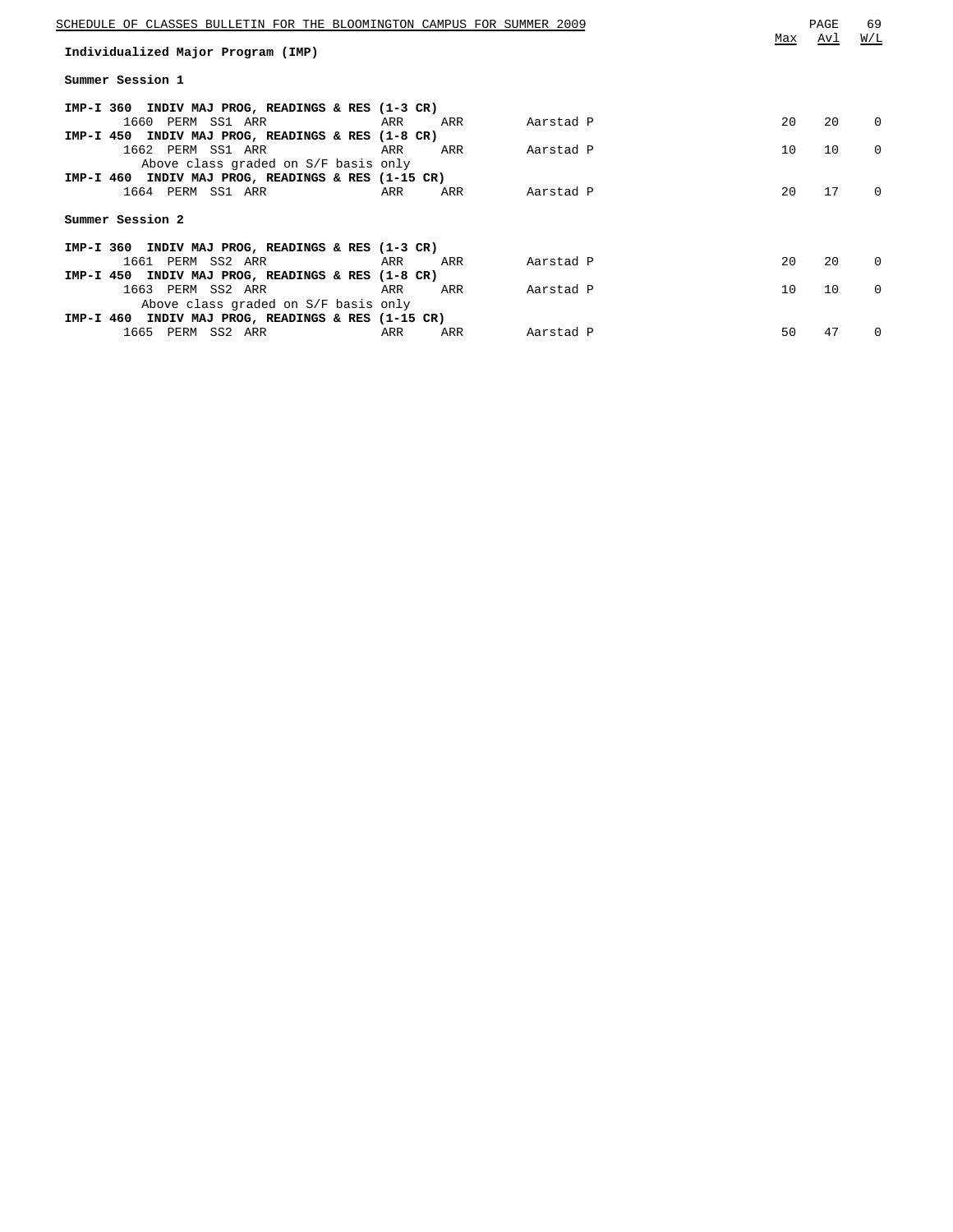| SCHEDULE OF CLASSES BULLETIN FOR THE BLOOMINGTON CAMPUS FOR SUMMER 2009<br>International Studies (INTL) | Max      | PAGE<br>Avl | 70<br>W/L    |
|---------------------------------------------------------------------------------------------------------|----------|-------------|--------------|
| Summer Session 1                                                                                        |          |             |              |
| INTL-I 405 HONORS INDIV RDGS INTL STUDIES (3 CR)                                                        |          |             |              |
| 12040 PERM SS1 ARR<br>ARR Knudsen D<br>ARR                                                              | 6        | 6           |              |
| Above class open to INTL Honors students only<br>Above class email intl@indiana.edu for authorization   |          |             |              |
| INTL-I 415 INDIV READIGS IN INTL STUDIES (1-3 CR)                                                       |          |             |              |
| 2618 PERM SS1 ARR<br>ARR<br>ARR<br>Knudsen D                                                            | 6        | 6           | 0            |
| Above class email intl@indiana.edu for authorization                                                    |          |             |              |
| INTL-I 430 RESEARCH IN INTERNATIONAL STDS (1-3 CR)                                                      |          |             |              |
| 12042 PERM SS1 ARR<br>ARR ARR<br>Knudsen D                                                              | 6        | 6           | <sup>n</sup> |
| Above class email intl@indiana.edu for authorization                                                    |          |             |              |
| INTL-I 498 INTERNSHIP IN INTL STUDIES (1-6 CR)                                                          |          |             |              |
| 2620 PERM SS1 ARR<br>ARR<br>ARR Knudsen D                                                               | 6        | 6           | ∩            |
| Above class email intl@indiana.edu for authorization                                                    |          |             |              |
| Summer Session 2                                                                                        |          |             |              |
|                                                                                                         |          |             |              |
| INTL-I 405 HONORS INDIV RDGS INTL STUDIES (3 CR)                                                        |          |             |              |
| CLSD 12041 PERM SS2 ARR<br>ARR<br>ARR Knudsen D                                                         | $\Omega$ | $\Omega$    |              |
| Above class open to INTL Honors students only                                                           |          |             |              |
| Above class email intl@indiana.edu for authorization                                                    |          |             |              |
| INTL-I 415 INDIV READIGS IN INTL STUDIES (1-3 CR)                                                       |          |             |              |
| 2619 PERM SS2 ARR<br>ARR<br>ARR<br>Knudsen D                                                            | 6        | 6           | 0            |
| Above class email intl@indiana.edu for authorization                                                    |          |             |              |
| INTL-I 430 RESEARCH IN INTERNATIONAL STDS (1-3 CR)                                                      |          |             |              |
| 12043 PERM SS2 ARR<br>ARR<br>ARR<br>Knudsen D                                                           | 6        | 6           | <sup>0</sup> |
| Above class email intl@indiana.edu for authorization                                                    |          |             |              |
| INTL-I 498 INTERNSHIP IN INTL STUDIES (1-6 CR)                                                          |          |             |              |
| 2621 PERM SS2 ARR<br>ARR<br>ARR<br>Knudsen D                                                            | 6        | 5           | <sup>0</sup> |
| Above class email intl@indiana.edu for authorization                                                    |          |             |              |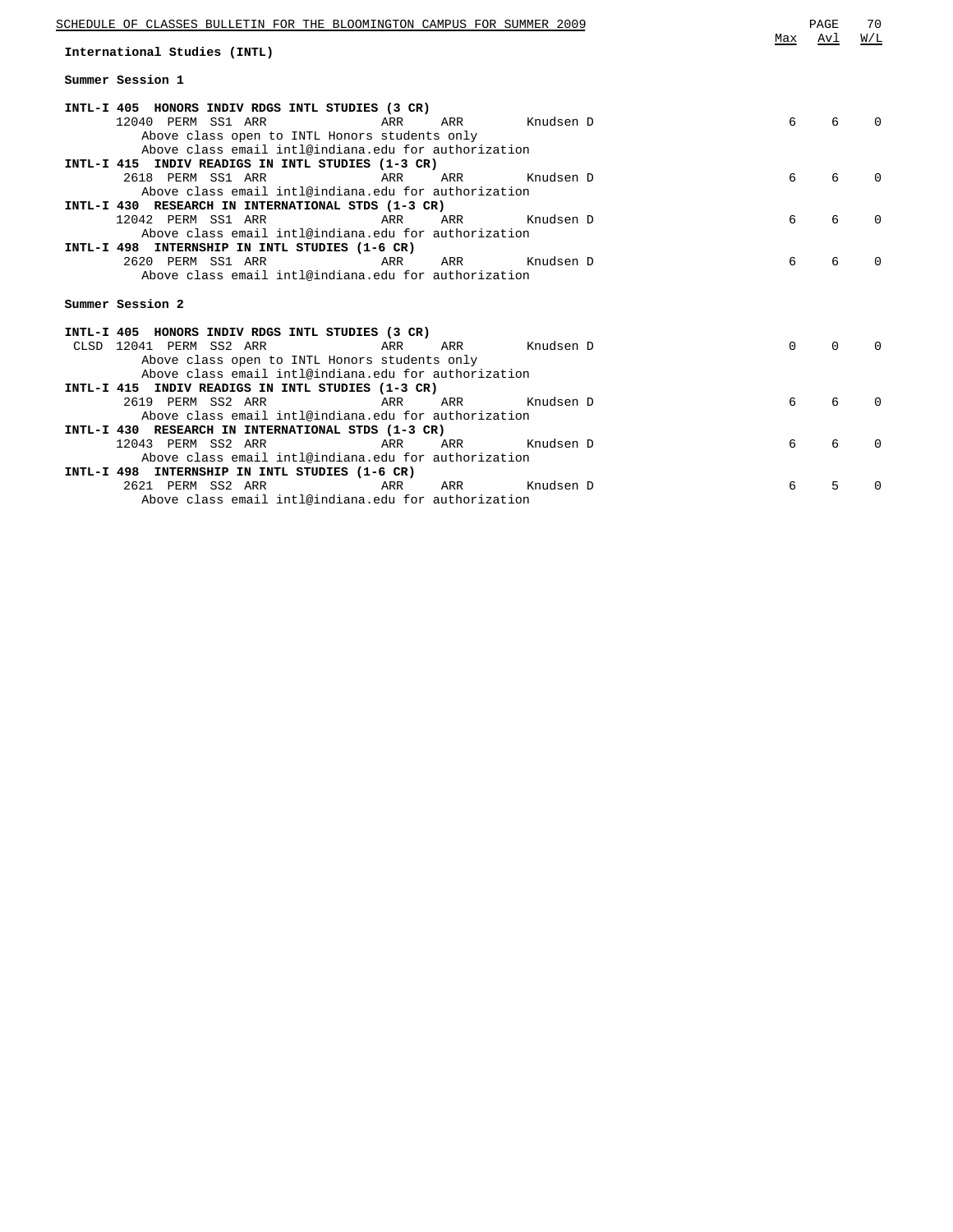| SCHEDULE OF CLASSES BULLETIN FOR THE BLOOMINGTON CAMPUS FOR SUMMER 2009   |     | PAGE | 71           |
|---------------------------------------------------------------------------|-----|------|--------------|
| Jewish Studies (JSTU)                                                     | Max | Avl  | W/L          |
| Summer Session 1                                                          |     |      |              |
| JSTU-H 399 RDGS FOR HONORS JEWISH STDS (3 CR)                             |     |      |              |
| 2643 PERM SS1 ARR<br>ARR<br>ARR<br>Veidlinger J                           | 5   | 5    | <sup>0</sup> |
| H 399 : Permission of instructor and Honors Advisor required              |     |      |              |
| prior to registration                                                     |     |      |              |
| JSTU-H 495 INDIV RDGS IN JEWISH STUDIES (1-3 CR)                          |     |      |              |
| 2645 PERM SS1 ARR<br>ARR<br>ARR<br>Veidlinger J                           | 10  | 10   | $\Omega$     |
| H 495 : Permission of instructor required prior to                        |     |      |              |
| registration<br>JSTU-H 499 HONORS THESIS (3-6 CR)                         |     |      |              |
| 12179 PERM SS1 ARR<br>ARR<br>ARR<br>Veidlinger J                          | 5   | 5    |              |
| Above class permission of instructor and Honors advisor                   |     |      |              |
| required                                                                  |     |      |              |
| JSTU-H 595 DIRECTED RDGS IN JEWISH STDS (1-3 CR)                          |     |      |              |
| 2647 PERM SS1 ARR<br>ARR<br>ARR<br>Veidlinger J                           | 10  | 10   | $\Omega$     |
| Above class requires permission of instructor                             |     |      |              |
| H 595 : Topic, credit hours and readings to be determined in              |     |      |              |
| consultation with the faculty member with whom the student                |     |      |              |
| wishes to work                                                            |     |      |              |
| Summer Session 2                                                          |     |      |              |
|                                                                           |     |      |              |
| JSTU-H 399 RDGS FOR HONORS JEWISH STDS (3 CR)                             |     |      |              |
| 2644 PERM SS2 ARR<br>ARR<br>ARR<br>Veidlinger J                           | 5   | 5    |              |
| H 399 : Permission of instructor and Honors Advisor required              |     |      |              |
| prior to registration<br>JSTU-H 495 INDIV RDGS IN JEWISH STUDIES (1-3 CR) |     |      |              |
| 2646 PERM SS2 ARR<br>ARR<br>ARR<br>Veidlinger J                           | 10  | 10   | $\Omega$     |
| H 495 : Permission of instructor required prior to                        |     |      |              |
| registration                                                              |     |      |              |
| JSTU-H 499 HONORS THESIS (3-6 CR)                                         |     |      |              |
| 12180 PERM SS2 ARR<br>ARR<br>ARR<br>Veidlinger J                          | 5   | 5    | $\Omega$     |
| Above class permission of instructor and Honors advisor                   |     |      |              |
| required                                                                  |     |      |              |
| JSTU-H 595 DIRECTED RDGS IN JEWISH STDS (1-3 CR)                          |     |      |              |
| 2648 PERM SS2 ARR<br>ARR<br>ARR<br>Veidlinger J                           | 10  | 10   | $\Omega$     |
| Above class requires permission of instructor                             |     |      |              |
| H 595 : Topic, credit hours and readings to be determined in              |     |      |              |
| consultation with the faculty member with whom the student                |     |      |              |
| wishes to work                                                            |     |      |              |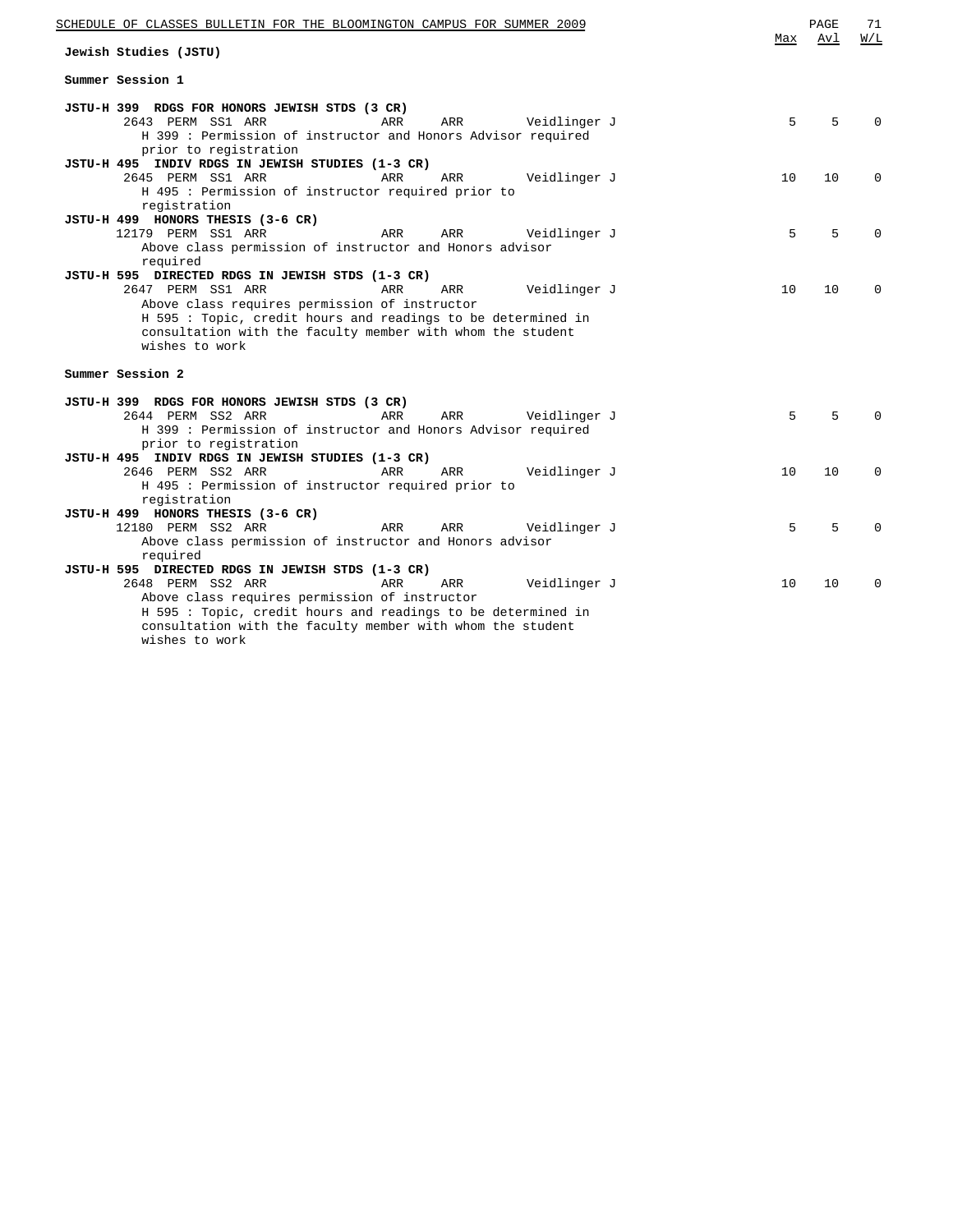| SCHEDULE OF CLASSES BULLETIN FOR THE BLOOMINGTON CAMPUS FOR SUMMER 2009                                                                                                                                        | Max | PAGE<br>Avl | 72<br>W/L |
|----------------------------------------------------------------------------------------------------------------------------------------------------------------------------------------------------------------|-----|-------------|-----------|
| Latin American Studies (LTAM)                                                                                                                                                                                  |     |             |           |
| Summer Session 1                                                                                                                                                                                               |     |             |           |
| GENERAL COURSES (010)                                                                                                                                                                                          |     |             |           |
| LTAM-L 495 U/G RDGS LATIN AM & CARIB STDS (1-3 CR)                                                                                                                                                             |     |             |           |
| 2684 PERM SS1 ARR<br><b>ARR</b><br>ARR<br>Levinson B<br>Above class requires permission of Department<br>Above class open to undergraduates only<br>LTAM-L 803 INDIV READING IN LAT AM STDS (1-6 CR)           | 10  | 10          | $\Omega$  |
| 2686 PERM SS1 ARR<br>ARR<br>ARR<br>Levinson B<br>Above class requires permission of Department<br>Above class open to graduates only                                                                           | 5.  | 4           | $\cap$    |
| Summer Session 2                                                                                                                                                                                               |     |             |           |
| LTAM-L 426 SPEC TPCS LATIN AM & CARIB ST (3 CR)<br>VT: SPEC TOPICS IN LATIN AM STDS                                                                                                                            |     |             |           |
| 13241 RSTR SS2 11:10 A-12:20 P<br>MTWR<br>BH 236<br>Saitta A<br>TOPIC : Politics, Culture and Sport in Latin America: A<br>History of Modern Football<br>Above class open to undergraduates and EDUC MA's only | 35  | 25          | $\Omega$  |
| Above class meets with HIST-F 300                                                                                                                                                                              |     |             |           |
| LTAM-L 803 INDIV READING IN LAT AM STDS (1-6 CR)<br>2687 PERM SS2 ARR<br>ARR<br>ARR<br>Levinson B<br>Above class requires permission of Department<br>Above class open to graduates only                       | 5   | 5           | $\Omega$  |
| GENERAL COURSES (010)                                                                                                                                                                                          |     |             |           |
| LTAM-L 495 U/G RDGS LATIN AM & CARIB STDS (1-3 CR)<br>2685 PERM SS2 ARR<br>ARR<br>ARR<br>Levinson B<br>Above class requires permission of Department                                                           | 10  | 10          | $\Omega$  |

Above class open to undergraduates only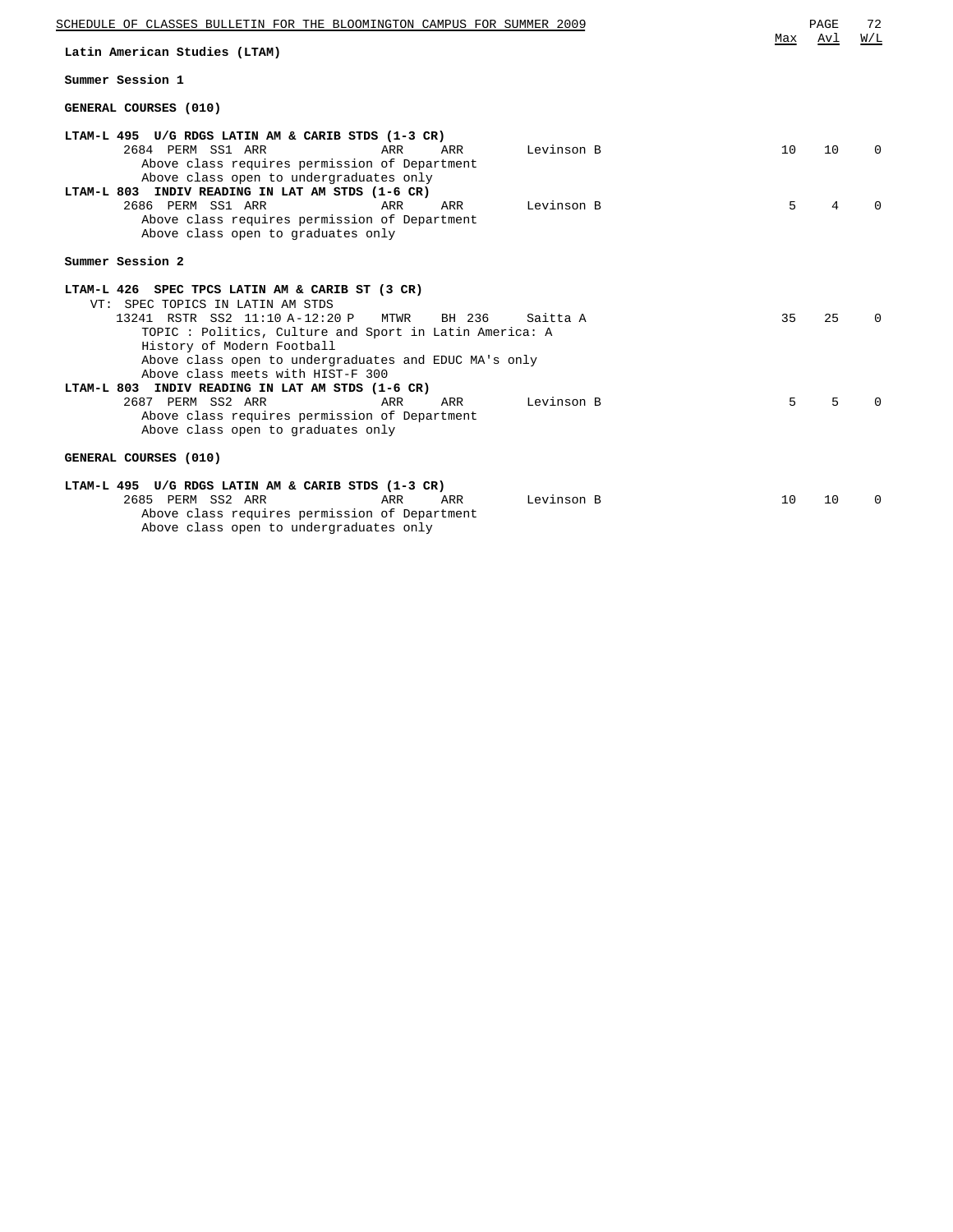| SCHEDULE OF CLASSES BULLETIN FOR THE BLOOMINGTON CAMPUS FOR SUMMER 2009                          | Max | PAGE<br>Avl | 73<br>W/L |
|--------------------------------------------------------------------------------------------------|-----|-------------|-----------|
| Latino Studies (LATS)                                                                            |     |             |           |
| Summer Session 2                                                                                 |     |             |           |
| LATS-L 490 INDIVIDUAL READING LATINO STDS (3 CR)                                                 |     |             |           |
| Diaz A<br>5831<br>SS2 ARR<br>CLSD<br>ARR<br>ARR<br>Above class requires permission of instructor |     | $\cap$      | $\Omega$  |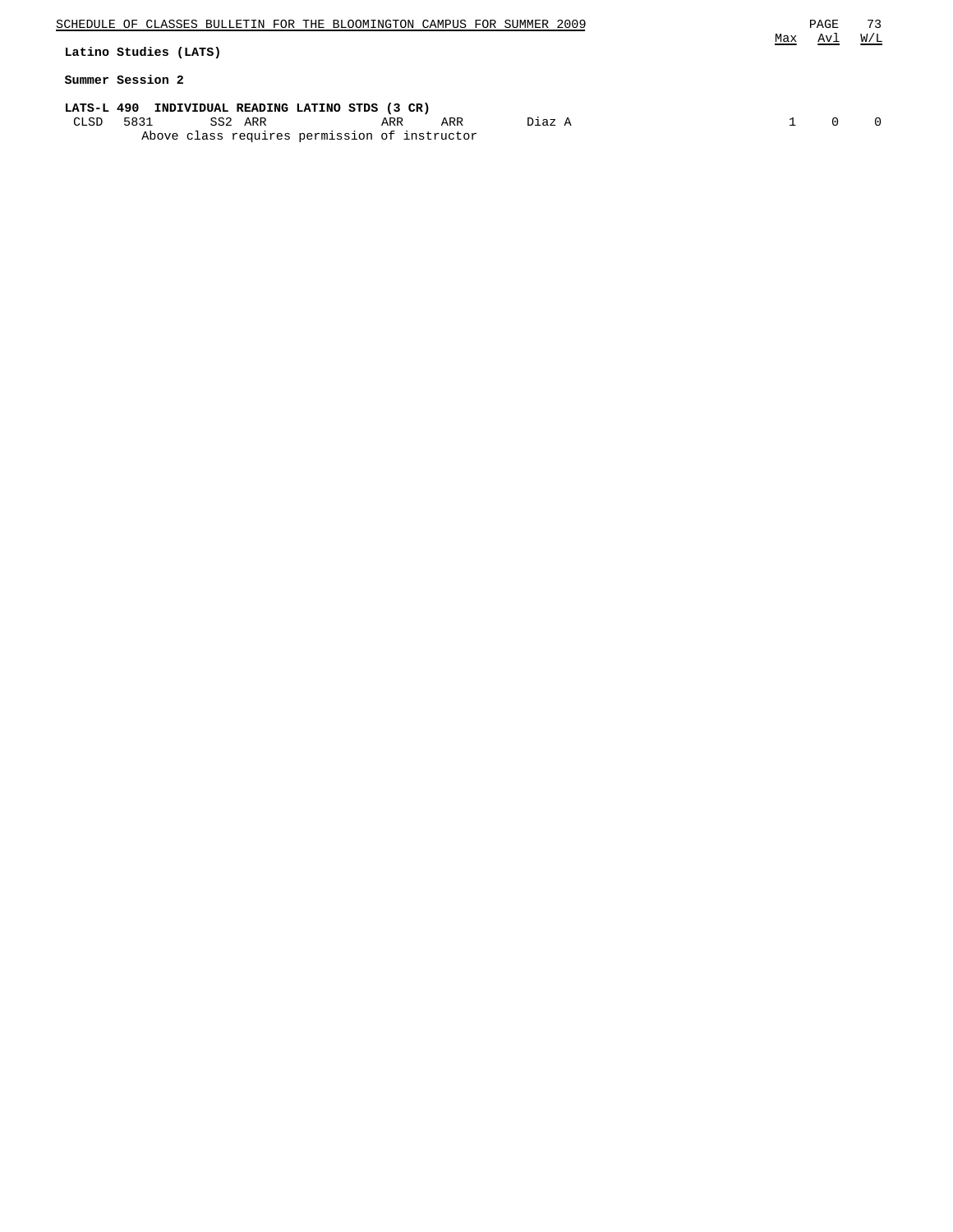| SCHEDULE OF CLASSES BULLETIN FOR THE BLOOMINGTON CAMPUS FOR SUMMER 2009<br>Ldrship Eth & Soc Action Prog (LESA) | Max | PAGE<br>Avl | 74<br>W/L |
|-----------------------------------------------------------------------------------------------------------------|-----|-------------|-----------|
| Summer Session 2                                                                                                |     |             |           |
| LESA-L 401 IND STUDY IN SERVICE LEARNING (1-3 CR)                                                               |     |             |           |
| 4826 PERM SS2 ARR<br>Hershey M<br>ARR<br>ARR                                                                    | 10  | 10          |           |
| Above class for information, contact lesa@indiana.edu.                                                          |     |             |           |
| Above class is a Service Learning Course                                                                        |     |             |           |
| Above class requires permission of Department                                                                   |     |             |           |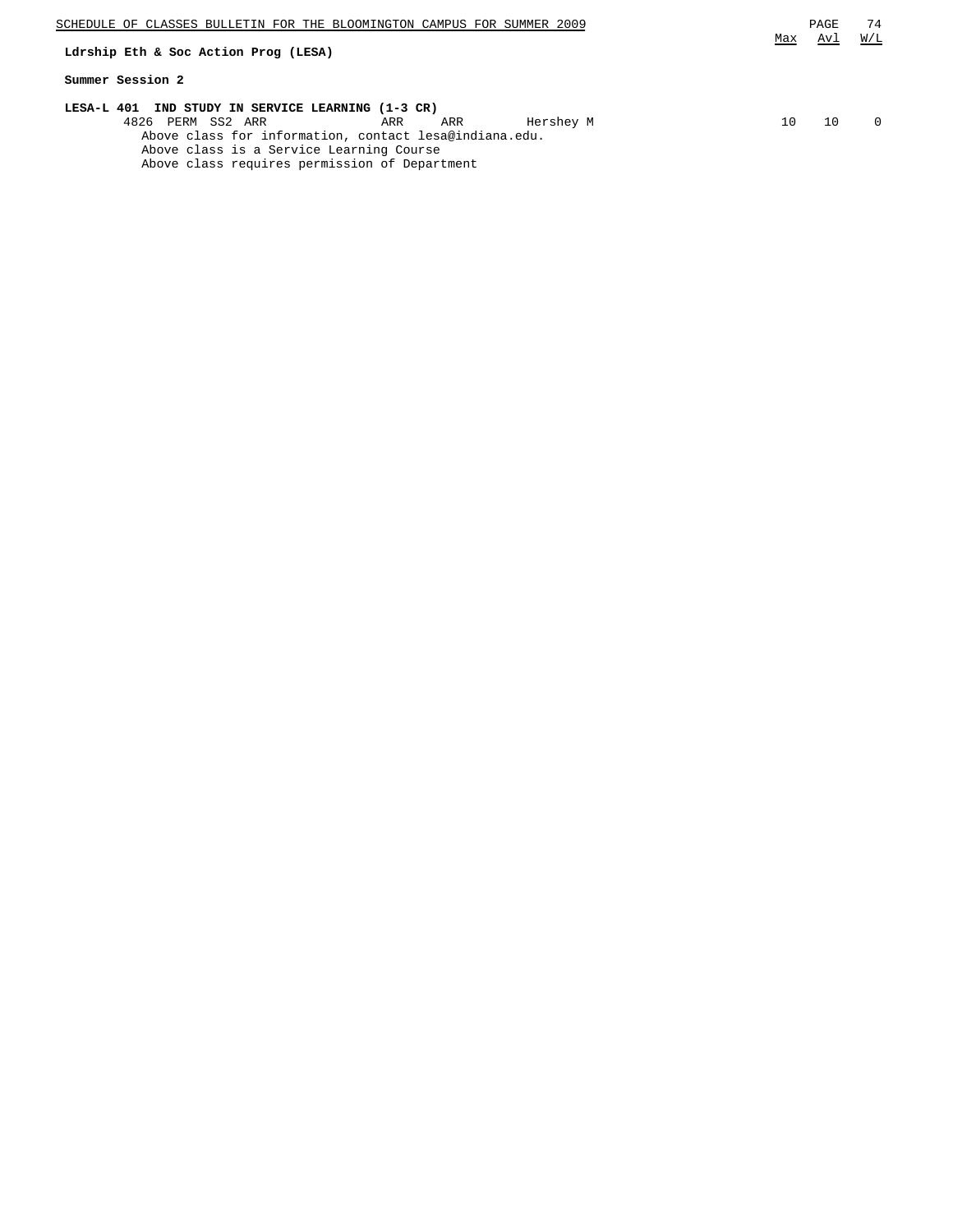| SCHEDULE OF CLASSES BULLETIN FOR THE BLOOMINGTON CAMPUS FOR SUMMER 2009 | Max | PAGE<br>Avl | 75<br>W/L |
|-------------------------------------------------------------------------|-----|-------------|-----------|
| Liberal Arts And Mgmt Program (LAMP)                                    |     |             |           |
| Summer Session 1                                                        |     |             |           |
| LAMP-X 398<br>INTERNSHIP FOR LAMP (1-6 CR)                              |     |             |           |
| 2649 PERM SS1 ARR<br>Madison J<br>ARR<br>ARR                            | 5   | 5           | 0         |
| X 398 : Limited to students admitted to the Liberal Arts and            |     |             |           |
| Management Program                                                      |     |             |           |
| Above class prior authorization from the Director is also               |     |             |           |
| required. Obtain on-line auth in WY 247                                 |     |             |           |
|                                                                         |     |             |           |
| Summer Session 2                                                        |     |             |           |
| LAMP-X 398                                                              |     |             |           |
| INTERNSHIP FOR LAMP (1-6 CR)                                            |     |             |           |
| 2650 PERM SS2 ARR<br>Madison J<br>ARR<br>ARR                            | 5.  | 4           | 0         |
| X 398 : Limited to students admitted to the Liberal Arts and            |     |             |           |
| Management Program                                                      |     |             |           |
| Above class prior authorization from the Director is also               |     |             |           |

required. Obtain on-line auth in WY 247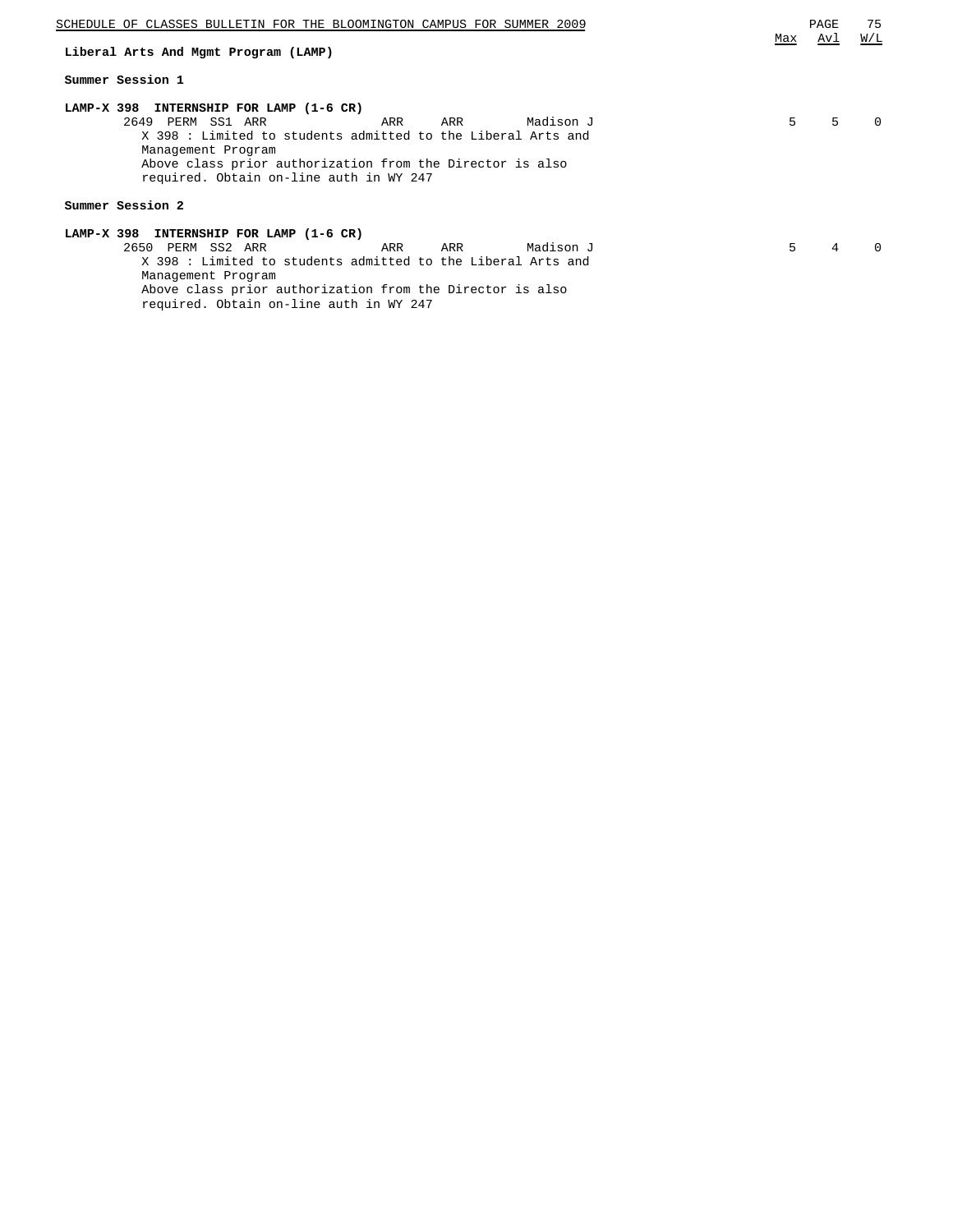| SCHEDULE OF CLASSES BULLETIN FOR THE BLOOMINGTON CAMPUS FOR SUMMER 2009                                                                                                                                         |     | PAGE | 76          |
|-----------------------------------------------------------------------------------------------------------------------------------------------------------------------------------------------------------------|-----|------|-------------|
| Linguistics (LING)                                                                                                                                                                                              | Max | Avl  | W/L         |
| Summer Session 1                                                                                                                                                                                                |     |      |             |
| HONORS (030)                                                                                                                                                                                                    |     |      |             |
| LING-L 399 RDGS IN LINGUISTICS (HONORS) (1-6 CR)<br>2667 PERM SS1 ARR<br>ARR<br>ARR<br>Davis S<br>Above class requires approval of Departmental Honors<br>committee                                             | 5   | 5    | O           |
| LING-L 499 HONORS PROJECT (1-6 CR)<br>2671 PERM SS1 ARR<br>ARR<br>ARR<br>Davis S<br>Above class requires approval of Departmental Honors<br>committee                                                           | 5   | 5    |             |
| GENERAL LINGUISTICS (040)                                                                                                                                                                                       |     |      |             |
| LING-L 103 INTROD TO THE ST OF LANGUAGE (3 CR)<br>2665<br>SS1 10:20 A-11:35 A<br>D<br>BH 142<br>Alqassas A                                                                                                      | 30  | 21   | 0           |
| LING-L 408 READINGS IN LINGUISTICS (1-4 CR)<br>2669 PERM SS1 ARR<br>ARR<br>ARR<br>Davis S<br>Above class requires permission of instructor willing to                                                           | 5   | 5    | $\mathbf 0$ |
| supervise readings<br>LING-L 690 ADV READINGS IN LINGUISTICS (1-4 CR)<br>2673 PERM SS1 ARR<br>ARR<br>ARR<br>Davis S<br>Above class requires permission of instructor willing to                                 | 10  | 9    | 0           |
| supervise readings<br>2674 PERM SS1 ARR<br>ARR<br>Davis S<br>ARR<br>Above class graded on S/F basis only<br>Above class requires permission of instructor willing to                                            | 10  | 10   | $\Omega$    |
| supervise readings<br>LING-L 695 M. A. THESIS RESEARCH (1-4 CR)<br>2677 PERM SS1 ARR<br>ARR<br>ARR<br>Davis S                                                                                                   | 10  | 10   | 0           |
| Above class requires permission of instructor willing to<br>supervise thesis research<br>LING-L 800 RESEARCH (1-12 CR)<br>2679 PERM SS1 ARR<br>ARR<br>ARR<br>Davis S                                            | 15  | 14   | 0           |
| Above class graded on S/F basis only                                                                                                                                                                            |     |      |             |
| SWAHILI (070)                                                                                                                                                                                                   |     |      |             |
| LING-S 101 ELEMENTARY SWAHILI 1 (4 CR)<br>4864<br>SS1 09:30 A-11:30 A<br>D<br>SY 105<br>Ahmed N<br>$01:00 P-03:00 P$<br>D<br>SY 105<br>Ahmed N<br>Above class open to undergraduates only                       | 16  | 4    |             |
| Above class students need to enroll in both LING-S 101 and<br>LING-S 102<br>Above class meets with LING-S 102 and another section of S<br>101                                                                   |     |      |             |
| LING-S 101 ELEMENTARY SWAHILI 1 (3 CR)<br>4865 RSTR SS1 09:30 A-11:30 A<br>D<br>SY 105<br>Ahmed N<br>$01:00 P-03:00 P$<br>$\mathbb D$<br>SY 105<br>Ahmed N<br>Above class open to graduates only                | 16  | 4    | $\Omega$    |
| Above class students need to enroll in both LING-S 101 and<br>LING-S 102<br>Above class meets with LING-S 102 and another section of S<br>101                                                                   |     |      |             |
| LING-S 102 ELEMENTARY SWAHILI 2 (3 CR)<br>5003<br>SS1 ARR<br>ARR<br>ARR<br>Ahmed N<br>Above class open to graduates only                                                                                        | 16  | 4    | $\Omega$    |
| Above class students need to enroll in both LING-S 101 and<br>LING-S 102<br>Above class meets with LING-S 101 and another section of S<br>102                                                                   |     |      |             |
| LING-S 102 ELEMENTARY SWAHILI 2 (4 CR)<br>5014<br>SS1 ARR<br>ARR<br>ARR<br>Ahmed N<br>Above class open to undergraduates only                                                                                   | 16  | 4    |             |
| Above class students need to enroll in both LING-S 101 and<br>LING-S 102<br>Above class meets with LING-S 101 and another section of S<br>102                                                                   |     |      |             |
| ZULU (152)                                                                                                                                                                                                      |     |      |             |
| LING-Z 101 ELEMENTARY ZULU I (4 CR)<br>12425<br>SS1 09:30 A-11:30 A<br>BH 232<br>Lekoba S<br>D<br>$01:00 P-03:00 P$<br>D<br>BH 232<br>Lekoba S<br>Z 101 : Students need to enroll in both LING-Z 101 and LING-Z | 15  | 10   | $\Omega$    |
| 102<br>Above class meets with LING-Z 102, Z 501 and Z 502                                                                                                                                                       |     |      |             |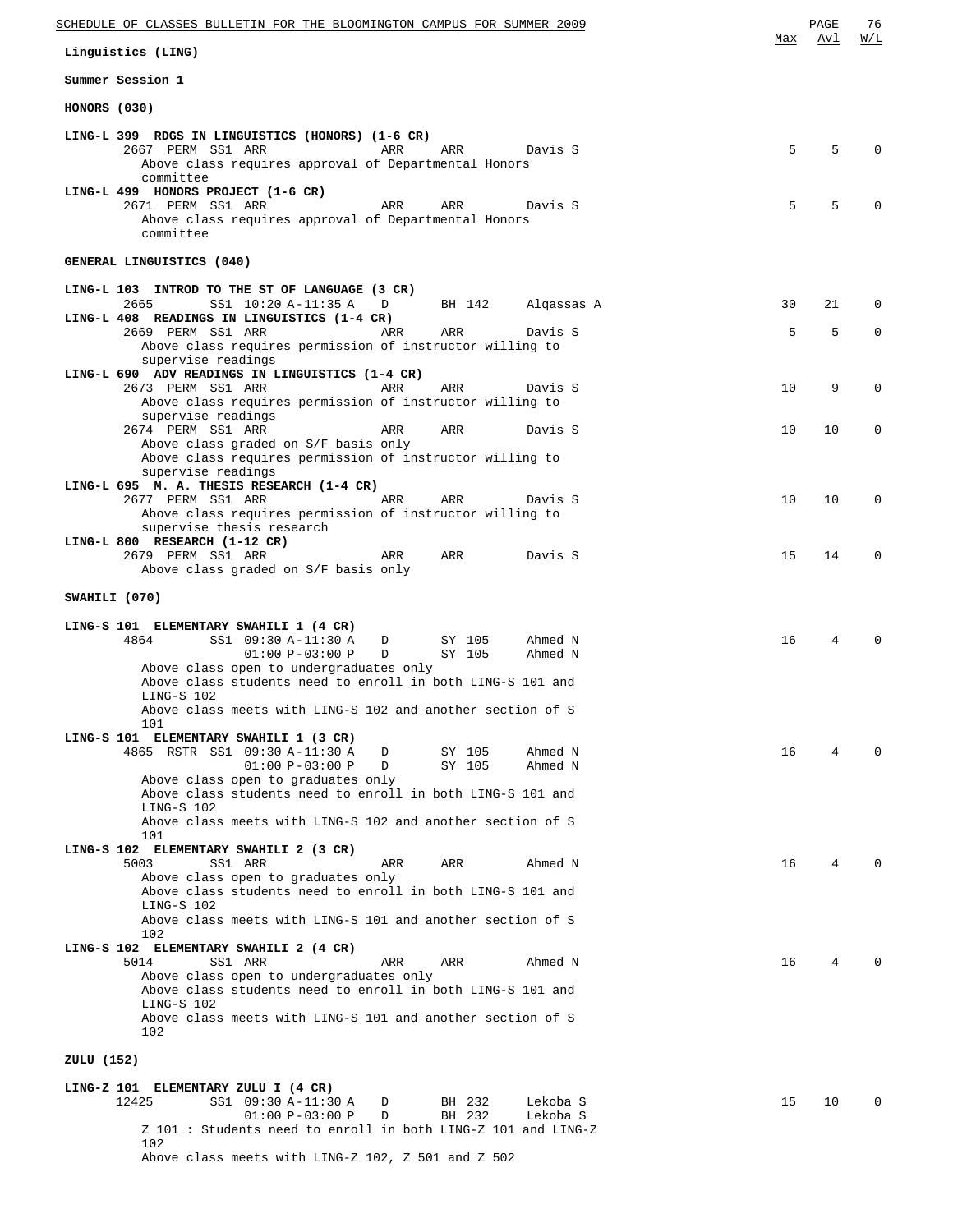| SCHEDULE OF CLASSES BULLETIN FOR THE BLOOMINGTON CAMPUS FOR SUMMER 2009                                      | Max    | PAGE       | 77               |
|--------------------------------------------------------------------------------------------------------------|--------|------------|------------------|
| Summer Session 1 (continued)                                                                                 |        | <u>Avl</u> | $\overline{M/L}$ |
| LING-Z 102 ELEMENTARY ZULU II (4 CR)                                                                         |        |            |                  |
| 12427<br>SS1 09:30 A-11:30 A<br>BH 232<br>Lekoba S<br>D                                                      | 15     | 10         | 0                |
| $01:00 P-03:00 P$<br>BH 232<br>D<br>Lekoba S<br>Z 102: Students need to enroll in both LING-Z 101 and LING-Z |        |            |                  |
| 102                                                                                                          |        |            |                  |
| Above class meets with LING-Z 101, Z 501 and Z 502                                                           |        |            |                  |
| LING-Z 501 ELEMENTARY ZULU I (3 CR)                                                                          |        |            |                  |
| 12428<br>SS1 09:30 A-11:30 A<br>BH 232<br>Lekoba S<br>D<br>$01:00 P-03:00 P$<br>BH 232<br>D<br>Lekoba S      | 15     | 10         | 0                |
| Z 501 : Students need to enroll in both LING-Z 501 and LING-Z                                                |        |            |                  |
| 502                                                                                                          |        |            |                  |
| Above class meets with LING-Z 101, Z 102 and Z 502                                                           |        |            |                  |
| LING-Z 502 ELEMENTARY ZULU II (3 CR)                                                                         |        |            |                  |
| 12429<br>SS1 09:30 A-11:30 A<br>BH 232<br>Lekoba S<br>D<br>$01:00 P-03:00 P$<br>BH 232<br>D<br>Lekoba S      | 15     | 10         | 0                |
| Z 502 : Students need to enroll in both LING-Z 501 and LING-Z                                                |        |            |                  |
| 502                                                                                                          |        |            |                  |
| Above class meets with LING-Z 101, Z 102 and Z 501                                                           |        |            |                  |
|                                                                                                              |        |            |                  |
| Summer Session 2                                                                                             |        |            |                  |
| HONORS (030)                                                                                                 |        |            |                  |
|                                                                                                              |        |            |                  |
| LING-L 399 RDGS IN LINGUISTICS (HONORS) (1-6 CR)                                                             |        |            |                  |
| 2668 PERM SS2 ARR<br>ARR<br>ARR<br>Davis S                                                                   | 10     | 10         | 0                |
| Above class requires approval of Departmental Honors<br>committee                                            |        |            |                  |
| LING-L 499 HONORS PROJECT (1-6 CR)                                                                           |        |            |                  |
| 2672 PERM SS2 ARR<br>ARR<br>ARR<br>Davis S                                                                   | 10     | 10         | $\mathbf 0$      |
| Above class requires approval of Departmental Honors                                                         |        |            |                  |
| committee                                                                                                    |        |            |                  |
| LING-L 506 TUTORIAL INSTRUCT FOREIGN LANG (1-6 CR)<br>5824<br>SS2 ARR<br>ARR<br>ARR<br>Omar A                | 10     | 9          | $\mathbf 0$      |
|                                                                                                              |        |            |                  |
| GENERAL LINGUISTICS (040)                                                                                    |        |            |                  |
|                                                                                                              |        |            |                  |
| LING-L 303 INTRO TO LINGUISTIC ANALYSIS (3 CR)<br>2666<br>SS2 11:15 A-12:45 P<br>MWR<br>BH 345<br>Lanham A   | 18     | 10         | 0                |
| Above class open to undergraduates only                                                                      |        |            |                  |
| Above class meets with LING-L 503                                                                            |        |            |                  |
| LING-L 408 READINGS IN LINGUISTICS (1-4 CR)                                                                  |        |            |                  |
| 2670 PERM SS2 ARR<br>ARR<br>ARR<br>Davis S                                                                   | 10     | 10         | 0                |
| Above class requires permission of instructor willing to<br>supervise readings                               |        |            |                  |
| LING-L 503 SURVEY OF LINGUISTICS 1 (3 CR)                                                                    |        |            |                  |
| BH 345<br>Lanham A<br>3781<br>SS2 11:15 A-12:45 P<br>MWR                                                     | $18\,$ | 10         | 0                |
| Above class meets with LING-L 303                                                                            |        |            |                  |
| LING-L 690 ADV READINGS IN LINGUISTICS (1-4 CR)                                                              |        |            |                  |
| 2675 PERM SS2 ARR<br>ARR<br>ARR<br>Davis S<br>Above class graded on S/F basis only                           | 10     | 10         | $\mathbf 0$      |
| Above class requires permission of instructor willing to                                                     |        |            |                  |
| supervise readings                                                                                           |        |            |                  |
| 2676 PERM SS2 ARR<br>ARR<br>ARR<br>Davis S                                                                   | 10     | 10         | 0                |
| Above class requires permission of instructor willing to                                                     |        |            |                  |
| supervise readings<br>LING-L 695 M. A. THESIS RESEARCH (1-4 CR)                                              |        |            |                  |
| 2678 PERM SS2 ARR<br>ARR<br>ARR<br>Davis S                                                                   | 10     | 10         | 0                |
| Above class requires permission of instructor willing to                                                     |        |            |                  |
| supervise thesis research                                                                                    |        |            |                  |
| LING-L 800 RESEARCH (1-12 CR)                                                                                | 25     | 20         | 0                |
| 2680 PERM SS2 ARR<br>ARR<br>ARR<br>Davis S<br>Above class graded on S/F basis only                           |        |            |                  |
|                                                                                                              |        |            |                  |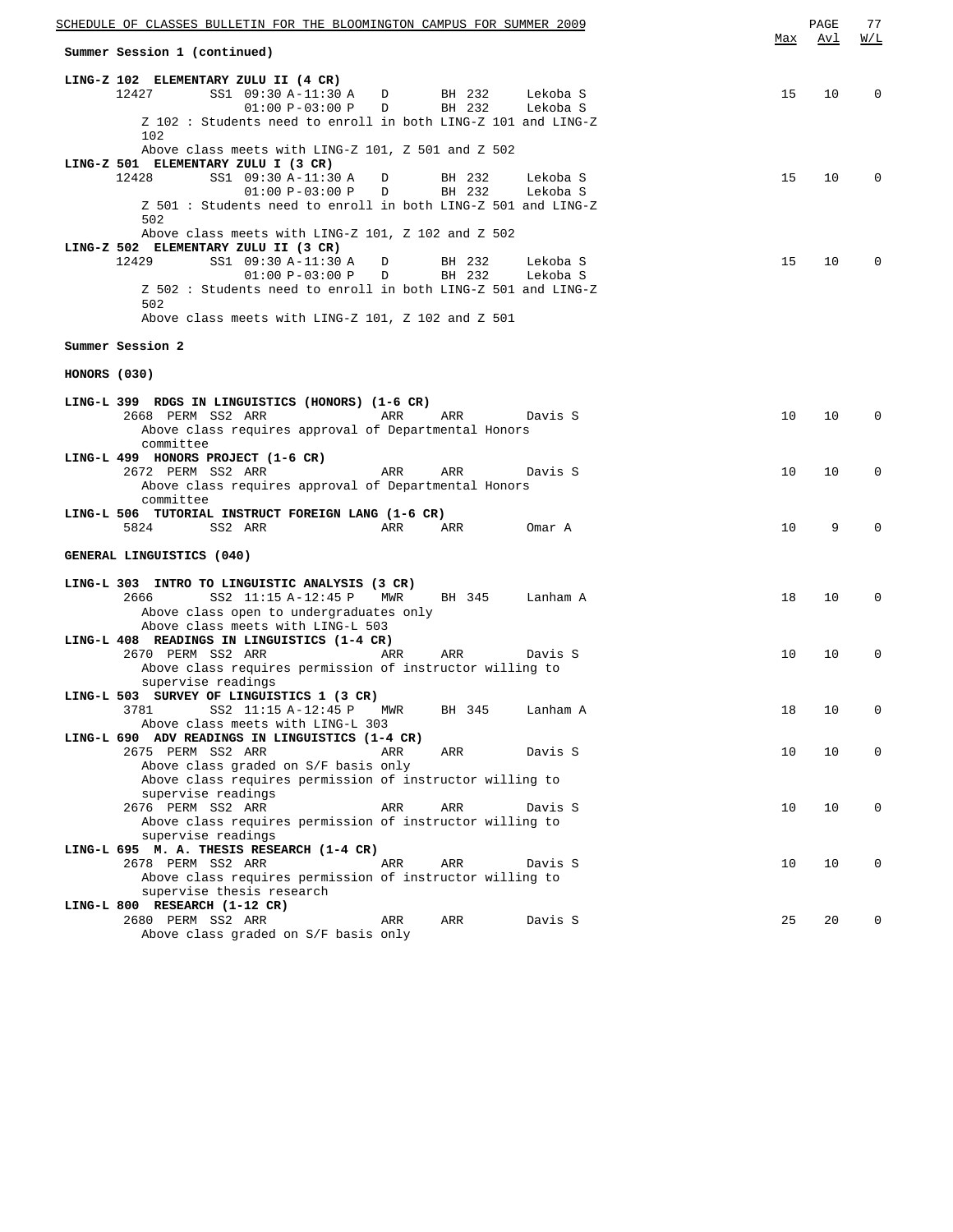| SCHEDULE OF CLASSES BULLETIN FOR THE BLOOMINGTON CAMPUS FOR SUMMER 2009                                                    |          | PAGE            | 78                         |
|----------------------------------------------------------------------------------------------------------------------------|----------|-----------------|----------------------------|
| Mathematics (MATH)                                                                                                         | Max      | Avl             | W/L                        |
| Summer Session 1                                                                                                           |          |                 |                            |
| MATH-M 25 PRE-CALCULUS MATHEMATICS (3 CR)                                                                                  |          |                 |                            |
| M 025 : Credit may not be applied toward a degree in COLL (COAS), and                                                      |          |                 |                            |
| a grade of C- or better is needed to satisfy COLL (COAS) math                                                              |          |                 |                            |
| fundamental skills.                                                                                                        |          |                 |                            |
| 2688<br>SS1 08:55 A-10:10 A<br>D<br>SW 220<br>Topaloglu I                                                                  | 20       | 5               | $\mathbf 0$                |
| 2689<br>SS1 10:20 A-11:35 A<br>SW 220<br>Benson-Lender L<br>D<br>M 025 : Credit may not be applied toward a degree in COLL | 20       | 11              | $\mathbf{1}$               |
| (COAS), and a grade of C- or better is needed to satisfy COLL                                                              |          |                 |                            |
| (COAS) math fundamental skills.                                                                                            |          |                 |                            |
| MATH-T 101 MATH FOR ELEMENTARY TEACHERS 1 (3 CR)                                                                           |          |                 |                            |
| 3793<br>SS1 10:20 A-11:35 A<br>D<br>SW 221<br>Kattner G                                                                    | 25       | 12              | $\mathbf 0$                |
| T 101 : P - Completion of one of the following: MATH-X 018,                                                                |          |                 |                            |
| M 018, M 014, M 025, M 118, M 119, M 211, D 116, or D 117                                                                  |          |                 |                            |
| MATH-M 118 FINITE MATHEMATICS (3 CR)                                                                                       |          |                 |                            |
| 2692<br>SS1 08:55 A-10:10 A<br>CH 033<br>D<br>Parks C                                                                      | 90       | 19              | 0                          |
| 2693<br>SS1 10:20 A-11:35 A<br>SE 105<br>Su Z<br>D                                                                         | 30       | 9               | $\mathbf 0$                |
| 2694<br>SW 217<br>SS1 10:20 A-11:35 A<br>Tone C<br>D                                                                       | 30       | 11              | $\mathbf{1}$               |
| 2695<br>SS1 11:45 A-01:00 P<br>SE 140<br>Cox L<br>D<br>2696<br>Hoffland C                                                  | 30<br>30 | 4<br>5          | $\mathbf 0$<br>$\mathbf 0$ |
| SS1 07:00 P-08:15 P<br>SE 140<br>D<br>MATH-M 119 BRIEF SURVEY OF CALCULUS 1 (3 CR)                                         |          |                 |                            |
| Above class requires special fee - See fee page                                                                            |          |                 |                            |
| SS1 08:55 A-10:10 A<br>2701<br>Thornhill C<br>D<br>SE 105                                                                  | 20       | 4               | 0                          |
| 2702<br>SS1 10:20 A-11:35 A<br>CH 033<br>Steele J<br>D                                                                     | 80       | 23              | $\mathbf 0$                |
| Above class requires special fee - See fee page                                                                            |          |                 |                            |
| SS1 07:00 P-08:15 P<br>2703<br>SE 105<br>Alan M<br>D                                                                       | 20       | 10              | $\mathbf 0$                |
| Above class requires special fee - See fee page                                                                            |          |                 |                            |
| MATH-M 295 READINGS AND RESEARCH (1-3 CR)                                                                                  |          |                 |                            |
| M 295 : Admission only with permission of a member of the faculty who                                                      |          |                 |                            |
| will act as supervisor                                                                                                     |          |                 |                            |
| 2712 PERM SS1 ARR<br>ARR<br>ARR<br>Orr K                                                                                   | 10       | 10              | 0                          |
| MATH-S 299 HONORS READING & RESEARCH (1-3 CR)                                                                              |          |                 |                            |
| S 299: Admission only with permission of a member of the faculty who                                                       |          |                 |                            |
| will act as supervisor<br>2722 PERM SS1 ARR<br>ARR<br>ARR                                                                  | 10       | 10              | $\mathbf 0$                |
| Orr K<br>MATH-M 303 LINEAR ALGEBRA FOR UNDERGRAD (3 CR)                                                                    |          |                 |                            |
| M 303 : P - MATH-M 212                                                                                                     |          |                 |                            |
| 2714<br>SS1 10:20 A-12:00 P<br>SE 240<br>Deodhar V<br>D                                                                    | 40       | 9               | $\mathbf 0$                |
| MATH-K 310 STATISTICAL TECHNIQUES (3 CR)                                                                                   |          |                 |                            |
| 4980<br>SS1 10:20 A-11:35 A<br>BH 109<br>Boggess J<br>D                                                                    | 60       | 23              | 0                          |
| MATH-M 311 CALCULUS 3 (4 CR)                                                                                               |          |                 |                            |
| 5026<br>SS1 12:10 P-01:50 P<br>D<br>BH 149<br>Sha J                                                                        | 40       | 15              | $\mathbf 0$                |
| MATH-M 343 INTRO TO DIFF EQ (3 CR)                                                                                         |          |                 |                            |
| M 343 : P - MATH-M 212                                                                                                     |          |                 |                            |
| 2715<br>SE 140<br>SS1 08:30 A-10:10 A<br>Glassey R<br>D                                                                    | 35       | 14              | 0                          |
| MATH-M 365 INTRO PROBABILITY & STATISTICS (3 CR)                                                                           |          |                 |                            |
| M 365 : P - MATH-M 212                                                                                                     |          |                 |                            |
| M 365 : Satisfies many of the requirements fulfilled by MATH-M 360                                                         |          |                 |                            |
| SS1 01:10 P-02:50 P<br>2716<br>D<br>SE 105<br>Natapov M                                                                    | 35       | $7\phantom{.0}$ | $\Omega$                   |
| MATH-S 499 READING FOR HONORS (1-12 CR)                                                                                    |          |                 |                            |
| S 499: Admission only with permission of a member of the faculty who<br>will act as supervisor                             |          |                 |                            |
| 2724 PERM SS1 ARR<br>ARR<br>ARR<br>Orr K                                                                                   | 10       | 10              | $\mathbf 0$                |
| Above class graded on deferred R grade basis                                                                               |          |                 |                            |
| MATH-M 590 SEMINAR (3 CR)                                                                                                  |          |                 |                            |
| M 590: Admission only with permission of a member of the faculty who                                                       |          |                 |                            |
| will act as supervisor                                                                                                     |          |                 |                            |
| 2718 PERM SS1 ARR<br>ARR<br>Sha J<br>ARR                                                                                   | 10       | 10              | 0                          |
| MATH-M 800 MATHEMATICAL READING & RSRCH (1-12 CR)                                                                          |          |                 |                            |
| M 800: Admission only with permission of a member of the faculty who                                                       |          |                 |                            |
| will act as supervisor                                                                                                     |          |                 |                            |
| 2720 PERM SS1 03:30 P-05:00 P<br>D<br>SW 219<br>Sha J                                                                      | 35       | 19              | $\mathbf 0$                |
|                                                                                                                            |          |                 |                            |
| Summer Session 2                                                                                                           |          |                 |                            |
|                                                                                                                            |          |                 |                            |
| MATH-J 10 INTRODUCTION TO ALGEBRA (2 CR)                                                                                   |          |                 |                            |
| Above class obtain authorization for all MATH-J courses from the                                                           |          |                 |                            |
| Groups Office - Maxwell Hall 205<br>CLSD<br>D                                                                              | 20       | $\mathbf 0$     | $\mathbf 0$                |
| 3856 PERM SS2 08:30 A-10:20 A<br>BH 336<br>Perez A<br>CLSD<br>3857 PERM SS2 10:30 A-12:20 P<br>BH 139<br>D<br>Wilkerson A  | 20       | $\mathbf 0$     | 0                          |
| CLSD<br>3858 PERM SS2 01:30 P-03:20 P<br>D<br>BH 142<br>Salak S                                                            | 20       | $\mathbf 0$     | $\mathbf 0$                |
| MATH-M 25 PRE-CALCULUS MATHEMATICS (3 CR)                                                                                  |          |                 |                            |
| M 025 : Credit may not be applied toward a degree in COLL (COAS), and                                                      |          |                 |                            |
| a grade of C- or better is needed to satisfy COLL (COAS) math                                                              |          |                 |                            |
| fundamental skills.                                                                                                        |          |                 |                            |
| 2690<br>SS2 09:30 A-10:20 A<br>D<br>SW 217<br>Manack C                                                                     | 35       | 26              | $\mathbf 0$                |
| MATH-J 110 INTRODUCTORY PROBLEM SOLVING (2 CR)                                                                             |          |                 |                            |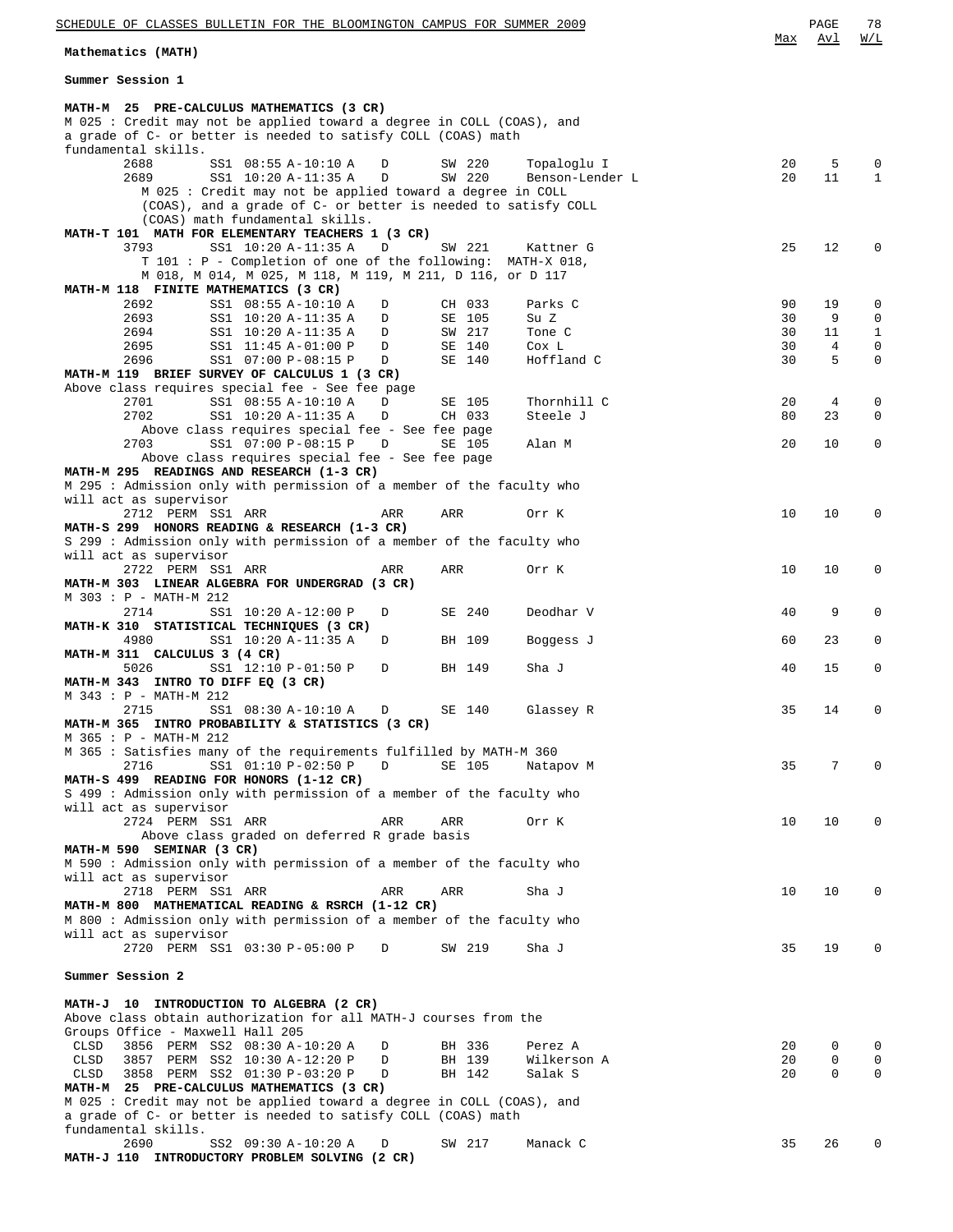**Summer Session 2 (continued)**

Above class obtain authorization for all MATH-J courses from the

| Groups Office - Maxwell Hall 205                                                |                       |     |     |        |                |    |              |             |
|---------------------------------------------------------------------------------|-----------------------|-----|-----|--------|----------------|----|--------------|-------------|
| 3878 PERM SS2 08:30 A-10:20 A                                                   |                       | MWF |     | WH 106 | Tapay A        | 22 | 3            | 0           |
| 3879 PERM SS2 08:30 A-10:20 A                                                   |                       | MWF |     | SB 231 | Baron M        | 22 | 3            | $\mathbf 0$ |
| 3880 PERM SS2 08:30 A-10:20 A                                                   |                       | MWF |     | SE 010 | Kearney M      | 22 | 4            | 0           |
| 3881 PERM SS2 08:30 A-10:20 A                                                   |                       | MWF |     | SE 105 | Attenborough H | 22 | 6            | $\mathsf 0$ |
| 3882 PERM SS2 10:30 A-12:20 P                                                   |                       | MWF |     | BH 134 | Mauntel M      | 22 | 5            | $\mathsf 0$ |
| 3883 PERM SS2 10:30 A-12:20 P                                                   |                       | MWF |     | BH 140 | Riggs K        | 22 | 6            | $\mathsf 0$ |
| 3884 PERM SS2 10:30 A-12:20 P                                                   |                       | MWF |     | BH 142 | Young J        | 22 | 4            | $\mathsf 0$ |
| 3885 PERM SS2 10:30 A-12:20 P                                                   |                       | MWF |     | BH 135 | Beamer Z       | 22 | 4            | $\mathsf 0$ |
| 3886 PERM SS2 01:30 P-03:20 P                                                   |                       | MWF |     | BH 208 | Chadwick S     | 22 | 4            | $\mathsf 0$ |
| 3888 PERM SS2 01:30 P-03:20 P                                                   |                       | MWF |     | SW 218 | Morrow S       | 22 | 5            | $\mathsf 0$ |
| 3887 PERM SS2 01:30 P-03:20 P                                                   |                       | MWF |     | BH 205 | Mazur J        | 22 | 3            | $\mathsf 0$ |
| 3889 PERM SS2 01:30 P-03:20 P                                                   |                       | MWF |     | BH 314 | Link J         | 22 | 3            | $\mathsf 0$ |
| 4781                                                                            | SS2 01:30 P-03:20 P   | MWF |     | BH 232 | Stephens B     | 22 | 4            | $\mathsf 0$ |
| MATH-J 111 INTRO TO COLLEGE MATH I (3 CR)                                       |                       |     |     |        |                |    |              |             |
| 12118 PERM SS2 08:30 A-10:20 A                                                  |                       | D   |     | BH 237 | Ai D           | 22 | $\mathbf 1$  | 0           |
| CLSD 12119 PERM SS2 10:30 A-12:20 P                                             |                       | D   |     | BH 237 | Drury M        | 22 | $\Omega$     | $\mathbf 0$ |
| MATH-M 118 FINITE MATHEMATICS (3 CR)                                            |                       |     |     |        |                |    |              |             |
| 2697                                                                            | SS2 08:30 A-09:20 A   | D   |     | BH 238 | Niichel R      | 30 | 17           | $\mathsf 0$ |
| 2698                                                                            | SS2 09:30 A-10:20 A   | D   |     | SW 219 | Ku W           | 30 | 16           | 0           |
| 2699                                                                            | SS2 10:30 A-11:20 A   | D   |     | BH 332 | Lodge R        | 30 | 9            | 0           |
| 2700                                                                            | SS2 11:30 A-12:20 P   | D   |     | BH 344 | Liu L          | 30 | 9            | $\mathbf 0$ |
| MATH-M 119 BRIEF SURVEY OF CALCULUS 1 (3 CR)                                    |                       |     |     |        |                |    |              |             |
| Above class requires special fee - See fee page                                 |                       |     |     |        |                |    |              |             |
| 2704                                                                            | SS2 09:30 A-10:20 A   | D   |     | BH 135 | Smith D        | 25 | 12           | 0           |
| 2705                                                                            | SS2 10:30 A-11:20 A   | D   |     | BH 336 | Li K           | 25 | 14           | $\mathsf 0$ |
| Above class requires special fee - See fee page<br>MATH-M 211 CALCULUS I (4 CR) |                       |     |     |        |                |    |              |             |
| 2706                                                                            |                       |     |     |        |                | 50 | 23           | 0           |
| Recitation (RCT)                                                                | SS2 09:30 A-10:20 A   | D   |     | SE 140 | Jolly M        |    |              |             |
| 2707                                                                            | SS2 10:30 A-11:20 A   | D   |     | SE 140 | Heck P         | 25 | 2            | 0           |
| 2708                                                                            | SS2 10:30 A-11:20 A   | D   |     | SW 219 | O'Connell R    | 25 | 17           | $\mathbf 0$ |
| MATH-M 212 CALCULUS II (4 CR)                                                   |                       |     |     |        |                |    |              |             |
| 2709                                                                            | SS2 10:30 A-11:20 A   | D   |     | SE 105 | Peters G       | 50 | 15           | 0           |
| Recitation (RCT)                                                                |                       |     |     |        |                |    |              |             |
| 2710                                                                            | SS2 11:30 A-12:20 P   | D   |     | SE 105 | Shen C         | 25 | $\mathbf{1}$ | 0           |
| 2711                                                                            | SS2 11:30 A-12:20 P   | D   |     | SE 240 | Banerjee S     | 25 | 13           | $\mathbf 0$ |
| MATH-M 295 READINGS AND RESEARCH (1-3 CR)                                       |                       |     |     |        |                |    |              |             |
| M 295: Admission only with permission of a member of the faculty who            |                       |     |     |        |                |    |              |             |
| will act as supervisor                                                          |                       |     |     |        |                |    |              |             |
| 2713 PERM SS2 ARR                                                               |                       | ARR | ARR |        | Orr K          | 10 | 10           | $\mathbf 0$ |
| MATH-S 299 HONORS READING & RESEARCH (1-3 CR)                                   |                       |     |     |        |                |    |              |             |
| S 299: Admission only with permission of a member of the faculty who            |                       |     |     |        |                |    |              |             |
| will act as supervisor                                                          |                       |     |     |        |                |    |              |             |
| 2723 PERM SS2 ARR                                                               |                       | ARR | ARR |        | Orr K          | 10 | 10           | $\mathbf 0$ |
| MATH-Y 398 INTRNSHP IN PROFESSIONAL PRACT (1-3 CR)                              |                       |     |     |        |                |    |              |             |
| 2726 PERM SS2 ARR                                                               |                       | ARR | ARR |        | Orr K          | 5  | 5            | $\mathbf 0$ |
| MATH-M 453 CRYPTOGRAPHY (3 CR)                                                  |                       |     |     |        |                |    |              |             |
| 12998                                                                           | SS2 11:30 A-12:20 P D |     |     | SE 140 | Koh J          | 30 | 12           | $\mathbf 0$ |
| Above class meets with MATH-M 553                                               |                       |     |     |        |                |    |              |             |
| MATH-M 463 INTRO TO PROBABILITY THEORY 1 (3 CR)                                 |                       |     |     |        |                |    |              |             |
| 2717                                                                            | SS2 10:30 A-11:20 A   | D   |     | BH 305 | Dabrowski A    | 30 | 8            | $\mathbf 0$ |
| MATH-S 499 READING FOR HONORS (1-12 CR)                                         |                       |     |     |        |                |    |              |             |
| S 499 : Admission only with permission of a member of the faculty who           |                       |     |     |        |                |    |              |             |
| will act as supervisor                                                          |                       |     |     |        |                |    |              |             |
| 2725 PERM SS2 ARR                                                               |                       | ARR | ARR |        | Orr K          | 10 | 10           | 0           |
| Above class graded on deferred R grade basis                                    |                       |     |     |        |                |    |              |             |
| MATH-M 553 CRYPTOGRAPHY (3 CR)                                                  |                       |     |     |        |                |    |              |             |
| 12999                                                                           | SS2 11:30 A-12:20 P   | D   |     | SE 140 | Koh J          | 30 | 30           | 0           |
| Above class meets with MATH-M 453                                               |                       |     |     |        |                |    |              |             |
| MATH-M 590 SEMINAR (3 CR)                                                       |                       |     |     |        |                |    |              |             |
| M 590: Admission only with permission of a member of the faculty who            |                       |     |     |        |                |    |              |             |
| will act as supervisor                                                          |                       |     |     |        |                |    |              |             |
|                                                                                 |                       |     |     |        |                |    |              |             |
| 2719 PERM SS2 ARR                                                               |                       | ARR | ARR |        | Sha J          | 10 | 10           | 0           |
| MATH-M 800 MATHEMATICAL READING & RSRCH (1-12 CR)                               |                       |     |     |        |                |    |              |             |
| M 800: Admission only with permission of a member of the faculty who            |                       |     |     |        |                |    |              |             |
| will act as supervisor                                                          |                       |     |     |        |                |    |              |             |
| 2721 PERM SS2 03:30 P-05:00 P                                                   |                       | D   |     | SW 219 | Sha J          | 25 | 10           | 0           |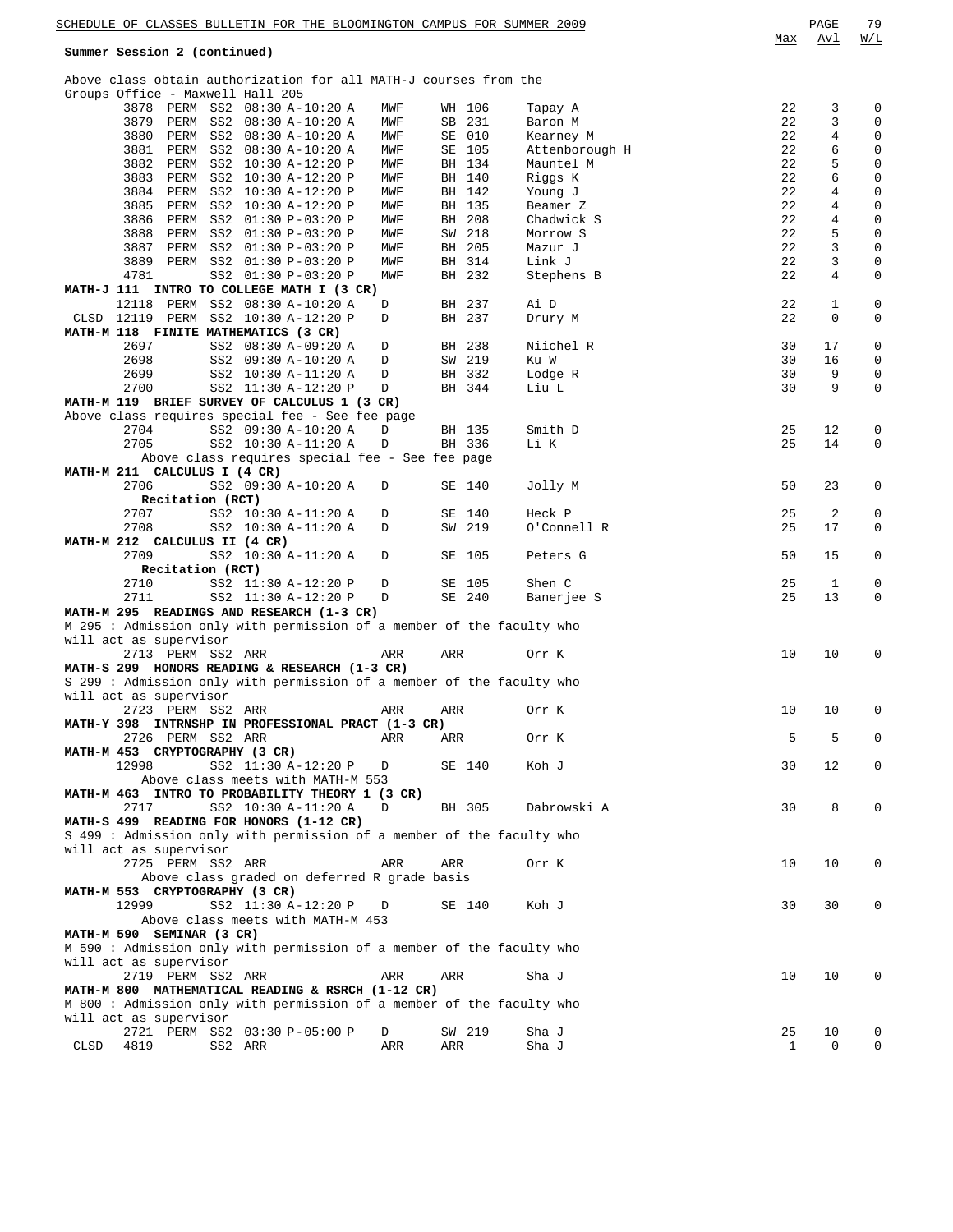| SCHEDULE OF CLASSES BULLETIN FOR THE BLOOMINGTON CAMPUS FOR SUMMER 2009                                                                                        |     | PAGE | 80  |
|----------------------------------------------------------------------------------------------------------------------------------------------------------------|-----|------|-----|
| Medieval Studies (MEST)                                                                                                                                        | Max | Avl  | W/L |
| Summer Session 1                                                                                                                                               |     |      |     |
| RDGS IN MEDIEVAL CIVILIZATN (1-4 CR)<br>MEST-M 815<br>SS1 ARR<br>3778 PERM<br>Storey H<br>ARR<br>ARR<br>Obtain on-line auth for above class from Department    | 5   | 5    |     |
| Summer Session 2                                                                                                                                               |     |      |     |
| RDGS IN MEDIEVAL CIVILIZATN (1-4 CR)<br>MEST-M 815<br>2727<br>SS2 ARR<br>PERM<br>ARR<br>ARR<br>Storey H<br>Obtain on-line auth for above class from Department | .5  | 5    | U   |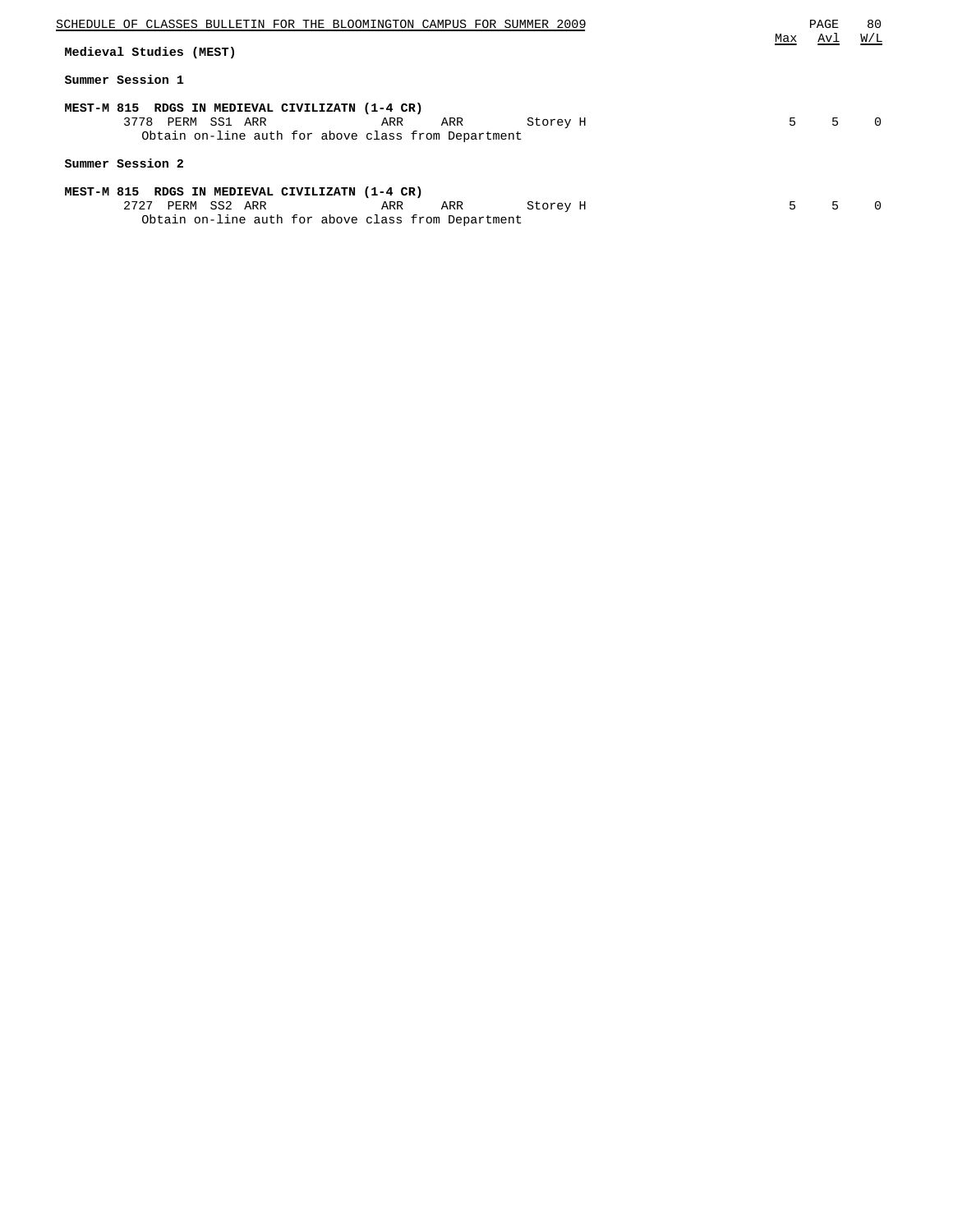| SCHEDULE OF CLASSES BULLETIN FOR THE BLOOMINGTON CAMPUS FOR SUMMER 2009<br>Near Eastern Lang & Cultures (NELC)                                       | Max          | PAGE<br>Avl  | 81<br>W/L   |
|------------------------------------------------------------------------------------------------------------------------------------------------------|--------------|--------------|-------------|
|                                                                                                                                                      |              |              |             |
| Summer Session 1                                                                                                                                     |              |              |             |
| GENERAL NELC COURSES (007)                                                                                                                           |              |              |             |
| NELC-N 393 INDV RDNGS IN CLASSICAL ARABIC (1-6 CR)<br>3061 PERM SS1 ARR<br>ARR<br>Shahrani M<br>ARR                                                  | 5            | 5            | $\Omega$    |
| Above class requires permission of Department<br>NELC-N 394 INDIV RDGS IN MODERN ARABIC (1-6 CR)<br>3063 PERM SS1 ARR<br>ARR<br>Shahrani M<br>ARR    | 10           | 10           | 0           |
| Above class requires permission of Department<br>NELC-N 398 INDIV RDNGS ARABIC LANG & LING (1-6 CR)<br>3065 PERM SS1 ARR<br>ARR<br>ARR<br>Shahrani M | 10           | 9            | 0           |
| Above class requires permission of Department<br>NELC-N 399 READINGS FOR HONORS (3 CR)                                                               |              |              |             |
| 3067 PERM SS1 ARR<br>Shahrani M<br>ARR<br>ARR<br>Above class requires permission of Department<br>NELC-N 495 DIRECTED READINGS IN NELC (3-4 CR)      | 10           | 10           | 0           |
| 3069 PERM SS1 ARR<br>Shahrani M<br>ARR<br>ARR<br>Above class requires permission of Department<br>NELC-N 499 HONORS THESIS (3 CR)                    | 10           | 10           | 0           |
| 3071 PERM SS1 ARR<br>ARR<br>Shahrani M<br>ARR<br>Above class requires permission of Department                                                       | 10           | 10           | 0           |
| NELC-A 500 ELEMENTARY ARABIC I (2 CR)<br>SS1 08:55 A-11:35 A<br>3057<br>BH 138<br>Athamneh W<br>D<br>Above class meets with NELC-A 100               | 35           | 29           | 0           |
| NELC-N 590 DIRECTED READINGS IN ARABIC (1-6 CR)<br>3980<br>SS1 ARR<br>ARR<br>Shahrani M<br>ARR                                                       | $\mathbf{1}$ | 1            | $\Omega$    |
| NELC-N 594 INDIV RDGS IN MODERN ARABIC (1-6 CR)                                                                                                      |              |              |             |
| 3075 PERM SS1 ARR<br>ARR<br>ARR<br>Shahrani M<br>Above class requires permission of Department<br>NELC-A 600 INTERMEDIATE ARABIC I (3 CR)            | 10           | 10           | 0           |
| 3059<br>SS1 08:55 A-10:50 A<br>BH 237<br>Lachheb H<br>D<br>Above class meets with NELC-A 200                                                         | 20           | 9            |             |
| DIRECTED READINGS & RESEARCH (008)                                                                                                                   |              |              |             |
| NELC-N 593 INDV RDNGS CLASSICL ARABIC LIT (1-6 CR)<br>3073 PERM SS1 ARR<br>ARR<br>ARR<br>Shahrani M<br>Above class requires permission of Department | 10           | 10           | $\Omega$    |
| NELC-N 598 READINGS IN ARABIC LANG & LING (1-6 CR)<br>3077 PERM SS1 ARR<br>ARR<br>ARR<br>Shahrani M                                                  | 5            | 5            | 0           |
| Above class requires permission of Department<br>NELC-N 810 PHD THESIS (1-30 CR)<br>3085 PERM SS1 ARR<br>ARR<br>Shahrani M<br>ARR                    | 20           | 19           |             |
| Above class requires permission of Department                                                                                                        |              |              |             |
| ARABIC LANGUAGE COURSES (020)                                                                                                                        |              |              |             |
| NELC-A 100 ELEMENTARY ARABIC I (4 CR)<br>SS1 08:55 A-11:35 A<br>BH 138<br>Athamneh W<br>3053<br>D<br>Above class meets with NELC-A 500               | 35           | 29           | 0           |
| NELC-A 200 INTERMEDIATE ARABIC I (3 CR)<br>3055<br>SS1 08:55 A-10:50 A<br>BH 237 Lachheb H<br>D                                                      | 20           | 9            | $\Omega$    |
| Above class meets with NELC-A 600                                                                                                                    |              |              |             |
| DIRECTED READINGS IN HEBREW (030)                                                                                                                    |              |              |             |
| NELC-N 591 DIRECTED READINGS IN HEBREW (1-6 CR)<br>SS1 ARR<br>5112<br>ARR<br>ARR<br>Katz S                                                           | $\mathbf{1}$ | $\mathbf{1}$ | $\mathbf 0$ |
| HEBREW (040)                                                                                                                                         |              |              |             |
| NELC-N 586 MEDIEVAL HEBREW LITERATURE (3 CR)<br>CLSD 13672<br>SS1 ARR<br>ARR<br>ARR<br>Katz S                                                        | $\mathbf{1}$ | 0            | $\Omega$    |
| READINGS, MA & PHD (060)                                                                                                                             |              |              |             |
| NELC-N 810 PHD THESIS (1-30 CR)<br>5850 PERM SS1 ARR<br>ARR<br>ARR<br>Above class requires permission of Department                                  | $\mathbf{1}$ | $\mathbf{1}$ | $\Omega$    |
| GRADUATE READINGS, THESIS (070)                                                                                                                      |              |              |             |
| NELC-N 695 GRADUATE TOPICS IN NELC (1-4 CR)<br>3079 PERM SS1 ARR<br>Shahrani M<br>ARR<br>ARR<br>Above class requires permission of Department        | 10           | 9            | $\Omega$    |
| NELC-N 710 M A THESIS (2-6 CR)                                                                                                                       |              |              |             |

3081 PERM SS1 ARR ARR ARR Shahrani M 10 10 0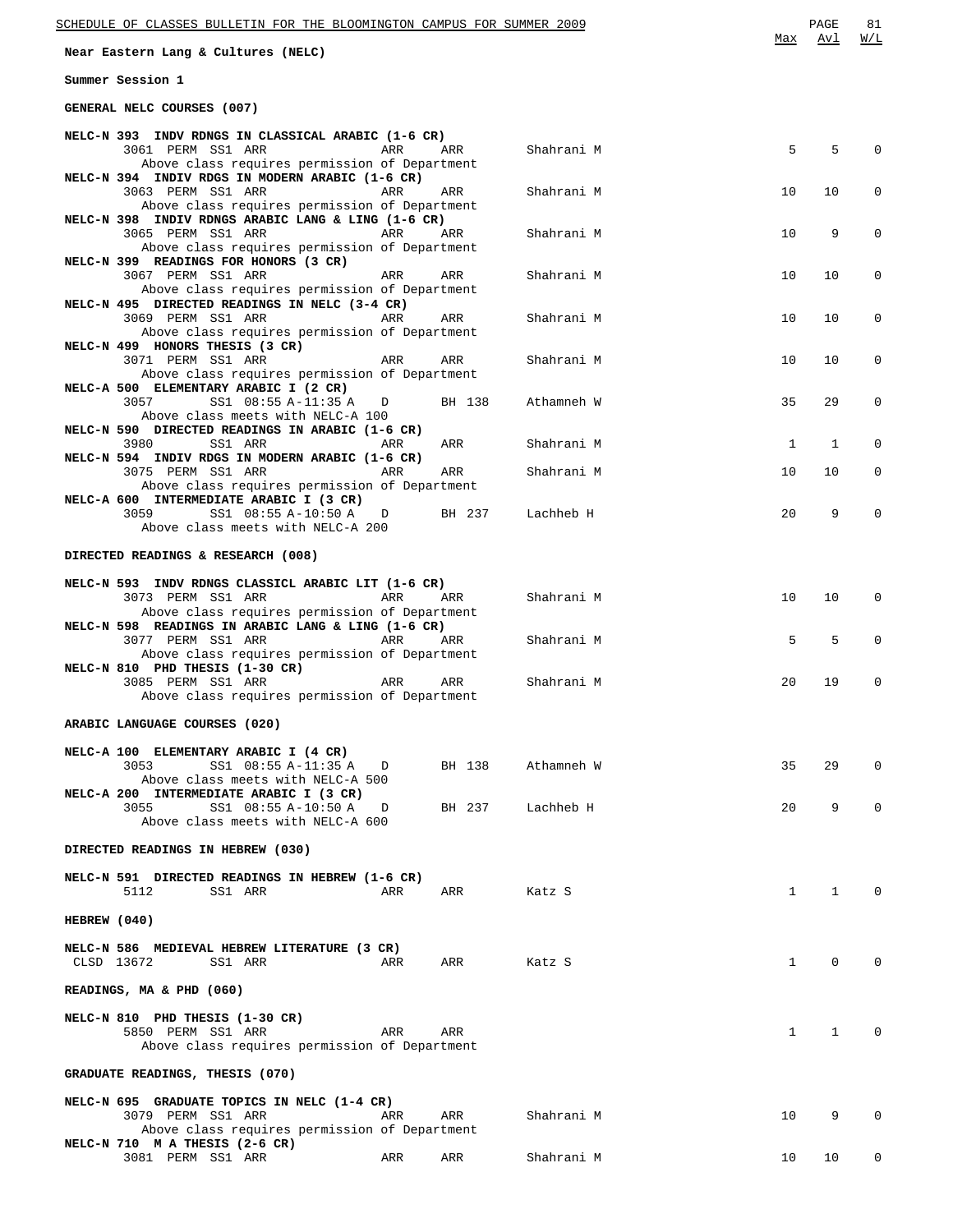| SCHEDULE OF CLASSES BULLETIN FOR THE BLOOMINGTON CAMPUS FOR SUMMER 2009                                                                                                                                                                                                                                                                                                                                                                                      |     | PAGE | 82          |
|--------------------------------------------------------------------------------------------------------------------------------------------------------------------------------------------------------------------------------------------------------------------------------------------------------------------------------------------------------------------------------------------------------------------------------------------------------------|-----|------|-------------|
| Summer Session 1 (continued)                                                                                                                                                                                                                                                                                                                                                                                                                                 | Max | Avl  | W/L         |
| Above class requires permission of Department<br>NELC-N 720 M A THESIS (1-6 CR)<br>3084 PERM SS1 ARR<br>Shahrani M<br>ARR<br>ARR                                                                                                                                                                                                                                                                                                                             | 10  | 10   | $\Omega$    |
| Above class requires permission of Department<br>Summer Session 2                                                                                                                                                                                                                                                                                                                                                                                            |     |      |             |
| GENERAL NELC COURSES (007)                                                                                                                                                                                                                                                                                                                                                                                                                                   |     |      |             |
| NELC-N 393 INDV RDNGS IN CLASSICAL ARABIC (1-6 CR)                                                                                                                                                                                                                                                                                                                                                                                                           |     |      |             |
| 3062 PERM SS2 ARR<br>Shahrani M<br>ARR<br>ARR<br>Above class requires permission of Department                                                                                                                                                                                                                                                                                                                                                               | 10  | 10   | 0           |
| NELC-N 394 INDIV RDGS IN MODERN ARABIC (1-6 CR)<br>3064 PERM SS2 ARR<br>ARR<br>Shahrani M<br>ARR<br>Above class requires permission of Department                                                                                                                                                                                                                                                                                                            | 10  | 10   | 0           |
| NELC-N 398 INDIV RDNGS ARABIC LANG & LING (1-6 CR)<br>3066 PERM SS2 ARR<br>ARR<br>Shahrani M<br>ARR                                                                                                                                                                                                                                                                                                                                                          | 10  | 10   | $\mathbf 0$ |
| Above class requires permission of Department<br>NELC-N 399 READINGS FOR HONORS (3 CR)<br>3068 PERM SS2 ARR<br>Shahrani M<br>ARR<br>ARR                                                                                                                                                                                                                                                                                                                      | 10  | 10   | $\Omega$    |
| Above class requires permission of Department<br>NELC-N 495 DIRECTED READINGS IN NELC (3-4 CR)                                                                                                                                                                                                                                                                                                                                                               |     |      |             |
| 3070 PERM SS2 ARR<br>ARR<br>Shahrani M<br>ARR<br>Above class requires permission of Department                                                                                                                                                                                                                                                                                                                                                               | 10  | 9    | $\mathbf 0$ |
| NELC-N 499 HONORS THESIS (3 CR)<br>3072 PERM SS2 ARR<br>Shahrani M<br>ARR<br>ARR<br>Above class requires permission of Department                                                                                                                                                                                                                                                                                                                            | 10  | 10   | $\mathbf 0$ |
| NELC-A 550 ELEMENTARY ARABIC II (2 CR)<br>SS2 09:30 A-11:20 A<br>3058<br>BH 322<br>Istrabadi Z<br>D                                                                                                                                                                                                                                                                                                                                                          | 20  | 15   | 0           |
| Above class meets with NELC-A 150<br>NELC-N 590 DIRECTED READINGS IN ARABIC (1-6 CR)<br>4008<br>SS2 ARR<br>Shahrani M<br>ARR<br>ARR                                                                                                                                                                                                                                                                                                                          | 1   | 1    | $\Omega$    |
| NELC-N 594 INDIV RDGS IN MODERN ARABIC (1-6 CR)<br>3076 PERM SS2 ARR<br>Shahrani M<br>ARR<br>ARR                                                                                                                                                                                                                                                                                                                                                             | 10  | 10   | $\Omega$    |
| NELC-A 650 INTERMEDIATE ARABIC II (3 CR)<br>SS2 09:30 A-10:55 A<br>3060<br>D<br>BH 345<br>Algassas A                                                                                                                                                                                                                                                                                                                                                         | 25  | 11   | $\Omega$    |
| Above class meets with NELC-A 250                                                                                                                                                                                                                                                                                                                                                                                                                            |     |      |             |
| DIRECTED READINGS & RESEARCH (008)                                                                                                                                                                                                                                                                                                                                                                                                                           |     |      |             |
| NELC-N 593 INDV RDNGS CLASSICL ARABIC LIT (1-6 CR)<br>3074 PERM SS2 ARR<br>ARR<br>ARR<br>Shahrani M<br>Above class requires permission of Department                                                                                                                                                                                                                                                                                                         | 12  | 11   | $\Omega$    |
| NELC-N 598 READINGS IN ARABIC LANG & LING (1-6 CR)<br>Shahrani M                                                                                                                                                                                                                                                                                                                                                                                             | 5   | 2    | 0           |
| Above class requires permission of Department<br>NELC-N 810 PHD THESIS (1-30 CR)                                                                                                                                                                                                                                                                                                                                                                             |     |      |             |
| 3086 PERM SS2 ARR<br>Shahrani M<br>ARR<br>ARR<br>Above class requires permission of Department                                                                                                                                                                                                                                                                                                                                                               | 20  | 20   | $\Omega$    |
| ARABIC LANGUAGE COURSES (020)                                                                                                                                                                                                                                                                                                                                                                                                                                |     |      |             |
| NELC-A 100 ELEMENTARY ARABIC I (4 CR)<br>13741<br>NS2 08:30 A-10:20 A<br>LH 019<br>D<br>Lorenz W                                                                                                                                                                                                                                                                                                                                                             | 12  | 4    | $\Omega$    |
| $10:30 A-12:30 P$<br>LH 019<br>D<br>Lorenz W<br>Above class admission and enrollment in this summer course of<br>the summer workshop in Slavic, East European and Central<br>Asian Langueages (SWSEEL) are by application only to the<br>director of the summer workshop, BH 502, IU, Bloomington, IN<br>47405-7103.<br>Permission of director is required. Students are required to                                                                         |     |      |             |
| enroll in both SSI and SSII or seek authorization for<br>exceptions from the director.<br>For further information, call (812) 855-2608 or visit<br>www.indiana.edu/~iuslavic/swseel/index.shtml<br>Above class meets June 15-July 17<br>NELC-A 150 ELEMENTARY ARABIC II (4 CR)                                                                                                                                                                               |     |      |             |
| 3054<br>SS2 09:30 A-11:20 A<br>Istrabadi Z<br>BH 322<br>D<br>Above class meets with NELC-A 550                                                                                                                                                                                                                                                                                                                                                               | 20  | 15   | 0           |
| 13742 RSTR NS2 08:30 A-10:20 A<br>WH 203<br>Istrabadi Z<br>D<br>10:30 A-12:30 P<br>D<br>WH 203<br>Istrabadi Z<br>Above class admission and enrollment in this summer course of<br>the summer workshop in Slavic, East European and Central<br>Asian Langueages (SWSEEL) are by application only to the<br>director of the SWSEEL summer workshop, BH 502, IU,<br>Bloomington, IN 47405-7103.<br>Permission of director is required. Students are required to | 12  | 4    | $\mathbf 0$ |
| enroll in both SSI and SSII or seek authorization for<br>exceptions from the director.                                                                                                                                                                                                                                                                                                                                                                       |     |      |             |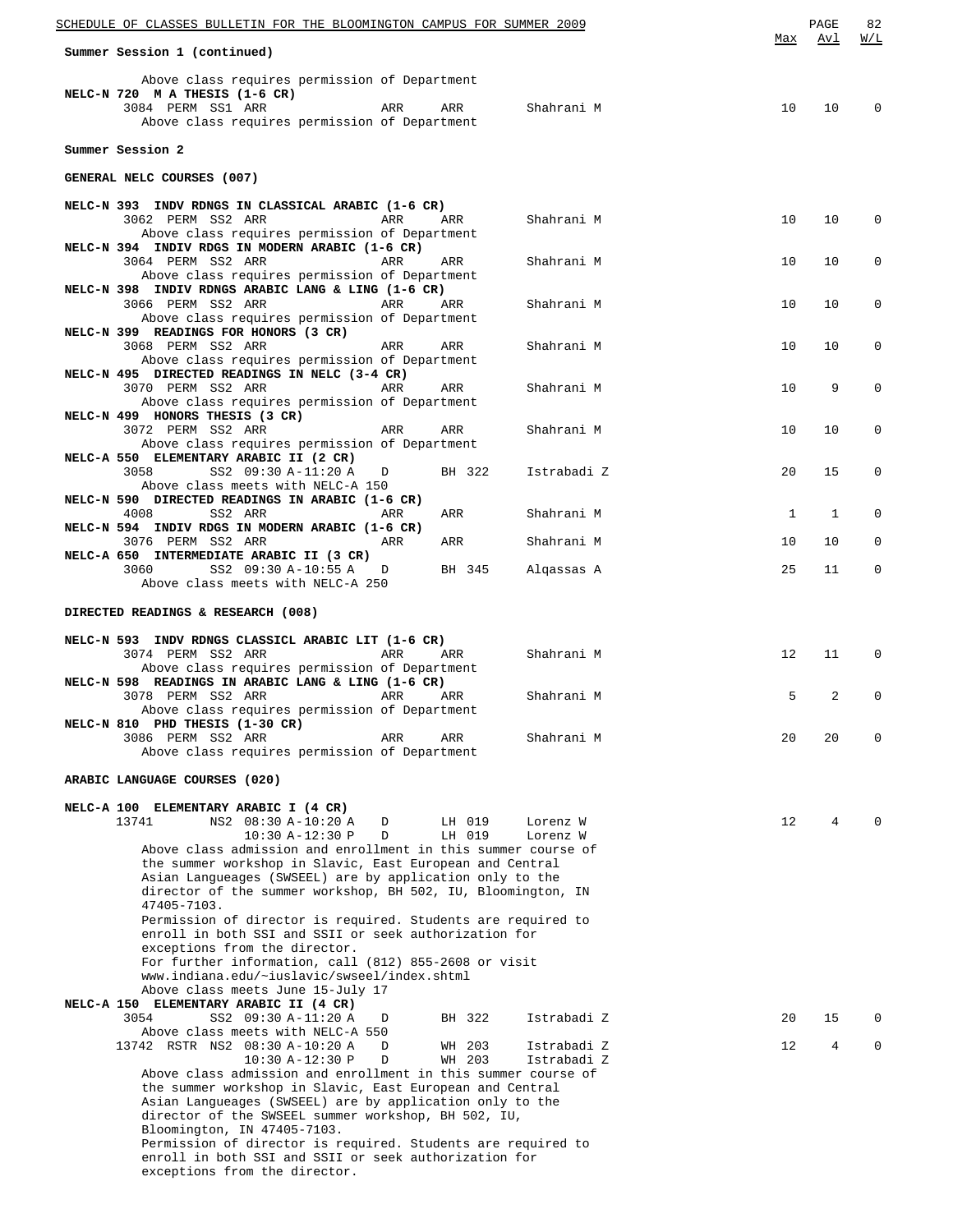| SCHEDULE OF CLASSES BULLETIN FOR THE BLOOMINGTON CAMPUS FOR SUMMER 2009<br>Summer Session 2 (continued)                                                                                                                                                                                                                        | Max | <b>PAGE</b><br>Avl | 83<br>W/L    |
|--------------------------------------------------------------------------------------------------------------------------------------------------------------------------------------------------------------------------------------------------------------------------------------------------------------------------------|-----|--------------------|--------------|
| For further information, call (812) 855-2608 or visit<br>www.indiana.edu/~iuslavic/swseel/index.shtml<br>Above class open to undergraduates only<br>Above class meets July 20-August 14<br>NELC-A 250 INTERMEDIATE ARABIC II (3 CR)<br>3056<br>SS2 09:30 A-10:55 A D<br>BH 345 Algassas A<br>Above class meets with NELC-A 650 | 25  | 11                 | <sup>0</sup> |
| READINGS, MA & PHD (060)                                                                                                                                                                                                                                                                                                       |     |                    |              |
| NELC-N 810 PHD THESIS (1-30 CR)<br>Shahrani M<br>5851 PERM SS2 ARR<br>ARR<br>ARR<br>CLSD<br>Above class requires permission of Department                                                                                                                                                                                      | 1   | $\Omega$           |              |
| GRADUATE READINGS, THESIS (070)                                                                                                                                                                                                                                                                                                |     |                    |              |
| NELC-N 695 GRADUATE TOPICS IN NELC (1-4 CR)<br>3080 PERM SS2 ARR<br>Shahrani M<br>ARR<br>ARR<br>Above class requires permission of Department<br>NELC-N 710 M A THESIS (1-6 CR)                                                                                                                                                | 5   | 4                  | <sup>n</sup> |
| Shahrani M<br>3082 PERM SS2 ARR<br>ARR<br>ARR                                                                                                                                                                                                                                                                                  | 4   | 4                  | $\Omega$     |
| Above class requires permission of Department<br>NELC-N 720 M A THESIS (1-6 CR)                                                                                                                                                                                                                                                |     |                    |              |
| 3083 PERM SS2 ARR<br>Shahrani M<br>ARR<br>ARR<br>Above class requires permission of Department                                                                                                                                                                                                                                 | 10  | 10                 | $\Omega$     |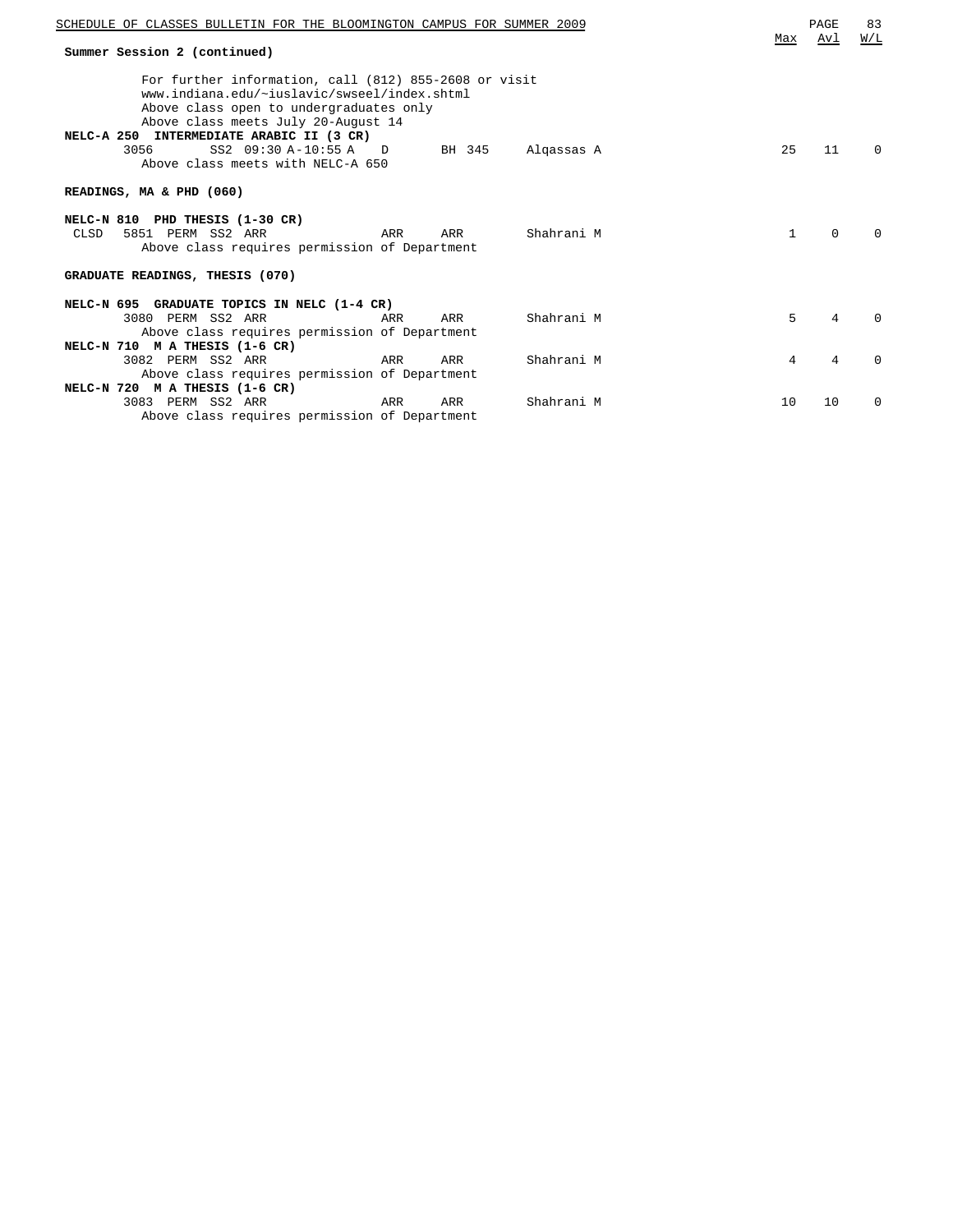| SCHEDULE OF CLASSES BULLETIN FOR THE BLOOMINGTON CAMPUS FOR SUMMER 2009 |     |     |         | Max | PAGE<br><u>Avl</u> | 84<br>W/L |
|-------------------------------------------------------------------------|-----|-----|---------|-----|--------------------|-----------|
| Center For Neural Sciences (NEUS)                                       |     |     |         |     |                    |           |
| Summer Session 1                                                        |     |     |         |     |                    |           |
| NEUS-N 700<br>READINGS-NERVOUS SYSTEM (1-6 CR)                          |     |     |         |     |                    |           |
| 3087<br>PERM SS1 ARR                                                    | ARR | ARR | Rebec G | 20  | 20                 | $\Omega$  |
| NEUS-N 800 RESEARCH (1-6 CR)                                            |     |     |         |     |                    |           |
| 3089<br>SS1 ARR                                                         | ARR | ARR | Rebec G | 20  | 19                 | $\Omega$  |
| Summer Session 2                                                        |     |     |         |     |                    |           |
| READINGS-NERVOUS SYSTEM (1-6 CR)<br>NEUS-N 700                          |     |     |         |     |                    |           |
| 3088<br>PERM SS2 ARR                                                    | ARR | ARR | Rebec G | 20  | 20                 | $\Omega$  |
| NEUS-N 800 RESEARCH (1-6 CR)                                            |     |     |         |     |                    |           |
| 3090<br>SS2 ARR                                                         | ARR | ARR | Rebec G | 20  | 16                 | $\Omega$  |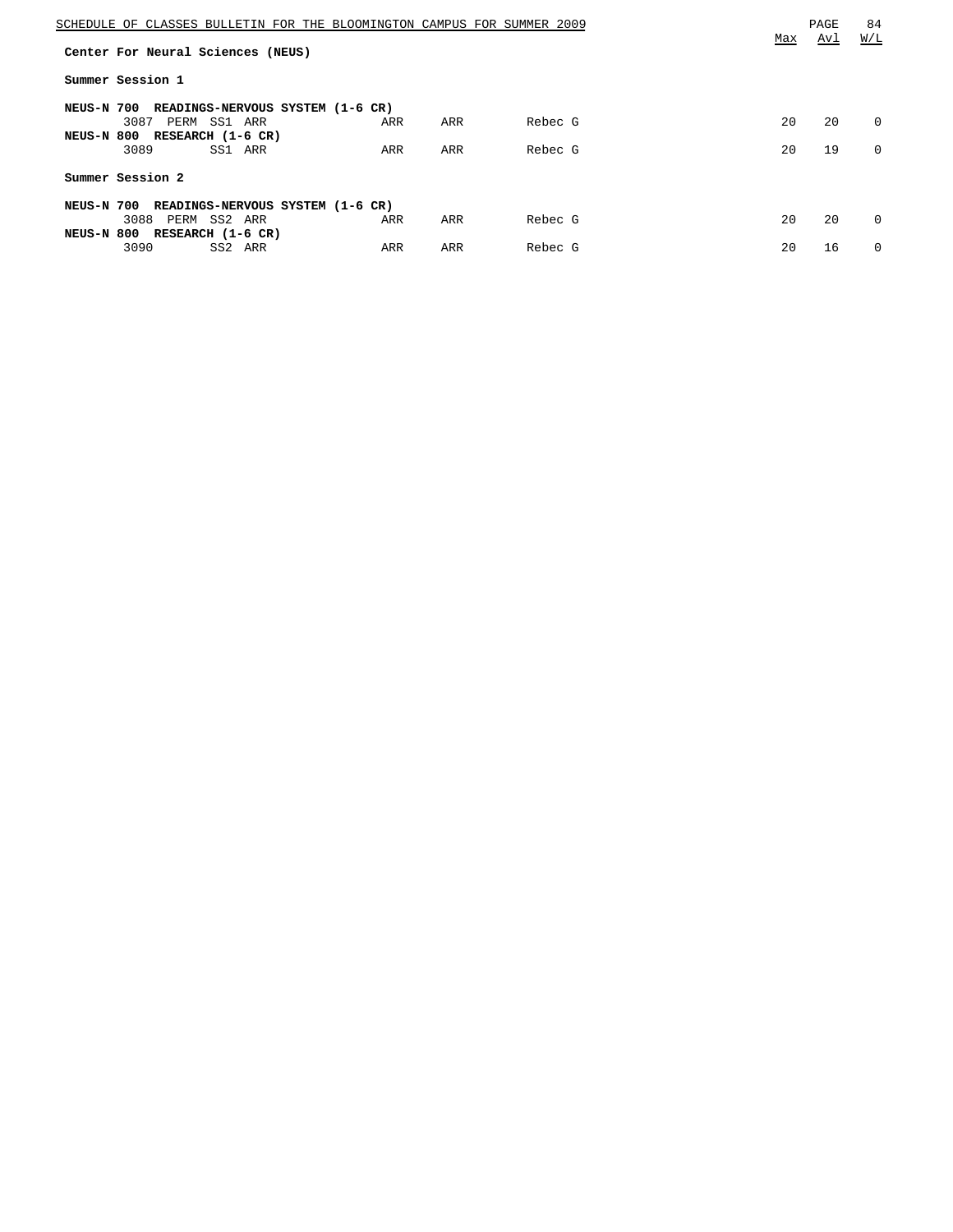**Overseas Studies (OVST)**

| Summer Session 1 |  |
|------------------|--|
|------------------|--|

|     | ---- |
|-----|------|
| Max | ATTI |

| ۰. | ×<br>۰.<br>۰. |
|----|---------------|
|    |               |

| OVST-A 396 OVERSEAS STUDY ART IN EUROPE (6 CR)                                |            |          |          |          |             |
|-------------------------------------------------------------------------------|------------|----------|----------|----------|-------------|
| 4710 PERM SS1 ARR<br>ARR                                                      | ARR        | Sideli K | 25       | 25       | 0           |
| 4711 PERM SS1 ARR<br>ARR<br>ARR                                               | ARR<br>ARR | Sideli K | 25<br>20 | 25<br>20 | 0<br>0      |
| 4748 PERM SS1 ARR<br>OVST-H 396 CIC LONDON INTERNSHIP PROGRAM (6 CR)          |            | Sideli K |          |          |             |
| 3136 PERM SS1 ARR<br>ARR                                                      | ARR        | Sideli K | 45       | 11       | 0           |
| OVST-J 396 OVERSEAS STUDY IN JAPAN (3 CR)                                     |            |          |          |          |             |
| 5017 PERM SS1 ARR<br>ARR                                                      | ARR        | Sideli K | 25       | 25       | $\mathbf 0$ |
| OVST-J 396 OVERSEAS STUDY IN JAPAN (6 CR)                                     |            |          |          |          |             |
| 5018 PERM SS1 ARR<br>ARR<br>ARR                                               | ARR        | Sideli K | 25       | 16       | 0           |
| 13236 PERM SS1 ARR<br>OVST-O 396 OVERSEAS STUDY/SANTIAGO, CHILE (7 CR)        | ARR        | Sideli K | 25       | 22       | 0           |
| 12778 PERM SS1 ARR<br>ARR                                                     | ARR        | Sideli K | 30       | 28       | 0           |
| OVST-P 396 OVERSEAS STUDY IN PARIS (6 CR)                                     |            |          |          |          |             |
| 3154 PERM SS1 ARR<br><b>Example 21 ARR</b>                                    | ARR        | Sideli K | 20       | 14       | 0           |
| 3155 PERM SS1 ARR<br>ARR                                                      | ARR        | Sideli K | 20       | 20       | 0           |
| 3156 PERM SS1 ARR<br>ARR                                                      | ARR        | Sideli K | 15       | 15       | 0           |
| OVST-P 396 OVERSEAS STUDY IN PARIS (3 CR)                                     |            |          |          |          |             |
| 4503 PERM SS1 ARR<br><b>Example 21 ARR</b>                                    | ARR        | Sideli K | 40       | 40       | 0           |
| 4504 PERM SS1 ARR<br>ARR                                                      | ARR        | Sideli K | 40       | 40       | 0           |
| OVST-Z 396 OVERSEAS STUDY IN SLOVENIA (3 CR)<br>3173 PERM SS1 ARR<br>ARR      | ARR        | Sideli K | 15       | 15       | 0           |
| OVST-E 496 OVERSEAS STUDY IN BELIZE (6 CR)                                    |            |          |          |          |             |
| 4952 PERM SS1 ARR<br>ARR                                                      | ARR        | Sideli K | 25       | 25       | 0           |
| OVST-E 496 OVERSEAS STUDY IN BELIZE (9 CR)                                    |            |          |          |          |             |
| 4953 PERM SS1 ARR<br>ARR                                                      | ARR        | Sideli K | 25       | 25       | 0           |
| OVST-E 496 OVERSEAS STUDY IN BELIZE (6 CR)                                    |            |          |          |          |             |
| 5015 PERM SS1 ARR<br><b>Example 2018</b> ARR                                  | ARR        | Sideli K | 25       | 25       | 0           |
| OVST-I 496 OVERSEAS STUDY IN FLORENCE (6 CR)                                  |            |          |          |          |             |
| 3140 PERM SS1 ARR<br>ARR<br>ARR                                               | ARR        | Sideli K | 50       | 22       | 0           |
| 3141 PERM SS1 ARR<br>OVST-S 496 CIEE OVERSEAS STUDY IN SEVILLE (6 CR)         | ARR        | Sideli K | 50       | 47       | 0           |
| 12781 PERM SS1 ARR<br>ARR                                                     | ARR        | Sideli K | 30       | 24       | 0           |
| OVST-U 496 OVERSEAS STUDY IN GRAZ (6 CR)                                      |            |          |          |          |             |
| 3162 PERM SS1 ARR<br><b>Example 2018</b> ARR                                  | ARR        | Sideli K | 20       | 8        | 0           |
| 3163 PERM SS1 ARR<br>ARR                                                      | ARR        | Sideli K | 20       | 20       | 0           |
| OVST-W 496 OVERSEAS STUDY IN RUSSIA (3 CR)                                    |            |          |          |          |             |
|                                                                               |            |          |          |          |             |
| 12776 PERM SS1 ARR<br><b>Example 2018</b> ARR                                 | ARR        | Sideli K | 30       | 20       | 0           |
| 12777 PERM SS1 ARR<br>ARR                                                     | ARR        | Sideli K | 30       | 30       | 0           |
| OVST-Y 496 OVERSEAS STUDY/NON-IU PROGRAM (0 CR)                               |            |          |          |          |             |
| <b>Example 21 ARR</b><br>3169 PERM SS1 ARR                                    | ARR        | Sideli K | 100      | 87       | 0           |
| OVST-A 497 OVERSEAS STUDY IN GERMANY (2 CR)                                   |            |          |          |          |             |
| 3127 PERM SS1 ARR<br><b>Example 2</b> ARR                                     | ARR        | Sideli K | 15       | 15       | $\mathbf 0$ |
| OVST-B 497 OVERSEAS ST AT ANU, CANBERRA (6 CR)<br>3130 PERM SS1 ARR<br>ARR    | ARR        | Sideli K | 1        | 1        | 0           |
| OVST-G 497 OVERSEAS ST/COLLEGE YR ATHENS (6 CR)                               |            |          |          |          |             |
| 3134 PERM SS1 ARR<br><b>Example 28 ARR</b>                                    | ARR        | Sideli K | 25       | 21       | 0           |
| OVST-G 497 OVERSEAS ST/COLLEGE YR ATHENS (3 CR)                               |            |          |          |          |             |
| 3135 PERM SS1 ARR<br><b>Example 2018</b> ARR                                  | ARR        | Sideli K | 25       | 5        | 0           |
| OVST-J 497 OVERSEAS STDY IN THE CARIBBEAN (3 CR)                              |            |          |          |          |             |
| 3143 PERM SS1 ARR<br>ARR                                                      | ARR        | Sideli K | 10       | -1       | 0           |
| 12779 PERM SS1 ARR<br>ARR                                                     | ARR        | Sideli K | 30       | 24       | 0           |
| Above class is a Service Learning Course<br>ARR                               | ARR        |          | 30       | 30       | 0           |
| 12780 PERM SS1 ARR<br>OVST-L 497 IES OVERSEAS STUDY IN LONDON (6 CR)          |            | Sideli K |          |          |             |
| 3146 PERM SS1 ARR<br>ARR                                                      | ARR        | Sideli K | 45       | 32       | 0           |
| OVST-L 497 IES OVERSEAS STUDY IN LONDON (3 CR)                                |            |          |          |          |             |
| 3147 PERM SS1 ARR<br>ARR                                                      | ARR        | Sideli K | 35       | 35       | 0           |
| 3148 PERM SS1 ARR<br>ARR                                                      | ARR        | Sideli K | 35       | 35       | 0           |
|                                                                               |            | Pisano L |          |          |             |
| 3149 PERM SS1 ARR<br>ARR                                                      | ARR        | Sideli K | 15       | 15       | 0           |
|                                                                               |            | Pisano L |          |          |             |
| OVST-Q 497 OVERSEAS STUDY IN GHANA (3 CR)<br>5019 PERM SS1 ARR<br>ARR         | ARR        | Sideli K | 30       | 5        | 0           |
| OVST-R 497 OVERSEAS STUDY IN SYDNEY (6 CR)                                    |            |          |          |          |             |
| 5471 PERM SS1 ARR<br>ARR                                                      | ARR        | Sideli K | 40       | 27       | 0           |
| OVST-A 498 OVERSEAS ST IN DOMINICAN REP (6 CR)                                |            |          |          |          |             |
| 4954 PERM SS1 ARR<br>ARR                                                      | ARR        | Sideli K | 25       | 25       | 0           |
| 4955 PERM SS1 ARR<br>ARR                                                      | ARR        | Sideli K | 25       | 25       | 0           |
| OVST-F 498 IES OVERSEAS STUDY IN DUBLIN (6 CR)                                |            |          |          |          |             |
| 3133 PERM SS1 ARR<br>ARR                                                      | ARR        | Sideli K | 25       | 7        | 0           |
| OVST-H 498 OVRSEAS STDY IN DIS, COPENHAGEN (9 CR)                             |            |          |          |          |             |
| 3137 PERM SS1 ARR<br>ARR                                                      | ARR        | Sideli K | 20       | 20       | 0           |
| OVST-H 498 OVRSEAS STDY IN DIS, COPENHAGEN (6 CR)<br>3138 PERM SS1 ARR<br>ARR | ARR        | Sideli K | 25       | 5        | 0           |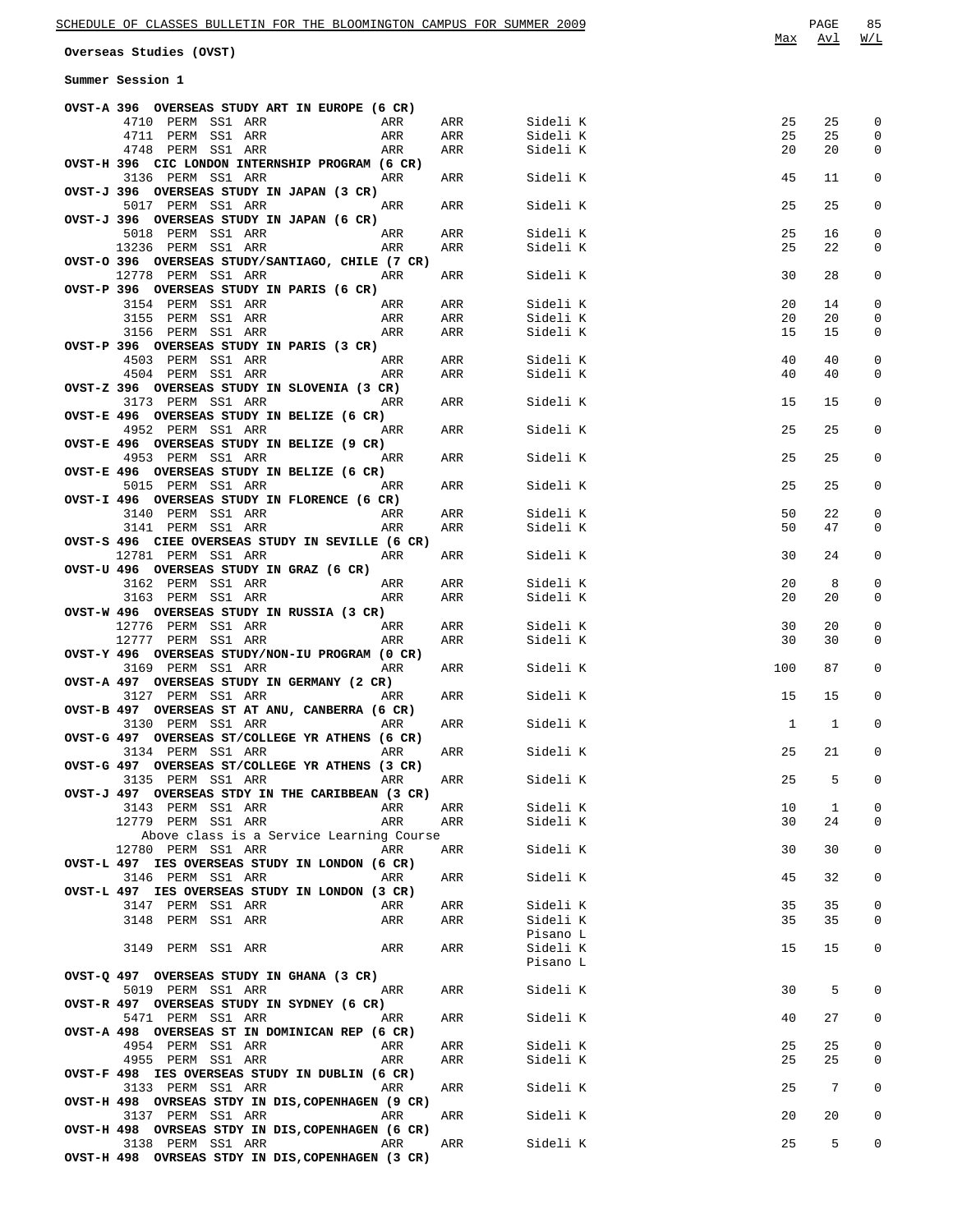| SCHEDULE OF CLASSES BULLETIN FOR THE BLOOMINGTON CAMPUS FOR SUMMER 2009           |              |                      |              | PAGE        | 86           |
|-----------------------------------------------------------------------------------|--------------|----------------------|--------------|-------------|--------------|
| Summer Session 1 (continued)                                                      |              |                      | Max          | Avl         | W/L          |
| 3139 PERM SS1 ARR<br>ARR<br>OVST-K 498 OVST APPAREL MERCH FIELD SEM (3 CR)        | ARR          | Sideli K             | 25           | 23          | 0            |
| 3144 PERM SS1 ARR<br>ARR                                                          | ARR          | Sideli K             | 25           | 25          | 0            |
| 3145 PERM SS1 ARR<br>ARR                                                          | ARR          | Sideli K             | 10           | 10          | 0            |
| OVST-L 498 OVST VENICE SCUOLA INTL GRFICA (6 CR)<br>3150 PERM SS1 ARR<br>ARR      | ARR          |                      | 15           | 4           | 0            |
| 3151 PERM SS1 ARR<br>ARR                                                          | ARR          | Sideli K<br>Sideli K | 15           | 12          | 0            |
| OVST-R 498 OVERSEAS STUDY IN BARCELONA (7 CR)                                     |              |                      |              |             |              |
| 3677 PERM SS1 ARR<br>ARR                                                          | ARR          | Sideli K             | 20           | 13          | 0            |
| OVST-U 498 OVERSEAS STUDY IN INNER ASIA (6 CR)<br>5579 PERM SS1 ARR<br>ARR        | ARR          | Sideli K             | 50           | 50          | 0            |
| OVST-U 498 OVERSEAS STUDY IN INNER ASIA (8 CR)                                    |              |                      |              |             |              |
| 5578 PERM SS1 ARR<br>ARR<br>OVST-Y 498 OVERSEAS ST/NON-IU PROGRAM II (0 CR)       | ARR          | Sideli K             | 50           | 50          | 0            |
| 3171 PERM SS1 ARR<br>ARR                                                          | ARR          | Sideli K             | 100          | 53          | 0            |
| OVST-H 499 AUC OVERSEAS STUDY IN CAIRO (6 CR)<br>12782 PERM SS1 ARR<br>ARR        | ARR          | Sideli K             | 30           | 27          | 0            |
| OVST-I 499 OVERSEAS STDY IN OAXACA MEXICO (3 CR)<br>5462 PERM SS1 ARR<br>ARR      | ARR          | Sideli K             | 25           | 25          | 0            |
| OVST-K 499 OVERSEAS STUDY IN ROMANIA (6 CR)<br>3819 PERM SS1 ARR<br>ARR           | ARR          | Sideli K             | 25           | 25          | 0            |
| OVST-L 499 OVERSEAS STUDY IN BONAIRE (3 CR)                                       |              |                      |              |             |              |
| 3816 PERM SS1 ARR<br>ARR<br>3817 PERM SS1 ARR<br>ARR                              | ARR<br>ARR   | Sideli K<br>Sideli K | 25<br>25     | 25<br>25    | 0<br>0       |
| 3818 PERM SS1 ARR<br>ARR                                                          | ARR          | Sideli K             | 25           | 25          | 0            |
| OVST-O 499 OVERSEAS STUDY IN ECUADOR (9 CR)                                       |              |                      |              |             |              |
| 12783 PERM SS1 ARR<br>ARR                                                         | ARR          | Sideli K             | 30           | 28          | 0            |
| OVST-P 499 OVERSEAS STUDY IN INDIA (6 CR)                                         |              |                      |              |             |              |
| 5022 PERM SS1 ARR<br>ARR                                                          | ARR          | Sideli K             | 25           | 25          | 0            |
| OVST-Q 499 OVERSEAS STUDY/EUROPEAN UNION (4 CR)<br>4493 PERM SS1 ARR<br>ARR       | ARR          | Sideli K             | 30           | 21          | 0            |
| 12784 PERM SS1 ARR<br>ARR                                                         | ARR          | Sideli K             | 30           | 29          | 0            |
| OVST-S 499 OVERSEAS STUDY IN CHINA (3 CR)<br>12785 PERM SS1 ARR<br>ARR            | ARR          | Sideli K             | 30           | 24          | 0            |
| OVST-T 499 OVERSEAS STUDY IN SPAIN (6 CR)                                         |              |                      |              |             |              |
| 5580 PERM SS1 ARR<br>ARR                                                          | ARR          | Sideli K             | 50           | 37          | 0            |
| 12786 PERM SS1 ARR<br>ARR                                                         | ARR          | Sideli K             | 30           | 30          | 0            |
| OVST-B 597 OVERSEAS STUDY-NIDA, BANGKOK (6 CR)<br><b>ARR</b><br>3131 PERM SS1 ARR | ARR          | Sideli K             | $\mathbf{1}$ | $\mathbf 1$ | 0            |
|                                                                                   |              |                      |              |             |              |
| Summer Session 2                                                                  |              |                      |              |             |              |
| OVST-N 396 OVERSEAS STUDY IN QUEBEC (6 CR)                                        |              |                      |              |             |              |
| 3152 PERM SS2 ARR<br>ARR                                                          | ARR Sideli K |                      | 8            | 5           | 0            |
| OVST-P 396 OVERSEAS STUDY IN PARIS (3 CR)<br>ARR<br>5577 PERM SS2 ARR             | ARR          | Sideli K             | 50           | 50          |              |
| OVST-T 396 OVERSEAS ST PRE-SLAVIC WKSHOP (3 CR)                                   |              |                      |              |             |              |
| 4055 PERM SS2 ARR<br>ARR<br>OVST-G 496 CIEE OVRSEAS STY/ST PETERSBURG (8 CR)      | ARR          | Sideli K             | 5            | 5           | 0            |
| 3678 PERM SS2 ARR<br>ARR                                                          | ARR          | Sideli K             | 15           | 15          | 0            |
| OVST-J 496 OVERSEAS STUDY IN JERUSALEM (6 CR)                                     |              |                      |              |             |              |
| 3142 PERM SS2 ARR<br>ARR<br>OVST-R 496 OVERSEAS STUDY IN MAASTRICHT (6 CR)        | ARR          | Sideli K             | 15           | 14          | 0            |
| 3159 PERM SS2 ARR<br>ARR<br>OVST-Y 496 OVERSEAS STUDY/NON-IU PROGRAM (0 CR)       | ARR          | Sideli K             | 25           | 17          | 0            |
| 3170 PERM SS2 ARR<br>ARR<br>OVST-B 497 OVERSEAS ST AT ANU, CANBERRA (8 CR)        | ARR          | Sideli K             | 50           | 47          | 0            |
| 3129 PERM SS2 ARR<br>ARR                                                          | ARR          | Sideli K             | 1            | $\mathbf 1$ | 0            |
| OVST-L 497 IES OVERSEAS STUDY IN LONDON (3 CR)<br>5604 PERM SS2 ARR<br>ARR        | ARR          | Sideli K             | 25           | 25          | 0            |
| OVST-O 497 OVERSEAS STUDY IN ISRAEL (3 CR)<br>3153 PERM SS2 ARR<br>ARR            | ARR          | Sideli K             | 30           | 30          | 0            |
| OVST-Q 497 OVERSEAS STUDY IN GHANA (6 CR)                                         |              |                      |              |             |              |
| 3679 PERM SS2 ARR<br>ARR<br>OVST-R 497 OVERSEAS STUDY IN SYDNEY (6 CR)            | ARR          | Sideli K             | 10           | 10          | 0            |
| 5461 PERM SS2 ARR<br>ARR<br>OVST-S 497 OVERSEAS STUDY IN SALAMANCA (6 CR)         | ARR          | Sideli K             | 25           | 25          | 0            |
| 3160 PERM SS2 ARR<br>ARR                                                          | ARR          | Sideli K             | 45           | 6           | 0            |
| 3161 PERM SS2 ARR<br>ARR<br>OVST-A 498 OVERSEAS ST IN DOMINICAN REP (8 CR)        | ARR          | Sideli K             | 20           | 20          | 0            |
| 3128 PERM SS2 ARR<br>ARR                                                          | ARR          | Sideli K             | 25           | 24          | 0            |
| OVST-D 498 OVERSEAS STUDY IN OXFORD (6 CR)<br>4492 PERM SS2 ARR<br>ARR            | ARR          | Sideli K             | 30           | 30          | 0            |
| OVST-H 498 OVRSEAS STDY IN DIS, COPENHAGEN (9 CR)<br>13532 PERM SS2 ARR<br>ARR    | ARR          | Sideli K             | 40           | 39          | $\mathsf{O}$ |
| OVST-P 498 OVERSEAS ST UNIV OF MELBOURNE (8 CR)                                   |              |                      |              |             |              |
| 3157 PERM SS2 ARR<br>ARR<br>OVST-P 498 OVERSEAS ST UNIV OF MELBOURNE (6 CR)       | ARR          | Sideli K             | 10           | 10          | 0            |
|                                                                                   |              |                      |              |             |              |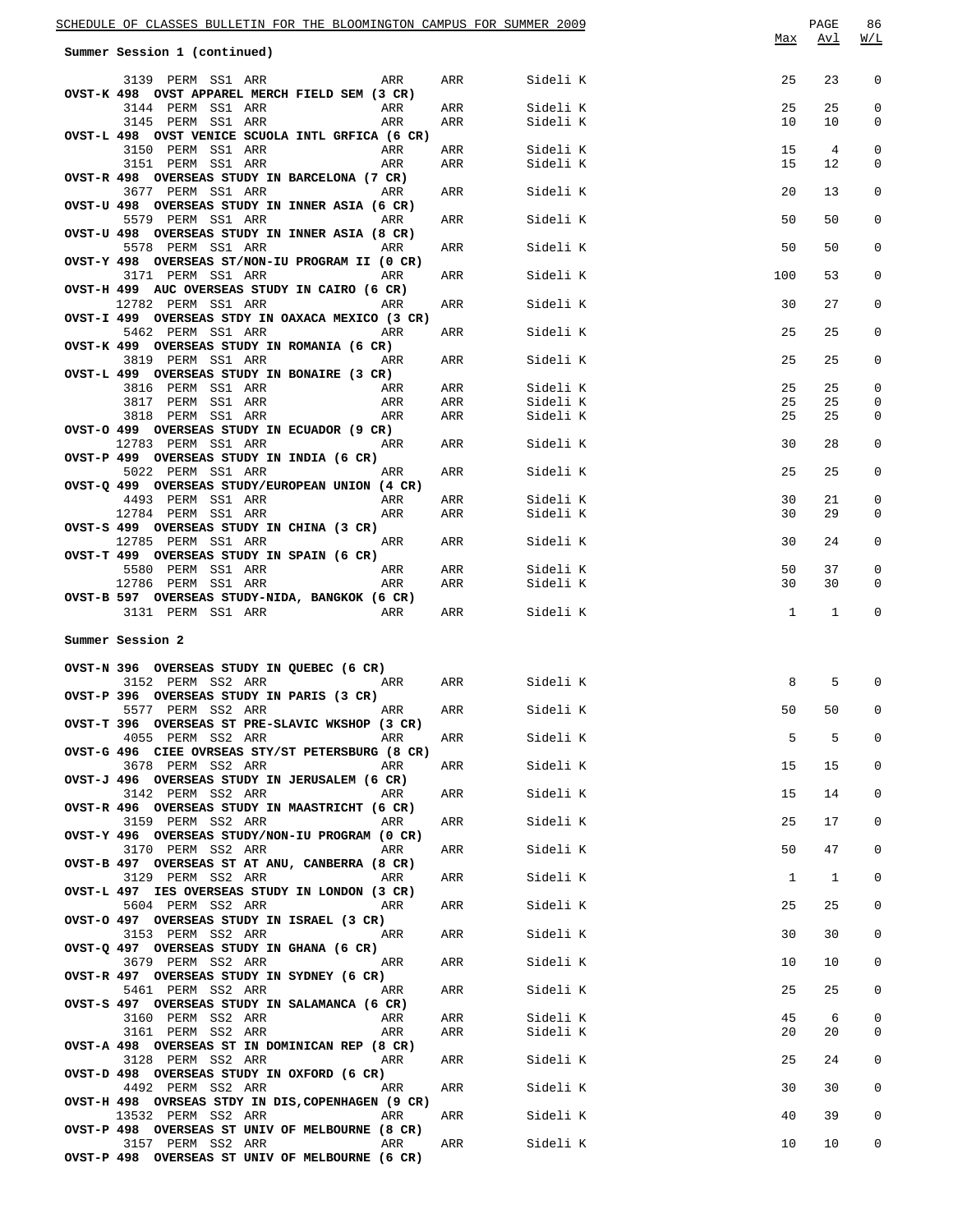| SCHEDULE OF CLASSES BULLETIN FOR THE BLOOMINGTON CAMPUS FOR SUMMER 2009<br>Summer Session 2 (continued) |                         |     |          | Max | PAGE<br>Avl | 87<br>W/L    |
|---------------------------------------------------------------------------------------------------------|-------------------------|-----|----------|-----|-------------|--------------|
|                                                                                                         |                         |     |          |     |             |              |
| 5020<br>PERM SS2 ARR                                                                                    | ARR                     | ARR | Sideli K | 25  | 22          | 0            |
| 3158<br>PERM<br>SS2 ARR                                                                                 | ARR                     | ARR | Sideli K | 10  | 7           | $\mathbf{0}$ |
| 5021<br>PERM SS2 ARR                                                                                    | ARR                     | ARR | Sideli K | 25  | 22          | $\mathbf 0$  |
| OVST-Q 498 OVERSEAS STUDY IN BRITAIN (6 CR)                                                             |                         |     |          |     |             |              |
| 13234 PERM SS2 ARR                                                                                      | <b>Example 2</b> ARR    | ARR | Sideli K | 40  | 7           | 0            |
| 13235 PERM SS2 ARR                                                                                      | ARR                     | ARR | Sideli K | 30  | 23          | $\mathbf{0}$ |
| OVST-U 498 OVERSEAS STUDY IN INNER ASIA (6 CR)                                                          |                         |     |          |     |             |              |
| 3164 PERM SS2 ARR                                                                                       | ARR                     | ARR | Sideli K | 10  | 10          | 0            |
| SS2 ARR<br>3165<br>PERM                                                                                 | ARR                     | ARR | Sideli K | 10  | 10          | $\mathbf 0$  |
| 3893<br>PERM<br>SS2 ARR                                                                                 | ARR                     | ARR | Sideli K | 15  | 15          | 0            |
| 3894 PERM<br>SS2 ARR                                                                                    | ARR                     | ARR | Sideli K | 15  | 15          | $\mathbf{0}$ |
| OVST-U 498 OVERSEAS STUDY IN INNER ASIA (3 CR)                                                          |                         |     |          |     |             |              |
| 4712 PERM SS2 ARR                                                                                       | ARR                     | ARR | Sideli K | 20  | 20          | 0            |
| OVST-V 498 OVERSEAS STUDY IN SENEGAL (7 CR)                                                             |                         |     |          |     |             |              |
| 3166<br>PERM SS2 ARR                                                                                    | ARR                     | ARR | Sideli K | 15  | 8           | 0            |
| 3167<br>PERM<br>SS2 ARR                                                                                 | ARR                     | ARR | Sideli K | 15  | 13          | $\mathbf{0}$ |
| 5016<br>PERM<br>SS2 ARR                                                                                 | ARR                     | ARR | Sideli K | 25  | 22          | 0            |
| PERM SS2 ARR<br>5472                                                                                    | ARR                     | ARR | Sideli K | 40  | 40          | $\mathbf{0}$ |
| OVST-W 498 OVERSEAS STUDY IN AMSTERDAM (6 CR)                                                           |                         |     |          |     |             |              |
| 3168 PERM SS2 ARR                                                                                       | ARR                     | ARR | Sideli K | 25  | 11          | $\mathbf{0}$ |
| OVST-Y 498 OVERSEAS ST/NON-IU PROGRAM II (0 CR)                                                         |                         |     |          |     |             |              |
| 3172 PERM SS2 ARR                                                                                       | ARR                     | ARR | Sideli K | 50  | 10          | 0            |
| OVST-M 499 OVERSEAS STUDY IN GUYANA (6 CR)                                                              |                         |     |          |     |             |              |
| PERM SS2 ARR<br>3820                                                                                    | <b>Example 2018</b> ARR | ARR | Sideli K | 25  | 25          | 0            |
| PERM SS2 ARR<br>3821                                                                                    | <b>Example 2018</b> ARR | ARR | Sideli K | 25  | 25          | $\mathbf{0}$ |
| OVST-T 499 OVERSEAS STUDY IN SPAIN (6 CR)                                                               |                         |     |          |     |             |              |
| 12787 PERM SS2 ARR                                                                                      | <b>Example 2018</b> ARR | ARR | Sideli K | 30  | 20          | 0            |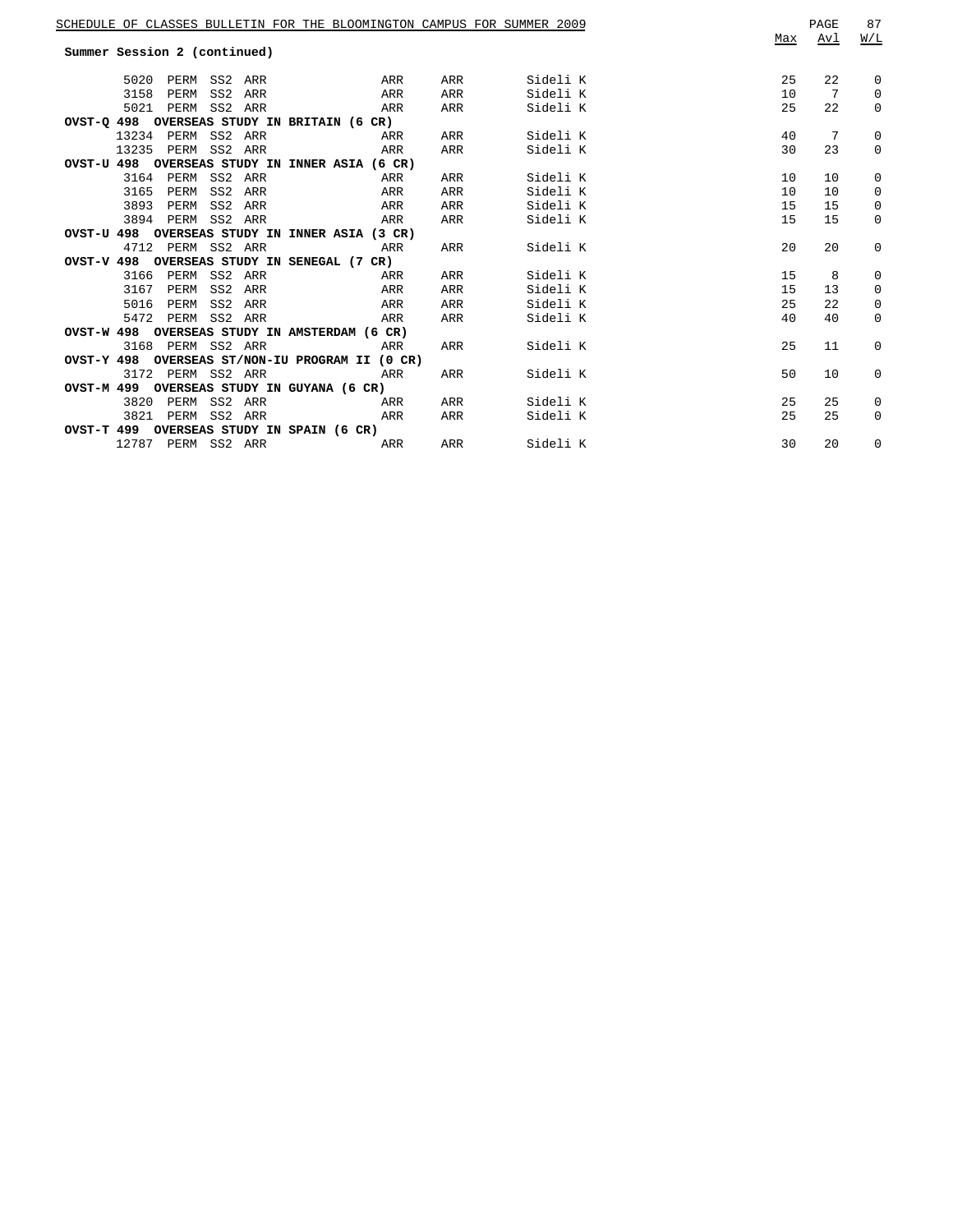| SCHEDULE OF CLASSES BULLETIN FOR THE BLOOMINGTON CAMPUS FOR SUMMER 2009                                                  |     | PAGE | 88          |
|--------------------------------------------------------------------------------------------------------------------------|-----|------|-------------|
| Philosophy (PHIL)                                                                                                        | Max | Avl  | W/L         |
| Summer Session 1                                                                                                         |     |      |             |
| PHIL-P 140 INTRODUCTION TO ETHICS (3 CR)                                                                                 |     |      |             |
| Above class is part of the "Transfer Indiana" (transferIN) Initiative.                                                   |     |      |             |
| For additional information, link to http://www.transferin.net<br>3177<br>SS1 10:20 A-11:35 A<br>D<br>SY 103<br>Gehring A | 30  | 3    | $\Omega$    |
| PHIL-P 250 INTRODUCTORY SYMBOLIC LOGIC (3 CR)                                                                            |     |      |             |
| 4079<br>SS1 08:55 A-10:10 A<br>Carlson M<br>D<br>BH 134                                                                  | 30  | 13   | $\Omega$    |
| PHIL-P 340 CLASSICS IN ETHICS (3 CR)<br>12117<br>SS1 10:20 A-11:35 A<br>D<br>SY 212<br>Abramson K                        | 25  | 3    | $\mathbf 0$ |
| Above class COLL Intensive Writing section                                                                               |     |      |             |
| PHIL-P 490 READINGS IN PHILOSOPHY (1-3 CR)                                                                               |     |      |             |
| 3178 PERM SS1 ARR<br>ARR<br>ARR<br>O'Connor T                                                                            | 10  | 10   | $\mathbf 0$ |
| Obtain on-line auth for above class from Department<br>Above class graded on deferred R grade basis                      |     |      |             |
| 3180 PERM SS1 ARR<br><b>ARR</b><br>ARR<br>O'Connor T                                                                     | 10  | 10   | $\Omega$    |
| Obtain on-line auth for above class from Department                                                                      |     |      |             |
| Above class COLL Intensive Writing section<br>Above class graded on deferred R grade basis                               |     |      |             |
| PHIL-P 497 INTERNSHIP IN PHILOSOPHY (3 CR)                                                                               |     |      |             |
| 3181 PERM SS1 ARR<br>ARR<br>ARR<br>O'Connor T                                                                            | 2   | 2    | $\Omega$    |
| Obtain on-line auth for above class from Department                                                                      |     |      |             |
| Above class graded on deferred R grade basis<br>PHIL-P 498 SENIOR SEMINAR (4 CR)                                         |     |      |             |
| 3183 PERM SS1 ARR<br>ARR<br>ARR<br>O'Connor T                                                                            | 10  | 10   | $\mathbf 0$ |
| Obtain on-line auth for above class from Department                                                                      |     |      |             |
| Above class graded on deferred R grade basis<br>PHIL-P 499 HONORS THESIS (3-6 CR)                                        |     |      |             |
| 3185 PERM SS1 ARR<br>ARR<br>ARR<br>O'Connor T                                                                            | 10  | 10   | $\Omega$    |
| Obtain on-line auth for above class from Department                                                                      |     |      |             |
| Above class graded on deferred R grade basis                                                                             |     |      |             |
| PHIL-P 590 INTENSIVE READING (1-3 CR)<br>3187 PERM SS1 ARR<br>O'Connor T<br>ARR<br>ARR                                   | 10  | 10   | $\mathbf 0$ |
| Obtain on-line auth for above class from Department                                                                      |     |      |             |
| Above class graded on deferred R grade basis                                                                             |     |      |             |
| PHIL-P 803 MASTERS THESIS IN PHILOSOPHY (3-6 CR)                                                                         |     |      |             |
| 3189<br>SS1 ARR<br>ARR<br>ARR<br>O'Connor T<br>Above class graded on deferred R grade basis                              | 10  | 10   | $\mathbf 0$ |
| PHIL-P 805 DOCTORS THESIS IN PHILOSOPHY (1-15 CR)                                                                        |     |      |             |
| 3191<br>SS1 ARR<br>ARR<br>ARR<br>O'Connor T                                                                              | 30  | 21   | $\mathbf 0$ |
| Above class graded on deferred R grade basis                                                                             |     |      |             |
| Summer Session 2                                                                                                         |     |      |             |
|                                                                                                                          |     |      |             |
| PHIL-P 100 INTRODUCTION TO PHILOSOPHY (3 CR)<br>Above class is part of the "Transfer Indiana" (transferIN) Initiative.   |     |      |             |
| For additional information, link to http://www.transferin.net                                                            |     |      |             |
| 4510<br>SS2 10:30 A-11:20 A<br>BH 344<br>D<br>Talcott D                                                                  | 30  | 11   | $\Omega$    |
| PHIL-P 490 READINGS IN PHILOSOPHY (1-3 CR)                                                                               |     |      |             |
| 3179 PERM SS2 ARR<br>ARR<br>O'Connor T<br>ARR<br>Obtain on-line auth for above class from Department                     | 10  | 9    | $\Omega$    |
| Above class graded on deferred R grade basis                                                                             |     |      |             |
| PHIL-P 497 INTERNSHIP IN PHILOSOPHY (3 CR)                                                                               |     |      |             |
| 3182 PERM SS2 ARR<br>ARR<br>ARR<br>O'Connor T<br>Obtain on-line auth for above class from Department                     | 1   | 1    | $\Omega$    |
| Above class graded on deferred R grade basis                                                                             |     |      |             |
| PHIL-P 498 SENIOR SEMINAR (4 CR)                                                                                         |     |      |             |
| 3184 PERM SS2 ARR<br>ARR<br>ARR<br>O'Connor T                                                                            | 10  | 10   | $\Omega$    |
| Obtain on-line auth for above class from Department<br>Above class graded on deferred R grade basis                      |     |      |             |
| PHIL-P 499 HONORS THESIS (3-6 CR)                                                                                        |     |      |             |
| 3186 PERM SS2 ARR<br>ARR<br>ARR<br>O'Connor T                                                                            | 10  | 10   | $\Omega$    |
| Obtain on-line auth for above class from Department                                                                      |     |      |             |
| Above class graded on deferred R grade basis<br>PHIL-P 590 INTENSIVE READING (1-3 CR)                                    |     |      |             |
| 3188 PERM SS2 ARR<br>ARR<br>ARR<br>O'Connor T                                                                            | 10  | 10   | $\Omega$    |
| Obtain on-line auth for above class from Department                                                                      |     |      |             |
| Above class graded on deferred R grade basis                                                                             |     |      |             |
| PHIL-P 803 MASTERS THESIS IN PHILOSOPHY (3-6 CR)<br>3190<br>SS2 ARR<br>ARR<br>ARR<br>O'Connor T                          | 10  | 9    | $\Omega$    |
| Above class graded on deferred R grade basis                                                                             |     |      |             |
| PHIL-P 805 DOCTORS THESIS IN PHILOSOPHY (1-15 CR)                                                                        |     |      |             |
| 3192<br>SS2 ARR<br>ARR<br>ARR<br>O'Connor T<br>Above class graded on deferred R grade basis                              | 20  | 10   | 0           |
|                                                                                                                          |     |      |             |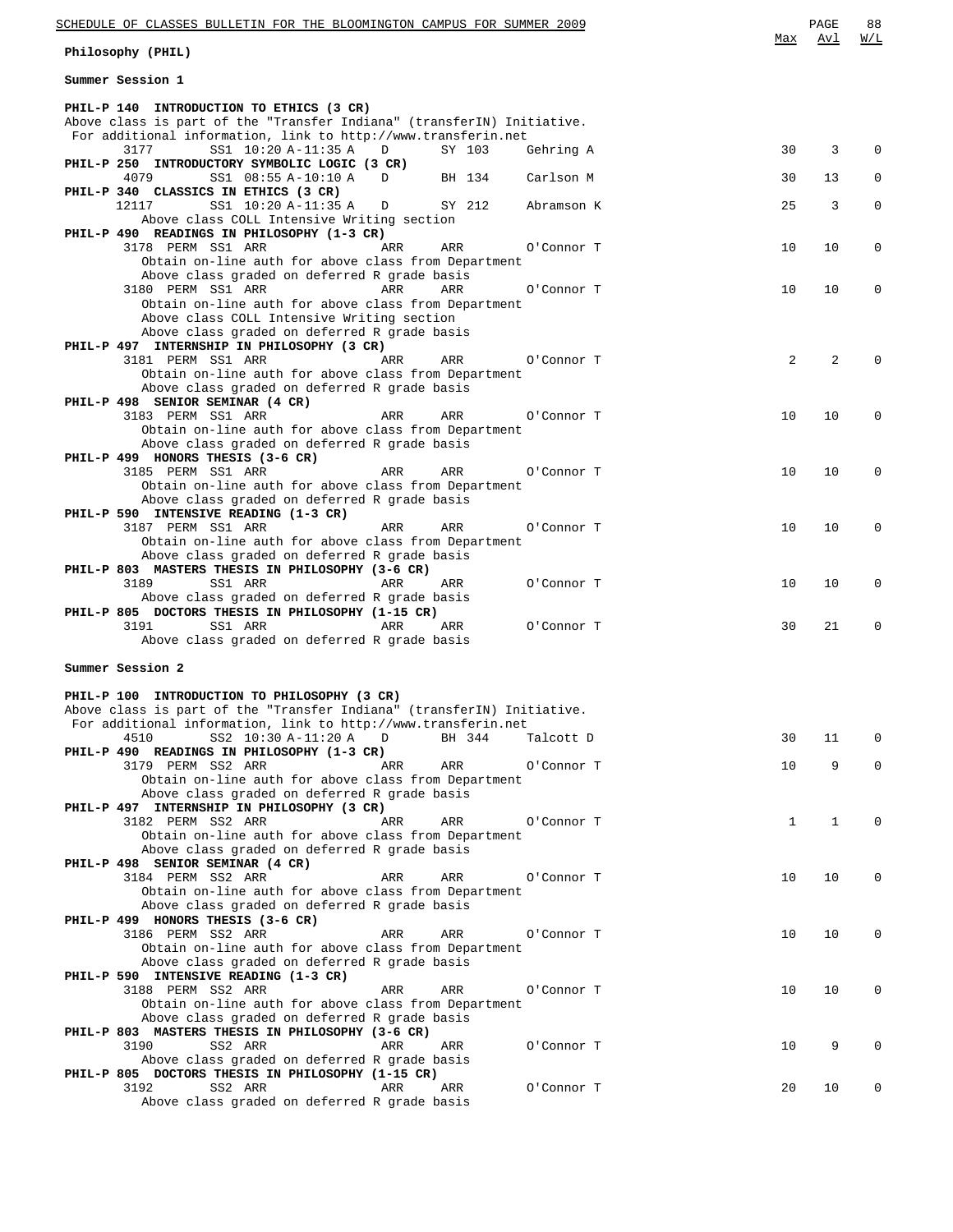| Physics | (PHYS) |
|---------|--------|
|---------|--------|

**Summer Session 1**

**COURSES FOR SCIENCE MAJORS (020)**

|             | COURSES FOR SCIENCE MAUORS (UZU)                                                      |     |        |                            |     |              |              |
|-------------|---------------------------------------------------------------------------------------|-----|--------|----------------------------|-----|--------------|--------------|
|             | PHYS-P 201 GENERAL PHYSICS 1 (5 CR)                                                   |     |        |                            |     |              |              |
|             | 3201<br>SS1 08:55 A-10:10 A                                                           | D   | SW 119 | Challifour J               | 168 | 36           | 1            |
|             | P 201 : P - MATH-M 026 or High School equivalent                                      |     |        |                            |     |              |              |
|             | Above class requires special fee - See fee page                                       |     |        |                            |     |              |              |
|             | Discussion (DIS)<br>SS1 10:30 A-11:15 A<br>3202                                       | MWF | SW 218 | Challifour J               | 36  | 2            | 2            |
|             | Above class requires special fee - See fee page                                       |     |        |                            |     |              |              |
|             | SS1 10:30 A-11:15 A<br>3203                                                           | MWF | SE 010 | Challifour J               | 36  | 1            | $\mathbf{1}$ |
|             | Above class requires special fee - See fee page                                       |     |        |                            |     |              |              |
|             | 5778<br>SS1 10:30 A-11:15 A                                                           | MWF | SW 103 | Challifour J               | 24  | $\mathbf{1}$ | 3            |
|             | Above class requires special fee - See fee page                                       |     |        |                            |     |              |              |
|             | SS1 11:45 A-12:30 P<br>3204                                                           | MWF | SW 218 | Challifour J               | 36  | 1            | $\mathbf{1}$ |
|             | Above class requires special fee - See fee page<br>3205<br>SS1 11:45 A-12:30 P        | MWF | SW 220 | Challifour J               | 36  | 24           | 0            |
|             | Above class requires special fee - See fee page                                       |     |        |                            |     |              |              |
|             | Laboratory (LAB)                                                                      |     |        |                            |     |              |              |
|             | P 201: Lab makeups/transfers will not be allowed due to conflicts                     |     |        |                            |     |              |              |
|             | with required work such as exams, tests, etc. in other courses. Check                 |     |        |                            |     |              |              |
|             | carefully the schedules of your other courses to verify no such                       |     |        |                            |     |              |              |
|             | conflicts exist with your scheduled Lab section.                                      |     |        |                            |     |              |              |
|             | 3206<br>SS1 10:30 A-12:30 P<br>Above class requires special fee - See fee page        | TR  | SW 150 | Challifour J               | 24  | 1            | 2            |
| CLSD        | SS1 10:30 A-12:30 P<br>3210                                                           | TR  | SW 158 | Challifour J               | 24  | 0            | 3            |
|             | Above class requires special fee - See fee page                                       |     |        |                            |     |              |              |
| <b>CLSD</b> | SS1 01:00 P-03:00 P<br>3207                                                           | TR  | SW 150 | Challifour J               | 24  | $\mathbf 0$  | 3            |
|             | Above class requires special fee - See fee page                                       |     |        |                            |     |              |              |
| CLSD        | 5779<br>SS1 01:00 P-03:00 P                                                           | TR  | SW 158 | Challifour J               | 24  | $\mathbf 0$  | 1            |
|             | Above class requires special fee - See fee page                                       |     |        |                            |     |              |              |
|             | SS1 03:15 P-05:15 P<br>3208<br>Above class requires special fee - See fee page        | TR  | SW 150 | Challifour J               | 24  | 1            | $\mathbf 0$  |
|             | 3209<br>SS1 03:15 P-05:15 P                                                           | TR  | SW 158 | Challifour J               | 24  | 3            | $\mathbf 0$  |
|             | Above class requires special fee - See fee page                                       |     |        |                            |     |              |              |
|             |                                                                                       |     |        |                            |     |              |              |
|             | COURSES FOR PHYSICS MAJORS (030)                                                      |     |        |                            |     |              |              |
|             |                                                                                       |     |        |                            |     |              |              |
|             | PHYS-S 405 READINGS IN PHYSICS (1-3 CR)<br>3237 PERM SS1 ARR                          | ARR | ARR    | Van Kooten R               | 20  | 19           | $\Omega$     |
|             | Above class requires permission of Department                                         |     |        |                            |     |              |              |
|             | PHYS-S 406 RESEARCH PROJECT (1-6 CR)                                                  |     |        |                            |     |              |              |
|             | 3239 PERM SS1 ARR                                                                     | ARR | ARR    | Van Kooten R               | 20  | 18           | 0            |
|             | Above class requires permission of Department                                         |     |        |                            |     |              |              |
|             | PHYS-S 407 APPLIED PHYSICS INTERNSHIP (1 CR)                                          |     |        |                            |     |              |              |
|             | 5205 PERM SS1 ARR                                                                     | ARR | ARR    | Van Kooten R               | 30  | 30           | 0            |
|             |                                                                                       |     |        | McGookey T<br>Dizer J      |     |              |              |
|             | Above class requires permission of Department                                         |     |        |                            |     |              |              |
|             | PHYS-S 409 APPLIED PHYSICS THESIS (1-4 CR)                                            |     |        |                            |     |              |              |
|             | 5207 PERM SS1 ARR                                                                     | ARR | ARR    | Van Kooten R               | 30  | 30           | 0            |
|             |                                                                                       |     |        | McGookey T                 |     |              |              |
|             |                                                                                       |     |        | Dizer J                    |     |              |              |
|             | Above class requires permission of Department                                         |     |        |                            |     |              |              |
|             | GRADUATE COURSES (040)                                                                |     |        |                            |     |              |              |
|             |                                                                                       |     |        |                            |     |              |              |
|             | PHYS-P 800 RESEARCH (1-12 CR)                                                         |     |        |                            |     |              |              |
|             | 3228 PERM SS1 ARR                                                                     | ARR | ARR    | Van Kooten R               | 40  | 38           | $\Omega$     |
|             |                                                                                       |     |        | McGookey T                 |     |              |              |
|             |                                                                                       |     |        | Dizer J                    |     |              |              |
|             | Above class graded on S/F basis only<br>Above class requires permission of Department |     |        |                            |     |              |              |
|             | 12052 PERM SS1 ARR                                                                    | ARR | ARR    | Van Kooten R               | 40  | 40           | $\Omega$     |
|             | Above class reserved for In-Absentia students only                                    |     |        |                            |     |              |              |
|             | Above class requires permission of Department                                         |     |        |                            |     |              |              |
|             | Above class graded on S/F basis only                                                  |     |        |                            |     |              |              |
|             | PHYS-P 801 READINGS (1-12 CR)                                                         |     |        |                            |     |              |              |
|             | 3230 PERM SS1 ARR                                                                     | ARR | ARR    | Van Kooten R<br>McGookey T | 20  | 20           | $\Omega$     |
|             |                                                                                       |     |        | Dizer J                    |     |              |              |
|             | Above class graded on S/F basis only                                                  |     |        |                            |     |              |              |
|             | Above class requires permission of Department                                         |     |        |                            |     |              |              |
|             | 12054 PERM SS1 ARR                                                                    | ARR | ARR    | Van Kooten R               | 15  | 15           | $\Omega$     |
|             | Above class reserved for In-Absentia students only                                    |     |        |                            |     |              |              |
|             | Above class requires permission of Department                                         |     |        |                            |     |              |              |

Above class graded on S/F basis only

Max Avl W/L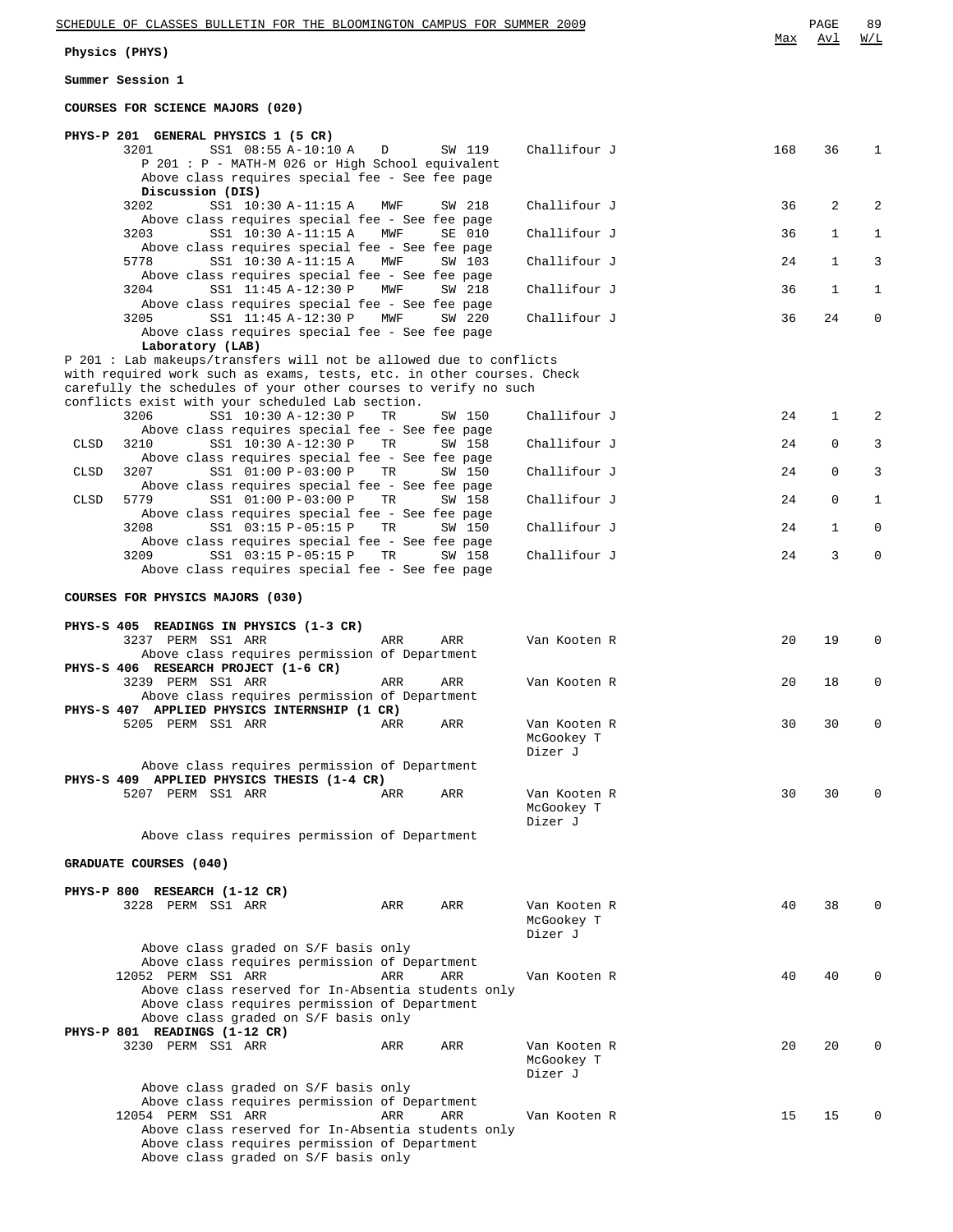|             | <u>SCHEDULE OF CLASSES BULLETIN FOR THE BLOOMINGTON CAMPUS FOR SUMMER 2009</u>                                                                                                               |   |          |                  |                                       | Max      | PAGE<br><u>Avl</u> | 90<br>$\overline{M/L}$ |
|-------------|----------------------------------------------------------------------------------------------------------------------------------------------------------------------------------------------|---|----------|------------------|---------------------------------------|----------|--------------------|------------------------|
|             | Summer Session 1 (continued)                                                                                                                                                                 |   |          |                  |                                       |          |                    |                        |
|             | PHYS-P 802 RESEARCH (1-12 CR)<br>3232 PERM SS1 ARR                                                                                                                                           |   | ARR      | ARR              | Van Kooten R<br>McGookey T<br>Dizer J | 40       | 34                 | 0                      |
|             | Above class requires permission of Department<br>12058 PERM SS1 ARR<br>Above class reserved for In-Absentia students only<br>Above class requires permission of Department                   |   | ARR      | ARR              | Van Kooten R                          | 50       | 50                 | 0                      |
|             | PHYS-P 803 READINGS (1-12 CR)<br>3235 PERM SS1 ARR                                                                                                                                           |   | ARR      | ARR              | Van Kooten R<br>McGookey T<br>Dizer J | 20       | 20                 | 0                      |
|             | Above class requires permission of Department<br>12069 PERM SS1 ARR<br>Above class reserved for In-Absentia students only<br>Above class requires permission of Department                   |   | ARR      | ARR              | Van Kooten R                          | 10       | 10                 | 0                      |
|             | Summer Session 2                                                                                                                                                                             |   |          |                  |                                       |          |                    |                        |
|             | COURSES FOR SCIENCE MAJORS (020)                                                                                                                                                             |   |          |                  |                                       |          |                    |                        |
|             | PHYS-P 202 GENERAL PHYSICS 2 (5 CR)<br>SS2 08:30 A-09:20 A<br>3212<br>P 202 : P - PHYS-P 201 or High School equivalent<br>Above class requires special fee - See fee page                    | D |          | SW 119           | Warren G                              | 72       | 17                 | $\Omega$               |
| CLSD        | Discussion (DIS)<br>SS2 09:30 A-10:20 A<br>3213                                                                                                                                              |   | MR       | SW 218           | Warren G                              | 36       | 0                  | 1                      |
|             | 3214<br>SS2 10:30 A-11:20 A<br>Laboratory (LAB)<br>P 202 : Lab makeups/transfers will not be allowed due to conflicts                                                                        |   | MR       | SW 218           | Warren G                              | 36       | 11                 | 0                      |
|             | with required work such as exams, tests, etc. in other courses. Check<br>carefully the schedules of your other courses to verify no such<br>conflicts exist with your scheduled Lab section. |   |          |                  |                                       |          |                    |                        |
| <b>CLSD</b> | 3215<br>SS2 01:00 P-03:00 P<br>3216<br>SS2 03:15 P-05:15 P                                                                                                                                   |   | TR<br>TR | SW 150<br>SW 150 | Warren G<br>Warren G                  | 24<br>24 | 0<br>$\mathbf{1}$  | 3<br>$\mathbf 0$       |
|             | 3217<br>SS2 05:30 P-07:30 P                                                                                                                                                                  |   | TR       | SW 150           | Warren G                              | 24       | 10                 | $\mathbf 0$            |
|             | COURSES FOR PHYSICS MAJORS (030)                                                                                                                                                             |   |          |                  |                                       |          |                    |                        |
|             | PHYS-S 405 READINGS IN PHYSICS (1-3 CR)<br>3238 PERM SS2 ARR                                                                                                                                 |   | ARR      | ARR              | Van Kooten R<br>McGookey T<br>Dizer J | 20       | 20                 | 0                      |
|             | Above class requires permission of Department<br>PHYS-S 406 RESEARCH PROJECT (1-6 CR)                                                                                                        |   |          |                  |                                       |          |                    |                        |
|             | 3240 PERM SS2 ARR<br>Above class requires permission of Department<br>PHYS-S 407 APPLIED PHYSICS INTERNSHIP (1 CR)                                                                           |   | ARR      | ARR              | Van Kooten R                          | 20       | 19                 |                        |
|             | 5206 PERM SS2 ARR<br>Above class requires permission of Department                                                                                                                           |   | ARR      | ARR              | Van Kooten R                          | 30       | 24                 | 0                      |
|             | PHYS-S 409 APPLIED PHYSICS THESIS (1-4 CR)<br>5208 PERM SS2 ARR                                                                                                                              |   | ARR      | ARR              | Van Kooten R<br>McGookey T<br>Dizer J | 30       | 30                 | 0                      |
|             | Above class requires permission of Department                                                                                                                                                |   |          |                  |                                       |          |                    |                        |
|             | GRADUATE COURSES (040)                                                                                                                                                                       |   |          |                  |                                       |          |                    |                        |
|             | PHYS-P 800 RESEARCH (1-12 CR)<br>3229 PERM SS2 ARR<br>Above class graded on S/F basis only                                                                                                   |   | ARR      | ARR              | Van Kooten R                          | 30       | 24                 | $\Omega$               |
|             | Above class requires permission of Department<br>12053 PERM SS2 ARR<br>Above class reserved for In-Absentia students only                                                                    |   | ARR      | ARR              | Van Kooten R                          | 40       | 40                 | 0                      |
|             | Above class requires permission of Department<br>Above class graded on S/F basis only<br>PHYS-P 801 READINGS (1-12 CR)<br>3231 PERM SS2 ARR                                                  |   |          |                  |                                       |          | 20                 | $\Omega$               |
|             | Above class graded on S/F basis only                                                                                                                                                         |   | ARR      | ARR              | Van Kooten R<br>McGookey T<br>Dizer J | 20       |                    |                        |
|             | Above class requires permission of Department<br>12055 PERM SS2 ARR<br>Above class reserved for In-Absentia students only<br>Above class requires permission of Department                   |   | ARR      | ARR              | Van Kooten R                          | 15       | 15                 | 0                      |
|             | Above class graded on S/F basis only<br>PHYS-P 802 RESEARCH (1-12 CR)<br>3233 PERM SS2 ARR                                                                                                   |   | ARR      | ARR              | Van Kooten R                          | 20       | 12                 | 0                      |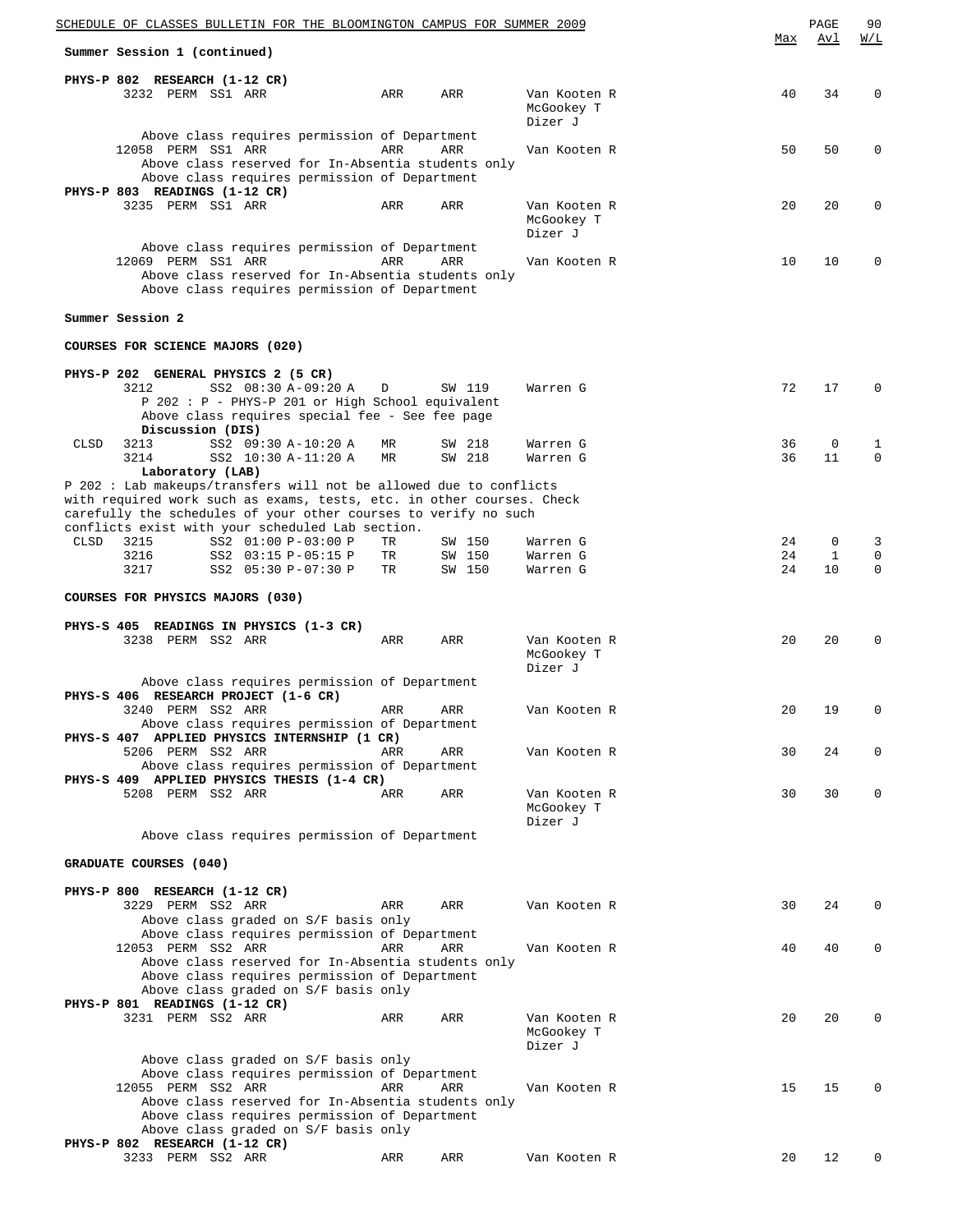| SCHEDULE OF CLASSES BULLETIN FOR THE BLOOMINGTON CAMPUS FOR SUMMER 2009                |              |      | PAGE | 91          |
|----------------------------------------------------------------------------------------|--------------|------|------|-------------|
| Summer Session 2 (continued)                                                           |              | Max  | Avl  | W/L         |
| Above class requires permission of Department<br>3234 PERM SS2 ARR<br>ARR<br>ARR       | Lee S        | 10   | 10   | 0           |
| Above class requires permission of Department                                          |              |      |      |             |
| 12059 PERM SS2 ARR<br>ARR<br>ARR<br>Above class reserved for In-Absentia students only | Van Kooten R | 50   | 50   | $\mathbf 0$ |
| Above class requires permission of Department                                          |              |      |      |             |
| PHYS-P 803 READINGS (1-12 CR)                                                          |              |      |      |             |
| 3236 PERM SS2 ARR<br>ARR<br>ARR                                                        | Van Kooten R | 20   | 20   | $\mathbf 0$ |
|                                                                                        | McGookey T   |      |      |             |
|                                                                                        | Dizer J      |      |      |             |
| Above class requires permission of Department                                          |              |      |      |             |
| 12070 PERM SS2 ARR<br>ARR<br>ARR                                                       | Van Kooten R | 10   | 10   | 0           |
| Above class reserved for In-Absentia students only                                     |              |      |      |             |
| Above class requires permission of Department                                          |              |      |      |             |
|                                                                                        |              |      |      |             |
| USPAS COURSES (045)                                                                    |              |      |      |             |
|                                                                                        |              |      |      |             |
| PHYS-P 470 INTRO TO ACCELERATOR PHYSICS (3 CR)                                         |              |      |      |             |
| 3218 PERM SS2 ARR<br>ARR<br>ARR                                                        | Lee S        | 10   | 10   | 0           |
| Above class is an Undergraduate level course                                           |              |      |      |             |
| Above class requires permission of Department                                          |              |      |      |             |
| 3219 PERM NS2 ARR<br>ARR<br>ARR                                                        | Lee S        | 10   | 10   | $\mathbf 0$ |
| Above class limited to Off-Campus USPAS students                                       |              |      |      |             |
| Above class is an Undergraduate level course                                           |              |      |      |             |
| Above class requires permission of Department                                          |              |      |      |             |
| Above class meets Jun 15 - 26                                                          |              |      |      |             |
| PHYS-P 570 INTRO TO ACCELERATOR PHYSICS (3 CR)                                         |              |      |      |             |
| 3220 PERM NS2 ARR<br>ARR<br>ARR                                                        | Lee S        | 10   | 8    | $\Omega$    |
| Above class limited to Off-Campus USPAS students                                       |              |      |      |             |
| Above class requires permission of Department<br>Above class meets Jun 15 - 26         |              |      |      |             |
| 3221 PERM SS2 ARR<br>ARR<br>ARR                                                        | Lee S        | 10   | 10   | 0           |
| Above class requires permission of Department                                          |              |      |      |             |
| PHYS-P 571 SPEC TPCS IN PHYSICS OF BEAMS (3 CR)                                        |              |      |      |             |
| 3222 PERM NS2 ARR<br>ARR<br>ARR                                                        | Lee S        | 10   | 10   | 0           |
| Above class limited to Off-Campus USPAS students                                       |              |      |      |             |
| Above class requires permission of Department                                          |              |      |      |             |
| Above class meets Jun 15 - 26                                                          |              |      |      |             |
| 3223 PERM SS2 ARR<br>ARR<br>ARR                                                        | Lee S        | 10   | 10   | 0           |
| Above class requires permission of Department                                          |              |      |      |             |
| PHYS-P 671 SP TPCS IN ACCELERATOR PHYSICS (3 CR)                                       |              |      |      |             |
| 3224 PERM NS2 ARR<br>ARR<br>ARR                                                        | Lee S        | 10   | 8    | 0           |
| Above class limited to Off-Campus USPAS students                                       |              |      |      |             |
| Above class requires permission of Department                                          |              |      |      |             |
| Above class meets Jun 15 - 26                                                          |              |      |      |             |
| 3225 PERM SS2 ARR<br>ARR<br>ARR                                                        | Lee S        | $10$ | 8    | 0           |
| Above class requires permission of Department                                          |              |      |      |             |
| PHYS-P 672 SP TPCS IN ACCEL TECH & INSTR (3 CR)                                        |              |      |      |             |
| 3226 PERM NS2 ARR<br>ARR<br><b>ARR</b>                                                 | Lee S        | 10   | 10   | 0           |
| Above class limited to Off-Campus USPAS students                                       |              |      |      |             |
| Above class requires permission of Department                                          |              |      |      |             |
| Above class meets Jun 15 - 26                                                          |              |      |      |             |
| 3227 PERM SS2 ARR<br><b>ARR</b><br>ARR                                                 | Lee S        | 10   | 10   | 0           |
| Above class requires permission of Department                                          |              |      |      |             |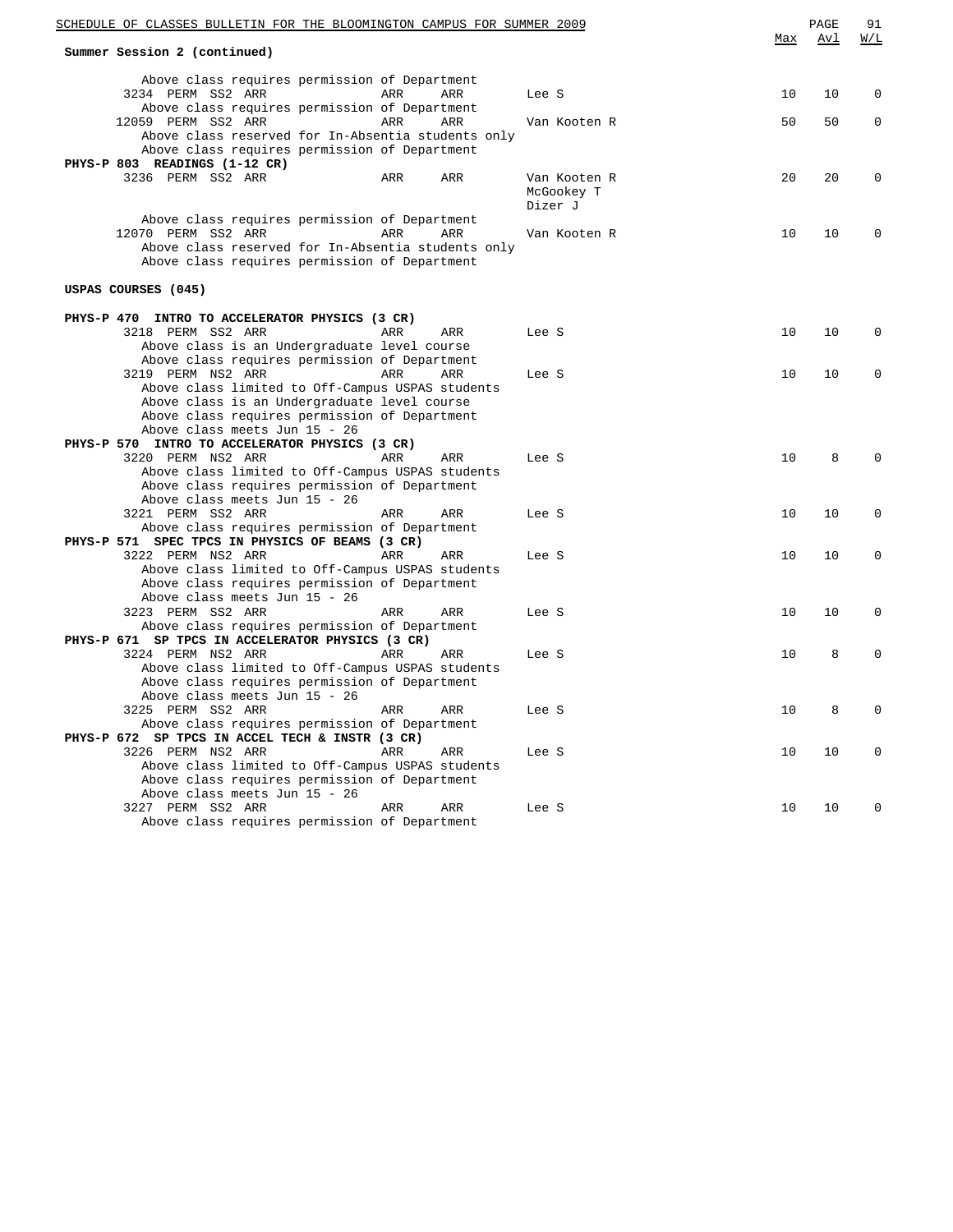| SCHEDULE OF CLASSES BULLETIN FOR THE BLOOMINGTON CAMPUS FOR SUMMER 2009                                                                 |        |                         | Max | PAGE<br>Avl     | 92<br>W/L    |
|-----------------------------------------------------------------------------------------------------------------------------------------|--------|-------------------------|-----|-----------------|--------------|
| Political Science (POLS)                                                                                                                |        |                         |     |                 |              |
| Summer Session 1                                                                                                                        |        |                         |     |                 |              |
| POLS-Y 102 INTL POL CONTROVERSIES (3 CR)<br>SS1 01:10 P-02:25 P D WH 121 Brazys S<br>5492                                               |        |                         | 35  | 19              | $\mathbf 0$  |
| POLS-Y 103 INTRO TO AMERICAN POLITICS (3 CR)                                                                                            |        |                         |     |                 |              |
| Above class is part of the "Transfer Indiana" (transferIN) Initiative.<br>For additional information, link to http://www.transferin.net | WH 121 |                         | 55  | 6               | $\Omega$     |
| SS1 11:45 A-01:00 P<br>3241<br>$\Box$<br>POLS-Y 200 CONTEMPORARY POLITICAL TOPICS (3 CR)                                                |        | Bianco W                |     |                 |              |
| SS1 10:20 A-11:35 A<br>3242<br>D<br>POLS-Y 318 THE AMERICAN PRESIDENCY (3 CR)                                                           | WH 007 | French E                | 35  | 11              | 0            |
| VT: AMERICAN PRESIDENCY<br>SS1 01:10 P-02:25 P<br>CLSD 5491<br>D<br>POLS-Y 360 UNITED STATES FOREIGN POLICY (3 CR)                      | WH 106 | Holahan R               | 35  | $\mathbf 0$     | 2            |
| SS1 11:45 A-01:00 P<br>3244<br>D                                                                                                        | WH 106 | Florea A                | 35  | 8               | $\mathbf 0$  |
| POLS-Y 382 MODERN POLITICAL THOUGHT (3 CR)<br>SS1 11:45 A-01:00 P<br>3780<br>$\Box$                                                     | WH 007 | Fumurescu A             | 35  | 2               | $\mathbf 0$  |
| POLS-Y 401 STUDIES IN POLITICAL SCIENCE (3 CR)<br>3245 PERM SS1 ARR<br>ARR                                                              | ARR    | Bielasiak J             | 10  | 10              | $\mathbf 0$  |
| Y 401 : TWC INTERNS ONLY<br>POLS-Y 480 UNDERGRAD READINGS IN POL SCI (1-6 CR)                                                           |        |                         |     |                 |              |
| 3247 PERM SS1 ARR<br>ARR<br>POLS-Y 481 FIELD EXPERIENCE IN POL SCI (1-6 CR)                                                             | ARR    | Bielasiak J             | 15  | 13              | 0            |
| 3249 PERM SS1 ARR<br>ARR<br>Above class graded on S/F basis only                                                                        | ARR    | Bielasiak J             | 10  | $7\overline{ }$ | $\mathbf 0$  |
| POLS-Y 484 PRACTICUM (1-6 CR)<br>3251 PERM SS1 ARR<br>ARR                                                                               | ARR    | Bielasiak J             | 5   | 5               | $\mathbf 0$  |
| POLS-Y 496 FOREIGN STUDY IN POLITICAL SCI (3-8 CR)<br>3253 PERM SS1 ARR<br>ARR                                                          | ARR    | Bielasiak J             | 5   | 5               | 0            |
| POLS-Y 499 HONORS THESIS (1-8 CR)                                                                                                       |        |                         |     |                 |              |
| 3255 PERM SS1 ARR<br>ARR<br>POLS-Y 681 READINGS IN COMP POLITICS (1-4 CR)                                                               | ARR    | Bielasiak J             | 5   | 5               | $\mathbf 0$  |
| 3257 PERM SS1 ARR<br>ARR                                                                                                                | ARR    | McGinnis M<br>Laroche S | 5   | 3               | 0            |
| POLS-Y 683 READINGS IN AMER POLITICS (1-4 CR)<br>3259 PERM SS1 ARR<br>ARR                                                               | ARR    | McGinnis M              | 5   | 4               | $\mathbf 0$  |
| POLS-Y 685 READ IN PUBLIC ADMIN, LAW & POL (1-4 CR)<br>3261 PERM SS1 ARR<br>ARR                                                         | ARR    | McGinnis M              | 5   | 5               | $\mathbf 0$  |
|                                                                                                                                         |        | Laroche S               |     |                 |              |
| POLS-Y 687 READINGS IN INTL RELATIONS (1-4 CR)<br>3263 PERM SS1 ARR<br>ARR                                                              | ARR    | McGinnis M<br>Laroche S | 5   | 3               | $\mathbf 0$  |
| POLS-Y 689 READ IN POLITIC THEORY & MTHD (1-4 CR)<br>3265 PERM SS1 ARR<br>ARR                                                           | ARR    | McGinnis M              | 5   | 5               | $\mathbf 0$  |
|                                                                                                                                         |        | Laroche S               |     |                 |              |
| POLS-Y 780 DIR RES IN POLITICAL SCIENCE (1-4 CR)<br>3267 PERM SS1 ARR<br>ARR                                                            | ARR    | McGinnis M              | 5   | 5               | 0            |
| POLS-Y 880 THESIS A M (1-4 CR)                                                                                                          |        | Laroche S               |     |                 |              |
| 3269 PERM SS1 ARR<br>ARR                                                                                                                | ARR    | McGinnis M              | 10  | 10 <sub>o</sub> | $\mathbf 0$  |
| POLS-Y 890 THESIS PH D (1-12 CR)                                                                                                        |        | Laroche S               |     |                 |              |
| 3271<br>SS1 ARR<br>ARR                                                                                                                  | ARR    | McGinnis M              | 30  | 17              | $\mathbf 0$  |
| Summer Session 2                                                                                                                        |        |                         |     |                 |              |
| POLS-Y 305 CONSTITUTNL RIGHTS & LIBERTIES (3 CR)                                                                                        |        |                         |     |                 |              |
| 4553<br>SS2 10:30 A-11:20 A<br>D<br>POLS-Y 311 DEMOCRACY & NATIONAL SECURITY (3 CR)                                                     | WH 106 | Westler B               | 35  | 6               | $\mathbf 0$  |
| 4956<br>SS2 02:30 P-03:20 P<br>D<br>POLS-Y 375 WAR & INTERNATIONAL CONFLICT (3 CR)                                                      | WH 106 | Brasher R               | 35  | 11              | 0            |
| SS2 01:30 P-02:20 P<br>4957<br>D<br>POLS-Y 401 STUDIES IN POLITICAL SCIENCE (3 CR)                                                      | WH 106 | Shively J               | 35  | 9               | $\mathbf{0}$ |
| 3246 PERM SS2 ARR<br>ARR<br>Y 401 : TWC INTERNS ONLY                                                                                    | ARR    | Bielasiak J             | 10  | 9               | $\mathbf 0$  |
| POLS-Y 480 UNDERGRAD READINGS IN POL SCI (1-6 CR)<br>3248 PERM SS2 ARR<br>ARR                                                           | ARR    | Bielasiak J             | 10  | 9               | $\mathbf 0$  |
| POLS-Y 481 FIELD EXPERIENCE IN POL SCI (1-6 CR)<br>3250 PERM SS2 ARR<br>ARR                                                             | ARR    | Bielasiak J             | 10  | 6               | 0            |
| Above class graded on S/F basis only<br>POLS-Y 484 PRACTICUM (1-6 CR)                                                                   |        |                         |     |                 |              |
| 3252 PERM SS2 ARR<br>ARR                                                                                                                | ARR    | Bielasiak J             | 5   | $\overline{4}$  | $\mathbf 0$  |
| POLS-Y 490 SENIOR SEM IN POLIT SCIENCE (3 CR)<br>VT: AUTHORITARIAN GOVERNMENT                                                           |        |                         | 22  | 2               | 0            |
| 5493<br>SS2 12:30 P-03:00 P TR WH 119<br>Above class COLL Intensive Writing section                                                     |        | Razo A                  |     |                 |              |
| Above class P - At least Junior standing<br>Above class open to majors only                                                             |        |                         |     |                 |              |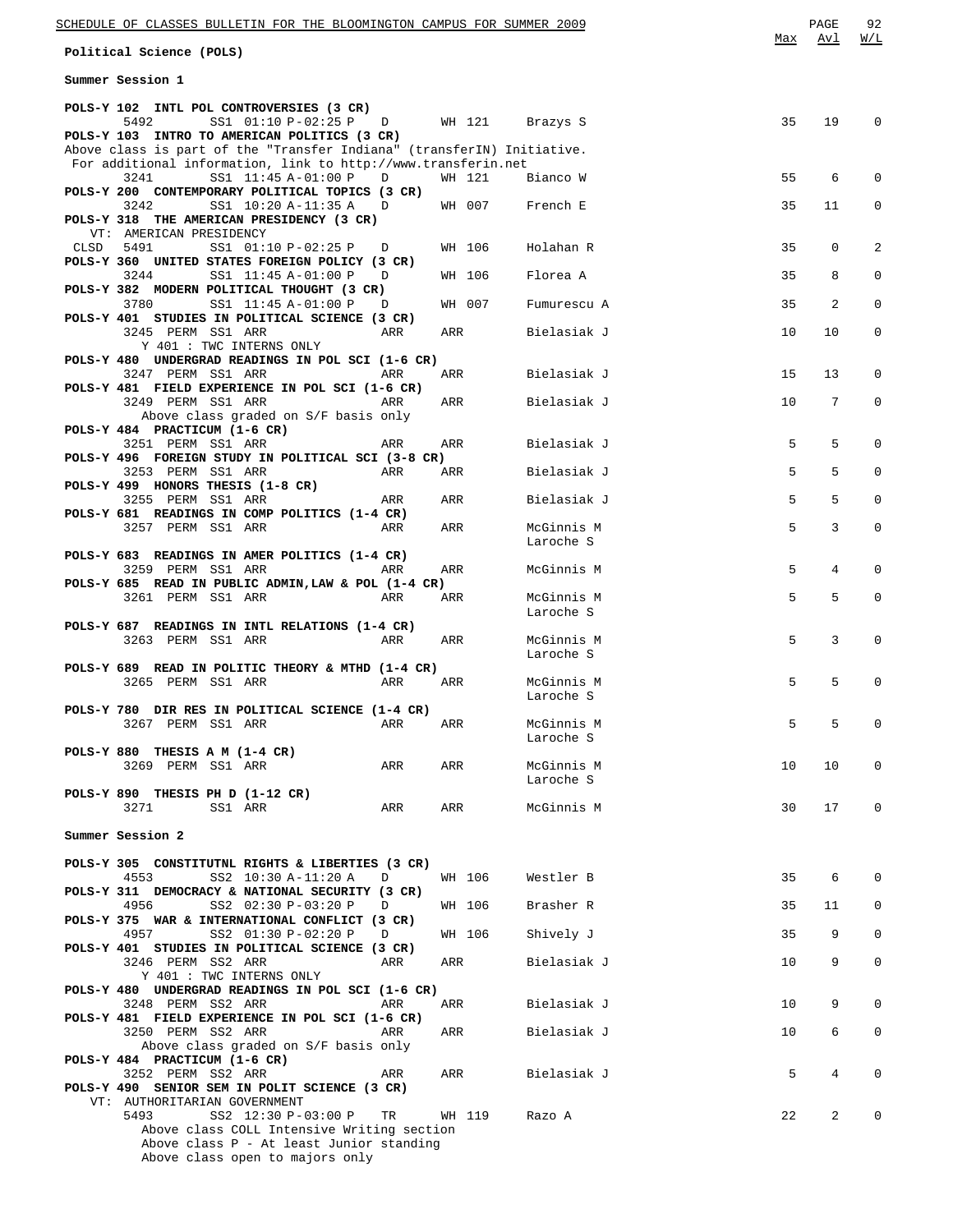|      | Summer Session 2 (continued)   | SCHEDULE OF CLASSES BULLETIN FOR THE BLOOMINGTON CAMPUS FOR SUMMER 2009 |     |     |             | Max         | PAGE<br>Avl    | 93<br>W/L   |
|------|--------------------------------|-------------------------------------------------------------------------|-----|-----|-------------|-------------|----------------|-------------|
|      |                                | POLS-Y 496 FOREIGN STUDY IN POLITICAL SCI (3-8 CR)                      |     |     |             |             |                |             |
|      | 3254 PERM SS2 ARR              |                                                                         | ARR | ARR | Bielasiak J | 5           | 5              | $\Omega$    |
|      |                                | POLS-Y 499 HONORS THESIS (1-8 CR)                                       |     |     |             |             |                |             |
|      | 3256 PERM SS2 ARR              |                                                                         | ARR | ARR | Bielasiak J | 5           | $\overline{4}$ | $\Omega$    |
|      |                                | POLS-Y 681 READINGS IN COMP POLITICS (1-4 CR)                           |     |     |             |             |                |             |
|      | 3258 PERM SS2 ARR              |                                                                         | ARR | ARR | McGinnis M  | 5           | 3              | $\Omega$    |
|      |                                |                                                                         |     |     | Laroche S   |             |                |             |
|      |                                | POLS-Y 683 READINGS IN AMER POLITICS (1-4 CR)                           |     |     |             |             |                |             |
|      |                                | 3260 PERM SS2 ARR ARR                                                   |     | ARR | McGinnis M  | $5^{\circ}$ | 5              | $\mathbf 0$ |
|      |                                |                                                                         |     |     | Laroche S   |             |                |             |
|      |                                | POLS-Y 685 READ IN PUBLIC ADMIN, LAW & POL (1-4 CR)                     |     |     |             |             |                |             |
|      | 3262 PERM SS2 ARR              |                                                                         | ARR | ARR | McGinnis M  | $5^{\circ}$ | 5              | $\Omega$    |
|      |                                |                                                                         |     |     | Laroche S   |             |                |             |
|      |                                | POLS-Y 687 READINGS IN INTL RELATIONS (1-4 CR)                          |     |     |             |             |                |             |
|      | 3264 PERM SS2 ARR              |                                                                         | ARR | ARR | McGinnis M  | 5           | 5              | $\Omega$    |
|      |                                |                                                                         |     |     | Laroche S   |             |                |             |
|      |                                | POLS-Y 689 READ IN POLITIC THEORY & MTHD (1-4 CR)                       |     |     |             |             |                |             |
|      | CLSD 3266 PERM SS2 ARR         |                                                                         | ARR | ARR | McGinnis M  | 8           | $\Omega$       | 0           |
|      |                                |                                                                         |     |     | Laroche S   |             |                |             |
| CLSD | 4726 PERM SS2 ARR              |                                                                         | ARR | ARR | McGinnis M  | 5           | $\Omega$       | $\Omega$    |
|      |                                |                                                                         |     |     | Laroche S   |             |                |             |
|      |                                | POLS-Y 780 DIR RES IN POLITICAL SCIENCE (1-4 CR)                        |     |     |             |             |                |             |
|      | 3268 PERM SS2 ARR              |                                                                         | ARR | ARR | McGinnis M  | 5           | 5              | $\Omega$    |
|      |                                |                                                                         |     |     | Laroche S   |             |                |             |
|      | POLS-Y 880 THESIS A M (1-4 CR) |                                                                         |     |     |             |             |                |             |
|      | 3270 PERM SS2 ARR              |                                                                         | ARR | ARR | McGinnis M  | 10          | 9              | $\Omega$    |
|      |                                |                                                                         |     |     | Laroche S   |             |                |             |
|      |                                | POLS-Y 890 THESIS PH D (1-12 CR)                                        |     |     |             |             |                |             |
|      | 3272                           | SS2 ARR                                                                 | ARR | ARR | McGinnis M  | 30          | 17             | $\Omega$    |
|      |                                |                                                                         |     |     | Laroche S   |             |                |             |
|      |                                |                                                                         |     |     |             |             |                |             |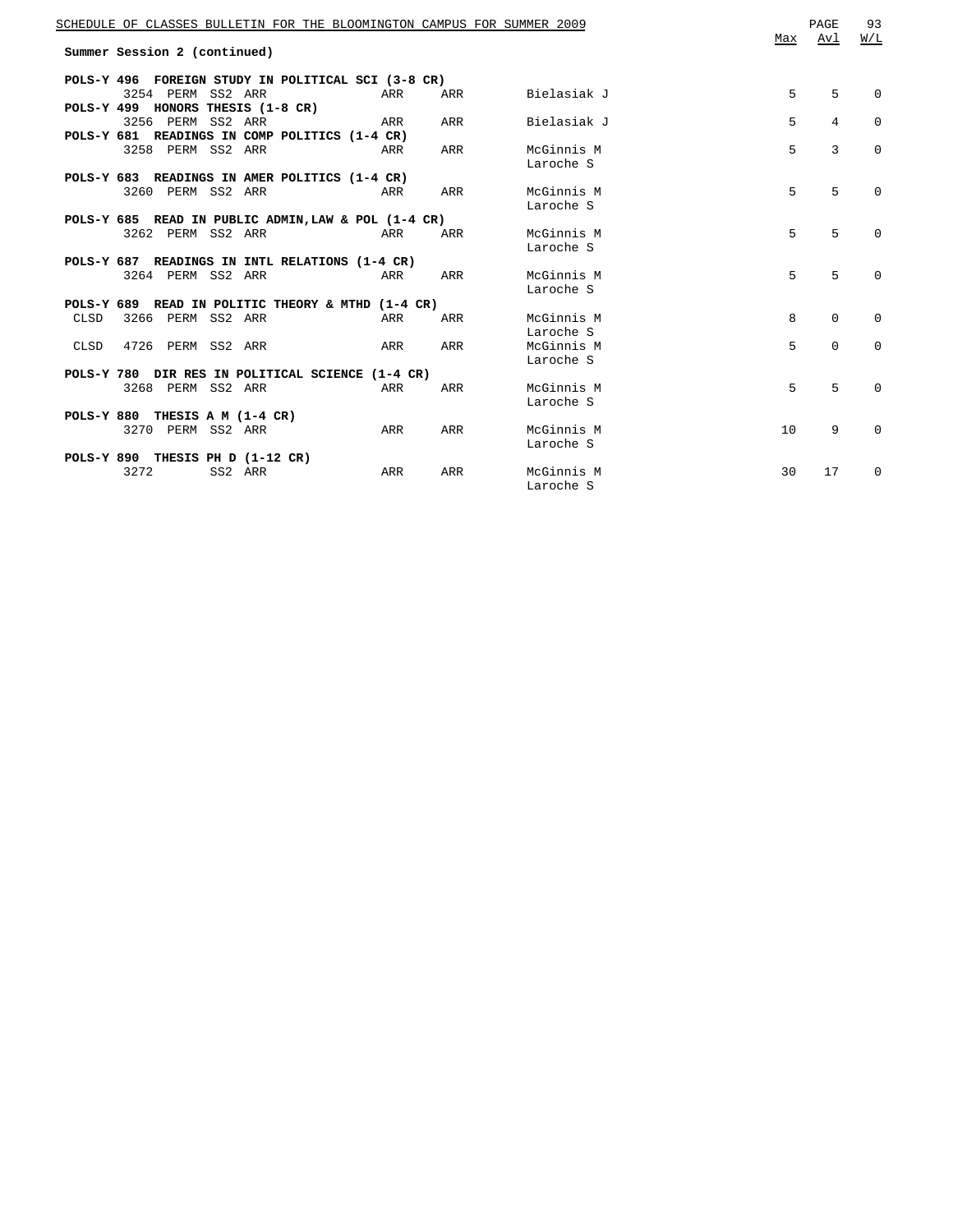| SCHEDULE OF CLASSES BULLETIN FOR THE BLOOMINGTON CAMPUS FOR SUMMER 2009                                                                 |                    | 94<br>PAGE        |
|-----------------------------------------------------------------------------------------------------------------------------------------|--------------------|-------------------|
| Psychological & Brain Sciences (PSY)                                                                                                    | Max                | W/L<br>Avl        |
| Summer Session 1                                                                                                                        |                    |                   |
| PSY-P 101 INTRODUCTORY PSYCHOLOGY 1 (3 CR)                                                                                              |                    |                   |
| Above class is part of the "Transfer Indiana" (transferIN) Initiative.<br>For additional information, link to http://www.transferin.net |                    |                   |
| 3275<br>SS1 10:20 A-11:35 A<br>PY 101<br>D                                                                                              | 106<br>Thomassen L | 47<br>$\Omega$    |
| P 101 : Credit only given for one of PSY-P 101 or P 151 or P                                                                            |                    |                   |
| 155                                                                                                                                     |                    |                   |
| PSY-P 102 INTRODUCTORY PSYCHOLOGY 2 (3 CR)<br>3277<br>SS1 08:30 A-10:45 A<br>PY 226<br>MWF<br>Sklar B                                   | 80                 | 38<br>$\mathbf 0$ |
| P 102 : P - PSY-P 101 or P 151 or P155                                                                                                  |                    |                   |
| P 102 : Credit not given for both PSY-P 102 and P 152                                                                                   |                    |                   |
| PSY-P 211 METH OF EXPERIMNTL PSYCHOLOGY (3 CR)<br>5226<br>SS1 11:45 A-01:00 P<br>MTW<br>PY 111<br>Motz B                                | 40                 | 11<br>$\Omega$    |
| P 211 : P - PSY-P 101 or P 151 or P 106 or P 155                                                                                        |                    |                   |
| Above class requires special fee - See fee page                                                                                         |                    |                   |
| Laboratory (LAB)                                                                                                                        |                    |                   |
| 12797<br>SS1 11:45 A-01:45 P<br>PY 287<br>R<br>Motz B<br>++Consult Final Examination Schedule to avoid conflicts                        | 20                 | 2<br>$\Omega$     |
| P 211: Students are to enroll in one lab section                                                                                        |                    |                   |
| Above class requires special fee - See fee page                                                                                         |                    |                   |
| 12798<br>SS1 11:45 A-01:45 P<br>PY 287<br>F<br>Motz B                                                                                   | 20                 | 2<br>$\Omega$     |
| ++Consult Final Examination Schedule to avoid conflicts<br>P 211 : Students are to enroll in one lab section                            |                    |                   |
| Above class requires special fee - See fee page                                                                                         |                    |                   |
| PSY-K 300 STATISTICAL TECHNIQUES (3 CR)                                                                                                 |                    |                   |
| 3273<br>SS1 11:45 A-01:00 P<br>PY 226<br>Hoffman C<br>D                                                                                 | 80                 | 7<br>$\Omega$     |
| K 300 : P - MATH-M 118 or M 119<br>SS1 10:20 A-11:35 A<br>PY 109<br>5227<br>D<br>Guth S                                                 | 63                 | 25<br>$\mathbf 0$ |
| K 300: P - MATH-M 014 or equivalent; Recommended MATH-M 118                                                                             |                    |                   |
| PSY-P 303 HEALTH PSYCHOLOGY (3 CR)                                                                                                      |                    |                   |
| 12378<br>SS1 11:45 A-01:00 P<br>D<br>PY 101<br>Walker B                                                                                 | 106                | 42<br>0           |
| P 303: P: P155, or P101 and P102, or P151 and P152.<br>PSY-P 304 SOC PSYCHOL INDIV DIFFERENCES (3 CR)                                   |                    |                   |
| SS1 08:55 A-10:10 A<br>5228<br>D<br>PY 109                                                                                              | 63<br>Thompson S   | 29<br>0           |
| P 304 : P - PSY-P 101 or P 106 or P 151 or P 155 or                                                                                     |                    |                   |
| equivalent                                                                                                                              |                    |                   |
| This course replaces PSY-P 320<br>PSY-P 315 DEVELOPMENTAL PSYCHOLOGY (3 CR)                                                             |                    |                   |
| Above class is part of the "Transfer Indiana" (transferIN) Initiative.                                                                  |                    |                   |
| For additional information, link to http://www.transferin.net                                                                           |                    |                   |
| CLSD 12379<br>SS1 10:20 A-11:35 A<br>PY 111<br>D<br>Sinex L<br>P 315 : P - PSY-P155, or P101 and P102, or P106, or P151 and             | 46                 | $\mathbf{0}$<br>1 |
| P152                                                                                                                                    |                    |                   |
| PSY-P 346 NEUROSCIENCE (3 CR)                                                                                                           |                    |                   |
| 5229 SS1 08:55 A-10:10 A D<br>PY 101<br>Garraghty P                                                                                     | 106                | 86                |
| P 346 : P - PSY-P 101, 106, or 151, or equivalent<br>PSY-P 421 LABORATORY IN SOC PSYCHOLOGY (3 CR)                                      |                    |                   |
| 12381<br>SS1 10:20 A-11:35 A<br>D<br>PY 287                                                                                             | 20<br>Thompson S   | 9<br>0            |
| P 421 : P - (PSY-P 320 or PSY-P 304) and (PSY-P 211 or PSY-P                                                                            |                    |                   |
| 106) and (PSY-K 300 or equivalent)                                                                                                      |                    |                   |
| PSY-P 493 SUPERVISED RESEARCH 1 (2-3 CR)<br>3280 PERM SS1 ARR<br>Smith L<br>ARR<br>ARR                                                  | 15                 | 15<br>0           |
| Crouch P                                                                                                                                |                    |                   |
| Jukes K                                                                                                                                 |                    |                   |
| Above class requires permission of Department<br>Obtain on-line auth for above class from Advisor                                       |                    |                   |
| 3281 PERM SS1 ARR<br>ARR<br>ARR<br>Smith L                                                                                              | 15                 | 13<br>0           |
| TOPIC : BIOLOGY, BEHAVIOR AND NEUROSCIENCE                                                                                              |                    |                   |
| Above class requires permission of Department                                                                                           |                    |                   |
| Obtain on-line auth for above class from Advisor<br>3282 PERM SS1 ARR<br>Smith L<br>ARR<br>ARR                                          | 30                 | 29<br>0           |
| TOPIC : CLINICAL SCIENCE                                                                                                                |                    |                   |
| Above class requires permission of Department                                                                                           |                    |                   |
| Obtain on-line auth for above class from Advisor                                                                                        |                    |                   |
| 3283 PERM SS1 ARR<br>ARR<br>Smith L<br>ARR<br>TOPIC : COGNITIVE PSYCHOLOGY                                                              | 15                 | 9<br>0            |
| Above class requires permission of Department                                                                                           |                    |                   |
| Obtain on-line auth for above class from Advisor                                                                                        |                    |                   |
| 3284 PERM SS1 ARR<br>ARR<br>ARR<br>Smith L                                                                                              | 20                 | 17<br>0           |
| TOPIC : DEVELOPMENTAL PSYCHOLOGY<br>Above class requires permission of Department                                                       |                    |                   |
| Obtain on-line auth for above class from Advisor                                                                                        |                    |                   |
| 3285 PERM SS1 ARR<br>ARR<br>ARR<br>Smith L                                                                                              | 10                 | 10<br>0           |
| TOPIC : SOCIAL PSYCHOLOGY                                                                                                               |                    |                   |
| Above class requires permission of Department<br>Obtain on-line auth for above class from Advisor                                       |                    |                   |
| 5230 PERM SS1 ARR<br>Smith L<br>ARR<br>ARR                                                                                              | 15                 | 13<br>0           |
| TOPIC : Cognitive Neuroscience                                                                                                          |                    |                   |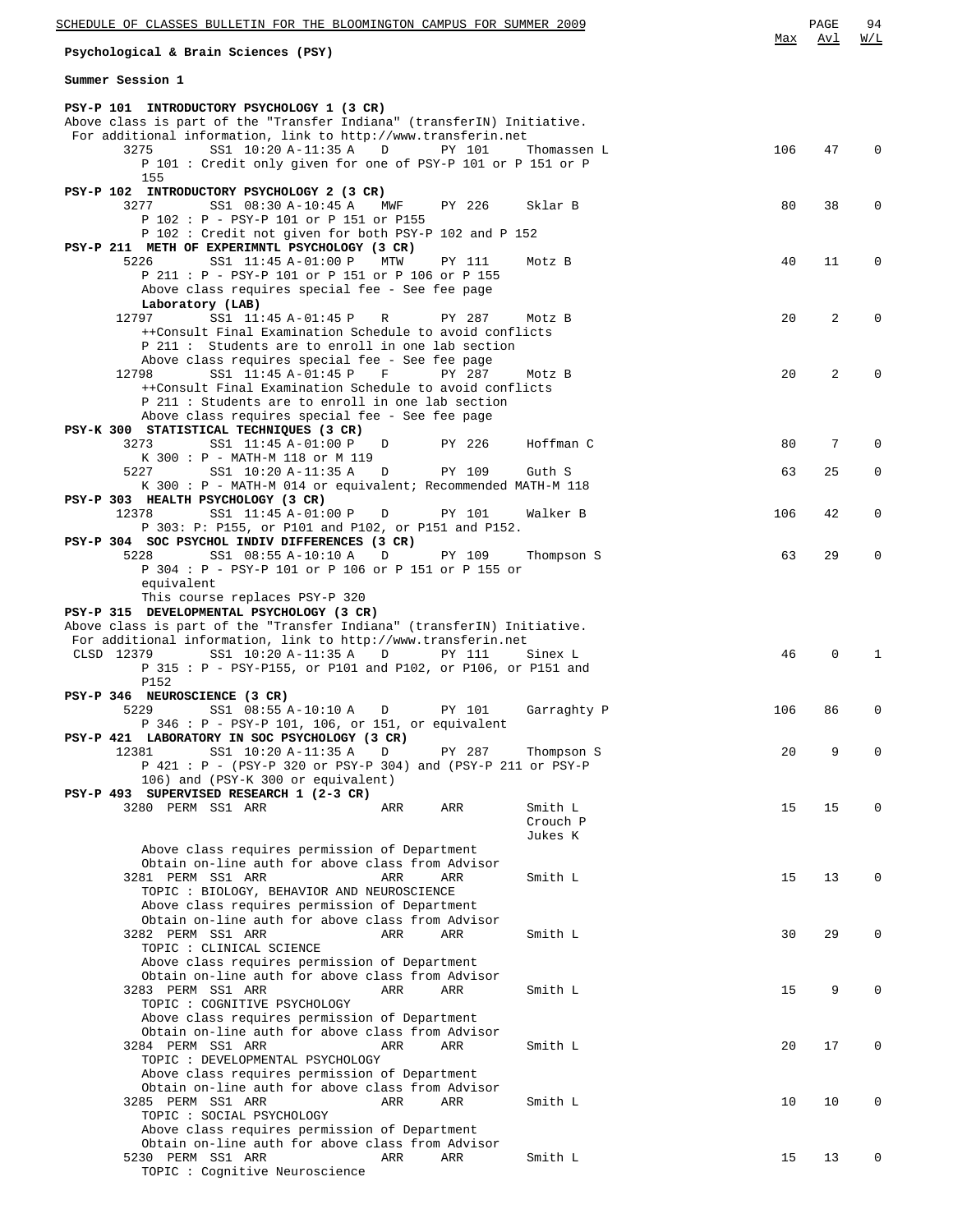| Summer Session 1 (continued)                                                                                                                                                              |     |                                | Max | Avl | W/L          |
|-------------------------------------------------------------------------------------------------------------------------------------------------------------------------------------------|-----|--------------------------------|-----|-----|--------------|
| Above class requires permission of Department<br>Obtain on-line auth for above class from Advisor<br>PSY-P 494 SUPERVISED RESEARCH 2 (2-3 CR)                                             |     |                                |     |     |              |
| 3292 PERM SS1 ARR<br>ARR<br>Above class requires permission of Department<br>Obtain on-line auth for above class from Advisor<br>P 494: P - PSY-P 493                                     | ARR | Smith L                        | 40  | 40  | 0            |
| 3293 PERM SS1 ARR<br>ARR<br>TOPIC : BIOLOGY, BEHAVIOR AND NEUROSCIENCE<br>P 494: P - PSY-P 493<br>Above class requires permission of Department                                           | ARR | Smith L                        | 15  | 15  | 0            |
| Obtain on-line auth for above class from Advisor<br>3294 PERM SS1 ARR<br>ARR<br>TOPIC : CLINICAL SCIENCE<br>P 494: P - PSY-P 493                                                          | ARR | Smith L                        | 30  | 29  | 0            |
| Above class requires permission of Department<br>Obtain on-line auth for above class from Advisor<br>3295 PERM SS1 ARR<br>ARR                                                             | ARR | Smith L<br>Crouch P<br>Jukes K | 15  | 15  | 0            |
| TOPIC : COGNITIVE PSYCHOLOGY<br>P 494: P - PSY-P 493                                                                                                                                      |     |                                |     |     |              |
| Above class requires permission of Department<br>Obtain on-line auth for above class from Advisor<br>3296 PERM SS1 ARR<br>ARR<br>TOPIC : DEVELOPMENTAL PSYCHOLOGY<br>P 494: P - PSY-P 493 | ARR | Smith L                        | 20  | 20  | <sup>0</sup> |
| Above class requires permission of Department<br>Obtain on-line auth for above class from Advisor<br>3297 PERM SS1 ARR<br>ARR<br>TOPIC : SOCIAL PSYCHOLOGY<br>P 494: P - PSY-P 493        | ARR | Smith L                        | 10  | 9   |              |
| Above class requires permission of Department<br>Obtain on-line auth for above class from Advisor<br>5231 PERM SS1 ARR<br>ARR                                                             | ARR | Smith L<br>Crouch P            | 10  | 10  |              |
| TOPIC: Cognitive Neuroscience                                                                                                                                                             |     | Jukes K                        |     |     |              |
| P 494 : P - PSY-P 493<br>Above class requires permission of Department                                                                                                                    |     |                                |     |     |              |
| Obtain on-line auth for above class from Advisor<br>PSY-P 495 READINGS AND RES IN PSYCHOLOGY (1-3 CR)<br>3304 PERM SS1 ARR<br>ARR                                                         | ARR | Smith L                        | 40  | 39  |              |
| P 495 : P - Written permission of instructor, and Junior or<br>Senior standing                                                                                                            |     |                                |     |     |              |
| Above class graded on S/F basis only<br>Above class requires permission of Department<br>Obtain on-line auth for above class from Advisor                                                 |     |                                |     |     |              |
| 3305 PERM SS1 ARR<br>ARR                                                                                                                                                                  | ARR | Smith L<br>Crouch P<br>Jukes K | 15  | 15  | U            |
| TOPIC: Biology, Behavior and Neuroscience<br>Above class graded on S/F basis only<br>Above class requires permission of Department<br>Obtain on-line auth for above class from Advisor    |     |                                |     |     |              |
| 3306 PERM SS1 ARR<br>ARR<br>TOPIC : Clinical Science<br>Above class graded on S/F basis only<br>Above class requires permission of Department                                             | ARR | Smith L                        | 30  | 29  |              |
| Obtain on-line auth for above class from Advisor<br>3307 PERM SS1 ARR<br>ARR                                                                                                              | ARR | Smith L<br>Crouch P<br>Jukes K | 15  | 15  | U            |
| TOPIC : Cognitive Psychology<br>Above class graded on S/F basis only<br>Above class requires permission of Department<br>Obtain on-line auth for above class from Advisor                 |     |                                |     |     |              |
| 3308 PERM SS1 ARR<br>ARR<br>TOPIC : Developmental Psychology<br>Above class graded on S/F basis only<br>Above class requires permission of Department                                     | ARR | Smith L                        | 20  | 19  | U            |
| Obtain on-line auth for above class from Advisor<br>3309 PERM SS1 ARR<br>ARR                                                                                                              | ARR | Smith L                        | 10  | 9   |              |
| TOPIC : Social Psychology<br>Above class graded on S/F basis only<br>Above class requires permission of Department                                                                        |     | Jukes K                        |     |     |              |

Obtain on-line auth for above class from Advisor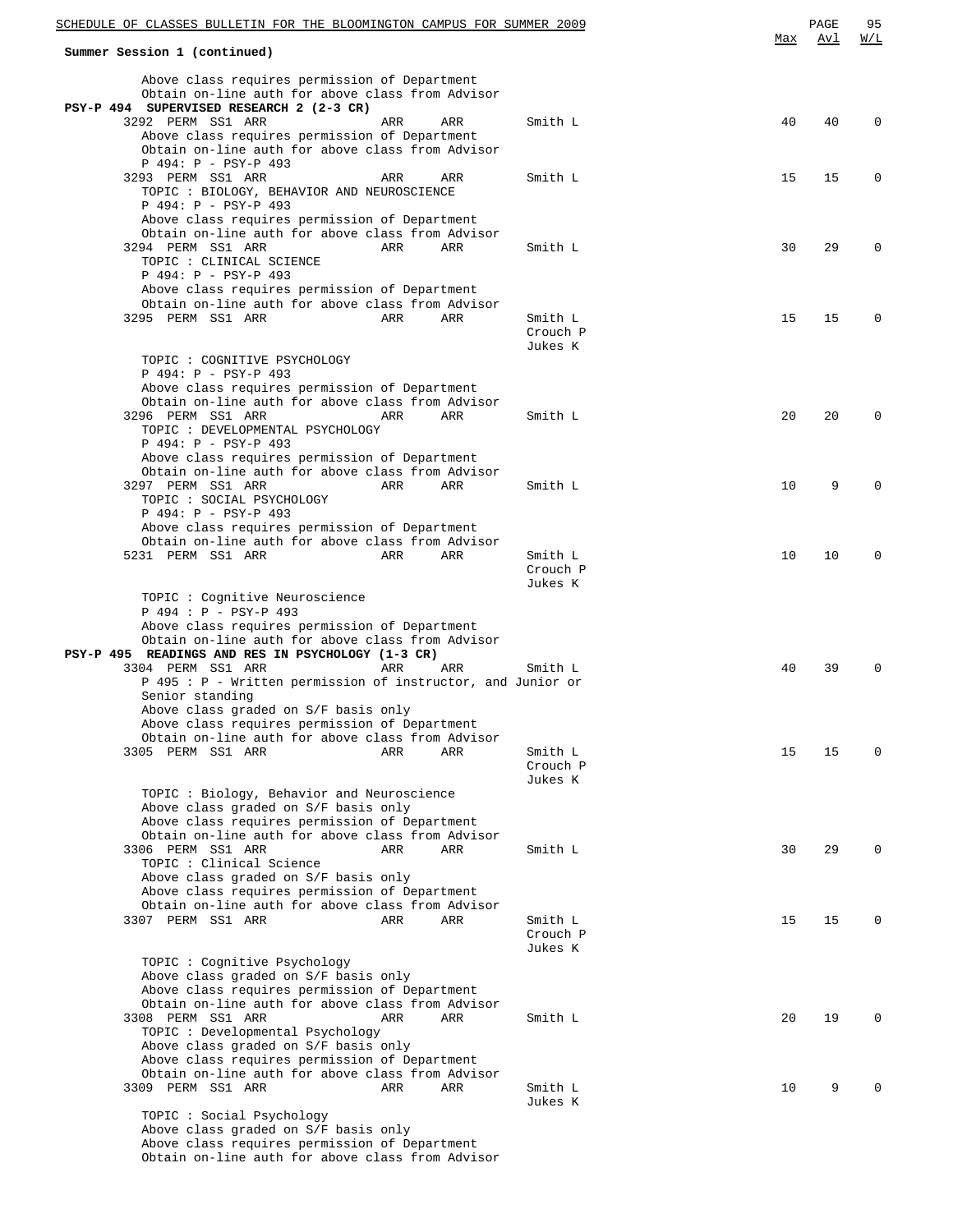|                  |                                      | SCHEDULE OF CLASSES BULLETIN FOR THE BLOOMINGTON CAMPUS FOR SUMMER 2009                                                 |     |        |                                | <u>Max</u> | PAGE<br><u>Avl</u> | 96<br><u>W/L</u> |
|------------------|--------------------------------------|-------------------------------------------------------------------------------------------------------------------------|-----|--------|--------------------------------|------------|--------------------|------------------|
|                  | Summer Session 1 (continued)         |                                                                                                                         |     |        |                                |            |                    |                  |
|                  | 5232 PERM SS1 ARR                    |                                                                                                                         | ARR | ARR    | Smith L<br>Crouch P<br>Jukes K | 10         | 10                 | $\mathbf 0$      |
|                  |                                      | TOPIC : Cognitive Science                                                                                               |     |        |                                |            |                    |                  |
|                  |                                      | Above class graded on S/F basis only<br>Above class requires permission of Department                                   |     |        |                                |            |                    |                  |
|                  |                                      | Obtain on-line auth for above class from Advisor                                                                        |     |        |                                |            |                    |                  |
|                  |                                      | PSY-P 690 PRACTICUM IN CLIN PSYCHOLOGY (1-3 CR)                                                                         |     |        |                                |            |                    |                  |
|                  | 3316 PERM SS1 ARR                    | TOPIC : INDIVIDUALIZED PRACTICA                                                                                         | ARR | ARR    | Viken R                        | 10         | 7                  | $\Omega$         |
|                  |                                      | Obtain on-line auth for above class from Advisor                                                                        |     |        |                                |            |                    |                  |
|                  |                                      | ABOVE CLASS REOUIRES GRADUATE STANDING IN CLINICAL PSYCHOLOGY                                                           |     |        |                                |            |                    |                  |
|                  |                                      | OR CONSENT OF INSTRUCTOR                                                                                                |     |        |                                |            |                    |                  |
|                  | PSY-P 895 RESEARCH (1-12 CR)<br>3318 | SS1 ARR                                                                                                                 | ARR | ARR    | Smith L                        | 15         | 14                 | $\Omega$         |
|                  |                                      | ABOVE CLASS REQUIRES GRADUATE STANDING IN PSYCHOLOGY OR                                                                 |     |        |                                |            |                    |                  |
|                  |                                      | PERMISSION OF INSTRUCTOR                                                                                                |     |        |                                |            |                    |                  |
|                  | 3319                                 | Above class graded on deferred R grade basis<br>SS1 ARR                                                                 | ARR | ARR    | Smith L                        | 15         | 13                 | $\Omega$         |
|                  |                                      | TOPIC : BIOLOGY, BEHAVIOR AND NEUROSCIENCE                                                                              |     |        |                                |            |                    |                  |
|                  |                                      | ABOVE CLASS REQUIRES GRADUATE STANDING IN PSYCHOLOGY OR<br>PERMISSION OF INSTRUCTOR                                     |     |        |                                |            |                    |                  |
|                  |                                      | Above class graded on deferred R grade basis                                                                            |     |        |                                |            |                    |                  |
|                  | 3320                                 | SS1 ARR<br>TOPIC : CLINICAL SCIENCE                                                                                     | ARR | ARR    | Smith L                        | 10         | 6                  | $\Omega$         |
|                  |                                      | ABOVE CLASS REQUIRES GRADUATE STANDING IN PSYCHOLOGY OR<br>PERMISSION OF INSTRUCTOR                                     |     |        |                                |            |                    |                  |
|                  |                                      | Above class graded on deferred R grade basis                                                                            |     |        |                                |            |                    |                  |
|                  | 3321                                 | SS1 ARR<br>TOPIC : COGNITIVE PSYCHOLOGY                                                                                 | ARR | ARR    | Smith L                        | 10         | 7                  | $\Omega$         |
|                  |                                      | ABOVE CLASS REQUIRES GRADUATE STANDING IN PSYCHOLOGY OR<br>PERMISSION OF INSTRUCTOR                                     |     |        |                                |            |                    |                  |
|                  |                                      | Above class graded on deferred R grade basis                                                                            |     |        |                                |            |                    |                  |
|                  | 3322                                 | SS1 ARR                                                                                                                 | ARR | ARR    | Smith L                        | 10         | 8                  | $\Omega$         |
|                  |                                      | TOPIC : DEVELOPMENTAL PSYCHOLOGY<br>ABOVE CLASS REQUIRES GRADUATE STANDING IN PSYCHOLOGY OR<br>PERMISSION OF INSTRUCTOR |     |        |                                |            |                    |                  |
|                  |                                      | Above class graded on deferred R grade basis                                                                            |     |        |                                |            |                    |                  |
|                  | 3323                                 | SS1 ARR<br>TOPIC : SOCIAL PSYCHOLOGY                                                                                    | ARR | ARR    | Smith L                        | 10         | 9                  | $\Omega$         |
|                  |                                      | ABOVE CLASS REQUIRES GRADUATE STANDING IN PSYCHOLOGY OR<br>PERMISSION OF INSTRUCTOR                                     |     |        |                                |            |                    |                  |
|                  |                                      | Above class graded on deferred R grade basis                                                                            |     |        |                                |            |                    |                  |
|                  | 5233                                 | SS1 ARR<br>TOPIC : Cognitive Neuroscience                                                                               | ARR | ARR    | Smith L                        | 10         | 10                 | $\mathbf 0$      |
|                  |                                      | Above class requires graduate standing in psychology or                                                                 |     |        |                                |            |                    |                  |
|                  |                                      | permission of instructor                                                                                                |     |        |                                |            |                    |                  |
|                  |                                      | Above class graded on deferred R grade basis                                                                            |     |        |                                |            |                    |                  |
|                  | 3330                                 | PSY-P 898 MASTERS DEGREE RESEARCH (1-12 CR)<br>SS1 ARR                                                                  | ARR | ARR    | Smith L                        | 5          | 5                  | $\Omega$         |
|                  |                                      |                                                                                                                         |     |        | Crouch P                       |            |                    |                  |
|                  |                                      |                                                                                                                         |     |        | Jukes K                        |            |                    |                  |
|                  |                                      | ABOVE CLASS REQUIRES GRADUATE STANDING IN PSYCHOLOGY OR                                                                 |     |        |                                |            |                    |                  |
|                  |                                      | PERMISSION OF INSTRUCTOR<br>PSY-P 899 PHD DEGREE RESEARCH (1-12 CR)                                                     |     |        |                                |            |                    |                  |
|                  | 3332                                 | SS1 ARR                                                                                                                 | ARR | ARR    | Smith L                        | 15         | 12 <sup>°</sup>    | $\Omega$         |
|                  |                                      | ABOVE CLASS REQUIRES GRADUATE STANDING IN PSYCHOLOGY OR<br>PERMISSION OF INSTRUCTOR                                     |     |        |                                |            |                    |                  |
| Summer Session 2 |                                      |                                                                                                                         |     |        |                                |            |                    |                  |
|                  |                                      | PSY-P 101 INTRODUCTORY PSYCHOLOGY 1 (3 CR)                                                                              |     |        |                                |            |                    |                  |
|                  |                                      | Above class is part of the "Transfer Indiana" (transferIN) Initiative.                                                  |     |        |                                |            |                    |                  |
|                  | 3276                                 | For additional information, link to http://www.transferin.net<br>SS2 08:30 A-09:20 A                                    | D   | PY 101 | Vlachos-Weber I                | 106        | 57                 | $\Omega$         |
|                  |                                      | P 101 : Credit only given for one of PSY-P 101 or P 151 or P                                                            |     |        |                                |            |                    |                  |
|                  | 155                                  |                                                                                                                         |     |        |                                |            |                    |                  |
|                  |                                      | PSY-P 102 INTRODUCTORY PSYCHOLOGY 2 (3 CR)                                                                              |     |        |                                |            |                    |                  |
|                  | 3278                                 | SS2 08:30 A-10:45 A<br>P 102 : P - PSY-P 101 or P 151 or P 155                                                          | TR  | PY 109 | Sklar B                        | 63         | 31                 | $\mathbf 0$      |
|                  |                                      | P 102 : Credit not given for both PSY-P 102 and P 152                                                                   |     |        |                                |            |                    |                  |
|                  |                                      | PSY-K 300 STATISTICAL TECHNIQUES (3 CR)                                                                                 |     |        |                                |            |                    |                  |
|                  | 3274                                 | SS2 08:30 A-09:20 A<br>K 300 : P - MATH-M 118 or M 119                                                                  | D   | PY 226 | Hullinger R                    | 80         | 41                 | 0                |
|                  |                                      | PSY-P 324 ABNORMAL PSYCHOLOGY (3 CR)                                                                                    |     |        |                                |            |                    |                  |
|                  | 3279                                 | SS2 10:30 A-11:20 A                                                                                                     | D   | PY 101 | Vlachos-Weber I                | 106        | 47                 | 0                |
|                  |                                      | P 324 : P - PSY-P 101 or P 151 and P 102 or P 152, or P 106                                                             |     |        |                                |            |                    |                  |
|                  |                                      | PSY-P 335 COGNITIVE PSYCHOLOGY (3 CR)                                                                                   |     |        |                                |            |                    |                  |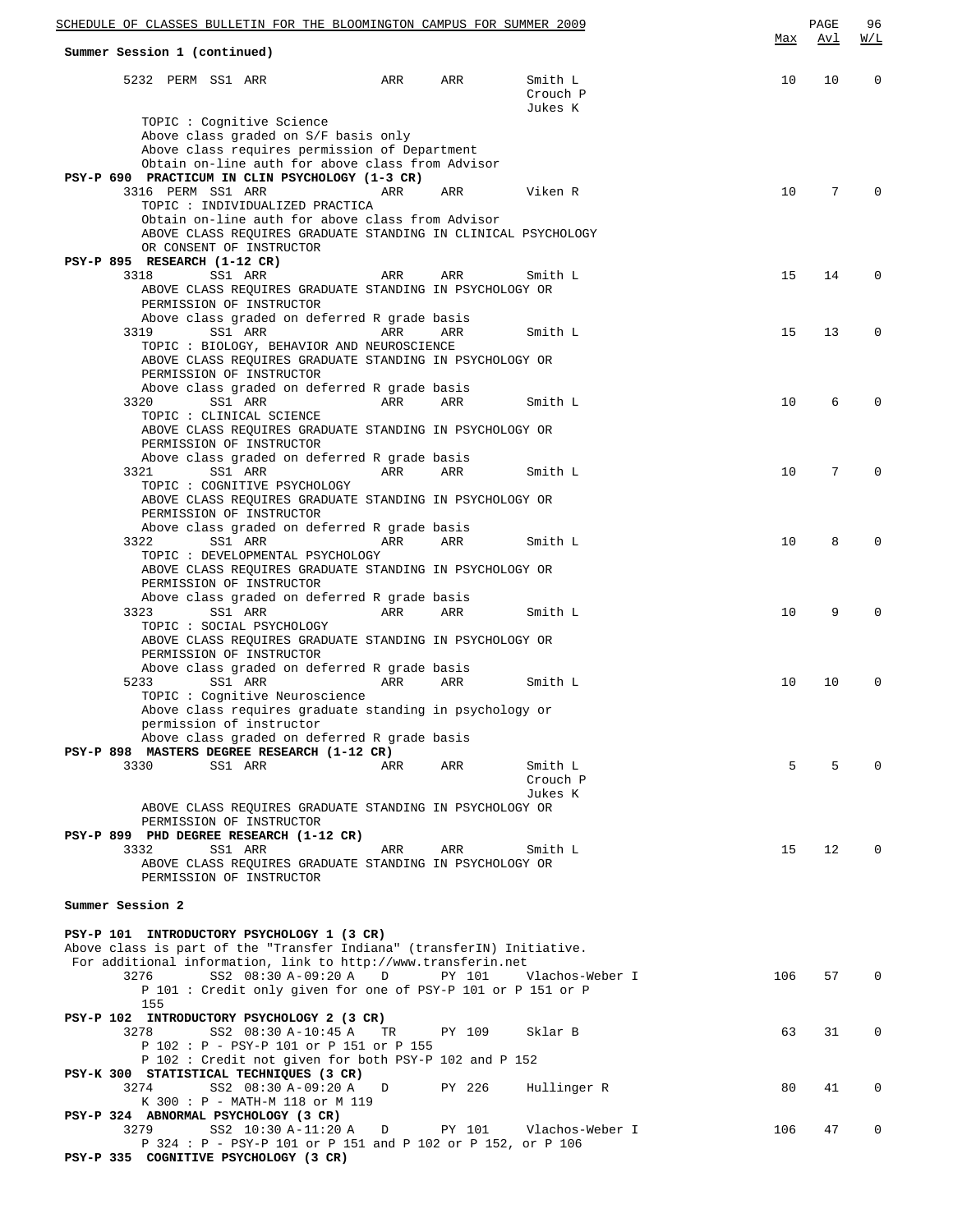| Summer Session 2 (continued)<br>Above class is part of the "Transfer Indiana" (transferIN) Initiative.<br>For additional information, link to http://www.transferin.net<br>8<br>12380<br>SS2 10:30 A-11:20 A<br>D<br>30<br>$\mathbf 0$<br>PY 115<br>Motz B<br>P 335: PSY-P155, or P101 and P102, or P151 and P152, or P106<br>PSY-P 375 INTIMATE RELATIONSHIPS (3 CR)<br>12946<br>SS2 01:30 P-02:20 P<br>46<br>21<br>0<br>D<br>PY 111<br>Brehm S<br>P 375 : P - PSY-P 155 or P 102 or P 106<br>PSY-P 493 SUPERVISED RESEARCH 1 (2-3 CR)<br>3286 PERM SS2 ARR<br>Smith L<br>15<br>13<br>0<br>ARR<br>ARR<br>Above class requires permission of Department<br>Obtain on-line auth for above class from Advisor<br>3287 PERM SS2 ARR<br>ARR<br>ARR<br>15<br>15<br>0<br>Smith L<br>Crouch P<br>Jukes K<br>TOPIC : BIOLOGY, BEHAVIOR AND NEUROSCIENCE<br>Above class requires permission of Department<br>Obtain on-line auth for above class from Advisor<br>3288 PERM SS2 ARR<br>ARR<br>ARR<br>15<br>14<br>$\Omega$<br>Smith L<br>TOPIC : CLINICAL SCIENCE<br>Above class requires permission of Department<br>Obtain on-line auth for above class from Advisor<br>3289 PERM SS2 ARR<br>ARR<br>ARR<br>Smith L<br>15<br>10<br>$\mathbf 0$<br>TOPIC : COGNITIVE PSYCHOLOGY<br>Above class requires permission of Department<br>Obtain on-line auth for above class from Advisor<br>3290 PERM SS2 ARR<br>ARR<br>Smith L<br>15<br>ARR<br>15<br>0<br>Crouch P<br>Jukes K<br>TOPIC : DEVELOPMENTAL PSYCHOLOGY<br>Above class requires permission of Department<br>Obtain on-line auth for above class from Advisor<br>3291 PERM SS2 ARR<br>ARR<br>15<br>15<br>ARR<br>Smith L<br>Crouch P<br>Jukes K<br>TOPIC : SOCIAL PSYCHOLOGY<br>Above class requires permission of Department<br>Obtain on-line auth for above class from Advisor<br>5235 PERM SS2 ARR<br>ARR<br>Smith L<br>15<br>15<br>ARR<br>0<br>Jukes K<br>Crouch P<br>TOPIC : Cognitive Neuroscience<br>Above class requires permission of Department<br>Obtain on-line auth for above class from Advisor<br>PSY-P 494 SUPERVISED RESEARCH 2 (2-3 CR)<br>Smith L<br>3298 PERM SS2 ARR<br>ARR<br>ARR<br>15<br>14<br>$\Omega$<br>P 494: P - PSY-P 493<br>Above class requires permission of Department<br>Obtain on-line auth for above class from Advisor<br>3299 PERM SS2 ARR<br>Smith L<br>ARR<br>ARR<br>15<br>15<br>$\Omega$<br>Crouch P<br>Jukes K<br>TOPIC : BIOLOGY, BEHAVIOR AND NEUROSCIENCE<br>P 494: P - PSY-P 493<br>Above class requires permission of Department<br>Obtain on-line auth for above class from Advisor<br>3300 PERM SS2 ARR<br>ARR<br>ARR<br>Smith L<br>15<br>14<br>$\Omega$<br>TOPIC : CLINICAL SCIENCE<br>P 494: P - PSY-P 493<br>Above class requires permission of Department<br>Obtain on-line auth for above class from Advisor<br>3301 PERM SS2 ARR<br>Smith L<br>15<br>ARR<br>ARR<br>14<br>$\Omega$<br>TOPIC : COGNITIVE PSYCHOLOGY<br>P 494: P - PSY-P 493<br>Above class requires permission of Department<br>Obtain on-line auth for above class from Advisor<br>3302 PERM SS2 ARR<br>15<br>ARR<br>ARR<br>Smith L<br>14<br>0<br>TOPIC : DEVELOPMENTAL PSYCHOLOGY<br>P 494: P - PSY-P 493<br>Above class requires permission of Department<br>Obtain on-line auth for above class from Advisor<br>3303 PERM SS2 ARR<br>Smith L<br>ARR<br>ARR<br>15<br>15<br>$\Omega$ | SCHEDULE OF CLASSES BULLETIN FOR THE BLOOMINGTON CAMPUS FOR SUMMER 2009 |  |         | Max | PAGE<br>Avl | 97<br>W/L |
|---------------------------------------------------------------------------------------------------------------------------------------------------------------------------------------------------------------------------------------------------------------------------------------------------------------------------------------------------------------------------------------------------------------------------------------------------------------------------------------------------------------------------------------------------------------------------------------------------------------------------------------------------------------------------------------------------------------------------------------------------------------------------------------------------------------------------------------------------------------------------------------------------------------------------------------------------------------------------------------------------------------------------------------------------------------------------------------------------------------------------------------------------------------------------------------------------------------------------------------------------------------------------------------------------------------------------------------------------------------------------------------------------------------------------------------------------------------------------------------------------------------------------------------------------------------------------------------------------------------------------------------------------------------------------------------------------------------------------------------------------------------------------------------------------------------------------------------------------------------------------------------------------------------------------------------------------------------------------------------------------------------------------------------------------------------------------------------------------------------------------------------------------------------------------------------------------------------------------------------------------------------------------------------------------------------------------------------------------------------------------------------------------------------------------------------------------------------------------------------------------------------------------------------------------------------------------------------------------------------------------------------------------------------------------------------------------------------------------------------------------------------------------------------------------------------------------------------------------------------------------------------------------------------------------------------------------------------------------------------------------------------------------------------------------------------------------------------------------------------------------------------------------------------------------------------------------------------------------------------------------------------------------------------------------------------------------------------------------------|-------------------------------------------------------------------------|--|---------|-----|-------------|-----------|
|                                                                                                                                                                                                                                                                                                                                                                                                                                                                                                                                                                                                                                                                                                                                                                                                                                                                                                                                                                                                                                                                                                                                                                                                                                                                                                                                                                                                                                                                                                                                                                                                                                                                                                                                                                                                                                                                                                                                                                                                                                                                                                                                                                                                                                                                                                                                                                                                                                                                                                                                                                                                                                                                                                                                                                                                                                                                                                                                                                                                                                                                                                                                                                                                                                                                                                                                                         |                                                                         |  |         |     |             |           |
|                                                                                                                                                                                                                                                                                                                                                                                                                                                                                                                                                                                                                                                                                                                                                                                                                                                                                                                                                                                                                                                                                                                                                                                                                                                                                                                                                                                                                                                                                                                                                                                                                                                                                                                                                                                                                                                                                                                                                                                                                                                                                                                                                                                                                                                                                                                                                                                                                                                                                                                                                                                                                                                                                                                                                                                                                                                                                                                                                                                                                                                                                                                                                                                                                                                                                                                                                         |                                                                         |  |         |     |             |           |
|                                                                                                                                                                                                                                                                                                                                                                                                                                                                                                                                                                                                                                                                                                                                                                                                                                                                                                                                                                                                                                                                                                                                                                                                                                                                                                                                                                                                                                                                                                                                                                                                                                                                                                                                                                                                                                                                                                                                                                                                                                                                                                                                                                                                                                                                                                                                                                                                                                                                                                                                                                                                                                                                                                                                                                                                                                                                                                                                                                                                                                                                                                                                                                                                                                                                                                                                                         |                                                                         |  |         |     |             |           |
|                                                                                                                                                                                                                                                                                                                                                                                                                                                                                                                                                                                                                                                                                                                                                                                                                                                                                                                                                                                                                                                                                                                                                                                                                                                                                                                                                                                                                                                                                                                                                                                                                                                                                                                                                                                                                                                                                                                                                                                                                                                                                                                                                                                                                                                                                                                                                                                                                                                                                                                                                                                                                                                                                                                                                                                                                                                                                                                                                                                                                                                                                                                                                                                                                                                                                                                                                         |                                                                         |  |         |     |             |           |
|                                                                                                                                                                                                                                                                                                                                                                                                                                                                                                                                                                                                                                                                                                                                                                                                                                                                                                                                                                                                                                                                                                                                                                                                                                                                                                                                                                                                                                                                                                                                                                                                                                                                                                                                                                                                                                                                                                                                                                                                                                                                                                                                                                                                                                                                                                                                                                                                                                                                                                                                                                                                                                                                                                                                                                                                                                                                                                                                                                                                                                                                                                                                                                                                                                                                                                                                                         |                                                                         |  |         |     |             |           |
|                                                                                                                                                                                                                                                                                                                                                                                                                                                                                                                                                                                                                                                                                                                                                                                                                                                                                                                                                                                                                                                                                                                                                                                                                                                                                                                                                                                                                                                                                                                                                                                                                                                                                                                                                                                                                                                                                                                                                                                                                                                                                                                                                                                                                                                                                                                                                                                                                                                                                                                                                                                                                                                                                                                                                                                                                                                                                                                                                                                                                                                                                                                                                                                                                                                                                                                                                         |                                                                         |  |         |     |             |           |
|                                                                                                                                                                                                                                                                                                                                                                                                                                                                                                                                                                                                                                                                                                                                                                                                                                                                                                                                                                                                                                                                                                                                                                                                                                                                                                                                                                                                                                                                                                                                                                                                                                                                                                                                                                                                                                                                                                                                                                                                                                                                                                                                                                                                                                                                                                                                                                                                                                                                                                                                                                                                                                                                                                                                                                                                                                                                                                                                                                                                                                                                                                                                                                                                                                                                                                                                                         |                                                                         |  |         |     |             |           |
|                                                                                                                                                                                                                                                                                                                                                                                                                                                                                                                                                                                                                                                                                                                                                                                                                                                                                                                                                                                                                                                                                                                                                                                                                                                                                                                                                                                                                                                                                                                                                                                                                                                                                                                                                                                                                                                                                                                                                                                                                                                                                                                                                                                                                                                                                                                                                                                                                                                                                                                                                                                                                                                                                                                                                                                                                                                                                                                                                                                                                                                                                                                                                                                                                                                                                                                                                         |                                                                         |  |         |     |             |           |
|                                                                                                                                                                                                                                                                                                                                                                                                                                                                                                                                                                                                                                                                                                                                                                                                                                                                                                                                                                                                                                                                                                                                                                                                                                                                                                                                                                                                                                                                                                                                                                                                                                                                                                                                                                                                                                                                                                                                                                                                                                                                                                                                                                                                                                                                                                                                                                                                                                                                                                                                                                                                                                                                                                                                                                                                                                                                                                                                                                                                                                                                                                                                                                                                                                                                                                                                                         |                                                                         |  |         |     |             |           |
|                                                                                                                                                                                                                                                                                                                                                                                                                                                                                                                                                                                                                                                                                                                                                                                                                                                                                                                                                                                                                                                                                                                                                                                                                                                                                                                                                                                                                                                                                                                                                                                                                                                                                                                                                                                                                                                                                                                                                                                                                                                                                                                                                                                                                                                                                                                                                                                                                                                                                                                                                                                                                                                                                                                                                                                                                                                                                                                                                                                                                                                                                                                                                                                                                                                                                                                                                         |                                                                         |  |         |     |             |           |
|                                                                                                                                                                                                                                                                                                                                                                                                                                                                                                                                                                                                                                                                                                                                                                                                                                                                                                                                                                                                                                                                                                                                                                                                                                                                                                                                                                                                                                                                                                                                                                                                                                                                                                                                                                                                                                                                                                                                                                                                                                                                                                                                                                                                                                                                                                                                                                                                                                                                                                                                                                                                                                                                                                                                                                                                                                                                                                                                                                                                                                                                                                                                                                                                                                                                                                                                                         |                                                                         |  |         |     |             |           |
|                                                                                                                                                                                                                                                                                                                                                                                                                                                                                                                                                                                                                                                                                                                                                                                                                                                                                                                                                                                                                                                                                                                                                                                                                                                                                                                                                                                                                                                                                                                                                                                                                                                                                                                                                                                                                                                                                                                                                                                                                                                                                                                                                                                                                                                                                                                                                                                                                                                                                                                                                                                                                                                                                                                                                                                                                                                                                                                                                                                                                                                                                                                                                                                                                                                                                                                                                         |                                                                         |  |         |     |             |           |
|                                                                                                                                                                                                                                                                                                                                                                                                                                                                                                                                                                                                                                                                                                                                                                                                                                                                                                                                                                                                                                                                                                                                                                                                                                                                                                                                                                                                                                                                                                                                                                                                                                                                                                                                                                                                                                                                                                                                                                                                                                                                                                                                                                                                                                                                                                                                                                                                                                                                                                                                                                                                                                                                                                                                                                                                                                                                                                                                                                                                                                                                                                                                                                                                                                                                                                                                                         |                                                                         |  |         |     |             |           |
|                                                                                                                                                                                                                                                                                                                                                                                                                                                                                                                                                                                                                                                                                                                                                                                                                                                                                                                                                                                                                                                                                                                                                                                                                                                                                                                                                                                                                                                                                                                                                                                                                                                                                                                                                                                                                                                                                                                                                                                                                                                                                                                                                                                                                                                                                                                                                                                                                                                                                                                                                                                                                                                                                                                                                                                                                                                                                                                                                                                                                                                                                                                                                                                                                                                                                                                                                         |                                                                         |  |         |     |             |           |
|                                                                                                                                                                                                                                                                                                                                                                                                                                                                                                                                                                                                                                                                                                                                                                                                                                                                                                                                                                                                                                                                                                                                                                                                                                                                                                                                                                                                                                                                                                                                                                                                                                                                                                                                                                                                                                                                                                                                                                                                                                                                                                                                                                                                                                                                                                                                                                                                                                                                                                                                                                                                                                                                                                                                                                                                                                                                                                                                                                                                                                                                                                                                                                                                                                                                                                                                                         |                                                                         |  |         |     |             |           |
|                                                                                                                                                                                                                                                                                                                                                                                                                                                                                                                                                                                                                                                                                                                                                                                                                                                                                                                                                                                                                                                                                                                                                                                                                                                                                                                                                                                                                                                                                                                                                                                                                                                                                                                                                                                                                                                                                                                                                                                                                                                                                                                                                                                                                                                                                                                                                                                                                                                                                                                                                                                                                                                                                                                                                                                                                                                                                                                                                                                                                                                                                                                                                                                                                                                                                                                                                         |                                                                         |  |         |     |             |           |
|                                                                                                                                                                                                                                                                                                                                                                                                                                                                                                                                                                                                                                                                                                                                                                                                                                                                                                                                                                                                                                                                                                                                                                                                                                                                                                                                                                                                                                                                                                                                                                                                                                                                                                                                                                                                                                                                                                                                                                                                                                                                                                                                                                                                                                                                                                                                                                                                                                                                                                                                                                                                                                                                                                                                                                                                                                                                                                                                                                                                                                                                                                                                                                                                                                                                                                                                                         |                                                                         |  |         |     |             |           |
|                                                                                                                                                                                                                                                                                                                                                                                                                                                                                                                                                                                                                                                                                                                                                                                                                                                                                                                                                                                                                                                                                                                                                                                                                                                                                                                                                                                                                                                                                                                                                                                                                                                                                                                                                                                                                                                                                                                                                                                                                                                                                                                                                                                                                                                                                                                                                                                                                                                                                                                                                                                                                                                                                                                                                                                                                                                                                                                                                                                                                                                                                                                                                                                                                                                                                                                                                         |                                                                         |  |         |     |             |           |
|                                                                                                                                                                                                                                                                                                                                                                                                                                                                                                                                                                                                                                                                                                                                                                                                                                                                                                                                                                                                                                                                                                                                                                                                                                                                                                                                                                                                                                                                                                                                                                                                                                                                                                                                                                                                                                                                                                                                                                                                                                                                                                                                                                                                                                                                                                                                                                                                                                                                                                                                                                                                                                                                                                                                                                                                                                                                                                                                                                                                                                                                                                                                                                                                                                                                                                                                                         |                                                                         |  |         |     |             |           |
|                                                                                                                                                                                                                                                                                                                                                                                                                                                                                                                                                                                                                                                                                                                                                                                                                                                                                                                                                                                                                                                                                                                                                                                                                                                                                                                                                                                                                                                                                                                                                                                                                                                                                                                                                                                                                                                                                                                                                                                                                                                                                                                                                                                                                                                                                                                                                                                                                                                                                                                                                                                                                                                                                                                                                                                                                                                                                                                                                                                                                                                                                                                                                                                                                                                                                                                                                         |                                                                         |  |         |     |             |           |
|                                                                                                                                                                                                                                                                                                                                                                                                                                                                                                                                                                                                                                                                                                                                                                                                                                                                                                                                                                                                                                                                                                                                                                                                                                                                                                                                                                                                                                                                                                                                                                                                                                                                                                                                                                                                                                                                                                                                                                                                                                                                                                                                                                                                                                                                                                                                                                                                                                                                                                                                                                                                                                                                                                                                                                                                                                                                                                                                                                                                                                                                                                                                                                                                                                                                                                                                                         |                                                                         |  |         |     |             |           |
|                                                                                                                                                                                                                                                                                                                                                                                                                                                                                                                                                                                                                                                                                                                                                                                                                                                                                                                                                                                                                                                                                                                                                                                                                                                                                                                                                                                                                                                                                                                                                                                                                                                                                                                                                                                                                                                                                                                                                                                                                                                                                                                                                                                                                                                                                                                                                                                                                                                                                                                                                                                                                                                                                                                                                                                                                                                                                                                                                                                                                                                                                                                                                                                                                                                                                                                                                         |                                                                         |  |         |     |             |           |
|                                                                                                                                                                                                                                                                                                                                                                                                                                                                                                                                                                                                                                                                                                                                                                                                                                                                                                                                                                                                                                                                                                                                                                                                                                                                                                                                                                                                                                                                                                                                                                                                                                                                                                                                                                                                                                                                                                                                                                                                                                                                                                                                                                                                                                                                                                                                                                                                                                                                                                                                                                                                                                                                                                                                                                                                                                                                                                                                                                                                                                                                                                                                                                                                                                                                                                                                                         |                                                                         |  |         |     |             |           |
|                                                                                                                                                                                                                                                                                                                                                                                                                                                                                                                                                                                                                                                                                                                                                                                                                                                                                                                                                                                                                                                                                                                                                                                                                                                                                                                                                                                                                                                                                                                                                                                                                                                                                                                                                                                                                                                                                                                                                                                                                                                                                                                                                                                                                                                                                                                                                                                                                                                                                                                                                                                                                                                                                                                                                                                                                                                                                                                                                                                                                                                                                                                                                                                                                                                                                                                                                         |                                                                         |  |         |     |             |           |
|                                                                                                                                                                                                                                                                                                                                                                                                                                                                                                                                                                                                                                                                                                                                                                                                                                                                                                                                                                                                                                                                                                                                                                                                                                                                                                                                                                                                                                                                                                                                                                                                                                                                                                                                                                                                                                                                                                                                                                                                                                                                                                                                                                                                                                                                                                                                                                                                                                                                                                                                                                                                                                                                                                                                                                                                                                                                                                                                                                                                                                                                                                                                                                                                                                                                                                                                                         |                                                                         |  |         |     |             |           |
|                                                                                                                                                                                                                                                                                                                                                                                                                                                                                                                                                                                                                                                                                                                                                                                                                                                                                                                                                                                                                                                                                                                                                                                                                                                                                                                                                                                                                                                                                                                                                                                                                                                                                                                                                                                                                                                                                                                                                                                                                                                                                                                                                                                                                                                                                                                                                                                                                                                                                                                                                                                                                                                                                                                                                                                                                                                                                                                                                                                                                                                                                                                                                                                                                                                                                                                                                         |                                                                         |  |         |     |             |           |
|                                                                                                                                                                                                                                                                                                                                                                                                                                                                                                                                                                                                                                                                                                                                                                                                                                                                                                                                                                                                                                                                                                                                                                                                                                                                                                                                                                                                                                                                                                                                                                                                                                                                                                                                                                                                                                                                                                                                                                                                                                                                                                                                                                                                                                                                                                                                                                                                                                                                                                                                                                                                                                                                                                                                                                                                                                                                                                                                                                                                                                                                                                                                                                                                                                                                                                                                                         |                                                                         |  |         |     |             |           |
|                                                                                                                                                                                                                                                                                                                                                                                                                                                                                                                                                                                                                                                                                                                                                                                                                                                                                                                                                                                                                                                                                                                                                                                                                                                                                                                                                                                                                                                                                                                                                                                                                                                                                                                                                                                                                                                                                                                                                                                                                                                                                                                                                                                                                                                                                                                                                                                                                                                                                                                                                                                                                                                                                                                                                                                                                                                                                                                                                                                                                                                                                                                                                                                                                                                                                                                                                         |                                                                         |  |         |     |             |           |
|                                                                                                                                                                                                                                                                                                                                                                                                                                                                                                                                                                                                                                                                                                                                                                                                                                                                                                                                                                                                                                                                                                                                                                                                                                                                                                                                                                                                                                                                                                                                                                                                                                                                                                                                                                                                                                                                                                                                                                                                                                                                                                                                                                                                                                                                                                                                                                                                                                                                                                                                                                                                                                                                                                                                                                                                                                                                                                                                                                                                                                                                                                                                                                                                                                                                                                                                                         |                                                                         |  |         |     |             |           |
|                                                                                                                                                                                                                                                                                                                                                                                                                                                                                                                                                                                                                                                                                                                                                                                                                                                                                                                                                                                                                                                                                                                                                                                                                                                                                                                                                                                                                                                                                                                                                                                                                                                                                                                                                                                                                                                                                                                                                                                                                                                                                                                                                                                                                                                                                                                                                                                                                                                                                                                                                                                                                                                                                                                                                                                                                                                                                                                                                                                                                                                                                                                                                                                                                                                                                                                                                         |                                                                         |  |         |     |             |           |
|                                                                                                                                                                                                                                                                                                                                                                                                                                                                                                                                                                                                                                                                                                                                                                                                                                                                                                                                                                                                                                                                                                                                                                                                                                                                                                                                                                                                                                                                                                                                                                                                                                                                                                                                                                                                                                                                                                                                                                                                                                                                                                                                                                                                                                                                                                                                                                                                                                                                                                                                                                                                                                                                                                                                                                                                                                                                                                                                                                                                                                                                                                                                                                                                                                                                                                                                                         |                                                                         |  |         |     |             |           |
|                                                                                                                                                                                                                                                                                                                                                                                                                                                                                                                                                                                                                                                                                                                                                                                                                                                                                                                                                                                                                                                                                                                                                                                                                                                                                                                                                                                                                                                                                                                                                                                                                                                                                                                                                                                                                                                                                                                                                                                                                                                                                                                                                                                                                                                                                                                                                                                                                                                                                                                                                                                                                                                                                                                                                                                                                                                                                                                                                                                                                                                                                                                                                                                                                                                                                                                                                         |                                                                         |  |         |     |             |           |
|                                                                                                                                                                                                                                                                                                                                                                                                                                                                                                                                                                                                                                                                                                                                                                                                                                                                                                                                                                                                                                                                                                                                                                                                                                                                                                                                                                                                                                                                                                                                                                                                                                                                                                                                                                                                                                                                                                                                                                                                                                                                                                                                                                                                                                                                                                                                                                                                                                                                                                                                                                                                                                                                                                                                                                                                                                                                                                                                                                                                                                                                                                                                                                                                                                                                                                                                                         |                                                                         |  |         |     |             |           |
|                                                                                                                                                                                                                                                                                                                                                                                                                                                                                                                                                                                                                                                                                                                                                                                                                                                                                                                                                                                                                                                                                                                                                                                                                                                                                                                                                                                                                                                                                                                                                                                                                                                                                                                                                                                                                                                                                                                                                                                                                                                                                                                                                                                                                                                                                                                                                                                                                                                                                                                                                                                                                                                                                                                                                                                                                                                                                                                                                                                                                                                                                                                                                                                                                                                                                                                                                         |                                                                         |  |         |     |             |           |
|                                                                                                                                                                                                                                                                                                                                                                                                                                                                                                                                                                                                                                                                                                                                                                                                                                                                                                                                                                                                                                                                                                                                                                                                                                                                                                                                                                                                                                                                                                                                                                                                                                                                                                                                                                                                                                                                                                                                                                                                                                                                                                                                                                                                                                                                                                                                                                                                                                                                                                                                                                                                                                                                                                                                                                                                                                                                                                                                                                                                                                                                                                                                                                                                                                                                                                                                                         |                                                                         |  | Jukes K |     |             |           |
| Crouch P                                                                                                                                                                                                                                                                                                                                                                                                                                                                                                                                                                                                                                                                                                                                                                                                                                                                                                                                                                                                                                                                                                                                                                                                                                                                                                                                                                                                                                                                                                                                                                                                                                                                                                                                                                                                                                                                                                                                                                                                                                                                                                                                                                                                                                                                                                                                                                                                                                                                                                                                                                                                                                                                                                                                                                                                                                                                                                                                                                                                                                                                                                                                                                                                                                                                                                                                                |                                                                         |  |         |     |             |           |
| TOPIC : SOCIAL PSYCHOLOGY<br>P 494: P - PSY-P 493                                                                                                                                                                                                                                                                                                                                                                                                                                                                                                                                                                                                                                                                                                                                                                                                                                                                                                                                                                                                                                                                                                                                                                                                                                                                                                                                                                                                                                                                                                                                                                                                                                                                                                                                                                                                                                                                                                                                                                                                                                                                                                                                                                                                                                                                                                                                                                                                                                                                                                                                                                                                                                                                                                                                                                                                                                                                                                                                                                                                                                                                                                                                                                                                                                                                                                       |                                                                         |  |         |     |             |           |
| Above class requires permission of Department                                                                                                                                                                                                                                                                                                                                                                                                                                                                                                                                                                                                                                                                                                                                                                                                                                                                                                                                                                                                                                                                                                                                                                                                                                                                                                                                                                                                                                                                                                                                                                                                                                                                                                                                                                                                                                                                                                                                                                                                                                                                                                                                                                                                                                                                                                                                                                                                                                                                                                                                                                                                                                                                                                                                                                                                                                                                                                                                                                                                                                                                                                                                                                                                                                                                                                           |                                                                         |  |         |     |             |           |
| Obtain on-line auth for above class from Advisor<br>5238 PERM SS2 ARR<br>9<br>ARR<br>ARR<br>Smith L<br>10<br>TOPIC : Cognitive Neuroscience                                                                                                                                                                                                                                                                                                                                                                                                                                                                                                                                                                                                                                                                                                                                                                                                                                                                                                                                                                                                                                                                                                                                                                                                                                                                                                                                                                                                                                                                                                                                                                                                                                                                                                                                                                                                                                                                                                                                                                                                                                                                                                                                                                                                                                                                                                                                                                                                                                                                                                                                                                                                                                                                                                                                                                                                                                                                                                                                                                                                                                                                                                                                                                                                             |                                                                         |  |         |     |             |           |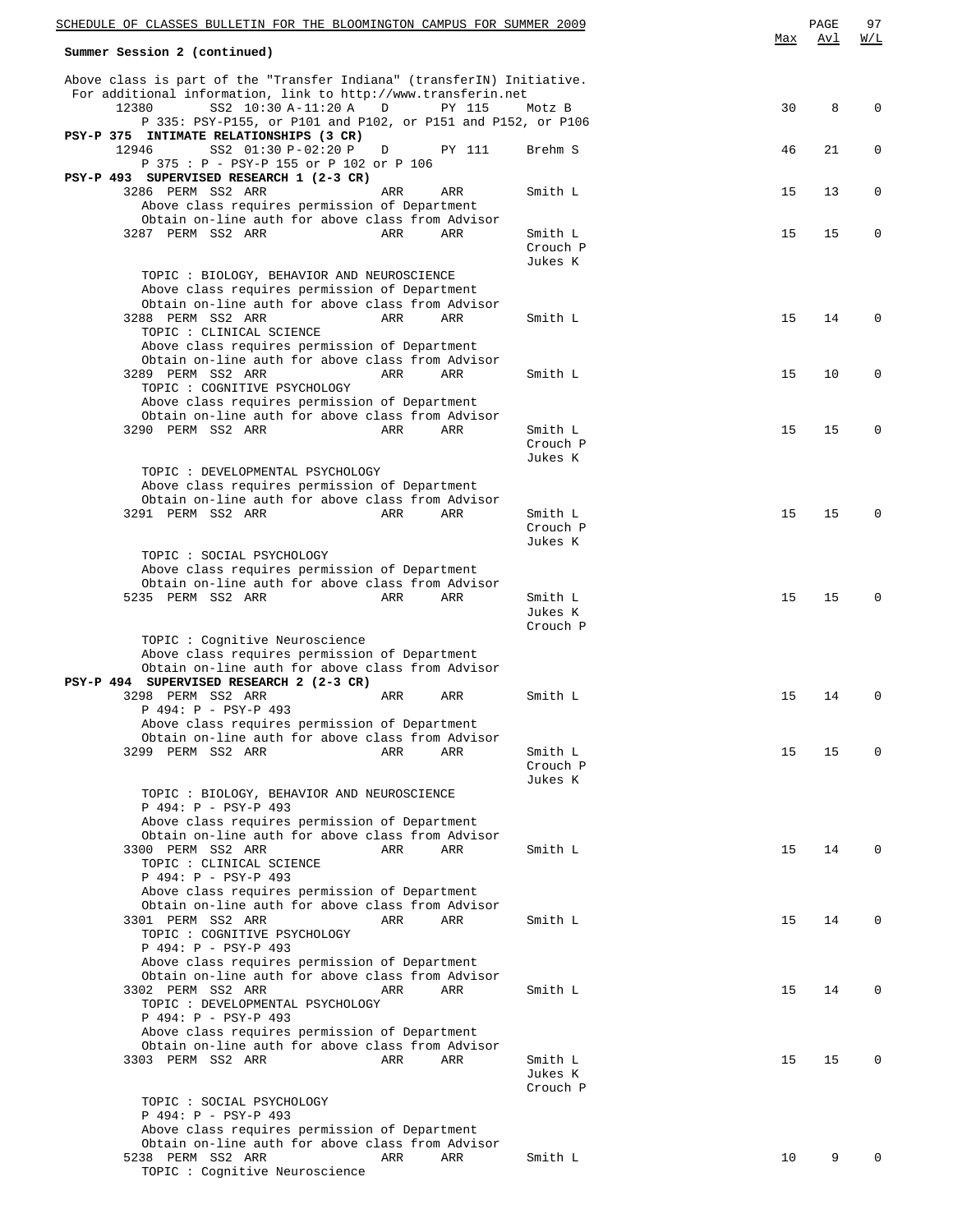| SCHEDULE OF CLASSES BULLETIN FOR THE BLOOMINGTON CAMPUS FOR SUMMER 2009                               |     |     |                     | Max | PAGE<br>Avl | 98<br>W/L    |
|-------------------------------------------------------------------------------------------------------|-----|-----|---------------------|-----|-------------|--------------|
| Summer Session 2 (continued)                                                                          |     |     |                     |     |             |              |
| P 494 : P - PSY-P 493                                                                                 |     |     |                     |     |             |              |
| Above class requires permission of Department                                                         |     |     |                     |     |             |              |
| Obtain on-line auth for above class from Advisor                                                      |     |     |                     |     |             |              |
| PSY-P 495 READINGS AND RES IN PSYCHOLOGY (1-3 CR)<br>VT: READINGS & RES IN PSYCHOLOGY                 |     |     |                     |     |             |              |
| 3310 PERM SS2 ARR                                                                                     | ARR | ARR | Smith L             | 15  | 15          | <sup>0</sup> |
|                                                                                                       |     |     | Crouch P            |     |             |              |
|                                                                                                       |     |     | Jukes K             |     |             |              |
| P 495 : P - Written permission of instructor, and Junior or                                           |     |     |                     |     |             |              |
| Senior standing                                                                                       |     |     |                     |     |             |              |
| Above class graded on S/F basis only<br>Above class requires permission of Department                 |     |     |                     |     |             |              |
| Obtain on-line auth for above class from Advisor                                                      |     |     |                     |     |             |              |
| 3311 PERM SS2 ARR                                                                                     | ARR | ARR | Smith L             | 15  | 15          | $\Omega$     |
|                                                                                                       |     |     | Crouch P            |     |             |              |
|                                                                                                       |     |     | Jukes K             |     |             |              |
| TOPIC: Biology, Behavior and Neuroscience                                                             |     |     |                     |     |             |              |
| Above class graded on S/F basis only                                                                  |     |     |                     |     |             |              |
| Above class requires permission of Department<br>Obtain on-line auth for above class from Advisor     |     |     |                     |     |             |              |
| 3312 PERM SS2 ARR                                                                                     | ARR | ARR | Smith L             | 15  | 13          | $\Omega$     |
| TOPIC : Clinical Science                                                                              |     |     |                     |     |             |              |
| Above class graded on S/F basis only                                                                  |     |     |                     |     |             |              |
| Above class requires permission of Department                                                         |     |     |                     |     |             |              |
| Obtain on-line auth for above class from Advisor                                                      |     |     |                     |     |             |              |
| 3313 PERM SS2 ARR                                                                                     | ARR | ARR | Smith L             | 15  | 15          | $\Omega$     |
|                                                                                                       |     |     | Crouch P            |     |             |              |
| TOPIC: Cognitive Psychology                                                                           |     |     | Jukes K             |     |             |              |
| Above class graded on S/F basis only                                                                  |     |     |                     |     |             |              |
| Above class requires permission of Department                                                         |     |     |                     |     |             |              |
| Obtain on-line auth for above class from Advisor                                                      |     |     |                     |     |             |              |
| 3314 PERM SS2 ARR                                                                                     | ARR | ARR | Smith L             | 15  | 15          | $\Omega$     |
|                                                                                                       |     |     | Crouch P            |     |             |              |
|                                                                                                       |     |     | Jukes K             |     |             |              |
| TOPIC : Developmental Psychology<br>Above class graded on S/F basis only                              |     |     |                     |     |             |              |
| Above class requires permission of Department                                                         |     |     |                     |     |             |              |
| Obtain on-line auth for above class from Advisor                                                      |     |     |                     |     |             |              |
| 3315 PERM SS2 ARR                                                                                     | ARR | ARR | Smith L             | 15  | 14          | $\Omega$     |
| TOPIC: Social Psychology                                                                              |     |     |                     |     |             |              |
| Above class graded on S/F basis only                                                                  |     |     |                     |     |             |              |
| Above class requires permission of Department<br>Obtain on-line auth for above class from Advisor     |     |     |                     |     |             |              |
| 5239 PERM SS2 ARR                                                                                     | ARR | ARR | Smith L             | 10  | 10          | $\Omega$     |
|                                                                                                       |     |     | Crouch P            |     |             |              |
|                                                                                                       |     |     | Jukes K             |     |             |              |
| TOPIC : Cognitive Neuroscience                                                                        |     |     |                     |     |             |              |
| Above class graded on S/F basis only                                                                  |     |     |                     |     |             |              |
| Above class requires permission of Department                                                         |     |     |                     |     |             |              |
| Obtain on-line auth for above class from Advisor<br>PSY-P 590 READINGS: PSYCH&BRAIN SCIENCES (1-6 CR) |     |     |                     |     |             |              |
| 14641 PERM SS2 ARR                                                                                    | ARR | ARR | Smith L             | 10  | 9           | 0            |
| Above class requires permission of instructor                                                         |     |     |                     |     |             |              |
| P 590: Students must speak with a faculty member to select                                            |     |     |                     |     |             |              |
| readings and receive permission to enroll                                                             |     |     |                     |     |             |              |
| PSY-P 690 PRACTICUM IN CLIN PSYCHOLOGY (1-3 CR)                                                       |     |     |                     |     |             |              |
| 3317 PERM SS2 ARR                                                                                     | ARR | ARR | Viken R             | 10  | 10          | $\Omega$     |
| TOPIC : INDIVIDUALIZED PRACTICA<br>Obtain on-line auth for above class from Advisor                   |     |     |                     |     |             |              |
| ABOVE CLASS REQUIRES GRADUATE STANDING IN CLINICAL PSYCHOLOGY                                         |     |     |                     |     |             |              |
| OR CONSENT OF INSTRUCTOR                                                                              |     |     |                     |     |             |              |
| PSY-P 895 RESEARCH (1-12 CR)                                                                          |     |     |                     |     |             |              |
| 3324<br>SS2 ARR                                                                                       | ARR | ARR | Smith L             | 15  | 14          | $\Omega$     |
| ABOVE CLASS REQUIRES GRADUATE STANDING IN PSYCHOLOGY OR                                               |     |     |                     |     |             |              |
| PERMISSION OF INSTRUCTOR                                                                              |     |     |                     |     |             |              |
| ABOVE CLASS REQUIRES GRADUATE STANDING IN PSYCHOLOGY OR                                               |     |     |                     |     |             |              |
| PERMISSION OF INSTRUCTOR<br>Above class graded on deferred R grade basis                              |     |     |                     |     |             |              |
| SS2 ARR<br>3325                                                                                       | ARR | ARR | Smith L             | 15  | 14          | $\Omega$     |
| TOPIC : BIOLOGY, BEHAVIOR AND NEUROSCIENCE                                                            |     |     |                     |     |             |              |
| ABOVE CLASS REQUIRES GRADUATE STANDING IN PSYCHOLOGY OR                                               |     |     |                     |     |             |              |
| PERMISSION OF INSTRUCTOR                                                                              |     |     |                     |     |             |              |
| Above class graded on deferred R grade basis                                                          |     |     |                     |     |             |              |
| 3326<br>SS2 ARR                                                                                       | ARR | ARR | Smith L             | 15  | 15          | $\Omega$     |
|                                                                                                       |     |     | Crouch P<br>Jukes K |     |             |              |
|                                                                                                       |     |     |                     |     |             |              |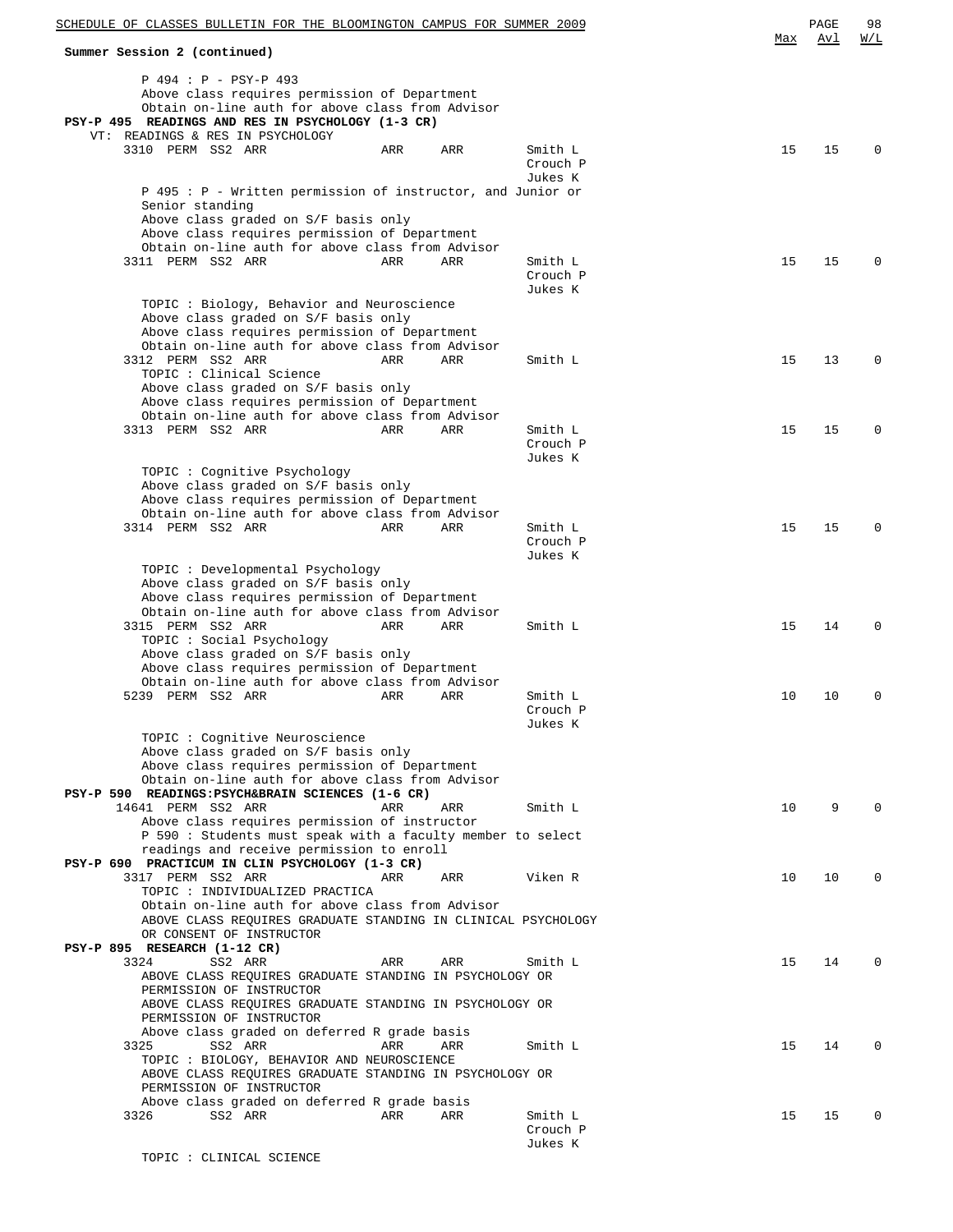| SCHEDULE OF CLASSES BULLETIN FOR THE BLOOMINGTON CAMPUS FOR SUMMER 2009                                                                                                    | Max | PAGE<br>Avl | 99<br>W/L |
|----------------------------------------------------------------------------------------------------------------------------------------------------------------------------|-----|-------------|-----------|
| Summer Session 2 (continued)                                                                                                                                               |     |             |           |
| ABOVE CLASS REOUIRES GRADUATE STANDING IN PSYCHOLOGY OR<br>PERMISSION OF INSTRUCTOR                                                                                        |     |             |           |
| Above class graded on deferred R grade basis<br>SS2 ARR<br>3327<br>ARR<br>ARR<br>Smith L<br>TOPIC : COGNITIVE PSYCHOLOGY                                                   | 15  | 13          | $\Omega$  |
| ABOVE CLASS REQUIRES GRADUATE STANDING IN PSYCHOLOGY OR<br>PERMISSION OF INSTRUCTOR<br>Above class graded on deferred R grade basis                                        |     |             |           |
| SS2 ARR<br><b>ARR</b><br>3328<br>ARR<br>Smith L<br>TOPIC : DEVELOPMENTAL PSYCHOLOGY                                                                                        | 15  | 14          | $\Omega$  |
| ABOVE CLASS REQUIRES GRADUATE STANDING IN PSYCHOLOGY OR<br>PERMISSION OF INSTRUCTOR                                                                                        |     |             |           |
| Above class graded on deferred R grade basis<br>SS2 ARR<br>3329<br>ARR<br>ARR<br>Smith L<br>Crouch P<br>Jukes K                                                            | 15  | 15          | $\Omega$  |
| TOPIC : SOCIAL PSYCHOLOGY<br>ABOVE CLASS REQUIRES GRADUATE STANDING IN PSYCHOLOGY OR<br>PERMISSION OF INSTRUCTOR                                                           |     |             |           |
| Above class graded on deferred R grade basis<br>5240<br>SS2 ARR<br>ARR<br>ARR<br>Smith L<br>Crouch P<br>Jukes K                                                            | 10  | 10          | $\Omega$  |
| TOPIC: Cognitive Neuroscience<br>Above class requires graduate standing in psychology or<br>permission of instructor                                                       |     |             |           |
| Above class graded on deferred R grade basis<br>PSY-P 898 MASTERS DEGREE RESEARCH (1-12 CR)                                                                                |     |             |           |
| 3331<br>SS2 ARR<br>Smith L<br>ARR<br>ARR<br>Crouch P<br>Jukes K                                                                                                            | 5   | 5           | $\Omega$  |
| ABOVE CLASS REQUIRES GRADUATE STANDING IN PSYCHOLOGY OR<br>PERMISSION OF INSTRUCTOR                                                                                        |     |             |           |
| PSY-P 899 PHD DEGREE RESEARCH (1-12 CR)<br>SS2 ARR<br>3333<br>Smith L<br>ARR<br>ARR<br>ABOVE CLASS REOUIRES GRADUATE STANDING IN PSYCHOLOGY OR<br>PERMISSION OF INSTRUCTOR | 15  | 13          | $\Omega$  |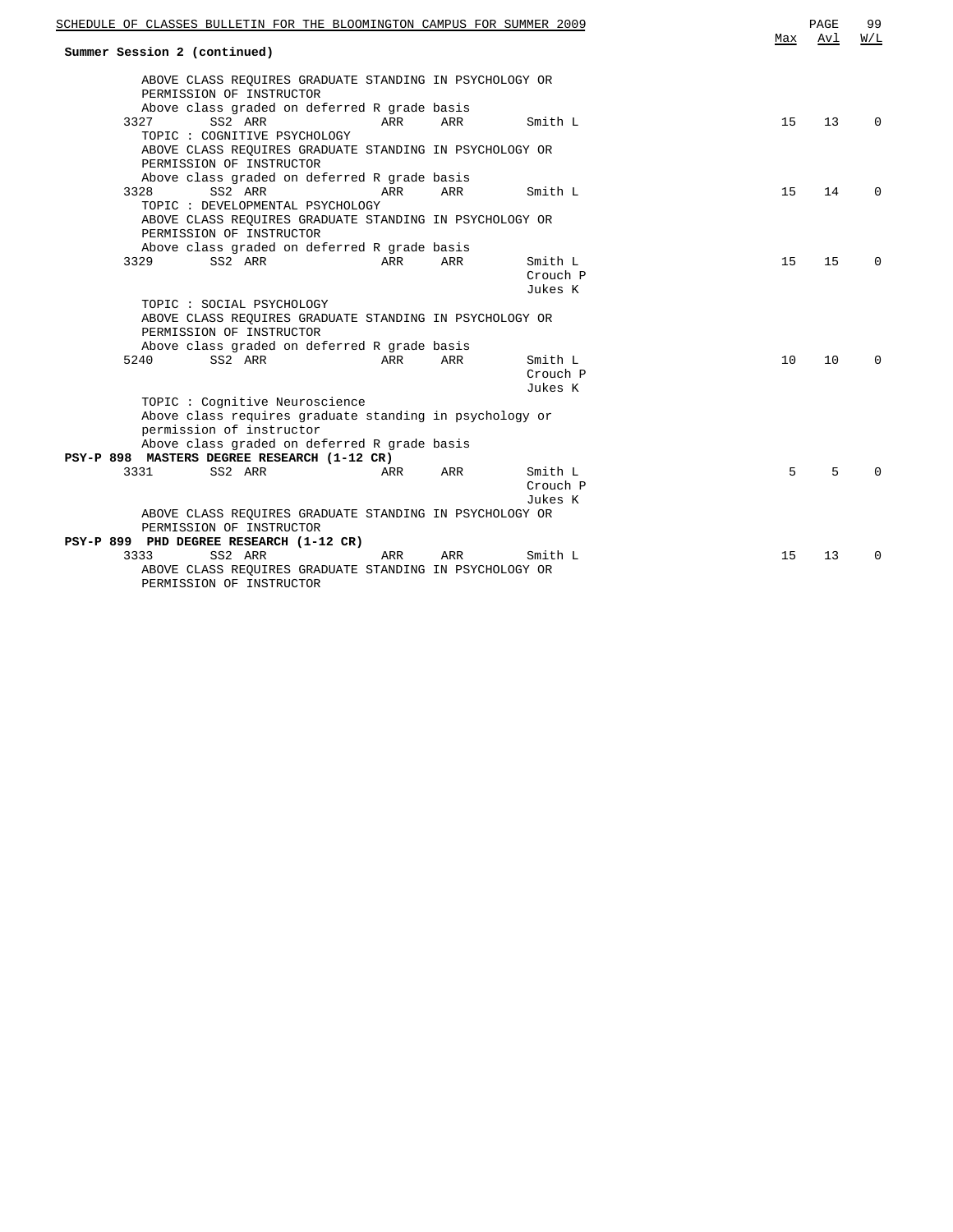| SCHEDULE OF CLASSES BULLETIN FOR THE BLOOMINGTON CAMPUS FOR SUMMER 2009                                                                                                                                                                          |     |        |                                      | Max | PAGE<br>Avl     | 100<br>W/L   |
|--------------------------------------------------------------------------------------------------------------------------------------------------------------------------------------------------------------------------------------------------|-----|--------|--------------------------------------|-----|-----------------|--------------|
| Religious Studies (REL)                                                                                                                                                                                                                          |     |        |                                      |     |                 |              |
| Summer Session 1                                                                                                                                                                                                                                 |     |        |                                      |     |                 |              |
| INTRODUCTORY COURSES (010)                                                                                                                                                                                                                       |     |        |                                      |     |                 |              |
| REL-R 153 RELIGIONS OF THE EAST (3 CR)<br>SS1 01:10 P-02:25 P<br>5212<br>Above class carries COLL A & H distribution credit<br>Above class carries Culture Studies credit<br>REL-R 202 TOPICS IN RELIGIOUS STUDIES (3 CR)                        |     |        | D      SY  103      Karapanagiotis N | 31  | 2               | $\mathbf 0$  |
| VT: STAR TREK AND RELIGION<br>12057<br>SS1 11:45 A-01:00 P D<br>Above class carries COLL A & H distribution credit                                                                                                                               |     | BH 139 | Hammerstrom E                        | 30  | 19              | $\mathbf 0$  |
| REL-R 255 INTRODUCTION TO HINDUISM (3 CR)<br>SS1 10:20 A-11:35 A<br>12060<br>Above class carries COLL A & H distribution credit<br>Above class carries Culture Studies credit                                                                    | D   | SY 200 | Hamilton A                           | 30  | 9               | $\Omega$     |
| LECTURES AND SEMINARS (020)                                                                                                                                                                                                                      |     |        |                                      |     |                 |              |
| REL-R 399 READING FOR HONORS (3 CR)<br>3338 PERM SS1 ARR<br>REL-R 494 TEACHING INTERNSHIP (3 CR)                                                                                                                                                 | ARR | ARR    | Brakke D                             | 20  | 20              | $\mathbf 0$  |
| 3340 PERM SS1 ARR<br>REL-R 495 INDIVIDUAL RESEARCH INTERNSHIP (1-3 CR)                                                                                                                                                                           | ARR | ARR    | Brakke D                             | 15  | 15              | $\mathbf 0$  |
| 3342 PERM SS1 ARR<br>REL-R 496 SERVICE LEARNING INTERNSHIP (3 CR)                                                                                                                                                                                | ARR | ARR    | Brakke D                             | 10  | 10              | 0            |
| 3344 PERM SS1 ARR<br>REL-R 499 SENIOR HONOR ESSAY (1-6 CR)                                                                                                                                                                                       | ARR | ARR    | Brakke D                             | 15  | 15              | $\mathbf 0$  |
| 3346 PERM SS1 ARR                                                                                                                                                                                                                                | ARR | ARR    | Brakke D                             | 2   | 1               | 0            |
| GRADUATE COURSES (030)                                                                                                                                                                                                                           |     |        |                                      |     |                 |              |
| REL-R 590 DIR READINGS IN RELIGIOUS STDS (1-3 CR)                                                                                                                                                                                                |     |        |                                      |     |                 |              |
| 3349 PERM SS1 ARR<br>REL-R 698 MASTER'S RESEARCH PROJECT (3-6 CR)                                                                                                                                                                                | ARR | ARR    | Brakke D                             | 10  | 8               | 0            |
| 3350 PERM SS1 ARR<br>REL-R 699 THESIS (M.A.) (1-6 CR)                                                                                                                                                                                            | ARR | ARR    | Brakke D                             | 20  | 20              | 0            |
| 3352 PERM SS1 ARR<br>REL-R 790 DEPARTMENTAL TEACHING PRACT (1 CR)                                                                                                                                                                                | ARR | ARR    | Brakke D                             | 20  | 19              | 0            |
| 3354 PERM SS1 ARR<br>REL-R 799 THESIS (PH.D.) (1-30 CR)                                                                                                                                                                                          | ARR | ARR    | Brakke D                             | 10  | 10              | 0            |
| 3356 PERM SS1 ARR                                                                                                                                                                                                                                | ARR | ARR    | Brakke D                             | 20  | 19              | $\mathbf 0$  |
| Summer Session 2                                                                                                                                                                                                                                 |     |        |                                      |     |                 |              |
| INTRODUCTORY COURSES (010)                                                                                                                                                                                                                       |     |        |                                      |     |                 |              |
| REL-R 153 RELIGIONS OF THE EAST (3 CR)<br>SS2 03:30 P-04:20 P D BH 140 Goble G<br>CLSD 12062<br>Above class carries COLL A & H distribution credit<br>Above class carries Culture Studies credit<br>REL-R 202 TOPICS IN RELIGIOUS STUDIES (3 CR) |     |        |                                      | 30  | $\mathbf{0}$    | 1            |
| VT: INTRO TO TIBETAN BUDDHISM<br>12064<br>SS2 10:30 A-11:20 A D BH 333<br>Above class carries COLL A & H distribution credit                                                                                                                     |     |        | Willock N                            | 30  | 18              | $\circ$      |
| Above class carries Culture Studies credit<br>REL-R 792 ADVANCED CROSS-CULTURAL STUDY (1-4 CR)<br>14542 PERM SS2 ARR                                                                                                                             | ARR | ARR    | Brakke D                             | 5   | 5               | $\Omega$     |
| LECTURES AND SEMINARS (020)                                                                                                                                                                                                                      |     |        |                                      |     |                 |              |
| REL-R 399 READING FOR HONORS (3 CR)                                                                                                                                                                                                              |     |        |                                      |     |                 |              |
| 3339 PERM SS2 ARR<br>REL-R 494 TEACHING INTERNSHIP (3 CR)                                                                                                                                                                                        | ARR | ARR    | Brakke D                             | 10  | 10              | $\circ$      |
| 3341 PERM SS2 ARR<br>REL-R 495 INDIVIDUAL RESEARCH INTERNSHIP (1-3 CR)                                                                                                                                                                           | ARR | ARR    | Brakke D                             | 15  | 15              | 0            |
| 3343 PERM SS2 ARR<br>REL-R 496 SERVICE LEARNING INTERNSHIP (3 CR)                                                                                                                                                                                | ARR | ARR    | Brakke D                             | 10  | 10 <sup>1</sup> | 0            |
| 3345 PERM SS2 ARR<br>REL-R 499 SENIOR HONOR ESSAY (1-6 CR)                                                                                                                                                                                       | ARR | ARR    | Brakke D                             | 15  | 15              | 0            |
| 3347 PERM SS2 ARR                                                                                                                                                                                                                                | ARR | ARR    | Brakke D                             | 2   | $\overline{2}$  | $\mathbf{0}$ |
| GRADUATE COURSES (030)                                                                                                                                                                                                                           |     |        |                                      |     |                 |              |
| REL-R 590 DIR READINGS IN RELIGIOUS STDS (1-3 CR)                                                                                                                                                                                                |     |        |                                      |     |                 |              |
| 3348 PERM SS2 ARR<br>REL-R 698 MASTER'S RESEARCH PROJECT (3-6 CR)                                                                                                                                                                                | ARR | ARR    | Brakke D                             | 10  | 10              | 0            |
| 3351 PERM SS2 ARR                                                                                                                                                                                                                                | ARR | ARR    | Brakke D                             | 20  | 20              | $\mathbf{0}$ |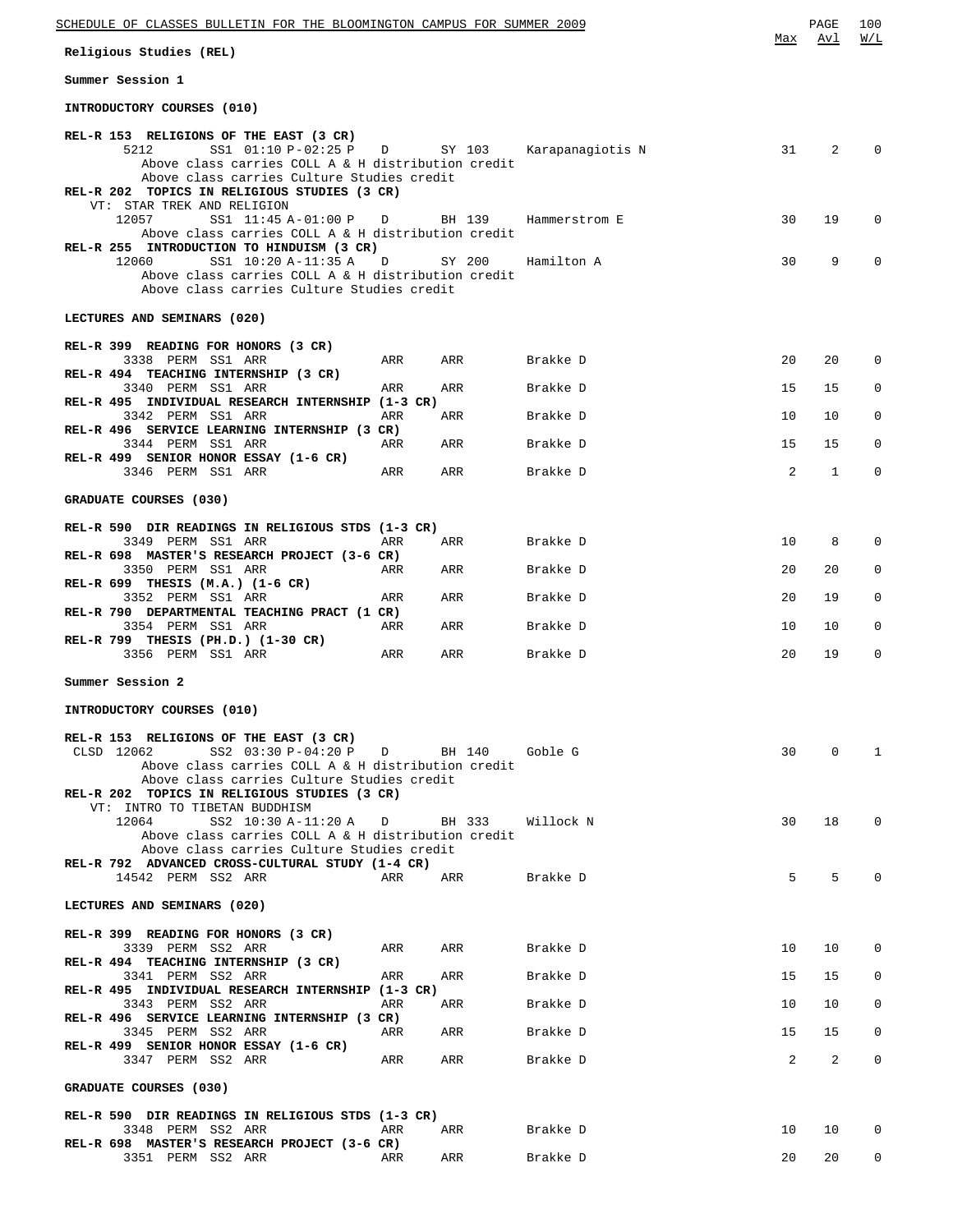|                              |                     |                              | SCHEDULE OF CLASSES BULLETIN FOR THE BLOOMINGTON CAMPUS FOR SUMMER 2009 |     |          |     | PAGE | 101               |
|------------------------------|---------------------|------------------------------|-------------------------------------------------------------------------|-----|----------|-----|------|-------------------|
| Summer Session 2 (continued) |                     |                              |                                                                         |     |          | Max | Avl  | $\underline{W/L}$ |
| <b>REL-R 699</b>             |                     | THESIS $(M.A.)$ $(1-6 CR)$   |                                                                         |     |          |     |      |                   |
|                              | 3353 PERM SS2 ARR   |                              | ARR                                                                     | ARR | Brakke D | 20  | 20   | $\Omega$          |
|                              |                     |                              | REL-R 790 DEPARTMENTAL TEACHING PRACT (1 CR)                            |     |          |     |      |                   |
|                              | 3355 PERM           | SS2 ARR                      | ARR                                                                     | ARR | Brakke D | 20  | 20   | $\Omega$          |
| <b>REL-R 799</b>             |                     | THESIS $(PH.D.)$ $(1-30 CR)$ |                                                                         |     |          |     |      |                   |
|                              | 3357<br><b>PERM</b> | SS2<br>ARR                   | ARR                                                                     | ARR | Brakke D | 20  | 19   | $\Omega$          |

## **CROSSLISTED COURSES (999)**

**COLLINS LIVING-LEARNING CENTER (CLLC) CLLC-L 230 LEARN FROM NATURE:PERMACULTURE (3 CR)**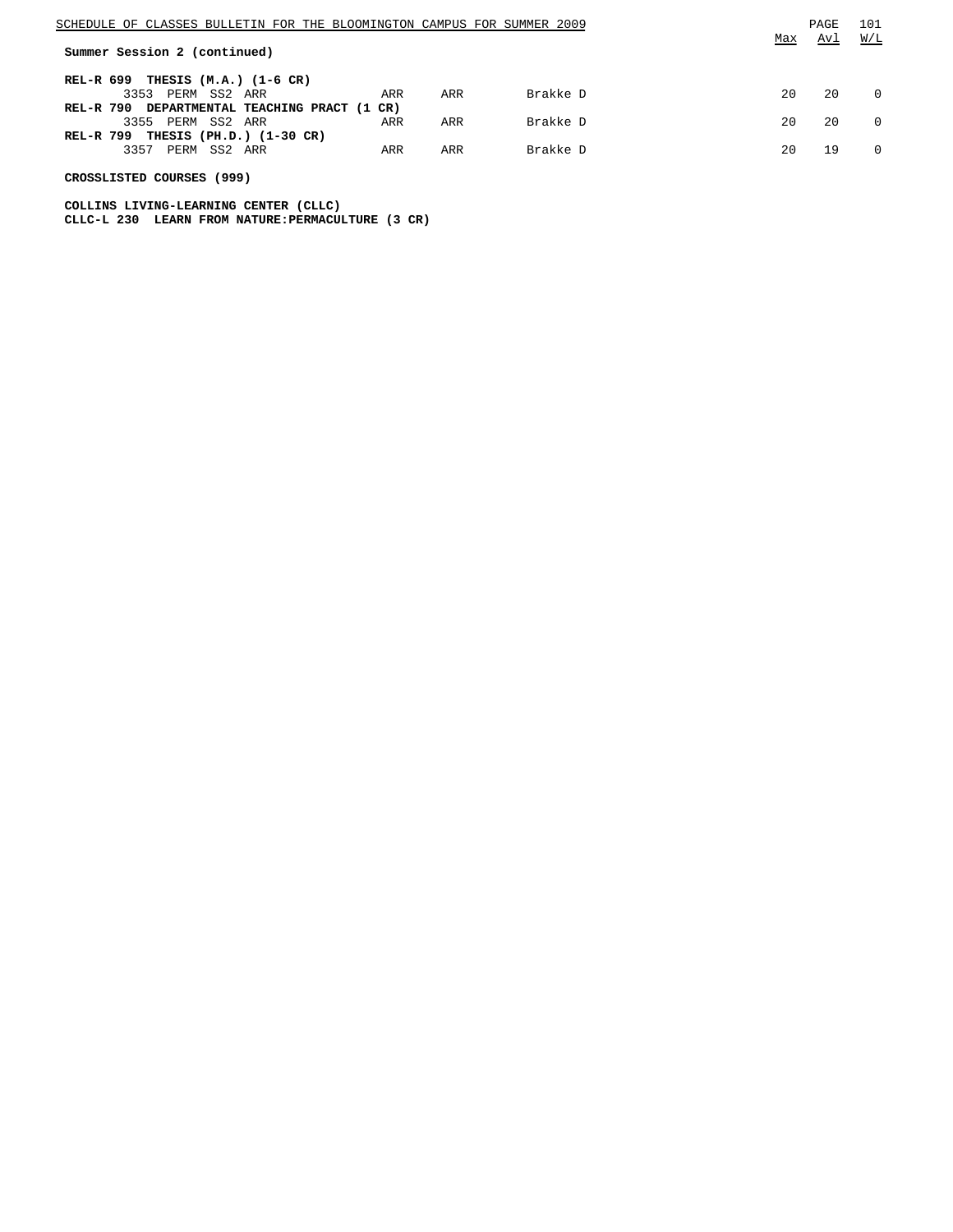| SCHEDULE OF CLASSES BULLETIN FOR THE BLOOMINGTON CAMPUS FOR SUMMER 2009                                                                                                                                                                                                                                                                                                                                                                                                                                                                                                                                                                                                                                                                               | Max          | PAGE<br>Avl  | 102<br>W/L   |  |  |
|-------------------------------------------------------------------------------------------------------------------------------------------------------------------------------------------------------------------------------------------------------------------------------------------------------------------------------------------------------------------------------------------------------------------------------------------------------------------------------------------------------------------------------------------------------------------------------------------------------------------------------------------------------------------------------------------------------------------------------------------------------|--------------|--------------|--------------|--|--|
| Russian & East European Inst (REEI)                                                                                                                                                                                                                                                                                                                                                                                                                                                                                                                                                                                                                                                                                                                   |              |              |              |  |  |
| Summer Session 1                                                                                                                                                                                                                                                                                                                                                                                                                                                                                                                                                                                                                                                                                                                                      |              |              |              |  |  |
| UNDERGRADUATE (REEI) (010)                                                                                                                                                                                                                                                                                                                                                                                                                                                                                                                                                                                                                                                                                                                            |              |              |              |  |  |
| REEI-R 300 RUSSIAN & EAST EUROPEAN ISSUES (3 CR)<br>VT: INTL HEALTH CARE DELIVERY<br>12445<br>NS1 ARR<br>ARR<br>ARR<br>Rekhter N<br>TOPIC : International Health Care Delivery<br>Above class meets May 11 - May 23<br>Above class meets with REEI-R 500<br>REEI-R 495 RDGS IN RUSS & E EUROPE STDY (1-3 CR)                                                                                                                                                                                                                                                                                                                                                                                                                                          | $\mathbf{1}$ | $\mathbf{1}$ |              |  |  |
| 3334 PERM SS1 ARR<br>ARR<br>ARR<br>Ransel D<br>R 495 : P - Permission of institute director and instructor;<br>permission forms and on-line authorization available from<br>department secretary.                                                                                                                                                                                                                                                                                                                                                                                                                                                                                                                                                     | 10           | 10           | <sup>0</sup> |  |  |
| GRADUATE (REEI) (030)                                                                                                                                                                                                                                                                                                                                                                                                                                                                                                                                                                                                                                                                                                                                 |              |              |              |  |  |
| REEI-R 500 RUSSIAN & EAST EUROPEAN ISSUES (1-4 CR)<br>VT: INTL HEALTH CARE DELIVERY<br>12446<br>NS1 ARR<br>ARR<br>ARR<br>Rekhter N<br>TOPIC: International Health Care Delivery<br>Above class meets the following non-standard dates<br>May 11 - May 23                                                                                                                                                                                                                                                                                                                                                                                                                                                                                              | $\mathbf{1}$ | 1            |              |  |  |
| Above class meets with REEI-R 300<br>REEI-R 575 GRAD RDS IN RUSS & E EUR STDY (1-3 CR)<br>3336 PERM SS1 ARR<br>ARR<br>ARR<br>Ransel D<br>R 575 : Permission of institute director and instructor;<br>permission forms and on-line authorization available from<br>department secretary.                                                                                                                                                                                                                                                                                                                                                                                                                                                               | 10           | 10           |              |  |  |
| Summer Session 2                                                                                                                                                                                                                                                                                                                                                                                                                                                                                                                                                                                                                                                                                                                                      |              |              |              |  |  |
| UNDERGRADUATE (REEI) (010)                                                                                                                                                                                                                                                                                                                                                                                                                                                                                                                                                                                                                                                                                                                            |              |              |              |  |  |
| REEI-R 495 RDGS IN RUSS & E EUROPE STDY (1-3 CR)<br>3335 PERM SS2 ARR<br>ARR<br>ARR<br>Ransel D<br>R 495 : P - Permission of institute director and instructor;<br>permission forms and on-line authorization available from<br>department secretary.                                                                                                                                                                                                                                                                                                                                                                                                                                                                                                 | 10           | 10           |              |  |  |
| GRADUATE (REEI) (030)                                                                                                                                                                                                                                                                                                                                                                                                                                                                                                                                                                                                                                                                                                                                 |              |              |              |  |  |
| REEI-R 575 GRAD RDS IN RUSS & E EUR STDY (1-3 CR)<br>3337 PERM SS2 ARR<br>ARR<br>ARR<br>Ransel D<br>R 575 : Permission of institute director and instructor;<br>permission forms and on-line authorization available from<br>department secretary.                                                                                                                                                                                                                                                                                                                                                                                                                                                                                                    | 10           | 10           | 0            |  |  |
| R 575 : For intensive language study, see summer workshop in<br>Slavic, East European and Central Asian Languages under<br>Slavic Languages and Literatures and Central Eurasian<br>Studies. In summer 2008, the Summer workshop will offer<br>Russian first to sixth year; first year Albanian,<br>Azerbajjani, Bosnian/Croatian/Serbian, Czech, Georgian,<br>Hungarian, Kazakh, Macedonian, Mongolian, Pashto, Polish,<br>Romanian, Tajik, Turkmen, Ukrainian, Uyghur, and Uzbek. Also<br>offering second-year Azerbaijani, Georgian, Kazakh, Pashto,<br>Tajik, Turkmen, Uyghur, and Uzbek. Also offering<br>advanced-mastery training in South Slavic languages.<br>Above class fellowships available for all languages on a<br>competitive basis. |              |              |              |  |  |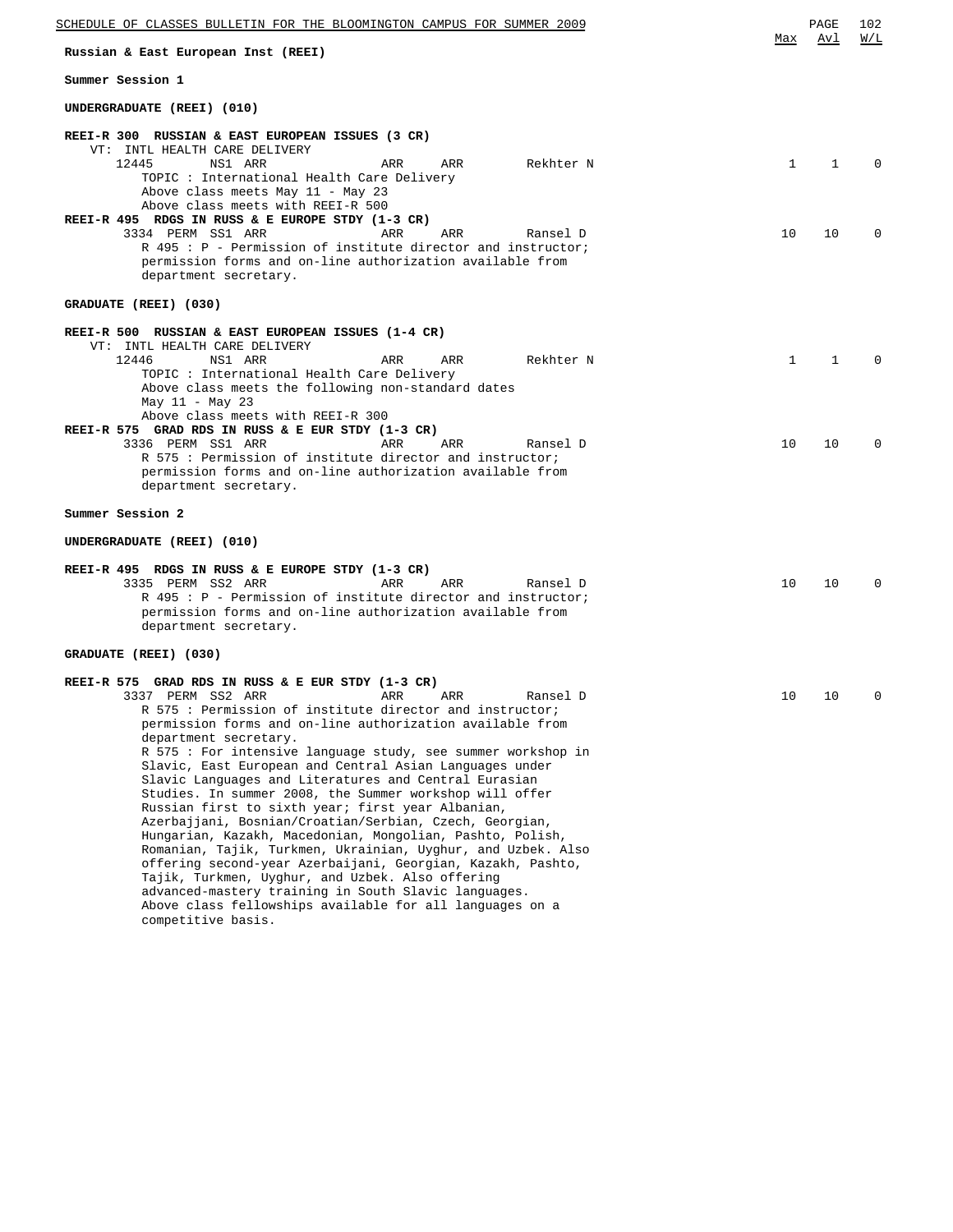| SCHEDULE OF CLASSES BULLETIN FOR THE BLOOMINGTON CAMPUS FOR SUMMER 2009                                                                                                                                                                                                                                                                                                                                                                                                                                                                                   |     | PAGE | 103      |  |  |
|-----------------------------------------------------------------------------------------------------------------------------------------------------------------------------------------------------------------------------------------------------------------------------------------------------------------------------------------------------------------------------------------------------------------------------------------------------------------------------------------------------------------------------------------------------------|-----|------|----------|--|--|
| Max<br>Second Language Studies (SLST)                                                                                                                                                                                                                                                                                                                                                                                                                                                                                                                     |     |      |          |  |  |
| Summer Session 1                                                                                                                                                                                                                                                                                                                                                                                                                                                                                                                                          |     |      |          |  |  |
| INTENSIVE ENGLISH (010)                                                                                                                                                                                                                                                                                                                                                                                                                                                                                                                                   |     |      |          |  |  |
| SLST-T 80 INTENSIVE ENGLISH PROGRAM, PT (0 CR)<br>5027 PERM NS1 ARR<br>ARR<br>ARR<br>Howard M<br>T 080 : For students enrolling in the Intensive English<br>Program (IEP). A separate registration will be held on<br>Thursday, May 7, 2009 for all students in this program. Every<br>new student in the Intensive English program must take the<br>placement test on Wednesday, May 6, 2009. Contact the<br>Intensive English Program (812-855-6457) for further<br>information.                                                                        | 100 | 87   | $\Omega$ |  |  |
| Above class meets May 11 - Jun 26<br>Above class requires permission of Department<br>SLST-T 85 INTENSIVE ENGLISH PROGRAM, FT (0 CR)<br>5028 PERM NS1 ARR<br>ARR<br>ARR<br>Howard M<br>Above class meets May 11 - June 26<br>Above class requires permission of Department                                                                                                                                                                                                                                                                                | 200 | 5    | $\Omega$ |  |  |
| SECOND LANGUAGE STUDIES (020)                                                                                                                                                                                                                                                                                                                                                                                                                                                                                                                             |     |      |          |  |  |
| SLST-T 500 TPCS IN TESOL/APPL LINGUISTICS (3 CR)<br>VT: WEB-BASED LANG TESTING & TCHNG<br>5460<br>SS1 01:10 P-02:25 P<br>Shin S<br>BH 138<br>D<br>SLST-S 690 INDPT READNGS SECOND LANG STDS (1-4 CR)                                                                                                                                                                                                                                                                                                                                                      | 20  | 13   | $\Omega$ |  |  |
| 5456 PERM SS1 ARR<br>ARR<br>ARR<br>Bardovi-Harlig K                                                                                                                                                                                                                                                                                                                                                                                                                                                                                                       | 15  | 15   | 0        |  |  |
| Above class requires permission of Department<br>Above class open to graduates only<br>SLST-T 690 ADV RDGS IN TESOL/APPLIED LING (1-4 CR)<br>4970 PERM SS1 ARR<br>ARR<br>ARR<br>Bardovi-Harlig K                                                                                                                                                                                                                                                                                                                                                          | 15  | 15   | 0        |  |  |
| Obtain on-line auth for above class from instructor<br>SLST-T 695 MA THESIS RSCH TESOL/APPL LING (1-4 CR)<br>4972 PERM SS1 ARR<br>ARR<br>ARR<br>Bardovi-Harlig K                                                                                                                                                                                                                                                                                                                                                                                          | 5   | 5    | 0        |  |  |
| Obtain on-line auth for above class from instructor<br>SLST-S 800 DISSERTATION RSCH SND LG STDS (1-12 CR)<br>5575 PERM SS1 ARR<br>ARR<br>ARR<br>Bardovi-Harlig K<br>Obtain on-line auth for above class from instructor<br>Above class open to graduates only<br>Above class graded on S/F basis only                                                                                                                                                                                                                                                     | 20  | 19   | 0        |  |  |
| Summer Session 2                                                                                                                                                                                                                                                                                                                                                                                                                                                                                                                                          |     |      |          |  |  |
| INTENSIVE ENGLISH (010)                                                                                                                                                                                                                                                                                                                                                                                                                                                                                                                                   |     |      |          |  |  |
| SLST-T 70 IEP:PT (2ND 7 WKS) (0 CR)<br>14705 PERM NS2 ARR<br>ARR<br>Howard M<br>ARR<br>T 70: For students enrolling in the Intensive English<br>Program. A separate registration will be held on Monday, June<br>29, 2009, for all students in this program. Every new student<br>in the Intensive English Program must take the placement test<br>on Thursday, June 25, 2009. Contact the Intensive English<br>Program, (812) 855-6457, for further information.<br>Above class meets June 25-August 14<br>Above class requires permission of Department | 18  | 8    | 0        |  |  |
| SLST-T 71 IEP: FT LEVEL 1 (2ND 7 WKS) (0 CR)<br>VT: GRAMMAR A<br>14706 PERM NS2 12:20 P-01:10 P<br>Warfield S<br>SY 0009<br>D<br>Above class meets June 25-August 14                                                                                                                                                                                                                                                                                                                                                                                      | 18  | 12   | 0        |  |  |
| Above class requires permission of Department<br>VT: READING A<br>14707 PERM NS2 01:25 P-02:15 P<br>D<br>SY 0009<br>Duvall A<br>Above class meets June 25-August 14                                                                                                                                                                                                                                                                                                                                                                                       | 18  | 11   | 0        |  |  |
| Above class requires permission of Department<br>VT: WRITING A<br>14708 PERM NS2 02:30 P-03:20 P<br>Duvall A<br>SY 0009<br>D                                                                                                                                                                                                                                                                                                                                                                                                                              | 18  | 11   | 0        |  |  |
| Above class meets June 25-August 14<br>Above class requires permission of Department<br>VT: COMMUNICATION A<br>14709 PERM NS2 03:35 P-04:25 P<br>D<br>SY 241<br>King L                                                                                                                                                                                                                                                                                                                                                                                    | 18  | 11   | 0        |  |  |
| Above class meets June 25-August 14<br>Above class requires permission of Department<br>SLST-T 72 IEP: FT LEVEL 2 (2ND 7 WKS) (0 CR)<br>VT: GRAMMAR A                                                                                                                                                                                                                                                                                                                                                                                                     |     |      |          |  |  |
| 14714 PERM NS2 02:30 P-03:20 P<br>SY 0006<br>Ermey P<br>D<br>Above class meets June 25-August 14<br>Above class requires permission of Department<br>VT: COMMUNICATION A                                                                                                                                                                                                                                                                                                                                                                                  | 18  | 8    | 0        |  |  |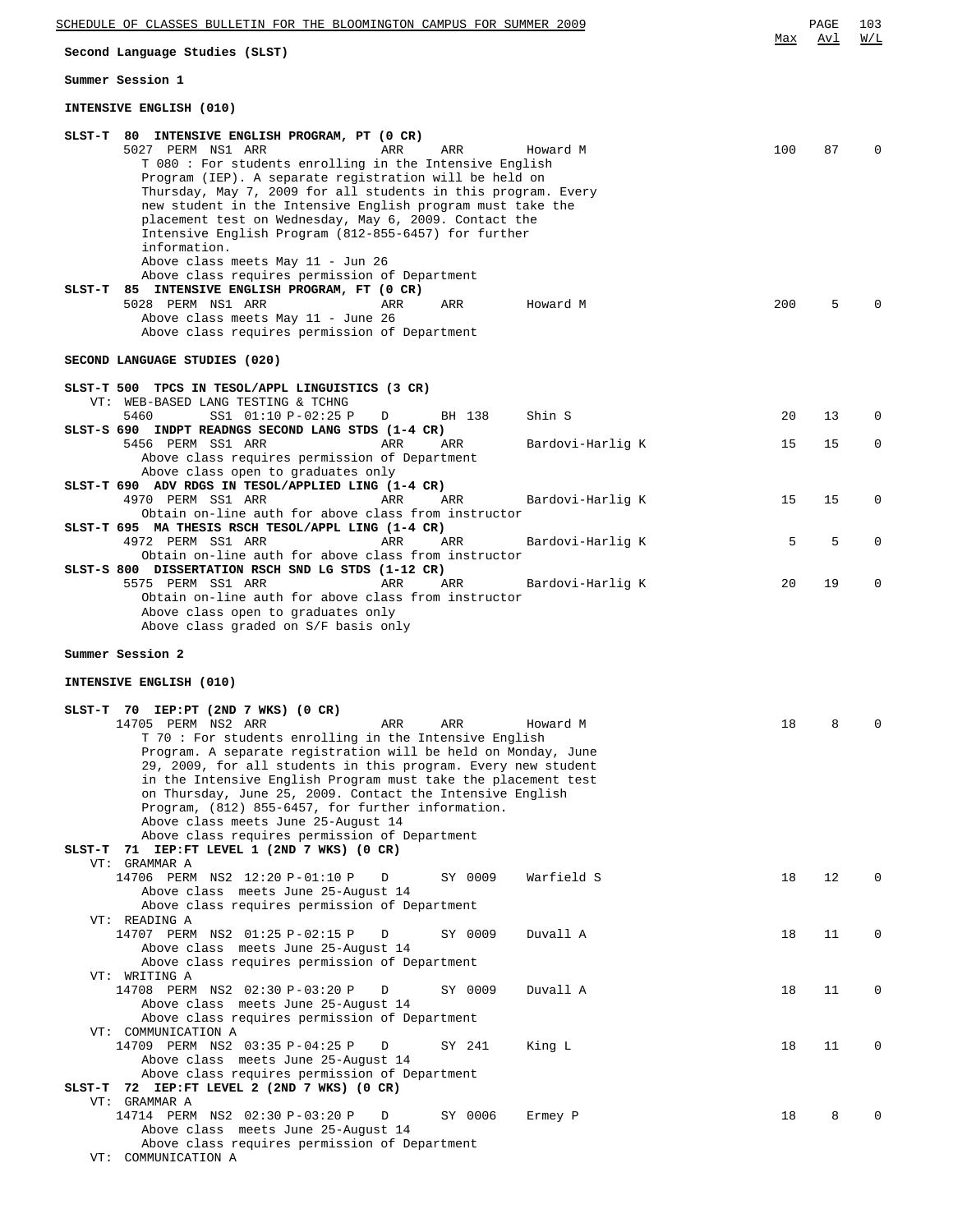| SCHEDULE OF CLASSES BULLETIN FOR THE BLOOMINGTON CAMPUS FOR SUMMER 2009                                                                            |         |            |     | PAGE            | 104         |
|----------------------------------------------------------------------------------------------------------------------------------------------------|---------|------------|-----|-----------------|-------------|
| Summer Session 2 (continued)                                                                                                                       |         |            | Max | Avl             | W/L         |
| 14715 PERM NS2 01:25 P-02:15 P D<br>Above class meets June 25-August 14<br>Above class requires permission of Department<br>VT: READING A          | SY 0006 | King L     | 18  | $7\phantom{.0}$ | $\mathbf 0$ |
| 14716 PERM NS2 03:35 P-04:25 P<br>D<br>Above class meets June 25-August 14<br>Above class requires permission of Department                        | MO 112  | Morris W   | 18  | $7\overline{ }$ | 0           |
| VT: WRITING A<br>14717 PERM NS2 04:40 P-05:30 P<br>D<br>Above class meets June 25-August 14<br>Above class requires permission of Department       | MO 112  | Morris W   | 18  | 7               | 0           |
| SLST-T 73 IEP:FT LEVEL 3 (2ND 7 WKS) (0 CR)<br>VT: READING A                                                                                       |         |            | 18  | 9               | $\Omega$    |
| 14727 PERM NS2 08:00 A-08:50 A<br>D<br>Above class meets June 25-August 14<br>Above class requires permission of Department<br>VT: WRITING A       | GB 001  | Pontius G  |     |                 |             |
| 14728 PERM NS2 09:05 A-09:55 A<br>D<br>Above class meets June 25-August 14<br>Above class requires permission of Department<br>VT: COMMUNICATION A | GB 001  | Woodward V | 18  | 9               | $\Omega$    |
| 14729 PERM NS2 10:10 A-11:00 A<br>D<br>Above class meets June 25-August 14<br>Above class requires permission of Department                        | GB 001  | Woodward V | 18  | 9               | $\Omega$    |
| VT: GRAMMAR A<br>14730 PERM NS2 11:15 A-12:05 P<br>D<br>Above class meets June 25-August 14<br>Above class requires permission of Department       | GB 001  | Brown N    | 18  | 9               | $\Omega$    |
| VT: READING B<br>14731 PERM NS2 03:35 P-04:25 P<br>D<br>Above class meets June 25-August 14<br>Above class requires permission of Department       | SY 0008 | Woodward V | 18  | 9               | $\mathbf 0$ |
| VT: WRITING B<br>14732 PERM NS2 04:40 P-05:30 P<br>D<br>Above class meets June 25-August 14<br>Above class requires permission of Department       | SY 0008 | Woodward V | 18  | 9               | $\Omega$    |
| VT: COMMUNICATION B<br>14733 PERM NS2 02:30 P-03:20 P<br>D<br>Above class meets June 25-August 14<br>Above class requires permission of Department | GB 002  | Brown N    | 18  | 9               | $\Omega$    |
| VT: GRAMMAR B<br>14734 PERM NS2 01:25 P-02:15 P<br>D<br>Above class meets June 25-August 14<br>Above class requires permission of Department       | GB 002  | Ermey P    | 18  | 9               | $\Omega$    |
| SLST-T 74 IEP:FT LEVEL 4 (2ND 7 WKS) (0 CR)                                                                                                        |         |            |     |                 |             |
| VT: GRAMMAR A<br>14745 PERM NS2 08:00 A-08:50 A<br>D<br>Above class meets Jun 25 - Aug 14<br>Above class requires permission of Department         | SY 0009 | Rolfs B    | 18  | 4               | 0           |
| VT: EXTENSIVE READING A<br>14746 PERM NS2 09:05 A-09:55 A<br>D<br>Above class meets Jun 25 - Aug 14                                                | SY 0009 | Pontius G  | 18  | 4               | 0           |
| Above class requires permission of Department<br>Above class graded on S/F basis only<br>VT: READING A                                             |         |            |     |                 |             |
| 14747 PERM NS2 11:15 A-12:05 P<br>D<br>Above class meets Jun 25 - Aug 14<br>Above class requires permission of Department                          | GB 002  | Valade S   | 18  | 3               | 0           |
| VT: WRITING A<br>14748 PERM NS2 12:20 P-01:10 P<br>D<br>Above class meets Jun 25 - Aug 14<br>Above class meets Jun 25 - Aug 14                     | GB 002  | Valade S   | 18  | 3               | 0           |
| VT: COMMUNICATION A<br>14749 PERM NS2 10:10 A-11:00 A<br>D<br>Above class meets Jun 25 - Aug 14<br>Above class requires permission of Department   | GB 002  | King L     | 18  | 3               | 0           |
| VT: READING B<br>14750 PERM NS2 08:00 A-08:50 A<br>D<br>Above class meets Jun 25 - Aug 14                                                          | MO 112  | Vanicek V  | 18  | 7               | 0           |
| Above class requires permission of Department<br>VT: WRITING B<br>14751 PERM NS2 09:05 A-09:55 A<br>D<br>Above class meets Jun 25 - Aug 14         | MO 112  | Vanicek V  | 18  | 7               | 0           |
| Above class requires permission of Department<br>VT: COMMUNICATION B<br>14752 PERM NS2 11:15 A-12:05 P<br>D<br>Above class meets Jun 25 - Aug 14   | MO 112  | King L     | 18  | 5               | $\mathbf 0$ |
| Above class requires permission of Department                                                                                                      |         |            |     |                 |             |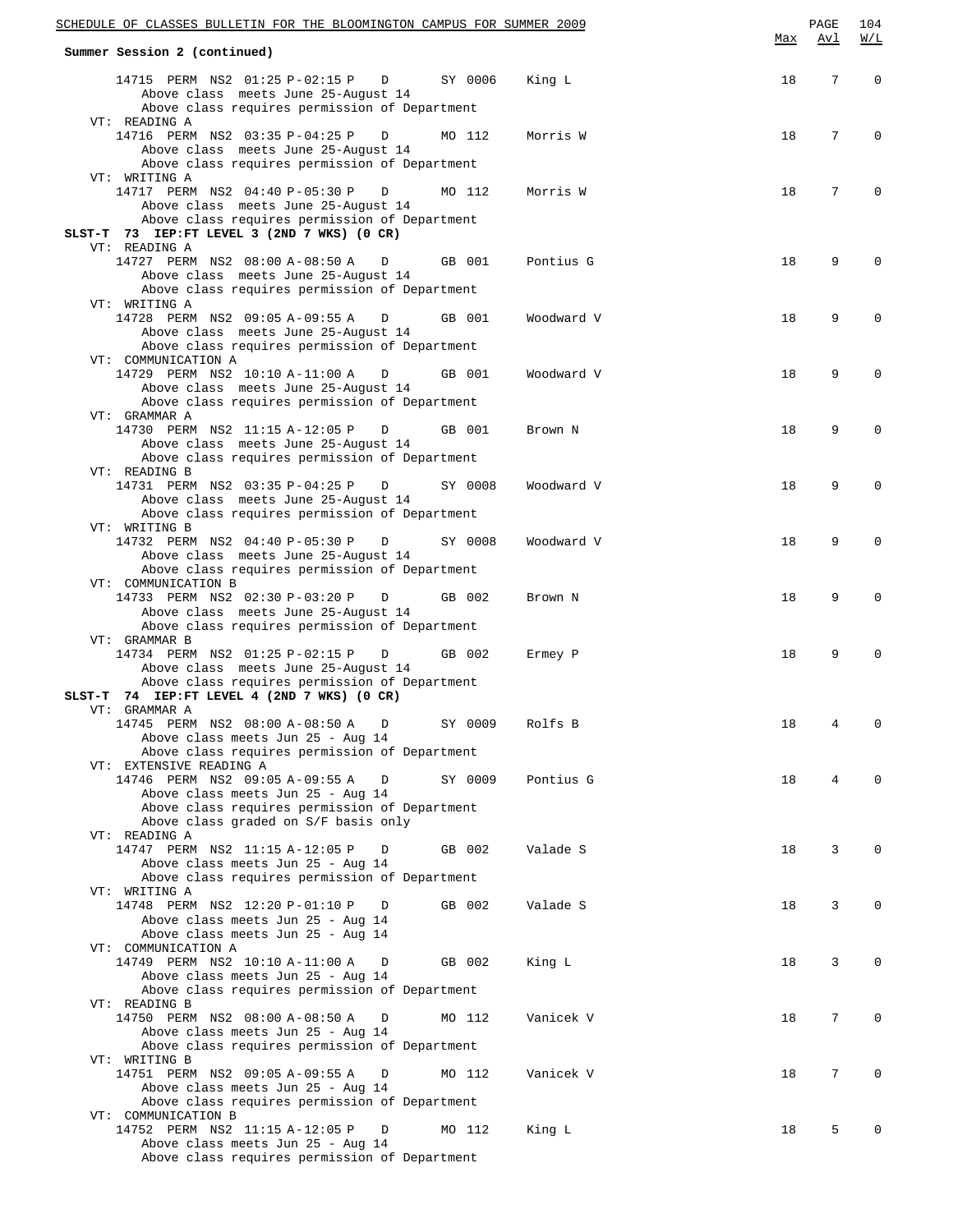| SCHEDULE OF CLASSES BULLETIN FOR THE BLOOMINGTON CAMPUS FOR SUMMER 2009                                                    |         |           |     | PAGE | 105      |
|----------------------------------------------------------------------------------------------------------------------------|---------|-----------|-----|------|----------|
| Summer Session 2 (continued)                                                                                               |         |           | Max | Avl  | W/L      |
| VT: EXTENSIVE READING B<br>14753 PERM NS2 10:10 A-11:00 A<br>$\Box$<br>Above class meets Jun 25 - Aug 14                   | MO 112  | Pontius G | 18  | 5    | $\Omega$ |
| Above class requires permission of Department<br>Above class graded on S/F basis only<br>VT: GRAMMAR B                     |         |           |     |      |          |
| 14754 PERM NS2 12:20 P-01:10 P<br>D<br>Above class meets Jun 25 - Aug 14                                                   | MO 112  | Krull J   | 18  | 7    | $\Omega$ |
| Above class requires permission of Department<br>VT: READING C                                                             |         |           |     |      |          |
| 14755 PERM NS2 08:00 A-08:50 A<br>D<br>Above class meets Jun 25 - Aug 14<br>Above class requires permission of Department  | MO 216  | Corbitt W | 18  | 5    | 0        |
| VT: WRITING C<br>14756 PERM NS2 09:05 A-09:55 A<br>D<br>Above class meets Jun 25 - Aug 14                                  | MO 216  | Corbitt W | 18  | 5    | 0        |
| Above class requires permission of Department<br>VT: COMMUNICATION C                                                       |         |           |     |      |          |
| 14757 PERM NS2 11:15 A-12:05 P<br>D<br>Above class meets Jun 25 - Aug 14<br>Above class requires permission of Department  | SY 004  | Mori C    | 18  | 5    | 0        |
| VT: GRAMMAR C                                                                                                              |         |           |     |      |          |
| 14758 PERM NS2 10:10 A-11:00 A<br>D<br>Above class meets Jun 25 - Aug 14<br>Above class requires permission of Department  | SY 004  | Rolfs B   | 18  | 5    | $\Omega$ |
| VT: EXTENSIVE READING C<br>14759 PERM NS2 12:20 P-01:10 P<br>D                                                             | SY 004  | Pontius G | 18  | 5    | $\Omega$ |
| Above class meets Jun 25 - Aug 14<br>Above class requires permission of Department<br>Above class graded on S/F basis only |         |           |     |      |          |
| SLST-T 75 IEP:FT LEVEL 5 (2ND 7 WKS) (0 CR)                                                                                |         |           |     |      |          |
| VT: READING A<br>14765 PERM NS2 01:25 P-02:15 P<br>$\Box$<br>Above class meets Jun 25 - Aug 14                             | SY 105  | Krull J   | 18  | 5    | $\Omega$ |
| Above class requires permission of Department<br>VT: WRITING A                                                             |         |           |     |      |          |
| 14766 PERM NS2 02:30 P-03:20 P<br>D<br>Above class meets Jun 25 - Aug 14<br>Above class requires permission of Department  | SY 105  | Krull J   | 18  | 5    | $\Omega$ |
| VT: GRAMMAR A<br>14767 PERM NS2 03:35 P-04:25 P<br>D                                                                       | GB 001  | Ermey P   | 18  | 5    | $\Omega$ |
| Above class meets Jun 25 - Aug 14<br>Above class requires permission of Department<br>VT: COMMUNICATION A                  |         |           |     |      |          |
| 14768 PERM NS2 04:40 P-05:30 P<br>D<br>Above class meets Jun 25 - Aug 14<br>Above class requires permission of Department  | GB 001  | Duvall A  | 18  | 5    | $\Omega$ |
| VT: READING B<br>14769 PERM NS2 01:25 P-02:15 P<br>D                                                                       | SY 004  |           | 18  | 6    | $\Omega$ |
| Above class meets Jun 25 - Aug 14<br>Above class requires permission of Department                                         |         | Russell P |     |      |          |
| VT: WRITING B<br>14770 PERM NS2 02:30 P-03:20 P<br>D<br>Above class meets Jun 25 - Aug 14                                  | SY 004  | Russell P | 18  | 6    | $\Omega$ |
| Above class requires permission of Department<br>VT: GRAMMAR B                                                             |         |           |     |      |          |
| 14771 PERM NS2 04:40 P-05:30 P<br>D<br>Above class meets Jun 25 - Aug 14                                                   | GB 002  | Ermey P   | 18  | 6    | $\Omega$ |
| Above class requires permission of Department<br>VT: COMMUNICATION B                                                       |         |           |     |      |          |
| 14772 PERM NS2 03:35 P-04:25 P<br>D<br>Above class meets Jun 25 - Aug 14<br>Above class requires permission of Department  | GB 002  | Duvall A  | 18  | 6    | $\Omega$ |
| VT: GRAMMAR C<br>14773 PERM NS2 01:25 P-02:15 P<br>D                                                                       | SY 241  | Shettle D | 18  | 8    | $\Omega$ |
| Above class meets Jun 25 - Aug 14<br>Above class requires permission of Department                                         |         |           |     |      |          |
| VT: READING C<br>14774 PERM NS2 03:35 P-04:25 P<br>D<br>Above class meets Jun 25 - Aug 14                                  | SY 0009 | Russell P | 18  | 8    | $\Omega$ |
| Above class requires permission of Department<br>VT: WRITING C                                                             |         |           |     |      |          |
| 14775 PERM NS2 04:40 P-05:30 P<br>D<br>Above class meets Jun 25 - Aug 14<br>Above class requires permission of Department  | SY 0009 | Russell P | 18  | 8    | $\Omega$ |
| VT: COMMUNICATION C<br>14776 PERM NS2 02:30 P-03:20 P<br>D                                                                 | SY 241  | Lynch J   | 18  | 8    | $\Omega$ |
| Above class meets Jun 25 - Aug 14                                                                                          |         |           |     |      |          |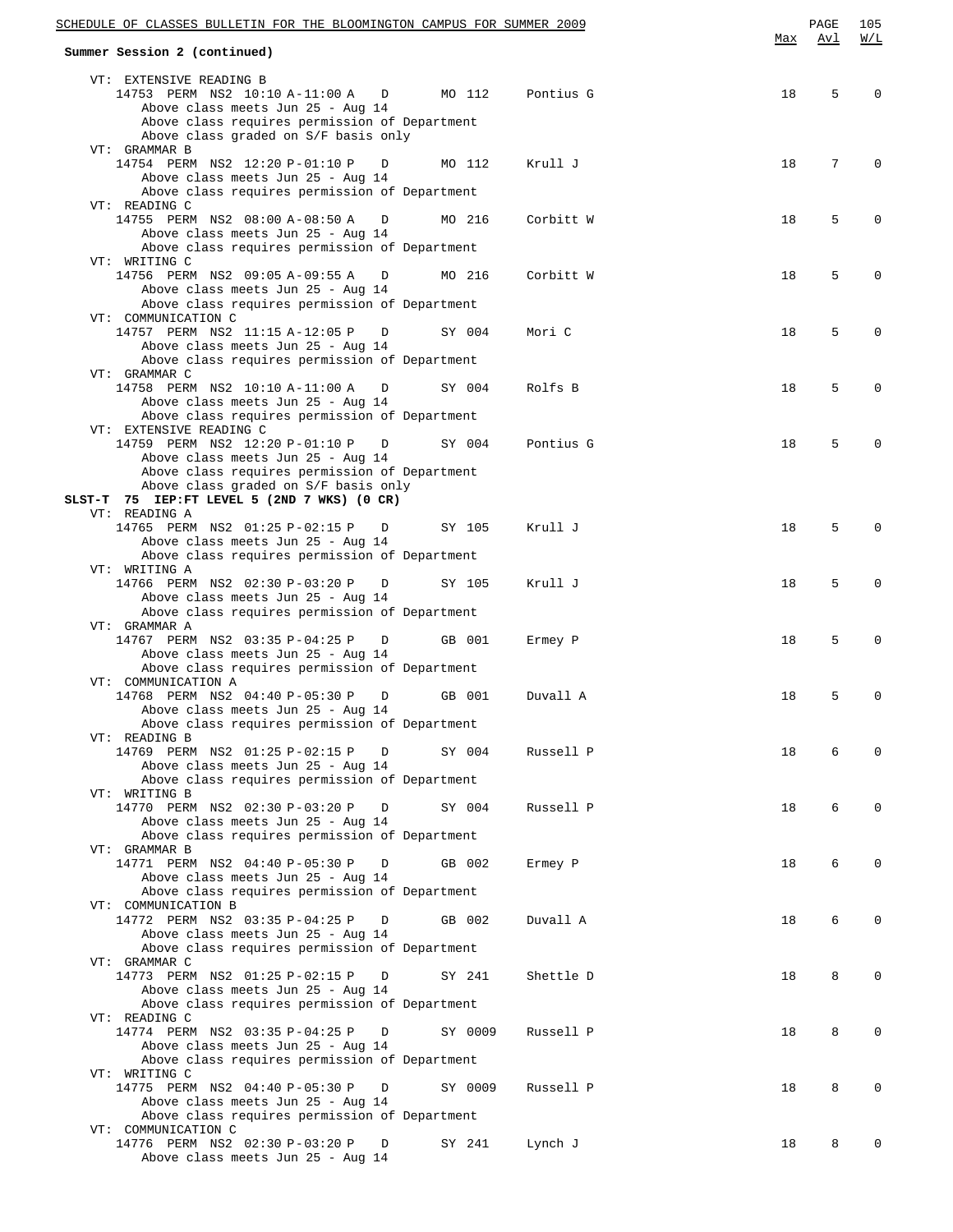| SCHEDULE OF CLASSES BULLETIN FOR THE BLOOMINGTON CAMPUS FOR SUMMER 2009                                                             |        |         |              | Max | PAGE<br>Avl | 106<br>W/L |
|-------------------------------------------------------------------------------------------------------------------------------------|--------|---------|--------------|-----|-------------|------------|
| Summer Session 2 (continued)                                                                                                        |        |         |              |     |             |            |
| Above class requires permission of Department<br>SLST-T 76 IEP: FT LEVEL 6 (2ND 7 WKS) (0 CR)<br>VT: COMMUNICATION A                |        |         |              |     |             |            |
| 14803 PERM NS2 11:15 A-12:05 P D<br>Above class meets Jun 25 - Aug 14                                                               | SY 241 |         | Rose M       | 18  | 6           | $\Omega$   |
| Above class requires permission of Department<br>VT: GRAMMAR A                                                                      |        |         |              |     |             |            |
| 14804 PERM NS2 10:10 A-11:00 A<br>$\Box$<br>Above class meets Jun 25 - Aug 14                                                       |        | SY 241  | Corbitt W    | 18  | 5           | $\Omega$   |
| Above class requires permission of Department<br>VT: READING A                                                                      |        |         |              |     |             |            |
| 14805 PERM NS2 08:00 A-08:50 A<br>$\Box$<br>Above class meets Jun 25 - Aug 14                                                       |        | SY 004  | Mori C       | 18  | 6           | $\Omega$   |
| Above class requires permission of Department<br>VT: WRITING A                                                                      |        |         |              |     |             |            |
| 14806 PERM NS2 09:05 A-09:55 A<br>$\mathbb{D}$<br>Above class meets Jun 25 - Aug 14                                                 |        | SY 004  | Mori C       | 18  | 6           | $\Omega$   |
| Above class requires permission of Department<br>VT: READING B                                                                      |        |         |              |     |             |            |
| 14807 PERM NS2 08:00 A-08:50 A<br>D<br>Above class meets Jun 25 - Aug 14                                                            |        | GB 002  | Lewis T      | 18  | 3           | $\Omega$   |
| Above class requires permission of Department<br>VT: WRITING B                                                                      |        |         |              |     |             | $\Omega$   |
| 14808 PERM NS2 09:05 A-09:55 A<br>D<br>Above class meets Jun 25 - Aug 14<br>Above class requires permission of Department           |        | GB 002  | Lewis T      | 18  | 3           |            |
| VT: COMMUNICATION B<br>14809 PERM NS2 10:10 A-11:00 A<br>$\mathbb{D}$                                                               |        | SY 0009 | Mori C       | 18  | 4           | $\Omega$   |
| Above class meets Jun 25 - Aug 14<br>Above class requires permission of Department                                                  |        |         |              |     |             |            |
| VT: GRAMMAR B<br>14810 PERM NS2 11:15 A-12:05 P<br>D                                                                                |        | SY 0009 | Corbitt W    | 18  | 4           | $\Omega$   |
| Above class meets Jun 25 - Aug 14<br>Above class requires permission of Department                                                  |        |         |              |     |             |            |
| VT: READING C<br>14811 PERM NS2 03:35 P-04:25 P<br>$\Box$                                                                           |        | SY 105  | Lynch J      | 18  | 7           | $\Omega$   |
| Above class meets Jun 25 - Aug 14<br>Above class requires permission of Department                                                  |        |         |              |     |             |            |
| VT: WRITING C<br>14812 PERM NS2 04:40 P-05:30 P<br>$\Box$                                                                           |        | SY 105  | Lynch J      | 18  | 7           | $\Omega$   |
| Above class meets Jun 25 - Aug 14<br>Above class requires permission of Department                                                  |        |         |              |     |             |            |
| VT: COMMUNICATION C<br>14813 PERM NS2 02:30 P-03:20 P<br>$\Box$                                                                     |        | SY 0008 | Warfield S   | 18  | 7           | $\Omega$   |
| Above class meets Jun 25 - Aug 14<br>Above class requires permission of Department                                                  |        |         |              |     |             |            |
| VT: GRAMMAR C<br>14814 PERM NS2 01:25 P-02:15 P D<br>Above class meets Jun 25 - Aug 14                                              |        | SY 0008 | Lewis T      | 18  | 7           | $\Omega$   |
| Above class requires permission of Department<br>SLST-T 77 IEP:FT LEVEL 7 (2ND 7 WKS) (0 CR)                                        |        |         |              |     |             |            |
| VT: READING A<br>14827 PERM NS2 08:00 A-08:50 A<br>D                                                                                |        | WH 110  | McCafferty M | 18  | 2           | $\Omega$   |
| Above class meets Jun 25 - Aug 14<br>Above class requires permission of Department                                                  |        |         |              |     |             |            |
| VT: WRITING A<br>14828 PERM NS2 09:05 A-09:55 A<br>D                                                                                |        | WH 110  | McCafferty M | 18  | 2           | $\Omega$   |
| Above class meets Jun 25 - Aug 14<br>Above class requires permission of Department                                                  |        |         |              |     |             |            |
| VT: READING B<br>14829 PERM NS2 02:30 P-03:20 P<br>D                                                                                |        | SY 0006 | Gashi M      | 18  | 5           | $\Omega$   |
| Above class meets Jun 25 - Aug 14<br>Above class requires permission of Department                                                  |        |         |              |     |             |            |
| VT: WRITING B<br>14830 PERM NS2 03:35 P-04:25 P<br>D                                                                                |        | SY 0006 | Gashi M      | 18  | 5           | $\Omega$   |
| Above class meets Jun 25 - Aug 14<br>Above class requires permission of Department<br>SLST-T 78 IEP:FT ELECTIVES (2ND 7 WKS) (0 CR) |        |         |              |     |             |            |
| VT: ADVANCED GRAMMAR<br>14833 PERM NS2 10:10 A-11:00 A<br>$\Box$                                                                    |        | WH 110  |              | 18  | 3           | $\Omega$   |
| Above class meets Jun 25 - Aug 14<br>Above class requires permission of Department                                                  |        |         | McCafferty M |     |             |            |
| VT: ACADEMIC CONVERSATION<br>14834 PERM NS2 11:15 A-12:05 P<br>$\Box$                                                               |        | BH 246  | Krull J      | 18  | 6           | $\Omega$   |
| Above class meets Jun 25 - Aug 14<br>Above class requires permission of Department                                                  |        |         |              |     |             |            |
| VT: CURRENT EVENTS<br>14835 PERM NS2 11:15 A-12:05 P D                                                                              |        | WH 110  | Lynch J      | 18  | 3           | $\Omega$   |
| Above class meets Jun 25 - Aug 14                                                                                                   |        |         |              |     |             |            |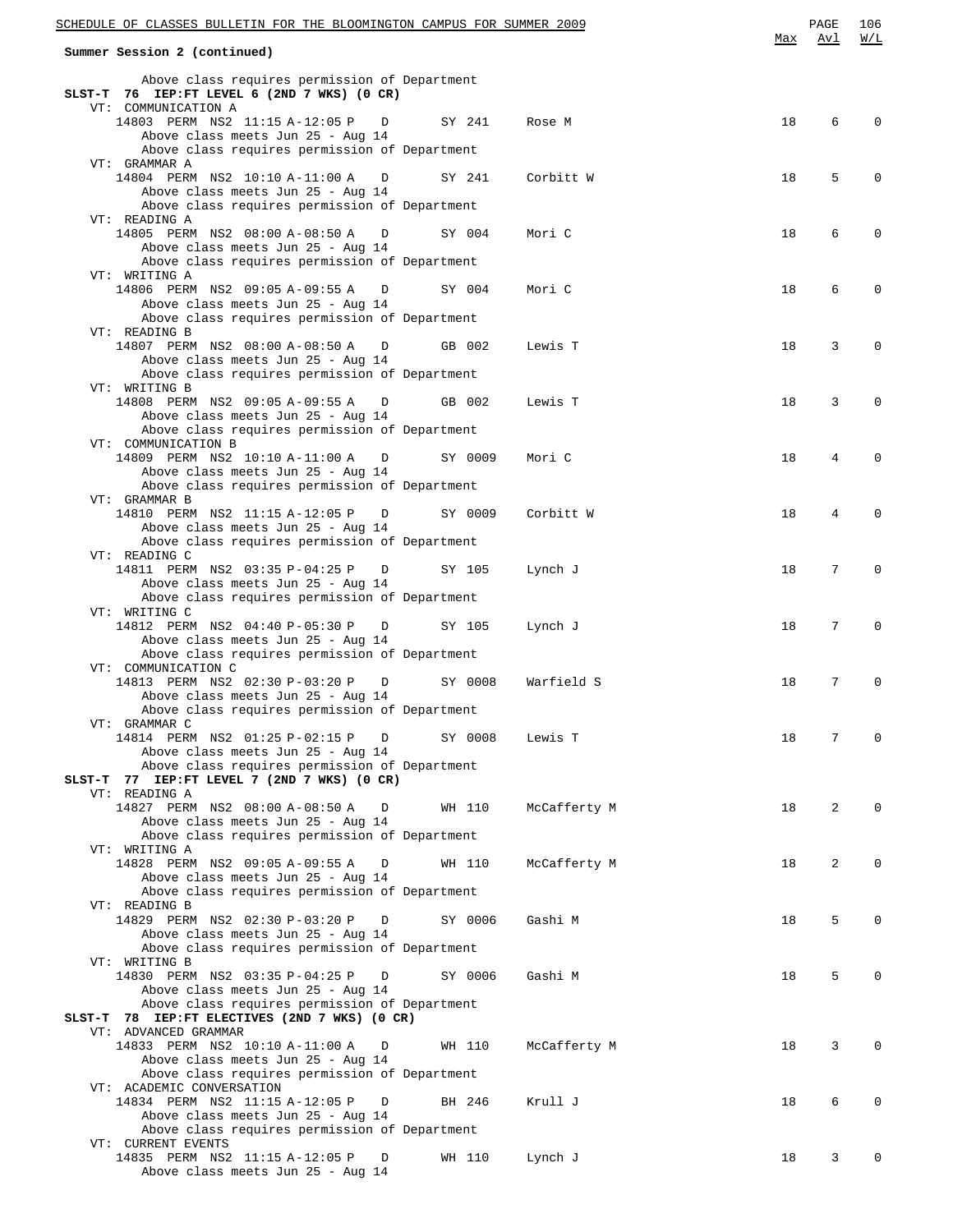| SCHEDULE OF CLASSES BULLETIN FOR THE BLOOMINGTON CAMPUS FOR SUMMER 2009 |                                                                                                                           |                 |                  | Max | PAGE<br>Avl | 107<br>W/L   |
|-------------------------------------------------------------------------|---------------------------------------------------------------------------------------------------------------------------|-----------------|------------------|-----|-------------|--------------|
|                                                                         | Summer Session 2 (continued)                                                                                              |                 |                  |     |             |              |
|                                                                         | Above class requires permission of Department<br>VT: AMERICAN LITERATURE                                                  |                 |                  |     |             |              |
|                                                                         | 14836 PERM NS2 12:20 P-01:10 P<br>D<br>Above class meets Jun 25 - Aug 14                                                  | SY 210          | Vanicek V        | 18  | 3           |              |
|                                                                         | Above class requires permission of Department<br>VT: PRONUNCIATION                                                        |                 |                  |     |             |              |
|                                                                         | 14837 PERM NS2 01:25 P-02:15 P<br>D<br>Above class meets Jun 25 - Aug 14                                                  | SY 002          | Brown N          | 18  | 6           |              |
|                                                                         | Above class requires permission of Department<br>VT: TOEFL                                                                |                 |                  |     |             |              |
|                                                                         | 14838 PERM NS2 01:25 P-02:15 P<br>D<br>Above class meets Jun 25 - Aug 14<br>Above class requires permission of Department | MO 112          | Topuria-Bevis E  | 18  | 4           |              |
|                                                                         | VT: AMERICAN INDIANS OF INDIANA<br>14839 PERM NS2 02:30 P-03:20 P<br>D<br>Above class meets Jun 25 - Aug 14               | MO 112          | McCafferty M     | 18  | 12          |              |
|                                                                         | Above class requires permission of Department                                                                             |                 |                  |     |             |              |
|                                                                         | SLST-T 79 IEP:FT SPEC TOPICS (2ND 7 WKS) (0 CR)<br>VT: INTERPERSONAL COMMUNICATION                                        |                 |                  |     |             |              |
|                                                                         | 14853 PERM NS2 08:00 A-08:50 A<br>D<br>Above class meets Jun 25 - Aug 14                                                  | PV 270          | Shettle D        | 18  | 9           |              |
|                                                                         | Above class requires permission of Department<br>VT: DISCUSSION & PRESENTATIONS                                           |                 |                  |     |             |              |
|                                                                         | 14854 PERM NS2 09:05 A-09:55 A<br>D<br>Above class meets Jun 25 - Aug 14                                                  | PV 270          | Gabriele L       | 18  | 9           |              |
|                                                                         | Above class requires permission of Department<br>VT: READING                                                              |                 |                  |     |             |              |
|                                                                         | 14855 PERM NS2 10:10 A-11:00 A<br>D                                                                                       | PV 270          | Gabriele L       | 18  | 9           |              |
|                                                                         | Above class meets Jun 25 - Aug 14<br>Above class requires permission of Department                                        |                 |                  |     |             |              |
|                                                                         | VT: WRITING<br>14856 PERM NS2 11:15 A-12:05 P<br>D                                                                        | PV 270          | Gabriele L       | 18  | 9           |              |
|                                                                         | Above class meets Jun 25 - Aug 14                                                                                         |                 |                  |     |             |              |
|                                                                         | Above class requires permission of Department<br>VT: PRESENTATIONS & BUS LISTENING                                        |                 |                  |     |             |              |
|                                                                         | 14861 PERM NS2 08:00 A-08:50 A<br>D<br>Above class meets Jun 25 - Aug 14                                                  | BU 313          | Gabriele L       | 18  | 10          |              |
|                                                                         | Above class requires permission of Department                                                                             |                 |                  |     |             |              |
|                                                                         | VT: INTERPERSONAL BUS COMMUNICATN<br>14862 PERM NS2 09:05 A-09:55 A<br>D                                                  | BU 313          | Shettle D        | 18  | 10          |              |
|                                                                         | Above class meets Jun 25 - Aug 14<br>Above class requires permission of Department                                        |                 |                  |     |             |              |
|                                                                         | VT: READING                                                                                                               |                 |                  |     |             |              |
|                                                                         | 14863 PERM NS2 10:10 A-11:00 A<br>D<br>Above class meets Jun 25 - Aug 14                                                  | BU 313          | Topuria-Bevis E  | 18  | 10          |              |
|                                                                         | Above class requires permission of Department<br>VT: ACADEMIC DISCUSSION                                                  |                 |                  |     |             |              |
|                                                                         | 14864 PERM NS2 11:15 A-12:05 P D BU 313<br>Above class meets Jun 25 - Aug 14                                              |                 | Topuria-Bevis E  | 18  | 10          |              |
|                                                                         | Above class requires permission of Department<br>VT: LEGAL ENGLISH SKILLS                                                 |                 |                  |     |             |              |
|                                                                         | 14869 PERM NS2 09:30 A-12:05 P<br>MTWR                                                                                    | LW 214          | Gashi M          | 18  | 2           |              |
|                                                                         | Above class meets Jun 25 - Aug 14<br>Above class requires permission of Department                                        |                 |                  |     |             |              |
|                                                                         | VT: LEGAL ENGLISH TOPICS<br>14870 PERM NS2 01:00 P-03:35 P<br>MTWR                                                        | LW 214 Morris W |                  | 18  | 2           |              |
|                                                                         | Above class meets Jun 25 - Aug 14<br>Above class requires permission of Department                                        |                 |                  |     |             |              |
|                                                                         | SECOND LANGUAGE STUDIES (020)                                                                                             |                 |                  |     |             |              |
|                                                                         | SLST-T 101 ENGLISH LANGUAGE IMPROVEMENT (2 CR)                                                                            |                 |                  |     |             |              |
|                                                                         | VT: ORAL SKILLS - ACADEMIC SUCCESS<br>SS2 10:30 A-12:20 P<br>4968                                                         |                 |                  | 16  | 6           |              |
|                                                                         | TR<br>Above class for International students only                                                                         | BH 134          | Shettle D        |     |             |              |
|                                                                         | SLST-S 690 INDPT READNGS SECOND LANG STDS (1-4 CR)<br>5458 PERM SS2 ARR<br>ARR                                            | ARR             | Bardovi-Harlig K | 15  | 15          |              |
|                                                                         | Above class requires permission of Department<br>Above class open to graduates only                                       |                 |                  |     |             |              |
|                                                                         | SLST-T 690 ADV RDGS IN TESOL/APPLIED LING (1-4 CR)                                                                        |                 |                  |     |             |              |
|                                                                         | 4971 PERM SS2 ARR<br>ARR<br>Obtain on-line auth for above class from instructor                                           | ARR             | Bardovi-Harlig K | 15  | 15          |              |
|                                                                         | SLST-T 695 MA THESIS RSCH TESOL/APPL LING (1-4 CR)<br>4973 PERM SS2 ARR<br>ARR                                            | ARR             | Bardovi-Harlig K | 5   | 5           |              |
|                                                                         | Obtain on-line auth for above class from instructor                                                                       |                 |                  |     |             |              |
|                                                                         | SLST-S 800 DISSERTATION RSCH SND LG STDS (1-12 CR)<br>5576 PERM SS2 ARR<br>ARR                                            | ARR             | Bardovi-Harlig K | 20  | 20          | $\mathbf{0}$ |
|                                                                         | Obtain on-line auth for above class from instructor                                                                       |                 |                  |     |             |              |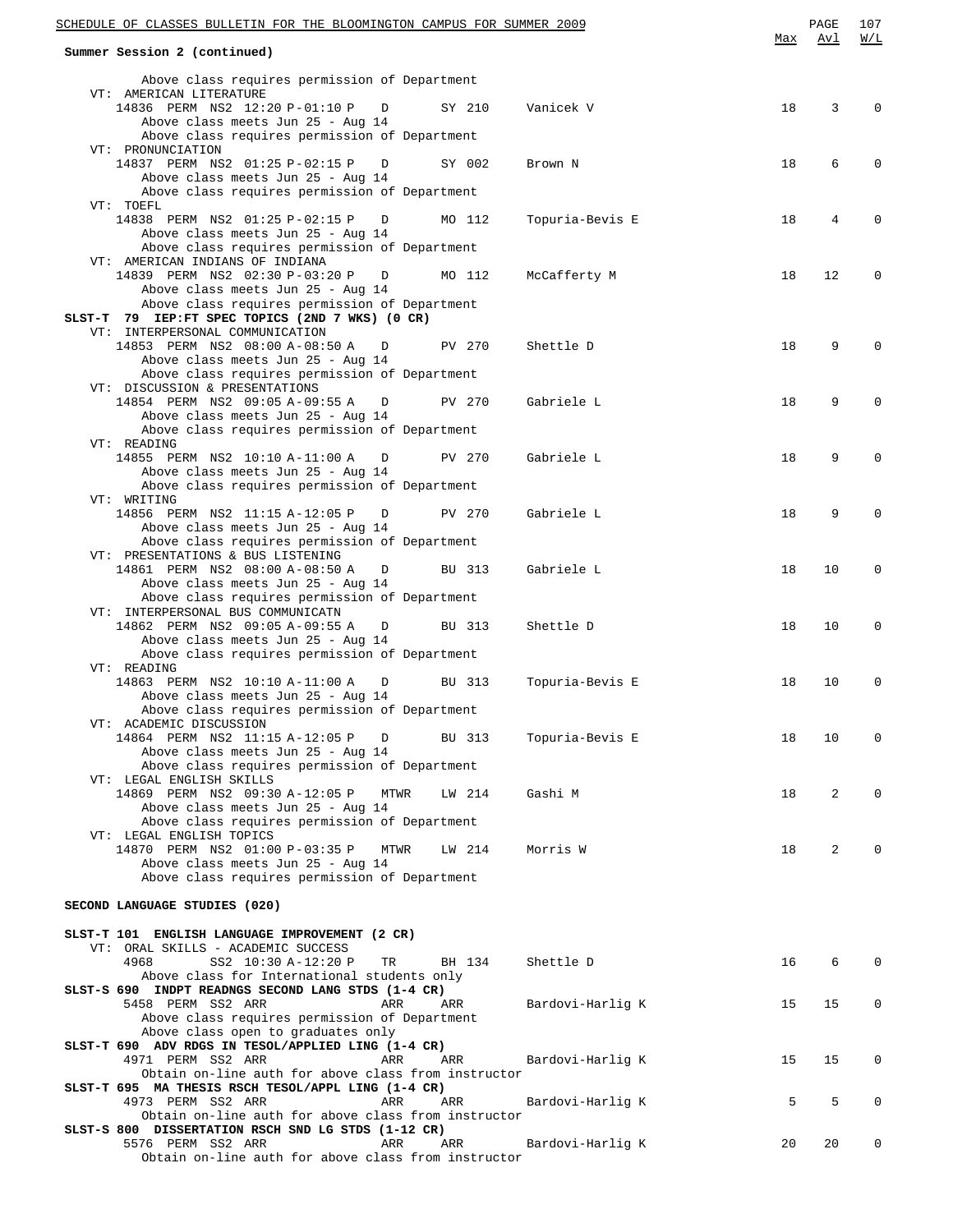## **Summer Session 2 (continued)**

Above class open to graduates only Above class graded on S/F basis only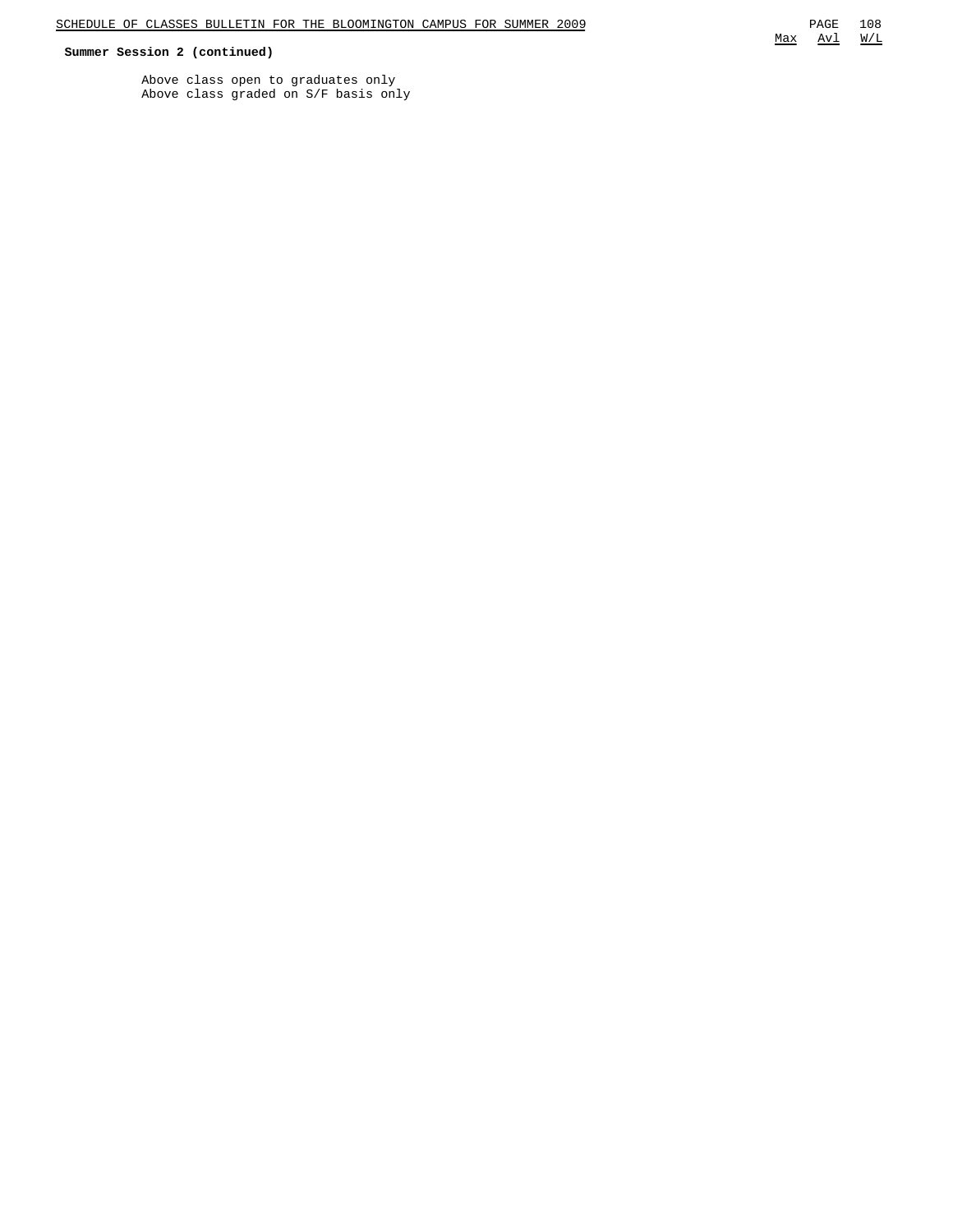| SCHEDULE OF CLASSES BULLETIN FOR THE BLOOMINGTON CAMPUS FOR SUMMER 2009                                                                                                                                                                                                                                                    |                      |              | PAGE         | 109      |
|----------------------------------------------------------------------------------------------------------------------------------------------------------------------------------------------------------------------------------------------------------------------------------------------------------------------------|----------------------|--------------|--------------|----------|
| Slavic Languages & Literatures (SLAV)                                                                                                                                                                                                                                                                                      |                      | Max          | Avl          | W/L      |
| Summer Session 1                                                                                                                                                                                                                                                                                                           |                      |              |              |          |
| SLAV-M 565 IND RDGS IN ROMANIAN LANG/LIT (1-12 CR)<br>4751 PERM SS1 ARR<br>ARR<br>ARR<br>Above class open to graduates only<br>Obtain on-line auth for above class from Department                                                                                                                                         | Illias C             | 1            | 1            |          |
| GENERAL SLAVIC (070)                                                                                                                                                                                                                                                                                                       |                      |              |              |          |
| SLAV-S 498 SUPERVISED INDIVIDUAL READING (1-3 CR)                                                                                                                                                                                                                                                                          |                      |              |              |          |
| 3382<br>SS1 ARR<br>ARR<br>ARR<br>SLAV-S 540 GRAD RDGS IN SLAVIC STUDIES (1-3 CR)                                                                                                                                                                                                                                           | Beinek J             | 5            | 4            |          |
| 3386 RSTR SS1 ARR<br>ARR<br>ARR                                                                                                                                                                                                                                                                                            | Franks S<br>Scott S  | $\mathbf{1}$ | $\mathbf{1}$ | $\Omega$ |
| Above class open to Graduates only<br>SLAV-S 801 PH D DISSERTATION (1-10 CR)                                                                                                                                                                                                                                               |                      |              |              |          |
| 3388 RSTR SS1 ARR<br>ARR<br>ARR                                                                                                                                                                                                                                                                                            | Franks S<br>Scott S  | 8            | 8            |          |
| Above class graded on deferred R grade basis<br>Above class open to Graduates only                                                                                                                                                                                                                                         |                      |              |              |          |
| Summer Session 2                                                                                                                                                                                                                                                                                                           |                      |              |              |          |
| MACEDONIAN (003)                                                                                                                                                                                                                                                                                                           |                      |              |              |          |
| SLAV-Q 311 INTENSIVE ELEM MACEDONIAN I (5 CR)<br>4929 PERM NS2 08:00 A-03:00 P<br>D<br>BH 015                                                                                                                                                                                                                              | Vangelov 0<br>Wall T | 8            | 6            |          |
| Above class for Special Registration only<br>Obtain on-line auth for above class from Department<br>Above class open to undergraduates only<br>Above class meets with SLAV-Q 511<br>Above class meets June 19 - July 17<br>SLAV-Q 312 INTENSIVE ELEM MACEDONIAN II (5 CR)                                                  |                      |              |              |          |
| 4930 PERM NS2 08:00 A-03:00 P<br>D<br>BH 015                                                                                                                                                                                                                                                                               | Vangelov 0<br>Wall T | 8            | 6            |          |
| Above class for Special Registration only<br>Obtain on-line auth for above class from Department<br>Above class open to undergraduates only<br>Above class meets with SLAV-Q 512<br>Above class meets July 20 - August 14                                                                                                  |                      |              |              |          |
| SLAV-Q 511 INTENSIVE ELEM MACEDONIAN I (5 CR)<br>4931 PERM NS2 08:00 A-03:00 P<br>D<br>BH 015                                                                                                                                                                                                                              | Vangelov 0<br>Wall T | 8            | 6            |          |
| Above class for Special Registration only<br>Obtain on-line auth for above class from Department<br>Above class open to graduates only<br>Above class meets with SLAV-Q 311<br>Above class meets June 19 - July 17<br>SLAV-Q 512 INTENSIVE ELEM MACEDONIAN II (5 CR)<br>4932 PERM NS2 08:00 A-03:00 P<br>D<br>BH 015       | Vangelov 0           | 8            | 6            |          |
| Above class for Special Registration only<br>Obtain on-line auth for above class from Department                                                                                                                                                                                                                           | Wall T               |              |              |          |
| Above class open to graduates only<br>Above class meets with SLAV-Q 312<br>Above class meets July 20 - August 14                                                                                                                                                                                                           |                      |              |              |          |
| UKRAINIAN (004)                                                                                                                                                                                                                                                                                                            |                      |              |              |          |
| SLAV-U 311 INTENSIVE ELEM UKRAINIAN I (5 CR)<br>5117 PERM NS2 08:00 A-03:00 P<br>D<br>BH 209<br>Above class for Special Registration only<br>Obtain on-line auth for above class from Department<br>Above class open to undergraduates only<br>Above class meets Jun 19 - Jul 17<br>Above class meets with SLAV-U 511      | Melnyk S             | 15           | 11           |          |
| SLAV-U 312 INTENSIVE ELEM UKRAINIAN II (5 CR)<br>5118 PERM NS2 08:00 A-03:00 P<br>D<br>BH 209<br>Above class for Special Registration only<br>Obtain on-line auth for above class from Department<br>Above class open to undergraduates only<br>Above class meets with SLAV-U 512<br>Above class meets July 20 - August 14 | Melnyk S             | 15           | 11           |          |
| SLAV-U 511 INTENSIVE ELEM UKRAINIAN I (5 CR)<br>5126 PERM NS2 08:00 A-03:00 P<br>D<br>BH 209<br>Above class for Special Registration only<br>Obtain on-line auth for above class from Department                                                                                                                           | Melnyk S             | 15           | 11           |          |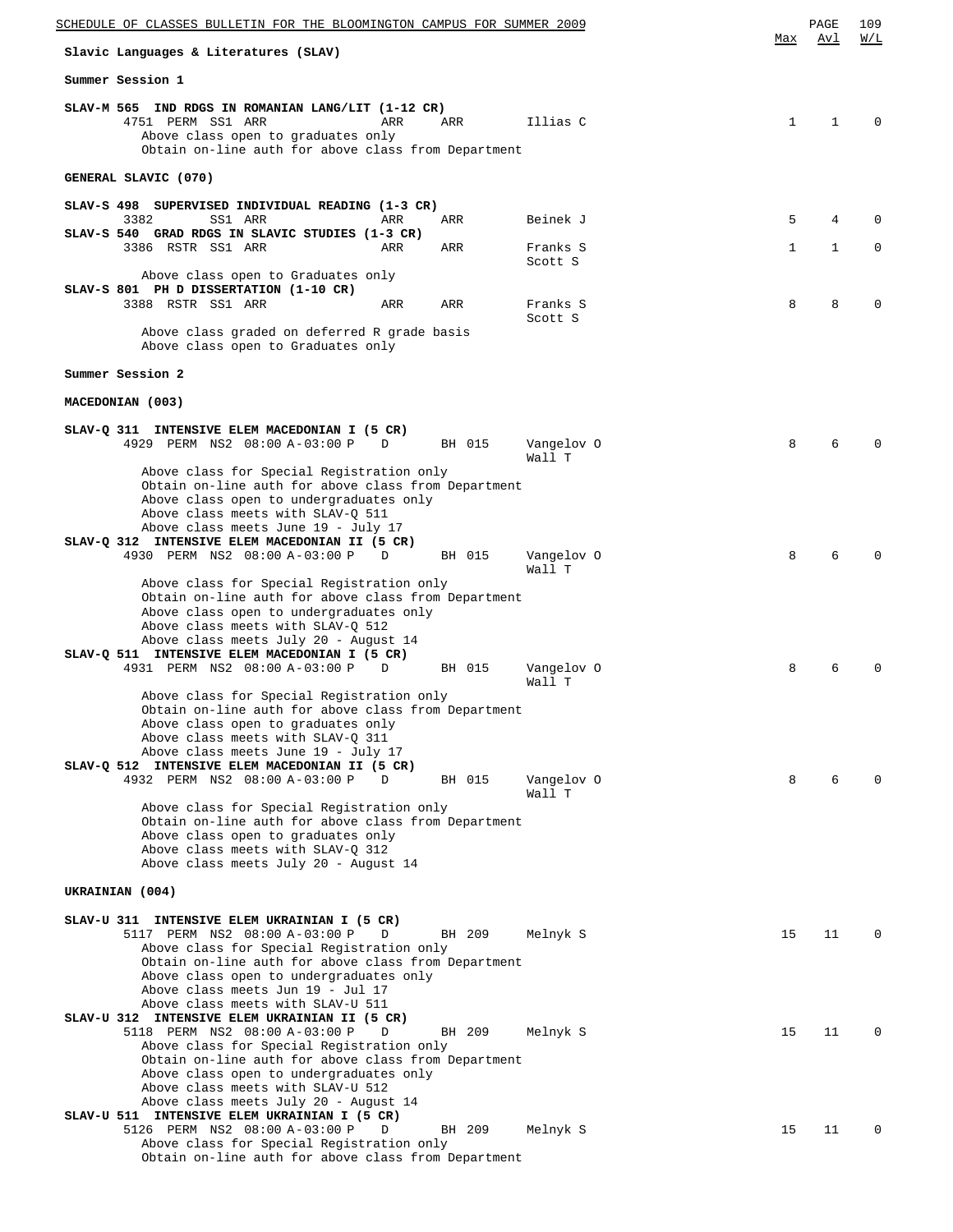| SCHEDULE OF CLASSES BULLETIN FOR THE BLOOMINGTON CAMPUS FOR SUMMER 2009                                                                                                                                                                                                                                                                         |                  |                       | Max | PAGE<br>Avl | 110<br>W/L  |
|-------------------------------------------------------------------------------------------------------------------------------------------------------------------------------------------------------------------------------------------------------------------------------------------------------------------------------------------------|------------------|-----------------------|-----|-------------|-------------|
| Summer Session 2 (continued)                                                                                                                                                                                                                                                                                                                    |                  |                       |     |             |             |
| Above class open to graduates only<br>Above class meets with SLAV-U 311<br>Above class meets June 19 - July 17<br>SLAV-U 512 INTENSIVE ELEM UKRAINIAN II (5 CR)<br>5127 PERM NS2 08:00 A-03:00 P<br>D<br>Above class for Special Registration only<br>Obtain on-line auth for above class from Department<br>Above class open to graduates only | BH 209           | Melnyk S              | 15  | 11          | $\Omega$    |
| Above class meets with SLAV-U 312                                                                                                                                                                                                                                                                                                               |                  |                       |     |             |             |
| Above class meets June 20 - August 14                                                                                                                                                                                                                                                                                                           |                  |                       |     |             |             |
| CZECH AND SLOVAK (010)                                                                                                                                                                                                                                                                                                                          |                  |                       |     |             |             |
|                                                                                                                                                                                                                                                                                                                                                 |                  |                       |     |             |             |
| SLAV-C 311 INTENSIVE ELEMENTARY CZECH I (5 CR)                                                                                                                                                                                                                                                                                                  |                  |                       |     |             |             |
| 3358 PERM NS2 01:30 P-03:00 P<br>MW                                                                                                                                                                                                                                                                                                             | BH 321<br>BH 321 | Hilchey C             | 12  | 7           |             |
| $09:00 A-12:00 P$<br>D<br>Above class open to undergraduates only                                                                                                                                                                                                                                                                               |                  | Hilchey C             |     |             |             |
| Above class meets with SLAV-C 511                                                                                                                                                                                                                                                                                                               |                  |                       |     |             |             |
| Above class for Special Registration only                                                                                                                                                                                                                                                                                                       |                  |                       |     |             |             |
| Above class meets June 19 - July 17                                                                                                                                                                                                                                                                                                             |                  |                       |     |             |             |
| SLAV-C 312 INTENSIVE ELEMENTARY CZECH II (5 CR)<br>3359 PERM NS2 01:30 P-03:00 P<br><b>TR</b>                                                                                                                                                                                                                                                   | BH 321           | Hilchey C             | 12  | 8           |             |
| $09:00 A-12:00 P$<br>D                                                                                                                                                                                                                                                                                                                          | BH 321           | Hilchey C             |     |             |             |
| Above class open to undergraduates only                                                                                                                                                                                                                                                                                                         |                  |                       |     |             |             |
| Above class meets with SLAV-C 512                                                                                                                                                                                                                                                                                                               |                  |                       |     |             |             |
| Above class for Special Registration only                                                                                                                                                                                                                                                                                                       |                  |                       |     |             |             |
| Above class meets July 20 - August 14<br>SLAV-C 511 INTENSIVE ELEMENTARY CZECH I (5 CR)                                                                                                                                                                                                                                                         |                  |                       |     |             |             |
| 3360 PERM NS2 01:30 P-03:00 P<br>MW                                                                                                                                                                                                                                                                                                             | BH 321           | Hilchey C             | 12  | 7           |             |
| $09:00 A-12:00 P$<br>D                                                                                                                                                                                                                                                                                                                          | BH 321           | Hilchey C             |     |             |             |
| Above class open to graduates only                                                                                                                                                                                                                                                                                                              |                  |                       |     |             |             |
| Above class meets with SLAV-C 311<br>Above class for Special Registration only                                                                                                                                                                                                                                                                  |                  |                       |     |             |             |
| Above class meets June 19 - July 17                                                                                                                                                                                                                                                                                                             |                  |                       |     |             |             |
| SLAV-C 512 INTENSIVE ELEMENTARY CZECH II (5 CR)                                                                                                                                                                                                                                                                                                 |                  |                       |     |             |             |
| 3361 PERM NS2 01:30 P-03:00 P<br><b>TR</b><br>$09:00 A-12:00 P$<br>D                                                                                                                                                                                                                                                                            | BH 321<br>BH 321 | Hilchey C             | 12  | 8           |             |
| Above class open to graduates only                                                                                                                                                                                                                                                                                                              |                  | Hilchey C             |     |             |             |
| Above class meets with SLAV-C 312                                                                                                                                                                                                                                                                                                               |                  |                       |     |             |             |
| Above class for Special Registration only                                                                                                                                                                                                                                                                                                       |                  |                       |     |             |             |
| Above class meets July 20 - August 14                                                                                                                                                                                                                                                                                                           |                  |                       |     |             |             |
| POLISH (020)                                                                                                                                                                                                                                                                                                                                    |                  |                       |     |             |             |
|                                                                                                                                                                                                                                                                                                                                                 |                  |                       |     |             |             |
| SLAV-P 311 INTENSIVE ELEMENTARY POLISH I (5 CR)                                                                                                                                                                                                                                                                                                 |                  |                       |     |             |             |
| Above and following classes by Special Registration only<br>3374 PERM NS2 08:00 A-03:00 P<br>D                                                                                                                                                                                                                                                  | BH 315           | Kurowska-Mlynarczyk J | 12  | 7           | $\mathbf 0$ |
| Above class open to undergraduates only                                                                                                                                                                                                                                                                                                         |                  |                       |     |             |             |
| Above class meets with SLAV-P 511                                                                                                                                                                                                                                                                                                               |                  |                       |     |             |             |
| Above class meets June 19 - July 17                                                                                                                                                                                                                                                                                                             |                  |                       |     |             |             |
| SLAV-P 312 INTENSIVE ELEMENTARY POLISH II (5 CR)<br>3375 PERM NS2 08:00 A-03:00 P<br>D                                                                                                                                                                                                                                                          | BH 315           | Kurowska-Mlynarczyk J | 12  | 8           | $\Omega$    |
|                                                                                                                                                                                                                                                                                                                                                 |                  | Wall T                |     |             |             |
| Above class open to undergraduates only                                                                                                                                                                                                                                                                                                         |                  |                       |     |             |             |
| Above class meets with SLAV-P 512                                                                                                                                                                                                                                                                                                               |                  |                       |     |             |             |
| Above class meets July 20 - August 14<br>SLAV-P 511 INTENSIVE ELEMENTARY POLISH I (5 CR)                                                                                                                                                                                                                                                        |                  |                       |     |             |             |
| 3376 PERM NS2 08:00 A-03:00 P<br>D                                                                                                                                                                                                                                                                                                              | BH 315           | Kurowska-Mlynarczyk J | 12  | 7           | $\Omega$    |
| Above class open to graduates only                                                                                                                                                                                                                                                                                                              |                  |                       |     |             |             |
| Above class meets with SLAV-P 311                                                                                                                                                                                                                                                                                                               |                  |                       |     |             |             |
| Above class meets June 19 - July 17<br>SLAV-P 512 INTENSIVE ELEMENTARY POLISH II (5 CR)                                                                                                                                                                                                                                                         |                  |                       |     |             |             |
| 3377 PERM NS2 08:00 A-03:00 P<br>D                                                                                                                                                                                                                                                                                                              | BH 315           | Kurowska-Mlynarczyk J | 12  | 8           | $\Omega$    |
|                                                                                                                                                                                                                                                                                                                                                 |                  | Wall T                |     |             |             |
| Above class open to graduates only                                                                                                                                                                                                                                                                                                              |                  |                       |     |             |             |
| Above class meets with SLAV-P 312<br>Above class meets July 20 - August 14                                                                                                                                                                                                                                                                      |                  |                       |     |             |             |
|                                                                                                                                                                                                                                                                                                                                                 |                  |                       |     |             |             |
| ROMANIAN (030)                                                                                                                                                                                                                                                                                                                                  |                  |                       |     |             |             |
| SLAV-M 311 INTENSIVE ELEM ROMANIAN I (5 CR)                                                                                                                                                                                                                                                                                                     |                  |                       |     |             |             |
| Above and following classes by special registration only                                                                                                                                                                                                                                                                                        |                  |                       |     |             |             |
| 3370 PERM NS2 08:00 A-03:00 P<br>D                                                                                                                                                                                                                                                                                                              | BH 105           | Cap Bun M             | 12  | 5           |             |
| Above class open to undergraduates only                                                                                                                                                                                                                                                                                                         |                  |                       |     |             |             |
| Above class meets with SLAV-M 511<br>Above class meets June 19 - July 17                                                                                                                                                                                                                                                                        |                  |                       |     |             |             |
| SLAV-M 312 INTENSIVE ELEM ROMANIAN II (5 CR)                                                                                                                                                                                                                                                                                                    |                  |                       |     |             |             |
| 3371 PERM NS2 08:00 A-03:00 P<br>D                                                                                                                                                                                                                                                                                                              | BH 105           | Cap Bun M             | 12  | 5           |             |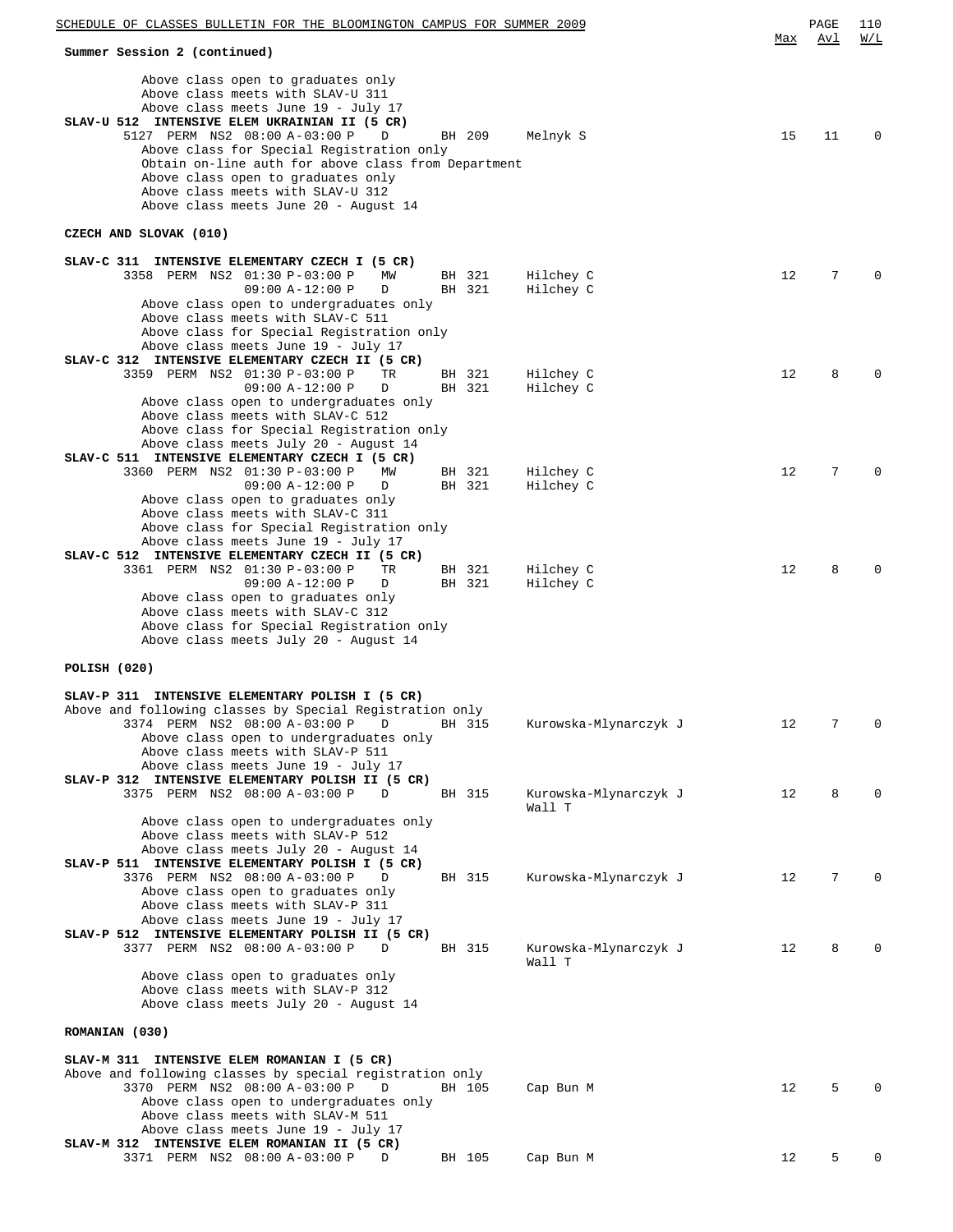| Summer Session 2 (continued)                                                                 |                  | Max               | Avl | W/L          |
|----------------------------------------------------------------------------------------------|------------------|-------------------|-----|--------------|
|                                                                                              |                  |                   |     |              |
| Above class open to undergraduates only<br>Above class meets with SLAV-M 512                 |                  |                   |     |              |
| Above class meets July 20 - August 14                                                        |                  |                   |     |              |
| SLAV-M 511 INTENSIVE ELEM ROMANIAN I (5 CR)                                                  |                  |                   |     |              |
| 3372 PERM NS2 08:00 A-03:00 P<br>BH 105<br>D<br>Above class open to graduates only           | Cap Bun M        | $12 \overline{ }$ | 5   | $\Omega$     |
| Above class meets with SLAV-M 311                                                            |                  |                   |     |              |
| Above class meets June 19 - July 17                                                          |                  |                   |     |              |
| SLAV-M 512 INTENSIVE ELEM ROMANIAN II (5 CR)<br>3373 PERM NS2 08:00 A-03:00 P<br>D<br>BH 105 | Cap Bun M        | 12                | 5   | $\Omega$     |
| Above class open to graduates only                                                           |                  |                   |     |              |
| Above class meets with SLAV-M 312                                                            |                  |                   |     |              |
| Above class meets July 20 - August 14                                                        |                  |                   |     |              |
| RUSSIAN (040)                                                                                |                  |                   |     |              |
| SLAV-W 301 ELEMENTARY RUSSIAN I (5 CR)                                                       |                  |                   |     |              |
| 3390 PERM NS2 08:00 A-05:00 P<br>D<br>BH 214                                                 | Braley B         | 15                | 5   | $\Omega$     |
| W 301: This class is part of the summer workshop, but begins                                 |                  |                   |     |              |
| earlier. Class meets June 15 - July 17<br>Above class for Special Registration only          |                  |                   |     |              |
| 3896 PERM NS2 08:00 A-05:00 P<br>BH 215<br>D                                                 | Witcombe M       | 15                | 6   | $\Omega$     |
| W 301: This class is part of the summer workshop, but begins                                 |                  |                   |     |              |
| earlier. Class meets June 15 - July 17                                                       |                  |                   |     |              |
| Above class for Special Registration only<br>SLAV-W 302 ELEMENTARY RUSSIAN II (5 CR)         |                  |                   |     |              |
| 3391 PERM NS2 08:00 A-12:00 P<br>D<br>BH 231                                                 | Potvin A         | 13                | 7   | $\Omega$     |
| $02:00 P - 05:00 P$<br>BH 231<br>D                                                           | Potvin A         |                   |     |              |
| Above class for Special Registration only                                                    |                  |                   |     |              |
| Above class meets June 19 - July 17<br>SLAV-W 303 INTERMEDIATE RUSSIAN I (5 CR)              |                  |                   |     |              |
| 3392 PERM NS2 08:00 A-12:00 P<br>D<br>BH 217                                                 | Nuckols M        | 12                | 1   | 0            |
| $02:00 P - 05:00 P$<br>BH 217<br>D                                                           | Nuckols M        |                   |     |              |
| Above class for Special Registration only                                                    |                  |                   |     |              |
| Above class meets June 19 - July 17<br>3393 PERM NS2 08:00 A-12:00 P<br>D<br>BH 018          | Petkova S        | 12                | 12  | 0            |
|                                                                                              | Wall T           |                   |     |              |
| $02:00 P - 05:00 P$<br>D<br>BH 018                                                           | Petkova S        |                   |     |              |
| Above class for Special Registration only                                                    |                  |                   |     |              |
| Above class meets June 19 - July 17<br>SLAV-W 304 INTERMEDIATE RUSSIAN II (5 CR)             |                  |                   |     |              |
| 3394 PERM NS2 08:00 A-12:00 P<br>D<br>BH 137                                                 | Aloshycheva Y    | 12                | 3   | $\Omega$     |
| $02:00 P - 05:00 P$<br>BH 137<br>D                                                           | Aloshycheva Y    |                   |     |              |
| Above class for Special Registration only<br>Above class meets June 19 - July 17             |                  |                   |     |              |
| SLAV-W 305 ADV INTERMEDIATE RUSSIAN I (5 CR)                                                 |                  |                   |     |              |
| BH 235<br>3395 PERM NS2 08:00 A-12:00 P<br>D<br>CLSD                                         | Nikolaeva K      | 12                | 0   | 0            |
| $02:00 P - 05:00 P$<br>BH 242<br>D                                                           | Nikolaeva K      |                   |     |              |
| Above class for Special Registration only<br>Above class meets June 19 - July 17             |                  |                   |     |              |
| 3897 PERM NS2 08:00 A-12:00 P<br>BH 335<br>D                                                 | Nikolaeva K      | 12                | 12  | $\mathbf 0$  |
|                                                                                              | Wall T           |                   |     |              |
| $02:00 P - 05:00 P$<br>BH 337<br>D                                                           | KAZAKOVA N       |                   |     |              |
| Above class for Special Registration only<br>Above class meets June 19 - July 17             |                  |                   |     |              |
| SLAV-W 306 ADV INTERMEDIATE RUSSIAN II (5 CR)                                                |                  |                   |     |              |
| 3396 PERM NS2 08:00 A-12:00 P<br>D<br>BH 244                                                 | Stefani S        | 15                | 9   | $\Omega$     |
| $02:00 P - 05:00 P$<br>D<br>BH 244                                                           | Stefani S        |                   |     |              |
| Above class for Special Registration only<br>Above class meets June 19 - July 17             |                  |                   |     |              |
| SLAV-W 307 ADVANCED RUSSIAN I (5 CR)                                                         |                  |                   |     |              |
| 3397 PERM NS2 08:00 A-12:00 P<br>D<br>BH 147                                                 | Yastrebova O     | 12                | 3   | $\Omega$     |
| $02:00 P - 05:00 P$<br>D<br>BH 149                                                           | Yastrebova O     |                   |     |              |
| Above class for Special Registration only<br>Above class meets with SLAV-W 507               |                  |                   |     |              |
| Above class meets June 19 - July 17                                                          |                  |                   |     |              |
| SLAV-W 308 ADV RUSS SYNTAX/STYLISTICS I (5 CR)                                               |                  |                   |     |              |
| 3398 PERM NS2 08:00 A-12:00 P<br>D<br>BH 233                                                 | Sharogradskaya A | 12                | 3   | $\Omega$     |
| $02:00 P - 05:00 P$<br>BH 246<br>D<br>Above class for Special Registration only              | Sharogradskaya A |                   |     |              |
| Above class meets with SLAV-W 508                                                            |                  |                   |     |              |
| Above class meets June 19 - July 17                                                          |                  |                   |     |              |
| SLAV-W 309 ADV RUSS SYNTAX/STYLISTCS III (5 CR)                                              |                  |                   |     |              |
| 3399 PERM NS2 08:00 A-12:00 P<br>BH 221<br>D<br>$02:00 P - 05:00 P$<br>BH 221<br>D           | Sharogradskaya A | 12                | 9   | <sup>0</sup> |
| Above class for Special Registration only                                                    | Sharogradskaya A |                   |     |              |
| Above class meets with SLAV-W 509                                                            |                  |                   |     |              |
| Above class meets June 19 - July 17                                                          |                  |                   |     |              |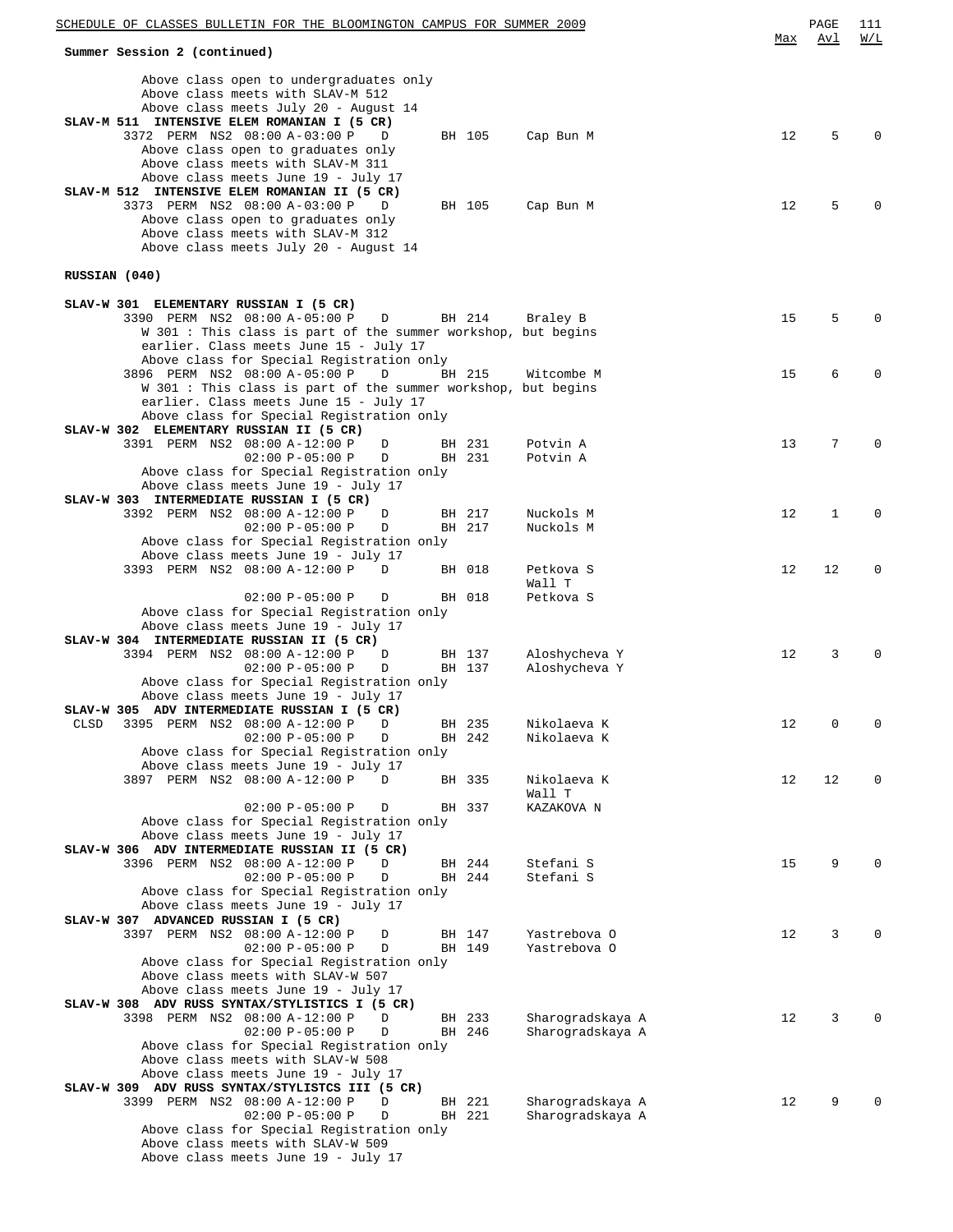| SCHEDULE OF CLASSES BULLETIN FOR THE BLOOMINGTON CAMPUS FOR SUMMER 2009<br>Summer Session 2 (continued)                               |                  |                                      | Max | PAGE<br>Avl | 112<br>W/L |
|---------------------------------------------------------------------------------------------------------------------------------------|------------------|--------------------------------------|-----|-------------|------------|
|                                                                                                                                       |                  |                                      |     |             |            |
| SLAV-W 351 SUMMER INTNSV ELEM RUSSIAN II (5 CR)<br>3400 PERM NS2 08:00 A-05:00 P<br>D<br>Above class for Special Registration only    | BH 214           | Braley B                             | 15  | 7           | 0          |
| Above class meets July 20 - August 14<br>3901 PERM NS2 08:00 A-05:00 P<br>D                                                           | BH 215           | Witcombe M                           | 15  | 6           | 0          |
| Above class for Special Registration only<br>Above class meets July 20 - August 14                                                    |                  |                                      |     |             |            |
| SLAV-W 352 SUMMER INTNSV INTM RUSSIAN I (5 CR)<br>3401 PERM NS2 08:00 A-12:00 P<br>D                                                  | BH 231           | Potvin A                             | 13  | 9           | $\Omega$   |
| $02:00 P - 05:00 P$<br>D<br>Above class for Special Registration only                                                                 | BH 231           | Potvin A                             |     |             |            |
| Above class meets July 20 - August 14<br>SLAV-W 353 SUMMER INTNSV INTM RUSSIAN II (5 CR)                                              |                  |                                      |     |             |            |
| 3402 PERM NS2 08:00 A-12:00 P<br>D<br>$02:00 P - 05:00 P$<br>D                                                                        | BH 217<br>BH 217 | Nuckols M<br>Nuckols M               | 12  | 1           | $\Omega$   |
| Above class for Special Registration only<br>Above class meets July 20 - August 14                                                    |                  |                                      |     |             |            |
| 3403 PERM NS2 08:00 A-12:00 P<br>D                                                                                                    | BH 018           | Petkova S                            | 12  | 12          | 0          |
| $02:00 P - 05:00 P$<br>D                                                                                                              | BH 018           | Wall T<br>Petkova S                  |     |             |            |
| Above class for Special Registration only<br>Above class meets July 20 - August 14<br>SLAV-W 354 SUMMER INTNS ADV INTM RUSSN I (5 CR) |                  |                                      |     |             |            |
| 3404 PERM NS2 08:00 A-12:00 P<br>D                                                                                                    | BH 137           | Aloshycheva Y                        | 12  | 4           | O          |
| $02:00 P - 05:00 P$<br>D<br>Above class for Special Registration only                                                                 | BH 137           | Aloshycheva Y                        |     |             |            |
| Above class meets July 20 - August 14                                                                                                 |                  |                                      |     |             |            |
| SLAV-W 355 SUMMER INTNS ADV INTM RUSSN II (5 CR)<br>3405 PERM NS2 08:00 A-12:00 P<br>CLSD<br>D                                        | BH 235           | Nikolaeva K                          | 12  | $\mathbf 0$ | 0          |
|                                                                                                                                       |                  | Wall T                               |     |             |            |
| $02:00 P - 05:00 P$<br>D<br>Above class for Special Registration only                                                                 | BH 242           | Nikolaeva K                          |     |             |            |
| Above class meets July 20 - August 14                                                                                                 |                  |                                      |     |             |            |
| 3898 PERM NS2 08:00 A-12:00 P<br>D                                                                                                    | BH 335           | Nikolaeva K<br>Wall T                | 12  | 12          | $\Omega$   |
| $02:00 P - 05:00 P$<br>D                                                                                                              | BH 337           | KAZAKOVA N                           |     |             |            |
| Above class for Special Registration only<br>Above class meets July 20 - August 14                                                    |                  |                                      |     |             |            |
| SLAV-W 356 SUMMER INTNSV ADV RUSSIAN I (5 CR)<br>D                                                                                    | BH 244           | Stefani S                            | 15  | 10          | $\Omega$   |
| 3406 PERM NS2 08:00 A-12:00 P<br>$02:00 P - 05:00 P$<br>D                                                                             | BH 244           | Stefani S                            |     |             |            |
| Above class for Special Registration only<br>Above class meets July 20 - August 14                                                    |                  |                                      |     |             |            |
| SLAV-W 357 ADVANCED RUSSIAN II (5 CR)                                                                                                 |                  |                                      |     |             |            |
| 3407 PERM NS2 08:00 A-12:00 P<br>D<br>D<br>$02:00 P - 05:00 P$                                                                        | BH 147<br>BH 149 | Yastrebova O<br>Yastrebova O         | 12  | 4           | $\Omega$   |
| Above class for Special Registration only                                                                                             |                  |                                      |     |             |            |
| Above class meets with SLAV-W 557<br>Above class meets July 20 - August 14                                                            |                  |                                      |     |             |            |
| SLAV-W 358 ADV RUSS SYNTAX/STYLISTICS II (5 CR)                                                                                       |                  |                                      |     |             |            |
| 3408 PERM NS2 08:00 A-12:00 P<br>D<br>$02:00 P - 05:00 P$<br>D                                                                        | BH 233<br>BH 246 | Sharogradskaya A<br>Sharogradskaya A | 12  | 4           |            |
| Above class for Special Registration only                                                                                             |                  |                                      |     |             |            |
| Above class meets with SLAV-W 558<br>Above class meets July 20 - August 14                                                            |                  |                                      |     |             |            |
| SLAV-W 359 ADV RUSS SYNTAX/STYLISTICS IV (5 CR)<br>3409 PERM NS2 08:00 A-12:00 P<br>D                                                 | BH 221           |                                      | 12  | 9           |            |
| $02:00 P - 05:00 P$<br>D                                                                                                              | BH 221           | Sharogradskaya A<br>Sharogradskaya A |     |             |            |
| Above class for Special Registration only<br>Above class meets with SLAV-W 559                                                        |                  |                                      |     |             |            |
| Above class meets July 20 - August 14                                                                                                 |                  |                                      |     |             |            |
| SLAV-W 507 ADVANCED RUSSIAN I (5 CR)<br>3410 PERM NS2 08:00 A-12:00 P<br>D                                                            | BH 147           | Yastrebova O                         | 12  | 3           |            |
| $02:00 P - 05:00 P$<br>D                                                                                                              | BH 149           | Yastrebova O                         |     |             |            |
| Above class open to graduates only<br>Above class for Special Registration only                                                       |                  |                                      |     |             |            |
| Above class meets with SLAV-W 307                                                                                                     |                  |                                      |     |             |            |
| Above class meets June 19 - July 17<br>SLAV-W 508 ADV RUSS SYNTAX/STYLISTICS I (5 CR)                                                 |                  |                                      |     |             |            |
| 3411 PERM NS2 08:00 A-12:00 P<br>D                                                                                                    | BH 233           | Sharogradskaya A                     | 12  | 3           |            |
| $02:00 P - 05:00 P$<br>D<br>Above class open to graduates only                                                                        | BH 246           | Sharogradskaya A                     |     |             |            |
| Above class for Special Registration only                                                                                             |                  |                                      |     |             |            |
| Above class meets with SLAV-W 308<br>Above class meets June 19 - July 17                                                              |                  |                                      |     |             |            |
| SLAV-W 509 ADV RUSS SYNTAX/STYLISTIC III (5 CR)                                                                                       |                  |                                      |     |             |            |
| 3412 PERM NS2 08:00 A-12:00 P<br>D<br>$02:00 P - 05:00 P$<br>D                                                                        | BH 221<br>BH 221 | Sharogradskaya A<br>Sharogradskaya A | 12  | 9           |            |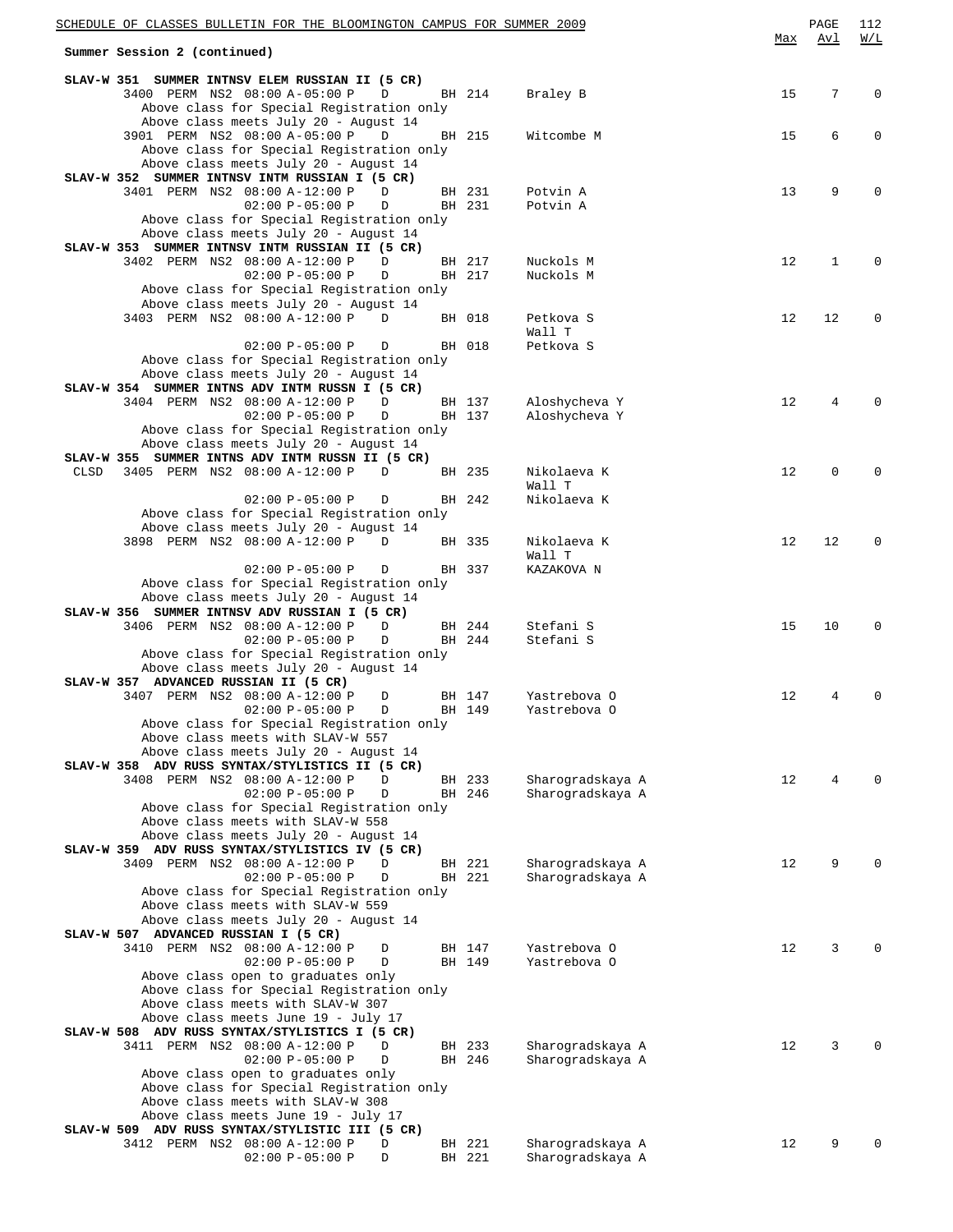| SCHEDULE OF CLASSES BULLETIN FOR THE BLOOMINGTON CAMPUS FOR SUMMER 2009                                                                                      |                  |                              |                  | Max | PAGE<br>Avl | 113<br>W/L   |
|--------------------------------------------------------------------------------------------------------------------------------------------------------------|------------------|------------------------------|------------------|-----|-------------|--------------|
| Summer Session 2 (continued)                                                                                                                                 |                  |                              |                  |     |             |              |
| Above class open to graduates only<br>Above class for Special Registration only<br>Above class meets with SLAV-W 309<br>Above class meeets June 19 - July 17 |                  |                              |                  |     |             |              |
| SLAV-W 557 ADVANCED RUSSIAN II (5 CR)                                                                                                                        |                  |                              |                  |     |             |              |
| 3413 PERM NS2 08:00 A-12:00 P<br>D<br>$02:00 P - 05:00 P$<br>D                                                                                               | BH 147<br>BH 149 | Yastrebova O<br>Yastrebova O |                  | 12  | 4           |              |
| Above class open to graduates only                                                                                                                           |                  |                              |                  |     |             |              |
| Above class for Special Registration only                                                                                                                    |                  |                              |                  |     |             |              |
| Above class meets with SLAV-W 357<br>Above class meets July 20 - August 14                                                                                   |                  |                              |                  |     |             |              |
| SLAV-W 558 ADV RUSS SYNTAX/STYLISTICS II (5 CR)                                                                                                              |                  |                              |                  |     |             |              |
| 3414 PERM NS2 08:00 A-12:00 P<br>D                                                                                                                           | BH 233           |                              | Sharogradskaya A | 12  | 4           |              |
| $02:00 P - 05:00 P$<br>D<br>Above class open to graduates only                                                                                               | BH 246           |                              | Sharogradskaya A |     |             |              |
| Above class for Special Registration only                                                                                                                    |                  |                              |                  |     |             |              |
| Above class meets with SLAV-W 358                                                                                                                            |                  |                              |                  |     |             |              |
| Above class meets July 20 - August 14<br>SLAV-W 559 ADV RUSS SYNTAX/STYLISTICS IV (5 CR)                                                                     |                  |                              |                  |     |             |              |
| 3415 PERM NS2 08:00 A-12:00 P<br>D                                                                                                                           | BH 221           |                              | Sharogradskaya A | 12  | 9           | <sup>0</sup> |
| $02:00 P - 05:00 P$<br>D                                                                                                                                     | BH 221           |                              | Sharogradskaya A |     |             |              |
| Above class open to graduates only                                                                                                                           |                  |                              |                  |     |             |              |
| Above class for Special Registration only<br>Above class meets with SLAV-W 359                                                                               |                  |                              |                  |     |             |              |
| Above class meets July 20 - August 14                                                                                                                        |                  |                              |                  |     |             |              |
|                                                                                                                                                              |                  |                              |                  |     |             |              |
| RUSSIAN DICTION (045)                                                                                                                                        |                  |                              |                  |     |             |              |
| SLAV-R 431 INTENS RUS -- ORAL (2 CR)                                                                                                                         |                  |                              |                  |     |             |              |
| 3378 PERM SS2 08:00 A-05:00 P<br>D                                                                                                                           | BH 003           | Khawaldah L                  |                  | 75  | 75          | O            |
|                                                                                                                                                              |                  | Trotter V<br>Pankova L       |                  |     |             |              |
|                                                                                                                                                              |                  |                              | Privalskaya L    |     |             |              |
|                                                                                                                                                              |                  |                              | Gruszczynska M   |     |             |              |
| Above class for Special Registration only<br>SLAV-R 434 INTENS RUS -- PHON (1 CR)                                                                            |                  |                              |                  |     |             |              |
| 3379 PERM SS2 08:00 A-12:00 P<br>MTWR                                                                                                                        | BH 141           | Richter L                    |                  | 15  | 15          | $\Omega$     |
|                                                                                                                                                              |                  | Mackenzie S                  |                  |     |             |              |
| Above class for Special Registration only                                                                                                                    |                  |                              |                  |     |             |              |
| SERBIAN CROATIAN (050)                                                                                                                                       |                  |                              |                  |     |             |              |
| SLAV-S 311 INTENSIVE ELEM CROATIAN/SERB I (5 CR)                                                                                                             |                  |                              |                  |     |             |              |
| Above and following classes by Special Registration only                                                                                                     |                  |                              |                  |     |             |              |
| 3380 PERM NS2 08:00 A-03:00 P<br>D                                                                                                                           | BH 316           | Cvikic L                     |                  | 10  | 4           | 0            |
| Above class open to undergraduates only<br>Above class meets with SLAV-S 511                                                                                 |                  |                              |                  |     |             |              |
| Above class meets June 19 - July 17                                                                                                                          |                  |                              |                  |     |             |              |
| SLAV-S 312 INTENSV ELEM CROATIAN/SERB II (5 CR)                                                                                                              |                  |                              |                  |     |             |              |
| 3381 PERM NS2 08:00 A-03:00 P<br>D<br>Above class open to undergraduates only                                                                                | BH 316           | Cvikic L                     |                  | 10  | 4           | <sup>0</sup> |
| Above class meets with SLAV-S 512                                                                                                                            |                  |                              |                  |     |             |              |
| Above class meets July 20 - August 14                                                                                                                        |                  |                              |                  |     |             |              |
| SLAV-S 511 INTENS ELEM CROATIAN/SERBIAN I (5 CR)<br>3384 PERM NS2 08:00 A-03:00 P<br>D                                                                       | BH 316           | Cvikic L                     |                  | 10  | 4           |              |
| Above class open to graduates only                                                                                                                           |                  |                              |                  |     |             |              |
| Above class meets with SLAV-S 311                                                                                                                            |                  |                              |                  |     |             |              |
| Above class meets June 19 - July 17                                                                                                                          |                  |                              |                  |     |             |              |
| SLAV-S 512 INTNS ELEM CROATIAN/SERBIAN II (5 CR)<br>3385 PERM NS2 08:00 A-03:00 P<br>D                                                                       | BH 316           | Cvikic L                     |                  | 10  | 4           |              |
| Above class open to graduates only                                                                                                                           |                  |                              |                  |     |             |              |
| Above class meets with SLAV-S 312                                                                                                                            |                  |                              |                  |     |             |              |
| Above class meets July 20 - August 14                                                                                                                        |                  |                              |                  |     |             |              |
| SOUTH SLAVIC (055)                                                                                                                                           |                  |                              |                  |     |             |              |
|                                                                                                                                                              |                  |                              |                  |     |             |              |
| SLAV-K 311 INTENSIVE ELEM SLOVENE I (5 CR)<br>13859 PERM SS2 08:00 A-04:00 P<br>D                                                                            | SW 221           | Jurgec P                     |                  | 12  | 8           |              |
| Above class for Special Registration only                                                                                                                    |                  |                              |                  |     |             |              |
| Obtain on-line auth for above class from Department                                                                                                          |                  |                              |                  |     |             |              |
| Above class open to undergraduates only<br>Above class meets with SLAV-K 312, K 511 and K 512                                                                |                  |                              |                  |     |             |              |
| SLAV-K 312 INTENSIVE ELEM SLOVENE II (5 CR)                                                                                                                  |                  |                              |                  |     |             |              |
| 13862 PERM SS2 08:00 A-04:00 P<br>D                                                                                                                          | SW 221           | Jurgec P                     |                  | 12  | 8           |              |
| Above class for Special Registration only<br>Obtain on-line auth for above class from Department                                                             |                  |                              |                  |     |             |              |
| Above class open to undergraduates only                                                                                                                      |                  |                              |                  |     |             |              |
| Above class meets with SLAV-K 311, K 511 and K 512                                                                                                           |                  |                              |                  |     |             |              |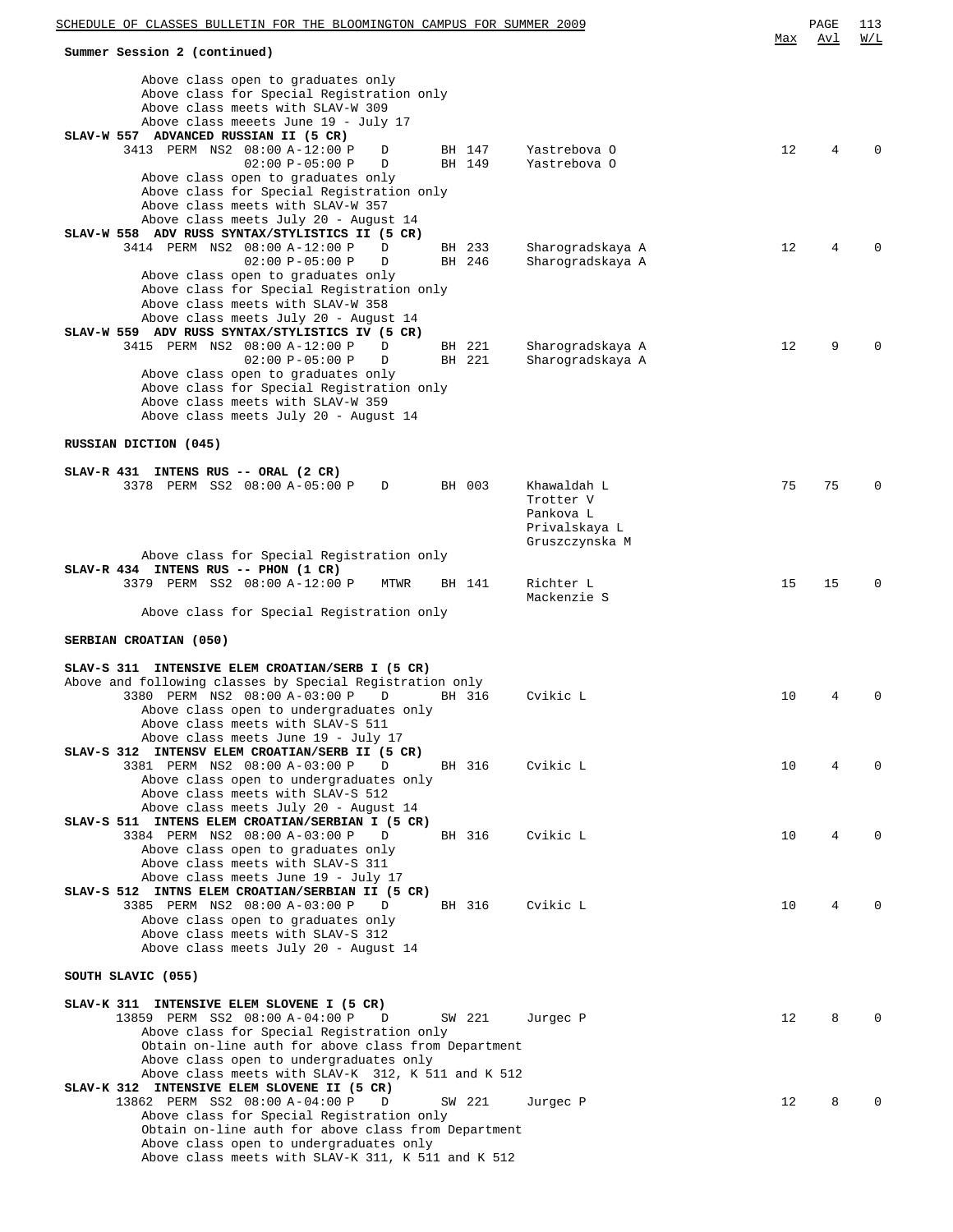| SCHEDULE OF CLASSES BULLETIN FOR THE BLOOMINGTON CAMPUS FOR SUMMER 2009                                                                                                                                                                                    |            | PAGE | 114         |
|------------------------------------------------------------------------------------------------------------------------------------------------------------------------------------------------------------------------------------------------------------|------------|------|-------------|
| Summer Session 2 (continued)                                                                                                                                                                                                                               | <u>Max</u> | Avl  | W/L         |
| SLAV-K 511 INTENSIVE ELEM SLOVENE I (5 CR)<br>13865 PERM SS2 08:00 A-04:00 P<br>SW 221<br>Jurgec P<br>D                                                                                                                                                    | 12         | 8    | $\Omega$    |
| Above class for Special Registration only<br>Obtain on-line auth for above class from Department<br>Above class open to graduates only<br>Above class meets with SLAV-K 311, K 312 and K 512<br>SLAV-K 512 INTENSIVE ELEM SLOVENE II (5 CR)                |            |      |             |
| 13867 PERM SS2 08:00 A-04:00 P<br>D<br>SW 221<br>Jurgec P<br>Above class for Special Registration only<br>Obtain on-line auth for above class from Department<br>Above class open to graduates only<br>Above class meets with SLAV-K 311, K 312, and K 511 | 12         | 8    |             |
| GEORGIAN (060)                                                                                                                                                                                                                                             |            |      |             |
| SLAV-G 311 INTENSIVE ELEM GEORGIAN I (5 CR)<br>Above and following classes by special registration only                                                                                                                                                    |            |      |             |
| 3362 PERM NS2 08:00 A-12:30 P<br>BH 319<br>D<br>Kiziria D<br>Above class open to undergraduates only<br>Above class meets with SLAV-G 511<br>Above class meets June 19 - July 17                                                                           | 10         | 8    | $\Omega$    |
| SLAV-G 312 INTENSIVE ELEM GEORGIAN II (5 CR)<br>3363 PERM NS2 08:00 A-12:30 P<br>D<br>BH 319<br>Kiziria D<br>Above class open to undergraduates only<br>Above class meets with SLAV-G 512                                                                  | 10         | 8    | $\Omega$    |
| Above class meets July 20 - August 14<br>SLAV-G 511 INTENSIVE ELEM GEORGIAN I (5 CR)<br>3366 PERM NS2 08:00 A-12:30 P<br>D<br>BH 319<br>Kiziria D                                                                                                          | 10         | 8    | $\Omega$    |
| Above class open to graduates only<br>Above class meets with SLAV-G 311<br>Above class meets June 19 - July 17<br>SLAV-G 512 INTENSIVE ELEM GEORGIAN II (5 CR)                                                                                             |            |      |             |
| 3367 PERM NS2 08:00 A-12:30 P<br>BH 319<br>D<br>Kiziria D<br>Above class open to graduates only<br>Above class meets with SLAV-G 312<br>Above class meets July 20 - August 14                                                                              | 10         | 8    | $\Omega$    |
| GENERAL SLAVIC (070)                                                                                                                                                                                                                                       |            |      |             |
| SLAV-S 498 SUPERVISED INDIVIDUAL READING (1-3 CR)                                                                                                                                                                                                          |            |      |             |
| 3383<br>SS2 ARR<br>ARR<br>ARR<br>SLAV-S 540 GRAD RDGS IN SLAVIC STUDIES (1-3 CR)                                                                                                                                                                           | 5          | 4    | $\Omega$    |
| 3387 PERM SS2 ARR<br>ARR<br>ARR<br>Franks S<br>S 540 : This class can be taken for variable credit hours<br>$(1-3)$<br>Above class open to Graduates only                                                                                                  | 15         | 15   | $\mathbf 0$ |
| Above class requires permission of Department<br>5829 PERM SS2 ARR<br>ARR<br>ARR                                                                                                                                                                           | 1          | 1    | 0           |
| Above class requires permission of Department<br>SLAV-S 801 PH D DISSERTATION (1-10 CR)<br>3389 RSTR SS2 ARR<br>ARR<br>ARR                                                                                                                                 | 8          | 7    | $\mathbf 0$ |
| Above class graded on deferred R grade basis<br>Above class open to Graduates only                                                                                                                                                                         |            |      |             |
| CROSSLISTED COURSES (999)                                                                                                                                                                                                                                  |            |      |             |
| CENTRAL EURASIAN STUDIES (CEUS)                                                                                                                                                                                                                            |            |      |             |
| CEUS-T 111 INTRODUCTORY UZBEK I (4 CR)<br>CEUS-T 112 INTRODUCTORY UZBEK II (4 CR)                                                                                                                                                                          |            |      |             |
| CEUS-T 113 INTRODUCTORY KAZAKH I (4 CR)                                                                                                                                                                                                                    |            |      |             |
| CEUS-T 114 INTRODUCTORY KAZAKH II (4 CR)<br>CEUS-T 115 INTRODUCTORY TAJIK I (4 CR)                                                                                                                                                                         |            |      |             |
| CEUS-T 116 INTRODUCTORY TAJIK II (4 CR)<br>CEUS-T 117 INTRODUCTORY TURKMEN I (4 CR)                                                                                                                                                                        |            |      |             |
| CEUS-T 118<br>INTRODUCTORY TURKMEN II (4 CR)                                                                                                                                                                                                               |            |      |             |
| CEUS-T 131<br>INTRODUCTORY UYGHUR I (4 CR)                                                                                                                                                                                                                 |            |      |             |
| INTRODUCTORY UYGHUR II (4 CR)<br>CEUS-T 132<br>CEUS-T 141<br>INTRODUCTORY HUNGARIAN I (4 CR)                                                                                                                                                               |            |      |             |
| CEUS-T 142 INTRODUCTORY HUNGARIAN II (4 CR)                                                                                                                                                                                                                |            |      |             |
| CEUS-T 153<br>INTRODUCTORY PASHTO I (4 CR)<br>CEUS-T 154 INTRODUCTORY PASHTO II (4 CR)                                                                                                                                                                     |            |      |             |
| CEUS-T 161<br>INTRODUCTORY MONGOLIAN I (4 CR)                                                                                                                                                                                                              |            |      |             |
| CEUS-T 162<br>INTRODUCTORY MONGOLIAN II (4 CR)<br>CEUS-T 183<br>INTRODUCTORY AZERBAIJANI I (4 CR)                                                                                                                                                          |            |      |             |
| CEUS-T 184 INTRODUCTORY AZERBAIJANI II (4 CR)                                                                                                                                                                                                              |            |      |             |
| CEUS-T 211 INTERMEDIATE UZBEK I (4 CR)<br>CEUS-T 212 INTERMEDIATE UZBEK II (4 CR)                                                                                                                                                                          |            |      |             |
| CEUS-T 213<br>INTERMEDIATE KAZAKH I (4 CR)                                                                                                                                                                                                                 |            |      |             |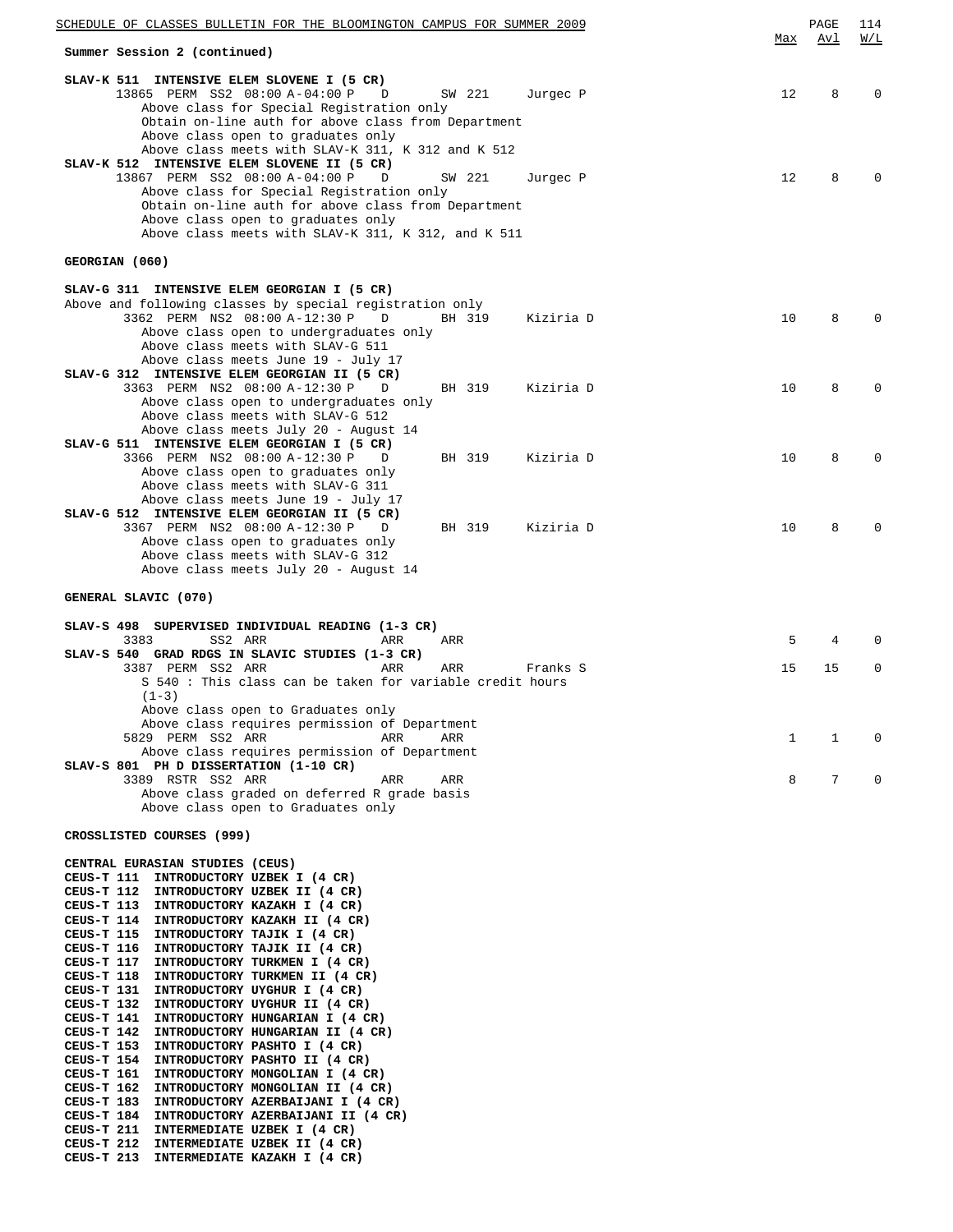**Summer Session 2 (continued)**

| CEUS-T 214        |                                   | INTERMEDIATE KAZAKH II (4 CR)      |
|-------------------|-----------------------------------|------------------------------------|
| CEUS-T 215        |                                   | INTERMEDIATE TAJIK I (4 CR)        |
| CEUS-T 216        |                                   | INTERMEDIATE TAJIK II (4 CR)       |
| CEUS-T 217        |                                   | INTERMEDIATE TURKMEN I (4 CR)      |
| CEUS-T 218        |                                   | INTERMEDIATE TURKMEN II (4 CR)     |
| CEUS-T 231        | <b>INTERMEDIATE</b>               | UYGHUR I (4 CR)                    |
| CEUS-T 232        | <b>INTERMEDIATE</b>               | UYGHUR II (4 CR)                   |
| CEUS-T 283        |                                   | INTERMEDIATE AZERBAIJANI I (4 CR)  |
| CEUS-T 284        |                                   | INTERMEDIATE AZERBAIJANI II (4 CR) |
| CEUS-T 511        | <b>INTRODUCTORY</b>               | UZBEK I (3 CR)                     |
| CEUS-T 512        | <b>INTRODUCTORY</b>               | UZBEK II (3 CR)                    |
| CEUS-T 513        | <b>INTRODUCTORY</b>               | KAZAKH I (3 CR)                    |
| CEUS-T 514        | <b>INTRODUCTORY</b>               | KAZAKH II (3 CR)                   |
| CEUS-T 515        | <b>INTRODUCTORY</b>               | TAJIK I (3 CR)                     |
| CEUS-T 516        | INTRODUCTORY                      | TAJIK II (3 CR)                    |
| CEUS-T 517        | <b>INTRODUCTORY</b>               | TURKMEN I (3 CR)                   |
| CEUS-T 518        | <b>INTRODUCTORY</b>               | TURKMEN II (3 CR)                  |
| CEUS-T 531        | <b>INTRODUCTORY</b>               | UYGHUR I (3 CR)                    |
| CEUS-T 532        | <b>INTRODUCTORY</b>               | UYGHUR II (3 CR)                   |
| CEUS-T 541        | <b>INTRODUCTORY</b>               | HUNGARIAN I (3 CR)                 |
| CEUS-T 542        | <b>INTRODUCTORY</b>               | HUNGARIAN II (3 CR)                |
| CEUS-T 553        | <b>INTRODUCTORY</b>               | PASHTO I (3 CR)                    |
| CEUS-T 554        | <b>INTRODUCTORY</b>               | PASHTO II (3 CR)                   |
| CEUS-T 561        | <b>INTRODUCTORY</b>               | MONGOLIAN I (3 CR)                 |
| CEUS-T 562        | <b>INTRODUCTORY</b>               | MONGOLIAN II (3 CR)                |
| CEUS-T 583        | <b>INTRODUCTORY</b>               | AZERBAIJANI I (3 CR)               |
| CEUS-T 584        | <b>INTRODUCTORY</b>               | AZERBAIJANI II (3 CR)              |
| CEUS-T 611        |                                   | INTERMEDIATE UZBEK I (3 CR)        |
| CEUS-T 612        |                                   | INTERMEDIATE UZBEK II (3 CR)       |
| CEUS-T 613        | <b>INTERMEDIATE</b>               | KAZAKH I (3 CR)                    |
| CEUS-T 614        | <b>INTERMEDIATE</b>               | KAZAKH II (3 CR)                   |
| CEUS-T 615        | <b>INTERMEDIATE</b>               | TAJIK I (3 CR)                     |
| CEUS-T 616        | <b>INTERMEDIATE</b>               | TAJIK II (3 CR)                    |
| CEUS-T 617        | <b>INTERMEDIATE</b>               | TURKMEN I (3 CR)                   |
| CEUS-T 618        | <b>INTERMEDIATE</b>               | TURKMEN II (3 CR)                  |
| CEUS-T 631        | <b>INTERMEDIATE</b>               | UYGHUR I (3 CR)                    |
| CEUS-T 632        | <b>INTERMEDIATE</b>               | UYGHUR II (3 CR)                   |
| CEUS-T 683        |                                   | INTERMEDIATE AZERBAIJANI I (3 CR)  |
| CEUS-T 684        |                                   | INTERMEDIATE AZERBAIJANI II (3 CR) |
|                   |                                   |                                    |
|                   | COLLEGE OF ARTS & SCIENCES (COLL) |                                    |
| <b>COLL-E 103</b> |                                   | RUSSIAN SHORT FICTION (3 CR)       |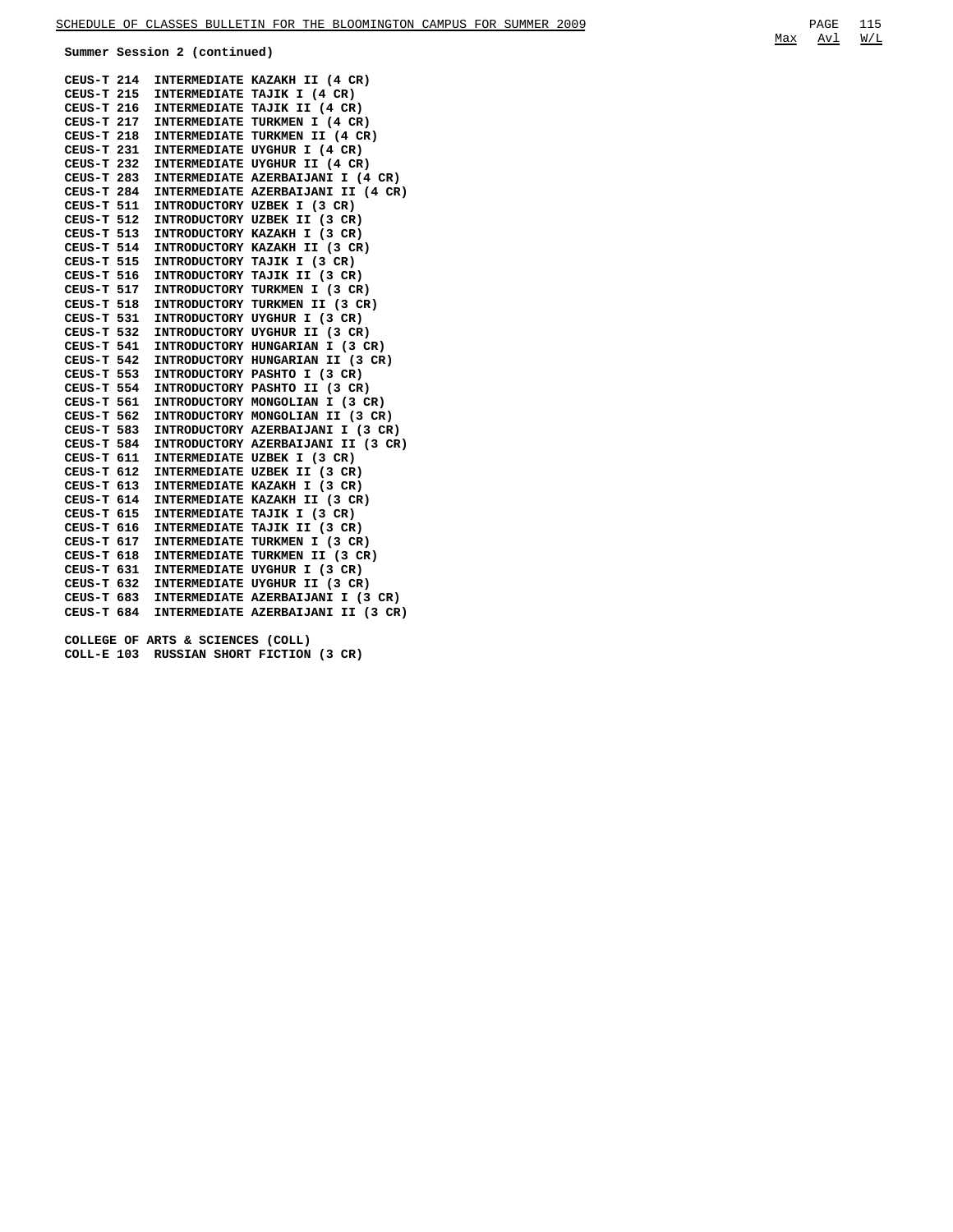| SCHEDULE OF CLASSES BULLETIN FOR THE BLOOMINGTON CAMPUS FOR SUMMER 2009                                                       | Max | PAGE<br>Avl  | 116<br>W/L   |
|-------------------------------------------------------------------------------------------------------------------------------|-----|--------------|--------------|
| Sociology (SOC)                                                                                                               |     |              |              |
| Summer Session 1                                                                                                              |     |              |              |
| SOC-S 100 INTRODUCTION TO SOCIOLOGY (3 CR)                                                                                    |     |              |              |
| Above class is part of the "Transfer Indiana" (transferIN) Initiative.                                                        |     |              |              |
| For additional information, link to http://www.transferin.net<br>3440 RSTR SS1 11:45 A-01:20 P<br>MTWR<br>BH 344<br>Shaddox A | 48  | 16           | 0            |
| Above class open to undergraduates only                                                                                       |     |              |              |
| 3441 RSTR SS1 05:30 P-08:45 P<br>MW<br>BH 330<br>O'Brien T                                                                    | 70  | 45           | $\mathbf{0}$ |
| Above class open to undergraduates only<br>SOC-S 110 CHARTS, GRAPHS & TABLES (3 CR)                                           |     |              |              |
| 3445 RSTR SS1 11:45 A-01:20 P MTWR<br>CH 001<br>Kincaid IV A                                                                  | 70  | 44           | 0            |
| Above class open to undergraduates only                                                                                       |     |              |              |
| SOC-S 201 SOCIAL PROBLEMS (3 CR)<br>12950 RSTR SS1 05:30 P-08:45 P<br>BH 330<br>Waity J<br>TR <sub>2</sub>                    | 70  | 43           | 0            |
| Above class open to undergraduates only                                                                                       |     |              |              |
| SOC-S 308 GLOBAL SOCIETY (3 CR)                                                                                               |     |              |              |
| 12080 RSTR SS1 10:20 A-11:55 A<br>BH 003<br>Greer K<br>MTWR<br>Above class open to undergraduates only                        | 70  | 54           | 0            |
| SOC-S 320 DEVIANT BEH & SOCIAL CONTROL (3 CR)                                                                                 |     |              |              |
| 4470 RSTR SS1 02:35 P-04:05 P<br>MTWR<br>Scull M<br>BH 330                                                                    | 70  | 36           | 0            |
| Above class open to undergraduates only<br>Above class may not be taken for graduate credit                                   |     |              |              |
| SOC-S 321 SEXUAL DIVERSITY (3 CR)                                                                                             |     |              |              |
| 12951 RSTR SS1 11:45 A-01:20 P<br>MTWR<br>BH 347<br>Backstrom L                                                               | 70  | 27           | 0            |
| Above class open to undergraduates only<br>SOC-S 338 GENDER ROLES (3 CR)                                                      |     |              |              |
| 12952 RSTR SS1 05:30 P-08:45 P<br>MW<br>BH 347<br>Puentes J                                                                   | 70  | 31           | 0            |
| Above class open to undergraduates only                                                                                       |     |              |              |
| SOC-Y 398 INTRNSHP IN PROFESSIONAL PRACT (3 CR)                                                                               |     |              |              |
| 3464 PERM SS1 ARR<br>ARR<br>ARR<br>Corsaro W<br>Above class graded on S/F basis only                                          | 5   | 5            | 0            |
| SOC-S 494 FIELD EXPERIENCE IN SOCIOLOGY (1-6 CR)                                                                              |     |              |              |
| 3449 PERM SS1 ARR<br>ARR<br>ARR<br>Corsaro W                                                                                  | 5   | $\mathbf{1}$ | 0            |
| S 494 : MUST BE ARRANGED PRIOR TO REGISTRATION<br>SOC-S 495 INDIV READNGS/RES IN SOCIOLOGY (1-6 CR)                           |     |              |              |
| 3451 PERM SS1 ARR<br>ARR<br>ARR<br>Corsaro W                                                                                  | 10  | 9            | 0            |
| S 495 : P - PERMISSION OF INSTRUCTOR                                                                                          |     |              |              |
| SOC-S 498 HONORS THESIS SEMINAR I (3-12 CR)<br>3453 PERM SS1 ARR<br>ARR<br>ARR<br>Corsaro W                                   | 5   | 5            | 0            |
| S 498 : MUST BE ARRANGED PRIOR TO REGISTRATION                                                                                |     |              |              |
| SOC-S 569 $M$ A THESIS (1-6 CR)                                                                                               |     |              |              |
| 3456 PERM SS1 ARR<br>ARR<br>ARR<br>Corsaro W<br>S 569 : MUST BE ARRANGED PRIOR TO REGISTRATION                                | 15  | 14           | 0            |
| SOC-S 864 READINGS IN SOCIOLOGY (0-12 CR)                                                                                     |     |              |              |
| 3458 PERM SS1 ARR<br>ARR<br>ARR<br>Corsaro W                                                                                  | 10  | 7            | 0            |
| S 864 : MUST BE ARRANGED PRIOR TO REGISTRATION                                                                                |     |              |              |
| SOC-S 866 RESEARCH IN SOCIOLOGY (0-12 CR)<br>3460 PERM SS1 ARR<br>ARR<br>ARR<br>Corsaro W                                     | 15  | 15           | 0            |
| S 866 : MUST BE ARRANGED PRIOR TO REGISTRATION                                                                                |     |              |              |
| SOC-S 869 PH $D$ THESIS (0-12 CR)                                                                                             |     |              |              |
| 3462 PERM SS1 ARR<br>Corsaro W<br>ARR<br>ARR<br>S 869 : MUST BE ARRANGED PRIOR TO REGISTRATION                                | 60  | 32           | 0            |
|                                                                                                                               |     |              |              |
| Summer Session 2                                                                                                              |     |              |              |
| SOC-S 100 INTRODUCTION TO SOCIOLOGY (3 CR)                                                                                    |     |              |              |
| Above class is part of the "Transfer Indiana" (transferIN) Initiative.                                                        |     |              |              |
| For additional information, link to http://www.transferin.net                                                                 |     |              |              |
| 3442 RSTR SS2 12:30 P-01:35 P<br>MTWR<br>WY 015<br>Thomas B<br>Above class open to undergraduates only                        | 70  | 35           | 0            |
| 3443 RSTR SS2 06:30 P-08:45 P<br>Berry J<br>TR<br>BH 204                                                                      | 70  | 42           | 0            |
| Above class open to undergraduates only                                                                                       |     |              |              |
| SOC-S 101 SOCIAL PROBLEMS AND POLICIES (3 CR)<br>Above class is part of the "Transfer Indiana" (transferIN) Initiative.       |     |              |              |
| For additional information, link to http://www.transferin.net                                                                 |     |              |              |
| 3444 RSTR SS2 06:30 P-08:45 P<br>MW<br>BH 204<br>Jordan K                                                                     | 70  | 56           | 0            |
| TOPIC : Education and Society<br>Above class open to undergraduates only                                                      |     |              |              |
| SOC-S 210 THE ECONOMY, ORGNZTNS & WORK (3 CR)                                                                                 |     |              |              |
| 12953 RSTR SS2 06:30 P-08:45 P<br>TR<br>BH 330<br>Bowman E                                                                    | 70  | 59           | 0            |
| Above class open to undergraduates only<br>SOC-S 316 THE FAMILY (3 CR)                                                        |     |              |              |
| 12954 RSTR SS2 04:00 P-06:15 P<br>TR<br>BH 347<br>Warner L                                                                    | 70  | 5            | 0            |
| Above class open to undergraduates only                                                                                       |     |              |              |
| SOC-S 335 RACE AND ETHNIC RELATIONS (3 CR)<br>4836 RSTR SS2 10:30 A-11:35 A<br><b>MTWR</b><br>Jeffers G<br>BH 340             | 67  | 43           |              |
| Above class open to undergraduates only                                                                                       |     |              |              |

## **SOC-S 370 RESEARCH METHODS IN SOCIOLOGY (3 CR)**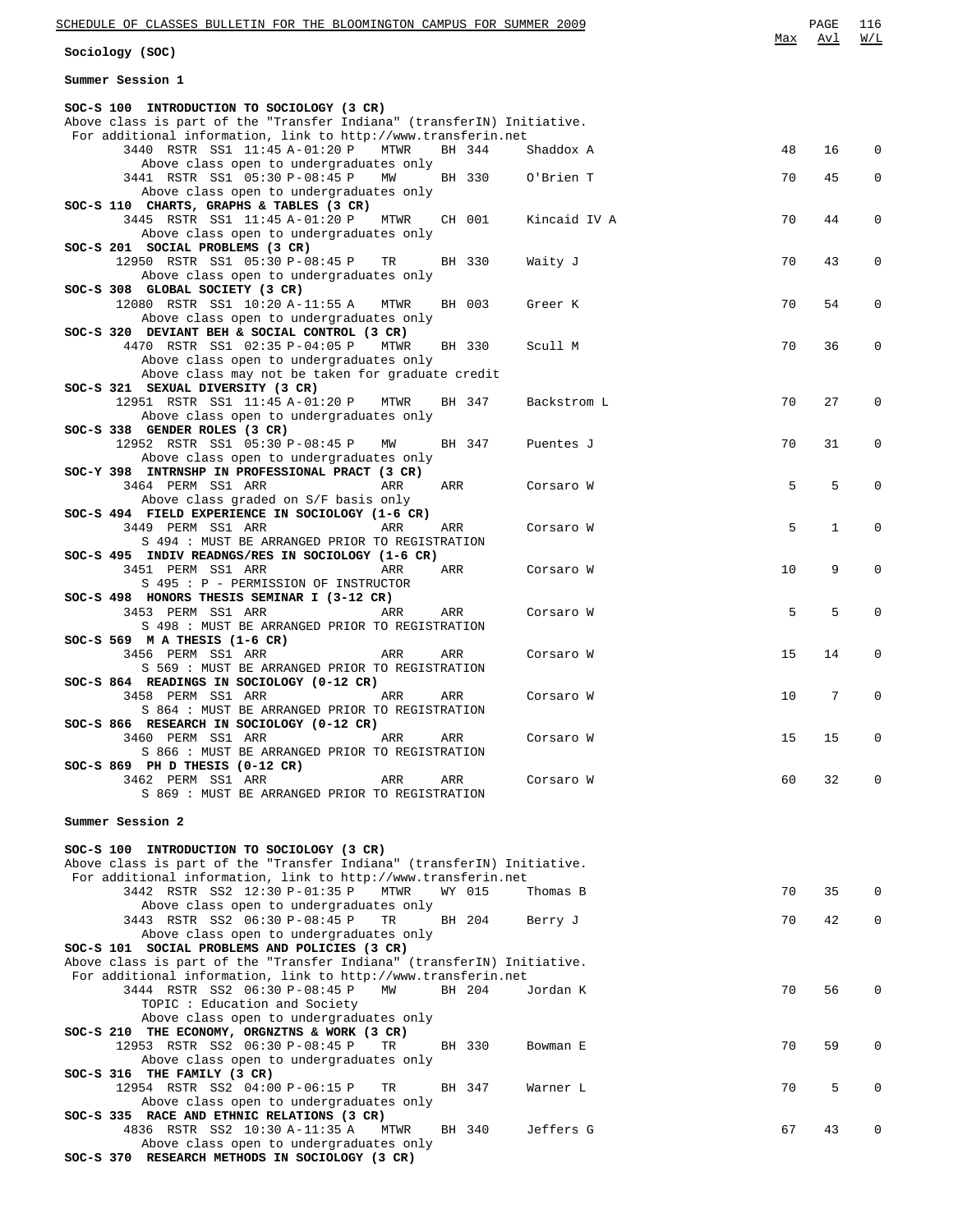| SCHEDULE OF CLASSES BULLETIN FOR THE BLOOMINGTON CAMPUS FOR SUMMER 2009                             |                            | Max | PAGE<br>Avl     | 117<br>W/L   |
|-----------------------------------------------------------------------------------------------------|----------------------------|-----|-----------------|--------------|
| Summer Session 2 (continued)                                                                        |                            |     |                 |              |
| 3446 SS2 01:30 P-02:35 P MTWR BH 135 Furre I                                                        |                            | 25  | 15              | $\Omega$     |
| 04:00 P-05:05 P MTWR BH 107 Furre I                                                                 |                            |     |                 |              |
| S 370 : Students must attend laboratory session MTWR                                                |                            |     |                 |              |
| $4:00-5:05p$                                                                                        |                            |     |                 |              |
| SOC-S 371 STATISTICS FOR SOCIOLOGY (3 CR)                                                           |                            |     |                 |              |
| 3447 SS2 02:45 P-03:50 P MTWR BH 135                                                                | Child C                    | 25  | 13              | $\Omega$     |
| 05:15 P-06:20 P MTWR BH 107 Child C                                                                 |                            |     |                 |              |
| S 371 : Students must attend laboratory session MTWR                                                |                            |     |                 |              |
| $5:15-6:20p$                                                                                        |                            |     |                 |              |
| SOC-Y 398 INTRNSHP IN PROFESSIONAL PRACT (3 CR)                                                     |                            |     |                 |              |
| 3465 PERM SS2 ARR<br>ARR                                                                            | ARR Pavalko E              | 5   | 5               | $\Omega$     |
|                                                                                                     | Platter S                  |     |                 |              |
| Above class graded on S/F basis only                                                                |                            |     |                 |              |
| SOC-S 492 SOCIOLOGICAL RESRCH PRACT II (3 CR)                                                       |                            |     |                 |              |
| 3448 PERM SS2 ARR<br>ARR                                                                            | ARR Brooks C               | 5   | 3               | $\Omega$     |
| S 492 : P - SOC-S 491 OR PERMISSION OF INSTRUCTOR                                                   |                            |     |                 |              |
| SOC-S 494 FIELD EXPERIENCE IN SOCIOLOGY (1-6 CR)                                                    |                            | 5   | 5               | $\Omega$     |
| <b>Example 2</b> ARR<br>3450 PERM SS2 ARR                                                           | ARR Pavalko E<br>Platter S |     |                 |              |
|                                                                                                     |                            |     |                 |              |
| S 494 : MUST BE ARRANGED PRIOR TO REGISTRATION<br>SOC-S 495 INDIV READNGS/RES IN SOCIOLOGY (1-6 CR) |                            |     |                 |              |
| 3452 PERM SS2 ARR<br>ARR                                                                            | ARR Pavalko E              | 10  | 9               | $\Omega$     |
| S 495 : MUST BE ARRANGED PRIOR TO REGISTRATION                                                      |                            |     |                 |              |
| SOC-S 498 HONORS THESIS SEMINAR I (3-12 CR)                                                         |                            |     |                 |              |
| 3454 PERM SS2 ARR ARR ARR ARR Pavalko E                                                             |                            | 5   | 5               | $\Omega$     |
|                                                                                                     | Platter S                  |     |                 |              |
| S 498 : MUST BE ARRANGED PRIOR TO REGISTRATION                                                      |                            |     |                 |              |
| SOC-S 567 SOCIOLOGICAL RESRCH PRACT II (3 CR)                                                       |                            |     |                 |              |
| 3455 PERM SS2 ARR<br><b>Example 28 ARR</b> ARR                                                      | Brooks C                   | 20  | 8               | $\Omega$     |
| S 567 : P - SOC-S 566 OR PERMISSION OF INSTRUCTOR                                                   |                            |     |                 |              |
| SOC-S 569 $M$ A THESIS (1-6 CR)                                                                     |                            |     |                 |              |
| ARR ARR Pavalko E<br>3457 PERM SS2 ARR                                                              |                            | 15  | 15              | 0            |
|                                                                                                     | Platter S                  |     |                 |              |
| S 569 : ADVANCE REGISTRATION REQUIRED                                                               |                            |     |                 |              |
| SOC-S 864 READINGS IN SOCIOLOGY (0-12 CR)                                                           |                            |     |                 |              |
| 3459 PERM SS2 ARR<br><b>Example 28 ARR</b>                                                          | ARR Pavalko E              | 1.5 | 13 <sup>°</sup> | $\Omega$     |
| S 864 : MUST BE ARRANGED PRIOR TO REGISTRATION                                                      |                            |     |                 |              |
| SOC-S 866 RESEARCH IN SOCIOLOGY (0-12 CR)                                                           |                            |     |                 |              |
| 3461 PERM SS2 ARR ARR ARR Pavalko E                                                                 |                            | 15  | 14              | $\mathbf{0}$ |
| S 866 : MUST BE ARRANGED PRIOR TO REGISTRATION                                                      |                            |     |                 |              |
| $SOC-S$ 869 PH D THESIS $(0-12 \text{ CR})$                                                         |                            |     |                 |              |
| <b>a</b><br>arr<br>3463 PERM SS2 ARR                                                                | ARR Pavalko E              | 60  | 36              | 0            |
| S 869 : MUST BE ARRANGED PRIOR TO REGISTRATION                                                      |                            |     |                 |              |
|                                                                                                     |                            |     |                 |              |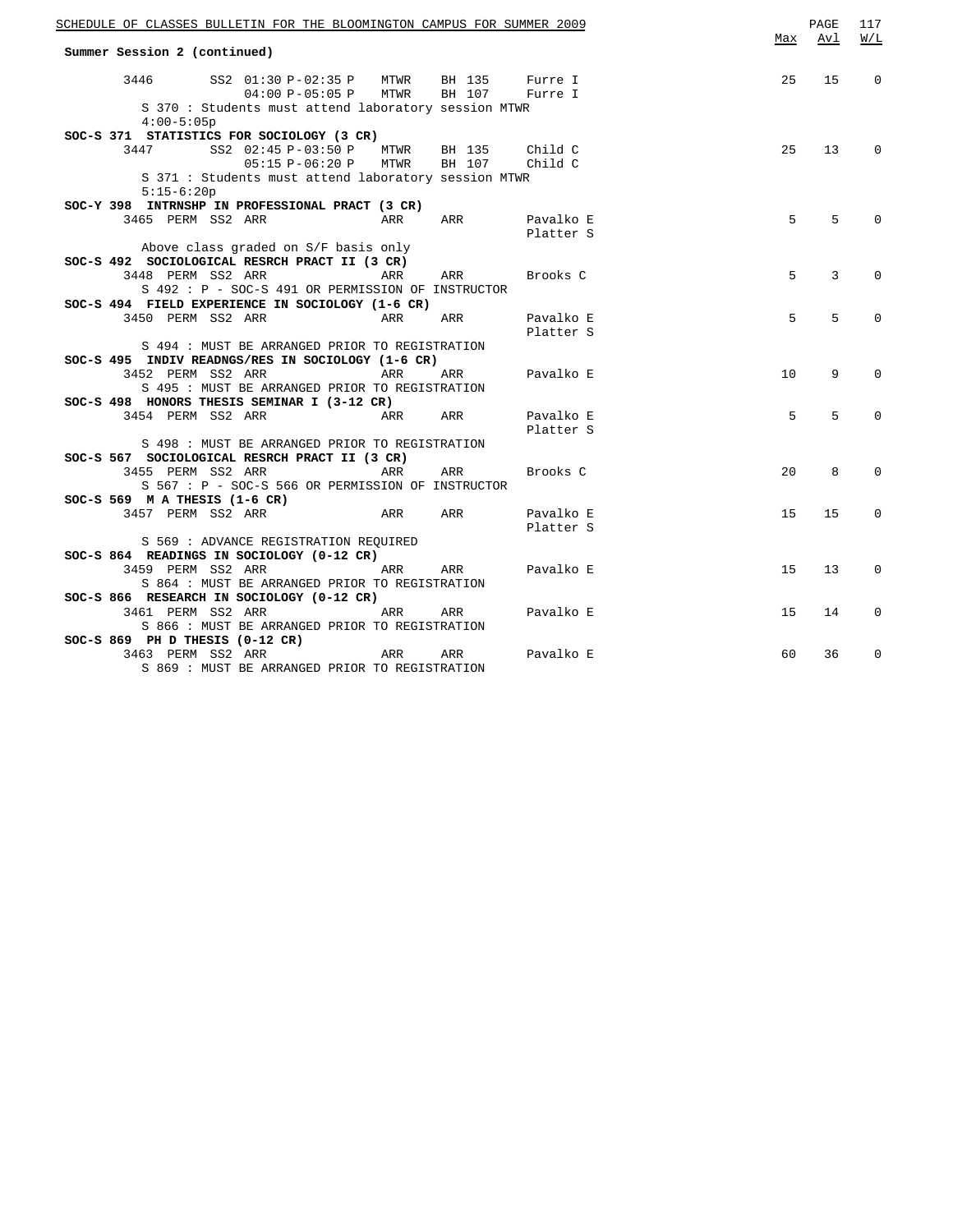| Spanish & Portuguese (HISP)<br>Summer Session 1<br>PORTUGUESE (020)<br>HISP-P 135 INTENSIVE PORTUGUESE (4 CR)<br>18<br>3<br>$\Omega$<br>2301<br>SS1 02:35 P-04:30 P<br>BH 134<br>Castro V<br>$\Box$<br>ABOVE CLASS MEETS WITH HISP-P 491<br>HISP-P 491 ELEM PORT FOR GRAD STUDENTS (3 CR)<br>5<br>3<br>2302<br>SS1 02:35 P-04:30 P<br>0<br>D<br>BH 134<br>Castro V<br>Above class open to graduates only<br>ABOVE CLASS MEETS WITH HISP-P 135<br>HISP-P 494 READINGS IN LUSO-BRAZILIAN LIT (1-3 CR)<br>5<br>5<br>2303 PERM SS1 ARR<br>Sadlier D<br>0<br>ARR<br>ARR<br>HISP-P 802 M. A. THESIS (1-6 CR)<br>5<br>5<br>2305 PERM SS1 ARR<br>Sadlier D<br>0<br>ARR<br>ARR<br>Above class graded on deferred R grade basis<br>Above class open to graduates only<br>HISP-P 803 INDIV READ PORT/BRAZILIAN LIT (1-6 CR)<br>5<br>5<br>2307 PERM SS1 ARR<br>$\mathbf 0$<br>ARR<br>ARR<br>Sadlier D<br>Above class open to graduates only<br>HISP-P 805 PH D THESIS (1-12 CR)<br>5<br>4<br>$\Omega$<br>2309 RSTR SS1 ARR<br>Sadlier D<br>ARR<br>ARR<br>Above class graded on deferred R grade basis<br>Above class open to graduates only<br>SPANISH (030)<br>HISP-S 100 ELEMENTARY SPANISH (4 CR)<br>ALL STUDENTS WHO HAVE STUDIED SPANISH PREVIOUSLY AND WHO ARE<br>REGISTERING IN SPANISH AT IU FOR THE FIRST TIME ARE REQUIRED TO TAKE<br>THE PLACEMENT EXAM. CALL THE DEPARTMENT FOR INFORMATION.<br>Above class is part of the "Transfer Indiana" (transferIN) Initiative.<br>For additional information, link to http://www.transferin.net<br>2311 PERM SS1 08:15 A-10:10 A<br>24<br>3<br>$\mathbf{1}$<br>D<br>BH 337<br>Schmidt L<br>HISP-S 200 SECOND-YEAR SPANISH I (3 CR)<br>Above class is part of the "Transfer Indiana" (transferIN) Initiative.<br>For additional information, link to http://www.transferin.net<br>SS1 08:55 A-10:10 A<br>23<br>0<br>0<br>CLSD<br>2315<br>D<br>BH 233<br>Gonzalez L<br>$S$ 200 : P - HISP-S 105 or S 150 or placement test score<br>0<br>0<br>CLSD<br>2316<br>SS1 08:55 A-10:10 A<br>D<br>BH 347<br>Newall G<br>23<br>S 200 : P - HISP-S 105 or S 150 or placement test score<br>$\mathbf{1}$<br>$\mathbf 0$<br>23<br>2317<br>SS1 08:55 A-10:10 A<br>D<br>BH 142<br>Carbajal E<br>S 200: P - HISP-S 105 or S 150 or placement test score<br>HISP-S 250 SECOND-YEAR SPANISH II (3 CR)<br>Above class is part of the "Transfer Indiana" (transferIN) Initiative.<br>For additional information, link to http://www.transferin.net<br>2321<br>SS1 08:55 A-10:10 A D<br>Espericueta J<br>20<br>6<br>BH 016<br>$\mathbf{1}$<br>S 250 : P - HISP-S 200 or placement test score<br>9<br>2322<br>SS1 08:55 A-10:10 A D<br>BH 317<br>Bayas N<br>20<br>$\mathbf{1}$<br>S 250 : P - HISP-S 200 or placement test score<br>$\overline{a}$<br>$\mathbf 0$<br>2323<br>SS1 08:55 A-10:10 A D<br>BH 238<br>Patten J<br>20<br>$S$ 250 : P - HISP-S 200 or placement test score<br>8<br>2324<br>SS1 08:55 A-10:10 A<br>$\Box$<br>BH 148<br>Falconi S<br>20<br>$\mathbf{1}$<br>$S$ 250 : P - HISP-S 200 or placement test score<br>HISP-S 280 SPANISH GRAMMAR IN CONTEXT (3 CR)<br>SS1 08:55 A-10:10 A<br>23<br>3<br>$\mathbf 0$<br>12988<br>BH 344<br>Willis E<br>D<br>S 280 : P - HISP-S 250 r equivalent<br>Students who have completed HISP-S 250 or HISP-S 275 should<br>take HISP-S 280 next<br>8<br>$\mathbf{0}$<br>12989<br>SS1 10:20 A-11:35 A<br>BH 148<br>23<br>$\Box$<br>Rose M<br>$S$ 280 : P - HISP-S 250 or equivalent<br>Students who have completed HISP-S 250 or HISP-S 275 should<br>take HISP-S 280 next<br>HISP-S 326 INTRO TO HISPANIC LINGUISTICS (3 CR)<br>4858<br>SS1 10:20 A-11:35 A D BH 236<br>Killam J<br>23<br>4<br>0<br>S 326 : P - HISP-S 310<br>HISP-S 333 THE HISPANIC WORLD (3 CR)<br>3<br>$\mathbf 0$<br>2330<br>SS1 08:55 A-10:10 A D BH 015<br>Moreno V<br>19<br>$S$ 333 : $P - HISP-S$ 310<br>S 333 : Equivalent to HISP-S 331 or S 332<br>Above class carries Culture Studies credit<br>20<br>3<br>$\mathbf 0$<br>13583<br>SS1 08:55 A-10:10 A<br>$\mathbf D$<br>BH 319<br>Contreras Y<br>S 333 : P - HISP-S 310<br>S 333 : Equivalent to HISP-S 331 or S 332 | SCHEDULE OF CLASSES BULLETIN FOR THE BLOOMINGTON CAMPUS FOR SUMMER 2009 |     | PAGE<br>Avl | 118<br>W/L |
|--------------------------------------------------------------------------------------------------------------------------------------------------------------------------------------------------------------------------------------------------------------------------------------------------------------------------------------------------------------------------------------------------------------------------------------------------------------------------------------------------------------------------------------------------------------------------------------------------------------------------------------------------------------------------------------------------------------------------------------------------------------------------------------------------------------------------------------------------------------------------------------------------------------------------------------------------------------------------------------------------------------------------------------------------------------------------------------------------------------------------------------------------------------------------------------------------------------------------------------------------------------------------------------------------------------------------------------------------------------------------------------------------------------------------------------------------------------------------------------------------------------------------------------------------------------------------------------------------------------------------------------------------------------------------------------------------------------------------------------------------------------------------------------------------------------------------------------------------------------------------------------------------------------------------------------------------------------------------------------------------------------------------------------------------------------------------------------------------------------------------------------------------------------------------------------------------------------------------------------------------------------------------------------------------------------------------------------------------------------------------------------------------------------------------------------------------------------------------------------------------------------------------------------------------------------------------------------------------------------------------------------------------------------------------------------------------------------------------------------------------------------------------------------------------------------------------------------------------------------------------------------------------------------------------------------------------------------------------------------------------------------------------------------------------------------------------------------------------------------------------------------------------------------------------------------------------------------------------------------------------------------------------------------------------------------------------------------------------------------------------------------------------------------------------------------------------------------------------------------------------------------------------------------------------------------------------------------------------------------------------------------------------------------------------------------------------------------------------------------------------------------------------------------------------------------------------------------------------------------------------------------------------------------------------------------------------------------------------------------------------------------------------------------------------------------------------------------------------------------------------|-------------------------------------------------------------------------|-----|-------------|------------|
|                                                                                                                                                                                                                                                                                                                                                                                                                                                                                                                                                                                                                                                                                                                                                                                                                                                                                                                                                                                                                                                                                                                                                                                                                                                                                                                                                                                                                                                                                                                                                                                                                                                                                                                                                                                                                                                                                                                                                                                                                                                                                                                                                                                                                                                                                                                                                                                                                                                                                                                                                                                                                                                                                                                                                                                                                                                                                                                                                                                                                                                                                                                                                                                                                                                                                                                                                                                                                                                                                                                                                                                                                                                                                                                                                                                                                                                                                                                                                                                                                                                                                                                          |                                                                         | Max |             |            |
|                                                                                                                                                                                                                                                                                                                                                                                                                                                                                                                                                                                                                                                                                                                                                                                                                                                                                                                                                                                                                                                                                                                                                                                                                                                                                                                                                                                                                                                                                                                                                                                                                                                                                                                                                                                                                                                                                                                                                                                                                                                                                                                                                                                                                                                                                                                                                                                                                                                                                                                                                                                                                                                                                                                                                                                                                                                                                                                                                                                                                                                                                                                                                                                                                                                                                                                                                                                                                                                                                                                                                                                                                                                                                                                                                                                                                                                                                                                                                                                                                                                                                                                          |                                                                         |     |             |            |
|                                                                                                                                                                                                                                                                                                                                                                                                                                                                                                                                                                                                                                                                                                                                                                                                                                                                                                                                                                                                                                                                                                                                                                                                                                                                                                                                                                                                                                                                                                                                                                                                                                                                                                                                                                                                                                                                                                                                                                                                                                                                                                                                                                                                                                                                                                                                                                                                                                                                                                                                                                                                                                                                                                                                                                                                                                                                                                                                                                                                                                                                                                                                                                                                                                                                                                                                                                                                                                                                                                                                                                                                                                                                                                                                                                                                                                                                                                                                                                                                                                                                                                                          |                                                                         |     |             |            |
|                                                                                                                                                                                                                                                                                                                                                                                                                                                                                                                                                                                                                                                                                                                                                                                                                                                                                                                                                                                                                                                                                                                                                                                                                                                                                                                                                                                                                                                                                                                                                                                                                                                                                                                                                                                                                                                                                                                                                                                                                                                                                                                                                                                                                                                                                                                                                                                                                                                                                                                                                                                                                                                                                                                                                                                                                                                                                                                                                                                                                                                                                                                                                                                                                                                                                                                                                                                                                                                                                                                                                                                                                                                                                                                                                                                                                                                                                                                                                                                                                                                                                                                          |                                                                         |     |             |            |
|                                                                                                                                                                                                                                                                                                                                                                                                                                                                                                                                                                                                                                                                                                                                                                                                                                                                                                                                                                                                                                                                                                                                                                                                                                                                                                                                                                                                                                                                                                                                                                                                                                                                                                                                                                                                                                                                                                                                                                                                                                                                                                                                                                                                                                                                                                                                                                                                                                                                                                                                                                                                                                                                                                                                                                                                                                                                                                                                                                                                                                                                                                                                                                                                                                                                                                                                                                                                                                                                                                                                                                                                                                                                                                                                                                                                                                                                                                                                                                                                                                                                                                                          |                                                                         |     |             |            |
|                                                                                                                                                                                                                                                                                                                                                                                                                                                                                                                                                                                                                                                                                                                                                                                                                                                                                                                                                                                                                                                                                                                                                                                                                                                                                                                                                                                                                                                                                                                                                                                                                                                                                                                                                                                                                                                                                                                                                                                                                                                                                                                                                                                                                                                                                                                                                                                                                                                                                                                                                                                                                                                                                                                                                                                                                                                                                                                                                                                                                                                                                                                                                                                                                                                                                                                                                                                                                                                                                                                                                                                                                                                                                                                                                                                                                                                                                                                                                                                                                                                                                                                          |                                                                         |     |             |            |
|                                                                                                                                                                                                                                                                                                                                                                                                                                                                                                                                                                                                                                                                                                                                                                                                                                                                                                                                                                                                                                                                                                                                                                                                                                                                                                                                                                                                                                                                                                                                                                                                                                                                                                                                                                                                                                                                                                                                                                                                                                                                                                                                                                                                                                                                                                                                                                                                                                                                                                                                                                                                                                                                                                                                                                                                                                                                                                                                                                                                                                                                                                                                                                                                                                                                                                                                                                                                                                                                                                                                                                                                                                                                                                                                                                                                                                                                                                                                                                                                                                                                                                                          |                                                                         |     |             |            |
|                                                                                                                                                                                                                                                                                                                                                                                                                                                                                                                                                                                                                                                                                                                                                                                                                                                                                                                                                                                                                                                                                                                                                                                                                                                                                                                                                                                                                                                                                                                                                                                                                                                                                                                                                                                                                                                                                                                                                                                                                                                                                                                                                                                                                                                                                                                                                                                                                                                                                                                                                                                                                                                                                                                                                                                                                                                                                                                                                                                                                                                                                                                                                                                                                                                                                                                                                                                                                                                                                                                                                                                                                                                                                                                                                                                                                                                                                                                                                                                                                                                                                                                          |                                                                         |     |             |            |
|                                                                                                                                                                                                                                                                                                                                                                                                                                                                                                                                                                                                                                                                                                                                                                                                                                                                                                                                                                                                                                                                                                                                                                                                                                                                                                                                                                                                                                                                                                                                                                                                                                                                                                                                                                                                                                                                                                                                                                                                                                                                                                                                                                                                                                                                                                                                                                                                                                                                                                                                                                                                                                                                                                                                                                                                                                                                                                                                                                                                                                                                                                                                                                                                                                                                                                                                                                                                                                                                                                                                                                                                                                                                                                                                                                                                                                                                                                                                                                                                                                                                                                                          |                                                                         |     |             |            |
|                                                                                                                                                                                                                                                                                                                                                                                                                                                                                                                                                                                                                                                                                                                                                                                                                                                                                                                                                                                                                                                                                                                                                                                                                                                                                                                                                                                                                                                                                                                                                                                                                                                                                                                                                                                                                                                                                                                                                                                                                                                                                                                                                                                                                                                                                                                                                                                                                                                                                                                                                                                                                                                                                                                                                                                                                                                                                                                                                                                                                                                                                                                                                                                                                                                                                                                                                                                                                                                                                                                                                                                                                                                                                                                                                                                                                                                                                                                                                                                                                                                                                                                          |                                                                         |     |             |            |
|                                                                                                                                                                                                                                                                                                                                                                                                                                                                                                                                                                                                                                                                                                                                                                                                                                                                                                                                                                                                                                                                                                                                                                                                                                                                                                                                                                                                                                                                                                                                                                                                                                                                                                                                                                                                                                                                                                                                                                                                                                                                                                                                                                                                                                                                                                                                                                                                                                                                                                                                                                                                                                                                                                                                                                                                                                                                                                                                                                                                                                                                                                                                                                                                                                                                                                                                                                                                                                                                                                                                                                                                                                                                                                                                                                                                                                                                                                                                                                                                                                                                                                                          |                                                                         |     |             |            |
|                                                                                                                                                                                                                                                                                                                                                                                                                                                                                                                                                                                                                                                                                                                                                                                                                                                                                                                                                                                                                                                                                                                                                                                                                                                                                                                                                                                                                                                                                                                                                                                                                                                                                                                                                                                                                                                                                                                                                                                                                                                                                                                                                                                                                                                                                                                                                                                                                                                                                                                                                                                                                                                                                                                                                                                                                                                                                                                                                                                                                                                                                                                                                                                                                                                                                                                                                                                                                                                                                                                                                                                                                                                                                                                                                                                                                                                                                                                                                                                                                                                                                                                          |                                                                         |     |             |            |
|                                                                                                                                                                                                                                                                                                                                                                                                                                                                                                                                                                                                                                                                                                                                                                                                                                                                                                                                                                                                                                                                                                                                                                                                                                                                                                                                                                                                                                                                                                                                                                                                                                                                                                                                                                                                                                                                                                                                                                                                                                                                                                                                                                                                                                                                                                                                                                                                                                                                                                                                                                                                                                                                                                                                                                                                                                                                                                                                                                                                                                                                                                                                                                                                                                                                                                                                                                                                                                                                                                                                                                                                                                                                                                                                                                                                                                                                                                                                                                                                                                                                                                                          |                                                                         |     |             |            |
|                                                                                                                                                                                                                                                                                                                                                                                                                                                                                                                                                                                                                                                                                                                                                                                                                                                                                                                                                                                                                                                                                                                                                                                                                                                                                                                                                                                                                                                                                                                                                                                                                                                                                                                                                                                                                                                                                                                                                                                                                                                                                                                                                                                                                                                                                                                                                                                                                                                                                                                                                                                                                                                                                                                                                                                                                                                                                                                                                                                                                                                                                                                                                                                                                                                                                                                                                                                                                                                                                                                                                                                                                                                                                                                                                                                                                                                                                                                                                                                                                                                                                                                          |                                                                         |     |             |            |
|                                                                                                                                                                                                                                                                                                                                                                                                                                                                                                                                                                                                                                                                                                                                                                                                                                                                                                                                                                                                                                                                                                                                                                                                                                                                                                                                                                                                                                                                                                                                                                                                                                                                                                                                                                                                                                                                                                                                                                                                                                                                                                                                                                                                                                                                                                                                                                                                                                                                                                                                                                                                                                                                                                                                                                                                                                                                                                                                                                                                                                                                                                                                                                                                                                                                                                                                                                                                                                                                                                                                                                                                                                                                                                                                                                                                                                                                                                                                                                                                                                                                                                                          |                                                                         |     |             |            |
|                                                                                                                                                                                                                                                                                                                                                                                                                                                                                                                                                                                                                                                                                                                                                                                                                                                                                                                                                                                                                                                                                                                                                                                                                                                                                                                                                                                                                                                                                                                                                                                                                                                                                                                                                                                                                                                                                                                                                                                                                                                                                                                                                                                                                                                                                                                                                                                                                                                                                                                                                                                                                                                                                                                                                                                                                                                                                                                                                                                                                                                                                                                                                                                                                                                                                                                                                                                                                                                                                                                                                                                                                                                                                                                                                                                                                                                                                                                                                                                                                                                                                                                          |                                                                         |     |             |            |
|                                                                                                                                                                                                                                                                                                                                                                                                                                                                                                                                                                                                                                                                                                                                                                                                                                                                                                                                                                                                                                                                                                                                                                                                                                                                                                                                                                                                                                                                                                                                                                                                                                                                                                                                                                                                                                                                                                                                                                                                                                                                                                                                                                                                                                                                                                                                                                                                                                                                                                                                                                                                                                                                                                                                                                                                                                                                                                                                                                                                                                                                                                                                                                                                                                                                                                                                                                                                                                                                                                                                                                                                                                                                                                                                                                                                                                                                                                                                                                                                                                                                                                                          |                                                                         |     |             |            |
|                                                                                                                                                                                                                                                                                                                                                                                                                                                                                                                                                                                                                                                                                                                                                                                                                                                                                                                                                                                                                                                                                                                                                                                                                                                                                                                                                                                                                                                                                                                                                                                                                                                                                                                                                                                                                                                                                                                                                                                                                                                                                                                                                                                                                                                                                                                                                                                                                                                                                                                                                                                                                                                                                                                                                                                                                                                                                                                                                                                                                                                                                                                                                                                                                                                                                                                                                                                                                                                                                                                                                                                                                                                                                                                                                                                                                                                                                                                                                                                                                                                                                                                          |                                                                         |     |             |            |
|                                                                                                                                                                                                                                                                                                                                                                                                                                                                                                                                                                                                                                                                                                                                                                                                                                                                                                                                                                                                                                                                                                                                                                                                                                                                                                                                                                                                                                                                                                                                                                                                                                                                                                                                                                                                                                                                                                                                                                                                                                                                                                                                                                                                                                                                                                                                                                                                                                                                                                                                                                                                                                                                                                                                                                                                                                                                                                                                                                                                                                                                                                                                                                                                                                                                                                                                                                                                                                                                                                                                                                                                                                                                                                                                                                                                                                                                                                                                                                                                                                                                                                                          |                                                                         |     |             |            |
|                                                                                                                                                                                                                                                                                                                                                                                                                                                                                                                                                                                                                                                                                                                                                                                                                                                                                                                                                                                                                                                                                                                                                                                                                                                                                                                                                                                                                                                                                                                                                                                                                                                                                                                                                                                                                                                                                                                                                                                                                                                                                                                                                                                                                                                                                                                                                                                                                                                                                                                                                                                                                                                                                                                                                                                                                                                                                                                                                                                                                                                                                                                                                                                                                                                                                                                                                                                                                                                                                                                                                                                                                                                                                                                                                                                                                                                                                                                                                                                                                                                                                                                          |                                                                         |     |             |            |
|                                                                                                                                                                                                                                                                                                                                                                                                                                                                                                                                                                                                                                                                                                                                                                                                                                                                                                                                                                                                                                                                                                                                                                                                                                                                                                                                                                                                                                                                                                                                                                                                                                                                                                                                                                                                                                                                                                                                                                                                                                                                                                                                                                                                                                                                                                                                                                                                                                                                                                                                                                                                                                                                                                                                                                                                                                                                                                                                                                                                                                                                                                                                                                                                                                                                                                                                                                                                                                                                                                                                                                                                                                                                                                                                                                                                                                                                                                                                                                                                                                                                                                                          |                                                                         |     |             |            |
|                                                                                                                                                                                                                                                                                                                                                                                                                                                                                                                                                                                                                                                                                                                                                                                                                                                                                                                                                                                                                                                                                                                                                                                                                                                                                                                                                                                                                                                                                                                                                                                                                                                                                                                                                                                                                                                                                                                                                                                                                                                                                                                                                                                                                                                                                                                                                                                                                                                                                                                                                                                                                                                                                                                                                                                                                                                                                                                                                                                                                                                                                                                                                                                                                                                                                                                                                                                                                                                                                                                                                                                                                                                                                                                                                                                                                                                                                                                                                                                                                                                                                                                          |                                                                         |     |             |            |
|                                                                                                                                                                                                                                                                                                                                                                                                                                                                                                                                                                                                                                                                                                                                                                                                                                                                                                                                                                                                                                                                                                                                                                                                                                                                                                                                                                                                                                                                                                                                                                                                                                                                                                                                                                                                                                                                                                                                                                                                                                                                                                                                                                                                                                                                                                                                                                                                                                                                                                                                                                                                                                                                                                                                                                                                                                                                                                                                                                                                                                                                                                                                                                                                                                                                                                                                                                                                                                                                                                                                                                                                                                                                                                                                                                                                                                                                                                                                                                                                                                                                                                                          |                                                                         |     |             |            |
|                                                                                                                                                                                                                                                                                                                                                                                                                                                                                                                                                                                                                                                                                                                                                                                                                                                                                                                                                                                                                                                                                                                                                                                                                                                                                                                                                                                                                                                                                                                                                                                                                                                                                                                                                                                                                                                                                                                                                                                                                                                                                                                                                                                                                                                                                                                                                                                                                                                                                                                                                                                                                                                                                                                                                                                                                                                                                                                                                                                                                                                                                                                                                                                                                                                                                                                                                                                                                                                                                                                                                                                                                                                                                                                                                                                                                                                                                                                                                                                                                                                                                                                          |                                                                         |     |             |            |
|                                                                                                                                                                                                                                                                                                                                                                                                                                                                                                                                                                                                                                                                                                                                                                                                                                                                                                                                                                                                                                                                                                                                                                                                                                                                                                                                                                                                                                                                                                                                                                                                                                                                                                                                                                                                                                                                                                                                                                                                                                                                                                                                                                                                                                                                                                                                                                                                                                                                                                                                                                                                                                                                                                                                                                                                                                                                                                                                                                                                                                                                                                                                                                                                                                                                                                                                                                                                                                                                                                                                                                                                                                                                                                                                                                                                                                                                                                                                                                                                                                                                                                                          |                                                                         |     |             |            |
|                                                                                                                                                                                                                                                                                                                                                                                                                                                                                                                                                                                                                                                                                                                                                                                                                                                                                                                                                                                                                                                                                                                                                                                                                                                                                                                                                                                                                                                                                                                                                                                                                                                                                                                                                                                                                                                                                                                                                                                                                                                                                                                                                                                                                                                                                                                                                                                                                                                                                                                                                                                                                                                                                                                                                                                                                                                                                                                                                                                                                                                                                                                                                                                                                                                                                                                                                                                                                                                                                                                                                                                                                                                                                                                                                                                                                                                                                                                                                                                                                                                                                                                          |                                                                         |     |             |            |
|                                                                                                                                                                                                                                                                                                                                                                                                                                                                                                                                                                                                                                                                                                                                                                                                                                                                                                                                                                                                                                                                                                                                                                                                                                                                                                                                                                                                                                                                                                                                                                                                                                                                                                                                                                                                                                                                                                                                                                                                                                                                                                                                                                                                                                                                                                                                                                                                                                                                                                                                                                                                                                                                                                                                                                                                                                                                                                                                                                                                                                                                                                                                                                                                                                                                                                                                                                                                                                                                                                                                                                                                                                                                                                                                                                                                                                                                                                                                                                                                                                                                                                                          |                                                                         |     |             |            |
|                                                                                                                                                                                                                                                                                                                                                                                                                                                                                                                                                                                                                                                                                                                                                                                                                                                                                                                                                                                                                                                                                                                                                                                                                                                                                                                                                                                                                                                                                                                                                                                                                                                                                                                                                                                                                                                                                                                                                                                                                                                                                                                                                                                                                                                                                                                                                                                                                                                                                                                                                                                                                                                                                                                                                                                                                                                                                                                                                                                                                                                                                                                                                                                                                                                                                                                                                                                                                                                                                                                                                                                                                                                                                                                                                                                                                                                                                                                                                                                                                                                                                                                          |                                                                         |     |             |            |
|                                                                                                                                                                                                                                                                                                                                                                                                                                                                                                                                                                                                                                                                                                                                                                                                                                                                                                                                                                                                                                                                                                                                                                                                                                                                                                                                                                                                                                                                                                                                                                                                                                                                                                                                                                                                                                                                                                                                                                                                                                                                                                                                                                                                                                                                                                                                                                                                                                                                                                                                                                                                                                                                                                                                                                                                                                                                                                                                                                                                                                                                                                                                                                                                                                                                                                                                                                                                                                                                                                                                                                                                                                                                                                                                                                                                                                                                                                                                                                                                                                                                                                                          |                                                                         |     |             |            |
|                                                                                                                                                                                                                                                                                                                                                                                                                                                                                                                                                                                                                                                                                                                                                                                                                                                                                                                                                                                                                                                                                                                                                                                                                                                                                                                                                                                                                                                                                                                                                                                                                                                                                                                                                                                                                                                                                                                                                                                                                                                                                                                                                                                                                                                                                                                                                                                                                                                                                                                                                                                                                                                                                                                                                                                                                                                                                                                                                                                                                                                                                                                                                                                                                                                                                                                                                                                                                                                                                                                                                                                                                                                                                                                                                                                                                                                                                                                                                                                                                                                                                                                          |                                                                         |     |             |            |
|                                                                                                                                                                                                                                                                                                                                                                                                                                                                                                                                                                                                                                                                                                                                                                                                                                                                                                                                                                                                                                                                                                                                                                                                                                                                                                                                                                                                                                                                                                                                                                                                                                                                                                                                                                                                                                                                                                                                                                                                                                                                                                                                                                                                                                                                                                                                                                                                                                                                                                                                                                                                                                                                                                                                                                                                                                                                                                                                                                                                                                                                                                                                                                                                                                                                                                                                                                                                                                                                                                                                                                                                                                                                                                                                                                                                                                                                                                                                                                                                                                                                                                                          |                                                                         |     |             |            |
|                                                                                                                                                                                                                                                                                                                                                                                                                                                                                                                                                                                                                                                                                                                                                                                                                                                                                                                                                                                                                                                                                                                                                                                                                                                                                                                                                                                                                                                                                                                                                                                                                                                                                                                                                                                                                                                                                                                                                                                                                                                                                                                                                                                                                                                                                                                                                                                                                                                                                                                                                                                                                                                                                                                                                                                                                                                                                                                                                                                                                                                                                                                                                                                                                                                                                                                                                                                                                                                                                                                                                                                                                                                                                                                                                                                                                                                                                                                                                                                                                                                                                                                          |                                                                         |     |             |            |
|                                                                                                                                                                                                                                                                                                                                                                                                                                                                                                                                                                                                                                                                                                                                                                                                                                                                                                                                                                                                                                                                                                                                                                                                                                                                                                                                                                                                                                                                                                                                                                                                                                                                                                                                                                                                                                                                                                                                                                                                                                                                                                                                                                                                                                                                                                                                                                                                                                                                                                                                                                                                                                                                                                                                                                                                                                                                                                                                                                                                                                                                                                                                                                                                                                                                                                                                                                                                                                                                                                                                                                                                                                                                                                                                                                                                                                                                                                                                                                                                                                                                                                                          |                                                                         |     |             |            |
|                                                                                                                                                                                                                                                                                                                                                                                                                                                                                                                                                                                                                                                                                                                                                                                                                                                                                                                                                                                                                                                                                                                                                                                                                                                                                                                                                                                                                                                                                                                                                                                                                                                                                                                                                                                                                                                                                                                                                                                                                                                                                                                                                                                                                                                                                                                                                                                                                                                                                                                                                                                                                                                                                                                                                                                                                                                                                                                                                                                                                                                                                                                                                                                                                                                                                                                                                                                                                                                                                                                                                                                                                                                                                                                                                                                                                                                                                                                                                                                                                                                                                                                          |                                                                         |     |             |            |
|                                                                                                                                                                                                                                                                                                                                                                                                                                                                                                                                                                                                                                                                                                                                                                                                                                                                                                                                                                                                                                                                                                                                                                                                                                                                                                                                                                                                                                                                                                                                                                                                                                                                                                                                                                                                                                                                                                                                                                                                                                                                                                                                                                                                                                                                                                                                                                                                                                                                                                                                                                                                                                                                                                                                                                                                                                                                                                                                                                                                                                                                                                                                                                                                                                                                                                                                                                                                                                                                                                                                                                                                                                                                                                                                                                                                                                                                                                                                                                                                                                                                                                                          |                                                                         |     |             |            |
|                                                                                                                                                                                                                                                                                                                                                                                                                                                                                                                                                                                                                                                                                                                                                                                                                                                                                                                                                                                                                                                                                                                                                                                                                                                                                                                                                                                                                                                                                                                                                                                                                                                                                                                                                                                                                                                                                                                                                                                                                                                                                                                                                                                                                                                                                                                                                                                                                                                                                                                                                                                                                                                                                                                                                                                                                                                                                                                                                                                                                                                                                                                                                                                                                                                                                                                                                                                                                                                                                                                                                                                                                                                                                                                                                                                                                                                                                                                                                                                                                                                                                                                          |                                                                         |     |             |            |
|                                                                                                                                                                                                                                                                                                                                                                                                                                                                                                                                                                                                                                                                                                                                                                                                                                                                                                                                                                                                                                                                                                                                                                                                                                                                                                                                                                                                                                                                                                                                                                                                                                                                                                                                                                                                                                                                                                                                                                                                                                                                                                                                                                                                                                                                                                                                                                                                                                                                                                                                                                                                                                                                                                                                                                                                                                                                                                                                                                                                                                                                                                                                                                                                                                                                                                                                                                                                                                                                                                                                                                                                                                                                                                                                                                                                                                                                                                                                                                                                                                                                                                                          |                                                                         |     |             |            |
|                                                                                                                                                                                                                                                                                                                                                                                                                                                                                                                                                                                                                                                                                                                                                                                                                                                                                                                                                                                                                                                                                                                                                                                                                                                                                                                                                                                                                                                                                                                                                                                                                                                                                                                                                                                                                                                                                                                                                                                                                                                                                                                                                                                                                                                                                                                                                                                                                                                                                                                                                                                                                                                                                                                                                                                                                                                                                                                                                                                                                                                                                                                                                                                                                                                                                                                                                                                                                                                                                                                                                                                                                                                                                                                                                                                                                                                                                                                                                                                                                                                                                                                          |                                                                         |     |             |            |
|                                                                                                                                                                                                                                                                                                                                                                                                                                                                                                                                                                                                                                                                                                                                                                                                                                                                                                                                                                                                                                                                                                                                                                                                                                                                                                                                                                                                                                                                                                                                                                                                                                                                                                                                                                                                                                                                                                                                                                                                                                                                                                                                                                                                                                                                                                                                                                                                                                                                                                                                                                                                                                                                                                                                                                                                                                                                                                                                                                                                                                                                                                                                                                                                                                                                                                                                                                                                                                                                                                                                                                                                                                                                                                                                                                                                                                                                                                                                                                                                                                                                                                                          |                                                                         |     |             |            |
|                                                                                                                                                                                                                                                                                                                                                                                                                                                                                                                                                                                                                                                                                                                                                                                                                                                                                                                                                                                                                                                                                                                                                                                                                                                                                                                                                                                                                                                                                                                                                                                                                                                                                                                                                                                                                                                                                                                                                                                                                                                                                                                                                                                                                                                                                                                                                                                                                                                                                                                                                                                                                                                                                                                                                                                                                                                                                                                                                                                                                                                                                                                                                                                                                                                                                                                                                                                                                                                                                                                                                                                                                                                                                                                                                                                                                                                                                                                                                                                                                                                                                                                          |                                                                         |     |             |            |
|                                                                                                                                                                                                                                                                                                                                                                                                                                                                                                                                                                                                                                                                                                                                                                                                                                                                                                                                                                                                                                                                                                                                                                                                                                                                                                                                                                                                                                                                                                                                                                                                                                                                                                                                                                                                                                                                                                                                                                                                                                                                                                                                                                                                                                                                                                                                                                                                                                                                                                                                                                                                                                                                                                                                                                                                                                                                                                                                                                                                                                                                                                                                                                                                                                                                                                                                                                                                                                                                                                                                                                                                                                                                                                                                                                                                                                                                                                                                                                                                                                                                                                                          |                                                                         |     |             |            |
|                                                                                                                                                                                                                                                                                                                                                                                                                                                                                                                                                                                                                                                                                                                                                                                                                                                                                                                                                                                                                                                                                                                                                                                                                                                                                                                                                                                                                                                                                                                                                                                                                                                                                                                                                                                                                                                                                                                                                                                                                                                                                                                                                                                                                                                                                                                                                                                                                                                                                                                                                                                                                                                                                                                                                                                                                                                                                                                                                                                                                                                                                                                                                                                                                                                                                                                                                                                                                                                                                                                                                                                                                                                                                                                                                                                                                                                                                                                                                                                                                                                                                                                          |                                                                         |     |             |            |
|                                                                                                                                                                                                                                                                                                                                                                                                                                                                                                                                                                                                                                                                                                                                                                                                                                                                                                                                                                                                                                                                                                                                                                                                                                                                                                                                                                                                                                                                                                                                                                                                                                                                                                                                                                                                                                                                                                                                                                                                                                                                                                                                                                                                                                                                                                                                                                                                                                                                                                                                                                                                                                                                                                                                                                                                                                                                                                                                                                                                                                                                                                                                                                                                                                                                                                                                                                                                                                                                                                                                                                                                                                                                                                                                                                                                                                                                                                                                                                                                                                                                                                                          |                                                                         |     |             |            |
| HISP-S 491 ELEM SPANISH FOR GRAD STUDENTS (3 CR)                                                                                                                                                                                                                                                                                                                                                                                                                                                                                                                                                                                                                                                                                                                                                                                                                                                                                                                                                                                                                                                                                                                                                                                                                                                                                                                                                                                                                                                                                                                                                                                                                                                                                                                                                                                                                                                                                                                                                                                                                                                                                                                                                                                                                                                                                                                                                                                                                                                                                                                                                                                                                                                                                                                                                                                                                                                                                                                                                                                                                                                                                                                                                                                                                                                                                                                                                                                                                                                                                                                                                                                                                                                                                                                                                                                                                                                                                                                                                                                                                                                                         | Above class carries Culture Studies credit                              |     |             |            |
| 8<br>$\mathbf 0$<br>2331<br>SS1 06:30 P-08:30 P MTWR<br>BH 138<br>Kanczuzewski P<br>30<br>Above class open to graduates only                                                                                                                                                                                                                                                                                                                                                                                                                                                                                                                                                                                                                                                                                                                                                                                                                                                                                                                                                                                                                                                                                                                                                                                                                                                                                                                                                                                                                                                                                                                                                                                                                                                                                                                                                                                                                                                                                                                                                                                                                                                                                                                                                                                                                                                                                                                                                                                                                                                                                                                                                                                                                                                                                                                                                                                                                                                                                                                                                                                                                                                                                                                                                                                                                                                                                                                                                                                                                                                                                                                                                                                                                                                                                                                                                                                                                                                                                                                                                                                             |                                                                         |     |             |            |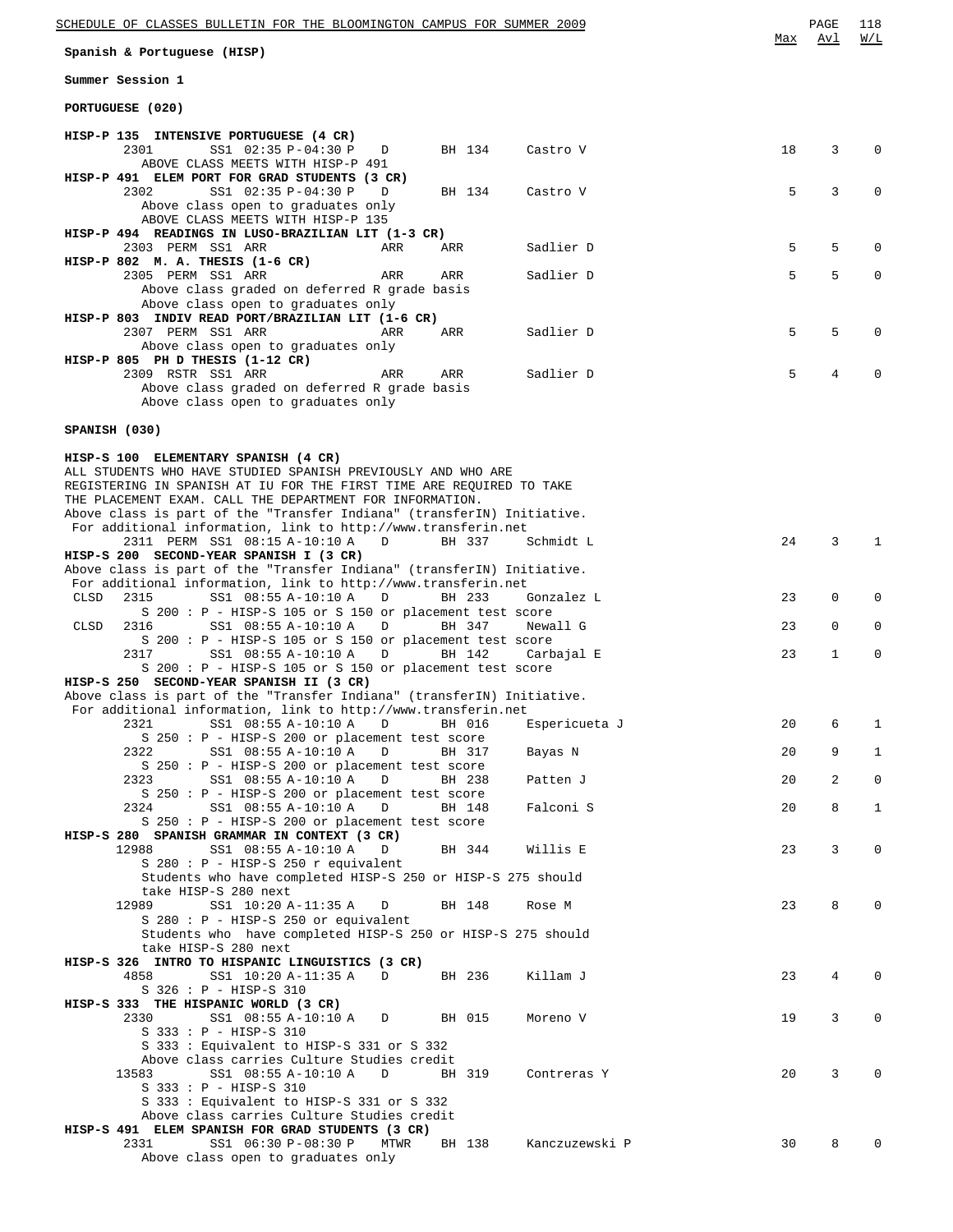| <u>SCHEDULE OF CLASSES BULLETIN FOR THE BLOOMINGTON CAMPUS FOR SUMMER 2009</u>                                                                                                                                   |     | PAGE | 119                             |
|------------------------------------------------------------------------------------------------------------------------------------------------------------------------------------------------------------------|-----|------|---------------------------------|
| Summer Session 1 (continued)                                                                                                                                                                                     | Max | Avl  | $\overline{M}$ / $\overline{L}$ |
| HISP-S 494 INDIV RDGS IN HISPANIC STDS (1-3 CR)<br>2333 PERM SS1 ARR<br>ARR<br>ARR<br>Clements J<br>Above class requires permission of Department                                                                | 5   | 1    | 0                               |
| HISP-S 802 M. A. THESIS (1-6 CR)<br>2336 PERM SS1 ARR<br>ARR<br>ARR<br>Wagschal S<br>Above class graded on deferred R grade basis<br>Above class open to graduates only                                          | 5   | 4    | $\Omega$                        |
| HISP-S 803 INDIV READ SP OR SP AM LIT/LAN (1-6 CR)<br>2338 PERM SS1 ARR<br>ARR<br>ARR<br>Wagschal S<br>Above class open to graduates only                                                                        | 10  | 9    | 0                               |
| HISP-S 805 PH D THESIS (1-12 CR)<br>2340 RSTR SS1 ARR<br>ARR<br>ARR<br>Wagschal S<br>Above class open to graduates only<br>Above class graded on deferred R grade basis                                          | 20  | 15   | 0                               |
| Summer Session 2                                                                                                                                                                                                 |     |      |                                 |
| PORTUGUESE (020)                                                                                                                                                                                                 |     |      |                                 |
| HISP-P 494 READINGS IN LUSO-BRAZILIAN LIT (1-3 CR)<br>Sadlier D<br>2304 PERM SS2 ARR<br>ARR<br>ARR<br>HISP-P 802 M. A. THESIS (1-6 CR)                                                                           | 5   | 5    | $\Omega$                        |
| 2306 PERM SS2 ARR<br>Sadlier D<br>ARR<br>ARR<br>Above class graded on deferred R grade basis<br>Above class open to graduates only                                                                               | 5   | 5    | $\mathbf 0$                     |
| HISP-P 803 INDIV READ PORT/BRAZILIAN LIT (1-6 CR)<br>2308 PERM SS2 ARR<br>Sadlier D<br>ARR<br>ARR<br>Above class open to graduates only                                                                          | 5   | 5    | $\Omega$                        |
| HISP-P 805 PH D THESIS (1-12 CR)<br>2310 RSTR SS2 ARR<br>Sadlier D<br>ARR<br>ARR<br>Above class graded on deferred R grade basis<br>Above class open to graduates only                                           | 5   | 4    | $\Omega$                        |
| SPANISH (030)                                                                                                                                                                                                    |     |      |                                 |
| HISP-S 105 FIRST YEAR SPANISH (4 CR)<br>2312<br>SS2 08:30 A-09:50 A<br>BH 331<br>Barker M<br>D<br>HISP-S 150 ELEMENTARY SPANISH II (4 CR)                                                                        | 23  | 7    | $\Omega$                        |
| Above class is part of the "Transfer Indiana" (transferIN) Initiative.<br>For additional information, link to http://www.transferin.net<br>SS2 08:30 A-09:50 A<br>2314<br>D<br>BH 314<br>Figert S                | 23  | 9    | $\Omega$                        |
| $S$ 150 : $P - HISP-S$ 100<br>HISP-S 200 SECOND-YEAR SPANISH I (3 CR)<br>Above class is part of the "Transfer Indiana" (transferIN) Initiative.<br>For additional information, link to http://www.transferin.net |     |      |                                 |
| 2319<br>SS2 08:30 A-09:20 A<br>D<br>BH 135<br>Lamanna S<br>S 200 : P - HISP-S 105 or S 150 or placement test score                                                                                               | 23  | 5    | 0                               |
| HISP-S 250 SECOND-YEAR SPANISH II (3 CR)<br>Above class is part of the "Transfer Indiana" (transferIN) Initiative.<br>For additional information, link to http://www.transferin.net                              |     |      |                                 |
| SS2 08:30 A-09:20 A<br>2325<br>D<br>BH 142<br>Bahena M<br>S 250 : P - HISP-S 200 or placement test score                                                                                                         | 23  | 2    | $\mathbf 0$                     |
| SS2 08:30 A-09:20 A<br>CLSD<br>2326<br>D<br>BH 148<br>Neal T<br>S 250: P - HISP-S 200 or placement test score                                                                                                    | 23  | 0    | 0                               |
| HISP-S 492 RDGS IN SPAN FOR GRAD STUDEN (3 CR)<br>2332<br>SS2 06:30 P-08:00 P<br>Hallows R<br>MTWR<br>BH 144<br>Above class open to graduates only<br>HISP-S 494 INDIV RDGS IN HISPANIC STDS (1-3 CR)            | 30  | 6    | 0                               |
| 2334 PERM SS2 ARR<br>Clements J<br>ARR<br>ARR<br>HISP-S 499 HONORS RESEARCH IN SPANISH (1-3 CR)                                                                                                                  | 5   | 5    | $\mathbf 0$                     |
| 2335 PERM SS2 ARR<br>Clements J<br>ARR<br>ARR<br>HISP-S 802 M. A. THESIS (1-6 CR)                                                                                                                                | 5   | 5    | 0                               |
| 2337 PERM SS2 ARR<br>ARR<br>Wagschal S<br>ARR<br>Above class graded on deferred R grade basis<br>Above class open to graduates only                                                                              | 5   | 5    | $\mathsf 0$                     |
| HISP-S 803 INDIV READ SP OR SP AM LIT/LAN (1-6 CR)<br>2339 PERM SS2 ARR<br>Wagschal S<br>ARR<br>ARR<br>Above class open to graduates only<br>HISP-S 805 PH D THESIS (1-12 CR)                                    | 10  | 9    | $\mathbf 0$                     |
| 2341 RSTR SS2 ARR<br>Wagschal S<br>ARR<br>ARR<br>Above class open to graduates only<br>Above class graded on deferred R grade basis                                                                              | 15  | 10   | 0                               |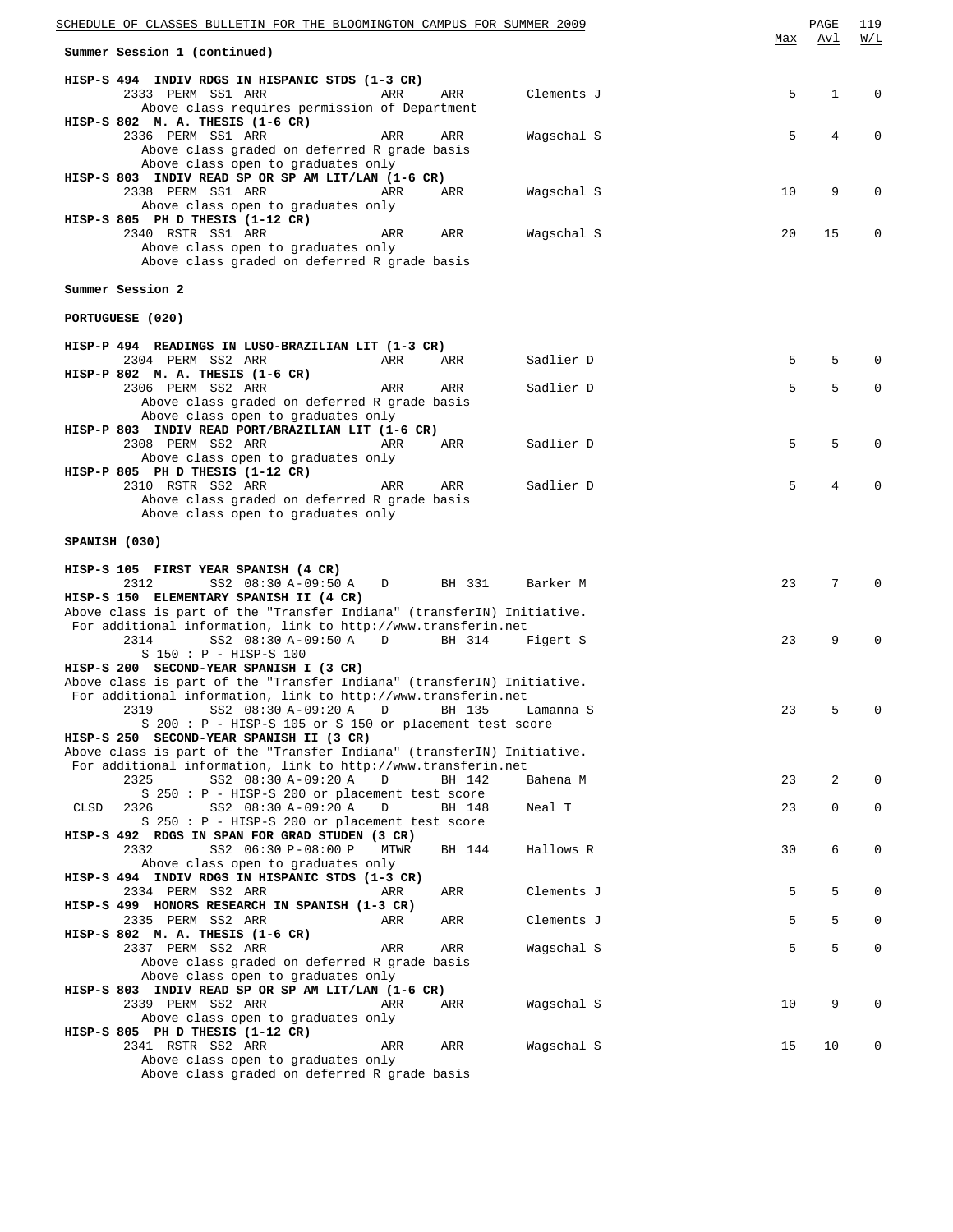| SCHEDULE OF CLASSES BULLETIN FOR THE BLOOMINGTON CAMPUS FOR SUMMER 2009 | PAGE | 120<br>$\sim$ |
|-------------------------------------------------------------------------|------|---------------|
|-------------------------------------------------------------------------|------|---------------|

**Speech & Hearing Sciences (SPHS)**

**Summer Session 1**

**AMERICAN SIGN LANGUAGE (010)**

| SPHS-A 100 AMER SIGN LANGUAGE LEVEL ONE (4 CR)                                                        |           |                     |    |             |             |
|-------------------------------------------------------------------------------------------------------|-----------|---------------------|----|-------------|-------------|
| 3505<br>SS1 08:55 A-11:35 A<br>MWF<br>Above class requires special fee - See fee page                 | M C018    | Cornwell A          | 26 | 5           | $\mathbf 0$ |
| Above class meets with SPHS-A 500                                                                     |           |                     |    |             |             |
| SPHS-A 150 AMER SIGN LANGUAGE LEVEL TWO (4 CR)                                                        |           |                     |    |             |             |
| 3507<br>SS1 08:55 A-11:35 A<br>CLSD<br>MWF<br>Above class requires special fee - See fee page         | BH 144    | Murray J            | 24 | 0           | $\mathbf 0$ |
| Above class meets with SPHS-A 550                                                                     |           |                     |    |             |             |
| SPHS-A 200 AMER SIGN LANGUAGE LEVEL THREE (3 CR)                                                      |           |                     |    |             |             |
| 3509<br>SS1 01:00 P-03:00 P<br>MWF<br>Above class requires special fee - See fee page                 | BH 144    | Murray J            | 14 | 1           | $\mathbf 0$ |
| Above class meets with SPHS-A 600                                                                     |           |                     |    |             |             |
| SPHS-A 300 AMER SIGN LANGUAGE LEVEL FOUR (3 CR)                                                       |           |                     |    |             |             |
| 3511<br>SS1 01:30 P-04:30 P<br>W<br>Above class requires special fee - See fee page                   | M C018    | Cornwell A          | 12 | $\mathbf 1$ | 0           |
| SPHS-A 500 ASL LEVEL ONE FOR GRAD STUDNTS (3 CR)                                                      |           |                     |    |             |             |
| 4471 PERM SS1 08:55 A-11:35 A<br>MWF                                                                  | M C018    | Cornwell A          | 2  | 2           | $\mathbf 0$ |
| Above class see SPHS Advisor for permission<br>Above class requires special fee - See fee page        |           |                     |    |             |             |
| Above class meets with SPHS-A 100                                                                     |           |                     |    |             |             |
| SPHS-A 550 ASL LEVEL TWO FOR GRAD STUDNTS (3 CR)                                                      |           |                     |    |             |             |
| 4472<br>SS1 08:55 A-11:35 A<br>MWF<br>Above class meets with SPHS-A 150                               | BH 144    | Murray J            | 2  | $\mathbf 1$ | $\mathbf 0$ |
| SPHS-A 600 ASL LEVEL THREE FOR GRAD STDNT (2 CR)                                                      |           |                     |    |             |             |
| SS1 01:00 P-03:00 P<br>4473<br>MWF                                                                    | BH 144    | Murray J            | 2  | 2           | 0           |
| Above class requires special fee - See fee page<br>Above class meets with SPHS-A 200                  |           |                     |    |             |             |
|                                                                                                       |           |                     |    |             |             |
| SPEECH & HEARING (020)                                                                                |           |                     |    |             |             |
| SPHS-S 515 TOPICAL SEMIN SPEECH PATHOLOGY (2 CR)                                                      |           |                     |    |             |             |
| VT: CRANIOFACIAL ANOMALIES                                                                            |           |                     |    |             |             |
| 4477<br>NS1 01:15 P-03:45 P<br>MWF                                                                    | C141<br>M | Jones D             | 40 | 13          | $\mathbf 0$ |
| $08:30 A-12:00 P$<br>D                                                                                | M C141    | Jones D<br>Elkins K |    |             |             |
| Above class meets May 18-22                                                                           |           |                     |    |             |             |
| Above class requires special fee - See fee page                                                       |           |                     |    |             |             |
| VT: CHILDHOOD DYSPHAGIA<br>SS1 05:30 P-08:30 P<br>3516<br>М                                           | C141<br>M | Parker S            | 25 | 12          | $\mathbf 0$ |
| TOPIC: Childhood Dysphagia: Diagnosis/Treatment of                                                    |           |                     |    |             |             |
| Swallowing Disorder                                                                                   |           |                     |    |             |             |
| Above class requires special fee - See fee page<br>VT: WORKNG W/ INTRPRTRS - CLINICAL                 |           |                     |    |             |             |
| 5224<br>NS1 01:10 P-03:50 P<br>MW                                                                     | M C108    | Mazur M             | 10 | 10          | $\mathbf 0$ |
|                                                                                                       |           | Anderson R          |    |             |             |
| Above class meets May 27 - Jun 17                                                                     |           |                     |    |             |             |
| Above class requires special fee - See fee page<br>SPHS-S 546 MEDICAL SPEECH-LANG PATHOLOGY (2 CR)    |           |                     |    |             |             |
| 4551<br>SS1 01:10 P-03:10 P<br>TR                                                                     | C141<br>М | Eberle R            | 50 | 21          | $\mathbf 0$ |
| Above class requires special fee - See fee page                                                       |           |                     |    |             |             |
| SPHS-S 561 TOP ISSUES IN CLIN PRACTICE (1-3 CR)<br>3518<br>SS1 12:00 P-12:50 P<br>т                   | M C141    | Karcher L           | 30 | 28          | 0           |
|                                                                                                       |           | McCrea E            |    |             |             |
| Above class requires special fee - See fee page<br>SPHS-S 563 EXTERNSHIP IN SLP SERVICES (1-3 CR)     |           |                     |    |             |             |
| SS1 ARR<br>3520<br>ARR                                                                                | ARR       | McCrea E            | 25 | 22          | 0           |
| Above class requires special fee - See fee page                                                       |           |                     |    |             |             |
| SPHS-S 570 CLINICAL PRACT IN AUDIOLOGY 1 (0-3 CR)                                                     |           |                     |    |             |             |
| 3523<br>SS1 ARR<br>ARR<br>S 570 : Additional practicum hours required                                 | ARR       | Nelson Barlow N     | 25 | 13          | 0           |
| Above class requires special fee - See fee page                                                       |           |                     |    |             |             |
| SPHS-S 572 CLINICAL ELECTROPHYSIOLOGY (2 CR)                                                          |           |                     |    |             |             |
| SS1 09:15 A-12:15 P<br>3524<br>R<br>Above class requires special fee - See fee page                   | M C018    | Amos N              | 30 | 19          | 0           |
| SPHS-S 577 INDUSTRIAL AUDIOLOGY (2 CR)                                                                |           |                     |    |             |             |
| 4698<br>SS1 04:00 P-06:00 P<br>MW                                                                     | C108<br>М | Withnell R          | 25 | 14          | 0           |
| Above class requires special fee - See fee page<br>SPHS-S 672 CLINICAL EXTERN IN AUDIOLOGY 1 (1-3 CR) |           |                     |    |             |             |
| 4755<br>SS1 ARR<br>ARR                                                                                | ARR       | Garner C            | 20 | 9           | $\mathbf 0$ |
| SPHS-S 673 CLINICAL EXTERN IN AUDIOLOGY 2 (2 CR)                                                      |           |                     |    |             |             |
| 3911<br>SS1 ARR<br>CLSD<br>ARR<br>Above class requires special fee - See fee page                     | ARR       | Garner C            | 10 | 0           | 0           |
| SPHS-S 680 INDEPENDENT STUDY (1-6 CR)                                                                 |           |                     |    |             |             |
| 3525<br>SS1 ARR<br>ARR                                                                                | ARR       | Forrest K           | 40 | 34          | 0           |

Max Avl W/L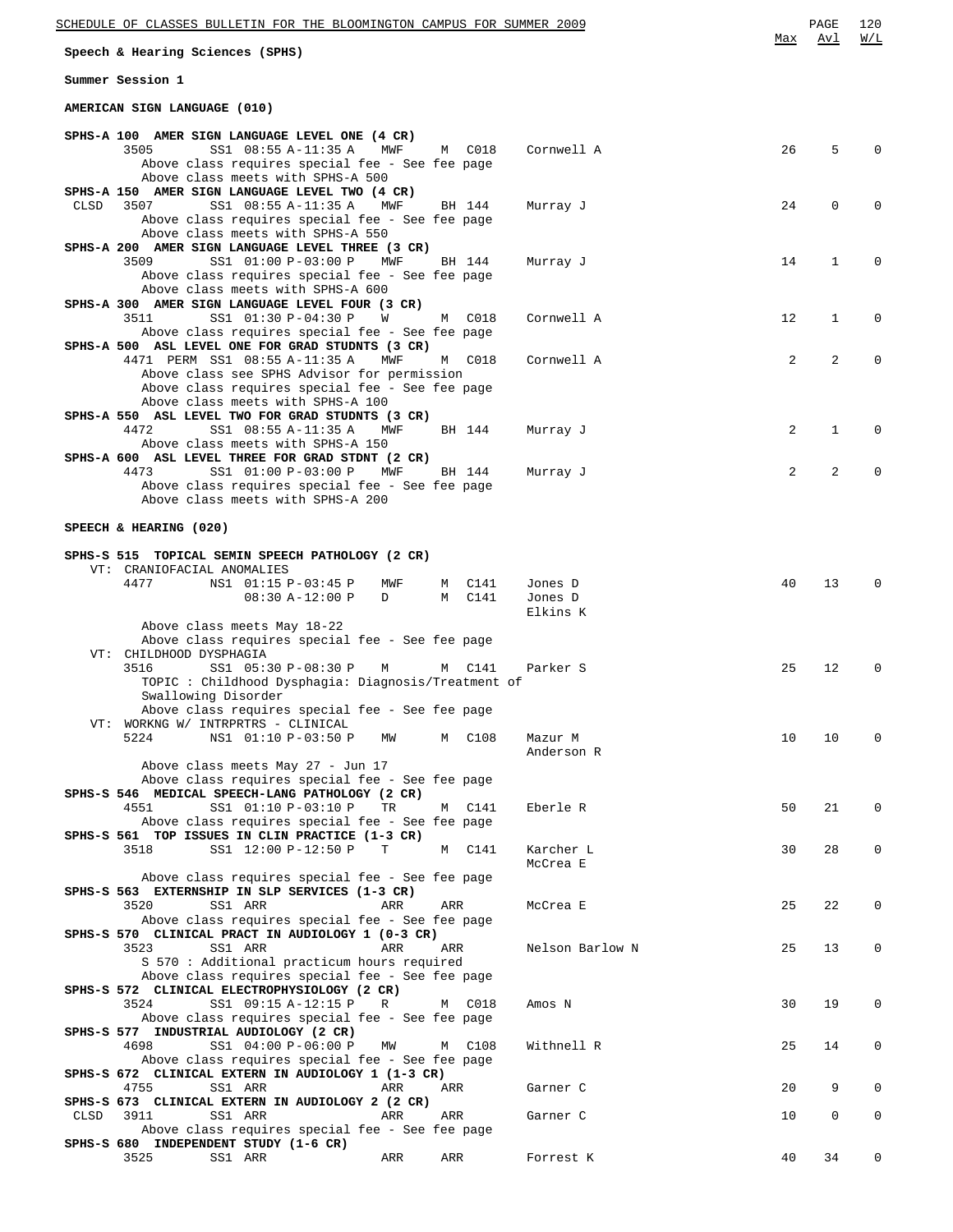| SCHEDULE OF CLASSES BULLETIN FOR THE BLOOMINGTON CAMPUS FOR SUMMER 2009                                                                 | Max            | PAGE<br>Avl     | 121<br>W/L  |
|-----------------------------------------------------------------------------------------------------------------------------------------|----------------|-----------------|-------------|
| Summer Session 1 (continued)                                                                                                            |                |                 |             |
| SPHS-S 773 PEDIATRICS & SPECIAL POPULATNS (2 CR)<br>5358<br>SS1 06:30 P-09:30 P<br>W<br>HD TBA<br>Amos N                                | 30             | 20              | $\mathbf 0$ |
| Above class requires special fee - See fee page<br>SPHS-S 779 BUSINESS PRACTICES (2 CR)                                                 |                |                 |             |
| 12718<br>SS1 01:15 P-04:15 P<br>M C108<br>R<br>Goerner L<br>Above class requires special fee - See fee page                             | 15             | 4               | 0           |
| SPHS-S 780 M. A. THESIS (1-6 CR)<br>3527<br>SS1 ARR<br>ARR<br>ARR<br>Forrest K                                                          | 7              | $7\overline{ }$ | $\Omega$    |
| SPHS-S 880 PHD THESIS (1-6 CR)<br>ARR<br>3529<br>SS1 ARR<br>ARR<br>Forrest K                                                            | 7              | 6               | $\mathbf 0$ |
| Summer Session 2                                                                                                                        |                |                 |             |
| AMERICAN SIGN LANGUAGE (010)                                                                                                            |                |                 |             |
| SPHS-A 100 AMER SIGN LANGUAGE LEVEL ONE (4 CR)<br>3506<br>SS2 09:30 A-11:35 A<br>Mnich W<br>MWF<br>BH 144                               | 26             | 8               | $\Omega$    |
| Above class requires special fee - See fee page<br>Above class meets with SPHS-A 500                                                    |                |                 |             |
| SPHS-A 150 AMER SIGN LANGUAGE LEVEL TWO (4 CR)<br>3508<br>SS2 09:30 A-11:35 A<br>MWF<br>Jackson G<br>BH 146                             | 20             | $\overline{a}$  | $\Omega$    |
| Above class requires special fee - See fee page                                                                                         |                |                 |             |
| Above class meets with SPHS-A 550<br>SPHS-A 200 AMER SIGN LANGUAGE LEVEL THREE (3 CR)                                                   |                |                 |             |
| CLSD<br>3510<br>SS2 01:30 P-03:00 P MWF<br>Mnich W<br>BH 146<br>Above class requires special fee - See fee page                         | 18             | $\mathbf 0$     | $\Omega$    |
| SPHS-A 300 AMER SIGN LANGUAGE LEVEL FOUR (3 CR)<br>CLSD<br>3512<br>SS2 12:30 P-02:50 P<br>Jackson G<br>MW<br>BH 144                     | 14             | $\mathbf 0$     | 2           |
| Above class requires special fee - See fee page<br>Above class meets with SPHS-A 700                                                    |                |                 |             |
| SPHS-A 500 ASL LEVEL ONE FOR GRAD STUDNTS (3 CR)<br>SS2 09:30 A-11:35 A<br>CLSD<br>4474<br>MWF<br>BH 144<br>Mnich W                     | 3              | $\mathbf 0$     | $\Omega$    |
| Above class requires special fee - See fee page<br>Above class meets with SPHS-A 100                                                    |                |                 |             |
| SPHS-A 550 ASL LEVEL TWO FOR GRAD STUDNTS (3 CR)<br>4475<br>SS2 09:30 A-11:35 A<br>MWF<br>BH 146<br>Jackson G                           | 2              | $\overline{a}$  | $\Omega$    |
| Above class requires special fee - See fee page<br>Above class meets with SPHS-A 150                                                    |                |                 |             |
| SPHS-A 700 ASL LEVEL FOUR FOR GRAD STDNTS (2 CR)                                                                                        |                |                 |             |
| 4476<br>SS2 12:30 P-02:50 P<br>Jackson G<br>MW<br>BH 144<br>Above class requires special fee - See fee page                             | $\overline{2}$ | $\overline{a}$  | $\Omega$    |
| Above class meets with SPHS-A 300                                                                                                       |                |                 |             |
| SPEECH & HEARING (020)                                                                                                                  |                |                 |             |
| SPHS-S 480 IND ST IN SPEECH & HEARING SCI $(1-3)$ CR)<br>3514<br>SS2 ARR<br>ARR<br>ARR<br>Anderson R                                    | 15             | 15              | $\Omega$    |
| SPHS-S 515 TOPICAL SEMIN SPEECH PATHOLOGY (2 CR)<br>VT: LANG DEV IN SCHL AGE CHILDREN                                                   |                |                 |             |
| 3517<br>SS2 01:00 P-02:30 P<br>TR<br>M C141<br>Densmore A<br>Above class requires special fee - See fee page                            | 50             | 23              | 0           |
| VT: CARE OF THE PROFESSIONAL VOICE<br>3841<br>SS2 11:00 A-12:30 P<br>Wood J<br>MW<br>M C018                                             | 15             | 14              | 0           |
| Above class requires special fee - See fee page<br>SPHS-S 515 TOPICAL SEMIN SPEECH PATHOLOGY (1 CR)                                     |                |                 |             |
| VT: VIDEOSTROBOSCOPY                                                                                                                    |                |                 |             |
| 3919<br>SS2 ARR<br>Wood J<br>ARR<br>M C141<br>Phillips J                                                                                | 50             | 28              | 0           |
| Above class requires special fee - See fee page<br>SPHS-S 515 TOPICAL SEMIN SPEECH PATHOLOGY (2 CR)<br>VT: RECENT ADVANCES IN AUDIOLOGY |                |                 |             |
| 13512<br>SS2 06:30 P-09:30 P<br>M C108<br>Amos N<br>W                                                                                   | 15             | 5               | $\Omega$    |
| Above class requires special fee - See fee page<br>SPHS-S 544 ADULT DYSPHAGIA (2 CR)                                                    |                |                 |             |
| 4478<br>SS2 12:30 P-02:00 P MW<br>M C141<br>Karcher L<br>Above class requires special fee - See fee page                                | 35             | 6               | 0           |
| SPHS-S 561 TOP ISSUES IN CLIN PRACTICE (1-3 CR)<br>3519<br>SS2 12:00 P-12:50 P<br>Karcher L<br>т<br>M C141                              | 30             | $\overline{a}$  | 0           |
| McCrea E<br>Above class requires special fee - See fee page                                                                             |                |                 |             |
| SPHS-S 563 EXTERNSHIP IN SLP SERVICES (1-3 CR)<br>3521<br>SS2 ARR<br>ARR<br>ARR<br>McCrea E                                             | 15             | 14              | 0           |
| Above class requires special fee - See fee page<br>SPHS-S 570 CLINICAL PRACT IN AUDIOLOGY 1 (0-3 CR)                                    |                |                 |             |
| 3843<br>SS2 08:00 A-09:00 A<br>M C141<br>Nelson Barlow N<br>TR<br>S 570 : Additional practicum hours required                           | 15             | 5               | 0           |
| Above class requires special fee - See fee page<br>SPHS-S 672 CLINICAL EXTERN IN AUDIOLOGY 1 (1-3 CR)                                   |                |                 |             |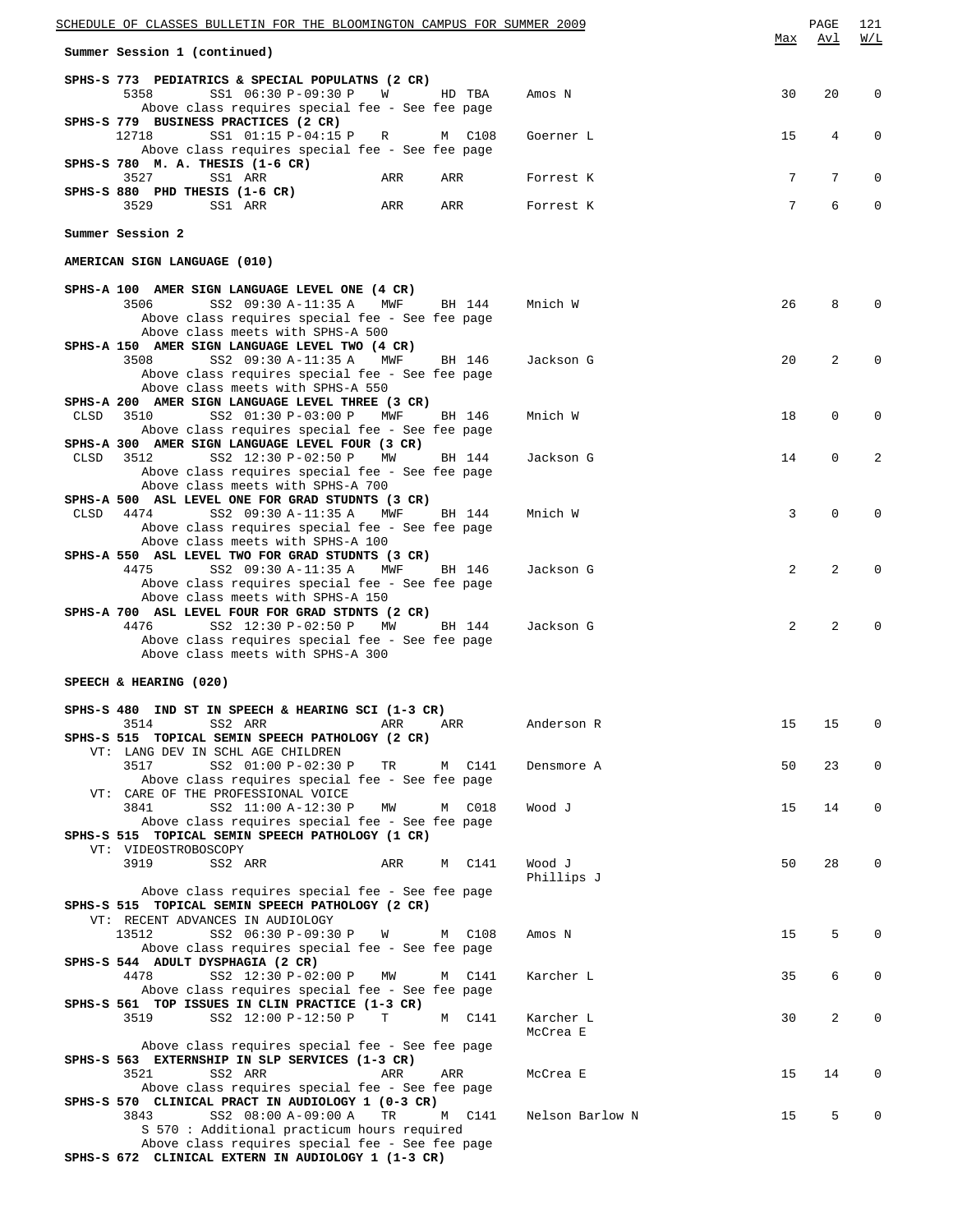|      | Summer Session 2 (continued)     | SCHEDULE OF CLASSES BULLETIN FOR THE BLOOMINGTON CAMPUS FOR SUMMER 2009 |              |           |            | Max | PAGE<br>Avl | 122<br>W/L |
|------|----------------------------------|-------------------------------------------------------------------------|--------------|-----------|------------|-----|-------------|------------|
|      | 4756                             | SS2 ARR                                                                 | ARR          | ARR       | Garner C   | 20  | 9           | $\Omega$   |
|      |                                  | SPHS-S 673 CLINICAL EXTERN IN AUDIOLOGY 2 (3 CR)                        |              |           |            |     |             |            |
| CLSD | 3912                             | SS2 ARR                                                                 | ARR          | ARR       | Garner C   | 10  | 0           | $\Omega$   |
|      |                                  | Above class requires special fee - See fee page                         |              |           |            |     |             |            |
|      |                                  | SPHS-S 680 INDEPENDENT STUDY (1-6 CR)                                   |              |           |            |     |             |            |
|      | 3526                             | SS2 ARR                                                                 | ARR          | ARR       | Forrest K  | 40  | 36          | $\Omega$   |
|      |                                  | SPHS-S 775 VESTIBULAR DIAGNOSIS AND REHAB (3 CR)                        |              |           |            |     |             |            |
|      | 12725                            | SS2 09:00 A-12:00 P                                                     | T            | M C018    | Amos N     | 30  | 19          | $\Omega$   |
|      |                                  | $01:00 P-04:00 P$                                                       | $\mathbf{T}$ | C018<br>M | Goerner L  |     |             |            |
|      |                                  | Above class may require special fee - contact department                |              |           |            |     |             |            |
|      |                                  | SPHS-S 778 EDUCATIONAL AUDIOLOGY (2 CR)                                 |              |           |            |     |             |            |
|      | 12726                            | SS2 09:15 A-12:15 P                                                     | R            | BH 144    | Fletcher L | 20  | 9           | $\Omega$   |
|      |                                  |                                                                         |              |           | Stafford S |     |             |            |
|      |                                  | Above class requires special fee - See fee page                         |              |           |            |     |             |            |
|      | SPHS-S 780 M. A. THESIS (1-6 CR) |                                                                         |              |           |            |     |             |            |
|      | 3528                             | SS2 ARR                                                                 | ARR          | ARR       | Forrest K  | 8   | 8           | $\Omega$   |
|      | SPHS-S 880 PHD THESIS (1-6 CR)   |                                                                         |              |           |            |     |             |            |
|      | 3530                             | SS2 ARR                                                                 | ARR          | ARR       | Forrest K  | 8   | 6           | $\Omega$   |
|      |                                  |                                                                         |              |           |            |     |             |            |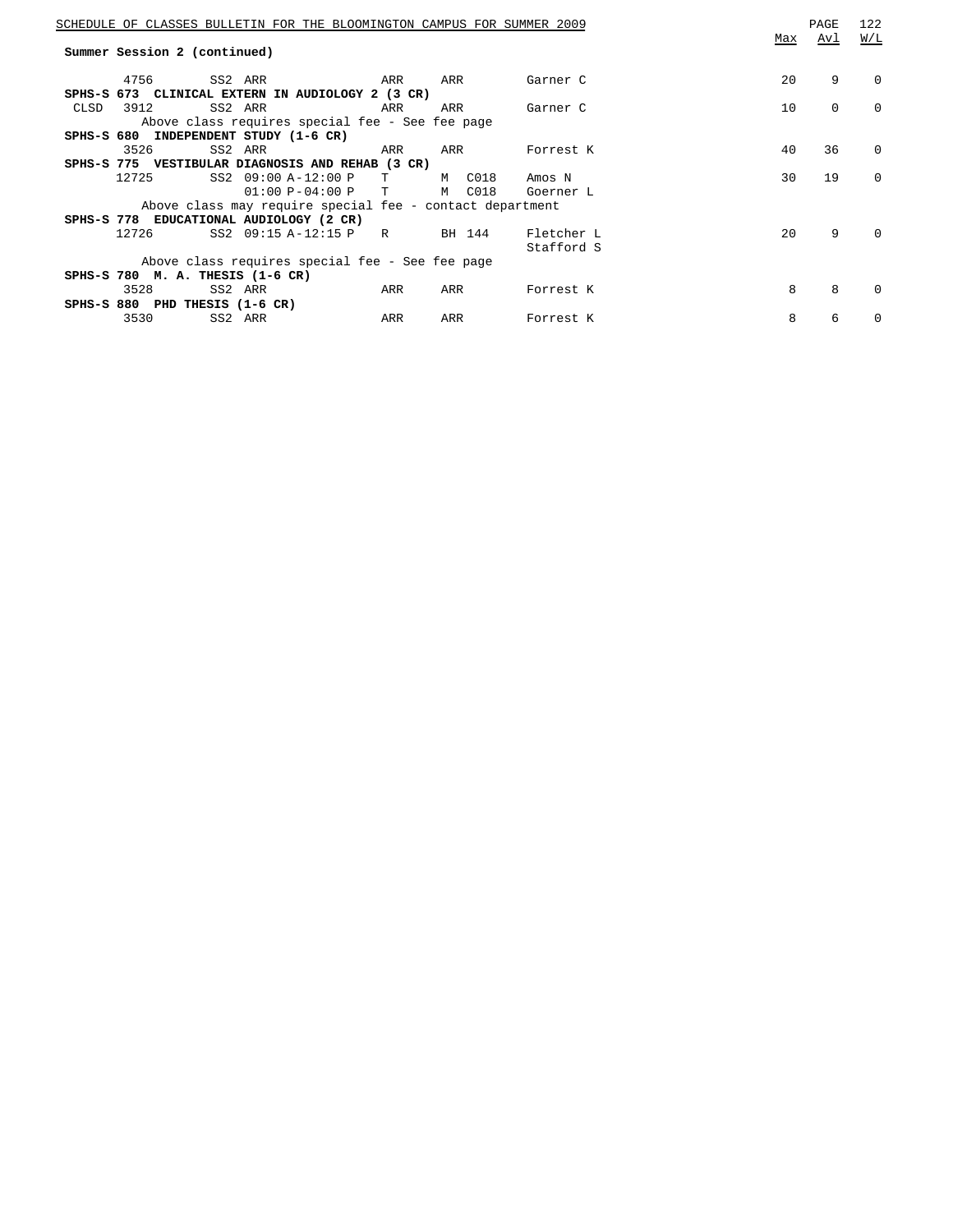| SCHEDULE OF CLASSES BULLETIN FOR THE BLOOMINGTON CAMPUS FOR SUMMER 2009                                                      |          | 123<br>PAGE                                      |
|------------------------------------------------------------------------------------------------------------------------------|----------|--------------------------------------------------|
| Telecommunications (TEL)                                                                                                     | Max      | W/L<br>Avl                                       |
| Summer Session 1                                                                                                             |          |                                                  |
| TEL-T 101 MEDIA LIFE (3 CR)                                                                                                  |          |                                                  |
| 3534<br>SS1 01:10 P-02:25 P<br>TV 245<br>D<br>Bucy E<br>Discussion (DIS)                                                     | 60       | 20<br>0                                          |
| 12003<br>SS1 08:55 A-10:10 A<br>BH 345<br>Bucy E<br>W<br>12004<br>SS1 10:20 A-11:35 A<br>BH 345<br>Bucy E<br>W               | 30<br>30 | 17<br>$\mathbf 0$<br>$\mathbf{1}$<br>$\mathbf 0$ |
| TEL-T 205 INTRO TO MEDIA & SOCIETY (3 CR)<br>3535<br>SS1 02:35 P-03:50 P<br>TV 245<br>Paul B<br>D                            | 60       | 0<br>13                                          |
| TEL-T 314 TELECOMM PROCESSES & EFFECTS (3 CR)                                                                                |          |                                                  |
| <b>CLSD</b><br>3539<br>SS1 11:45 A-01:00 P<br>TV 226<br>D<br>Fox J<br>T 314 : P - TEL-T 205 with a grade of C- or higher, or | 25       | $\mathbf 0$<br>$\mathbf{1}$                      |
| consent of instructor<br>TEL-T 331 SCRIPT WRITING (3 CR)                                                                     |          |                                                  |
| SS1 10:20 A-11:35 A<br>5210<br>TV 226<br>Kelly S<br>$\Box$                                                                   | 25       | 1<br>0                                           |
| T 331 : P - TEL-T 206 or TEL-T 211 with a grade of C- or<br>higher, or consent of instructor                                 |          |                                                  |
| TEL-T 340 ELECTRONIC MEDIA ADVERTISING (3 CR)<br>CLSD 12010<br>SS1 08:55 A-10:10 A<br>D<br>TV 226<br>Potter R                | 25       | $\mathbf 0$<br>2                                 |
| T 340: P - TEL-T 207 with a grade of C- or higher, or consent                                                                |          |                                                  |
| of instructor<br>TEL-T 351 VIDEO FIELD & POST PRODUCTION (3 CR)                                                              |          |                                                  |
| CLSD<br>3540<br>SS1 11:45 A-01:00 P<br>Т<br>TV 157<br>Krause J                                                               | 14       | $\mathbf 0$<br>5                                 |
| $01:10 P-05:00 P$<br>TWR<br>TV 157<br>Krause J<br>$T$ 351 : P - TEL-T 206 and T 283, each with a grade of C- or              |          |                                                  |
| higher, or consent of instructor<br>Above class requires special fee - See fee page                                          |          |                                                  |
| TEL-T 427 INTL TELECOMMUNICATIONS (3 CR)                                                                                     |          |                                                  |
| 3692<br>SS1 02:35 P-03:50 P<br>$\Box$<br>TV 226<br>Sawhney H<br>$T$ 427 : P - TEL-T 205 or TEL-T 207 with a grade of C- or   | 25       | $\mathbf{1}$<br>2                                |
| higher, or consent of instructor                                                                                             |          |                                                  |
| Above class COLL Intensive Writing section<br>TEL-T 496 FOREIGN STUDY IN TELECOMM (1-3 CR)                                   |          |                                                  |
| 3541 PERM SS1 ARR<br>ARR<br>ARR<br>McGregor M                                                                                | 5        | 5<br>0                                           |
| Obtain on-line auth for above class from Department<br>TEL-T 497 TELECOMMUNICATIONS INTERNSHIP (1-3 CR)                      |          |                                                  |
| 3543 PERM SS1 ARR<br>ARR<br>ARR<br>Haywood-Smith L                                                                           | 50       | 47<br>$\mathbf 0$                                |
| T 497 : Application required before authorization<br>Obtain on-line auth for above class from Department                     |          |                                                  |
| Above class graded on S/F basis only<br>TEL-T 498 PROJECTS IN TELECOMMUNICATIONS (1-3 CR)                                    |          |                                                  |
| 3545 PERM SS1 ARR<br>ARR<br>ARR<br>McGregor M                                                                                | 10       | 8<br>$\Omega$                                    |
| T 498 : Approval of instructor, application and approval of<br>Undergraduate Director                                        |          |                                                  |
| Obtain on-line auth for above class from Department                                                                          |          |                                                  |
| TEL-T 499 INDEPENDENT STUDY FOR HONORS (3 CR)<br>3547 PERM SS1 ARR<br>ARR<br>Sawhney H<br>ARR                                | 10       | 10<br>$\Omega$                                   |
| T 499 : Approval of Honors Advisor                                                                                           |          |                                                  |
| Obtain on-line auth for above class from Department<br>TEL-T 540 SPEC PROJ IN TELECOMMUNICATNS (1-3 CR)                      |          |                                                  |
| 3550 PERM SS1 ARR<br>ARR<br>ARR<br>Grabe M                                                                                   | 10       | 9<br>$\Omega$                                    |
| TOPIC : Independent Study<br>T 540 : P - Advanced approval by project supervisor and                                         |          |                                                  |
| graduate coordinator. Application available from department.<br>Obtain on-line auth for above class from Department          |          |                                                  |
| TEL-T 575 DIRECTED GRP NEW MEDIA DES PRJ (3 CR)                                                                              |          |                                                  |
| 3551<br>SS1 ARR<br>ARR<br>ARR<br>TEL-T 583 TEACHING ELECTRONIC MEDIA PROD (3 CR)                                             | 20       | 20<br>0                                          |
| 12011 PERM SS1 08:55 A-10:10 A<br>М<br>TV 157<br>Osgood R                                                                    | 12       | 6<br>0                                           |
| 08:30 A-11:30 A<br>TWR<br>TV 157<br>Osgood R<br>Above class requires permission of instructor                                |          |                                                  |
| Obtain on-line auth for above class from Department                                                                          |          |                                                  |
| TEL-T 597 INTERNSHIP (0-3 CR)<br>3552 PERM SS1 ARR<br>ARR<br>ARR<br>Grabe M                                                  | 20       | 20<br>0                                          |
| Above class open to graduates only<br>T597: P - Advanced approval by internship supervisor and                               |          |                                                  |
| graduate coordinator. Application available from department.                                                                 |          |                                                  |
| Obtain on-line auth for above class from Department<br>TEL-T 800 THESIS: TELECOMMUNICATIONS (1-6 CR)                         |          |                                                  |
| 3554<br>SS1 ARR<br>ARR<br>ARR<br>Grabe M                                                                                     | 10       | 9<br>$\Omega$                                    |
| T 800 : P - Permission of graduate coordinator                                                                               |          |                                                  |
| Summer Session 2                                                                                                             |          |                                                  |
| TEL-T 207 INTRO TO TELECOM INDUST & MGMT (3 CR)<br>5024<br>SS2 10:30 A-11:20 A<br>D<br>TV 245<br>Terry H                     | 50       | 23<br>0                                          |
| TEL-T 311 MEDIA HISTORY (3 CR)                                                                                               |          |                                                  |
| 12008<br>SS2 09:30 A-10:20 A<br>TV 226<br>D<br>Terry H                                                                       | 25       | 8<br>$\mathbf{0}$                                |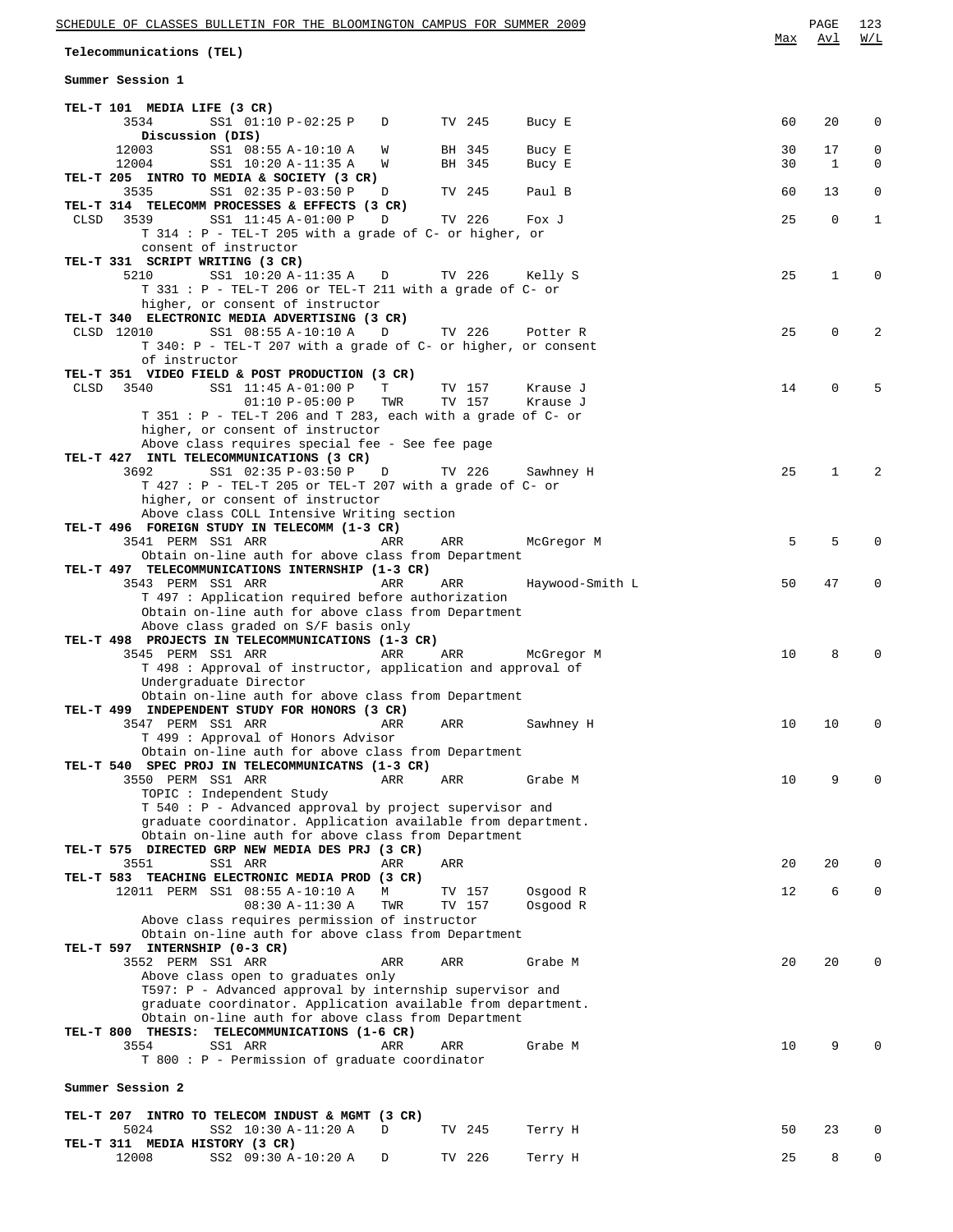| SCHEDULE OF CLASSES BULLETIN FOR THE BLOOMINGTON CAMPUS FOR SUMMER 2009 | Max | PAGE<br>Avl | 124<br>W/L   |
|-------------------------------------------------------------------------|-----|-------------|--------------|
| Summer Session 2 (continued)                                            |     |             |              |
| T 311: P - TEL-T 205 or TEL-T 207 with a grade of C- or                 |     |             |              |
| higher, or consent of instructor                                        |     |             |              |
| TEL-T 496 FOREIGN STUDY IN TELECOMM (1-3 CR)                            |     |             |              |
| 3542 PERM SS2 ARR<br>ARR<br>ARR<br>Fox J                                | 5   | 5           |              |
| Obtain on-line auth for above class from Department                     |     |             |              |
| TEL-T 497 TELECOMMUNICATIONS INTERNSHIP (1-3 CR)                        |     |             |              |
| 3544 PERM SS2 ARR<br>Haywood-Smith L<br>ARR<br>ARR                      | 50  | 38          | 0            |
| T 497 : Application required before authorization                       |     |             |              |
| Obtain on-line auth for above class from Department                     |     |             |              |
| Above class graded on S/F basis only                                    |     |             |              |
| TEL-T 498 PROJECTS IN TELECOMMUNICATIONS (1-3 CR)                       |     |             |              |
| 3546 PERM SS2 ARR<br>ARR<br>ARR<br>Fox J                                | 10  | 8           | U            |
| T 498 : Approval of instructor, application and approval of             |     |             |              |
| Undergraduate Director                                                  |     |             |              |
| Obtain on-line auth for above class from Department                     |     |             |              |
| TEL-T 499 INDEPENDENT STUDY FOR HONORS (3 CR)                           |     |             |              |
| 3548 PERM SS2 ARR<br>Sawhney H<br>ARR<br>ARR                            | 10  | 10          | 0            |
| T 499 : Approval of Honors Advisor                                      |     |             |              |
| Obtain on-line auth for above class from Department                     |     |             |              |
| TEL-T 540 SPEC PROJ IN TELECOMMUNICATNS (1-3 CR)                        |     |             |              |
| 3549 PERM SS2 ARR<br>ARR<br>ARR<br>Grabe M                              | 10  | 9           | U            |
| TOPIC : Independent Study                                               |     |             |              |
| T 540 : P - Advanced approval by project supervisor and                 |     |             |              |
| graduate coordinator. Application available from department.            |     |             |              |
| Obtain on-line auth for above class from Department                     |     |             |              |
| TEL-T 597 INTERNSHIP (0-3 CR)                                           |     |             |              |
| 3553 PERM SS2 ARR<br>ARR<br>Grabe M<br>ARR                              | 20  | 20          | <sup>0</sup> |
| Above class open to graduates only                                      |     |             |              |
| Obtain on-line auth for above class from Department                     |     |             |              |
| TEL-T 800 THESIS: TELECOMMUNICATIONS (1-6 CR)                           |     |             |              |
| SS2 ARR<br>3555<br>ARR<br>ARR<br>Grabe M                                | 10  | 8           | $\Omega$     |
| T 800 : P - Permission of graduate coordinator                          |     |             |              |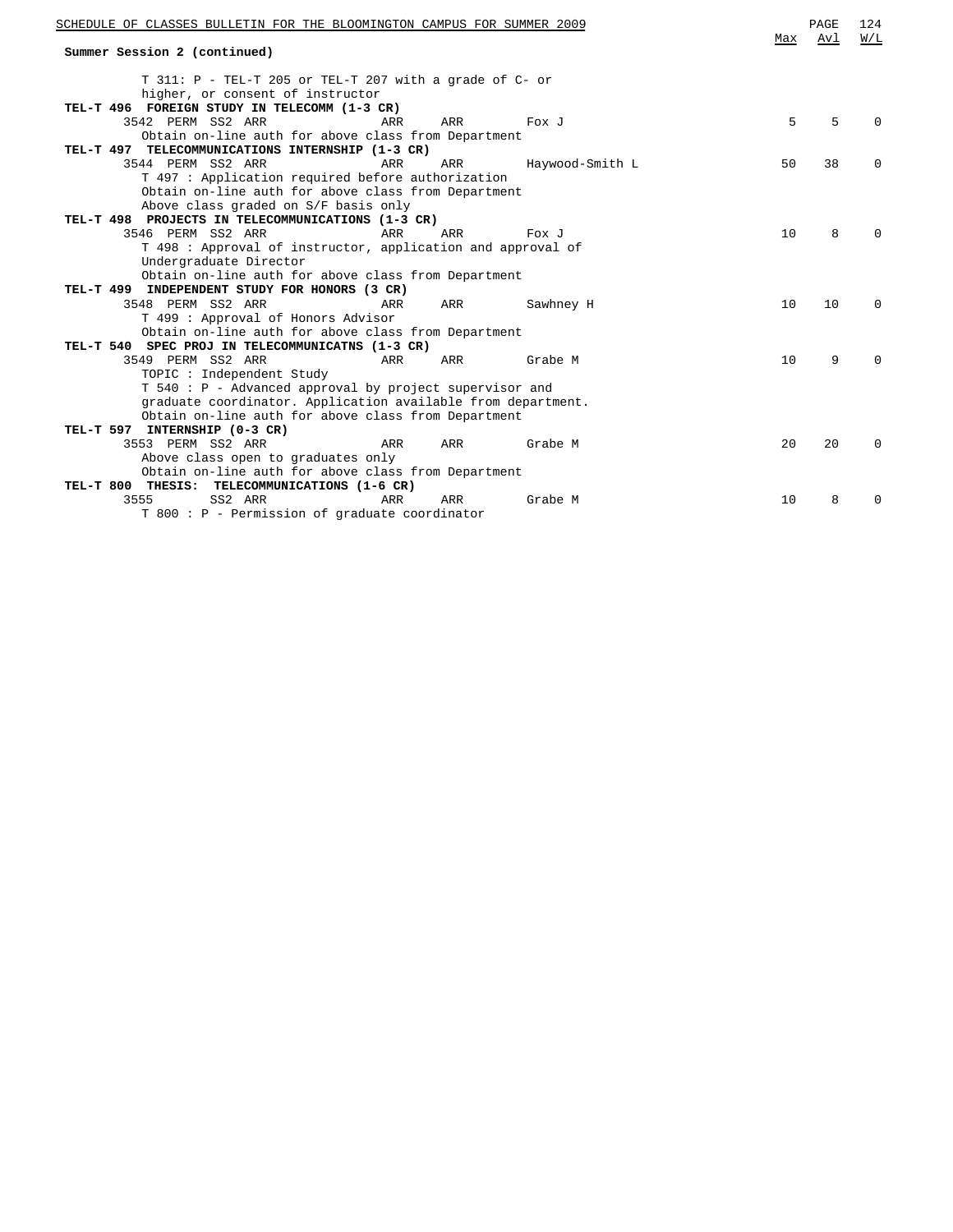| <u>SCHEDULE OF CLASSES BULLETIN FOR THE BLOOMINGTON CAMPUS FOR SUMMER 2009</u><br>Theatre & Drama (THTR)                                                       | Max | PAGE<br>Avl | 125<br>W/L   |
|----------------------------------------------------------------------------------------------------------------------------------------------------------------|-----|-------------|--------------|
|                                                                                                                                                                |     |             |              |
| Summer Session 1                                                                                                                                               |     |             |              |
| INTRODUCTORY COURSES (010)                                                                                                                                     |     |             |              |
| THTR-T 390 CREATIVE WORK IN SUMMER THTR (1-3 CR)<br>3558 PERM SS1 01:30 P-04:30 P<br>D<br>HD TBA<br>Michaelsen J<br>Davies R<br>Richards C                     | 35  | 35          |              |
| T 390 : May be taken for Graduate credit<br>Above class open to participants in Brown County Playhouse<br>only                                                 |     |             |              |
| Obtain on-line auth for above class from Department<br>THTR-T 399 READ RES PERFORMANCE FOR HON (1-12 CR)<br>3560 PERM SS1 ARR<br>ARR<br>ARR<br>McFadden D      | 10  | 10          | $\Omega$     |
| Obtain on-line auth for above class from Department<br>THTR-T 490 INDPT STDY IN THTR & DRAMA (1-6 CR)<br>3562 PERM SS1 ARR<br>Michaelsen J<br>ARR<br>ARR       | 10  | 9           | 0            |
| Obtain on-line auth for above class from Department<br>THTR-T 499 READ RES PERFORMANCE FOR HON (1-12 CR)<br>3564 PERM SS1 ARR<br>McFadden D<br>ARR<br>ARR      | 10  | 10          | $\Omega$     |
| Obtain on-line auth for above class from Department                                                                                                            |     |             |              |
| ACTING/DIRECTING COURSES (020)                                                                                                                                 |     |             |              |
| THTR-T 600 DIRECTED RESEARCH (1-6 CR)<br>3566 PERM SS1 ARR<br>ARR<br>ARR<br>Wainscott R<br>Obtain on-line auth for above class from Department                 | 5   | 5           |              |
| THTR-T 700 INDEPENDENT STUDY (1-6 CR)<br>3568 PERM SS1 ARR<br>Michaelsen J<br>ARR<br>ARR<br>Obtain on-line auth for above class from Department                | 5   | 3           | 0            |
| THTR-T 701 RDGS IN THEATRE HIST & DRAMA (1-6 CR)<br>3570 PERM SS1 ARR<br>ARR<br>ARR<br>Wainscott R<br>Obtain on-line auth for above class from Department      | 5   | 2           | $\Omega$     |
| THTR-T 895 M.A. THESIS (1-5 CR)<br>3572 PERM SS1 ARR<br>ARR<br>ARR<br>Wainscott R<br>Obtain on-line auth for above class from Department                       | 5   | 5           | 0            |
| THTR-T 897 M.F.A. THESIS (1-10 CR)<br>3574 PERM SS1 ARR<br>ARR<br>ARR<br>Wainscott R<br>Obtain on-line auth for above class from Department                    | 5   | 5           |              |
| THTR-T 899 PH D THESIS (1-15 CR)<br>3576 PERM SS1 ARR<br>ARR<br>ARR<br>Wainscott R<br>Obtain on-line auth for above class from Department                      | 5   | 4           |              |
| Summer Session 2                                                                                                                                               |     |             |              |
| THTR-T 359 THEATRE PRODUCTION STUDIO (1 CR)<br>14704 PERM SS2 ARR<br>ARR<br>ARR<br>Duer F<br>Above class requires permission of Department                     | 10  | 10          | 0            |
| INTRODUCTORY COURSES (010)                                                                                                                                     |     |             |              |
| THTR-T 125 INTRO TO THEATRICAL PRODUCTION (3 CR)<br>5408<br>SS2 09:30 A-10:20 A<br>TH A201<br>D<br>Duer F<br>Black M                                           | 18  | 8           | <sup>0</sup> |
| Above class has significant Lab requirement<br>Above class requires special fee - See fee page<br>THTR-T 230 COSTUME DESIGN & TECHNOLOGY I (3 CR)              |     |             |              |
| SS2 08:30 A-09:20 A<br>3556<br>Griese E<br>D<br>TH A201<br>Above class has significant Lab time requirement<br>Above class requires special fee - See fee page | 18  | 8           | ∩            |
| THTR-T 335 STAGE LIGHTING (3 CR)<br>3557<br>SS2 08:30 A-10:20 A<br>Shakespeare M<br>TR<br>TH A205<br>$08:30 A-09:20 A$<br>F<br>TH A205<br>Shakespeare M        | 14  | 2           | ∩            |
| T 335 : P - THTR-T 225<br>Above class has significant Lab time requirement<br>Above class requires special fee - See fee page                                  |     |             |              |
| THTR-T 370 HIST OF THEATRE AND DRAMA I (3 CR)<br>12104 RSTR SS2 11:30 A-12:20 P<br>D<br>TH A201<br>Hatch C<br>$T$ 370 : P - At least sophomore standing        | 25  | 7           |              |
| Above class carries Culture Studies credit<br>THTR-T 390 CREATIVE WORK IN SUMMER THTR (1-3 CR)<br>3559 PERM SS2 01:30 P-04:30 P<br>Davies R<br>D<br>HD TBA     | 35  | 25          |              |
| Michaelsen J<br>T 390 : May be taken for Graduate credit<br>Above class open to participants in Brown County Playhouse<br>only                                 |     |             |              |

Obtain on-line auth for above class from Department

**THTR-T 399 READ RES PERFORMANCE FOR HON (1-12 CR)**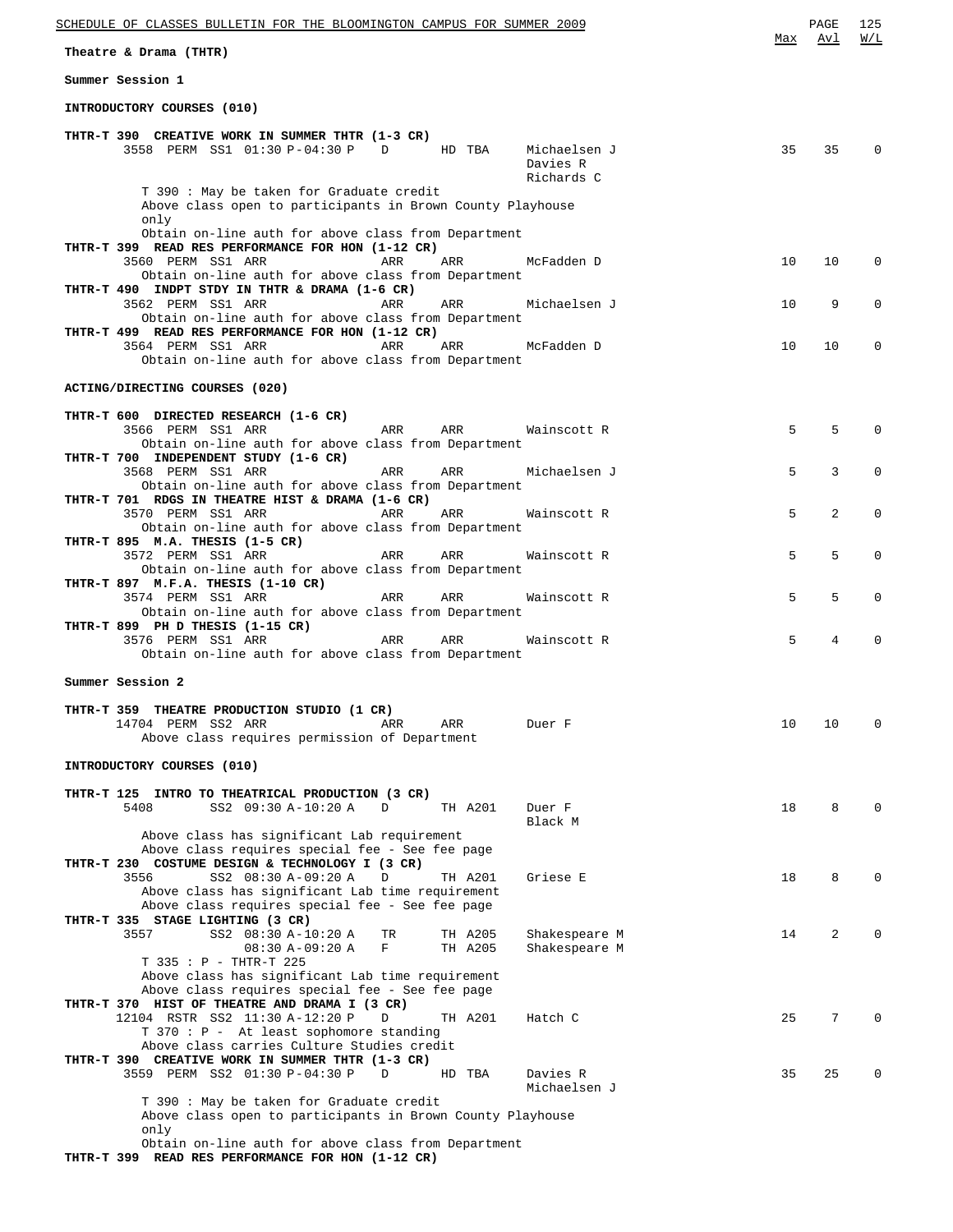| SCHEDULE OF CLASSES BULLETIN FOR THE BLOOMINGTON CAMPUS FOR SUMMER 2009<br>Summer Session 2 (continued) |    | PAGE<br>Max Avl                | 126<br>W/L  |
|---------------------------------------------------------------------------------------------------------|----|--------------------------------|-------------|
| 3561 PERM SS2 ARR ARR ARR McFadden D<br>Obtain on-line auth for above class from Department             |    | $\overline{3}$<br>$\mathbf{3}$ | $\Omega$    |
| THTR-T 490 INDPT STDY IN THTR & DRAMA (1-6 CR)                                                          |    |                                |             |
| 3563 PERM SS2 ARR<br>ARR Michaelsen J<br><b>Example 2018</b> ARR                                        | 10 | 10 <sup>1</sup>                | $\mathbf 0$ |
| Obtain on-line auth for above class from Department                                                     |    |                                |             |
| THTR-T 499 READ RES PERFORMANCE FOR HON (1-12 CR)                                                       |    |                                |             |
| 3565 PERM SS2 ARR ARR ARR McFadden D                                                                    | 5  | $\overline{5}$                 | $\Omega$    |
| Obtain on-line auth for above class from Department                                                     |    |                                |             |
| ACTING/DIRECTING COURSES (020)                                                                          |    |                                |             |
| THTR-T 600 DIRECTED RESEARCH (1-6 CR)                                                                   |    |                                |             |
| 3567 PERM SS2 ARR<br>ARR ARR Wainscott R                                                                | 5  | 5                              | $\Omega$    |
| Obtain on-line auth for above class from Department                                                     |    |                                |             |
| THTR-T 700 INDEPENDENT STUDY (1-6 CR)                                                                   | 5  | $\mathbf{1}$                   |             |
| ARR ARR Michaelsen J<br>3569 PERM SS2 ARR                                                               |    |                                | $\Omega$    |
| Obtain on-line auth for above class from Department<br>THTR-T 701 RDGS IN THEATRE HIST & DRAMA (1-6 CR) |    |                                |             |
| 3571 PERM SS2 ARR<br>ARR Wainscott R<br><b>Example 2018</b> ARR                                         | 5  | 3                              | $\Omega$    |
| Obtain on-line auth for above class from Department                                                     |    |                                |             |
| THTR-T 895 M.A. THESIS (1-5 CR)                                                                         |    |                                |             |
| <b>ARR</b><br>3573 PERM SS2 ARR<br>ARR Wainscott R                                                      | 5  | 5                              | $\Omega$    |
| Obtain on-line auth for above class from Department                                                     |    |                                |             |
| THTR-T 897 M.F.A. THESIS (1-10 CR)                                                                      |    |                                |             |
| ARR ARR Wainscott R<br>3575 PERM SS2 ARR                                                                | 5  | 5                              | $\Omega$    |
| Obtain on-line auth for above class from Department                                                     |    |                                |             |
| THTR-T 899 PH D THESIS (1-15 CR)                                                                        |    |                                |             |
| 3577 PERM SS2 ARR ARR ARR Mainscott R                                                                   | 5  | 5                              | $\Omega$    |
| Obtain on-line auth for above class from Department                                                     |    |                                |             |
|                                                                                                         |    |                                |             |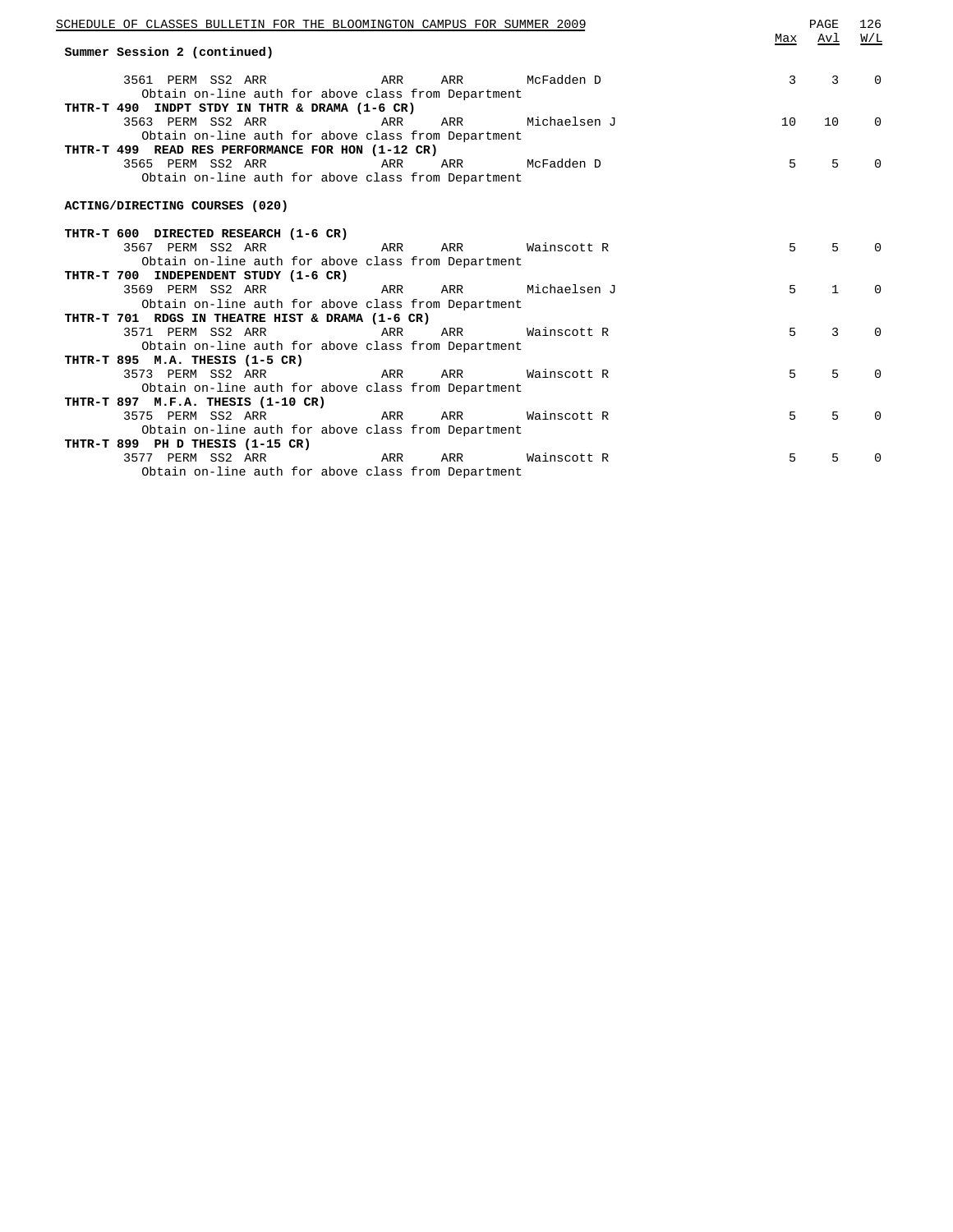| SCHEDULE OF CLASSES BULLETIN FOR THE BLOOMINGTON CAMPUS FOR SUMMER 2009 |            |          |     | PAGE | 127      |
|-------------------------------------------------------------------------|------------|----------|-----|------|----------|
| Victorian Studies (VICT)                                                |            |          | Max | Avl  | W/L      |
| Summer Session 2                                                        |            |          |     |      |          |
| VICT-V 805 READINGS IN VICTORIAN ENGLAND (1-6 CR)                       |            |          |     |      |          |
| 3587<br>SS2 ARR                                                         | ARR<br>ARR | Miller A | 10  | 10   | $\Omega$ |
| Above class open to graduates only                                      |            |          |     |      |          |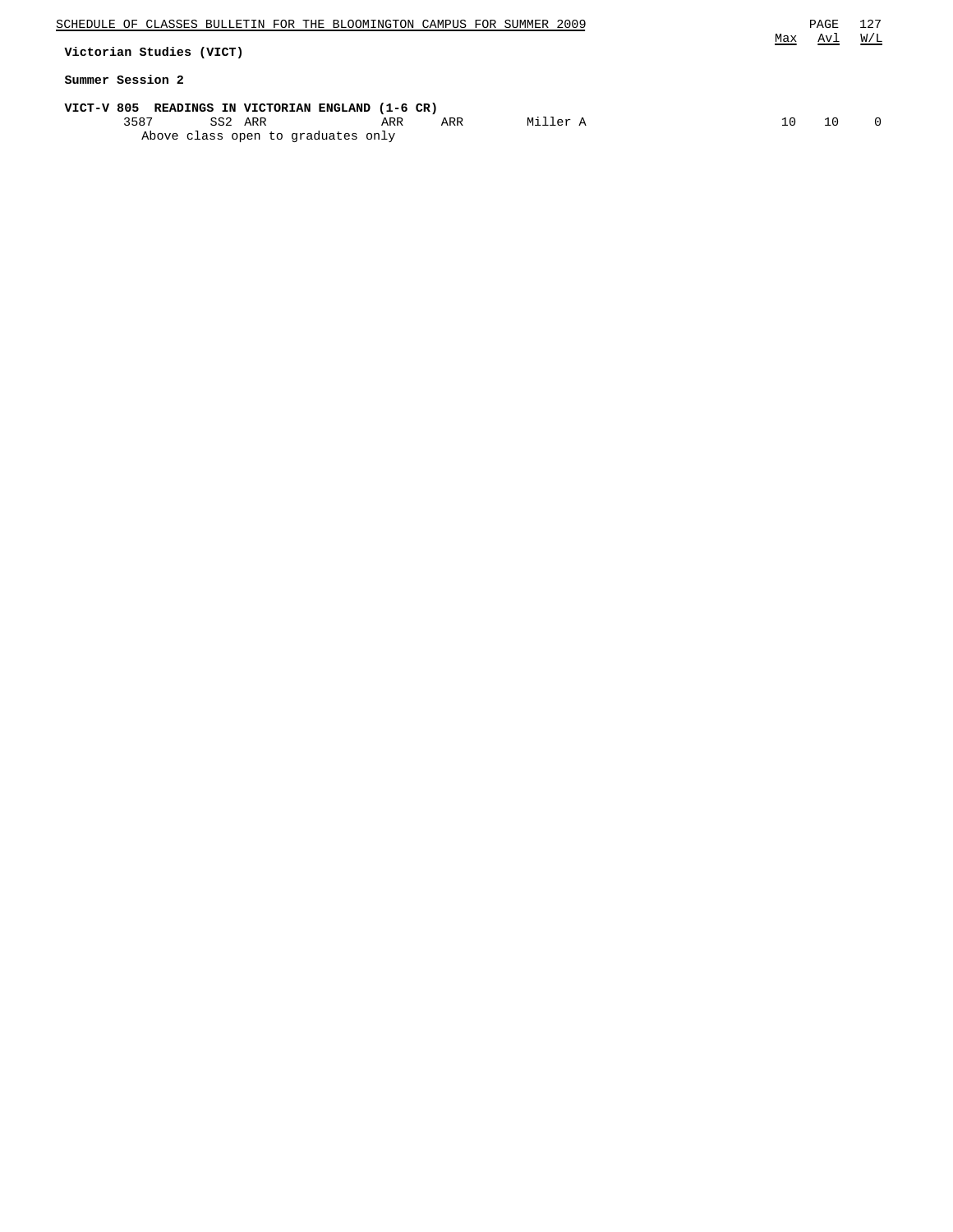| SCHEDULE OF CLASSES BULLETIN FOR THE BLOOMINGTON CAMPUS FOR SUMMER 2009                                                                                                                                                                                                                                                                                                                                    | Max | PAGE<br>Avl | 128<br>W/L   |
|------------------------------------------------------------------------------------------------------------------------------------------------------------------------------------------------------------------------------------------------------------------------------------------------------------------------------------------------------------------------------------------------------------|-----|-------------|--------------|
| West European Studies (WEUR)                                                                                                                                                                                                                                                                                                                                                                               |     |             |              |
| Summer Session 1                                                                                                                                                                                                                                                                                                                                                                                           |     |             |              |
| WEUR-W 405 SPECIAL TOPICS IN W EUR STDS (3 CR)<br>VT: SPEAK FREELY: LANG POLICY W EUR<br>5564<br>SS1 11:45 A-01:00 P<br>BH 229 Siegel J<br>D<br>TOPIC : Speaking Freely: Language Policy in Western Europe<br>Obtain on-line auth for above class from Department<br>Above class carries Culture Studies credit<br>Above class carries COLL S & H distribution credit<br>Above class meets with GEOG-G 306 | 25  | 9           |              |
| (010)                                                                                                                                                                                                                                                                                                                                                                                                      |     |             |              |
| WEUR-W 415 INDIV READING IN W EUROPN STDS (1-3 CR)<br>3602 PERM SS1 ARR<br>ARR<br>ARR<br>Wise L                                                                                                                                                                                                                                                                                                            | 8   | 8           | <sup>0</sup> |
| Obtain on-line auth for above class from Department<br>WEUR-W 800 MA THESIS (1-6 CR)                                                                                                                                                                                                                                                                                                                       |     |             |              |
| 3604 PERM SS1 ARR<br>ARR<br>ARR<br>Wise L<br>Obtain on-line auth for above class from Department                                                                                                                                                                                                                                                                                                           | 8   | 8           | 0            |
| WEUR-W 805 INDIV READINGS W EUROP STUDIES (1-8 CR)<br>3606 PERM SS1 ARR<br>ARR<br>ARR<br>Wise L<br>Obtain on-line auth for above class from Department                                                                                                                                                                                                                                                     | 8   | 7           | 0            |
| WEUR-W 875 RES IN WEST EUROPEAN STUDIES (1-6 CR)<br>3608 PERM SS1 ARR<br>ARR<br>ARR<br>Wise L<br>Obtain on-line auth for above class from Department                                                                                                                                                                                                                                                       | 8   | 7           | <sup>0</sup> |
| Summer Session 2                                                                                                                                                                                                                                                                                                                                                                                           |     |             |              |
| (010)                                                                                                                                                                                                                                                                                                                                                                                                      |     |             |              |
| WEUR-W 415 INDIV READING IN W EUROPN STDS (1-3 CR)<br>3603 PERM SS2 ARR<br>ARR<br>ARR<br>Wise L                                                                                                                                                                                                                                                                                                            | 8   | 8           |              |
| Obtain on-line auth for above class from Department<br>WEUR-W 800 MA THESIS (1-6 CR)                                                                                                                                                                                                                                                                                                                       |     |             |              |
| 3605 PERM SS2 ARR<br>ARR<br>ARR<br>Wise L<br>Obtain on-line auth for above class from Department                                                                                                                                                                                                                                                                                                           | 8   | 7           | <sup>0</sup> |
| WEUR-W 805 INDIV READINGS W EUROP STUDIES (1-8 CR)<br>3607 PERM SS2 ARR<br>ARR<br>ARR<br>Wise L                                                                                                                                                                                                                                                                                                            | 8   | 7           | 0            |
| Obtain on-line auth for above class from Department<br>WEUR-W 875 RES IN WEST EUROPEAN STUDIES (1-6 CR)                                                                                                                                                                                                                                                                                                    |     |             |              |
| 3609 PERM SS2 ARR<br>ARR<br>ARR<br>Wise L<br>Obtain on-line auth for above class from Department                                                                                                                                                                                                                                                                                                           | 8   | 8           | N            |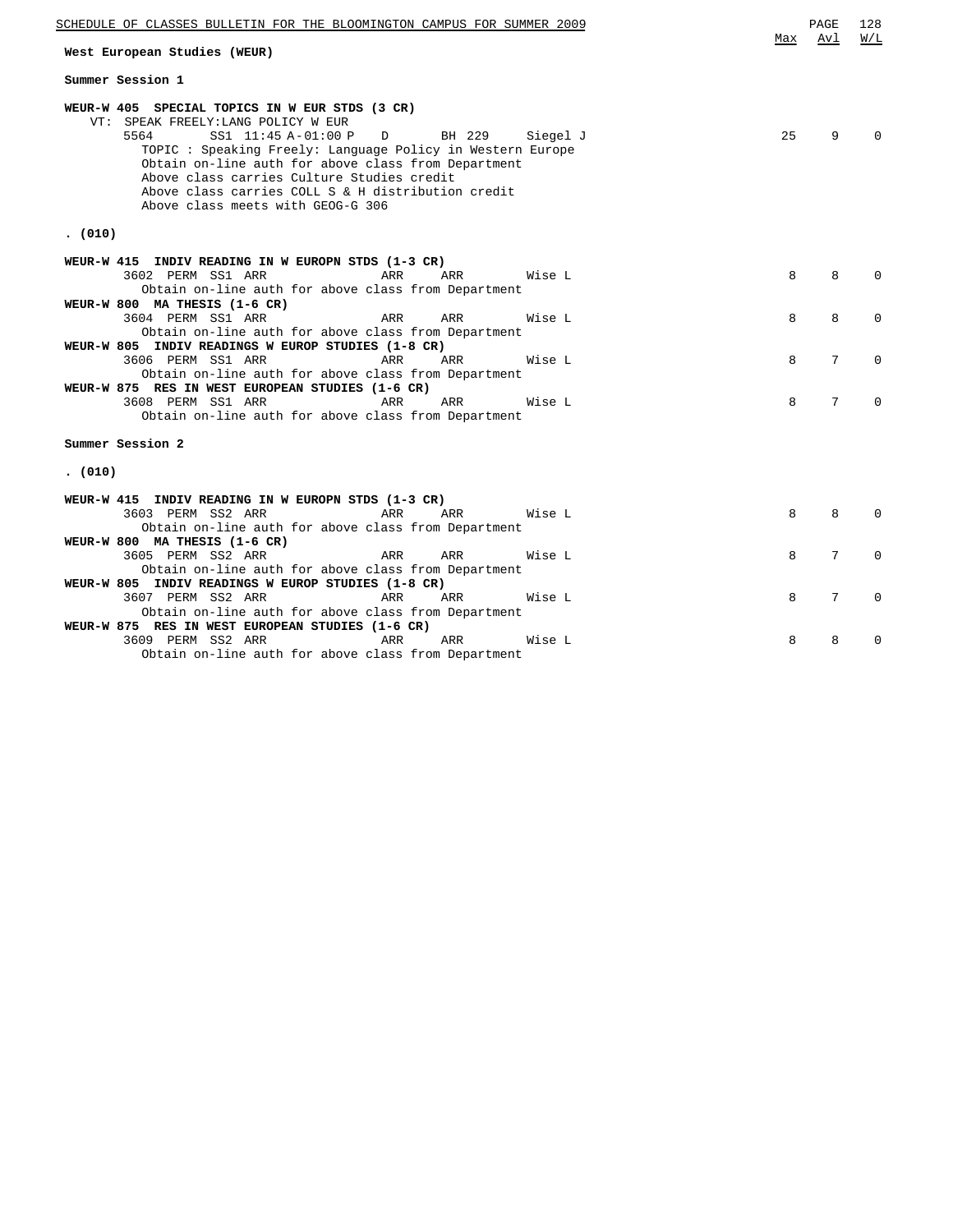| SCHEDULE OF CLASSES BULLETIN FOR THE BLOOMINGTON CAMPUS FOR SUMMER 2009                                                   |     | PAGE         | 129            |
|---------------------------------------------------------------------------------------------------------------------------|-----|--------------|----------------|
| Business (BUS)                                                                                                            | Max | Avl          | W/L            |
| Summer Session 1                                                                                                          |     |              |                |
| SCHEDULE 1 (010)                                                                                                          |     |              |                |
| BUS-F 370 I-CORE - FINANCE COMPONENT (3 CR)                                                                               |     |              |                |
| 1403 PERM 1<br>$10:50 A-11:55 A$<br>Greiner D<br>TR<br>BU 223                                                             | 140 | 15           | $\overline{0}$ |
| F 370 : To enroll in this class see BUS-BE 370<br>BUS-I 370 I-CORE - DISCUSSION (2 CR)                                    |     |              |                |
| 1414 PERM 1<br>CLSD<br>$09:00 A-12:50 P$<br>Cutshall R<br>F<br>HD TBA<br>I 370 : To enroll in this class see BUS-BE 370   | 140 | $\mathbf 0$  | 0              |
| Above class meets with another section of BUS-I 370                                                                       |     |              |                |
| BUS-J 370 I-CORE - STRAT MGT COMPONENT (3 CR)<br>1416 PERM 1<br>09:30 A-10:35 A<br>Rubinstein D<br>MW<br>BU 223           | 140 | 15           | 0              |
| J 370 : To enroll in this class see BUS-BE 370<br>BUS-M 370 I-CORE - MARKETING COMPONENT (3 CR)                           |     |              |                |
| 1434 PERM 1 10:50 A-11:55 A<br>Talbott J<br>MW<br>BU 223                                                                  | 140 | 15           | 0              |
| M 370 : To enroll in this class see BUS-BE 370<br>BUS-P 370 I-CORE - OPERATIONS COMPONENT (3 CR)                          |     |              |                |
| 1442 PERM 1 09:30 A-10:35 A<br>TR<br>Cutshall R<br>BU 223                                                                 | 140 | 15           | 0              |
| P 370: To enroll in this class see BUS-BE 370                                                                             |     |              |                |
| SCHEDULE 2 (020)                                                                                                          |     |              |                |
| BUS-F 370 I-CORE - FINANCE COMPONENT (3 CR)                                                                               |     |              |                |
| 1404 PERM 1<br>$01:30 P-02:35 P$<br>Greiner D<br>TR<br>BU 223<br>F 370: To enroll in this class see BUS-BE 370            | 140 | 35           | 0              |
| BUS-I 370 I-CORE - DISCUSSION (2 CR)<br>1415 PERM 1 09:00 A-12:50 P<br>$\mathbf{F}$<br>Cutshall R<br>CLSD                 | 140 | $\mathbf{0}$ | 0              |
| HD TBA<br>I 370 : To enroll in this class see BUS-BE 370                                                                  |     |              |                |
| Above class meets with another section of BUS-I 370<br>BUS-J 370 I-CORE - STRAT MGT COMPONENT (3 CR)                      |     |              |                |
| 1417 PERM 1 12:10 P-01:15 P<br>MW<br>Rubinstein D<br>BU 223                                                               | 140 | 36           | 0              |
| J 370 : To enroll in this class see BUS-BE 370<br>BUS-M 370 I-CORE - MARKETING COMPONENT (3 CR)                           |     |              |                |
| 1435 PERM 1<br>01:30 P-02:35 P<br>MW<br>Talbott J<br>BU 223<br>M 370 : To enroll in this class see BUS-BE 370             | 140 | 36           | 0              |
| BUS-P 370 I-CORE - OPERATIONS COMPONENT (3 CR)                                                                            |     |              |                |
| 1443 PERM 1 12:10 P-01:15 P<br>TR<br>BU 223<br>Cutshall R<br>P 370 : To enroll in this class see BUS-BE 370               | 140 | 36           | 0              |
| ACCOUNTING (200)                                                                                                          |     |              |                |
|                                                                                                                           |     |              |                |
| BUS-A 100 BASIC ACCOUNTING SKILLS (1 CR)<br>SS1 09:00 A-09:50 A MTW<br>1379<br>BU 200<br>Winston V                        | 40  | 17           | $\mathbf 0$    |
| A 100: A necessary prerequisite for both BUS-A 201 and A 202                                                              |     |              |                |
| and the integrative core.<br>Freshmen should take BUS-A 100 prior to their sophomore year                                 |     |              |                |
| SS1 11:00 A-11:50 A<br>BU 200<br>5718<br>MTW<br>Winston V<br>A 100: A necessary prerequisite for both BUS-A 201 and A 202 | 40  | 16           | 0              |
| and the integrative core.                                                                                                 |     |              |                |
| Freshmen should take BUS-A 100 prior to their sophomore year.<br>BUS-A 200 FOUNDATIONS OF ACCOUNTING (3 CR)               |     |              |                |
| A 200: No prerequisites required.<br>1380                                                                                 |     |              | $\Omega$       |
| SS1 11:40 A-01:20 P<br>BU 202<br>MTWR<br>Schrimper R<br>BUS-A 200 is particularly appropriate for students who seek       | 55  | 22           |                |
| the certificate in Business or a Business minor.<br>Credit not given for both BUS-A 200 and (BUS-A 201 or BUS-A           |     |              |                |
| 202)                                                                                                                      |     |              |                |
| BUS-A 201 INTRO TO FINANCIAL ACCOUNTING (3 CR)<br>Above class is part of the "Transfer Indiana" (transferIN) Initiative.  |     |              |                |
| For additional information, link to http://www.transferin.net<br>12034<br>SS1 03:20 P-05:00 P<br>MTWR<br>BU 213<br>Wang G | 35  | 12           | 0              |
| A 201 : P - BUS-A 100                                                                                                     |     |              |                |
| A 201: Credit not given for both BUS-A 201 and A 200<br>SS1 09:50 A-11:30 A<br>BU 213<br>1382<br>MTWR<br>House K          | 35  | 9            | 0              |
| A 201 : P - BUS-A 100<br>A 201: Credit not given for both BUS-A 201 and A 200                                             |     |              |                |
| SS1 11:40 A-01:20 P<br>BU 213<br>1383<br>MTWR<br>House K                                                                  | 35  | 7            | 0              |
| A 201 : P - BUS-A 100<br>A 201: Credit not given for both BUS-A 201 and A 200                                             |     |              |                |
| SS1 01:30 P-03:10 P<br>MTWR<br>1381<br>BU 213<br>Wang G                                                                   | 35  | 8            | 0              |
| A 201 : P - BUS-A 100<br>A 201: Credit not given for both BUS-A 201 and A 200                                             |     |              |                |
| BUS-A 202 INTRO TO MANAGERIAL ACCOUNTING (3 CR)<br>1386<br>SS1 08:00 A-09:40 A<br>Tiller S<br>MTWR<br>BU 202              | 52  | 10           | 0              |
| Fisher J                                                                                                                  |     |              |                |
| A 202 : P - BUS-A 100<br>A 202: Credit not given for both BUS-A 201 and A 200                                             |     |              |                |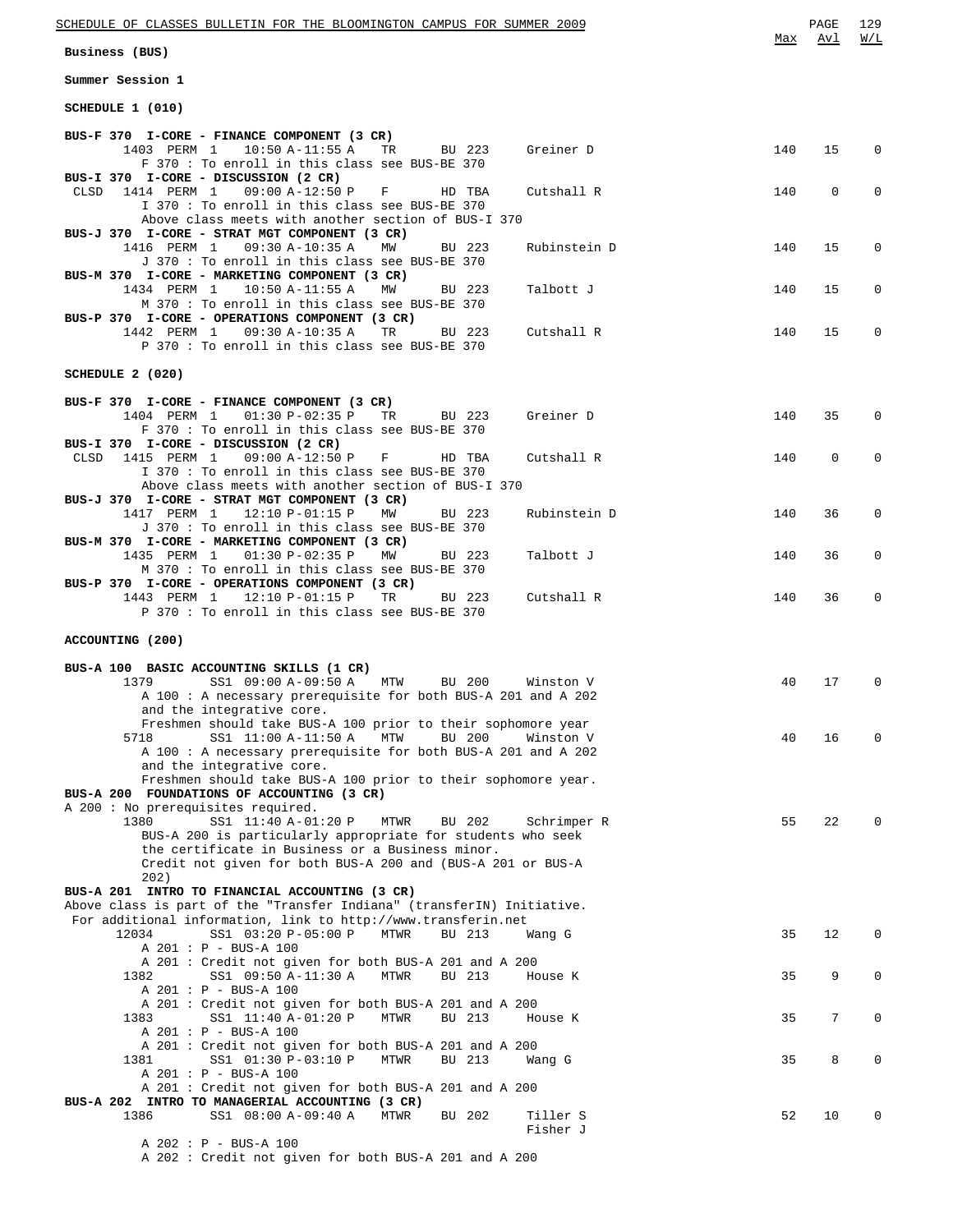| SCHEDULE OF CLASSES BULLETIN FOR THE BLOOMINGTON CAMPUS FOR SUMMER 2009                                                                |        | PAGE                       | 130                          |
|----------------------------------------------------------------------------------------------------------------------------------------|--------|----------------------------|------------------------------|
| Summer Session 1 (continued)                                                                                                           | Max    | Avl                        | W/L                          |
| 1385<br>SS1 09:50 A-11:30 A<br>BU 202<br>Tiller S<br>MTWR<br>Fisher J                                                                  | 52     | 3                          | 1                            |
| A 202 : P - BUS-A 100                                                                                                                  |        |                            |                              |
| A 202: Credit not given for both BUS-A 201 and A 200<br>BUS-A 310 MGMT DECISIONS & FINANCL RPTG (3 CR)                                 |        |                            |                              |
| SS1 09:50 A-11:30 A<br>4428<br>MTWR<br>BU 209<br>Glass K<br>A 310: $P - (BUS-A 201 or BUS-A 205)$ and (BUS-A 202 or BUS-A              | 52     | 3                          | 1                            |
| 207), each course with a grade of C or better                                                                                          |        |                            |                              |
| Credit not given for both BUS-A 310 and (BUS-A 311 and BUS-A<br>312)                                                                   |        |                            |                              |
| Accounting majors must take BUS-A 311 and BUS-A 312                                                                                    |        |                            |                              |
| BUS-A 311 INTERMEDIATE ACCOUNTING I (3 CR)<br>1387<br>BU 201<br>SS1 11:40 A-01:20 P<br>MTWR<br>Astill A                                | 44     | 2                          | $\Omega$                     |
| A 311 : P - (BUS-A 201 or BUS-A 205) and (BUS-A 202 or BUS-A                                                                           |        |                            |                              |
| 207), each course with a grade of C or better                                                                                          |        |                            |                              |
| A 311 : Credit not given for both BUS-A 311 and A 310<br>SS1 09:50 A-11:30 A<br>MTWR<br>BU 201<br>5683<br>Astill A                     | 44     | 3                          | $\Omega$                     |
| A 311 : P - (BUS-A 201 or BUS-A 205) and (BUS-A 202 or BUS-A                                                                           |        |                            |                              |
| 207), each course with a grade of C or better<br>A 311 : Credit not given for both BUS-A 311 and A 310                                 |        |                            |                              |
| 13588<br>SS1 09:30 A-11:10 A<br>MTWR<br>BU 321<br>Oler D                                                                               | 44     | 4                          | 0                            |
| A 311 : P - (BUS-A 201 or BUS-A 205) and (BUS-A 202 or BUS-A<br>207), each course with a grade of C or better                          |        |                            |                              |
| A 311 : Credit not given for both BUS-A 311 and A 310                                                                                  |        |                            |                              |
| BUS-A 329 TAXES AND DECISION MAKING (3 CR)<br>12035<br>BU 300<br>SS1 01:30 P-03:35 P<br>TWR<br>Owen S                                  | 46     | 16                         | $\mathbf{1}$                 |
| A 329 : P - (BUS-A 201 or BUS-A 205) and (BUS-A 202 or BUS-A                                                                           |        |                            |                              |
| 207), each course with a grade of C or better<br>A 329: Credit not given for both BUS-A 327 and A 329                                  |        |                            |                              |
| Above class meets with BUS-A 327                                                                                                       |        |                            |                              |
| 13564<br>SS1 11:15 A-01:20 P<br>TWR<br>BU 300<br>Owen S                                                                                | 46     | 6                          | $\Omega$                     |
| A 329 : P - (BUS-A 201 or BUS-A 205) and (BUS-A 202 or BUS-A<br>207), each course with a grade of C or better                          |        |                            |                              |
| A 329 : Credit not given for both BUS-A 327 and A 329                                                                                  |        |                            |                              |
| BUS-A 490 INDPT STUDY IN ACCOUNTING (1-3 CR)<br>1391 PERM SS1 ARR<br>Fisher J<br>ARR<br>ARR                                            | 5      | 4                          | $\Omega$                     |
| Above class requires permission of instructor                                                                                          |        |                            |                              |
| BUSINESS ECON & PUBLIC POLICY (250)                                                                                                    |        |                            |                              |
| BUS-G 202 CORPORATE SOCIAL STRATEGY (2 CR)                                                                                             |        |                            |                              |
| 1409<br>SS1 01:00 P-03:00 P<br>TR<br>BU 111<br>Zhang L<br>$G$ 202: P - (ECON-E 201 or ECON-S 201) with a grade of C or                 | 70     | 19                         | 0                            |
| better                                                                                                                                 |        |                            |                              |
| BUS-G 345 MONEY, BANKING & CAPTL MARKETS (3 CR)<br>5417<br>Stefanescu C<br>CLSD<br>TWR<br>BU 321                                       | 48     | 0                          | 5                            |
| SS1 03:30 P-05:30 P<br>G 345 : P - (ECON-E 201 or ECON-S 201) and (ECON-E 202 or                                                       |        |                            |                              |
| ECON-S 202) with grades of C or better                                                                                                 |        |                            |                              |
| BUS-G 490 INDEP STUDY BUS ECON&PUB POL (1-3 CR)<br>1410 PERM SS1 ARR<br>Jaffee B<br>ARR<br>ARR                                         | 5      | 5                          | $\Omega$                     |
| Above class requires permission of instructor                                                                                          |        |                            |                              |
| BUSINESS LAW AND ETHICS (260)                                                                                                          |        |                            |                              |
| BUS-L 201 LEGAL ENVIRONMENT OF BUSINESS (3 CR)                                                                                         |        |                            |                              |
| 3814 RSTR SS1 10:20 A-11:35 A<br>D<br>BU 211<br>Brown E<br>L 201 : P - Sophomore standing or Honors College freshman                   | 70     | 8                          | $\Omega$                     |
| 1431 RSTR SS1 11:45 A-01:00 P<br>BU 211<br>D<br>Lemper T                                                                               | 70     | 18                         | $\mathbf{0}$                 |
| L 201 : P - Sophomore standing or Honors College freshman                                                                              |        |                            |                              |
| OPERATIONS/DECISION TECHNOLOGY (275)                                                                                                   |        |                            |                              |
| BUS-K 201 THE COMPUTER IN BUSINESS (3 CR)<br>CLSD<br>1419<br>Sherry S<br>SS1 08:55 A-10:10 A<br>D<br>BU 407                            | 5      | 0                          | 0                            |
| CLSD<br>1420<br>Colon C<br>SS1 10:20 A-11:35 A<br>D<br>BU 407                                                                          | 5      | $\mathbf 0$                | $\mathbf{1}$                 |
| CLSD<br>1422<br>BU 407<br>Stone C<br>SS1 11:45 A-01:00 P<br>D                                                                          | 5<br>5 | $\mathbf 0$<br>$\mathbf 0$ | 2                            |
| CLSD<br>1424<br>Johnson K<br>SS1 01:10 P-02:25 P<br>D<br>BU 407<br>CLSD<br>1423<br>SS1 02:35 P-03:50 P<br>BU 407<br>Evans Groth N<br>D | 5      | $\mathbf 0$                | $\mathbf{1}$<br>$\mathbf{1}$ |
| 5115<br>SS1 04:00 P-05:15 P<br>D<br>BU 407<br>Heltsley A                                                                               | 26     | 6                          | $\mathbf{0}$                 |
| BUS-K 480 PROF PRACTICE IN DECISION SCI (3-6 CR)<br>1425 PERM SS1 ARR<br>ARR<br>Soni A<br>ARR                                          | 10     | 10                         | 0                            |
| Above class requires permission of instructor                                                                                          |        |                            |                              |
| BUS-K 490 IND STUDY IN DECISION SCIENCES (1-3 CR)<br>1427 PERM SS1 ARR<br>ARR<br>ARR<br>Soni A                                         | 5      | 5                          | 0                            |
| Above class requires permission of instructor                                                                                          |        |                            |                              |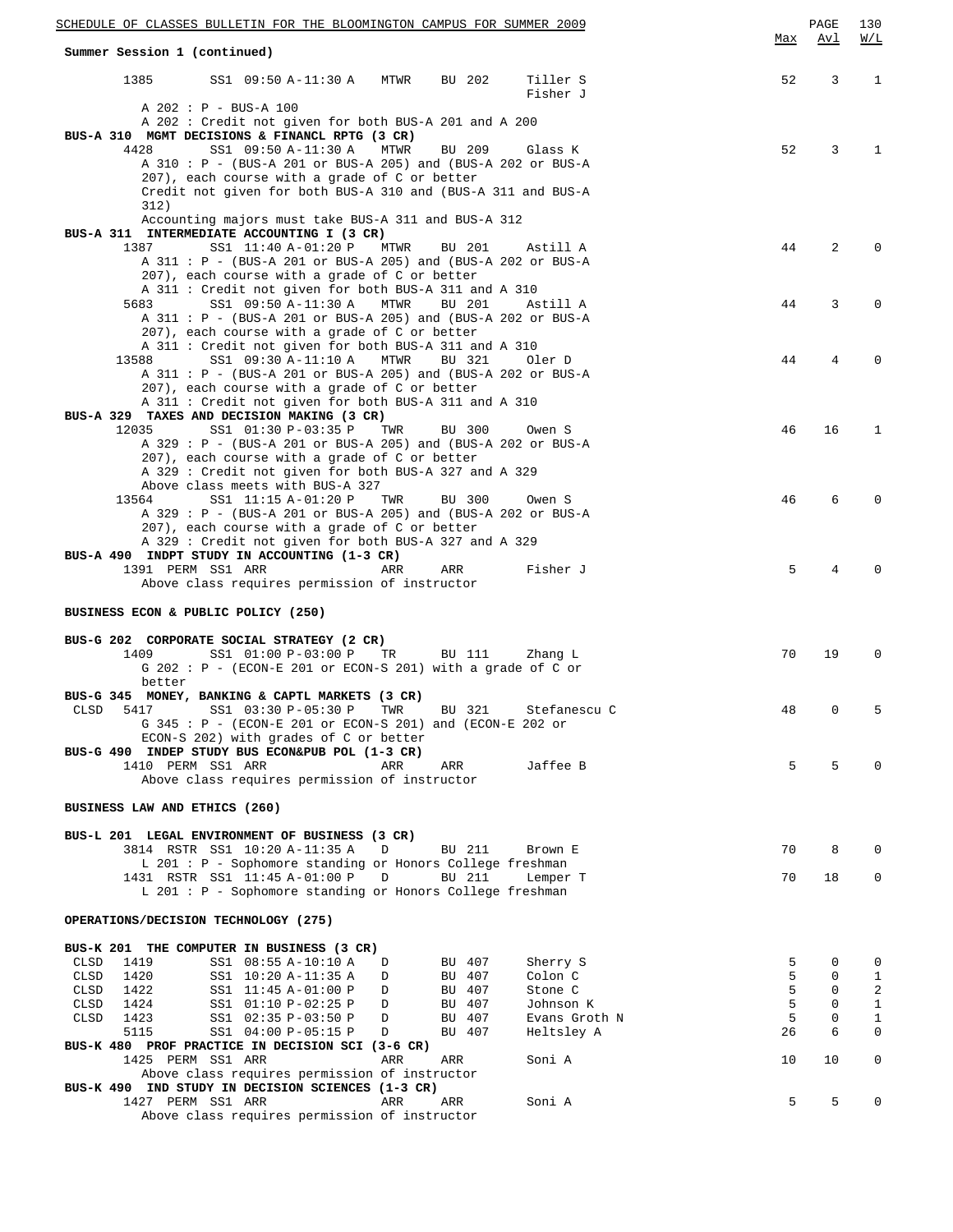| SCHEDULE OF CLASSES BULLETIN FOR THE BLOOMINGTON CAMPUS FOR SUMMER 2009                                                                                                                                                                                                                                                            |     | PAGE        | 131          |
|------------------------------------------------------------------------------------------------------------------------------------------------------------------------------------------------------------------------------------------------------------------------------------------------------------------------------------|-----|-------------|--------------|
| Summer Session 1 (continued)                                                                                                                                                                                                                                                                                                       | Max | Avl         | W/L          |
| OPERATIONS/DECISION TECHNOLOGY (278)                                                                                                                                                                                                                                                                                               |     |             |              |
| BUS-P 300 INTRO TO OPERATIONS MANAGEMENT (3 CR)<br>SS1 08:55 A-10:10 A<br>1441<br>D<br>BU 423<br>Moore J<br>P 300: P - BUS-A 200 or (BUS-A 201 or A 205) or (BUS-A 202<br>or A 207)                                                                                                                                                | 45  | -5          | $\Omega$     |
| P 300 : Not open to Business students. Credit not given<br>toward degree in Business<br>BUS-P 320 SUP CHAIN MANAGEMENT: SOURCING (3 CR)<br>SS1 11:45 A-01:00 P<br>5526<br>$\Box$<br>BU 313<br>Dobos S<br>P 320: P - I-Core; (F 370, M 370, P 370, J 370, and I 370)<br>or (F 304, M 304, P 304, J 304, and I 304) or BUS-BE 370 or | 35  | 23          | $\mathbf 0$  |
| BUS-BE 304<br>BUS-P 421 SUPPLY CHAIN MANAGEMENT (3 CR)<br>1444<br>SS1 11:45 A-01:00 P<br>BU 306<br>D<br>Lummus R<br>P 421 : P - I-Core; (F 370, M 370, P 370, J 370, and I 370)<br>or (F 304, M 304, P 304, J 304, and I 304) or BUS-BE 370 or                                                                                     | 40  | 30          | $\Omega$     |
| BUS-BE 304<br>BUS-P 480 PROF PRAC IN OPERATIONS MGT (3-6 CR)<br>1446 PERM SS1 ARR<br>ARR<br>ARR<br>Soni A<br>Above class graded on S/F basis only<br>Above class requires permission of instructor                                                                                                                                 | 10  | 10          | $\Omega$     |
| OPERATIONS/DECISION TECHNOLOGY (279)                                                                                                                                                                                                                                                                                               |     |             |              |
| BUS-S 490 INDEPENDENT STUDY IN CIS (3 CR)<br>1455 PERM SS1 ARR<br>Soni A<br>ARR<br>ARR<br>Above class requires permission of instructor                                                                                                                                                                                            | 10  | 10          | $\Omega$     |
| FINANCE (280)                                                                                                                                                                                                                                                                                                                      |     |             |              |
| BUS-F 303 INTERMEDIATE INVESTMENTS (3 CR)<br>MTWR<br>1401<br>SS1 10:20 A-12:00 P<br>BU 103<br>Goebel J<br>$F$ 303 : P - BUS-F 370 or F 304 or BE 370 with a grade of C or<br>better                                                                                                                                                | 65  | 6           | $\Omega$     |
| BUS-F 335 SECRTY TRADING & MARKET MAKING (3 CR)<br>5418<br>SS1 01:30 P-03:10 P<br>MTWR<br>BU 200<br>Lee J<br>$F$ 335 : P - BUS-F 370 or F 304 or BE 370 with a grade of C or<br>better                                                                                                                                             | 54  | 10          | 0            |
| BUS-F 420 EQUITY & FIXED INCOME INVSTMNT (3 CR)<br>BU 313<br>5591<br>SS1 01:40 P-03:20 P<br>MTWR<br>Goebel J<br>$F$ 420 : P - (BUS-F 303 or F 304) and F 305 with minimum<br>grades of C-                                                                                                                                          | 30  | 3           | $\mathbf{1}$ |
| BUS-F 490 INDEPENDENT STUDY IN FINANCE (1-3 CR)<br>BU 370A<br>1405 PERM SS1 ARR<br>ARR<br>Trzcinka C<br>Above class requires permission of instructor                                                                                                                                                                              | 10  | 8           | 0            |
| BUS-F 494 INTERNATIONAL FINANCE (3 CR)<br>5420<br>SS1 11:40 A-01:20 P<br>MTWR<br>BU 423<br>Patterson R<br>F 494 : P - (BUS-F 303 or BUS-F 304) and BUS-F 305 with<br>minimum grades of C-                                                                                                                                          | 36  | 3           | $\Omega$     |
| UNDERGRADUATE-GENERAL (290)                                                                                                                                                                                                                                                                                                        |     |             |              |
| BUS-X 201 TECHNOLOGY (3 CR)<br>1466<br>SS1 08:55 A-10:10 A D<br>BU 417<br>Kinser J<br>X 201 : P - BUS-K 201 or BUS-K 204 with a grade of C or                                                                                                                                                                                      | 26  | 16          | 0            |
| better<br>SS1 10:20 A-11:35 A<br>1467<br>D<br>BU 417<br>Banks K<br>$X$ 201 : P - BUS-K 201 or BUS-K 204 with a grade of C or                                                                                                                                                                                                       | 26  | 15          | 0            |
| better<br>CLSD<br>SS1 11:45 A-01:00 P<br>1468<br>D<br>BU 417<br>Perry A<br>$X$ 201: P - BUS-K 201 or BUS-K 204 with a grade of C or                                                                                                                                                                                                | 5   | 0           | 0            |
| better<br>1469<br>SS1 01:10 P-02:25 P<br>CLSD<br>D<br>BU 417<br>Sera G<br>$X$ 201 : P - BUS-K 201 or BUS-K 204 with a grade of C or<br>better                                                                                                                                                                                      | 5   | $\mathbf 0$ | 0            |
| BUS-X 480 PROFESSIONAL PRACTICE ABROAD (1-3 CR)<br>1475 PERM SS1 ARR<br>Venkataramanan M<br>ARR<br>ARR                                                                                                                                                                                                                             | 5   | 5           | $\Omega$     |
| Above class requires permission of instructor<br>5007 PERM SS1 ARR<br>ARR<br>Venkataramanan M<br>ARR<br>Above class requires permission of instructor                                                                                                                                                                              | 5   | 5           | 0            |
| BUS-X 488 CURRENT INTERNATIONAL TOPICS (3 CR)<br>4502 PERM SS1 ARR<br>ARR<br>Orahood T<br>ARR<br>Above class will be taught in an on-line format                                                                                                                                                                                   | 35  | 8           | 0            |
| Above class requires permission of instructor<br>BUS-W 499 COOP-INTERN WORK ASSIGN-OFF-CA (0 CR)<br>1461 PERM SS1 ARR<br>ARR<br>ARR<br>Venkataramanan M<br>Above class requires permission of instructor                                                                                                                           | 500 | 479         | $\Omega$     |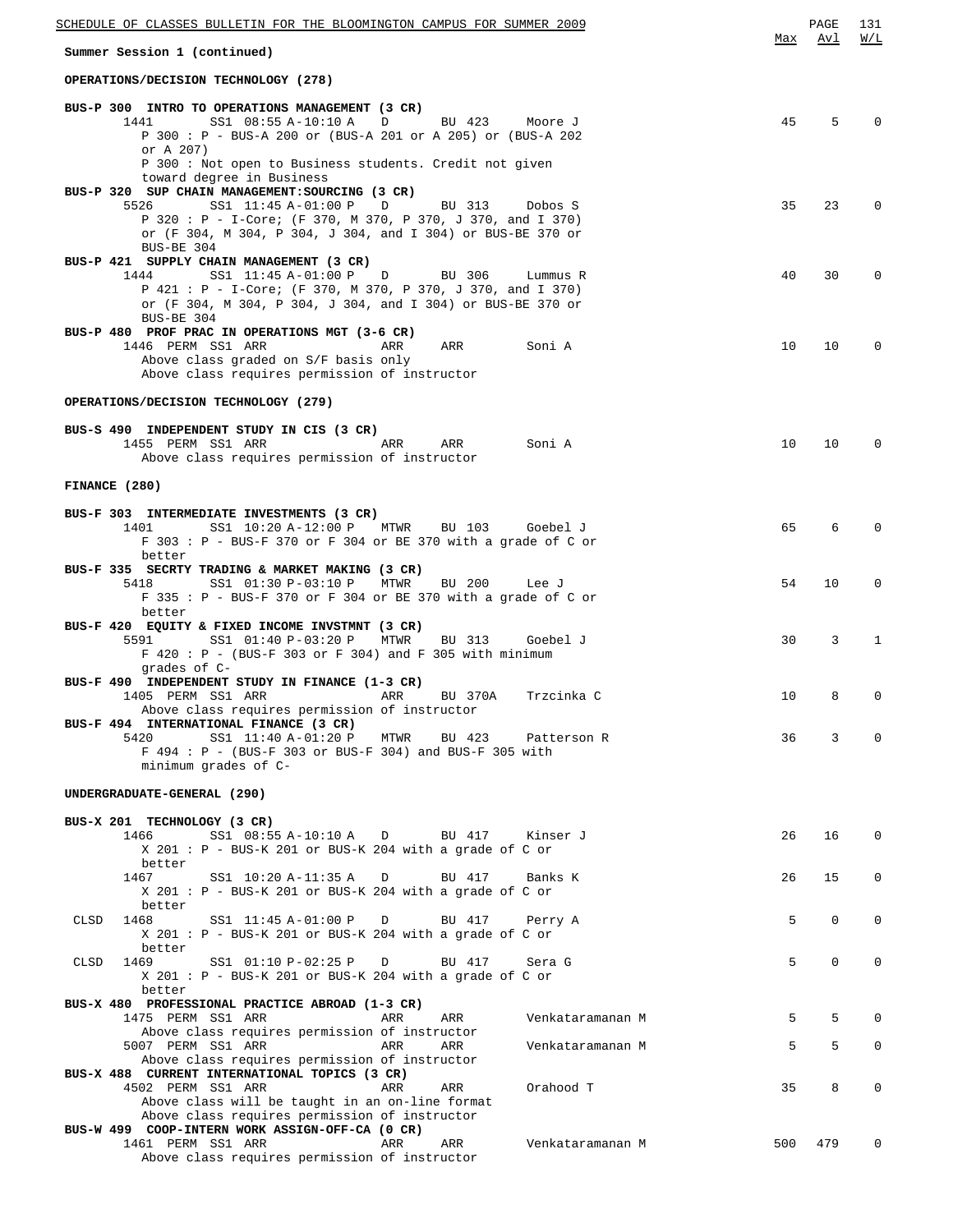| SCHEDULE OF CLASSES BULLETIN FOR THE BLOOMINGTON CAMPUS FOR SUMMER 2009                                         | Max | PAGE<br>Avl  | 132<br>W/L   |
|-----------------------------------------------------------------------------------------------------------------|-----|--------------|--------------|
| Summer Session 1 (continued)                                                                                    |     |              |              |
| COMMUNICATION SKILLS (295)                                                                                      |     |              |              |
| BUS-X 104 BUSINESS PRESENTATIONS (3 CR)                                                                         |     |              |              |
| 5363<br>SS1 08:55 A-10:55 A<br>Heidewald J<br>MTR<br>BU 306<br>Attendance is required the first week of class   | 24  | 11           | $\mathbf 0$  |
| BUS-X 204 BUSINESS COMMUNICATIONS (3 CR)                                                                        |     |              |              |
| SS1 09:30 A-11:30 A<br>1473<br>MTW<br>BU 304<br>Kelmer M                                                        | 32  | 2            | <sup>0</sup> |
| X 204 : P - ENG-W 131 or ENG-W 110 or ENG-W 170 or (CMLT-C                                                      |     |              |              |
| 145 and ENG-W 143 and CMLT-C 146 and ENG-W 143) or (ENG-L 141<br>and ENG-L 142) or (AAAD-A 141 and AAAD-A 142)  |     |              |              |
| Above class attendance is required the first week of class                                                      |     |              |              |
| SS1 02:35 P-03:50 P<br>BU 400<br>12679<br>MTR<br>Schultz B                                                      | 32  | $\mathbf{1}$ |              |
| X 204 : P - ENG-W 131 or ENG-W 110 or ENG-W 170 or (CMLT-C                                                      |     |              |              |
| 145 and ENG-W 143 and CMLT-C 146 and ENG-W 143) or (ENG-L 141<br>and ENG-L 142) or (AAAD-A 141 and AAAD-A 142)  |     |              |              |
| Above class attendance is required the first week of class                                                      |     |              |              |
| BUS-X 301 COMMUNICATION FOR ACCOUNTANTS (1 CR)                                                                  |     |              |              |
| 5413 RSTR NS1 06:00 P-08:00 P<br>CLSD<br>TWR<br>BU 108<br>Owen S                                                | 18  | $\Omega$     | 1            |
| X 301 : P - BUS-X 204 or X 205 with a grade of C or better                                                      |     |              |              |
| Above class open to Accounting majors only<br>Above class meets May 12 - 21                                     |     |              |              |
| Above class will open if 3:45 class fills                                                                       |     |              |              |
| 3815 RSTR NS1 03:45 P-05:45 P<br>TWR<br>BU 108<br>CLSD<br>Owen S                                                | 18  | $\mathbf 0$  |              |
| X 301 : P - BUS-X 204 or X 205 with a grade of C or better                                                      |     |              |              |
| Above class open to Accounting majors only                                                                      |     |              |              |
| Above class meets May 12 - 21                                                                                   |     |              |              |
| HONORS PROGRAM-BUSINESS (300)                                                                                   |     |              |              |
|                                                                                                                 |     |              |              |
| BUS-X 496 SUP IND HON RES: (3 CR)                                                                               |     | 5            | $\Omega$     |
| 1477 PERM SS1 ARR<br>Sprinkle G<br>ARR<br>ARR<br>Above class requires permission of instructor                  | 5   |              |              |
| VT: WASHINGTON                                                                                                  |     |              |              |
| 1478 PERM SS1 ARR<br>Sprinkle G<br>ARR<br>ARR                                                                   | 10  | 10           | $\Omega$     |
| Above class requires permission of instructor                                                                   |     |              |              |
| INTERNATIONAL BUSINESS (320)                                                                                    |     |              |              |
|                                                                                                                 |     |              |              |
| BUS-D 301 INTERNATIONL BUS ENVIRONMNT (3 CR)                                                                    |     |              |              |
| 1395 RSTR SS1 10:20 A-11:35 A<br>BU 313<br>Denekamp J<br>D<br>$D$ 301 : P - Junior standing                     | 40  | 14           | 0            |
| BUS-D 490 INDEPENDENT STUDY IN INT BUS (1-3 CR)                                                                 |     |              |              |
| 1397 PERM SS1 ARR<br>ARR<br>ARR<br>Kesner I                                                                     | 10  | 10           | $\Omega$     |
| Above class requires permission of instructor                                                                   |     |              |              |
| MANAGEMENT & ENTREPRENEURSHIP (325)                                                                             |     |              |              |
|                                                                                                                 |     |              |              |
| BUS-J 490 INDEP ST PERS MGT & ORGAN BEH (1-3 CR)                                                                |     |              |              |
| 1418 PERM SS1 ARR<br>ARR<br>ARR<br>Kesner I                                                                     | 10  | 10           | $\Omega$     |
| Above class requires permission of instructor                                                                   |     |              |              |
| BUS-X 490 INDEPENDENT STUDY IN BUSINESS (2 CR)<br>VT: INTERNSHIP FOR CREDIT                                     |     |              |              |
| 5057 PERM 1<br>ARR<br>ARR<br>ARR<br>Dayton K                                                                    | 30  | 3            | n            |
| $X$ 490 : P - UCSO approval of internship position                                                              |     |              |              |
| X 490 : Internship for credit (3 CR) - may be taken twice if                                                    |     |              |              |
| internships are with two different companies<br>Above class allows Kelley School of Business students to        |     |              |              |
| receive course credit for internship work. Includes                                                             |     |              |              |
| self-paced, structured assignments that link internship                                                         |     |              |              |
| experience to broad themes in the business curriculum. Course                                                   |     |              |              |
| is completed entirely on-line.                                                                                  |     |              |              |
| VT: INTERNSHIP FOR CREDIT<br>5130 PERM 1<br>ARR<br>ARR<br>ARR<br>Ryan K                                         | 30  | 4            |              |
| $X$ 490 : P - UCSO approval of internship position                                                              |     |              |              |
| X 490 : Internship for credit (3 CR) - may be taken twice if                                                    |     |              |              |
| internships are with two different companies                                                                    |     |              |              |
| Above class allows Kelley School of Business students to<br>receive course credit for internship work. Includes |     |              |              |
| self-paced, structured assignments that link internship                                                         |     |              |              |
| experience to broad themes in the business curriculum. Course                                                   |     |              |              |
| is completed entirely on-line.                                                                                  |     |              |              |
| MANAGEMENT & ENTREPRENEURSHIP (326)                                                                             |     |              |              |
|                                                                                                                 |     |              |              |
| <b>DIRECT TARTLE CL.</b>                                                                                        |     |              |              |

**BUS-W 490 INDEP STUDY IN BUSINESS ADMIN (1-3 CR)** 1459 PERM SS1 ARR ARR ARR Kesner I 10 10 0 Above class requires permission of instructor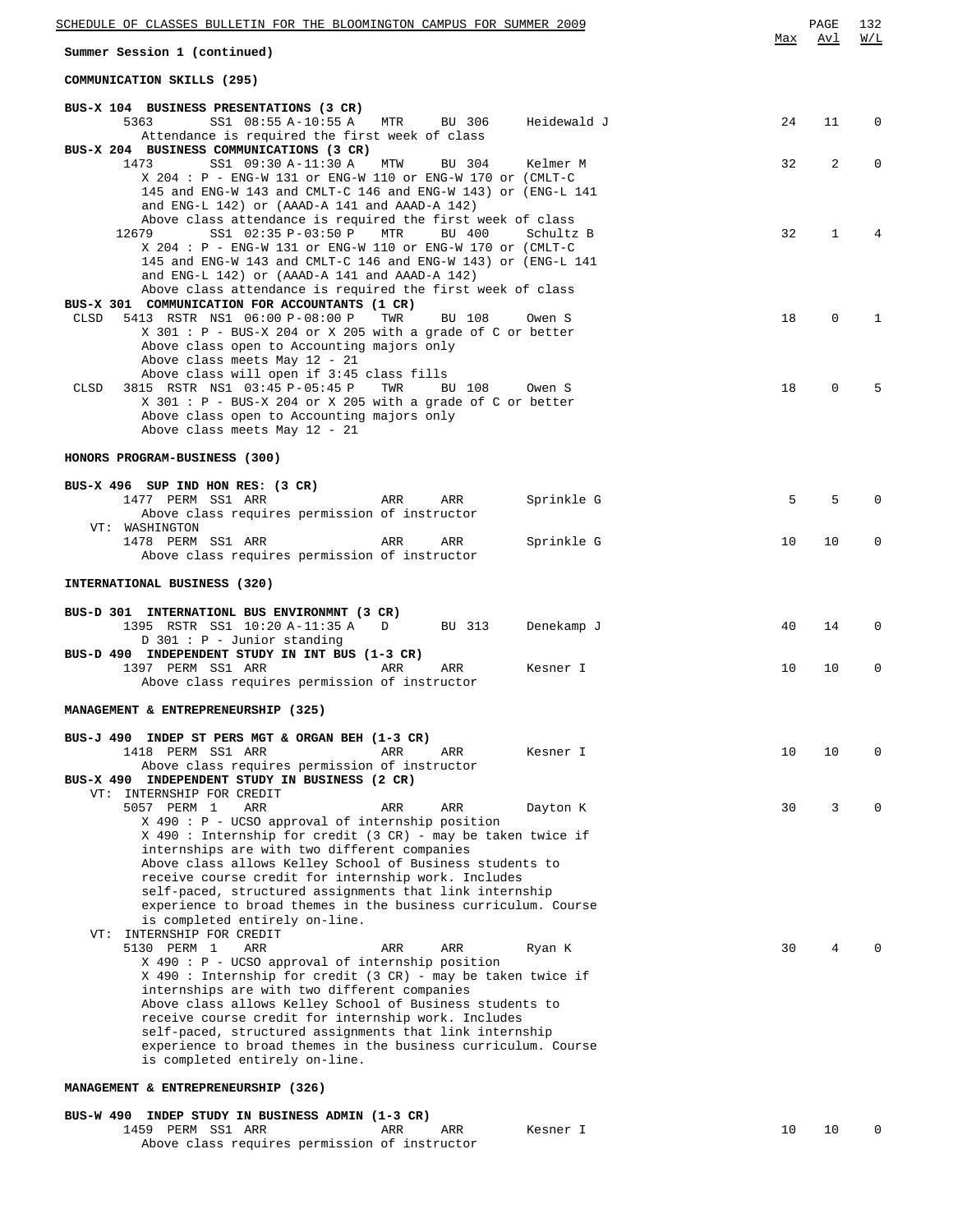| SCHEDULE OF CLASSES BULLETIN FOR THE BLOOMINGTON CAMPUS FOR SUMMER 2009                                                                                                                                                               |              | PAGE         | 133            |
|---------------------------------------------------------------------------------------------------------------------------------------------------------------------------------------------------------------------------------------|--------------|--------------|----------------|
| Summer Session 1 (continued)                                                                                                                                                                                                          | Max          | Avl          | W/L            |
| MANAGEMENT & ENTREPRENEURSHIP (327)                                                                                                                                                                                                   |              |              |                |
| BUS-Z 302 MANAGING & BEHAVR IN ORGANIZTN (3 CR)                                                                                                                                                                                       |              |              |                |
| $Z$ 302 : P - Junior standing<br>1487 RSTR SS1 11:45 A-01:00 P<br>BU 321<br>Dayton K<br>D                                                                                                                                             | 77           | 7            | $\mathbf{1}$   |
| $Z$ 302 : P - Junior standing<br>1488 RSTR SS1 01:10 P-02:25 P<br>BU 321<br>Dayton K<br>D                                                                                                                                             | 77           | 5            | $\mathbf{3}$   |
| BUS-Z 490 INDEP ST PERS MGT & ORG BEHVR (1-3 CR)<br>1490 PERM SS1 ARR<br>ARR<br>ARR<br>Kesner I                                                                                                                                       | 10           | 10           | $\mathbf{0}$   |
| Above class requires permission of instructor                                                                                                                                                                                         |              |              |                |
| MARKETING (330)                                                                                                                                                                                                                       |              |              |                |
| BUS-M 300 INTRODUCTION TO MARKETING (3 CR)<br>SS1 11:45 A-01:00 P<br>4386<br>$\mathbb{D}$<br>BU 400<br>Zhang X<br>M 300 : P - BUS-A 200 or (BUS-A 201 or A 205) or (BUS-A 202<br>or A 207)                                            | 52           | $\mathbf{1}$ | $\Omega$       |
| M 300: Not open to School of Business students; no credit<br>towards a degree in business.                                                                                                                                            |              |              |                |
| BUS-M 303 MARKETING RESEARCH (3 CR)<br>SS1 11:45 A-01:00 P<br>D BU 421 Kelting K<br>12038<br>M 303 : P - I Core; (F 370, M 370, P 370, J 370, and I 370)<br>or (F 304, M 304, P 304, J 304, and I 304) or BUS-BE 370 or<br>BUS-BE 304 | 30           | 16           | $\Omega$       |
| BUS-M 344 CREATIVITY AND COMMUNICATION (3 CR)<br>4850<br>SS1 01:10 P-02:25 P<br>BU 425<br>D<br>Schultz B<br>$01:10 P-02:25 P$<br>BU 400<br>D<br>M 344 : P - I-Core; (F 370, M 370, P 370, J 370, and I 370)                           | 25           | 12           | $\Omega$       |
| or (F 304, M 304, P 304, J 304, and I 304) or BUS-BE 370 or<br>BUS-BE 304<br>BUS-M 490 SPECIAL STUDIES IN MARKETING (1-3 CR)                                                                                                          |              |              |                |
| 1437 PERM SS1 ARR<br>ARR<br>HD TBA<br>Spiro R<br>Above class requires permission of instructor                                                                                                                                        | 10           | 6            | $\Omega$       |
| ACCOUNTING (600)                                                                                                                                                                                                                      |              |              |                |
| BUS-A 590 INDPT STUDY IN ACCOUNTING (1-6 CR)<br>1393 PERM SS1 ARR<br>ARR<br>ARR<br>Fisher J<br>A 590 : P - Written permission from the Graduate Office, CG                                                                            | $\mathbf{1}$ | $\mathbf{1}$ | $\Omega$       |
| 2010 and Accounting Office, BU 540                                                                                                                                                                                                    |              |              |                |
| BUSINESS ECON & PUBLIC POLICY (650)                                                                                                                                                                                                   |              |              |                |
| BUS-G 590 IND STDY BUS ECON & PUB POLICY (1-6 CR)<br>1412 PERM SS1 ARR<br>ARR<br>ARR<br>Jaffee B<br>G 590 : P - Written permission from the Graduate Office, CG<br>2010                                                               | 5            | 5            | $\Omega$       |
| OPERATIONS/DECISION TECHNOLOGY (670)                                                                                                                                                                                                  |              |              |                |
| BUS-K 590 IND STUDY IN DECISION SCIENCES (1-6 CR)<br>1429 PERM SS1 ARR<br>ARR<br>ARR<br>Soni A<br>$K$ 590 : P - Written permission from the Graduate Office, CG<br>2010 and ODT Office, BU 570                                        | 5            | 5            | $\Omega$       |
| OPERATIONS/DECISION TECHNOLOGY (676)                                                                                                                                                                                                  |              |              |                |
| BUS-P 590 INDPT STDY OPERATIONS MGMT (1-3 CR)<br>1450 PERM SS1 ARR<br>ARR<br>ARR<br>Soni A<br>P590: P - Written permission from the Graduate Office, CG<br>2010 and ODT Office, BU 570                                                | 5            | 5            | <sup>n</sup>   |
| OPERATIONS/DECISION TECHNOLOGY (678)                                                                                                                                                                                                  |              |              |                |
| BUS-S 590 INDEPNT STUDY IN MGMT INFO SYS (1-6 CR)<br>1457 PERM SS1 ARR<br>CLSD<br>ARR<br>ARR<br>Soni A<br>S 590 : P - Written permission from the Graduate Office, CG<br>2010 and ODT Office, BU 570                                  | $\mathbf 1$  | $\mathbf{0}$ | $\Omega$       |
| FINANCE (680)                                                                                                                                                                                                                         |              |              |                |
| BUS-F 590 INDEPENDENT STUDY IN FINANCE (1-6 CR)<br>1407 PERM SS1 ARR<br>ARR<br>BU 370A<br>Trzcinka C<br>F 590 : P - Written permission from the Graduate Office, CG<br>2010, and Finance Office, BU 370                               | 10           | 10           | $\overline{0}$ |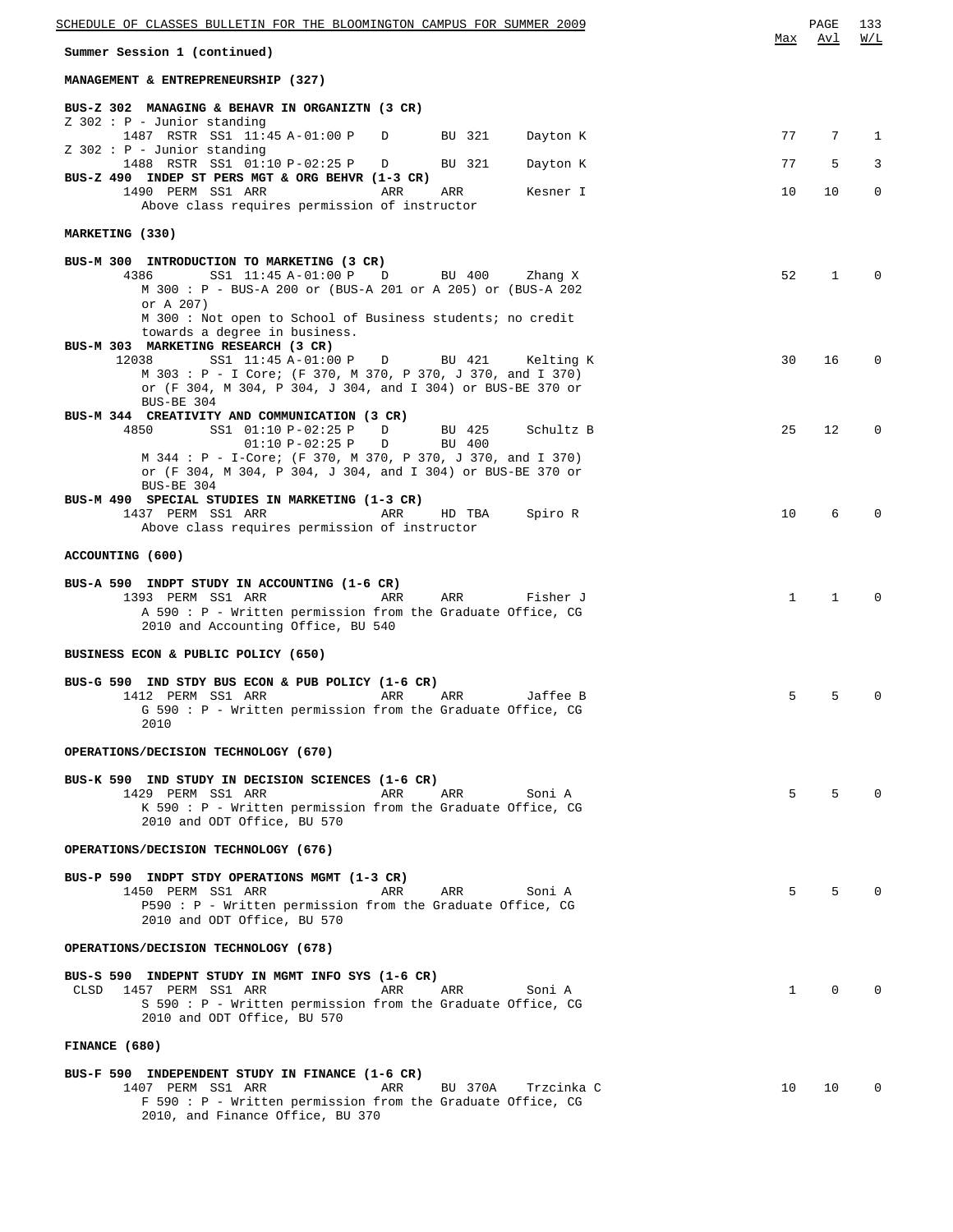| SCHEDULE OF CLASSES BULLETIN FOR THE BLOOMINGTON CAMPUS FOR SUMMER 2009                                                                                                                                                                                                |        |                  |              | PAGE            | 134         |
|------------------------------------------------------------------------------------------------------------------------------------------------------------------------------------------------------------------------------------------------------------------------|--------|------------------|--------------|-----------------|-------------|
| Summer Session 1 (continued)                                                                                                                                                                                                                                           |        |                  | Max          | Avl             | W/L         |
| GRADUATE-GENERAL MBA (690)                                                                                                                                                                                                                                             |        |                  |              |                 |             |
| BUS-X 513 CAREER TRACK BRIEF SESSION 1 (0 CR)<br>VT: CAREER TRACK BRIEF I-I MGMNT<br>CLSD<br>5729 PERM SS1 ARR<br>ARR                                                                                                                                                  | ARR    | Borrero L        | 1            | $\Omega$        |             |
| $X 513 : P - Written permission from the Graduate Office, CG$<br>2010<br>Above class graded on S/F basis only                                                                                                                                                          |        |                  |              |                 |             |
| BUS-X 540 INTERNATIONAL PRACTICUM (0 CR)<br>1481<br>SS1 ARR<br>ARR<br>Above class graded on S/F basis only                                                                                                                                                             | ARR    | Borrero L        | 120          | 55              | 0           |
| BUS-X 561 FOCUS ACAD: CONSULT/MGMT SVCS (0 CR)<br>4796<br>SS1 ARR<br>ARR                                                                                                                                                                                               | ARR    | Kuratko D        | 25           | 25              | $\mathbf 0$ |
| Above class graded on S/F basis only<br>13787<br>SS1 ARR<br>ARR<br>Above class graded on S/F basis only                                                                                                                                                                | ARR    | Davis C          | 75           | 51              | $\mathbf 0$ |
| GRADUATE-GENERAL DOCTORAL (700)                                                                                                                                                                                                                                        |        |                  |              |                 |             |
| BUS-X 680 SUPERV READINGS IN BUSINESS (1-6 CR)<br>SS1 ARR<br>1484<br>ARR                                                                                                                                                                                               | ARR    | Bretthauer K     | 10           | 10              | $\mathbf 0$ |
| BUS-X 799 DISSERTATION IN BUSINESS ADM (1-12 CR)<br>1485<br>SS1 ARR<br>ARR                                                                                                                                                                                             | ARR    | Bretthauer K     | 100          | 88              | 0           |
| Above class graded on S/F basis only<br>5096 PERM SS1 ARR<br>ARR                                                                                                                                                                                                       | ARR    | Bretthauer K     | 100          | 98              | $\mathbf 0$ |
| Above class graded on S/F basis only<br>Above class requires permission of Department                                                                                                                                                                                  |        |                  |              |                 |             |
| INTERNATIONAL BUSINESS (720)                                                                                                                                                                                                                                           |        |                  |              |                 |             |
| BUS-D 590 IND STDY INTERNATIONAL BUS (1-3 CR)<br>ARR<br>1400 PERM SS1 ARR<br>$D$ 590 : P - Written permission from the Graduate Office, CG<br>2010                                                                                                                     | ARR    | Kesner I         | 10           | 10              |             |
| MANAGEMENT & ENTREPRENEURSHIP (726)                                                                                                                                                                                                                                    |        |                  |              |                 |             |
| BUS-W 590 INDE STUDY IN MGMT & ADMIN (1-6 CR)<br>1463 PERM SS1 ARR<br>ARR<br>W 590 : P - Written permission from the Graduate Office, CG<br>2010                                                                                                                       | ARR    | Kesner I         | 10           | 10              |             |
| MANAGEMENT & ENTREPRENEURSHIP (727)                                                                                                                                                                                                                                    |        |                  |              |                 |             |
| BUS-Z 590 IND ST IN PERSNL & ORG BEHAV (1-6 CR)<br>1492 PERM SS1 ARR<br>ARR ARR<br>Z 590 : P - Written permission from the Graduate Office, CG<br>2010                                                                                                                 |        | Kesner I         |              | 10 10           |             |
| MARKETING (730)                                                                                                                                                                                                                                                        |        |                  |              |                 |             |
| BUS-M 590 INDEPENDENT STUDY IN MARKETING (1-6 CR)<br>1439 PERM SS1 ARR<br>ARR<br>M 590 : P - Written permission from the Graduate Office, CG<br>2010                                                                                                                   | HD TBA | Spiro R          | 10           | 10 <sup>°</sup> | 0           |
| REAL ESTATE ADMINISTRATION (760)                                                                                                                                                                                                                                       |        |                  |              |                 |             |
| BUS-R 590 IND STDY REAL EST & LAND ECON (1-6 CR)<br>1453 PERM SS1 ARR<br>ARR<br>R 590 : P - Written permission from the Graduate Office, CG<br>2010                                                                                                                    |        | BU 370A Fisher J | $\mathbf{1}$ | $\mathbf{1}$    |             |
| Intensive Session 1                                                                                                                                                                                                                                                    |        |                  |              |                 |             |
| ACCOUNTING (200)                                                                                                                                                                                                                                                       |        |                  |              |                 |             |
| BUS-A 327 TAX ANALYSIS (1.5 CR)<br>CLSD 12530<br>IS1 01:30 P-03:35 P<br>TWR<br>A 327 : P - (BUS-A 201 or BUS-A 205) and (BUS-A 202 or BUS-A<br>207), each course with a grade of C or better<br>Above class meets Intensive I only<br>Above class meets with BUS-A 329 | BU 300 | Owen S           | 15           | 0               |             |
| BUS-A 329 TAXES AND DECISION MAKING (3 CR)<br>MTRF<br>1390<br>IS1 08:00 A-11:30 A<br>A 329 : P - (BUS-A 201 or BUS-A 205) and (BUS-A 202 or BUS-A<br>207), each course with a grade of C or better                                                                     | BU 100 | Hite P           | 36           |                 | 7 1         |

A 329 : Credit not given for both BUS-A 327 and A 329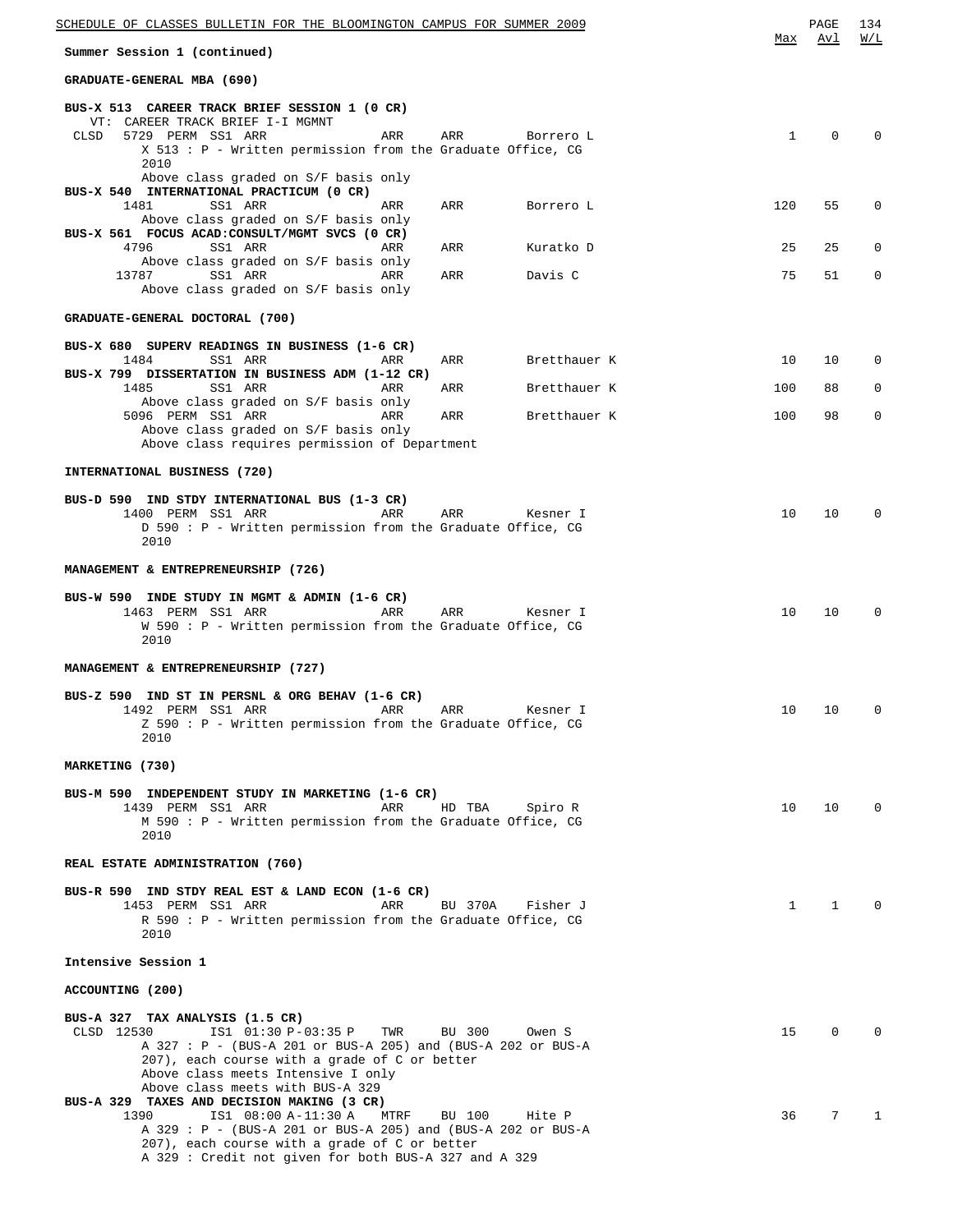| SCHEDULE OF CLASSES BULLETIN FOR THE BLOOMINGTON CAMPUS FOR SUMMER 2009                                                                                                                                                                                                         |              | PAGE         | 135         |
|---------------------------------------------------------------------------------------------------------------------------------------------------------------------------------------------------------------------------------------------------------------------------------|--------------|--------------|-------------|
| Intensive Session 1 (continued)                                                                                                                                                                                                                                                 | Max          | Avl          | W/L         |
| A 329: Students must be able to take the final exam on<br>Friday, May 29<br>Above class meets Intensive I only                                                                                                                                                                  |              |              |             |
| Summer Session 2                                                                                                                                                                                                                                                                |              |              |             |
| BUS-I 536 INTERNATIONAL COMPET STRATEGY (3 CR)<br>14631 PERM NS2 ARR<br>ARR<br>ARR<br>Garcia P<br>Above class requires permission of Graduate office, CG2010<br>Above class for BUS MBA Program students only                                                                   | $\mathbf{1}$ | $\mathbf{1}$ |             |
| ACCOUNTING (200)                                                                                                                                                                                                                                                                |              |              |             |
| BUS-A 201 INTRO TO FINANCIAL ACCOUNTING (3 CR)<br>Above class is part of the "Transfer Indiana" (transferIN) Initiative.<br>For additional information, link to http://www.transferin.net<br>5366<br>SS2 11:10 A-12:40 P<br>MTW<br>BU 200<br>Rearick T<br>A 201 : P - BUS-A 100 | 35           | 15           | $\Omega$    |
| A 201: Credit not given for both BUS-A 201 and A 200<br>BUS-A 202 INTRO TO MANAGERIAL ACCOUNTING (3 CR)                                                                                                                                                                         |              |              |             |
| 13289<br>SS2 01:00 P-02:30 P<br>Davault M<br>TWR<br>BU 200<br>A 202 : P - BUS-A 100                                                                                                                                                                                             | 52           | 8            | $\Omega$    |
| A 202: Credit not given for both BUS-A 201 and A 200<br>BUS-A 312 INTERMEDIATE ACCOUNTING II (3 CR)                                                                                                                                                                             |              |              |             |
| 1388<br>SS2 11:10 A-12:40 P<br>Astill A<br>TWR<br>BU 202<br>$A$ 312 : P - BUS-A 311 with minimum "C" grade                                                                                                                                                                      | 50           | 9            | 1           |
| A 312 : Credit not given for both BUS-A 312 and A 310<br>BUS-A 490 INDPT STUDY IN ACCOUNTING (1-3 CR)                                                                                                                                                                           |              |              |             |
| 1392 PERM SS2 ARR<br>Fisher J<br>ARR<br>ARR<br>Above class requires permission of instructor                                                                                                                                                                                    | 5            | 5            | $\Omega$    |
| BUSINESS ECON & PUBLIC POLICY (250)                                                                                                                                                                                                                                             |              |              |             |
| BUS-G 490 INDEP STUDY BUS ECON&PUB POL (1-3 CR)                                                                                                                                                                                                                                 |              |              |             |
| 1411 PERM SS2 ARR<br>ARR<br>Jaffee B<br>ARR<br>Above class requires permission of instructor                                                                                                                                                                                    | 5            | .5           |             |
| OPERATIONS/DECISION TECHNOLOGY (275)                                                                                                                                                                                                                                            |              |              |             |
| BUS-K 480 PROF PRACTICE IN DECISION SCI (3-6 CR)<br>1426 PERM SS2 ARR<br>ARR<br>ARR<br>Soni A<br>Above class requires permission of instructor                                                                                                                                  | 20           | 20           | $\Omega$    |
| BUS-K 490 IND STUDY IN DECISION SCIENCES (1-3 CR)<br>1428 PERM SS2 ARR<br>ARR<br>Soni A<br>ARR<br>Above class requires permission of instructor                                                                                                                                 | 10           | 10           | $\mathbf 0$ |
| OPERATIONS/DECISION TECHNOLOGY (278)                                                                                                                                                                                                                                            |              |              |             |
| BUS-P 490 IND STUDY IN OPER MGT (1-3 CR)<br>1449 PERM SS2 ARR<br>ARR ARR Soni <b>A</b><br>Above class requires permission of instructor                                                                                                                                         | 5            | 5            |             |
| OPERATIONS/DECISION TECHNOLOGY (279)                                                                                                                                                                                                                                            |              |              |             |
| BUS-S 490 INDEPENDENT STUDY IN CIS (3 CR)<br>1456 PERM SS2 ARR<br>ARR ARR Soni <b>A</b><br>Above class requires permission of instructor                                                                                                                                        | $\mathbf{1}$ | $\mathbf{1}$ |             |
| FINANCE (280)                                                                                                                                                                                                                                                                   |              |              |             |
| BUS-F 305 INTERMEDIATE CORPORATE FINANCE (3 CR)<br>TR BU 209 Marshall C<br>12036 SS2 10:00 A-12:05 P<br>F 305 : P - BUS-F 370 or F 304 or BE 370 with a grade of C or<br>better                                                                                                 | 55           | 5            | $\Omega$    |
| BUS-F 408 REAL OPTNS & STRAT CAP INVEST (3 CR)<br>CLSD 12037<br>SS2 01:00 P-03:05 P MW<br>BU 202 Greiner D<br>$F$ 408 : P - (BUS-F 303 or F 304) and BUS-F 305 with minimum<br>grade of C-                                                                                      | 35           | $\mathbf{0}$ | $\Omega$    |
| BUS-F 420 EQUITY & FIXED INCOME INVSTMNT (3 CR)<br>SS2 01:00 P-03:05 P TR<br>BU 202<br>4387<br>Berzins J<br>$F$ 420 : P - (BUS-F 303 or F 304) and F 305 with minimum<br>grades of C-                                                                                           | 47           | 35           | $\Omega$    |
| BUS-F 490 INDEPENDENT STUDY IN FINANCE (1-3 CR)<br>1406 PERM SS2 ARR<br>Trzcinka C<br>ARR<br>BU 370A<br>Above class requires permission of instructor                                                                                                                           | 10           | 10           | $\mathbf 0$ |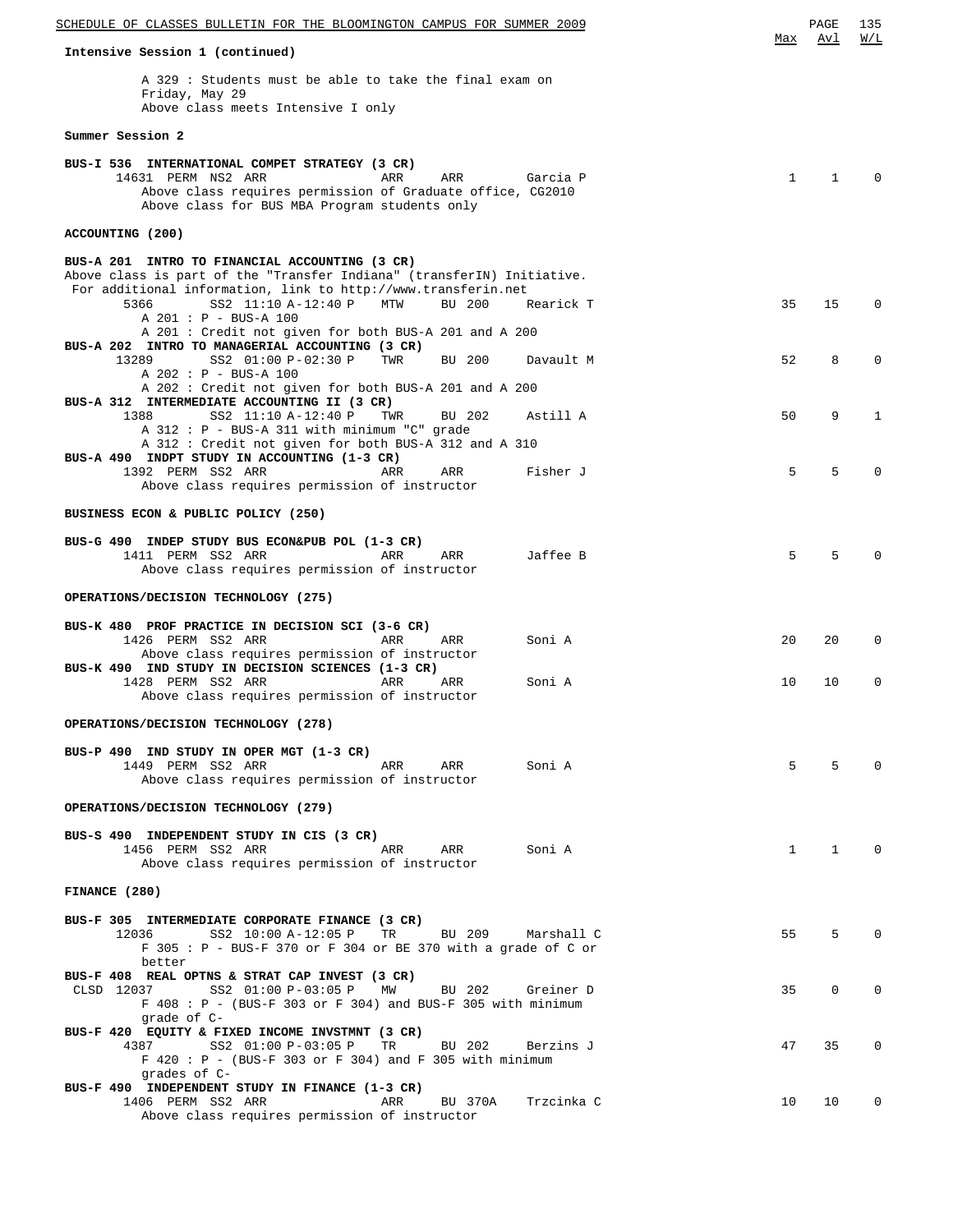| SCHEDULE OF CLASSES BULLETIN FOR THE BLOOMINGTON CAMPUS FOR SUMMER 2009                                                  |     | PAGE            | 136          |
|--------------------------------------------------------------------------------------------------------------------------|-----|-----------------|--------------|
| Summer Session 2 (continued)                                                                                             | Max | Avl             | W/L          |
| UNDERGRADUATE-GENERAL (290)                                                                                              |     |                 |              |
| BUS-X 102 FRESHMAN SEMINAR IN BUSINESS (3 CR)                                                                            |     |                 |              |
| VT: COMMUNITY AND BEYOND<br>5555 PERM NS2 09:00 A-12:00 P<br>D<br>BU 211<br>Owen S                                       | 20  | 5               | $\Omega$     |
| Above class meets Aug 3-21. For further information, contact                                                             |     |                 |              |
| the Intensive Freshman Seminar office at (812) 855-3839.                                                                 |     |                 |              |
| Above class requires permission of Department                                                                            |     |                 |              |
| VT: SHAKESPEARE AND THE LAW<br>12878 PERM NS2 09:00 A-12:00 P<br>D<br>BU 304<br>Brown E                                  | 20  | 10              | $\Omega$     |
| Above class meets Aug 3 - Aug 21. For further information,                                                               |     |                 |              |
| contact the Intensive Freshman Seminar office at                                                                         |     |                 |              |
| $812 - 855 - 3839.$                                                                                                      |     |                 |              |
| Above class requires permission of Department<br>BUS-X 201 TECHNOLOGY (3 CR)                                             |     |                 |              |
| SS2 11:00 A-12:15 P<br>1471<br>MTWR<br>BU 417<br>Goodrich T                                                              | 26  | 10              | $\Omega$     |
| $X$ 201 : P - BUS-K 201 or BUS-K 204 with a grade of C or                                                                |     |                 |              |
| better                                                                                                                   |     |                 |              |
| SS2 12:30 P-01:45 P<br>1472<br>MTWR<br>BU 417<br>Goodrich T<br>$X$ 201 : P - BUS-K 201 or BUS-K 204 with a grade of C or | 26  | 16              | 0            |
| better                                                                                                                   |     |                 |              |
| Above class will only open if other classes fill                                                                         |     |                 |              |
| BUS-D 301 INTERNATIONL BUS ENVIRONMNT (3 CR)                                                                             |     |                 |              |
| 12539 PERM SS2 ARR<br>McDougall P<br>ARR<br>ARR<br>D 301 : Junior standing                                               | 25  | 8               | $\Omega$     |
| Above class takes place in Oxford, England - accepted                                                                    |     |                 |              |
| applicants only                                                                                                          |     |                 |              |
| BUS-X 480 PROFESSIONAL PRACTICE ABROAD (3 CR)                                                                            |     |                 |              |
| 1476 PERM SS2 ARR<br>ARR<br>ARR<br>Venkataramanan M                                                                      | 6   | 6               | $\Omega$     |
| Above class requires permission of instructor<br>BUS-X 480 PROFESSIONAL PRACTICE ABROAD (1-3 CR)                         |     |                 |              |
| 5008 PERM SS2 ARR<br>ARR<br>ARR<br>Venkataramanan M                                                                      | 5   | 5               | $\Omega$     |
| Above class requires permission of instructor                                                                            |     |                 |              |
| BUS-X 488 CURRENT INTERNATIONAL TOPICS (3 CR)<br>ARR                                                                     | 25  | 10              | 0            |
| 5056 PERM SS2 ARR<br>Orahood T<br>ARR<br>Above class will be taught in an on-line format                                 |     |                 |              |
| Above class requires permission of instructor                                                                            |     |                 |              |
| BUS-W 499 COOP-INTERN WORK ASSIGN-OFF-CA (0 CR)                                                                          |     |                 |              |
| 1462 PERM SS2 ARR<br>ARR<br>ARR<br>Venkataramanan M                                                                      | 500 | 474             | $\Omega$     |
| Above class requires permission of instructor                                                                            |     |                 |              |
| COMMUNICATION SKILLS (295)                                                                                               |     |                 |              |
|                                                                                                                          |     |                 |              |
| BUS-X 204 BUSINESS COMMUNICATIONS (3 CR)<br>X 204 : P - ENG-W 131 or ENG-W 110 or ENG-W 170 or (CMLT-C 145 and           |     |                 |              |
| ENG-W 143 and CMLT-C 146 and ENG-W 143) or (ENG-L 141 and ENG-L 142)                                                     |     |                 |              |
| or (AAAD-A 141 and AAAD-A 142)                                                                                           |     |                 |              |
| 1474<br>SS2 09:30 A-10:55 A<br>MTR<br>BU 306<br>Easton A                                                                 | 32  | 3               | $\Omega$     |
| Above class attendance is required the first week of class                                                               |     |                 |              |
| HONORS PROGRAM-BUSINESS (300)                                                                                            |     |                 |              |
|                                                                                                                          |     |                 |              |
| BUS-X 496 SUP IND HON RES: (3 CR)                                                                                        |     |                 |              |
| 1479 PERM SS2 ARR<br>ARR<br>ARR<br>Sprinkle G<br>Above class requires permission of instructor                           | 5   | 5               | $\Omega$     |
| VT: WASHINGTON                                                                                                           |     |                 |              |
| 1480 PERM SS2 ARR<br>ARR<br>ARR<br>Sprinkle G                                                                            | 10  | 10 <sup>1</sup> | 0            |
| Above class requires permission of instructor                                                                            |     |                 |              |
| INTERNATIONAL BUSINESS (320)                                                                                             |     |                 |              |
|                                                                                                                          |     |                 |              |
| BUS-D 490 INDEPENDENT STUDY IN INT BUS (1-3 CR)                                                                          |     |                 |              |
| 1398 PERM SS2 ARR<br>Kesner I<br>ARR<br>ARR                                                                              | 10  | 10 <sup>°</sup> | $\Omega$     |
| Above class requires permission of instructor                                                                            |     |                 |              |
| MANAGEMENT & ENTREPRENEURSHIP (326)                                                                                      |     |                 |              |
|                                                                                                                          |     |                 |              |
| BUS-W 490 INDEP STUDY IN BUSINESS ADMIN (1 CR)                                                                           | 10  |                 | $\mathbf 0$  |
| 1460 PERM SS2 ARR<br>ARR<br>ARR<br>Kesner I<br>Above class requires permission of instructor                             |     | 10 <sub>1</sub> |              |
|                                                                                                                          |     |                 |              |
| MANAGEMENT & ENTREPRENEURSHIP (327)                                                                                      |     |                 |              |
|                                                                                                                          |     |                 |              |
| BUS-Z 302 MANAGING & BEHAVR IN ORGANIZTN (3 CR)<br>1489 RSTR SS2 11:30 A-12:20 P<br>BU 213<br>Kuskova V<br>D             | 47  | $7\overline{ }$ | $\Omega$     |
| $Z$ 302 : P - Junior standing                                                                                            |     |                 |              |
| BUS-Z 490 INDEP ST PERS MGT & ORG BEHVR (1-3 CR)                                                                         |     |                 |              |
| 1491 PERM SS2 ARR<br>Kesner I<br>ARR<br>ARR                                                                              | 10  | 10              | $\mathbf{0}$ |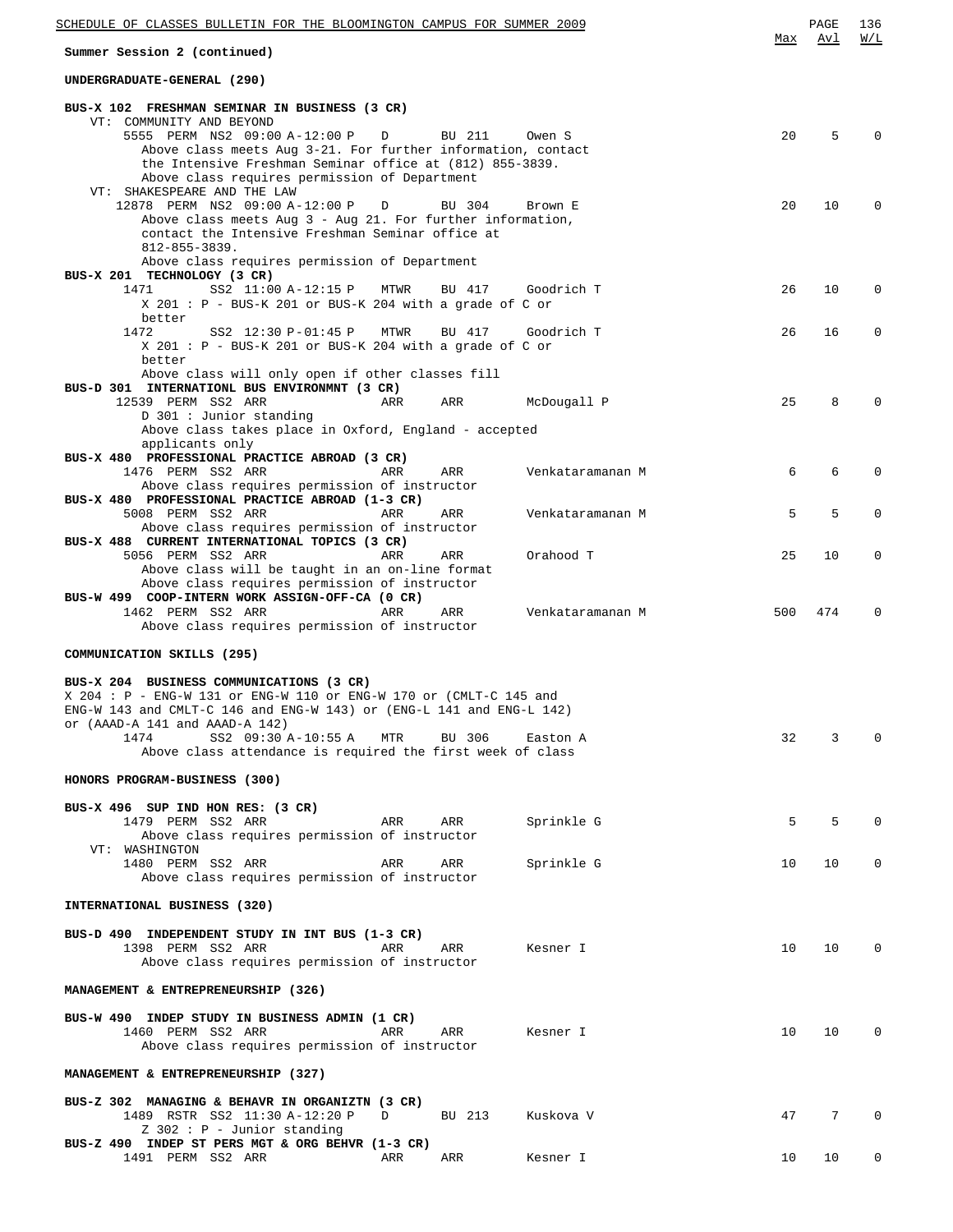| <u>SCHEDULE OF CLASSES BULLETIN FOR THE BLOOMINGTON CAMPUS FOR SUMMER 2009</u>                                                                                                                                                                                    |              | PAGE                 | 137<br>W/L                  |
|-------------------------------------------------------------------------------------------------------------------------------------------------------------------------------------------------------------------------------------------------------------------|--------------|----------------------|-----------------------------|
| Summer Session 2 (continued)                                                                                                                                                                                                                                      | Max          | Avl                  |                             |
| Above class requires permission of instructor                                                                                                                                                                                                                     |              |                      |                             |
| MARKETING (330)                                                                                                                                                                                                                                                   |              |                      |                             |
| BUS-M 490 SPECIAL STUDIES IN MARKETING (1-3 CR)<br>1438 PERM SS2 ARR<br>ARR<br>Spiro R<br>HD TBA<br>Above class requires permission of instructor                                                                                                                 | 10           | 10 <sup>1</sup>      | $\mathbf 0$                 |
| REAL ESTATE (360)                                                                                                                                                                                                                                                 |              |                      |                             |
| BUS-R 490 IND STDY REAL EST & LAND ECON (1-3 CR)<br>1452 PERM SS2 ARR<br>ARR<br>ARR<br>Fisher J<br>Above class requires permission of Department<br>5419 PERM SS2 ARR<br>ARR <sub>2</sub><br>BU 370A<br>Fisher J<br>Above class requires permission of Department | 10<br>10     | 8<br>10 <sub>1</sub> | $\mathbf 0$<br>$\mathbf{0}$ |
| ACCOUNTING (600)                                                                                                                                                                                                                                                  |              |                      |                             |
| BUS-A 590 INDPT STUDY IN ACCOUNTING (1-6 CR)<br>1394 PERM SS2 ARR<br>ARR<br>ARR<br>Fisher J<br>A 590 : P - Written permission from the Graduate Office, CG<br>2010 and Accounting Office, BU 540                                                                  | 2            | 2                    |                             |
| MPA INTENSIVE SUMMER SESSION (630)                                                                                                                                                                                                                                |              |                      |                             |
| BUS-A 534 AUDITING (2 CR)<br>4965 RSTR NS2 08:00 A-12:00 P<br>D CG 1014 Mc Lelland M<br>Above class meeets July 21 - August 3                                                                                                                                     | 60           | 54                   | $\Omega$                    |
| BUSINESS ECON & PUBLIC POLICY (650)                                                                                                                                                                                                                               |              |                      |                             |
| BUS-G 590 IND STDY BUS ECON & PUB POLICY (1-6 CR)<br>1413 PERM SS2 ARR<br>ARR<br>ARR<br>Jaffee B<br>G 590 : P - Written permission from the Graduate Office, CG<br>2010                                                                                           | 5            | 5                    |                             |
| OPERATIONS/DECISION TECHNOLOGY (670)                                                                                                                                                                                                                              |              |                      |                             |
| BUS-K 590 IND STUDY IN DECISION SCIENCES (1-6 CR)<br>1430 PERM SS2 ARR<br>ARR<br>ARR<br>Soni A<br>K 590 : P - Written permission from the Graduate Office, CG<br>2010 and ODT Office, BU 570                                                                      | 5            | 5                    |                             |
| OPERATIONS/DECISION TECHNOLOGY (676)                                                                                                                                                                                                                              |              |                      |                             |
| BUS-P 590 INDPT STDY OPERATIONS MGMT (1-3 CR)<br>1451 PERM SS2 ARR<br>ARR<br>ARR<br>Soni A<br>P590: P - Written permission from the Graduate Office, CG<br>2010 and ODT Office, BU 570                                                                            | $\mathbf{1}$ | 1                    | 0                           |
| OPERATIONS/DECISION TECHNOLOGY (678)                                                                                                                                                                                                                              |              |                      |                             |
| BUS-S 590 INDEPNT STUDY IN MGMT INFO SYS (1-6 CR)<br>1458 PERM SS2 ARR<br>CLSD<br>ARR<br>ARR<br>Soni A<br>S 590 : P - Written permission from the Graduate Office, CG<br>2010 and from ODT Office, BU 570                                                         | 1            | 0                    | $\Omega$                    |
| FINANCE (680)                                                                                                                                                                                                                                                     |              |                      |                             |
| BUS-F 590 INDEPENDENT STUDY IN FINANCE (1-6 CR)<br>1408 PERM SS2 ARR<br>ARR<br>BU 370A<br>Trzcinka C<br>F 590 : P - Written permission from the Graduate Office, CG<br>2010, and Finance Office, BU 370                                                           | $\mathbf{1}$ | $\mathbf{1}$         |                             |
| GRADUATE-GENERAL (690)                                                                                                                                                                                                                                            |              |                      |                             |
| BUS-I 530 VALUATN & CAPITAL INVESTMENTS (3 CR)<br>14630 PERM NS2 ARR<br>ARR<br>ARR<br>Snively Jr A<br>Above class requires permission of Graduate office, CG2010<br>Above class for BUS MBA Program students only                                                 | $\mathbf{1}$ | $\mathbf{1}$         |                             |
| GRADUATE-GENERAL MBA (690)                                                                                                                                                                                                                                        |              |                      |                             |
| BUS-X 513 CAREER TRACK BRIEF SESSION 1 (0 CR)<br>VT: CAREER TRACK BRIEF I-I MGMNT<br>5730 PERM SS2 ARR<br>CLSD<br>ARR<br>ARR<br>Nichols G<br>X 513 : P - Written permission from the Graduate Office, CG<br>2010                                                  | $\mathbf{1}$ | 0                    |                             |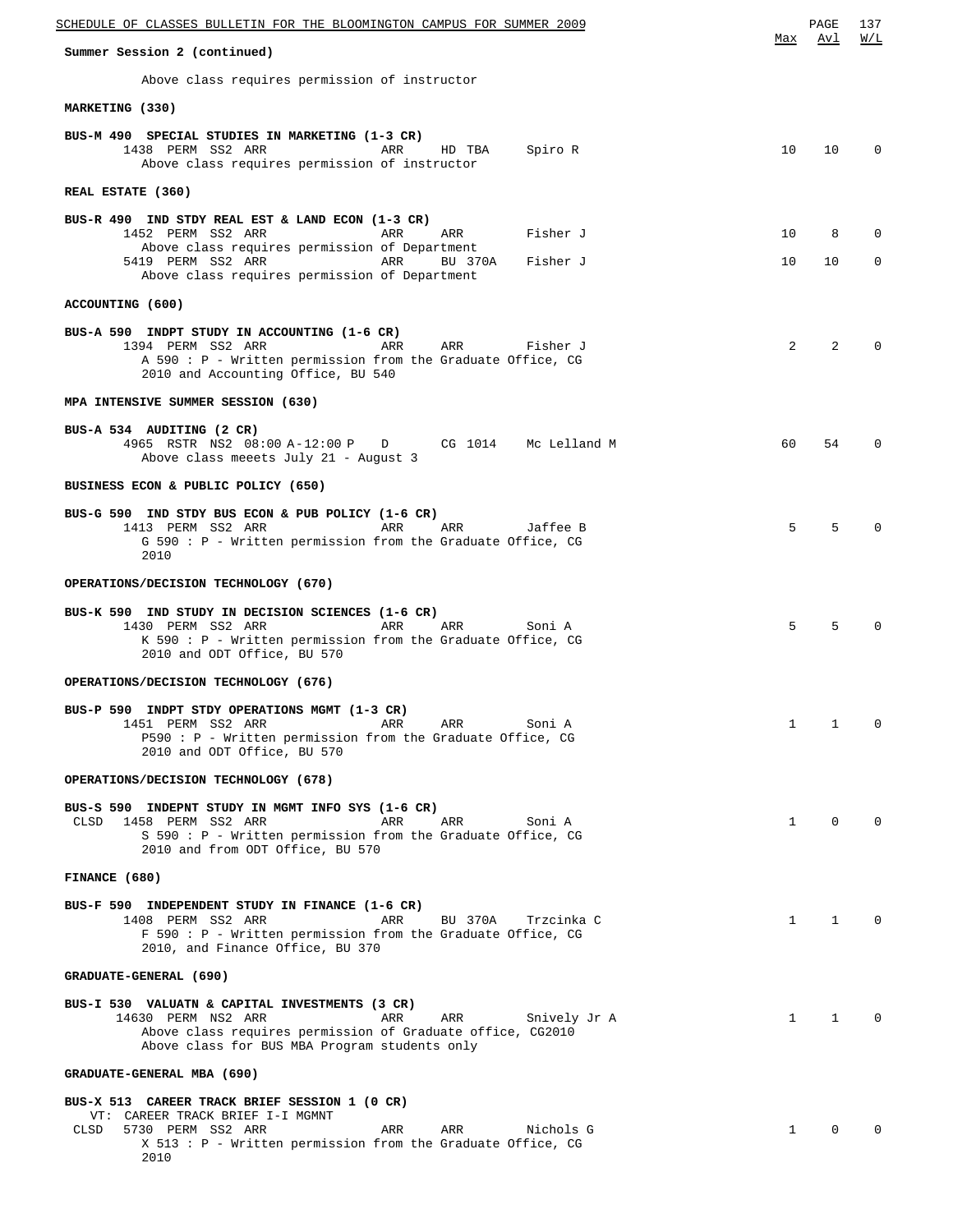| <u>SCHEDULE OF CLASSES BULLETIN FOR THE BLOOMINGTON CAMPUS FOR SUMMER 2009</u>                                                                                                                                                                                        | Max          | PAGE<br>Avl  | 138<br>W/L  |
|-----------------------------------------------------------------------------------------------------------------------------------------------------------------------------------------------------------------------------------------------------------------------|--------------|--------------|-------------|
| Summer Session 2 (continued)                                                                                                                                                                                                                                          |              |              |             |
| Above class graded on S/F basis only<br>BUS-I 514 INTEGRATIVE TEAM ORIENTED PROJ (3 CR)<br>14629 PERM NS2 ARR<br>ARR<br>ARR<br>Saxton T<br>Above class requires permission of Graduate office, CG2010<br>Above class for BUS MBA Program students only                | $\mathbf{1}$ | 1            | $\Omega$    |
| BUS-X 540 INTERNATIONAL PRACTICUM (0 CR)<br>1482<br>SS2 ARR<br>Nichols G<br>ARR<br>ARR<br>Above class graded on S/F basis only                                                                                                                                        | 120          | 53           | 0           |
| GRADUATE-GENERAL DOCTORAL (700)                                                                                                                                                                                                                                       |              |              |             |
| BUS-X 680 SUPERV READINGS IN BUSINESS (1-6 CR)<br>1483<br>SS2 ARR<br>ARR<br>Bretthauer K<br>ARR                                                                                                                                                                       | 10           | 8            | 0           |
| BUS-X 799 DISSERTATION IN BUSINESS ADM (1-12 CR)<br>1486<br>SS2 ARR<br>Bretthauer K<br>ARR<br>ARR                                                                                                                                                                     | 80           | 72           | 0           |
| Above class graded on S/F basis only<br>5097 PERM SS2 ARR<br>Bretthauer K<br>ARR<br>ARR<br>Above class graded on S/F basis only                                                                                                                                       | 100          | 99           | $\mathbf 0$ |
| Above class requires permission of Department                                                                                                                                                                                                                         |              |              |             |
| INTERNATIONAL BUSINESS (720)                                                                                                                                                                                                                                          |              |              |             |
| BUS-D 590 IND STDY INTERNATIONAL BUS (3 CR)<br>1399 PERM SS2 ARR<br>ARR<br>ARR<br>Kesner I<br>D 590 : P - Written permission from the Graduate Office, CG<br>2010                                                                                                     | 10           | 10           | $\Omega$    |
| <b>MANAGEMENT &amp; ENTREPRENEURSHIP (726)</b>                                                                                                                                                                                                                        |              |              |             |
| BUS-W 590 INDE STUDY IN MGMT & ADMIN (1-6 CR)<br>1464 PERM SS2 ARR<br>ARR<br>ARR<br>Kesner I<br>W 590 : P - Written permission from the Graduate Office, CG<br>2010                                                                                                   | 10           | 8            |             |
| MANAGEMENT & ENTREPRENEURSHIP (727)                                                                                                                                                                                                                                   |              |              |             |
| BUS-Z 590 IND ST IN PERSNL & ORG BEHAV (1-6 CR)<br>1493 PERM SS2 ARR<br>ARR<br>ARR<br>Kesner I<br>Z 590 : P - Written permission from the Graduate Office, CG<br>2010                                                                                                 | 10           | 10           | 0           |
| MARKETING (730)                                                                                                                                                                                                                                                       |              |              |             |
| BUS-M 590 INDEPENDENT STUDY IN MARKETING (1-6 CR)<br>1440 PERM SS2 ARR<br>ARR<br>Spiro R<br>HD TBA<br>M 590 : P - Written permission from the Graduate Office, CG<br>2010                                                                                             | 10           | 10           | 0           |
| REAL ESTATE ADMINISTRATION (760)                                                                                                                                                                                                                                      |              |              |             |
| BUS-R 590 IND STDY REAL EST & LAND ECON (1-6 CR)<br>1454 PERM SS2 ARR<br>ARR<br>BU 370A<br>Fisher J<br>R 590 : P - Written permission from the Graduate Office, CG<br>2010                                                                                            | $\mathbf{1}$ | $\mathbf{1}$ | $\Omega$    |
| Intensive Session 3                                                                                                                                                                                                                                                   |              |              |             |
| ACCOUNTING (200)                                                                                                                                                                                                                                                      |              |              |             |
| BUS-A 325 COST ACCOUNTING (3 CR)<br>1389<br>IS3 08:00 A-11:30 A<br>MTWR<br>BU 100<br>Campbell T<br>A 325 : P - (BUS-A 201 or BUS-A 205) and (BUS-A 202 or BUS-A<br>207), each course with a grade of C or better<br>Credit not given for both BUS-A 324 and BUS-A 325 | 45           | 8            |             |

Above class meets Intensive III only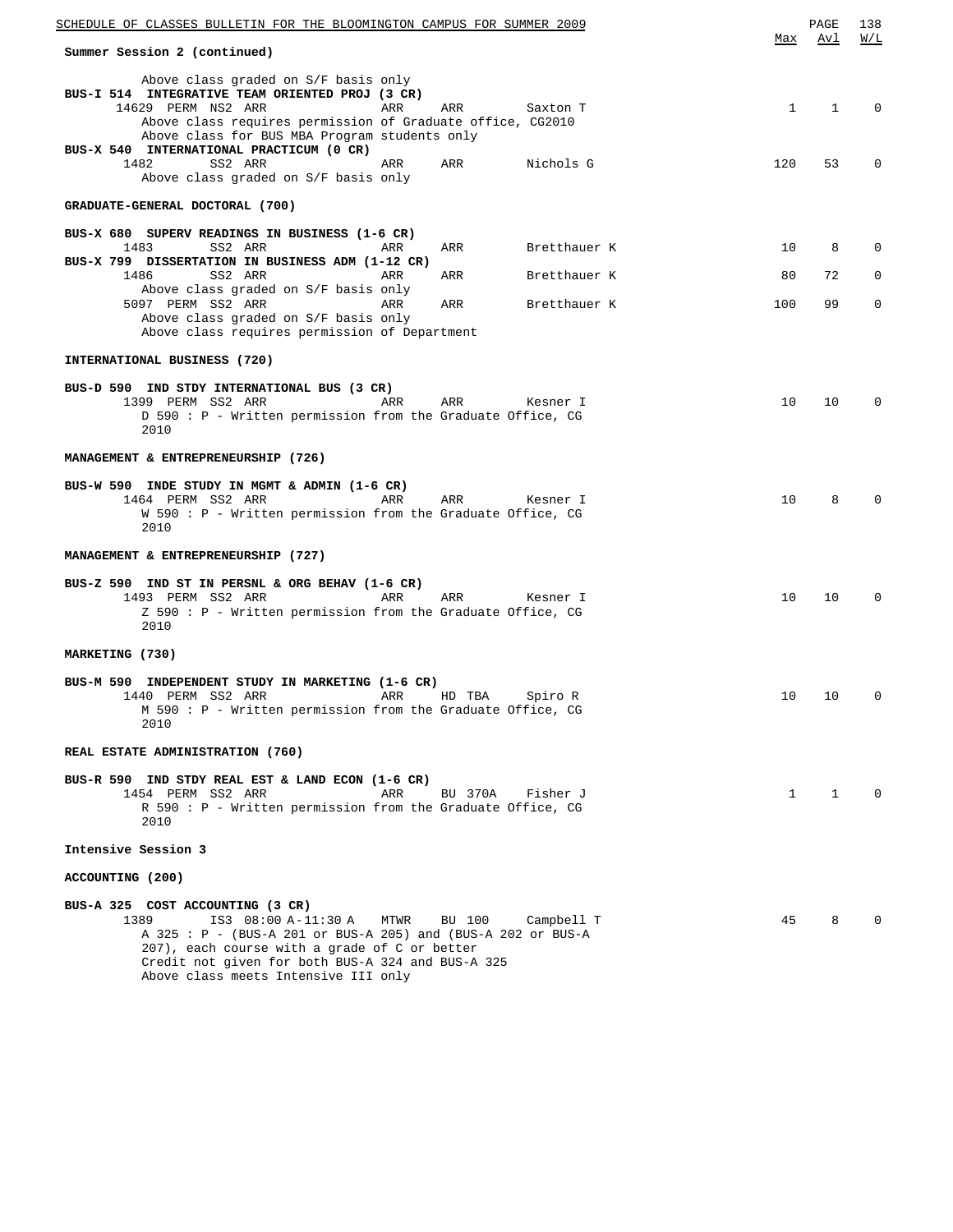## **ELEMENTARY MATH (008)**

| EDUC-N 102 TEACH & LEARN ELEM MATH I (3 CR)<br>4880<br>SS1 09:00 A-12:15 P<br>TR<br>ED 3017<br>Cross D                        | 24 | 18 | $\Omega$ |
|-------------------------------------------------------------------------------------------------------------------------------|----|----|----------|
| Above class can be substituted for MATH-T 102, Mathematics                                                                    |    |    |          |
| for Elementary Teachers 2. Topics include those covered in                                                                    |    |    |          |
| MATH-T 102 offered in the Mathematics department with<br>attention given to how to teach these topics                         |    |    |          |
| To qualify for N 102, students must have completed MATH-T 101                                                                 |    |    |          |
| with a grade of C or better. Students who are enrolled in T                                                                   |    |    |          |
| 101 when they register to take N 102 in the next semester<br>will be administratively removed from T 102 if they do not       |    |    |          |
| earn a grade of C or better in T 101                                                                                          |    |    |          |
| EDUC-N 103 TEACH & LEARN ELEM MATH II (3 CR)<br>4811<br>SS1 09:00 A-11:10 A<br>ED 3017<br>MWF<br>Tsegai S                     | 24 | 16 | $\Omega$ |
| N 103 : Above class can be substituted for MATH-T 103,                                                                        |    |    |          |
| Mathematics for Elementary Teachers 3. Topics include those                                                                   |    |    |          |
| covered in MATH-T 103 offered in the Mathematics department<br>with attention given to how to teach these topics              |    |    |          |
| To qualify for N 103, students must have completed MATH-T 101                                                                 |    |    |          |
| with a grade of C or better. Students who are enrolled in T                                                                   |    |    |          |
| 101 when they register to take N 103 in the next semester<br>will be administratively removed from T 103 if they do not       |    |    |          |
| earn a grade of C or better in T 101                                                                                          |    |    |          |
|                                                                                                                               |    |    |          |
| EDUC PSYCH-WORLD WIDE WEB (009)                                                                                               |    |    |          |
| EDUC-P 251 EDUC PSY FOR ELEM TCHRS (3 CR)                                                                                     |    |    |          |
| 13017 PERM SS1 ARR<br>ARR<br>ARR<br>Christensen T                                                                             | 20 | 1  | $\Omega$ |
| Above class will be taught on the World Wide Web<br>Above class, for authorization to register, email                         |    |    |          |
| deregstr@indiana.edu                                                                                                          |    |    |          |
| Above class, before first day of classes, students must                                                                       |    |    |          |
| contact the distance education instructor to begin<br>participation in this course                                            |    |    |          |
| Above class check,                                                                                                            |    |    |          |
| http://www.indiana.edu/~disted/courses.html#iusoe for course                                                                  |    |    |          |
| websites where you can find instructor contact information<br>Above class participation in on-line course begins on May $12i$ |    |    |          |
| participation after May 19 will not be accepted                                                                               |    |    |          |
| Above class is for undergraduate students not in the IU                                                                       |    |    |          |
| School of Education Teacher Education program                                                                                 |    |    |          |
| Above class taught consecutively with EDUC-P 510<br>EDUC-P 510 PSYCHOLOGY IN TEACHING (3 CR)                                  |    |    |          |
| 13246 PERM SS1 ARR<br>ARR<br>ARR<br>Christensen T                                                                             | 20 | 1  | $\Omega$ |
| Above class will be taught on the World Wide Web                                                                              |    |    |          |
| Above class, for authorization to register, email<br>deregstr@indiana.edu                                                     |    |    |          |
| Above class, before first day of classes, students must                                                                       |    |    |          |
| contact the distance education instructor to begin                                                                            |    |    |          |
| participation in this course<br>Above class check,                                                                            |    |    |          |
| http://www.indiana.edu/~disted/courses.html#iusoe for course                                                                  |    |    |          |
| websites where you can find instructor contact information                                                                    |    |    |          |
| Above class participation in on-line course begins on May $12i$<br>participation after May 19 will not be accepted            |    |    |          |
| Above class is for graduate students not in the IU School of                                                                  |    |    |          |
| Education Transition to Teach program                                                                                         |    |    |          |
| Above class taught consecutively with EDUC-P 251                                                                              |    |    |          |
| EDUCATION AND AMERICAN CULTURE (018)                                                                                          |    |    |          |
| EDUC-H 340 EDUCATION & AMERICAN CULTURE (3 CR)                                                                                |    |    |          |
| 1847<br>SS1 09:00 A-11:55 A<br>TR<br>ED 1004<br>Sutton M                                                                      | 25 | 12 | $\Omega$ |
|                                                                                                                               |    |    |          |
| ELEM-SEC EDUCATIONAL DIVERSITY (019)                                                                                          |    |    |          |
| EDUC-E 300 ELEM EDUC FOR PLURALISTIC SOC (3 CR)                                                                               |    |    |          |
| 1807<br>SS1 01:00 P-02:15 P<br>MTWR<br>ED 3275<br>Hossler C                                                                   | 25 | 16 | $\Omega$ |
| Above class students must be available for one all day field<br>experience and 8 hours of additional field experience         |    |    |          |
| arranged by instructor                                                                                                        |    |    |          |
| Above class requires special fee - See fee page                                                                               |    |    |          |
| EDUC-M 300 TCHNG IN PLURALISTIC SOCIETY (3 CR)<br>1913<br>SS1 01:10 P-04:05 P<br>TR<br>ED 1255<br>Hoke-McCall R               | 25 | 10 | 0        |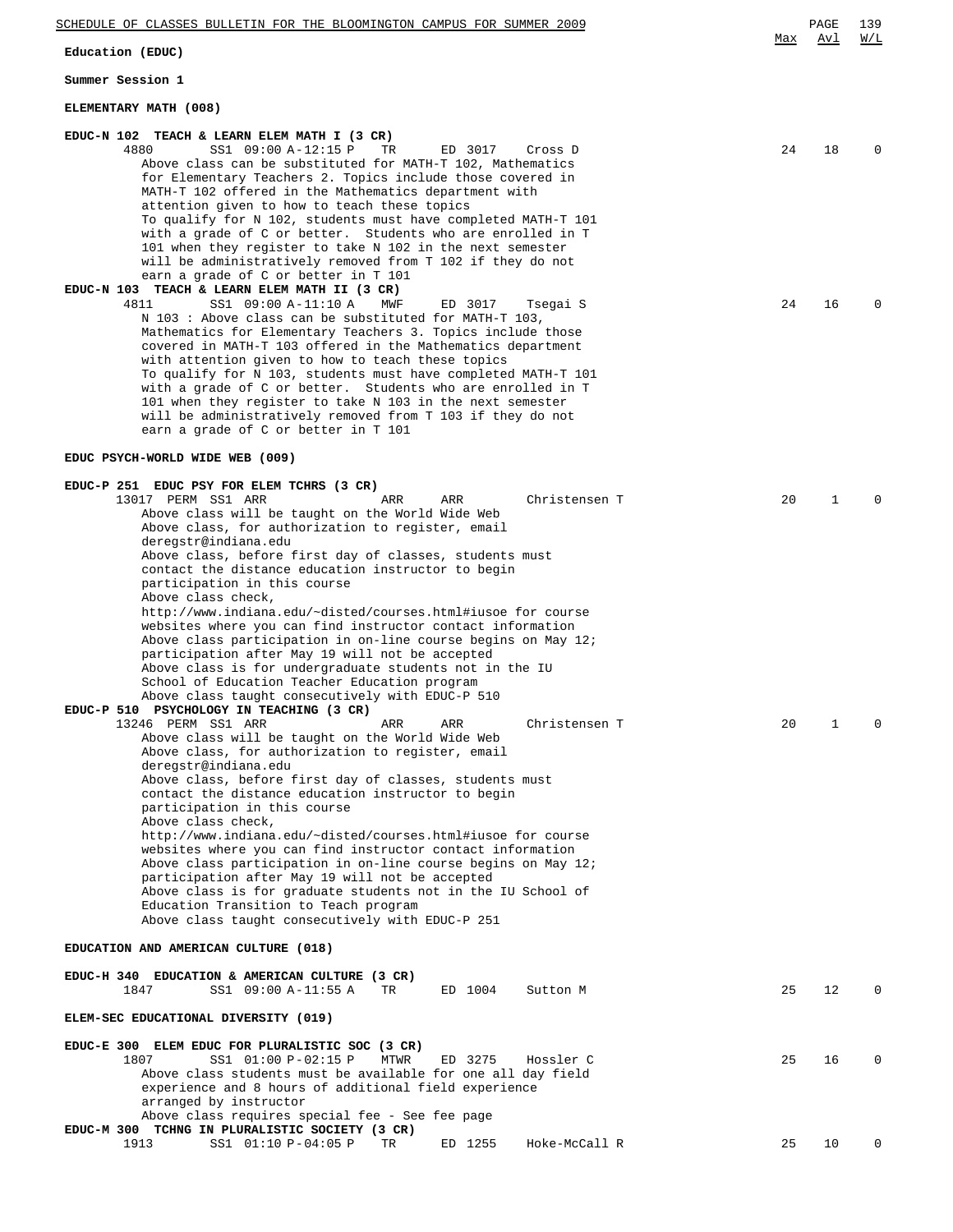| <u>SCHEDULE OF CLASSES BULLETIN FOR THE BLOOMINGTON CAMPUS FOR SUMMER 2009</u>                                                                                                                                                             |     | PAGE | 140                                               |
|--------------------------------------------------------------------------------------------------------------------------------------------------------------------------------------------------------------------------------------------|-----|------|---------------------------------------------------|
| Summer Session 1 (continued)                                                                                                                                                                                                               | Max | Avl  | $\overline{\texttt{W}}$ / $\overline{\texttt{L}}$ |
| Above class students must be available for one all day field<br>experience and 8 hours of additional field experience<br>arranged by instructor<br>Above class requires special fee - See fee page                                         |     |      |                                                   |
| EDUC PSYCH-WORLD WIDE WEB (021)                                                                                                                                                                                                            |     |      |                                                   |
| EDUC-M 101 LABORATORY-FIELD EXPERIENCE (2 CR)                                                                                                                                                                                              |     |      |                                                   |
| 1910 PERM SS1 ARR<br>Reid R<br>ARR<br>ARR<br>M 101 : To enroll in this class see EDUC-BE 251<br>M 101 : Corequisite - EDUC-P 251, same cluster<br>Above class requires students attend orientation on Tue, May                             | 6   | 1    | $\Omega$                                          |
| 12 and Thu, Jun 18 from 9:30A-1215P in EDUC 2015<br>Above class requires special fee - See fee page<br>Above class graded on S/F basis only<br>Above class participation in on-line course begins on May 12;                               |     |      |                                                   |
| participation after May 18 will not be accepted<br>EDUC-P 251 EDUC PSY FOR ELEM TCHRS (3 CR)                                                                                                                                               |     |      |                                                   |
| CLSD<br>1945 PERM SS1 ARR<br>ARR<br>Reid R<br>ARR<br>P 251 : To enroll in this class see EDUC-BE 251                                                                                                                                       | 5   | 0    |                                                   |
| P 251 : Corequisite - EDUC-M 101, same cluster<br>Above class requires students attend Orientation on Tue, May<br>12, from 9A-1P in EDUC 2015                                                                                              |     |      |                                                   |
| Above class has one or two live meetings at the beginning and<br>end of the class. The laboratory/field experience is<br>conducted entirely on the web. Students will also have 20                                                         |     |      |                                                   |
| hours of observation in the field<br>Above class appropriate for all pre-Education majors as well                                                                                                                                          |     |      |                                                   |
| as non-Education majors<br>Above class participation in on-line course begins on May 12;<br>participation after May 18 will not be accepted                                                                                                |     |      |                                                   |
| EDUC PSYCH-WORLD WIDE WEB (022)                                                                                                                                                                                                            |     |      |                                                   |
| EDUC-M 201 LABORATORY-FIELD EXPERIENCE (2 CR)                                                                                                                                                                                              |     |      |                                                   |
| 1912 PERM SS1 ARR<br>ARR<br>Reid R<br>ARR                                                                                                                                                                                                  | 22  | 1    | $\Omega$                                          |
| M 201 : To enroll in this class see EDUC-BE 254<br>M 201 : Corequisite - EDUC-P 254, same cluster                                                                                                                                          |     |      |                                                   |
| Above class requires students attend orientation on Tue, May<br>12 and Thu, Jun 18 from 9:30A-1215P in EDUC 2015                                                                                                                           |     |      |                                                   |
| Above class requires special fee - See fee page<br>Above class graded on S/F basis only<br>Above class participation in on-line course begins on May 12;                                                                                   |     |      |                                                   |
| participation after May 18 will not be accepted                                                                                                                                                                                            |     |      |                                                   |
| EDUC-P 254 ED PSY FOR TEACHERS-ALL GRADES (3 CR)<br>CLSD<br>1946 PERM SS1 ARR<br>Reid R<br>ARR<br>ARR<br>P 254 : To enroll in this class see EDUC-BE 254                                                                                   | 22  | 0    | $\Omega$                                          |
| P 254 : Corequisite - EDUC-M 201, same cluster<br>Above class requires students attend Orienatation on Tues,                                                                                                                               |     |      |                                                   |
| May 12, from 9A-1P in EDUC 2015<br>Above class has one or two live meetings at the beginning and<br>end of the class. The laboratory/field experience is                                                                                   |     |      |                                                   |
| conducted entirely on the web. STUDENTS WILL ALSO HAVE 20<br>HOURS OF OBSERVATION IN THE FIELD                                                                                                                                             |     |      |                                                   |
| Above class appropriate for all pre-Education majors as well<br>as non-Education majors                                                                                                                                                    |     |      |                                                   |
| Above class participation in on-line course begins on May 6;<br>participation after May 18 will not be accepted                                                                                                                            |     |      |                                                   |
| LEGAL/ETHICAL ISSUES (024)                                                                                                                                                                                                                 |     |      |                                                   |
| EDUC-E 310 LEGAL/ETHICAL ISSUES (3 CR)<br>1808<br>SS1 04:00 P-06:30 P<br>т<br>ED 1120<br>Eckes S                                                                                                                                           | 35  | 1    | 1                                                 |
| Above class students should check Oncourse prior to first<br>class for reading assignment<br>Above class meets with EDUC-A 308<br>Discussion (DIS)                                                                                         |     |      |                                                   |
| SS1 03:00 P-05:30 P<br>ED 1225<br>1809<br>R<br>Eckes S<br>CLSD<br>E 310 : Above class students should check Oncourse for the<br>reading assignment prior to the first class<br>E 310 : Above class students on Thursday, Jun 11, will meet | 18  | 0    | 1                                                 |
| in EDUC 1120 from 4-6:30P to take their final exam instead of<br>the regularly scheduled discussion<br>SS1 05:45 P-08:15 P<br>ED 1225<br>Eckes S<br>1810<br>R                                                                              | 17  | 1    | 0                                                 |
| E 310 : Above class students should check Oncourse for the<br>reading assignment prior to the first class<br>E 310 : Above class students on Thursday, Jun 11, will meet                                                                   |     |      |                                                   |
| in EDUC 1120 from 4-6:30P to take their final exam instead of<br>the regularly scheduled discussion                                                                                                                                        |     |      |                                                   |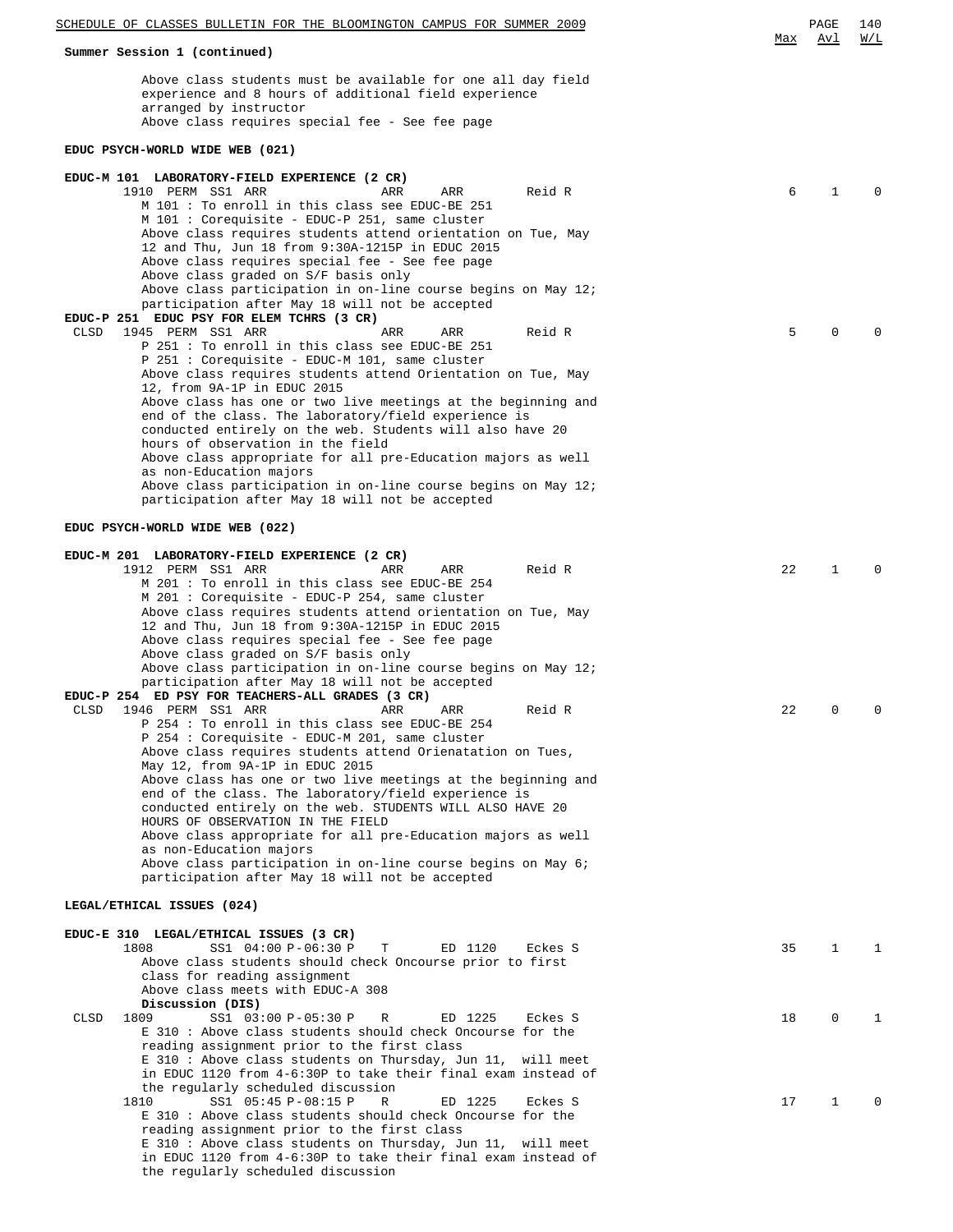| SCHEDULE OF CLASSES BULLETIN FOR THE BLOOMINGTON CAMPUS FOR SUMMER 2009                                                         |              | PAGE        | 141          |
|---------------------------------------------------------------------------------------------------------------------------------|--------------|-------------|--------------|
| Summer Session 1 (continued)                                                                                                    | Max          | Avl         | W/L          |
| TOPICS IN SECONDARY EDUC (029)                                                                                                  |              |             |              |
| EDUC-A 308 LEGAL ISSUES SECONDARY TEACHRS (3 CR)                                                                                |              |             |              |
| <b>CLSD</b><br>5403<br>SS1 04:00 P-06:30 P<br>Т<br>ED 1120<br>Eckes S<br>Above class students are required to attend one of the | 15           | 0           | $\mathbf{1}$ |
| following discussions<br>Above class meets with EDUC-E 310                                                                      |              |             |              |
| Discussion (DIS)                                                                                                                |              |             |              |
| 5405<br>SS1 03:00 P-05:30 P<br>ED 1225<br>CLSD<br>R<br>Eckes S<br>Above class students are expected to check Oncourse for       | 9            | $\Omega$    | 3            |
| reading assignment for the first class                                                                                          |              |             |              |
| Above class students will meet in EDUC 1120 on Thursday, Jun<br>11 from 4-6:30pm to take their final exam instead of the        |              |             |              |
| regularly scheduled discussion<br>5406<br>SS1 05:45 P-08:15 P<br>R<br>ED 1225<br>CLSD<br>Eckes S                                | 6            | $\Omega$    | $\Omega$     |
| Above class students are expected to check Oncourse for                                                                         |              |             |              |
| reading assignment for the first class<br>Above class students will meet in EDUC 1120 on Thursday, Jun                          |              |             |              |
| 11 from 4-6:30pm to take their final exam instead of the                                                                        |              |             |              |
| regularly scheduled discussion<br>EDUC-A 508 SCHOOL LAW AND THE TEACHER (2-3 CR)                                                |              |             |              |
| CLSD 13501<br>SS1 04:00 P-06:30 P<br>ED 1120<br>Т<br>Eckes S                                                                    | $\mathbf{1}$ | $\Omega$    | $\Omega$     |
| Above class meets with EDUC-A 308                                                                                               |              |             |              |
| PROFESSIONAL DEVELOPMENT (442)                                                                                                  |              |             |              |
| EDUC-F 401 TOPICAL EXPLORATIONS IN EDUC (3 CR)                                                                                  |              |             |              |
| VT: VOICES OF KATRINA<br>13358 PERM SS1 ARR<br>ARR<br>ARR<br>Hart C                                                             | 15           | 15          | $\Omega$     |
| Above class for Special Registration only                                                                                       |              |             |              |
| Above class authorization, email deregstr@indiana.edu<br>EDUC-W 505 PROF DEVELOPMENT WORKSHOP (3 CR)                            |              |             |              |
| VT: VOICES OF KATRINA/SERVICE                                                                                                   |              |             |              |
| 13359 PERM SS1 ARR<br>ARR<br>ARR<br>Hart C<br>Above class for Special Registration only                                         | 15           | 15          | $\Omega$     |
| Above class authorization, email deregstr@indiana.edu                                                                           |              |             |              |
| VT: COURSE DEVELOP FOR ONLINE EDUC<br>3915 PERM SS1 ARR<br>ARR<br>ARR<br>Hallett-Rupp K                                         | 15           | 7           | $\Omega$     |
| Above class for authorization email deregstr@indiana.edu<br>EDUC-W 505 PROF DEVELOPMENT WORKSHOP (1-6 CR)                       |              |             |              |
| VT: SCHOOL REFORM                                                                                                               |              |             |              |
| 4793 PERM SS1 ARR<br>McMullen M<br>CLSD<br>ARR<br>ARR<br>Above class for Special Registration only                              | 50           | $\mathbf 0$ | $\Omega$     |
| Through INSAI                                                                                                                   |              |             |              |
| For more information, contact deregstr@indiana.edu<br>VT: TEACHER MENTOR TRAINING                                               |              |             |              |
| ARR<br>5090<br>SS1 ARR<br>ARR<br>McMullen M                                                                                     | 1            | 1           | $\Omega$     |
| Above class for special registration only through Brownsburg                                                                    |              |             |              |
|                                                                                                                                 |              |             |              |
| Schools<br>Above class authorization, email deregstr@indiana.edu                                                                |              |             |              |
| EDUC-W 505 PROF DEVELOPMENT WORKSHOP (1-3 CR)<br>VT: HOPE FOUNDATION INSTITUTE                                                  |              |             |              |
| 4011 PERM SS1 ARR<br>ARR<br>ARR<br>McMullen M                                                                                   | 15           | 15          | $\Omega$     |
| Above class for Special Registration only<br>EDUC-W 505 PROF DEVELOPMENT WORKSHOP (3 CR)                                        |              |             |              |
| VT: FOSTERING ALGEBRAIC THINKING                                                                                                |              |             |              |
| 13618 PERM SS1 ARR<br>ARR<br>ARR<br>Galindo E<br>Above class available via special registration only                            | 15           | 11          | 0            |
| Above class authorization email deregstr@indiana.edu                                                                            |              |             |              |
| EDUC-L 530 TOPICAL WKSHP IN LANGUAGE EDUC (3 CR)<br>VT: EFL ASSESSMENT                                                          |              |             |              |
| CLSD 13619 PERM SS1 ARR<br>ARR<br>ARR<br>Mikulecky L                                                                            | 15           | 0           | $\Omega$     |
| Above class available via special registration only through<br>the U.S. State Department                                        |              |             |              |
| Above class authorization email deregstr@indiana.edu                                                                            |              |             |              |
| EDUC-L 750 TOPICAL SEMINAR IN READING (3 CR)<br>VT: CRIT PERSPECTVS ON WHITENESS                                                |              |             |              |
| 5758 PERM NS1 ARR<br>ARR<br>ARR<br>Carter S                                                                                     | 10           | 2           | $\Omega$     |
| Above class taught via the World Wide Web, Jun 3-19, with<br>some required face-to-face meetings on the IUPUI campus            |              |             |              |
| Above class requires permission of instructor<br>Above class meets with EDUC-J 760                                              |              |             |              |
| DISTRIBUTED EDUC/DIST EDUC (450)                                                                                                |              |             |              |
|                                                                                                                                 |              |             |              |
| EDUC-L 599 MASTERS THESIS IN LANG EDUCA (3 CR)<br>ARR<br>1899 PERM SS1 ARR<br>ARR<br>Hines M                                    | 10           | 9           | $\Omega$     |

Above class taught distance education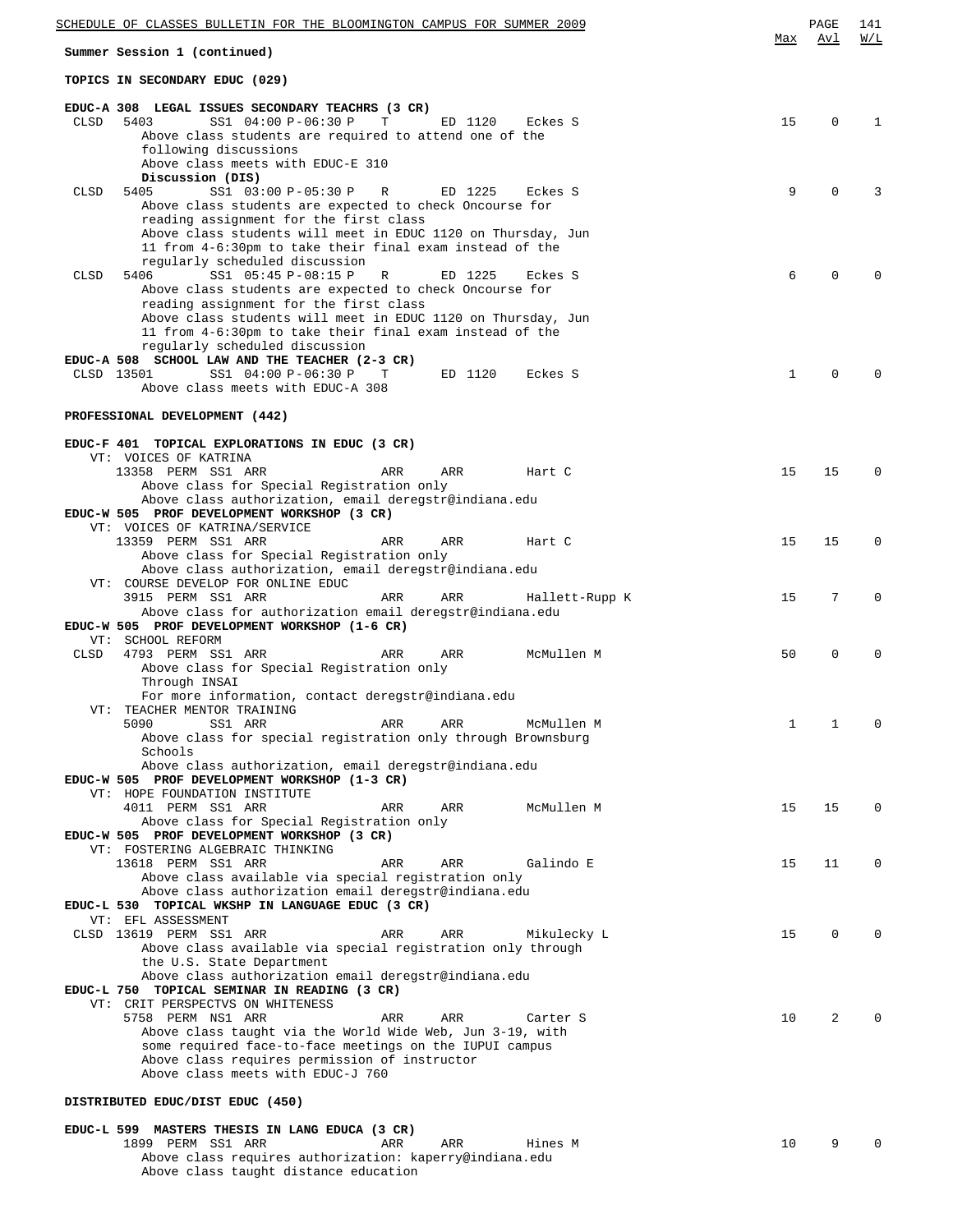| SCHEDULE OF CLASSES BULLETIN FOR THE BLOOMINGTON CAMPUS FOR SUMMER 2009                                                                                                                                                                                                                                                                   | Max          | PAGE<br>Avl | 142<br>W/L   |
|-------------------------------------------------------------------------------------------------------------------------------------------------------------------------------------------------------------------------------------------------------------------------------------------------------------------------------------------|--------------|-------------|--------------|
| Summer Session 1 (continued)                                                                                                                                                                                                                                                                                                              |              |             |              |
| EDUC-J 760 TOP SEM IN CURR/INSTR ISSUES: (3 CR)<br>VT: CRIT PERSPECTVS ON WHITENESS<br>14539 PERM NS1 ARR<br>ARR<br>ARR<br>Carter S<br>Above class taught via the World Wide Web, Jun 3-19, with<br>some face-to-face meetings on the IUPUI campus.<br>Above class requires permission of instructor<br>Above class meets with EDUC-L 750 | 10           | 2           |              |
| ART EDUCATION (520)                                                                                                                                                                                                                                                                                                                       |              |             |              |
|                                                                                                                                                                                                                                                                                                                                           |              |             |              |
| EDUC-U 550 TOP SEM COLL STDNT PERSONNEL: (3 CR)<br>VT: ASSESSMENT                                                                                                                                                                                                                                                                         |              |             |              |
| CLSD 13383 PERM SS1 06:00 P-09:15 P<br>TR<br>HD TBA<br>Banta T<br>EDUC-Z 590 IND STUDY OR RES IN ART EDUC (1-3 CR)                                                                                                                                                                                                                        | $\mathbf{1}$ | 0           | <sup>0</sup> |
| 2055<br>SS1 ARR<br>ARR<br>ARR<br>Vallance E                                                                                                                                                                                                                                                                                               | 5            | 5           | $\Omega$     |
| EDUC-Z 700 PRACTICUM IN ART EDUCATION (1-6 CR)<br>4722<br>SS1 ARR<br>Vallance E<br>ARR<br>ARR                                                                                                                                                                                                                                             | 5            | 4           | 0            |
| EDUC-J 799 DOCT THESIS-CURRICULUM/INSTR (1-15 CR)<br>1873 PERM SS1 ARR<br>Vallance E<br>ARR<br>ARR                                                                                                                                                                                                                                        | 5            | 5           | $\mathbf{0}$ |
| COLLEGE STUDENT PERSONNEL ADMI (530)                                                                                                                                                                                                                                                                                                      |              |             |              |
|                                                                                                                                                                                                                                                                                                                                           |              |             |              |
| EDUC-U 547 PRACTICUM IN PERSONNEL WORK (1-7 CR)<br>2008 PERM SS1 ARR<br>ARR<br>ARR<br>DeSawal D                                                                                                                                                                                                                                           | 10           | 10          | 0            |
| EDUC-U 560 INTRNSHP IN STUDENT PERSONNEL (1-4 CR)<br>2010 PERM SS1 ARR<br>DeSawal D<br>ARR<br>ARR                                                                                                                                                                                                                                         | 20           | 19          | 0            |
| EDUC-U 590 IND ST/RES COLL STUD PERS ADM (1-3 CR)<br>2013 PERM SS1 ARR<br>ARR<br>ARR<br>DeSawal D                                                                                                                                                                                                                                         | 10           | 10          | 0            |
| COUNSELING & COUNSELOR EDUCATI (540)                                                                                                                                                                                                                                                                                                      |              |             |              |
|                                                                                                                                                                                                                                                                                                                                           |              |             |              |
| EDUC-G 524 PRACTICUM IN COUNSELING (3 CR)<br>1827 PERM NS1 05:30 P-08:00 P<br>R<br>ED 0020<br>Gilman L<br>G 524 : Application for placement must be on file with                                                                                                                                                                          | 12           | 2           |              |
| department<br>Above class meets May 14 - Aug 13<br>Above class requires special fee - See fee page<br>1828 PERM NS1 05:30 P-08:00 P<br>ED 0020<br>CLSD<br>W<br>Gilman L                                                                                                                                                                   | 12           | $\Omega$    | 1            |
| G 524 : Application for placement must be on file with<br>department<br>Above class meets May 13 - Aug 12<br>Above class requires special fee - See fee page                                                                                                                                                                              |              |             |              |
| EDUC-G 532 INTRO TO GROUP COUNSELING (3 CR)<br>CLSD 12434 PERM SS1 09:00 A-12:30 P<br>ED 1210<br>MW<br>Steinfeldt J<br>Above class is for Masters in Counseling and Counselor                                                                                                                                                             | 17           | $\Omega$    |              |
| Education only or by permission of instructor (contact Dr.<br>Steinfeldt at jesstein@indiana.edu)<br>12435 PERM SS1 01:00 P-04:30 P<br>MW<br>ED 1210<br>Steinfeldt J                                                                                                                                                                      | 16           | 1           | O            |
| Above class is for Masters in Counseling and Counselor<br>Education only or by permission of instructor (contact Dr.<br>Steinfeldt at jesstein@indiana.edu)                                                                                                                                                                               |              |             |              |
| EDUC-G 550 INTERNSHIP IN COUNSELING (1-6 CR)<br>CLSD<br>1831 PERM NS1 08:00 A-12:00 P<br>ED 0020<br>S<br>Tracy M                                                                                                                                                                                                                          | 12           | $\mathbf 0$ | 1            |
| Above class application for internship placement must be on<br>file with department<br>Authorization for course enrollment is automatic once                                                                                                                                                                                              |              |             |              |
| internship placement file is complete                                                                                                                                                                                                                                                                                                     |              |             |              |
| Above class meets May 16, 30; Jun 20; Jul 18; and Aug 4<br>Above class requires special fee - See fee page                                                                                                                                                                                                                                |              |             |              |
| Above class meets with EDUC-G 647<br>EDUC-G 562 SCHOOL COUNSELING (3 CR)                                                                                                                                                                                                                                                                  |              |             |              |
| 5393<br>SS1 04:00 P-07:00 P<br>TR<br>ED 1204<br>Fleck M<br>Above class students must be in the Masters in Counseling and                                                                                                                                                                                                                  | 25           | 19          | <sup>0</sup> |
| Counselor Education program or must have permission from<br>instructor                                                                                                                                                                                                                                                                    |              |             |              |
| EDUC-G 590 RESEARCH IN COUNSELING & GUID (1-3 CR)<br>1834 PERM SS1 ARR<br>Alexander J<br>ARR<br>ARR                                                                                                                                                                                                                                       | 10           | 9           | 0            |
| EDUC-G 624 ADV PRACT IN COUNSELNG PSYCH (1-6 CR)<br>1836 PERM 1<br>ARR<br>ARR<br>ARR<br>Stockton R                                                                                                                                                                                                                                        | 10           | 9           | $\Omega$     |
| G 624 : Application for practicum placement must be on file<br>with the department. Contact instructor for information at<br>stocktor@indiana.edu<br>Above class is for counseling doctoral students who have                                                                                                                             |              |             |              |
| already completed 3 credit hours of EDUC-G 624 in a prior<br>semester                                                                                                                                                                                                                                                                     |              |             |              |
| Above class for students whose advanced practicum placement<br>is with CHG<br>Above class requires special fee - See fee page                                                                                                                                                                                                             |              |             |              |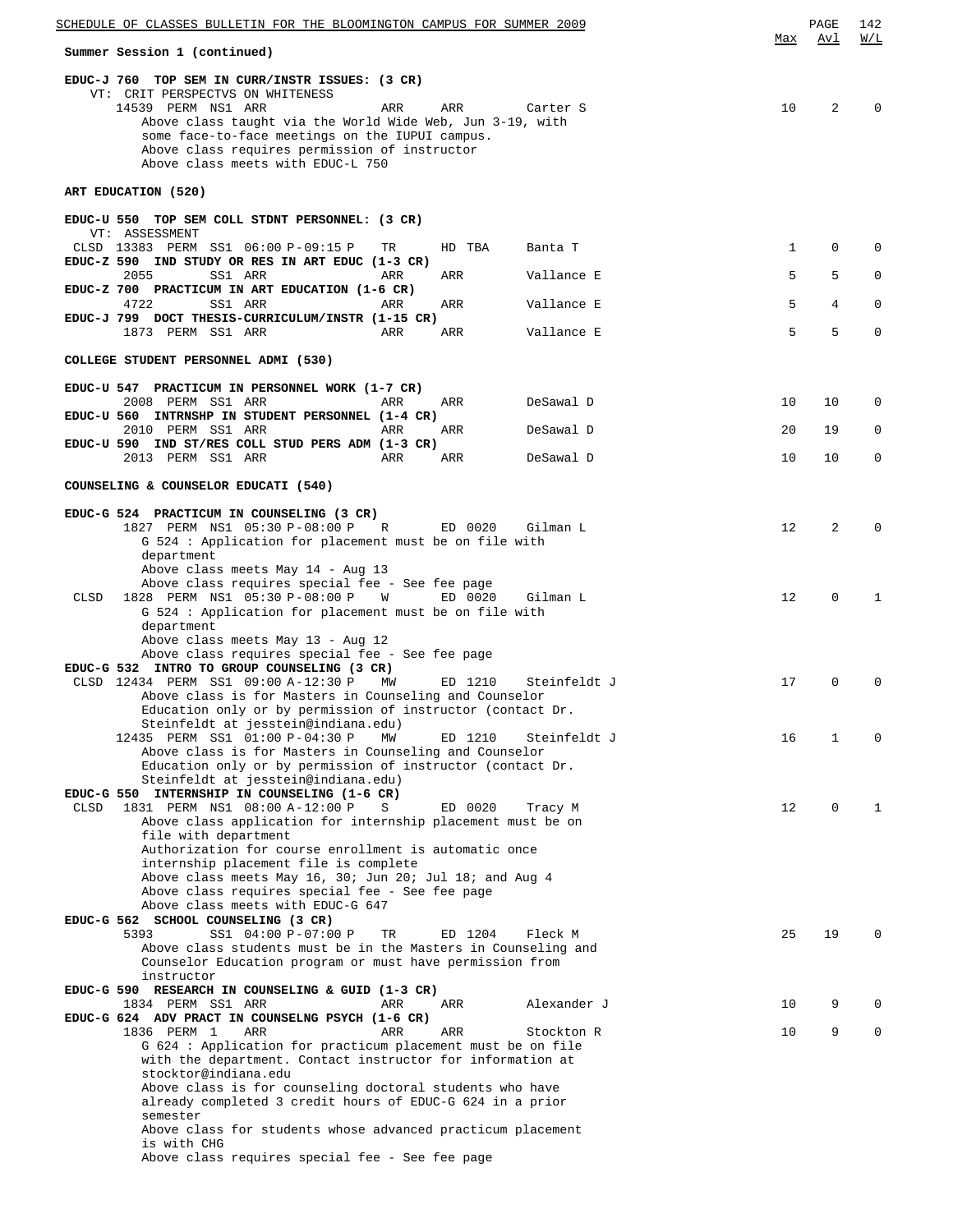| <u>SCHEDULE OF CLASSES BULLETIN FOR THE BLOOMINGTON CAMPUS FOR SUMMER 2009</u>                                                                                                                                                                                                                                                                                                                                                                                                                                                                                                        | Max      | PAGE<br>Avl | 143<br>W/L  |
|---------------------------------------------------------------------------------------------------------------------------------------------------------------------------------------------------------------------------------------------------------------------------------------------------------------------------------------------------------------------------------------------------------------------------------------------------------------------------------------------------------------------------------------------------------------------------------------|----------|-------------|-------------|
| Summer Session 1 (continued)                                                                                                                                                                                                                                                                                                                                                                                                                                                                                                                                                          |          |             |             |
| Above class meets both summer sessions, May 12 - August 14<br>4457 PERM 1<br>ARR<br>ARR<br>HD TBA<br>Sexton T<br>G 624 : Application for practicum placement must be on file<br>with the department. Contact instructor for information at<br>thsexton@indiana.edu                                                                                                                                                                                                                                                                                                                    | 10       | 8           | $\Omega$    |
| Above class requires special fee - See fee page<br>Above class for Family Project<br>Above class meets both summer sessions, May 12 - August 14<br>ARR<br>4458 PERM SS1 ARR<br>ARR<br>Stockton R<br>G 624 : Application for practicum placement must be on file<br>with the department. Contact instructor for information at<br>stocktor@indiana.edu<br>Above class is for counseling doctoral students who have<br>already completed 3 credit hours of EDUC-G 624 in a prior                                                                                                        | 10       | 6           | $\Omega$    |
| semester.<br>Above class for Outside Placement.<br>Above class requires special fee - See fee page<br>EDUC-G 647 ADV INTERNSHIP IN COUNSELING (1-3 CR)<br>CLSD<br>1839 PERM NS1 08:00 A-12:00 P<br>S<br>ED 0020<br>Tracy M<br>G 647 : P- EDUC-G 524, G 532, G 615, two semesters of G 550<br>Above class application for internship placement must be on<br>file with the department<br>Above class authorization for course enrollment is automatic<br>once internship placement file is complete<br>Above class meets May 16 and 30; June 20; July 18; and August<br>$\overline{4}$ | 12       | $\Omega$    | $\Omega$    |
| Above class requires special fee - See fee page                                                                                                                                                                                                                                                                                                                                                                                                                                                                                                                                       |          |             |             |
| Above class meets with EDUC-G 550<br>EDUC-G 763 ADV PRACT IN COUNSELING SUPV (1-2 CR)<br>1842 PERM SS1 ARR<br>Gilman L<br>ARR<br>ARR<br>Above class meets May 12 - Aug 11                                                                                                                                                                                                                                                                                                                                                                                                             | 10       | 6           | $\Omega$    |
| EDUC-G 795 DISSERTATION PROPOSAL PREP (1-3 CR)<br>1843 PERM SS1 ARR<br>ARR<br>Alexander J<br>ARR<br>Above class graded on S/F basis only                                                                                                                                                                                                                                                                                                                                                                                                                                              | 30       | 29          | 0           |
| EDUC-G 799 DOCTRL THESIS COUNS PSYCHOLOGY (1-15 CR)<br>1845 PERM SS1 ARR<br>ARR<br>Alexander J<br>ARR<br>Above class graded on S/F basis only                                                                                                                                                                                                                                                                                                                                                                                                                                         | 15       | 14          | $\mathbf 0$ |
| Above class is for students living in the Bloomington area<br>4460 PERM SS1 ARR<br>ARR<br>ARR<br>Alexander J<br>Above class graded on S/F basis only<br>Above class is for students living outside the Bloomington<br>area                                                                                                                                                                                                                                                                                                                                                            | 15       | 12          | $\Omega$    |
| CURRICULUM (550)                                                                                                                                                                                                                                                                                                                                                                                                                                                                                                                                                                      |          |             |             |
| EDUC-J 538 M.S. PRACTICUM/INTERNSHIP (1-6 CR)<br>1858 PERM SS1 ARR<br>Buzzelli C<br>ARR<br>ARR<br>J 538 : Required of all non-thesis MS degree candidates<br>Above class requires special fee - See fee page                                                                                                                                                                                                                                                                                                                                                                          | 15       | 15          | 0           |
| EDUC-J 605 IND RSRCH EXPERIENCE-CURR/INST (3 CR)<br>1860 PERM SS1 ARR<br>Buzzelli C<br>ARR<br>ARR<br>EDUC-J 650 INDPT STUDY IN CURRICULUM (1-3 CR)                                                                                                                                                                                                                                                                                                                                                                                                                                    | 20       | 18          | $\mathbf 0$ |
| 1861 PERM SS1 ARR<br>ARR<br>Buzzelli C<br>ARR<br>Above class requires permission of instructor                                                                                                                                                                                                                                                                                                                                                                                                                                                                                        | 6        | 5           | $\mathbf 0$ |
| EDUC-J 690 INTERNSHIP IN CURRICULUM (2-5 CR)<br>1863 PERM SS1 ARR<br>ARR<br>Buzzelli C<br>ARR<br>Above class requires permission of instructor                                                                                                                                                                                                                                                                                                                                                                                                                                        | 10       | 10          | 0           |
| Above class may require special fee - contact department<br>1864 PERM SS1 ARR<br>ARR<br>ARR<br>Buzzelli C                                                                                                                                                                                                                                                                                                                                                                                                                                                                             | 1        | 1           | $\mathbf 0$ |
| Above class may require special fee - contact department<br>EDUC-J 795 DISSERTATION PROPOSAL PREP (1-3 CR)                                                                                                                                                                                                                                                                                                                                                                                                                                                                            |          |             |             |
| 1866<br>SS1 ARR<br>Buzzelli C<br>ARR<br>ARR<br>EDUC-J 799 DOCT THESIS-CURRICULUM/INSTR (1-15 CR)                                                                                                                                                                                                                                                                                                                                                                                                                                                                                      | 10       | 10          | 0           |
| 1867 PERM SS1 ARR<br>ARR<br>Buzzelli C<br>ARR<br>4461 PERM SS1 ARR<br>ARR<br>Buzzelli C<br>ARR                                                                                                                                                                                                                                                                                                                                                                                                                                                                                        | 10<br>10 | 7<br>10     | 0<br>0      |
| EDUCATIONAL INQUIRY METHODOLOG (560)                                                                                                                                                                                                                                                                                                                                                                                                                                                                                                                                                  |          |             |             |
| EDUC-Y 590 IND STUDY OR RES IN INQ METHOD (1-3 CR)<br>2053 PERM SS1 ARR<br>ARR<br>Alexander J<br>ARR                                                                                                                                                                                                                                                                                                                                                                                                                                                                                  | 10       | 9           | 0           |
| EDUC-Y 650 TOPICS IN INQUIRY METHODOLOGY (3 CR)<br>13014 PERM SS1 01:00 P-03:55 P<br>TR<br>ED 1210<br>Carspecken P                                                                                                                                                                                                                                                                                                                                                                                                                                                                    | 20       | 3           | $\mathbf 0$ |
| TOPIC: Philosophies of Meaning and Methodological Theory<br>EDUC-Y 660 AFFINITY RESEARCH GROUP (1-6 CR)<br>13240 PERM SS1 01:00 P-04:00 P<br>ТW<br>ED 3125<br>Dennis B                                                                                                                                                                                                                                                                                                                                                                                                                | 20       | 15          | $\mathbf 0$ |
| TOPIC: Design and Theoretical Frame Works in Qualitative<br>Methodological Discourse: Critical Perspectives                                                                                                                                                                                                                                                                                                                                                                                                                                                                           |          |             |             |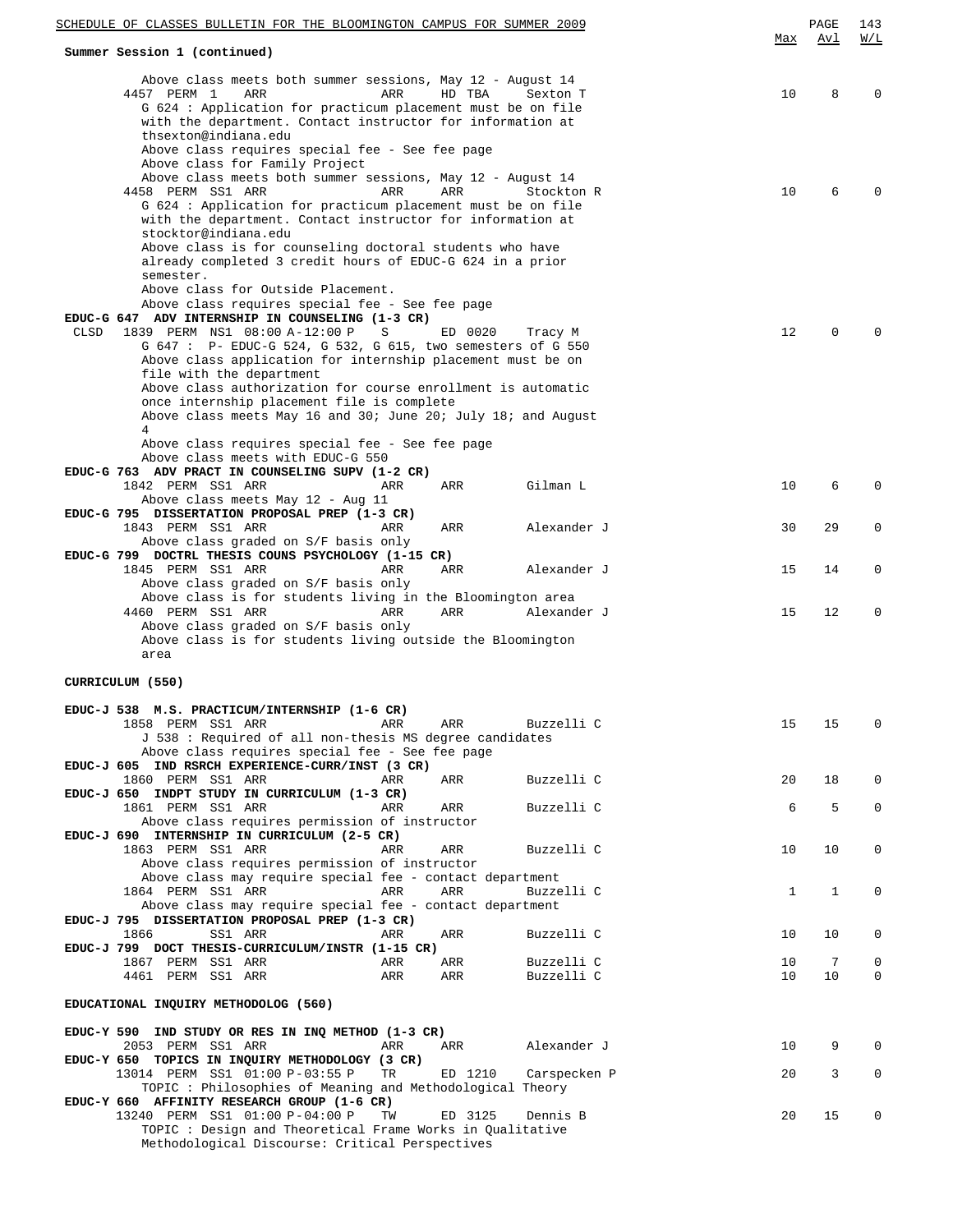| SCHEDULE OF CLASSES BULLETIN FOR THE BLOOMINGTON CAMPUS FOR SUMMER 2009                                           |              | PAGE        | 144           |
|-------------------------------------------------------------------------------------------------------------------|--------------|-------------|---------------|
| Summer Session 1 (continued)                                                                                      | Max          | Avl         | W/L           |
| EDUCATIONAL PSYCHOLOGY (570)                                                                                      |              |             |               |
| EDUC-F 401 TOPICAL EXPLORATIONS IN EDUC (3 CR)<br>VT: MORAL REASONING IN SPORT                                    |              |             |               |
| 13239<br>SS1 09:00 A-11:50 A<br>ED 1255<br>Nussbaum M<br>TR                                                       | 18           | 18          | $\Omega$      |
| EDUC-P 514 LIFE SPAN DEVELPMT:BIRTH-DEATH (3 CR)<br>1949<br>ED 1225<br>Estell D<br>SS1 09:30 A-11:50 A<br>MWF     | 25           | 10          | 0             |
| EDUC-P 515 CHILD DEVELOPMENT (3 CR)                                                                               |              |             |               |
| 1950<br>SS1 01:00 P-03:20 P<br>ED 1225<br>Stright A<br>MWF<br>EDUC-P 516 ADOLESCENT DEVELOPMENT (3 CR)            | 25           | 15          | 0             |
| 4641 PERM NS1 ARR<br>ARR<br><b>ARR</b><br>Cipra A                                                                 | 20           | 9           | 0             |
| Above class will be offered on the world wide web<br>For authorization email deregstr@indiana.edu                 |              |             |               |
| Above class meets Jun 1 - Aug 14                                                                                  |              |             |               |
| Above class participation in on-line course begins on Jun $1i$<br>participation after Jun 4 will not be accepted  |              |             |               |
| EDUC-P 540 LEARNING & COGNITION IN EDUC (3 CR)                                                                    |              |             |               |
| 1952<br>SS1 01:00 P-03:55 P<br>TR<br>ED 1220<br>Hay K<br>1953 PERM 1<br>ARR<br>ARR<br><b>ARR</b><br>Hickey D      | 26<br>20     | 13<br>6     | 0<br>$\Omega$ |
| Above class will be taught on the world wide web<br>Above class for authorization e-mail deregstr@indiana.edu     |              |             |               |
| Above class students must first contact the distance                                                              |              |             |               |
| education instructor to begin participation in any course<br>Above class check                                    |              |             |               |
| http://www.indiana.edu/~disted/courses.html#iusoe for course                                                      |              |             |               |
| websites where you can find instructors' contact information<br>Above class meets May 12 - August 14              |              |             |               |
| Above class participation in on-line course begins on May $12i$                                                   |              |             |               |
| participation after May 18 will not be accepted<br>5552 PERM 1<br>ARR<br>Cole J<br>ARR<br>ARR                     | 17           | 4           |               |
| Above class will be taught on the world wide web                                                                  |              |             |               |
| Above class for authorization e-mail deregstr@indiana.edu<br>Above class students must first contact the distance |              |             |               |
| education instructor to begin participation in any course                                                         |              |             |               |
| Above class check<br>http://www.indiana.edu/~disted/courses.html#iusoe for course                                 |              |             |               |
| websites where you can find instructors' contact information<br>Above class meets May 12 - August 14              |              |             |               |
| Above class participation in on-line course begins on May $12i$                                                   |              |             |               |
| participation after May 18 will not be accepted<br>EDUC-P 590 IND STUDY OR RES IN EDUC PSYCH (1-3 CR)             |              |             |               |
| 1954 PERM SS1 ARR<br>ARR<br>Alexander J<br>ARR                                                                    | 40           | 40          | 0             |
| EDUC-P 596 INTERNSHIP IN SCHOOL PSYCH I (1-6 CR)<br>CLSD 13352<br>SS1 ARR<br>ARR<br>ARR<br>Cummings J             | 1            | $\mathbf 0$ | 0             |
| EDUC-P 650 TOPIC SEM IN EDUC PSYCHOLOGY (3 CR)                                                                    |              |             |               |
| 4878<br>SS1 01:00 P-04:30 P MW<br>ED 0020<br>Bellini S<br>TOPIC: Teaching Social Skills to Children with Autism   | 16           | 10          | U             |
| Above class meets with EDUC-K 522<br>EDUC-P 680 ETHICAL LEGAL PROF ISS SCH PSY (1 CR)                             |              |             |               |
| 5816 PERM SS1 ARR<br>Cummings J<br>ARR<br>ARR                                                                     | $\mathbf{1}$ | $\mathbf 1$ | 0             |
| EDUC-P 690 IND STUDY IN ED PSYCHOLOGY (1-3 CR)<br>1956 PERM SS1 ARR<br>Alexander J<br>ARR<br>ARR                  | 10           | 9           | 0             |
| EDUC-P 695 PRACT - PERS. BEHAV. ASSESS. (1-2 CR)                                                                  |              |             |               |
| 1958<br>SS1 ARR<br>Huberty T<br>ARR<br>ARR<br>Above class requires special fee - See fee page                     | 10           | 10          | 0             |
| EDUC-P 696 PRACTICUM-THER INTERV CHILDREN (1-2 CR)                                                                |              |             |               |
| 1960<br>SS1 ARR<br>Huberty T<br>ARR<br>ARR<br>Above class requires special fee - See fee page                     | 15           | 15          | 0             |
| EDUC-P 697 ADV PRACTICUM IN SCHOOL PSYCH (1 CR)                                                                   |              |             |               |
| 1962<br>SS1 ARR<br>Huberty T<br>ARR<br>ARR<br>EDUC-P 795 DISSERTATION PROPOSAL PREP (1-3 CR)                      | 10           | 10          | 0             |
| 1964 PERM SS1 ARR<br>Alexander J<br>ARR<br>ARR                                                                    | 20           | 20          | 0             |
| EDUC-P 799 DOCTORS THES IN ED PSYCHOLOGY (1-15 CR)<br>1967 PERM SS1 ARR<br>ARR<br>Alexander J<br>ARR              | 20           | 18          | 0             |
| Above class graded on S/F basis only<br>Above class is for students living in the Bloomington area                |              |             |               |
| 4463 PERM SS1 ARR<br>ARR<br>ARR<br>Alexander J                                                                    | 20           | 19          | 0             |
| Above class graded on S/F basis only<br>Above class is for students living outside the Bloomington                |              |             |               |
| area                                                                                                              |              |             |               |
| ELEMENTARY EDUCATION (580)                                                                                        |              |             |               |
| EDUC-E 490 RESEARCH IN ELEMENTARY EDUC (1-3 CR)                                                                   |              |             |               |

VT: RESEARCH IN ELEM EDUC 1811 PERM SS1 ARR ARR ARR Buzzelli C 3 3 0 **EDUC-E 508 SEMINAR IN EARLY CHILDHOOD (3 CR)** 1813 NS1 06:00 P-09:15 P MW HD TBA Blackwell J 12 11 0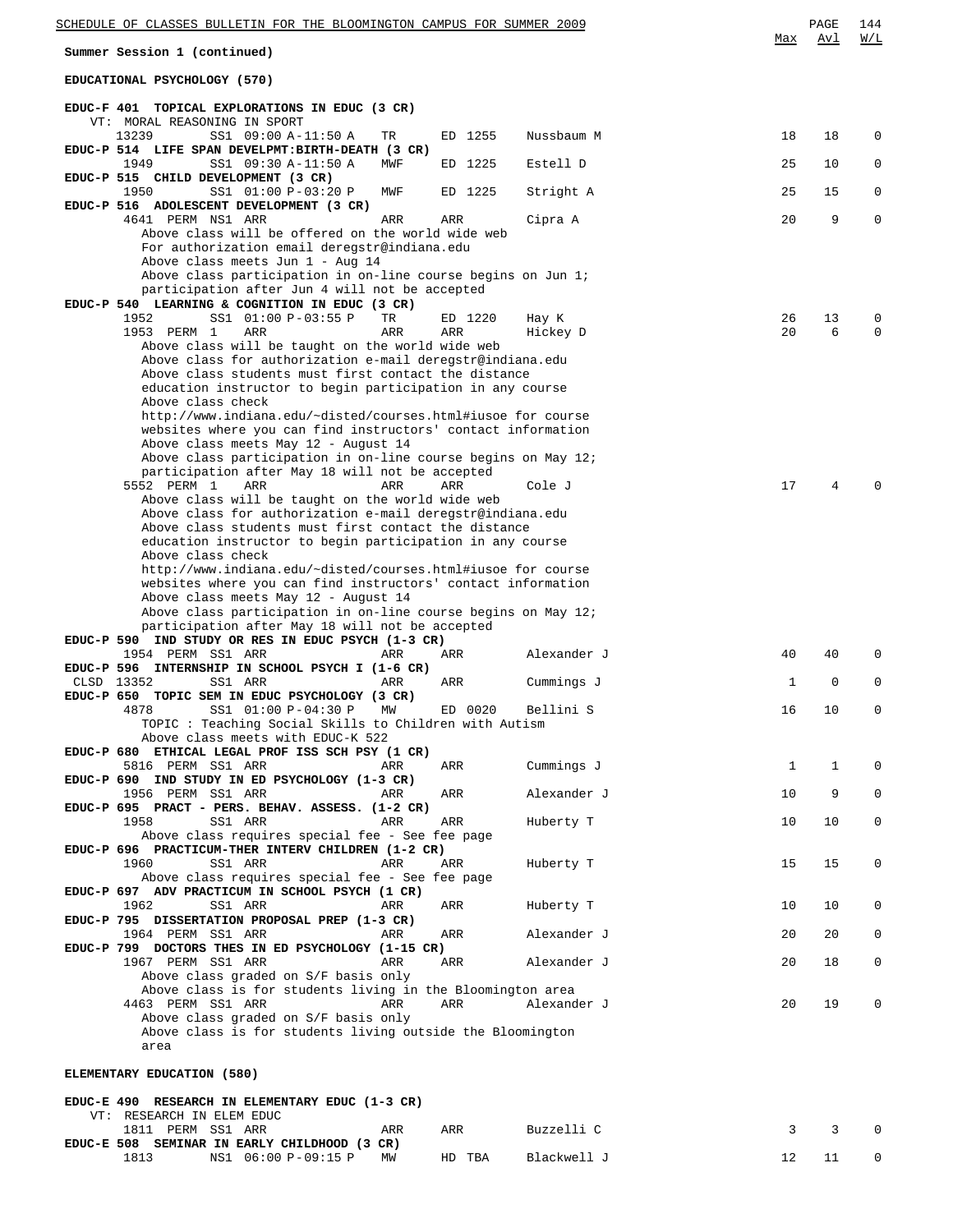## **Summer Session 1 (continued)**

|     | <b>PAGE</b> | 145 |
|-----|-------------|-----|
| Max | Av 1        | W/L |

|      | TOPIC: Closing the Achievement Gaps: Strategies and                                                |            |            |             |    |          |
|------|----------------------------------------------------------------------------------------------------|------------|------------|-------------|----|----------|
|      | Techniques for Early and Middle Childhood Educators                                                |            |            |             |    |          |
|      | Above class meets May 13 - June 24 -- No class on Memorial                                         |            |            |             |    |          |
| Day  |                                                                                                    |            |            |             |    |          |
|      | Above class follows IUPUI schedule - contact Jacqueline                                            |            |            |             |    |          |
|      | Blackwell, e-mail jblackwe@iupui.edu                                                               |            |            |             |    |          |
|      | Above class is an interdisciplinary course that explores                                           |            |            |             |    |          |
|      | current issues, concerns, and questions pertaining to closing                                      |            |            |             |    |          |
|      | the achievement gap(s) in the early childhood and middle<br>childhood years                        |            |            |             |    |          |
|      | Above class is taught via distance education technology. FYI:                                      |            |            |             |    |          |
|      | Students will need: (1) Regular access to a computer with                                          |            |            |             |    |          |
|      | high speed internet connection or cable to use Breeze --                                           |            |            |             |    |          |
|      | online live interactive, (2) Speakers for your computer in                                         |            |            |             |    |          |
|      | order to hear each guest or presentation, and (3) Internet                                         |            |            |             |    |          |
|      | Explorer 6 and Macromedia Flash Professional Player 9. Go to                                       |            |            |             |    |          |
|      | http://www.macromedia.com/ to download Flash. Additional                                           |            |            |             |    |          |
|      | free software will be shared throughout the session.                                               |            |            |             |    |          |
|      | EDUC-E 535 ELEMENTARY SCHOOL CURRICULUM (3 CR)                                                     |            |            |             |    |          |
|      | CLSD 13671 PERM SS1 ARR                                                                            | ARR<br>ARR | Hossler C  | $\mathbf 1$ | 0  | $\Omega$ |
|      | Above class requires permission of Department<br>EDUC-E 590 IND STUDY OR RES IN ELEM EDUC (1-3 CR) |            |            |             |    |          |
|      | 1815 PERM SS1 ARR                                                                                  | ARR<br>ARR | Buzzelli C | 20          | 19 | 0        |
|      | EDUC-E 599 MASTERS THESIS IN ELEM EDUCATN (3 CR)                                                   |            |            |             |    |          |
|      | 1816 PERM SS1 ARR                                                                                  | ARR<br>ARR | Buzzelli C | 10          | 10 | 0        |
|      |                                                                                                    |            |            |             |    |          |
|      | FIELD EXPERIENCE & ST TEACHING (590)                                                               |            |            |             |    |          |
|      |                                                                                                    |            |            |             |    |          |
|      | EDUC-M 101 LABORATORY-FIELD EXPERIENCE (1 CR)                                                      |            |            |             |    |          |
|      | VT: OFF-CAMPUS FIELD PLACEMENT                                                                     |            |            |             |    |          |
| 1908 | SS1 ARR                                                                                            | ARR<br>ARR | McMullen M | 10          | 10 | $\Omega$ |
|      | Above class requires special fee - See fee page<br>Above class graded on S/F basis only            |            |            |             |    |          |
|      | EDUC-M 201 LABORATORY-FIELD EXPERIENCE (2 CR)                                                      |            |            |             |    |          |
|      | 1911 PERM SS1 ARR                                                                                  | ARR<br>ARR | Shedd J    | 10          | 10 | 0        |
|      | Above class requires special fee - See fee page                                                    |            |            |             |    |          |
|      | Above class graded on S/F basis only                                                               |            |            |             |    |          |
|      | EDUC-M 301 LABORATORY/FIELD EXPERIENCE (1 CR)                                                      |            |            |             |    |          |
|      | VT: OFF-CAMPUS FIELD PLACEMENT                                                                     |            |            |             |    |          |
| 1914 | SS1 ARR                                                                                            | ARR<br>ARR | Shedd J    | $\mathbf 1$ | 1  | $\Omega$ |
|      | Above class graded on S/F basis only                                                               |            |            |             |    |          |
|      | Above class requires special fee - See fee page<br>EDUC-W 410 PRACT IN COMPUTER-BASED EDUC (6 CR)  |            |            |             |    |          |
| 2017 | SS1 ARR                                                                                            | ARR<br>ARR | Appelman R | 15          | 15 | 0        |
|      | Above class graded on S/F basis only                                                               |            |            |             |    |          |
|      | Above class requires special fee - See fee page                                                    |            |            |             |    |          |
|      | EDUC-M 470 PRACTICUM (6 CR)                                                                        |            |            |             |    |          |
|      | VT: PRACTICUM: KIND                                                                                |            |            |             |    |          |
| 1919 | SS1 ARR                                                                                            | ARR<br>ARR | Shedd J    | 6           | 6  | 0        |
|      | Above class graded on S/F basis only                                                               |            |            |             |    |          |
|      | Above class requires special fee - See fee page                                                    |            |            |             |    |          |
| 1920 | VT: PRACTICUM: ESL<br>SS1 ARR                                                                      | ARR<br>ARR | Shedd J    | 5           | 5  |          |
|      | Above class graded on S/F basis only                                                               |            |            |             |    |          |
|      | Above class requires special fee - See fee page                                                    |            |            |             |    |          |
|      | VT: PRACT: EARLY CHILDHOOD                                                                         |            |            |             |    |          |
| 1921 | SS1 ARR                                                                                            | ARR<br>ARR | Shedd J    | 15          | 15 | $\Omega$ |
|      | Above class graded on S/F basis only                                                               |            |            |             |    |          |
|      | Above class requires special fee - See fee page                                                    |            |            |             |    |          |
|      | EDUC-M 470 PRACTICUM (3-8 CR)                                                                      |            |            |             |    |          |
|      | VT: PRACTICUM: SPEC ED-LD                                                                          |            |            |             |    |          |
| 1925 | SS1 ARR<br>Above class graded on S/F basis only                                                    | ARR<br>ARR | Shedd J    | 5           | 5  | $\Omega$ |
|      | Above class requires special fee - See fee page                                                    |            |            |             |    |          |
|      | EDUC-M 501 LABORATORY/FIELD EXPERIENCE (3 CR)                                                      |            |            |             |    |          |
|      | 1928 PERM SS1 ARR                                                                                  | ARR<br>ARR | Shedd J    | 20          | 20 | $\Omega$ |
|      | Above class graded on S/F basis only                                                               |            |            |             |    |          |
|      | Above class only for transfer students and those previously                                        |            |            |             |    |          |
|      | registered for same course                                                                         |            |            |             |    |          |
|      | Above class requires special fee - See fee page                                                    |            |            |             |    |          |
|      | EDUC-M 550 PRACTICUM (1-8 CR)                                                                      |            |            |             |    |          |
| 1933 | SS1 ARR                                                                                            | ARR<br>ARR | Shedd J    | 10          | 10 | $\Omega$ |
|      | Above class graded on S/F basis only<br>Above class requires special fee - See fee page            |            |            |             |    |          |
|      | EDUC-E 650 INTRNSHP IN ELEM ADMIN & SUPER (2-5 CR)                                                 |            |            |             |    |          |
| 1817 | SS1 ARR                                                                                            | ARR<br>ARR | Shedd J    | 2           | 2  |          |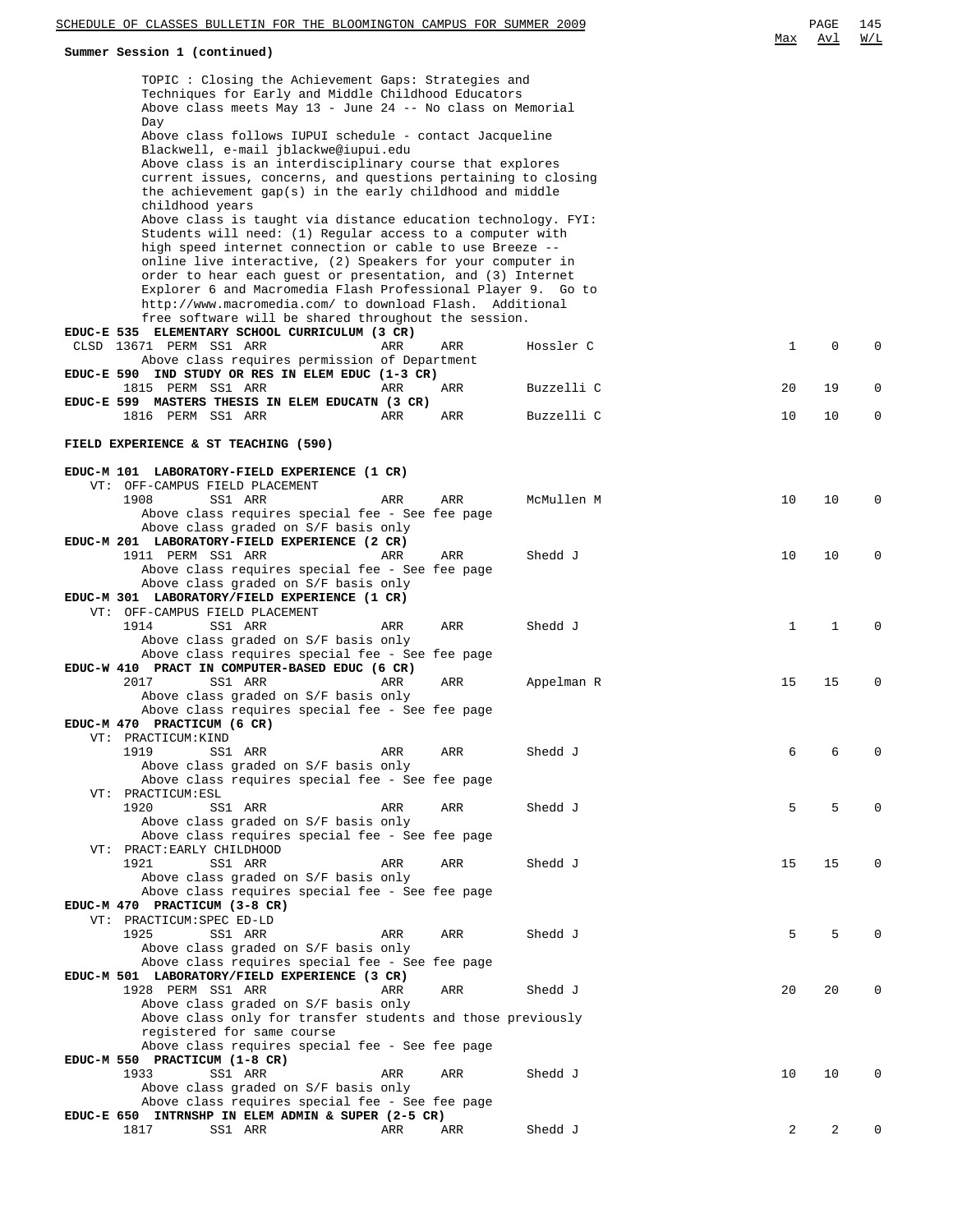| SCHEDULE OF CLASSES BULLETIN FOR THE BLOOMINGTON CAMPUS FOR SUMMER 2009                                                     |            |                        |          | PAGE           | 146         |
|-----------------------------------------------------------------------------------------------------------------------------|------------|------------------------|----------|----------------|-------------|
| Summer Session 1 (continued)                                                                                                |            |                        | Max      | Avl            | W/L         |
| GIFTED & TALENTED ENDORMNT PRO (595)                                                                                        |            |                        |          |                |             |
| EDUC-Z 530 CURRICULUM FOR ART TALENT (3 CR)                                                                                 |            |                        |          |                |             |
| CLSD 12439<br>NS1 09:00 A-04:00 P<br>D<br>Above class students should register for EDUC-W 552 or Z 530                      | HD TBA     | Bizzari J              | 20       | $\Omega$       | $\Omega$    |
| Above class meets Jun 15-19 at University Elementary School                                                                 |            |                        |          |                |             |
| Above class meets with EDUC-W 552                                                                                           |            |                        |          |                |             |
| EDUC-W 551 ED & PSY OF GIFTED & TALENTED (3 CR)<br>W 551 : For information contact Janice Bizzari, principal, University    |            |                        |          |                |             |
| School, 1111 N. Russell Road, Bloomington, IN 47408, (812) 330-7753,                                                        |            |                        |          |                |             |
| EXT 333, email: bizzarij@indiana.edu                                                                                        |            |                        |          |                |             |
| CLSD<br>2031<br>NS1 09:00 A-04:00 P<br>D<br>Above class meets Jun 8 - 12 at University Elementary School,                   | HD TBA     | Bizzari J              | 20       | 0              |             |
| Bloomington                                                                                                                 |            |                        |          |                |             |
| Above class first day registration available                                                                                |            |                        |          |                |             |
| Above class students will develop an understanding of the                                                                   |            |                        |          |                |             |
| nature and needs of gifted and talented individuals.<br>Identification and selection strategies, characteristics, and       |            |                        |          |                |             |
| educational and program opportunities will be emphasized                                                                    |            |                        |          |                |             |
| EDUC-W 552 CURRIC FOR GIFTED & TALENTED (3 CR)                                                                              |            |                        |          |                |             |
| CLSD 12440<br>NS1 09:00 A-04:00 P<br>D                                                                                      | HD TBA     | Bizzari J              | 20       | $\Omega$       | $\Omega$    |
| Above class students should register for EDUC-W 552 or Z 530<br>Above class meets Jun 15-19 at University Elementary School |            |                        |          |                |             |
| Above class meets with EDUC-Z 530                                                                                           |            |                        |          |                |             |
|                                                                                                                             |            |                        |          |                |             |
| EDD/PHD CANDIDATES (599)                                                                                                    |            |                        |          |                |             |
| EDUC-G 599 THESIS RESEARCH (0 CR)                                                                                           |            |                        |          |                |             |
| 5696 PERM SS1 ARR<br>ARR                                                                                                    | ARR        | McMullen M             | 5        | 4              | $\Omega$    |
| Above class graded on deferred R grade basis                                                                                |            |                        |          |                |             |
| HIGHER EDUCATION (600)                                                                                                      |            |                        |          |                |             |
|                                                                                                                             |            |                        |          |                |             |
| EDUC-C 655 HIGHER EDUCATION & PUBLIC POL (3 CR)<br>CLSD 13009 PERM NS1 04:00 P-07:00 P<br>Т                                 | ED 2140    | Hossler D              | 8        | 0              | $\Omega$    |
| Above class meets May 12 - Jul 28                                                                                           |            |                        |          |                |             |
| EDUC-C 675 SUPERVISED COLLEGE TEACHING (2-3 CR)                                                                             |            |                        |          |                |             |
| 1795 PERM SS1 ARR<br>ARR                                                                                                    | ARR        | Hossler D              | 5        | 5              | 0           |
| EDUC-C 675 SUPERVISED COLLEGE TEACHING (3 CR)<br>5134 PERM SS1 ARR<br>ARR                                                   | ARR        | Chism N                | 2        | $\overline{a}$ | $\mathbf 0$ |
| EDUC-C 690 INDEPENDENT STUDY IN HIGHER ED (1-3 CR)                                                                          |            |                        |          |                |             |
| 1797 PERM SS1 ARR<br>ARR                                                                                                    | ARR        | Hossler D              | 5        | 3              | $\mathbf 0$ |
| EDUC-C 747 PRACTICUM IN ADMINISTRATION (1-6 CR)                                                                             |            | Hossler D              | 5        | 5              | $\mathbf 0$ |
| 1799 PERM SS1 ARR<br>ARR<br>EDUC-C 750 TOPICAL SEMINAR (3 CR)                                                               | ARR        |                        |          |                |             |
| VT: ASSESSMENT                                                                                                              |            |                        |          |                |             |
| CLSD 13255 PERM SS1 06:00 P-09:15 P<br>TR                                                                                   | HD TBA     | Banta T                | 1        | 0              | 0           |
| Above class requires permission of Department<br>Above class meets in Indianapolis                                          |            |                        |          |                |             |
| EDUC-C 760 INTERNSHIP IN ADMINISTRATION (1-6 CR)                                                                            |            |                        |          |                |             |
| 1801 PERM SS1 ARR<br>ARR                                                                                                    | ARR        | Hossler D              | 15       | 14             | $\mathbf 0$ |
| EDUC-C 790 RESEARCH IN HIGHER EDUCATION (1-6 CR)                                                                            | ARR        | Hossler D              | 5        | 5              | $\mathbf 0$ |
| 1803 PERM SS1 ARR<br>ARR<br>EDUC-H 795 DISSERTATION PROPOSAL PREP (1-3 CR)                                                  |            |                        |          |                |             |
| CLSD 13911<br>SS1 ARR<br>ARR                                                                                                | ARR        | Bull B                 | 1        | $\mathbf 0$    | $\mathbf 0$ |
| EDUC-C 799 DOCTORS THESIS IN HIGHER EDUC (1-12 CR)                                                                          |            |                        |          |                |             |
| 1805 PERM SS1 ARR<br>ARR<br>4631 PERM SS1 ARR<br>ARR                                                                        | ARR<br>ARR | Hossler D<br>Hossler D | 10<br>25 | 9<br>25        | 0<br>0      |
| 13913 PERM SS1 ARR<br>ARR                                                                                                   | ARR        | Chism N                | 5        | 4              | 0           |
| Above class requires permission of Department                                                                               |            |                        |          |                |             |
|                                                                                                                             |            |                        |          |                |             |
| HISTORICAL & COMPARATIVE STUDI (610)                                                                                        |            |                        |          |                |             |
| EDUC-H 520 EDUCATION AND SOCIAL ISSUES (3 CR)                                                                               |            |                        |          |                |             |
| NS1 04:00 P-07:30 P<br>MTWR<br>1849                                                                                         | ED 1004    | Shafiq M               | 28       | 8              | $\mathbf 0$ |
| Above class meets May 26, 27, 28; Jun 1, 2, 3, 4 and Jun 8,                                                                 |            |                        |          |                |             |
| 9, 10<br>EDUC-H 553 TRAVEL STUDY: (1-5 CR)                                                                                  |            |                        |          |                |             |
| 1850 PERM SS1 ARR<br>ARR                                                                                                    | ARR        | Walton A               | 10       | 10             | 0           |
| EDUC-H 590 IND ST/RES HIST PHIL COMP ED (1-3 CR)                                                                            |            |                        |          |                |             |
| 1852 PERM SS1 ARR<br>ARR<br>5811 PERM SS1 ARR<br>ARR                                                                        | ARR<br>ARR | Walton A<br>Walton A   | 5<br>5   | 2<br>5         | 0<br>0      |
| EDUC-H 799 DOCT THESIS HIST OR PHIL OF ED (1-12 CR)                                                                         |            |                        |          |                |             |
| 1855 PERM SS1 ARR<br>ARR                                                                                                    | ARR        | Walton A               | 10       | 8              | 0           |
| 4632 PERM SS1 ARR<br>ARR                                                                                                    | ARR        | Walton A               | 10       | 8              | 0           |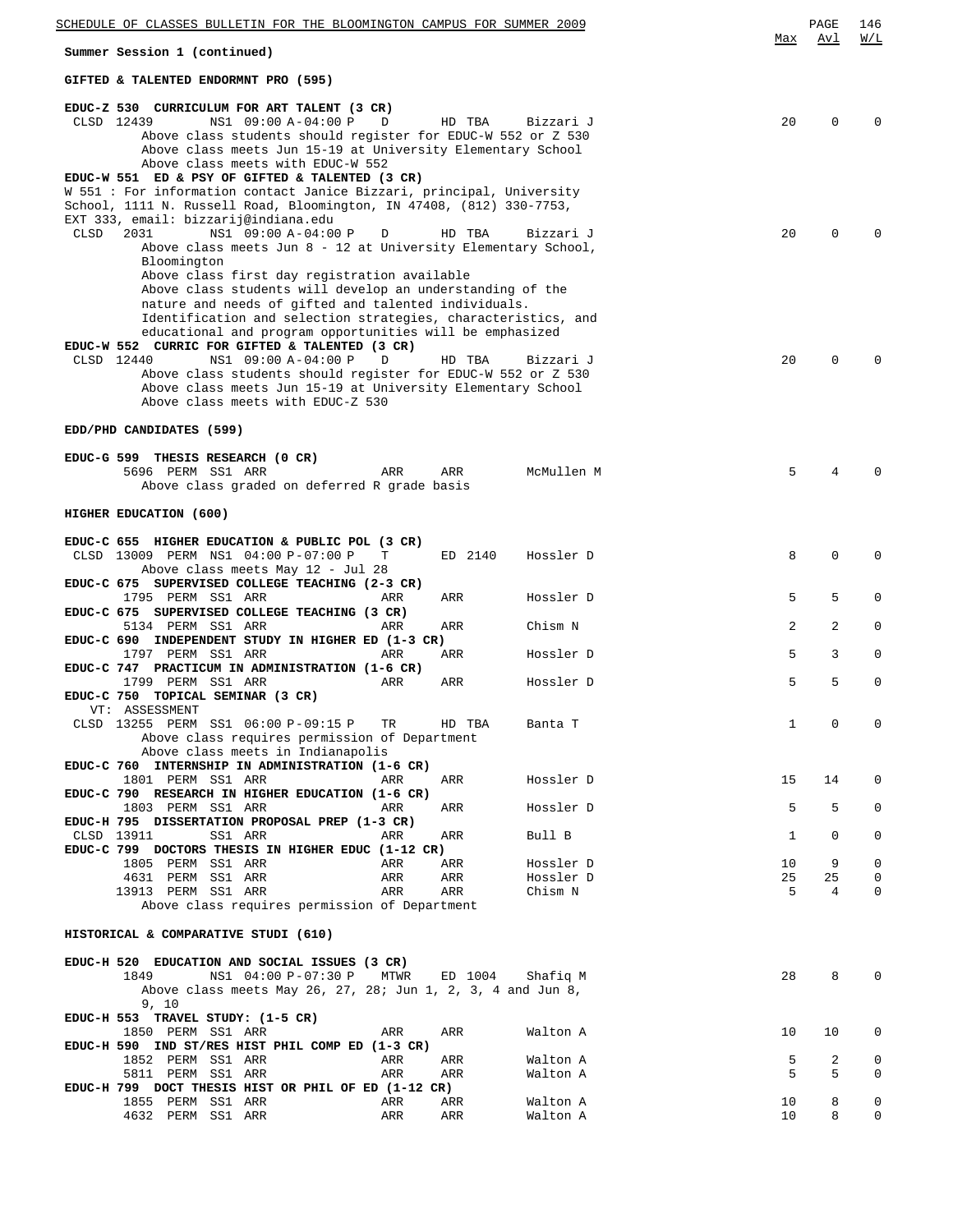| SCHEDULE OF CLASSES BULLETIN FOR THE BLOOMINGTON CAMPUS FOR SUMMER 2009                                                |     |         |             |     | PAGE | 147         |
|------------------------------------------------------------------------------------------------------------------------|-----|---------|-------------|-----|------|-------------|
| Summer Session 1 (continued)                                                                                           |     |         |             | Max | Avl  | W/L         |
| INSTRUCTIONAL COMPUTING (615)                                                                                          |     |         |             |     |      |             |
| EDUC-W 410 PRACT IN COMPUTER-BASED EDUC (6 CR)                                                                         |     |         |             |     |      |             |
| 2018<br>SS1 ARR<br>Above class graded on S/F basis only                                                                | ARR | ARR     | Appelman R  | 20  | 20   | $\Omega$    |
| Above class requires special fee - See fee page<br>EDUC-W 450 INTRNSHP INSTRUCTNL COMPUTING (1-3 CR)                   |     |         |             |     |      |             |
| 2019 PERM SS1 ARR                                                                                                      | ARR | ARR     | Appelman R  | 24  | 24   | $\Omega$    |
| INSTRUCTIONAL SYSTEMS TECHNOLO (620)                                                                                   |     |         |             |     |      |             |
|                                                                                                                        |     |         |             |     |      |             |
| EDUC-F 401 TOPICAL EXPLORATIONS IN EDUC (1-3 CR)<br>VT: THE WORLD BOARD PROJECT                                        |     |         |             |     |      |             |
| 1820 PERM SS1 ARR                                                                                                      | ARR | ARR     | Kirkley E   | 20  | 20   | $\Omega$    |
| Above class requires permission of instructor<br>Above class meets with EDUC-F 500                                     |     |         |             |     |      |             |
| EDUC-F 500 TOPICAL EXPLORATION IN EDUC (3 CR)                                                                          |     |         |             |     |      |             |
| VT: TCHG W/INTERNET ACROSS CURR<br>1822 PERM SS1 ARR                                                                   | ARR | ARR     | Branon R    | 15  | 5    |             |
| Above class will be offered on the world wide web. For                                                                 |     |         |             |     |      |             |
| authorization e-mail deregstr@indiana.edu<br>Above class students must first contact the distance                      |     |         |             |     |      |             |
| education instructor to begin participation in any course                                                              |     |         |             |     |      |             |
| Check http://www.indiana.edu/~disted/courses.html#iusoe for<br>course websites where you can find instructors' contact |     |         |             |     |      |             |
| information                                                                                                            |     |         |             |     |      |             |
| EDUC-F 500 TOPICAL EXPLORATION IN EDUC (1-3 CR)<br>VT: THE WORLD BOARD PROJECT                                         |     |         |             |     |      |             |
| 1823 PERM SS1 ARR                                                                                                      | ARR | ARR     | Kirkley E   | 20  | 20   | $\Omega$    |
| Above class requires permission of instructor<br>Above class meets with EDUC-F 401                                     |     |         |             |     |      |             |
| VT: TEACHING WITH TECHNOLOGY                                                                                           |     |         |             |     |      |             |
| 1824 PERM SS1 ARR<br>Above class for IST AI's only. For authorization e-mail                                           | ARR | ARR     | Appelman R  | 15  | 15   | $\mathbf 0$ |
| istdept@indiana.edu                                                                                                    |     |         |             |     |      |             |
| EDUC-R 511 INSTRUCTNAL TECH FOUNDATIONS I (3 CR)<br>1978 PERM NS1 ARR                                                  | ARR | ARR     | Beriswill J | 17  | 10   | $\mathbf 0$ |
| Above class meets May 5-Aug 7                                                                                          |     |         |             |     |      |             |
| Above class for IST Distance program and CEL-T students only.<br>For authorization email istdept@indiana.edu           |     |         |             |     |      |             |
| Above class will be taught on the world wide web<br>EDUC-R 521 INSTRUCT DESIGN & DEV I (3 CR)                          |     |         |             |     |      |             |
| 4464 PERM NS1 ARR                                                                                                      | ARR | ARR     | Hubbard L   | 20  | 12   | $\Omega$    |
| Above class taught on the world wide web                                                                               |     |         |             |     |      |             |
| Above class meets May 5 - Aug 7<br>Above class for IST Distance program students only                                  |     |         |             |     |      |             |
| Above class for authorization email istdept@indiana.edu<br>EDUC-R 547 COMPUTER MEDIATED LEARNING (3 CR)                |     |         |             |     |      |             |
| 4465 PERM NS1 ARR                                                                                                      | ARR | ARR     | Myers R     | 18  | 7    | $\Omega$    |
| Above class taught on the world wide web<br>Above class meets May 5 - Aug 7                                            |     |         |             |     |      |             |
| Above class for IST distance program students only                                                                     |     |         |             |     |      |             |
| Above class for authorization email istdept@indiana.edu<br>EDUC-R 561 EVAL/CHANGE IN INST DEV PROC (3 CR)              |     |         |             |     |      |             |
| 3925 PERM NS1 ARR                                                                                                      | ARR | ARR     | Gilmore E   | 20  | 16   | $\Omega$    |
| Above class meets May 5 - Aug 7<br>Above class for IST Distance program students only. For                             |     |         |             |     |      |             |
| authorization email istdept@indiana.edu                                                                                |     |         |             |     |      |             |
| Above class taught on the world wide web<br>EDUC-R 580 INST SYS TECH COLLOQUIUM (0.5 CR)                               |     |         |             |     |      |             |
| 5725 PERM SS1 ARR                                                                                                      | ARR | ARR     | Boling E    | 30  | 30   | $\mathbf 0$ |
| Above class will be taught online; for authorization email<br>isdept@indiana.edu                                       |     |         |             |     |      |             |
| EDUC-R 586 PRACTICUM IN IST (1-3 CR)                                                                                   |     |         |             |     |      |             |
| 1979 PERM SS1 ARR<br>Above class will be taught on the world wide web                                                  | ARR | ARR     | Boling E    | 20  | 20   | $\mathbf 0$ |
| Above class for authorization e-mail istdept@indiana.edu                                                               |     |         |             |     |      |             |
| Above class for IST Masters at a Distance students only<br>1980 PERM SS1 ARR                                           | ARR | ARR     | Boling E    | 20  | 19   | 0           |
| EDUC-R 590 IND STUDY OR RES INST SYS TECH (1-3 CR)                                                                     |     |         |             |     |      |             |
| 1984 PERM SS1 ARR<br>Above class for authorization, email istdept@indiana.edu                                          | ARR | ARR     | Boling E    | 10  | 10   | 0           |
| EDUC-R 685 TOPICAL SEM INSTR SYS TECH: VT (3 CR)                                                                       |     |         |             |     |      |             |
| VT: WORKPLACE LRNG & PERF IMPROVMT<br>13013 PERM SS1 01:00 P-03:55 P                                                   | TR  | ED 1250 | Pershing J  | 10  | 6    | 0           |
| TOPIC: Workplace Learning and Performance Improvement                                                                  |     |         |             |     |      |             |
| EDUC-R 686 INTERNSHIP IN IST (3-6 CR)<br>1986 PERM SS1 ARR                                                             | ARR | ARR     | Boling E    | 15  | 15   | 0           |
|                                                                                                                        |     |         |             |     |      |             |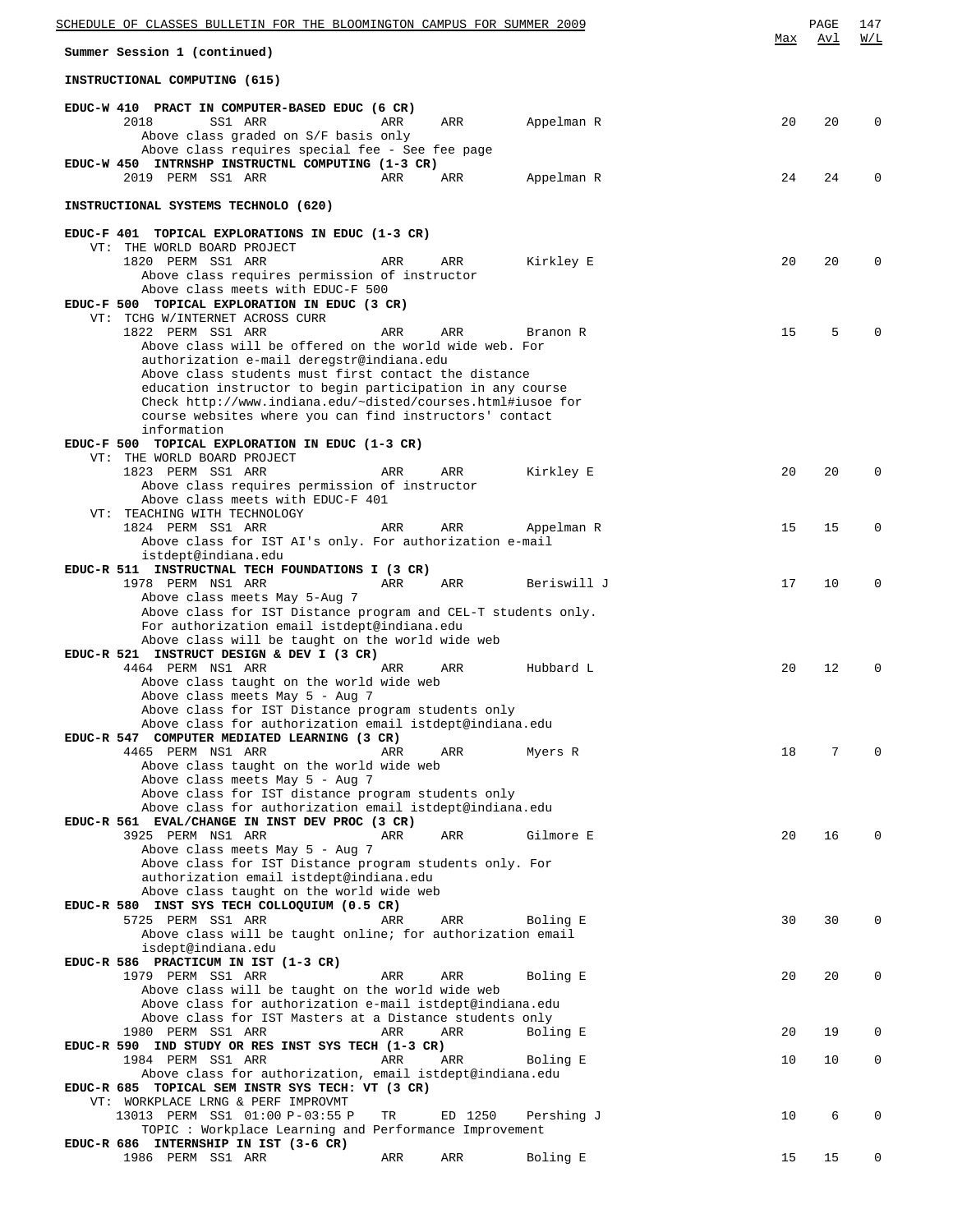| SCHEDULE OF CLASSES BULLETIN FOR THE BLOOMINGTON CAMPUS FOR SUMMER 2009                                                                                      | Max | PAGE<br>Avl  | 148<br>W/L |
|--------------------------------------------------------------------------------------------------------------------------------------------------------------|-----|--------------|------------|
| Summer Session 1 (continued)                                                                                                                                 |     |              |            |
| Above class for authorization, email istdept@indiana.edu<br>EDUC-R 799 DOCTORAL DISSERTATION IN IST (1-12 CR)<br>1989 PERM SS1 ARR<br>Boling E<br>ARR<br>ARR | 30  | 25           | 0          |
| Above class graded on S/F basis only                                                                                                                         |     |              |            |
| 3958 PERM SS1 ARR<br>ARR<br>ARR<br>Boling E<br>Above class for In Absentia Ist doctoral students only                                                        | 90  | 90           | 0          |
| Above class graded on S/F basis only                                                                                                                         |     |              |            |
| LANGUAGE EDUCATION (630)                                                                                                                                     |     |              |            |
| EDUC-L 590 IND ST OR RES IN LANGUAGE ED (1-3 CR)                                                                                                             |     |              |            |
| 1898 PERM SS1 ARR<br>ARR<br>ARR<br>Hines M<br>Above class requires authorization: kaperry@indiana.edu                                                        | 10  | 8            | 0          |
| EDUC-L 650 INTERNSHIP IN LANGUAGE EDUC (3 CR)                                                                                                                |     |              |            |
| 1901 PERM SS1 ARR<br>ARR<br>ARR<br>Hines M<br>Above class authorization may be obtained by email to:                                                         | 5   | 5            | 0          |
| kaperry@indiana.edu                                                                                                                                          |     |              |            |
| EDUC-L 690 READINGS IN LANGUAGE EDUC (3 CR)<br>5011 PERM SS1 ARR<br>ARR<br>ARR<br>Hines M                                                                    | 20  | 18           | 0          |
| Above class authorization may be obtained by email to:                                                                                                       |     |              |            |
| kaperry@indiana.edu<br>EDUC-L 750 TOPICAL SEMINAR IN READING (3 CR)                                                                                          |     |              |            |
| VT: CRIT PERSPECTVS ON WHITENESS                                                                                                                             |     |              |            |
| 5692 PERM NS1 05:00 P-09:00 P<br>F<br>ED 3025<br>Carter S                                                                                                    | 10  | $\mathbf{1}$ | 0          |
| ED 3025<br>$09:00 A-05:00 P$<br>S<br>Carter S<br>Above class meets May 8, 9, 15, 16, 29, 30, and June 5 and 6                                                |     |              |            |
| Above class requires permission of instructor                                                                                                                |     |              |            |
| Above class meets with EDUC-J 760<br>EDUC-J 760 TOP SEM IN CURR/INSTR ISSUES: (3 CR)                                                                         |     |              |            |
| VT: CRIT PERSPECTVS ON WHITENESS                                                                                                                             |     |              |            |
| 5693 PERM NS1 05:00 P-09:00 P<br>F<br>ED 3025<br>Carter S<br>$09:00 A-05:00 P$<br>$\mathbf S$<br>ED 3025<br>Carter S                                         | 10  | 1            | $\Omega$   |
| Above class meets May 8, 9, 15, 16, 29, 30 and Jun 5 and 6                                                                                                   |     |              |            |
| Above class requires permission of instructor<br>Above class meets with EDUC-L 750                                                                           |     |              |            |
| EDUC-L 795 DISSERTATION PROPOSAL PREP (3 CR)                                                                                                                 |     |              |            |
| 1904 PERM SS1 ARR<br>ARR<br>ARR<br>Hines M<br>Above class authorization may be obtained by email to:                                                         | 10  | 9            | 0          |
| kaperry@indiana.edu                                                                                                                                          |     |              |            |
| EDUC-L 799 DOC THESIS IN LANG EDUC (1-12 CR)                                                                                                                 |     |              |            |
| 1906 PERM SS1 ARR<br>ARR<br>ARR<br>Hines M<br>Above class graded on S/F basis only                                                                           | 10  | 9            | 0          |
| Above class authorization may be obtained by email to:                                                                                                       |     |              |            |
| kaperry@indiana.edu<br>4702 PERM SS1 ARR<br>ARR<br>ARR<br>Hines M                                                                                            | 10  | 10           | 0          |
| Above class graded on S/F basis only                                                                                                                         |     |              |            |
| Above class for off-campus students<br>Above class authorization may be obtained by email to:                                                                |     |              |            |
| kaperry@indiana.edu                                                                                                                                          |     |              |            |
| READING EDUCATION (633)                                                                                                                                      |     |              |            |
| EDUC-X 460 BOOKS FOR READING INSTRUCTION (3 CR)                                                                                                              |     |              |            |
| 2050<br>SS1 08:55 A-12:00 P<br>ΜW<br>ED 3125<br>Diersing C<br>Above class is required for the Reading License Level One                                      | 19  | 2            |            |
| Above class meets with EDUC-L 559                                                                                                                            |     |              |            |
| EDUC-L 502 SOC/PSY/LING APPL RDG INST (3 CR)<br>3829 PERM SS1 ARR<br>Coronel-Molina S<br>CLSD<br>ARR                                                         | 15  | $\Omega$     |            |
| ARR<br>Above class taught via distance education                                                                                                             |     |              |            |
| Above class for TACIT only                                                                                                                                   |     |              |            |
| Above class by special registration only<br>EDUC-L 559 TRADE BOOKS IN ELEM CLASSROOMS (3 CR)                                                                 |     |              |            |
| 3934<br>SS1 08:55 A-12:00 P<br>ED 3125<br>MW<br>Diersing C                                                                                                   | 6   | 2            |            |
| Above class is required for the Reading License Level One<br>Above class meets with EDUC-X 460                                                               |     |              |            |
| MATHEMATICS EDUCATION (650)                                                                                                                                  |     |              |            |
| EDUC-S 490 RSRCH IN SECONDARY EDUCATION (1-3 CR)                                                                                                             | 20  |              | $\Omega$   |
| 1991 PERM SS1 ARR<br>Lambdin D<br>ARR<br>ARR<br>EDUC-N 590 IND STUDY OR RES IN MATH EDUC (1-3 CR)                                                            |     | 20           |            |
| 1942 PERM SS1 ARR<br>Lambdin D<br>ARR<br>ARR                                                                                                                 | 5   | 3            | 0          |
| 4462 PERM SS1 ARR<br>ARR<br>ARR<br>Lambdin D<br>EDUC-N 610 INTERNSHIP IN MATH EDUC (1-3 CR)                                                                  | 5   | 5            | $\Omega$   |
| 1943 PERM SS1 ARR<br>Lambdin D<br>ARR<br>ARR                                                                                                                 | 5   | 4            | 0          |
| Above class may require special fee - contact department<br>EDUC-J 799 DOCT THESIS-CURRICULUM/INSTR (1-12 CR)                                                |     |              |            |
| 1868 PERM SS1 ARR<br>Lambdin D<br>ARR<br>ARR                                                                                                                 | 5   | 5            | 0          |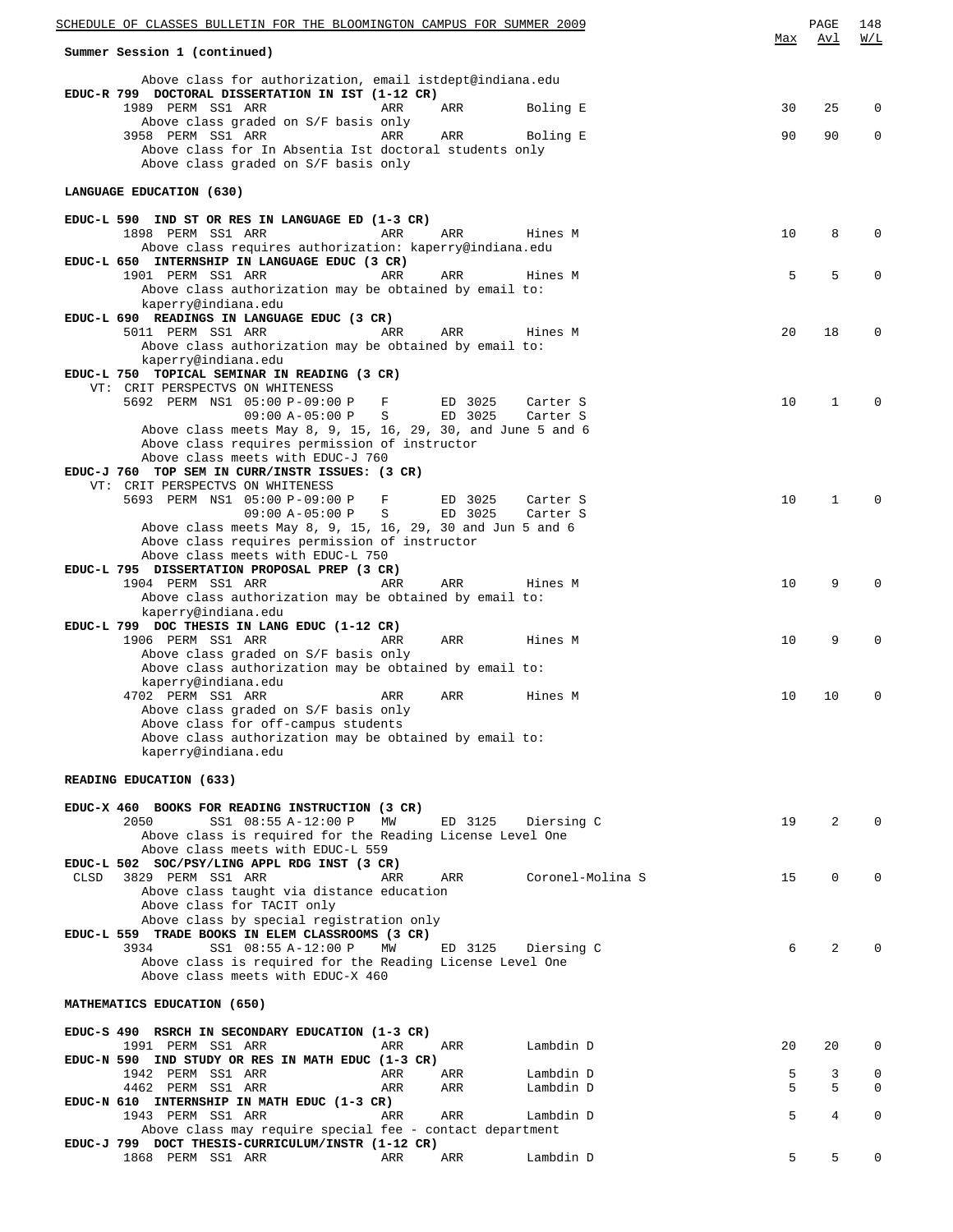| SCHEDULE OF CLASSES BULLETIN FOR THE BLOOMINGTON CAMPUS FOR SUMMER 2009                                       |      |          |                      |              | PAGE<br>Avl | 149          |
|---------------------------------------------------------------------------------------------------------------|------|----------|----------------------|--------------|-------------|--------------|
| Summer Session 1 (continued)                                                                                  |      |          |                      | Max          |             | W/L          |
| MULTICULTURAL OPTIONS (660)                                                                                   |      |          |                      |              |             |              |
| EDUC-W 505 PROF DEVELOPMENT WORKSHOP (1-6 CR)<br>2025<br>SS1 ARR                                              | ARR  | ARR      | Stachowski L         | 30           | 20          | 0            |
| EDUC-M 550 PRACTICUM (1-8 CR)<br>1934 PERM SS1 ARR                                                            | ARR  | ARR      | Stachowski L         | 15           | 6           | 0            |
| Above class requires special fee - See fee page<br>3827<br>SS1 ARR                                            | ARR  | ARR      | Stachowski L         | 15           | 12          | $\mathbf 0$  |
| EDUC-T 550 CULT/COMM FORCES & THE SCHOOLS (3 CR)<br>2006 PERM SS1 ARR                                         | ARR  | ARR      | Stachowski L         | 100          | 90          | $\mathbf{0}$ |
| EDUC-T 590 IND ST/RES URBAN/MULTICULT ED (1-3 CR)<br>4723 PERM SS1 ARR                                        | ARR  | ARR      | Stachowski L         | 10           | 10          | $\mathbf 0$  |
| MUSIC EDUCATION (665)                                                                                         |      |          |                      |              |             |              |
| EDUC-M 323 TCHING OF MUS IN THE ELEM SCH (2 CR)                                                               |      |          |                      |              |             |              |
| 1915<br>SS1 01:00 P-02:00 P                                                                                   | MTWR | 356<br>M | Strand K<br>Nasman C | 18           | 11          | $\Omega$     |
| SCHOOL ADMINISTRATION (680)                                                                                   |      |          |                      |              |             |              |
| EDUC-A 500 INTRO TO EDUCATIONAL LDRSHP (3 CR)<br>4454 PERM NS1 04:30 P-08:15 P                                | TR   | HD TBA   | Erwin B              | $20^{\circ}$ | 7           | $\Omega$     |
| Above class meets May 5 - Jun 4<br>Above class meets at Central Indiana Educational Service                   |      |          |                      |              |             |              |
| Center, Indianapolis<br>EDUC-J 500 INSTRUCT IN CONTEXT OF CURRIC (3 CR)                                       |      |          |                      |              |             |              |
| 5009 PERM NS1 04:30 P-08:30 P<br>CLSD<br>Above class meets at Central Indiana Educational Service             | МW   | HD TBA   | Goodman J            | 20           | $\Omega$    |              |
| Center (CIESC), 63 21 LaPas Trail, Indianapolis, IN 46268,                                                    |      |          |                      |              |             |              |
| http://www.ciesc.k12.in.us/AboutCIESC/ContactUs.htm<br>Above class requires permission of Department          |      |          |                      |              |             |              |
| Above class meets Jun 1 - 29                                                                                  |      |          |                      |              |             |              |
| EDUC-A 515 EDUC LEADERSHP: TCHR DVLPT&EVAL (3 CR)<br>CLSD 13006 PERM NS1 ARR                                  | ARR  | ED 2140  | Crow G               | 10           | $\mathbf 0$ |              |
| Above class meets Monday/Wednesday from 4:30-8:00pm from May<br>$13 - Jun 22$                                 |      |          |                      |              |             |              |
| Above class via Distance Education with IUPUI                                                                 |      |          |                      |              |             |              |
| EDUC-A 590 IND STUDY IN EDUC LEADERSHIP (1-3 CR)<br>1788 PERM SS1 ARR                                         | ARR  | ARR      | Toutkoushian R       | 15           | 14          | 0            |
| 5053 PERM SS1 ARR<br>Above class authorization, email cwedemey@indiana.edu                                    | ARR  | ARR      | Little C             | 5            | 5           | $\Omega$     |
| EDUC-A 608 LEGAL PERSPECTVS ON EDUCATION (3 CR)                                                               |      |          |                      |              |             |              |
| <b>CLSD</b><br>1789 PERM NS1 ARR<br>Above class meets at CIESC-Indianapolis. For authorization                | ARR  | ARR      | Emmert D             | 20           | $\mathbf 0$ | 0            |
| e-mail cwedemey@indiana.edu<br>Above class meets Tue/Thu, May 26 & 28; Jun 2, 4, 9, 11, 16,                   |      |          |                      |              |             |              |
| 18, and 23, 4:30-8:30p                                                                                        |      |          |                      |              |             |              |
| EDUC-A 615 ADVANCED SCHOOL LAW (3 CR)<br>13007 PERM SS1 ARR                                                   | ARR  | ARR      | Eckes S              | 20           | 3           |              |
| Above class authorization email cwedemey@indiana.edu                                                          |      |          |                      |              |             |              |
| Above class for Educational Leadership EdD students only<br>EDUC-A 631 MICROECON APPLICATIONS TO EDUC (3 CR)  |      |          |                      |              |             |              |
| 5593 PERM NS1 ARR                                                                                             | ARR  | ARR      | Toutkoushian R       | 20           | 7           |              |
| Above class meets May 1 - Jun 20 in Educ 1225<br>Above class authorization email cwedemey@indiana.edu as well |      |          |                      |              |             |              |
| as information on dates class will meet.<br>EDUC-A 635 PUBL SCHOOL BUDGETING & ACCTG (3 CR)                   |      |          |                      |              |             |              |
| 4634 PERM NS1 ARR                                                                                             | ARR  | ARR      | Wagner N             | 28           | 2           |              |
| Above class meets at Central Indiana Educational Service<br>Center in Indianapolis                            |      |          |                      |              |             |              |
| Above class meets May 11, 13, 18, 20, 27; Jun 1, 3, 8 and 10                                                  |      |          |                      |              |             |              |
| from $4:30-8:30$ pm<br>EDUC-A 695 PRACTICUM IN EDUC LEADERSHIP (1-3 CR)                                       |      |          |                      |              |             |              |
| 13582 PERM SS1 ARR<br>Above class requires permission of Department                                           | ARR  | ARR      | Eckes S              | 5            | 3           | 0            |
| EDUC-A 695 PRACTICUM IN EDUC LEADERSHIP (1 CR)                                                                |      |          |                      |              |             |              |
| 5732 PERM SS1 ARR<br>Above class requires permission of Department                                            | ARR  | ARR      | Cole C               | 5            | 4           |              |
| Above class requires special fee - See fee page                                                               |      |          |                      |              |             |              |
| EDUC-A 720 WKSP ON SEL PROB IN ED LDRSHIP (3 CR)<br>1790 PERM SS1 ARR                                         | ARR  | ARR      |                      | 20           | 20          | 0            |
| Above class for students participating in Indiana NEXT<br>EDUC-A 720 WKSP ON SEL PROB IN ED LDRSHIP (1-3 CR)  |      |          |                      |              |             |              |
| 4757<br>SS1 ARR                                                                                               | ARR  | ARR      | Poindexter B         | 18           | 17          | 0            |
| Above class for Hamilton Southeastern Leadership Academy<br>5820 PERM SS1 ARR                                 | ARR  | ARR      | Erwin B              | 5            | 5           | 0            |
| EDUC-A 735 BLDG UNF SYS INCL STDNTS DISAB (3 CR)                                                              |      |          |                      |              |             |              |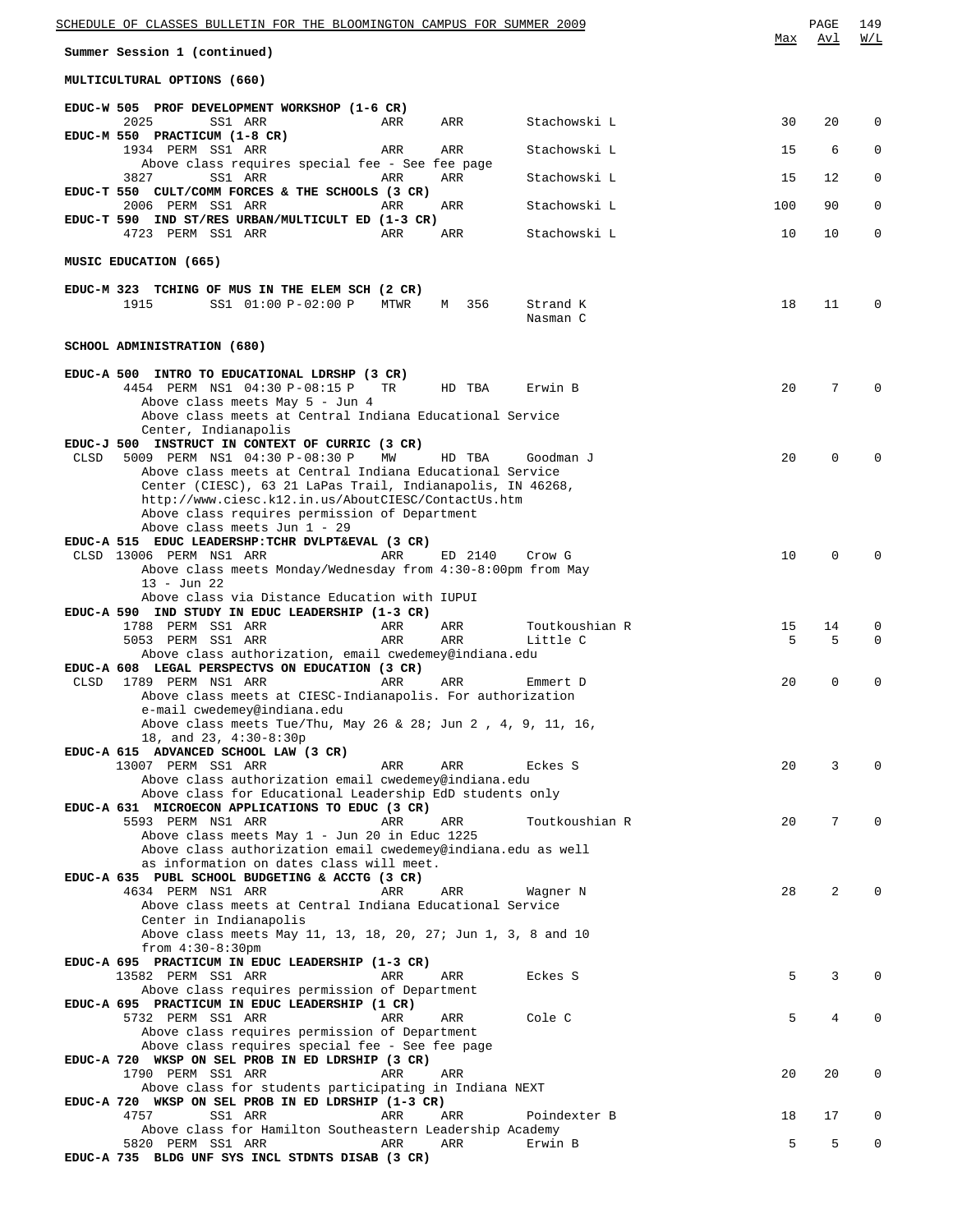| SCHEDULE OF CLASSES BULLETIN FOR THE BLOOMINGTON CAMPUS FOR SUMMER 2009                                           |              | PAGE        | 150         |
|-------------------------------------------------------------------------------------------------------------------|--------------|-------------|-------------|
| Summer Session 1 (continued)                                                                                      | Max          | Avl         | W/L         |
| 4014 PERM SS1 ARR<br>ARR<br>ARR<br>Cole C                                                                         | 15           | 7           | $\mathbf 0$ |
| Above class for Director of Special Education students only                                                       |              |             |             |
| Above class for authorization email cwedemey@indiana.edu<br>EDUC-A 799 DOCTORAL THESIS IN EDUC LDRSHP (1-12 CR)   |              |             |             |
| 1793 PERM SS1 ARR<br>ARR<br>ARR<br>Toutkoushian R                                                                 | 30           | 30          | 0           |
| 4633<br>SS1 ARR<br>ARR<br>ARR<br>Toutkoushian R                                                                   | 30           | 29          | 0           |
| 5006 PERM SS1 ARR<br>ARR<br>ARR<br>Murtadha K<br>Above class graded on S/F basis only                             | 5            | 5           | 0           |
| <b>SCIENCE EDUCATION (690)</b>                                                                                    |              |             |             |
| EDUC-Q 490 RESEARCH IN SCIENCE EDUCATION (1-6 CR)                                                                 |              |             |             |
| 1969 PERM SS1 ARR<br>ARR<br>ARR<br>Akerson V                                                                      | 5            | 5           | $\Omega$    |
| EDUC-Q 540 TEACHING ENVIRONMENTAL EDUC (3 CR)                                                                     |              |             |             |
| CLSD 12453 PERM SS1 ARR<br>ARR<br>ARR<br>Buck G<br>EDUC-E 548 ADV ST TEACH SCI IN ELEM SCH (3 CR)                 | 1            | $\mathbf 0$ | 0           |
| 13005 PERM SS1 ARR<br>ARR<br>Akerson V<br>ARR                                                                     | 20           | 18          | 0           |
| EDUC-Q 590 IND STUDY OR RES IN SCI EDUC (1-3 CR)<br>1972 PERM SS1 ARR<br>ARR<br>ARR<br>Akerson V                  | 10           | 10          | 0           |
| EDUC-Q 590 IND STUDY OR RES IN SCI EDUC (3 CR)                                                                    |              |             |             |
| 3950 PERM SS1 ARR<br>ARR<br>ARR<br>Akerson V                                                                      | 1            | 1           | $\mathbf 0$ |
| EDUC-Q 610 SCIENCE EDUCATION CURRICULUM (3 CR)<br>SS1 01:00 P-03:20 P<br>5384<br>MWF<br>HD TBA                    | 25           | 25          | 0           |
| TOPIC : Data Modeling                                                                                             |              |             |             |
| EDUC-Q 612 TOPICAL SEMINAR IN SCIENCE ED (3 CR)                                                                   |              |             |             |
| CLSD<br>5827<br>SS1 ARR<br>ARR<br>ARR<br>Akerson V<br>EDUC-Q 690 ADV RESEARCH IN SCIENCE EDU (1-6 CR)             | $\mathbf{1}$ | $\mathbf 0$ | 0           |
| SS1 ARR<br>1974<br>ARR<br>ARR<br>Akerson V                                                                        | $\mathbf{1}$ | 1           | 0           |
| 1975 PERM SS1 ARR<br>ARR<br>ARR<br>Akerson V<br>EDUC-J 799 DOCT THESIS-CURRICULUM/INSTR (1-15 CR)                 | 5            | 5           | $\Omega$    |
| 1874 PERM SS1 ARR<br>ARR<br>ARR<br>Akerson V                                                                      | 10           | 10          | 0           |
|                                                                                                                   |              |             |             |
| SECONDARY EDUCATION (700)                                                                                         |              |             |             |
| EDUC-S 490 RSRCH IN SECONDARY EDUCATION (1-3 CR)                                                                  |              |             |             |
| 1990 PERM SS1 ARR<br>ARR<br>ARR<br>Flinders D<br>EDUC-S 590 IND STUDY OR RES IN SECNDRY ED (1-3 CR)               | 10           | 10          | 0           |
| 1996 PERM SS1 ARR<br>ARR<br>ARR<br>Flinders D                                                                     | 10           | 10          | 0           |
| EDUC-S 599 MASTERS THESIS IN SECNDRY EDUC (3 CR)                                                                  |              |             |             |
| 1998 PERM SS1 ARR<br>ARR<br>Flinders D<br>ARR<br>EDUC-S 650 READINGS IN JM/M/I EDUCATION (1-3 CR)                 | 10           | 10          | 0           |
| 2000 PERM SS1 ARR<br>ARR<br>ARR<br>Flinders D                                                                     | 5            | 5           | 0           |
| EDUC-S 690 INTERNSHIP IN SECONDARY EDUC (3 CR)                                                                    |              |             |             |
| 2002 PERM SS1 ARR<br>ARR<br>ARR<br>Flinders D                                                                     | 10           | 10          | 0           |
| SOCIAL STUDIES EDUCATION (710)                                                                                    |              |             |             |
| EDUC-M 590 IND STUDY OR RES SOC STUD EDUC (1-3 CR)                                                                |              |             |             |
| 1935 PERM SS1 ARR<br>ARR<br>ARR<br>Barton K<br>EDUC-M 680 INTERNSHIP SOCIAL STUDIES EDUC (1-6 CR)                 | 10           | 10          | $\Omega$    |
| 1937 PERM SS1 ARR<br>ARR<br>ARR<br>Barton K                                                                       | 5            | 5           | $\Omega$    |
| Above class requires special fee - See fee page                                                                   |              |             |             |
| SPECIAL EDUCATION (730)                                                                                           |              |             |             |
|                                                                                                                   |              |             |             |
| EDUC-K 205 INTRO TO EXCEPTIONAL CHILDREN (3 CR)<br>13003<br>SS1 10:30 A-12:20 P<br>ED 1225<br>TR<br>Ochoa T       | 30           | 15          | 0           |
| Above class meets with EDUC-K 305 and K 505                                                                       |              |             |             |
| EDUC-K 305 TCHG EXCEPTNL LEARNER-ELEM SCH (3 CR)                                                                  |              |             |             |
| 13001<br>SS1 10:30 A-12:20 P<br><b>TR</b><br>ED 1225<br>Ochoa T<br>$K$ 305 : P - At least Junior standing         | 30           | 15          | 0           |
| Above class for Elementary Educ majors only                                                                       |              |             |             |
| Above class meets with EDUC-K 205 and K 505                                                                       |              |             |             |
| EDUC-K 306 TCHNG STDS SP NEEDS SEC CL RMS (3 CR)<br>13002 PERM SS1 09:00 A-11:55 A<br>TR<br>ED 1210<br>Rome J     | 30           | 12          | $\Omega$    |
| $K$ 306 : P - At least Junior standing                                                                            |              |             |             |
| Above class students must have been admitted to TEP<br>Above class students contact Dorothy Slota at 812-856-8528 |              |             |             |
| for permission to register                                                                                        |              |             |             |
| EDUC-K 490 RESEARCH IN SPECIAL EDUCATION (3 CR)                                                                   |              |             |             |
| 4640<br>SS1 ARR<br>ARR<br>ARR<br>Butera G                                                                         | 50           | 50          | $\Omega$    |
| EDUC-K 500 TOPICAL WORKSHOP IN SPEC EDUC (3 CR)<br>VT: RESPONSE TO INTERVENTION                                   |              |             |             |
| 5697 PERM SS1 ARR<br>ARR<br>ARR<br>Reid R                                                                         | 15           | 2           | $\Omega$    |
| TOPIC : Academic Assessment and Response to Intervention                                                          |              |             |             |
| (RTI) for Special Education<br>Above class will be taught online                                                  |              |             |             |
| Above class authorization send email to degrestr@indiana.edu                                                      |              |             |             |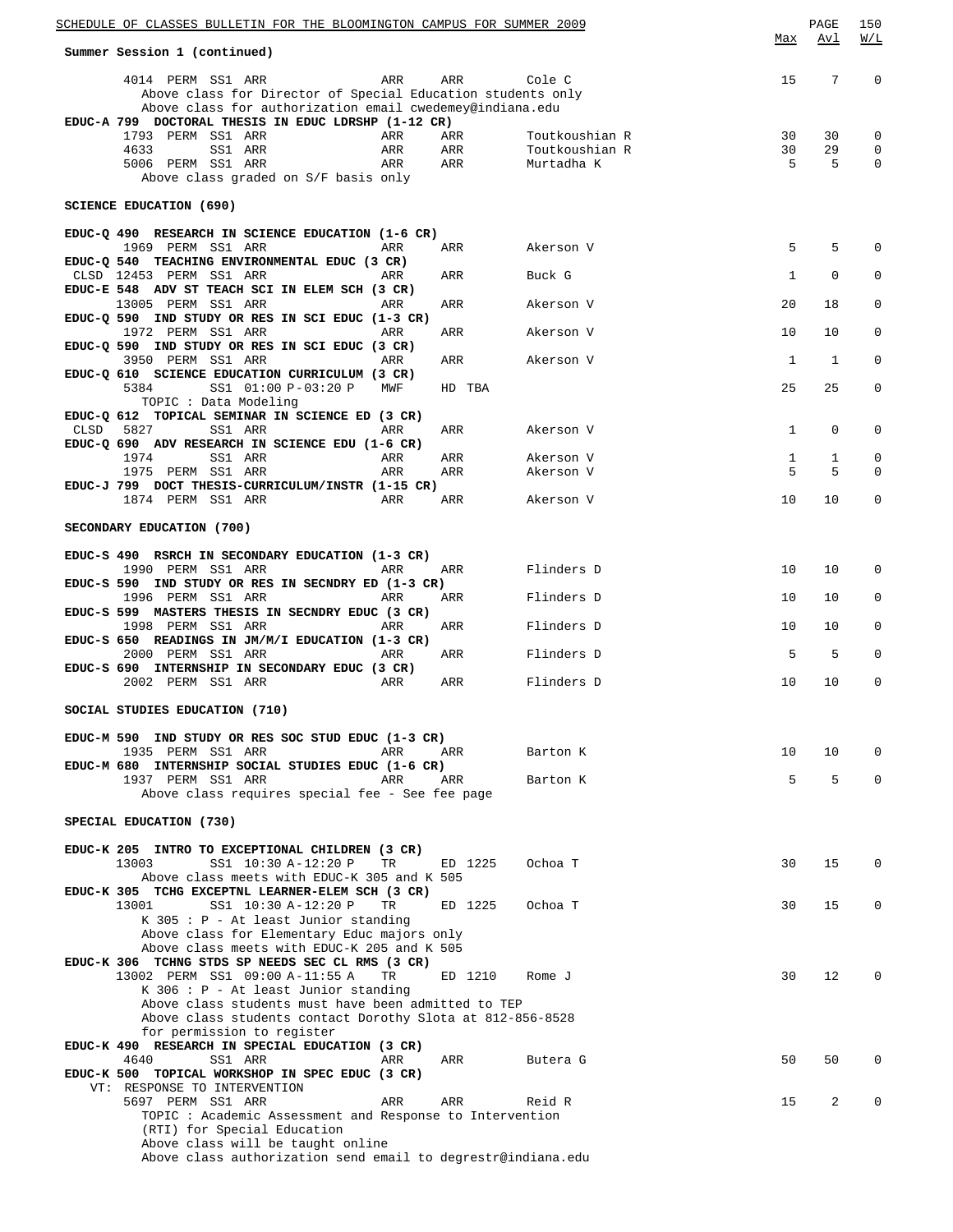| SCHEDULE OF CLASSES BULLETIN FOR THE BLOOMINGTON CAMPUS FOR SUMMER 2009                                                                                                                              |     | PAGE           | 151      |
|------------------------------------------------------------------------------------------------------------------------------------------------------------------------------------------------------|-----|----------------|----------|
| Summer Session 1 (continued)                                                                                                                                                                         | Max | Avl            | W/L      |
| EDUC-K 505 INTROD SP ED FOR GRAD STUDENTS (3 CR)<br>4655 PERM SS1 10:30 A-12:20 P<br>TR<br>ED 1225<br>Ochoa T<br>Above class meets with EDUC-K 205 and K 305                                         | 30  | 15             | 0        |
| EDUC-K 520 SURVEY OF BEHAVIOR DISORDERS (3 CR)<br>4635 PERM SS1 ARR<br>ARR<br>ARR<br>Korzekwa P                                                                                                      | 15  | $\overline{2}$ | 0        |
| Above class taught online<br>Above class authorization or additional information, please                                                                                                             |     |                |          |
| email deregstr@indiana.edu<br>Above class requires special fee - See fee page                                                                                                                        |     |                |          |
| EDUC-K 522 TEACHING SOCIAL SKILLS (3 CR)<br>SS1 01:00 P-04:30 P<br>4877<br>МW<br>ED 0020<br>Bellini S<br>TOPIC : Teaching Social Skills to Children with Autism<br>Above class meets with EDUC-P 650 | 16  | 10             | 0        |
| EDUC-K 590 IND ST OR RES IN SPECIAL EDUC (3 CR)<br>1877<br>SS1 ARR<br>ARR<br>ARR<br>Anderson J                                                                                                       | 50  | 50             | 0        |
| EDUC-K 785 INTRNSHP IN SPECIAL EDUCATION (3 CR)                                                                                                                                                      |     |                |          |
| 12455<br>SS1 ARR<br>ARR<br>ARR<br>EDUC-K 795 DISSERTATION PROPOSAL PREP (3 CR)                                                                                                                       | 20  | 20             | 0        |
| 12454<br>SS1 ARR<br>ARR<br>ARR<br>EDUC-K 799 DOCTORS THESIS IN SPECIAL EDUC (1-15 CR)                                                                                                                | 20  | 20             | 0        |
| 1882<br>SS1 ARR<br>ARR<br>Butera G<br>ARR<br>Above class graded on S/F basis only<br>EDUC-K 799 DOCTORS THESIS IN SPECIAL EDUC (3 CR)                                                                | 5   | 3              | 0        |
| 12456<br>SS1 ARR<br>ARR<br>ARR                                                                                                                                                                       | 20  | 20             | 0        |
| Intensive Session 1                                                                                                                                                                                  |     |                |          |
| PROFESSIONAL DEVELOPMENT (442)                                                                                                                                                                       |     |                |          |
| EDUC-F 500 TOPICAL EXPLORATION IN EDUC (3 CR)                                                                                                                                                        |     |                |          |
| VT: ALGEBRA & FUNCTIONS FOR TCHRS<br>14453 PERM IS1 ARR<br>ARR<br>ARR<br>Brown C<br>TOPIC: Algebra and Functions for Teachers<br>Above class meets Intensive I only                                  | 15  | $\mathbf{1}$   | $\Omega$ |
| Above class for Special Registration only<br>Above class authorization e-mail deregstr@indiana.edu                                                                                                   |     |                |          |
| INSTRUCTIONAL SYSTEMS TECHNOLO (620)                                                                                                                                                                 |     |                |          |
| EDUC-R 685 TOPICAL SEM INSTR SYS TECH: VT (3 CR)                                                                                                                                                     |     |                |          |
| VT: GRP INTERACTIVE TRNG TECHNQS<br>1985<br>IS1 09:00 A-12:00 P<br>ED 2275<br>D<br>Dormant D<br>Above class meets Intensive I only                                                                   | 15  | 6              |          |
| READING EDUCATION (633)                                                                                                                                                                              |     |                |          |
|                                                                                                                                                                                                      |     |                |          |
| EDUC-X 460 BOOKS FOR READING INSTRUCTION (3 CR)<br><b>CLSD</b><br>5655<br>IS1 05:00 P-07:30 P<br>D<br>ED 3275<br>McClain L<br>Above class is required for the reading license level one              | 13  | 0              | $\Omega$ |
| Above class meets Intensive I only<br>Above class meets with EDUC-L 559<br>EDUC-L 559 TRADE BOOKS IN ELEM CLASSROOMS (3 CR)                                                                          |     |                |          |
| 5656<br>IS1 05:00 P-07:30 P<br>ED 3275<br>McClain L<br>D<br>Above class meets Intensive I only                                                                                                       | 12  | $\overline{2}$ | $\Omega$ |
| Above class meets with EDUC-X 460                                                                                                                                                                    |     |                |          |
| Summer Session 2                                                                                                                                                                                     |     |                |          |
| PROFESSIONAL DEVELOPMENT (442)                                                                                                                                                                       |     |                |          |
| EDUC-F 401 TOPICAL EXPLORATIONS IN EDUC (3 CR)                                                                                                                                                       |     |                |          |
| VT: SOC/EMOT DEVL INFANTS&TODDLERS<br>14561 PERM SS2 ARR<br>ARR<br>ARR<br>Tomlin A<br>TOPIC : Social and Emotional Development of Infants and                                                        | 15  | 5              |          |
| Toddlers<br>Above class for Special Registration only                                                                                                                                                |     |                |          |
| Above class authorization, email deregstr@indiana.edu<br>Above class meets with EDUC-E 508                                                                                                           |     |                |          |
| EDUC-L 409 CRITICAL ISSUES FOR RDG PROF (3 CR)<br>5587 PERM SS2 ARR<br>ARR<br>ARR<br>Elsener A                                                                                                       | 25  | 16             | $\Omega$ |
| Above class taught online<br>Above class authorization, email deregstr@indiana.edu                                                                                                                   |     |                |          |
| Above class meets with EDUC-L 509<br>EDUC-K 500 TOPICAL WORKSHOP IN SPEC EDUC (3 CR)                                                                                                                 |     |                |          |
| VT: ISSUES IN EDUCATION                                                                                                                                                                              |     |                |          |
| 4060 PERM SS2 ARR<br>Cole C<br>ARR<br>ARR<br>Above class for Center on Education and Lifelong Learning<br>Summer Camp participants only                                                              | 20  | 18             | $\Omega$ |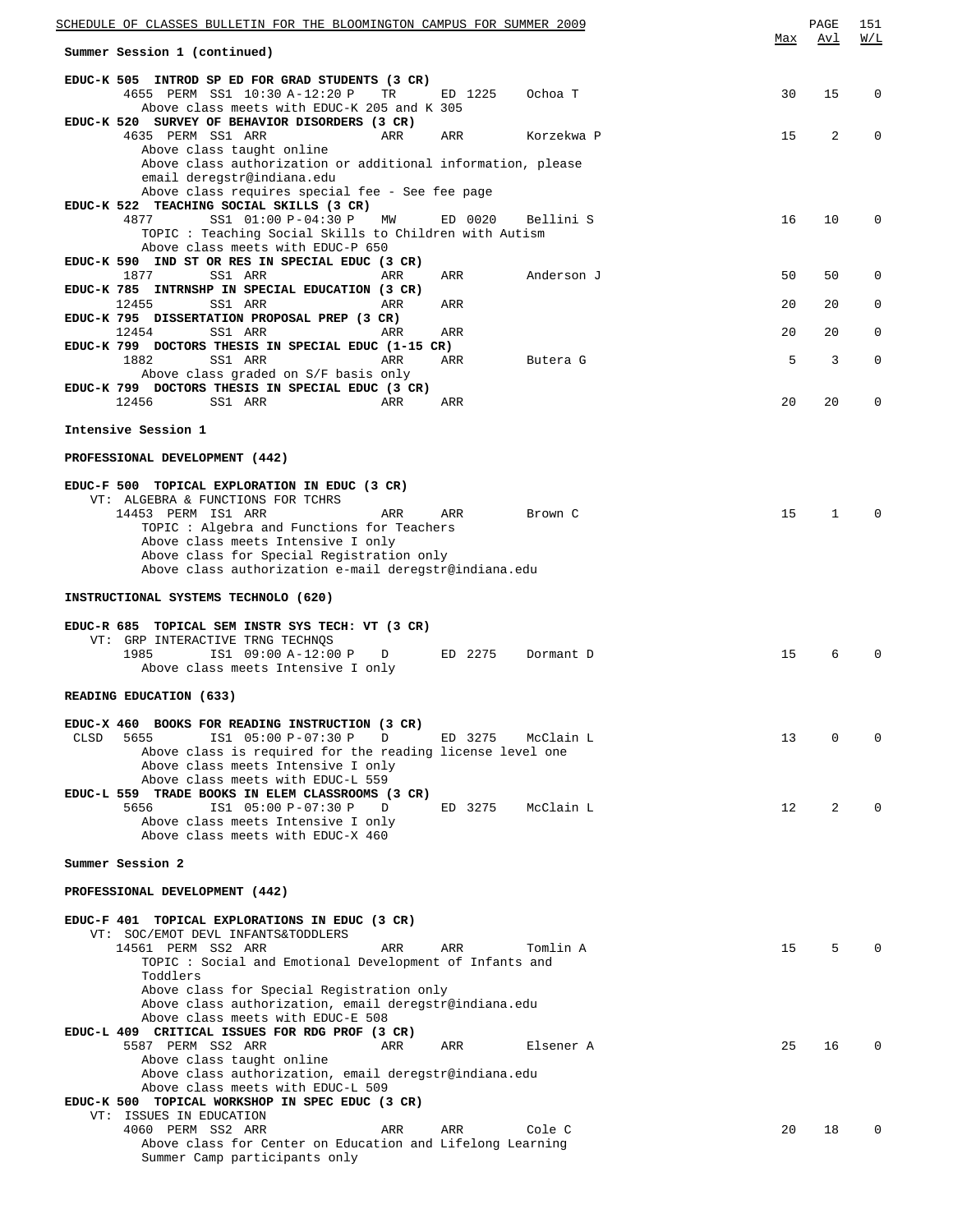|      | SCHEDULE OF CLASSES BULLETIN FOR THE BLOOMINGTON CAMPUS FOR SUMMER 2009                             |     |            |     | PAGE        | 152         |
|------|-----------------------------------------------------------------------------------------------------|-----|------------|-----|-------------|-------------|
|      | Summer Session 2 (continued)                                                                        |     |            | Max | Avl         | W/L         |
|      |                                                                                                     |     |            |     |             |             |
|      | VT: ISSUES IN EDUCATION                                                                             |     |            |     |             |             |
|      | 4061 PERM SS2 ARR<br>ARR                                                                            | ARR | Cole C     | 20  | 20          | $\Omega$    |
|      | Above class for Center on Education and Lifelong Learning                                           |     |            |     |             |             |
|      | Summer Camp participants only<br>VT: ISSUES IN EDUCATION                                            |     |            |     |             |             |
|      | 4062 PERM SS2 ARR<br>ARR                                                                            | ARR | Cole C     | 20  | 20          | $\Omega$    |
|      | Above class for Center on Education and Lifelong Learning                                           |     |            |     |             |             |
|      | Summer Camp participants only                                                                       |     |            |     |             |             |
|      | VT: ISSUES IN EDUCATION                                                                             |     |            |     |             |             |
|      | 5146 PERM SS2 ARR<br>ARR                                                                            | ARR | Cole C     | 20  | 20          | $\Omega$    |
|      | Above class for Center on Education and Lifelong Learning<br>Summer Camp participants               |     |            |     |             |             |
|      | Above class requires permission of Department                                                       |     |            |     |             |             |
|      | VT: ISSUES IN EDUCATION                                                                             |     |            |     |             |             |
|      | 5147 PERM SS2 ARR<br>ARR                                                                            | ARR | Cole C     | 20  | 20          | $\Omega$    |
|      | Above class for Center on Education and LIfelong Learning                                           |     |            |     |             |             |
|      | Summer Camp participants<br>Above class requires permission of Department                           |     |            |     |             |             |
|      | EDUC-L 500 INST ISS IN LNG LRNING (3 CR)                                                            |     |            |     |             |             |
|      | 5589 PERM SS2 ARR<br>ARR                                                                            | ARR | Lemrow E   | 15  | $\mathbf 1$ | $\Omega$    |
|      | Above class taught online                                                                           |     |            |     |             |             |
|      | Above class authorization, email deregstr@indiana.edu                                               |     |            |     |             |             |
|      | 5691 PERM SS2 ARR<br>ARR                                                                            | ARR |            | 15  | 15          | $\mathbf 0$ |
|      | TOPIC : Instructional Issues in Language Learning<br>Above class taught online                      |     |            |     |             |             |
|      | Above class authorization, email deregstr@indiana.edu                                               |     |            |     |             |             |
|      | EDUC-M 501 LABORATORY/FIELD EXPERIENCE (1 CR)                                                       |     |            |     |             |             |
|      | 5101 PERM SS2 ARR<br>ARR                                                                            | ARR | Liu J      | 20  | 17          | $\Omega$    |
|      | Above class available via special registration only for                                             |     |            |     |             |             |
|      | participants in the Chinese Pedagogy Institute, advanced                                            |     |            |     |             |             |
|      | track participants<br>Above class authorization email deregstr@indiana.edu                          |     |            |     |             |             |
|      | EDUC-M 501 LABORATORY/FIELD EXPERIENCE (2 CR)                                                       |     |            |     |             |             |
| CLSD | 5585 PERM SS2 ARR<br>ARR                                                                            | ARR | Liu J      | 15  | $\Omega$    | $\Omega$    |
|      | Above class available via special registration only for                                             |     |            |     |             |             |
|      | participants in the Chinese Pedagogy Institute, beginning                                           |     |            |     |             |             |
|      | track participants                                                                                  |     |            |     |             |             |
|      | Above class authorization email deregstr@indiana.edu<br>EDUC-W 505 PROF DEVELOPMENT WORKSHOP (1 CR) |     |            |     |             |             |
|      | VT: THE THRILL OF TEACHING                                                                          |     |            |     |             |             |
|      | 5859 PERM SS2 ARR<br>ARR                                                                            | ARR | McMullen M | 15  | 13          | $\Omega$    |
|      | Above class available via special registration only through                                         |     |            |     |             |             |
|      | CLASS. For information, please email deregstr@indiana.edu                                           |     |            |     |             |             |
|      | EDUC-W 505 PROF DEVELOPMENT WORKSHOP (2-3 CR)<br>VT: LOOKING FOR LIFE                               |     |            |     |             |             |
|      | 14948 PERM SS2 ARR<br>ARR                                                                           | ARR | McMullen M | 15  | 7           | 0           |
|      | TOPIC : Looking for Life                                                                            |     |            |     |             |             |
|      | Above class for Special Registration only                                                           |     |            |     |             |             |
|      | Above class authorization and for more information, email                                           |     |            |     |             |             |
|      | deregstr@indiana.edu<br>EDUC-W 505 PROF DEVELOPMENT WORKSHOP (1-3 CR)                               |     |            |     |             |             |
|      | VT: FOOD SAFETY FORENSICS                                                                           |     |            |     |             |             |
|      | 14949 PERM SS2 ARR<br>ARR                                                                           | ARR | McMullen M | 15  | 14          | $\Omega$    |
|      | TOPIC: Food Safety Forensics                                                                        |     |            |     |             |             |
|      | Above class for Special Registration only                                                           |     |            |     |             |             |
|      | Above class authorization and for more information, email<br>deregstr@indiana.edu                   |     |            |     |             |             |
|      | EDUC-W 505 PROF DEVELOPMENT WORKSHOP (2 CR)                                                         |     |            |     |             |             |
|      | VT: UTILIZING TECHNOLOGY                                                                            |     |            |     |             |             |
|      | 4660 PERM SS2 ARR<br>ARR                                                                            | ARR | McMullen M | 25  | 25          | $\Omega$    |
|      | Above class INST 130 available via special registration only                                        |     |            |     |             |             |
|      | for PBS Teacherline. For more information email                                                     |     |            |     |             |             |
|      | deregstr@indiana.edu<br>VT: TEACHING FOR MULTIPLE INTELL                                            |     |            |     |             |             |
|      | 4661 PERM SS2 ARR<br>ARR                                                                            | ARR | McMullen M | 25  | 25          | $\Omega$    |
|      | Above class INST 315 available via special registration only                                        |     |            |     |             |             |
|      | for PBS Teacherline. For more information email                                                     |     |            |     |             |             |
|      | deregstr@indiana.edu                                                                                |     |            |     |             |             |
|      | VT: USING ASSESSMENT AND EVAL<br>4662 PERM SS2 ARR<br>ARR                                           | ARR | McMullen M | 25  | 25          | $\Omega$    |
|      | Above class INST 325 available via special registration only                                        |     |            |     |             |             |
|      | for PBS Teacherline. For more information email                                                     |     |            |     |             |             |
|      | deregstr@indiana.edu                                                                                |     |            |     |             |             |
|      | EDUC-W 505 PROF DEVELOPMENT WORKSHOP (1 CR)                                                         |     |            |     |             |             |
|      | VT: MATH IN EVERYDAY LIFE K-5<br>4683 PERM SS2 ARR<br>ARR                                           | ARR | McMullen M | 25  | 25          | $\Omega$    |
|      | Above class MATH 181 available via special registration only                                        |     |            |     |             |             |
|      | for PBS Teacherline. For more information email                                                     |     |            |     |             |             |
|      | deregstr@indiana.edu                                                                                |     |            |     |             |             |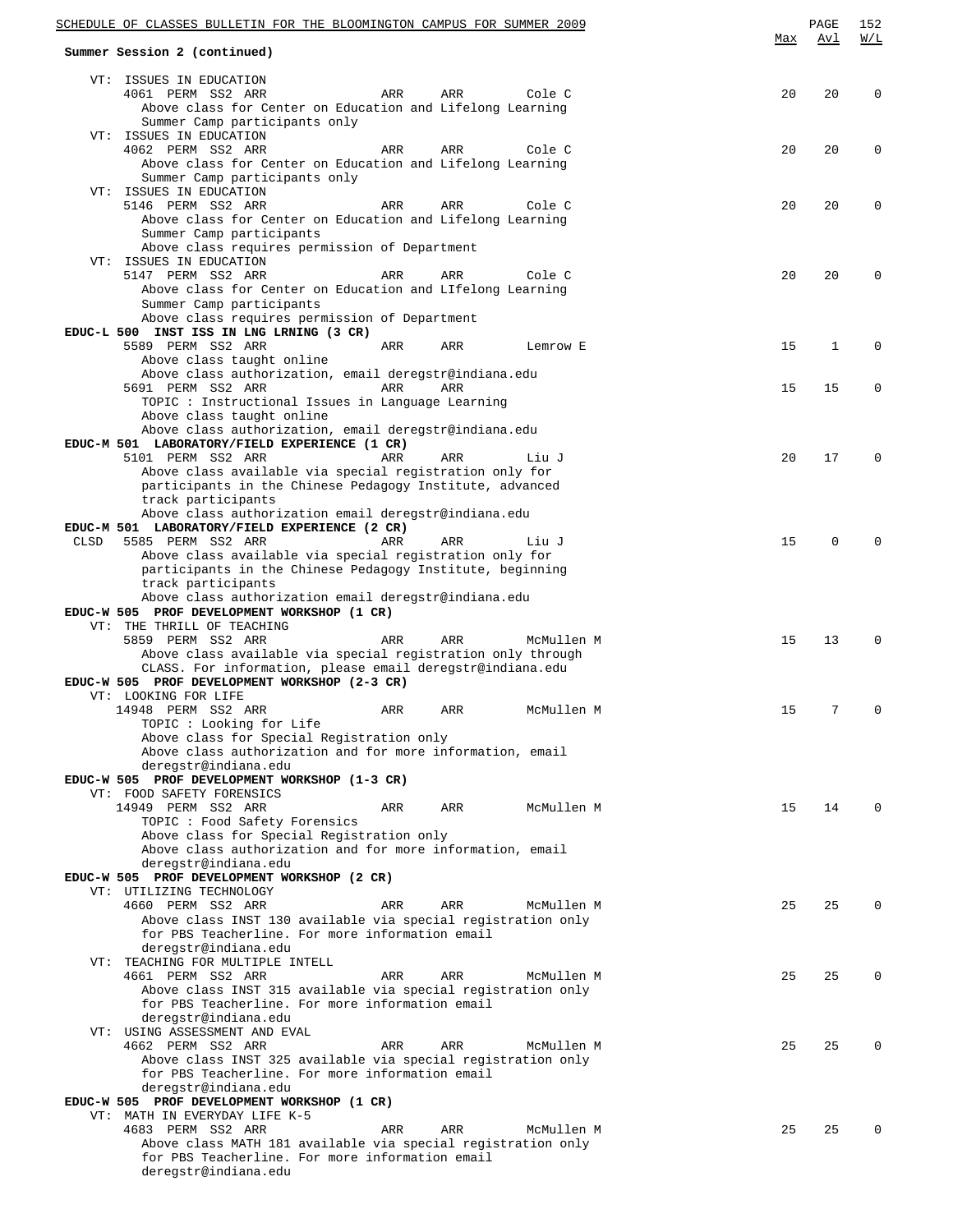| SCHEDULE OF CLASSES BULLETIN FOR THE BLOOMINGTON CAMPUS FOR SUMMER 2009                                         |     | PAGE | 153      |
|-----------------------------------------------------------------------------------------------------------------|-----|------|----------|
| Summer Session 2 (continued)                                                                                    | Max | Avl  | W/L      |
|                                                                                                                 |     |      |          |
| VT: MATH IN EVERYDAY LIFE 6-8                                                                                   |     |      |          |
| 4688 PERM SS2 ARR<br>ARR<br>ARR<br>McMullen M<br>Above class MATH 186 available via special registration only   | 25  | 25   | $\Omega$ |
| for PBS Teacherline. For more information email                                                                 |     |      |          |
| deregstr@indiana.edu                                                                                            |     |      |          |
| VT: SHAPING UP GEO USING TECH K-2                                                                               |     |      |          |
| 4689 PERM SS2 ARR<br>ARR<br>ARR<br>McMullen M                                                                   | 25  | 25   | $\Omega$ |
| Above class MATH 191 available via special registration only                                                    |     |      |          |
| for PBS Teacherline. For more information email<br>deregstr@indiana.edu                                         |     |      |          |
| VT: SHAPING UP GEO TECH 3-5                                                                                     |     |      |          |
| 4690 PERM SS2 ARR<br>ARR<br>ARR<br>McMullen M                                                                   | 25  | 25   | $\Omega$ |
| Above class MATH 196 available via special registration only                                                    |     |      |          |
| for PBS Teacherline. For more information email                                                                 |     |      |          |
| deregstr@indiana.edu                                                                                            |     |      |          |
| VT: SHAPING UP GEO TECH 6-8<br>4691 PERM SS2 ARR<br>ARR<br>ARR<br>McMullen M                                    | 25  | 25   | $\Omega$ |
| Above class MATH 201 available via special registration only                                                    |     |      |          |
| for PBS Teacherline. For more information email                                                                 |     |      |          |
| deregstr@indiana.edu                                                                                            |     |      |          |
| VT: COUNT ON IT                                                                                                 |     |      |          |
| 4692 PERM SS2 ARR<br>ARR<br>ARR<br>McMullen M<br>Above class MATH 221 available via special registration only   | 25  | 25   | $\Omega$ |
| for PBS Teacherline. For more information email                                                                 |     |      |          |
| deregstr@indiana.edu                                                                                            |     |      |          |
| EDUC-W 505 PROF DEVELOPMENT WORKSHOP (3 CR)                                                                     |     |      |          |
| VT: INTRO TO UNDERLYING PRIN/RES                                                                                |     |      |          |
| 4693 PERM SS2 ARR<br>ARR<br>ARR<br>McMullen M                                                                   | 25  | 25   | $\Omega$ |
| Above class RDLA 152 available via special registration only<br>for PBS Teacherline. For more information email |     |      |          |
| deregstr@indiana.edu                                                                                            |     |      |          |
| VT: TCH PHONEMIC AWARENESS PRE K-3                                                                              |     |      |          |
| 4694 PERM SS2 ARR<br>ARR<br>ARR<br>McMullen M                                                                   | 25  | 23   | $\Omega$ |
| Above class RDLA 157 available via special registration only                                                    |     |      |          |
| for PBS Teacherline. For more information email<br>deregstr@indiana.edu                                         |     |      |          |
| VT: TCHG PHONICS/SPELLING PRE K-K                                                                               |     |      |          |
| 4695 PERM SS2 ARR<br>ARR<br>ARR<br>McMullen M                                                                   | 25  | 25   | $\Omega$ |
| Above class RDLA 162 available via special registration only                                                    |     |      |          |
| for PBS Teacherline. For more information email                                                                 |     |      |          |
| deregstr@indiana.edu<br>VT: CREATIVE WRTG FOR EDUCATORS II                                                      |     |      |          |
| 13384 PERM SS2 ARR<br>ARR<br>ARR<br>Watson T                                                                    | 15  | 13   | $\Omega$ |
| Above class taught online                                                                                       |     |      |          |
| Above class authorization, email deregstr@indiana.edu                                                           |     |      |          |
| EDUC-W 505 PROF DEVELOPMENT WORKSHOP (2 CR)                                                                     |     |      |          |
| VT: TCHG WRTG IN THE CONTENT AREAS<br>4666 PERM SS2 ARR<br>ARR<br>ARR<br>McMullen M                             | 25  | 25   | $\Omega$ |
| Above class RDLA 220 available via special registration only                                                    |     |      |          |
| from PBS Teacherline                                                                                            |     |      |          |
| For more information, email deregstr@indiana.edu                                                                |     |      |          |
| EDUC-W 505 PROF DEVELOPMENT WORKSHOP (3 CR)                                                                     |     |      |          |
| VT: CREATIVE WRITING FOR EDUCATORS<br>2023 PERM SS2 ARR<br>ARR<br>ARR<br>Watson T                               | 35  | 26   | $\Omega$ |
| Above class taught via distance education. For authorization                                                    |     |      |          |
| email deregstr@indiana.edu                                                                                      |     |      |          |
| EDUC-W 505 PROF DEVELOPMENT WORKSHOP (2 CR)                                                                     |     |      |          |
| VT: TEACHING READING FLUENCY                                                                                    |     |      |          |
| 4663 PERM SS2 ARR<br>McMullen M<br>ARR<br>ARR<br>Above class RDLA 195 available via special registration only   | 25  | 25   | $\Omega$ |
| from PBS Teacherline                                                                                            |     |      |          |
| For more information, email deregstr@indiana.edu                                                                |     |      |          |
| VT: EFF WRITING INST (4-6)                                                                                      |     |      |          |
| 4667 PERM SS2 ARR<br>McMullen M<br>ARR<br>ARR                                                                   | 25  | 25   | $\Omega$ |
| Above class RDLA 215 available via special registration only<br>from PBS Teacherline                            |     |      |          |
| For more information, email deregstr@indiana.edu                                                                |     |      |          |
| EDUC-W 505 PROF DEVELOPMENT WORKSHOP (1-3 CR)                                                                   |     |      |          |
| VT: INTEGR GLOBAL ISSUES IN CLSSRM                                                                              |     |      |          |
| 2026 PERM SS2 ARR<br>McMullen M<br>ARR<br>ARR                                                                   | 15  | 11   | $\Omega$ |
| Above class special registration on-site. For more<br>information, contact Deb Hutton, (812) 856-4827           |     |      |          |
| EDUC-W 505 PROF DEVELOPMENT WORKSHOP (1 CR)                                                                     |     |      |          |
| VT: ROCKS/MINERALS IN MOD SOCIETY                                                                               |     |      |          |
| 2027 PERM NS2 ARR<br>McMullen M<br>ARR<br>ARR                                                                   | 30  | 30   | $\Omega$ |
| Above class contact instructor at (812) 855-2687.<br>Workshop                                                   |     |      |          |
| dates are Jun 20-22<br>Above class requires special registration                                                |     |      |          |
| For more information, email deregstr@indiana.edu                                                                |     |      |          |
|                                                                                                                 |     |      |          |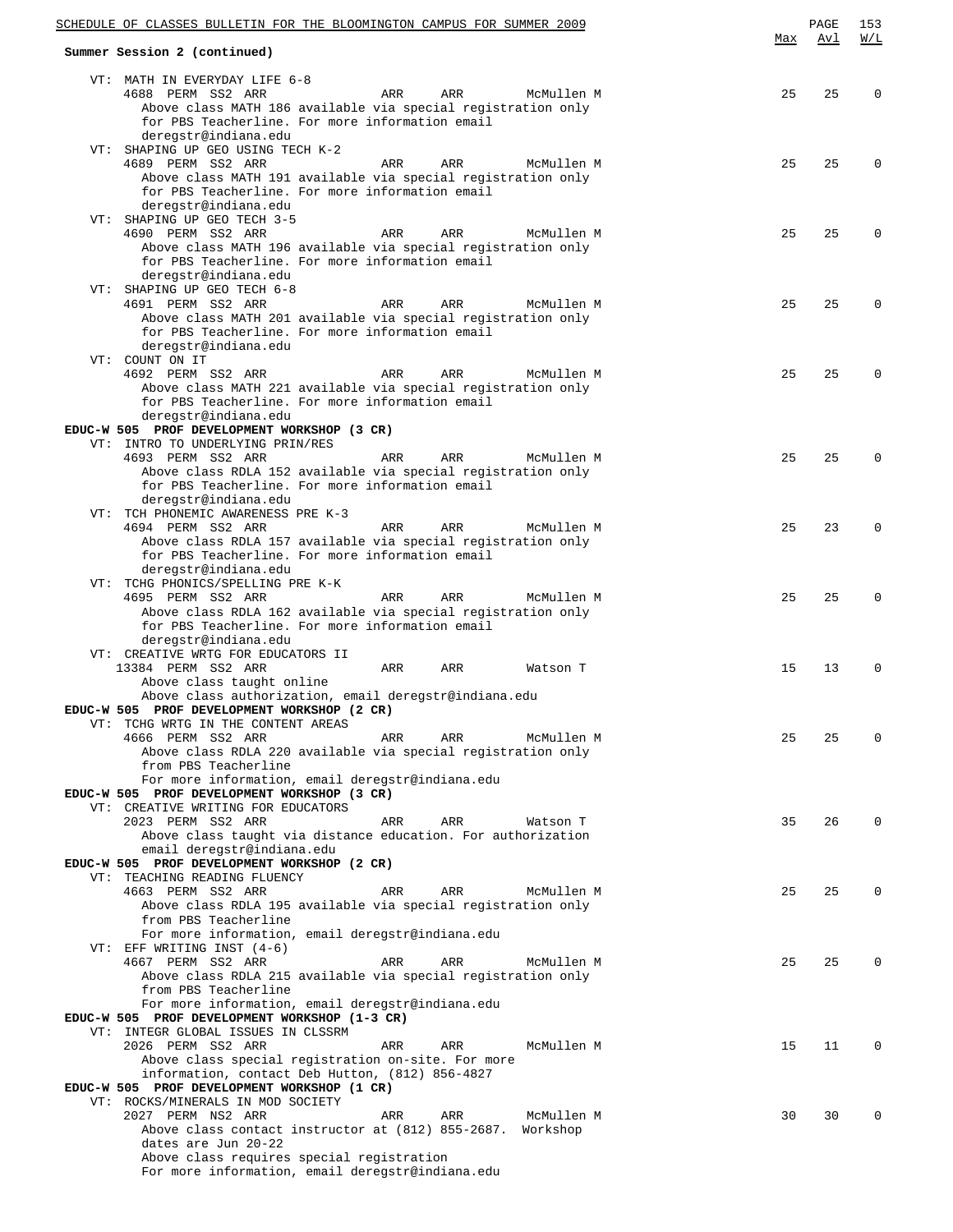| SCHEDULE OF CLASSES BULLETIN FOR THE BLOOMINGTON CAMPUS FOR SUMMER 2009                                       |     | PAGE | 154         |
|---------------------------------------------------------------------------------------------------------------|-----|------|-------------|
| Summer Session 2 (continued)                                                                                  | Max | Avl  | W/L         |
| EDUC-W 505 PROF DEVELOPMENT WORKSHOP (2 CR)                                                                   |     |      |             |
| VT: FAC ORAL LANG DEV PRE K-3<br>4664 PERM SS2 ARR<br>ARR<br>ARR<br>McMullen M                                | 25  | 25   | $\Omega$    |
| Above class RDLA 200 available via special registration only                                                  |     |      |             |
| from PBS Teacherline                                                                                          |     |      |             |
| For more information, email deregstr@indiana.edu<br>VT: EFF WRITING INST $(1-3)$                              |     |      |             |
| 4665 PERM SS2 ARR<br>McMullen M<br>ARR<br>ARR                                                                 | 25  | 25   | $\Omega$    |
| Above class RDLA 210 available via special registration only<br>from PBS Teacherline                          |     |      |             |
| For more information, email deregstr@indiana.edu                                                              |     |      |             |
| VT: TCHG WRITING IN SCIENCE                                                                                   |     |      |             |
| 4668 PERM SS2 ARR<br>McMullen M<br>ARR<br>ARR<br>Above class RDLA 225 available via special registration only | 25  | 25   | 0           |
| from PBS Teacherline                                                                                          |     |      |             |
| For more information, email deregstr@indiana.edu<br>VT: PUTTING TECH USE IN CLASSRM                           |     |      |             |
| 4669 PERM SS2 ARR<br>ARR<br>McMullen M<br>ARR                                                                 | 25  | 25   | 0           |
| Above class TECH 160 available via special registration only                                                  |     |      |             |
| from PBS Teacherline<br>For more information, email deregstr@indiana.edu                                      |     |      |             |
| VT: ONE COMPUTER CLASSROOM                                                                                    |     |      |             |
| 4670 PERM SS2 ARR<br>ARR<br>ARR<br>McMullen M<br>Above class TECH 320 available via special registration only | 25  | 25   | $\mathbf 0$ |
| from PBS Teacherline                                                                                          |     |      |             |
| For more information, email deregstr@indiana.edu                                                              |     |      |             |
| EDUC-W 505 PROF DEVELOPMENT WORKSHOP (3 CR)<br>VT: PBS TEACHRLINE/ISTE CAPSTNE II                             |     |      |             |
| 4672 PERM SS2 ARR<br>ARR<br>ARR<br>McMullen M                                                                 | 25  | 25   | $\Omega$    |
| Above class TECH 415 available via special registration only                                                  |     |      |             |
| from PBS Teacherline<br>For more information, email deregstr@indiana.edu                                      |     |      |             |
| VT: ART IN THE K-12 CLASSROOM                                                                                 |     |      |             |
| 4684 PERM SS2 ARR<br>ARR<br>Reagan-Spalding R<br>ARR<br>Above class will be taught via distance education     | 15  | 10   | $\mathbf 0$ |
| For more information, see web site                                                                            |     |      |             |
| http://www.indiana.edu/~disted                                                                                |     |      |             |
| For authorization, email deregstr@indiana.edu<br>EDUC-W 505 PROF DEVELOPMENT WORKSHOP (2 CR)                  |     |      |             |
| VT: EFF WRITING INST (PRE $K - K$ )                                                                           |     |      |             |
| 4673 PERM SS2 ARR<br>ARR<br>ARR<br>McMullen M<br>Above class RDLA 205 available via special registration only | 25  | 25   | $\Omega$    |
| from PBS Teacherline                                                                                          |     |      |             |
| For more information, email deregstr@indiana.edu                                                              |     |      |             |
| EDUC-W 505 PROF DEVELOPMENT WORKSHOP (3 CR)<br>VT: TEACHING VOCAB: PRE K-2                                    |     |      |             |
| 4685 PERM SS2 ARR<br>ARR<br>ARR<br>McMullen M                                                                 | 25  | 25   | 0           |
| Above class RDLA 172 available via special registration only<br>from PBS Teacherline                          |     |      |             |
| For more information, email deregstr@indiana.edu                                                              |     |      |             |
| VT: TEACHING VOCAB: GRADES 3-5                                                                                |     |      |             |
| 4686 PERM SS2 ARR<br>ARR<br>ARR<br>McMullen M<br>Above class RDLA 177 available via special registration only | 25  | 25   | $\Omega$    |
| from PBS Teacherline                                                                                          |     |      |             |
| For more information, email deregstr@indiana.edu<br>EDUC-W 505 PROF DEVELOPMENT WORKSHOP (2 CR)               |     |      |             |
| VT: TEACHING NARRATIVE                                                                                        |     |      |             |
| 4687 PERM SS2 ARR<br>ARR<br>ARR<br>McMullen M                                                                 | 25  | 25   | $\Omega$    |
| Above class RDLA 190 available via special registration only<br>from PBS Teacherline                          |     |      |             |
| For more information, email deregstr@indiana.edu                                                              |     |      |             |
| EDUC-W 505 PROF DEVELOPMENT WORKSHOP (3 CR)<br>VT: TCHG PHONICS/SPELLING GR 1-3                               |     |      |             |
| 4696 PERM SS2 ARR<br>McMullen M<br>ARR<br>ARR                                                                 | 25  | 25   | $\Omega$    |
| Above class RDLA 167 available via special registration only                                                  |     |      |             |
| for PBS Teacherline. For more information email<br>deregstr@indiana.edu                                       |     |      |             |
| EDUC-W 505 PROF DEVELOPMENT WORKSHOP (1-3 CR)                                                                 |     |      |             |
| VT: HOPE FOUNDATION INSTITUTE<br>4823 PERM SS2 ARR<br>McMullen M<br>ARR<br>ARR                                | 15  | 15   | $\Omega$    |
| Above class for Special Registration only                                                                     |     |      |             |
| EDUC-W 505 PROF DEVELOPMENT WORKSHOP (1 CR)                                                                   |     |      |             |
| VT: GLOBAL EXPLORATION FOR EDUC<br>13956 PERM SS2 ARR<br>McMullen M<br>ARR<br>ARR                             | 15  | 12   | $\mathbf 0$ |
| TOPIC: Global Exploration for Education                                                                       |     |      |             |
| Above class for Special Registration only<br>Above class authorization email deregstr@indiana.edu             |     |      |             |
| EDUC-W 505 PROF DEVELOPMENT WORKSHOP (3 CR)                                                                   |     |      |             |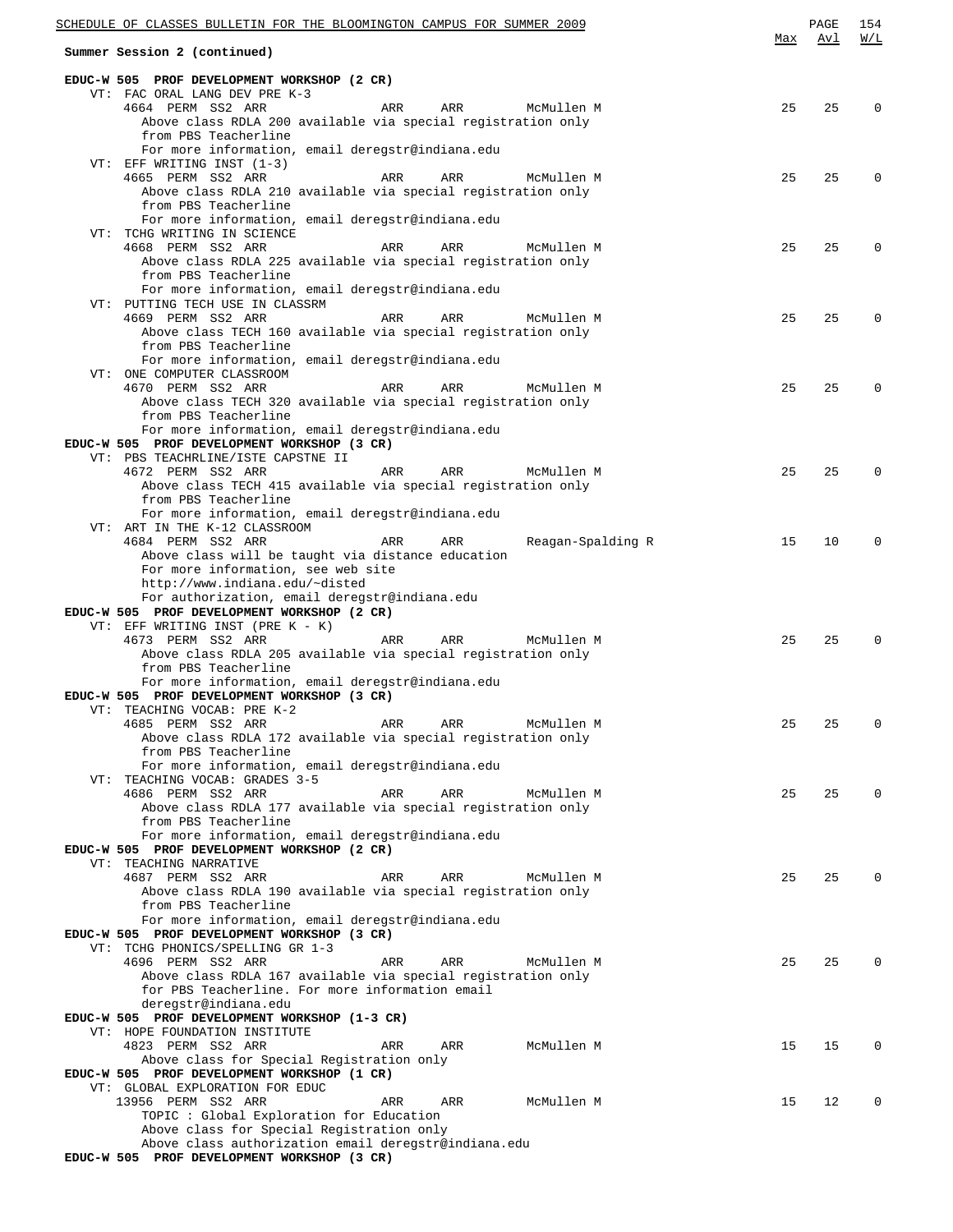| SCHEDULE OF CLASSES BULLETIN FOR THE BLOOMINGTON CAMPUS FOR SUMMER 2009                                                                                                                                      | Max | PAGE<br>Avl | 155<br>W/L  |
|--------------------------------------------------------------------------------------------------------------------------------------------------------------------------------------------------------------|-----|-------------|-------------|
| Summer Session 2 (continued)                                                                                                                                                                                 |     |             |             |
| VT: OVERSEAS PRACT FOR EXP TCHRS<br>14518 PERM SS2 ARR<br>ARR<br>Stachowski L<br>ARR<br>TOPIC : Overseas Practice for Experienced Teachers                                                                   | 15  | 14          | $\Omega$    |
| Above class authorization - email deregstr@indiana.edu<br>EDUC-W 505 PROF DEVELOPMENT WORKSHOP (1-3 CR)<br>VT: TEACHG COMP IN COLLEGE CLASSRM                                                                |     |             |             |
| 5150 PERM SS2 ARR<br>ARR<br>ARR<br>McMullen M<br>Above class available via special registration only through<br>ACP                                                                                          | 20  | 15          | $\Omega$    |
| Above class authorization contact deregstr@indiana.edu<br>VT: TEACHNG LIT IN COLLEGE CLASSRM<br>5151 PERM SS2 ARR<br>ARR<br>ARR<br>McMullen M<br>Above class available via special registration only through | 20  | 14          | $\Omega$    |
| ACP<br>Above class authorization contact deregstr@indiana.edu<br>VT: PROFESSIONAL GROWTH FORUM<br>2030 PERM SS2 ARR<br>ARR<br>ARR<br>McMullen M                                                              | 10  | 2           | $\mathbf 0$ |
| Above class for Special Registration only<br>VT: CAPTURING KID'S HEARTS<br>3964 PERM SS2 ARR<br>ARR<br>McMullen M<br>ARR                                                                                     | 30  | 4           | $\mathbf 0$ |
| Above class for Special Registration only<br>Above class for authorization email deregstr@indiana.edu<br>VT: LEADING THE WAY                                                                                 |     |             |             |
| 3965 PERM SS2 ARR<br>ARR<br>ARR<br>McMullen M<br>Above class for Special Registration only<br>Above class for authorization email deregstr@indiana.edu                                                       | 30  | 30          | $\mathbf 0$ |
| VT: COPING W/ HIGH-STAKES TESTING<br>3966 PERM SS2 ARR<br>ARR<br>ARR<br>McMullen M<br>Above class for Special Registration only<br>Above class - for authorization email deregstr@indiana.edu                | 30  | 30          | $\mathbf 0$ |
| VT: CURR MGT AUDIT LEVEL 1<br>3967 PERM SS2 ARR<br>ARR<br>ARR<br>McMullen M<br>Above class for Special Registration only                                                                                     | 30  | 25          | $\Omega$    |
| Above class for authorization email deregstr@indiana.edu<br>VT: CURR MGMT AUDIT LEVEL 2<br>3968 PERM SS2 ARR<br>McMullen M<br>ARR<br>ARR                                                                     | 30  | 28          | $\Omega$    |
| Above class for Special Registration only<br>Above class for authorization email deregstr@indiana.edu<br>VT: CURR MGMT AUDIT LEVEL 3                                                                         |     |             |             |
| 3969 PERM SS2 ARR<br>McMullen M<br>ARR<br>ARR<br>Above class for Special Registration only<br>Above class for authorization email deregstr@indiana.edu                                                       | 30  | 30          | $\Omega$    |
| VT: CLASSROOM WALK-THROUGHS<br>3970 PERM SS2 ARR<br>ARR<br>McMullen M<br>ARR<br>Above class for Special Registration only<br>Above class for authorization email deregstr@indiana.edu                        | 30  | 30          | $\Omega$    |
| VT: FLIPPEN LEADERSHIP SERIES 1<br>3973 PERM SS2 ARR<br>ARR<br>ARR<br>McMullen M<br>Above class for Special Registration only                                                                                | 30  | 25          | $\mathbf 0$ |
| Above class for authorization email deregstr@indiana.edu<br>VT: FLIPPEN LEADERSHIP SERIES 2<br>3974 PERM SS2 ARR<br>ARR<br>McMullen M<br>ARR                                                                 | 30  | 30          | $\mathbf 0$ |
| Above class for Special Registration only<br>Above class for authorization email deregstr@indiana.edu<br>VT: EXAMINING STUDENT WORK                                                                          |     |             |             |
| 3975 PERM SS2 ARR<br>ARR<br>ARR<br>McMullen M<br>Above class for Special Registration only<br>Above class for authorization email deregstr@indiana.edu                                                       | 30  | 30          | 0           |
| VT: WE DELIVER TRAININGS<br>3976 PERM SS2 ARR<br>ARR<br>ARR<br>McMullen M<br>Above class for Special Registration only                                                                                       | 30  | 10          | $\mathbf 0$ |
| Above class for authorization email deregstr@indiana.edu<br>VT: 50 WAYS TO CLOSE ACHIEVMNT GAP<br>3977 PERM SS2 ARR<br>ARR<br>ARR<br>McMullen M                                                              | 30  | 30          | $\mathbf 0$ |
| Above class for Special Registration only<br>Above class for authorization email deregstr@indiana.edu<br>EDUC-W 505 PROF DEVELOPMENT WORKSHOP (2 CR)                                                         |     |             |             |
| VT: FOSTERING COLLABORATION GR 6-8<br>4762 PERM SS2 ARR<br>ARR<br>ARR<br>McMullen M<br>Above class MATH 230 available via special registration only<br>for PBS Teacherline. For more information email       | 25  | 25          | 0           |
| deregstr@indiana.edu<br>VT: DEV ALGEBRAIC THINKING GR 3-5<br>4763 PERM SS2 ARR<br>ARR<br>ARR<br>McMullen M<br>TOPIC : Developing Algebraic Thinking, Grades 3-5                                              | 25  | 25          | $\Omega$    |
| Above class MATH 270 available via special registration only<br>for PBS Teacherline. For more information email<br>deregstr@indiana.edu                                                                      |     |             |             |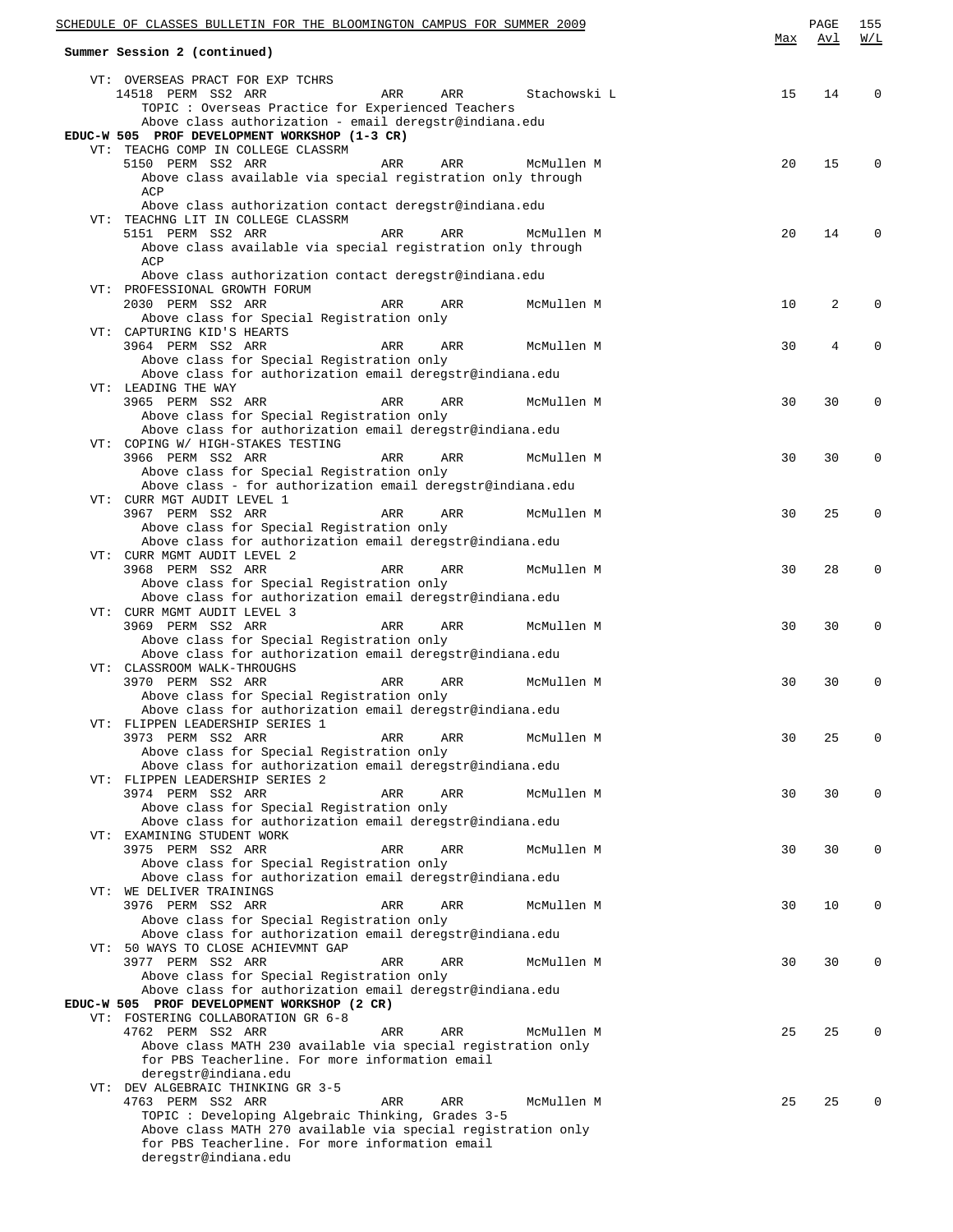|      | SCHEDULE OF CLASSES BULLETIN FOR THE BLOOMINGTON CAMPUS FOR SUMMER 2009                                          | Max | PAGE<br>Avl | 156<br>W/L |
|------|------------------------------------------------------------------------------------------------------------------|-----|-------------|------------|
|      | Summer Session 2 (continued)                                                                                     |     |             |            |
|      | VT: UNDERSTANDING COUNTNG NUM, K-2                                                                               |     |             |            |
|      | 4764<br>SS2 ARR<br>ARR<br>ARR<br>McMullen M<br>TOPIC: Understanding Counting Numbers, Grades K-2                 | 25  | 25          | $\Omega$   |
|      | Above class MATH 280 available via special registration only                                                     |     |             |            |
|      | for PBS Teacherline. For more information email                                                                  |     |             |            |
|      | deregstr@indiana.edu<br>VT: MAKING COMPARISONS                                                                   |     |             |            |
|      | 4765<br>SS2 ARR<br>ARR<br>ARR<br>McMullen M                                                                      | 25  | 25          | $\Omega$   |
|      | Above class MATH 150 available via special registration only                                                     |     |             |            |
|      | for PBS Teacherline. For more information email<br>deregstr@indiana.edu                                          |     |             |            |
|      | EDUC-W 505 PROF DEVELOPMENT WORKSHOP (1 CR)                                                                      |     |             |            |
|      | VT: CONCEPT OF FUNCTION, GR 9-12                                                                                 |     |             |            |
|      | 4766 PERM SS2 ARR<br>ARR<br>ARR<br>McMullen M                                                                    | 25  | 25          | $\Omega$   |
|      | Above class MATH 156 available via special registration only<br>for PBS Teacherline. For more information email  |     |             |            |
|      | deregstr@indiana.edu                                                                                             |     |             |            |
|      | VT: PROPORTIONAL REASONING, GR 6-8                                                                               |     |             |            |
|      | 4767 PERM SS2 ARR<br>ARR<br>ARR<br>McMullen M<br>Above class MATH 171 available via special registration only    | 25  | 25          | $\Omega$   |
|      | for PBS Teacherline. For more information email                                                                  |     |             |            |
|      | deregstr@indiana.edu                                                                                             |     |             |            |
|      | EDUC-W 505 PROF DEVELOPMENT WORKSHOP (2 CR)<br>VT: EL USO DE LA COMPUTADORA                                      |     |             |            |
|      | 4768 PERM SS2 ARR<br>ARR<br>ARR<br>McMullen M                                                                    | 25  | 25          | $\Omega$   |
|      | Above class TECH 316 available via special registration only                                                     |     |             |            |
|      | for PBS Teacherline. For more information email                                                                  |     |             |            |
|      | deregstr@indiana.edu<br>VT: ENHANCING MULTI EDUC, GR K-8                                                         |     |             |            |
|      | 4769 PERM SS2 ARR<br>ARR<br>ARR<br>McMullen M                                                                    | 25  | 25          | $\Omega$   |
|      | TOPIC : Enhancing Multicultural Education, Grade K-8                                                             |     |             |            |
|      | Above class TECH 150 available via special registration only<br>for PBS Teacherline. For more information email  |     |             |            |
|      | deregstr@indiana.edu                                                                                             |     |             |            |
|      | VT: TEACHING NARRATIVE, GR PK-K                                                                                  |     |             |            |
|      | 4770 PERM SS2 ARR<br>ARR<br>ARR<br>McMullen M                                                                    | 25  | 25          | $\Omega$   |
|      | Above class RDLA 180 available via special registration only<br>for PBS Teacherline. For more information email  |     |             |            |
|      | deregstr@indiana.edu                                                                                             |     |             |            |
|      | VT: TEACHING NARRATIVE, GR 1-3                                                                                   |     |             |            |
|      | 4771 PERM SS2 ARR<br>ARR<br>ARR<br>McMullen M<br>Above class RDLA 185 available via special registration only    | 25  | 25          | $\Omega$   |
|      | for PBS Teacherline. For more information email                                                                  |     |             |            |
|      | deregstr@indiana.edu                                                                                             |     |             |            |
|      | VT: TEACHING WRITING IN MATH<br>McMullen M<br>4772 PERM SS2 ARR<br>ARR<br>ARR                                    | 25  | 25          | $\Omega$   |
|      | Above class RDLA 230 available via special registration only                                                     |     |             |            |
|      | for PBS Teacherline. For more information email                                                                  |     |             |            |
|      | deregstr@indiana                                                                                                 |     |             |            |
|      | VT: PUBLISHING ON THE WEB<br>14980 PERM SS2 ARR<br>ARR<br>ARR<br>McMullen M                                      | 15  | 15          | $\Omega$   |
|      | Above class TECH 335 available via special registration only                                                     |     |             |            |
|      | for PBS Teacherline. For more information, email                                                                 |     |             |            |
|      | deregstr@indiana.edu.<br>EDUC-W 505 PROF DEVELOPMENT WORKSHOP (3 CR)                                             |     |             |            |
|      | VT: ONLINE FACILITATOR TRAINING                                                                                  |     |             |            |
|      | 14981 PERM SS2 ARR<br>ARR<br>ARR<br>McMullen M                                                                   | 15  | 14          | $\Omega$   |
|      | Above class TECH 522 available via special registration only<br>for PBS Teacherline. For more information, email |     |             |            |
|      | deregstr@indiana.edu.                                                                                            |     |             |            |
|      | VT: THE BRAIN AND BEST TCHG PRACT                                                                                |     |             |            |
| CLSD | 4824 PERM SS2 ARR<br>ARR<br>ARR<br>McMullen M                                                                    | 20  | $\mathbf 0$ | $\Omega$   |
|      | TOPIC: The Brain and Best Teaching Practices<br>Above class only available via special registration through      |     |             |            |
|      | Class Works                                                                                                      |     |             |            |
|      | For more information, contact deregstr@indiana.edu                                                               |     |             |            |
|      | VT: GAMES AS LEARNING TOOLS                                                                                      |     | 6           | $\Omega$   |
|      | 5667 PERM SS2 ARR<br>ARR<br>ARR<br>Chong N<br>Above class for Special Registration only                          | 15  |             |            |
|      | For above class authorization, email deregstr@indiana.edu                                                        |     |             |            |
|      | EDUC-W 505 PROF DEVELOPMENT WORKSHOP (1-3 CR)                                                                    |     |             |            |
|      | VT: TCHG INTERNTL ISSUES IN CLSSRM<br>14585 PERM SS2 ARR<br>ARR<br>McMullen M<br>ARR                             | 15  | 14          | $\Omega$   |
|      | TOPIC: Teaching International Issues in the Classroom                                                            |     |             |            |
|      | Above class available via special registration only                                                              |     |             |            |
|      | Above class authorization email deregstr@indiana.edu<br>EDUC-W 505 PROF DEVELOPMENT WORKSHOP (2 CR)              |     |             |            |
|      | VT: EDPUPS                                                                                                       |     |             |            |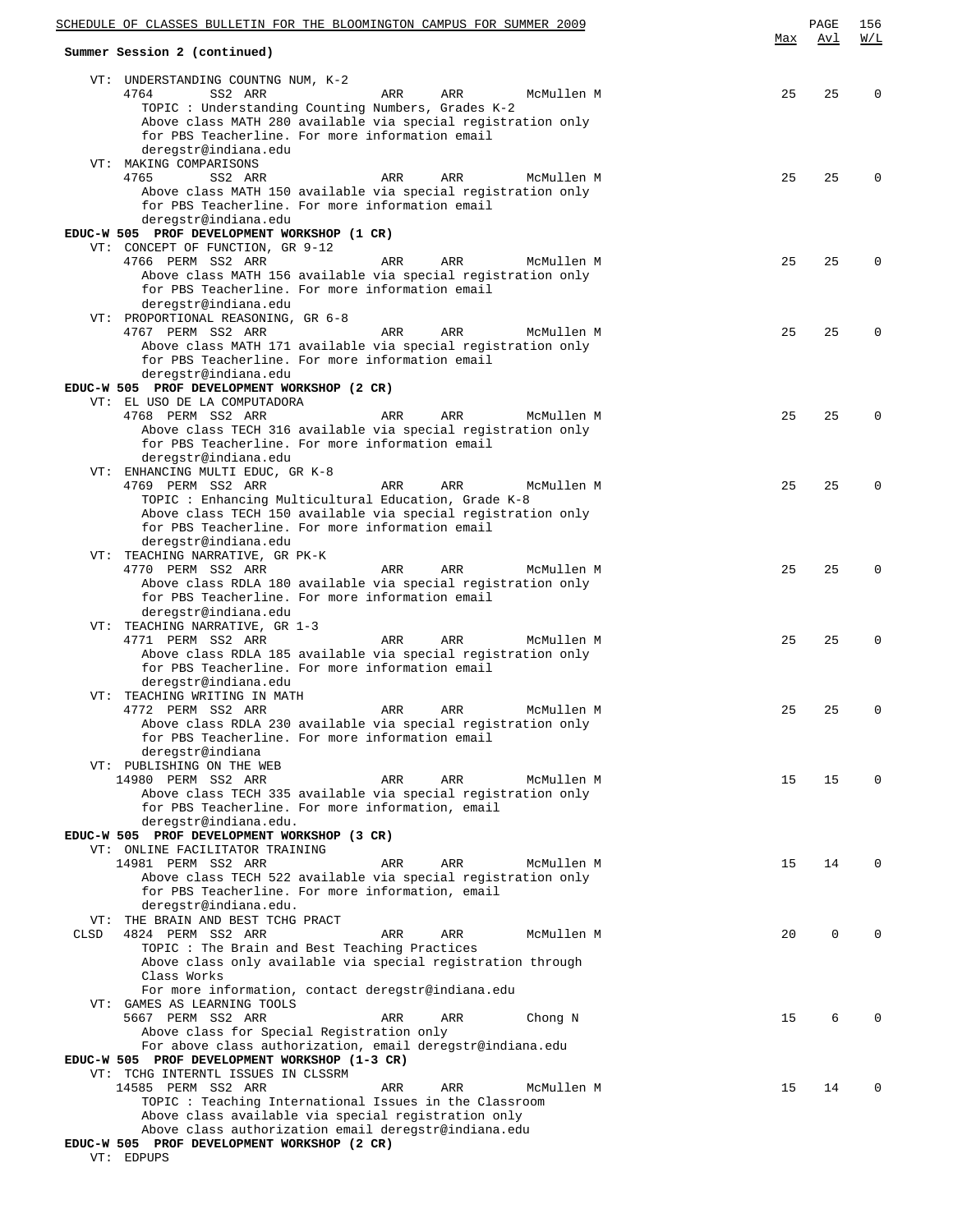| SCHEDULE OF CLASSES BULLETIN FOR THE BLOOMINGTON CAMPUS FOR SUMMER 2009                                                                  |            | PAGE | 157      |
|------------------------------------------------------------------------------------------------------------------------------------------|------------|------|----------|
| Summer Session 2 (continued)                                                                                                             | <u>Max</u> | Avl  | W/L      |
| 14586 PERM SS2 ARR<br>ARR<br>McMullen M<br>ARR<br>TOPIC : Enhancing the Deliberation Process Using Primary<br>Sources II                 | 15         | 14   | $\Omega$ |
| Above class available via special registration only                                                                                      |            |      |          |
| Above class authorization email deregstr@indiana.edu<br>EDUC-W 505 PROF DEVELOPMENT WORKSHOP (3 CR)                                      |            |      |          |
| VT: BEYOND STANDARDS                                                                                                                     |            |      |          |
| 14698 PERM SS2 ARR<br>ARR<br>ARR<br>Campano H                                                                                            | 15         | 13   | $\Omega$ |
| Above class available via special registration only<br>Above class authorization email deregstr@indiana.edu                              |            |      |          |
| VT: T.E.A.C.C.H. TRAINING                                                                                                                |            |      |          |
| SS2 ARR<br>14915<br>ARR<br>ARR<br>Pratt C<br>TOPIC : Treatment and Education of Autistic and related                                     | 15         | 7    | $\Omega$ |
| Communication-handicapped Children<br>Above class available via special registration only                                                |            |      |          |
| Above class authorization email deregstr@indiana.edu                                                                                     |            |      |          |
| VT: WE THE PEOPLE<br>14917 PERM SS2 ARR<br>ARR<br>McMullen M<br>ARR                                                                      | 15         | 9    |          |
| Above class available via special registration only                                                                                      |            |      |          |
| Above class authorization email deregstr@indiana.edu                                                                                     |            |      |          |
| EDUC-W 505 PROF DEVELOPMENT WORKSHOP (1-3 CR)<br>VT: CFG COACHES TRAINING                                                                |            |      |          |
| 14918 PERM SS2 ARR<br>McMullen M<br>ARR<br>ARR                                                                                           | 15         | 12   | $\Omega$ |
| Above class available via special registration only                                                                                      |            |      |          |
| Above class authorization email deregstr@indiana.edu<br>EDUC-W 505 PROF DEVELOPMENT WORKSHOP (1 CR)                                      |            |      |          |
| VT: INCORP CULTURE IDENTITY MUSIC                                                                                                        |            |      |          |
| 14919 PERM SS2 ARR<br>ARR<br>ARR<br>McMullen M                                                                                           | 15         | 4    | $\Omega$ |
| TOPIC : Incorporating Culture Identity through Music                                                                                     |            |      |          |
| Above class available via special registration only<br>Above class authorization email deregstr@indiana.edu<br>VT: TEACHING ABOUT AFRICA |            |      |          |
| 14920 PERM SS2 ARR<br>McMullen M<br>ARR<br>ARR                                                                                           | 15         | 12   | $\Omega$ |
| Above class available via special registration only                                                                                      |            |      |          |
| Above class authorization email deregstr@indiana.edu<br>EDUC-W 505 PROF DEVELOPMENT WORKSHOP (3 CR)                                      |            |      |          |
| VT: NEW TECH TEACHER TRAINING                                                                                                            |            |      |          |
| 14921 PERM SS2 ARR<br>ARR<br>ARR<br>McMullen M                                                                                           | 15         | 12   | $\Omega$ |
| Above class available via special registration only<br>Above class authorization email deregstr@indiana.edu                              |            |      |          |
| EDUC-W 505 PROF DEVELOPMENT WORKSHOP (1 CR)                                                                                              |            |      |          |
| VT: STRATEGIES FOR TITLE 1 STUDNTS                                                                                                       |            |      |          |
| 14957 PERM SS2 ARR<br>ARR<br>McMullen M<br>ARR                                                                                           | 15         | 15   | $\Omega$ |
| Above class available via special registration only through<br>CLASSWORKS. For more information, please email                            |            |      |          |
| deregstr@indiana.edu.                                                                                                                    |            |      |          |
| EDUC-W 505 PROF DEVELOPMENT WORKSHOP (1-2 CR)                                                                                            |            |      |          |
| VT: PROCESS CHAMPIONS<br>14971 PERM SS2 ARR<br>ARR<br>ARR<br>McMullen M                                                                  | 20         | 19   | $\Omega$ |
| Above class available via special registration only through                                                                              |            |      |          |
| <b>PDK</b>                                                                                                                               |            |      |          |
| Above class for more information, email deregstr@indiana.edu<br>EDUC-W 505 PROF DEVELOPMENT WORKSHOP (2 CR)                              |            |      |          |
| VT: EARLY LITERACY LEARNING (K-2)                                                                                                        |            |      |          |
| 4738 PERM SS2 ARR<br>ARR<br>ARR<br>McMullen M                                                                                            | 50         | 50   | $\Omega$ |
| Above class RDLA 345 available via special registration only                                                                             |            |      |          |
| from PBS Teacherline<br>For more information, email deregstr@indiana.edu                                                                 |            |      |          |
| VT: SCIENTIF INQUIRY & FIELD WRK                                                                                                         |            |      |          |
| 4739 PERM SS2 ARR<br>ARR<br>ARR<br>McMullen M                                                                                            | 50         | 50   | $\Omega$ |
| Above class SCIE 120 available via special registration only<br>for PBS Teacherline. For more information email                          |            |      |          |
| deregstr@indiana.edu                                                                                                                     |            |      |          |
| VT: COLLAB LEARNING VIA INTERNET                                                                                                         |            |      |          |
| 4740 PERM SS2 ARR<br>ARR<br>ARR<br>McMullen M<br>Above class TECH 155 available via special registration only                            | 50         | 50   | $\Omega$ |
| for PBS Teacherline. For more information email                                                                                          |            |      |          |
| deregstr@indiana.edu                                                                                                                     |            |      |          |
| VT: CONTEMPORARY ISSUES<br>4741 PERM SS2 ARR<br>ARR<br>ARR<br>McMullen M                                                                 | 50         | 49   | $\Omega$ |
| Above class TECH 190 available via special registration only                                                                             |            |      |          |
| for PBS Teacherline. For more information email                                                                                          |            |      |          |
| deregstr@indiana.edu<br>VT: MEASUREMNT: SURFC AREA/VOL(6-8)                                                                              |            |      |          |
| 4742 PERM SS2 ARR<br>ARR<br>ARR<br>McMullen M                                                                                            | 50         | 50   | $\Omega$ |
| Above class MATH 240 available via special registration only                                                                             |            |      |          |
| for PBS Teacherline. For more information email<br>deregstr@indiana.edu                                                                  |            |      |          |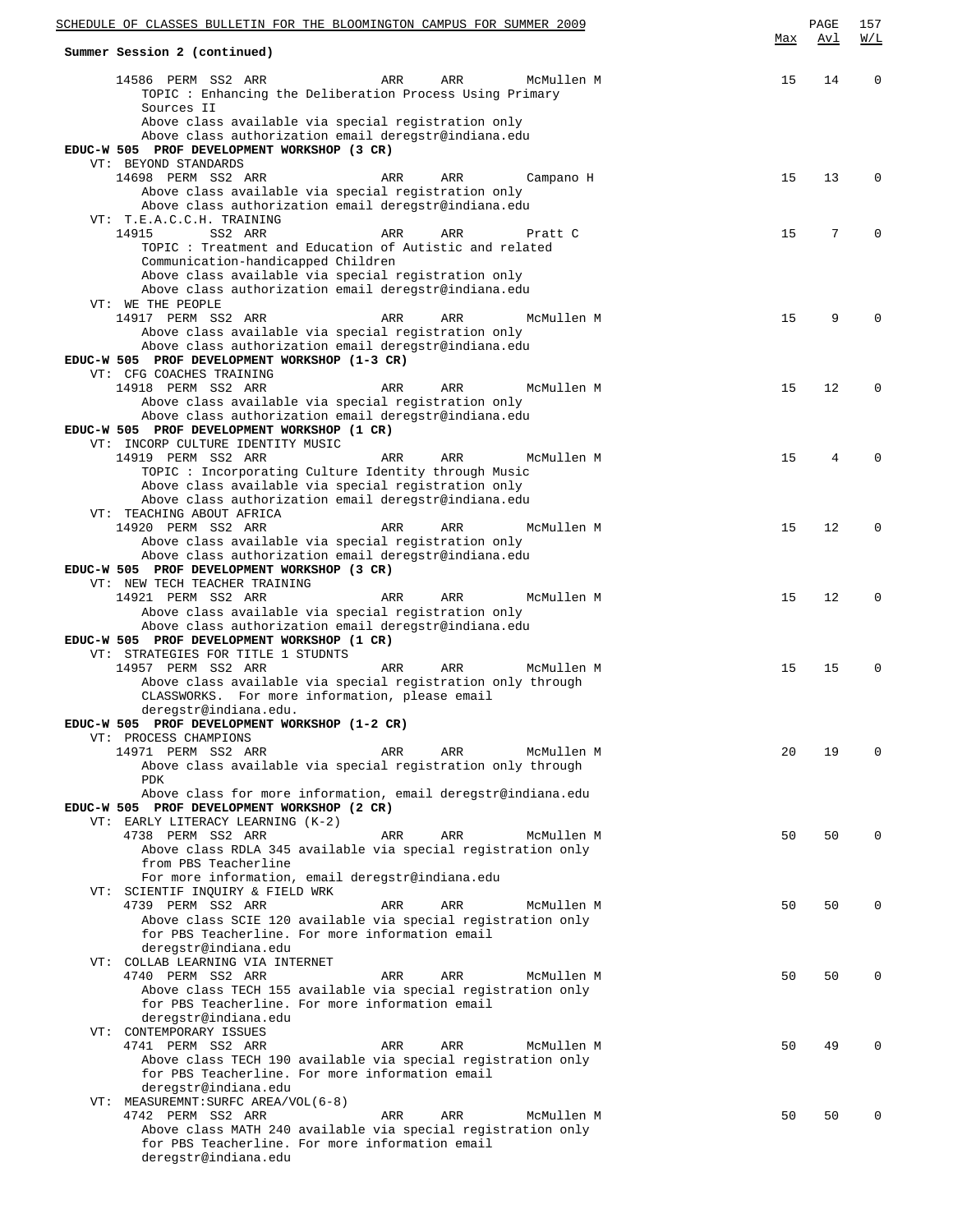| SCHEDULE OF CLASSES BULLETIN FOR THE BLOOMINGTON CAMPUS FOR SUMMER 2009                                       |             | PAGE        | 158      |
|---------------------------------------------------------------------------------------------------------------|-------------|-------------|----------|
| Summer Session 2 (continued)                                                                                  | Max         | Avl         | W/L      |
| EDUC-W 505 PROF DEVELOPMENT WORKSHOP (1 CR)<br>VT: SPATIAL REASONING GR 5-8                                   |             |             |          |
| 4743 PERM SS2 ARR<br>ARR<br>ARR<br>McMullen M                                                                 | 50          | 50          | $\Omega$ |
| Above class MATH 266 available via special registration only                                                  |             |             |          |
| for PBS Teacherline. For more information email                                                               |             |             |          |
| deregstr@indiana.edu                                                                                          |             |             |          |
| EDUC-W 505 PROF DEVELOPMENT WORKSHOP (2 CR)                                                                   |             |             |          |
| VT: SEEING MATH: LINEAR EQUATIONS<br>McMullen M                                                               | 50          | 50          | $\Omega$ |
| 4744 PERM SS2 ARR<br>ARR<br>ARR<br>Above class MATH 425 available via special registration only               |             |             |          |
| for PBS Teacherline. For more information email                                                               |             |             |          |
| deregstr@indiana.edu                                                                                          |             |             |          |
| VT: SEEING MATH: QUAD FUNCTIONS                                                                               |             |             |          |
| 4745 PERM SS2 ARR<br>ARR<br>ARR<br>McMullen M                                                                 | 50          | 50          | $\Omega$ |
| Above class MATH 445 available via special registration only                                                  |             |             |          |
| from PBS Teacherline. For more information, email                                                             |             |             |          |
| deregstr@indiana.edu<br>EDUC-W 505 PROF DEVELOPMENT WORKSHOP (3 CR)                                           |             |             |          |
| VT: INTRO TO GENDER AND SCHOOLING                                                                             |             |             |          |
| 5638 PERM SS2 ARR<br>ARR<br>ARR<br>Whitmore W                                                                 | 15          | 11          | $\Omega$ |
| Above class taught online                                                                                     |             |             |          |
| Above class authorization email deregstr@indiana.edu                                                          |             |             |          |
| EDUC-W 505 PROF DEVELOPMENT WORKSHOP (1-2 CR)                                                                 |             |             |          |
| VT: INTL EDUC TO EDUC PROGRAM                                                                                 |             |             | $\Omega$ |
| 5073<br>SS2 ARR<br>ARR<br>ARR<br>McMullen M<br>Above class available only through special registration via    | $\mathbf 1$ | $\mathbf 1$ |          |
| <b>PDK</b>                                                                                                    |             |             |          |
| EDUC-W 505 PROF DEVELOPMENT WORKSHOP (3 CR)                                                                   |             |             |          |
| VT: CREATVE WRTG FOR EDUCATORS III                                                                            |             |             |          |
| 5080 PERM SS2 ARR<br>ARR<br>ARR<br>Watson T                                                                   | 20          | 20          | $\Omega$ |
| Above course taught via distance education                                                                    |             |             |          |
| Above class students for authorization, contact                                                               |             |             |          |
| deregstr@indiana.edu<br>EDUC-W 505 PROF DEVELOPMENT WORKSHOP (2 CR)                                           |             |             |          |
| VT: IMPROVING LRNG THRU COLLABRTN                                                                             |             |             |          |
| 4671 PERM SS2 ARR<br>ARR<br>ARR<br>McMullen M                                                                 | 25          | 25          | $\Omega$ |
| Above class INST 330 available via special registration only                                                  |             |             |          |
| for PBS Teacherline. For more information email                                                               |             |             |          |
| deregstr@indiana.edu                                                                                          |             |             |          |
| VT: CONSTR LRNG CNTRD ENVIRONMENTS<br>4674 PERM SS2 ARR                                                       | 25          | 25          | $\Omega$ |
| ARR<br>ARR<br>McMullen M<br>Above class INST 335 available via special registration only                      |             |             |          |
| for PBS Teacherline. For more information email                                                               |             |             |          |
| deregstr@indiana.edu                                                                                          |             |             |          |
| VT: FOSTERING COOP LRNG (GR1-4)                                                                               |             |             |          |
| McMullen M<br>4675 PERM SS2 ARR<br>ARR<br>ARR                                                                 | 25          | 25          | $\Omega$ |
| Above class MATH 120 available via special registration only                                                  |             |             |          |
| for PBS Teacherline. For more information email                                                               |             |             |          |
| deregstr@indiana.edu<br>EDUC-W 505 PROF DEVELOPMENT WORKSHOP (1 CR)                                           |             |             |          |
| VT: PATTERNS & RELATIONS GR 6-8                                                                               |             |             |          |
| 4676 PERM SS2 ARR<br>ARR<br>ARR<br>McMullen M                                                                 | 25          | 25          | $\Omega$ |
| Above class MATH 136 available via special registration only                                                  |             |             |          |
| for PBS Teacherline. For more information email                                                               |             |             |          |
| deregstr@indiana.edu                                                                                          |             |             |          |
| VT: PATTERNS/REL ALGEBRA CONC 1-5<br>McMullen M                                                               |             |             | $\Omega$ |
| 4677 PERM SS2 ARR<br>ARR<br>ARR<br>Above class MATH 236 available via special registration only               | 25          | 25          |          |
| for PBS Teacherline. For more information email                                                               |             |             |          |
| deregstr@indiana.edu                                                                                          |             |             |          |
| EDUC-W 505 PROF DEVELOPMENT WORKSHOP (2 CR)                                                                   |             |             |          |
| VT: SEEING MATH: QUAD FUNCTIONS                                                                               |             |             |          |
| 4678 PERM SS2 ARR<br>ARR<br>ARR<br>McMullen M                                                                 | 25          | 25          | $\Omega$ |
| Above class MATH 455 available via special registration only                                                  |             |             |          |
| for PBS Teacherline. For more information email<br>deregstr@indiana.edu                                       |             |             |          |
| VT: TEACHING READING IN SCIENCE                                                                               |             |             |          |
| 4679 PERM SS2 ARR<br>ARR<br>ARR<br>McMullen M                                                                 | 25          | 25          | 0        |
| Above class RDLA 130 available via special registration only                                                  |             |             |          |
| for PBS Teacherline. For more inforamtion email                                                               |             |             |          |
| deregstr@indiana.edu                                                                                          |             |             |          |
| VT: TEACHING READING IN MATH                                                                                  |             |             |          |
| 4680 PERM SS2 ARR<br>ARR<br>ARR<br>McMullen M<br>Above class RDLA 135 available via special registration only | 25          | 25          | $\Omega$ |
| for PBS Teacherline. For more information email                                                               |             |             |          |
| deregstr@indiana.edu                                                                                          |             |             |          |
| VT: EARLY LITERACY LEARNING (K-2)                                                                             |             |             |          |
| 4681 PERM SS2 ARR<br>McMullen M<br>ARR<br>ARR                                                                 | 25          | 25          | 0        |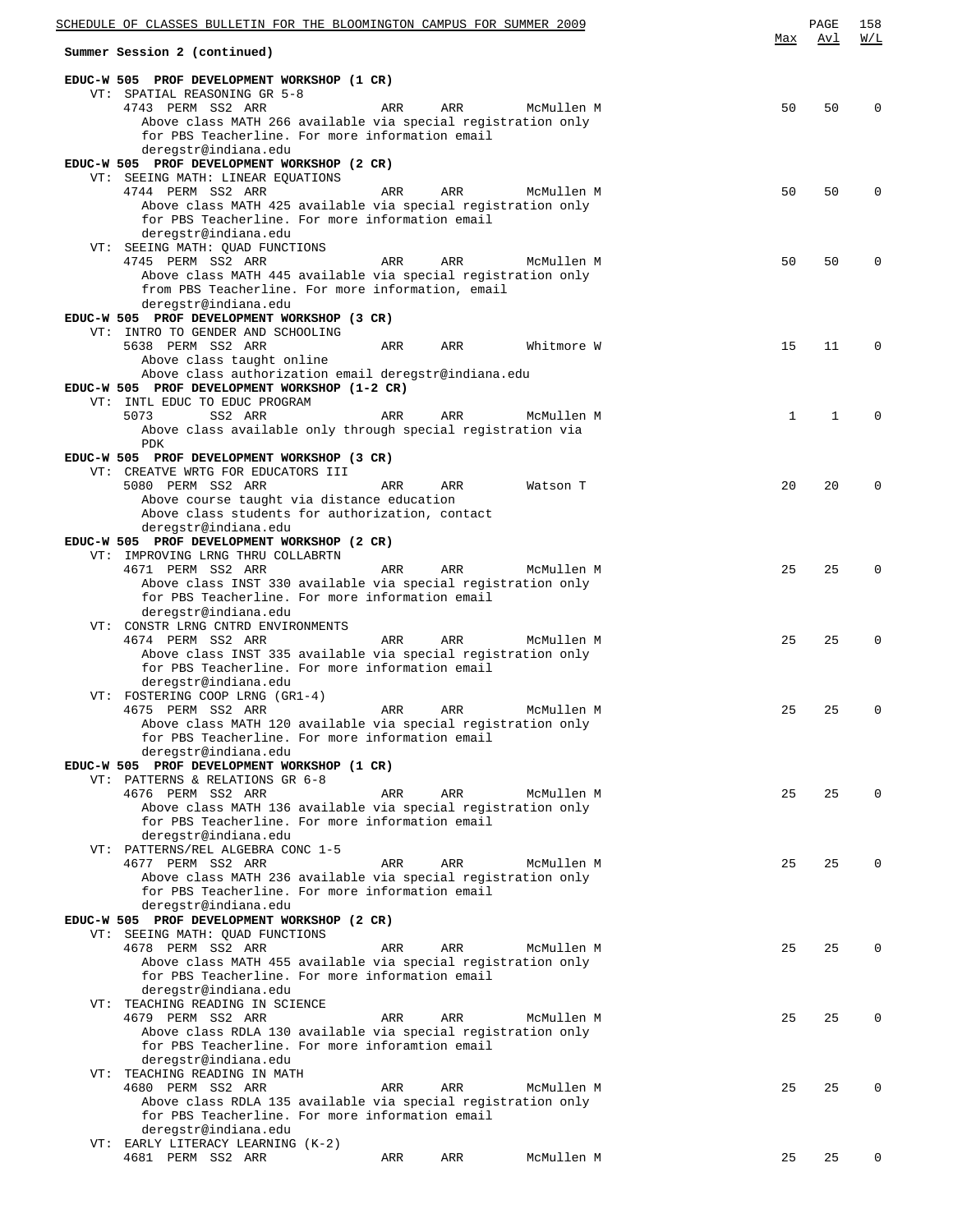| SCHEDULE OF CLASSES BULLETIN FOR THE BLOOMINGTON CAMPUS FOR SUMMER 2009                                                                 |     |            | Max | PAGE<br>Avl     | 159<br>W/L   |
|-----------------------------------------------------------------------------------------------------------------------------------------|-----|------------|-----|-----------------|--------------|
| Summer Session 2 (continued)                                                                                                            |     |            |     |                 |              |
| Above class RDLA 145 available via special registration only<br>for PBS Teacherline. For more information email<br>deregstr@indiana.edu |     |            |     |                 |              |
| VT: GENDER EQUITY IN MATH CLASSRM                                                                                                       |     |            |     |                 |              |
| 4682 PERM SS2 ARR<br>ARR<br>Above class MATH 160 available via special registration only                                                | ARR | McMullen M | 25  | 25              | $\Omega$     |
| for PBS Teacherline. For more information email                                                                                         |     |            |     |                 |              |
| deregstr@indiana.edu                                                                                                                    |     |            |     |                 |              |
| EDUC-W 505 PROF DEVELOPMENT WORKSHOP (3 CR)<br>VT: SUMM INSTIT BY IRC FOR AUTISM                                                        |     |            |     |                 |              |
| 4013 PERM SS2 ARR<br>ARR                                                                                                                | ARR | Pratt C    | 15  | 12              | $\Omega$     |
| Above class for Special Registration only                                                                                               |     |            |     |                 |              |
| Above class for more information email deregstr@indiana.edu                                                                             |     |            |     |                 |              |
| EDUC-W 505 PROF DEVELOPMENT WORKSHOP (1-6 CR)<br>VT: EDUCATORS IN THE WORKPLACE I                                                       |     |            |     |                 |              |
| 3978 PERM SS2 ARR<br>ARR                                                                                                                | ARR | McMullen M | 15  | $7\overline{ }$ | $\Omega$     |
| Above class for Special Registration only                                                                                               |     |            |     |                 |              |
| EDUC-W 505 PROF DEVELOPMENT WORKSHOP (3 CR)<br>VT: SCIENCE STANDARDS IN A SNAP                                                          |     |            |     |                 |              |
| 4028 PERM SS2 ARR<br>ARR                                                                                                                | ARR | McMullen M | 15  | 9               | $\Omega$     |
| Above class for Special Registration only                                                                                               |     |            |     |                 |              |
| Above class for more information email deregstr@indiana.edu<br>EDUC-W 505 PROF DEVELOPMENT WORKSHOP (1-3 CR)                            |     |            |     |                 |              |
| VT: ALGN LESSONS/HIGH STAKES STAND                                                                                                      |     |            |     |                 |              |
| 4807 PERM SS2 ARR<br>ARR                                                                                                                | ARR | McMullen M | 20  | 20              | $\Omega$     |
| Above class only available via special registration through<br>PDK                                                                      |     |            |     |                 |              |
| For more information contact deregstr@indiana.edu<br>TOPIC : Aligning Lessons/High Stakes Standards<br>VT: BAKER'S DOZEN                |     |            |     |                 |              |
| 4808 PERM SS2 ARR<br>ARR                                                                                                                | ARR | McMullen M | 20  | 20              | $\Omega$     |
| Above class only available via speical registration through                                                                             |     |            |     |                 |              |
| PDK<br>For more information contact deregstr@indiana.edu                                                                                |     |            |     |                 |              |
| VT: SCHOOL VIEW                                                                                                                         |     |            |     |                 |              |
| 4809 PERM SS2 ARR<br>ARR                                                                                                                | ARR | McMullen M | 20  | 20              | $\Omega$     |
| Above class only available via special registration through<br>PDK                                                                      |     |            |     |                 |              |
| For more information contact deregstr@indiana.edu                                                                                       |     |            |     |                 |              |
| VT: TEACHING FOR MASTERY                                                                                                                |     |            |     |                 |              |
| 4810 PERM SS2 ARR<br>ARR                                                                                                                | ARR | McMullen M | 20  | 20              | $\Omega$     |
| Above class only available via special registration through<br><b>PDK</b>                                                               |     |            |     |                 |              |
| For more information contact deregstr@indiana.edu                                                                                       |     |            |     |                 |              |
| EDUC-W 505 PROF DEVELOPMENT WORKSHOP (2 CR)                                                                                             |     |            |     |                 |              |
| VT: CREAT UNIT SUPP DIFF LRN STYLE<br>4017 PERM SS2 ARR<br>ARR                                                                          | ARR | McMullen M | 50  | 50              | $\Omega$     |
| Above class INST 120, available via special registration only                                                                           |     |            |     |                 |              |
| for PBS Teacherline. For more information email                                                                                         |     |            |     |                 |              |
| deregstr@indiana.edu<br>VT: BLDG CRITICAL THINKING SKILLS                                                                               |     |            |     |                 |              |
| 4018 PERM SS2 ARR<br>ARR                                                                                                                | ARR | McMullen M | 50  | 50              | $\Omega$     |
| Above class INST 125, available via special registration only                                                                           |     |            |     |                 |              |
| for PBS Teacherline. For more information email<br>deregstr@indiana.edu                                                                 |     |            |     |                 |              |
| VT: CURRICULUM MAPPING I                                                                                                                |     |            |     |                 |              |
| 4019 PERM SS2 ARR<br>ARR                                                                                                                | ARR | McMullen M | 50  | 50              | $\Omega$     |
| Above class INST 300, available via special registration only<br>for PBS Teacherline. For more information email                        |     |            |     |                 |              |
| deregstr@indiana.edu                                                                                                                    |     |            |     |                 |              |
| VT: CURRICULUM MAPPING II                                                                                                               |     |            |     |                 |              |
| 4020 PERM SS2 ARR<br>ARR<br>Above class INST 305, available via special registration only                                               | ARR | McMullen M | 50  | 50              | $\Omega$     |
| for PBS Teacherline. For more information email                                                                                         |     |            |     |                 |              |
| deregstr@indiana.edu                                                                                                                    |     |            |     |                 |              |
| VT: INQUIRY-BASED LRNG IN CLASSRM                                                                                                       |     |            |     |                 | $\Omega$     |
| 4021 PERM SS2 ARR<br>ARR<br>Above class INST 310, available via special registration only                                               | ARR | McMullen M | 50  | 50              |              |
| for PBS Teacherline. For more information email                                                                                         |     |            |     |                 |              |
| deregstr@indiana.edu                                                                                                                    |     |            |     |                 |              |
| VT: CONN FAMILY COMM AND SCHLS<br>4022 PERM SS2 ARR<br>ARR                                                                              | ARR | McMullen M | 20  | 20              | 0            |
| Above class INST 320, available via special registration only                                                                           |     |            |     |                 |              |
| for PBS Teacherline. For more information email                                                                                         |     |            |     |                 |              |
| deregstr@indiana.edu<br>VT: CRIT THINKING EL SCH GR 1-4                                                                                 |     |            |     |                 |              |
| 4023 PERM SS2 ARR<br>ARR                                                                                                                | ARR | McMullen M | 50  | 50              | $\mathbf{0}$ |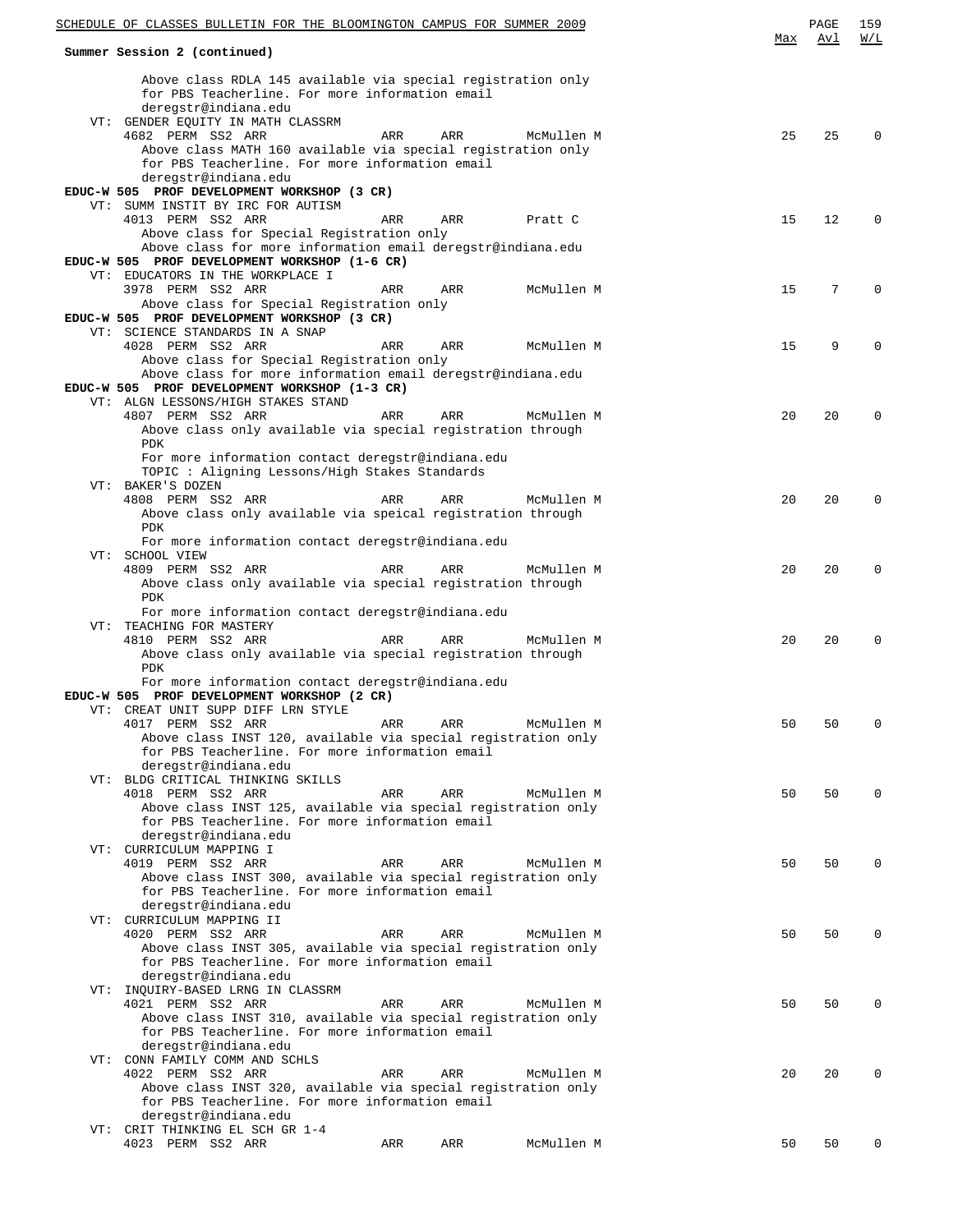| SCHEDULE OF CLASSES BULLETIN FOR THE BLOOMINGTON CAMPUS FOR SUMMER 2009            |     | PAGE | 160         |
|------------------------------------------------------------------------------------|-----|------|-------------|
|                                                                                    | Max | Avl  | W/L         |
| Summer Session 2 (continued)                                                       |     |      |             |
| Above class SCIE 125, available via special registration only                      |     |      |             |
| for PBS Teacherline. For more information email                                    |     |      |             |
| deregstr@indiana.edu                                                               |     |      |             |
| VT: CRIT THINKING MID SCH 5-8                                                      |     |      |             |
| 4024 PERM SS2 ARR<br>ARR<br>ARR<br>McMullen M                                      | 50  | 50   | $\Omega$    |
| Above class SCIE 130, available via special registration only                      |     |      |             |
| for PBS Teacherline. For more information email                                    |     |      |             |
| deregstr@indiana.edu                                                               |     |      |             |
| VT: INTERNET IN K-2 LANG ARTS CURR                                                 |     |      |             |
| 4025 PERM SS2 ARR<br>ARR<br>ARR<br>McMullen M                                      | 50  | 50   | $\Omega$    |
| Above class RDLA 120, available via special registration only                      |     |      |             |
| for PBS Teacherline. For more information email                                    |     |      |             |
| deregstr@indiana.edu                                                               |     |      |             |
| VT: CHILDREN'S AUTHORS ON THE WEB<br>ARR<br>ARR<br>McMullen M                      | 50  | 48   | $\Omega$    |
| 4026 PERM SS2 ARR<br>Above class RDLA 125, available via special registration only |     |      |             |
| for PBS Teacherline. For more information email                                    |     |      |             |
| deregstr@indiana.edu                                                               |     |      |             |
| VT: INTRO TO UNDERLYING PRIN/RES                                                   |     |      |             |
| 4027 PERM SS2 ARR<br>ARR<br>ARR<br>McMullen M                                      | 50  | 50   | $\Omega$    |
| Above class RDLA 150, available via special registration only                      |     |      |             |
| for PBS Teacherline. For more information email                                    |     |      |             |
| deregstr@indiana.edu                                                               |     |      |             |
| VT: TCH PHONEMIC AWARENESS PRE K-3                                                 |     |      |             |
| 4029 PERM SS2 ARR<br>ARR<br>ARR<br>McMullen M                                      | 50  | 50   | $\Omega$    |
| Above class RDLA 155, available via special registration only                      |     |      |             |
| for PBS Teacherline. For more information email                                    |     |      |             |
| deregstr@indiana.edu                                                               |     |      |             |
| VT: TCHG PHONICS/SPELLING PRE K-K                                                  |     |      |             |
| 4030 PERM SS2 ARR<br>ARR<br>ARR<br>McMullen M                                      | 50  | 50   | $\mathbf 0$ |
| Above class RDLA 160, available via special registration only                      |     |      |             |
| for PBS Teacherline. For more information email                                    |     |      |             |
| deregstr@indiana.edu                                                               |     |      |             |
| VT: TRANSFORMATIONS OF LIN FUNCT                                                   |     |      |             |
| 4031 PERM SS2 ARR<br>ARR<br>ARR<br>McMullen M                                      | 50  | 50   | $\Omega$    |
| Above class MATH 415, available via special registration only                      |     |      |             |
| for PBS Teacherline. For more information email<br>deregstr@indiana.edu            |     |      |             |
| VT: SEEING MATH: LINEAR EQUATIONS                                                  |     |      |             |
| 4032 PERM SS2 ARR<br>ARR<br>ARR<br>McMullen M                                      | 50  | 49   | $\Omega$    |
| Above class MATH 420, available via special registration only                      |     |      |             |
| for PBS Teacherline. For more information email                                    |     |      |             |
| deregstr@indiana.edu                                                               |     |      |             |
| VT: PROPORTIONAL REASONING                                                         |     |      |             |
| 4033 PERM SS2 ARR<br>McMullen M<br>ARR<br>ARR                                      | 50  | 50   | $\Omega$    |
| Above class MATH 430, available via special registration only                      |     |      |             |
| for PBS Teacherline. For more information email                                    |     |      |             |
| deregstr@indiana.edu                                                               |     |      |             |
| VT: SEEING MATH: QUAD FUNCTIONS                                                    |     |      |             |
| 4034 PERM SS2 ARR<br>ARR<br>ARR<br>McMullen M                                      | 50  | 50   | $\Omega$    |
| Above class MATH 435, available via special registration only                      |     |      |             |
| for PBS Teacherline. For more information email                                    |     |      |             |
| deregstr@indiana.edu                                                               |     |      |             |
| EDUC-W 505 PROF DEVELOPMENT WORKSHOP (1 CR)                                        |     |      |             |
| VT: AHEAD OF THE CURVE GR 6-8                                                      |     |      |             |
| 4035 PERM SS2 ARR<br>ARR<br>McMullen M<br>ARR                                      | 50  | 50   | $\Omega$    |
| Above class MATH 126, available via special registration only                      |     |      |             |
| for PBS Teacherline. For more information email<br>deregstr@indiana.edu            |     |      |             |
| EDUC-W 505 PROF DEVELOPMENT WORKSHOP (2 CR)                                        |     |      |             |
| VT: SPEC NEEDS SUCC IN MATH CLASS                                                  |     |      |             |
| 4036 PERM SS2 ARR<br>ARR<br>ARR<br>McMullen M                                      | 50  | 50   | $\Omega$    |
| Above class MATH 165, available via special registration only                      |     |      |             |
| for PBS Teacherline. For more information email                                    |     |      |             |
| deregstr@indiana.edu                                                               |     |      |             |
| EDUC-W 505 PROF DEVELOPMENT WORKSHOP (1 CR)                                        |     |      |             |
| VT: RATIONAL NUM, FRA, DEC, PERCNT                                                 |     |      |             |
| 4037 PERM SS2 ARR<br>McMullen M<br>ARR<br>ARR                                      | 50  | 49   | $\Omega$    |
| Above class MATH 246, available via special registration only                      |     |      |             |
| for PBS Teacherline. For more information email                                    |     |      |             |
| deregstr@indiana.edu                                                               |     |      |             |
| EDUC-W 505 PROF DEVELOPMENT WORKSHOP (2 CR)                                        |     |      |             |
| VT: UNDERSTANDING NUMBERS OPER                                                     |     |      |             |
| 4038 PERM SS2 ARR<br>ARR<br>ARR<br>McMullen M                                      | 50  | 49   | $\Omega$    |
| Above class MATH 250, available via special registration only                      |     |      |             |
| for PBS Teacherline. For more information email                                    |     |      |             |
| deregstr@indiana.edu<br>VT: SEEING MATH: LINEAR FUNCTIONS                          |     |      |             |
|                                                                                    |     |      |             |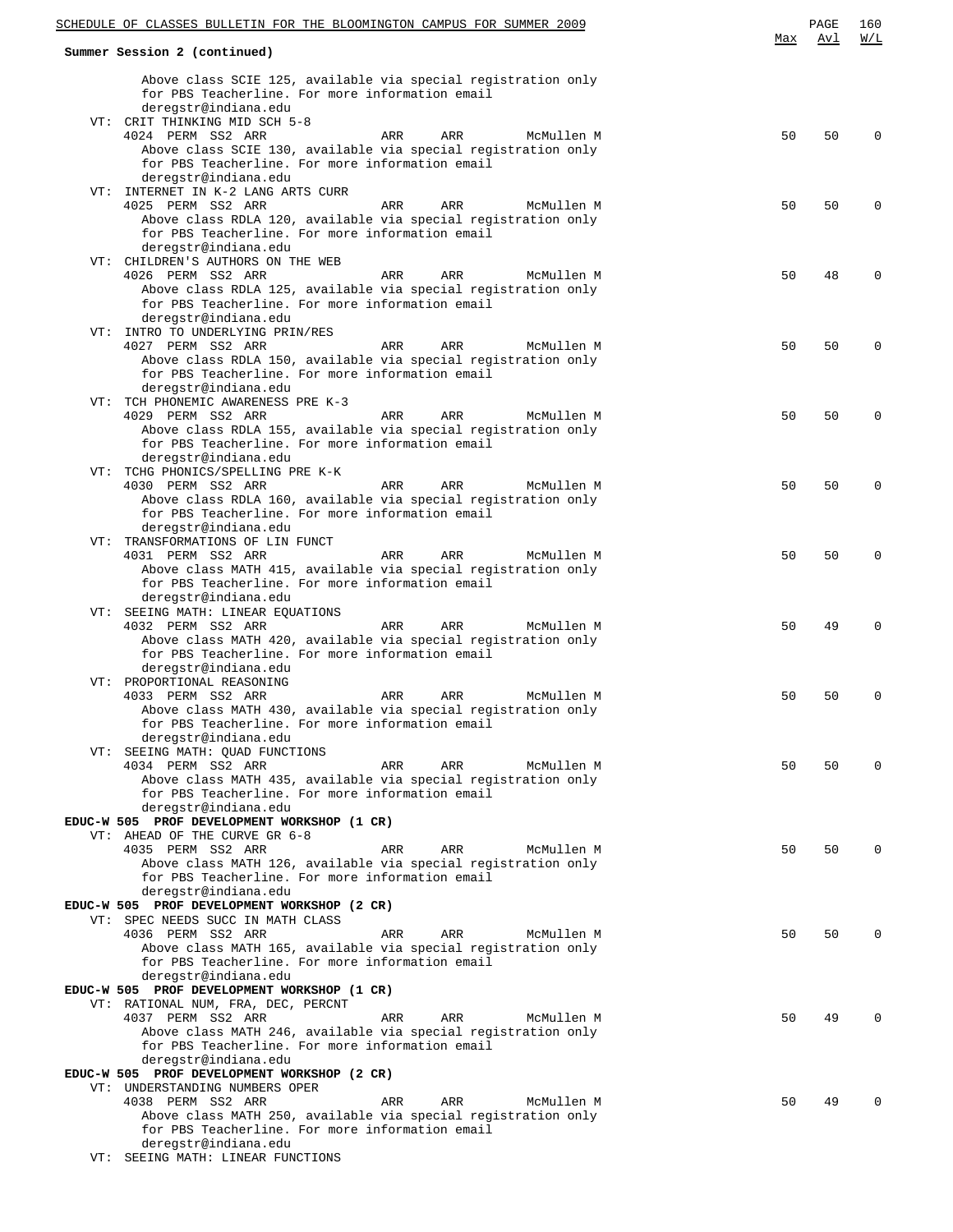| SCHEDULE OF CLASSES BULLETIN FOR THE BLOOMINGTON CAMPUS FOR SUMMER 2009                                          | Max | PAGE<br>Avl | 161<br>W/L  |
|------------------------------------------------------------------------------------------------------------------|-----|-------------|-------------|
| Summer Session 2 (continued)                                                                                     |     |             |             |
| 4039 PERM SS2 ARR<br>ARR<br>McMullen M<br>ARR<br>Above class MATH 410, available via special registration only   | 50  | 48          | $\mathbf 0$ |
| for PBS Teacherline. For more information email                                                                  |     |             |             |
| deregstr@indiana.edu<br>VT: WEBQUESTS FOR GRADES K-12                                                            |     |             |             |
| 4040 PERM SS2 ARR<br>ARR<br>ARR<br>McMullen M                                                                    | 50  | 50          | $\mathbf 0$ |
| Above class TECH 145, available via special registration only<br>for PBS Teacherline. For more information email |     |             |             |
| deregstr@indiana.edu                                                                                             |     |             |             |
| VT: TCH/LRN W/GRAPHIC ORG: INSPIR<br>4041 PERM SS2 ARR<br>ARR<br>ARR<br>McMullen M                               | 50  | 50          | $\Omega$    |
| Above class TECH 195, available via special registration only<br>for PBS Teacherline. For more information email |     |             |             |
| deregstr@indiana.edu                                                                                             |     |             |             |
| VT: COMPUTERS FOR PERS PROD<br>4042 PERM SS2 ARR<br>ARR<br>ARR<br>McMullen M                                     | 50  | 50          | $\Omega$    |
| Above class TECH 300, available via special registration only                                                    |     |             |             |
| for PBS Teacherline. For more information email<br>deregstr@indiana.edu                                          |     |             |             |
| VT: MULTIMEDIA DEV UNDERSTANDING                                                                                 |     |             |             |
| 4043 PERM SS2 ARR<br>ARR<br>ARR<br>McMullen M<br>Above class TECH 305, available via special registration only   | 50  | 50          | $\Omega$    |
| for PBS Teacherline. For more information email                                                                  |     |             |             |
| deregstr@indiana.edu<br>VT: CLSSRM COMP AS LRN STATIONS                                                          |     |             |             |
| 4044 PERM SS2 ARR<br>ARR<br>ARR<br>McMullen M<br>Above class TECH 310, available via special registration only   | 50  | 50          | $\mathbf 0$ |
| for PBS Teacherline. For more information email                                                                  |     |             |             |
| deregstr@indiana.edu<br>VT: COMP FOR COOP EXP                                                                    |     |             |             |
| 4045 PERM SS2 ARR<br>ARR<br>McMullen M<br>ARR                                                                    | 50  | 50          | $\Omega$    |
| Above class TECH 315, available via special registration only<br>for PBS Teacherline. For more information email |     |             |             |
| deregstr@indiana.edu                                                                                             |     |             |             |
| VT: TCHG PHONICS/SPELLING GR 1-3<br>4046 PERM SS2 ARR<br>ARR<br>ARR<br>McMullen M                                | 50  | 50          | 0           |
| Above class RDLA 165, available via special registration only                                                    |     |             |             |
| for PBS Teacherline. For more information email<br>deregstr@indiana.edu                                          |     |             |             |
| VT: TEACHING VOCAB: PRE K-2<br>4047 PERM SS2 ARR<br>ARR<br>ARR<br>McMullen M                                     | 50  | 50          | $\Omega$    |
| Above class RDLA 170, available via special registration only                                                    |     |             |             |
| for PBS Teacherline. For more information email<br>deregstr@indiana.edu                                          |     |             |             |
| EDUC-W 505 PROF DEVELOPMENT WORKSHOP (3 CR)                                                                      |     |             |             |
| VT: TEACHING VOCAB: GRADES 3-5<br>4048 PERM SS2 ARR<br>ARR<br>ARR<br>McMullen M                                  | 50  | 50          | $\Omega$    |
| Above class RDLA 175, available via special registration only<br>for PBS Teacherline. For more information email |     |             |             |
| deregstr@indiana.edu                                                                                             |     |             |             |
| EDUC-W 505 PROF DEVELOPMENT WORKSHOP (2 CR)<br>VT: TCHG RDG IN THE CONTENT AREAS                                 |     |             |             |
| 4049 PERM SS2 ARR<br>ARR<br>ARR<br>McMullen M                                                                    | 50  | 50          | $\Omega$    |
| Above class RDLA 340, available via special registration only<br>for PBS Teacherline. For more information email |     |             |             |
| deregstr@indiana.edu                                                                                             |     |             |             |
| VT: SEARCH/RES ON THE INTERNET<br>4050 PERM SS2 ARR<br>ARR<br>ARR<br>McMullen M                                  | 50  | 50          | $\Omega$    |
| Above class TECH 325, available via special registration only<br>for PBS Teacherline. For more information email |     |             |             |
| deregstr@indiana.edu                                                                                             |     |             |             |
| VT: COMM/COLLABORATE ONLINE<br>4051 PERM SS2 ARR<br>McMullen M<br>ARR<br>ARR                                     | 50  | 50          | $\Omega$    |
| Above class TECH 330, available via special registration only                                                    |     |             |             |
| for PBS Teacherline. For more information email<br>deregstr@indiana.edu                                          |     |             |             |
| VT: PUBLISHING ON THE WEB                                                                                        |     |             |             |
| 4052 PERM SS2 ARR<br>ARR<br>McMullen M<br>ARR<br>Above class TECH 335, available via special registration only   | 50  | 49          | $\mathbf 0$ |
| for PBS Teacherline. For more information email                                                                  |     |             |             |
| deregstr@indiana.edu<br>VT: EVAL/ORG INTERNET RES/CONTENT                                                        |     |             |             |
| 4053 PERM SS2 ARR<br>ARR<br>ARR<br>McMullen M<br>Above class TECH 340, available via special registration only   | 50  | 50          | $\Omega$    |
| for PBS Teacherline. For more information email                                                                  |     |             |             |
| deregstr@indiana.edu<br>EDUC-W 505 PROF DEVELOPMENT WORKSHOP (3 CR)                                              |     |             |             |
| VT: CAPSTONE 1                                                                                                   |     |             |             |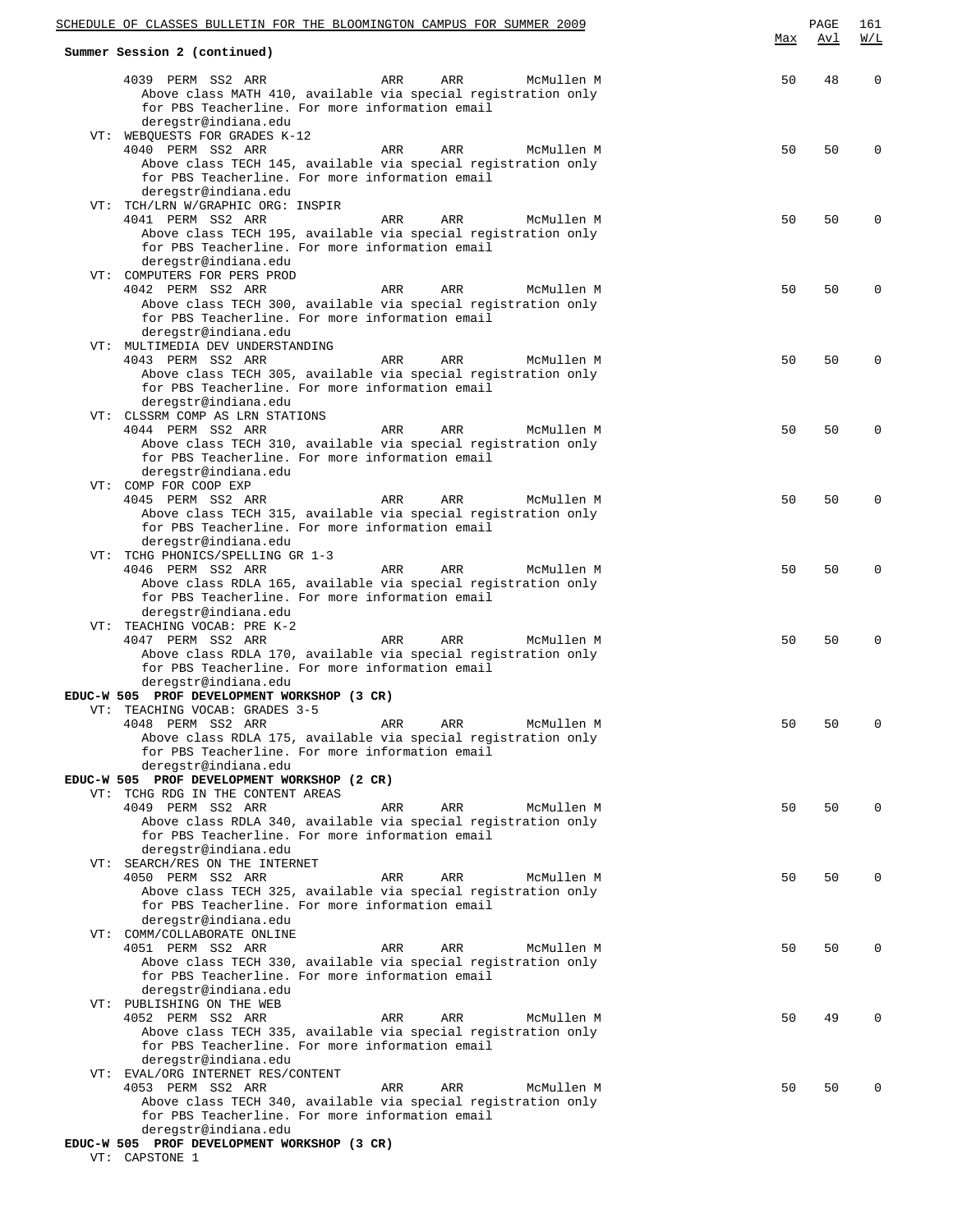| SCHEDULE OF CLASSES BULLETIN FOR THE BLOOMINGTON CAMPUS FOR SUMMER 2009                                                                                       |     |        |            |     | PAGE        | 162      |
|---------------------------------------------------------------------------------------------------------------------------------------------------------------|-----|--------|------------|-----|-------------|----------|
| Summer Session 2 (continued)                                                                                                                                  |     |        |            | Max | Avl         | W/L      |
| 4054 PERM SS2 ARR<br>Above class TECH 410, available via special registration only<br>for PBS Teacherline. For more information email<br>deregstr@indiana.edu | ARR | ARR    | McMullen M | 50  | 50          | 0        |
| EDUC-W 505 PROF DEVELOPMENT WORKSHOP (1-3 CR)<br>VT: ADVANCED COLLEGE PROJECT                                                                                 |     |        |            |     |             |          |
| 4056 PERM SS2 ARR<br>TOPIC : Advanced College Project                                                                                                         | ARR | ARR    | McMullen M | 30  | 30          | $\Omega$ |
| Above class for special registration only to ACP participants<br>EDUC-W 505 PROF DEVELOPMENT WORKSHOP (2 CR)                                                  |     |        |            |     |             |          |
| VT: DIFFERENTIATING INSTRUCTION<br>5202 PERM SS2 ARR<br>Above class INST 180 available via special registration only                                          | ARR | HD TBA | McMullen M | 20  | 20          | $\Omega$ |
| for PBS Teacherline<br>Above class for authorization email deregstr@indiana.edu                                                                               |     |        |            |     |             |          |
| EDUC-W 505 PROF DEVELOPMENT WORKSHOP (1-3 CR)<br>VT: CLOSE UP INSTITUTE FOR TCHRS                                                                             |     |        |            |     |             |          |
| 4066 PERM SS2 ARR<br>Above class for Special Registration only                                                                                                | ARR | ARR    | McMullen M | 15  | 15          | $\Omega$ |
| Above class for authorization email deregstr@indiana.edu<br>EDUC-W 505 PROF DEVELOPMENT WORKSHOP (1-6 CR)                                                     |     |        |            |     |             |          |
| VT: MENTOR TEACHER TRAINING<br>4788 PERM SS2 ARR                                                                                                              | ARR | ARR    | McMullen M | 15  | 15          | $\Omega$ |
| Above class open only to participants from Brownsburg Schools<br>For more information email deregstr@indiana.edu                                              |     |        |            |     |             |          |
| EDUC-W 505 PROF DEVELOPMENT WORKSHOP (3 CR)<br>VT: CLOSE UP INSTITUTE FOR TCHRS                                                                               |     |        |            |     |             |          |
| 5761 PERM SS2 ARR<br>TOPIC : Close Up Institute for Teachers Facilitator Training                                                                             | ARR | ARR    | McMullen M | 15  | 15          | 0        |
| Above class available via special registration only thorugh<br>The Close Up Foundation                                                                        |     |        |            |     |             |          |
| Above class authorization email deregstr@indiana.edu<br>VT: CIVIC EDUCATION IN ACTION                                                                         |     |        |            |     |             |          |
| 5762 PERM SS2 ARR<br>TOPIC : Civic Education in Action                                                                                                        | ARR | ARR    | McMullen M | 15  | 14          | $\Omega$ |
| Above class available via special registration only through<br>The Close Up Foundation                                                                        |     |        |            |     |             |          |
| Above class authorization email deregstr@indiana.edu<br>VT: CLOSE UP INSTITUTE FOR TCHRS                                                                      |     |        |            |     |             |          |
| 5763 PERM SS2 ARR<br>TOPIC : Close-Up Institute for Teachers - Facilitator                                                                                    | ARR | ARR    | McMullen M | 15  | 15          | $\Omega$ |
| Training<br>Above class available via special registration only through                                                                                       |     |        |            |     |             |          |
| The Close Up Foundation<br>Above class authorization email deregstr@indiana.edu                                                                               |     |        |            |     |             |          |
| EDUC-L 506 READ/ACAD SUPPORT POSTSEC LNR (3 CR)<br>13168 PERM SS2 ARR                                                                                         |     |        |            | 15  | 9           | 0        |
| Above class taught online                                                                                                                                     | ARR | ARR    | Whitmore W |     |             |          |
| Above class for authorization email deregstr@indiana.edu<br>EDUC-L 507 ISSUES IN LANGUAGE LEARNING (3 CR)                                                     |     |        |            |     |             |          |
| 13169 PERM SS2 ARR<br>Above class taught online                                                                                                               | ARR | ARR    | Lee M      | 15  | 13          | $\Omega$ |
| Above class for authorization email deregstr@indiana.edu<br>EDUC-E 508 SEMINAR IN EARLY CHILDHOOD (3 CR)                                                      |     |        |            |     |             |          |
| 14562 PERM SS2 ARR<br>Above class for Special Registration only                                                                                               | ARR | ARR    | Tomlin A   | 15  | 5           | $\Omega$ |
| Above class authorization, email deregstr@indiana.edu<br>Above class meets with EDUC-F 401                                                                    |     |        |            |     |             |          |
| EDUC-L 509 CRITICAL ISSUES FOR RDG PROF (3 CR)                                                                                                                |     |        |            |     |             |          |
| 5588 PERM SS2 ARR<br>Above class taught online                                                                                                                | ARR | ARR    | Elsener A  | 25  | 16          | $\Omega$ |
| Above class authorization, email deregstr@indiana.edu<br>Above class meets with EDUC-L 409                                                                    |     |        |            |     |             |          |
| EDUC-K 510 ASSISTIVE TECH IN SPECIAL EDUC (3 CR)<br>13176 PERM SS2 ARR                                                                                        | ARR | ARR    | Swenson K  | 15  | $\mathbf 1$ | $\Omega$ |
| Above class taught online<br>Above class for authorization email deregstr@indiana.edu                                                                         |     |        |            |     |             |          |
| EDUC-L 511 TEACHING WRITING ELEM SCHOOLS (3 CR)<br>13170 PERM SS2 ARR                                                                                         | ARR | ARR    | Davis T    | 15  | 12          | $\Omega$ |
| Above class taught online<br>Above class for authorization email deregstr@indiana.edu                                                                         |     |        |            |     |             |          |
| EDUC-L 520 ADV STUDY FOREIGN LANG TCH (3 CR)<br>5100 PERM SS2 ARR                                                                                             | ARR | ARR    | Liu J      | 20  | 4           | $\Omega$ |
| Above class available via special registration only for<br>participants in the Chinese Pedagogy Institute, beginning                                          |     |        |            |     |             |          |
| track participants<br>Above class authorization, email deregstr@Indiana.edu                                                                                   |     |        |            |     |             |          |
| EDUC-L 524 LANG ISS IN BI/MULTI/EDUC (3 CR)                                                                                                                   |     |        |            |     |             |          |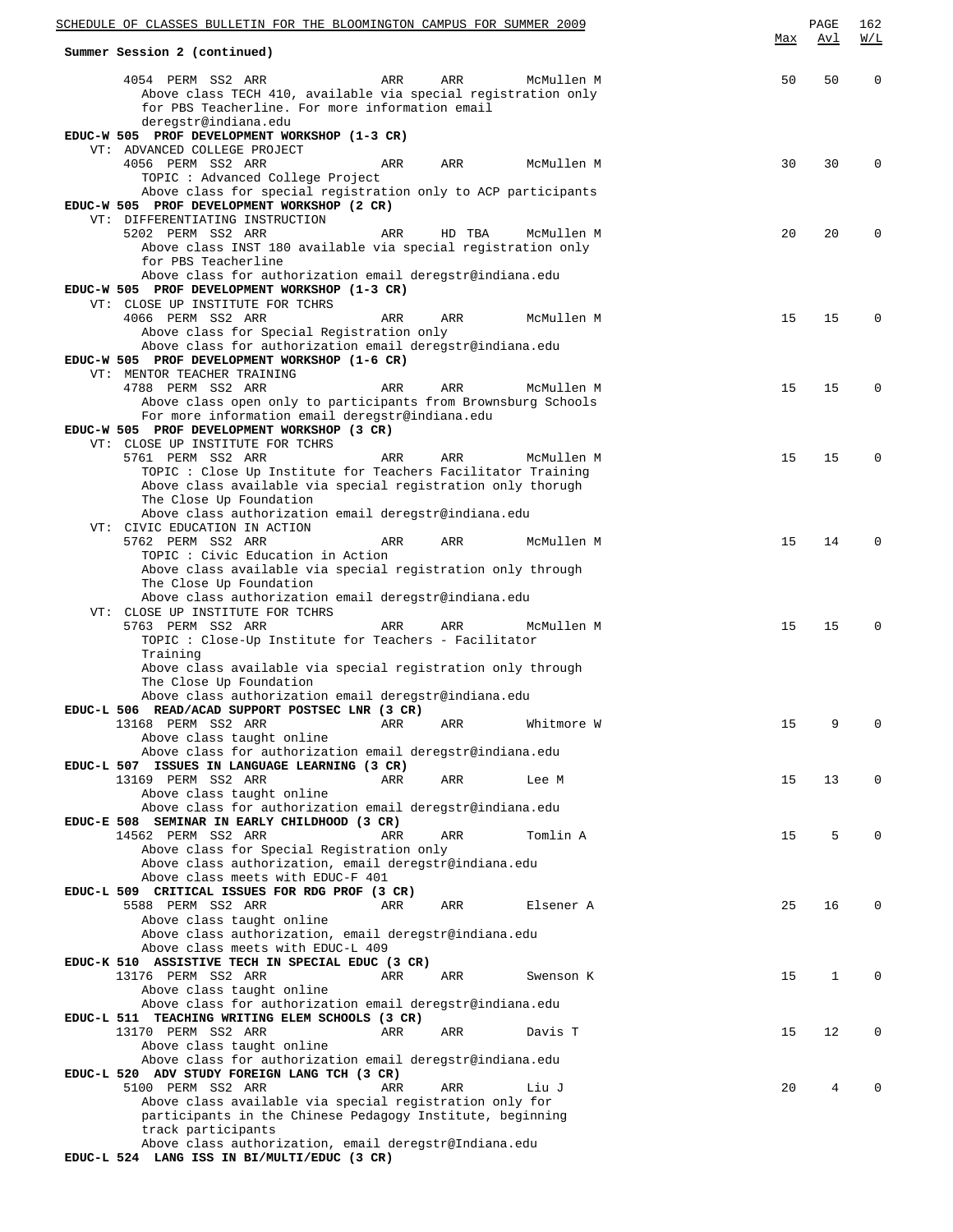| <u>Max</u><br>Summer Session 2 (continued)<br>5759 PERM SS2 ARR<br>Blackwood J<br>15<br>4<br>$\Omega$<br>ARR<br>ARR<br>Above class taught via world wide web<br>Above class authorization, email deregstr@indiana.edu<br>EDUC-N 524 MATH TEACHERS WORKSHOP (1-6 CR)<br>14967 PERM SS2 ARR<br>2<br>15<br>$\Omega$<br>ARR<br>ARR<br>Brown C<br>Above class for Special Registration only<br>Above class for authorization and further information, email<br>deregstr@indiana.edu<br>EDUC-L 530 TOPICAL WKSHP IN LANGUAGE EDUC (3 CR)<br>VT: DESIGN/DEVEL SEC CHINESE CURR<br>5586 PERM SS2 ARR<br>ARR<br>15<br>12<br>ARR<br>Liu J<br>$\Omega$<br>TOPIC : Designing and Developing Secondary Chinese Curriculum<br>Above class available via special registration only for<br>participants in the Chinese Pedagogy Institute, for advanced<br>track participants<br>Above class authorization or for more information email<br>deregstr@indiana.edu<br>VT: MAT CUR DEV ESL FORGN LANG TCH<br>8<br>13173 PERM SS2 ARR<br>15<br>ARR<br>ARR<br>Barnett C<br>TOPIC : Materials and Curriculum Development for ESL and<br>Foreign Language Teachers<br>Above class taught online<br>Above class for authorization email deregstr@indiana.edu<br>EDUC-E 590 IND STUDY OR RES IN ELEM EDUC (3 CR)<br>4064 PERM SS2 ARR<br>ARR<br>Cole C<br>20<br>18<br>$\Omega$<br>ARR<br>Above class for Center on Education and Lifelong Learning<br>summer participants only<br>4821 PERM SS2 ARR<br>20<br>20<br>$\mathbf 0$<br>ARR<br>ARR<br>Cole C<br>Above class for Center on Education and Lifelong Learning<br>summer participants only<br>5148 PERM SS2 ARR<br>20<br>20<br>$\mathbf 0$<br>ARR<br>ARR<br>Cole C<br>Above class for Center on Education and Lifelong Learning<br>summer participants only<br>Above class requires permission of Department<br>5149 PERM SS2 ARR<br>ARR<br>Cole C<br>20<br>20<br>$\mathbf 0$<br>ARR<br>Above class for Center on Education and Lifelong Learning<br>summer participants only<br>Above class requires permission of Department<br>EDUC-S 590 IND STUDY OR RES IN SECNDRY ED (3 CR)<br>4063 PERM SS2 ARR<br>ARR<br>20<br>20<br>$\Omega$<br>ARR<br>Cole C<br>Above class for Center on Education and Lifelong Learning<br>Summer Camp Participants only<br>Above class graded on S/F basis only<br>5152 PERM SS2 ARR<br>ARR<br>20<br>$\mathbf 0$<br>ARR<br>Cole C<br>20<br>Above class for Center on Education and Lifelong Learning<br>Summer Camp participants only<br>Above class graded on S/F basis only<br>EDUC-Z 590 IND STUDY OR RES IN ART EDUC (1-3 CR)<br>2<br>4065 PERM SS2 ARR<br>ARR<br>ARR<br>Bizzari J<br>2<br>0<br>LANGUAGE EDUC/DISTRIBUTED EDUC (450)<br>EDUC-X 400 DIAG TCH READING IN CLASSROOM (3 CR)<br>2047 PERM SS2 ARR<br>ARR<br>ARR<br>Keene S<br>25<br>23<br>0<br>Above class is offered on the world wide web<br>Above class for authorization e-mail deregstr@indiana.edu<br>Above class check<br>http://www.indiana.edu/~disted/courses.html#iusoe for course<br>websites where you can find instructors' contact information<br>EDUC-X 425 PRACTICUM IN READING (3 CR)<br>2049 PERM SS2 ARR<br>ARR<br>ARR<br>15<br>15<br>$\Omega$<br>Above class offered on the world wide web<br>Above class for authorization e-mail deregstr@indiana.edu<br>Above class students must first contact the distance<br>education instructor to begin participation in any course<br>Above class check<br>http://www.indiana.edu/~disted/courses.html#iusoe for course<br>websites where you can find instructors' contact information<br>Above class requires special fee - See fee page<br>EDUC-L 501 CRITICAL READ IN CONTENT AREAS (3 CR)<br>1886 PERM SS2 ARR<br>ARR<br>ARR<br>Jordan S<br>15<br>11<br>0<br>Above class is offered on the world wide web<br>Above class for authorization e-mail deregstr@indiana.edu<br>Check $http://www.indiana.edu/~disted/courses.html#iusoe for$<br>course websites where you can find instructors' contact<br>information<br>EDUC-L 502 SOC/PSY/LING APPL RDG INST (3 CR)<br>3916 PERM SS2 ARR<br>ARR<br>Coronel-Molina S<br>15<br>2<br>ARR<br>0 | SCHEDULE OF CLASSES BULLETIN FOR THE BLOOMINGTON CAMPUS FOR SUMMER 2009 |  |  | PAGE | 163 |
|---------------------------------------------------------------------------------------------------------------------------------------------------------------------------------------------------------------------------------------------------------------------------------------------------------------------------------------------------------------------------------------------------------------------------------------------------------------------------------------------------------------------------------------------------------------------------------------------------------------------------------------------------------------------------------------------------------------------------------------------------------------------------------------------------------------------------------------------------------------------------------------------------------------------------------------------------------------------------------------------------------------------------------------------------------------------------------------------------------------------------------------------------------------------------------------------------------------------------------------------------------------------------------------------------------------------------------------------------------------------------------------------------------------------------------------------------------------------------------------------------------------------------------------------------------------------------------------------------------------------------------------------------------------------------------------------------------------------------------------------------------------------------------------------------------------------------------------------------------------------------------------------------------------------------------------------------------------------------------------------------------------------------------------------------------------------------------------------------------------------------------------------------------------------------------------------------------------------------------------------------------------------------------------------------------------------------------------------------------------------------------------------------------------------------------------------------------------------------------------------------------------------------------------------------------------------------------------------------------------------------------------------------------------------------------------------------------------------------------------------------------------------------------------------------------------------------------------------------------------------------------------------------------------------------------------------------------------------------------------------------------------------------------------------------------------------------------------------------------------------------------------------------------------------------------------------------------------------------------------------------------------------------------------------------------------------------------------------------------------------------------------------------------------------------------------------------------------------------------------------------------------------------------------------------------------------------------------------------------------------------------------------------------------------------------------------------------------------------------------------------------------------------------------------------------------------------------------------------------------------------------------------------------------------------------------------------------------------------------------------------------------------------------------------------------------------------------------------------------------------------------------|-------------------------------------------------------------------------|--|--|------|-----|
|                                                                                                                                                                                                                                                                                                                                                                                                                                                                                                                                                                                                                                                                                                                                                                                                                                                                                                                                                                                                                                                                                                                                                                                                                                                                                                                                                                                                                                                                                                                                                                                                                                                                                                                                                                                                                                                                                                                                                                                                                                                                                                                                                                                                                                                                                                                                                                                                                                                                                                                                                                                                                                                                                                                                                                                                                                                                                                                                                                                                                                                                                                                                                                                                                                                                                                                                                                                                                                                                                                                                                                                                                                                                                                                                                                                                                                                                                                                                                                                                                                                                                                                                       |                                                                         |  |  | Avl  | W/L |
|                                                                                                                                                                                                                                                                                                                                                                                                                                                                                                                                                                                                                                                                                                                                                                                                                                                                                                                                                                                                                                                                                                                                                                                                                                                                                                                                                                                                                                                                                                                                                                                                                                                                                                                                                                                                                                                                                                                                                                                                                                                                                                                                                                                                                                                                                                                                                                                                                                                                                                                                                                                                                                                                                                                                                                                                                                                                                                                                                                                                                                                                                                                                                                                                                                                                                                                                                                                                                                                                                                                                                                                                                                                                                                                                                                                                                                                                                                                                                                                                                                                                                                                                       |                                                                         |  |  |      |     |
|                                                                                                                                                                                                                                                                                                                                                                                                                                                                                                                                                                                                                                                                                                                                                                                                                                                                                                                                                                                                                                                                                                                                                                                                                                                                                                                                                                                                                                                                                                                                                                                                                                                                                                                                                                                                                                                                                                                                                                                                                                                                                                                                                                                                                                                                                                                                                                                                                                                                                                                                                                                                                                                                                                                                                                                                                                                                                                                                                                                                                                                                                                                                                                                                                                                                                                                                                                                                                                                                                                                                                                                                                                                                                                                                                                                                                                                                                                                                                                                                                                                                                                                                       |                                                                         |  |  |      |     |
|                                                                                                                                                                                                                                                                                                                                                                                                                                                                                                                                                                                                                                                                                                                                                                                                                                                                                                                                                                                                                                                                                                                                                                                                                                                                                                                                                                                                                                                                                                                                                                                                                                                                                                                                                                                                                                                                                                                                                                                                                                                                                                                                                                                                                                                                                                                                                                                                                                                                                                                                                                                                                                                                                                                                                                                                                                                                                                                                                                                                                                                                                                                                                                                                                                                                                                                                                                                                                                                                                                                                                                                                                                                                                                                                                                                                                                                                                                                                                                                                                                                                                                                                       |                                                                         |  |  |      |     |
|                                                                                                                                                                                                                                                                                                                                                                                                                                                                                                                                                                                                                                                                                                                                                                                                                                                                                                                                                                                                                                                                                                                                                                                                                                                                                                                                                                                                                                                                                                                                                                                                                                                                                                                                                                                                                                                                                                                                                                                                                                                                                                                                                                                                                                                                                                                                                                                                                                                                                                                                                                                                                                                                                                                                                                                                                                                                                                                                                                                                                                                                                                                                                                                                                                                                                                                                                                                                                                                                                                                                                                                                                                                                                                                                                                                                                                                                                                                                                                                                                                                                                                                                       |                                                                         |  |  |      |     |
|                                                                                                                                                                                                                                                                                                                                                                                                                                                                                                                                                                                                                                                                                                                                                                                                                                                                                                                                                                                                                                                                                                                                                                                                                                                                                                                                                                                                                                                                                                                                                                                                                                                                                                                                                                                                                                                                                                                                                                                                                                                                                                                                                                                                                                                                                                                                                                                                                                                                                                                                                                                                                                                                                                                                                                                                                                                                                                                                                                                                                                                                                                                                                                                                                                                                                                                                                                                                                                                                                                                                                                                                                                                                                                                                                                                                                                                                                                                                                                                                                                                                                                                                       |                                                                         |  |  |      |     |
|                                                                                                                                                                                                                                                                                                                                                                                                                                                                                                                                                                                                                                                                                                                                                                                                                                                                                                                                                                                                                                                                                                                                                                                                                                                                                                                                                                                                                                                                                                                                                                                                                                                                                                                                                                                                                                                                                                                                                                                                                                                                                                                                                                                                                                                                                                                                                                                                                                                                                                                                                                                                                                                                                                                                                                                                                                                                                                                                                                                                                                                                                                                                                                                                                                                                                                                                                                                                                                                                                                                                                                                                                                                                                                                                                                                                                                                                                                                                                                                                                                                                                                                                       |                                                                         |  |  |      |     |
|                                                                                                                                                                                                                                                                                                                                                                                                                                                                                                                                                                                                                                                                                                                                                                                                                                                                                                                                                                                                                                                                                                                                                                                                                                                                                                                                                                                                                                                                                                                                                                                                                                                                                                                                                                                                                                                                                                                                                                                                                                                                                                                                                                                                                                                                                                                                                                                                                                                                                                                                                                                                                                                                                                                                                                                                                                                                                                                                                                                                                                                                                                                                                                                                                                                                                                                                                                                                                                                                                                                                                                                                                                                                                                                                                                                                                                                                                                                                                                                                                                                                                                                                       |                                                                         |  |  |      |     |
|                                                                                                                                                                                                                                                                                                                                                                                                                                                                                                                                                                                                                                                                                                                                                                                                                                                                                                                                                                                                                                                                                                                                                                                                                                                                                                                                                                                                                                                                                                                                                                                                                                                                                                                                                                                                                                                                                                                                                                                                                                                                                                                                                                                                                                                                                                                                                                                                                                                                                                                                                                                                                                                                                                                                                                                                                                                                                                                                                                                                                                                                                                                                                                                                                                                                                                                                                                                                                                                                                                                                                                                                                                                                                                                                                                                                                                                                                                                                                                                                                                                                                                                                       |                                                                         |  |  |      |     |
|                                                                                                                                                                                                                                                                                                                                                                                                                                                                                                                                                                                                                                                                                                                                                                                                                                                                                                                                                                                                                                                                                                                                                                                                                                                                                                                                                                                                                                                                                                                                                                                                                                                                                                                                                                                                                                                                                                                                                                                                                                                                                                                                                                                                                                                                                                                                                                                                                                                                                                                                                                                                                                                                                                                                                                                                                                                                                                                                                                                                                                                                                                                                                                                                                                                                                                                                                                                                                                                                                                                                                                                                                                                                                                                                                                                                                                                                                                                                                                                                                                                                                                                                       |                                                                         |  |  |      |     |
|                                                                                                                                                                                                                                                                                                                                                                                                                                                                                                                                                                                                                                                                                                                                                                                                                                                                                                                                                                                                                                                                                                                                                                                                                                                                                                                                                                                                                                                                                                                                                                                                                                                                                                                                                                                                                                                                                                                                                                                                                                                                                                                                                                                                                                                                                                                                                                                                                                                                                                                                                                                                                                                                                                                                                                                                                                                                                                                                                                                                                                                                                                                                                                                                                                                                                                                                                                                                                                                                                                                                                                                                                                                                                                                                                                                                                                                                                                                                                                                                                                                                                                                                       |                                                                         |  |  |      |     |
|                                                                                                                                                                                                                                                                                                                                                                                                                                                                                                                                                                                                                                                                                                                                                                                                                                                                                                                                                                                                                                                                                                                                                                                                                                                                                                                                                                                                                                                                                                                                                                                                                                                                                                                                                                                                                                                                                                                                                                                                                                                                                                                                                                                                                                                                                                                                                                                                                                                                                                                                                                                                                                                                                                                                                                                                                                                                                                                                                                                                                                                                                                                                                                                                                                                                                                                                                                                                                                                                                                                                                                                                                                                                                                                                                                                                                                                                                                                                                                                                                                                                                                                                       |                                                                         |  |  |      |     |
|                                                                                                                                                                                                                                                                                                                                                                                                                                                                                                                                                                                                                                                                                                                                                                                                                                                                                                                                                                                                                                                                                                                                                                                                                                                                                                                                                                                                                                                                                                                                                                                                                                                                                                                                                                                                                                                                                                                                                                                                                                                                                                                                                                                                                                                                                                                                                                                                                                                                                                                                                                                                                                                                                                                                                                                                                                                                                                                                                                                                                                                                                                                                                                                                                                                                                                                                                                                                                                                                                                                                                                                                                                                                                                                                                                                                                                                                                                                                                                                                                                                                                                                                       |                                                                         |  |  |      |     |
|                                                                                                                                                                                                                                                                                                                                                                                                                                                                                                                                                                                                                                                                                                                                                                                                                                                                                                                                                                                                                                                                                                                                                                                                                                                                                                                                                                                                                                                                                                                                                                                                                                                                                                                                                                                                                                                                                                                                                                                                                                                                                                                                                                                                                                                                                                                                                                                                                                                                                                                                                                                                                                                                                                                                                                                                                                                                                                                                                                                                                                                                                                                                                                                                                                                                                                                                                                                                                                                                                                                                                                                                                                                                                                                                                                                                                                                                                                                                                                                                                                                                                                                                       |                                                                         |  |  |      |     |
|                                                                                                                                                                                                                                                                                                                                                                                                                                                                                                                                                                                                                                                                                                                                                                                                                                                                                                                                                                                                                                                                                                                                                                                                                                                                                                                                                                                                                                                                                                                                                                                                                                                                                                                                                                                                                                                                                                                                                                                                                                                                                                                                                                                                                                                                                                                                                                                                                                                                                                                                                                                                                                                                                                                                                                                                                                                                                                                                                                                                                                                                                                                                                                                                                                                                                                                                                                                                                                                                                                                                                                                                                                                                                                                                                                                                                                                                                                                                                                                                                                                                                                                                       |                                                                         |  |  |      |     |
|                                                                                                                                                                                                                                                                                                                                                                                                                                                                                                                                                                                                                                                                                                                                                                                                                                                                                                                                                                                                                                                                                                                                                                                                                                                                                                                                                                                                                                                                                                                                                                                                                                                                                                                                                                                                                                                                                                                                                                                                                                                                                                                                                                                                                                                                                                                                                                                                                                                                                                                                                                                                                                                                                                                                                                                                                                                                                                                                                                                                                                                                                                                                                                                                                                                                                                                                                                                                                                                                                                                                                                                                                                                                                                                                                                                                                                                                                                                                                                                                                                                                                                                                       |                                                                         |  |  |      |     |
|                                                                                                                                                                                                                                                                                                                                                                                                                                                                                                                                                                                                                                                                                                                                                                                                                                                                                                                                                                                                                                                                                                                                                                                                                                                                                                                                                                                                                                                                                                                                                                                                                                                                                                                                                                                                                                                                                                                                                                                                                                                                                                                                                                                                                                                                                                                                                                                                                                                                                                                                                                                                                                                                                                                                                                                                                                                                                                                                                                                                                                                                                                                                                                                                                                                                                                                                                                                                                                                                                                                                                                                                                                                                                                                                                                                                                                                                                                                                                                                                                                                                                                                                       |                                                                         |  |  |      |     |
|                                                                                                                                                                                                                                                                                                                                                                                                                                                                                                                                                                                                                                                                                                                                                                                                                                                                                                                                                                                                                                                                                                                                                                                                                                                                                                                                                                                                                                                                                                                                                                                                                                                                                                                                                                                                                                                                                                                                                                                                                                                                                                                                                                                                                                                                                                                                                                                                                                                                                                                                                                                                                                                                                                                                                                                                                                                                                                                                                                                                                                                                                                                                                                                                                                                                                                                                                                                                                                                                                                                                                                                                                                                                                                                                                                                                                                                                                                                                                                                                                                                                                                                                       |                                                                         |  |  |      |     |
|                                                                                                                                                                                                                                                                                                                                                                                                                                                                                                                                                                                                                                                                                                                                                                                                                                                                                                                                                                                                                                                                                                                                                                                                                                                                                                                                                                                                                                                                                                                                                                                                                                                                                                                                                                                                                                                                                                                                                                                                                                                                                                                                                                                                                                                                                                                                                                                                                                                                                                                                                                                                                                                                                                                                                                                                                                                                                                                                                                                                                                                                                                                                                                                                                                                                                                                                                                                                                                                                                                                                                                                                                                                                                                                                                                                                                                                                                                                                                                                                                                                                                                                                       |                                                                         |  |  |      |     |
|                                                                                                                                                                                                                                                                                                                                                                                                                                                                                                                                                                                                                                                                                                                                                                                                                                                                                                                                                                                                                                                                                                                                                                                                                                                                                                                                                                                                                                                                                                                                                                                                                                                                                                                                                                                                                                                                                                                                                                                                                                                                                                                                                                                                                                                                                                                                                                                                                                                                                                                                                                                                                                                                                                                                                                                                                                                                                                                                                                                                                                                                                                                                                                                                                                                                                                                                                                                                                                                                                                                                                                                                                                                                                                                                                                                                                                                                                                                                                                                                                                                                                                                                       |                                                                         |  |  |      |     |
|                                                                                                                                                                                                                                                                                                                                                                                                                                                                                                                                                                                                                                                                                                                                                                                                                                                                                                                                                                                                                                                                                                                                                                                                                                                                                                                                                                                                                                                                                                                                                                                                                                                                                                                                                                                                                                                                                                                                                                                                                                                                                                                                                                                                                                                                                                                                                                                                                                                                                                                                                                                                                                                                                                                                                                                                                                                                                                                                                                                                                                                                                                                                                                                                                                                                                                                                                                                                                                                                                                                                                                                                                                                                                                                                                                                                                                                                                                                                                                                                                                                                                                                                       |                                                                         |  |  |      |     |
|                                                                                                                                                                                                                                                                                                                                                                                                                                                                                                                                                                                                                                                                                                                                                                                                                                                                                                                                                                                                                                                                                                                                                                                                                                                                                                                                                                                                                                                                                                                                                                                                                                                                                                                                                                                                                                                                                                                                                                                                                                                                                                                                                                                                                                                                                                                                                                                                                                                                                                                                                                                                                                                                                                                                                                                                                                                                                                                                                                                                                                                                                                                                                                                                                                                                                                                                                                                                                                                                                                                                                                                                                                                                                                                                                                                                                                                                                                                                                                                                                                                                                                                                       |                                                                         |  |  |      |     |
|                                                                                                                                                                                                                                                                                                                                                                                                                                                                                                                                                                                                                                                                                                                                                                                                                                                                                                                                                                                                                                                                                                                                                                                                                                                                                                                                                                                                                                                                                                                                                                                                                                                                                                                                                                                                                                                                                                                                                                                                                                                                                                                                                                                                                                                                                                                                                                                                                                                                                                                                                                                                                                                                                                                                                                                                                                                                                                                                                                                                                                                                                                                                                                                                                                                                                                                                                                                                                                                                                                                                                                                                                                                                                                                                                                                                                                                                                                                                                                                                                                                                                                                                       |                                                                         |  |  |      |     |
|                                                                                                                                                                                                                                                                                                                                                                                                                                                                                                                                                                                                                                                                                                                                                                                                                                                                                                                                                                                                                                                                                                                                                                                                                                                                                                                                                                                                                                                                                                                                                                                                                                                                                                                                                                                                                                                                                                                                                                                                                                                                                                                                                                                                                                                                                                                                                                                                                                                                                                                                                                                                                                                                                                                                                                                                                                                                                                                                                                                                                                                                                                                                                                                                                                                                                                                                                                                                                                                                                                                                                                                                                                                                                                                                                                                                                                                                                                                                                                                                                                                                                                                                       |                                                                         |  |  |      |     |
|                                                                                                                                                                                                                                                                                                                                                                                                                                                                                                                                                                                                                                                                                                                                                                                                                                                                                                                                                                                                                                                                                                                                                                                                                                                                                                                                                                                                                                                                                                                                                                                                                                                                                                                                                                                                                                                                                                                                                                                                                                                                                                                                                                                                                                                                                                                                                                                                                                                                                                                                                                                                                                                                                                                                                                                                                                                                                                                                                                                                                                                                                                                                                                                                                                                                                                                                                                                                                                                                                                                                                                                                                                                                                                                                                                                                                                                                                                                                                                                                                                                                                                                                       |                                                                         |  |  |      |     |
|                                                                                                                                                                                                                                                                                                                                                                                                                                                                                                                                                                                                                                                                                                                                                                                                                                                                                                                                                                                                                                                                                                                                                                                                                                                                                                                                                                                                                                                                                                                                                                                                                                                                                                                                                                                                                                                                                                                                                                                                                                                                                                                                                                                                                                                                                                                                                                                                                                                                                                                                                                                                                                                                                                                                                                                                                                                                                                                                                                                                                                                                                                                                                                                                                                                                                                                                                                                                                                                                                                                                                                                                                                                                                                                                                                                                                                                                                                                                                                                                                                                                                                                                       |                                                                         |  |  |      |     |
|                                                                                                                                                                                                                                                                                                                                                                                                                                                                                                                                                                                                                                                                                                                                                                                                                                                                                                                                                                                                                                                                                                                                                                                                                                                                                                                                                                                                                                                                                                                                                                                                                                                                                                                                                                                                                                                                                                                                                                                                                                                                                                                                                                                                                                                                                                                                                                                                                                                                                                                                                                                                                                                                                                                                                                                                                                                                                                                                                                                                                                                                                                                                                                                                                                                                                                                                                                                                                                                                                                                                                                                                                                                                                                                                                                                                                                                                                                                                                                                                                                                                                                                                       |                                                                         |  |  |      |     |
|                                                                                                                                                                                                                                                                                                                                                                                                                                                                                                                                                                                                                                                                                                                                                                                                                                                                                                                                                                                                                                                                                                                                                                                                                                                                                                                                                                                                                                                                                                                                                                                                                                                                                                                                                                                                                                                                                                                                                                                                                                                                                                                                                                                                                                                                                                                                                                                                                                                                                                                                                                                                                                                                                                                                                                                                                                                                                                                                                                                                                                                                                                                                                                                                                                                                                                                                                                                                                                                                                                                                                                                                                                                                                                                                                                                                                                                                                                                                                                                                                                                                                                                                       |                                                                         |  |  |      |     |
|                                                                                                                                                                                                                                                                                                                                                                                                                                                                                                                                                                                                                                                                                                                                                                                                                                                                                                                                                                                                                                                                                                                                                                                                                                                                                                                                                                                                                                                                                                                                                                                                                                                                                                                                                                                                                                                                                                                                                                                                                                                                                                                                                                                                                                                                                                                                                                                                                                                                                                                                                                                                                                                                                                                                                                                                                                                                                                                                                                                                                                                                                                                                                                                                                                                                                                                                                                                                                                                                                                                                                                                                                                                                                                                                                                                                                                                                                                                                                                                                                                                                                                                                       |                                                                         |  |  |      |     |
|                                                                                                                                                                                                                                                                                                                                                                                                                                                                                                                                                                                                                                                                                                                                                                                                                                                                                                                                                                                                                                                                                                                                                                                                                                                                                                                                                                                                                                                                                                                                                                                                                                                                                                                                                                                                                                                                                                                                                                                                                                                                                                                                                                                                                                                                                                                                                                                                                                                                                                                                                                                                                                                                                                                                                                                                                                                                                                                                                                                                                                                                                                                                                                                                                                                                                                                                                                                                                                                                                                                                                                                                                                                                                                                                                                                                                                                                                                                                                                                                                                                                                                                                       |                                                                         |  |  |      |     |
|                                                                                                                                                                                                                                                                                                                                                                                                                                                                                                                                                                                                                                                                                                                                                                                                                                                                                                                                                                                                                                                                                                                                                                                                                                                                                                                                                                                                                                                                                                                                                                                                                                                                                                                                                                                                                                                                                                                                                                                                                                                                                                                                                                                                                                                                                                                                                                                                                                                                                                                                                                                                                                                                                                                                                                                                                                                                                                                                                                                                                                                                                                                                                                                                                                                                                                                                                                                                                                                                                                                                                                                                                                                                                                                                                                                                                                                                                                                                                                                                                                                                                                                                       |                                                                         |  |  |      |     |
|                                                                                                                                                                                                                                                                                                                                                                                                                                                                                                                                                                                                                                                                                                                                                                                                                                                                                                                                                                                                                                                                                                                                                                                                                                                                                                                                                                                                                                                                                                                                                                                                                                                                                                                                                                                                                                                                                                                                                                                                                                                                                                                                                                                                                                                                                                                                                                                                                                                                                                                                                                                                                                                                                                                                                                                                                                                                                                                                                                                                                                                                                                                                                                                                                                                                                                                                                                                                                                                                                                                                                                                                                                                                                                                                                                                                                                                                                                                                                                                                                                                                                                                                       |                                                                         |  |  |      |     |
|                                                                                                                                                                                                                                                                                                                                                                                                                                                                                                                                                                                                                                                                                                                                                                                                                                                                                                                                                                                                                                                                                                                                                                                                                                                                                                                                                                                                                                                                                                                                                                                                                                                                                                                                                                                                                                                                                                                                                                                                                                                                                                                                                                                                                                                                                                                                                                                                                                                                                                                                                                                                                                                                                                                                                                                                                                                                                                                                                                                                                                                                                                                                                                                                                                                                                                                                                                                                                                                                                                                                                                                                                                                                                                                                                                                                                                                                                                                                                                                                                                                                                                                                       |                                                                         |  |  |      |     |
|                                                                                                                                                                                                                                                                                                                                                                                                                                                                                                                                                                                                                                                                                                                                                                                                                                                                                                                                                                                                                                                                                                                                                                                                                                                                                                                                                                                                                                                                                                                                                                                                                                                                                                                                                                                                                                                                                                                                                                                                                                                                                                                                                                                                                                                                                                                                                                                                                                                                                                                                                                                                                                                                                                                                                                                                                                                                                                                                                                                                                                                                                                                                                                                                                                                                                                                                                                                                                                                                                                                                                                                                                                                                                                                                                                                                                                                                                                                                                                                                                                                                                                                                       |                                                                         |  |  |      |     |
|                                                                                                                                                                                                                                                                                                                                                                                                                                                                                                                                                                                                                                                                                                                                                                                                                                                                                                                                                                                                                                                                                                                                                                                                                                                                                                                                                                                                                                                                                                                                                                                                                                                                                                                                                                                                                                                                                                                                                                                                                                                                                                                                                                                                                                                                                                                                                                                                                                                                                                                                                                                                                                                                                                                                                                                                                                                                                                                                                                                                                                                                                                                                                                                                                                                                                                                                                                                                                                                                                                                                                                                                                                                                                                                                                                                                                                                                                                                                                                                                                                                                                                                                       |                                                                         |  |  |      |     |
|                                                                                                                                                                                                                                                                                                                                                                                                                                                                                                                                                                                                                                                                                                                                                                                                                                                                                                                                                                                                                                                                                                                                                                                                                                                                                                                                                                                                                                                                                                                                                                                                                                                                                                                                                                                                                                                                                                                                                                                                                                                                                                                                                                                                                                                                                                                                                                                                                                                                                                                                                                                                                                                                                                                                                                                                                                                                                                                                                                                                                                                                                                                                                                                                                                                                                                                                                                                                                                                                                                                                                                                                                                                                                                                                                                                                                                                                                                                                                                                                                                                                                                                                       |                                                                         |  |  |      |     |
|                                                                                                                                                                                                                                                                                                                                                                                                                                                                                                                                                                                                                                                                                                                                                                                                                                                                                                                                                                                                                                                                                                                                                                                                                                                                                                                                                                                                                                                                                                                                                                                                                                                                                                                                                                                                                                                                                                                                                                                                                                                                                                                                                                                                                                                                                                                                                                                                                                                                                                                                                                                                                                                                                                                                                                                                                                                                                                                                                                                                                                                                                                                                                                                                                                                                                                                                                                                                                                                                                                                                                                                                                                                                                                                                                                                                                                                                                                                                                                                                                                                                                                                                       |                                                                         |  |  |      |     |
|                                                                                                                                                                                                                                                                                                                                                                                                                                                                                                                                                                                                                                                                                                                                                                                                                                                                                                                                                                                                                                                                                                                                                                                                                                                                                                                                                                                                                                                                                                                                                                                                                                                                                                                                                                                                                                                                                                                                                                                                                                                                                                                                                                                                                                                                                                                                                                                                                                                                                                                                                                                                                                                                                                                                                                                                                                                                                                                                                                                                                                                                                                                                                                                                                                                                                                                                                                                                                                                                                                                                                                                                                                                                                                                                                                                                                                                                                                                                                                                                                                                                                                                                       |                                                                         |  |  |      |     |
|                                                                                                                                                                                                                                                                                                                                                                                                                                                                                                                                                                                                                                                                                                                                                                                                                                                                                                                                                                                                                                                                                                                                                                                                                                                                                                                                                                                                                                                                                                                                                                                                                                                                                                                                                                                                                                                                                                                                                                                                                                                                                                                                                                                                                                                                                                                                                                                                                                                                                                                                                                                                                                                                                                                                                                                                                                                                                                                                                                                                                                                                                                                                                                                                                                                                                                                                                                                                                                                                                                                                                                                                                                                                                                                                                                                                                                                                                                                                                                                                                                                                                                                                       |                                                                         |  |  |      |     |
|                                                                                                                                                                                                                                                                                                                                                                                                                                                                                                                                                                                                                                                                                                                                                                                                                                                                                                                                                                                                                                                                                                                                                                                                                                                                                                                                                                                                                                                                                                                                                                                                                                                                                                                                                                                                                                                                                                                                                                                                                                                                                                                                                                                                                                                                                                                                                                                                                                                                                                                                                                                                                                                                                                                                                                                                                                                                                                                                                                                                                                                                                                                                                                                                                                                                                                                                                                                                                                                                                                                                                                                                                                                                                                                                                                                                                                                                                                                                                                                                                                                                                                                                       |                                                                         |  |  |      |     |
|                                                                                                                                                                                                                                                                                                                                                                                                                                                                                                                                                                                                                                                                                                                                                                                                                                                                                                                                                                                                                                                                                                                                                                                                                                                                                                                                                                                                                                                                                                                                                                                                                                                                                                                                                                                                                                                                                                                                                                                                                                                                                                                                                                                                                                                                                                                                                                                                                                                                                                                                                                                                                                                                                                                                                                                                                                                                                                                                                                                                                                                                                                                                                                                                                                                                                                                                                                                                                                                                                                                                                                                                                                                                                                                                                                                                                                                                                                                                                                                                                                                                                                                                       |                                                                         |  |  |      |     |
|                                                                                                                                                                                                                                                                                                                                                                                                                                                                                                                                                                                                                                                                                                                                                                                                                                                                                                                                                                                                                                                                                                                                                                                                                                                                                                                                                                                                                                                                                                                                                                                                                                                                                                                                                                                                                                                                                                                                                                                                                                                                                                                                                                                                                                                                                                                                                                                                                                                                                                                                                                                                                                                                                                                                                                                                                                                                                                                                                                                                                                                                                                                                                                                                                                                                                                                                                                                                                                                                                                                                                                                                                                                                                                                                                                                                                                                                                                                                                                                                                                                                                                                                       |                                                                         |  |  |      |     |
|                                                                                                                                                                                                                                                                                                                                                                                                                                                                                                                                                                                                                                                                                                                                                                                                                                                                                                                                                                                                                                                                                                                                                                                                                                                                                                                                                                                                                                                                                                                                                                                                                                                                                                                                                                                                                                                                                                                                                                                                                                                                                                                                                                                                                                                                                                                                                                                                                                                                                                                                                                                                                                                                                                                                                                                                                                                                                                                                                                                                                                                                                                                                                                                                                                                                                                                                                                                                                                                                                                                                                                                                                                                                                                                                                                                                                                                                                                                                                                                                                                                                                                                                       |                                                                         |  |  |      |     |
|                                                                                                                                                                                                                                                                                                                                                                                                                                                                                                                                                                                                                                                                                                                                                                                                                                                                                                                                                                                                                                                                                                                                                                                                                                                                                                                                                                                                                                                                                                                                                                                                                                                                                                                                                                                                                                                                                                                                                                                                                                                                                                                                                                                                                                                                                                                                                                                                                                                                                                                                                                                                                                                                                                                                                                                                                                                                                                                                                                                                                                                                                                                                                                                                                                                                                                                                                                                                                                                                                                                                                                                                                                                                                                                                                                                                                                                                                                                                                                                                                                                                                                                                       |                                                                         |  |  |      |     |
|                                                                                                                                                                                                                                                                                                                                                                                                                                                                                                                                                                                                                                                                                                                                                                                                                                                                                                                                                                                                                                                                                                                                                                                                                                                                                                                                                                                                                                                                                                                                                                                                                                                                                                                                                                                                                                                                                                                                                                                                                                                                                                                                                                                                                                                                                                                                                                                                                                                                                                                                                                                                                                                                                                                                                                                                                                                                                                                                                                                                                                                                                                                                                                                                                                                                                                                                                                                                                                                                                                                                                                                                                                                                                                                                                                                                                                                                                                                                                                                                                                                                                                                                       |                                                                         |  |  |      |     |
|                                                                                                                                                                                                                                                                                                                                                                                                                                                                                                                                                                                                                                                                                                                                                                                                                                                                                                                                                                                                                                                                                                                                                                                                                                                                                                                                                                                                                                                                                                                                                                                                                                                                                                                                                                                                                                                                                                                                                                                                                                                                                                                                                                                                                                                                                                                                                                                                                                                                                                                                                                                                                                                                                                                                                                                                                                                                                                                                                                                                                                                                                                                                                                                                                                                                                                                                                                                                                                                                                                                                                                                                                                                                                                                                                                                                                                                                                                                                                                                                                                                                                                                                       |                                                                         |  |  |      |     |
|                                                                                                                                                                                                                                                                                                                                                                                                                                                                                                                                                                                                                                                                                                                                                                                                                                                                                                                                                                                                                                                                                                                                                                                                                                                                                                                                                                                                                                                                                                                                                                                                                                                                                                                                                                                                                                                                                                                                                                                                                                                                                                                                                                                                                                                                                                                                                                                                                                                                                                                                                                                                                                                                                                                                                                                                                                                                                                                                                                                                                                                                                                                                                                                                                                                                                                                                                                                                                                                                                                                                                                                                                                                                                                                                                                                                                                                                                                                                                                                                                                                                                                                                       |                                                                         |  |  |      |     |
|                                                                                                                                                                                                                                                                                                                                                                                                                                                                                                                                                                                                                                                                                                                                                                                                                                                                                                                                                                                                                                                                                                                                                                                                                                                                                                                                                                                                                                                                                                                                                                                                                                                                                                                                                                                                                                                                                                                                                                                                                                                                                                                                                                                                                                                                                                                                                                                                                                                                                                                                                                                                                                                                                                                                                                                                                                                                                                                                                                                                                                                                                                                                                                                                                                                                                                                                                                                                                                                                                                                                                                                                                                                                                                                                                                                                                                                                                                                                                                                                                                                                                                                                       |                                                                         |  |  |      |     |
|                                                                                                                                                                                                                                                                                                                                                                                                                                                                                                                                                                                                                                                                                                                                                                                                                                                                                                                                                                                                                                                                                                                                                                                                                                                                                                                                                                                                                                                                                                                                                                                                                                                                                                                                                                                                                                                                                                                                                                                                                                                                                                                                                                                                                                                                                                                                                                                                                                                                                                                                                                                                                                                                                                                                                                                                                                                                                                                                                                                                                                                                                                                                                                                                                                                                                                                                                                                                                                                                                                                                                                                                                                                                                                                                                                                                                                                                                                                                                                                                                                                                                                                                       |                                                                         |  |  |      |     |
|                                                                                                                                                                                                                                                                                                                                                                                                                                                                                                                                                                                                                                                                                                                                                                                                                                                                                                                                                                                                                                                                                                                                                                                                                                                                                                                                                                                                                                                                                                                                                                                                                                                                                                                                                                                                                                                                                                                                                                                                                                                                                                                                                                                                                                                                                                                                                                                                                                                                                                                                                                                                                                                                                                                                                                                                                                                                                                                                                                                                                                                                                                                                                                                                                                                                                                                                                                                                                                                                                                                                                                                                                                                                                                                                                                                                                                                                                                                                                                                                                                                                                                                                       |                                                                         |  |  |      |     |
|                                                                                                                                                                                                                                                                                                                                                                                                                                                                                                                                                                                                                                                                                                                                                                                                                                                                                                                                                                                                                                                                                                                                                                                                                                                                                                                                                                                                                                                                                                                                                                                                                                                                                                                                                                                                                                                                                                                                                                                                                                                                                                                                                                                                                                                                                                                                                                                                                                                                                                                                                                                                                                                                                                                                                                                                                                                                                                                                                                                                                                                                                                                                                                                                                                                                                                                                                                                                                                                                                                                                                                                                                                                                                                                                                                                                                                                                                                                                                                                                                                                                                                                                       |                                                                         |  |  |      |     |
|                                                                                                                                                                                                                                                                                                                                                                                                                                                                                                                                                                                                                                                                                                                                                                                                                                                                                                                                                                                                                                                                                                                                                                                                                                                                                                                                                                                                                                                                                                                                                                                                                                                                                                                                                                                                                                                                                                                                                                                                                                                                                                                                                                                                                                                                                                                                                                                                                                                                                                                                                                                                                                                                                                                                                                                                                                                                                                                                                                                                                                                                                                                                                                                                                                                                                                                                                                                                                                                                                                                                                                                                                                                                                                                                                                                                                                                                                                                                                                                                                                                                                                                                       |                                                                         |  |  |      |     |
|                                                                                                                                                                                                                                                                                                                                                                                                                                                                                                                                                                                                                                                                                                                                                                                                                                                                                                                                                                                                                                                                                                                                                                                                                                                                                                                                                                                                                                                                                                                                                                                                                                                                                                                                                                                                                                                                                                                                                                                                                                                                                                                                                                                                                                                                                                                                                                                                                                                                                                                                                                                                                                                                                                                                                                                                                                                                                                                                                                                                                                                                                                                                                                                                                                                                                                                                                                                                                                                                                                                                                                                                                                                                                                                                                                                                                                                                                                                                                                                                                                                                                                                                       |                                                                         |  |  |      |     |
|                                                                                                                                                                                                                                                                                                                                                                                                                                                                                                                                                                                                                                                                                                                                                                                                                                                                                                                                                                                                                                                                                                                                                                                                                                                                                                                                                                                                                                                                                                                                                                                                                                                                                                                                                                                                                                                                                                                                                                                                                                                                                                                                                                                                                                                                                                                                                                                                                                                                                                                                                                                                                                                                                                                                                                                                                                                                                                                                                                                                                                                                                                                                                                                                                                                                                                                                                                                                                                                                                                                                                                                                                                                                                                                                                                                                                                                                                                                                                                                                                                                                                                                                       |                                                                         |  |  |      |     |
|                                                                                                                                                                                                                                                                                                                                                                                                                                                                                                                                                                                                                                                                                                                                                                                                                                                                                                                                                                                                                                                                                                                                                                                                                                                                                                                                                                                                                                                                                                                                                                                                                                                                                                                                                                                                                                                                                                                                                                                                                                                                                                                                                                                                                                                                                                                                                                                                                                                                                                                                                                                                                                                                                                                                                                                                                                                                                                                                                                                                                                                                                                                                                                                                                                                                                                                                                                                                                                                                                                                                                                                                                                                                                                                                                                                                                                                                                                                                                                                                                                                                                                                                       |                                                                         |  |  |      |     |
|                                                                                                                                                                                                                                                                                                                                                                                                                                                                                                                                                                                                                                                                                                                                                                                                                                                                                                                                                                                                                                                                                                                                                                                                                                                                                                                                                                                                                                                                                                                                                                                                                                                                                                                                                                                                                                                                                                                                                                                                                                                                                                                                                                                                                                                                                                                                                                                                                                                                                                                                                                                                                                                                                                                                                                                                                                                                                                                                                                                                                                                                                                                                                                                                                                                                                                                                                                                                                                                                                                                                                                                                                                                                                                                                                                                                                                                                                                                                                                                                                                                                                                                                       |                                                                         |  |  |      |     |
|                                                                                                                                                                                                                                                                                                                                                                                                                                                                                                                                                                                                                                                                                                                                                                                                                                                                                                                                                                                                                                                                                                                                                                                                                                                                                                                                                                                                                                                                                                                                                                                                                                                                                                                                                                                                                                                                                                                                                                                                                                                                                                                                                                                                                                                                                                                                                                                                                                                                                                                                                                                                                                                                                                                                                                                                                                                                                                                                                                                                                                                                                                                                                                                                                                                                                                                                                                                                                                                                                                                                                                                                                                                                                                                                                                                                                                                                                                                                                                                                                                                                                                                                       |                                                                         |  |  |      |     |
|                                                                                                                                                                                                                                                                                                                                                                                                                                                                                                                                                                                                                                                                                                                                                                                                                                                                                                                                                                                                                                                                                                                                                                                                                                                                                                                                                                                                                                                                                                                                                                                                                                                                                                                                                                                                                                                                                                                                                                                                                                                                                                                                                                                                                                                                                                                                                                                                                                                                                                                                                                                                                                                                                                                                                                                                                                                                                                                                                                                                                                                                                                                                                                                                                                                                                                                                                                                                                                                                                                                                                                                                                                                                                                                                                                                                                                                                                                                                                                                                                                                                                                                                       |                                                                         |  |  |      |     |
|                                                                                                                                                                                                                                                                                                                                                                                                                                                                                                                                                                                                                                                                                                                                                                                                                                                                                                                                                                                                                                                                                                                                                                                                                                                                                                                                                                                                                                                                                                                                                                                                                                                                                                                                                                                                                                                                                                                                                                                                                                                                                                                                                                                                                                                                                                                                                                                                                                                                                                                                                                                                                                                                                                                                                                                                                                                                                                                                                                                                                                                                                                                                                                                                                                                                                                                                                                                                                                                                                                                                                                                                                                                                                                                                                                                                                                                                                                                                                                                                                                                                                                                                       |                                                                         |  |  |      |     |
|                                                                                                                                                                                                                                                                                                                                                                                                                                                                                                                                                                                                                                                                                                                                                                                                                                                                                                                                                                                                                                                                                                                                                                                                                                                                                                                                                                                                                                                                                                                                                                                                                                                                                                                                                                                                                                                                                                                                                                                                                                                                                                                                                                                                                                                                                                                                                                                                                                                                                                                                                                                                                                                                                                                                                                                                                                                                                                                                                                                                                                                                                                                                                                                                                                                                                                                                                                                                                                                                                                                                                                                                                                                                                                                                                                                                                                                                                                                                                                                                                                                                                                                                       |                                                                         |  |  |      |     |
|                                                                                                                                                                                                                                                                                                                                                                                                                                                                                                                                                                                                                                                                                                                                                                                                                                                                                                                                                                                                                                                                                                                                                                                                                                                                                                                                                                                                                                                                                                                                                                                                                                                                                                                                                                                                                                                                                                                                                                                                                                                                                                                                                                                                                                                                                                                                                                                                                                                                                                                                                                                                                                                                                                                                                                                                                                                                                                                                                                                                                                                                                                                                                                                                                                                                                                                                                                                                                                                                                                                                                                                                                                                                                                                                                                                                                                                                                                                                                                                                                                                                                                                                       |                                                                         |  |  |      |     |
|                                                                                                                                                                                                                                                                                                                                                                                                                                                                                                                                                                                                                                                                                                                                                                                                                                                                                                                                                                                                                                                                                                                                                                                                                                                                                                                                                                                                                                                                                                                                                                                                                                                                                                                                                                                                                                                                                                                                                                                                                                                                                                                                                                                                                                                                                                                                                                                                                                                                                                                                                                                                                                                                                                                                                                                                                                                                                                                                                                                                                                                                                                                                                                                                                                                                                                                                                                                                                                                                                                                                                                                                                                                                                                                                                                                                                                                                                                                                                                                                                                                                                                                                       |                                                                         |  |  |      |     |
|                                                                                                                                                                                                                                                                                                                                                                                                                                                                                                                                                                                                                                                                                                                                                                                                                                                                                                                                                                                                                                                                                                                                                                                                                                                                                                                                                                                                                                                                                                                                                                                                                                                                                                                                                                                                                                                                                                                                                                                                                                                                                                                                                                                                                                                                                                                                                                                                                                                                                                                                                                                                                                                                                                                                                                                                                                                                                                                                                                                                                                                                                                                                                                                                                                                                                                                                                                                                                                                                                                                                                                                                                                                                                                                                                                                                                                                                                                                                                                                                                                                                                                                                       |                                                                         |  |  |      |     |
|                                                                                                                                                                                                                                                                                                                                                                                                                                                                                                                                                                                                                                                                                                                                                                                                                                                                                                                                                                                                                                                                                                                                                                                                                                                                                                                                                                                                                                                                                                                                                                                                                                                                                                                                                                                                                                                                                                                                                                                                                                                                                                                                                                                                                                                                                                                                                                                                                                                                                                                                                                                                                                                                                                                                                                                                                                                                                                                                                                                                                                                                                                                                                                                                                                                                                                                                                                                                                                                                                                                                                                                                                                                                                                                                                                                                                                                                                                                                                                                                                                                                                                                                       |                                                                         |  |  |      |     |
|                                                                                                                                                                                                                                                                                                                                                                                                                                                                                                                                                                                                                                                                                                                                                                                                                                                                                                                                                                                                                                                                                                                                                                                                                                                                                                                                                                                                                                                                                                                                                                                                                                                                                                                                                                                                                                                                                                                                                                                                                                                                                                                                                                                                                                                                                                                                                                                                                                                                                                                                                                                                                                                                                                                                                                                                                                                                                                                                                                                                                                                                                                                                                                                                                                                                                                                                                                                                                                                                                                                                                                                                                                                                                                                                                                                                                                                                                                                                                                                                                                                                                                                                       |                                                                         |  |  |      |     |
|                                                                                                                                                                                                                                                                                                                                                                                                                                                                                                                                                                                                                                                                                                                                                                                                                                                                                                                                                                                                                                                                                                                                                                                                                                                                                                                                                                                                                                                                                                                                                                                                                                                                                                                                                                                                                                                                                                                                                                                                                                                                                                                                                                                                                                                                                                                                                                                                                                                                                                                                                                                                                                                                                                                                                                                                                                                                                                                                                                                                                                                                                                                                                                                                                                                                                                                                                                                                                                                                                                                                                                                                                                                                                                                                                                                                                                                                                                                                                                                                                                                                                                                                       |                                                                         |  |  |      |     |
|                                                                                                                                                                                                                                                                                                                                                                                                                                                                                                                                                                                                                                                                                                                                                                                                                                                                                                                                                                                                                                                                                                                                                                                                                                                                                                                                                                                                                                                                                                                                                                                                                                                                                                                                                                                                                                                                                                                                                                                                                                                                                                                                                                                                                                                                                                                                                                                                                                                                                                                                                                                                                                                                                                                                                                                                                                                                                                                                                                                                                                                                                                                                                                                                                                                                                                                                                                                                                                                                                                                                                                                                                                                                                                                                                                                                                                                                                                                                                                                                                                                                                                                                       |                                                                         |  |  |      |     |
|                                                                                                                                                                                                                                                                                                                                                                                                                                                                                                                                                                                                                                                                                                                                                                                                                                                                                                                                                                                                                                                                                                                                                                                                                                                                                                                                                                                                                                                                                                                                                                                                                                                                                                                                                                                                                                                                                                                                                                                                                                                                                                                                                                                                                                                                                                                                                                                                                                                                                                                                                                                                                                                                                                                                                                                                                                                                                                                                                                                                                                                                                                                                                                                                                                                                                                                                                                                                                                                                                                                                                                                                                                                                                                                                                                                                                                                                                                                                                                                                                                                                                                                                       |                                                                         |  |  |      |     |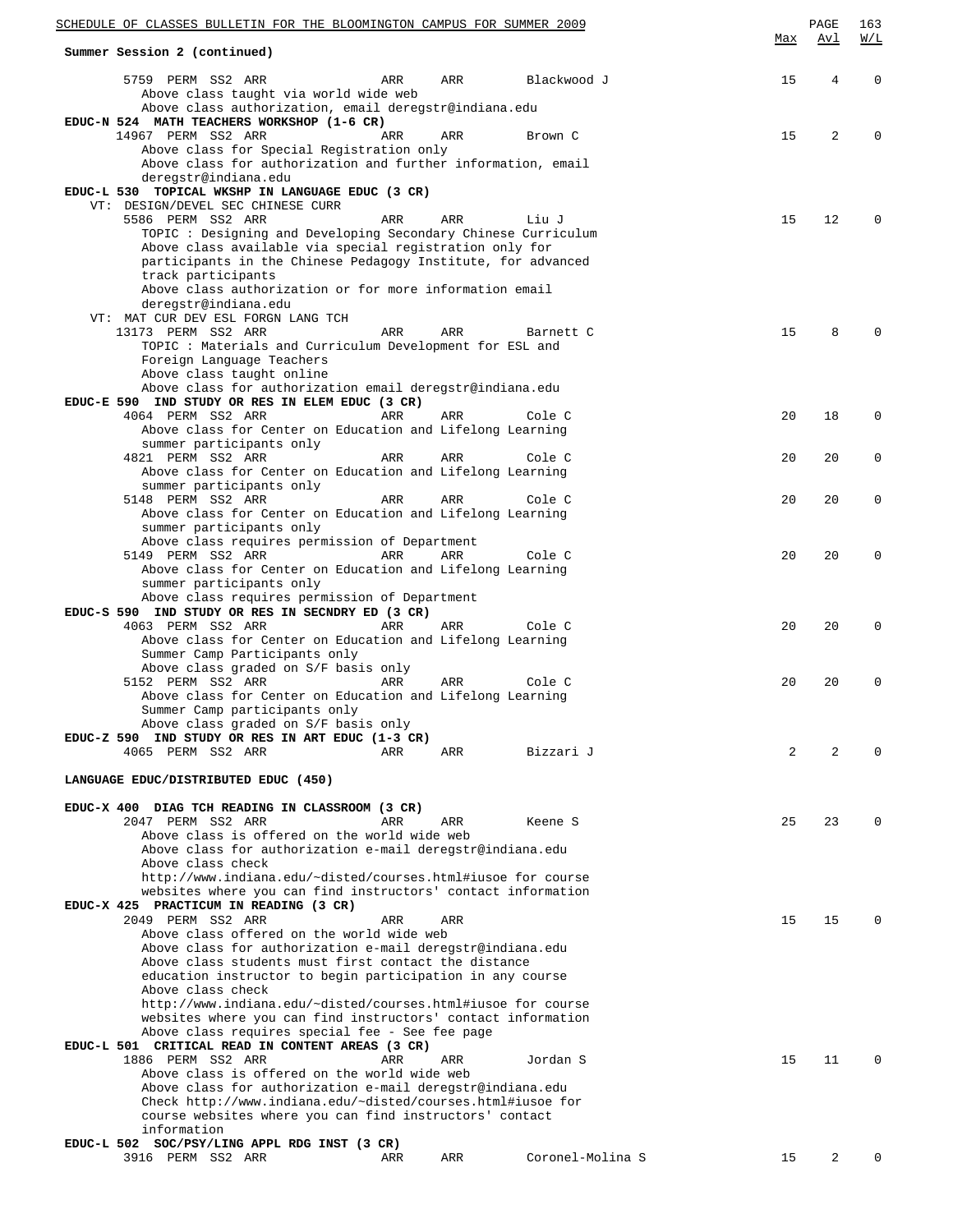| SCHEDULE OF CLASSES BULLETIN FOR THE BLOOMINGTON CAMPUS FOR SUMMER 2009                                                                                |     |         |             | Max | PAGE<br>Avl | 164<br>W/L   |
|--------------------------------------------------------------------------------------------------------------------------------------------------------|-----|---------|-------------|-----|-------------|--------------|
| Summer Session 2 (continued)                                                                                                                           |     |         |             |     |             |              |
| Above class will be taught via distance education. For<br>authorization email deregstr@indiana.edu<br>EDUC-L 504 IDENT/WORK W/LRNR LITERACY DIF (3 CR) |     |         |             |     |             |              |
| 1887 PERM SS2 ARR                                                                                                                                      | ARR | ARR     | Keene S     | 15  | 12          | 0            |
| Above class is offered on the world wide web                                                                                                           |     |         |             |     |             |              |
| Above class for authorization e-mail deregstr@indiana.edu                                                                                              |     |         |             |     |             |              |
| Check http://www.indiana.edu/~disted/courses.html#iusoe for                                                                                            |     |         |             |     |             |              |
| course websites where you can find instructors' contact<br>information                                                                                 |     |         |             |     |             |              |
| EDUC-L 517 ADV STDY CONTENT RDG & LIT (3 CR)                                                                                                           |     |         |             |     |             |              |
| 1888 PERM SS2 ARR                                                                                                                                      | ARR | ARR     | Blackwood J | 15  | 3           | O            |
| Above class is offered on the world wide web                                                                                                           |     |         |             |     |             |              |
| Above class for authorization e-mail deregstr@indiana.edu                                                                                              |     |         |             |     |             |              |
| Check http://www.indiana.edu/~disted/courses.html#iusoe for                                                                                            |     |         |             |     |             |              |
| course websites where you can find instructors' contact                                                                                                |     |         |             |     |             |              |
| information                                                                                                                                            |     |         |             |     |             |              |
| EDUC-L 530 TOPICAL WKSHP IN LANGUAGE EDUC (3 CR)                                                                                                       |     |         |             |     |             |              |
| VT: THE ONLINE CLASSROOM                                                                                                                               |     |         |             |     |             |              |
| 3931 PERM SS2 ARR                                                                                                                                      | ARR | ARR     | Cotton E    | 15  | 13          | $\Omega$     |
| Above class for authorization and more information email                                                                                               |     |         |             |     |             |              |
| deregstr@indiana.edu                                                                                                                                   |     |         |             |     |             |              |
| VT: COMPUTER ASSISTED LANG LRNG                                                                                                                        |     |         |             |     |             |              |
| 1891 PERM SS2 ARR                                                                                                                                      | ARR | ARR     | Howard C    | 15  | 12          | 0            |
| Above class is offered on the world wide web                                                                                                           |     |         |             |     |             |              |
| Above class for more information send e-mail to                                                                                                        |     |         |             |     |             |              |
| disted@indiana.edu or visit website                                                                                                                    |     |         |             |     |             |              |
| http://education.indiana.edu/disted/<br>Above class for authorization e-mail deregstr@indiana.edu                                                      |     |         |             |     |             |              |
| VT: TCHG SEC/FOR LNG TO YOUNG LRNS                                                                                                                     |     |         |             |     |             |              |
| 1892 PERM SS2 ARR                                                                                                                                      | ARR | ARR     | Barnett C   | 15  | 15          | 0            |
| Above class is offered on the world wide web                                                                                                           |     |         |             |     |             |              |
| Above class for authorization e-mail deregstr@indiana.edu                                                                                              |     |         |             |     |             |              |
| Above class check                                                                                                                                      |     |         |             |     |             |              |
| http://www.indiana.edu/~disted/courses.html#iusoe for course                                                                                           |     |         |             |     |             |              |
| websites where you can find instructors' contact information                                                                                           |     |         |             |     |             |              |
| VT: PHONICS IN THE READ CLASSROOM                                                                                                                      |     |         |             |     |             |              |
| 3926 PERM SS2 ARR                                                                                                                                      | ARR | ARR     | Keene S     | 15  | 10          | $\Omega$     |
| L 530 : For authorization email deregstr@indiana.edu                                                                                                   |     |         |             |     |             |              |
| EDUC-L 535 TCHG ADOLESCENT/YOUNG ADULT LI (3 CR)                                                                                                       |     |         |             |     |             |              |
| 1894 PERM SS2 ARR                                                                                                                                      | ARR | ARR     | Rust J      | 15  | 10          | 0            |
| Above class is offered on the world wide web                                                                                                           |     |         |             |     |             |              |
| Above section for authorization e-mail deregstr@indiana.edu                                                                                            |     |         |             |     |             |              |
| Above section check                                                                                                                                    |     |         |             |     |             |              |
| http://www.indiana.edu/~disted/courses.html#iusoe for course                                                                                           |     |         |             |     |             |              |
| websites where you can find instructors' contact information                                                                                           |     |         |             |     |             |              |
| EDUC-L 545 ADV STDY: TCHG RDG IN ELEM SCH (3 CR)                                                                                                       |     |         |             |     |             |              |
| 1895 PERM SS2 ARR                                                                                                                                      | ARR | ARR     | Mullin M    | 15  | 9           | $\Omega$     |
| Above class is offered on the world wide web                                                                                                           |     |         |             |     |             |              |
| Above class for authorization e-mail deregstr@indiana.edu<br>Above class check                                                                         |     |         |             |     |             |              |
| http://www.indiana.edu/~disted/courses.html#iusoe for course                                                                                           |     |         |             |     |             |              |
| websites where you can find instructors' contact information                                                                                           |     |         |             |     |             |              |
| EDUC-L 559 TRADE BOOKS IN ELEM CLASSROOMS (3 CR)                                                                                                       |     |         |             |     |             |              |
| 3944 PERM SS2 ARR<br>CLSD                                                                                                                              | ARR | ARR     | Elsener A   | 15  | $\Omega$    |              |
| Above class will be taught via distance education                                                                                                      |     |         |             |     |             |              |
| Above class for authorization, email deregstr@indiana.edu                                                                                              |     |         |             |     |             |              |
| EDUC-L 590 IND ST OR RES IN LANGUAGE ED (1-3 CR)                                                                                                       |     |         |             |     |             |              |
| 1897 PERM SS2 ARR                                                                                                                                      | ARR | ARR     | Mikulecky L | 10  | 10          | U            |
| Above class offered on the world wide web                                                                                                              |     |         |             |     |             |              |
| Above class for authorization e-mail deregstr@indiana.edu                                                                                              |     |         |             |     |             |              |
| Above class check                                                                                                                                      |     |         |             |     |             |              |
| http://www.indiana.edu/~disted/courses.html#iusoe for course                                                                                           |     |         |             |     |             |              |
| websites where you can find instructors' contact information                                                                                           |     |         |             |     |             |              |
|                                                                                                                                                        |     |         |             |     |             |              |
| ART EDUCATION (520)                                                                                                                                    |     |         |             |     |             |              |
|                                                                                                                                                        |     |         |             |     |             |              |
| EDUC-S 512 WKSHP IN SECONDARY EDUCATION (3 CR)                                                                                                         |     |         |             |     |             |              |
| NS2 09:00 A-04:00 P<br>5401                                                                                                                            | D   | ED 3115 | Manifold M  | 20  | 13          | <sup>0</sup> |
| TOPIC: Using Art to Deal with Difficult Issues in the                                                                                                  |     |         |             |     |             |              |
| Classroom                                                                                                                                              |     |         |             |     |             |              |
| Above class meets June 15 - 19                                                                                                                         |     |         |             |     |             |              |
| Above class meets with EDUC-Z 550 and E 518                                                                                                            |     |         |             |     |             |              |
| EDUC-E 518 WORKSHOP IN GENERAL ELEM EDUC (3 CR)<br>5402                                                                                                |     |         |             |     |             | U            |
| NS2 09:00 A-04:00 P                                                                                                                                    | D   | ED 3115 | Manifold M  | 20  | 13          |              |
| TOPIC: Using Art to Deal with Difficult Issues in the<br>Classroom                                                                                     |     |         |             |     |             |              |
| Above class meets June 15 - 19                                                                                                                         |     |         |             |     |             |              |
| Above class meets with EDUC-Z 550 and S 512                                                                                                            |     |         |             |     |             |              |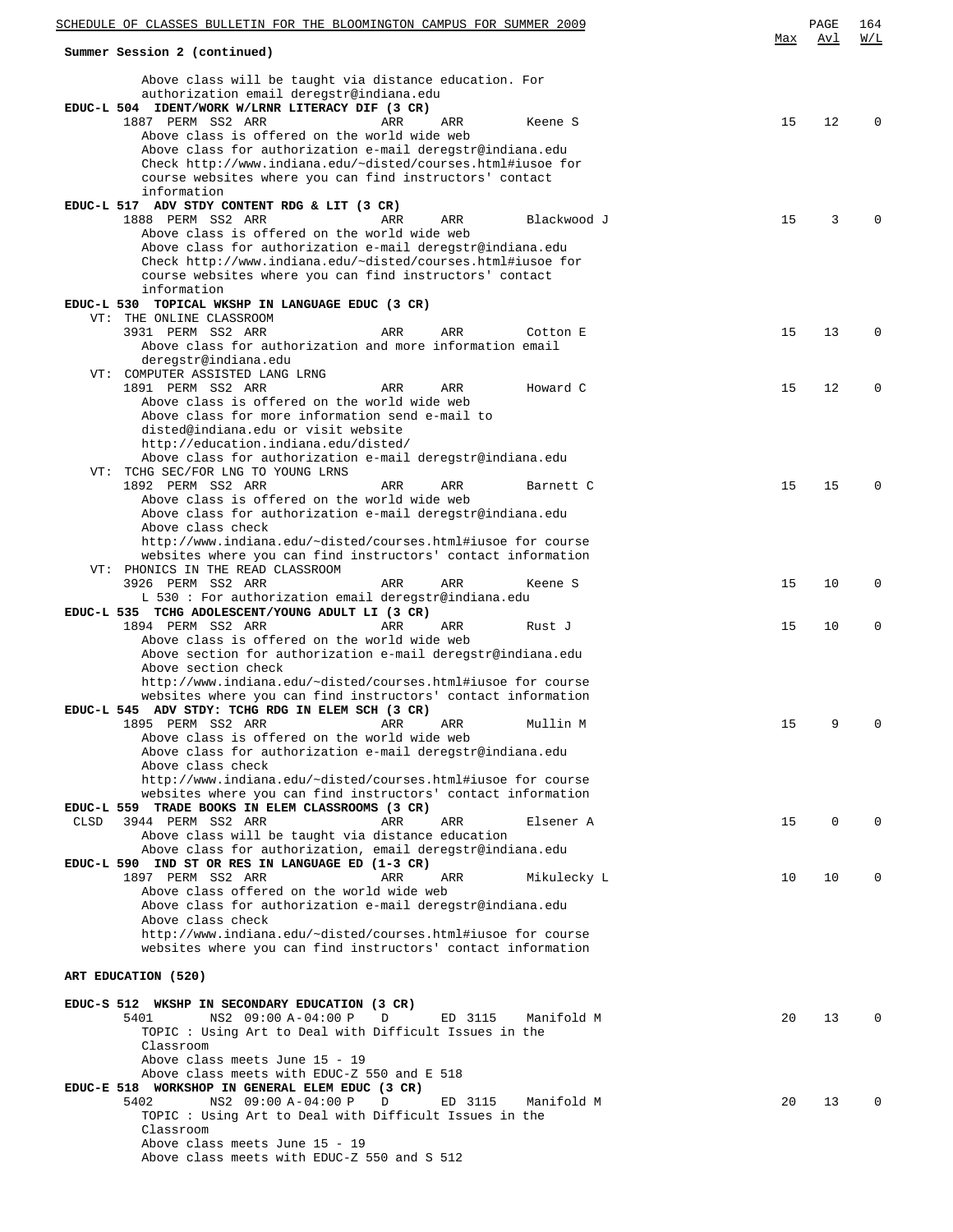| SCHEDULE OF CLASSES BULLETIN FOR THE BLOOMINGTON CAMPUS FOR SUMMER 2009                                                                                                                                                              |             |            |                        |          | PAGE         | 165                        |
|--------------------------------------------------------------------------------------------------------------------------------------------------------------------------------------------------------------------------------------|-------------|------------|------------------------|----------|--------------|----------------------------|
| Summer Session 2 (continued)                                                                                                                                                                                                         |             |            |                        | Max      | Avl          | W/L                        |
| EDUC-Z 550 TOPICAL SEMINAR IN ART EDUC (3 CR)<br>5400<br>NS2 09:00 A-04:00 P<br>TOPIC : Using Art to Deal with Difficult Issues in the<br>Classroom<br>Above class meets June 15 - 19<br>Above class meets with EDUC-E 518 and S 512 | D           |            | ED 3115 Manifold M     | 20       | 13           | $\mathbf 0$                |
| EDUC-Z 590 IND STUDY OR RES IN ART EDUC (1-3 CR)<br>2056 PERM SS2 ARR                                                                                                                                                                | ARR         | ARR        | Vallance E             | 5        | 3            | 0                          |
| 14559<br>SS2 ARR<br>EDUC-Z 599 MASTERS THESIS IN ART EDUCATN (3 CR)<br>2057<br>SS2 ARR                                                                                                                                               | ARR<br>ARR  | ARR<br>ARR | Lackey L<br>Vallance E | 10<br>10 | 9<br>10      | $\Omega$<br>$\mathbf 0$    |
| BILINGUAL/ESL (525)                                                                                                                                                                                                                  |             |            |                        |          |              |                            |
| EDUC-M 501 LABORATORY/FIELD EXPERIENCE (1 CR)                                                                                                                                                                                        |             |            |                        |          |              |                            |
| 1930 PERM SS2 ARR<br>Above class graded on S/F basis only<br>Above class students must also register for EDUC-L 520, same                                                                                                            | ARR         |            | ARR Buckingham T       | 15       | 14           | $\Omega$                   |
| cluster<br>Above class requires special fee - See fee page                                                                                                                                                                           |             |            |                        |          |              |                            |
| COLLEGE STUDENT PERSONNEL ADMI (530)                                                                                                                                                                                                 |             |            |                        |          |              |                            |
| EDUC-U 547 PRACTICUM IN PERSONNEL WORK (1-7 CR)                                                                                                                                                                                      |             |            |                        |          |              |                            |
| 2009 PERM SS2 ARR<br>EDUC-U 560 INTRNSHP IN STUDENT PERSONNEL (1-4 CR)                                                                                                                                                               | ARR         | ARR        | DeSawal D              | 15       | 12           | $\mathbf 0$                |
| 2011 PERM SS2 ARR<br>5657<br>SS2 ARR<br>CLSD                                                                                                                                                                                         | ARR<br>ARR  | ARR<br>ARR | DeSawal D<br>DeSawal D | 20<br>5  | 20<br>0      | $\mathbf 0$<br>$\mathbf 0$ |
| EDUC-U 570 WORKSP-COLLEGE STUDENT PERSNL (1-3 CR)<br>2012 PERM NS2 ARR                                                                                                                                                               | ARR         | ARR        |                        | 16       | 16           | $\mathbf 0$                |
| TOPIC: Fraternity Affairs                                                                                                                                                                                                            |             |            | McKaig R               |          |              |                            |
| Above class for information contact (812) 855-8187<br>Above class meets Jul 14-19                                                                                                                                                    |             |            |                        |          |              |                            |
| EDUC-U 590 IND ST/RES COLL STUD PERS ADM (1-3 CR)<br>2014 PERM SS2 ARR                                                                                                                                                               | ARR         | ARR        | DeSawal D              | 5        | 4            | $\Omega$                   |
| EDUC-U 599 MA THESIS COL STUDENT PER ADM (3 CR)<br>2015 PERM SS2 ARR                                                                                                                                                                 | ARR         | ARR        | DeSawal D              | 15       | 15           | 0                          |
| Above class requires permission of Department                                                                                                                                                                                        |             |            |                        |          |              |                            |
| COUNSELING & COUNSELOR EDUCATI (540)                                                                                                                                                                                                 |             |            |                        |          |              |                            |
| EDUC-G 522 COUNSELING TECHNIQUES (3 CR)                                                                                                                                                                                              |             |            |                        |          |              |                            |
| 4887 PERM NS2 01:00 P-04:30 P<br>G 522 : To enroll in this class see EDUC-BE 522<br>Above class meets June 23 - July 23                                                                                                              | TR          | ED 1006    | Wong J                 | 16       | $\mathbf{1}$ | $\Omega$                   |
| EDUC-G 523 LABORATORY COUNSLNG & GUIDANCE (3 CR)                                                                                                                                                                                     |             |            |                        |          |              |                            |
| 4888 PERM NS2 08:30 A-12:00 P<br>CLSD<br>G 523 : To enroll in this class see EDUC-BE 522<br>Above class meets June 23 - July 23                                                                                                      | TR          | ED 1006    | Wong J                 | 16       | 0            | 0                          |
| EDUC-G 567 MARRIAGE & FAMILY COUNSELING (3 CR)                                                                                                                                                                                       |             |            |                        |          |              |                            |
| 5394<br>SS2 09:30 A-11:45 A<br>EDUC-G 581 WKSHP IN COUNSELING& GUIDANCE (1-3 CR)                                                                                                                                                     | MW          | ED 1255    | Hornibrook L           | 25       | 15           | 0                          |
| 1833 PERM NS2 08:00 A-05:00 P<br>Above class meets Jun 22-25 at the Paul Munger conference at                                                                                                                                        | <b>MTWR</b> | ED 1120    | Gray C                 | 147      | 111          | $\mathbf 0$                |
| the School of Education. Pre-register using                                                                                                                                                                                          |             |            |                        |          |              |                            |
| http://www.indiana.edu/%7epmungerc/<br>Above class may require special fee - check web site                                                                                                                                          |             |            |                        |          |              |                            |
| http://munger.indiana.edu/ for more information<br>EDUC-G 590 RESEARCH IN COUNSELING & GUID (1-3 CR)                                                                                                                                 |             |            |                        |          |              |                            |
| 1835 PERM SS2 ARR                                                                                                                                                                                                                    | ARR         | ARR        | Alexander J            | 10       | 7            | $\mathbf 0$                |
| EDUC-G 615 PSYCHOPATHOLOGY & ADV DIAG (2-3 CR)<br>12436<br>NS2 08:30 A-04:30 P                                                                                                                                                       | F           | HD TBA     | Tracy M                | 25       | 15           | 0                          |
| Above class for Special Registration only<br>Above class for Students in Counseling only                                                                                                                                             |             |            |                        |          |              |                            |
| Above class meets May 15, 29; Jun 19; Jul 17 and Aug 7                                                                                                                                                                               |             |            |                        |          |              |                            |
| EDUC-G 795 DISSERTATION PROPOSAL PREP (1-3 CR)<br>1844 PERM SS2 ARR                                                                                                                                                                  | ARR         | ARR        | Alexander J            | 10       | 10           | 0                          |
| Above class graded on S/F basis only                                                                                                                                                                                                 |             |            |                        |          |              |                            |
| EDUC-G 799 DOCTRL THESIS COUNS PSYCHOLOGY (1-15 CR)<br>1846 PERM SS2 ARR                                                                                                                                                             | ARR         | ARR        | Alexander J            | 99       | 99           | $\mathbf 0$                |
| Above class graded on S/F basis only<br>Above class is for students living in the Bloomington area                                                                                                                                   |             |            |                        |          |              |                            |
| 4058 PERM SS2 ARR                                                                                                                                                                                                                    | ARR         | ARR        | Alexander J            | 99       | 97           | $\mathbf 0$                |
| Above class graded on S/F basis only<br>Above class is for students living outside the Bloomington                                                                                                                                   |             |            |                        |          |              |                            |
| area                                                                                                                                                                                                                                 |             |            |                        |          |              |                            |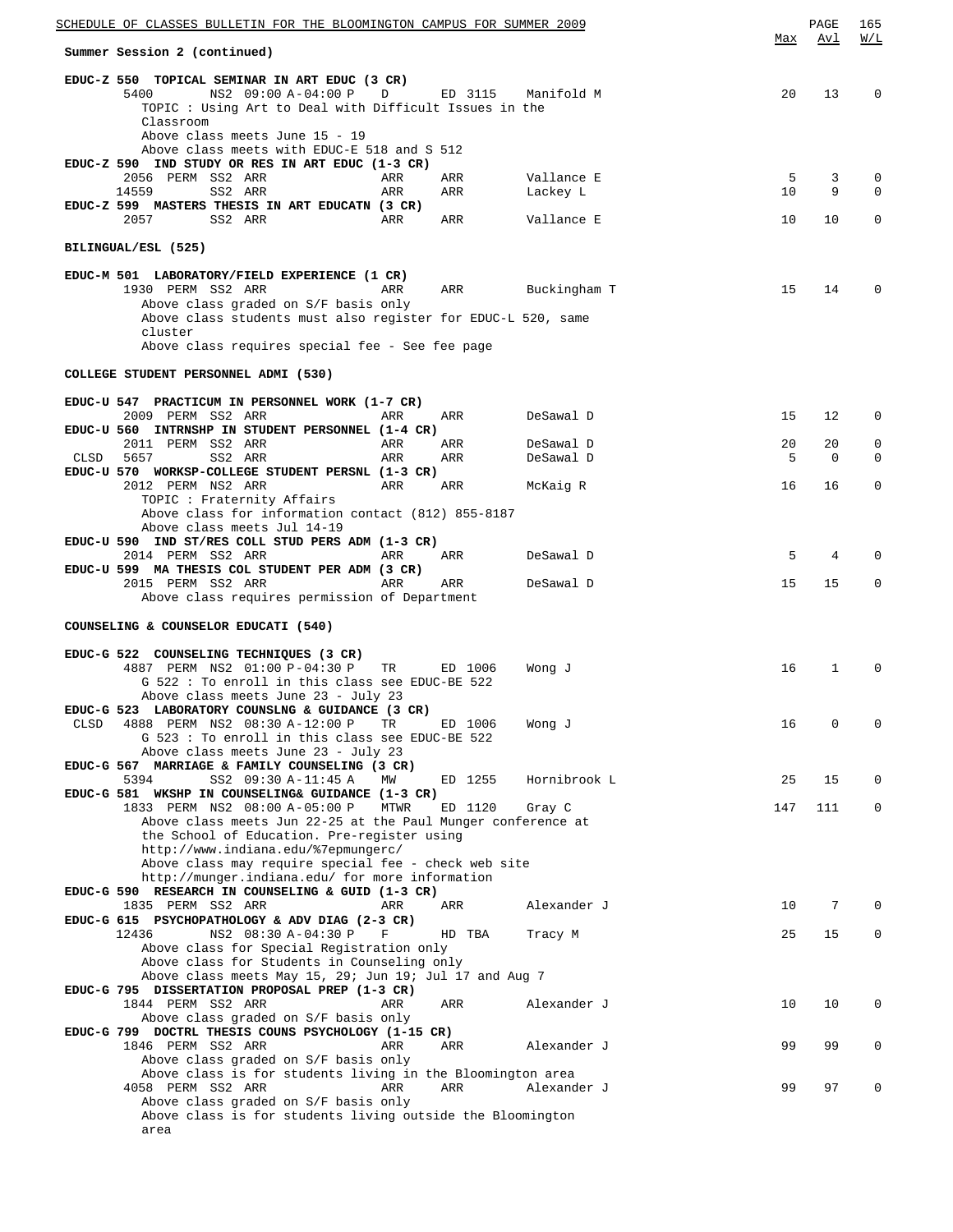| <u>SCHEDULE OF CLASSES BULLETIN FOR THE BLOOMINGTON CAMPUS FOR SUMMER 2009</u>                                               |                  |                          | Max | PAGE<br>Avl | 166<br>W/L |
|------------------------------------------------------------------------------------------------------------------------------|------------------|--------------------------|-----|-------------|------------|
| Summer Session 2 (continued)                                                                                                 |                  |                          |     |             |            |
| CURRICULUM (550)                                                                                                             |                  |                          |     |             |            |
| EDUC-J 500 INSTRUCT IN CONTEXT OF CURRIC (3 CR)<br>13010<br>SS2 02:00 P-04:15 P<br>TR                                        | ED 1204          | Yazzie-Mintz T           | 25  | 12          | 0          |
| EDUC-J 538 M.S. PRACTICUM/INTERNSHIP (1-6 CR)<br>1859 PERM SS2 ARR<br>ARR                                                    | ARR              | Buzzelli C               | 15  | 15          | 0          |
| J 538 : Required of all non-thesis ms degree candidates                                                                      |                  |                          |     |             |            |
| Above class requires special fee - See fee page<br>EDUC-J 605 IND RSRCH EXPERIENCE-CURR/INST (3 CR)                          |                  |                          |     |             |            |
| 4803<br>SS2 ARR<br>ARR<br>EDUC-J 630 CURRICULUM THEORY & PRACTICE (3 CR)                                                     | ARR              | Lambdin D                | 50  | 49          | 0          |
| 13914 PERM NS2 04:30 P-08:30 P<br>W<br>$01:00 P-04:00 P$<br>R                                                                | HD TBA<br>HD TBA | Flinders D<br>Flinders D | 20  | 8           | 0          |
| Above class meets Jul 7 - Aug 6<br>Above class requires permission of Department                                             |                  |                          |     |             |            |
| EDUC-J 650 INDPT STUDY IN CURRICULUM (1-3 CR)<br>1862 PERM SS2 ARR<br>ARR                                                    | ARR              | Buzzelli C               | 10  | 7           | 0          |
| J 650 : P - Advance consent of instructor<br>EDUC-J 795 DISSERTATION PROPOSAL PREP (3 CR)                                    |                  |                          |     |             |            |
| 1865<br>SS2 ARR<br>ARR                                                                                                       | ARR              | Buzzelli C               | 15  | 14          | 0          |
| EDUC-J 799 DOCT THESIS-CURRICULUM/INSTR (1-15 CR)<br>1875 PERM SS2 ARR<br>ARR                                                | ARR              | Buzzelli C               | 15  | 11          | 0          |
| EDUCATIONAL INQUIRY METHODOLOG (560)                                                                                         |                  |                          |     |             |            |
| EDUC-Y 500 COMP LAB FOR EDUC STATISTICS (1 CR)                                                                               |                  |                          |     |             |            |
| 3832 PERM NS2 01:00 P-02:00 P<br>M<br>Y 500: To enroll in this class see EDUC-BE 502                                         | ED 2015          | Holden J                 | 22  | 7           | $\Omega$   |
| Y 500: Meets in ED 2015, MW from 1-2pm, June 1-July 22<br>Above class graded on S/F basis only                               |                  |                          |     |             |            |
| EDUC-Y 502 INTERMDIATE STAT APPLIED TO ED (3 CR)<br>2051 PERM NS2 02:30 P-04:45 P<br>MW                                      | ED 1204          | Holden J                 | 22  | 7           | $\Omega$   |
| Y 502 : To enroll in this class see EDUC-BE 502                                                                              |                  |                          |     |             |            |
| Y 502 : Corequisite - EDUC-Y 500, same cluster<br>Above class meets June 1-July 22                                           |                  |                          |     |             |            |
| EDUC-Y 520 STRATEGIES FOR EDUC INQUIRY (3 CR)<br>2052 PERM NS2 ARR<br><b>CLSD</b><br>ARR                                     | ARR              | Kamath U                 | 20  | 0           |            |
| Above class will be taught on the world wide web<br>Above class for authorization to register e-mail                         |                  |                          |     |             |            |
| deregstr@indiana.edu<br>Above class - before the first day of classes, students must                                         |                  |                          |     |             |            |
| contact the distance education instructor to begin<br>participation in this course                                           |                  |                          |     |             |            |
| Above class check<br>http://www.indiana.edu/~disted/courses.html#iusoe for course                                            |                  |                          |     |             |            |
| websites where you can find instructors' contact information                                                                 |                  |                          |     |             |            |
| Above class participation in on-line course begins on Jun 1;<br>participation after Jun 8 will not be accepted               |                  |                          |     |             |            |
| 3946 PERM NS2 ARR<br>ARR<br>Above class will be taught on the world wide web                                                 | ARR              | Ma M                     | 20  | 1           | U          |
| Above class for authorization to register e-mail<br>deregstr@indiana.edu                                                     |                  |                          |     |             |            |
| Above class - before the first day of classes, students must<br>contact the distance education instructor to begin           |                  |                          |     |             |            |
| participation in this course<br>Above class check                                                                            |                  |                          |     |             |            |
| http://www.indiana.edu/~disted/courses.html#iusoe for course                                                                 |                  |                          |     |             |            |
| websites where you can find instructors' contact information<br>Above class participation in on-line course begins on Jun 1; |                  |                          |     |             |            |
| participation after Jun 8 will not be accepted<br>5662 PERM NS2 ARR<br>ARR                                                   | ARR              | Dennis B                 | 24  | 4           |            |
| Above class will be taught on the world wide web<br>Above class for authorization to register e-mail                         |                  |                          |     |             |            |
| deregstr@indiana.edu<br>Above class - before the first day of classes, students must                                         |                  |                          |     |             |            |
| contact the distance education instructor to begin<br>participation in this course                                           |                  |                          |     |             |            |
| Above class check<br>http://www.indiana.edu/~disted/courses.html#iusoe for course                                            |                  |                          |     |             |            |
| websites where you can find instructors' contact information<br>Above class participation in on-line course begins on Jun 1; |                  |                          |     |             |            |
| participation after Jun 8 will not be accepted<br>EDUC-Y 590 IND STUDY OR RES IN INQ METHOD (1-3 CR)                         |                  |                          |     |             |            |
| 2054 PERM SS2 ARR<br>ARR<br>EDUC-Y 650 TOPICS IN INQUIRY METHODOLOGY (3 CR)                                                  | ARR              | Alexander J              | 6   | 5           |            |
| VT: INQUIRY AND EQUITY<br>13340 PERM NS2 03:00 P-07:30 P<br>D                                                                | HD TBA           | Lopez G                  | 20  | 7           | 0          |
| Above class meets Jun 17, 18, 22, 23, 24, 25, 26, 29, 30 and<br>Jul 1                                                        |                  |                          |     |             |            |
|                                                                                                                              |                  |                          |     |             |            |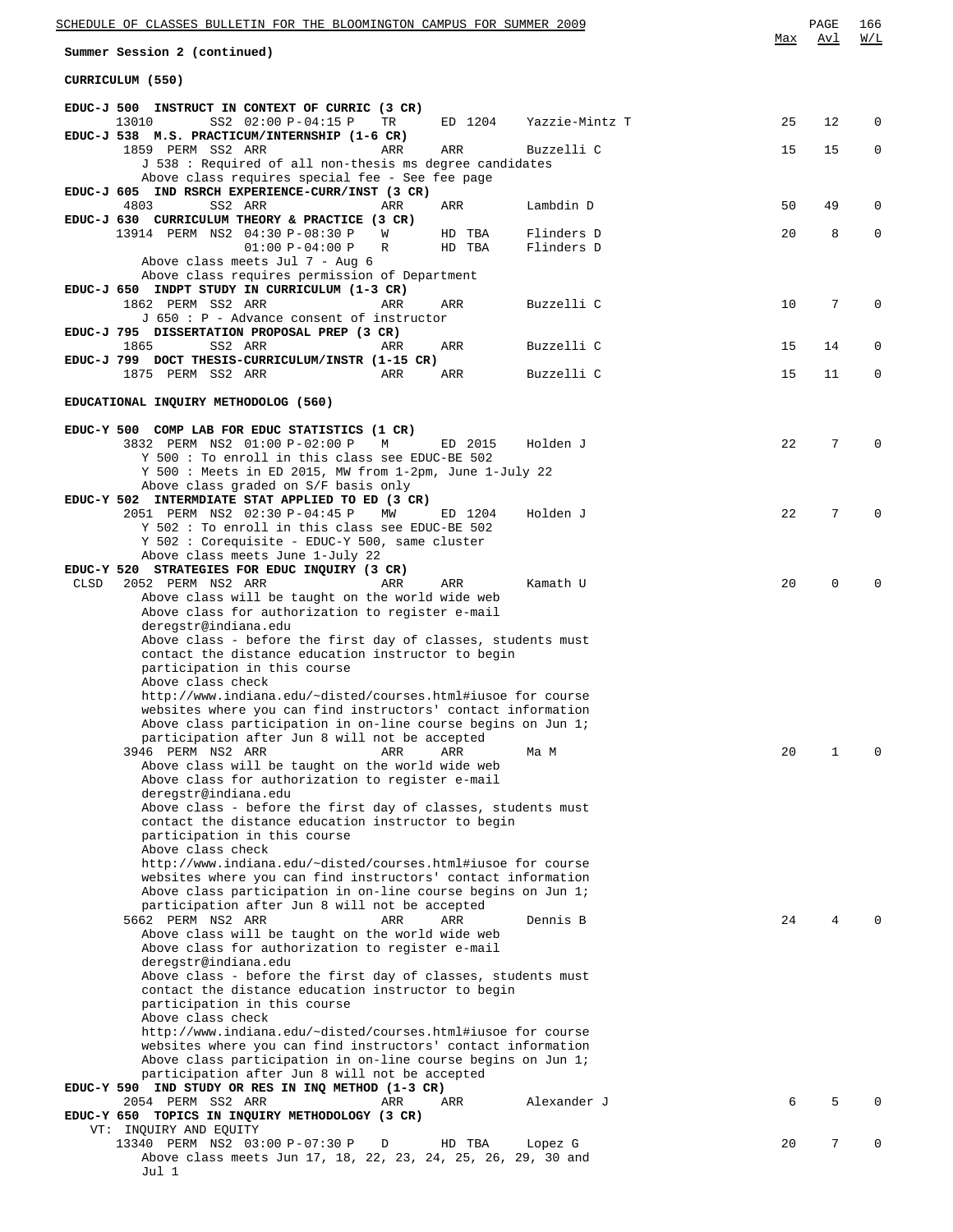|             | SCHEDULE OF CLASSES BULLETIN FOR THE BLOOMINGTON CAMPUS FOR SUMMER 2009                                     |            |                    |                          |          | PAGE              | 167                  |
|-------------|-------------------------------------------------------------------------------------------------------------|------------|--------------------|--------------------------|----------|-------------------|----------------------|
|             | Summer Session 2 (continued)                                                                                |            |                    |                          | Max      | Avl               | W/L                  |
|             | Above class meets in ES 3138B                                                                               |            |                    |                          |          |                   |                      |
|             | EDUCATIONAL PSYCHOLOGY (570)                                                                                |            |                    |                          |          |                   |                      |
|             | EDUC-P 510 PSYCHOLOGY IN TEACHING (3 CR)                                                                    |            |                    |                          |          |                   |                      |
| <b>CLSD</b> | 5840<br>SS2 04:00 P-06:15 P<br>4012<br>SS2 03:30 P-05:45 P                                                  | TR<br>TR   | ED 1004<br>ED 3125 | Freygang T<br>Siyahhan S | 20<br>48 | $\mathbf 0$<br>29 | $\Omega$<br>$\Omega$ |
|             | Above class for the Transition to Teach program<br>EDUC-P 516 ADOLESCENT DEVELOPMENT (3 CR)                 |            |                    |                          |          |                   |                      |
|             | 12438 PERM NS2 ARR                                                                                          | ARR        | ARR                | Scott A                  | 20       | 6                 | $\Omega$             |
|             | Above class will be offered on the World Wide Web<br>Above class authorization, e-mail deregstr@indiana.edu |            |                    |                          |          |                   |                      |
|             | Above class meets Jun 1 - Aug 14                                                                            |            |                    |                          |          |                   |                      |
|             | Above class participation begins on Jun 1; participation<br>after Jun 4 will not be accepted                |            |                    |                          |          |                   |                      |
|             | EDUC-P 590 IND STUDY OR RES IN EDUC PSYCH (1-3 CR)<br>1955 PERM SS2 ARR                                     | ARR        | ARR                | Alexander J              | 10       | 10                | $\Omega$             |
|             | EDUC-P 622 SOCIAL DEVELOPMENT (3 CR)                                                                        |            |                    |                          |          |                   |                      |
|             | SS2 01:00 P-03:15 P<br>13337<br>EDUC-P 690 IND STUDY IN ED PSYCHOLOGY (1-3 CR)                              | MM         | ED 3125            | Estell D                 | 20       | 12                | 0                    |
|             | 1957 PERM SS2 ARR<br>EDUC-P 695 PRACT - PERS. BEHAV. ASSESS. (1-2 CR)                                       | ARR        | ARR                | Alexander J              | 10       | 10                | $\Omega$             |
|             | 1959<br>SS2 ARR                                                                                             | ARR        | ARR                | Huberty T                | 10       | 10                | $\mathbf 0$          |
|             | Above class requires special fee - See fee page<br>EDUC-P 696 PRACTICUM-THER INTERV CHILDREN (1-2 CR)       |            |                    |                          |          |                   |                      |
|             | 1961<br>SS2 ARR                                                                                             | <b>ARR</b> | ARR                | Huberty T                | 10       | 10                | $\mathbf 0$          |
|             | Above class requires special fee - See fee page<br>EDUC-P 697 ADV PRACTICUM IN SCHOOL PSYCH (1 CR)          |            |                    |                          |          |                   |                      |
|             | 1963<br>SS2 ARR                                                                                             | ARR        | ARR                | Huberty T                | 10       | 10                | 0                    |
|             | EDUC-P 795 DISSERTATION PROPOSAL PREP (1-3 CR)<br>1965 PERM SS2 ARR                                         | ARR        | ARR                | Alexander J              | 20       | 18                | 0                    |
|             | EDUC-P 799 DOCTORS THES IN ED PSYCHOLOGY (1-15 CR)<br>1966 PERM SS2 ARR                                     | ARR        | ARR                | Alexander J              | 99       | 97                | $\mathbf 0$          |
|             | Above class graded on S/F basis only                                                                        |            |                    |                          |          |                   |                      |
|             | Above class is for students living in the Bloomington area<br>4057 PERM SS2 ARR                             | ARR        | ARR                | Alexander J              | 99       | 97                | $\mathbf 0$          |
|             | Above class graded on S/F basis only                                                                        |            |                    |                          |          |                   |                      |
|             | Above class is for students living outside the Bloomington<br>area                                          |            |                    |                          |          |                   |                      |
|             | ELEMENTARY EDUCATION (580)                                                                                  |            |                    |                          |          |                   |                      |
|             | EDUC-E 490 RESEARCH IN ELEMENTARY EDUC (1 CR)                                                               |            |                    |                          |          |                   |                      |
|             | 1812 PERM SS2 ARR                                                                                           | ARR        | ARR                | Hossler C                | 1        | 1                 | $\Omega$             |
|             | EDUC-S 512 WKSHP IN SECONDARY EDUCATION (3 CR)<br>3831 NS2 09:00 A-04:00 P D                                |            | ED 3115            | Manifold M               | 25       | 18                |                      |
|             | TOPIC: Designing and Supporting Meaningful Learning                                                         |            |                    |                          |          |                   |                      |
|             | Experiences through Digital Storytelling<br>Above class meets July 6-10                                     |            |                    |                          |          |                   |                      |
|             | Above class meets with EDUC-Z 550 and E 518<br>EDUC-E 518 WORKSHOP IN GENERAL ELEM EDUC (3 CR)              |            |                    |                          |          |                   |                      |
|             | 3828<br>NS2 09:00 A-04:00 P                                                                                 | D          | ED 3115            | Manifold M               | 25       | 18                | $\Omega$             |
|             | TOPIC: Designing and Supporting Learning Experiences Through<br>Digital Storytelling                        |            |                    |                          |          |                   |                      |
|             | Above class meets July 6-10                                                                                 |            |                    |                          |          |                   |                      |
|             | Above class meets with EDUC-Z 550 and S 512<br>EDUC-Z 550 TOPICAL SEMINAR IN ART EDUC (3 CR)                |            |                    |                          |          |                   |                      |
|             | 3839<br>NS2 09:00 A-04:00 P                                                                                 | D          | ED 3115            | Manifold M               | 25       | 18                | 0                    |
|             | TOPIC: Designing and Supporting Meaningful Learning<br>Experiences Through Digital Storytelling             |            |                    |                          |          |                   |                      |
|             | Above class meets July 6 - 10<br>Above class meets with EDUC-S 512 and E 518                                |            |                    |                          |          |                   |                      |
|             | EDUC-E 590 IND STUDY OR RES IN ELEM EDUC (1-3 CR)                                                           |            |                    |                          |          |                   |                      |
|             | 1814 PERM SS2 ARR<br>EDUC-J 799 DOCT THESIS-CURRICULUM/INSTR (1-15 CR)                                      | ARR        | ARR                | Buzzelli C               | 10       | 10                | 0                    |
|             | 1869 PERM SS2 ARR                                                                                           | ARR        | ARR                | Buzzelli C               | 10       | 9                 | $\mathbf 0$          |
|             | FIELD EXPERIENCE & ST TEACHING (590)                                                                        |            |                    |                          |          |                   |                      |
|             | EDUC-M 101 LABORATORY-FIELD EXPERIENCE (0-3 CR)                                                             |            |                    |                          |          |                   |                      |
|             | 1909 PERM SS2 ARR<br>Above class graded on S/F basis only                                                   | ARR        | ARR                | Hunnicutt T              | 1        | 1                 | 0                    |
|             | Above class requires special fee - See fee page                                                             |            |                    |                          |          |                   |                      |
|             | EDUC-X 425 PRACTICUM IN READING (6 CR)<br>2048<br>SS2 ARR                                                   | ARR        | ARR                |                          | 5        | 5                 | 0                    |
|             | Above class graded on S/F basis only                                                                        |            |                    |                          |          |                   |                      |
|             | Above class requires special fee - See fee page<br>EDUC-M 470 PRACTICUM (6 CR)                              |            |                    |                          |          |                   |                      |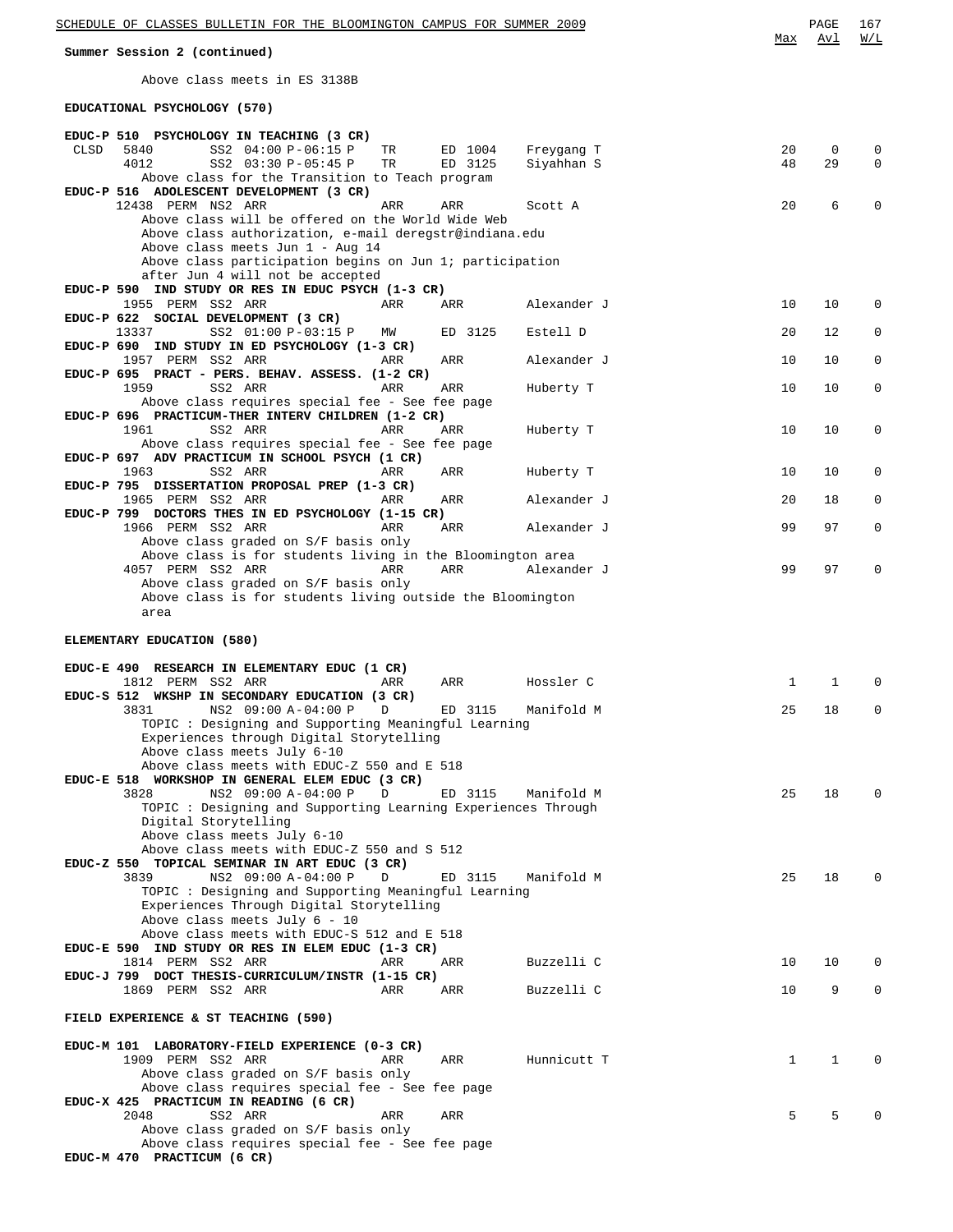| SCHEDULE OF CLASSES BULLETIN FOR THE BLOOMINGTON CAMPUS FOR SUMMER 2009                                                                                                                                                                                       |              | PAGE                 | 168               |
|---------------------------------------------------------------------------------------------------------------------------------------------------------------------------------------------------------------------------------------------------------------|--------------|----------------------|-------------------|
| Summer Session 2 (continued)                                                                                                                                                                                                                                  | Max          | Avl                  | W/L               |
| VT: PRACTICUM: EARLY CHILDHOOD<br>1922<br>SS2 ARR<br>ARR<br>ARR<br>Shedd J                                                                                                                                                                                    | 15           | 15                   | 0                 |
| Above class graded on S/F basis only<br>Above class requires special fee - See fee page<br>VT: PRACT: BILING/BICULTURAL                                                                                                                                       |              |                      |                   |
| 1923<br>SS2 ARR<br>ARR<br>ARR<br>Shedd J<br>Above class graded on S/F basis only                                                                                                                                                                              | $\mathbf{1}$ | 1                    | 0                 |
| Above class requires special fee - See fee page<br>VT: PRACTICUM: KINDERGARTEN                                                                                                                                                                                |              |                      |                   |
| 1924<br>SS2 ARR<br>ARR<br>ARR<br>Shedd J<br>Above class graded on S/F basis only<br>Above class requires special fee - See fee page                                                                                                                           | $\mathbf{1}$ | 1                    | 0                 |
| EDUC-M 501 LABORATORY/FIELD EXPERIENCE (0-3 CR)<br>VT: FIELD EXPERIENCE: MUSIC                                                                                                                                                                                |              |                      |                   |
| 5622 PERM SS2 ARR<br>ARR<br>ARR<br>Hunnicutt T<br>Above class graded on S/F basis only<br>Above class requires special fee - See fee page                                                                                                                     | 20           | 20                   | $\mathbf 0$       |
| EDUC-M 501 LABORATORY/FIELD EXPERIENCE (0 CR)<br>13791<br>SS2 ARR<br>ARR<br>ARR<br>Gault B                                                                                                                                                                    | 15           | 14                   | $\mathbf 0$       |
| Above class graded on S/F basis only<br>Above class requires special fee - See fee page<br>EDUC-M 550 PRACTICUM (1-8 CR)                                                                                                                                      |              |                      |                   |
| 5844<br>CLSD<br>SS2 ARR<br>ARR<br>ARR<br>Shedd J<br>Above class graded on S/F basis only                                                                                                                                                                      | 1            | 0                    | $\mathbf 0$       |
| Above class requires special fee - See fee page<br>EDUC-M 550 PRACTICUM (5 CR)<br>1931 PERM SS2 ARR<br>ARR<br>ARR<br>Shedd J                                                                                                                                  | 5            | 5                    | $\mathbf 0$       |
| Above class graded on S/F basis only<br>Above class requires special fee - See fee page                                                                                                                                                                       |              |                      |                   |
| EDUC-E 650 INTRNSHP IN ELEM ADMIN & SUPER $(2-5 \text{ CR})$<br>1818<br>SS2 ARR<br>ARR<br>ARR<br>Shedd J                                                                                                                                                      | $\mathbf 1$  | 1                    | $\mathbf 0$       |
| GIFTED & TALENTED ENDORMNT PRO (595)                                                                                                                                                                                                                          |              |                      |                   |
| EDUC-Z 510 ARTS FOR EXCEPTIONAL CHILDREN (3 CR)<br>NS2 09:00 A-04:00 P<br>CLSD 12458<br>D<br>HD TBA<br>Zimmerman E<br>Above class meets at University Elementary School<br>Above class meets June 22 - 26<br>Above class students register first day of class | 20           | 0                    | $\mathbf 0$       |
| HIGHER EDUCATION (600)                                                                                                                                                                                                                                        |              |                      |                   |
| EDUC-C 675 SUPERVISED COLLEGE TEACHING (2-3 CR)<br>1796 PERM SS2 ARR<br>ARR<br>Hossler D<br>ARR                                                                                                                                                               | 15           | 15                   | 0                 |
| EDUC-C 690 INDEPENDENT STUDY IN HIGHER ED (1-3 CR)<br>1798 PERM SS2 ARR<br>Hossler D<br>ARR<br>ARR<br>EDUC-C 747 PRACTICUM IN ADMINISTRATION (1-6 CR)                                                                                                         | 12           | 9                    | $\Omega$          |
| 1800 PERM SS2 ARR<br>ARR<br>ARR<br>Hossler D<br>EDUC-C 760 INTERNSHIP IN ADMINISTRATION (1-6 CR)                                                                                                                                                              | 5            | 3                    | 0                 |
| 1802 PERM SS2 ARR<br>Hossler D<br>ARR<br>ARR<br>EDUC-C 790 RESEARCH IN HIGHER EDUCATION (1-6 CR)<br>1804 PERM SS2 ARR<br>Hossler D<br>ARR<br>ARR                                                                                                              | 5<br>10      | $\overline{4}$<br>10 | $\mathbf{0}$<br>0 |
| EDUC-C 790 RESEARCH IN HIGHER EDUCATION (1-12 CR)<br>5125 PERM SS2 ARR<br>ARR<br>Chism N<br>ARR                                                                                                                                                               | 5            | $\overline{4}$       | 0                 |
| Above class authorization contact instructor nchism@iupui.edu<br>EDUC-C 799 DOCTORS THESIS IN HIGHER EDUC (1-12 CR)<br>1806 PERM SS2 ARR<br>Hossler D<br>ARR<br>ARR                                                                                           | 25           | 24                   | 0                 |
| 4637 PERM SS2 ARR<br>ARR<br>ARR<br>Hossler D<br>5139<br>SS2 ARR<br>Chism N<br>ARR<br>ARR                                                                                                                                                                      | 25<br>2      | 25<br>2              | 0<br>0            |
| HISTORICAL & COMPARATIVE STUDI (610)                                                                                                                                                                                                                          |              |                      |                   |
| EDUC-H 504 HISTORY OF AMERICAN EDUCATION (3 CR)<br>NS2 ARR<br>ARR<br>13008<br>ARR<br>Spear L                                                                                                                                                                  | 20           | 5                    | $\mathbf{0}$      |
| Above class meets at the CIESC, 6321 LaPas Trail,<br>Indianapolis<br>Above class meets from 4-8p on Tuesday/Thursday from Jun 2 -<br>30                                                                                                                       |              |                      |                   |
| EDUC-H 553 TRAVEL STUDY: (1-5 CR)<br>1851 PERM SS2 ARR<br>ARR<br>Walton A<br>ARR                                                                                                                                                                              | 10           | 10                   | 0                 |
| EDUC-H 590 IND ST/RES HIST PHIL COMP ED (1-3 CR)<br>1853 PERM SS2 ARR<br>Walton A<br>ARR<br>ARR                                                                                                                                                               | 10           | 3                    | 0                 |
| EDUC-H 599 MAST THESIS-HIST PHIL COM ED (3 CR)<br>1854 PERM SS2 ARR<br>ARR<br>Walton A<br>ARR<br>EDUC-H 799 DOCT THESIS HIST OR PHIL OF ED (1-12 CR)                                                                                                          | 1            | $\mathbf 1$          | 0                 |
| 1856 PERM SS2 ARR<br>ARR<br>ARR<br>Walton A<br>4638 PERM SS2 ARR<br>ARR<br>ARR<br>Walton A                                                                                                                                                                    | 10<br>10     | 9<br>$7\overline{ }$ | 0<br>$\mathbf 0$  |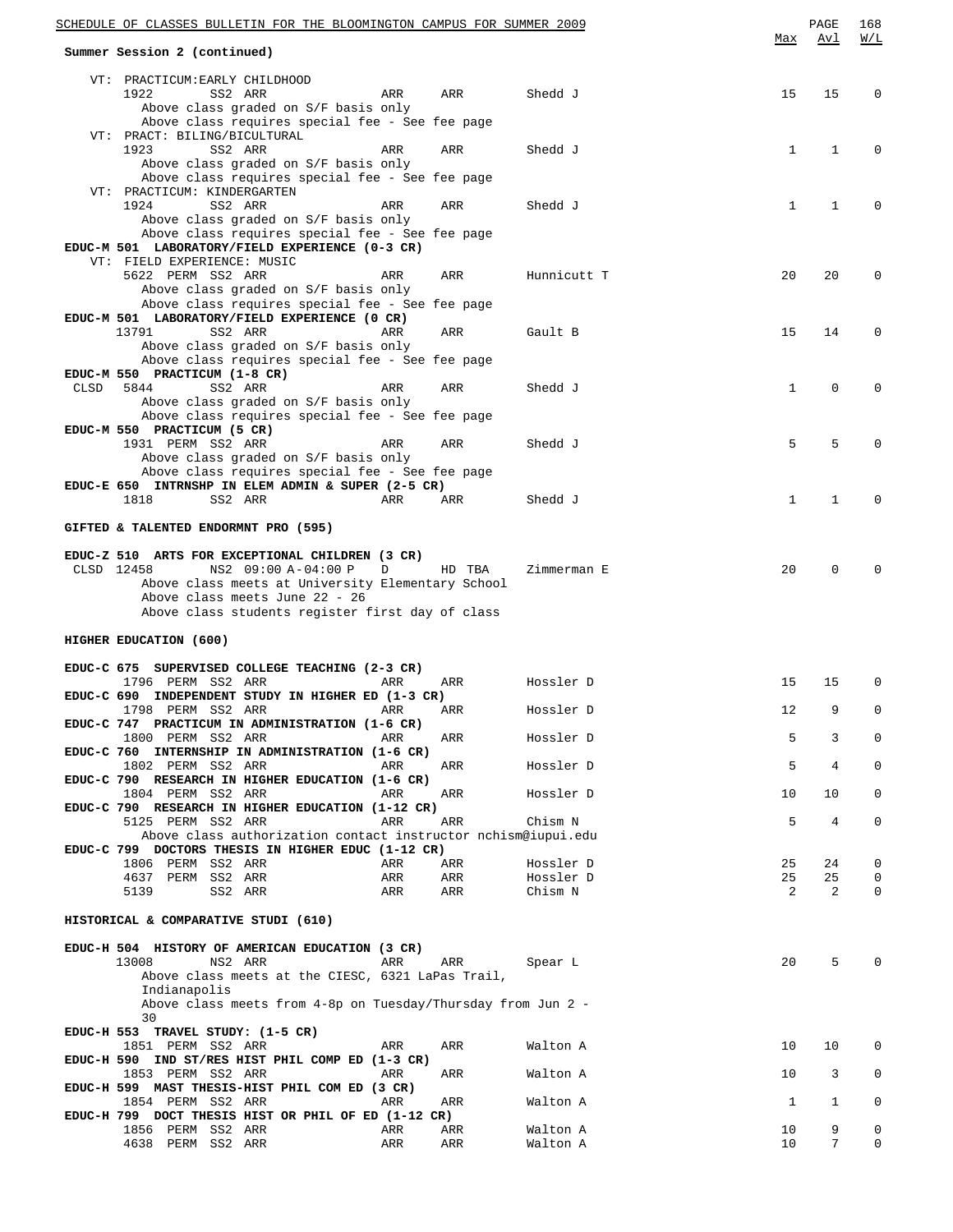| SCHEDULE OF CLASSES BULLETIN FOR THE BLOOMINGTON CAMPUS FOR SUMMER 2009                                             |     |         |            |     | PAGE            | 169         |
|---------------------------------------------------------------------------------------------------------------------|-----|---------|------------|-----|-----------------|-------------|
| Summer Session 2 (continued)                                                                                        |     |         |            | Max | Avl             | W/L         |
| INSTRUCTIONAL COMPUTING (615)                                                                                       |     |         |            |     |                 |             |
| EDUC-W 450 INTRNSHP INSTRUCTNL COMPUTING (1-3 CR)                                                                   |     |         |            |     |                 |             |
| 2020 PERM SS2 ARR                                                                                                   | ARR | ARR     | Appelman R | 24  | 24              | $\Omega$    |
| INSTRUCTIONAL SYSTEMS TECHNOLO (620)                                                                                |     |         |            |     |                 |             |
| EDUC-F 401 TOPICAL EXPLORATIONS IN EDUC (1-3 CR)                                                                    |     |         |            |     |                 |             |
| VT: THE WORLD BOARD PROJECT                                                                                         |     |         |            |     |                 |             |
| 1821 PERM SS2 ARR                                                                                                   | ARR | ARR     | Kirkley E  | 15  | 15              | $\Omega$    |
| Above class requires permission of instructor                                                                       |     |         |            |     |                 |             |
| Above class meets with EDUC-F 500<br>EDUC-F 500 TOPICAL EXPLORATION IN EDUC (1-3 CR)                                |     |         |            |     |                 |             |
| VT: THE WORLD BOARD PROJECT                                                                                         |     |         |            |     |                 |             |
| 1825 PERM SS2 ARR                                                                                                   | ARR | ARR     | Kirkley E  | 15  | 15              | $\Omega$    |
| Above class requires permission of instructor                                                                       |     |         |            |     |                 |             |
| Above class meets with EDUC-F 401<br>VT: TEACHING WITH TECHNOLOGY                                                   |     |         |            |     |                 |             |
| 1826 PERM SS2 ARR                                                                                                   | ARR | ARR     | Appelman R | 15  | 15              | $\Omega$    |
| Above class for IST AI's only. For authorization e-mail                                                             |     |         |            |     |                 |             |
| istdept@indiana.edu<br>EDUC-R 503 INSTRUCTNAL MEDIA APPLICATIONS (3 CR)                                             |     |         |            |     |                 |             |
| 3929 PERM SS2 ARR                                                                                                   | ARR | ARR     | Gronseth S | 15  | 9               | $\Omega$    |
| Above class will be taught via distance education                                                                   |     |         |            |     |                 |             |
| R 503 : For authorization email deregstr@indiana.edu                                                                |     |         |            |     |                 |             |
| EDUC-R 505 WKSHP IN INST SYS TECHNOLOGY (3 CR)                                                                      |     |         |            |     |                 |             |
| VT: PROFESSIONAL PORTFOLIO IN IST<br>1977 PERM SS2 ARR                                                              | ARR | ARR     | Boling E   | 10  | 5               | $\Omega$    |
| Above class offered on the world wide web                                                                           |     |         |            |     |                 |             |
| Above class for authorization e-mail istdept@indiana.edu                                                            |     |         |            |     |                 |             |
| Above class for IST Masters at a Distance students<br>EDUC-R 542 INSTRUCTIONAL GRAPHICS DESIGN (3 CR)               |     |         |            |     |                 |             |
| 3822<br>SS2 09:00 A-12:00 P                                                                                         | TR  | ED 2275 | Boling E   | 12  | 2               | $\Omega$    |
| EDUC-R 580 INST SYS TECH COLLOQUIUM (0.5 CR)                                                                        |     |         |            |     |                 |             |
| 5726 PERM SS2 ARR                                                                                                   | ARR | ARR     | Boling E   | 10  | 10              | 0           |
| Above class will be taught online<br>Above class authorization contact istdept@indiana.edu                          |     |         |            |     |                 |             |
| EDUC-R 586 PRACTICUM IN IST (1-3 CR)                                                                                |     |         |            |     |                 |             |
| 1981 PERM SS2 ARR                                                                                                   | ARR | ARR     | Boling E   | 20  | 20              | 0           |
| Above class will be taught on the world wide web                                                                    |     |         |            |     |                 |             |
| Above class for authorization e-mail istdept@indiana.edu<br>Above class for IST Masters at a Distance students only |     |         |            |     |                 |             |
| 1982 PERM SS2 ARR                                                                                                   | ARR | ARR     | Boling E   | 20  | 18              | $\Omega$    |
| EDUC-R 590 IND STUDY OR RES INST SYS TECH (1-3 CR)                                                                  |     |         |            |     |                 |             |
| 1983 PERM SS2 ARR                                                                                                   | ARR | ARR     | Boling E   | 15  | 15              | $\mathbf 0$ |
| Above class students contact istdept@indiana.edu for<br>authorization                                               |     |         |            |     |                 |             |
| EDUC-R 686 INTERNSHIP IN IST (3-6 CR)                                                                               |     |         |            |     |                 |             |
| 1987 PERM SS2 ARR                                                                                                   | ARR | ARR     | Boling E   | 15  | 15              | $\mathbf 0$ |
| Above class for authorization, email istdept@indiana.edu<br>EDUC-R 799 DOCTORAL DISSERTATION IN IST (1-12 CR)       |     |         |            |     |                 |             |
| 1988 PERM SS2 ARR                                                                                                   | ARR | ARR     | Boling E   | 30  | 28              | $\mathbf 0$ |
| Above class graded on S/F basis only                                                                                |     |         |            |     |                 |             |
| 3959 PERM SS2 ARR                                                                                                   | ARR | ARR     | Boling E   | 90  | 89              | $\mathbf 0$ |
| Above class for In Absentia 1st Doctoral students only<br>Above class graded on S/F basis only                      |     |         |            |     |                 |             |
|                                                                                                                     |     |         |            |     |                 |             |
| LANGUAGE EDUCATION (630)                                                                                            |     |         |            |     |                 |             |
|                                                                                                                     |     |         |            |     |                 |             |
| EDUC-L 490 RESEARCH IN LANGUAGE EDUCATION (1-3 CR)<br>4724 PERM SS2 ARR                                             | ARR | ARR     | Moir L     | 15  | 14              | 0           |
| Above class restricted to Groups program recipients only                                                            |     |         |            |     |                 |             |
| For authorization, contact Katrina Jones or Gordon Hershey at                                                       |     |         |            |     |                 |             |
| Groups.<br>EDUC-L 517 ADV STDY CONTENT RDG & LIT (2 CR)                                                             |     |         |            |     |                 |             |
| 3890<br>SS2 01:30 P-03:00 P                                                                                         | TR  | ED 1004 | Guthrie F  | 48  | 28              | $\mathbf 0$ |
| Above class meets with EDUC-M 464                                                                                   |     |         |            |     |                 |             |
| 14682<br>SS2 01:30 P-03:00 P                                                                                        | TR  | ED 1235 | Strange R  | 25  | 6               | $\mathbf 0$ |
| EDUC-L 590 IND ST OR RES IN LANGUAGE ED (1-3 CR)<br>1896 PERM SS2 ARR                                               | ARR | ARR     | Hines M    | 10  | 9               | $\mathbf 0$ |
| Above class authorization may be obtained by email to:                                                              |     |         |            |     |                 |             |
| kaperry@indiana.edu                                                                                                 |     |         |            |     |                 |             |
| EDUC-L 599 MASTERS THESIS IN LANG EDUCA (3 CR)<br>1900 PERM SS2 ARR                                                 | ARR | ARR     | Hines M    | 7   | $7\overline{ }$ | $\Omega$    |
| Above class for Master's students only                                                                              |     |         |            |     |                 |             |
| Above class authorization may be obtained by email to:                                                              |     |         |            |     |                 |             |
| kaperry@indiana.edu                                                                                                 |     |         |            |     |                 |             |
| EDUC-L 650 INTERNSHIP IN LANGUAGE EDUC (1-3 CR)                                                                     |     |         |            |     |                 |             |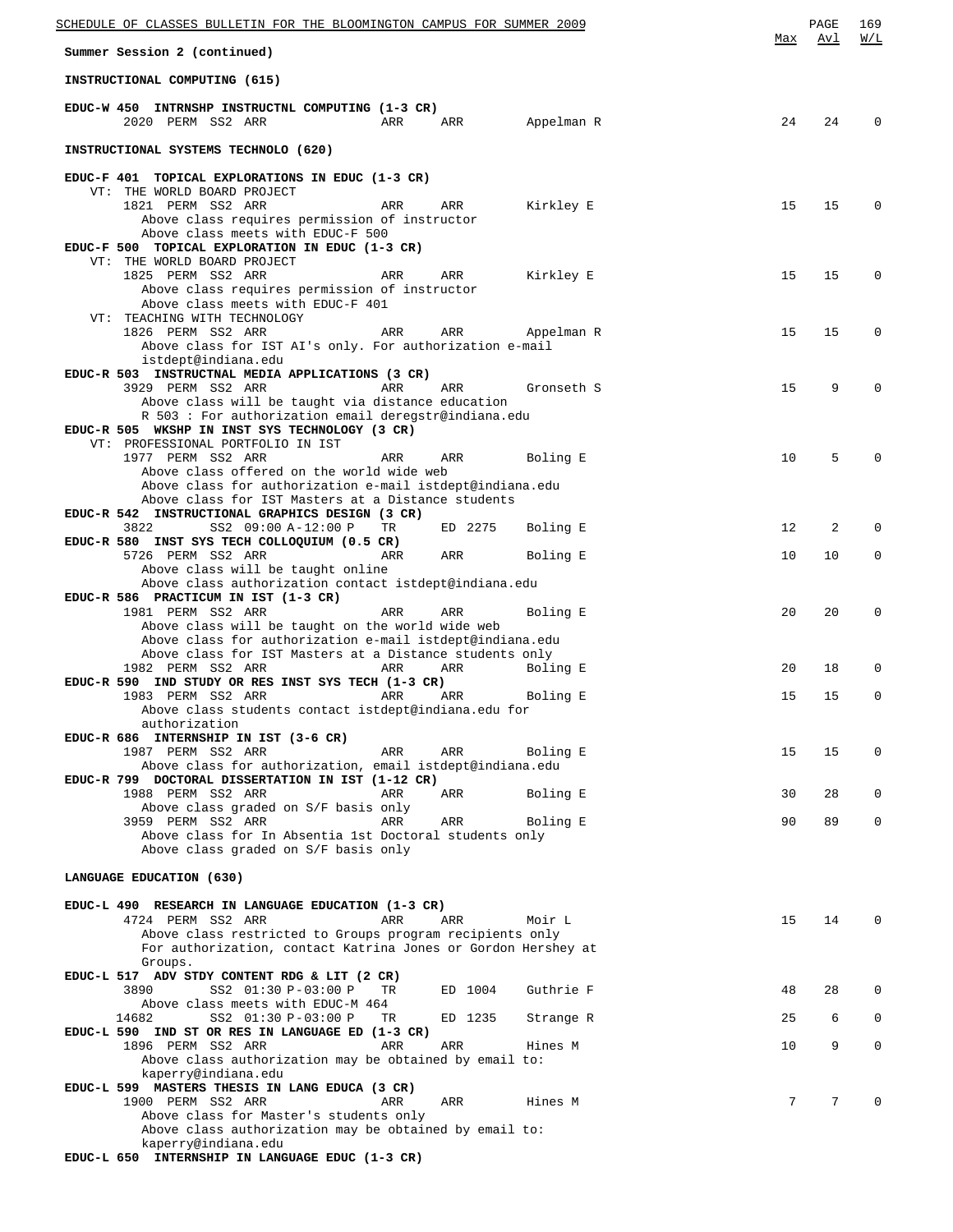|                              | SCHEDULE OF CLASSES BULLETIN FOR THE BLOOMINGTON CAMPUS FOR SUMMER 2009                            |     |     |         | Max | PAGE<br>Avl | 170<br>W/L |
|------------------------------|----------------------------------------------------------------------------------------------------|-----|-----|---------|-----|-------------|------------|
| Summer Session 2 (continued) |                                                                                                    |     |     |         |     |             |            |
|                              | 1902 PERM SS2 ARR<br>Above class authorization may be obtained by email to:                        | ARR | ARR | Hines M | 25  | 25          | $\Omega$   |
|                              | kaperry@indiana.edu<br>EDUC-L 690 READINGS IN LANGUAGE EDUC (1-3 CR)                               |     |     |         |     |             |            |
|                              | 1903 PERM SS2 ARR<br>Above class authorization may be obtained by email to:<br>kaperry@indiana.edu | ARR | ARR | Hines M | 10  | 10          | $\Omega$   |
|                              | EDUC-L 690 READINGS IN LANGUAGE EDUC (3 CR)                                                        |     |     |         |     |             |            |
|                              | 5084 PERM SS2 ARR                                                                                  | ARR | ARR | Hines M | 20  | 20          | $\Omega$   |
|                              | Above class requires permission of instructor                                                      |     |     |         |     |             |            |
|                              | EDUC-L 795 DISSERTATION PROPOSAL PREP (3 CR)                                                       |     |     |         |     |             |            |
|                              | 1905 PERM SS2 ARR                                                                                  | ARR | ARR | Hines M | 10  | 10          | $\Omega$   |
|                              | EDUC-L 799 DOC THESIS IN LANG EDUC (1-12 CR)                                                       |     |     |         |     |             |            |
|                              | 1907 PERM SS2 ARR                                                                                  | ARR | ARR | Hines M | 10  | 7           | $\Omega$   |
|                              | Above class graded on S/F basis only                                                               |     |     |         |     |             |            |
|                              | Above class authorization may be obtained by email to:                                             |     |     |         |     |             |            |
|                              | kaperry@indiana.edu<br>4703 PERM SS2 ARR                                                           |     |     |         |     |             | $\Omega$   |
|                              |                                                                                                    | ARR | ARR | Hines M | 10  | 10          |            |
|                              | Above class graded on S/F basis only<br>Above class for off-campus students                        |     |     |         |     |             |            |
|                              | Above class authorization may be obtained by email to:                                             |     |     |         |     |             |            |
|                              | kaperry@indiana.edu                                                                                |     |     |         |     |             |            |
|                              |                                                                                                    |     |     |         |     |             |            |

## **LEARNING SKILLS (640)**

# **EDUC-X 153 RDG & REASONING NEW COL STDNT (2 CR)**

| 2032 PERM SS2 08:30 A-10:20 A<br>$\Box$           | ED 0101 | Bradfield S   | 25 | 9  | $\mathbf 0$ |
|---------------------------------------------------|---------|---------------|----|----|-------------|
| Above class restricted to Groups 09 students only |         |               |    |    |             |
| 2033 PERM SS2 08:30 A-10:20 A<br>$\Box$           | BH 340  | Neal C        | 25 | 9  | $\mathbf 0$ |
| Above class restricted to Groups 09 students only |         |               |    |    |             |
| 2034 PERM SS2 08:30 A-10:20 A<br>$\mathbb{D}$     | ED 1204 | McCune II W   | 25 | 9  | $\mathbf 0$ |
| Above class restricted to Groups 09 students only |         |               |    |    |             |
| 2035 PERM SS2 08:30 A-10:20 A D                   | SB 138  | Duarte M      | 25 | 10 | 0           |
| Above class restricted to Groups 09 students only |         |               |    |    |             |
| 2036 PERM SS2 08:30 A-10:20 A<br>D                | BH 149  | Miyake M      | 25 | 10 | 0           |
| Above class restricted to Groups 09 students only |         |               |    |    |             |
| 2037 PERM SS2 10:30 A-12:20 P<br>D                | PY 113  | Woldense J    | 23 | 5  | $\mathsf 0$ |
| Above class restricted to Groups 09 students only |         |               |    |    |             |
| 2038 PERM SS2 10:30 A-12:20 P<br>$\Box$           | BH 238  | Keeler A      | 25 | 8  | $\mathbf 0$ |
| Above class restricted to Groups 09 students only |         |               |    |    |             |
| 2039 PERM SS2 10:30 A-12:20 P<br>D                | ED 0101 | Palmer F      | 25 | 8  | $\mathbf 0$ |
| Above class restricted to Groups 09 students only |         |               |    |    |             |
| 2040 PERM SS2 10:30 A-12:20 P<br>D                | SE 010  | Guest-Scott A | 25 | 8  | $\mathbf 0$ |
| Above class restricted to Groups 09 students only |         |               |    |    |             |
| 2041 PERM SS2 10:30 A-12:20 P<br>$\Box$           | SB 231  | Berry J       | 25 | 9  | $\mathbf 0$ |
| Above class restricted to Groups 09 students only |         |               |    |    |             |
| 2042 PERM SS2 01:30 P-03:20 P<br>D                | SK 104  | Stanley K     | 25 | 11 | 0           |
| Above class restricted to Groups 09 students only |         |               |    |    |             |
| 2043 PERM SS2 01:30 P-03:20 P D                   | BH 317  | Banerjee V    | 25 | 8  | $\mathsf 0$ |
| Above class restricted to Groups 09 students only |         |               |    |    |             |
| 2044 PERM SS2 01:30 P-03:20 P<br>D                | BH 331  | Benedetti M   | 25 | 8  | $\mathsf 0$ |
| Above class restricted to Groups 09 students only |         |               |    |    |             |
| 2045 PERM SS2 01:30 P-03:20 P<br>D                | BH 345  | Mace J        | 25 | 8  | $\mathbf 0$ |
| Above class restricted to Groups 09 students only |         |               |    |    |             |
| 2046 PERM SS2 01:30 P-03:20 P<br>D                | BH 245  | Foltz B       | 25 | 8  | $\mathbf 0$ |
| Above class restricted to Groups 09 students only |         |               |    |    |             |
| 3836 PERM SS2 08:30 A-10:20 A<br>D                | SK 104  | Craig B       | 25 | 10 | $\mathbf 0$ |
| Above class restricted to Groups 09 students only |         |               |    |    |             |
| 3837 PERM SS2 10:30 A-12:20 P<br>$\Box$           | SE 245  | Goldstein K   | 25 | 10 | $\mathbf 0$ |
| Above class restricted to Groups 09 students only |         |               |    |    |             |
| 3838 PERM SS2 01:30 P-03:20 P<br>D                | ED 0101 | Wilson L      | 25 | 9  | $\mathbf 0$ |
| Above class restricted to Groups 09 students only |         |               |    |    |             |
| 13601 PERM SS2 08:30 A-10:20 A<br>D               | BU 108  | Davis G       | 25 | 9  | $\mathsf 0$ |
| Above class restricted to GROUPS 09 students only |         |               |    |    |             |
| 13602 PERM SS2 10:30 A-12:20 P<br>D               | BU 108  | Medina L      | 25 | 8  | $\mathsf 0$ |
| Above class restricted to GROUPS 09 students only |         |               |    |    |             |
| 13603 PERM SS2 01:30 P-03:20 P<br>D               | BU 108  | Anklin M      | 25 | 10 | 0           |
| Above class restricted to GROUPS 09 students only |         |               |    |    |             |
|                                                   |         |               |    |    |             |
| MATHEMATICS EDUCATION (650)                       |         |               |    |    |             |
|                                                   |         |               |    |    |             |

| EDUC-N 590 IND STUDY OR RES IN MATH EDUC (1-3 CR)        |     |     |           |             |            |
|----------------------------------------------------------|-----|-----|-----------|-------------|------------|
| 1941 PERM SS2 ARR                                        | ARR | ARR | Lambdin D | 5 1         | $\bigcirc$ |
| 4455 PERM SS2 ARR                                        | ARR | ARR | Lambdin D | $5 \quad 5$ | $\bigcirc$ |
| EDUC-N 610 INTERNSHIP IN MATH EDUC (1-3 CR)              |     |     |           |             |            |
| 1944 PERM SS2 ARR                                        | ARR | ARR | Lambdin D | 5 5         | $\bigcirc$ |
| Above class may require special fee - contact department |     |     |           |             |            |

**EDUC-J 799 DOCT THESIS-CURRICULUM/INSTR (1-15 CR)**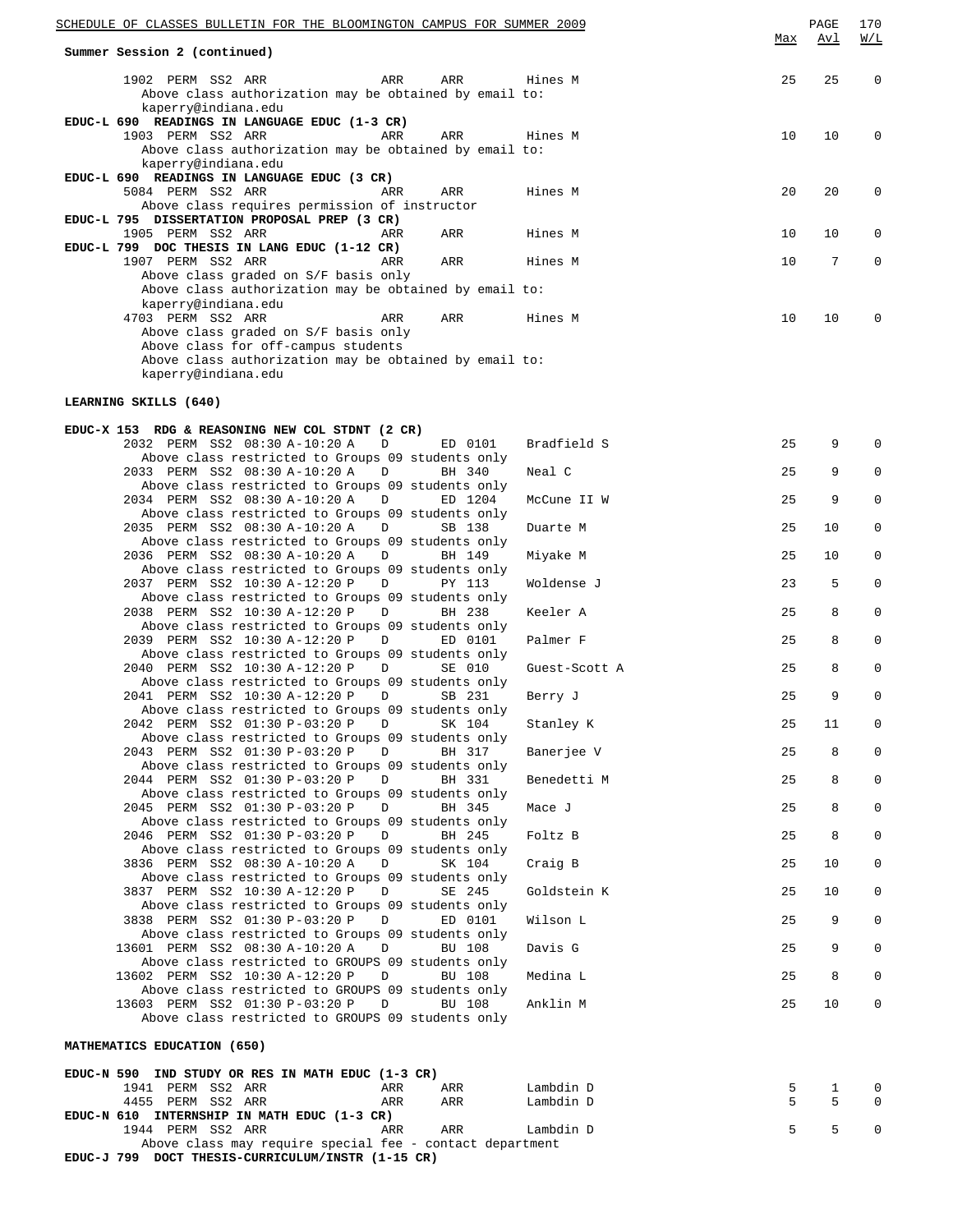| <u>SCHEDULE OF CLASSES BULLETIN FOR THE BLOOMINGTON CAMPUS FOR SUMMER 2009</u>                                            |            |            |                                  |              |              | 171              |
|---------------------------------------------------------------------------------------------------------------------------|------------|------------|----------------------------------|--------------|--------------|------------------|
| Summer Session 2 (continued)                                                                                              | Max        | Avl        | W/L                              |              |              |                  |
| 1870 PERM SS2 ARR                                                                                                         | ARR        | ARR        | Lambdin D                        | 5            | 5            | $\mathbf 0$      |
| MULTICULTURAL OPTIONS (660)                                                                                               |            |            |                                  |              |              |                  |
| EDUC-M 425 STUDENT TEACH: ELEMENTARY (10-16 CR)<br>Above class permission of instructor required prior to registration in |            |            |                                  |              |              |                  |
| any of the following ten courses                                                                                          |            |            |                                  |              |              |                  |
| 1918 PERM SS2 ARR<br>Above class registration through Continuing Studies                                                  | ARR        | ARR        | Stachowski L                     | 15           | 15           | $\Omega$         |
| Above class for special registration only                                                                                 |            |            |                                  |              |              |                  |
| Above class requires special fee - See fee page<br>EDUC-T 450 CULT/COMM FORCES & THE SCHOOLS (3 CR)                       |            |            |                                  |              |              |                  |
| 4773 PERM SS2 ARR                                                                                                         | ARR        | ARR        | Stachowski L                     | $\mathbf{1}$ | $\mathbf{1}$ | $\Omega$         |
| EDUC-M 480 STUDENT TCH IN THE SECNDRY SCH (10-16 CR)<br>1926 PERM SS2 ARR                                                 | ARR        | ARR        | Stachowski L                     | 15           | 15           | $\mathbf 0$      |
| Above class registration through Continuing Studies                                                                       |            |            |                                  |              |              |                  |
| Above class for special registration only<br>Above class requires special fee - See fee page                              |            |            |                                  |              |              |                  |
| EDUC-W 500 PROF DEVELOPMENT CONFERENCE (1-6 CR)                                                                           |            |            |                                  |              |              |                  |
| 2021 PERM SS2 ARR<br>EDUC-M 501 LABORATORY/FIELD EXPERIENCE (3 CR)                                                        | ARR        | ARR        | Stachowski L                     | 5            | 5            | $\Omega$         |
| 1929 PERM SS2 ARR                                                                                                         | ARR        | ARR        | Stachowski L                     | 5            | 5            | $\mathbf 0$      |
| Above class graded on S/F basis only                                                                                      |            |            |                                  |              |              |                  |
| Above class requires special fee - See fee page<br>EDUC-W 505 PROF DEVELOPMENT WORKSHOP (1-6 CR)                          |            |            |                                  |              |              |                  |
| 2024 PERM SS2 ARR                                                                                                         | ARR        | ARR        | Stachowski L                     | 100          | 86           | 0                |
| EDUC-M 550 PRACTICUM (2-8 CR)<br>VT: PRACT: BILINGUAL/BICULTUAL ED                                                        |            |            |                                  |              |              |                  |
| 1932 PERM SS2 ARR                                                                                                         | ARR        | ARR        | Stachowski L                     | 5            | 5            | $\Omega$         |
| Above class requires special fee - See fee page                                                                           |            |            |                                  |              |              |                  |
| EDUC-M 550 PRACTICUM (1-8 CR)<br>VT: ETHNIC & CULTURAL PRACT                                                              |            |            |                                  |              |              |                  |
| 3834<br>SS2 ARR                                                                                                           | ARR        | ARR        | Stachowski L                     | 40           | 36           | 0                |
| VT: ETHNIC & CULTURAL PRACT<br>3835<br>SS2 ARR                                                                            | ARR        | ARR        | Stachowski L                     | 40           | 24           | 0                |
| Above class requires special fee - See fee page                                                                           |            |            |                                  |              |              |                  |
| EDUC-T 550 CULT/COMM FORCES & THE SCHOOLS (3 CR)<br>2004 PERM SS2 ARR                                                     | ARR        | ARR        | Stachowski L                     | 40           | 29           | 0                |
| TOPIC: Overseas and Urban                                                                                                 |            |            |                                  |              |              |                  |
| 2005 PERM SS2 ARR                                                                                                         | ARR        | ARR        | Stachowski L                     | 10           | 9            | 0                |
| TOPIC: Indian and Latino<br>EDUC-T 590 IND ST/RES URBAN/MULTICULT ED (1-3 CR)                                             |            |            |                                  |              |              |                  |
| 2007 PERM SS2 ARR                                                                                                         | ARR        | ARR        | Stachowski L                     | 8            | 7            | $\Omega$         |
| SCHOOL ADMINISTRATION (680)                                                                                               |            |            |                                  |              |              |                  |
| EDUC-A 590 IND STUDY IN EDUC LEADERSHIP (1-3 CR)                                                                          |            |            |                                  |              |              |                  |
| 1787 PERM SS2 ARR                                                                                                         | ARR        | ARR        | Toutkoushian R                   | 15           | 14           | $\mathbf 0$      |
| A 590 : For authorization, e-mail cwedemey@indiana.edu<br>EDUC-A 615 ADVANCED SCHOOL LAW (3 CR)                           |            |            |                                  |              |              |                  |
| CLSD 14988 PERM SS2 ARR                                                                                                   | ARR        | ARR        | Eckes S                          | $\mathbf{1}$ | $\mathbf 0$  | 0                |
| EDUC-A 720 WKSP ON SEL PROB IN ED LDRSHIP (1-3 CR)<br>1791 PERM SS2 ARR                                                   | ARR        | ARR        |                                  | 2            | 2            | $\mathbf 0$      |
| 1792 PERM SS2 ARR                                                                                                         | ARR        | ARR        | Poindexter B                     | 10           | 9            | $\mathbf 0$      |
| EDUC-A 799 DOCTORAL THESIS IN EDUC LDRSHP (1-12 CR)                                                                       |            |            |                                  |              |              |                  |
| 1794 PERM SS2 ARR<br>4639<br>SS2 ARR                                                                                      | ARR<br>ARR | ARR<br>ARR | Toutkoushian R<br>Toutkoushian R | 20<br>30     | 19<br>30     | $\mathbf 0$<br>0 |
| 5013 PERM SS2 ARR                                                                                                         | ARR        | ARR        | Murtadha K                       | 5            | 5            | $\mathbf 0$      |
| Above class requires permission of Department<br>Above class graded on S/F basis only                                     |            |            |                                  |              |              |                  |
| <b>SCIENCE EDUCATION (690)</b>                                                                                            |            |            |                                  |              |              |                  |
|                                                                                                                           |            |            |                                  |              |              |                  |
| EDUC-Q 490 RESEARCH IN SCIENCE EDUCATION (1-6 CR)<br>1970 PERM SS2 ARR                                                    | ARR        | ARR        | Akerson V                        | 10           | 10           | 0                |
| EDUC-M 500 INTEGRATED PROFESSIONAL SEM (1 CR)                                                                             |            |            |                                  |              |              |                  |
| 1927 PERM SS2 09:00 A-11:45 A<br>TOPIC : Transition to Teach                                                              | T          | ED 1225    | Roames R                         | 48           | 28           | $\mathbf 0$      |
| Above class graded on S/F basis only                                                                                      |            |            |                                  |              |              |                  |
| Above class requires special fee - See fee page<br>14700 PERM SS2 09:00 A-11:45 A                                         | T.         | ED 1235    | Edmonds B                        | 24           | 5            | $\mathbf 0$      |
| Above class for Secondary T2T                                                                                             |            |            |                                  |              |              |                  |
| Above class graded on S/F basis only                                                                                      |            |            |                                  |              |              |                  |
| EDUC-S 555 DIVERS&COMMUN OF ALL LEARNERS (2 CR)<br>1995 PERM SS2 ARR                                                      | ARR        | ARR        |                                  | 26           | 26           | 0                |
| EDUC-Q 590 IND STUDY OR RES IN SCI EDUC (3 CR)                                                                            |            |            |                                  |              |              |                  |
| 1971 PERM SS2 ARR<br>EDUC-Q 590 IND STUDY OR RES IN SCI EDUC (1-3 CR)                                                     | ARR        | ARR        | Akerson V                        | 1            | $\mathbf{1}$ | $\mathbf 0$      |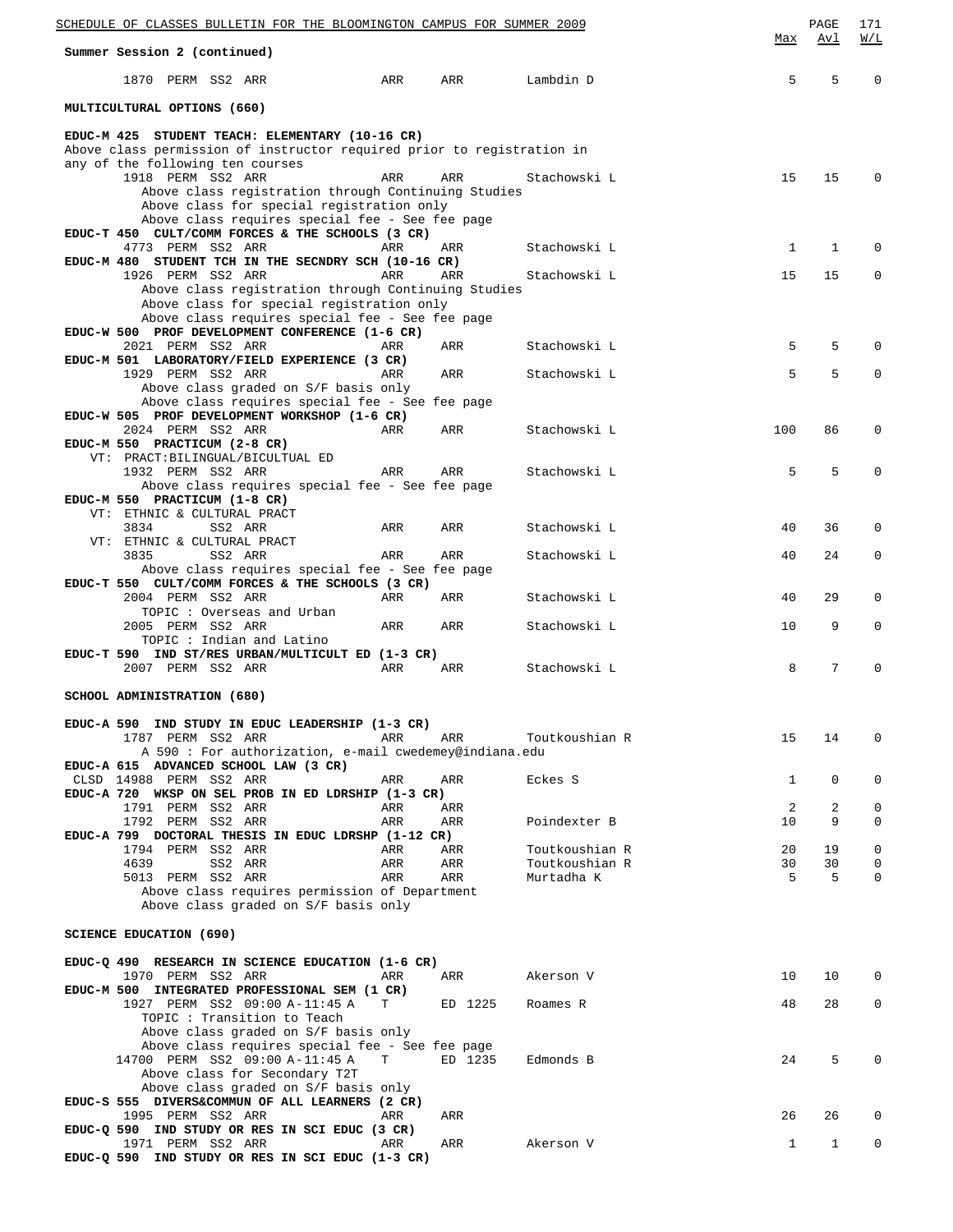| SCHEDULE OF CLASSES BULLETIN FOR THE BLOOMINGTON CAMPUS FOR SUMMER 2009                          |            |                         |              | PAGE        | 172          |
|--------------------------------------------------------------------------------------------------|------------|-------------------------|--------------|-------------|--------------|
| Summer Session 2 (continued)                                                                     |            |                         | Max          | <u>Avl</u>  | <u>W/L</u>   |
| 1973 PERM SS2 ARR<br>ARR<br>EDUC-Q 612 TOPICAL SEMINAR IN SCIENCE ED (3 CR)                      | ARR        | Akerson V               | 10           | 10          | $\mathbf 0$  |
| CLSD 5838<br>SS2 ARR<br>ARR<br>EDUC-Q 690 ADV RESEARCH IN SCIENCE EDU (1-6 CR)                   | ARR        | Buck G                  | $\mathbf{1}$ | $\mathbf 0$ | $\mathbf 0$  |
| 1976 PERM SS2 ARR<br>ARR<br>EDUC-J 799 DOCT THESIS-CURRICULUM/INSTR (1-15 CR)                    | ARR        | Akerson V               | 10           | 9           | $\mathbf{0}$ |
| 1871 PERM SS2 ARR<br>ARR                                                                         | ARR        | Akerson V               | 10           | 9           | $\mathbf 0$  |
| SECONDARY EDUCATION (700)                                                                        |            |                         |              |             |              |
| EDUC-S 490 RSRCH IN SECONDARY EDUCATION (1-3 CR)<br>1992 PERM SS2 ARR                            |            |                         |              |             |              |
| ARR<br>5046 PERM SS2 ARR<br>ARR                                                                  | ARR<br>ARR | Flinders D<br>Kunzman R | 10<br>20     | 10<br>20    | 0<br>0       |
| Above class for Community of Teachers students only<br>Above class meets with EDUC-S 590         |            |                         |              |             |              |
| 14683 PERM SS2 ARR<br>ARR<br>EDUC-S 590 IND STUDY OR RES IN SECNDRY ED (1-3 CR)                  | ARR        | Brown C                 | 10           | 9           | $\mathbf 0$  |
| 1997 PERM SS2 ARR<br>ARR                                                                         | ARR        | Flinders D              | 10           | 8           | 0            |
| EDUC-S 590 IND STUDY OR RES IN SECNDRY ED (1 CR)<br>4801<br>SS2 ARR<br>ARR                       | ARR        | Buzzelli C              | 20           | 20          | $\mathbf 0$  |
| Above class for African Studies Summer Institute only                                            |            |                         |              |             |              |
| EDUC-S 590 IND STUDY OR RES IN SECNDRY ED (1-3 CR)<br>5047 PERM SS2 ARR<br>ARR                   | ARR        | Kunzman R               | 20           | 20          | 0            |
| Above class for Community of Teachers students only                                              |            |                         |              |             |              |
| Above class meets with EDUC-S 490<br>EDUC-S 599 MASTERS THESIS IN SECNDRY EDUC (3 CR)            |            |                         |              |             |              |
| 1999 PERM SS2 ARR<br><b>Example 2018</b> ARR<br>EDUC-S 650 READINGS IN JM/M/I EDUCATION (1-3 CR) | ARR        | Flinders D              | 5            | 5           | $\Omega$     |
| 2001 PERM SS2 ARR<br>ARR                                                                         | ARR        | Flinders D              | 5            | 5           | $\Omega$     |
| EDUC-S 690 INTERNSHIP IN SECONDARY EDUC (3 CR)<br>2003 PERM SS2 ARR<br><b>Example 2018</b> ARR   | ARR        | Flinders D              | 5            | 5           | $\mathbf 0$  |
| Above section does not require special fee                                                       |            |                         |              |             |              |
| SOCIAL STUDIES EDUCATION (710)                                                                   |            |                         |              |             |              |
| EDUC-M 590 IND STUDY OR RES SOC STUD EDUC (1-3 CR)                                               |            |                         |              |             |              |
| 1936 PERM SS2 ARR<br>ARR<br>EDUC-M 680 INTERNSHIP SOCIAL STUDIES EDUC (1-6 CR)                   | ARR        | Barton K                | 10           | 10          | $\mathbf{0}$ |
| 1938 PERM SS2 ARR<br>ARR<br>Above class requires special fee - See fee page                      | ARR        | Barton K                | 10           | 10          | 0            |
| EDUC-J 799 DOCT THESIS-CURRICULUM/INSTR (1-15 CR)<br>1872 PERM SS2 ARR<br><b>Example 20</b> ARR  | ARR        | Barton K                | 10           | 10          | $\mathbf 0$  |
| SPECIAL EDUCATION (730)                                                                          |            |                         |              |             |              |
| EDUC-K 500 TOPICAL WORKSHOP IN SPEC EDUC (2 CR)<br>VT: BLDG A FOUNDATION FOR SUCCESS             |            |                         |              |             |              |
| Above class will be taught on-line<br>13011 PERM SS2 ARR<br>ARR                                  | ARR        | Hutter-Pishgahi L       | 20           | 20          | $\Omega$     |
| TOPIC: Building Foundations for Success<br>Above class forms and information available at:       |            |                         |              |             |              |
| www.iidc.indiana.edu/ecc<br>Above class requires special registration; contact                   |            |                         |              |             |              |
| cnonas@indiana.edu for more information<br>EDUC-K 549 EARLY CHLDHD SP ED PGM MODELS (3 CR)       |            |                         |              |             |              |
| 4933<br>NS2 09:00 A-01:30 P<br>D<br>Above class meets June 22 - July 3                           | ED 2140    | Buzzelli C              | 15           | 11          | 0            |
| EDUC-K 590 IND ST OR RES IN SPECIAL EDUC (3 CR)                                                  |            |                         |              |             |              |
| 1878<br>SS2 ARR<br>ARR<br>EDUC-K 785 INTRNSHP IN SPECIAL EDUCATION (3-6 CR)                      | ARR        | Butera G                | 50           | 50          | 0            |
| 1880<br>SS2 ARR<br>ARR<br>Above class requires special fee - See fee page                        | ARR        | Butera G                | 35           | 35          | 0            |
| EDUC-K 795 DISSERTATION PROPOSAL PREP (1-3 CR)<br>1881<br>SS2 ARR<br>ARR                         | ARR        | Butera G                | 15           | 15          | 0            |
| EDUC-K 799 DOCTORS THESIS IN SPECIAL EDUC (1-15 CR)<br>1883<br>SS2 ARR<br>ARR                    | ARR        | Butera G                | 35           | 35          | $\mathbf{0}$ |
| Intensive Session 3                                                                              |            |                         |              |             |              |
| BILINGUAL/ESL (525)                                                                              |            |                         |              |             |              |
| EDUC-L 441 BILINGUAL EDUC - INTRO (3 CR)                                                         |            |                         |              |             |              |
| 1884<br>IS3 09:00 A-11:00 A<br>D<br>Above class meets Intensive III only                         | ED 3025    | Bastos M                | 25           | 16          | 0            |
| Above class meets with EDUC-L 524<br>EDUC-L 524 LANG ISS IN BI/MULTI/EDUC (3 CR)                 |            |                         |              |             |              |
| 1890<br>IS3 09:00 A-11:00 A<br>D<br>Above class meets Intensive III only                         | ED 3025    | Bastos M                | 25           | 16          | 0            |
| Above class meets with EDUC-L 441                                                                |            |                         |              |             |              |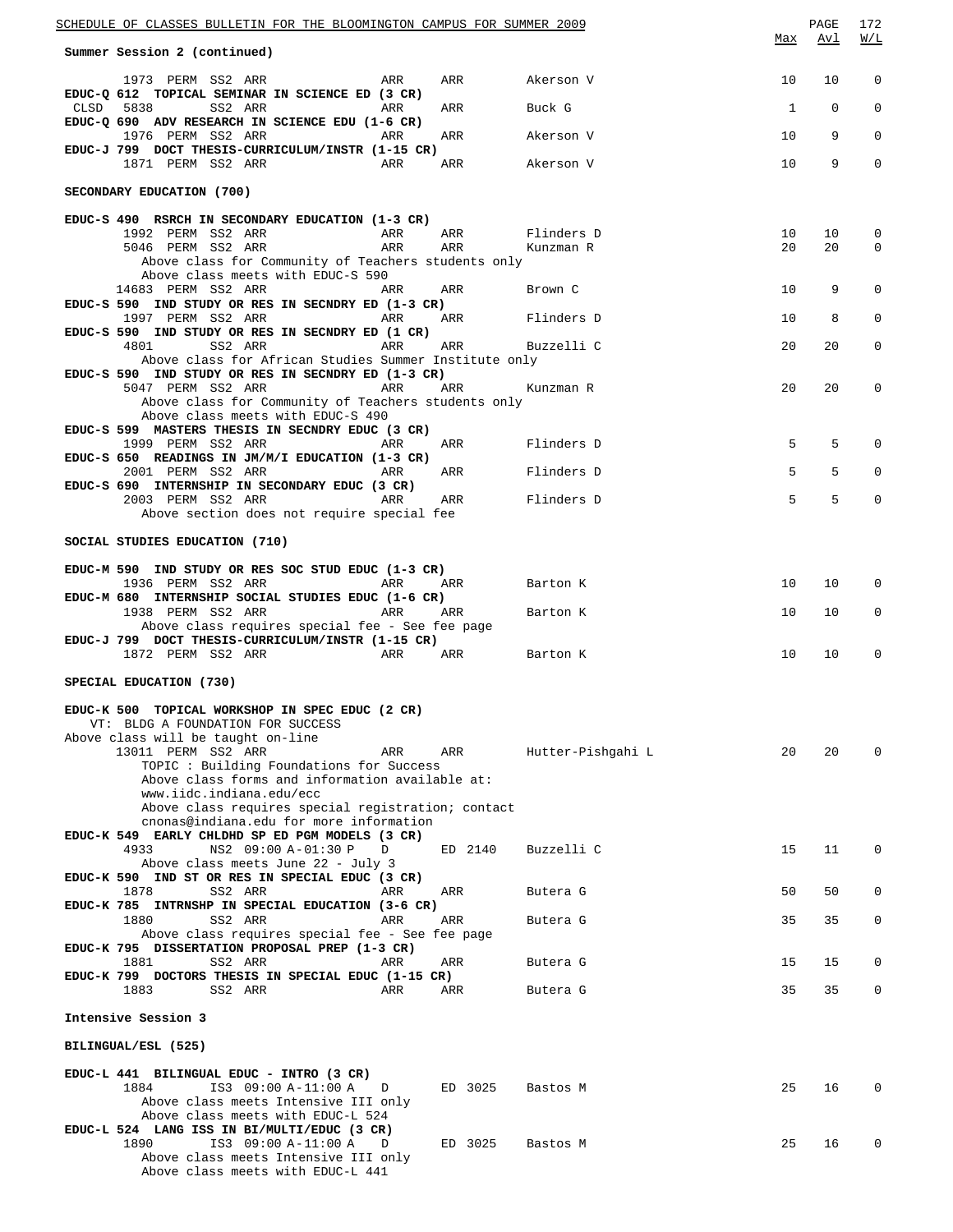| SCHEDULE OF CLASSES BULLETIN FOR THE BLOOMINGTON CAMPUS FOR SUMMER 2009                                                                                                                                                                                                                                                                                 |              | PAGE   | 173<br>W/L |
|---------------------------------------------------------------------------------------------------------------------------------------------------------------------------------------------------------------------------------------------------------------------------------------------------------------------------------------------------------|--------------|--------|------------|
| Intensive Session 3 (continued)                                                                                                                                                                                                                                                                                                                         | Max          | Avl    |            |
| COUNSELING & COUNSELOR EDUCATI (540)                                                                                                                                                                                                                                                                                                                    |              |        |            |
| EDUC-G 552 CAREER COUN - THEORY & PRACT (3 CR)<br>12461<br>IS3 09:30 A-12:15 P<br>ED 1250<br>Whiston S<br>$\Box$<br>Above class meets Intensive III only                                                                                                                                                                                                | 2.5          | 13     | $\Omega$   |
| LANGUAGE EDUCATION (630)                                                                                                                                                                                                                                                                                                                                |              |        |            |
| EDUC-M 401 LABORATORY/FIELD EXPERIENCE (1 CR)<br>13021 PERM IS3 ARR<br>ARR<br>Buckingham T<br>ARR<br>M 401: To enroll in this class see EDUC-BE 442<br>Above class meets Intensive III<br>Above class co-requisitie EDUC-L 442<br>Above class requires special fee - See fee page                                                                       | $20^{\circ}$ | 13     | $\Omega$   |
| Above class graded on S/F basis only<br>EDUC-L 442 TCHNG ENGL LANG LRNRS: BIL/ENL (3 CR)<br>13019 PERM IS3 12:00 P-02:00 P<br>ED 3025<br>D<br>Buckingham T<br>L 442: To enroll in this class see EDUC-BE 442<br>Above class requires an M 401 or M 501 field experience as a<br>co-requisite for the ESL license or for World Language<br>certification | 20           | 7      | $\Omega$   |
| Above class meets Intensive III<br>Above class meets with EDUC-L 520<br>EDUC-L 520 ADV STUDY FOREIGN LANG TCH (3 CR)<br>IS3 12:00 P-02:00 P<br>13020<br>ED 3025<br>Buckingham T<br>$\Box$<br>Above class meets Intensive III<br>Above class meets with EDUC-L 442                                                                                       | 20           | 7      | $\Omega$   |
| Intensive Session 5                                                                                                                                                                                                                                                                                                                                     |              |        |            |
| CURRICULUM (550)                                                                                                                                                                                                                                                                                                                                        |              |        |            |
| EDUC-F 500 TOPICAL EXPLORATION IN EDUC (1 CR)<br>VT: CLASSROOM MANAGEMENT<br>$GFAD = 14000$ $TGF = 3DP$<br>$\mathbf{z}$<br>$B = -111$<br>$\overline{z}$                                                                                                                                                                                                 |              | $\sim$ |            |

| CLSD 14982 | IS5 ARR | ARR                                | ARR | Buzzelli C |  |  |
|------------|---------|------------------------------------|-----|------------|--|--|
|            |         | Above class meets Intensive V only |     |            |  |  |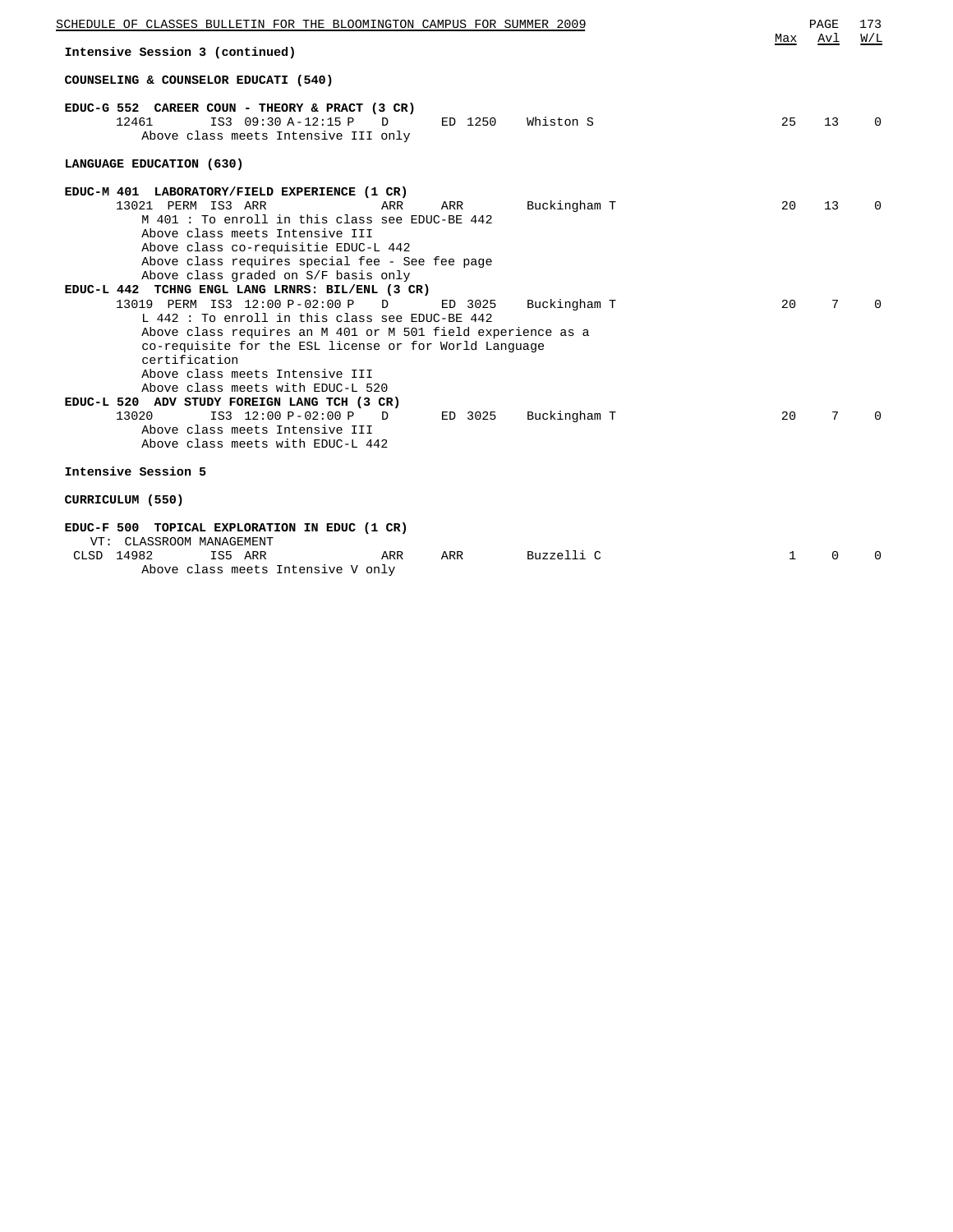| SCHEDULE OF CLASSES BULLETIN FOR THE BLOOMINGTON CAMPUS FOR SUMMER 2009                                              |    |    |              |  |  |
|----------------------------------------------------------------------------------------------------------------------|----|----|--------------|--|--|
| Health, Phys Ed, & Recreation (HPER)                                                                                 |    |    |              |  |  |
| Summer Session 1                                                                                                     |    |    |              |  |  |
| HPER-K 500 SPEC TOP IN KINES (TITLE) (3 CR)<br>VT: UNDERWATER SCIENCE RESEARCH                                       |    |    |              |  |  |
| 13030<br>SS1 ARR<br>ARR<br>Beeker C<br>ARR                                                                           | 10 | 5  | $\Omega$     |  |  |
| Above class for students not in residence on Bloomington<br>campus                                                   |    |    |              |  |  |
| Above class meets with HPER-P 491                                                                                    |    |    |              |  |  |
| APPLIED HEALTH SCI: PUBLIC HEAL (010)                                                                                |    |    |              |  |  |
| HPER-C 315 HEALTH IN THE LATER YEARS (3 CR)                                                                          |    |    |              |  |  |
| 4884 PERM SS1 ARR<br>ARR<br>Lorenzen-Huber L<br>ARR<br>Above class offered on-line for students who are NOT in       | 40 | 36 | $\Omega$     |  |  |
| residence on Bloomington campus                                                                                      |    |    |              |  |  |
| Above class requires permission of Department<br>4885<br>SS1 ARR<br>ARR<br>ARR<br>Lorenzen-Huber L                   | 40 | 21 | $\Omega$     |  |  |
| Above class offered on-line for students who are in residence<br>on Bloomington campus                               |    |    |              |  |  |
| HPER-C 403 PUBLIC HEALTH PROGRAM PLANNING (3 CR)                                                                     |    |    |              |  |  |
| 2364 RSTR SS1 01:10 P-02:25 P<br>D<br>BH 246<br>Geshnizjani A<br>Above class restricted to Juniors and Seniors only. | 40 | 32 | $\Omega$     |  |  |
| Sophomores must have permission of instructor                                                                        |    |    |              |  |  |
| HPER-C 440 RESEARCH IN PUBLIC HEALTH EDUC (1-3 CR)<br>3610 PERM SS1 ARR<br>ARR<br>ARR<br>Reece M                     | 10 | 10 | 0            |  |  |
| C 440: Permission of instructor required<br>(mireece@indiana.edu)                                                    |    |    |              |  |  |
| 4096 PERM SS1 ARR<br>Kolbe L<br>ARR<br>ARR                                                                           | 10 | 10 | 0            |  |  |
| C 440 : Permission of instructor required<br>(lkolbe@indiana.edu)                                                    |    |    |              |  |  |
| 3611 PERM SS1 ARR<br>ARR<br>ARR<br>Bonilla-Vega Z                                                                    | 10 | 10 | 0            |  |  |
| C 440 : Permission of instructor required<br>(zbonilla@indiana.edu)                                                  |    |    |              |  |  |
| 3612 PERM SS1 ARR<br>ARR<br>Sherwood-Laughlin C<br>ARR<br>C 440: Permission of instructor required                   | 10 | 10 | 0            |  |  |
| (csherwoo@indiana.edu)                                                                                               |    |    |              |  |  |
| 3613 PERM SS1 ARR<br>ARR<br>Middlestadt S<br>ARR<br>C 440: Permission of instructor required                         | 10 | 10 | 0            |  |  |
| (semiddle@indiana.edu)                                                                                               |    |    |              |  |  |
| 5247 PERM SS1 ARR<br>ARR<br>ARR<br>Ona F<br>C 440: Permission of instructor required (ffona@indiana.edu)             | 10 | 10 | $\mathbf 0$  |  |  |
| HPER-C 441 READINGS IN PUBLIC HLTH EDUC (1-3 CR)<br>3614 PERM SS1 ARR<br>ARR<br>ARR<br>Reece M                       | 10 | 10 | 0            |  |  |
| C 441 : Permission of instructor required                                                                            |    |    |              |  |  |
| (mireece@indiana.edu)<br>4098 PERM SS1 ARR<br>ARR<br>ARR<br>Kolbe L                                                  | 10 | 10 | <sup>n</sup> |  |  |
| C 441 : Permission of instructor required<br>(lkolbe@indiana.edu)                                                    |    |    |              |  |  |
| 3615 PERM SS1 ARR<br>Bonilla-Vega Z<br>ARR<br>ARR                                                                    | 10 | 10 | 0            |  |  |
| C 441 : Permission of instructor required<br>(zbonilla@indiana.edu)                                                  |    |    |              |  |  |
| 3616 PERM SS1 ARR<br>Sherwood-Laughlin C<br>ARR<br>ARR                                                               | 10 | 10 | 0            |  |  |
| C 441 : Permission of instructor required<br>(csherwoo@indiana.edu)                                                  |    |    |              |  |  |
| 3617 PERM SS1 ARR<br>Middlestadt S<br>ARR<br>ARR<br>C 441 : Permission of instructor required                        | 10 | 10 | 0            |  |  |
| (semiddle@indiana.edu)                                                                                               |    |    |              |  |  |
| 5248 PERM SS1 ARR<br>ARR<br>ARR<br>Ona F<br>C 441 : Permission of instructor required (ffona@indiana.edu)            | 10 | 10 | 0            |  |  |
| HPER-C 444 FIELD EXPER PUBLIC HLTH EDUC (1-10 CR)                                                                    |    |    |              |  |  |
| 2365 PERM SS1 ARR<br>ARR<br>Sherwood-Laughlin C<br>ARR<br>Above class for students who are in residence on the       | 10 | 8  | 0            |  |  |
| Bloomington campus<br>Above class graded on S/F basis only                                                           |    |    |              |  |  |
| C 444 : Permission of instructor required                                                                            |    |    |              |  |  |
| (csherwoo@indiana.edu)<br>3988 PERM SS1 ARR<br>Sherwood-Laughlin C<br>ARR<br>ARR                                     | 13 | 1  | 1            |  |  |
| Above class for students who are NOT in residence on the                                                             |    |    |              |  |  |
| Bloomington campus<br>Above class graded on S/F basis only                                                           |    |    |              |  |  |
| C 444 : Permission of instructor required<br>(csherwoo@indiana.edu)                                                  |    |    |              |  |  |
| HPER-C 615 HLTH, LONG & INTG THER LTR YRS (3 CR)                                                                     |    |    |              |  |  |
| 4958<br>SS1 ARR<br>ARR<br>ARR<br>Lorenzen-Huber L<br>Above class offered via World Wide Web for students who are     | 40 | 34 | 0            |  |  |
| in residence on Bloomington campus                                                                                   |    |    |              |  |  |
| 4959 PERM SS1 ARR<br>Lorenzen-Huber L<br>ARR<br>ARR<br>Above class offered via World Wide Web for students who are   | 40 | 39 | 0            |  |  |
| NOT in residence on Bloomington campus                                                                               |    |    |              |  |  |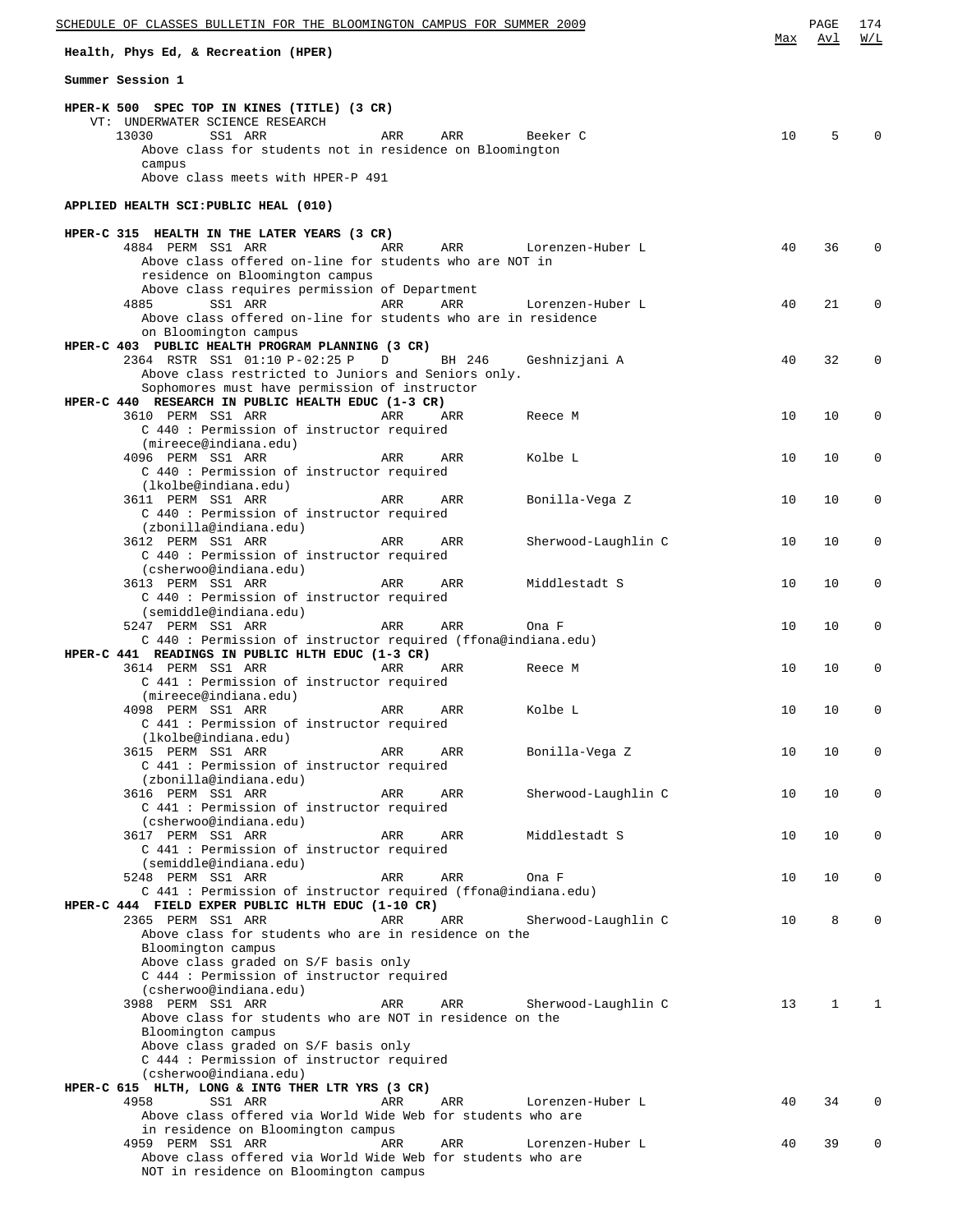| SCHEDULE OF CLASSES BULLETIN FOR THE BLOOMINGTON CAMPUS FOR SUMMER 2009                                                                                                                                                                                  | Max | PAGE<br>Avl    | 175<br>W/L |  |  |  |
|----------------------------------------------------------------------------------------------------------------------------------------------------------------------------------------------------------------------------------------------------------|-----|----------------|------------|--|--|--|
| Summer Session 1 (continued)                                                                                                                                                                                                                             |     |                |            |  |  |  |
| Above class requires permission of Department<br>HPER-C 617 SEMINAR IN PUBLIC HEALTH (3 CR)                                                                                                                                                              |     |                |            |  |  |  |
| VT: WOMEN'S HEALTH-LAW AND POLICY<br>12093<br>SS1 06:00 P-09:15 P<br>HP 012<br>TR<br>Chezem L<br>Above class for students in residence on Bloomington campus                                                                                             | 15  | 13             | 0          |  |  |  |
| HPER-C 640 RESEARCH IN PUBLIC HEALTH (1-5 CR)<br>3618 PERM SS1 ARR<br>ARR<br>ARR<br>Reece M<br>C 640 : Permission of instructor required                                                                                                                 | 15  | 15             | 0          |  |  |  |
| (mireece@indiana.edu)<br>4100 PERM SS1 ARR<br>Kolbe L<br>ARR<br>ARR<br>C 640 : Permission of instructor required                                                                                                                                         | 15  | 15             | 0          |  |  |  |
| (lkolbe@indiana.edu)<br>5775 PERM SS1 ARR<br>ARR<br>ARR<br>Reece M<br>C 640 : Permission of instructor required                                                                                                                                          | 3   | 3              | 0          |  |  |  |
| (mireece@indiana.edu)<br>3619 PERM SS1 ARR<br>ARR<br>ARR<br>Bonilla-Vega Z<br>C 640 : Permission of instructor required                                                                                                                                  | 15  | 13             | 0          |  |  |  |
| (zbonilla@indiana.edu)<br>3620 PERM SS1 ARR<br>Sherwood-Laughlin C<br>ARR<br>ARR<br>C 640 : Permission of instructor required                                                                                                                            | 15  | 15             | 0          |  |  |  |
| (csherwoo@indiana.edu)<br>3621 PERM SS1 ARR<br>Middlestadt S<br>ARR<br>ARR                                                                                                                                                                               | 15  | 15             | 0          |  |  |  |
| C 640 : Permission of instructor required<br>(semiddle@indiana.edu)<br>2367 PERM SS1 ARR<br>Torabi M<br>ARR<br>ARR                                                                                                                                       | 10  | 10             | 0          |  |  |  |
| C 640 : Permission of instructor required<br>(torabi@indiana.edu)<br>5249 PERM SS1 ARR<br>ARR<br>ARR<br>Ona F                                                                                                                                            | 15  | 14             | 0          |  |  |  |
| C 640: Permission of instructor required (ffona@indiana.edu)<br>5767 PERM SS1 ARR<br>ARR<br>Lorenzen-Huber L<br>ARR<br>C 640 : Permission of instructor required                                                                                         | 2   | $\overline{a}$ | 0          |  |  |  |
| (lehuber@indiana.edu)<br>HPER-C 641 READINGS IN PUBLIC HEALTH (1-5 CR)<br>3622 PERM SS1 ARR<br>ARR<br>ARR<br>Reece M                                                                                                                                     | 15  | 15             | 0          |  |  |  |
| C 641 : Permission of instructor required<br>(mireece@indiana.edu)<br>4102 PERM SS1 ARR<br>Kolbe L<br>ARR<br>ARR                                                                                                                                         | 15  | 15             | 0          |  |  |  |
| C 641 : Permission of instructor required<br>(lkolbe@indiana.edu)<br>5776 PERM SS1 ARR<br>ARR<br>ARR<br>Reece M                                                                                                                                          | 3   | 3              | 0          |  |  |  |
| C 641 : Permission of instructor required<br>(mireece@indiana.edu)<br>3623 PERM SS1 ARR<br>Bonilla-Vega Z<br>ARR<br>ARR                                                                                                                                  | 15  | 14             | 0          |  |  |  |
| C 641 : Permission of instructor required<br>(zbonilla@indiana.edu)<br>3624 PERM SS1 ARR<br>ARR<br>ARR<br>Sherwood-Laughlin C                                                                                                                            | 15  | 15             |            |  |  |  |
| C 641 : Permission of instructor required<br>(csherwoo@indiana.edu)<br>3625 PERM SS1 ARR<br>Middlestadt S<br>ARR<br>ARR                                                                                                                                  | 15  | 15             | 0          |  |  |  |
| C 641 : Permission of instructor required<br>(semiddle@indiana.edu)<br>2369 PERM SS1 ARR<br>Torabi M<br>ARR<br>ARR                                                                                                                                       | 10  | 10             | 0          |  |  |  |
| C 641 : Permission of instructor required<br>(torabi@indiana.edu)<br>5250 PERM SS1 ARR<br>ARR<br>ARR<br>Ona F                                                                                                                                            | 15  | 12             | 0          |  |  |  |
| C 641 : Permission of instructor required (ffona@indiana.edu)<br>HPER-C 644 FIELD EXPERIENCE PUBLIC HEALTH (5-7 CR)<br>2371 PERM SS1 ARR<br>Sherwood-Laughlin C<br>ARR<br>ARR                                                                            | 15  | 14             | 0          |  |  |  |
| $C$ 644 : P - Grad GPA 3.0 or better<br>C 644 : Permission of instructor (csherwoo@indiana.edu)<br>Above class for students who are in residence on the<br>Bloomington campus                                                                            |     |                |            |  |  |  |
| Above class graded on S/F basis only<br>4554 PERM SS1 ARR<br>Sherwood-Laughlin C<br>ARR<br>ARR<br>$C$ 644 : P - GPA 3.0 or better<br>C 644 : Permission of instructor (csherwoo@indiana.edu)<br>Above class for students who are NOT in residence on the | 15  | 15             | 0          |  |  |  |
| Bloomington campus<br>Above class graded on S/F basis only<br>HPER-C 650 MPH CULMINATING EXPERIENCE (2 CR)<br>2373 PERM SS1 ARR<br>ARR<br>ARR<br>Reece M                                                                                                 | 15  | 15             | 0          |  |  |  |
| C 650: Permission of instructor required<br>(mireece@indiana.edu)<br>Above class graded on S/F basis only<br>Above class for students who are in residence on Bloomington                                                                                |     |                |            |  |  |  |
| campus<br>4991 PERM SS1 ARR<br>ARR<br>ARR<br>Reece M<br>C 650 : Permission of instructor required<br>(mireece@indiana.edu)                                                                                                                               | 15  | 15             | 0          |  |  |  |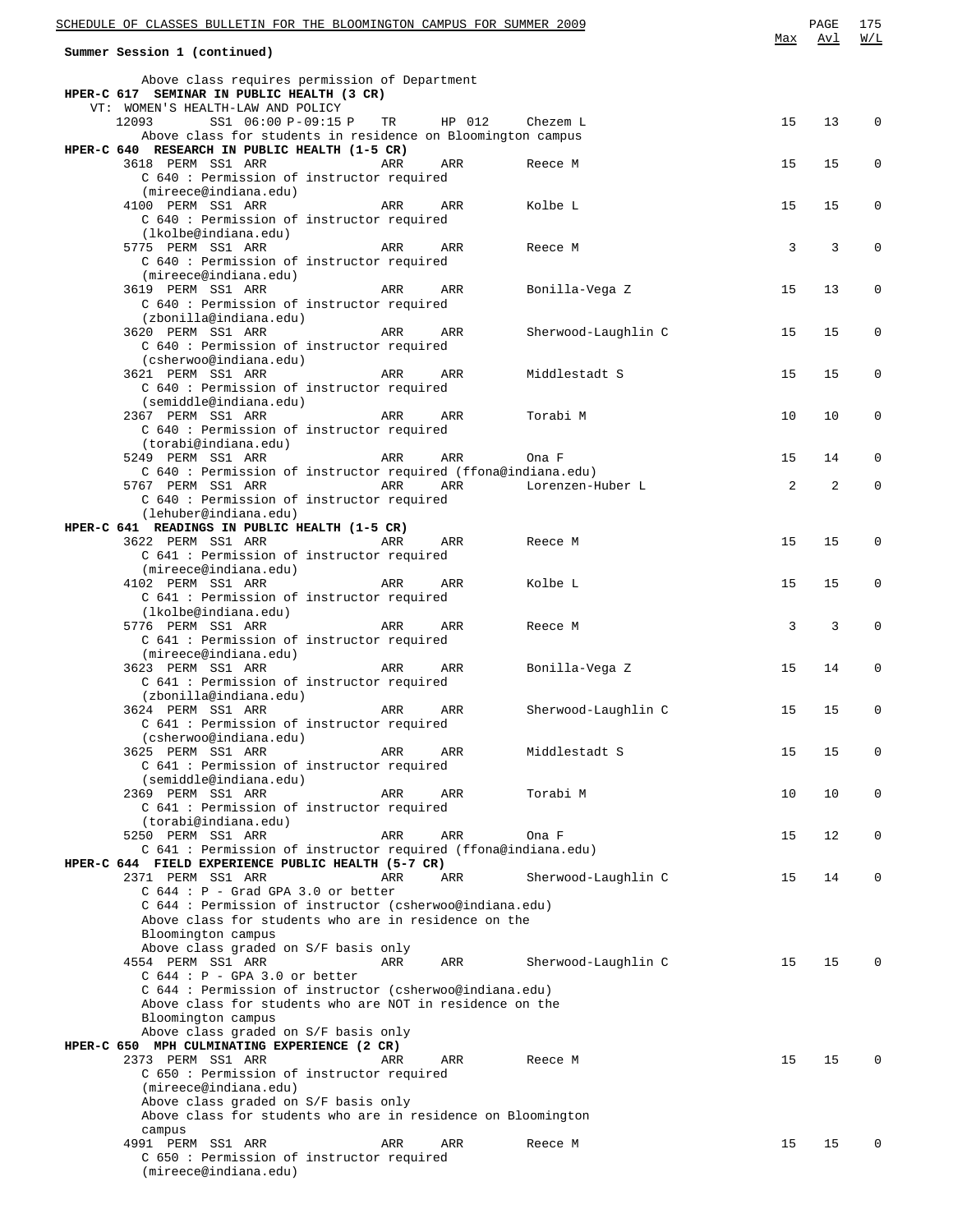#### **Summer Session 1 (continued)**

Above class graded on S/F basis only Above class for students who are NOT in residence on Bloomington campus

### **APPLIED HEALTH SCI: HEALTH EDU (014)**

| HPER-H 160 FIRST AID AND EMERGENCY CARE (3 CR)                                                                    |        |     |                  |                         |          |         |                            |
|-------------------------------------------------------------------------------------------------------------------|--------|-----|------------------|-------------------------|----------|---------|----------------------------|
| Above class is part of the "Transfer Indiana" (transferIN) Initiative.                                            |        |     |                  |                         |          |         |                            |
| For additional information, link to http://www.transferin.net                                                     |        |     |                  |                         |          |         |                            |
| 2420<br>SS1 08:55 A-10:10 A<br>2421<br>SS1 10:20 A-11:35 A                                                        | D<br>D |     | HP 021<br>HP 021 | Applegate T<br>Finley K | 28<br>28 | 15<br>1 | $\mathbf 0$<br>$\mathbf 0$ |
| HPER-H 180 STRESS PREVENTION & MANAGEMENT (3 CR)                                                                  |        |     |                  |                         |          |         |                            |
| 2424<br>SS1 01:10 P-02:25 P                                                                                       | D      |     | HP 019           | Wang C                  | 40       | 21      | 0                          |
| Above class open to undergraduates only                                                                           |        |     |                  |                         |          |         |                            |
| HPER-H 205 INTRO TO HEALTH EDUCATION (1 CR)                                                                       |        |     |                  |                         |          |         |                            |
| SS1 05:00 P-07:10 P<br>2426                                                                                       | М      |     | HP 012           | DeWitt N                | 20       | 5       | $\mathbf 0$                |
| Above class graded on S/F basis only                                                                              |        |     |                  |                         |          |         |                            |
| HPER-H 263 PERSONAL HEALTH (3 CR)<br>2427                                                                         |        |     | HP 016           |                         | 40       |         | 0                          |
| SS1 10:20 A-11:35 A<br>Above class open to undergraduates only                                                    | MTWR   |     |                  | Ellis N                 |          | 26      |                            |
| HPER-H 305 WOMEN'S HEALTH (3 CR)                                                                                  |        |     |                  |                         |          |         |                            |
| 2429<br>SS1 11:45 A-01:20 P                                                                                       | MTWR   |     | HP 016           | Swanson J               | 40       | 28      | 0                          |
| Above class open to undergraduates only                                                                           |        |     |                  |                         |          |         |                            |
| HPER-H 306 MEN'S HEALTH (3 CR)                                                                                    |        |     |                  |                         |          |         |                            |
| 5253<br>SS1 04:00 P-06:30 P                                                                                       | MM     |     | WH 106           | Pearson W               | 35       | 4       | 0                          |
| HPER-H 311 HUMAN DISEASES & EPIDEMIOLOGY (3 CR)                                                                   |        |     |                  |                         |          |         |                            |
| 2431<br>SS1 10:20 A-11:35 A                                                                                       | D      |     | WH 106           | Ona F                   | 30       | 3       | 0                          |
| HPER-H 318 DRUG USE IN AMERICAN SOCIETY (3 CR)<br>4648<br>SS1 01:00 P-04:15 P                                     | MW     |     | PV 273           | Slisz R                 | 30       | 8       | $\mathbf 0$                |
| HPER-H 401 EMERGENCY MED TECHN AMBUL I (3 CR)                                                                     |        |     |                  |                         |          |         |                            |
| 4889 PERM SS1 05:00 P-08:00 P                                                                                     | т      |     | HP 021           | Tinsley W               | 30       | 12      | $\mathbf 0$                |
| H 401 : P - HPER-H 160 (first aid and emergency care)                                                             |        |     |                  |                         |          |         |                            |
| H 401 : Instructor permission required, contact                                                                   |        |     |                  |                         |          |         |                            |
| wtinsley@indiana.edu                                                                                              |        |     |                  |                         |          |         |                            |
| H 401 : Must also enroll in a HPER-H 404 (EMT laboratory)                                                         |        |     |                  |                         |          |         |                            |
| H 401 : In order to have sufficient hours for state<br>certification, class will meet during Summer Session I and |        |     |                  |                         |          |         |                            |
| continue through Summer Session II.                                                                               |        |     |                  |                         |          |         |                            |
| HPER-H 403 EMERGENCY MED TECH TCHNG ASST (1-2 CR)                                                                 |        |     |                  |                         |          |         |                            |
| 4890 PERM SS1 ARR                                                                                                 | ARR    | ARR |                  | Tinsley W               | 5        | 2       |                            |
| H 403 : P - HPER-H 160 and H 401                                                                                  |        |     |                  |                         |          |         |                            |
| H 403 : Permission of instructor required, contact                                                                |        |     |                  |                         |          |         |                            |
| wtinsley@indiana.edu                                                                                              |        |     |                  |                         |          |         |                            |
| HPER-H 404 EMERGENCY MEDICAL TECHNICN LAB (1 CR)                                                                  |        |     |                  |                         | 30       |         | 0                          |
| SS1 05:00 P-08:00 P<br>4891<br>HPER-H 414 HEALTH EDUC IN PRE-K - GRADE 6 (3 CR)                                   | R      |     | HP 021           | Tinsley W               |          | 12      |                            |
| 2435<br>SS1 01:15 P-04:30 P                                                                                       | TR     |     | HP 013           | Obeng C                 | 40       | 34      | 0                          |
| HPER-H 440 RESEARCH IN HLTH & SAFETY EDUC (1-3 CR)                                                                |        |     |                  |                         |          |         |                            |
| 3634 PERM SS1 ARR                                                                                                 | ARR    | ARR |                  | Kolbe L                 | 20       | 20      | 0                          |
| H 440 : Permission of instructor required                                                                         |        |     |                  |                         |          |         |                            |
| (lkolbe@indiana.edu)                                                                                              |        |     |                  |                         |          |         |                            |
| H 440 : Open to Junior or Senior students with a major or                                                         |        |     |                  |                         |          |         |                            |
| minor in Health and Safety<br>3635 PERM SS1 ARR                                                                   | ARR    | ARR |                  | Ellis N                 | 20       | 20      | 0                          |
| H 440 : Permission of instructor required                                                                         |        |     |                  |                         |          |         |                            |
| (ellisn@indiana.edu)                                                                                              |        |     |                  |                         |          |         |                            |
| H 440: Open to Junior or Senior students with a major or                                                          |        |     |                  |                         |          |         |                            |
| minor in Health and Safety                                                                                        |        |     |                  |                         |          |         |                            |
| 3636 PERM SS1 ARR                                                                                                 | ARR    | ARR |                  | Lohrmann D              | 20       | 20      | 0                          |
| H 440 : Permission of instructor required                                                                         |        |     |                  |                         |          |         |                            |
| (dlohrman@indiana.edu)                                                                                            |        |     |                  |                         |          |         |                            |
| H 440 : Open to Junior or Senior students with a major or<br>minor in Health and Safety                           |        |     |                  |                         |          |         |                            |
| 3637 PERM SS1 ARR                                                                                                 | ARR    | ARR |                  | Kay N                   | 20       | 20      | $\Omega$                   |
| H 440 : Permission of instructor required                                                                         |        |     |                  |                         |          |         |                            |
| (noyskay@indiana.edu)                                                                                             |        |     |                  |                         |          |         |                            |
| H 440 : Open to Junior or Senior students with a major or                                                         |        |     |                  |                         |          |         |                            |
| minor in Health and Safety                                                                                        |        |     |                  |                         |          |         |                            |
| 3638 PERM SS1 ARR                                                                                                 | ARR    | ARR |                  | Obeng C                 | 20       | 20      | $\Omega$                   |
| H 440 : Permission of instructor required                                                                         |        |     |                  |                         |          |         |                            |
| (cobeng@indiana.edu)                                                                                              |        |     |                  |                         |          |         |                            |
| H 440 : Open to Junior or Senior students with a major or<br>minor in Health and Safety                           |        |     |                  |                         |          |         |                            |
| HPER-H 441 READINGS IN HLTH&SFTY EDUC (1-3 CR)                                                                    |        |     |                  |                         |          |         |                            |
| 3640 PERM SS1 ARR                                                                                                 | ARR    | ARR |                  | Kolbe L                 | 10       | 10      | 0                          |
| H 441 : Permission of instructor required                                                                         |        |     |                  |                         |          |         |                            |
| (lkolbe@indiana.edu)                                                                                              |        |     |                  |                         |          |         |                            |
| 3641 PERM SS1 ARR                                                                                                 | ARR    | ARR |                  | Ellis N                 | 10       | 10      | 0                          |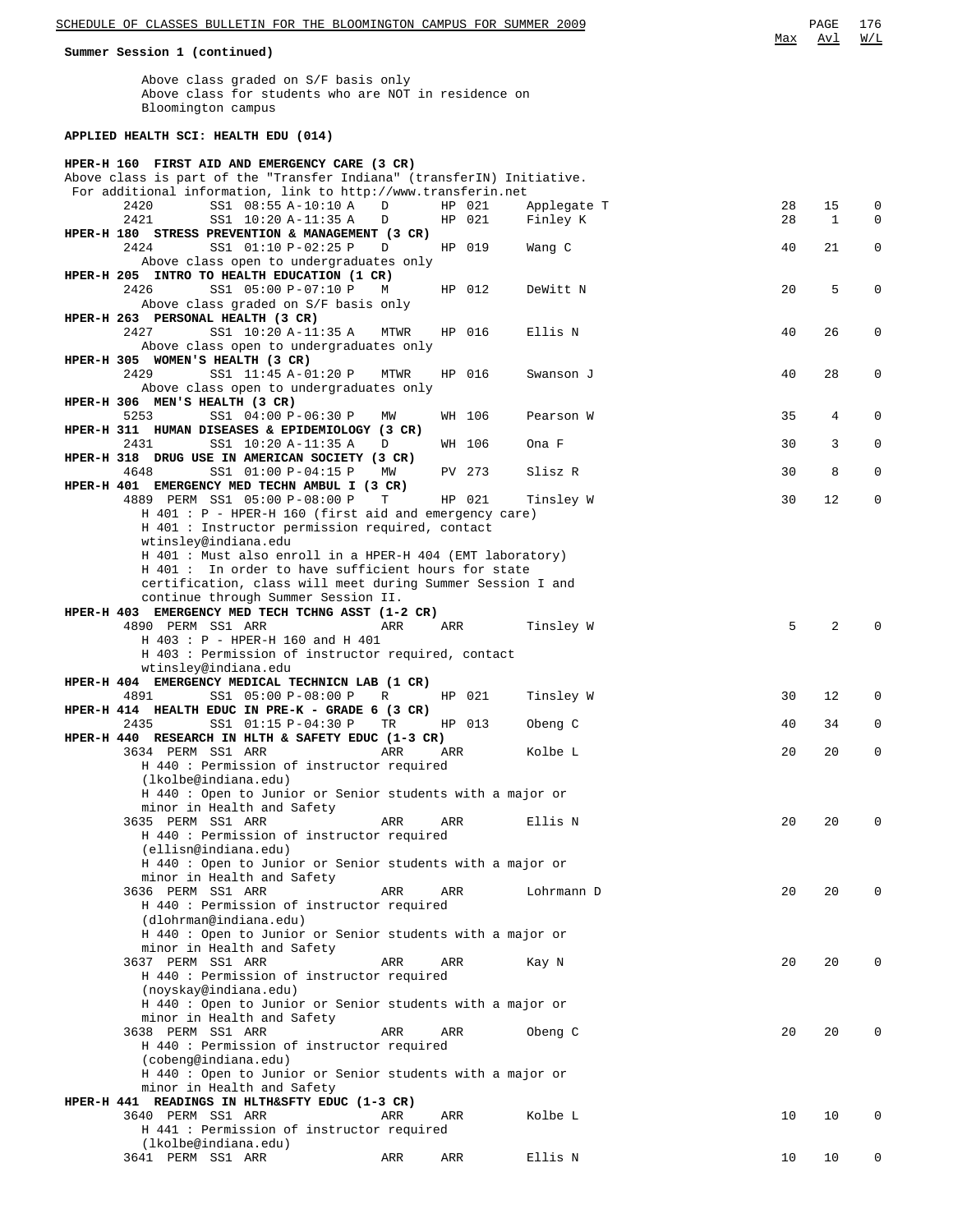| SCHEDULE OF CLASSES BULLETIN FOR THE BLOOMINGTON CAMPUS FOR SUMMER 2009                                         |            |            |                          | Max          | PAGE<br><u>Avl</u> | 177<br>W/L                 |
|-----------------------------------------------------------------------------------------------------------------|------------|------------|--------------------------|--------------|--------------------|----------------------------|
| Summer Session 1 (continued)                                                                                    |            |            |                          |              |                    |                            |
| H 441 : Permission of instructor required<br>(ellisn@indiana.edu)                                               |            |            |                          |              |                    |                            |
| 3642 PERM SS1 ARR<br>H 441 : Permission of instructor required                                                  | ARR        | ARR        | Lohrmann D               | 10           | 10                 | 0                          |
| (dlorhman@indiana.edu)<br>3643 PERM SS1 ARR                                                                     | ARR        | ARR        | Kay N                    | 10           | 10                 | 0                          |
| H 441 : Permission of instructor required<br>(noyskay@indiana.edu)                                              |            |            |                          |              |                    |                            |
| 3644 PERM SS1 ARR                                                                                               | ARR        | ARR        | Obeng C                  | 10           | 10                 | 0                          |
| H 441 : Permission of instructor required<br>(cobeng@indiana.edu)                                               |            |            |                          |              |                    |                            |
| HPER-H 445 TRAVEL STUDY (3 CR)                                                                                  |            |            |                          |              |                    |                            |
| 12101 PERM NS1 ARR<br>H 445 : Permission of instructor required                                                 | ARR        | ARR        | Kay N                    | 15           | 13                 | 0                          |
| (noyskay@indiana.edu)<br>Above class for students who are not in residence on the                               |            |            |                          |              |                    |                            |
| Bloomington campus                                                                                              |            |            |                          |              |                    |                            |
| Above class travel study to the Peoples Republic of China,<br>Beijing, Hong Kong, and Thailand                  |            |            |                          |              |                    |                            |
| $H$ 445 : Class meets May 12-24; for more information, visit                                                    |            |            |                          |              |                    |                            |
| http://iub.edu/~hpertour/<br>Above class registration confirmation needed on or before Mar                      |            |            |                          |              |                    |                            |
| 30                                                                                                              |            |            |                          |              |                    |                            |
| HPER-H 464 COORDINATED SCHOOL HEALTH PGMS (3 CR)<br>SS1 01:00 P-04:15 P<br>2436                                 | MW         | HP 021     | Applegate T              | 30           | 12                 | 0                          |
| HPER-H 599 MASTER'S THESIS (1-5 CR)<br>PERM SS1 ARR<br>2438                                                     | ARR        | ARR        | Torabi M                 | 5            | 5                  | $\mathbf 0$                |
| 5254 PERM SS1 ARR                                                                                               | ARR        | ARR        | Billingham R             | 5            | 5                  | $\mathbf 0$                |
| 5255 PERM SS1 ARR<br>5256 PERM SS1 ARR                                                                          | ARR<br>ARR | ARR<br>ARR | Ellis N<br>Fly A         | 5<br>5       | 5<br>5             | $\mathbf 0$<br>$\mathbf 0$ |
| 5257<br>PERM<br>SS1 ARR                                                                                         | ARR        | ARR        | Gilbert K                | 5            | 5                  | $\mathbf 0$                |
| 5258<br>PERM<br>SS1 ARR                                                                                         | ARR        | ARR        | Kolbe L                  | 5            | 5                  | $\mathbf 0$                |
| 5260<br>PERM<br>SS1 ARR<br>5261 PERM SS1 ARR                                                                    | ARR<br>ARR | ARR<br>ARR | Lindeman A<br>Lohrmann D | 5<br>5       | 5<br>5             | $\mathbf 0$<br>$\mathbf 0$ |
| 5262<br>PERM<br>SS1 ARR                                                                                         | ARR        | ARR        | Middlestadt S            | 5            | 5                  | $\mathbf 0$                |
| 5263<br>PERM SS1 ARR<br>5267<br>PERM SS1 ARR                                                                    | ARR<br>ARR | ARR<br>ARR | Reece M<br>Seo D         | 5<br>5       | 5<br>5             | $\mathbf 0$<br>$\mathbf 0$ |
| 5268<br>PERM SS1 ARR                                                                                            | ARR        | ARR        | Shier N                  | 5            | 5                  | 0                          |
| 5269 PERM SS1 ARR<br>HPER-H 617 SEMINAR IN HEALTH EDUCATION (1-3 CR)                                            | ARR        | ARR        | Yarber W                 | 5            | 5                  | $\mathbf 0$                |
| VT: RESEARCH SEM IN SEXUAL HEALTH                                                                               |            |            |                          |              |                    |                            |
| 3923 PERM SS1 ARR<br>$H$ 617 : Permission of instructor required                                                | ARR        | ARR        | Reece M                  | 10           | 8                  | 0                          |
| (mireece@indiana.edu)<br>VT: TOBACCO CONTROL & WELLNESS                                                         |            |            |                          |              |                    |                            |
| 4892 PERM SS1 ARR                                                                                               | ARR        | ARR        | Seo D                    | 10           | 10                 | 0                          |
| H 617 : Permission of instructor required (seo@indiana.edu)<br>HPER-H 623 SCHOOL HEALTH PROGRAM MANAGMNT (3 CR) |            |            |                          |              |                    |                            |
| 5569 PERM SS1 ARR                                                                                               | ARR        | ARR        | Lohrmann D               | 5            | 5                  | 0                          |
| H 623 : Permission of instructor required<br>(dlohrman@indiana.edu)                                             |            |            |                          |              |                    |                            |
| HPER-H 625 LEGAL ISSUES: HEALTH PROMOTION (3 CR)                                                                |            |            |                          |              |                    |                            |
| SS1 01:00 P-02:15 P<br>13028<br>HPER-H 640 RESEARCH IN HEALTH EDUCATION (1-5 CR)                                | TR         | HP 10      | Cooperman E              | 25           | 25                 | 0                          |
| 3645 PERM SS1 ARR                                                                                               | ARR        | ARR        | Kolbe L                  | 20           | 20                 | 0                          |
| H 640 : Permission of instructor required<br>(lkolbe@indiana.edu)                                               |            |            |                          |              |                    |                            |
| H 640 : Must have Graduate GPA of at least 3.0                                                                  |            |            |                          |              |                    |                            |
| 3646 PERM SS1 ARR<br>H 640 : Permission of instructor required                                                  | ARR        | <b>ARR</b> | Ellis N                  | 20           | 20                 | 0                          |
| (ellisn@indiana.edu)                                                                                            |            |            |                          |              |                    |                            |
| H 640 : Must have Graduate GPA of at least 3.0<br>3647 PERM SS1 ARR                                             | ARR        | ARR        | Lohrmann D               | 20           | 20                 | 0                          |
| H 640 : Permission of instructor required                                                                       |            |            |                          |              |                    |                            |
| (dlohrman@indiana.edu)<br>H 640 : Must have Graduate GPA of at least 3.0                                        |            |            |                          |              |                    |                            |
| 3648 PERM SS1 ARR                                                                                               | ARR        | ARR        | Kay N                    | 20           | 20                 | 0                          |
| H 640 : Permission of instructor required<br>(noyskay@indiana.edu)                                              |            |            |                          |              |                    |                            |
| H 640 : Must have Graduate GPA of at least 3.0                                                                  |            |            |                          |              |                    |                            |
| 3649 PERM SS1 ARR<br>H 640 : Permission of instructor required                                                  | ARR        | ARR        | Obeng C                  | 20           | 20                 | 0                          |
| (cobeng@indiana.edu)                                                                                            |            |            |                          |              |                    |                            |
| H 640 : Must have Graduate GPA of at least 3.0<br>3650 PERM SS1 ARR                                             | ARR        | <b>ARR</b> | Middlestadt S            | $\mathbf{1}$ | $\mathbf{1}$       | $\Omega$                   |
| H 640 : Permission of instructor required                                                                       |            |            |                          |              |                    |                            |
| (semiddle@indiana.edu)<br>H 640 : Must have Graduate GPA of at least 3.0                                        |            |            |                          |              |                    |                            |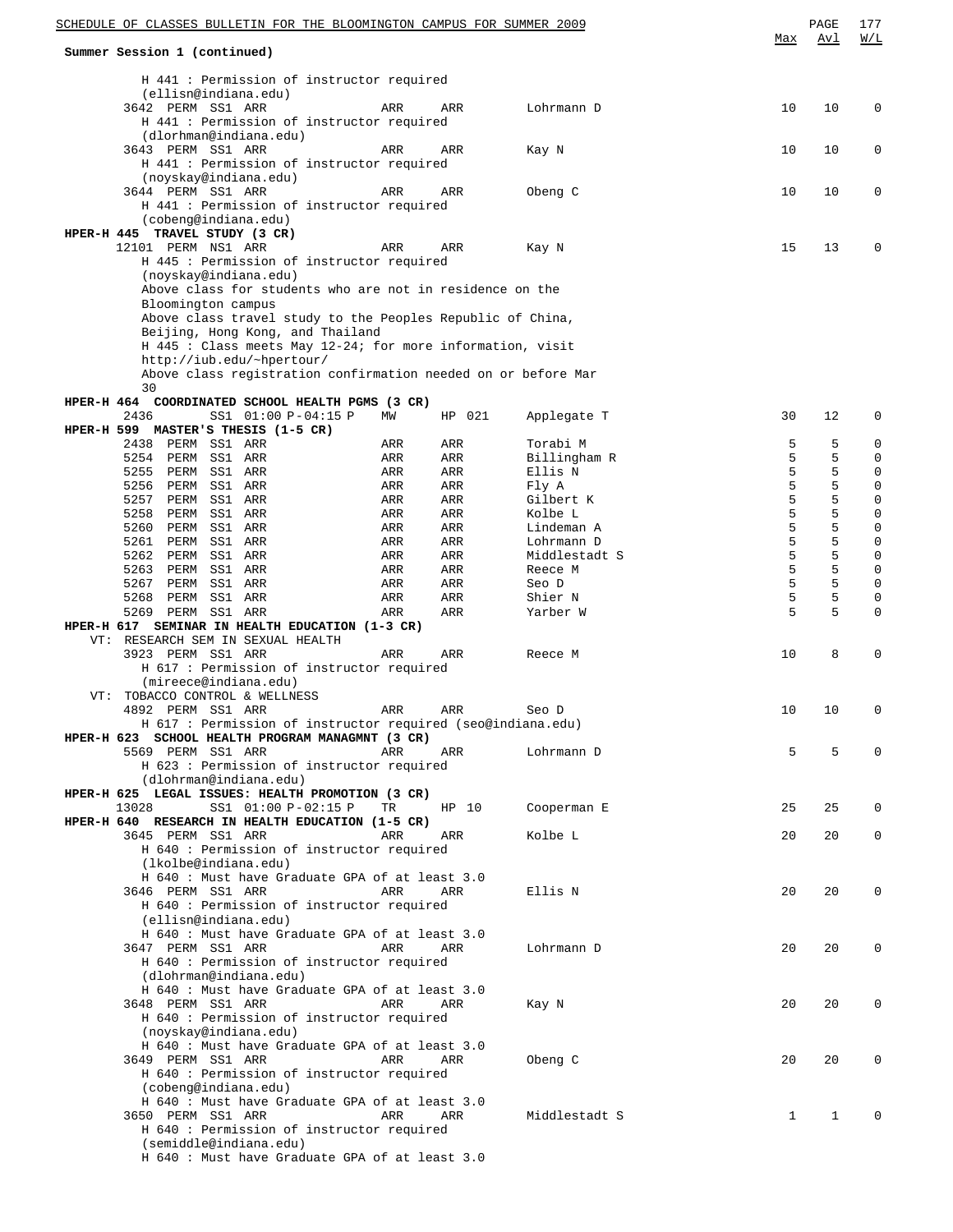| SCHEDULE OF CLASSES BULLETIN FOR THE BLOOMINGTON CAMPUS FOR SUMMER 2009                                                                                                                                              | Max | PAGE<br><u>Avl</u> | 178<br>W/L  |
|----------------------------------------------------------------------------------------------------------------------------------------------------------------------------------------------------------------------|-----|--------------------|-------------|
| Summer Session 1 (continued)                                                                                                                                                                                         |     |                    |             |
| 2441 PERM SS1 ARR<br>ARR<br>ARR<br>Torabi M<br>H 640 : Permission of instructor required                                                                                                                             | 10  | 10                 | $\mathbf 0$ |
| (torabi@indiana.edu)<br>H 640 : Must have Graduate GPA of at least 3.0<br>4893 PERM SS1 ARR<br>ARR<br>ARR<br>Reece M<br>H 640 : Permission of instructor required                                                    | 20  | 20                 | $\mathbf 0$ |
| (mireece@indiana.edu)<br>H 640 : Must have Graduate GPA of at least 3.0<br>4894 PERM SS1 ARR<br>ARR<br>ARR<br>Seo D                                                                                                  | 20  | 20                 | $\mathbf 0$ |
| H 640 : Permission of instructor required (seo@indiana.edu)<br>H 640 : Must have Graduate GPA of at least 3.0<br>5644 PERM SS1 ARR<br>ARR<br>ARR<br>Sherwood-Laughlin C<br>H 640 : Permission of instructor required | 3   | 3                  | 0           |
| (csherwoo@indiana.edu)<br>H 640 : Must have GPA of at least 3.0<br>HPER-H 641 READINGS IN HEALTH EDUCATION (1-5 CR)                                                                                                  |     |                    |             |
| 3651 PERM SS1 ARR<br>ARR<br>ARR<br>Kolbe L<br>H 641 : Permission of instructor required<br>(lkolbe@indiana.edu)                                                                                                      | 10  | 10                 | $\mathbf 0$ |
| H 641 : Must have a Graduate GPA of at least 3.0<br>3652 PERM SS1 ARR<br>ARR<br>ARR<br>Ellis N<br>H 641 : Permission of instructor required                                                                          | 10  | 10                 | $\mathbf 0$ |
| (ellisn@indiana.edu)<br>H 641 : Must have a Graduate GPA of at least 3.0<br>3653 PERM SS1 ARR<br>ARR<br>ARR<br>Lohrmann D<br>H 641 : Permission of instructor required                                               | 10  | 10                 | $\mathbf 0$ |
| (dlohrman@indiana.edu)<br>H 641 : Must have a Graduate GPA of at least 3.0<br>3654 PERM SS1 ARR<br>ARR<br>ARR<br>Kay N<br>H 641 : Permission of instructor required                                                  | 10  | 10                 | $\mathbf 0$ |
| (noyskay@indiana.edu)<br>H 641 : Must have a Graduate GPA of at least 3.0<br>3655 PERM SS1 ARR<br>ARR<br>ARR<br>Obeng C<br>H 641 : Permission of instructor required                                                 | 10  | 10                 | $\mathbf 0$ |
| (cobeng@indiana.edu)<br>H 641 : Must have a Graduate GPA of at least 3.0<br>2443 PERM SS1 ARR<br>ARR<br>ARR<br>Torabi M                                                                                              | 10  | 10                 | $\mathbf 0$ |
| H 641 : Permission of instructor required<br>(torabi@indiana.edu)<br>H 641 : Must have a Graduate GPA of at least 3.0<br>4895 PERM SS1 ARR<br>ARR<br>ARR<br>Reece M                                                  | 20  | 19                 | $\mathbf 0$ |
| H 641 : Must have a Graduate GPA of at least 3.0<br>H 641 : Permission of instructor required<br>(mireece@indiana.edu)                                                                                               |     |                    |             |
| 4896 PERM SS1 ARR<br>ARR<br>ARR<br>Seo D<br>H 641 : Must have a Graduate GPA of at least 3.0                                                                                                                         | 10  | 10                 | $\mathbf 0$ |
| H 641 : Permission of instructor required (seo@indiana.edu)<br>4993 PERM SS1 ARR<br>ARR<br>Middlestadt S<br>ARR<br>H 641 : Permission of instructor required                                                         | 10  | 10                 | 0           |
| (semiddle@indiana.edu)<br>H 641 : Must have a Graduate GPA of at least 3.0<br>HPER-H 642 INTERNSHIPS IN HLTH PROMOTION (1-10 CR)<br>2445 PERM SS1 ARR<br>ARR<br>ARR<br>Kay N                                         | 10  | 7                  | $\Omega$    |
| H 642 : P - Grad GPA 3.0 or better<br>Above class graded on S/F basis only<br>Above class for students who are in residence on Bloomington                                                                           |     |                    |             |
| campus<br>H 642 : Permission of instructor required<br>(noyskay@indiana.edu)                                                                                                                                         |     |                    |             |
| 4557 PERM SS1 ARR<br>ARR<br>Kay N<br>ARR<br>$H$ 642 : P - Grad GPA 3.0 or better<br>Above class graded on S/F basis only<br>H 642 : Permission of instructor required                                                | 10  | 8                  | $\mathbf 0$ |
| (noyskay@indiana.edu)<br>Above class for students who are NOT in residence on<br>Bloomington campus                                                                                                                  |     |                    |             |
| 4555 PERM SS1 ARR<br>Ellis N<br>ARR<br>ARR<br>$H$ 642 : P - Grad GPA 3.0 or better<br>Above class graded on S/F basis only<br>H 642 : Permission of instructor required<br>(ellisn@indiana.edu)                      | 10  | 10                 | $\mathbf 0$ |
| Above class for students who are in residence on Bloomington<br>campus                                                                                                                                               |     |                    |             |
| 4556 PERM SS1 ARR<br>ARR<br>Ellis N<br>ARR<br>$H$ 642 : P - Grad GPA 3.0 or better<br>Above class graded on S/F basis only<br>H 642 : Permission of instructor required<br>(ellisn@indiana.edu)                      | 10  | 10                 | 0           |
|                                                                                                                                                                                                                      |     |                    |             |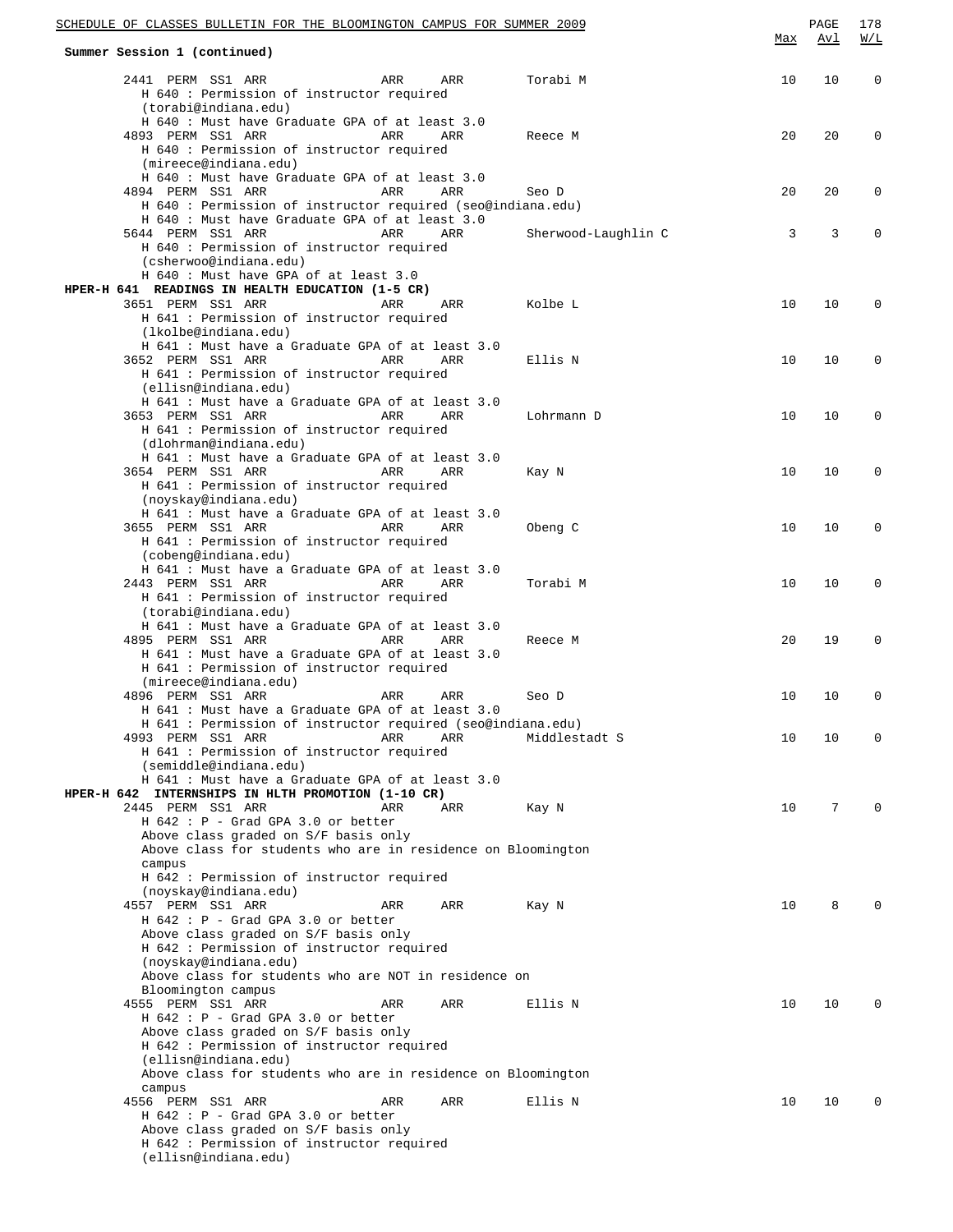| SCHEDULE OF CLASSES BULLETIN FOR THE BLOOMINGTON CAMPUS FOR SUMMER 2009                            | <u>Max</u> | PAGE<br>Avl | 179<br>W/L   |
|----------------------------------------------------------------------------------------------------|------------|-------------|--------------|
| Summer Session 1 (continued)                                                                       |            |             |              |
| Above class for students who are NOT in residence on<br>Bloomington campus                         |            |             |              |
| HPER-H 643 PRACTICUM IN HEALTH EDUCATION (1-10 CR)                                                 |            |             |              |
| 2447 PERM SS1 ARR<br>ARR<br>ARR<br>Kay N                                                           | 5          | 5           | $\Omega$     |
| $H$ 643 : P - Grad GPA 3.0 or better<br>Above class graded on S/F basis only                       |            |             |              |
| H 643 : Permission of instructor required                                                          |            |             |              |
| (noyskay@indiana.edu)                                                                              |            |             |              |
| Above class for students in residence on Bloomington campus                                        |            |             |              |
| 5497 PERM SS1 ARR<br>ARR<br>ARR<br>Kay N<br>H 643 : P - Graduate GPA of 3.0 or better              | 5          | 5           | <sup>0</sup> |
| Above class graded on S/F basis only                                                               |            |             |              |
| H 643 : Permission of instructor required                                                          |            |             |              |
| (ellisn@indiana.edu)                                                                               |            |             |              |
| Above class for students not in residence on Bloomington<br>campus                                 |            |             |              |
| 4735 PERM SS1 ARR<br>Ellis N<br>ARR<br>ARR                                                         | 5          | 5           | $\Omega$     |
| H 643 : P - Grad GPA 3.0 or better                                                                 |            |             |              |
| Above class graded on S/F basis only                                                               |            |             |              |
| H 643 : Permission of instructor required<br>(ellisn@indiana.edu)                                  |            |             |              |
| Above class for students not in residence on Bloomington                                           |            |             |              |
| campus                                                                                             |            |             |              |
| 5496 PERM SS1 ARR<br>ARR<br>ARR<br>Ellis N                                                         | 5          | 5           | $\Omega$     |
| $H$ 643 : P - Graduate GPA of 3.0 or better<br>Above class graded on S/F basis only                |            |             |              |
| H 643 : Permission of instructor required                                                          |            |             |              |
| (ellisn@indiana.edu)                                                                               |            |             |              |
| Above class for students in residence on Bloomington campus                                        |            |             |              |
| HPER-H 645 TRAVEL STUDY (1-10 CR)<br>12116 PERM NS1 ARR<br>ARR<br>ARR<br>Kay N                     | 15         | 8           | $\Omega$     |
| H 645 : Requires instructor permission (knoy@indiana.edu);                                         |            |             |              |
| need registration confirmation on or before Mar 30                                                 |            |             |              |
| Above class for students who are not in residence on the                                           |            |             |              |
| Bloomington campus<br>Above class meets May 12 - 24                                                |            |             |              |
| Above class travel study to the Peoples Republic of China,                                         |            |             |              |
| Beijing, Hong Kong, and Thailand                                                                   |            |             |              |
| HPER-H 740 RESEARCH IN HEALTH BEHAVIOR (1-10 CR)                                                   |            |             |              |
| 3656 PERM SS1 ARR<br>ARR<br>Kolbe L<br>ARR<br>H 740 : Permission of instructor required            | 20         | 20          | $\Omega$     |
| (lkolbe@indiana.edu)                                                                               |            |             |              |
| H 740 : Must have Graduate GPA of at least 3.0                                                     |            |             |              |
| 3657 PERM SS1 ARR<br>ARR<br>ARR<br>Ellis N                                                         | 20         | 20          | 0            |
| H 740 : Permission of instructor required<br>(ellisn@indiana.edu)                                  |            |             |              |
| H 740 : Must have Graduate GPA of at least 3.0                                                     |            |             |              |
| 3658 PERM SS1 ARR<br>Lohrmann D<br>ARR<br>ARR                                                      | 20         | 19          | 0            |
| H 740 : Permission of instructor required<br>(dlohrman@indiana.edu)                                |            |             |              |
| H 740 : Must have Graduate GPA of at least 3.0                                                     |            |             |              |
| 3659 PERM SS1 ARR<br>ARR<br>ARR<br>Kay N                                                           | 20         | 20          | 0            |
| H 740 : Permission of instructor required                                                          |            |             |              |
| (noyskay@indiana.edu)<br>H 740 : Must have Graduate GPA of at least 3.0                            |            |             |              |
| 3660 PERM SS1 ARR<br>ARR<br>Obeng C<br>ARR                                                         | 20         | 20          | $\Omega$     |
| H 740 : Permission of instructor required                                                          |            |             |              |
| (cobeng@indiana.edu)                                                                               |            |             |              |
| H 740 : Must have Graduate GPA of at least 3.0<br>HPER-H 740 RESEARCH IN HEALTH BEHAVIOR (1-5 CR)  |            |             |              |
| 2449 PERM SS1 ARR<br>Torabi M<br>ARR<br>ARR                                                        | 20         | 20          | $\Omega$     |
| H 740 : Permission of instructor required                                                          |            |             |              |
| (torabi@indiana.edu)                                                                               |            |             |              |
| H 740 : Must have Graduate GPA of at least 3.0<br>HPER-H 740 RESEARCH IN HEALTH BEHAVIOR (1-10 CR) |            |             |              |
| 4750 PERM SS1 ARR<br>ARR<br>ARR<br>Seo D                                                           | 20         | 20          | 0            |
| H 740 : Permission of instructor required (seo@indiana.edu)                                        |            |             |              |
| H 740 : Must have Graduate GPA of at least 3.0                                                     |            |             |              |
| 4994 PERM SS1 ARR<br>Middlestadt S<br>ARR<br>ARR<br>H 740 : Permission of instructor required      | 20         | 20          | 0            |
| (semiddle@indiana.edu)                                                                             |            |             |              |
| H 740 : Must have Graduate GPA of at least 3.0                                                     |            |             |              |
| 4774 PERM SS1 ARR<br>ARR<br>ARR<br>Reece M                                                         | 20         | 20          | 0            |
| H 740 : Permission of instructor required<br>(mireece@indiana.edu)                                 |            |             |              |
| H 740 : Must have Graduate GPA of at least 3.0                                                     |            |             |              |
| 12121 PERM SS1 ARR<br>ARR<br>ARR<br>Goodman B                                                      | 20         | 20          | 0            |
| H 740 : Permission of instructor required (rmg@indiana.edu)                                        |            |             |              |
| H 740 : Must have Graduate GPA of at least 3.0                                                     |            |             |              |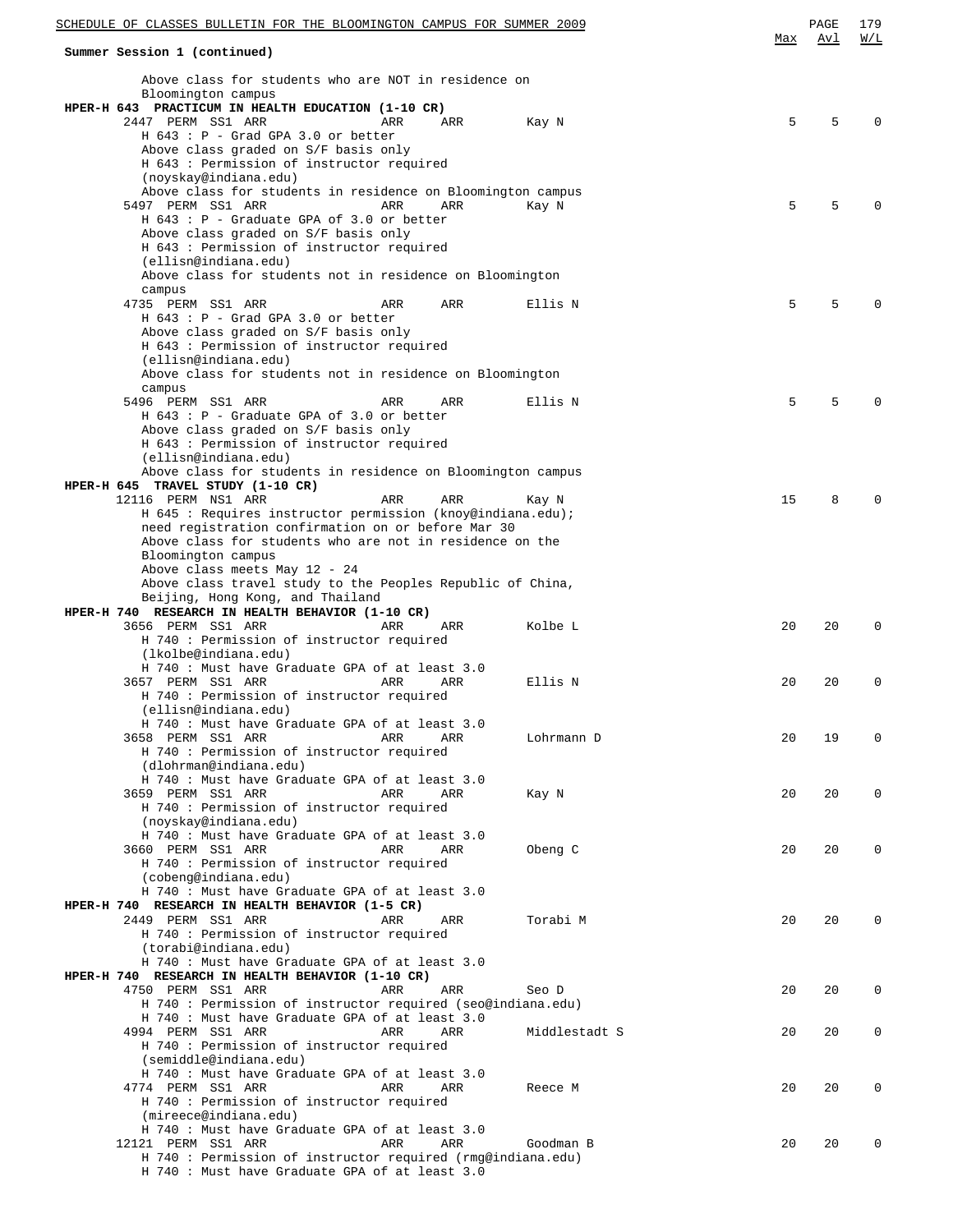| SCHEDULE OF CLASSES BULLETIN FOR THE BLOOMINGTON CAMPUS FOR SUMMER 2009 |     | PAGE           | 180         |
|-------------------------------------------------------------------------|-----|----------------|-------------|
| Summer Session 1 (continued)                                            | Max | Avl            | W/L         |
| HPER-H 741 READINGS IN HEALTH BEHAVIOR (1-10 CR)                        |     |                |             |
| 3661 PERM SS1 ARR<br>Kolbe L<br>ARR<br>ARR                              | 10  | 10             | $\mathbf 0$ |
| H 741 : Permission of instructor required                               |     |                |             |
| (lkolbe@indiana.edu)                                                    |     |                |             |
| H 741 : Must have Graduate GPA of at least 3.0                          |     |                |             |
| 3662 PERM SS1 ARR<br>Ellis N<br>ARR<br>ARR                              | 10  | 10             | $\mathbf 0$ |
| H 741 : Permission of instructor required                               |     |                |             |
| (ellisn@indiana.edu)                                                    |     |                |             |
| H 741 : Must have Graduate GPA of at least 3.0                          |     |                |             |
| 3663 PERM SS1 ARR<br>ARR<br>ARR<br>Lohrmann D                           | 10  | 9              | $\mathbf 0$ |
| H 741 : Permission of instructor required                               |     |                |             |
| (dlohrman@indiana.edu)                                                  |     |                |             |
| H 741 : Must have Graduate GPA of at least 3.0                          |     |                |             |
| 3664 PERM SS1 ARR<br>ARR<br>ARR<br>Kay N                                | 10  | 10             | $\mathbf 0$ |
| H 741 : Permission of instructor required                               |     |                |             |
| (noyskay@indiana.edu)                                                   |     |                |             |
| H 741 : Must have Graduate GPA of at least 3.0                          |     |                |             |
| 3665 PERM SS1 ARR<br>Obeng C<br>ARR<br>ARR                              | 10  | 10             | $\mathbf 0$ |
| H 741 : Permission of instructor required                               |     |                |             |
| (cobeng@indiana.edu)                                                    |     |                |             |
| H 741 : Must have Graduate GPA of at least 3.0                          |     |                |             |
| 5724 PERM SS1 ARR<br>ARR<br>Gilbert K<br>ARR                            | 2   | $\overline{a}$ | $\Omega$    |
| H 741 : Permission of instructor required                               |     |                |             |
| (gilbertk@indiana.edu)                                                  |     |                |             |
| H 741 : Must have Graduate GPA of at least 3.0                          |     |                |             |
| HPER-H 741 READINGS IN HEALTH BEHAVIOR (1-5 CR)                         |     |                |             |
| 2451 PERM SS1 ARR<br>Torabi M<br>ARR<br>ARR                             | 10  | 10             | $\mathbf 0$ |
| H 741 : Permission of instructor required                               |     |                |             |
| (torabi@indiana.edu)                                                    |     |                |             |
| H 741 : Must have Graduate GPA of at least 3.0                          |     |                |             |
| HPER-H 741 READINGS IN HEALTH BEHAVIOR (1-10 CR)                        |     |                |             |
| 4897 PERM SS1 ARR<br>Seo D<br>ARR<br>ARR                                | 10  | 8              | $\mathbf 0$ |
| H 741 : Must have Graduate GPA of at least 3.0                          |     |                |             |
| H 741 : Permission of instructor required (seo@indiana.edu)             |     |                |             |
| 4776 PERM SS1 ARR<br>ARR<br>ARR<br>Reece M                              | 10  | 10             | $\mathbf 0$ |
| H 741 : Permission of instructor required                               |     |                |             |
| (mireece@indiana.edu)                                                   |     |                |             |
| H 741 : Must have Graduate GPA of at least 3.0                          |     |                |             |
| 4995 PERM SS1 ARR<br>ARR<br>Middlestadt S<br>ARR                        | 10  | 9              | $\mathbf 0$ |
| H 741 : Permission of instructor required                               |     |                |             |
| (semiddle@indiana.edu)                                                  |     |                |             |
| H 741 : Must have Graduate GPA of at least 3.0                          |     |                |             |
| 12122 PERM SS1 ARR<br>ARR<br>ARR<br>Goodman B                           | 10  | 10             | $\mathbf 0$ |
| H 741 : Permission of instructor required (rmg@indiana.edu)             |     |                |             |
| H 741 : Must have Graduate GPA of at least 3.0                          |     |                |             |
| HPER-H 799 PH.D. DISSERTATION (1-30 CR)                                 |     |                |             |
| 2455 PERM SS1 ARR<br>ARR<br>ARR<br>Torabi M                             | 10  | 10             | 0           |
| Above class for students who are in residence on Bloomington            |     |                |             |
| campus                                                                  |     |                |             |
| 3984 PERM SS1 ARR<br>ARR<br>Torabi M<br>ARR                             | 10  | 10             | $\mathbf 0$ |
| Above class for students who are NOT in residence on                    |     |                |             |
| Bloomington campus                                                      |     |                |             |
| 5271 PERM SS1 ARR<br>ARR<br>ARR<br>Billingham R                         | 10  | 10             | $\mathbf 0$ |
| Above class for students who are in residence on Bloomington            |     |                |             |
| campus                                                                  |     |                |             |
| 5272 PERM SS1 ARR<br>ARR<br>ARR<br>Billingham R                         | 10  | 10             | $\mathbf 0$ |
| Above class for students who are NOT in residence on                    |     |                |             |
| Bloomington campus                                                      |     |                |             |
| 5273 PERM SS1 ARR<br>ARR<br>ARR<br>Ellis N                              | 10  | 10             | $\mathbf 0$ |
| Above class for students who are in residence on Bloomington            |     |                |             |
| campus                                                                  |     |                |             |
| 5274 PERM SS1 ARR<br>ARR<br>Ellis N<br>ARR                              | 10  | 10             | $\mathbf 0$ |
| Above class for students who are NOT in residence on                    |     |                |             |
| Bloomington campus                                                      |     |                |             |
| 5275 PERM SS1 ARR<br>ARR<br>ARR<br>Fly A                                | 10  | 10             | $\mathbf 0$ |
| Above class for students who are in residence on Bloomington            |     |                |             |
| campus                                                                  |     |                |             |
| 5276 PERM SS1 ARR<br>ARR<br>ARR<br>Fly A                                | 10  | 10             | $\mathbf 0$ |
| Above class for students who are NOT in residence on                    |     |                |             |
| Bloomington campus                                                      |     |                |             |
| 5277 PERM SS1 ARR<br>ARR<br>ARR<br>Gilbert K                            | 10  | 9              | $\mathbf 0$ |
| Above class for students who are in residence on Bloomington            |     |                |             |
| campus                                                                  |     |                |             |
| 5278 PERM SS1 ARR<br>ARR<br>ARR<br>Gilbert K                            | 10  | 10             | $\mathbf 0$ |
| Above class for students who are NOT in residence on                    |     |                |             |
| Bloomington campus                                                      |     |                |             |
| 5279 PERM SS1 ARR<br>ARR<br>ARR<br>Kolbe L                              | 10  | 10             | 0           |
| Above class for students who are in residence on Bloomington            |     |                |             |
| campus                                                                  |     |                |             |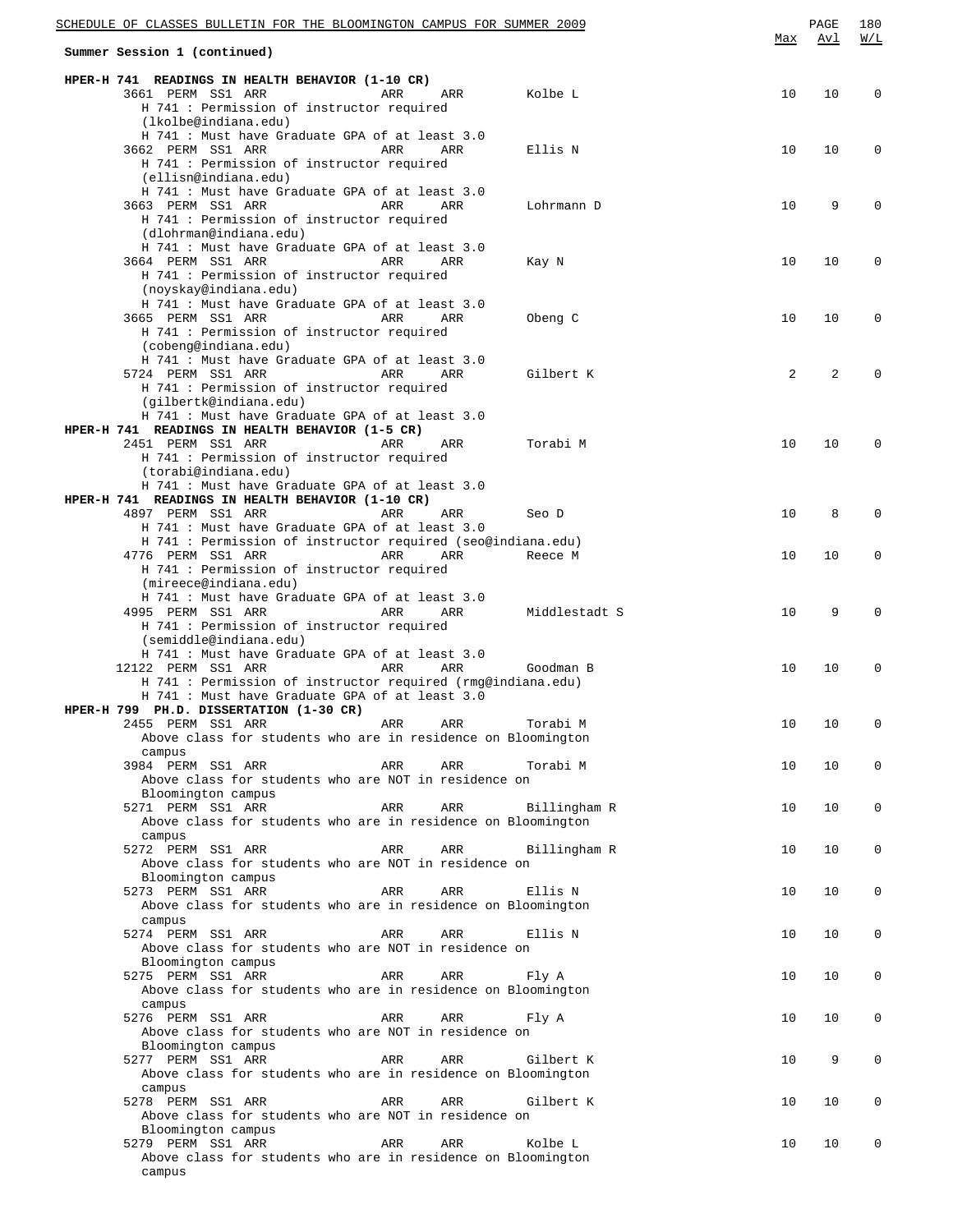| SCHEDULE OF CLASSES BULLETIN FOR THE BLOOMINGTON CAMPUS FOR SUMMER 2009                                                                                                                                |              | PAGE            | 181         |
|--------------------------------------------------------------------------------------------------------------------------------------------------------------------------------------------------------|--------------|-----------------|-------------|
| Summer Session 1 (continued)                                                                                                                                                                           | Max          | Avl             | W/L         |
| 5280 PERM SS1 ARR<br>ARR<br>ARR<br>Kolbe L<br>Above class for students who are NOT in residence on<br>Bloomington campus                                                                               | 10           | 10              | $\mathbf 0$ |
| 5281 PERM SS1 ARR<br>ARR<br>ARR<br>Lindeman A<br>Above class for students who are in residence on Bloomington<br>campus                                                                                | 10           | 10              | 0           |
| 5282 PERM SS1 ARR<br>ARR<br>ARR<br>Lindeman A<br>Above class for students who are NOT in residence on<br>Bloomington campus                                                                            | 10           | 10              | 0           |
| 5283 PERM SS1 ARR<br>ARR<br>ARR<br>Lohrmann D<br>Above class for students who are in residence on Bloomington<br>campus                                                                                | 10           | 10              | 0           |
| 5284 PERM SS1 ARR<br>ARR<br>ARR<br>Lohrmann D<br>Above class for students who are NOT in residence on<br>Bloomington campus                                                                            | 10           | 10              | 0           |
| 5285 PERM SS1 ARR<br>ARR<br>ARR<br>Middlestadt S<br>Above class for students who are in residence on Bloomington<br>campus                                                                             | 10           | 9               | 0           |
| 5286 PERM SS1 ARR<br>ARR<br>ARR<br>Middlestadt S<br>Above class for students who are NOT in residence on<br>Bloomington campus                                                                         | 10           | 10              | 0           |
| 5287 PERM SS1 ARR<br>ARR<br>ARR<br>Reece M<br>Above class for students who are in residence on Bloomington<br>campus                                                                                   | 10           | 9               | 0           |
| 5288 PERM SS1 ARR<br>ARR<br>ARR<br>Reece M<br>Above class for students who are NOT in residence on<br>Bloomington campus<br>5289 PERM SS1 ARR                                                          | 10<br>10     | 10<br>10        | 0<br>0      |
| ARR<br>ARR<br>Seo D<br>Above class for students who are in residence on Bloomington<br>campus<br>5290 PERM SS1 ARR<br>ARR<br>ARR<br>Seo D                                                              | 10           | 10              | 0           |
| Above class for students who are NOT in residence on<br>Bloomington campus<br>5291 PERM SS1 ARR<br>ARR<br>ARR<br>Yarber W                                                                              | 10           | 8               | 0           |
| Above class for students who are in residence on Bloomington<br>campus<br>5292 PERM SS1 ARR<br>ARR<br>ARR<br>Yarber W                                                                                  | 10           | 10              | 0           |
| Above class for students who are NOT in residence on<br>Bloomington campus<br>5813 PERM SS1 ARR<br>ARR<br>ARR<br>Goodman B                                                                             | $\mathbf{1}$ | $\mathbf{1}$    | 0           |
| Above class for students not in residence on Bloomington<br>campus<br>12132 PERM SS1 ARR<br>ARR<br>ARR<br>Goodman B                                                                                    | $\mathbf{1}$ | $\mathbf{1}$    | 0           |
| Above class for students in residence on Bloomington campus<br>Above class requires permission of Department                                                                                           |              |                 |             |
| APPLIED HEALTH SCI: SAFETY EDU (016)                                                                                                                                                                   |              |                 |             |
| HPER-S 440 RESEARCH IN SAFETY EDUC (1-3 CR)<br>2579 PERM SS1 ARR<br>ARR<br>ARR<br>Holmes C<br>S 440: Permission of the instructor (clholmes@indiana.edu)                                               | 10           | 9               | $\Omega$    |
| HPER-S 441 READINGS IN SAFETY EDUC (1-3 CR)<br>2580 PERM SS1 ARR<br>Holmes C<br>ARR<br>ARR<br>S 441: Permission of the instructor (clholmes@indiana.edu)                                               | 10           | 9               | 0           |
| HPER-S 444 FIELD EXPER OCCUP SAFETY (1-10 CR)<br>2581 PERM SS1 ARR<br>ARR<br>Applegate T<br>ARR<br>S 444 : Permission of the instructor (clholmes@indiana.edu)<br>Above class graded on S/F basis only | 10           | 10              | 0           |
| Above class for students who are in residence on Bloomington<br>campus<br>3995 PERM SS1 ARR<br>ARR<br>ARR<br>Applegate T                                                                               | 10           | 8               | 0           |
| Above class for students who are NOT in residence on<br>Bloomington campus<br>Above class graded on S/F basis only<br>S 444 : Permission of the instructor (clholmes@indiana.edu)                      |              |                 |             |
| HPER-S 514 SAFETY STNDRDS: INDSTRY&CNSTRCT (3 CR)<br>12151<br>SS1 06:00 P-09:00 P<br>HP 016<br>Blair E<br>М<br>S 514 : Online and classroom combination video conferencing<br>to New Albany campus     | 15           | 7               | $\Omega$    |
| Above class for students in residence on Bloomington campus<br>12152 PERM SS1 06:00 P-09:00 P<br>TV 100<br>Blair E<br>М<br>Above class for New Albany students only                                    | 15           | 15              | $\Omega$    |
| Above class permission of instructor required<br>(blair@indiana.edu)<br>Above class is taught via video conferencing                                                                                   |              |                 |             |
| HPER-S 640 RESEARCH IN SAFETY EDUC (1-5 CR)<br>2583 PERM SS1 ARR<br>Applegate T<br>ARR<br>ARR<br>$S$ 640 : P - Grad GPA 3.0 or better                                                                  | 10           | 10 <sup>°</sup> | 0           |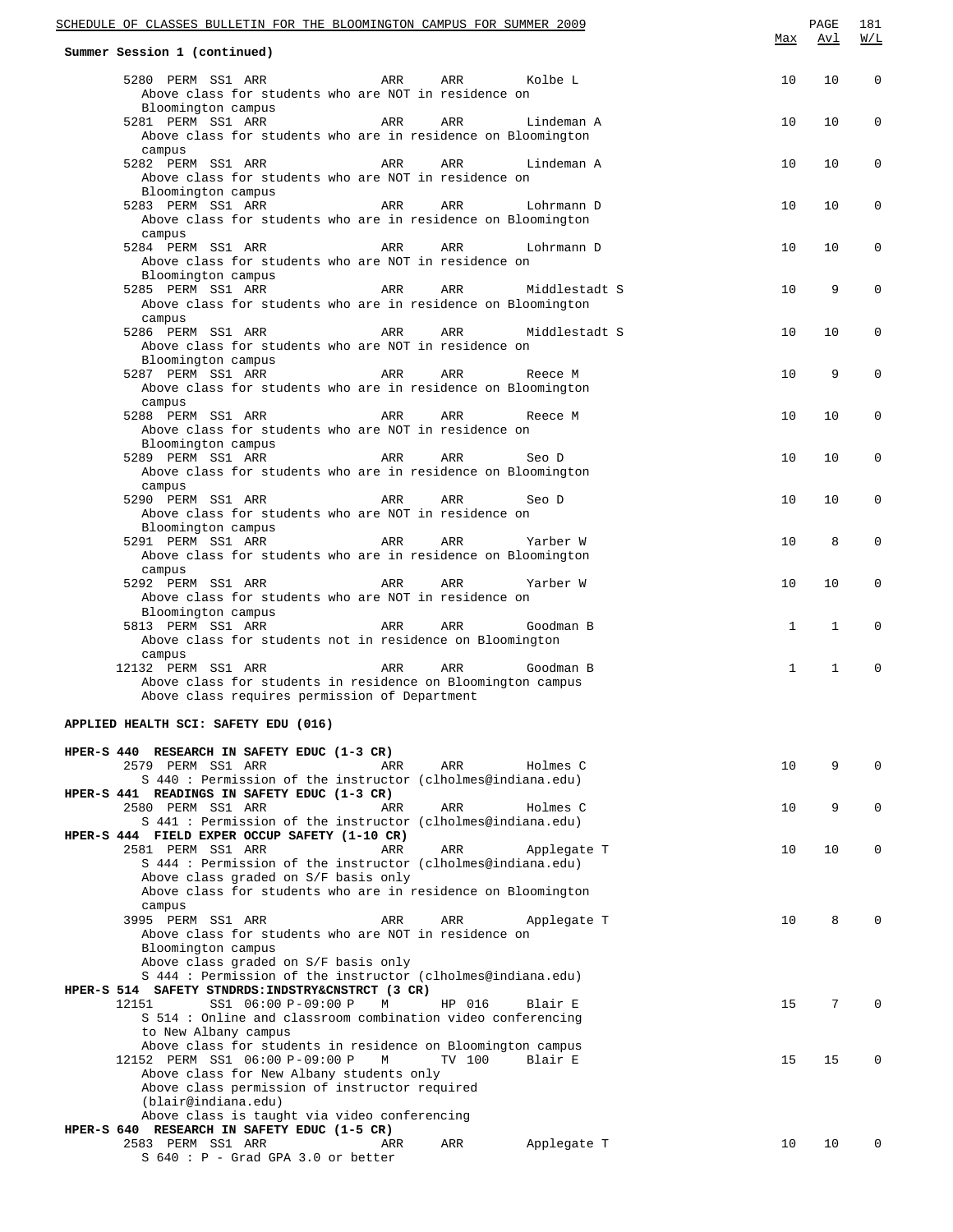| SCHEDULE OF CLASSES BULLETIN FOR THE BLOOMINGTON CAMPUS FOR SUMMER 2009                                                                 | Max             | PAGE<br>Avl | 182<br>W/L   |
|-----------------------------------------------------------------------------------------------------------------------------------------|-----------------|-------------|--------------|
| Summer Session 1 (continued)                                                                                                            |                 |             |              |
| S 640 : Permission of instructor (tapplega@indiana.edu)<br>4900 PERM SS1 ARR<br>ARR<br>ARR<br>Blair E                                   | 10              | 9           | $\Omega$     |
| S 640 : Permission of instructor (blair@indiana.edu)                                                                                    |                 |             |              |
| 4901 PERM SS1 ARR<br>ARR<br>ARR<br>Slates K                                                                                             | 10              | 10          | 0            |
| S 640 : Permission of instructor (kslates@indiana.edu)                                                                                  |                 |             |              |
| HPER-S 641 READINGS IN SAFETY EDUC (1-5 CR)<br>2585 PERM SS1 ARR<br>ARR<br>ARR<br>Applegate T                                           | 10              | 9           | 0            |
| $S$ 641 : P - Grad GPA 3.0 and permission of the instructor                                                                             |                 |             |              |
| (tappleg@indiana.edu)                                                                                                                   |                 |             |              |
| 4902 PERM SS1 ARR<br>ARR<br>ARR<br>Blair E<br>S 641 : Permission of the instructor (blair@indiana.edu)                                  | 10              | 10          | 0            |
| 4903 PERM SS1 ARR<br>ARR<br>ARR<br>Slates K                                                                                             | 10              | 10          | 0            |
| S 641 : Permission of the instructor (kslates@indiana.edu)                                                                              |                 |             |              |
| HPER-S 642 INTERNSHIPS IN SAFETY EDUC (1-10 CR)<br>2587 PERM SS1 ARR<br>ARR<br>ARR<br>Applegate T                                       | 10              | 9           | 0            |
| $S$ 642 : P - Grad GPA 3.0 or better                                                                                                    |                 |             |              |
| Above class graded on S/F basis only                                                                                                    |                 |             |              |
| S 642 : Permission of instructor (blair@indiana.edu)                                                                                    |                 |             |              |
| Above class for students who are in residence on Bloomington<br>campus                                                                  |                 |             |              |
| 4570 PERM SS1 ARR<br>ARR<br>Applegate T<br>ARR                                                                                          | 10 <sup>°</sup> | 10          | $\Omega$     |
| $S$ 642 : P - Grad GPA 3.0 or better                                                                                                    |                 |             |              |
| Above class graded on S/F basis only                                                                                                    |                 |             |              |
| S 642 : Permission of instructor (blair@indiana.edu)<br>Above class for students who are NOT in residence on                            |                 |             |              |
| Bloomington campus                                                                                                                      |                 |             |              |
| HPER-S 643 PRACTICUM IN SAFETY EDUC (1-10 CR)                                                                                           |                 |             |              |
| 2589 PERM SS1 ARR<br>ARR<br>Applegate T<br>ARR<br>$S$ 643 : P - Grad GPA 3.0 or better                                                  | 10              | 10          | $\Omega$     |
| Above class graded on S/F basis only                                                                                                    |                 |             |              |
| S 643 : Permission of instructor (blair@indiana.edu)                                                                                    |                 |             |              |
|                                                                                                                                         |                 |             |              |
| APPLIED HLTH SCI: FAMILY STUDI (017)                                                                                                    |                 |             |              |
| HPER-F 150 INTRO TO LIFE SPAN DEVELOPMENT (3 CR)                                                                                        |                 |             |              |
| 2401<br>SS1 01:00 P-04:15 P<br>MW<br>HP 013<br>Billingham R                                                                             | 50              | 31          | $\mathbf{0}$ |
| HPER-F 255 HUMAN SEXUALITY (3 CR)                                                                                                       |                 |             |              |
| Above class is part of the "Transfer Indiana" (transferIN) Initiative.<br>For additional information, link to http://www.transferin.net |                 |             |              |
| 2402<br>SS1 01:00 P-04:15 P<br>МW<br>BH 245<br>DeWitt N                                                                                 | 40              | 22          | 0            |
| 2403<br>SS1 01:00 P-04:15 P<br>BH 245<br>Satinsky S<br>TR                                                                               | 40              | 28          | $\mathbf 0$  |
| HPER-F 258 MARRIAGE & FAMILY INTERACTION (3 CR)<br>4112<br>SS1 09:00 A-12:15 P<br>TV 251<br>MW                                          | 25              | 14          | $\mathbf 0$  |
| Murray M<br>HPER-F 440 RSRCH IN HUM DVLPMNT&FAM STUD (1-3 CR)                                                                           |                 |             |              |
| 2405 PERM SS1 ARR<br>Billingham R<br>ARR<br>ARR                                                                                         | 10              | 9           | $\mathbf 0$  |
| $F$ 440 : $P$ - Permission of the instructor                                                                                            |                 |             |              |
| (billingh@indiana.edu)<br>3666 PERM SS1 ARR<br>Gilbert K<br>ARR<br>ARR                                                                  | 10              | 10          | 0            |
| $F$ 440 : P - Permission of the instructor                                                                                              |                 |             |              |
| (gilbertk@indiana.edu)                                                                                                                  |                 |             |              |
| 3667 PERM SS1 ARR<br>ARR<br>ARR<br>Murray M                                                                                             | 10              | 10          | 0            |
| $F$ 440 : P - Permission of the instructor<br>(marjmurr@indiana.edu)                                                                    |                 |             |              |
| HPER-F 441 READNGS IN HUMN DEV&FAM STDS (1-3 CR)                                                                                        |                 |             |              |
| 2407 PERM SS1 ARR<br>ARR<br>ARR<br>Billingham R                                                                                         | 10              | 10          | 0            |
| $F$ 441 : P - Permission of the instructor<br>(billingh@indiana.edu)                                                                    |                 |             |              |
| 3668 PERM SS1 ARR<br>Gilbert K<br>ARR<br>ARR                                                                                            | 10              | 10          | 0            |
| $F$ 441 : P - Permission of the instructor                                                                                              |                 |             |              |
| (gilbertk@indiana.edu)                                                                                                                  |                 |             |              |
| 3669 PERM SS1 ARR<br>ARR<br>ARR<br>Murray M<br>$F$ 441 : $P$ - Permission of the instructor                                             | 10              | 9           | 0            |
| (marjmurr@indiana.edu)                                                                                                                  |                 |             |              |
| HPER-F 442 INTRNSHP HUMAN DEV/FAMILY STDS (3-6 CR)                                                                                      |                 |             |              |
| 2409 PERM SS1 ARR<br>ARR<br>ARR<br>Schmidt M                                                                                            | 10              | 9           | $\Omega$     |
| F 442 : P - Permission of instructor (marschmi@indiana.edu)<br>Above class for students who are in residence on Bloomington             |                 |             |              |
| campus                                                                                                                                  |                 |             |              |
| Above class graded on S/F basis only                                                                                                    |                 |             |              |
| 3993 PERM SS1 ARR<br>ARR<br>ARR<br>Schmidt M<br>F 442 : P - Permission of instructor (marschmi@indiana.edu)                             | 10              | 9           | $\Omega$     |
| Above class for students who are NOT in residence on                                                                                    |                 |             |              |
| Bloomington campus                                                                                                                      |                 |             |              |
| Above class graded on S/F basis only                                                                                                    |                 |             |              |
| 4906 PERM SS1 ARR<br>ARR<br>ARR<br>James J<br>F 442 : P - Permission of instructor                                                      | 10              | 9           | O            |
| Above class for students who are in residence on Bloomington                                                                            |                 |             |              |
| campus                                                                                                                                  |                 |             |              |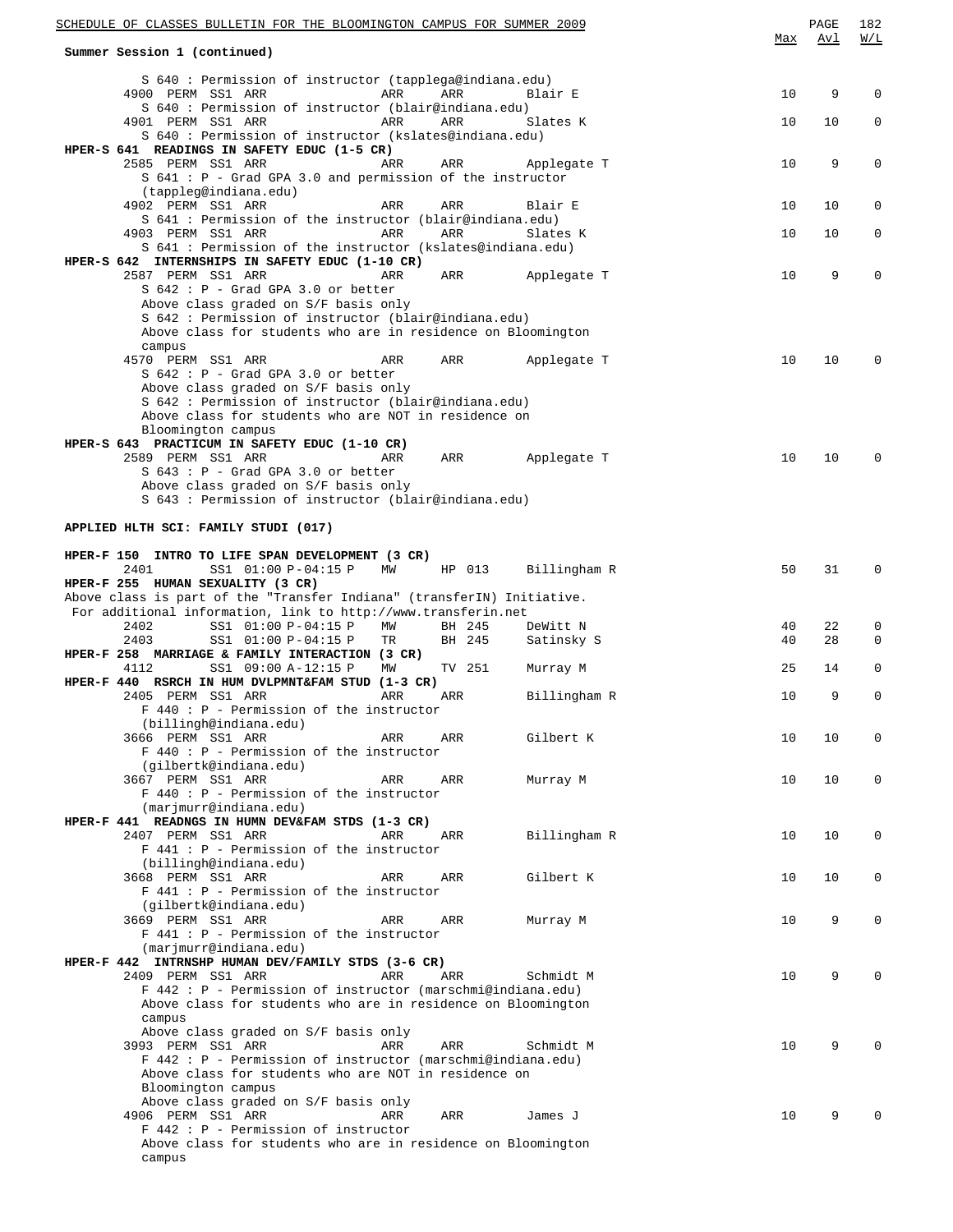| SCHEDULE OF CLASSES BULLETIN FOR THE BLOOMINGTON CAMPUS FOR SUMMER 2009                                                                 |                         |     | PAGE        | 183         |
|-----------------------------------------------------------------------------------------------------------------------------------------|-------------------------|-----|-------------|-------------|
| Summer Session 1 (continued)                                                                                                            |                         | Max | Avl         | W/L         |
|                                                                                                                                         |                         |     |             |             |
| Above class graded on S/F basis only<br>4907 PERM SS1 ARR<br>ARR<br>ARR                                                                 | James J                 | 10  | 8           | 0           |
| F 442 : P - Permission of instructor                                                                                                    |                         |     |             |             |
| Above class for students who are NOT in residence on                                                                                    |                         |     |             |             |
| Bloomington campus<br>Above class graded on S/F basis only                                                                              |                         |     |             |             |
| HPER-F 444 FLD EXP IN HUMN DEV/FAM STUD (1-10 CR)                                                                                       |                         |     |             |             |
| 2411 PERM SS1 ARR<br>ARR<br>ARR                                                                                                         | Schmidt M               | 10  | 10          | 0           |
| $F$ 444 : P - Permission of the instructor                                                                                              |                         |     |             |             |
| (marschmi@indiana.edu)<br>Above class graded on S/F basis only                                                                          |                         |     |             |             |
| HPER-F 559 SPECIAL PROB: HUMAN DEV&FAMILY (1-3 CR)                                                                                      |                         |     |             |             |
| 2413 PERM SS1 ARR<br>ARR<br>ARR                                                                                                         | Billingham R            | 5   | 5           | $\mathbf 0$ |
| $F 559 : P - Permission of the instructor$                                                                                              |                         |     |             |             |
| (billingh@indiana.edu)<br>HPER-F 598 NON-THES PRJT HUM DEV&FAM STDS (3 CR)                                                              |                         |     |             |             |
| CLSD 13678 PERM SS1 ARR<br>ARR<br>ARR                                                                                                   | Obeng C                 | 1   | $\mathbf 0$ | $\mathbf 0$ |
| F 598 : Authorization of instructor required,                                                                                           |                         |     |             |             |
| cobeng@indiana.edu                                                                                                                      |                         |     |             |             |
| HPER-F 640 RES IN HUMAN DEV&FAMILY STDS (1-5 CR)                                                                                        |                         |     |             |             |
| 2416 PERM SS1 ARR<br>ARR<br>ARR<br>$F$ 640 : P - Grad GPA 3.0 or better                                                                 | Billingham R            | 5   | 5           | $\mathbf 0$ |
| F 640: Permission of the instructor required                                                                                            |                         |     |             |             |
| (billingh@indiana.edu)                                                                                                                  |                         |     |             |             |
| 3670 PERM SS1 ARR<br>ARR<br>ARR                                                                                                         | Gilbert K               | 5   | 5           | $\mathbf 0$ |
| F 640 : Permission of the instructor required                                                                                           |                         |     |             |             |
| (gilbertk@indiana.edu)<br>3671 PERM SS1 ARR<br>ARR<br>ARR                                                                               | Murray M                | 5   | 5           | $\mathbf 0$ |
| F 640 : Permission of the instructor required                                                                                           |                         |     |             |             |
| (marjmurr@indiana.edu)                                                                                                                  |                         |     |             |             |
| HPER-F 641 RDGS IN HUM DEV&FAM STUDIES (1-5 CR)                                                                                         |                         |     |             |             |
| 2418 PERM SS1 ARR<br>ARR<br>ARR<br>$F$ 641 : P - Grad GPA 3.0 or better                                                                 | Billingham R            | 5   | 5           | $\mathbf 0$ |
| F 641 : Permission of the instructor required                                                                                           |                         |     |             |             |
| (billingh@indiana.edu)                                                                                                                  |                         |     |             |             |
| 3672 PERM SS1 ARR<br>ARR<br>ARR                                                                                                         | Gilbert K               | 5   | 4           | 0           |
| F 641 : Permission of the instructor required                                                                                           |                         |     |             |             |
| (gilbertk@indiana.edu)<br>3673 PERM SS1 ARR<br>ARR<br>ARR                                                                               | Murray M                | 5   | 3           | $\mathbf 0$ |
| F 641 : Permission of the instructor required                                                                                           |                         |     |             |             |
| (marjmurr@indiana.edu)                                                                                                                  |                         |     |             |             |
| APPLIED HEALTH SCI:NUTRI & DIE (018)                                                                                                    |                         |     |             |             |
|                                                                                                                                         |                         |     |             |             |
| HPER-N 120<br>INTRODUCTION TO FOODS (3 CR)                                                                                              |                         |     |             |             |
| 2481<br>SS1 01:10 P-02:25 P<br><b>MWR</b>                                                                                               | BH 222<br>Thiagarajah K | 27  | 16          | 0           |
| Above class open to Dietetics and Nutrition Science majors<br>only (UDIV and HPER); minors need authorization, contact                  |                         |     |             |             |
| 855-1251                                                                                                                                |                         |     |             |             |
| Laboratory (LAB)                                                                                                                        |                         |     |             |             |
| 2482<br>SS1 01:10 P-04:10 P<br>ТF                                                                                                       | HP 07<br>Thiagarajah K  | 27  | 16          | 0           |
| HPER-N 220 NUTRITION FOR HEALTH (3 CR)<br>Above class is part of the "Transfer Indiana" (transferIN) Initiative.                        |                         |     |             |             |
| For additional information, link to http://www.transferin.net                                                                           |                         |     |             |             |
| SS1 04:00 P-06:30 P<br>12153<br>MW                                                                                                      | HP 019<br>Lindeman A    | 20  | 8           | 0           |
| HPER-N 231 HUMAN NUTRITION (3 CR)                                                                                                       |                         |     |             |             |
| Above class is part of the "Transfer Indiana" (transferIN) Initiative.<br>For additional information, link to http://www.transferin.net |                         |     |             |             |
| 2483<br>SS1 10:20 A-11:35 A<br>D                                                                                                        | HP 012<br>Fly A         | 40  | 24          | 0           |
| HPER-N 440 RSRCH IN NUTRITION/DIETETICS (1-3 CR)                                                                                        |                         |     |             |             |
| 2484 PERM SS1 ARR<br>ARR<br>ARR                                                                                                         | Fly A                   | 5   | 5           | $\mathbf 0$ |
| N 440 : P - Permission of instructor required                                                                                           |                         |     |             |             |
| (afly@indiana.edu)<br>3685 PERM SS1 ARR<br>ARR<br>ARR                                                                                   | Lindeman A              | 5   | 5           | $\mathbf 0$ |
| N 440 : P - Permission of instructor required                                                                                           |                         |     |             |             |
| (lindema@indiana.edu)                                                                                                                   |                         |     |             |             |
| HPER-N 441 RDGS IN NUTRITION/DIETETICS (1-3 CR)                                                                                         |                         |     |             |             |
| 2486 PERM SS1 ARR<br>ARR<br>ARR<br>N 441 : P - Permission of instructor required                                                        | Fly A                   | 10  | 10          | 0           |
| (afly@indiana.edu)                                                                                                                      |                         |     |             |             |
| 3686 PERM SS1 ARR<br>ARR<br>ARR                                                                                                         | Lindeman A              | 10  | 10          | 0           |
| N 441 : P - Permission of instructor required                                                                                           |                         |     |             |             |
| (lindema@indiana.edu)<br>HPER-N 444 FLD EXP IN NUTRITION/DIETETICS (1-3 CR)                                                             |                         |     |             |             |
| 2488 PERM SS1 ARR<br>ARR<br>ARR                                                                                                         | Fly A                   | 10  | 10          | 0           |
| N 444 : Permission of instructor required (afly@indiana.edu)                                                                            |                         |     |             |             |
| 3687 PERM SS1 ARR<br>ARR<br>ARR                                                                                                         | Lindeman A              | 10  | 10          | 0           |
| N 444 : Permission of instructor required<br>(lindema@indiana.edu)                                                                      |                         |     |             |             |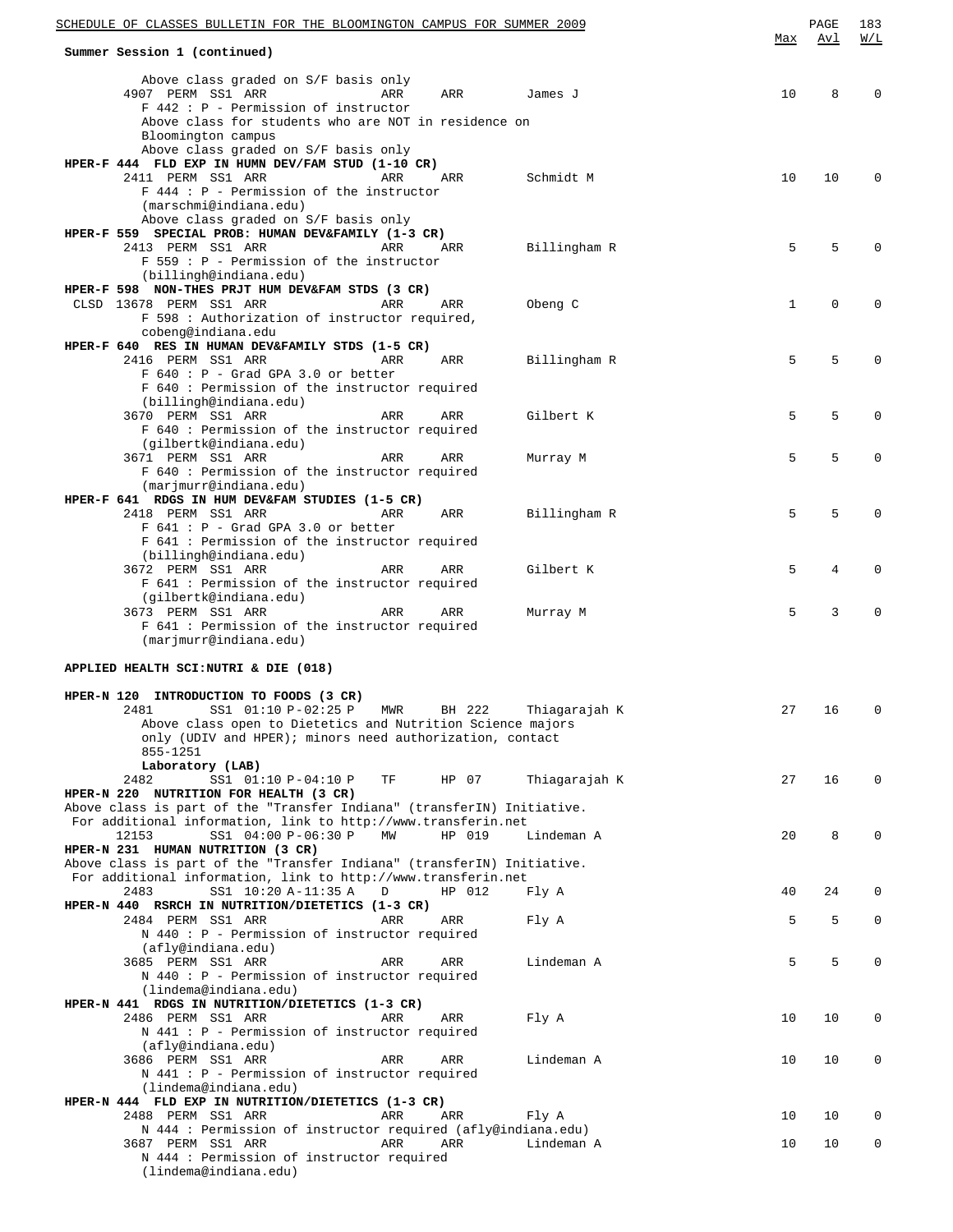| SCHEDULE OF CLASSES BULLETIN FOR THE BLOOMINGTON CAMPUS FOR SUMMER 2009                                                         |          | PAGE                       | 184              |
|---------------------------------------------------------------------------------------------------------------------------------|----------|----------------------------|------------------|
| Summer Session 1 (continued)                                                                                                    | Max      | Avl                        | W/L              |
| HPER-N 539 SPECIAL PROBLEMS IN NUTRI (1-3 CR)                                                                                   |          |                            |                  |
| 2490 PERM SS1 ARR<br>ARR<br>ARR<br>Fly A                                                                                        | 5        | 5                          | $\Omega$         |
| N 539 : Permission of instructor required (afly@indiana.edu)<br>4580 PERM SS1 ARR<br>ARR<br>ARR<br>Lindeman A                   | 5        | 5                          | $\mathbf 0$      |
| N 539 : Permission of instructor required                                                                                       |          |                            |                  |
| (lindema@indiana.edu)                                                                                                           |          |                            |                  |
| HPER-N 640 RESEARCH IN NUTRITION SCIENCE (1-5 CR)<br>2491 PERM SS1 ARR<br>ARR                                                   | 5        | 5                          | $\Omega$         |
| Fly A<br>ARR<br>N 640 : Must have Graduate GPA of at least 3.0                                                                  |          |                            |                  |
| N 640 : Permission of instructor required (afly@indiana.edu)                                                                    |          |                            |                  |
| 3688 PERM SS1 ARR<br>ARR<br>ARR<br>Lindeman A                                                                                   | 5        | 5                          | $\Omega$         |
| N 640 : Must have Graduate GPA of at least 3.0                                                                                  |          |                            |                  |
| N 640 : Permission of instructor required<br>(lindema@indiana.edu)                                                              |          |                            |                  |
| 3689 PERM SS1 ARR<br>Shier N<br>ARR<br>ARR                                                                                      | 5        | 5                          | 0                |
| N 640 : Must have Graduate GPA of at least 3.0                                                                                  |          |                            |                  |
| Permission of instructor required (shier@indiana.edu)                                                                           |          |                            |                  |
| HPER-N 641 READINGS IN NUTRITION SCIENCE (1-5 CR)<br>2493 PERM SS1 ARR<br>ARR<br>ARR<br>Fly A                                   | 5        | 5                          | 0                |
| N 641 : Must have a Graduate GPA of at least 3.0                                                                                |          |                            |                  |
| N 641 : Permission of instructor required (afly@indiana.edu)                                                                    |          |                            |                  |
| 3690 PERM SS1 ARR<br>ARR<br>ARR<br>Lindeman A                                                                                   | 5        | 5                          | $\Omega$         |
| N 641 : Must have a Graduate GPA of at least 3.0<br>N 641 : Permission of instructor required                                   |          |                            |                  |
| (lindema@indiana.edu)                                                                                                           |          |                            |                  |
| 3691 PERM SS1 ARR<br>Shier N<br>ARR<br>ARR                                                                                      | 5        | 5                          |                  |
| N 641 : Must have a Graduate GPA of at least 3.0                                                                                |          |                            |                  |
| N 641 : Permission of instructor required (shier@indiana.edu)                                                                   |          |                            |                  |
| KINESIOLOGY (020)                                                                                                               |          |                            |                  |
|                                                                                                                                 |          |                            |                  |
| HPER-P 205 STRUCTURAL KINESIOLOGY (3 CR)                                                                                        |          |                            |                  |
| <b>CLSD</b><br>2496<br>SS1 08:55 A-10:10 A<br>HP 012<br>Kingma J<br>MWF<br>Laboratory (LAB)                                     | 17       | 0                          | 0                |
| 2497<br>SS1 08:55 A-10:10 A<br>HP 046<br>Kingma J<br>CLSD<br>TR                                                                 | 17       | $\mathbf 0$                | $\mathbf 0$      |
| HPER-P 212 INTRO TO EXERCISE SCIENCE (3 CR)                                                                                     |          |                            |                  |
| 2498<br>SS1 08:55 A-10:10 A<br>WH 106<br>D<br>Henson P                                                                          | 30       | 14                         | 0                |
| HPER-P 216 CURR CONCPTS&APPL-PHYS FITNESS (3 CR)                                                                                |          |                            |                  |
| SS1 08:55 A-10:10 A<br>2500<br>D<br>HP 10<br>Miller K<br>ARR<br>ARR<br>HP 163<br>Miller K                                       | 25       | 18                         | 0                |
| Above class requires special fee - See fee page                                                                                 |          |                            |                  |
| HPER-P 218 MTHDS PERS FITNESS INSTRUCTION (3 CR)                                                                                |          |                            |                  |
| 2501<br>SS1 10:20 A-11:35 A<br>D<br>HP 10<br>Kennedy-Armbruster C                                                               | 30       | 13                         | 0                |
| $10:20 A-11:35 A$<br>MG 293<br>Kennedy-Armbruster C<br>D<br>Above class students should attend first day of class in            |          |                            |                  |
| first room listed                                                                                                               |          |                            |                  |
| HPER-P 280 PRIN OF ATH TRN & EMERG CARE (2 CR)                                                                                  |          |                            |                  |
| 2503<br>SS1 11:45 A-01:00 P<br><b>MTWR</b><br>HP 012<br>Grove K                                                                 | 40       | 27                         | 0                |
| $HPER-P 317$<br>THEORY&PRAC:RESISTNCE TRAINING (2 CR)<br>2504<br>SS1 11:45 A-02:15 P<br>TR<br>Simmons G<br>BH 315               | 20       | 13                         | 0                |
| P 317 : Junior or Senior Kinesiology majors only or                                                                             |          |                            |                  |
| permission of instructor                                                                                                        |          |                            |                  |
| Above class meets with HPER-K 500                                                                                               |          |                            |                  |
| HPER-P 335 THEORIES CONDITION FOR COACHNG (3 CR)<br>2505<br>SS1 10:20 A-11:35 A<br>HP 034<br>Henson P<br>MTWR                   | 12       | 4                          | 0                |
| HPER-P 391 BIOMECHANICS (3 CR)                                                                                                  |          |                            |                  |
| 2506<br>SS1 08:55 A-10:10 A<br>BH 006<br>Ficklin T<br>CLSD<br>D                                                                 | 45       | 0                          | 1                |
| Laboratory (LAB)                                                                                                                |          |                            |                  |
| CLSD 12156<br>SS1 10:20 A-12:15 P<br>046<br>Betzel R<br>W<br>HP                                                                 | 15       | $\mathbf 0$<br>$\mathbf 0$ | 1<br>$\mathsf 0$ |
| CLSD 12157<br>SS1 02:35 P-04:30 P<br>046<br>Betzel R<br>W<br>HP<br>CLSD 12158<br>SS1 12:30 P-02:25 P<br>HP 048<br>Betzel R<br>R | 15<br>15 | $\mathbf 0$                | 0                |
| HPER-P 405 INTRO TO SPORT PSYCHOLOGY (3 CR)                                                                                     |          |                            |                  |
| 2509<br><b>CLSD</b><br>SS1 10:20 A-11:35 A<br>BH 347<br>D<br>Raglin J                                                           | 65       | $\mathbf 0$                | 0                |
| P 405 : Junior or Senior Kinesiology majors and minors only                                                                     |          |                            |                  |
| HPER-P 438 INTERNSHIP SPORT COMMUNICATION (3 CR)<br>2510 PERM SS1 ARR<br>ARR<br>ARR<br>Hamm G                                   | 50       | 50                         | 0                |
| Simmons S                                                                                                                       |          |                            |                  |
| P 438 : Admitted Sport Communication majors only                                                                                |          |                            |                  |
| P 438 : Approval of Chairperson required                                                                                        |          |                            |                  |
| Above class graded on S/F basis only<br>Above class for students who are in residence on Bloomington                            |          |                            |                  |
| campus                                                                                                                          |          |                            |                  |
| 3997 PERM SS1 ARR<br>Hamm G<br>ARR<br>ARR                                                                                       | 50       | 50                         | $\Omega$         |
| Simmons S                                                                                                                       |          |                            |                  |
| Above class for students who are NOT in residence on<br>Bloomington campus                                                      |          |                            |                  |
| Above class graded on S/F basis only                                                                                            |          |                            |                  |
| P 438 : Admitted Sport Communication majors only                                                                                |          |                            |                  |
| P 438 : Approval of Chairperson required                                                                                        |          |                            |                  |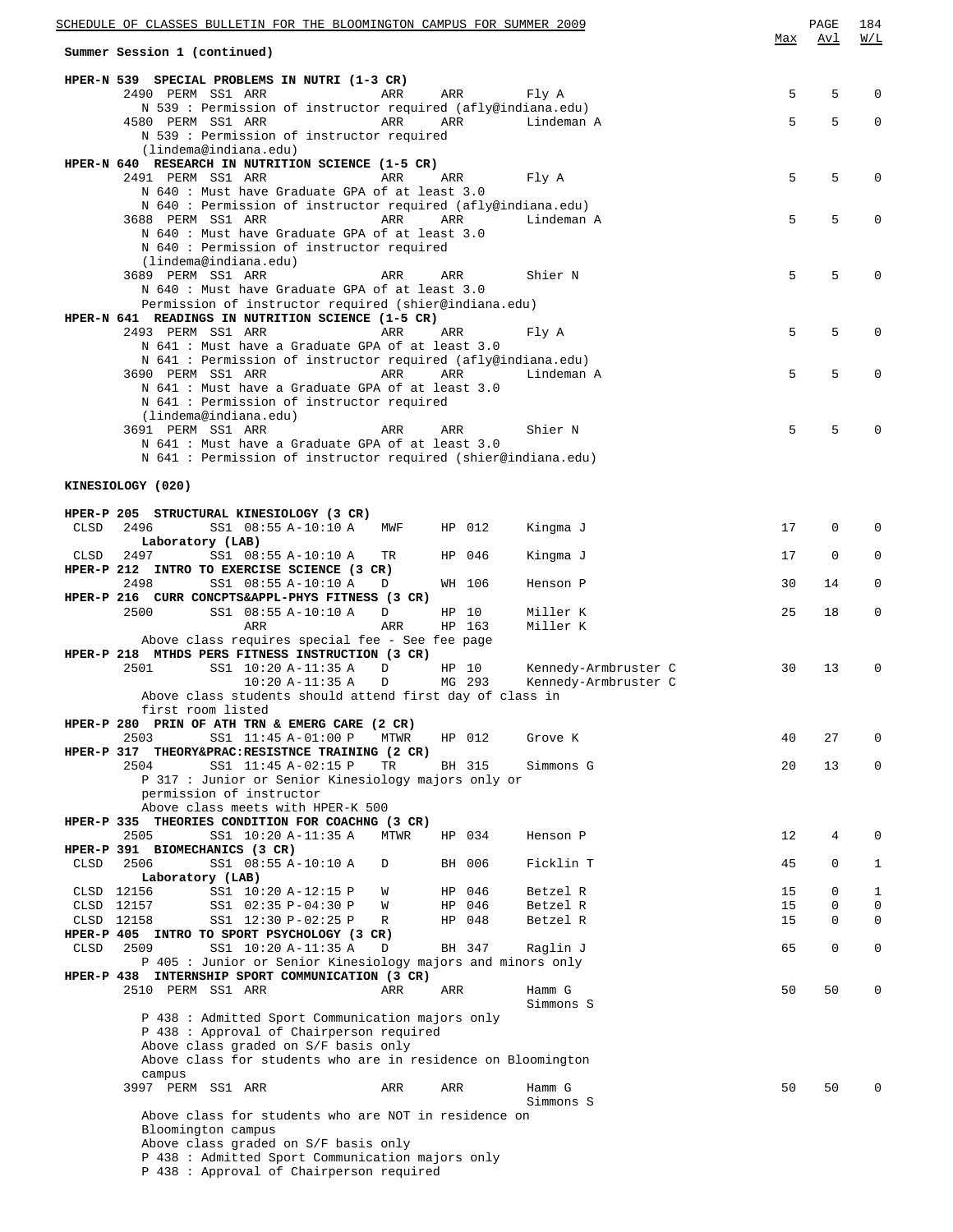| SCHEDULE OF CLASSES BULLETIN FOR THE BLOOMINGTON CAMPUS FOR SUMMER 2009                                |     | PAGE | 185         |
|--------------------------------------------------------------------------------------------------------|-----|------|-------------|
| Summer Session 1 (continued)                                                                           | Max | Avl  | W/L         |
|                                                                                                        |     |      |             |
| HPER-P 439 PRACTICUM IN SPORTS STUDIES (1-3 CR)                                                        |     |      |             |
| 2512 PERM SS1 ARR<br>ARR<br>ARR<br>Hamm G                                                              | 50  | 47   | $\Omega$    |
| P 439 : Approval of Chairperson required                                                               |     |      |             |
| Above class graded on S/F basis only<br>Above class for students who are in residence on Bloomington   |     |      |             |
| campus                                                                                                 |     |      |             |
| P 439 : Minimum GPA 2.3                                                                                |     |      |             |
| 3999 PERM SS1 ARR<br>ARR<br>ARR<br>Hamm G                                                              | 50  | 46   | $\Omega$    |
| Above class for students who are NOT in residence on                                                   |     |      |             |
| Bloomington campus<br>Above class graded on S/F basis only                                             |     |      |             |
| P 439 : Approval of Chairperson required                                                               |     |      |             |
| P 439 : Minimum GPA 2.3                                                                                |     |      |             |
| HPER-P 445 SPECIAL TOPICS IN KINESIOLOGY (1-3 CR)                                                      |     |      |             |
| 4584 PERM SS1 ARR<br>ARR<br>ARR<br>Henson P                                                            | 20  | 19   | 0           |
| Above class requires permission of Department                                                          |     |      |             |
| HPER-P 448 INTERNSHIP IN EXERCISE SCIENCE (1-3 CR)<br>2515 PERM SS1 ARR<br>ARR<br>ARR<br>Simmons S     | 40  | 36   | 0           |
| P 448 : Permission of Chairperson required                                                             |     |      |             |
| Above class graded on S/F basis only                                                                   |     |      |             |
| Above class for students who are in residence on Bloomington                                           |     |      |             |
| campus                                                                                                 |     |      |             |
| 4002 PERM SS1 ARR<br>ARR<br>ARR<br>Simmons S                                                           | 40  | 36   | $\mathbf 0$ |
| Above class for students who are NOT in residence on<br>Bloomington campus                             |     |      |             |
| P 448 : Permission of Chairperson required                                                             |     |      |             |
| Above class graded on S/F basis only                                                                   |     |      |             |
| HPER-P 449 INTERNSHIP IN SPORT MANAGEMENT (1-6 CR)                                                     |     |      |             |
| 2517 PERM SS1 ARR<br>ARR<br>ARR<br>Hamm G                                                              | 40  | 39   | $\Omega$    |
| $P$ 449 : $P$ - 84 hours, 2.5 GPA required                                                             |     |      |             |
| P 449 : Permission of Chairperson required<br>Above class graded on S/F basis only                     |     |      |             |
| Above class for students who are in residence on Bloomington                                           |     |      |             |
| campus                                                                                                 |     |      |             |
| 4003 PERM SS1 ARR<br>ARR<br>ARR<br>Hamm G                                                              | 40  | 39   | $\Omega$    |
| $P$ 449 : $P$ - 84 hours, 2.5 GPA required                                                             |     |      |             |
| P 449 : Permission of Chairperson required<br>Above class graded on S/F basis only                     |     |      |             |
| Above class for students who are NOT in residence on                                                   |     |      |             |
| Bloomington campus                                                                                     |     |      |             |
| HPER-P 452 MOTOR LEARNING (3 CR)                                                                       |     |      |             |
| 3693<br>SS1 01:10 P-02:25 P<br>012<br>MWF<br>ΗP<br>Wyatt W                                             | 30  | 11   | 0           |
| Laboratory (LAB)                                                                                       |     |      |             |
| 3694<br>SS1 02:35 P-05:15 P<br>TR<br>HP 046<br>Wyatt W<br>Raisbeck L                                   | 30  | 11   | 0           |
| HPER-P 455 PRACTICUM IN COACHING (2 CR)                                                                |     |      |             |
| 4587 PERM SS1 ARR<br>ARR<br>ARR<br>Henson P                                                            | 20  | 20   | 0           |
| P 455: Open to Coaching minors only                                                                    |     |      |             |
| Above class requires permission of instructor                                                          |     |      |             |
| HPER-P 464 SMALL BOAT SAILING INSTRUCTOR (3 CR)<br>4999 PERM 1<br>ARR<br>ARR<br>ARR<br>Kessler R       | 12  | 12   | 0           |
| P 464 : Permission of instructor required                                                              |     |      |             |
| (rkessler@indiana.edu)                                                                                 |     |      |             |
| HPER-P 491 RESEARCH IN KINESIOLOGY (1-3 CR)                                                            |     |      |             |
| 2520 PERM SS1 ARR<br>ARR<br>ARR<br>Stager J                                                            | 20  | 20   | 0           |
| P 491: Authorization of Departmental Chairperson required<br>HPER-P 491 RESEARCH IN KINESIOLOGY (3 CR) |     |      |             |
| 4653<br>SS1 ARR<br>Beeker C<br>ARR<br>ARR                                                              | 20  | 11   | 0           |
| P 491: Authorization of Departmental Chairperson required                                              |     |      |             |
| Above class for students not in residence on Bloomington                                               |     |      |             |
| campus                                                                                                 |     |      |             |
| Above class meets with HPER-K 500                                                                      |     |      |             |
| HPER-P 492 LAB ASST/FIELD EXP SPRTS KINES (1-3 CR)<br>2523<br>SS1 ARR<br>ARR<br>ARR<br>Simmons S       | 40  | 39   | 0           |
| Above class graded on S/F basis only                                                                   |     |      |             |
| Above class for students who are in residence on Bloomington                                           |     |      |             |
| campus                                                                                                 |     |      |             |
| 4005 PERM SS1 ARR<br>ARR<br>ARR<br>Simmons S                                                           | 40  | 37   | 0           |
| Above class for students who are NOT in residence on                                                   |     |      |             |
| Bloomington campus<br>Above class graded on S/F basis only                                             |     |      |             |
| 5674 PERM SS1 ARR<br>Kennedy-Armbruster C<br>ARR<br>ARR                                                | 5   | 5    | $\Omega$    |
| Above class for students not in residence on Bloomington                                               |     |      |             |
| campus                                                                                                 |     |      |             |
| Above class graded on S/F basis only                                                                   |     |      |             |
| Above class requires instructor permission<br>(cakenned@indiana.edu)                                   |     |      |             |
| 5060<br>SS1 ARR<br>Miller K<br>ARR<br>ARR                                                              | 10  | 10   | $\Omega$    |
| Above class for Fitness Specialist students only                                                       |     |      |             |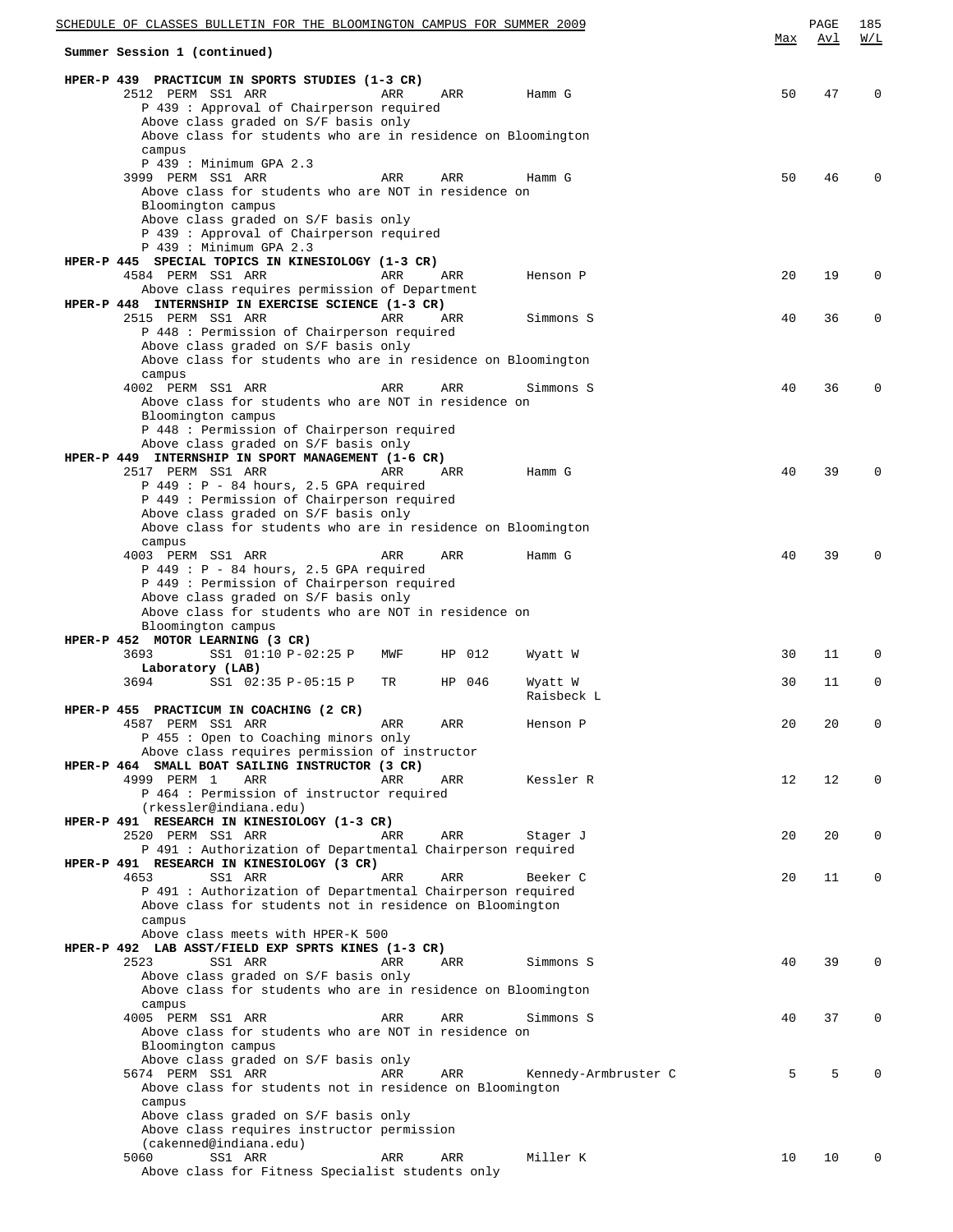| <u>SCHEDULE OF CLASSES BULLETIN FOR THE BLOOMINGTON CAMPUS FOR SUMMER 2009</u>                             |          | PAGE<br>Avl | 186<br>W/L   |
|------------------------------------------------------------------------------------------------------------|----------|-------------|--------------|
| Summer Session 1 (continued)                                                                               | Max      |             |              |
| Above class for students who are not in residence on                                                       |          |             |              |
| Bloomington campus                                                                                         |          |             |              |
| Above class graded on S/F basis only<br>13494<br>SS1 ARR<br>Miller K<br>ARR<br>ARR                         | 5        | 3           | U            |
| Above class for students who are in residence on Bloomington                                               |          |             |              |
| campus                                                                                                     |          |             |              |
| Above class for Fitness Specialist students only<br>Above class graded on S/F basis only                   |          |             |              |
| 13730 PERM SS1 ARR<br>ARR<br>ARR<br>Kennedy-Armbruster C                                                   | 5        | 4           |              |
| Above class for students who are in residence on Bloomington<br>campus                                     |          |             |              |
| Above class graded on S/F basis only                                                                       |          |             |              |
| Above class requires instructor permission                                                                 |          |             |              |
| (cakenned@indiana.edu)<br>HPER-P 495 LAB TEACHING IN PHYS EDUC (1 CR)                                      |          |             |              |
| 2524<br>SS1 ARR<br>Willett M<br>ARR<br>ARR                                                                 | 40       | 40          | 0            |
| 5294<br>SS1 ARR<br>ARR<br>ARR<br>Kessler R<br>Above class for Aquatics minor students only                 | 40       | 40          | $\mathbf 0$  |
| HPER-P 498 PRACTICUM PHYS ED & ATHLETICS (1-3 CR)                                                          |          |             |              |
| 2526 PERM SS1 ARR<br>ARR<br>ARR<br>Stager J                                                                | 40       | 40          | 0            |
| Above class prior approval of Department Chairperson required<br>Above class graded on S/F basis only      |          |             |              |
| 5051<br>SS1 ARR<br>ARR<br>ARR<br>Kessler R                                                                 | 40       | 40          | 0            |
| Above class for Aquatic minor students only                                                                |          |             |              |
| Above class graded on S/F basis only<br>13460<br>SS1 ARR<br>ARR<br>ARR<br>Kelly P                          | 5        | 4           | U            |
| Above class graded on S/F basis only                                                                       |          |             |              |
| Above class for Martial Arts Certificate students<br>HPER-K 500 SPEC TOP IN KINES (TITLE) (2 CR)           |          |             |              |
| VT: THEORY & APPL OF STRENGTH TRNG                                                                         |          |             |              |
| 12574<br>SS1 11:45 A-02:15 P<br>BH 315<br>Simmons G<br>TR                                                  | 20       | 13          | 0            |
| K 500 : P - ANAT-A 215 and PHSL-P 215<br>Above class for HPER students only or permission of               |          |             |              |
| instructor (gmsimmon@indiana.edu)                                                                          |          |             |              |
| Above class meets with HPER-P 317                                                                          |          |             |              |
| HPER-K 500 SPEC TOP IN KINES (TITLE) (1 CR)<br>VT: UNDERWATER SCIENCE RESEARCH                             |          |             |              |
| CLSD 13177 PERM SS1 ARR<br>ARR<br>ARR<br>Beeker C                                                          | 2        | ∩           |              |
| Above class for off campus students only                                                                   |          |             |              |
| Above class requires instructor permission,<br>cbeeker@indiana.edu                                         |          |             |              |
| HPER-K 512 ISSUES IN COMMERCIAL SPORTS (3 CR)                                                              |          |             |              |
| 2460<br>SS1 11:45 A-01:00 P<br>Sailes G<br>D<br>BU 404<br>HPER-K 516                                       | 20       | 2           | 0            |
| THE SPORT INDUSTRY (3 CR)<br>5295<br>CLSD<br>SS1 08:30 A-09:45 A<br>HP 019<br>Pedersen P<br>D              | 20       | $\Omega$    | 0            |
| HPER-K 541 NATURE & BASIS OF MOTOR SKILL (3 CR)                                                            |          |             |              |
| 5601<br>SS1 ARR<br>ARR<br>ARR<br>Pearce C<br>ARR<br>5602<br>SS1 ARR<br>ARR<br>Pearce C                     | 12<br>12 | 12<br>5     | 0<br>0       |
| Above class offered via the World Wide Web                                                                 |          |             |              |
| Above class for students in residence on Bloomington campus                                                |          |             |              |
| 13933 PERM SS1 ARR<br>ARR<br>ARR<br>Pearce C<br>Above class offered via World Wide Web                     | 5        | 4           | 0            |
| Above class for students not in residence on Bloomington                                                   |          |             |              |
| campus                                                                                                     |          |             |              |
| HPER-K 585 AMERICAN SPORT THROUGH FILM (3 CR)<br>12169<br>SS1 10:20 A-11:35 A<br>HP 019<br>Fielding L<br>D | 30       | 6           | 0            |
| HPER-A 588 ANATOMICAL BASIS-ATHL INJURIES (3 CR)                                                           |          |             |              |
| 4607<br>SS1 10:30 A-01:30 P<br>MWF<br>HP 048<br>Kingma J                                                   | 15       | 3           | $\mathbf{0}$ |
| $09:00 A-12:00 P$<br>HP 048<br>Kingma J<br>TR<br>HPER-K 600 MASTER'S THESIS (1-5 CR)                       |          |             |              |
| 4121 PERM SS1 ARR<br>ARR<br>ARR<br>Cothran D                                                               | 10       | 10          | 0            |
| Above class requires permission of Department<br>4122 PERM SS1 ARR<br>ARR<br>ARR<br>Dapena J               | 10       | 10          | 0            |
| Above class requires permission of Department                                                              |          |             |              |
| 4123 PERM SS1 ARR<br>ARR<br>ARR<br>Docherty C                                                              | 10       | 10          | 0            |
| Above class requires permission of Department<br>4124 PERM SS1 ARR<br>ARR<br>ARR<br>Fielding L             | 10       | 10          | 0            |
| Above class requires permission of Department                                                              |          |             |              |
| 4125 PERM SS1 ARR<br>ARR<br>ARR<br>Frey G                                                                  | 10       | 10          | 0            |
| Above class requires permission of Department<br>4126 PERM SS1 ARR<br>ARR<br>ARR<br>Grove K                | 10       | 10          | 0            |
| Above class requires permission of Department                                                              |          |             |              |
| 4127 PERM SS1 ARR<br>ARR<br>ARR<br>Johnston J                                                              | 10       | 10          | 0            |
| Above class requires permission of Department<br>4128 PERM SS1 ARR<br>ARR<br>ARR<br>Henson P               | 10       | 10          | 0            |
| Above class requires permission of Department                                                              |          |             |              |
| 4129 PERM SS1 ARR<br>ARR<br>ARR<br>Klossner J<br>Above class requires permission of Department             | 10       | 10          | 0            |
|                                                                                                            |          |             |              |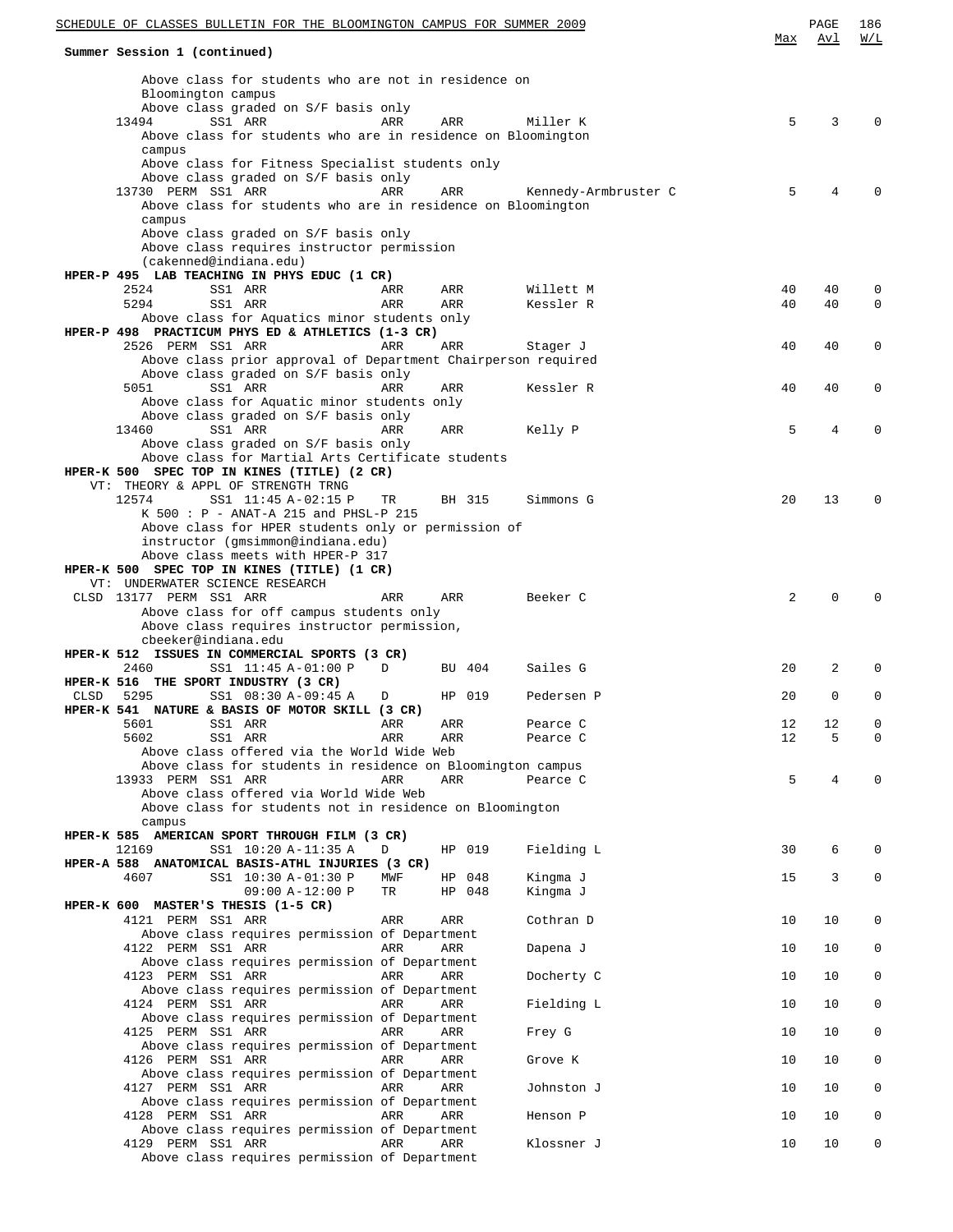| Summer Session 1 (continued)<br>$\mathbf 0$<br>4130 PERM SS1 ARR<br>ARR<br>ARR<br>Koceja D<br>10<br>10<br>Above class requires permission of Department<br>4131 PERM SS1 ARR<br>ARR<br>ARR<br>10<br>10<br>0<br>Hong S<br>Above class requires permission of Department<br>4134 PERM SS1 ARR<br>ARR<br>$\mathbf{0}$<br>ARR<br>10<br>10<br>Pedersen P<br>Above class requires permission of Department<br>4135 PERM SS1 ARR<br>ARR<br>ARR<br>Raglin J<br>10<br>10<br>0<br>Above class requires permission of Department<br>4136 PERM SS1 ARR<br>$\mathbf{0}$<br>ARR<br>ARR<br>Sailes G<br>10<br>10<br>Above class requires permission of Department<br>4137 PERM SS1 ARR<br>ARR<br>ARR<br>Schrader J<br>10<br>10<br>0<br>Above class requires permission of Department<br>2461 PERM SS1 ARR<br>$\mathbf{0}$<br>ARR<br>ARR<br>Shea J<br>10<br>10<br>Above class requires permission of Department<br>4138 PERM SS1 ARR<br>ARR<br>ARR<br>10<br>10<br>0<br>Stager J<br>Above class requires permission of Department<br>4139 PERM SS1 ARR<br>$\mathbf{0}$<br>ARR<br>ARR<br>Wallace J<br>10<br>10<br>Above class requires permission of Department<br>5103 PERM SS1 ARR<br>ARR<br>ARR<br>Mickleborough T<br>10<br>10<br>0<br>Above class requires permission of Department<br>5500 PERM SS1 ARR<br>0<br>ARR<br>ARR<br>Lim C<br>10<br>10<br>Above class requires permission of Department<br>HPER-K 601 READINGS IN PHYSICAL EDUCATION (1-5 CR)<br>20<br>20<br>4160 PERM SS1 ARR<br>ARR<br>Cothran D<br>0<br>ARR<br>$K$ 601 : P - Graduate GPA of at least 3.0<br>Above class requires permission of Department<br>4161 PERM SS1 ARR<br>20<br><b>Example 2</b> ARR<br>ARR<br>Dapena J<br>20<br>0<br>K 601 : P - Graduate GPA of at least 3.0<br>Above class requires permission of Department<br>4162 PERM SS1 ARR<br>ARR<br>$\mathbf 0$<br>ARR<br>20<br>20<br>Docherty C<br>K 601 : P - Graduate GPA of at least 3.0<br>Above class requires permission of Department<br>20<br>20<br>4163 PERM SS1 ARR<br>ARR<br>ARR<br>Fielding L<br>0<br>K 601 : P - Graduate GPA of at least 3.0<br>Above class requires permission of Department<br>4164 PERM SS1 ARR<br>ARR<br>Frey G<br>20<br>20<br>0<br>ARR<br>$K$ 601 : P - Graduate GPA of at least 3.0<br>Above class requires permission of Department<br>4165 PERM SS1 ARR<br>ARR<br>ARR<br>20<br>20<br>0<br>Grove K<br>K 601 : P - Graduate GPA of at least 3.0<br>Above class requires permission of Department<br>4166 PERM SS1 ARR<br>ARR<br>20<br>0<br>ARR<br>20<br>Henson P<br>K 601 : P - Graduate GPA of at least 3.0<br>Above class requires permission of Department<br>4167 PERM SS1 ARR<br>ARR<br>20<br>20<br>0<br>ARR<br>Klossner J<br>K 601 : P - Graduate GPA of at least 3.0<br>Above class requires permission of Department<br>4168 PERM SS1 ARR<br>ARR<br>Koceja D<br>20<br>20<br>0<br>ARR<br>K 601 : P - Graduate GPA of at least 3.0<br>Above class requires permission of Department<br>4169 PERM SS1 ARR<br>ARR<br>20<br>20<br>ARR<br>Hong S<br>0<br>K 601 : P - Graduate GPA of at least 3.0<br>Above class requires permission of Department<br>4172 PERM SS1 ARR<br>ARR<br>Pedersen P<br>20<br>20<br>0<br>ARR<br>K 601 : P - Graduate GPA of at least 3.0<br>Above class requires permission of Department<br>4173 PERM SS1 ARR<br>20<br>ARR<br>ARR<br>Raglin J<br>20<br>0<br>K 601 : P - Graduate GPA of at least 3.0<br>Above class requires permission of Department<br>4174 PERM SS1 ARR<br>ARR<br>ARR<br>Sailes G<br>20<br>20<br>0<br>K 601 : P - Graduate GPA of at least 3.0 | SCHEDULE OF CLASSES BULLETIN FOR THE BLOOMINGTON CAMPUS FOR SUMMER 2009 |     | PAGE       | 187 |
|-----------------------------------------------------------------------------------------------------------------------------------------------------------------------------------------------------------------------------------------------------------------------------------------------------------------------------------------------------------------------------------------------------------------------------------------------------------------------------------------------------------------------------------------------------------------------------------------------------------------------------------------------------------------------------------------------------------------------------------------------------------------------------------------------------------------------------------------------------------------------------------------------------------------------------------------------------------------------------------------------------------------------------------------------------------------------------------------------------------------------------------------------------------------------------------------------------------------------------------------------------------------------------------------------------------------------------------------------------------------------------------------------------------------------------------------------------------------------------------------------------------------------------------------------------------------------------------------------------------------------------------------------------------------------------------------------------------------------------------------------------------------------------------------------------------------------------------------------------------------------------------------------------------------------------------------------------------------------------------------------------------------------------------------------------------------------------------------------------------------------------------------------------------------------------------------------------------------------------------------------------------------------------------------------------------------------------------------------------------------------------------------------------------------------------------------------------------------------------------------------------------------------------------------------------------------------------------------------------------------------------------------------------------------------------------------------------------------------------------------------------------------------------------------------------------------------------------------------------------------------------------------------------------------------------------------------------------------------------------------------------------------------------------------------------------------------------------------------------------------------------------------------------------------------------------------------------------------------------------------------------------------------------------------------------------------------------------------------------------------------------------------------------------------------------------------------------------------------------------------------------------------------------------------------------|-------------------------------------------------------------------------|-----|------------|-----|
|                                                                                                                                                                                                                                                                                                                                                                                                                                                                                                                                                                                                                                                                                                                                                                                                                                                                                                                                                                                                                                                                                                                                                                                                                                                                                                                                                                                                                                                                                                                                                                                                                                                                                                                                                                                                                                                                                                                                                                                                                                                                                                                                                                                                                                                                                                                                                                                                                                                                                                                                                                                                                                                                                                                                                                                                                                                                                                                                                                                                                                                                                                                                                                                                                                                                                                                                                                                                                                                                                                                                                     |                                                                         | Max | <u>Avl</u> | W/L |
|                                                                                                                                                                                                                                                                                                                                                                                                                                                                                                                                                                                                                                                                                                                                                                                                                                                                                                                                                                                                                                                                                                                                                                                                                                                                                                                                                                                                                                                                                                                                                                                                                                                                                                                                                                                                                                                                                                                                                                                                                                                                                                                                                                                                                                                                                                                                                                                                                                                                                                                                                                                                                                                                                                                                                                                                                                                                                                                                                                                                                                                                                                                                                                                                                                                                                                                                                                                                                                                                                                                                                     |                                                                         |     |            |     |
|                                                                                                                                                                                                                                                                                                                                                                                                                                                                                                                                                                                                                                                                                                                                                                                                                                                                                                                                                                                                                                                                                                                                                                                                                                                                                                                                                                                                                                                                                                                                                                                                                                                                                                                                                                                                                                                                                                                                                                                                                                                                                                                                                                                                                                                                                                                                                                                                                                                                                                                                                                                                                                                                                                                                                                                                                                                                                                                                                                                                                                                                                                                                                                                                                                                                                                                                                                                                                                                                                                                                                     |                                                                         |     |            |     |
|                                                                                                                                                                                                                                                                                                                                                                                                                                                                                                                                                                                                                                                                                                                                                                                                                                                                                                                                                                                                                                                                                                                                                                                                                                                                                                                                                                                                                                                                                                                                                                                                                                                                                                                                                                                                                                                                                                                                                                                                                                                                                                                                                                                                                                                                                                                                                                                                                                                                                                                                                                                                                                                                                                                                                                                                                                                                                                                                                                                                                                                                                                                                                                                                                                                                                                                                                                                                                                                                                                                                                     |                                                                         |     |            |     |
|                                                                                                                                                                                                                                                                                                                                                                                                                                                                                                                                                                                                                                                                                                                                                                                                                                                                                                                                                                                                                                                                                                                                                                                                                                                                                                                                                                                                                                                                                                                                                                                                                                                                                                                                                                                                                                                                                                                                                                                                                                                                                                                                                                                                                                                                                                                                                                                                                                                                                                                                                                                                                                                                                                                                                                                                                                                                                                                                                                                                                                                                                                                                                                                                                                                                                                                                                                                                                                                                                                                                                     |                                                                         |     |            |     |
|                                                                                                                                                                                                                                                                                                                                                                                                                                                                                                                                                                                                                                                                                                                                                                                                                                                                                                                                                                                                                                                                                                                                                                                                                                                                                                                                                                                                                                                                                                                                                                                                                                                                                                                                                                                                                                                                                                                                                                                                                                                                                                                                                                                                                                                                                                                                                                                                                                                                                                                                                                                                                                                                                                                                                                                                                                                                                                                                                                                                                                                                                                                                                                                                                                                                                                                                                                                                                                                                                                                                                     |                                                                         |     |            |     |
|                                                                                                                                                                                                                                                                                                                                                                                                                                                                                                                                                                                                                                                                                                                                                                                                                                                                                                                                                                                                                                                                                                                                                                                                                                                                                                                                                                                                                                                                                                                                                                                                                                                                                                                                                                                                                                                                                                                                                                                                                                                                                                                                                                                                                                                                                                                                                                                                                                                                                                                                                                                                                                                                                                                                                                                                                                                                                                                                                                                                                                                                                                                                                                                                                                                                                                                                                                                                                                                                                                                                                     |                                                                         |     |            |     |
|                                                                                                                                                                                                                                                                                                                                                                                                                                                                                                                                                                                                                                                                                                                                                                                                                                                                                                                                                                                                                                                                                                                                                                                                                                                                                                                                                                                                                                                                                                                                                                                                                                                                                                                                                                                                                                                                                                                                                                                                                                                                                                                                                                                                                                                                                                                                                                                                                                                                                                                                                                                                                                                                                                                                                                                                                                                                                                                                                                                                                                                                                                                                                                                                                                                                                                                                                                                                                                                                                                                                                     |                                                                         |     |            |     |
|                                                                                                                                                                                                                                                                                                                                                                                                                                                                                                                                                                                                                                                                                                                                                                                                                                                                                                                                                                                                                                                                                                                                                                                                                                                                                                                                                                                                                                                                                                                                                                                                                                                                                                                                                                                                                                                                                                                                                                                                                                                                                                                                                                                                                                                                                                                                                                                                                                                                                                                                                                                                                                                                                                                                                                                                                                                                                                                                                                                                                                                                                                                                                                                                                                                                                                                                                                                                                                                                                                                                                     |                                                                         |     |            |     |
|                                                                                                                                                                                                                                                                                                                                                                                                                                                                                                                                                                                                                                                                                                                                                                                                                                                                                                                                                                                                                                                                                                                                                                                                                                                                                                                                                                                                                                                                                                                                                                                                                                                                                                                                                                                                                                                                                                                                                                                                                                                                                                                                                                                                                                                                                                                                                                                                                                                                                                                                                                                                                                                                                                                                                                                                                                                                                                                                                                                                                                                                                                                                                                                                                                                                                                                                                                                                                                                                                                                                                     |                                                                         |     |            |     |
|                                                                                                                                                                                                                                                                                                                                                                                                                                                                                                                                                                                                                                                                                                                                                                                                                                                                                                                                                                                                                                                                                                                                                                                                                                                                                                                                                                                                                                                                                                                                                                                                                                                                                                                                                                                                                                                                                                                                                                                                                                                                                                                                                                                                                                                                                                                                                                                                                                                                                                                                                                                                                                                                                                                                                                                                                                                                                                                                                                                                                                                                                                                                                                                                                                                                                                                                                                                                                                                                                                                                                     |                                                                         |     |            |     |
|                                                                                                                                                                                                                                                                                                                                                                                                                                                                                                                                                                                                                                                                                                                                                                                                                                                                                                                                                                                                                                                                                                                                                                                                                                                                                                                                                                                                                                                                                                                                                                                                                                                                                                                                                                                                                                                                                                                                                                                                                                                                                                                                                                                                                                                                                                                                                                                                                                                                                                                                                                                                                                                                                                                                                                                                                                                                                                                                                                                                                                                                                                                                                                                                                                                                                                                                                                                                                                                                                                                                                     |                                                                         |     |            |     |
|                                                                                                                                                                                                                                                                                                                                                                                                                                                                                                                                                                                                                                                                                                                                                                                                                                                                                                                                                                                                                                                                                                                                                                                                                                                                                                                                                                                                                                                                                                                                                                                                                                                                                                                                                                                                                                                                                                                                                                                                                                                                                                                                                                                                                                                                                                                                                                                                                                                                                                                                                                                                                                                                                                                                                                                                                                                                                                                                                                                                                                                                                                                                                                                                                                                                                                                                                                                                                                                                                                                                                     |                                                                         |     |            |     |
|                                                                                                                                                                                                                                                                                                                                                                                                                                                                                                                                                                                                                                                                                                                                                                                                                                                                                                                                                                                                                                                                                                                                                                                                                                                                                                                                                                                                                                                                                                                                                                                                                                                                                                                                                                                                                                                                                                                                                                                                                                                                                                                                                                                                                                                                                                                                                                                                                                                                                                                                                                                                                                                                                                                                                                                                                                                                                                                                                                                                                                                                                                                                                                                                                                                                                                                                                                                                                                                                                                                                                     |                                                                         |     |            |     |
|                                                                                                                                                                                                                                                                                                                                                                                                                                                                                                                                                                                                                                                                                                                                                                                                                                                                                                                                                                                                                                                                                                                                                                                                                                                                                                                                                                                                                                                                                                                                                                                                                                                                                                                                                                                                                                                                                                                                                                                                                                                                                                                                                                                                                                                                                                                                                                                                                                                                                                                                                                                                                                                                                                                                                                                                                                                                                                                                                                                                                                                                                                                                                                                                                                                                                                                                                                                                                                                                                                                                                     |                                                                         |     |            |     |
|                                                                                                                                                                                                                                                                                                                                                                                                                                                                                                                                                                                                                                                                                                                                                                                                                                                                                                                                                                                                                                                                                                                                                                                                                                                                                                                                                                                                                                                                                                                                                                                                                                                                                                                                                                                                                                                                                                                                                                                                                                                                                                                                                                                                                                                                                                                                                                                                                                                                                                                                                                                                                                                                                                                                                                                                                                                                                                                                                                                                                                                                                                                                                                                                                                                                                                                                                                                                                                                                                                                                                     |                                                                         |     |            |     |
|                                                                                                                                                                                                                                                                                                                                                                                                                                                                                                                                                                                                                                                                                                                                                                                                                                                                                                                                                                                                                                                                                                                                                                                                                                                                                                                                                                                                                                                                                                                                                                                                                                                                                                                                                                                                                                                                                                                                                                                                                                                                                                                                                                                                                                                                                                                                                                                                                                                                                                                                                                                                                                                                                                                                                                                                                                                                                                                                                                                                                                                                                                                                                                                                                                                                                                                                                                                                                                                                                                                                                     |                                                                         |     |            |     |
|                                                                                                                                                                                                                                                                                                                                                                                                                                                                                                                                                                                                                                                                                                                                                                                                                                                                                                                                                                                                                                                                                                                                                                                                                                                                                                                                                                                                                                                                                                                                                                                                                                                                                                                                                                                                                                                                                                                                                                                                                                                                                                                                                                                                                                                                                                                                                                                                                                                                                                                                                                                                                                                                                                                                                                                                                                                                                                                                                                                                                                                                                                                                                                                                                                                                                                                                                                                                                                                                                                                                                     |                                                                         |     |            |     |
|                                                                                                                                                                                                                                                                                                                                                                                                                                                                                                                                                                                                                                                                                                                                                                                                                                                                                                                                                                                                                                                                                                                                                                                                                                                                                                                                                                                                                                                                                                                                                                                                                                                                                                                                                                                                                                                                                                                                                                                                                                                                                                                                                                                                                                                                                                                                                                                                                                                                                                                                                                                                                                                                                                                                                                                                                                                                                                                                                                                                                                                                                                                                                                                                                                                                                                                                                                                                                                                                                                                                                     |                                                                         |     |            |     |
|                                                                                                                                                                                                                                                                                                                                                                                                                                                                                                                                                                                                                                                                                                                                                                                                                                                                                                                                                                                                                                                                                                                                                                                                                                                                                                                                                                                                                                                                                                                                                                                                                                                                                                                                                                                                                                                                                                                                                                                                                                                                                                                                                                                                                                                                                                                                                                                                                                                                                                                                                                                                                                                                                                                                                                                                                                                                                                                                                                                                                                                                                                                                                                                                                                                                                                                                                                                                                                                                                                                                                     |                                                                         |     |            |     |
|                                                                                                                                                                                                                                                                                                                                                                                                                                                                                                                                                                                                                                                                                                                                                                                                                                                                                                                                                                                                                                                                                                                                                                                                                                                                                                                                                                                                                                                                                                                                                                                                                                                                                                                                                                                                                                                                                                                                                                                                                                                                                                                                                                                                                                                                                                                                                                                                                                                                                                                                                                                                                                                                                                                                                                                                                                                                                                                                                                                                                                                                                                                                                                                                                                                                                                                                                                                                                                                                                                                                                     |                                                                         |     |            |     |
|                                                                                                                                                                                                                                                                                                                                                                                                                                                                                                                                                                                                                                                                                                                                                                                                                                                                                                                                                                                                                                                                                                                                                                                                                                                                                                                                                                                                                                                                                                                                                                                                                                                                                                                                                                                                                                                                                                                                                                                                                                                                                                                                                                                                                                                                                                                                                                                                                                                                                                                                                                                                                                                                                                                                                                                                                                                                                                                                                                                                                                                                                                                                                                                                                                                                                                                                                                                                                                                                                                                                                     |                                                                         |     |            |     |
|                                                                                                                                                                                                                                                                                                                                                                                                                                                                                                                                                                                                                                                                                                                                                                                                                                                                                                                                                                                                                                                                                                                                                                                                                                                                                                                                                                                                                                                                                                                                                                                                                                                                                                                                                                                                                                                                                                                                                                                                                                                                                                                                                                                                                                                                                                                                                                                                                                                                                                                                                                                                                                                                                                                                                                                                                                                                                                                                                                                                                                                                                                                                                                                                                                                                                                                                                                                                                                                                                                                                                     |                                                                         |     |            |     |
|                                                                                                                                                                                                                                                                                                                                                                                                                                                                                                                                                                                                                                                                                                                                                                                                                                                                                                                                                                                                                                                                                                                                                                                                                                                                                                                                                                                                                                                                                                                                                                                                                                                                                                                                                                                                                                                                                                                                                                                                                                                                                                                                                                                                                                                                                                                                                                                                                                                                                                                                                                                                                                                                                                                                                                                                                                                                                                                                                                                                                                                                                                                                                                                                                                                                                                                                                                                                                                                                                                                                                     |                                                                         |     |            |     |
|                                                                                                                                                                                                                                                                                                                                                                                                                                                                                                                                                                                                                                                                                                                                                                                                                                                                                                                                                                                                                                                                                                                                                                                                                                                                                                                                                                                                                                                                                                                                                                                                                                                                                                                                                                                                                                                                                                                                                                                                                                                                                                                                                                                                                                                                                                                                                                                                                                                                                                                                                                                                                                                                                                                                                                                                                                                                                                                                                                                                                                                                                                                                                                                                                                                                                                                                                                                                                                                                                                                                                     |                                                                         |     |            |     |
|                                                                                                                                                                                                                                                                                                                                                                                                                                                                                                                                                                                                                                                                                                                                                                                                                                                                                                                                                                                                                                                                                                                                                                                                                                                                                                                                                                                                                                                                                                                                                                                                                                                                                                                                                                                                                                                                                                                                                                                                                                                                                                                                                                                                                                                                                                                                                                                                                                                                                                                                                                                                                                                                                                                                                                                                                                                                                                                                                                                                                                                                                                                                                                                                                                                                                                                                                                                                                                                                                                                                                     |                                                                         |     |            |     |
|                                                                                                                                                                                                                                                                                                                                                                                                                                                                                                                                                                                                                                                                                                                                                                                                                                                                                                                                                                                                                                                                                                                                                                                                                                                                                                                                                                                                                                                                                                                                                                                                                                                                                                                                                                                                                                                                                                                                                                                                                                                                                                                                                                                                                                                                                                                                                                                                                                                                                                                                                                                                                                                                                                                                                                                                                                                                                                                                                                                                                                                                                                                                                                                                                                                                                                                                                                                                                                                                                                                                                     |                                                                         |     |            |     |
|                                                                                                                                                                                                                                                                                                                                                                                                                                                                                                                                                                                                                                                                                                                                                                                                                                                                                                                                                                                                                                                                                                                                                                                                                                                                                                                                                                                                                                                                                                                                                                                                                                                                                                                                                                                                                                                                                                                                                                                                                                                                                                                                                                                                                                                                                                                                                                                                                                                                                                                                                                                                                                                                                                                                                                                                                                                                                                                                                                                                                                                                                                                                                                                                                                                                                                                                                                                                                                                                                                                                                     |                                                                         |     |            |     |
|                                                                                                                                                                                                                                                                                                                                                                                                                                                                                                                                                                                                                                                                                                                                                                                                                                                                                                                                                                                                                                                                                                                                                                                                                                                                                                                                                                                                                                                                                                                                                                                                                                                                                                                                                                                                                                                                                                                                                                                                                                                                                                                                                                                                                                                                                                                                                                                                                                                                                                                                                                                                                                                                                                                                                                                                                                                                                                                                                                                                                                                                                                                                                                                                                                                                                                                                                                                                                                                                                                                                                     |                                                                         |     |            |     |
|                                                                                                                                                                                                                                                                                                                                                                                                                                                                                                                                                                                                                                                                                                                                                                                                                                                                                                                                                                                                                                                                                                                                                                                                                                                                                                                                                                                                                                                                                                                                                                                                                                                                                                                                                                                                                                                                                                                                                                                                                                                                                                                                                                                                                                                                                                                                                                                                                                                                                                                                                                                                                                                                                                                                                                                                                                                                                                                                                                                                                                                                                                                                                                                                                                                                                                                                                                                                                                                                                                                                                     |                                                                         |     |            |     |
|                                                                                                                                                                                                                                                                                                                                                                                                                                                                                                                                                                                                                                                                                                                                                                                                                                                                                                                                                                                                                                                                                                                                                                                                                                                                                                                                                                                                                                                                                                                                                                                                                                                                                                                                                                                                                                                                                                                                                                                                                                                                                                                                                                                                                                                                                                                                                                                                                                                                                                                                                                                                                                                                                                                                                                                                                                                                                                                                                                                                                                                                                                                                                                                                                                                                                                                                                                                                                                                                                                                                                     |                                                                         |     |            |     |
|                                                                                                                                                                                                                                                                                                                                                                                                                                                                                                                                                                                                                                                                                                                                                                                                                                                                                                                                                                                                                                                                                                                                                                                                                                                                                                                                                                                                                                                                                                                                                                                                                                                                                                                                                                                                                                                                                                                                                                                                                                                                                                                                                                                                                                                                                                                                                                                                                                                                                                                                                                                                                                                                                                                                                                                                                                                                                                                                                                                                                                                                                                                                                                                                                                                                                                                                                                                                                                                                                                                                                     |                                                                         |     |            |     |
|                                                                                                                                                                                                                                                                                                                                                                                                                                                                                                                                                                                                                                                                                                                                                                                                                                                                                                                                                                                                                                                                                                                                                                                                                                                                                                                                                                                                                                                                                                                                                                                                                                                                                                                                                                                                                                                                                                                                                                                                                                                                                                                                                                                                                                                                                                                                                                                                                                                                                                                                                                                                                                                                                                                                                                                                                                                                                                                                                                                                                                                                                                                                                                                                                                                                                                                                                                                                                                                                                                                                                     |                                                                         |     |            |     |
| Above class requires permission of Department<br>4175 PERM SS1 ARR<br>ARR<br>ARR<br>Schrader J<br>20<br>20<br>0                                                                                                                                                                                                                                                                                                                                                                                                                                                                                                                                                                                                                                                                                                                                                                                                                                                                                                                                                                                                                                                                                                                                                                                                                                                                                                                                                                                                                                                                                                                                                                                                                                                                                                                                                                                                                                                                                                                                                                                                                                                                                                                                                                                                                                                                                                                                                                                                                                                                                                                                                                                                                                                                                                                                                                                                                                                                                                                                                                                                                                                                                                                                                                                                                                                                                                                                                                                                                                     |                                                                         |     |            |     |
| K 601 : P - Graduate GPA of at least 3.0<br>Above class requires permission of Department                                                                                                                                                                                                                                                                                                                                                                                                                                                                                                                                                                                                                                                                                                                                                                                                                                                                                                                                                                                                                                                                                                                                                                                                                                                                                                                                                                                                                                                                                                                                                                                                                                                                                                                                                                                                                                                                                                                                                                                                                                                                                                                                                                                                                                                                                                                                                                                                                                                                                                                                                                                                                                                                                                                                                                                                                                                                                                                                                                                                                                                                                                                                                                                                                                                                                                                                                                                                                                                           |                                                                         |     |            |     |
| 2463 PERM SS1 ARR<br>ARR<br>Shea J<br>20<br>20<br>0<br>ARR<br>$K$ 601 : P - Graduate GPA of at least 3.0                                                                                                                                                                                                                                                                                                                                                                                                                                                                                                                                                                                                                                                                                                                                                                                                                                                                                                                                                                                                                                                                                                                                                                                                                                                                                                                                                                                                                                                                                                                                                                                                                                                                                                                                                                                                                                                                                                                                                                                                                                                                                                                                                                                                                                                                                                                                                                                                                                                                                                                                                                                                                                                                                                                                                                                                                                                                                                                                                                                                                                                                                                                                                                                                                                                                                                                                                                                                                                            |                                                                         |     |            |     |
| K 601 : Prior approval of Chairperson required.<br>4176 PERM SS1 ARR<br>20<br>ARR<br>Stager J<br>20<br>0<br>ARR                                                                                                                                                                                                                                                                                                                                                                                                                                                                                                                                                                                                                                                                                                                                                                                                                                                                                                                                                                                                                                                                                                                                                                                                                                                                                                                                                                                                                                                                                                                                                                                                                                                                                                                                                                                                                                                                                                                                                                                                                                                                                                                                                                                                                                                                                                                                                                                                                                                                                                                                                                                                                                                                                                                                                                                                                                                                                                                                                                                                                                                                                                                                                                                                                                                                                                                                                                                                                                     |                                                                         |     |            |     |
| K 601 : P - Graduate GPA of at least 3.0<br>K 601 : Authorization of Chairperson required                                                                                                                                                                                                                                                                                                                                                                                                                                                                                                                                                                                                                                                                                                                                                                                                                                                                                                                                                                                                                                                                                                                                                                                                                                                                                                                                                                                                                                                                                                                                                                                                                                                                                                                                                                                                                                                                                                                                                                                                                                                                                                                                                                                                                                                                                                                                                                                                                                                                                                                                                                                                                                                                                                                                                                                                                                                                                                                                                                                                                                                                                                                                                                                                                                                                                                                                                                                                                                                           |                                                                         |     |            |     |
| 4177 PERM SS1 ARR<br>ARR<br>Wallace J<br>20<br>20<br>0<br>ARR<br>K 601 : P - Graduate GPA of at least 3.0                                                                                                                                                                                                                                                                                                                                                                                                                                                                                                                                                                                                                                                                                                                                                                                                                                                                                                                                                                                                                                                                                                                                                                                                                                                                                                                                                                                                                                                                                                                                                                                                                                                                                                                                                                                                                                                                                                                                                                                                                                                                                                                                                                                                                                                                                                                                                                                                                                                                                                                                                                                                                                                                                                                                                                                                                                                                                                                                                                                                                                                                                                                                                                                                                                                                                                                                                                                                                                           |                                                                         |     |            |     |
| K 601 : Authorization of Chairperson required<br>5065 PERM SS1 ARR<br>ARR<br>ARR<br>Johnston J<br>10<br>10<br>0                                                                                                                                                                                                                                                                                                                                                                                                                                                                                                                                                                                                                                                                                                                                                                                                                                                                                                                                                                                                                                                                                                                                                                                                                                                                                                                                                                                                                                                                                                                                                                                                                                                                                                                                                                                                                                                                                                                                                                                                                                                                                                                                                                                                                                                                                                                                                                                                                                                                                                                                                                                                                                                                                                                                                                                                                                                                                                                                                                                                                                                                                                                                                                                                                                                                                                                                                                                                                                     |                                                                         |     |            |     |
| K 601 : P - Graduate GPA of at least 3.0<br>K 601 : Prior approval of Chairperson required                                                                                                                                                                                                                                                                                                                                                                                                                                                                                                                                                                                                                                                                                                                                                                                                                                                                                                                                                                                                                                                                                                                                                                                                                                                                                                                                                                                                                                                                                                                                                                                                                                                                                                                                                                                                                                                                                                                                                                                                                                                                                                                                                                                                                                                                                                                                                                                                                                                                                                                                                                                                                                                                                                                                                                                                                                                                                                                                                                                                                                                                                                                                                                                                                                                                                                                                                                                                                                                          |                                                                         |     |            |     |
| 5502 PERM SS1 ARR<br>Lim C<br>ARR<br>ARR<br>10<br>10<br>0                                                                                                                                                                                                                                                                                                                                                                                                                                                                                                                                                                                                                                                                                                                                                                                                                                                                                                                                                                                                                                                                                                                                                                                                                                                                                                                                                                                                                                                                                                                                                                                                                                                                                                                                                                                                                                                                                                                                                                                                                                                                                                                                                                                                                                                                                                                                                                                                                                                                                                                                                                                                                                                                                                                                                                                                                                                                                                                                                                                                                                                                                                                                                                                                                                                                                                                                                                                                                                                                                           | K 601 : P - Graduate GPA of 3.0 or better                               |     |            |     |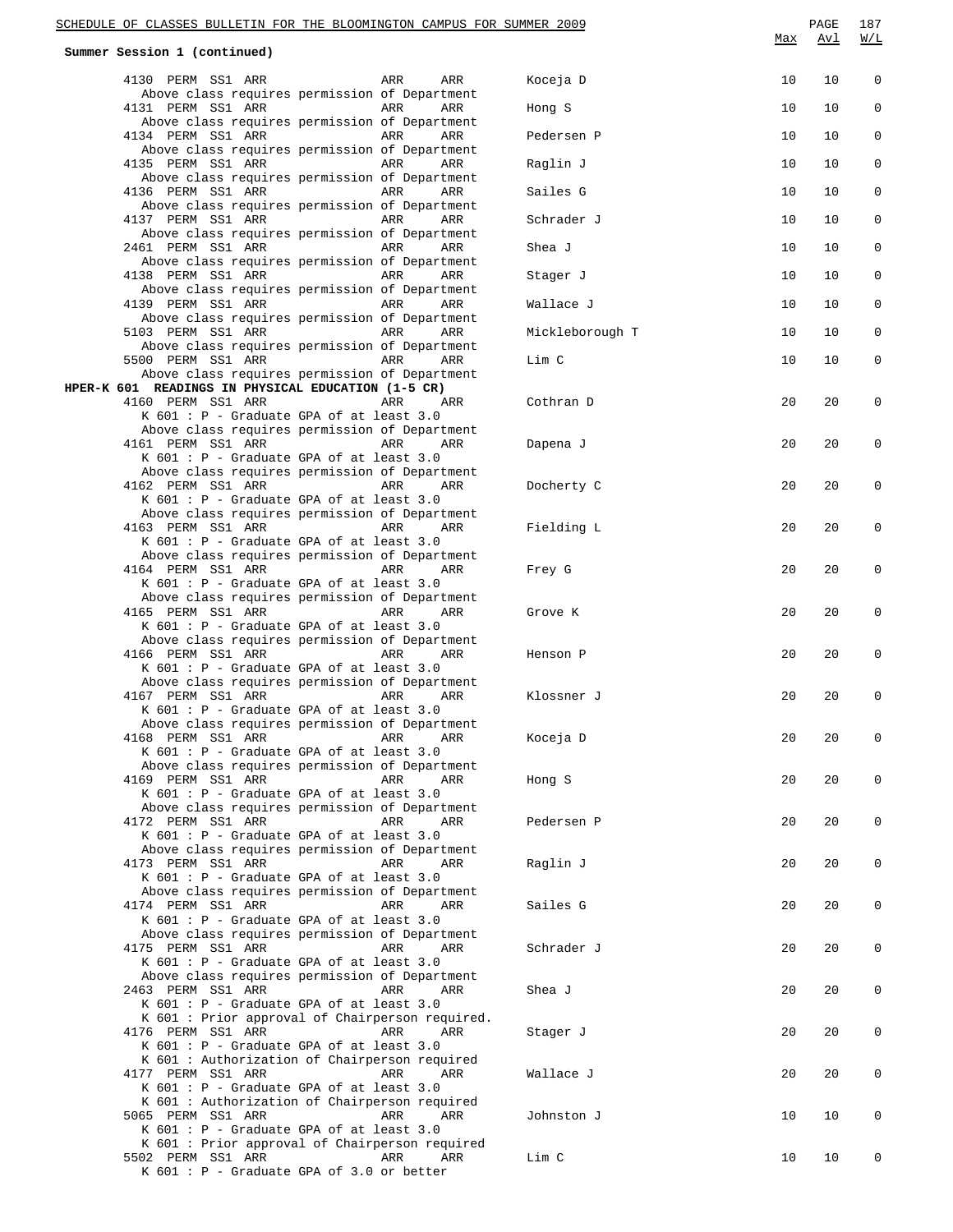| SCHEDULE OF CLASSES BULLETIN FOR THE BLOOMINGTON CAMPUS FOR SUMMER 2009                              |                 |     | PAGE<br>Avl | 188<br>W/L  |
|------------------------------------------------------------------------------------------------------|-----------------|-----|-------------|-------------|
| Summer Session 1 (continued)                                                                         |                 | Max |             |             |
| K 601 : Prior approval of Chairperson required                                                       |                 |     |             |             |
| HPER-K 602 INDEPENDENT STUDY & RESEARCH (1-5 CR)<br>4197 PERM SS1 ARR<br>ARR<br>ARR                  | Cothran D       | 30  | 30          | $\mathbf 0$ |
| $K$ 602 : P - Graduate GPA of 3.0 or better                                                          |                 |     |             |             |
| Above class requires permission of Department<br>4198 PERM SS1 ARR<br><b>Example 2018</b> ARR<br>ARR | Dapena J        | 30  | 30          | 0           |
| K 602 : P - Graduate GPA of 3.0 or better<br>Above class requires permission of Department           |                 |     |             |             |
| 4199 PERM SS1 ARR<br>ARR<br>ARR                                                                      | Docherty C      | 30  | 30          | 0           |
| K 602 : P - Graduate GPA of 3.0 or better<br>Above class requires permission of Department           |                 |     |             |             |
| 4200 PERM SS1 ARR<br>ARR<br>ARR                                                                      | Fielding L      | 30  | 30          | 0           |
| K 602 : P - Graduate GPA of 3.0 or better<br>Above class requires permission of Department           |                 |     |             |             |
| 4201 PERM SS1 ARR<br>ARR<br>ARR                                                                      | Frey G          | 30  | 30          | 0           |
| K 602 : P - Graduate GPA of 3.0 or better<br>Above class requires permission of Department           |                 |     |             |             |
| 4202 PERM SS1 ARR<br><b>Example 2018</b> ARR<br>ARR                                                  | Grove K         | 30  | 30          | 0           |
| K 602 : P - Graduate GPA of 3.0 or better<br>Above class requires permission of Department           |                 |     |             |             |
| 4203 PERM SS1 ARR<br>ARR<br>ARR                                                                      | Henson P        | 30  | 28          | 0           |
| K 602 : P - Graduate GPA of 3.0 or better<br>Above class requires permission of Department           |                 |     |             |             |
| 4204 PERM SS1 ARR<br>ARR<br>ARR                                                                      | Klossner J      | 30  | 30          | 0           |
| K 602 : P - Graduate GPA of 3.0 or better<br>Above class requires permission of Department           |                 |     |             |             |
| 4205 PERM SS1 ARR<br>ARR<br>ARR<br>K 602 : P - Graduate GPA of 3.0 or better                         | Koceja D        | 30  | 30          | 0           |
| Above class requires permission of Department                                                        |                 |     |             |             |
| 4206 PERM SS1 ARR<br>ARR<br>ARR<br>K 602 : P - Graduate GPA of 3.0 or better                         | Hong S          | 30  | 30          | 0           |
| Above class requires permission of Department                                                        |                 |     |             |             |
| 4209 PERM SS1 ARR<br>ARR<br>ARR<br>K 602 : P - Graduate GPA of 3.0 or better                         | Pedersen P      | 30  | 30          | 0           |
| Above class requires permission of Department                                                        |                 |     |             |             |
| 4210 PERM SS1 ARR<br>ARR<br>ARR<br>K 602 : P - Graduate GPA of 3.0 or better                         | Raglin J        | 30  | 30          | 0           |
| Above class requires permission of Department                                                        |                 |     |             |             |
| 4211 PERM SS1 ARR<br>ARR<br>ARR<br>$K$ 602 : P - Graduate GPA of 3.0 or better                       | Sailes G        | 30  | 30          | 0           |
| Above class requires permission of Department<br>ARR                                                 |                 |     |             |             |
| 4212 PERM SS1 ARR<br>ARR<br>K 602 : P - Graduate GPA of 3.0 or better                                | Schrader J      | 30  | 30          | 0           |
| Above class requires permission of Department<br>2465 PERM SS1 ARR<br>ARR<br>ARR                     | Shea J          | 20  | 20          | 0           |
| $K$ 602 : P - Graduate GPA of 3.0 or better                                                          |                 |     |             |             |
| K 602 : Prior approval of Chairperson required<br>4213 PERM SS1 ARR<br>ARR<br>ARR                    | Stager J        | 30  | 30          | 0           |
| K 602 : P - Graduate GPA of 3.0 or better                                                            |                 |     |             |             |
| Above class requires permission of Department<br>4214 PERM SS1 ARR<br>ARR<br>ARR                     | Wallace J       | 30  | 30          | 0           |
| $K$ 602 : P - Graduate GPA of 3.0 or better                                                          |                 |     |             |             |
| Above class requires permission of Department<br>5503 PERM SS1 ARR<br>ARR<br>ARR                     | Lim C           | 30  | 30          | 0           |
| K 602 : P - Graduate GPA of 3.0 or better                                                            |                 |     |             |             |
| Above class requires permission of Department<br>5067 PERM SS1 ARR<br>ARR<br>ARR                     | Johnston J      | 10  | 10          | 0           |
| $K$ 602 : P - Graduate GPA of 3.0 or better                                                          |                 |     |             |             |
| Above class requires permission of Department<br>5702 PERM SS1 ARR<br>ARR<br>ARR                     | Mickleborough T | 30  | 30          | 0           |
| K 602 : P - Graduate GPA of 3.0 or better                                                            |                 |     |             |             |
| Above class requires permission of Department<br>5596 PERM SS1 ARR<br>ARR<br>ARR                     | Pearce C        | 12  | 12          | 0           |
| K 602 : P - Graduate GPA of 3.0 or better                                                            |                 |     |             |             |
| Above class requires permission of Department<br>Above class offered via World Wide Web              |                 |     |             |             |
| HPER-K 604 INTERNSHIP IN KINESIOLOGY (2-8 CR)                                                        |                 |     |             |             |
| 4254 PERM SS1 ARR<br>ARR<br>ARR<br>$K$ 604 : P - Graduate GPA of at least 3.0                        | Cothran D       | 20  | 19          | 0           |
| Above class requires permission of Department                                                        |                 |     |             |             |
| Above class graded on S/F basis only<br>4255 PERM SS1 ARR<br>ARR<br>ARR                              | Dapena J        | 20  | 20          | 0           |
| K 604 : P - Graduate GPA of at least 3.0                                                             |                 |     |             |             |
| Above class requires permission of Department<br>Above class graded on S/F basis only                |                 |     |             |             |
| 4256 PERM SS1 ARR<br>ARR<br>ARR<br>K 604 : P - Graduate GPA of at least 3.0                          | Docherty C      | 20  | 20          | 0           |
| Above class requires permission of Department                                                        |                 |     |             |             |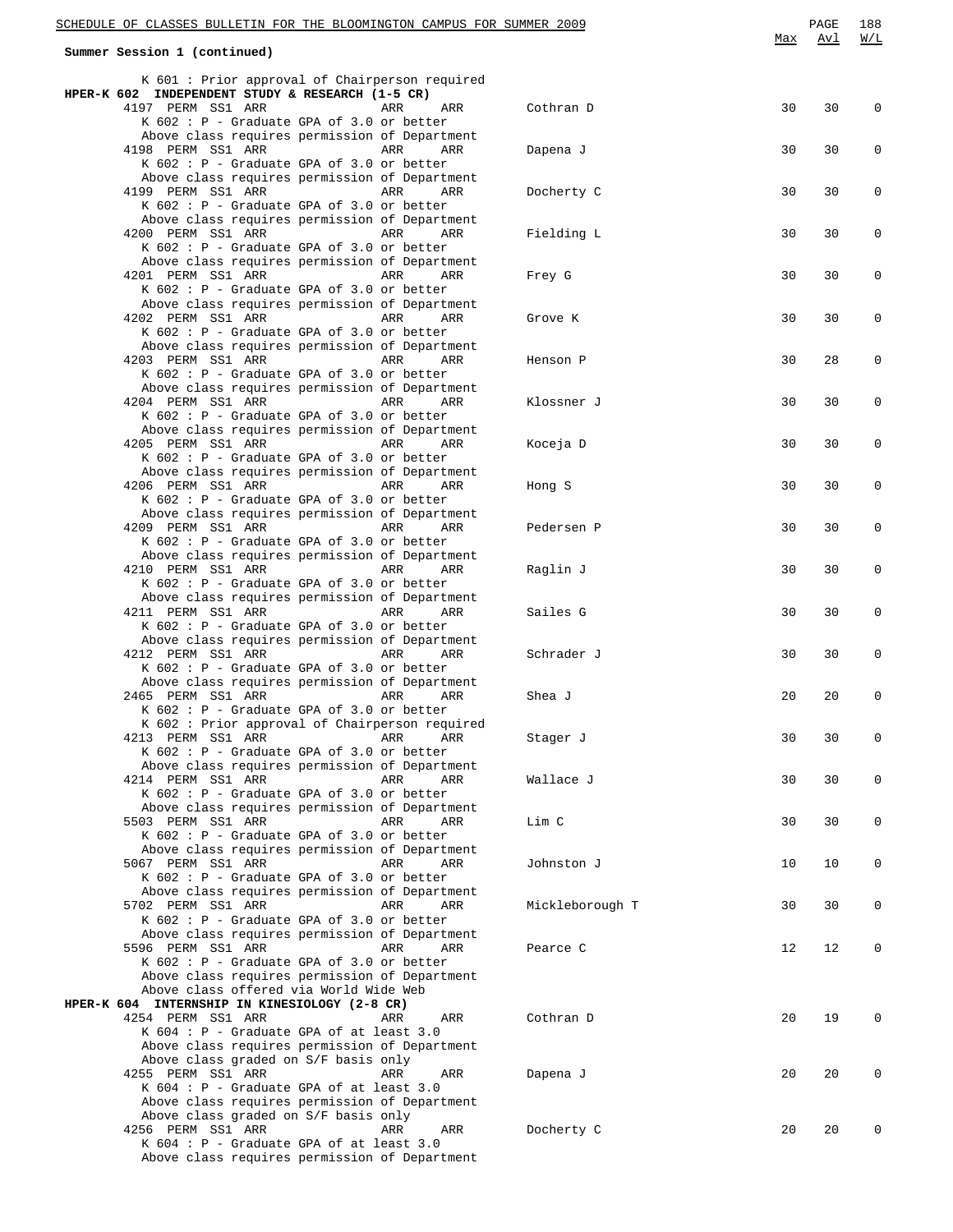| SCHEDULE OF CLASSES BULLETIN FOR THE BLOOMINGTON CAMPUS FOR SUMMER 2009                        |                 | Max    | PAGE<br><u>Avl</u> | 189<br>W/L |
|------------------------------------------------------------------------------------------------|-----------------|--------|--------------------|------------|
| Summer Session 1 (continued)                                                                   |                 |        |                    |            |
| Above class graded on S/F basis only                                                           |                 |        |                    |            |
| 4257 PERM SS1 ARR<br>ARR<br>ARR<br>$K$ 604 : P - Graduate GPA of at least 3.0                  | Fielding L      | 20     | 20                 | 0          |
| Above class requires permission of Department                                                  |                 |        |                    |            |
| Above class graded on S/F basis only<br>4258 PERM SS1 ARR<br>ARR<br>ARR                        | Frey G          | 20     | 20                 | 0          |
| K $604$ : P - Graduate GPA of at least 3.0                                                     |                 |        |                    |            |
| Above class requires permission of Department                                                  |                 |        |                    |            |
| Above class graded on S/F basis only<br>4259 PERM SS1 ARR<br>ARR<br>ARR                        | Grove K         | 20     | 20                 | 0          |
| K $604$ : P - Graduate GPA of at least 3.0                                                     |                 |        |                    |            |
| Above class requires permission of Department<br>Above class graded on S/F basis only          |                 |        |                    |            |
| 4260 PERM SS1 ARR<br>ARR<br>ARR                                                                | Henson P        | 20     | 20                 | 0          |
| K 604 : P - Graduate GPA of at least 3.0<br>Above class requires permission of Department      |                 |        |                    |            |
| Above class graded on S/F basis only                                                           |                 |        |                    |            |
| 4261 PERM SS1 ARR<br>ARR<br>ARR<br>K 604 : P - Graduate GPA of at least 3.0                    | Klossner J      | 20     | 20                 | 0          |
| Above class requires permission of Department                                                  |                 |        |                    |            |
| Above class graded on S/F basis only<br>4262 PERM SS1 ARR<br>ARR<br>ARR                        | Koceja D        | 20     | 20                 | 0          |
| K 604 : P - Graduate GPA of at least 3.0                                                       |                 |        |                    |            |
| Above class requires permission of Department                                                  |                 |        |                    |            |
| Above class graded on S/F basis only<br>4263 PERM SS1 ARR<br>ARR<br>ARR                        | Hong S          | 20     | 20                 | 0          |
| K 604 : P - Graduate GPA of at least 3.0                                                       |                 |        |                    |            |
| Above class requires permission of Department<br>Above class graded on S/F basis only          |                 |        |                    |            |
| 4266 PERM SS1 ARR<br>ARR<br>ARR                                                                | Pedersen P      | 20     | 20                 | 0          |
| K 604 : P - Graduate GPA of at least 3.0<br>Above class requires permission of Department      |                 |        |                    |            |
| Above class graded on S/F basis only                                                           |                 |        |                    |            |
| 4267 PERM SS1 ARR<br>ARR<br>ARR<br>K 604 : P - Graduate GPA of at least 3.0                    | Raglin J        | 20     | 20                 | 0          |
| Above class requires permission of Department                                                  |                 |        |                    |            |
| Above class graded on S/F basis only<br>4268 PERM SS1 ARR<br>ARR                               |                 |        | 20                 |            |
| ARR<br>K 604 : P - Graduate GPA of at least 3.0                                                | Sailes G        | 20     |                    | 0          |
| Above class requires permission of Department                                                  |                 |        |                    |            |
| Above class graded on S/F basis only<br>4269 PERM SS1 ARR<br>ARR<br>ARR                        | Schrader J      | 20     | 20                 | 0          |
| K 604 : P - Graduate GPA of at least 3.0                                                       |                 |        |                    |            |
| Above class requires permission of Department<br>Above class graded on S/F basis only          |                 |        |                    |            |
| 2469 PERM SS1 ARR ARR ARR<br>ARR                                                               | Shea J          | $20\,$ | 20                 |            |
| $K$ 604 : $P$ - Graduate GPA of at least 3.0<br>K 604 : Prior approval of Chairperson required |                 |        |                    |            |
| Above class graded on S/F basis only                                                           |                 |        |                    |            |
| 4270 PERM SS1 ARR<br>ARR<br>ARR<br>K 604 : P - Graduate GPA of at least 3.0                    | Stager J        | 20     | 20                 | 0          |
| Above class requires permission of Department                                                  |                 |        |                    |            |
| Above class graded on S/F basis only<br>4271 PERM SS1 ARR<br>ARR<br>ARR                        | Wallace J       | 20     | 20                 | 0          |
| K 604 : P - Graduate GPA of at least 3.0                                                       |                 |        |                    |            |
| Above class requires permission of Department                                                  |                 |        |                    |            |
| Above class graded on S/F basis only<br>5104 PERM SS1 ARR<br>ARR<br>ARR                        | Johnston J      | 20     | 20                 | 0          |
| K 604 : P - Graduate GPA of at least 3.0                                                       |                 |        |                    |            |
| Above class requires permission of Department<br>Above class graded on S/F basis only          |                 |        |                    |            |
| 5507<br>SS1 ARR<br>ARR<br>ARR                                                                  | Lim C           | 20     | 20                 | 0          |
| $K$ 604 : P - Graduate GPA of at least 3.0<br>Above class requires permission of Department    |                 |        |                    |            |
| Above class graded on S/F basis only                                                           |                 |        |                    |            |
| 5706 PERM SS1 ARR<br>ARR<br>ARR<br>$K$ 604 : P - Graduate GPA of 3.0 or better                 | Mickleborough T | 10     | 10                 | 0          |
| Above class requires permission of Department                                                  |                 |        |                    |            |
| Above class graded on S/F basis only<br>HPER-K 605 INTERNSHIP IN SPORT MANAGEMENT (2-5 CR)     |                 |        |                    |            |
| 2471 PERM SS1 ARR<br>ARR<br>ARR                                                                | Fielding L      | 20     | 20                 | 0          |
| $K$ 605 : P - Graduate GPA of at least 3.0<br>K 605 : Prior approval of Chairperson required   |                 |        |                    |            |
| Above class for students who are in residence on the                                           |                 |        |                    |            |
| Bloomington campus                                                                             |                 |        |                    |            |
| Above class graded on S/F basis only<br>4736 PERM SS1 ARR<br>ARR<br>ARR                        | Fielding L      | 20     | 20                 |            |
| $K$ 605 : P - Graduate GPA of at least 3.0                                                     |                 |        |                    |            |
| K 605 : Prior approval of Chairperson required                                                 |                 |        |                    |            |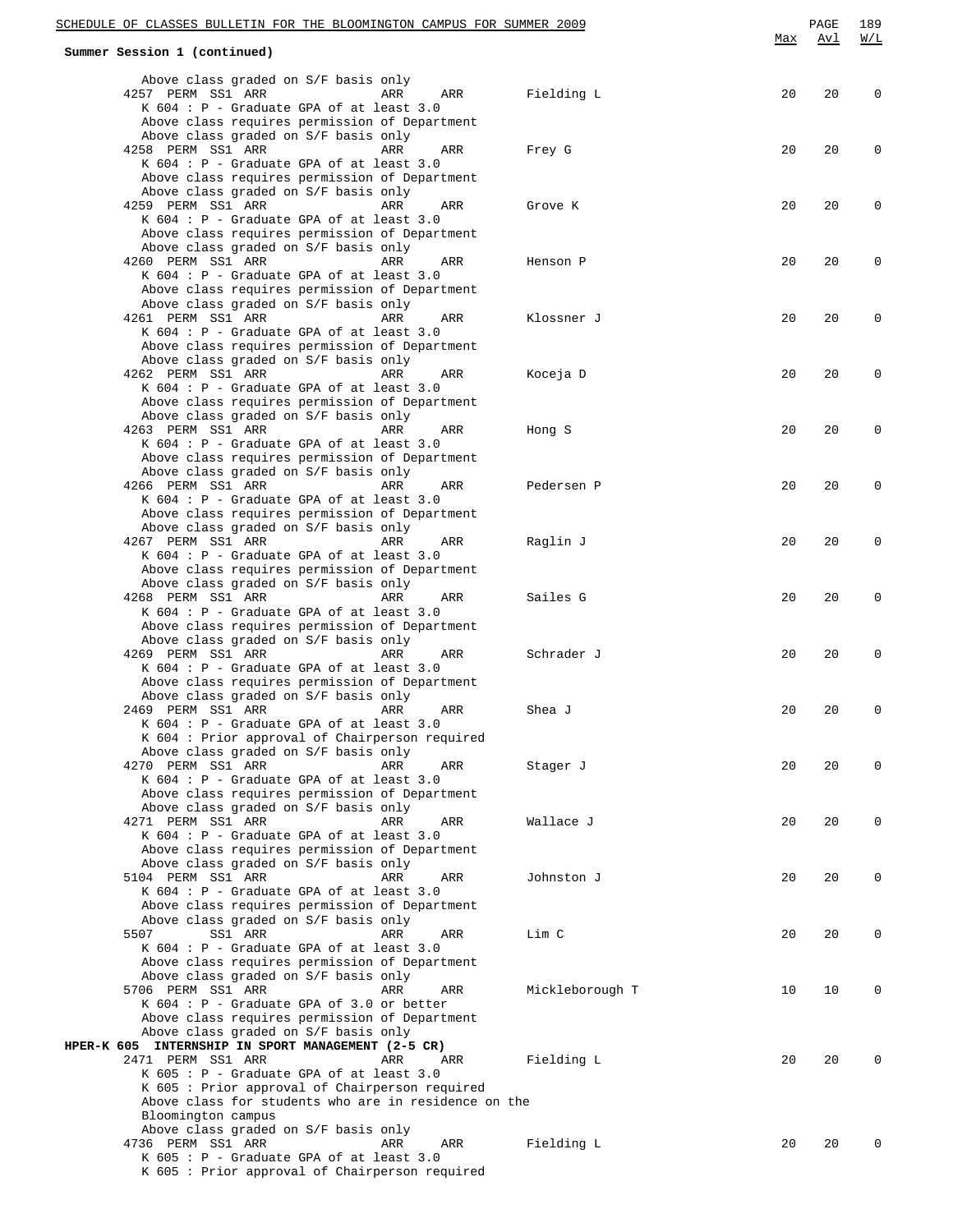| SCHEDULE OF CLASSES BULLETIN FOR THE BLOOMINGTON CAMPUS FOR SUMMER 2009                              | Max | PAGE<br>Avl | 190<br>W/L   |
|------------------------------------------------------------------------------------------------------|-----|-------------|--------------|
| Summer Session 1 (continued)                                                                         |     |             |              |
| Above class for students who are NOT in residence on the                                             |     |             |              |
| Bloomington campus<br>Above class graded on S/F basis only                                           |     |             |              |
| HPER-K 607 INTERNSHIP IN ERGONOMICS (8 CR)                                                           |     |             |              |
| 3954 PERM SS1 ARR<br>ARR<br>Pearce C<br>ARR                                                          | 5   | 5           | $\Omega$     |
| Above class graded on S/F basis only                                                                 |     |             |              |
| 5599 PERM SS1 ARR<br>ARR<br>ARR<br>Pearce C<br>Above class graded on S/F basis only                  | 12  | 12          | $\mathbf{0}$ |
| Above class offered via World Wide Web                                                               |     |             |              |
| HPER-K 701 READINGS IN HUMAN PERFORMANCE (2-5 CR)                                                    |     |             |              |
| 4290 PERM SS1 ARR<br>ARR<br>Cothran D<br>ARR                                                         | 10  | 10          | $\mathbf{0}$ |
| K 701 : P - Graduate GPA of 3.0 or better<br>K 701 : Authorization from Chairperson required         |     |             |              |
| 4291 PERM SS1 ARR<br>ARR<br>Dapena J<br>ARR                                                          | 10  | 10          | 0            |
| K 701 : P - Graduate GPA of 3.0 or better                                                            |     |             |              |
| K 701 : Authorization from Chairperson required                                                      |     |             |              |
| 4292 PERM SS1 ARR<br>ARR<br>ARR<br>Docherty C                                                        | 10  | 10          | 0            |
| K 701 : P - Graduate GPA of 3.0 or better<br>K 701 : Authorization from Chairperson required         |     |             |              |
| 4293 PERM SS1 ARR<br>ARR<br>ARR<br>Fielding L                                                        | 10  | 10          | 0            |
| K 701 : P - Graduate GPA of 3.0 or better                                                            |     |             |              |
| K 701 : Authorization from Chairperson required                                                      |     |             |              |
| 4294 PERM SS1 ARR<br>ARR<br>Frey G<br>ARR<br>K 701 : P - Graduate GPA of 3.0 or better               | 10  | 10          | 0            |
| K 701 : Authorization from Chairperson required                                                      |     |             |              |
| 4295 PERM SS1 ARR<br>ARR<br>ARR<br>Grove K                                                           | 10  | 10          | 0            |
| K 701 : P - Graduate GPA of 3.0 or better                                                            |     |             |              |
| K 701 : Authorization from Chairperson required                                                      |     |             |              |
| 4296 PERM SS1 ARR<br>ARR<br>ARR<br>Henson P<br>K 701 : P - Graduate GPA of 3.0 or better             | 10  | 10          | 0            |
| K 701 : Authorization from Chairperson required                                                      |     |             |              |
| 4297 PERM SS1 ARR<br>ARR<br>ARR<br>Klossner J                                                        | 10  | 10          | 0            |
| K 701 : P - Graduate GPA of 3.0 or better                                                            |     |             |              |
| K 701 : Authorization from Chairperson required<br>4298 PERM SS1 ARR<br>ARR<br>ARR                   | 10  | 10          | 0            |
| Koceja D<br>K 701 : P - Graduate GPA of 3.0 or better                                                |     |             |              |
| K 701 : Authorization from Chairperson required                                                      |     |             |              |
| 4299 PERM SS1 ARR<br>ARR<br>ARR<br>Hong S                                                            | 10  | 10          | 0            |
| K 701 : P - Graduate GPA of 3.0 or better                                                            |     |             |              |
| K 701 : Authorization from Chairperson required<br>4302 PERM SS1 ARR<br>ARR<br>ARR<br>Pedersen P     | 10  | 10          | 0            |
| K 701 : P - Graduate GPA of 3.0 or better                                                            |     |             |              |
| K 701 : Authorization from Chairperson required                                                      |     |             |              |
| 4303 PERM SS1 ARR<br>ARR<br>ARR<br>Raglin J                                                          | 10  | 10          | 0            |
| $K$ 701 : P - Graduate GPA of 3.0 or better                                                          |     |             |              |
| K 701 : Authorization from Chairperson required<br>4304 PERM SS1 ARR<br>Sailes G<br>ARR<br>ARR       | 10  | 10          | 0            |
| $K$ 701 : P - Graduate GPA of 3.0 or better                                                          |     |             |              |
| K 701 : Authorization from Chairperson required                                                      |     |             |              |
| 4305 PERM SS1 ARR<br>ARR<br>ARR<br>Schrader J                                                        | 10  | 10          | 0            |
| K 701 : P - Graduate GPA of 3.0 or better                                                            |     |             |              |
| K 701 : Authorization from Chairperson required<br>2473 PERM SS1 ARR<br>ARR<br>Shea J<br>ARR         | 10  | 10          | 0            |
| K 701 : P - Graduate GPA of 3.0 or better                                                            |     |             |              |
| K 701 : Authorization from Chairperson required                                                      |     |             |              |
| 4306 PERM SS1 ARR<br>ARR<br>ARR<br>Stager J                                                          | 10  | 10          | 0            |
| K 701 : P - Graduate GPA of 3.0 or better                                                            |     |             |              |
| K 701 : Authorization from Chairperson required<br>4307 PERM SS1 ARR<br>ARR<br>ARR<br>Wallace J      | 10  | 10          | 0            |
| K 701 : P - Graduate GPA of 3.0 or better                                                            |     |             |              |
| K 701 : Authorization from Chairperson required                                                      |     |             |              |
| 5105 PERM SS1 ARR<br>ARR<br>ARR<br>Johnston J                                                        | 10  | 10          | 0            |
| K 701 : P - Graduate GPA of 3.0 or better                                                            |     |             |              |
| K 701 : Authorization from Chairperson required<br>5508 PERM SS1 ARR<br>Lim C<br>ARR<br>ARR          | 10  | 10          | 0            |
| K 701 : P - Graduate GPA of at least 3.0                                                             |     |             |              |
| 5698 PERM SS1 ARR<br>ARR<br>Mickleborough T<br>ARR                                                   | 10  | 10          | 0            |
| K 701 : P - Graduate GPA of 3.0 or better                                                            |     |             |              |
| K 701 : Authorization from Chairperson required<br>HPER-K 702 RESEARCH IN HUMAN PERFORMANCE (2-5 CR) |     |             |              |
| 4327 PERM SS1 ARR<br>Cothran D<br>ARR<br>ARR                                                         | 10  | 10          | 0            |
| K 702 : P - Graduate GPA of 3.0 or better                                                            |     |             |              |
| K 702 : Authorization of Chairperson required                                                        |     |             |              |
| 4328 PERM SS1 ARR<br>ARR<br>Dapena J<br>ARR                                                          | 10  | 10          | 0            |
| K 702 : P - Graduate GPA of 3.0 or better<br>K 702 : Authorization of Chairperson required           |     |             |              |
| 4329 PERM SS1 ARR<br>Docherty C<br>ARR<br>ARR                                                        | 10  | 10          | 0            |
| K 702 : P - Graduate GPA of 3.0 or better                                                            |     |             |              |
| K 702 : Authorization of Chairperson required                                                        |     |             |              |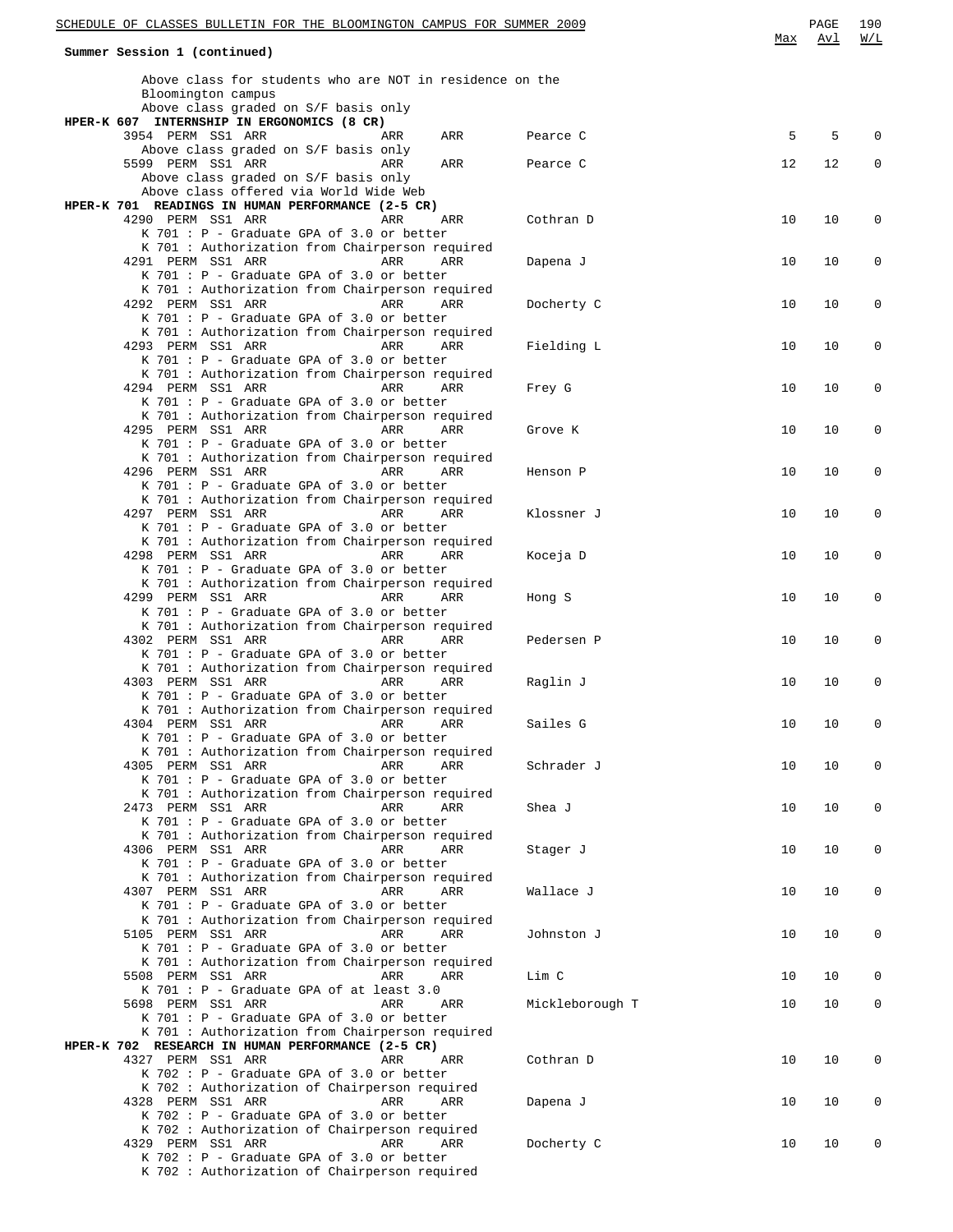|                                                                                                                     | SCHEDULE OF CLASSES BULLETIN FOR THE BLOOMINGTON CAMPUS FOR SUMMER 2009 |                 | Max | PAGE<br><u>Avl</u> | 191<br>W/L  |
|---------------------------------------------------------------------------------------------------------------------|-------------------------------------------------------------------------|-----------------|-----|--------------------|-------------|
| Summer Session 1 (continued)                                                                                        |                                                                         |                 |     |                    |             |
| 4330 PERM SS1 ARR<br>K 702 : P - Graduate GPA of 3.0 or better                                                      | ARR<br>ARR                                                              | Fielding L      | 10  | 10                 | $\mathbf 0$ |
| K 702 : Authorization of Chairperson required<br>4331 PERM SS1 ARR<br>K 702 : P - Graduate GPA of 3.0 or better     | ARR<br>ARR                                                              | Frey G          | 10  | 10                 | $\mathbf 0$ |
| K 702 : Authorization of Chairperson required<br>4332 PERM SS1 ARR<br>K 702 : P - Graduate GPA of 3.0 or better     | ARR<br>ARR                                                              | Grove K         | 10  | 10                 | $\mathbf 0$ |
| K 702 : Authorization of Chairperson required<br>4333 PERM SS1 ARR<br>K 702 : P - Graduate GPA of 3.0 or better     | ARR<br>ARR                                                              | Henson P        | 10  | 10                 | 0           |
| K 702 : Authorization of Chairperson required<br>4334 PERM SS1 ARR<br>K 702 : P - Graduate GPA of 3.0 or better     | ARR<br>ARR                                                              | Klossner J      | 10  | 10                 | $\mathbf 0$ |
| K 702 : Authorization of Chairperson required<br>4335 PERM SS1 ARR<br>K 702 : P - Graduate GPA of 3.0 or better     | ARR<br>ARR                                                              | Koceja D        | 10  | 10                 | $\mathbf 0$ |
| K 702 : Authorization of Chairperson required<br>4336 PERM SS1 ARR<br>K 702 : P - Graduate GPA of 3.0 or better     | ARR<br>ARR                                                              | Hong S          | 10  | 10                 | $\mathbf 0$ |
| K 702 : Authorization of Chairperson required<br>4339 PERM SS1 ARR<br>K 702 : P - Graduate GPA of 3.0 or better     | ARR<br>ARR                                                              | Pedersen P      | 10  | 9                  | $\mathbf 0$ |
| K 702 : Authorization of Chairperson required<br>4340 PERM SS1 ARR<br>K 702 : P - Graduate GPA of 3.0 or better     | <b>ARR</b><br>ARR                                                       | Raglin J        | 10  | 10                 | 0           |
| K 702 : Authorization of Chairperson required<br>4341 PERM SS1 ARR<br>K 702 : P - Graduate GPA of 3.0 or better     | ARR<br>ARR                                                              | Sailes G        | 10  | 10                 | $\mathbf 0$ |
| K 702 : Authorization of Chairperson required<br>4342 PERM SS1 ARR<br>K 702 : P - Graduate GPA of 3.0 or better     | ARR<br>ARR                                                              | Schrader J      | 10  | 10                 | 0           |
| K 702 : Authorization of Chairperson required<br>2475 PERM SS1 ARR<br>K 702 : P - Graduate GPA of 3.0 or better     | ARR<br>ARR                                                              | Shea J          | 10  | 10                 | $\mathbf 0$ |
| K 702 : Authorization of Chairperson required<br>4343 PERM SS1 ARR<br>K 702 : P - Graduate GPA of 3.0 or better     | <b>ARR</b><br>ARR                                                       | Stager J        | 10  | 10                 | $\mathsf 0$ |
| K 702 : Authorization of Chairperson required<br>4344 PERM SS1 ARR<br>K 702 : P - Graduate GPA of 3.0 or better     | ARR<br>ARR                                                              | Wallace J       | 10  | 10                 | 0           |
| K 702 : Authorization of Chairperson required<br>5106 PERM SS1 ARR<br>K 702 : P - Graduate GPA of 3.0 or better     | ARR<br>ARR                                                              | Johnston J      | 10  | 10                 | $\mathsf 0$ |
| K 702 : Authorization of Chairperson required<br>5509 PERM SS1 ARR<br>$K$ 702 : P - Graduate GPA of at least 3.0    | ARR<br>ARR                                                              | Lim C           | 10  | 10                 | U           |
| K 702 : Authorization of Chairperson required<br>5704 PERM SS1 ARR<br>K 702 : P - Graduate GPA of 3.0 or better     | ARR<br>ARR                                                              | Mickleborough T | 10  | 10                 | $\mathbf 0$ |
| K 702 : Authorization of Chairperson required<br>HPER-K 799 PH.D. DISSERTATION (1-30 CR)                            |                                                                         |                 |     |                    |             |
| 4410 PERM SS1 ARR<br>K 799 : Authorization of Chairperson required                                                  | ARR<br>ARR                                                              | Cothran D       | 20  | 20                 | 0           |
| 4411 PERM SS1 ARR<br>K 799 : Authorization of Chairperson required                                                  | ARR<br>ARR                                                              | Dapena J        | 20  | 19                 | 0           |
| 4412 PERM SS1 ARR<br>K 799 : Authorization of Chairperson required                                                  | ARR<br>ARR                                                              | Docherty C      | 20  | 20                 | 0           |
| 4413 PERM SS1 ARR<br>K 799 : Authorization of Chairperson required                                                  | ARR<br>ARR                                                              | Fielding L      | 20  | 19                 | 0           |
| 4414 PERM SS1 ARR<br>K 799 : Authorization of Chairperson required                                                  | ARR<br>ARR                                                              | Frey G          | 20  | 20                 | 0           |
| 4415 PERM SS1 ARR                                                                                                   | ARR<br>ARR                                                              | Grove K         | 20  | 20                 | 0           |
| K 799 : Authorization of Chairperson required<br>4416 PERM SS1 ARR                                                  | ARR<br>ARR                                                              | Henson P        | 20  | 20                 | 0           |
| K 799 : Authorization of Chairperson required<br>4417 PERM SS1 ARR                                                  | ARR<br>ARR                                                              | Klossner J      | 20  | 20                 | 0           |
| K 799 : Authorization of Chairperson required<br>4418 PERM SS1 ARR<br>K 799 : Authorization of Chairperson required | ARR<br>ARR                                                              | Koceja D        | 20  | 20                 | 0           |
| 4419 PERM SS1 ARR                                                                                                   | ARR<br>ARR                                                              | Hong S          | 20  | 20                 | 0           |
| K 799 : Authorization of Chairperson required<br>4422 PERM SS1 ARR<br>K 799 : Authorization of Chairperson required | ARR<br>ARR                                                              | Pedersen P      | 20  | 17                 | 0           |
| 4423 PERM SS1 ARR<br>K 799 : Authorization of Chairperson required                                                  | ARR<br>ARR                                                              | Raglin J        | 20  | 20                 | 0           |
| 4424 PERM SS1 ARR<br>K 799 : Authorization of Chairperson required                                                  | ARR<br>ARR                                                              | Sailes G        | 20  | 20                 | 0           |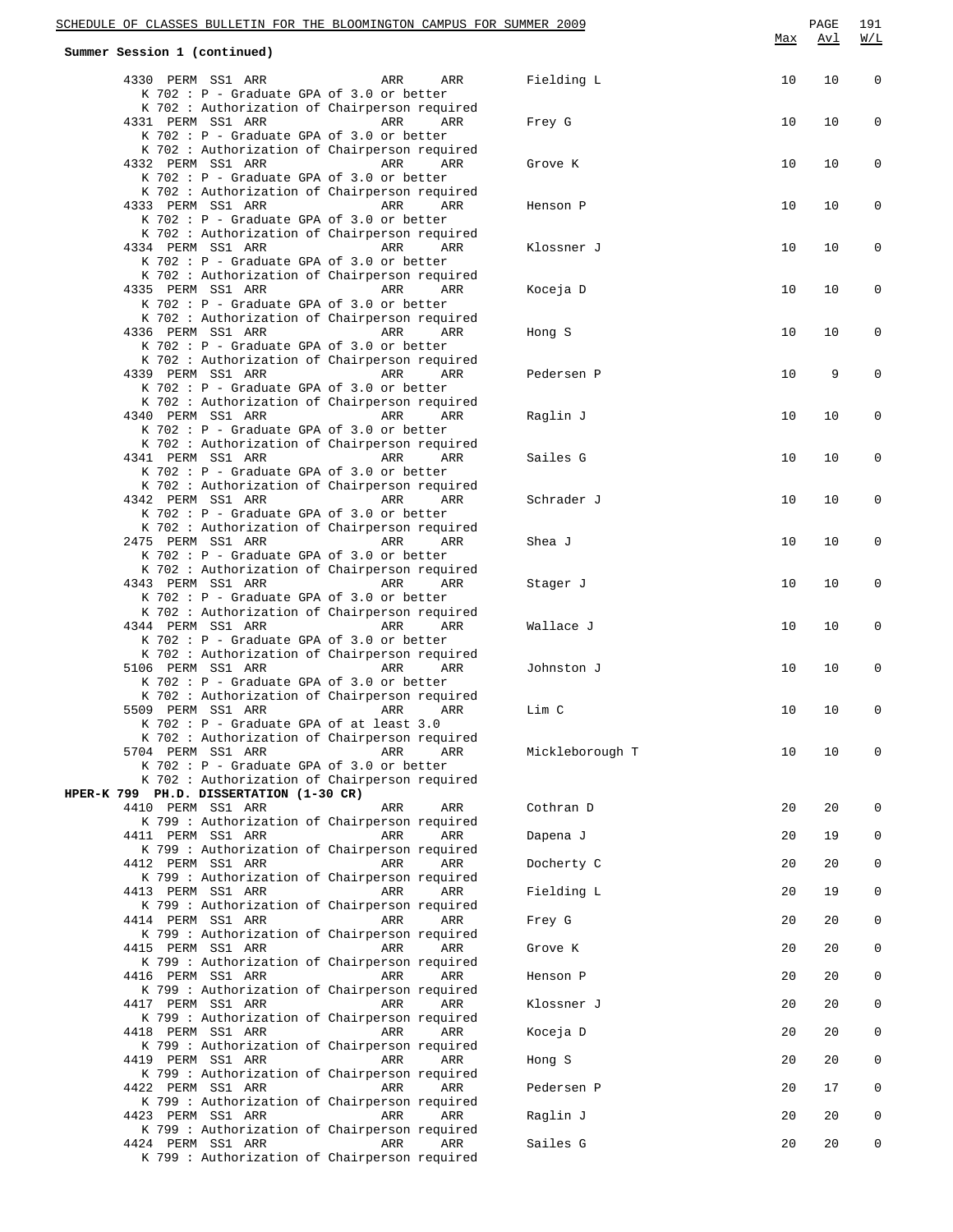| SCHEDULE OF CLASSES BULLETIN FOR THE BLOOMINGTON CAMPUS FOR SUMMER 2009                             |                        |        | PAGE                | 192          |
|-----------------------------------------------------------------------------------------------------|------------------------|--------|---------------------|--------------|
| Summer Session 1 (continued)                                                                        |                        | Max    | Avl                 | W/L          |
| 4425 PERM SS1 ARR<br>ARR<br>ARR<br>K 799 : Authorization of Chairperson required                    | Schrader J             | 20     | 20                  | $\mathbf 0$  |
| 2480 PERM SS1 ARR<br>ARR<br>ARR<br>K 799 : Authorization of Chairperson required                    | Shea J                 | 25     | 23                  | $\mathbf 0$  |
| 4426 PERM SS1 ARR<br>ARR<br>ARR<br>K 799 : Authorization of Chairperson required                    | Stager J               | 20     | 20                  | $\mathbf 0$  |
| 4427 PERM SS1 ARR<br>ARR<br>ARR<br>K 799 : Authorization of Chairperson required                    | Wallace J              | 20     | 20                  | $\mathbf{0}$ |
| 5511 PERM SS1 ARR<br>ARR<br>ARR<br>K 799 : Authorization of Chairperson required                    | Lim C                  | 20     | 19                  | $\mathbf 0$  |
| 5710 PERM SS1 ARR<br>ARR<br>ARR<br>K 799 : Authorization of Chairperson required                    | Mickleborough T        | 20     | 20                  | $\mathbf 0$  |
| 5109 PERM SS1 ARR<br>ARR<br>ARR<br>K 799 : Authorization of Chairperson required                    | Johnston J             | 20     | 20                  | $\mathbf 0$  |
| ELECTIVE PHYSICAL EDUCATION (030)                                                                   |                        |        |                     |              |
| HPER-E 119 PERSONAL FITNESS (2 CR)                                                                  |                        |        |                     |              |
| 2375<br>SS1 08:55 A-10:10 A<br>HP 012<br>TR<br>Above class requires special fee - See fee page      | Chapin G               | 36     | 26                  | 0            |
| Laboratory (LAB)<br>SS1 08:55 A-10:10 A<br>2376<br>MG 092<br>MM                                     | Chapin G               | 36     | 26                  | 0            |
| Above class Personal Fitness Lab                                                                    |                        |        |                     |              |
| HPER-E 121 CONDITIONING & WEIGHT TRAINING (1 CR)<br>2377 PERM SS1 06:00 A-07:00 A<br>MTWR<br>MG 199 | Butler J               | 24     | 24                  | 0            |
| E 121 : Open to IUPD cadets only<br>Above class graded on S/F basis only                            |                        |        |                     |              |
| Above class requires permission of Department<br>HPER-E 133 FITNESS & JOGGING I (1 CR)              |                        |        |                     |              |
| 2379 PERM SS1 06:00 A-07:00 A<br>MG 199<br>MTWR                                                     | Butler J               | 24     | 24                  | $\Omega$     |
| E 133 : Open to IUPD cadets only<br>Above class graded on S/F basis only                            |                        |        |                     |              |
| Above class requires permission of Department                                                       |                        |        |                     |              |
| HPER-E 135 GOLF (1 CR)<br>2381<br>SS1 11:45 A-01:00 P<br>MTWR<br>MG 199                             | Gregg E                | 18     | 6                   | $\Omega$     |
| Above class first meeting will be in HPER 199; thereafter at<br>IU golf course driving range.       |                        |        |                     |              |
| Above class requires special fee - See fee page<br>2382<br>SS1 01:10 P-02:25 P<br>MTWR<br>MG 199    | Mason C                | 18     | 2                   | $\Omega$     |
| Above class first meeting will be in HPER 199; thereafter at<br>IU golf course driving range.       |                        |        |                     |              |
| Above class requires special fee - See fee page<br>SS1 02:35 P-03:50 P<br>2383<br>MTWR<br>MG 199    | Kim K                  | 18     | 4                   | O            |
| Above class first meeting will be in HPER 199; thereafter at                                        |                        |        |                     |              |
| IU golf course driving range.<br>Above class requires special fee - See fee page                    |                        |        |                     |              |
| SS1 10:20 A-11:35 A<br>2384<br>MTWR<br>MG 199                                                       | Chung J                | 18     | 9                   | $\Omega$     |
| Above class first meeting will be in HPER 199; thereafter at<br>IU golf course driving range.       |                        |        |                     |              |
| Above class requires special fee - See fee page                                                     |                        |        |                     |              |
| HPER-E 144 CHI GONG (1 CR)<br>13035<br>SS1 10:20 A-11:35 A<br>MTWR<br>HP 169                        | Wang C                 | 20     | 15                  | $\Omega$     |
| Above class is Chinese Qigong Health Association format<br>HPER-E 147 HAPKIDO (1 CR)                |                        |        |                     |              |
| 2388<br>SS1 11:45 A-01:00 P<br>MG 095<br>MTWR                                                       | Kelly P                | 25     | 22                  | 0            |
| HPER-E 151 SELF DEFENSE (1 CR)<br>2389<br>SS1 11:45 A-01:00 P<br>MG 095<br>MTWR                     | Kelly P                | 25     | 15                  | 0            |
| HPER-E 164 SAILING (2 CR)<br>2390<br>SS1 02:00 P-03:15 P<br>HP 10<br>М                              | Kessler R              | 24     | 5                   | 0            |
| E 164 : Above class students must select lecture plus lab<br>section.                               |                        |        |                     |              |
| Students are responsible for own transportation to Lake                                             |                        |        |                     |              |
| Lemon.<br>E 164 : Will be letter graded                                                             |                        |        |                     |              |
| Above class requires special fee - See fee page<br>Laboratory (LAB)                                 |                        |        |                     |              |
| 2392<br>SS1 02:00 P-04:30 P<br>CLSD<br>HD TBA<br>т                                                  | Kessler R              | 9      | 0                   | 0            |
| 2393<br>SS1 02:00 P-04:30 P<br>HD TBA<br>W<br>2394<br>SS1 02:00 P-04:30 P<br>HD TBA<br>R            | Kessler R<br>Kessler R | 8<br>7 | $\overline{c}$<br>3 | 0<br>0       |
| HPER-E $181$ TENNIS $(1 \text{ CR})$                                                                |                        |        |                     |              |
| 2398<br>SS1 10:20 A-11:35 A<br>MTWR<br>HP 199<br>Above class meets on the Tennis Court              | Morgan R               | 32     | 19                  | 0            |
| HPER-E 187 WEIGHT TRAINING (1 CR)<br>2399<br>SS1 02:35 P-03:50 P<br>MG 092<br>MTWR                  | Ivery I                | 24     | 8                   | $\Omega$     |
| Above class graded on S/F basis only                                                                |                        |        |                     |              |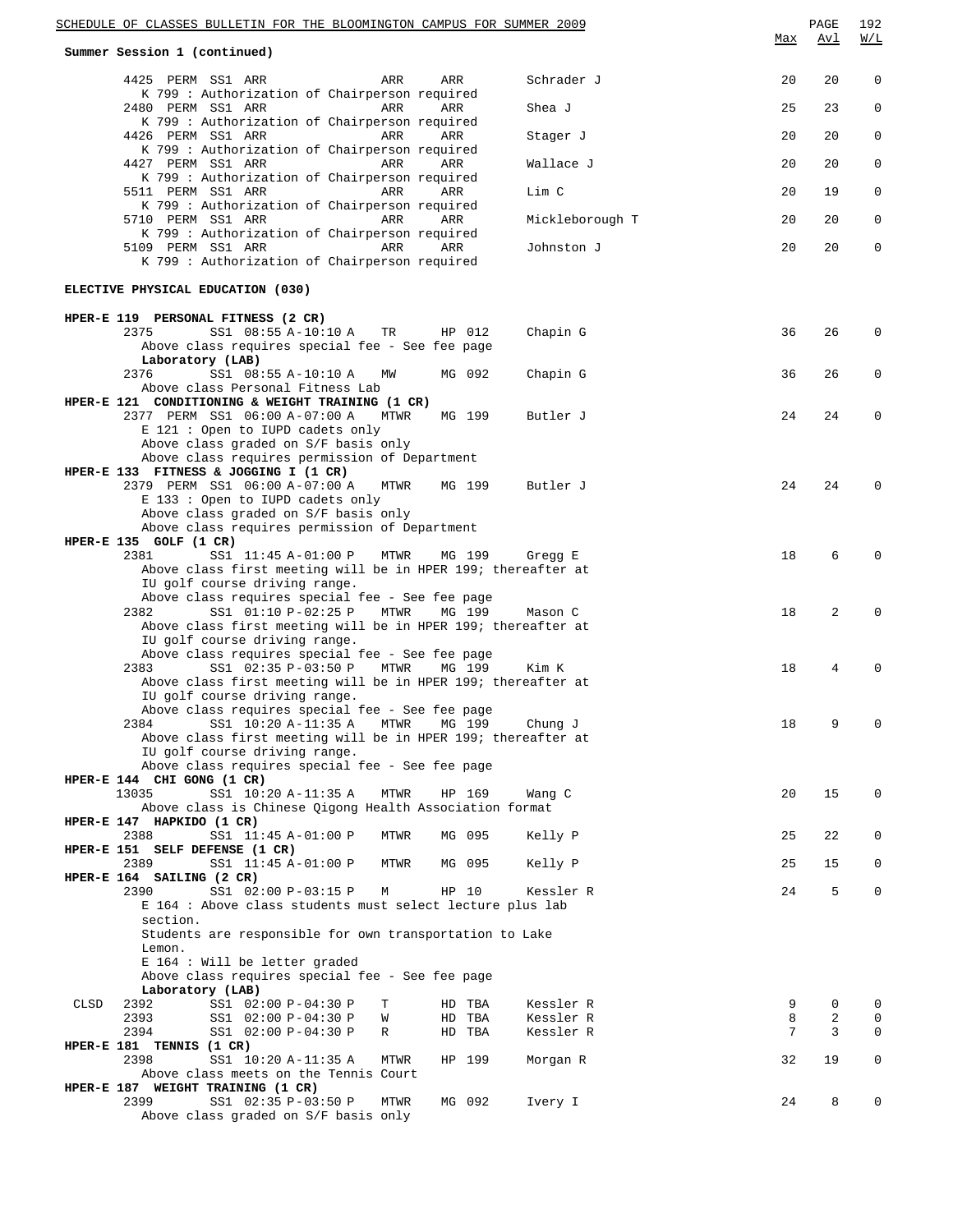| SCHEDULE OF CLASSES BULLETIN FOR THE BLOOMINGTON CAMPUS FOR SUMMER 2009                              |     |        |                  |     | PAGE | 193      |
|------------------------------------------------------------------------------------------------------|-----|--------|------------------|-----|------|----------|
| Summer Session 1 (continued)                                                                         |     |        |                  | Max | Avl  | W/L      |
| REC, PARK & TOURISM STUDIES (040)                                                                    |     |        |                  |     |      |          |
| HPER-R 116 WILDERNESS FIRST AID (1 CR)                                                               |     |        |                  |     |      |          |
| 5296<br>NS1 08:30 A-06:00 P                                                                          | SN  | HP 019 | Smucker D        | 30  | 25   | 0        |
| Above class meets May 9 - 10<br>Above class requires special fee. See fee page. Fee                  |     |        |                  |     |      |          |
| includes book.                                                                                       |     |        |                  |     |      |          |
| HPER-R 144 ROCK CLIMBING (1 CR)                                                                      |     |        |                  |     |      |          |
| 5299<br>NS1 ARR                                                                                      | ARR | ARR    | Smucker D        | 14  | 10   | 0        |
| R 144 : Classroom schedule for May 19 and 26, 6-9p<br>R 144 : Meets May 29-31 at Red River Gorge, KY |     |        |                  |     |      |          |
| Above class requires special fee - See fee page                                                      |     |        |                  |     |      |          |
| Fee includes transportation, gear, and food                                                          |     |        |                  |     |      |          |
| HPER-R 147 INDOOR CLIMBING (1 CR)                                                                    |     |        |                  |     |      |          |
| SS1 01:30 P-04:30 P<br>5300                                                                          | М   | HD TBA | Smucker D        | 20  | 12   | 0        |
| R 147 : Meets at Hoosier Heights Climbing Gym, Bloomington,                                          |     |        |                  |     |      |          |
| IN.<br>Above class requires special fee - See fee page                                               |     |        |                  |     |      |          |
| Fee includes semester gym pass and climbing gear                                                     |     |        |                  |     |      |          |
| HPER-R 181 ORGANIZATIONAL LEADERSHIP DEV (1 CR)                                                      |     |        |                  |     |      |          |
| 13632<br>SS1 ARR                                                                                     | ARR | ARR    | Getz D           | 15  | 13   | $\Omega$ |
| HPER-R 237 COMPUTERS IN PRST (3 CR)                                                                  |     |        |                  |     |      |          |
| 2528<br>SS1 08:55 A-10:10 A<br>R 237: Students should obtain a username and password from            | D   | HP 154 | Ross C           | 24  | 1    | 0        |
| UITS, IMU 088, prior to the start of class                                                           |     |        |                  |     |      |          |
| HPER-R 340 LEISURE IN MODERN SOCIETY (3 CR)                                                          |     |        |                  |     |      |          |
| 2529<br>SS1 01:10 P-02:25 P                                                                          | D   | HP 017 | Cole S           | 45  | 3    | 0        |
| HPER-R 363 PROFESSIONAL INTERNSHIP (14 CR)                                                           |     |        |                  |     |      |          |
| 5574 PERM 1<br>ARR<br>R $363 : P - HPER-R 301$ and R $367$ and GPA of 2.0 or higher                  | ARR | ARR    | McCormick B      | 50  | 37   | 0        |
| R 363 : For Therapeutic Recreation majors who are not in                                             |     |        |                  |     |      |          |
| residence on Bloomington Campus                                                                      |     |        |                  |     |      |          |
| Above class requires authorization of Department chair                                               |     |        |                  |     |      |          |
| Above class graded on S/F basis only                                                                 |     |        |                  |     |      |          |
| Above class requires special fee - See fee page<br>5005 PERM 1<br>ARR                                | ARR | ARR    | McCormick B      | 80  | 80   |          |
| R 363 : P - HPER-R 301 and R 367 and a GPA of 2.0 or higher                                          |     |        |                  |     |      |          |
| R 363 : For Therapeutic Recreation majors who are in                                                 |     |        |                  |     |      |          |
| residence of Bloomington campus                                                                      |     |        |                  |     |      |          |
| Above class requires authorization of Department Chair                                               |     |        |                  |     |      |          |
| Above class graded on S/F basis only<br>Above class requires special fee - See fee page              |     |        |                  |     |      |          |
| 5076 PERM 1<br>ARR                                                                                   | ARR | ARR    | Knapp J          | 40  | 33   | 0        |
| R 363 : P - HPER-R 301 and R 367 and a GPA of 2.0 or higher                                          |     |        |                  |     |      |          |
| R 363 : For Non-Therapeutic Recreation majors who are in                                             |     |        |                  |     |      |          |
| residence of Bloomington campus                                                                      |     |        |                  |     |      |          |
| Above class requires authorization of Department Chair<br>Above class graded on S/F basis only       |     |        |                  |     |      |          |
| Above class requires special fee - See fee page                                                      |     |        |                  |     |      |          |
| 5573 PERM 1<br>ARR                                                                                   | ARR | ARR    | Knapp J          | 78  | 4    |          |
| R 363 : P - HPER-R 301 and R 367 and GPA of 2.0 or higher                                            |     |        |                  |     |      |          |
| R 363 : For Non-Therapeutic Recreation majors who are not in                                         |     |        |                  |     |      |          |
| residence on Bloomington Campus<br>Above class required authorization of Department chair            |     |        |                  |     |      |          |
| Above class graded on S/F basis only                                                                 |     |        |                  |     |      |          |
| Above class requires special fee - See fee page                                                      |     |        |                  |     |      |          |
| HPER-R 367 EVENT PLANNING & PROG DEVELOP (3 CR)                                                      |     |        |                  |     |      |          |
| 12172<br>SS1 10:20 A-11:35 A                                                                         | D   | WH 121 | Orr T            | 40  | 9    | U        |
| Above class open to majors only<br>Above class is a Service Learning Course                          |     |        |                  |     |      |          |
| HPER-R 398 PRACTICUM IN RECREATION (1-6 CR)                                                          |     |        |                  |     |      |          |
| 3680 PERM SS1 ARR                                                                                    | ARR | ARR    | Sharpless D      | 20  | 20   | 0        |
| TOPIC : Fieldwork in Overseas Recreation                                                             |     |        |                  |     |      |          |
| Above class graded on S/F basis only                                                                 |     |        |                  |     |      |          |
| Above class requires permission of Department<br>3922 PERM SS1 ARR                                   | ARR | ARR    | Sharpless D      | 10  | 10   | 0        |
| TOPIC : Fieldwork in RPTS                                                                            |     |        |                  |     |      |          |
| Above class graded on S/F basis only                                                                 |     |        |                  |     |      |          |
| Above class requires permission of Department                                                        |     |        |                  |     |      |          |
| HPER-R 429 ECOTOURISM: ADMIN AND MGMT (3 CR)<br>12173<br>SS1 01:10 P-02:25 P                         |     | WH 002 | Basman C         | 35  | 14   | 0        |
| Above class requires special fee - See fee page                                                      | D   |        |                  |     |      |          |
| HPER-R 441 LEGAL ASPECTS OF RECREATION (3 CR)                                                        |     |        |                  |     |      |          |
| 2531<br>SS1 11:45 A-01:00 P                                                                          | D   | HP 017 | Young S          | 36  | 9    | 0        |
| Above class meets with HPER-R 544                                                                    |     |        |                  |     |      |          |
| HPER-R 490 RESEARCH AND EVALUATION (3 CR)<br>SS1 02:35 P-03:50 P<br>2532                             | D   | HP 019 | Van Puymbroeck M | 42  | 1    | 0        |
| HPER-R 499 RESEARCH IN RECREATION (1-3 CR)                                                           |     |        |                  |     |      |          |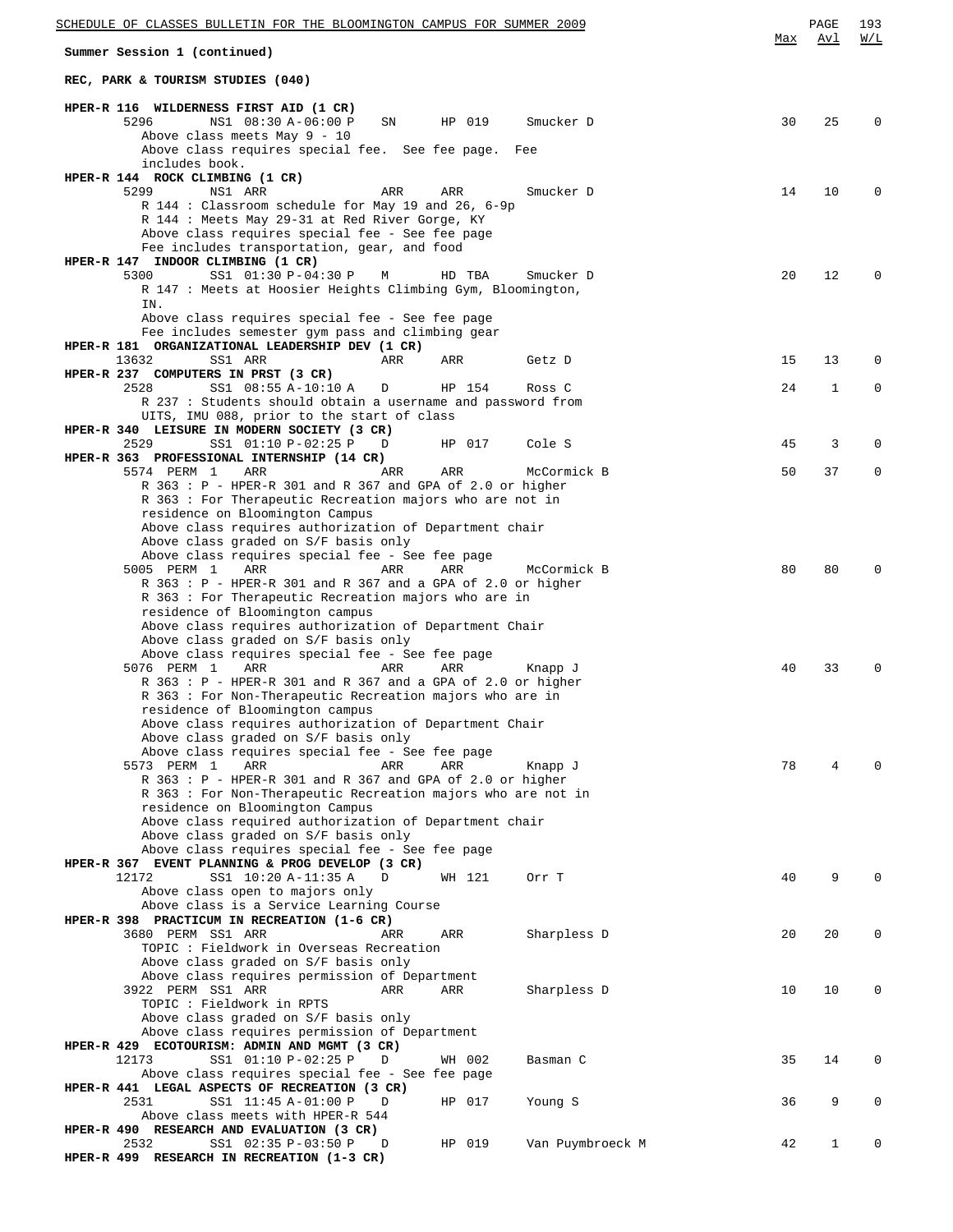| <u>SCHEDULE OF CLASSES BULLETIN FOR THE BLOOMINGTON CAMPUS FOR SUMMER 2009</u>                                                                                                                       |     | PAGE | 194         |
|------------------------------------------------------------------------------------------------------------------------------------------------------------------------------------------------------|-----|------|-------------|
| Summer Session 1 (continued)                                                                                                                                                                         | Max | Avl  | W/L         |
| 13503 PERM SS1 ARR<br>ARR<br>ARR<br>Knapp D<br>Above class open to Junior or Senior students with a major or<br>minor in Recreation                                                                  | 10  | 10   | $\mathbf 0$ |
| R 499 : Approval of Department chairperson required<br>2533 PERM SS1 ARR<br>ARR<br>ARR<br>Compton D                                                                                                  | 10  | 9    | $\Omega$    |
| Above class open to Junior or Senior students with a major or<br>minor in Recreation.<br>R 499 : Approval of Department Chairperson required.                                                        |     |      |             |
| HPER-R 515 SPECIAL CONCERNS IN PARKS&REC (3 CR)<br>VT: FNDTNS INTERVENTN-THERAPTC REC                                                                                                                |     |      |             |
| 5661<br>SS1 02:00 P-05:00 P<br>MG 195<br>TR<br>McCormick B<br>TOPIC: Foundations of Intervention in Therapeutic Recreation<br>Above class for students who are in residence on Bloomington<br>Campus | 25  | 25   | $\Omega$    |
| VT: FNDTNS INTERVENTN-THERAPTC REC<br>12174 PERM SS1 02:00 P-05:00 P<br>TR<br>HD TBA<br>McCormick B<br>TOPIC: Foundations of Intervention in Therapeutic Recreation                                  | 25  | 19   | $\Omega$    |
| Above class for students not in residence on Bloomington<br>campus                                                                                                                                   |     |      |             |
| Above class is for Distance Learning students<br>Above class requires permission of Department                                                                                                       |     |      |             |
| HPER-R 539 MASTER'S PROJECT IN ADMIN (2-4 CR)<br>2535<br>SS1 ARR<br>ARR<br>ARR<br>Ewert A                                                                                                            | 10  | 10   | 0           |
| 5307 PERM SS1 ARR<br>ARR<br>ARR<br>Young S<br>Above class requires permission of Department                                                                                                          | 5   | 5    | $\Omega$    |
| 5311 PERM SS1 ARR<br>ARR<br>ARR<br>Ross C<br>Above class requires permission of Department                                                                                                           | 5   | 5    | $\mathbf 0$ |
| 5312 PERM SS1 ARR<br>ARR<br>Cole S<br>ARR<br>Above class requires permission of Department                                                                                                           | 5   | 5    | 0           |
| 13334<br>SS1 ARR<br>ARR<br>ARR<br>Knapp D<br>HPER-R 544 LEGAL ASPECTS OF RECREATION (3 CR)                                                                                                           | 5   | 3    | $\mathbf 0$ |
| 2536<br>SS1 11:45 A-01:00 P<br>D<br>HP 017<br>Young S<br>Above class meets with HPER-R 441<br>HPER-R 599 MASTER'S THESIS (1-5 CR)                                                                    | 5   | 4    | 0           |
| 2537 PERM SS1 ARR<br>ARR<br>ARR<br>Compton D<br>Bennett C                                                                                                                                            | 5   | 5    | $\mathbf 0$ |
| Above class requires permission of Department<br>13375 PERM SS1 ARR<br>ARR<br>McCormick B<br>ARR                                                                                                     | 10  | 10   | 0           |
| Above class for Distributed Education students in Therapeutic<br>Masters program only<br>Above class requires permission of Department                                                               |     |      |             |
| HPER-R 640 INDEPENDENT STUDY & RESEARCH (1-5 CR)<br>2539 PERM SS1 ARR<br>ARR<br>ARR<br>Compton D<br>R 640 : P - Graduate GPA of at least 3.0                                                         | 10  | 9    | $\Omega$    |
| Above class requires permission of Department<br>HPER-R 641 READINGS IN RECREATION (1-5 CR)                                                                                                          |     |      |             |
| 2541 PERM SS1 ARR<br>ARR<br>ARR<br>Ewert A<br>TOPIC: Readings in Outdoor Recreation                                                                                                                  | 5   | 5    | 0           |
| R 641 : P - Graduate GPA of at least 3.0<br>Above class requires permission of Department<br>2542 PERM SS1 ARR<br><b>ARR</b><br>ARR<br>Young S                                                       | 5   | 5    | 0           |
| TOPIC: Readings in Public Recreation<br>R 641 : P - Graduate GPA of at least 3.0                                                                                                                     |     |      |             |
| Above class requires permission of Department                                                                                                                                                        |     |      |             |
| 2543 PERM SS1 ARR<br>ARR<br>ARR<br>Ross C<br>TOPIC: Readings in Recreational Sports Administration<br>R 641 : P - Graduate GPA of at least 3.0                                                       | 5   | 5    | $\Omega$    |
| Above class requires permission of Department                                                                                                                                                        |     |      |             |
| 2544 PERM SS1 ARR<br><b>ARR</b><br>McCormick B<br>ARR<br>TOPIC: Readings in Therapeutic Recreation<br>R 641 : P - Graduate GPA of at least 3.0                                                       | 5   | 5    | $\Omega$    |
| Above class requires permission of Department<br>5059 PERM SS1 ARR<br>ARR<br>Cole S<br>ARR                                                                                                           | 1   | 1    | 0           |
| TOPIC: Readings in Tourism Systems Planning<br>R 641 : P - Graduate GPA of at least 3.0<br>Above class requires permission of Department<br>HPER-R 642 INTERNSHIPS IN RECREATN&PARKS (2-8 CR)        |     |      |             |
| 2550 PERM SS1 ARR<br>ARR<br>ARR<br>Ewert A<br>TOPIC: Internship in Outdoor Recreation<br>Above class graded on S/F basis only                                                                        | 5   | 5    | $\Omega$    |
| Above class requires permission of Department<br>2551 PERM SS1 ARR<br>ARR<br>ARR<br>Ross C<br>TOPIC : Internship in Recreational Sports Administration                                               | 5   | 5    | $\Omega$    |
| Above class graded on S/F basis only<br>Above class requires permission of Department                                                                                                                |     |      |             |
| 2552 PERM SS1 ARR<br>McCormick B<br>ARR<br>ARR                                                                                                                                                       | 5   | 4    | $\Omega$    |
| TOPIC: Internship in Therapeutic Recreation<br>Above class graded on S/F basis only                                                                                                                  |     |      |             |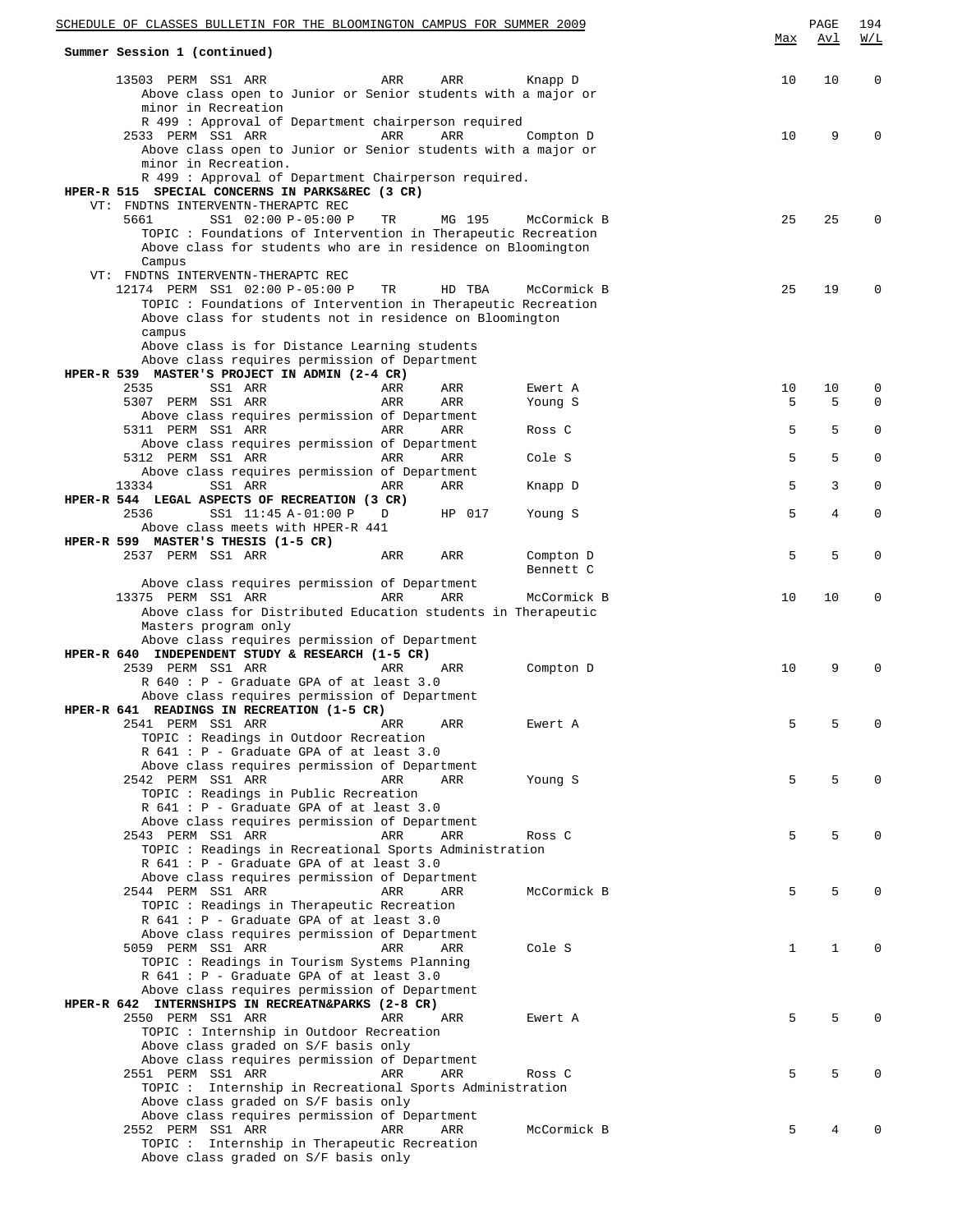| SCHEDULE OF CLASSES BULLETIN FOR THE BLOOMINGTON CAMPUS FOR SUMMER 2009                          |     | PAGE | 195         |
|--------------------------------------------------------------------------------------------------|-----|------|-------------|
| Summer Session 1 (continued)                                                                     | Max | Avl  | W/L         |
|                                                                                                  |     |      |             |
| Above class requires permission of Department<br>2553 PERM SS1 ARR<br>ARR<br>Cole S<br>ARR       | 5   | 5    | $\Omega$    |
| TOPIC: Internship in Tourism Management                                                          |     |      |             |
| Above class graded on S/F basis only                                                             |     |      |             |
| Above class requires permission of Department<br>2554 PERM SS1 ARR<br>ARR<br>ARR<br>Young S      | 5   | 5    | $\Omega$    |
| TOPIC: Internship in Public Recreation                                                           |     |      |             |
| Above class graded on S/F basis only                                                             |     |      |             |
| Above class requires permission of Department<br>HPER-R 643 PRACT IN RECREATION & PARKS (1-6 CR) |     |      |             |
| 2560 PERM SS1 ARR<br>ARR<br>ARR<br>Ewert A                                                       | 5   | 5    | $\Omega$    |
| TOPIC: Practicum in Therapeutic Outdoor Programs                                                 |     |      |             |
| Above class graded on S/F basis only                                                             |     |      |             |
| Above class requires permission of Department<br>4746 PERM SS1 ARR<br>Cole S<br>ARR<br>ARR       | 10  | 10   | 0           |
| TOPIC : Practicum in Tourism Management                                                          |     |      |             |
| Above class graded on S/F basis only                                                             |     |      |             |
| Above class for students who are not in residence on<br>Bloomington campus                       |     |      |             |
| Above class requires permission of Department                                                    |     |      |             |
| 2562 PERM SS1 ARR<br>ARR<br>ARR<br>Knapp D                                                       | 5   | 5    | $\Omega$    |
| TOPIC: Practicum in Outdoor Recreation                                                           |     |      |             |
| Above class graded on S/F basis only<br>Above class requires permission of Department            |     |      |             |
| 2563 PERM SS1 ARR<br>ARR<br>ARR<br>Young S                                                       | 5   | 5    | $\mathbf 0$ |
| TOPIC: Practicum in Public Recreation                                                            |     |      |             |
| Above class graded on S/F basis only                                                             |     |      |             |
| Above class requires permission of Department<br>2564 PERM SS1 ARR<br>ARR<br>ARR<br>Ross C       | 5   | 5    | $\mathbf 0$ |
| TOPIC: Practicum in Recreational Sports Administration                                           |     |      |             |
| Above class graded on S/F basis only                                                             |     |      |             |
| Above class requires permission of Department                                                    |     |      |             |
| 2565 PERM SS1 ARR<br>McCormick B<br>ARR<br>ARR<br>TOPIC: Practicum in Therapeutic Recreation     | 10  | 10   | $\mathbf 0$ |
| Above class graded on S/F basis only                                                             |     |      |             |
| Above class requires permission of Department                                                    |     |      |             |
| HPER-R 740 ADV RESEARCH IN RECREATION (1-5 CR)                                                   |     |      |             |
| 2571 PERM SS1 ARR<br>ARR<br>ARR<br>Compton D<br>R 740 : P - Graduate GPA of at least 3.0         | 5   | 4    | $\Omega$    |
| Above class requires permission of Department                                                    |     |      |             |
| HPER-R 741 ADV READINGS IN RECREATION (1-5 CR)                                                   |     |      |             |
| 2573 PERM SS1 ARR<br>ARR<br>ARR<br>Compton D                                                     | 5   | 4    | $\Omega$    |
| R 741 : P - Graduate GPA of at least 3.0<br>Above class requires permission of Department        |     |      |             |
| HPER-R 799 PH.D.DISSERTATION (1-30 CR)                                                           |     |      |             |
| 2577 PERM SS1 ARR<br>ARR<br>ARR<br>Compton D                                                     | 10  | 9    | $\Omega$    |
| Above class for students who are in residence on Bloomington                                     |     |      |             |
| campus<br>Above class requires permission of Department                                          |     |      |             |
| 3991 PERM SS1 ARR<br>ARR<br>ARR<br>Compton D                                                     | 10  | 10   | $\Omega$    |
| Bennett C                                                                                        |     |      |             |
| Above class for students who are not in residence on                                             |     |      |             |
| Bloomington campus<br>Above class requires permission of Department                              |     |      |             |
|                                                                                                  |     |      |             |
| INTERDEPARTMENTAL & TECHNICAL (050)                                                              |     |      |             |
| HPER-T 499 INTERNSHIP IN FUNDRAISING (1-3 CR)                                                    |     |      |             |
| 5752 PERM SS1 ARR<br>ARR<br>ARR                                                                  | 5   | 5    | $\Omega$    |
| T 499 : Permission of instructor required                                                        |     |      |             |
| (hcchance@indiana.edu)                                                                           |     |      |             |
| Above class graded on S/F basis only<br>HPER-T 590 INTRO TO RES IN HLTH KINES/REC (3 CR)         |     |      |             |
| 13198<br>SS1 01:00 P-03:30 P<br>ΜW<br>BH 208<br>Dodge B                                          | 40  | 24   | $\Omega$    |
|                                                                                                  |     |      |             |
| Summer Session 2                                                                                 |     |      |             |
| APPLIED HEALTH SCI:PUBLIC HEAL (010)                                                             |     |      |             |
| HPER-C 366 COMMUNITY HEALTH (3 CR)                                                               |     |      |             |
| 2363<br>SS2 04:00 P-06:15 P<br>Sheats J<br>ΜW<br>HP 10                                           | 25  | 13   | 0           |
| HPER-C 440 RESEARCH IN PUBLIC HEALTH EDUC (1-3 CR)                                               |     |      |             |
| 3695 PERM SS2 ARR<br>ARR<br>ARR<br>Reece M<br>C 440 : Permission of instructor required          | 10  | 10   | 0           |
| (mireece@indiana.edu)                                                                            |     |      |             |
| 4097 PERM SS2 ARR<br>ARR<br>Kolbe L<br>ARR                                                       | 10  | 10   | 0           |
| C 440 : Permission of instructor required<br>(lkolbe@indiana.edu)                                |     |      |             |
|                                                                                                  |     |      |             |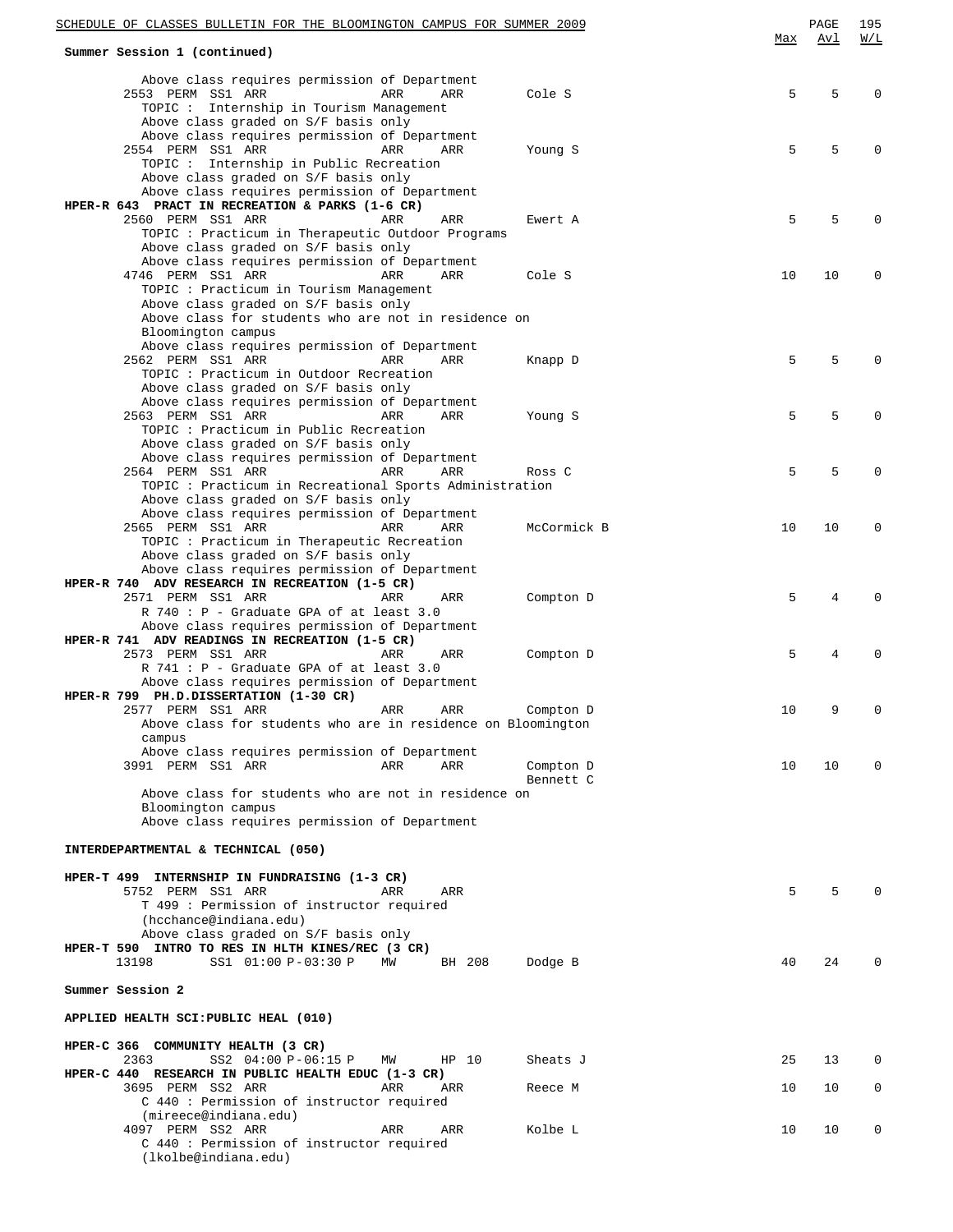| SCHEDULE OF CLASSES BULLETIN FOR THE BLOOMINGTON CAMPUS FOR SUMMER 2009<br>Summer Session 2 (continued)                                     |     |     |                     | Max | $\mathop{\mathtt{PAGE}}$<br><u>Avl</u> | 196<br>W/L  |
|---------------------------------------------------------------------------------------------------------------------------------------------|-----|-----|---------------------|-----|----------------------------------------|-------------|
| 3697 PERM SS2 ARR<br>C 440 : Permission of instructor required                                                                              | ARR | ARR | Bonilla-Vega Z      | 10  | 10                                     | $\mathbf 0$ |
| (zbonilla@indiana.edu)<br>3698 PERM SS2 ARR<br>C 440 : Permission of instructor required                                                    | ARR | ARR | Sherwood-Laughlin C | 10  | 10                                     | 0           |
| (csherwoo@indiana.edu)<br>SS2 ARR<br>3699<br>C 440 : Permission of instructor required                                                      | ARR | ARR | Middlestadt S       | 10  | 10                                     | 0           |
| (semiddle@indiana.edu)<br>5313 PERM SS2 ARR<br>C 440: Permission of instructor required (ffona@indiana.edu)                                 | ARR | ARR | Ona F               | 10  | 10                                     | 0           |
| HPER-C 441 READINGS IN PUBLIC HLTH EDUC (1-3 CR)<br>3701 PERM SS2 ARR<br>C 441 : Permission of instructor required<br>(mireece@indiana.edu) | ARR | ARR | Reece M             | 10  | 10                                     | 0           |
| 4099 PERM SS2 ARR<br>C 441 : Permission of instructor required                                                                              | ARR | ARR | Kolbe L             | 10  | 10                                     | 0           |
| (lkolbe@indiana.edu)<br>3702 PERM SS2 ARR<br>C 441 : Permission of instructor required                                                      | ARR | ARR | Bonilla-Vega Z      | 10  | 10                                     | 0           |
| (zbonilla@indiana.edu)<br>3703 PERM SS2 ARR<br>C 441 : Permission of instructor required<br>(csherwoo@indiana.edu)                          | ARR | ARR | Sherwood-Laughlin C | 10  | 10                                     | 0           |
| 3704 PERM SS2 ARR<br>C 441 : Permission of instructor required<br>(semiddle@indiana.edu)                                                    | ARR | ARR | Middlestadt S       | 10  | 10                                     | 0           |
| 5314 PERM SS2 ARR<br>C 441 : Permission of instructor required (ffona@indiana.edu)<br>HPER-C 444 FIELD EXPER PUBLIC HLTH EDUC (1-10 CR)     | ARR | ARR | Ona F               | 10  | 9                                      | 0           |
| 2366 PERM SS2 ARR<br>C 444 : Permission of instructor required<br>(csherwoo@indiana.edu)                                                    | ARR | ARR | Sherwood-Laughlin C | 10  | 5                                      | 0           |
| Above class graded on S/F basis only<br>Above class for students who are in residence on the<br>Bloomington campus                          |     |     |                     |     |                                        | $\Omega$    |
| 3990 PERM SS2 ARR<br>C 444 : Permission of instructor required<br>(csherwoo@indiana.edu)<br>Above class graded on S/F basis only            | ARR | ARR | Sherwood-Laughlin C | 20  | 14                                     |             |
| Above class for students who are NOT in residence on the<br>Bloomington campus<br>HPER-C 640 RESEARCH IN PUBLIC HEALTH (1-5 CR)             |     |     |                     |     |                                        |             |
| 3626 PERM SS2 ARR<br>C 640 : Permission of instructor required<br>(mireece@indiana.edu)                                                     | ARR | ARR | Reece M             | 15  | 14                                     | $\mathbf 0$ |
| 4101 PERM SS2 ARR<br>C 640 : Permission of instructor required<br>(lkolbe@indiana.edu)                                                      | ARR | ARR | Kolbe L             | 15  | 15                                     | 0           |
| 3627 PERM SS2 ARR<br>C 640 : Permission of instructor required<br>(semiddle@indiana.edu)                                                    | ARR | ARR | Middlestadt S       | 15  | 15                                     | 0           |
| 3628 PERM SS2 ARR<br>C 640 : Permission of instructor required<br>(zbonilla@indiana.edu)                                                    | ARR | ARR | Bonilla-Vega Z      | 15  | 15                                     | 0           |
| 3629 PERM SS2 ARR<br>C 640 : Permission of instructor required<br>(csherwoo@indiana.edu)                                                    | ARR | ARR | Sherwood-Laughlin C | 15  | 15                                     | 0           |
| 2368 PERM SS2 ARR<br>$C$ 640 : P - Graduate GPA of at least 3.0<br>C 640 : Permission of instructor required<br>(torabi@indiana.edu)        | ARR | ARR | Torabi M            | 15  | 15                                     | 0           |
| 5315 PERM SS2 ARR<br>C 640 : Permission of instructor required (ffona@indiana.edu)<br>HPER-C 641 READINGS IN PUBLIC HEALTH (1-5 CR)         | ARR | ARR | Ona F               | 15  | 15                                     | 0           |
| 3630 PERM SS2 ARR<br>C 641 : Permission of instructor required<br>(mireece@indiana.edu)                                                     | ARR | ARR | Reece M             | 15  | 15                                     | 0           |
| 4103 PERM SS2 ARR<br>C 641 : Permission of instructor required<br>(lkolbe@indiana.edu)                                                      | ARR | ARR | Kolbe L             | 15  | 15                                     | 0           |
| 3631<br>SS2 ARR<br>C 641 : Permission of instructor required<br>(semiddle@indiana.edu)                                                      | ARR | ARR | Middlestadt S       | 15  | 15                                     | 0           |
| 3632 PERM SS2 ARR<br>C 641 : Permission of instructor required<br>(zbonilla@indiana.edu)                                                    | ARR | ARR | Bonilla-Vega Z      | 15  | 15                                     | 0           |
| 3633 PERM SS2 ARR                                                                                                                           | ARR | ARR | Sherwood-Laughlin C | 15  | 15                                     | 0           |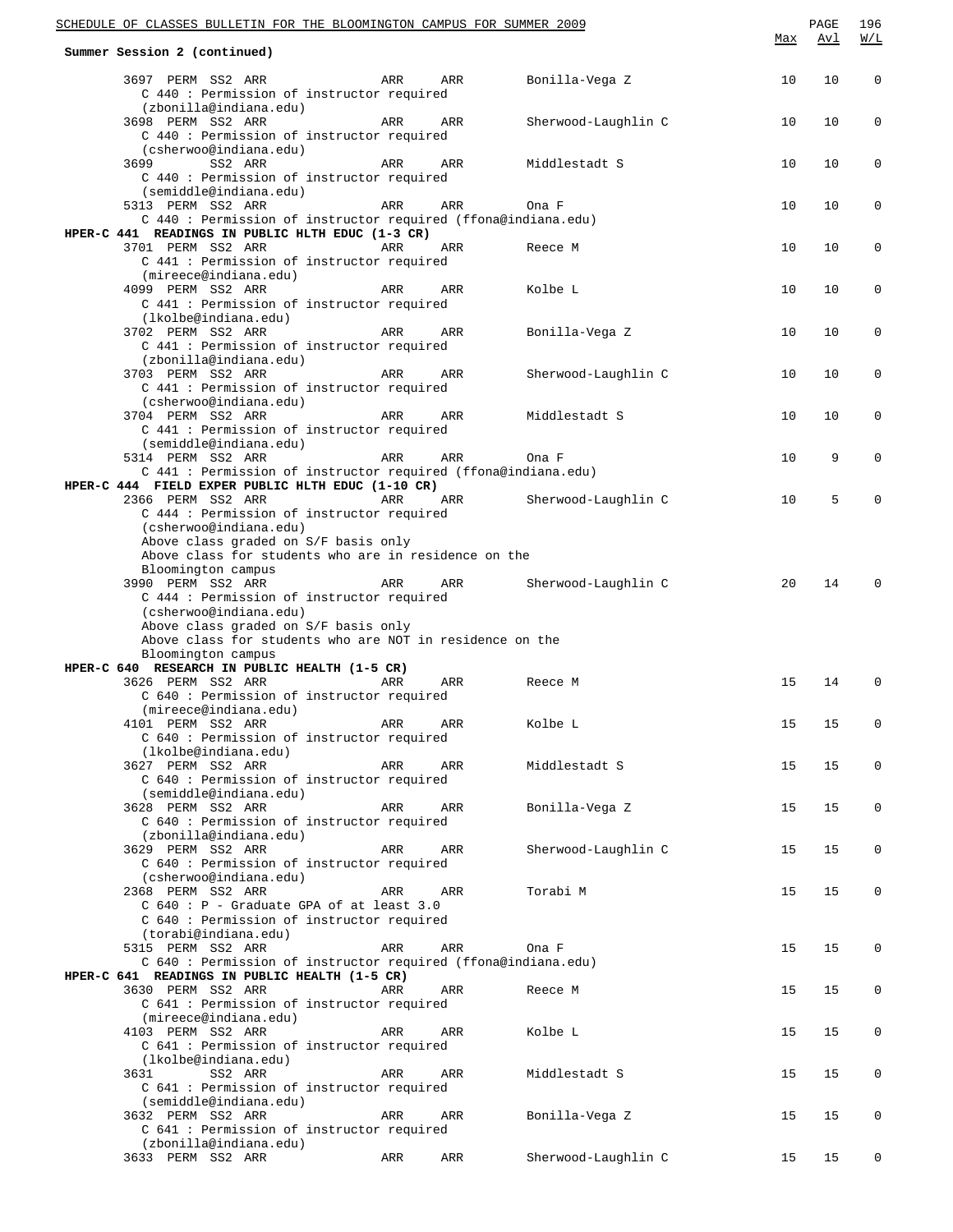| SCHEDULE OF CLASSES BULLETIN FOR THE BLOOMINGTON CAMPUS FOR SUMMER 2009                                             |     |        |                     |     | PAGE | 197      |
|---------------------------------------------------------------------------------------------------------------------|-----|--------|---------------------|-----|------|----------|
| Summer Session 2 (continued)                                                                                        |     |        |                     | Max | Avl  | W/L      |
|                                                                                                                     |     |        |                     |     |      |          |
| C 641 : Permission of instructor required                                                                           |     |        |                     |     |      |          |
| (csherwoo@indiana.edu)<br>2370 PERM SS2 ARR                                                                         | ARR | ARR    | Torabi M            | 15  | 15   | 0        |
| $C641 : P - Grad GPA 3.0 or better$                                                                                 |     |        |                     |     |      |          |
| Permission of instructor required (torabi@indiana.edu)                                                              |     |        |                     |     |      |          |
| 5316 PERM SS2 ARR                                                                                                   | ARR | ARR    | Ona F               | 15  | 12   | 0        |
| C 641 : Permission of instructor required (ffona@indiana.edu)<br>HPER-C 644 FIELD EXPERIENCE PUBLIC HEALTH (5-7 CR) |     |        |                     |     |      |          |
| 2372 PERM SS2 ARR                                                                                                   | ARR | ARR    | Sherwood-Laughlin C | 15  | 15   | 0        |
| $C$ 644 : $P$ - Grad GPA 3.0 or better                                                                              |     |        |                     |     |      |          |
| C 644 : Permission of instructor (csherwoo@indiana.edu)                                                             |     |        |                     |     |      |          |
| Above class for students who are in residence on the<br>Bloomington campus                                          |     |        |                     |     |      |          |
| Above class graded on S/F basis only                                                                                |     |        |                     |     |      |          |
| 4630 PERM SS2 ARR                                                                                                   | ARR | ARR    | Sherwood-Laughlin C | 15  | 14   | 0        |
| $C$ 644 : P - Grad GPA 3.0 or better                                                                                |     |        |                     |     |      |          |
| C 644 : Permission of instructor (csherwoo@indiana.edu)<br>Above class for students who are NOT in residence on the |     |        |                     |     |      |          |
| Bloomington campus                                                                                                  |     |        |                     |     |      |          |
| Above class graded on S/F basis only                                                                                |     |        |                     |     |      |          |
| HPER-C 650 MPH CULMINATING EXPERIENCE (2 CR)                                                                        |     |        |                     |     |      |          |
| 2374 PERM SS2 ARR<br>C 650 : Permission of instructor required                                                      | ARR | ARR    | Reece M             | 15  | 15   | 0        |
| (mireece@indiana.edu)                                                                                               |     |        |                     |     |      |          |
| Above class graded on S/F basis only                                                                                |     |        |                     |     |      |          |
| Above class for students who are in residence on Bloomington                                                        |     |        |                     |     |      |          |
| campus                                                                                                              |     |        |                     | 15  | 15   | 0        |
| 4992 PERM SS2 ARR<br>C 650: Permission of instructor required                                                       | ARR | ARR    | Reece M             |     |      |          |
| (mireece@indiana.edu)                                                                                               |     |        |                     |     |      |          |
| Above class graded on S/F basis only                                                                                |     |        |                     |     |      |          |
| Above class for students who are NOT in residence on                                                                |     |        |                     |     |      |          |
| Bloomington campus                                                                                                  |     |        |                     |     |      |          |
| APPLIED HEALTH SCI: HEALTH EDU (014)                                                                                |     |        |                     |     |      |          |
|                                                                                                                     |     |        |                     |     |      |          |
| HPER-H 174 PREV OF VIOLENCE IN AMER SOC (3 CR)                                                                      |     |        | Holmes C            | 30  | 7    | $\Omega$ |
| 2423<br>SS2 06:30 P-08:45 P<br>HPER-H 180 STRESS PREVENTION & MANAGEMENT (3 CR)                                     | ΜW  | HP 019 |                     |     |      |          |
| SS2 12:30 P-01:20 P<br>2425                                                                                         | D   | HP 012 | Lawrence C          | 35  | 12   | 0        |
| Above class open to undergraduates only                                                                             |     |        |                     |     |      |          |
| HPER-H 263 PERSONAL HEALTH (3 CR)                                                                                   |     |        |                     |     |      |          |
| 2428<br>SS2 10:30 A-11:20 A<br>Above class open to undergraduates only                                              | D   | HP 013 | Geshnizjani A       | 42  | 20   | 0        |
| HPER-H 305 WOMEN'S HEALTH (3 CR)                                                                                    |     |        |                     |     |      |          |
| 2430<br>SS2 04:00 P-06:30 P                                                                                         | ΜW  | HP 012 | Jozkowski K         | 30  | 15   | 0        |
| HPER-H 315 CONSUMER HEALTH (3 CR)                                                                                   |     |        |                     |     |      |          |
| SS2 06:30 P-08:45 P<br>2432<br>HPER-H 317 TOPICAL SEMINAR IN HEALTH EDUC (3 CR)                                     | TR  | HP 019 | Hieftje K           | 40  | 34   | 0        |
| VT: CAUSES & PREV OF BIRTH DEFECTS                                                                                  |     |        |                     |     |      |          |
| 2433<br>NS2 09:30 A-12:30 P                                                                                         | D   | BH 205 | Rhine S             | 30  | 22   | 0        |
| $01:30 P - 05:30 P$                                                                                                 | D   | HP 013 | Rhine S             |     |      |          |
| Above class meets Jun 22 - 26<br>Above class meets with HPER-H 617                                                  |     |        |                     |     |      |          |
| HPER-H 318 DRUG USE IN AMERICAN SOCIETY (3 CR)                                                                      |     |        |                     |     |      |          |
| 12175<br>SS2 04:00 P-06:15 P                                                                                        | ΜW  | HP 019 | Finley K            | 42  | 10   | 0        |
| HPER-H 326 AIDS & OTHER STD'S (3 CR)                                                                                |     |        |                     |     |      |          |
| 2434<br>NS2 09:30 A-12:30 P                                                                                         | D   | HP 10  | Yarber W            | 50  | 38   | 0        |
| Above class meets July 10 - 23<br>Above class meets with HPER-H 526                                                 |     |        |                     |     |      |          |
| HPER-H 440 RESEARCH IN HLTH & SAFETY EDUC $(1-3 \text{ CR})$                                                        |     |        |                     |     |      |          |
| 3705 PERM SS2 ARR                                                                                                   | ARR | ARR    | Kolbe L             | 20  | 20   | 0        |
| H 440 : Permission of instructor required                                                                           |     |        |                     |     |      |          |
| (lkolbe@indiana.edu)                                                                                                |     |        |                     |     |      |          |
| H 440 : Open to Junior or Senior students with a major or<br>minor in Health and Safety                             |     |        |                     |     |      |          |
| 3706 PERM SS2 ARR                                                                                                   | ARR | ARR    | Ellis N             | 20  | 20   | $\Omega$ |
| H 440 : Permission of instructor required                                                                           |     |        |                     |     |      |          |
| (ellisn@indiana.edu)                                                                                                |     |        |                     |     |      |          |
| H 440 : Open to Junior or Senior students with a major or<br>minor in Health and Safety                             |     |        |                     |     |      |          |
| 3707 PERM SS2 ARR                                                                                                   | ARR | ARR    | Lohrmann D          | 20  | 20   | 0        |
| H 440 : Permission of instructor required                                                                           |     |        |                     |     |      |          |
| (dlohrman@indiana.edu)                                                                                              |     |        |                     |     |      |          |
| H 440 : Open to Junior or Senior students with a major or                                                           |     |        |                     |     |      |          |
| minor in Health and Safety<br>3708 PERM SS2 ARR                                                                     | ARR | ARR    | Kay N               | 20  | 20   | 0        |
| H 440 : Permission of instructor required                                                                           |     |        |                     |     |      |          |
| (noyskay@indiana.edu)                                                                                               |     |        |                     |     |      |          |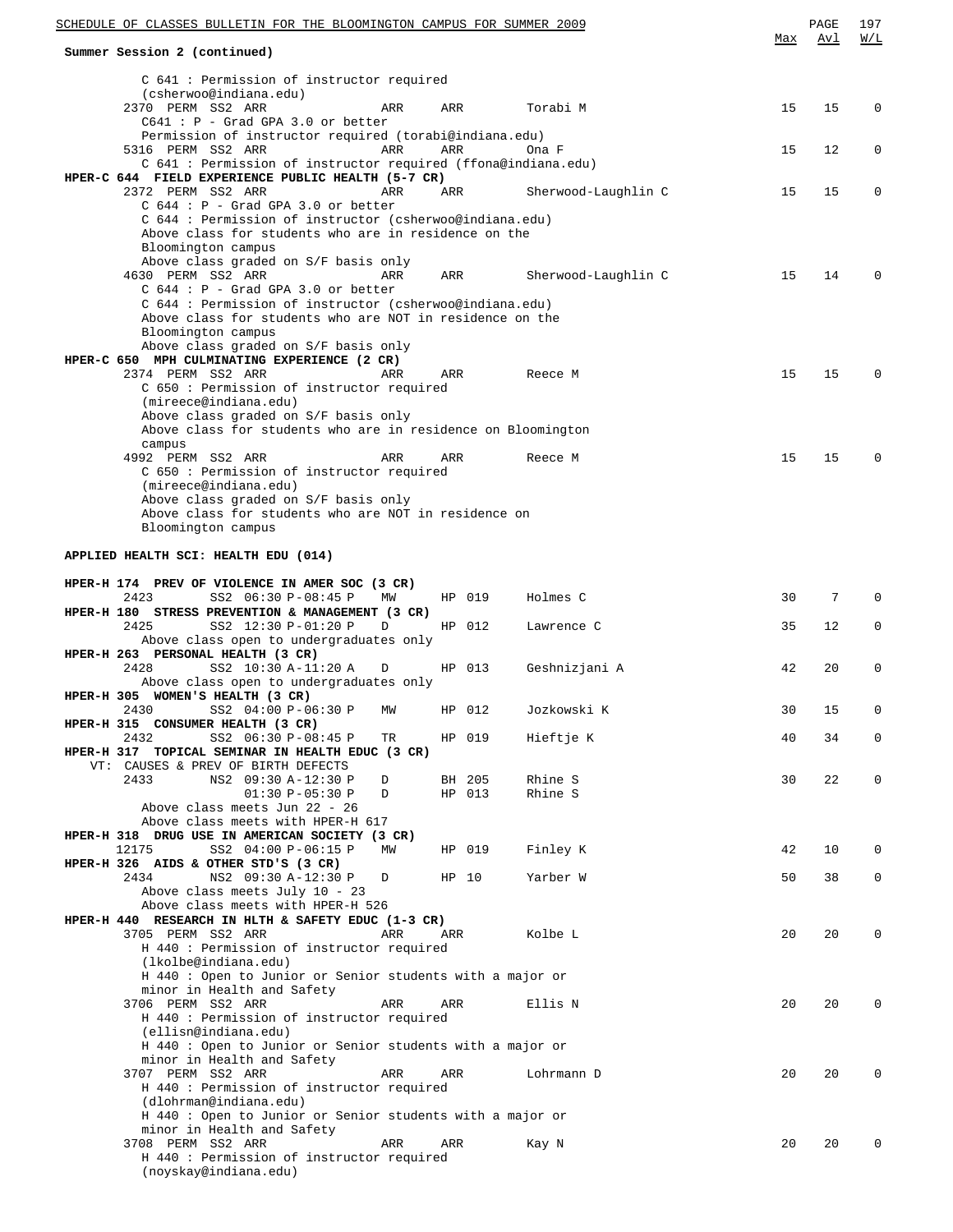| SCHEDULE OF CLASSES BULLETIN FOR THE BLOOMINGTON CAMPUS FOR SUMMER 2009                                         |            |            |                    | Max    | $\mathop{\mathtt{PAGE}}$<br>Avl | 198<br>W/L  |
|-----------------------------------------------------------------------------------------------------------------|------------|------------|--------------------|--------|---------------------------------|-------------|
| Summer Session 2 (continued)                                                                                    |            |            |                    |        |                                 |             |
| H 440 : Open to Junior or Senior students with a major or<br>minor in Health and Safety                         |            |            |                    |        |                                 |             |
| 3709 PERM SS2 ARR<br>H 440 : Permission of instructor required<br>(cobeng@indiana.edu)                          | ARR        | ARR        | Obeng C            | 20     | 20                              | $\mathbf 0$ |
| H 440 : Open to Junior or Senior students with a major or<br>minor in Health and Safety                         |            |            |                    |        |                                 |             |
| 3710 PERM SS2 ARR<br>H 440 : Permission of instructor required                                                  | ARR        | ARR        | Middlestadt S      | 20     | 20                              | 0           |
| (semiddle@indiana.edu)<br>H 440 : Open to Junior or Senior students with a major or                             |            |            |                    |        |                                 |             |
| minor in Health and Safety<br>4104 PERM SS2 ARR<br>H 440 : Permission of instructor required                    | ARR        | ARR        | Yarber W           | 20     | 20                              | $\mathbf 0$ |
| (yarber@indiana.edu)<br>H 440 : Open to Junior or Senior students with a major or                               |            |            |                    |        |                                 |             |
| minor in Health and Safety<br>HPER-H 441 READINGS IN HLTH&SFTY EDUC (1-3 CR)                                    |            |            |                    |        |                                 |             |
| 3711 PERM SS2 ARR                                                                                               | ARR        | ARR        | Kolbe L            | 10     | 10                              | 0           |
| H 441 : Permission of instructor required                                                                       |            |            |                    |        |                                 |             |
| (lkolbe@indiana.edu)<br>3712 PERM SS2 ARR<br>H 441 : Permission of instructor required                          | ARR        | ARR        | Ellis N            | 10     | 10                              | $\mathbf 0$ |
| (ellisn@indiana.edu)                                                                                            |            |            |                    |        |                                 |             |
| 3713 PERM SS2 ARR<br>H 441 : Permission of instructor required                                                  | ARR        | ARR        | Lohrmann D         | 10     | 10                              | $\mathbf 0$ |
| (dlorhman@indiana.edu)<br>3718 PERM SS2 ARR<br>H 441 : Permission of instructor required                        | ARR        | ARR        | Kay N              | 10     | 10                              | 0           |
| (noyskay@indiana.edu)                                                                                           |            |            |                    |        |                                 |             |
| 3722 PERM SS2 ARR<br>H 441 : Permission of instructor required                                                  | ARR        | ARR        | Obeng C            | 10     | 10                              | 0           |
| (cobeng@indiana.edu)<br>3724 PERM SS2 ARR                                                                       | ARR        | ARR        | Middlestadt S      | 10     | 10                              | 0           |
| H 441 : Permission of instructor required                                                                       |            |            |                    |        |                                 |             |
| (semiddle@indiana.edu)<br>4105 PERM SS2 ARR                                                                     | ARR        | ARR        | Yarber W           | 10     | 10                              | $\mathbf 0$ |
| H 441 : Permission of instructor required<br>(yarber@indiana.edu)                                               |            |            |                    |        |                                 |             |
| HPER-H 526 AIDS & OTHER STD'S (3 CR)<br>2437<br>NS2 09:30 A-12:30 P                                             | D          | HP 10      | Yarber W           | 20     | 16                              | 0           |
| Above class meets Jul 10 - 23<br>Above class meets with HPER-H 326                                              |            |            |                    |        |                                 |             |
| HPER-H 599 MASTER'S THESIS (1-5 CR)<br>2439 PERM SS2 ARR                                                        | ARR        | ARR        | Torabi M           | 5      | 5                               | 0           |
| 5318 PERM SS2 ARR                                                                                               | ARR        | ARR        | Billingham R       | 5      | 5                               | $\mathbf 0$ |
| 5319 PERM<br>SS2 ARR                                                                                            | ARR        | ARR        | Ellis N            | 5<br>5 | 5                               | 0           |
| 5320<br>PERM<br>SS2 ARR<br>SS2 ARR<br>5321<br>PERM                                                              | ARR<br>ARR | ARR<br>ARR | Fly A<br>Gilbert K | 5      | 5<br>5                          | 0<br>0      |
| 5322<br>PERM<br>SS2 ARR                                                                                         | ARR        | ARR        | Kolbe L            | 5      | 5                               | 0           |
| PERM SS2 ARR<br>5323                                                                                            | ARR        | ARR        | Lindeman A         | 5      | 5                               | 0           |
| 5324<br>PERM<br>SS2 ARR                                                                                         | ARR        | ARR        | Middlestadt S      | 5      | 5                               | 0           |
| PERM SS2 ARR<br>5325                                                                                            | ARR        | ARR        | Reece M<br>Seo D   | 5<br>5 | 5                               | 0           |
| 5326 PERM SS2 ARR<br>5327 PERM SS2 ARR                                                                          | ARR<br>ARR | ARR<br>ARR | Yarber W           | 5      | 5<br>5                          | 0<br>0      |
| HPER-H 617 SEMINAR IN HEALTH EDUCATION (3 CR)<br>VT: CAUSES & PREV OF BIRTH DEFECTS                             |            |            |                    |        |                                 |             |
| 2440<br>NS2 09:30 A-12:30 P                                                                                     | D          | BH 205     | Rhine S            | 30     | 22                              | 0           |
| $01:30 P - 05:30 P$<br>Above class meets Jun 22-26                                                              | D          | HP 013     | Rhine S            |        |                                 |             |
| Above class meets with HPER-H 317<br>HPER-H 617 SEMINAR IN HEALTH EDUCATION (1-3 CR)                            |            |            |                    |        |                                 |             |
| VT: RESEARCH SEM IN SEXUAL HEALTH                                                                               |            |            |                    |        |                                 |             |
| 3924 PERM SS2 ARR                                                                                               | ARR        | ARR        | Reece M            | 10     | 9                               | 0           |
| H 617 : Permission of instructor required<br>(mireece@indiana.edu)                                              |            |            |                    |        |                                 |             |
| VT: TOBACCO CONTROL & WELLNESS<br>4909 PERM SS2 ARR                                                             | ARR        | ARR        | Seo D              | 10     | 10                              | 0           |
| H 617 : Permission of instructor required (seo@indiana.edu)<br>HPER-H 625 LEGAL ISSUES: HEALTH PROMOTION (3 CR) |            |            |                    |        |                                 |             |
| 13043<br>SS2 04:00 P-06:15 P<br>HPER-H 640 RESEARCH IN HEALTH EDUCATION (1-5 CR)                                | TR         | HP 019     | Cooperman E        | 20     | 17                              | 0           |
| 3730 PERM SS2 ARR<br>H 640 : Permission of instructor required                                                  | ARR        | ARR        | Kolbe L            | 20     | 20                              | 0           |
| (lkolbe@indiana.edu)<br>H 640 : Must have Graduate GPA of at least 3.0                                          |            |            |                    |        |                                 |             |
| H 640 : Open to Junior and Senior students with a major or<br>minor in Health and Safety                        |            |            |                    |        |                                 |             |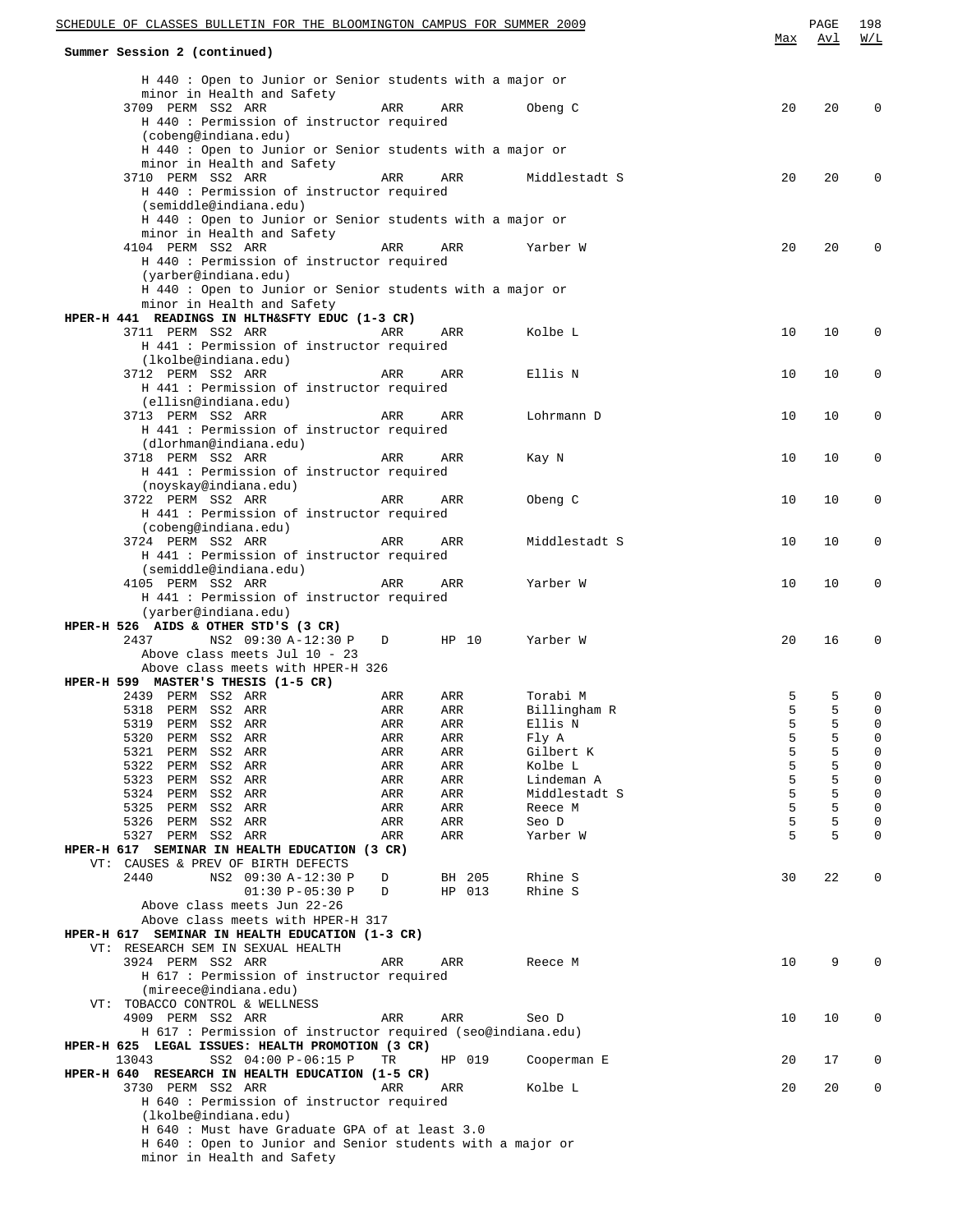| SCHEDULE OF CLASSES BULLETIN FOR THE BLOOMINGTON CAMPUS FOR SUMMER 2009                                                                                                                                                  |     | PAGE       | 199         |
|--------------------------------------------------------------------------------------------------------------------------------------------------------------------------------------------------------------------------|-----|------------|-------------|
| Summer Session 2 (continued)                                                                                                                                                                                             | Max | <u>Avl</u> | W/L         |
| 3736 PERM SS2 ARR<br>ARR<br>ARR<br>Ellis N<br>H 640 : Permission of instructor required                                                                                                                                  | 20  | 20         | $\mathbf 0$ |
| (ellisn@indiana.edu)<br>H 640 : Must have Graduate GPA of at least 3.0<br>3738 PERM SS2 ARR<br>ARR<br>ARR<br>Lohrmann D<br>H 640 : Permission of instructor required<br>(dlohrman@indiana.edu)                           | 20  | 20         | 0           |
| H 640 : Must have Graduate GPA of at least 3.0<br>3740 PERM SS2 ARR<br>ARR<br>ARR<br>Kay N<br>H 640 : Permission of instructor required                                                                                  | 20  | 20         | 0           |
| (noyskay@indiana.edu)<br>H 640 : Must have Graduate GPA of at least 3.0<br>3743 PERM SS2 ARR<br>Obeng C<br>ARR<br>ARR<br>H 640 : Permission of instructor required                                                       | 20  | 20         | $\mathbf 0$ |
| (cobeng@indiana.edu)<br>H 640 : Must have Graduate GPA of at least 3.0<br>3746 PERM SS2 ARR<br>ARR<br>ARR<br>Reece M<br>H 640 : Permission of instructor required                                                        | 20  | 20         | 0           |
| (mireece@indiana.edu)<br>H 640 : Must have Graduate GPA of at least 3.0<br>2442 PERM SS2 ARR<br>ARR<br>ARR<br>Torabi M<br>H 640 : Permission of instructor required                                                      | 10  | 10         | 0           |
| (torabi@indiana.edu)<br>H 640 : Must have Graduate GPA of at least 3.0<br>4107 PERM SS2 ARR<br>ARR<br>ARR<br>Yarber W<br>H 640 : Permission of instructor required                                                       | 10  | 10         | $\mathbf 0$ |
| (yarber@indiana.edu)<br>H 640 : Must have Graduate GPA of at least 3.0<br>4910 PERM SS2 ARR<br>ARR<br>ARR<br>Seo D<br>H 640 : Permission of instructor required (seo@indiana.edu)                                        | 10  | 10         | 0           |
| HPER-H 641 READINGS IN HEALTH EDUCATION (1-5 CR)<br>3752 PERM SS2 ARR<br>ARR<br>ARR<br>Kolbe L<br>H 641 : Permission of instructor required                                                                              | 10  | 10         | $\mathbf 0$ |
| (lkolbe@indiana.edu)<br>H 641 : Must have a Graduate GPA of at least 3.0<br>3753 PERM SS2 ARR<br>Ellis N<br>ARR<br>ARR<br>H 641 : Permission of instructor required<br>(ellisn@indiana.edu)                              | 10  | 10         | $\mathbf 0$ |
| H 641 : Must have a Graduate GPA of at least 3.0<br>3754 PERM SS2 ARR<br>ARR<br>ARR<br>Lohrmann D<br>H 641 : Permission of instructor required<br>(dlohrman@indiana.edu)                                                 | 10  | 10         | $\mathbf 0$ |
| H 641 : Must have a Graduate GPA of at least 3.0<br>3755 PERM SS2 ARR<br>ARR<br>ARR<br>Kay N<br>H 641 : Permission of instructor required                                                                                | 10  | 10         | $\mathbf 0$ |
| (noyskay@indiana.edu)<br>H 641 : Must have a Graduate GPA of at least 3.0<br>3756 PERM SS2 ARR<br>ARR<br>ARR<br>Obeng C<br>H 641 : Permission of instructor required                                                     | 10  | 10         | 0           |
| (cobeng@indiana.edu)<br>H 641 : Must have a Graduate GPA of at least 3.0<br>2444 PERM SS2 ARR<br>ARR<br>ARR<br>Torabi M<br>H 641 : Must have a Graduate GPA of at least 3.0<br>H 641 : Permission of instructor required | 10  | 10         | 0           |
| (torabi@indiana.edu)<br>4108 PERM SS2 ARR<br>ARR<br>ARR<br>Yarber W<br>H 641 : Permission of instructor required                                                                                                         | 10  | 10         | 0           |
| (yarber@indiana.edu)<br>H 641 : Must have a Graduate GPA of at least 3.0<br>5845<br>SS2 ARR<br>ARR<br>ARR<br>Kay N<br>H 641 : Permission of instructor required<br>(noyskay@indiana.edu)                                 | 3   | 3          | 0           |
| H 641 : Must have a Graduate GPA of at least 3.0<br>HPER-H 642 INTERNSHIPS IN HLTH PROMOTION (1-10 CR)<br>2446 PERM SS2 ARR<br>ARR<br>ARR<br>Kay N<br>$H$ 642 : P - Grad GPA 3.0 or better                               | 10  | 10         | 0           |
| H 642 : Permission of instructor required<br>(noyskay@indiana.edu)<br>Above class for students who are in residence on Bloomington<br>campus                                                                             |     |            |             |
| Above class graded on S/F basis only<br>4636 PERM SS2 ARR<br>ARR<br>ARR<br>Kay N<br>$H$ 642 : P - Grad GPA 3.0 or better<br>H 642 : Permission of instructor required                                                    | 10  | 7          | $\Omega$    |
| (noyskay@indiana.edu)<br>Above class for students who are NOT in residence on<br>Bloomington campus<br>Above class graded on S/F basis only                                                                              |     |            |             |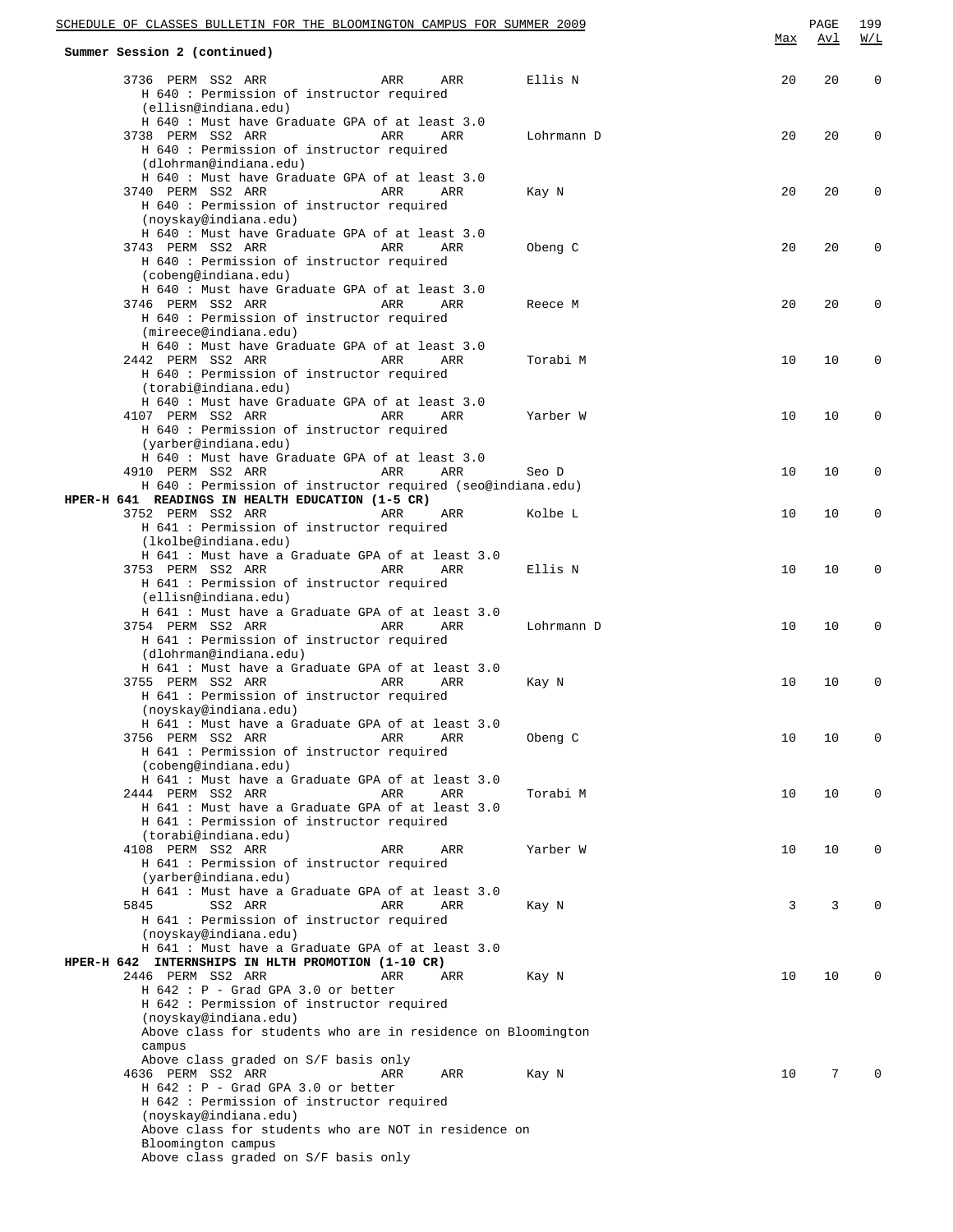| SCHEDULE OF CLASSES BULLETIN FOR THE BLOOMINGTON CAMPUS FOR SUMMER 2009<br>Summer Session 2 (continued)                           |            | <u>Max</u> | PAGE<br><u>Avl</u> | 200<br>W/L  |
|-----------------------------------------------------------------------------------------------------------------------------------|------------|------------|--------------------|-------------|
| 4911 PERM SS2 ARR<br>ARR<br>ARR                                                                                                   | Ellis N    | 10         | 10                 | $\mathbf 0$ |
| H 642 : Permission of instructor required<br>(ellisn@indiana.edu)<br>Above class for students who are in residence on Bloomington |            |            |                    |             |
| campus                                                                                                                            |            |            |                    |             |
| Above class graded on S/F basis only<br>4912 PERM SS2 ARR<br>ARR<br>ARR                                                           | Ellis N    | 10         | 10                 | $\mathbf 0$ |
| H 642 : Permission of instructor required<br>(ellisn@indiana.edu)<br>Above class for students who are NOT in residence on         |            |            |                    |             |
| Bloomington campus                                                                                                                |            |            |                    |             |
| Above class graded on S/F basis only<br>HPER-H 643 PRACTICUM IN HEALTH EDUCATION (1-10 CR)                                        |            |            |                    |             |
| 4914 PERM SS2 ARR<br>ARR<br>ARR                                                                                                   | Ellis N    | 5          | 5                  | $\Omega$    |
| H 643 : Permission of instructor required<br>(ellisn@indiana.edu)                                                                 |            |            |                    |             |
| Above class for students who are in residence on the<br>Bloomington campus                                                        |            |            |                    |             |
| Above class graded on S/F basis only                                                                                              |            |            |                    |             |
| 4915 PERM SS2 ARR<br>ARR<br>ARR<br>H 643 : Permission of instructor required                                                      | Ellis N    | 5          | 5                  | $\Omega$    |
| (ellisn@indiana.edu)                                                                                                              |            |            |                    |             |
| Above class for students who are NOT in residence on the                                                                          |            |            |                    |             |
| Bloomington campus<br>Above class graded on S/F basis only                                                                        |            |            |                    |             |
| 2448 PERM SS2 ARR<br>ARR<br>ARR                                                                                                   | Kay N      | 10         | 10                 | $\mathbf 0$ |
| $H$ 643 : P - Grad GPA 3.0 or better<br>Above class graded on S/F basis only                                                      |            |            |                    |             |
| H 643 : Permission of instructor required                                                                                         |            |            |                    |             |
| (noyskay@indiana.edu)                                                                                                             |            |            |                    |             |
| Above class for students who are in residence on the<br>Bloomington campus                                                        |            |            |                    |             |
| 4913 PERM SS2 ARR<br>ARR<br>ARR                                                                                                   | Kay N      | 5          | 5                  | $\Omega$    |
| H 643 : Permission of instructor required                                                                                         |            |            |                    |             |
| (noyskay@indiana.edu)<br>Above class for students who are NOT in residence on the                                                 |            |            |                    |             |
| Bloomington campus                                                                                                                |            |            |                    |             |
| Above class graded on S/F basis only<br>CLSD 14517 PERM SS2 ARR<br>ARR<br>ARR                                                     | Kolbe L    | 1          | $\mathbf 0$        | $\Omega$    |
| H 643 : Permission of instructor required                                                                                         |            |            |                    |             |
| (lkolbe@indiana.edu)<br>Above class for students who are in residence on the                                                      |            |            |                    |             |
| Bloomington campus                                                                                                                |            |            |                    |             |
| Above class graded on S/F basis only                                                                                              |            |            |                    |             |
| HPER-H 740 RESEARCH IN HEALTH BEHAVIOR (1-10 CR)<br>3757 PERM SS2 ARR<br>ARR<br>ARR                                               | Kolbe L    | 10         | 9                  | 0           |
| H 740 : Permission of instructor required                                                                                         |            |            |                    |             |
| (lkolbe@indiana.edu)<br>H 740 : Must have Graduate GPA of at least 3.0                                                            |            |            |                    |             |
| 3758 PERM SS2 ARR<br>ARR<br>ARR                                                                                                   | Ellis N    | 10         | 10                 | $\mathbf 0$ |
| H 740 : Permission of instructor required                                                                                         |            |            |                    |             |
| (ellisn@indiana.edu)<br>H 740 : Must have Graduate GPA of at least 3.0                                                            |            |            |                    |             |
| 3759 PERM SS2 ARR<br>ARR<br>ARR                                                                                                   | Lohrmann D | 10         | 10                 | $\mathbf 0$ |
| H 740 : Permission of instructor required<br>(dlohrman@indiana.edu)                                                               |            |            |                    |             |
| H 740 : Must have Graduate GPA of at least 3.0                                                                                    |            |            |                    |             |
| 3760 PERM SS2 ARR<br>ARR<br>ARR                                                                                                   | Kay N      | 10         | 10                 | 0           |
| H 740 : Permission of instructor required<br>(noyskay@indiana.edu)                                                                |            |            |                    |             |
| H 740 : Must have Graduate GPA of at least 3.0                                                                                    |            |            |                    |             |
| 3761 PERM SS2 ARR<br>ARR<br>ARR<br>H 740 : Permission of instructor required                                                      | Obeng C    | 10         | 10                 | $\mathbf 0$ |
| (cobeng@indiana.edu)                                                                                                              |            |            |                    |             |
| H 740 : Must have Graduate GPA of at least 3.0                                                                                    |            |            |                    |             |
| 2450 PERM SS2 ARR<br>ARR<br>ARR<br>H 740 : Must have Graduate GPA of at least 3.0                                                 | Torabi M   | 10         | 10                 | $\mathbf 0$ |
| H 740 : Permission of instructor required                                                                                         |            |            |                    |             |
| (torabi@indiana.edu)                                                                                                              |            |            |                    |             |
| 4110 PERM SS2 ARR<br>ARR<br>ARR<br>H 740 : Permission of instructor required                                                      | Yarber W   | 10         | 10                 | $\mathbf 0$ |
| (yarber@indiana.edu)                                                                                                              |            |            |                    |             |
| H 740 : Must have Graduate GPA of at least 3.0<br>4775 PERM SS2 ARR<br>ARR<br>ARR                                                 | Reece M    | 10         | 10                 | 0           |
| H 740 : Permission of instructor required                                                                                         |            |            |                    |             |
| (mireece@indiana.edu)                                                                                                             |            |            |                    |             |
| H 740 : Must have Graduate GPA of at least 3.0<br>4917 PERM SS2 ARR<br>ARR<br>ARR                                                 | Seo D      | 10         | 10                 | 0           |
|                                                                                                                                   |            |            |                    |             |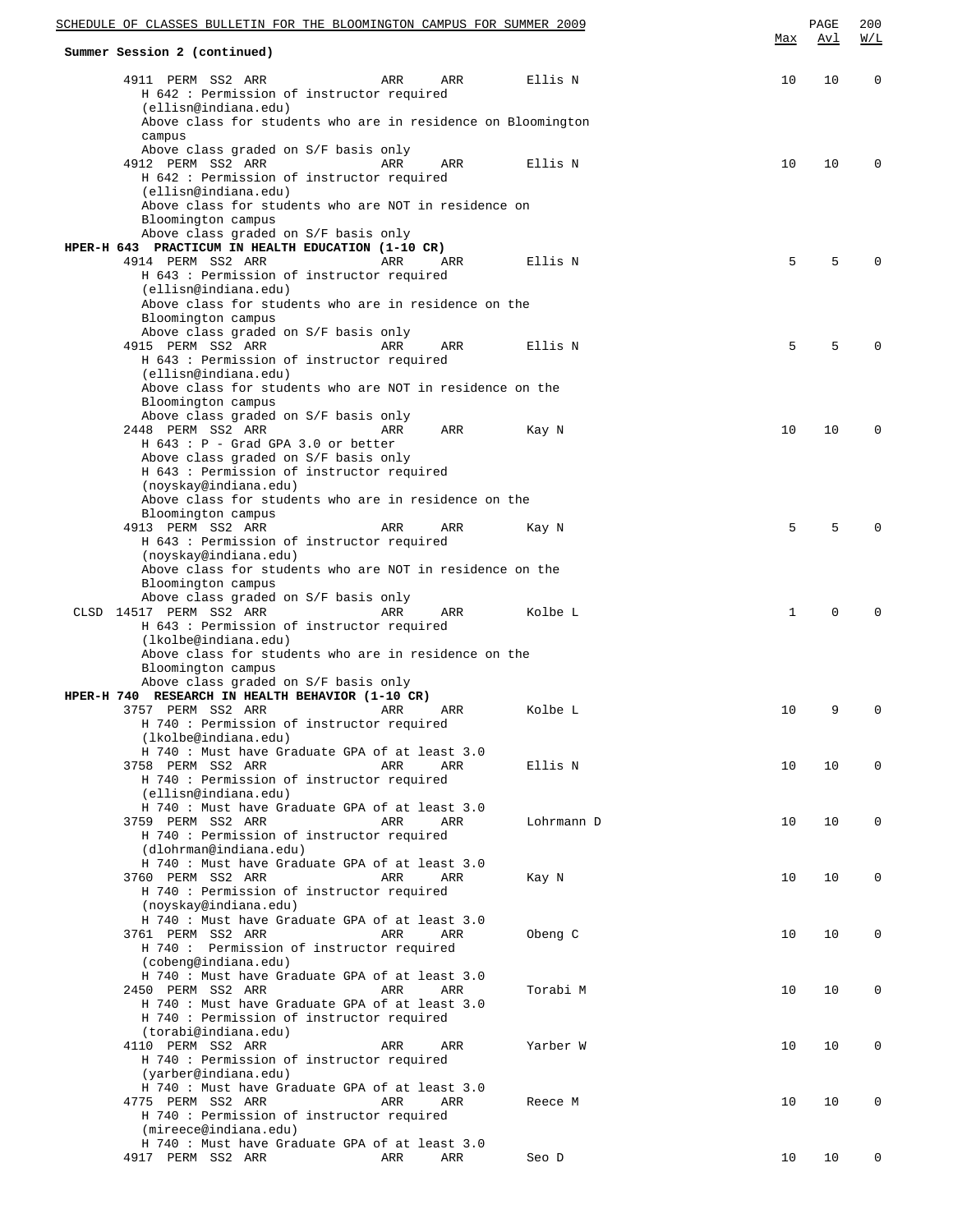| SCHEDULE OF CLASSES BULLETIN FOR THE BLOOMINGTON CAMPUS FOR SUMMER 2009                                          | Max | PAGE<br>Avl | 201<br><u>W/L</u> |
|------------------------------------------------------------------------------------------------------------------|-----|-------------|-------------------|
| Summer Session 2 (continued)                                                                                     |     |             |                   |
| H 740 : Permission of instructor required (seo@indiana.edu)                                                      |     |             |                   |
| 5818 PERM SS2 ARR<br>ARR<br><b>ARR</b><br>Ona F<br>H 740 : Permission of instructor required (ffona@indiana.edu) | 3   | 2           | 0                 |
| 5837 PERM SS2 ARR<br>ARR<br>ARR<br>Middlestadt S                                                                 | 3   | 3           | $\mathbf 0$       |
| H 740 : Permission of instructor required                                                                        |     |             |                   |
| (semiddle@indiana.edu)                                                                                           |     |             |                   |
| H 740 : Must have Graduate GPA of at least 3.0<br>HPER-H 741 READINGS IN HEALTH BEHAVIOR (1-10 CR)               |     |             |                   |
| 4747 PERM SS2 ARR<br>ARR<br>ARR<br>Seo D                                                                         | 5   | 5           | 0                 |
| H 741 : Permission of instructor required (seo@indiana.edu)                                                      |     |             |                   |
| H 741 : Must have Graduate GPA of at least 3.0                                                                   |     |             |                   |
| 3762 PERM SS2 ARR<br>ARR<br>Kolbe L<br>ARR<br>H 741 : Permission of instructor required                          | 10  | 9           | 0                 |
| (lkolbe@indiana.edu)                                                                                             |     |             |                   |
| H 741 : Must have Graduate GPA of at least 3.0                                                                   |     |             |                   |
| 3763 PERM SS2 ARR<br>ARR<br>Ellis N<br>ARR                                                                       | 10  | 10          | 0                 |
| H 741 : Permission of instructor required                                                                        |     |             |                   |
| (ellisn@indiana.edu)<br>H 741 : Must have Graduate GPA of at least 3.0                                           |     |             |                   |
| 3764 PERM SS2 ARR<br>ARR<br>Lohrmann D<br>ARR                                                                    | 10  | 10          | 0                 |
| H 741 : Permission of instructor required                                                                        |     |             |                   |
| (dlohrman@indiana.edu)                                                                                           |     |             |                   |
| H 741 : Must have Graduate GPA of at least 3.0                                                                   |     |             |                   |
| 3765 PERM SS2 ARR<br>ARR<br>ARR<br>Kay N<br>H 741 : Permission of instructor required                            | 10  | 10          | $\mathbf 0$       |
| (noyskay@indiana.edu)                                                                                            |     |             |                   |
| H 741 : Must have Graduate GPA of at least 3.0                                                                   |     |             |                   |
| 3766 PERM SS2 ARR<br>ARR<br>Obeng C<br>ARR                                                                       | 10  | 10          | 0                 |
| H 741 : Permission of instructor required                                                                        |     |             |                   |
| (cobeng@indiana.edu)<br>H 741 : Must have Graduate GPA of at least 3.0                                           |     |             |                   |
| HPER-H 741 READINGS IN HEALTH BEHAVIOR (1-5 CR)                                                                  |     |             |                   |
| 2452 PERM SS2 ARR<br>ARR<br>Torabi M<br>ARR                                                                      | 5   | 5           | $\Omega$          |
| H 741 : Permission of instructor required                                                                        |     |             |                   |
| (torabi@indiana.edu)                                                                                             |     |             |                   |
| H 741 : Must have Graduate GPA of at least 3.0<br>HPER-H 741 READINGS IN HEALTH BEHAVIOR (1-10 CR)               |     |             |                   |
| 4111 PERM SS2 ARR<br>ARR<br>Yarber W<br>ARR                                                                      | 10  | 10          | $\mathbf 0$       |
| H 741 : Permission of instructor required                                                                        |     |             |                   |
| (yarber@indiana.edu)                                                                                             |     |             |                   |
| H 741 : Must have Graduate GPA of at least 3.0<br>4777 PERM SS2 ARR<br>ARR                                       | 10  | 9           | $\Omega$          |
| <b>ARR</b><br>Reece M<br>H 741 : Permission of instructor required                                               |     |             |                   |
| (mireece@indiana.edu)                                                                                            |     |             |                   |
| H 741 : Must have Graduate GPA of at least 3.0                                                                   |     |             |                   |
| 5819 PERM SS2 ARR<br>Ona F<br>ARR<br>ARR                                                                         | 3   | 2           | 0                 |
| H 741 : Permission of instructor required (ffona@indiana.edu)                                                    |     |             |                   |
| Above class graded on deferred R grade basis<br>14693 PERM SS2 ARR<br>ARR<br>ARR<br>Seo D                        | 2   | 1           | $\Omega$          |
| H 741 : P - Graduate GPA of 3.0 or better                                                                        |     |             |                   |
| H 741 : Permission of instructor required (seo@indiana.edu)                                                      |     |             |                   |
| HPER-H 799 PH.D. DISSERTATION (1-30 CR)                                                                          |     |             |                   |
| 2456 PERM SS2 ARR<br>ARR<br>ARR<br>Torabi M<br>Above class for students who are in residence on Bloomington      | 10  | 9           | 0                 |
| campus                                                                                                           |     |             |                   |
| 3985 PERM SS2 ARR<br>ARR<br>ARR<br>Torabi M                                                                      | 10  | 10          | 0                 |
| Above class for students who are NOT in residence on                                                             |     |             |                   |
| Bloomington campus                                                                                               |     |             |                   |
| 5333 PERM SS2 ARR<br>ARR<br>ARR<br>Billingham R                                                                  | 10  | 10          | 0                 |
| Above class for students in residence on Bloomington campus<br>5334 PERM SS2 ARR<br>ARR<br>ARR<br>Billingham R   | 10  | 10          | 0                 |
| Above class for students not in residence on Bloomington                                                         |     |             |                   |
| campus                                                                                                           |     |             |                   |
| 5335 PERM SS2 ARR<br>ARR<br>ARR<br>Ellis N                                                                       | 10  | 10          | 0                 |
| Above class for students in residence on Bloomington campus                                                      |     |             |                   |
| 5336 PERM SS2 ARR<br>ARR<br>ARR<br>Ellis N<br>Above class for students not in residence on Bloomington           | 10  | 10          | 0                 |
| campus                                                                                                           |     |             |                   |
| 5337 PERM SS2 ARR<br>ARR<br>ARR<br>Fly A                                                                         | 10  | 10          | 0                 |
| Above class for students in residence on Bloomington campus                                                      |     |             |                   |
| 5338 PERM SS2 ARR<br>ARR<br>ARR<br>Fly A                                                                         | 10  | 10          | 0                 |
| Above class for students not in residence on Bloomington                                                         |     |             |                   |
| campus<br>5339 PERM SS2 ARR<br>ARR<br>ARR<br>Gilbert K                                                           | 10  | 10          | 0                 |
| Above class for students in residence on Bloomington campus                                                      |     |             |                   |
| 5340 PERM SS2 ARR<br>ARR<br>ARR<br>Gilbert K                                                                     | 10  | 10          | $\mathbf 0$       |
| Above class for students not in residence on Bloomington                                                         |     |             |                   |
| campus                                                                                                           |     |             |                   |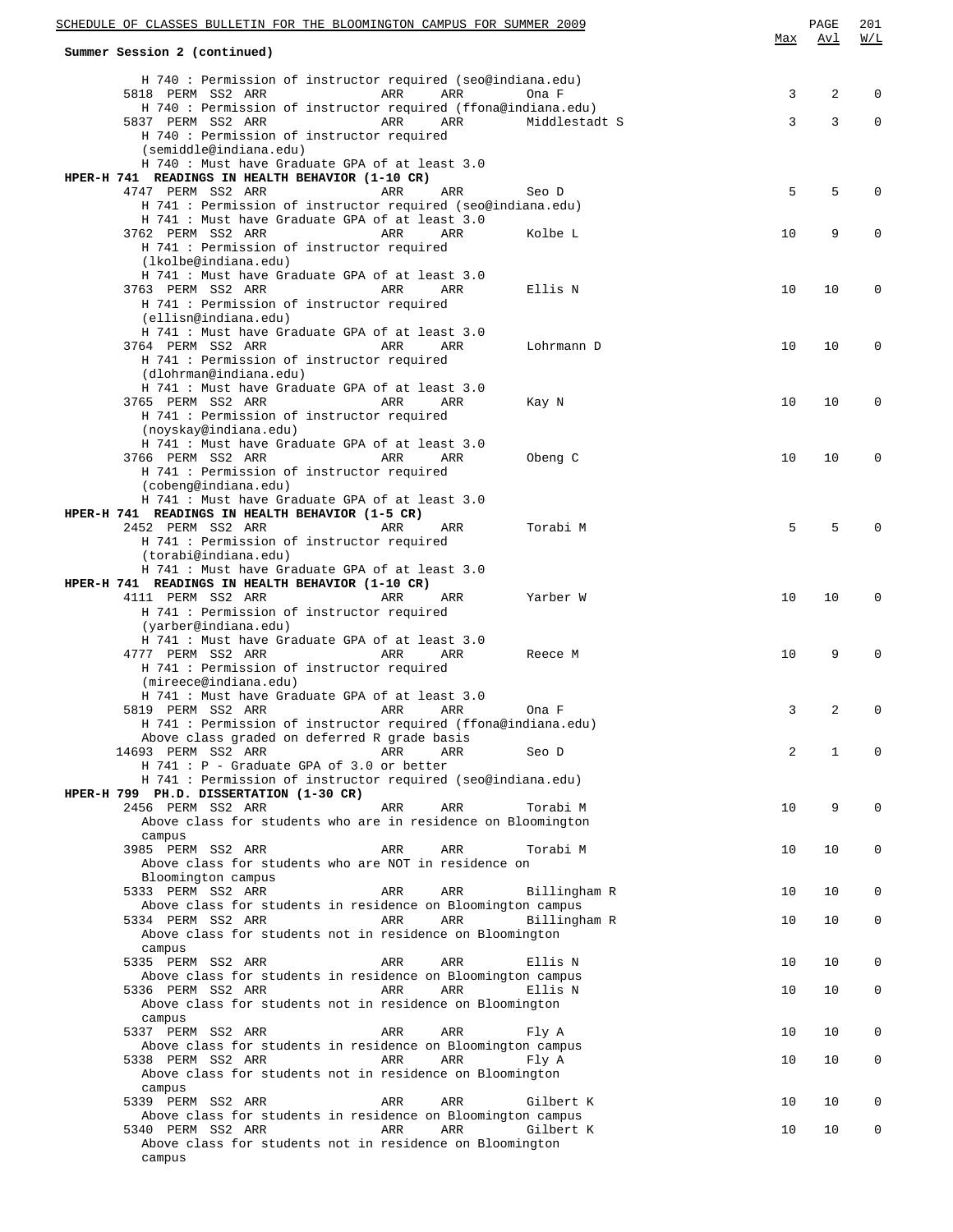| SCHEDULE OF CLASSES BULLETIN FOR THE BLOOMINGTON CAMPUS FOR SUMMER 2009                                                                                               | Max          | PAGE<br>Avl    | 202<br>W/L   |
|-----------------------------------------------------------------------------------------------------------------------------------------------------------------------|--------------|----------------|--------------|
| Summer Session 2 (continued)                                                                                                                                          |              |                |              |
| 5341 PERM SS2 ARR<br>ARR<br>ARR<br>Kolbe L                                                                                                                            | 10           | 10             | $\mathbf 0$  |
| Above class for students in residence on Bloomington campus<br>5342 PERM SS2 ARR<br>ARR<br>ARR<br>Kolbe L<br>Above class for students not in residence on Bloomington | 10           | 10             | $\mathbf{0}$ |
| campus<br>5343 PERM SS2 ARR<br>ARR<br>ARR<br>Lindeman A                                                                                                               | 10           | 10             | $\mathbf 0$  |
| Above class for students in residence on Bloomington campus<br>5344 PERM SS2 ARR<br>ARR<br>ARR<br>Lindeman A                                                          | 10           | 10             | $\mathbf 0$  |
| Above class for students not in residence on Bloomington<br>campus                                                                                                    |              |                |              |
| 5345 PERM SS2 ARR<br>ARR<br>ARR<br>Lohrmann D<br>Above class for students in residence on Bloomington campus                                                          | 10           | 10             | $\mathbf 0$  |
| 5346 PERM SS2 ARR<br>ARR<br>ARR<br>Lohrmann D<br>Above class for students not in residence on Bloomington<br>campus                                                   | 10           | 10             | $\mathbf 0$  |
| 5347 PERM SS2 ARR<br>ARR<br>ARR<br>Middlestadt S                                                                                                                      | 10           | 10             | $\mathbf 0$  |
| Above class for students in residence on Bloomington campus<br>5348 PERM SS2 ARR<br>ARR<br>ARR<br>Middlestadt S                                                       | 10           | 10             | 0            |
| Above class for students not in residence on Bloomington<br>campus                                                                                                    |              |                |              |
| 5349 PERM SS2 ARR<br>ARR<br>ARR<br>Reece M<br>Above class for students in residence on Bloomington campus                                                             | 10           | 10             | $\mathbf 0$  |
| 5350 PERM SS2 ARR<br>ARR<br>ARR<br>Reece M<br>Above class for students not in residence on Bloomington                                                                | 10           | 9              | $\mathbf 0$  |
| campus                                                                                                                                                                |              |                |              |
| 5351 PERM SS2 ARR<br>ARR<br>ARR<br>Seo D<br>Above class for students in residence on Bloomington campus                                                               | 10           | 10             | 0            |
| 5352 PERM SS2 ARR<br>ARR<br>ARR<br>Seo D<br>Above class for students not in residence on Bloomington                                                                  | 10           | 10             | $\mathbf 0$  |
| campus<br>5353 PERM SS2 ARR<br>ARR<br>ARR<br>Yarber W                                                                                                                 | 10           | 10             | $\mathbf 0$  |
| Above class for students in residence on Bloomington campus<br>5354 PERM SS2 ARR<br>ARR<br>ARR<br>Yarber W                                                            | 10           | 10             | $\mathbf 0$  |
| Above class for students not in residence on Bloomington<br>campus                                                                                                    |              |                |              |
| APPLIED HEALTH SCI: SAFETY EDU (016)                                                                                                                                  |              |                |              |
| HPER-S 444 FIELD EXPER OCCUP SAFETY (1-10 CR)                                                                                                                         |              |                |              |
| 2582 PERM SS2 ARR<br>ARR<br>ARR<br>Applegate T<br>S 444 : Permission of the instructor (clholmes@indiana.edu)<br>Above class graded on S/F basis only                 | 5            | $\overline{4}$ | $\Omega$     |
| Above class for students who are in residence on Bloomington<br>campus                                                                                                |              |                |              |
| 3996 PERM SS2 ARR<br>ARR<br>ARR<br>Applegate T<br>Above class for students who are NOT in residence on                                                                | 10           | 8              | $\mathbf 0$  |
| Bloomington campus<br>Above class graded on S/F basis only                                                                                                            |              |                |              |
| S 444: Permission of the instructor (clholmes@indiana.edu)<br>HPER-S 640 RESEARCH IN SAFETY EDUC (1-5 CR)                                                             |              |                |              |
| 2584 PERM SS2 ARR<br>Applegate T<br>ARR<br>ARR<br>$S$ 640 : P - Grad GPA 3.0 or better                                                                                | 10           | 10             | 0            |
| S 640 : Permission of instructor (tapplega@indiana.edu)<br>4918 PERM SS2 ARR<br>ARR<br>ARR<br>Blair E                                                                 | 10           | 10             | 0            |
| $S$ 640 : P - Grad GPA 3.0 or better<br>S 640 : Permission of instructor (blair@indiana.edu)                                                                          |              |                |              |
| 4919 PERM SS2 ARR<br>ARR<br>ARR<br>Slates K                                                                                                                           | 10           | 10             | 0            |
| $S$ 640 : P - Grad GPA 3.0 or better<br>S 640 : Permission of instructor (kslates@indiana.edu)                                                                        |              |                |              |
| HPER-S 641 READINGS IN SAFETY EDUC (1-5 CR)<br>2586 PERM SS2 ARR<br>ARR<br>ARR<br>Applegate T                                                                         | 10           | 8              | $\mathsf 0$  |
| S 641 : P - Grad GPA 3.0 and permission of the instructor                                                                                                             |              |                |              |
| (tappleg@indiana.edu)<br>4920 PERM SS2 ARR<br>ARR<br>ARR<br>Blair E<br>S 641 : Permission of the instructor (blair@indiana.edu)                                       | 10           | 10             | $\mathbf 0$  |
| 4921 PERM SS2 ARR<br>ARR<br>ARR<br>Slates K                                                                                                                           | 10           | 10             | 0            |
| S 641 : Permission of the instructor (kslates@indiana.edu)<br>5826 PERM SS2 ARR<br>ARR<br>ARR<br>Blair E                                                              | $\mathbf{1}$ | 1              | 0            |
| S 641 : Permission of the instructor (blair@indiana.edu)<br>HPER-S 642 INTERNSHIPS IN SAFETY EDUC (1-10 CR)                                                           |              |                |              |
| 2588 PERM SS2 ARR<br>ARR<br>ARR<br>Applegate T<br>$S$ 642 : P - Grad GPA 3.0 or better                                                                                | 10           | 10             | 0            |
| S 642 : Permission of instructor (blair@indiana.edu)<br>Above class for students who are in residence on Bloomington                                                  |              |                |              |
| campus<br>Above class graded on S/F basis only                                                                                                                        |              |                |              |
| 4642 PERM SS2 ARR<br>ARR<br>ARR<br>Applegate T<br>$S$ 642 : P - Grad GPA 3.0 or better                                                                                | 10           | 10             | $\mathbf 0$  |
| S 642 : Permission of instructor (blair@indiana.edu)                                                                                                                  |              |                |              |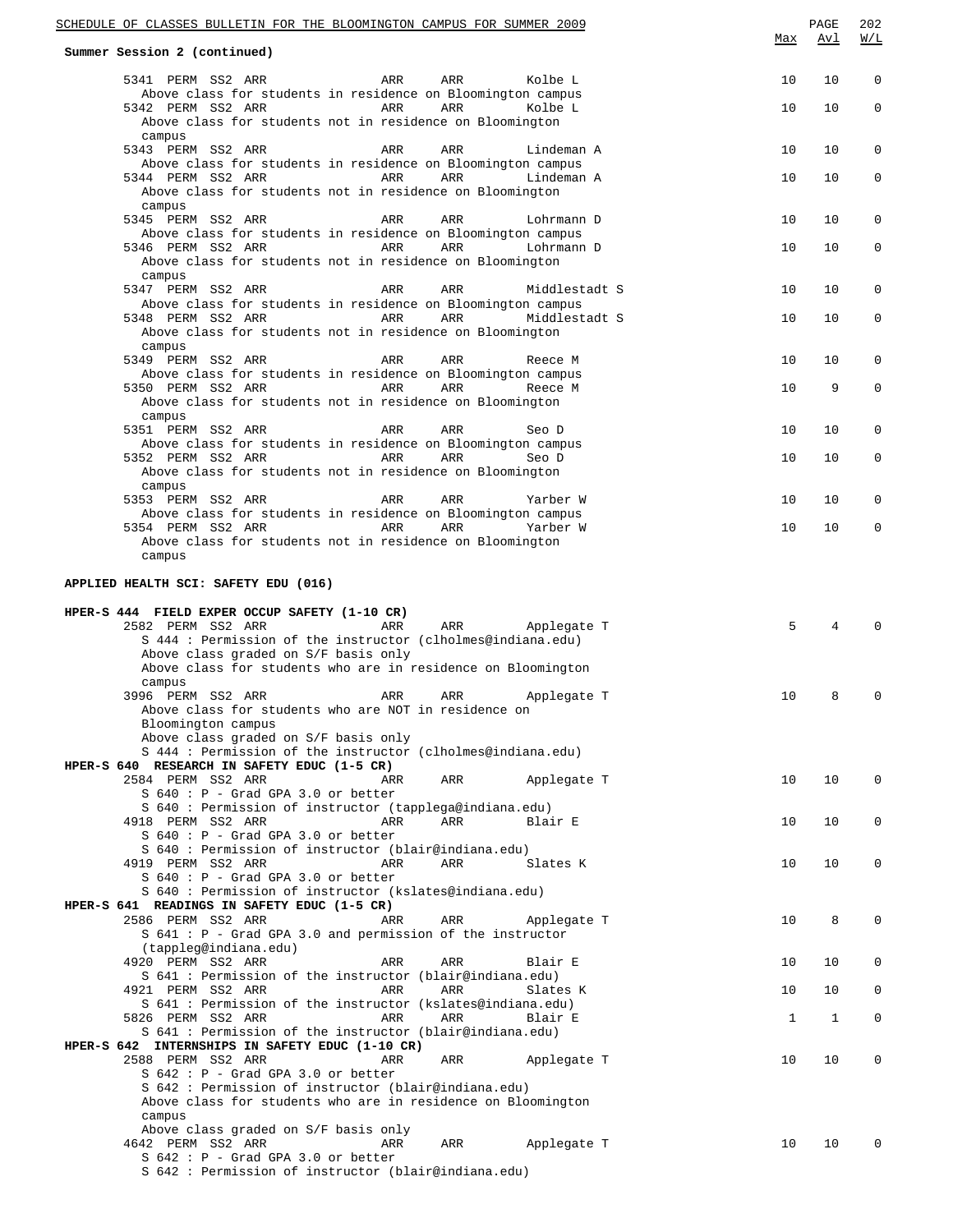| SCHEDULE OF CLASSES BULLETIN FOR THE BLOOMINGTON CAMPUS FOR SUMMER 2009                                                                                                                |     | PAGE | 203          |
|----------------------------------------------------------------------------------------------------------------------------------------------------------------------------------------|-----|------|--------------|
| Summer Session 2 (continued)                                                                                                                                                           | Max | Avl  | W/L          |
| Above class for students who are NOT in residence on<br>Bloomington campus<br>Above class graded on S/F basis only<br>HPER-S 643 PRACTICUM IN SAFETY EDUC (1-10 CR)                    |     |      |              |
| 2590 PERM SS2 ARR<br>ARR<br>ARR<br>Applegate T<br>$S$ 643 : P - Grad GPA 3.0 or better<br>Above class graded on S/F basis only<br>S 643 : Permission of instructor (blair@indiana.edu) | 10  | 10   | $\Omega$     |
| APPLIED HLTH SCI: FAMILY STUDI (017)                                                                                                                                                   |     |      |              |
| HPER-F 440 RSRCH IN HUM DVLPMNT&FAM STUD (1-3 CR)<br>2406 PERM SS2 ARR<br>ARR<br>ARR<br>Gilbert K                                                                                      | 5   | 5    | $\Omega$     |
| $F$ 440 : P - Permission of the instructor<br>(gilbertk@indiana.edu)                                                                                                                   |     |      |              |
| 3767 PERM SS2 ARR<br>ARR<br>ARR<br>Murray M<br>$F$ 440 : P - Permission of the instructor                                                                                              | 5   | 5    | $\Omega$     |
| (marjmurr@indiana.edu)<br>3768 PERM SS2 ARR<br>ARR<br>ARR<br>Billingham R<br>$F$ 440 : $P$ - Permission of the instructor                                                              | 5   | 5    | 0            |
| (billingh@indiana.edu)<br>HPER-F 441 READNGS IN HUMN DEV&FAM STDS (1-3 CR)<br>2408 PERM SS2 ARR<br>Gilbert K<br>ARR<br>ARR                                                             | 5   | 5    | 0            |
| $F$ 441 : P - Permission of the instructor<br>(gilbertk@indiana.edu)                                                                                                                   |     |      |              |
| 3769 PERM SS2 ARR<br>ARR<br>ARR<br>Murray M<br>$F$ 441 : P - Permission of the instructor                                                                                              | 5   | 5    | $\Omega$     |
| (marjmurr@indiana.edu)<br>3770 PERM SS2 ARR<br>Billingham R<br>ARR<br>ARR<br>$F$ 441 : P - Permission of the instructor                                                                | 5   | 5    | 0            |
| (billingh@indiana.edu)<br>HPER-F 442 INTRNSHP HUMAN DEV/FAMILY STDS (3-6 CR)                                                                                                           |     |      |              |
| 2410 PERM SS2 ARR<br>ARR<br>ARR<br>Schmidt M<br>F 442 : P - Permission of instructor (marschmi@indiana.edu)<br>Above class for students who are in residence on Bloomington<br>campus  | 30  | 27   | $\Omega$     |
| Above class graded on S/F basis only<br>3994 PERM SS2 ARR<br>ARR<br>ARR<br>Schmidt M<br>F 442 : P - Permission of instructor (marschmi@indiana.edu)                                    | 30  | 27   | $\Omega$     |
| Above class for students who are NOT in residence on<br>Bloomington campus<br>Above class graded on S/F basis only<br>4922 PERM SS2 ARR<br>ARR<br>ARR                                  | 30  | 30   | 0            |
| F 442 : P - PERMISSION OF INSTRUCTOR (<br>@INDIANA.EDU)<br>Above class for students who are in residence on Bloomington<br>campus                                                      |     |      |              |
| Above class graded on S/F basis only<br>4923 PERM SS2 ARR<br>ARR<br>ARR<br>James J<br>F 442 : P - PERMISSION OF INSTRUCTOR (<br>@INDIANA.EDU)                                          | 5   |      |              |
| Above class for students who are NOT in residence on<br>Bloomington campus<br>Above class graded on S/F basis only                                                                     |     |      |              |
| HPER-F 444 FLD EXP IN HUMN DEV/FAM STUD (1-10 CR)<br>2412 PERM SS2 ARR<br>ARR<br>Schmidt M<br>ARR<br>$F$ 444 : $P$ - Permission of the instructor                                      | 5   | 5    |              |
| (marschmi@indiana.edu)<br>Above class for students who are in residence on Bloomington<br>campus                                                                                       |     |      |              |
| Above class graded on S/F basis only<br>4924 PERM SS2 ARR<br>ARR<br>Schmidt M<br>ARR<br>$F$ 444 : $P$ - Permission of the instructor                                                   | 5   | 5    |              |
| (marschmi@indiana.edu)<br>Above class for students who are NOT in residence on<br>Bloomington campus                                                                                   |     |      |              |
| Above class graded on S/F basis only<br>HPER-F 559 SPECIAL PROB: HUMAN DEV&FAMILY (1-3 CR)<br>2414<br>SS2 ARR<br>Gilbert K<br>ARR<br>ARR<br>F 559 : P - Permission of the instructor   | 5   | 4    |              |
| (gilbertk@indiana.edu)<br>HPER-F 640 RES IN HUMAN DEV&FAMILY STDS (1-5 CR)<br>2417 PERM SS2 ARR<br>Gilbert K<br>ARR<br>ARR<br>$F$ 640 : P - Grad GPA 3.0 or better                     | 5   | 5    | <sup>0</sup> |
| F 640 : Permission of the instructor required<br>(gilbertk@indiana.edu)<br>3771 PERM SS2 ARR<br>ARR<br>ARR<br>Murray M                                                                 | 5   | 4    | 0            |
| F 640 : Permission of the instructor required<br>(marjmurr@indiana.edu)<br>3960 PERM SS2 ARR<br>ARR<br>ARR<br>Billingham R                                                             | 5   | 5    | $\Omega$     |
| $F$ 640 : P - Grad GPA 3.0 or better                                                                                                                                                   |     |      |              |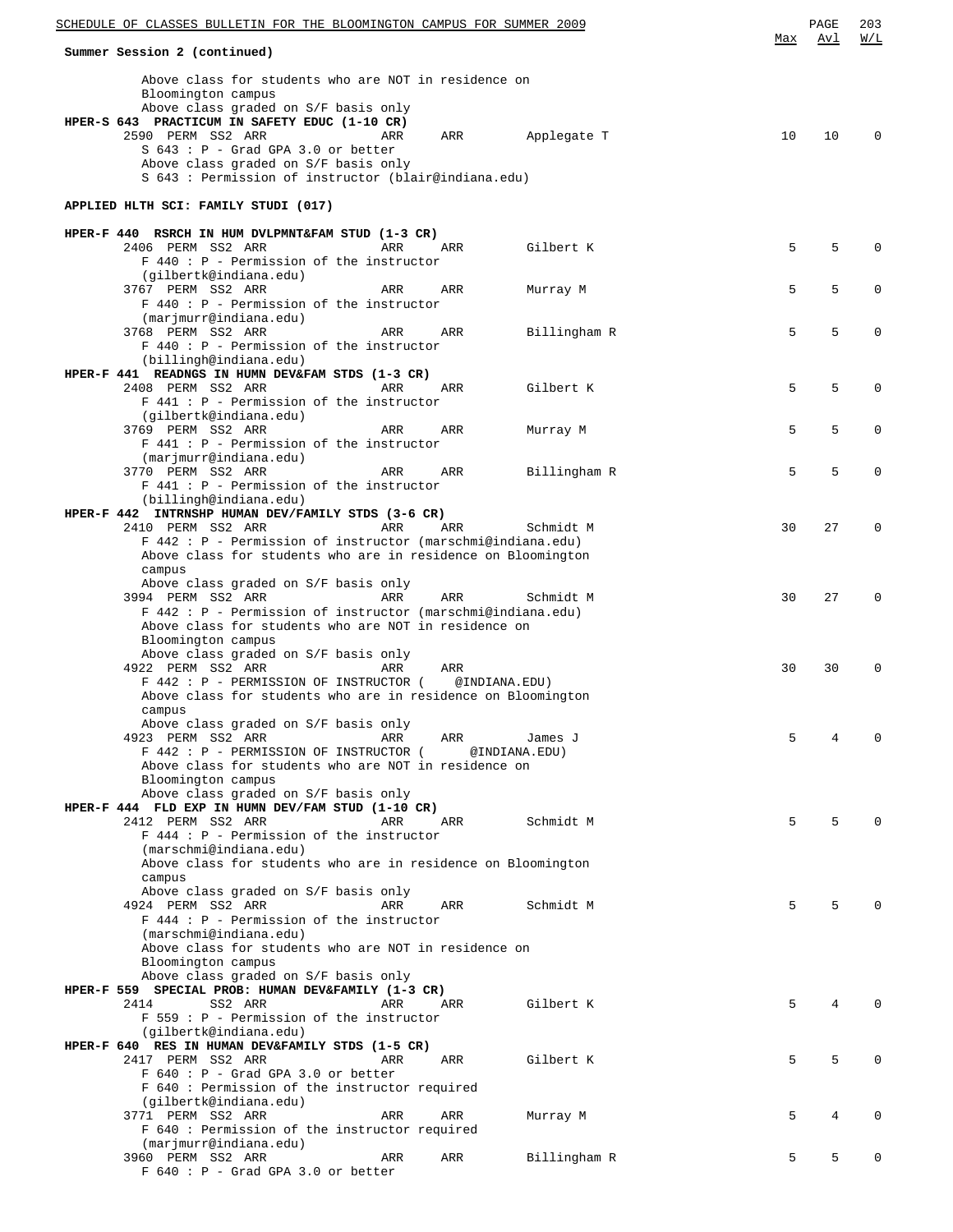| SCHEDULE OF CLASSES BULLETIN FOR THE BLOOMINGTON CAMPUS FOR SUMMER 2009                                                                                                                                                                          |     |     |              |
|--------------------------------------------------------------------------------------------------------------------------------------------------------------------------------------------------------------------------------------------------|-----|-----|--------------|
| Summer Session 2 (continued)                                                                                                                                                                                                                     | Max | Avl | W/L          |
| F 640 : Permission of the instructor required<br>(billingh@indiana.edu)<br>14694 PERM SS2 ARR<br>Gilbert K<br>ARR<br>ARR<br>$P$ 640 : $P$ - Graduate GPA of 3.0 or better<br>P 640 : Permission of instructor required<br>(gilbertk@indiana.edu) | 2   | 1   | <sup>0</sup> |
| HPER-F 641 RDGS IN HUM DEV&FAM STUDIES (1-5 CR)<br>2419 PERM SS2 ARR<br>Gilbert K<br>ARR<br>ARR<br>$F$ 641 : P - Grad GPA 3.0 or better<br>F 641 : Permission of the instructor required                                                         | 5   | 4   | O            |
| (gilbertk@indiana.edu)<br>3772 PERM SS2 ARR<br>ARR<br>ARR<br>Murray M<br>F 641 : Permission of the instructor required                                                                                                                           | 5   | 4   | 0            |
| (marjmurr@indiana.edu)<br>3961 PERM SS2 ARR<br>ARR<br>ARR<br>Billingham R<br>$F$ 641 : P - Grad GPA 3.0 or better<br>F 641 : Permission of the instructor required<br>(billingh@indiana.edu)                                                     | 5   | 5   |              |
| APPLIED HEALTH SCI:NUTRI & DIE (018)                                                                                                                                                                                                             |     |     |              |
| HPER-N 440 RSRCH IN NUTRITION/DIETETICS (1-3 CR)<br>2485 PERM SS2 ARR<br>Fly A<br>ARR<br>ARR<br>N 440 : P - Permission of instructor required<br>(afly@indiana.edu)                                                                              | 5   | 5   | 0            |
| 3773 PERM SS2 ARR<br>Lindeman A<br>ARR<br>ARR<br>N 440 : P - Permission of instructor required<br>(lindema@indiana.edu)                                                                                                                          | 5   | 5   | 0            |
| HPER-N 441 RDGS IN NUTRITION/DIETETICS (1-3 CR)<br>2487 PERM SS2 ARR<br>Fly A<br>ARR<br>ARR<br>N 441 : P - Permission of instructor required                                                                                                     | 10  | 10  | 0            |
| (afly@indiana.edu)<br>3774 PERM SS2 ARR<br>Lindeman A<br>ARR<br>ARR<br>N 441 : P - Permission of instructor required<br>(lindema@indiana.edu)                                                                                                    | 5   | 5   | $\Omega$     |
| HPER-N 444 FLD EXP IN NUTRITION/DIETETICS (1-3 CR)<br>2489 PERM SS2 ARR<br>ARR<br>ARR<br>Fly A<br>N 444 : Permission of instructor required (afly@indiana.edu)                                                                                   | 10  | 10  | $\Omega$     |
| 4117 PERM SS2 ARR<br>ARR<br>Lindeman A<br>ARR<br>N 444 : Permission of instructor required<br>(lindema@indiana.edu)                                                                                                                              | 10  | 10  | $\mathbf 0$  |
| HPER-N 640 RESEARCH IN NUTRITION SCIENCE (1-5 CR)<br>2492 PERM SS2 ARR<br>ARR<br>ARR<br>Fly A<br>N 640 : Must have Graduate GPA of at least 3.0                                                                                                  | 5   | 5   | 0            |
| N 640 : Permission of instructor required (afly@indiana.edu)<br>3775 PERM SS2 ARR               ARR     ARR     Lindeman A<br>N 640 : Must have Graduate GPA of at least 3.0<br>N 640 : Permission of instructor required                        | 5   |     |              |
| (lindema@indiana.edu)<br>HPER-N 641 READINGS IN NUTRITION SCIENCE (1-5 CR)<br>2494 PERM SS2 ARR<br>ARR<br>ARR<br>Fly A                                                                                                                           | 10  | 10  | 0            |
| N 641 : Permission of instructor required (afly@indiana.edu)<br>3776 PERM SS2 ARR<br>ARR<br>ARR<br>Lindeman A<br>N 641 : Permission of instructor required<br>(lindema@indiana.edu)                                                              | 5   | 5   | $\Omega$     |
| KINESIOLOGY (020)                                                                                                                                                                                                                                |     |     |              |
| HPER-P 409 BASIC PHYSIOLOGY OF EXERCISE (3 CR)                                                                                                                                                                                                   |     |     |              |
| 4996<br>SS2 08:00 A-09:50 A<br>MW<br>HP 013<br>Mickleborough T<br>P 409 : P - ANAT-A 215 or HPER-P 205 or equivalent and PHSL-P<br>215 or equivalent<br>Above class requires special fee - See fee page                                          | 30  | 8   |              |
| Laboratory (LAB)<br>4997<br>SS2 08:30 A-10:20 A<br>Mickleborough T<br>TR<br>HP 046<br>Above class requires special fee - See fee page                                                                                                            | 30  | 7   | $\Omega$     |
| HPER-P 438 INTERNSHIP SPORT COMMUNICATION (3 CR)<br>2511 PERM SS2 ARR<br>Hamm G<br>ARR<br>ARR<br>Simmons S                                                                                                                                       | 50  | 50  | 0            |
| P 438 : Approval of Chairperson required<br>P 438 : Admitted Sport Communication majors only<br>Above class graded on S/F basis only<br>Above class for students who are in residence on Bloomington<br>campus                                   |     |     |              |
| 3998 PERM SS2 ARR<br>Hamm G<br>ARR<br>ARR<br>Simmons S                                                                                                                                                                                           | 50  | 50  |              |
| Above class for students who are NOT in residence on<br>Bloomington campus                                                                                                                                                                       |     |     |              |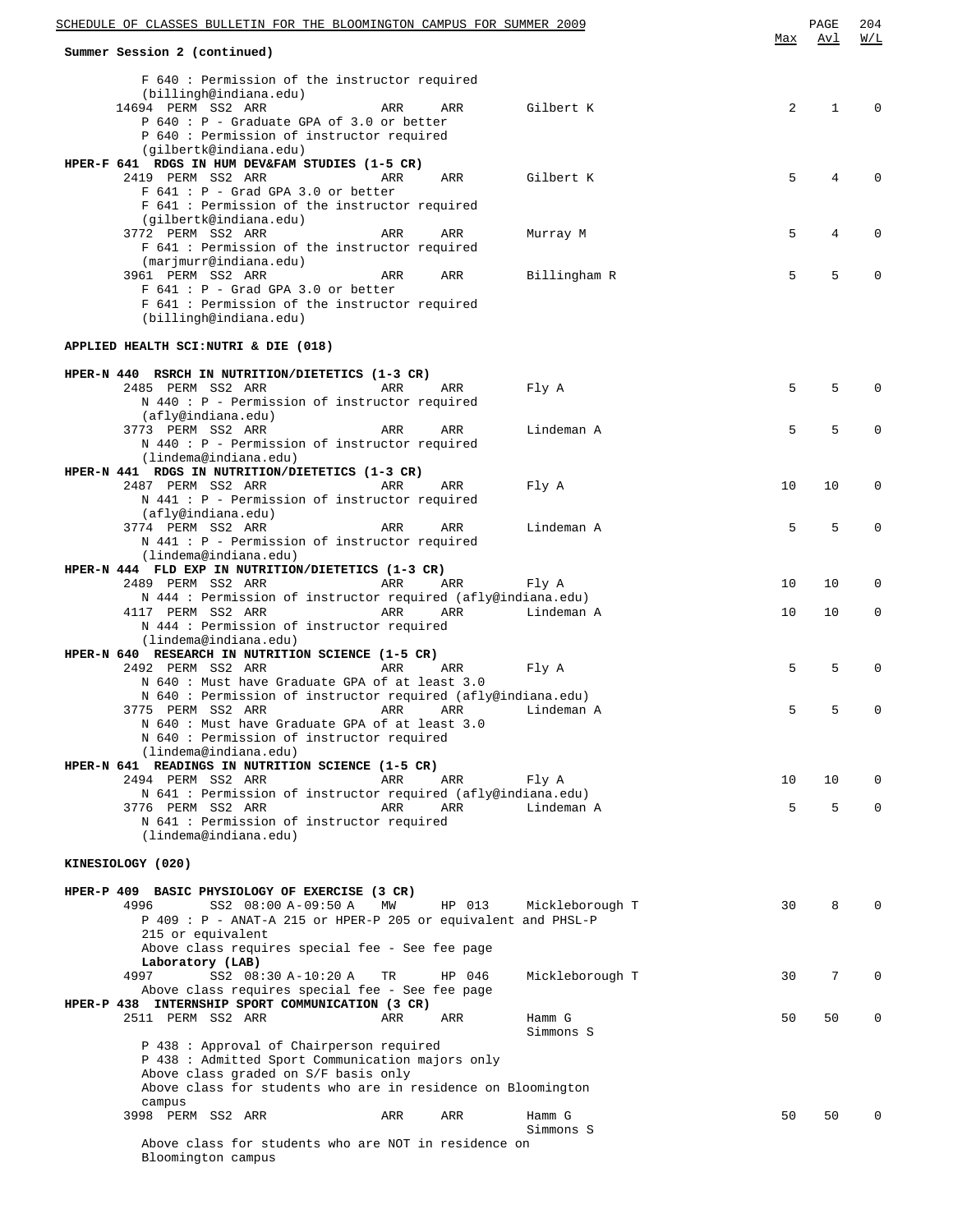| Summer Session 2 (continued)                                                                                           |     |     |           | Max | Avl | W/L         |
|------------------------------------------------------------------------------------------------------------------------|-----|-----|-----------|-----|-----|-------------|
| Above class graded on S/F basis only                                                                                   |     |     |           |     |     |             |
| P 438 : Admitted Sport Communication majors only                                                                       |     |     |           |     |     |             |
| P 438 : Approval of Chairperson required                                                                               |     |     |           |     |     |             |
| HPER-P 439 PRACTICUM IN SPORTS STUDIES (1-3 CR)                                                                        |     |     |           |     |     |             |
| 2513 PERM SS2 ARR<br>P 439 : Approval of Chairperson required                                                          | ARR | ARR | Hamm G    | 40  | 38  | $\Omega$    |
| Above class graded on S/F basis only                                                                                   |     |     |           |     |     |             |
| Above class for students who are in residence on Bloomington                                                           |     |     |           |     |     |             |
| campus                                                                                                                 |     |     |           |     |     |             |
| P 439 : Minimum GPA 2.3<br>4000 PERM SS2 ARR                                                                           | ARR | ARR |           |     | 37  | $\Omega$    |
| Above class for students who are NOT in residence on                                                                   |     |     | Hamm G    | 40  |     |             |
| Bloomington campus                                                                                                     |     |     |           |     |     |             |
| Above class graded on S/F basis only                                                                                   |     |     |           |     |     |             |
| P 439 : Approval of Chairperson required                                                                               |     |     |           |     |     |             |
| P 439 : Minimum GPA 2.3<br>HPER-P 445 SPECIAL TOPICS IN KINESIOLOGY (1-3 CR)                                           |     |     |           |     |     |             |
| 2514 PERM SS2 ARR                                                                                                      | ARR | ARR | Henson P  | 5   | 4   | $\Omega$    |
| Above class requires permission of Department                                                                          |     |     |           |     |     |             |
| HPER-P 448 INTERNSHIP IN EXERCISE SCIENCE (1-3 CR)                                                                     |     |     |           |     |     |             |
| 2516 PERM SS2 ARR                                                                                                      | ARR | ARR | Simmons S | 30  | 23  | $\mathbf 0$ |
| P 448 : Permission of Chairperson required<br>Above class graded on S/F basis only                                     |     |     |           |     |     |             |
| Above class for students who are in residence on Bloomington                                                           |     |     |           |     |     |             |
| campus                                                                                                                 |     |     |           |     |     |             |
| 4001 PERM SS2 ARR                                                                                                      | ARR | ARR | Simmons S | 30  | 21  | $\Omega$    |
| Above class for students who are NOT in residence on<br>Bloomington campus                                             |     |     |           |     |     |             |
| P 448 : Permission of Chairperson required                                                                             |     |     |           |     |     |             |
| Above class graded on S/F basis only                                                                                   |     |     |           |     |     |             |
| HPER-P 449 INTERNSHIP IN SPORT MANAGEMENT (1-6 CR)                                                                     |     |     |           |     |     |             |
| 2518 PERM SS2 ARR<br>$P$ 449 : $P$ - 84 hours, 2.5 GPA required                                                        | ARR | ARR | Hamm G    | 20  | 19  | $\Omega$    |
| P 449 : Permission of Chairperson required                                                                             |     |     |           |     |     |             |
| Above class graded on S/F basis only                                                                                   |     |     |           |     |     |             |
| Above class for students who are in residence on Bloomington                                                           |     |     |           |     |     |             |
| campus<br>4004 PERM SS2 ARR                                                                                            | ARR | ARR | Hamm G    | 40  | 34  | $\Omega$    |
| $P$ 449 : $P$ - 84 hours, 2.5 GPA required                                                                             |     |     |           |     |     |             |
| P 449 : Permission of Chairperson required                                                                             |     |     |           |     |     |             |
| Above class graded on S/F basis only                                                                                   |     |     |           |     |     |             |
| Above class for students who are NOT in residence on<br>Bloomington campus                                             |     |     |           |     |     |             |
| P 449 : Open to admitted Sport Marketing and Management                                                                |     |     |           |     |     |             |
| students only                                                                                                          |     |     |           |     |     |             |
| HPER-P 455 PRACTICUM IN COACHING (2 CR)                                                                                |     |     |           |     |     |             |
| 4643 PERM SS2 ARR<br>P 455: Open to Coaching minors only                                                               | ARR | ARR | Henson P  | 20  | 19  | $\mathbf 0$ |
| Above class requires permission of instructor                                                                          |     |     |           |     |     |             |
| HPER-P 480 CURR TRENDS IN PHYSICAL EDUC (2-3 CR)                                                                       |     |     |           |     |     |             |
| 2519<br>NS2 ARR                                                                                                        | ARR | ARR | Cothran D | 70  | 11  | 0           |
| ARR                                                                                                                    | ARR | ARR | Cothran D |     |     |             |
| ARR<br>TOPIC: Physical Education Workshop                                                                              | ARR | ARR | Cothran D |     |     |             |
| Above workshop meets Jun 24 - 26. Workshop will be held in                                                             |     |     |           |     |     |             |
| Indianapolis area. For additional information, call (812)                                                              |     |     |           |     |     |             |
| 855-6430 or (812) 855-5523 or (812) 855-7556.                                                                          |     |     |           |     |     |             |
| Above class graded on S/F basis only<br>Above class meets with HPER-K 503                                              |     |     |           |     |     |             |
| HPER-P 491 RESEARCH IN KINESIOLOGY (1-3 CR)                                                                            |     |     |           |     |     |             |
| 2521 PERM SS2 ARR                                                                                                      | ARR | ARR | Stager J  | 10  | 10  | 0           |
| HPER-P 491 RESEARCH IN KINESIOLOGY (3 CR)                                                                              |     |     |           |     |     |             |
| 4654<br>SS2 ARR                                                                                                        | ARR | ARR | Beeker C  | 10  | 8   | $\mathbf 0$ |
| P 491 : Authorization of Departmental Chairperson required<br>Above class for students NOT in residence on Bloomington |     |     |           |     |     |             |
| campus                                                                                                                 |     |     |           |     |     |             |
| Above class for students enrolled in academic Diving courses                                                           |     |     |           |     |     |             |
| HPER-P 492 LAB ASST/FIELD EXP SPRTS KINES (1-3 CR)                                                                     |     |     |           |     |     |             |
| 2522 PERM SS2 ARR                                                                                                      | ARR | ARR | Simmons S | 50  | 47  | $\mathbf 0$ |
| Above class graded on S/F basis only<br>Above class for students who are in residence on Bloomington                   |     |     |           |     |     |             |
| campus                                                                                                                 |     |     |           |     |     |             |
| 4006 PERM SS2 ARR                                                                                                      | ARR | ARR | Simmons S | 50  | 49  | 0           |
| Above class for students who are not in residence on                                                                   |     |     |           |     |     |             |
| Bloomington campus                                                                                                     |     |     |           |     |     |             |
| Above class graded on S/F basis only<br>HPER-P 495 LAB TEACHING IN PHYS EDUC (1 CR)                                    |     |     |           |     |     |             |
| 2525<br>SS2 ARR                                                                                                        | ARR | ARR | Willett M | 10  | 10  | 0           |
|                                                                                                                        |     |     |           |     |     |             |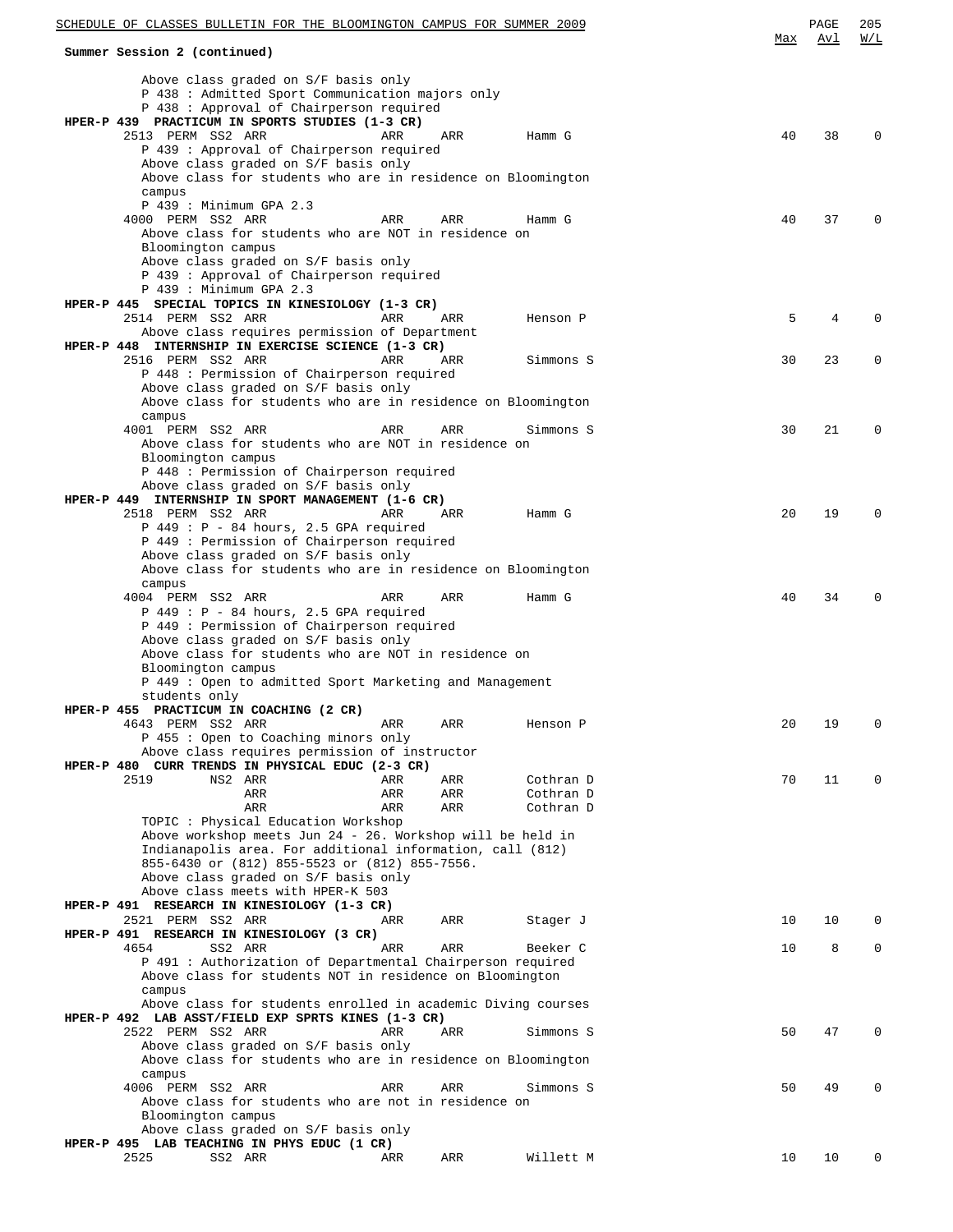|      | SCHEDULE OF CLASSES BULLETIN FOR THE BLOOMINGTON CAMPUS FOR SUMMER 2009<br>Summer Session 2 (continued) |            |            |                        | Max | PAGE<br>Avl | 206<br>W/L   |
|------|---------------------------------------------------------------------------------------------------------|------------|------------|------------------------|-----|-------------|--------------|
|      |                                                                                                         |            |            |                        |     |             |              |
|      | HPER-P 498 PRACTICUM PHYS ED & ATHLETICS (1-3 CR)                                                       |            |            |                        |     |             |              |
|      | 2527 PERM SS2 ARR<br>Above class prior approval of Department Chairperson required                      | ARR        | ARR        | Stager J               | 10  | 9           | $\Omega$     |
|      | Above class graded on S/F basis only                                                                    |            |            |                        |     |             |              |
|      | 4715 PERM SS2 ARR                                                                                       | ARR        | ARR        | Stager J               | 10  | 10          | 0            |
|      | Above class prior approval of Department Chairperson required<br>Above class graded on S/F basis only   |            |            |                        |     |             |              |
|      | HPER-K 503 WORKSHOPS IN KINESIOLOGY (2-3 CR)                                                            |            |            |                        |     |             |              |
|      | 2458<br>NS2 ARR                                                                                         | ARR        | ARR        | Cothran D              | 50  | 47          |              |
|      | ARR<br>ARR                                                                                              | ARR<br>ARR | ARR<br>ARR | Cothran D<br>Cothran D |     |             |              |
|      | TOPIC : Physical Education Workshop                                                                     |            |            |                        |     |             |              |
|      | Above workshop meets Jun 24 - 26. Workshop will be held in                                              |            |            |                        |     |             |              |
|      | Indianapolis area. For additional information, call (812)                                               |            |            |                        |     |             |              |
|      | 855-6430 or (812) 855-5523 or (812) 855-7556.<br>Above class graded on S/F basis only                   |            |            |                        |     |             |              |
|      | Above class meets with HPER-P 480                                                                       |            |            |                        |     |             |              |
|      | HPER-K 581 SALES & SERVICE MGMT IN SPORT (3 CR)                                                         |            |            |                        |     |             |              |
|      | 5514<br>SS2 11:45 A-01:00 P<br>HPER-K 583 SPORT PUBLIC RELATIONS (3 CR)                                 | D          | HP 019     | Lim C                  | 30  | 7           | $\Omega$     |
|      | 5515<br>SS2 08:55 A-10:10 A                                                                             | D          | HP 019     | Lim C                  | 30  | 3           | 0            |
|      | HPER-K 584 LEADERSHIP&SPORT COMMUNICATION (3 CR)                                                        |            |            |                        |     |             |              |
| CLSD | 5329<br>SS2 ARR                                                                                         | ARR        | ARR        | Pedersen P             | 20  | $\mathbf 0$ | 0            |
|      | HPER-K 592 MACRO-ERGONOMICS: SOCIO-TECH (3 CR)<br>5605<br>SS2 10:00 A-12:30 P                           | R          | HD TBA     | Pearce C               | 12  | 12          | 0            |
|      | K 592 : Meets in Showers Building Room 111                                                              |            |            |                        |     |             |              |
|      | 5606<br>SS2 ARR                                                                                         | ARR        | ARR        | Pearce C               | 12  | 12          | 0            |
|      | Above class offered via the world wide web                                                              |            |            |                        |     |             |              |
|      | HPER-K 593 PHYSICAL ERGONOMICS (3 CR)<br>5607<br>SS2 10:00 A-12:30 P                                    | W          | HD TBA     | Pearce C               | 12  | 12          | 0            |
|      | K 593 : Meets in Showers Building Room 111                                                              |            |            |                        |     |             |              |
|      | 5608<br>SS2 ARR                                                                                         | ARR        | ARR        | Pearce C               | 12  | 12          | 0            |
|      | Above class offered via the world wide web<br>HPER-K 594 HUMAN ERROR (3 CR)                             |            |            |                        |     |             |              |
|      | SS2 10:00 A-12:30 P<br>12177                                                                            | т          | HD TBA     | Pearce C               | 12  | 12          | 0            |
|      | SS2 ARR<br>5830                                                                                         | ARR        | ARR        | Pearce C               | 20  | 18          | 0            |
|      | Above class offered via the World Wide Web                                                              |            |            |                        |     |             |              |
|      | Above class for students in residence on Bloomington campus<br>13937 PERM SS2 ARR                       | ARR        | ARR        | Pearce C               | 5   | 3           |              |
|      | Above class offered via World Wide Web                                                                  |            |            |                        |     |             |              |
|      | Above class for students not in residence on Bloomington                                                |            |            |                        |     |             |              |
|      | campus<br>HPER-K 600 MASTER'S THESIS (1-5 CR)                                                           |            |            |                        |     |             |              |
|      | 4141 PERM SS2 ARR                                                                                       | ARR        | ARR        | Cothran D              | 20  | 20          | 0            |
|      | Above class requires permission of Department                                                           |            |            |                        |     |             |              |
|      | 4142 PERM SS2 ARR<br><b>Example 28 ARR</b> ARR                                                          |            |            | Dapena J               | 20  | 20          | $\Omega$     |
|      | Above class requires permission of Department<br>4143 PERM SS2 ARR                                      | ARR        | ARR        | Docherty C             | 20  | 20          | 0            |
|      | Above class requires permission of Department                                                           |            |            |                        |     |             |              |
|      | 4144 PERM SS2 ARR                                                                                       | ARR        | ARR        | Fielding L             | 20  | 20          | $\mathbf 0$  |
|      | Above class requires permission of Department<br>4145 PERM SS2 ARR                                      | ARR        | ARR        | Frey G                 | 20  | 20          | 0            |
|      | Above class requires permission of Department                                                           |            |            |                        |     |             |              |
|      | 4146 PERM SS2 ARR                                                                                       | ARR        | ARR        | Grove K                | 20  | 20          | $\mathbf 0$  |
|      | Above class requires permission of Department                                                           |            |            |                        |     |             |              |
|      | 4147 PERM SS2 ARR<br>Above class requires permission of Department                                      | ARR        | ARR        | Johnston J             | 20  | 20          | 0            |
|      | 4148 PERM SS2 ARR                                                                                       | ARR        | ARR        | Henson P               | 20  | 20          | $\mathbf{0}$ |
|      | Above class requires permission of Department                                                           |            |            |                        |     |             |              |
|      | 4149 PERM SS2 ARR<br>Above class requires permission of Department                                      | ARR        | ARR        | Klossner J             | 20  | 20          | 0            |
|      | 4150 PERM SS2 ARR                                                                                       | ARR        | ARR        | Koceja D               | 10  | 10          | $\mathbf{0}$ |
|      | Above class requires permission of Department                                                           |            |            |                        |     |             |              |
|      | 4151 PERM SS2 ARR                                                                                       | ARR        | ARR        | Hong S                 | 10  | 10          | 0            |
|      | Above class requires permission of Department<br>4154 PERM SS2 ARR                                      | ARR        | ARR        | Pedersen P             | 10  | 10          | $\mathbf{0}$ |
|      | Above class requires permission of Department                                                           |            |            |                        |     |             |              |
|      | 4155 PERM SS2 ARR                                                                                       | ARR        | ARR        | Raglin J               | 10  | 10          | 0            |
|      | Above class requires permission of Department<br>4156 PERM SS2 ARR                                      | ARR        | ARR        | Sailes G               | 10  | 10          | $\mathbf{0}$ |
|      | Above class requires permission of Department                                                           |            |            |                        |     |             |              |
|      | 4157 PERM SS2 ARR                                                                                       | ARR        | ARR        | Schrader J             | 10  | 10          | 0            |
|      | Above class requires permission of Department                                                           | ARR        | ARR        |                        |     | 10          | 0            |
|      | 2462 PERM SS2 ARR<br>Above class requires permission of Department                                      |            |            | Shea J                 | 10  |             |              |
|      | 4158 PERM SS2 ARR                                                                                       | ARR        | ARR        | Stager J               | 10  | 10          | 0            |
|      | Above class requires permission of Department                                                           |            |            |                        |     |             |              |
|      | 4159 PERM SS2 ARR                                                                                       | ARR        | ARR        | Wallace J              | 10  | 10          | 0            |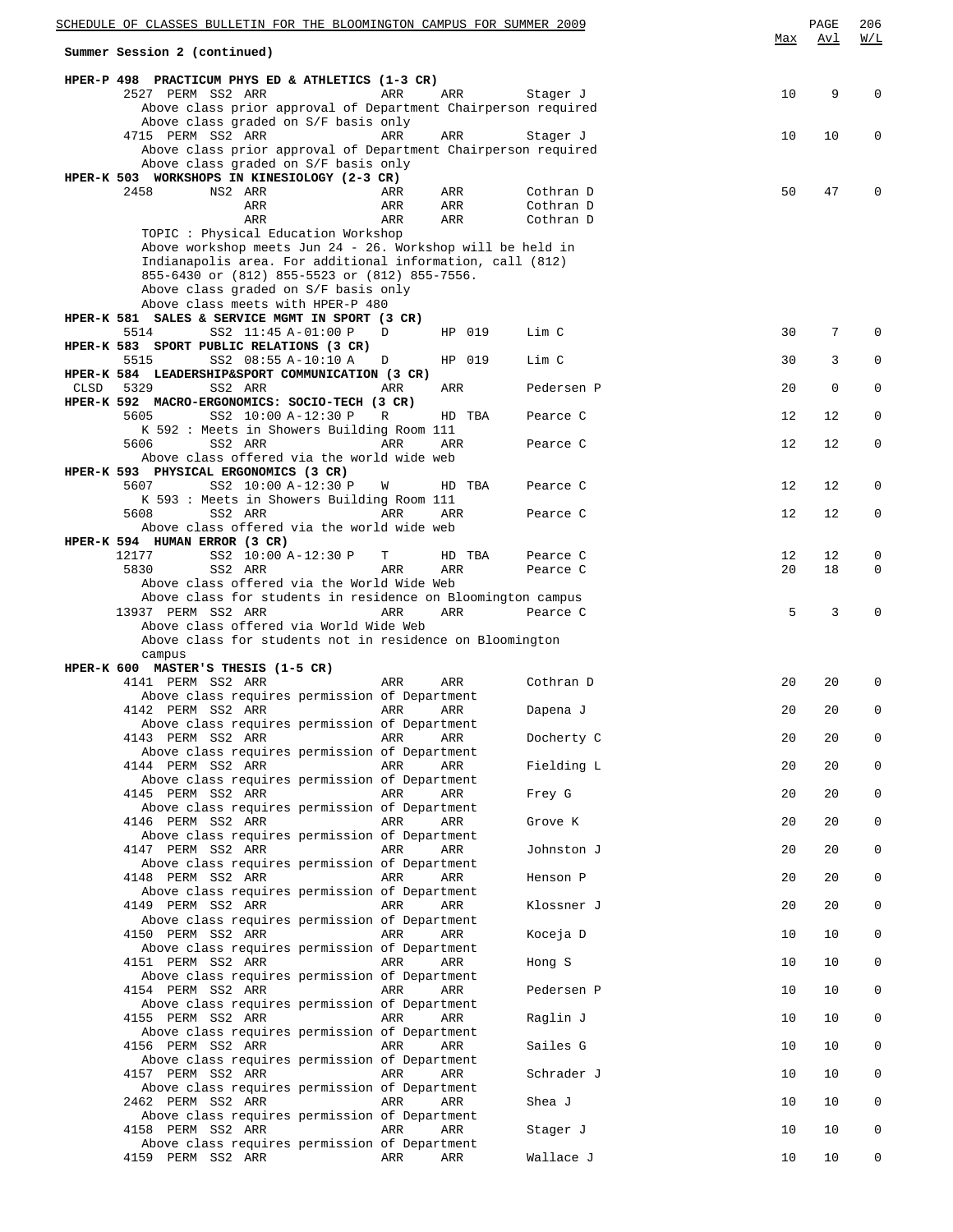| SCHEDULE OF CLASSES BULLETIN FOR THE BLOOMINGTON CAMPUS FOR SUMMER 2009 |  |                                                                       |     |     | PAGE            | 207 |            |                   |
|-------------------------------------------------------------------------|--|-----------------------------------------------------------------------|-----|-----|-----------------|-----|------------|-------------------|
| Summer Session 2 (continued)                                            |  |                                                                       |     |     |                 | Max | <u>Avl</u> | $\underline{W/L}$ |
|                                                                         |  | Above class requires permission of Department                         |     |     |                 |     |            |                   |
|                                                                         |  | 5516 PERM SS2 ARR                                                     | ARR | ARR | Lim C           | 10  | 10         | 0                 |
|                                                                         |  | Above class requires permission of Department                         |     |     |                 |     |            |                   |
|                                                                         |  | 5701 PERM SS2 ARR                                                     | ARR | ARR | Mickleborough T | 10  | 10         | 0                 |
|                                                                         |  | Above class requires permission of Department                         |     |     |                 |     |            |                   |
|                                                                         |  | HPER-K 601 READINGS IN PHYSICAL EDUCATION (1-5 CR)                    |     |     |                 |     |            |                   |
|                                                                         |  | 4178 PERM SS2 ARR                                                     | ARR | ARR | Cothran D       | 20  | 20         | 0                 |
|                                                                         |  | $K$ 601 : P - Graduate GPA of at least 3.0                            |     |     |                 |     |            |                   |
|                                                                         |  | K 601 : Authorization of Chairperson required<br>4179 PERM SS2 ARR    | ARR | ARR | Dapena J        | 20  | 18         | 0                 |
|                                                                         |  | K 601 : P - Graduate GPA of at least 3.0                              |     |     |                 |     |            |                   |
|                                                                         |  | K 601 : Authorization of Chairperson required                         |     |     |                 |     |            |                   |
|                                                                         |  | 4180 PERM SS2 ARR                                                     | ARR | ARR | Docherty C      | 20  | 20         | 0                 |
|                                                                         |  | K 601 : P - Graduate GPA of at least 3.0                              |     |     |                 |     |            |                   |
|                                                                         |  | K 601 : Authorization of Chairperson required                         |     |     |                 |     |            |                   |
|                                                                         |  | 4181 PERM SS2 ARR                                                     | ARR | ARR | Fielding L      | 20  | 20         | 0                 |
|                                                                         |  | K 601 : P - Graduate GPA of at least 3.0                              |     |     |                 |     |            |                   |
|                                                                         |  | K 601: Authorization of Chairperson required<br>4182 PERM SS2 ARR     | ARR | ARR | Frey G          | 20  | 20         | 0                 |
|                                                                         |  | $K$ 601 : P - Graduate GPA of at least 3.0                            |     |     |                 |     |            |                   |
|                                                                         |  | K 601 : Authorization of Chairperson required                         |     |     |                 |     |            |                   |
|                                                                         |  | 4183 PERM SS2 ARR                                                     | ARR | ARR | Grove K         | 20  | 20         | 0                 |
|                                                                         |  | K 601 : P - Graduate GPA of at least 3.0                              |     |     |                 |     |            |                   |
|                                                                         |  | K 601 : Authorization of Chairperson required                         |     |     |                 |     |            |                   |
|                                                                         |  | 4184 PERM SS2 ARR                                                     | ARR | ARR | Henson P        | 20  | 20         | $\mathbf 0$       |
|                                                                         |  | K 601 : P - Graduate GPA of at least 3.0                              |     |     |                 |     |            |                   |
|                                                                         |  | K 601 : Authorization of Chairperson required                         |     |     |                 |     |            |                   |
|                                                                         |  | 4185 PERM SS2 ARR<br>K 601 : P - Graduate GPA of at least 3.0         | ARR | ARR | Klossner J      | 20  | 20         | 0                 |
|                                                                         |  | K 601 : Authorization of Chairperson required                         |     |     |                 |     |            |                   |
|                                                                         |  | 4186 PERM SS2 ARR                                                     | ARR | ARR | Koceja D        | 20  | 20         | 0                 |
|                                                                         |  | $K$ 601 : P - Graduate GPA of at least 3.0                            |     |     |                 |     |            |                   |
|                                                                         |  | K 601 : Authorization of Chairperson required                         |     |     |                 |     |            |                   |
|                                                                         |  | 4187 PERM SS2 ARR                                                     | ARR | ARR | Hong S          | 20  | 20         | 0                 |
|                                                                         |  | K 601 : P - Graduate GPA of at least 3.0                              |     |     |                 |     |            |                   |
|                                                                         |  | K 601 : Authorization of Chairperson required                         |     |     |                 |     |            |                   |
|                                                                         |  | 4189 PERM SS2 ARR                                                     | ARR | ARR | Mickleborough T | 20  | 20         | 0                 |
|                                                                         |  | K 601 : P - Graduate GPA of at least 3.0                              |     |     |                 |     |            |                   |
|                                                                         |  | K 601 : Authorization of Chairperson required<br>4190 PERM SS2 ARR    | ARR | ARR | Pedersen P      | 20  | 20         | 0                 |
|                                                                         |  | K 601 : P - Graduate GPA of at least 3.0                              |     |     |                 |     |            |                   |
|                                                                         |  | K 601: Authorization of Chairperson required                          |     |     |                 |     |            |                   |
|                                                                         |  | 4191 PERM SS2 ARR                                                     | ARR | ARR | Raglin J        | 20  | 20         | 0                 |
|                                                                         |  | $K$ 601 : P - Graduate GPA of at least 3.0                            |     |     |                 |     |            |                   |
|                                                                         |  | K 601 : Authorization of Chairperson required                         |     |     |                 |     |            |                   |
|                                                                         |  | 4192 PERM SS2 ARR ARR ARR ARR                                         |     |     | Sailes G        | 20  | 20         | 0                 |
|                                                                         |  | $K$ 601 : P - Graduate GPA of at least 3.0                            |     |     |                 |     |            |                   |
|                                                                         |  | K 601 : Authorization of Chairperson required<br>4193 PERM SS2 ARR    | ARR | ARR | Schrader J      | 20  | 20         | 0                 |
|                                                                         |  | $K$ 601 : P - Graduate GPA of at least 3.0                            |     |     |                 |     |            |                   |
|                                                                         |  | K 601 : Authorization of Chairperson required                         |     |     |                 |     |            |                   |
|                                                                         |  | 2464 PERM SS2 ARR                                                     | ARR | ARR | Shea J          | 20  | 20         | 0                 |
|                                                                         |  | K 601 : P - Graduate GPA of at least 3.0                              |     |     |                 |     |            |                   |
|                                                                         |  | K 601 : Prior approval of Chairperson required                        |     |     |                 |     |            |                   |
|                                                                         |  | 4194 PERM SS2 ARR                                                     | ARR | ARR | Stager J        | 20  | 20         | 0                 |
|                                                                         |  | $K$ 601 : P - Graduate GPA of at least 3.0                            |     |     |                 |     |            |                   |
|                                                                         |  | K 601 : Authorization of Chairperson required                         | ARR |     |                 |     |            |                   |
|                                                                         |  | 4195 PERM SS2 ARR<br>K 601 : P - Graduate GPA of at least 3.0         |     | ARR | Wallace J       | 20  | 20         | 0                 |
|                                                                         |  | K 601 : Authorization of Chairperson required                         |     |     |                 |     |            |                   |
|                                                                         |  | 5066 PERM SS2 ARR                                                     | ARR | ARR | Johnston J      | 10  | 10         | 0                 |
|                                                                         |  | $K$ 601 : P - Graduate GPA of at least 3.0                            |     |     |                 |     |            |                   |
|                                                                         |  | K 601 : Authorization of Chairperson required                         |     |     |                 |     |            |                   |
|                                                                         |  | 5517 PERM SS2 ARR                                                     | ARR | ARR | Lim C           | 20  | 20         | 0                 |
|                                                                         |  | K 601 : P - Graduate GPA of at least 3.0                              |     |     |                 |     |            |                   |
|                                                                         |  | K 601 : Authorization of Chairperson required                         |     |     |                 |     |            |                   |
|                                                                         |  | HPER-K 602 INDEPENDENT STUDY & RESEARCH (1-5 CR)<br>4215 PERM SS2 ARR |     |     |                 | 20  |            |                   |
|                                                                         |  | $K$ 602 : P - Graduate GPA of 3.0 or better                           | ARR | ARR | Cothran D       |     | 18         | 0                 |
|                                                                         |  | K 602 : Authorization of Chairperson required                         |     |     |                 |     |            |                   |
|                                                                         |  | 4216 PERM SS2 ARR                                                     | ARR | ARR | Dapena J        | 20  | 20         | 0                 |
|                                                                         |  | $K$ 602 : P - Graduate GPA of 3.0 or better                           |     |     |                 |     |            |                   |
|                                                                         |  | K 602 : Authorization of Chairperson required                         |     |     |                 |     |            |                   |
|                                                                         |  | 4217 PERM SS2 ARR                                                     | ARR | ARR | Docherty C      | 20  | 20         | 0                 |
|                                                                         |  | $K$ 602 : P - Graduate GPA of 3.0 or better                           |     |     |                 |     |            |                   |
|                                                                         |  | K 602 : Authorization of Chairperson required                         |     |     |                 |     |            |                   |
|                                                                         |  | 4218 PERM SS2 ARR<br>$K$ 602 : P - Graduate GPA of 3.0 or better      | ARR | ARR | Fielding L      | 20  | 20         | 0                 |
|                                                                         |  | K 602 : Authorization of Chairperson required                         |     |     |                 |     |            |                   |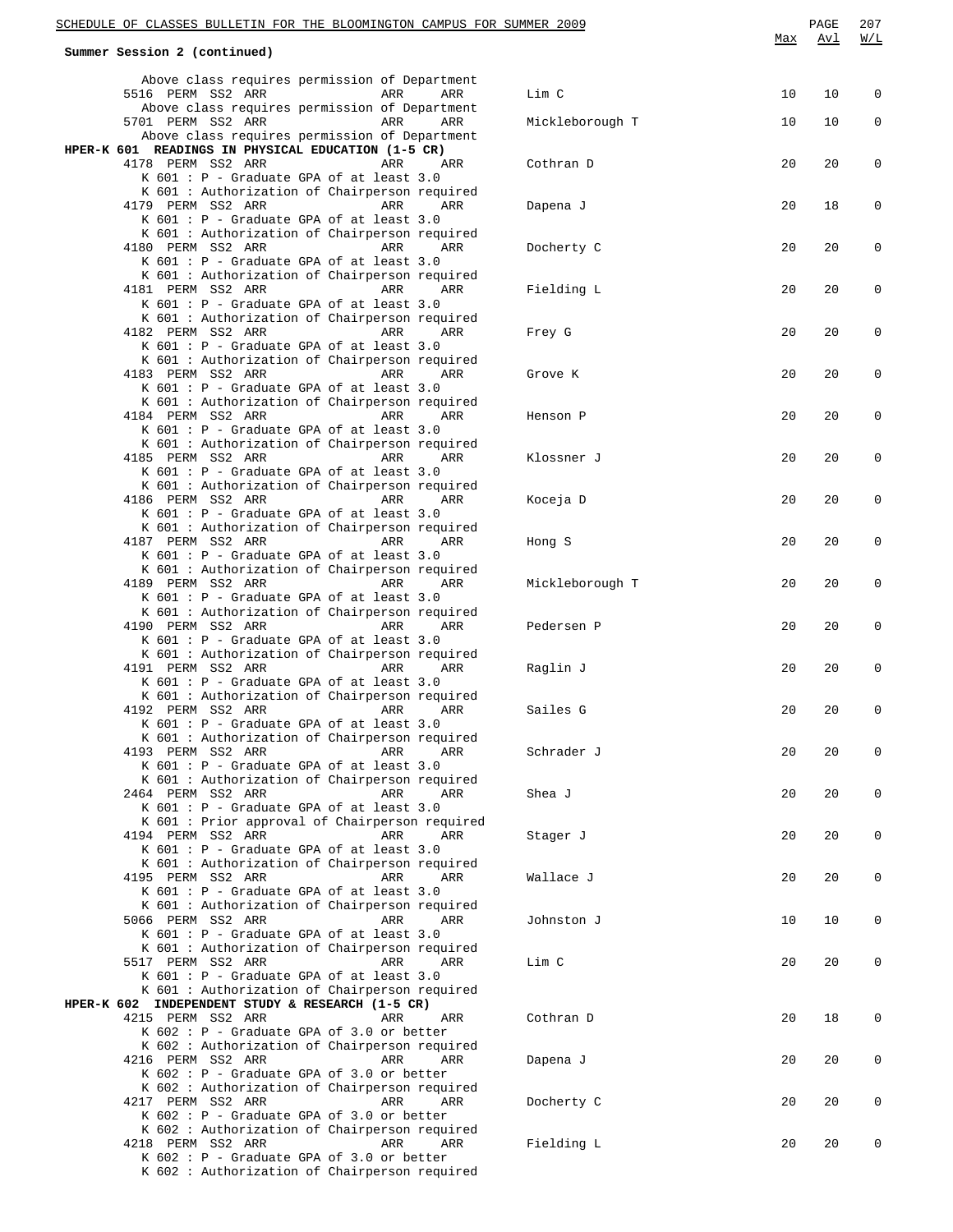| SCHEDULE OF CLASSES BULLETIN FOR THE BLOOMINGTON CAMPUS FOR SUMMER 2009                                                                                                                                       |            |            |             |
|---------------------------------------------------------------------------------------------------------------------------------------------------------------------------------------------------------------|------------|------------|-------------|
| Summer Session 2 (continued)                                                                                                                                                                                  | <u>Max</u> | <u>Avl</u> | W/L         |
| 4219 PERM SS2 ARR<br>ARR<br>ARR<br>Frey G<br>K 602 : P - Graduate GPA of 3.0 or better                                                                                                                        | 20         | 20         | $\mathbf 0$ |
| K 602 : Authorization of Chairperson required<br>4220 PERM SS2 ARR<br>ARR<br>ARR<br>Grove K<br>K 602 : P - Graduate GPA of 3.0 or better                                                                      | 20         | 20         | 0           |
| K 602 : Authorization of Chairperson required<br>4221 PERM SS2 ARR<br>ARR<br>ARR<br>Henson P<br>K 602 : P - Graduate GPA of 3.0 or better                                                                     | 20         | 19         | 0           |
| K 602 : Authorization of Chairperson required<br>4222 PERM SS2 ARR<br>ARR<br>ARR<br>Klossner J<br>K 602 : P - Graduate GPA of 3.0 or better                                                                   | 20         | 20         | 0           |
| K 602 : Authorization of Chairperson required<br>4223 PERM SS2 ARR<br><b>ARR</b><br>ARR<br>Koceja D<br>K 602 : P - Graduate GPA of 3.0 or better                                                              | 20         | 20         | 0           |
| K 602 : Authorization of Chairperson required<br>4224 PERM SS2 ARR<br>ARR<br>ARR<br>Hong S<br>K 602 : P - Graduate GPA of 3.0 or better                                                                       | 20         | 20         | 0           |
| K 602 : Authorization of Chairperson required<br>4227 PERM SS2 ARR<br>ARR<br>ARR<br>Pedersen P<br>K 602 : P - Graduate GPA of 3.0 or better                                                                   | 20         | 20         | 0           |
| K 602 : Authorization of Chairperson required<br>4228 PERM SS2 ARR<br>ARR<br>ARR<br>Raglin J<br>K 602 : P - Graduate GPA of 3.0 or better                                                                     | 20         | 20         | 0           |
| K 602 : Authorization of Chairperson required<br>4229 PERM SS2 ARR<br><b>ARR</b><br>ARR<br>Sailes G<br>K 602 : P - Graduate GPA of 3.0 or better                                                              | 30         | 30         | 0           |
| K 602 : Authorization of Chairperson required<br>4230 PERM SS2 ARR<br>ARR<br>ARR<br>Schrader J<br>K 602 : P - Graduate GPA of 3.0 or better                                                                   | 30         | 30         | 0           |
| K 602 : Authorization of Chairperson required<br>2466 PERM SS2 ARR<br>ARR<br>ARR<br>Shea J<br>K 602 : P - Graduate GPA of 3.0 or better                                                                       | 10         | 10         | $\mathbf 0$ |
| K 602 : Prior approval of Chairperson required<br>4231 PERM SS2 ARR<br>ARR<br>ARR<br>Stager J<br>K 602 : P - Graduate GPA of 3.0 or better                                                                    | 30         | 29         | 0           |
| K 602 : Authorization of Chairperson required<br>4232 PERM SS2 ARR<br><b>ARR</b><br>ARR<br>Wallace J<br>K 602 : P - Graduate GPA of 3.0 or better                                                             | 30         | 30         | 0           |
| K 602 : Authorization of Chairperson required<br>SS2 ARR<br>5068<br>ARR<br>ARR<br>Johnston J<br>K 602 : P - Graduate GPA of 3.0 or better                                                                     | 10         | 10         | 0           |
| K 602 : Authorization of Chairperson required<br>5518 PERM SS2 ARR<br>ARR<br>ARR<br>Lim C<br>K 602 : P - Graduate GPA of 3.0 or better                                                                        | 30         | 30         | 0           |
| K 602 : Authorization of Chairperson required<br>5597 PERM SS2 ARR<br><b>Example 2</b> ARR<br>ARR<br>Pearce C<br>$K$ 602 : P - Graduate GPA of 3.0 or better<br>Above class requires permission of Department | 12         | 12         |             |
| Above class offered via World Wide Web<br>5703 PERM SS2 ARR<br>Mickleborough T<br>ARR<br>ARR<br>$K$ 602 : P - Graduate GPA of 3.0 or better                                                                   | 30         | 30         | 0           |
| Above class requires permission of Department<br>14505 PERM SS2 ARR<br>ARR<br>Shea J<br>ARR<br>K 602 : P - Graduate GPA of 3.0 or better                                                                      | 10         | 9          | 0           |
| K 602 : Authorization of chairperson required<br>HPER-K 603 PRACT IN PHYSICAL EDUCATION (1-3 CR)                                                                                                              |            |            |             |
| 4237 PERM SS2 ARR<br>ARR<br>Cothran D<br>ARR<br>K 603 : P - Graduate GPA of at least 3.0<br>Above class requires permission of Department                                                                     | 20         | 20         | 0           |
| 4238 PERM SS2 ARR<br>ARR<br>ARR<br>Dapena J<br>K 603 : P - Graduate GPA of at least 3.0<br>Above class requires permission of Department                                                                      | 20         | 20         | 0           |
| 4239 PERM SS2 ARR<br>ARR<br>Docherty C<br>ARR<br>K 603 : P - Graduate GPA of at least 3.0<br>Above class requires permission of Department                                                                    | 20         | 20         | 0           |
| 4240 PERM SS2 ARR<br>ARR<br>ARR<br>Fielding L<br>$K$ 603 : P - Graduate GPA of at least 3.0                                                                                                                   | 20         | 20         | 0           |
| Above class requires permission of Department<br>2468 PERM SS2 ARR<br>ARR<br>ARR<br>Frey G<br>K 603 : P - Graduate GPA of at least 3.0                                                                        | 20         | 20         | 0           |
| Above class requires permission of Department<br>4241 PERM SS2 ARR<br>ARR<br>Grove K<br>ARR<br>$K$ 603 : P - Graduate GPA of at least 3.0                                                                     | 20         | 20         | 0           |
| Above class requires permission of Department<br>4242 PERM SS2 ARR<br>ARR<br>ARR<br>Henson P<br>K 603 : P - Graduate GPA of at least 3.0                                                                      | 20         | 18         | 0           |
| Above class requires permission of Department<br>4243 PERM SS2 ARR<br>ARR<br>ARR<br>Klossner J<br>K 603 : P - Graduate GPA of at least 3.0                                                                    | 20         | 20         | 0           |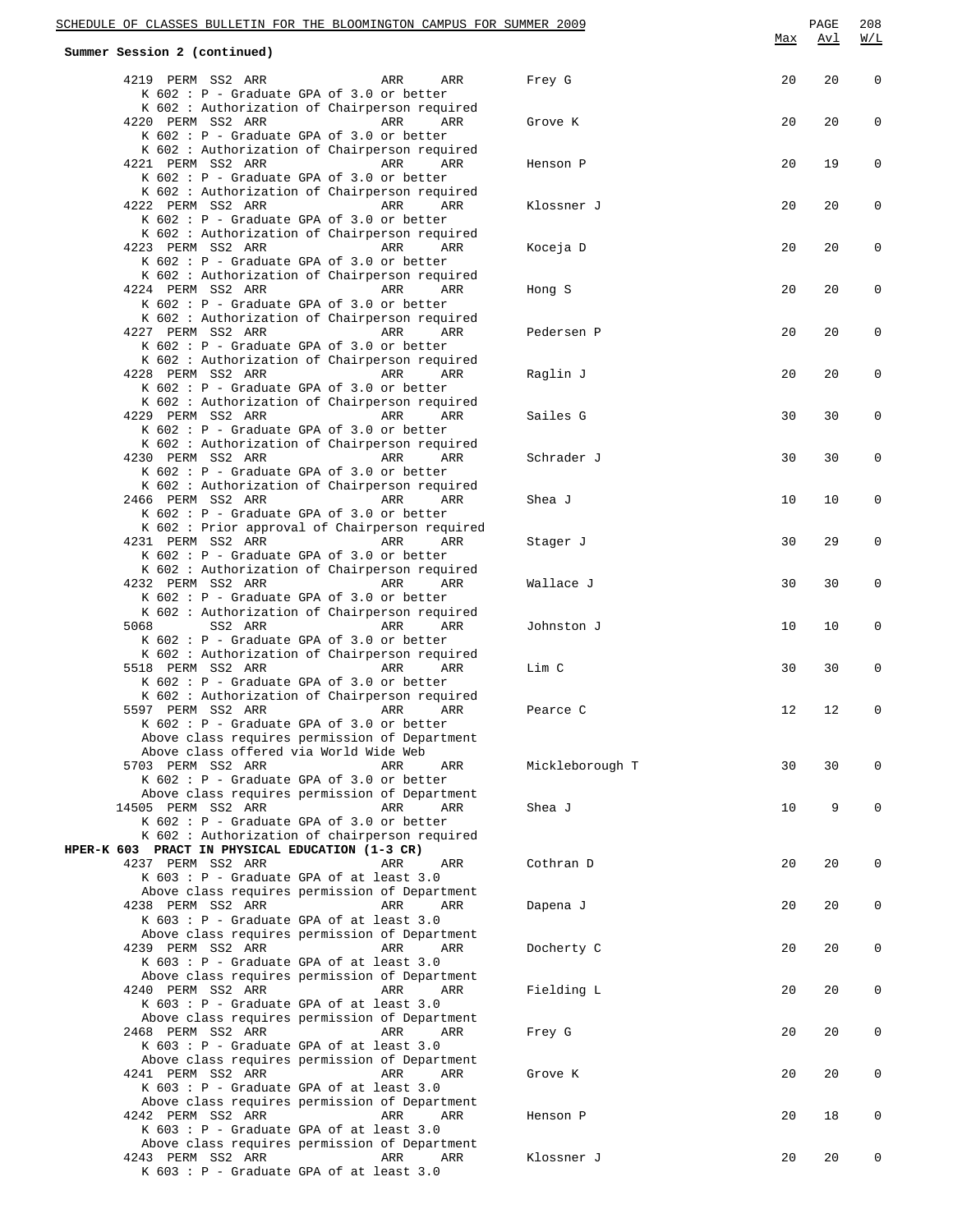| SCHEDULE OF CLASSES BULLETIN FOR THE BLOOMINGTON CAMPUS FOR SUMMER 2009                                                                                                              |     |            |              |
|--------------------------------------------------------------------------------------------------------------------------------------------------------------------------------------|-----|------------|--------------|
| Summer Session 2 (continued)                                                                                                                                                         | Max | <u>Avl</u> | W/L          |
| Above class requires permission of Department<br>4244 PERM SS2 ARR<br>ARR<br>ARR<br>Koceja D<br>K 603 : P - Graduate GPA of at least 3.0                                             | 20  | 20         | $\mathbf 0$  |
| Above class requires permission of Department<br>4245 PERM SS2 ARR<br>ARR<br>ARR<br>Hong S<br>K 603 : P - Graduate GPA of at least 3.0                                               | 20  | 20         | 0            |
| Above class requires permission of Department<br>4246 PERM SS2 ARR<br>ARR<br>ARR<br>Mickleborough T<br>K 603 : P - Graduate GPA of at least 3.0                                      | 20  | 20         | 0            |
| Above class requires permission of Department<br>4248 PERM SS2 ARR<br><b>Example 20</b> ARR<br>ARR<br>Pedersen P<br>K 603 : P - Graduate GPA of at least 3.0                         | 20  | 20         | 0            |
| Above class requires permission of Department<br>4249 PERM SS2 ARR<br>ARR<br>ARR<br>Raglin J<br>K 603 : P - Graduate GPA of at least 3.0                                             | 20  | 20         | 0            |
| Above class requires permission of Department<br>4250 PERM SS2 ARR<br>ARR<br>ARR<br>Sailes G<br>K 603 : P - Graduate GPA of at least 3.0                                             | 20  | 20         | 0            |
| Above class requires permission of Department<br>4251 PERM SS2 ARR<br>ARR<br>Schrader J<br>ARR<br>K 603 : P - Graduate GPA of at least 3.0                                           | 20  | 20         | 0            |
| Above class requires permission of Department<br>2467 PERM SS2 ARR<br>ARR<br>ARR<br>Shea J<br>K 603 : P - Graduate GPA of at least 3.0                                               | 20  | 20         | 0            |
| Above class requires permission of Department<br>4252 PERM SS2 ARR<br>ARR<br>ARR<br>Stager J<br>K 603 : P - Graduate GPA of at least 3.0                                             | 20  | 20         | 0            |
| Above class requires permission of Department<br>4253 PERM SS2 ARR<br>ARR<br>ARR<br>Wallace J<br>K 603 : P - Graduate GPA of at least 3.0                                            | 20  | 20         | 0            |
| Above class requires permission of Department<br>5328 PERM SS2 ARR<br>ARR<br>ARR<br>Johnston J<br>K 603 : P - Graduate GPA of at least 3.0                                           | 20  | 20         | 0            |
| Above class requires permission of Department<br>HPER-K 604 INTERNSHIP IN KINESIOLOGY (2-8 CR)                                                                                       |     |            |              |
| 4272 PERM SS2 ARR<br>ARR<br>ARR<br>Cothran D<br>K 604 : P - Graduate GPA of at least 3.0<br>Above class requires permission of Department                                            | 20  | 20         | 0            |
| Above class graded on S/F basis only<br>4273 PERM SS2 ARR<br>ARR<br>ARR<br>Dapena J<br>K 604 : P - Graduate GPA of at least 3.0                                                      | 20  | 20         | 0            |
| Above class requires permission of Department<br>Above class graded on S/F basis only<br>4274 PERM SS2 ARR<br>ARR<br>ARR<br>Docherty C                                               | 20  | 20         | $\mathbf 0$  |
| K 604 : P - Graduate GPA of at least 3.0<br>Above class requires permission of Department<br>Above class graded on S/F basis only                                                    |     |            |              |
| 4275 PERM SS2 ARR<br>ARR<br>ARR<br>Fielding L<br>K $604$ : P - Graduate GPA of at least 3.0<br>Above class requires permission of Department                                         | 20  | 20         | 0            |
| Above class graded on S/F basis only<br>4276 PERM SS2 ARR<br>ARR<br>Frey G<br>ARR<br>K 604 : P - Graduate GPA of at least 3.0                                                        | 20  | 20         | $\mathbf{0}$ |
| Above class requires permission of Department<br>Above class graded on S/F basis only<br>4277 PERM SS2 ARR<br>ARR<br>Grove K<br>ARR<br>K $604$ : P - Graduate GPA of at least 3.0    | 20  | 20         | $\mathbf{0}$ |
| Above class requires permission of Department<br>Above class graded on S/F basis only<br>4278 PERM SS2 ARR<br>ARR<br>Henson P<br>ARR                                                 | 20  | 20         | $\mathbf{0}$ |
| K $604$ : P - Graduate GPA of at least 3.0<br>Above class requires permission of Department<br>Above class graded on S/F basis only                                                  |     |            |              |
| 4279 PERM SS2 ARR<br>ARR<br>Klossner J<br>ARR<br>K 604 : P - Graduate GPA of at least 3.0<br>Above class requires permission of Department                                           | 20  | 20         | $\mathbf{0}$ |
| Above class graded on S/F basis only<br>4280 PERM SS2 ARR<br>ARR<br>Koceja D<br>ARR<br>K $604$ : P - Graduate GPA of at least 3.0<br>Above class requires permission of Department   | 20  | 20         | $\mathbf{0}$ |
| Above class graded on S/F basis only<br>4281 PERM SS2 ARR<br>ARR<br>Hong S<br>ARR<br>K $604$ : P - Graduate GPA of at least 3.0                                                      | 20  | 20         | $\mathbf{0}$ |
| Above class requires permission of Department<br>Above class graded on S/F basis only<br>4284 PERM SS2 ARR<br>ARR<br>Pedersen P<br>ARR<br>K $604$ : P - Graduate GPA of at least 3.0 | 20  | 20         | 0            |
| Above class requires permission of Department                                                                                                                                        |     |            |              |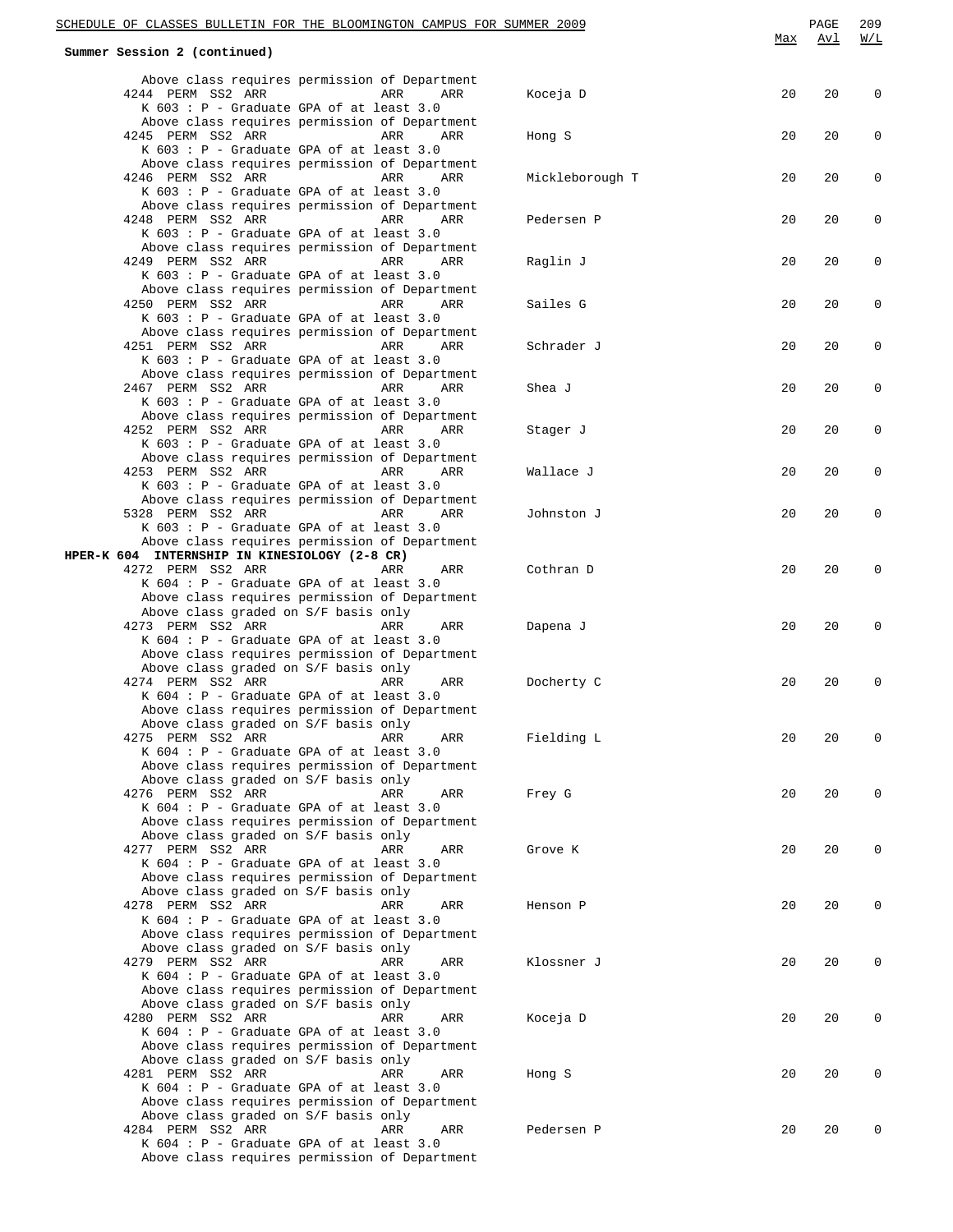| SCHEDULE OF CLASSES BULLETIN FOR THE BLOOMINGTON CAMPUS FOR SUMMER 2009                                                                                                                                                                   |            | PAGE     | 210         |
|-------------------------------------------------------------------------------------------------------------------------------------------------------------------------------------------------------------------------------------------|------------|----------|-------------|
| Summer Session 2 (continued)                                                                                                                                                                                                              | <u>Max</u> | Avl      | W/L         |
| Above class graded on S/F basis only<br>4285 PERM SS2 ARR<br>Raglin J<br>ARR<br>ARR<br>K 604 : P - Graduate GPA of at least 3.0                                                                                                           | 20         | 20       | 0           |
| Above class requires permission of Department<br>Above class graded on S/F basis only<br>4286 PERM SS2 ARR<br>Sailes G<br>ARR<br>ARR<br>$K$ 604 : P - Graduate GPA of at least 3.0                                                        | 20         | 20       | 0           |
| Above class requires permission of Department<br>Above class graded on S/F basis only<br>4287 PERM SS2 ARR<br>ARR<br>ARR<br>Schrader J<br>K $604$ : P - Graduate GPA of at least 3.0                                                      | 20         | 20       | 0           |
| Above class requires permission of Department<br>Above class graded on S/F basis only<br>2470 PERM SS2 ARR<br>ARR<br>ARR<br>Shea J<br>K 604 : P - Graduate GPA of at least 3.0                                                            | 20         | 19       | 0           |
| Above class requires permission of Department<br>Above class graded on S/F basis only<br>4288 PERM SS2 ARR<br>ARR<br>ARR<br>Stager J<br>K 604 : P - Graduate GPA of at least 3.0<br>Above class requires permission of Department         | 20         | 20       | 0           |
| Above class graded on S/F basis only<br>4289 PERM SS2 ARR<br>ARR<br>ARR<br>Wallace J<br>K 604 : P - Graduate GPA of at least 3.0<br>Above class requires permission of Department                                                         | 20         | 20       | 0           |
| Above class graded on S/F basis only<br>5107 PERM SS2 ARR<br>ARR<br>ARR<br>Johnston J<br>K 604 : P - Graduate GPA of at least 3.0                                                                                                         | 20         | 20       | 0           |
| Above class requires permission of Department<br>Above class graded on S/F basis only<br>5519 PERM SS2 ARR<br>Lim C<br>ARR<br>ARR<br>K 604 : P - Graduate GPA of 3.0 or better                                                            | 20         | 20       | 0           |
| Above class requires permission of Department<br>Above class graded on S/F basis only<br>5707 PERM SS2 ARR<br>ARR<br>ARR<br>Mickleborough T<br>K 604 : P - Graduate GPA of 3.0 or better<br>Above class requires permission of Department | 10         | 10       | 0           |
| Above class graded on S/F basis only<br>14578 PERM SS2 ARR<br>ARR<br>ARR<br>Henson P<br>$K$ 604 : P - Graduate GPA of at least 3.0<br>Above class requires permission of Department                                                       | 3          | 2        | $\mathbf 0$ |
| Above class graded on S/F basis only<br>HPER-K 605 INTERNSHIP IN SPORT MANAGEMENT (2-5 CR)<br>2472 PERM SS2 ARR<br>ARR<br>ARR<br>Fielding L<br>K 605 : P - Graduate GPA of at least 3.0                                                   | 30         | 30       | $\mathbf 0$ |
| K 605 : Prior approval of Chairperson required<br>Above class for Sport Management students only<br>Above class for students who are in residence on the<br>Bloomington campus                                                            |            |          |             |
| Above class graded on S/F basis only<br>4737 PERM SS2 ARR<br>Fielding L<br>ARR<br>ARR<br>$K$ 605 : P - Graduate GPA of at least 3.0<br>K 605 : Prior approval of Chairperson required                                                     | 5          | 4        | 0           |
| Above class for students who are NOT in residence on the<br>Bloomington campus<br>Above class graded on S/F basis only                                                                                                                    |            |          |             |
| HPER-K 607 INTERNSHIP IN ERGONOMICS (8 CR)<br>3955 PERM SS2 ARR<br>ARR<br>Pearce C<br>ARR<br>Above class graded on S/F basis only                                                                                                         | 5          | 5        | 0           |
| 5600 PERM SS2 ARR<br>ARR<br>Pearce C<br>ARR<br>Shea J<br>Above class graded on S/F basis only                                                                                                                                             | 12         | 12       | 0           |
| Above class offered via World Wide Web<br>HPER-K 690 SEMINAR IN HUMAN PERFORMANCE (1-3 CR)<br>VT: ERGONOMICS                                                                                                                              | 12         |          | 0           |
| 5594<br>SS2 ARR<br>ARR<br>ARR<br>Shea J<br>VT: ERGONOMICS<br>5595<br>SS2 ARR<br>ARR<br>ARR<br>Shea J                                                                                                                                      | 12         | 12<br>12 | 0           |
| Above class offered via World Wide Web<br>VT: SELECTED TOPICS IN EXER PHYSIO<br>5832<br>CLSD<br>SS2 ARR<br>ARR<br>ARR<br>Stager J<br>TOPIC : Selected Topics in Exercise Physiology                                                       | 1          | 0        | 0           |
| HPER-K 701 READINGS IN HUMAN PERFORMANCE (2-5 CR)<br>4308 PERM SS2 ARR<br>ARR<br>ARR<br>Cothran D<br>K 701 : P - Graduate GPA of 3.0 or better                                                                                            | 10         | 10       | 0           |
| K 701 : Authorization from Chairperson required<br>4309 PERM SS2 ARR<br>ARR<br>Dapena J<br>ARR<br>$K$ 701 : P - Graduate GPA of 3.0 or better<br>K 701 : Authorization from Chairperson required                                          | 10         | 10       | 0           |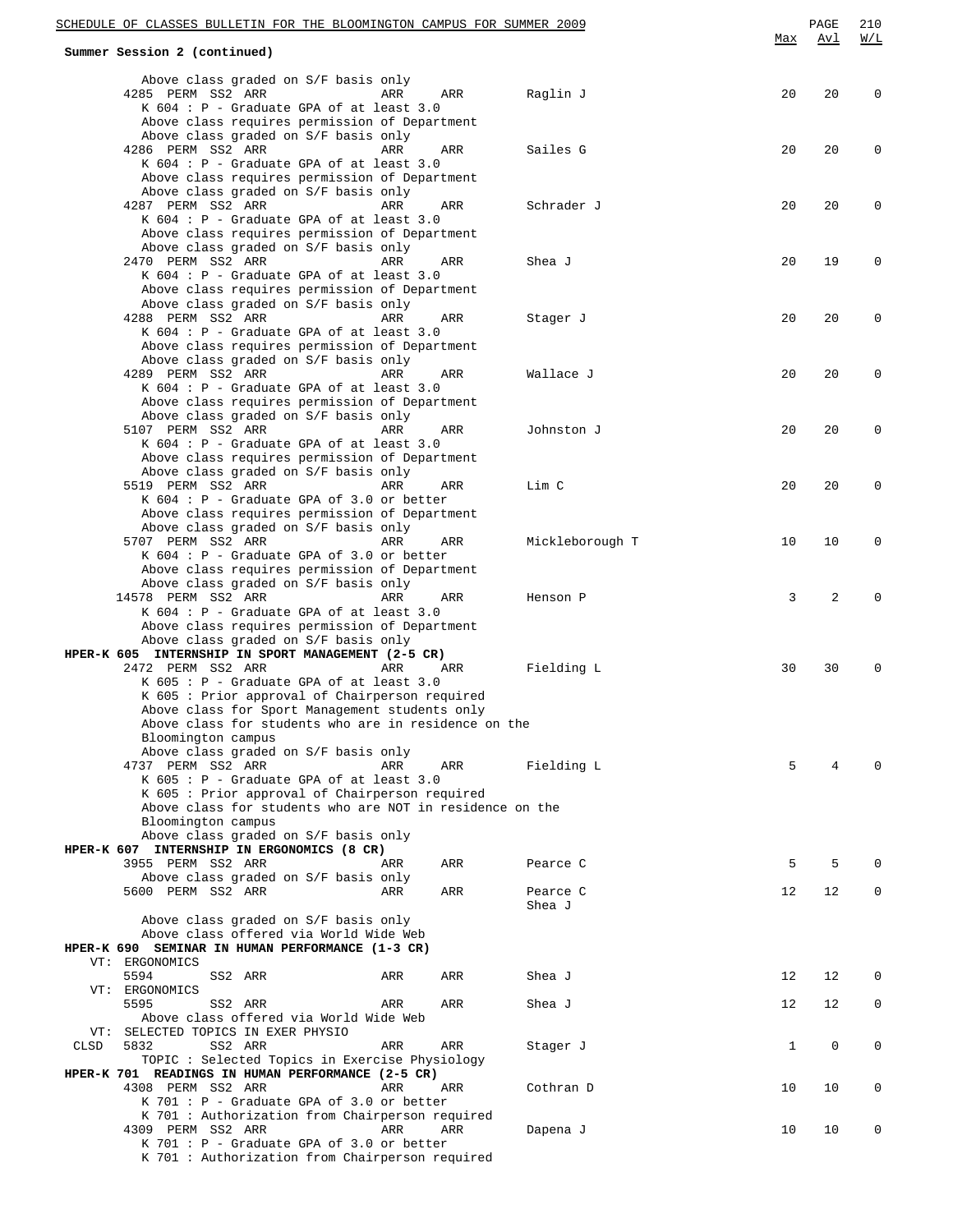|                              | SCHEDULE OF CLASSES BULLETIN FOR THE BLOOMINGTON CAMPUS FOR SUMMER 2009                              |                 | Max | PAGE<br><u>Avl</u> | 211<br><u>W/L</u> |
|------------------------------|------------------------------------------------------------------------------------------------------|-----------------|-----|--------------------|-------------------|
| Summer Session 2 (continued) |                                                                                                      |                 |     |                    |                   |
|                              | 4310 PERM SS2 ARR<br>ARR<br>ARR                                                                      | Docherty C      | 10  | 10                 | $\mathbf 0$       |
|                              | K 701 : P - Graduate GPA of 3.0 or better                                                            |                 |     |                    |                   |
|                              | K 701 : Authorization from Chairperson required<br>4311 PERM SS2 ARR<br>ARR<br>ARR                   | Fielding L      | 10  | 10                 | $\mathbf 0$       |
|                              | K 701 : P - Graduate GPA of 3.0 or better                                                            |                 |     |                    |                   |
|                              | K 701 : Authorization from Chairperson required                                                      |                 |     |                    |                   |
|                              | 4312 PERM SS2 ARR<br>ARR<br>ARR<br>K 701 : P - Graduate GPA of 3.0 or better                         | Frey G          | 10  | 10                 | $\mathbf 0$       |
|                              | K 701 : Authorization from Chairperson required                                                      |                 |     |                    |                   |
|                              | 4313 PERM SS2 ARR<br>ARR<br>ARR                                                                      | Grove K         | 10  | 10                 | 0                 |
|                              | K 701 : P - Graduate GPA of 3.0 or better<br>K 701 : Authorization from Chairperson required         |                 |     |                    |                   |
|                              | 4314 PERM SS2 ARR<br>ARR<br>ARR                                                                      | Johnston J      | 10  | 10                 | 0                 |
|                              | K 701 : P - Graduate GPA of 3.0 or better                                                            |                 |     |                    |                   |
|                              | K 701 : Authorization from Chairperson required<br>4315 PERM SS2 ARR<br>ARR<br>ARR                   | Henson P        | 10  | 10                 | 0                 |
|                              | K 701 : P - Graduate GPA of 3.0 or better                                                            |                 |     |                    |                   |
|                              | K 701 : Authorization from Chairperson required                                                      |                 |     |                    |                   |
|                              | 4316 PERM SS2 ARR<br>ARR<br>ARR                                                                      | Klossner J      | 10  | 10                 | $\mathbf 0$       |
|                              | K 701 : P - Graduate GPA of 3.0 or better<br>K 701 : Authorization from Chairperson required         |                 |     |                    |                   |
|                              | 4317 PERM SS2 ARR<br>ARR<br>ARR                                                                      | Koceja D        | 10  | 9                  | $\mathbf 0$       |
|                              | K 701 : P - Graduate GPA of 3.0 or better                                                            |                 |     |                    |                   |
|                              | K 701 : Authorization from Chairperson required<br>4318 PERM SS2 ARR<br>ARR<br>ARR                   | Hong S          | 10  | 10                 | 0                 |
|                              | K 701 : P - Graduate GPA of 3.0 or better                                                            |                 |     |                    |                   |
|                              | K 701 : Authorization from Chairperson required                                                      |                 |     |                    |                   |
|                              | 4321 PERM SS2 ARR<br>ARR<br>ARR<br>K 701 : P - Graduate GPA of 3.0 or better                         | Pedersen P      | 10  | 9                  | 0                 |
|                              | K 701 : Authorization from Chairperson required                                                      |                 |     |                    |                   |
|                              | 4322 PERM SS2 ARR<br>ARR<br>ARR                                                                      | Raglin J        | 10  | 10                 | $\mathbf 0$       |
|                              | K 701 : P - Graduate GPA of 3.0 or better<br>K 701 : Authorization from Chairperson required         |                 |     |                    |                   |
|                              | 4323 PERM SS2 ARR<br>ARR<br>ARR                                                                      | Sailes G        | 10  | 10                 | 0                 |
|                              | K 701 : P - Graduate GPA of 3.0 or better                                                            |                 |     |                    |                   |
|                              | K 701 : Authorization from Chairperson required                                                      |                 |     |                    |                   |
|                              | 4324 PERM SS2 ARR<br>ARR<br>ARR<br>K 701 : P - Graduate GPA of 3.0 or better                         | Schrader J      | 10  | 10                 | 0                 |
|                              | K 701 : Authorization from Chairperson required                                                      |                 |     |                    |                   |
|                              | 2474 PERM SS2 ARR<br>ARR<br>ARR                                                                      | Shea J          | 10  | 10                 | 0                 |
|                              | K 701 : P - Graduate GPA of 3.0 or better<br>K 701 : Authorization from Chairperson required         |                 |     |                    |                   |
|                              | 4325 PERM SS2 ARR<br>ARR<br>ARR                                                                      | Stager J        | 10  | 10                 | $\mathbf 0$       |
|                              | $K$ 701 : P - Graduate GPA of 3.0 or better                                                          |                 |     |                    |                   |
|                              | K 701 : Authorization from Chairperson required<br>4326 PERM SS2 ARR ARR ARR ARR                     | Wallace J       | 10  | 10                 | 0                 |
|                              | K 701 : P - Graduate GPA of 3.0 or better                                                            |                 |     |                    |                   |
|                              | K 701 : Authorization from Chairperson required                                                      |                 |     |                    |                   |
| 5520                         | SS2 ARR<br>ARR<br>ARR<br>$K$ 701 : P - Graduate GPA of 3.0 or better                                 | Lim C           | 10  | 10                 | 0                 |
|                              | K 701 : Authorization from Chairperson required                                                      |                 |     |                    |                   |
|                              | 5699 PERM SS2 ARR<br>ARR<br>ARR                                                                      | Mickleborough T | 10  | 10                 | 0                 |
|                              | K 701 : P - Graduate GPA of 3.0 or better                                                            |                 |     |                    |                   |
|                              | K 701 : Authorization from Chairperson required<br>HPER-K 702 RESEARCH IN HUMAN PERFORMANCE (2-5 CR) |                 |     |                    |                   |
|                              | 4345 PERM SS2 ARR<br>ARR<br>ARR                                                                      | Cothran D       | 10  | 10                 | 0                 |
|                              | K 702 : P - Graduate GPA of 3.0 or better                                                            |                 |     |                    |                   |
|                              | K 702 : Authorization of Chairperson required<br>4346 PERM SS2 ARR<br>ARR<br>ARR                     | Dapena J        | 10  | 10                 | 0                 |
|                              | K 702 : P - Graduate GPA of 3.0 or better                                                            |                 |     |                    |                   |
|                              | K 702 : Authorization of Chairperson required                                                        |                 |     |                    |                   |
|                              | 4347 PERM SS2 ARR<br>ARR<br>ARR<br>K 702 : P - Graduate GPA of 3.0 or better                         | Docherty C      | 10  | 10                 | 0                 |
|                              | K 702 : Authorization of Chairperson required                                                        |                 |     |                    |                   |
|                              | 4348 PERM SS2 ARR<br>ARR<br>ARR                                                                      | Fielding L      | 10  | 10                 | 0                 |
|                              | K 702 : P - Graduate GPA of 3.0 or better<br>K 702 : Authorization of Chairperson required           |                 |     |                    |                   |
|                              | 4349 PERM SS2 ARR<br>ARR<br>ARR                                                                      | Frey G          | 10  | 10                 | 0                 |
|                              | K 702 : P - Graduate GPA of 3.0 or better                                                            |                 |     |                    |                   |
|                              | K 702 : Authorization of Chairperson required<br>4350 PERM SS2 ARR<br>ARR<br>ARR                     |                 | 10  |                    |                   |
|                              | K 702 : P - Graduate GPA of 3.0 or better                                                            | Grove K         |     | 10                 | 0                 |
|                              | K 702 : Authorization of Chairperson required                                                        |                 |     |                    |                   |
|                              | 4351 PERM SS2 ARR<br>ARR<br>ARR                                                                      | Johnston J      | 10  | 10                 | 0                 |
|                              | K 702 : P - Graduate GPA of 3.0 or better<br>K 702 : Authorization of Chairperson required           |                 |     |                    |                   |
|                              | 4352 PERM SS2 ARR<br>ARR<br>ARR                                                                      | Henson P        | 10  | 10                 | 0                 |
|                              | K 702 : P - Graduate GPA of 3.0 or better                                                            |                 |     |                    |                   |
|                              | K 702 : Authorization of Chairperson required                                                        |                 |     |                    |                   |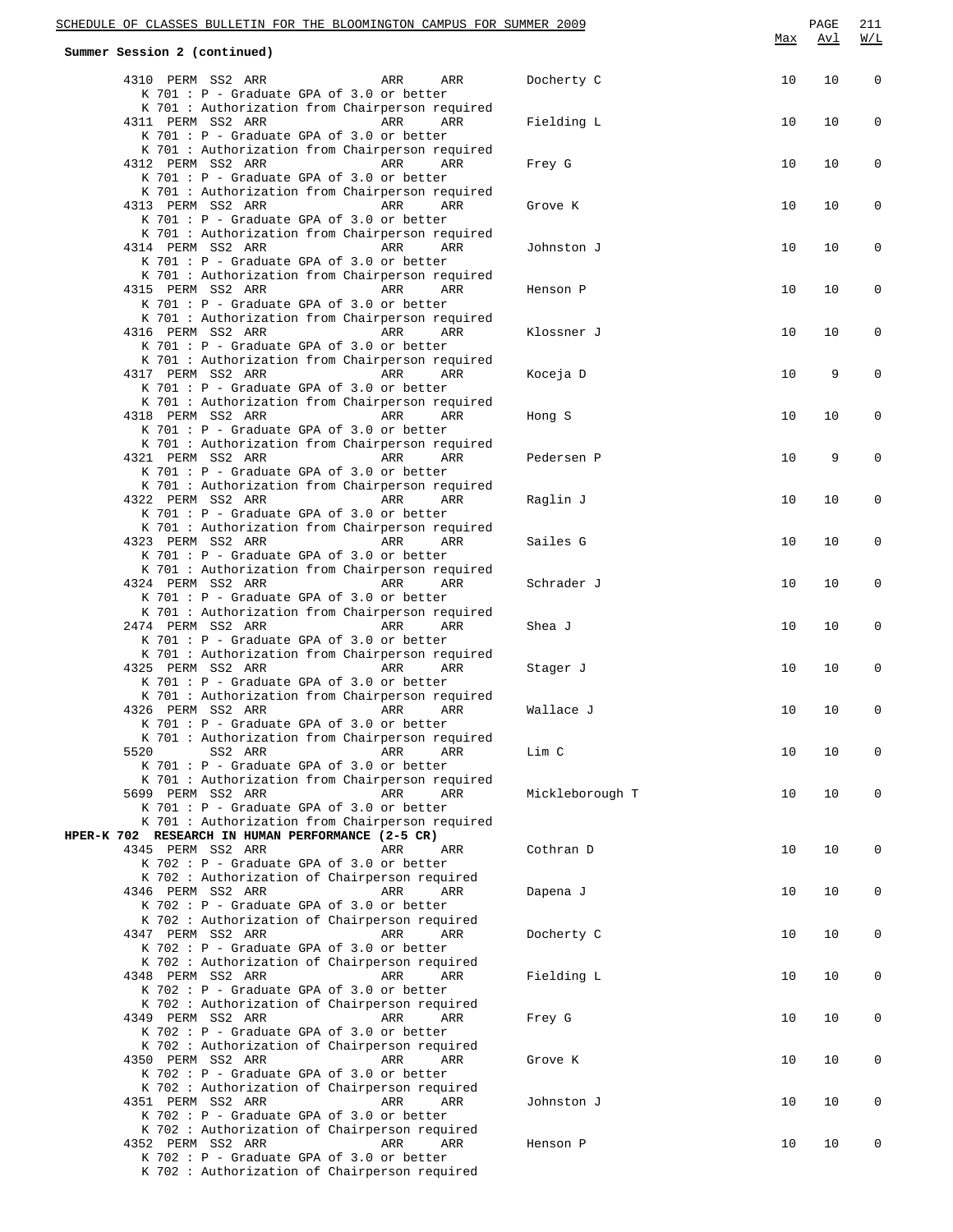|      | SCHEDULE OF CLASSES BULLETIN FOR THE BLOOMINGTON CAMPUS FOR SUMMER 2009<br>Summer Session 2 (continued)                                                          |            |     |                 | Max | PAGE<br><u>Avl</u> | 212<br>W/L |
|------|------------------------------------------------------------------------------------------------------------------------------------------------------------------|------------|-----|-----------------|-----|--------------------|------------|
|      | 4353 PERM SS2 ARR<br>K 702 : P - Graduate GPA of 3.0 or better                                                                                                   | ARR        | ARR | Klossner J      | 10  | 10                 | 0          |
|      | K 702 : Authorization of Chairperson required<br>4354 PERM SS2 ARR<br>K 702 : P - Graduate GPA of 3.0 or better                                                  | ARR        | ARR | Koceja D        | 10  | 9                  | 0          |
|      | K 702 : Authorization of Chairperson required<br>4355 PERM SS2 ARR<br>K 702 : P - Graduate GPA of 3.0 or better<br>K 702 : Authorization of Chairperson required | ARR        | ARR | Hong S          | 10  | 10                 | 0          |
|      | 4358 PERM SS2 ARR<br>K 702 : P - Graduate GPA of 3.0 or better                                                                                                   | <b>ARR</b> | ARR | Pedersen P      | 10  | 8                  | 0          |
|      | K 702 : Authorization of Chairperson required<br>4359 PERM SS2 ARR<br>K 702 : P - Graduate GPA of 3.0 or better                                                  | ARR        | ARR | Raglin J        | 10  | 10                 | 0          |
|      | K 702 : Authorization of Chairperson required<br>4360 PERM SS2 ARR<br>K 702 : P - Graduate GPA of 3.0 or better                                                  | ARR        | ARR | Sailes G        | 10  | 10                 | 0          |
|      | K 702 : Authorization of Chairperson required<br>4361 PERM SS2 ARR<br>K 702 : P - Graduate GPA of 3.0 or better                                                  | ARR        | ARR | Schrader J      | 10  | 10                 | 0          |
|      | K 702 : Authorization of Chairperson required<br>2476 PERM SS2 ARR<br>K 702 : P - Graduate GPA of 3.0 or better                                                  | <b>ARR</b> | ARR | Shea J          | 10  | 10                 | 0          |
|      | K 702 : Authorization of Chairperson required<br>4362 PERM SS2 ARR<br>K 702 : P - Graduate GPA of 3.0 or better                                                  | ARR        | ARR | Stager J        | 10  | 10                 | 0          |
|      | K 702 : Authorization of Chairperson required<br>4363 PERM SS2 ARR<br>K 702 : P - Graduate GPA of 3.0 or better                                                  | ARR        | ARR | Wallace J       | 10  | 10                 | 0          |
| 5521 | K 702 : Authorization of Chairperson required<br>SS2 ARR                                                                                                         | ARR        | ARR | Lim C           | 10  | 10                 | 0          |
|      | K 702 : P - Graduate GPA of 3.0 or better<br>K 702 : Authorization from Chairperson required<br>5705 PERM SS2 ARR<br>K 702 : P - Graduate GPA of 3.0 or better   | <b>ARR</b> | ARR | Mickleborough T | 10  | 10                 | 0          |
|      | K 702 : Authorization of Chairperson required<br>HPER-K 799 PH.D. DISSERTATION (1-30 CR)                                                                         |            |     |                 |     |                    |            |
|      | 4429 PERM SS2 ARR<br>K 799 : Authorization of Chairperson required                                                                                               | ARR        | ARR | Cothran D       | 20  | 19                 | 0          |
|      | 4430 PERM SS2 ARR<br>K 799 : Authorization of Chairperson required                                                                                               | ARR        | ARR | Dapena J        | 20  | 20                 | 0          |
|      | 4431 PERM SS2 ARR                                                                                                                                                | ARR        | ARR | Docherty C      | 20  | 20                 | 0          |
|      | K 799 : Authorization of Chairperson required<br>4432 PERM SS2 ARR                                                                                               | ARR        | ARR | Fielding L      | 20  | 20                 | 0          |
|      | K 799 : Authorization of Chairperson required<br>4433 PERM SS2 ARR                                                                                               | ARR        | ARR | Frey G          | 20  | 20                 | 0          |
|      | K 799 : Authorization of Chairperson required                                                                                                                    |            |     |                 |     |                    |            |
|      | 4434 PERM SS2 ARR<br>K 799 : Authorization of Chairperson required                                                                                               | ARR        | ARR | Grove K         | 20  | 20                 | 0          |
|      | 4435 PERM SS2 ARR<br>K 799 : Authorization of Chairperson required                                                                                               | ARR        | ARR | Johnston J      | 20  | 20                 | 0          |
|      | 4436 PERM SS2 ARR                                                                                                                                                | ARR        | ARR | Henson P        | 20  | 20                 | 0          |
|      | K 799 : Authorization of Chairperson required<br>4437 PERM SS2 ARR                                                                                               | ARR        | ARR | Klossner J      | 20  | 20                 | 0          |
|      | K 799 : Authorization of Chairperson required                                                                                                                    |            |     |                 |     |                    |            |
|      | 4438 PERM SS2 ARR<br>K 799 : Authorization of Chairperson required                                                                                               | ARR        | ARR | Koceja D        | 20  | 19                 | 0          |
|      | 4439 PERM SS2 ARR                                                                                                                                                | ARR        | ARR | Hong S          | 20  | 20                 | 0          |
|      | K 799 : Authorization of Chairperson required<br>4442 PERM SS2 ARR                                                                                               | ARR        | ARR | Pedersen P      | 20  | 17                 | 0          |
|      | K 799 : Authorization of Chairperson required                                                                                                                    |            |     |                 |     |                    |            |
|      | 4443 PERM SS2 ARR<br>K 799 : Authorization of Chairperson required                                                                                               | ARR        | ARR | Raglin J        | 20  | 20                 | 0          |
|      | 4444 PERM SS2 ARR                                                                                                                                                | ARR        | ARR | Sailes G        | 20  | 20                 | 0          |
|      | K 799 : Authorization of Chairperson required<br>4445 PERM SS2 ARR                                                                                               | ARR        | ARR | Schrader J      | 20  | 20                 | 0          |
|      | K 799 : Authorization of Chairperson required                                                                                                                    |            |     |                 |     |                    |            |
|      | 2479 PERM SS2 ARR<br>K 799 : Authorization of Chairperson required                                                                                               | ARR        | ARR | Shea J          | 20  | 17                 | 0          |
|      | 4446 PERM SS2 ARR                                                                                                                                                | ARR        | ARR | Stager J        | 20  | 20                 | 0          |
|      | K 799 : Authorization of Chairperson required<br>4447 PERM SS2 ARR                                                                                               | ARR        | ARR | Wallace J       | 20  | 20                 | 0          |
|      | K 799 : Authorization of Chairperson required                                                                                                                    |            |     |                 |     |                    |            |
|      | 3986 PERM SS2 ARR<br>Above class for students who are NOT in residence on<br>Bloomington campus                                                                  | ARR        | ARR | Shea J          | 10  | 9                  | 0          |
|      | K 799 : Authorization of Chairperson required                                                                                                                    |            |     |                 |     |                    |            |
|      | 4753 PERM SS2 ARR                                                                                                                                                | ARR        | ARR | Wallace J       | 5   | 5                  |            |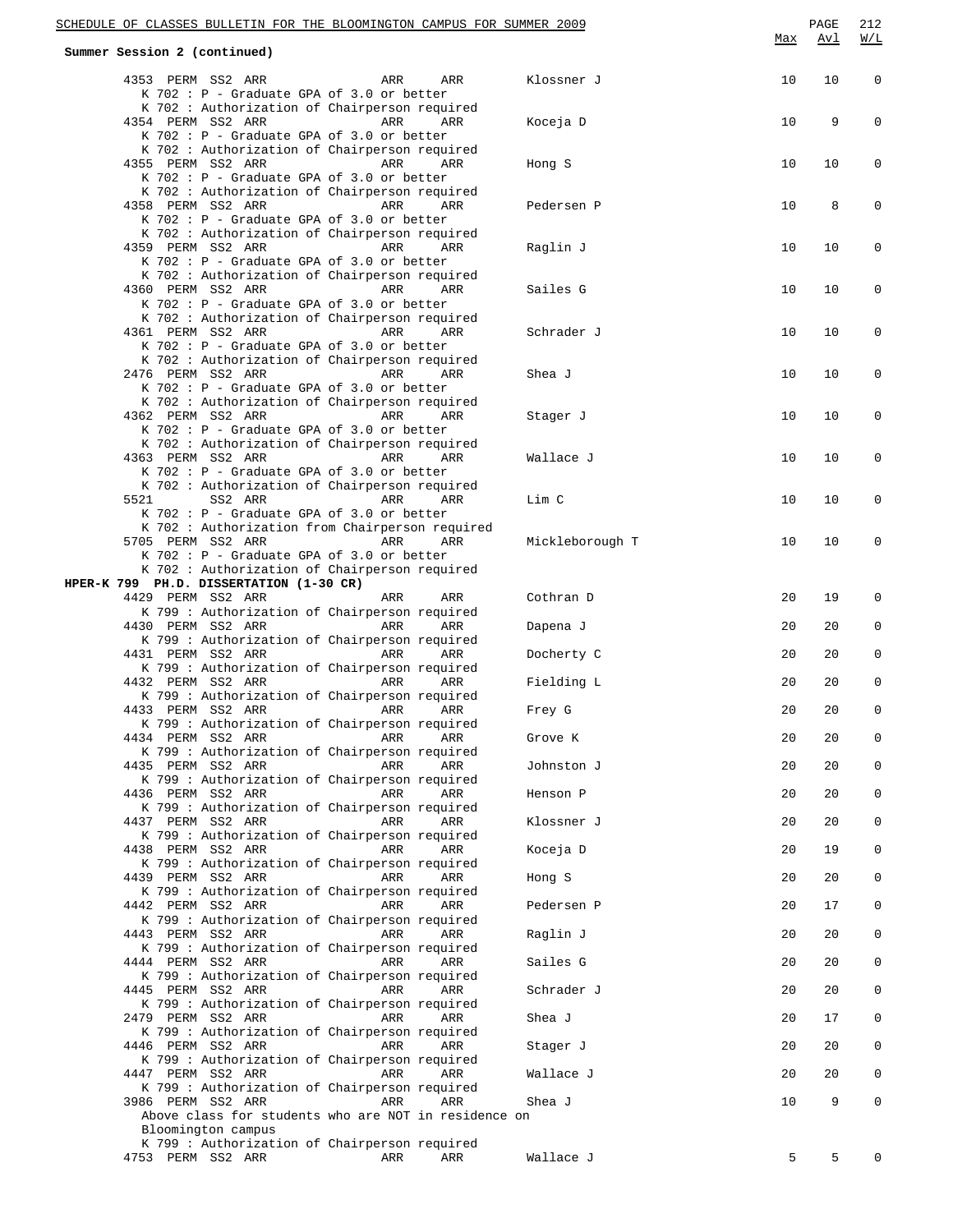| SCHEDULE OF CLASSES BULLETIN FOR THE BLOOMINGTON CAMPUS FOR SUMMER 2009                                                                        | Max    | PAGE<br>Avl | 213<br>W/L |
|------------------------------------------------------------------------------------------------------------------------------------------------|--------|-------------|------------|
| Summer Session 2 (continued)                                                                                                                   |        |             |            |
| Above class for students who are not in residence on<br>Bloomington campus                                                                     |        |             |            |
| K 799 : Authorization of Chairperson required<br>5523 PERM SS2 ARR<br>Lim C<br>ARR<br>ARR                                                      | 20     | 19          | 0          |
| K 799 : Authorization of Chairperson required<br>5711 PERM SS2 ARR<br>Mickleborough T<br>ARR<br>ARR                                            | 20     | 19          | 0          |
| K 799 : Authorization of Chairperson required<br>5736 PERM SS2 ARR<br>Fielding L<br>ARR<br>ARR                                                 | 1      | 1           | 0          |
| K 799 : Authorization of Chairperson required<br>14572 PERM SS2 ARR<br>ARR<br>ARR<br>Koceja D<br>K 799 : Authorization of Chairperson required | 5      | 4           | 0          |
| ELECTIVE PHYSICAL EDUCATION (030)                                                                                                              |        |             |            |
| HPER-E 121 CONDITIONING & WEIGHT TRAINING (1 CR)                                                                                               | 24     | 24          | 0          |
| 2378 PERM SS2 06:00 A-07:00 A<br>MTWR<br>MG 199<br>Butler J<br>E 121 : Open to IUPD cadets only<br>Above class graded on S/F basis only        |        |             |            |
| Above class requires permission of Department<br>HPER-E 133 FITNESS & JOGGING I (1 CR)                                                         |        |             |            |
| 2380 PERM SS2 06:00 A-07:00 A<br>Butler J<br>MTWR<br>MG 199<br>E 133 : Open to IUPD cadets only                                                | 24     | 24          | 0          |
| Above class graded on S/F basis only<br>Above class requires permission of Department                                                          |        |             |            |
| HPER-E $135$ GOLF $(1 \text{ CR})$<br>2385<br>SS2 10:30 A-11:20 A<br>Kim K<br>MTWR<br>MG 199                                                   | 18     | 9           | $\Omega$   |
| Above class requires special fee - See fee page                                                                                                |        |             |            |
| 2386<br>SS2 01:25 P-02:15 P<br>McKenzie J<br>MTWR<br>MG 199<br>Above class requires special fee - See fee page<br>HPER-E 164 SAILING (2 CR)    | 18     | 10          | 0          |
| 2391<br>SS2 02:30 P-03:20 P<br>HP 012<br>Kessler R<br>М                                                                                        | 16     | 5           | 0          |
| Above class students must select Lecture plus Laboratory<br>section                                                                            |        |             |            |
| E 164 : Students are responsible for own transportation to<br>Lake Lemon                                                                       |        |             |            |
| E 164 : Will be letter graded                                                                                                                  |        |             |            |
| Above class requires special fee - See fee page<br>Laboratory (LAB)                                                                            |        |             |            |
| 2396<br>SS2 02:00 P-04:30 P<br>Kessler R<br>CLSD<br>т<br>HD TBA<br>2397<br>SS2 02:00 P-04:30 P<br>Kessler R<br>W<br>HD<br>TBA                  | 8<br>8 | 0<br>5      | 1<br>0     |
| HPER-E 181 TENNIS (1 CR)<br>4925<br>SS2 11:30 A-12:20 P<br>MTWR<br>HP 199<br>Magnagi R                                                         | 32     | 19          | 0          |
| Above class meets on the Tennis Courts<br>HPER-E 187 WEIGHT TRAINING (1 CR)                                                                    |        |             |            |
| 2400<br>SS2 02:30 P-03:20 P<br>MG 092<br>MTWR<br>Wilhite D<br>Wilhite D<br>MG 092A<br>ARR<br>ARR                                               | 24     | 10          | 0          |
| Above class graded on S/F basis only                                                                                                           |        |             |            |
| REC, PARK & TOURISM STUDIES (040)                                                                                                              |        |             |            |
| HPER-R 136 COASTAL KAYAKING (1 CR)                                                                                                             |        |             |            |
| 5331<br>NS2 ARR<br>ARR<br>ARR<br>Smucker D<br>Above class meets Jul 10-12 at Lake Monroe, IN                                                   | 10     | 2           | U          |
| Above class meets in scheduled classroom Jul 7, 6p-10p<br>Above class requires special fee - See fee page                                      |        |             |            |
| Fee includes transportation, gear, and food                                                                                                    |        |             |            |
| HPER-R 147 INDOOR CLIMBING (1 CR)<br>5735<br>SS2 01:00 P-03:00 P<br>Smucker D<br>М<br>HD TBA                                                   | 20     | 14          | U          |
| Above class meets at Hoosier Heights Climbing Gym,                                                                                             |        |             |            |
| Bloomington, IN<br>Above class requires special fee - See fee page                                                                             |        |             |            |
| Above class fee includes semester gym pass and climbing gear<br>HPER-R 354 SPORT AND VIOLENCE (3 CR)                                           |        |             |            |
| 5000 PERM NS2 09:00 A-12:00 P<br>D<br>BH 006<br>Mowatt R                                                                                       | 20     | 11          | U          |
| Above class meets Aug 3 - 21<br>Above class for further information contact the Intensive                                                      |        |             |            |
| Freshman Seminar Office at (812) 855-3839<br>Above class requires permission of Department                                                     |        |             |            |
| Above class requires special fee - See fee page                                                                                                |        |             |            |
| HPER-R 398 PRACTICUM IN RECREATION (1-6 CR)<br>3683 PERM SS2 ARR<br>ARR<br>Sharpless D<br>ARR                                                  | 15     | 15          | U          |
| TOPIC: Fieldwork in Overseas Recreation                                                                                                        |        |             |            |
| Above class graded on S/F basis only<br>Above class requires permission of Department                                                          |        |             |            |
| 3684 PERM SS2 ARR<br>ARR<br>ARR<br>Sharpless D<br>TOPIC : Fieldwork in Park, Recreation, Sport, and Tourism                                    | 15     | 15          | 0          |
| Above class graded on S/F basis only                                                                                                           |        |             |            |
| Above class requires permission of Department                                                                                                  |        |             |            |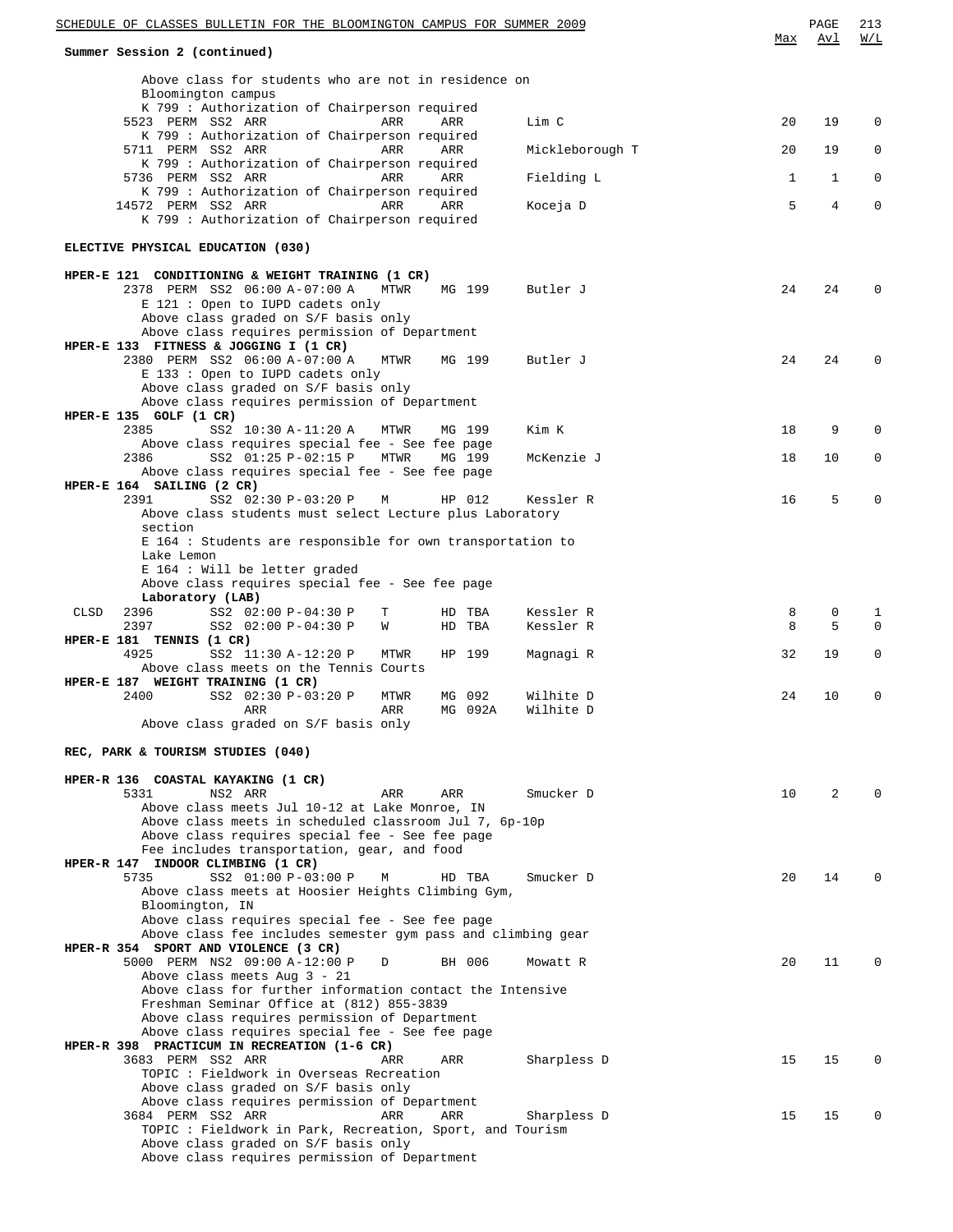| SCHEDULE OF CLASSES BULLETIN FOR THE BLOOMINGTON CAMPUS FOR SUMMER 2009                                          | Max | PAGE<br>Avl | 214<br>W/L  |
|------------------------------------------------------------------------------------------------------------------|-----|-------------|-------------|
| Summer Session 2 (continued)                                                                                     |     |             |             |
| HPER-R 499 RESEARCH IN RECREATION (1-3 CR)                                                                       |     |             |             |
| 2534 PERM SS2 ARR<br>ARR<br>ARR<br>Compton D<br>Bennett C                                                        | 10  | 10          | $\Omega$    |
| Above class open to Junior or Senior students with a major or                                                    |     |             |             |
| minor in Recreation.<br>Approval of Department Chairperson required.                                             |     |             |             |
| 13504 PERM SS2 ARR<br>ARR<br>ARR<br>Knapp D                                                                      | 10  | 10          | $\Omega$    |
| Above class open to Junior or Senior students with a major or<br>minor in Recreation                             |     |             |             |
| R 499 : Approval of Department chairperson required                                                              |     |             |             |
| HPER-R 599 MASTER'S THESIS (1-5 CR)<br>2538 PERM SS2 ARR<br>ARR<br>ARR<br>Compton D                              | 5   | 5           | $\Omega$    |
| Bennett C                                                                                                        |     |             |             |
| Above class requires permission of Department                                                                    |     | 9           | $\Omega$    |
| 13376 PERM SS2 ARR<br>ARR<br>ARR<br>McCormick B<br>Above class for Distributed Education students in Therapeutic | 10  |             |             |
| Masters program only                                                                                             |     |             |             |
| Above class requires permission of Department<br>HPER-R 640 INDEPENDENT STUDY & RESEARCH (1-5 CR)                |     |             |             |
| 2540 PERM SS2 ARR<br>Compton D<br>ARR<br>ARR                                                                     | 10  | 8           | $\Omega$    |
| R 640 : P - Graduate GPA of at least 3.0                                                                         |     |             |             |
| Above class requires permission of Department<br>HPER-R 641 READINGS IN RECREATION (1-5 CR)                      |     |             |             |
| 2545 PERM SS2 ARR<br>ARR<br>ARR<br>Knapp D                                                                       | 5   | 5           | $\Omega$    |
| TOPIC: Readings in Outdoor Recreation<br>R 641 : P - Graduate GPA of at least 3.0                                |     |             |             |
| Above class requires permission of Department                                                                    |     |             |             |
| 2546 PERM SS2 ARR<br>ARR<br>Young S<br>ARR                                                                       | 5   | 5           | $\Omega$    |
| TOPIC: Readings in Public Recreation<br>R 641 : P - Graduate GPA of at least 3.0                                 |     |             |             |
| Above class requires permission of Department                                                                    |     |             |             |
| 2547 PERM SS2 ARR<br>ARR<br>ARR<br>Ross C<br>TOPIC: Readings in Recreational Sports Administration               | 5   | 5           | $\Omega$    |
| R 641 : P - Graduate GPA of at least 3.0                                                                         |     |             |             |
| Above class requires permission of Department                                                                    |     |             |             |
| 2548 PERM SS2 ARR<br>ARR<br>McCormick B<br>ARR<br>TOPIC: Readings in Therapeutic Recreation                      | 5   | 5           | $\Omega$    |
| R 641 : P - Graduate GPA of at least 3.0                                                                         |     |             |             |
| Above class requires permission of Department<br>2549 PERM SS2 ARR<br>ARR<br>Cole S<br>ARR                       | 10  | 10          | $\Omega$    |
| TOPIC: Readings in Tourism Management                                                                            |     |             |             |
| R 641 : P - Graduate GPA of at least 3.0                                                                         |     |             |             |
| Above class requires permission of Department<br>4713 PERM SS2 ARR<br>McCormick B<br>ARR<br>ARR                  | 10  | 10          | $\mathbf 0$ |
| TOPIC: Readings in Therapeutic Recreation                                                                        |     |             |             |
| R 641 : P - Graduate GPA of at least 3.0                                                                         |     |             |             |
| Above class for students who are not in residence on the<br>Bloomington campus                                   |     |             |             |
| Above class requires permission of Department                                                                    |     |             |             |
| Above class for distributed education students in Therapeutic<br>Recreation Masters program only                 |     |             |             |
| HPER-R 642 INTERNSHIPS IN RECREATN&PARKS (2-8 CR)                                                                |     |             |             |
| 2555 PERM SS2 ARR<br>ARR<br>Knapp D<br>ARR<br>TOPIC: Internship in Outdoor Recreation                            | 10  | 10          | $\Omega$    |
| Above class graded on S/F basis only                                                                             |     |             |             |
| Above class requires permission of Department                                                                    |     |             |             |
| 2556 PERM SS2 ARR<br>ARR<br>Young S<br>ARR<br>TOPIC : Internship in Public Recreation                            | 10  | 10          | $\Omega$    |
| Above class graded on S/F basis only                                                                             |     |             |             |
| Above class requires permission of Department<br>ARR                                                             |     | 9           | $\Omega$    |
| 2557 PERM SS2 ARR<br>ARR<br>Ross C<br>TOPIC : Internship in Recreational Sports Administration                   | 10  |             |             |
| Above class graded on S/F basis only                                                                             |     |             |             |
| Above class requires permission of Department<br>2558 PERM SS2 ARR<br>ARR<br>McCormick B<br>ARR                  | 10  | 9           | $\Omega$    |
| TOPIC: Internship in Therapeutic Recreation                                                                      |     |             |             |
| Above class graded on S/F basis only                                                                             |     |             |             |
| Above class requires permission of Department<br>2559 PERM SS2 ARR<br>ARR<br>Cole S<br>ARR                       | 10  | 10          | 0           |
| TOPIC: Internship in Tourism Management                                                                          |     |             |             |
| Above class graded on S/F basis only<br>Above class requires permission of Department                            |     |             |             |
| 4714 PERM SS2 ARR<br>ARR<br>ARR<br>McCormick B                                                                   | 10  | 10          | $\Omega$    |
| TOPIC: Internship in Therapeutic Recreation                                                                      |     |             |             |
| Above class graded on S/F basis only<br>Above class for students who are not in residence on                     |     |             |             |
| Bloomington campus                                                                                               |     |             |             |
| Above class requires permission of Department                                                                    |     |             |             |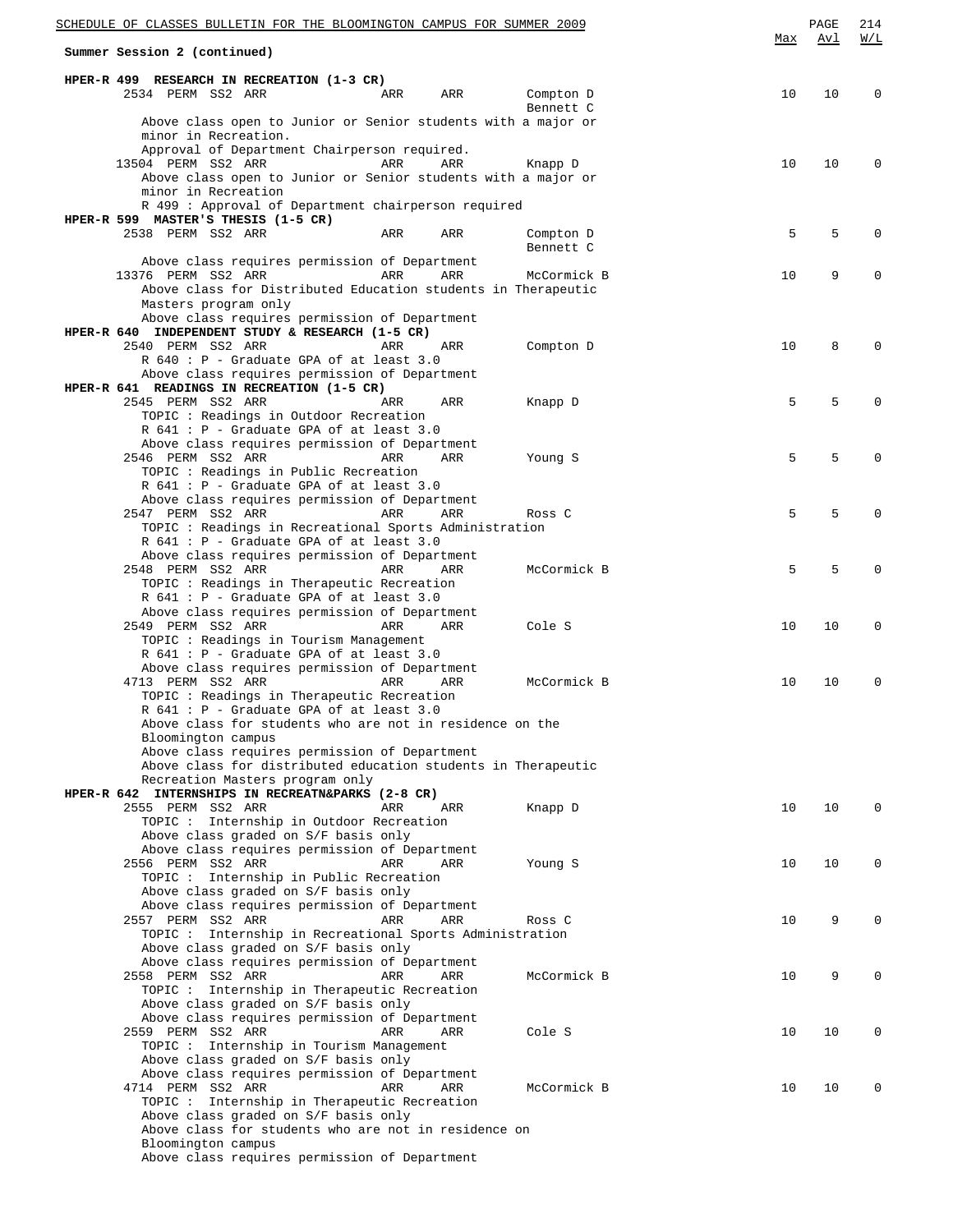| <u>SCHEDULE OF CLASSES BULLETIN FOR THE BLOOMINGTON CAMPUS FOR SUMMER 2009</u> |     |     |             |     | PAGE | 215         |
|--------------------------------------------------------------------------------|-----|-----|-------------|-----|------|-------------|
| Summer Session 2 (continued)                                                   |     |     |             | Max | Avl  | W/L         |
| Above class for distributed education students in Therapeutic                  |     |     |             |     |      |             |
| Recreation Masters program only                                                |     |     |             |     |      |             |
| 4779 PERM SS2 ARR                                                              | ARR | ARR | Knapp D     | 10  | 10   | $\Omega$    |
| TOPIC: Internship in Outdoor Recreation                                        |     |     |             |     |      |             |
| Above class graded on S/F basis only                                           |     |     |             |     |      |             |
| Above class for students who are not in residence on                           |     |     |             |     |      |             |
| Bloomington campus                                                             |     |     |             |     |      |             |
| Above class requires permission of Department                                  |     |     |             |     |      |             |
| HPER-R 643 PRACT IN RECREATION & PARKS (3 CR)                                  |     |     |             |     |      |             |
| 2561 PERM SS2 ARR                                                              | ARR | ARR | Ewert A     | 5   | 5    | $\Omega$    |
| TOPIC : Practicum in Therapeutic Outdoor Programs                              |     |     |             |     |      |             |
| Above class graded on S/F basis only                                           |     |     |             |     |      |             |
| Above class requires permission of Department                                  |     |     |             |     |      |             |
| HPER-R 643 PRACT IN RECREATION & PARKS (1-6 CR)                                |     |     |             |     |      |             |
| 2566 PERM SS2 ARR                                                              | ARR | ARR |             | 10  | 10   | $\Omega$    |
|                                                                                |     |     | Knapp D     |     |      |             |
| TOPIC : Practicum in Outdoor Recreation                                        |     |     |             |     |      |             |
| Above class graded on S/F basis only                                           |     |     |             |     |      |             |
| Above class requires permission of Department                                  |     |     |             |     |      |             |
| 2567 PERM SS2 ARR                                                              | ARR | ARR | Young S     | 10  | 10   | 0           |
| TOPIC : Practicum in Public Recreation                                         |     |     |             |     |      |             |
| Above class graded on S/F basis only                                           |     |     |             |     |      |             |
| Above class requires permission of Department                                  |     |     |             |     |      |             |
| 2568 PERM SS2 ARR                                                              | ARR | ARR | Ross C      | 10  | 10   | $\Omega$    |
| TOPIC : Practicum in Recreational Sports Administration                        |     |     |             |     |      |             |
| Above class graded on S/F basis only                                           |     |     |             |     |      |             |
| Above class requires permission of Department                                  |     |     |             |     |      |             |
| 2569 PERM SS2 ARR                                                              | ARR | ARR | McCormick B | 10  | 9    | $\Omega$    |
| TOPIC: Practicum in Therapeutic Recreation                                     |     |     |             |     |      |             |
| Above class graded on S/F basis only                                           |     |     |             |     |      |             |
| Above class requires permission of Department                                  |     |     |             |     |      |             |
| 2570 PERM SS2 ARR                                                              | ARR | ARR | Cole S      | 10  | 10   | 0           |
| TOPIC : Practicum in Tourism Management                                        |     |     |             |     |      |             |
| Above class graded on S/F basis only                                           |     |     |             |     |      |             |
| HPER-R 740 ADV RESEARCH IN RECREATION (1-5 CR)                                 |     |     |             |     |      |             |
| 2572 PERM SS2 ARR                                                              | ARR | ARR | Compton D   | 5   | 5    | $\Omega$    |
|                                                                                |     |     | Bennett C   |     |      |             |
| R 740 : P - Graduate GPA of at least 3.0                                       |     |     |             |     |      |             |
| Above class requires permission of Department                                  |     |     |             |     |      |             |
| HPER-R 741 ADV READINGS IN RECREATION (1-5 CR)                                 |     |     |             |     |      |             |
| 2574 PERM SS2 ARR                                                              | ARR | ARR |             | 5   | 3    | $\Omega$    |
| R 741 : P - Graduate GPA of at least 3.0                                       |     |     | Compton D   |     |      |             |
|                                                                                |     |     |             |     |      |             |
| Above class requires permission of Department                                  |     |     |             |     |      |             |
| HPER-R 799 PH.D.DISSERTATION (1-30 CR)                                         |     |     |             |     |      |             |
| 2578 PERM SS2 ARR                                                              | ARR | ARR | Compton D   | 10  | 8    | 0           |
| Above class for students who are in residence on Bloomington                   |     |     |             |     |      |             |
|                                                                                |     |     |             |     |      |             |
| Above class requires permission of Department                                  |     |     |             |     |      |             |
| 3992 PERM SS2 ARR                                                              | ARR | ARR | Compton D   | 10  | 10   | $\mathbf 0$ |
|                                                                                |     |     | Bennett C   |     |      |             |
| Above class for students who are not in residence on                           |     |     |             |     |      |             |
| Bloomington campus                                                             |     |     |             |     |      |             |
| Above class requires permission of Department                                  |     |     |             |     |      |             |
|                                                                                |     |     |             |     |      |             |
| INTERDEPARTMENTAL & TECHNICAL (050)                                            |     |     |             |     |      |             |
| HPER-T 699 DIRECTOR'S THESIS IN HPER (1-8 CR)                                  |     |     |             |     |      |             |
| 2592 PERM SS2 ARR                                                              | ARR | ARR |             | 5   | 5    | 0           |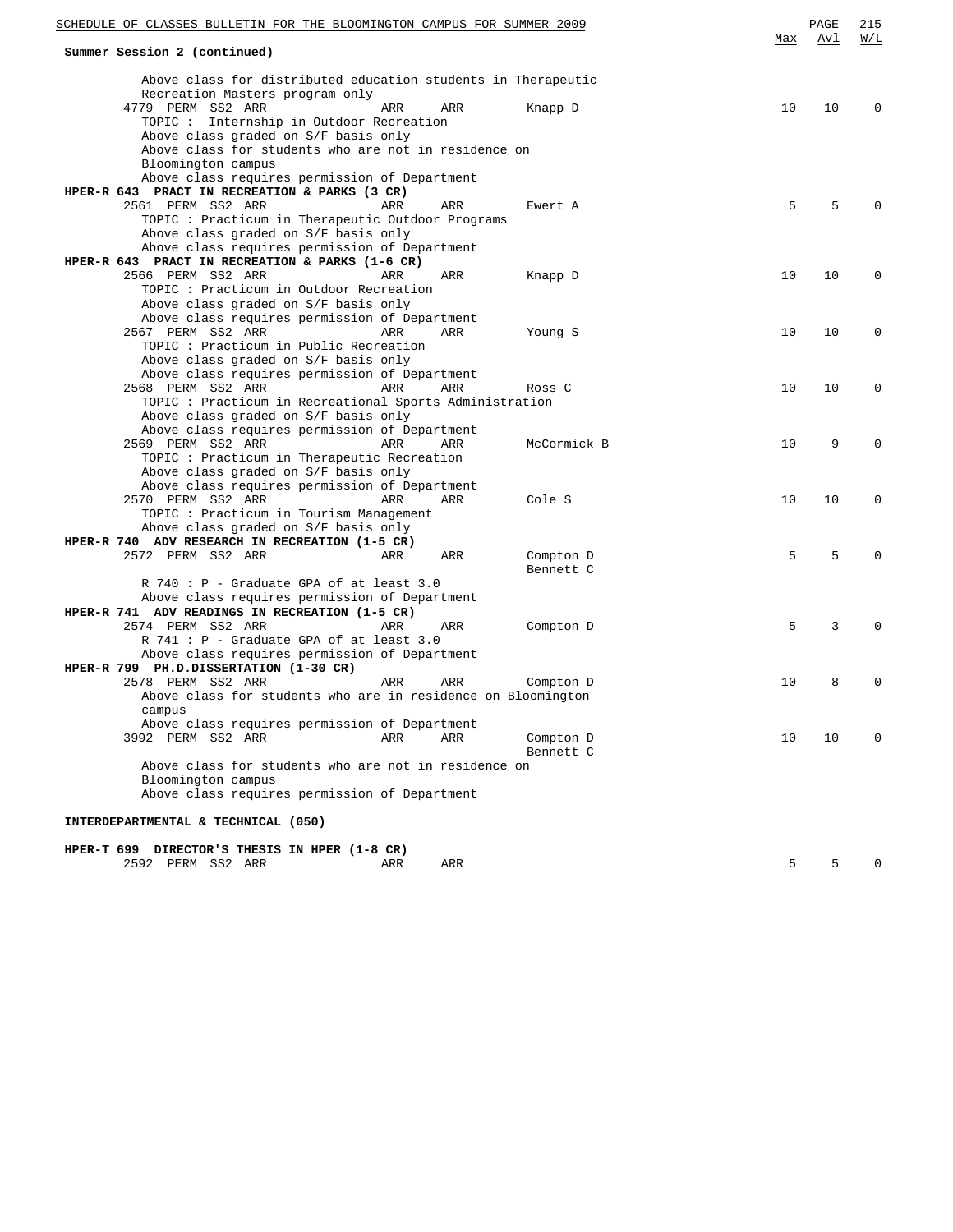| SCHEDULE OF CLASSES BULLETIN FOR THE BLOOMINGTON CAMPUS FOR SUMMER 2009<br>Informatics (INFO)                 |      |     |        |             | Max | PAGE<br>Avl  | 216<br>W/L   |
|---------------------------------------------------------------------------------------------------------------|------|-----|--------|-------------|-----|--------------|--------------|
| Summer Session 1                                                                                              |      |     |        |             |     |              |              |
|                                                                                                               |      |     |        |             |     |              |              |
| INFO-I 101 INTRODUCTION TO INFORMATICS (4 CR)<br>2600<br>SS1 12:10 P-01:50 P                                  | MTWR |     | I2 122 | Onesti N    | 18  | 4            | 0            |
| Laboratory (LAB)<br>2601<br>SS1 02:00 P-02:50 P                                                               | TR   | I.  | 109    | Onesti N    | 18  | 4            | 0            |
| INFO-I 201 MATH FOUNDATNS OF INFORMATICS (4 CR)<br>3808<br>SS1 01:20 P-03:00 P                                | MTWR | I.  | 107    | Haghverdi E | 20  | 6            | 0            |
| I 201 : P - INFO-I 101 AND MATH-M 118                                                                         |      |     |        |             |     |              |              |
| Laboratory (LAB)<br>3809<br>SS1 03:20 P-04:10 P                                                               | TR   | I.  | 107    | Haghverdi E | 20  | 3            | 0            |
| INFO-I 300 HUMAN-COMPUTER INTERACTION (3 CR)<br>5452<br>SS1 10:20 A-12:25 P                                   | TWR  |     | I2 130 | Ryan W      | 50  | 20           | 0            |
| INFO-I 308 INFORMATION REPRESENTATION (3 CR)<br>4649<br>SS1 01:30 P-02:20 P                                   | TWR  |     | I2 130 | Hottell M   | 47  | $\mathbf{1}$ | $\mathbf{0}$ |
| I 308 : P - INFO-I 101, I 201, AND I 210 OR SIMILAR<br>PROGRAMMING CLASS                                      |      |     |        |             |     |              |              |
| Laboratory (LAB)                                                                                              |      |     |        |             |     |              |              |
| 4650<br>SS1 03:00 P-04:15 P                                                                                   | TWR  |     | I 109  | Hottell M   | 47  | $\mathbf{1}$ | 0            |
| INFO-I 391 INTERN INFO PROFESSIONAL PRACT (1-3 CR)<br>3810 PERM SS1 ARR                                       | ARR  | ARR |        | Hottell M   | 20  | 20           | 0            |
| Above class requires permission of Department<br>Above class graded on S/F basis only                         |      |     |        |             |     |              |              |
| 12359 PERM SS1 ARR                                                                                            | ARR  | ARR |        | Hottell M   | 20  | 20           | 0            |
| Above class requires permission of Department<br>Above class graded on S/F basis only                         |      |     |        |             |     |              |              |
| Above class for students not in residence on the Bloomington                                                  |      |     |        |             |     |              |              |
| campus<br>INFO-I 490 PROF PRACT/INTERNSHIP FOR UGRD (0 CR)                                                    |      |     |        |             |     |              |              |
| 12365 PERM SS1 ARR                                                                                            | ARR  | ARR |        | Podany J    | 10  | 10           | 0            |
| Above class requires permission of Department<br>Above class graded on S/F basis only                         |      |     |        |             |     |              |              |
| 5355 PERM SS1 ARR<br>Above class requires permission of Department                                            | ARR  | ARR |        | Podany J    | 10  | 10           | 0            |
| Above class graded on S/F basis only                                                                          |      |     |        |             |     |              |              |
| Above class for students not in residence on the Bloomington<br>campus                                        |      |     |        |             |     |              |              |
| INFO-I 491 CAPSTONE PROJECT INTERNSHIP (3-6 CR)<br>3811 PERM SS1 ARR                                          | ARR  | ARR |        | Hottell M   | 20  | 20           | 0            |
| Above class requires permission of Department                                                                 |      |     |        |             |     |              |              |
| 12367 PERM SS1 ARR<br>Above class requires permission of Department                                           | ARR  | ARR |        | Hottell M   | 20  | 19           | 0            |
| Above class for students not in residence on the Bloomington<br>campus                                        |      |     |        |             |     |              |              |
| INFO-I 492 SENIOR THESIS (3 CR)                                                                               |      |     |        |             |     |              |              |
| 2602 PERM SS1 ARR<br>Above class requires permission of Department                                            | ARR  | ARR |        | Haghverdi E | 10  | 10           | 0            |
| 12369 PERM SS1 ARR<br>Above class requires permission of Department                                           | ARR  | ARR |        | Haghverdi E | 10  | 10           | $\Omega$     |
| Above class for students not in residence on the Bloomington                                                  |      |     |        |             |     |              |              |
| campus<br>INFO-I 499 RDNGS & RSRCH IN INFORMATICS (1-3 CR)                                                    |      |     |        |             |     |              |              |
| 2604 PERM SS1 ARR<br>Above class requires permission of Department                                            | ARR  | ARR |        | Haghverdi E | 10  | 10           | 0            |
| 12371 PERM SS1 ARR                                                                                            | ARR  | ARR |        | Haghverdi E | 10  | 10           | 0            |
| Above class requires permission of Department<br>Above class for students not in residence on the Bloomington |      |     |        |             |     |              |              |
| campus                                                                                                        |      |     |        |             |     |              |              |
| INFO-I 552 IND STUDY IN BIOINFORMATICS (1-3 CR)<br>2606 PERM SS1 ARR                                          | ARR  | ARR |        | Dalkilic M  | 10  | 7            | $\Omega$     |
| Above class requires permission of Department<br>Above class open to graduates only                           |      |     |        |             |     |              |              |
| 12966 PERM SS1 ARR                                                                                            | ARR  | ARR |        | Dalkilic M  | 10  | 10           | 0            |
| Above class requires permission of Department<br>Above class open to graduates only                           |      |     |        |             |     |              |              |
| Above class for students not in residence on the Bloomington<br>campus                                        |      |     |        |             |     |              |              |
| INFO-I 553 IND STUDY IN CHEM INFORMATICS (1-3 CR)                                                             |      |     |        |             |     |              |              |
| 2608 PERM SS1 ARR<br>Above class requires permission of Department                                            | ARR  | ARR |        | Dalkilic M  | 10  | 10           | 0            |
| Above class open to graduates only<br>12967 PERM SS1 ARR                                                      | ARR  | ARR |        | Dalkilic M  | 10  | 10           | $\Omega$     |
| Above class requires permission of Department                                                                 |      |     |        |             |     |              |              |
| Above class open to graduates only<br>Above class for students not in residence on the Bloomington            |      |     |        |             |     |              |              |
| campus                                                                                                        |      |     |        |             |     |              |              |
| INFO-I 554 IND ST HUM COMPUTER INTERACTN (1-3 CR)<br>2610 PERM SS1 ARR                                        | ARR  | ARR |        | Dalkilic M  | 10  | 9            | O            |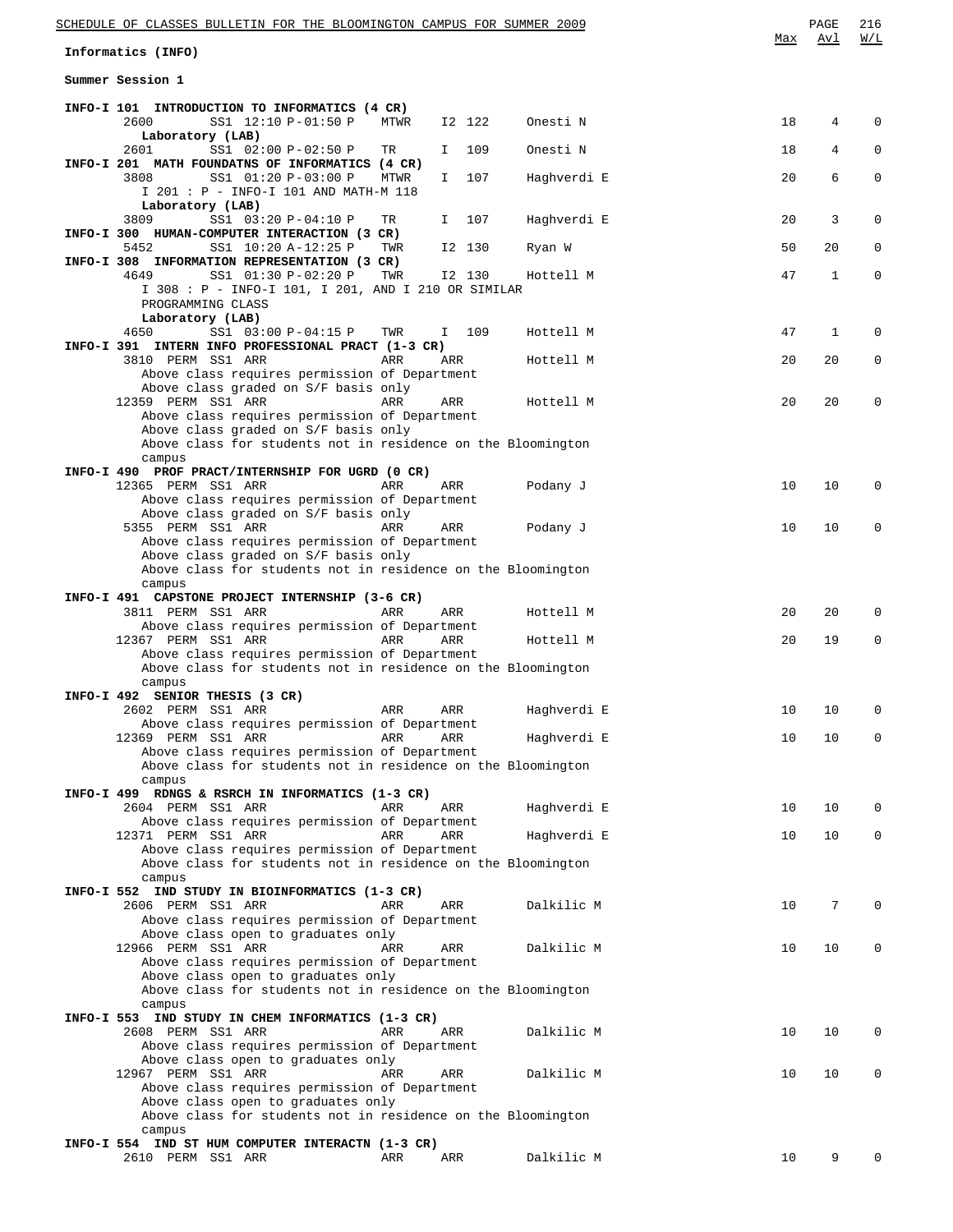| SCHEDULE OF CLASSES BULLETIN FOR THE BLOOMINGTON CAMPUS FOR SUMMER 2009                              |     | PAGE | 217         |
|------------------------------------------------------------------------------------------------------|-----|------|-------------|
| Summer Session 1 (continued)                                                                         | Max | Avl  | W/L         |
|                                                                                                      |     |      |             |
| Above class requires permission of Department<br>Above class open to graduates only                  |     |      |             |
| 12968 PERM SS1 ARR<br>ARR<br>ARR<br>Dalkilic M                                                       | 10  | 10   | 0           |
| Above class requires permission of Department                                                        |     |      |             |
| Above class open to graduates only                                                                   |     |      |             |
| Above class for students not in residence on the Bloomington                                         |     |      |             |
| campus<br>INFO-I 590 TOPICS IN INFORMATICS (3 CR)                                                    |     |      |             |
| VT: PROF PREP/PORTFOLIO DEV/DESIGN                                                                   |     |      |             |
| 13753 RSTR SS1 02:00 P-05:45 P<br>TR<br>I2 122<br>Blevis E                                           | 18  | 12   | $\Omega$    |
| TOPIC: Professonal Preparation and Portfolio Development for                                         |     |      |             |
| Interactive Designers<br>Above class open to graduates only                                          |     |      |             |
| INFO-G 599 THESIS RESEARCH (0 CR)                                                                    |     |      |             |
| 12357 PERM SS1 ARR<br>ARR<br>ARR<br>Dalkilic M                                                       | 10  | 7    | $\mathbf 0$ |
| Above class requires permission of Department                                                        |     |      |             |
| Above class open to graduates only<br>4936 PERM SS1 ARR<br>ARR<br>ARR<br>Dalkilic M                  | 10  | 8    | $\mathbf 0$ |
| Above class requires permission of Department                                                        |     |      |             |
| Above class open to graduates only                                                                   |     |      |             |
| Above class for students not in residence on the Bloomington                                         |     |      |             |
| campus                                                                                               |     |      |             |
| INFO-I 692 THESIS/PROJECT BIOINFORMATICS (1-6 CR)<br>2612 PERM SS1 ARR<br>ARR<br>Dalkilic M<br>ARR   | 10  | 10   | $\mathbf 0$ |
| Above class requires permission of Department                                                        |     |      |             |
| Above class open to graduates only                                                                   |     |      |             |
| INFO-I 693 THESIS/PROJ IN CHEM INFRMATICS (1-6 CR)                                                   |     |      |             |
| 2614 PERM SS1 ARR<br>ARR<br>ARR<br>Dalkilic M                                                        | 10  | 10   | $\mathbf 0$ |
| Above class requires permission of Department<br>Above class open to graduates only                  |     |      |             |
| INFO-I 694 THESIS/PROJ HUM COMP INTERACTN (1-6 CR)                                                   |     |      |             |
| 2616 PERM SS1 ARR<br>Dalkilic M<br>ARR<br>ARR                                                        | 10  | 10   | $\mathbf 0$ |
| Above class requires permission of Department                                                        |     |      |             |
| Above class open to graduates only                                                                   |     |      |             |
| INFO-I 698 RESEARCH IN INFORMATICS (1-12 CR)<br>4940 PERM SS1 ARR<br>ARR<br>Dalkilic M<br>ARR        | 10  | 8    | $\mathbf 0$ |
| Above class requires permission of Department                                                        |     |      |             |
| Above class open to graduates only                                                                   |     |      |             |
| 12969 PERM SS1 ARR<br>ARR<br>ARR<br>Dalkilic M                                                       | 10  | 10   | $\mathbf 0$ |
| Above class requires permission of Department                                                        |     |      |             |
| Above class open to graduates only<br>Above class for students not in residence on the Bloomington   |     |      |             |
| campus                                                                                               |     |      |             |
| INFO-I 699 INDEPENDENT STUDY-INFORMATICS (1-3 CR)                                                    |     |      |             |
| 4941 PERM SS1 ARR<br>ARR<br>ARR<br>Dalkilic M                                                        | 10  | 9    | 0           |
| Above class requires permission of Department<br>Above class open to graduates only                  |     |      |             |
| 12970 PERM SS1 ARR<br>Dalkilic M<br>ARR<br>ARR                                                       | 10  | 10   | 0           |
| Above class requires permission of Department                                                        |     |      |             |
| Above class open to graduates only                                                                   |     |      |             |
| Above class for students not in residence on the Bloomington                                         |     |      |             |
| campus<br>INFO-I 790 INFORMATICS RESEARCH ROTATION (3 CR)                                            |     |      |             |
| 12971 PERM SS1 ARR<br>ARR<br>Dalkilic M<br>ARR                                                       | 10  | 9    | $\Omega$    |
| Above class requires permission of Department                                                        |     |      |             |
| Above class open to graduates only                                                                   |     |      |             |
| 12973 PERM SS1 ARR<br>ARR<br>Dalkilic M<br>ARR                                                       | 10  | 10   | 0           |
| Above class requires permission of Department<br>Above class open to graduates only                  |     |      |             |
| Above class for students not in residence on the Bloomington                                         |     |      |             |
| campus                                                                                               |     |      |             |
| INFO-I 798 PROFESSIONAL PRACT/INTERNSHIP (0 CR)                                                      |     |      |             |
| 12974 PERM SS1 ARR<br>ARR<br>ARR<br>Dalkilic M                                                       | 30  | 27   | $\Omega$    |
| Above class requires permission of Department<br>Above class open to graduates only                  |     |      |             |
| Above class graded on S/F basis only                                                                 |     |      |             |
| 4942 PERM SS1 ARR<br>ARR<br>ARR<br>Dalkilic M                                                        | 30  | 21   | $\Omega$    |
| Above class requires permission of Department                                                        |     |      |             |
| Above class open to graduates only                                                                   |     |      |             |
| Above class graded on S/F basis only<br>Above class for students not in residence on the Bloomington |     |      |             |
| campus                                                                                               |     |      |             |
| INFO-I 890 THESIS READINGS AND RESEARCH (1-12 CR)                                                    |     |      |             |
| 4943 PERM SS1 ARR<br>ARR<br>Dalkilic M<br>ARR                                                        | 10  | 10   | 0           |
| Above class requires permission of Department                                                        |     |      |             |
| Above class open to graduates only<br>12373 PERM SS1 ARR<br>Dalkilic M<br>ARR<br>ARR                 | 10  | 9    | $\mathbf 0$ |
| Above class requires permission of Department                                                        |     |      |             |
|                                                                                                      |     |      |             |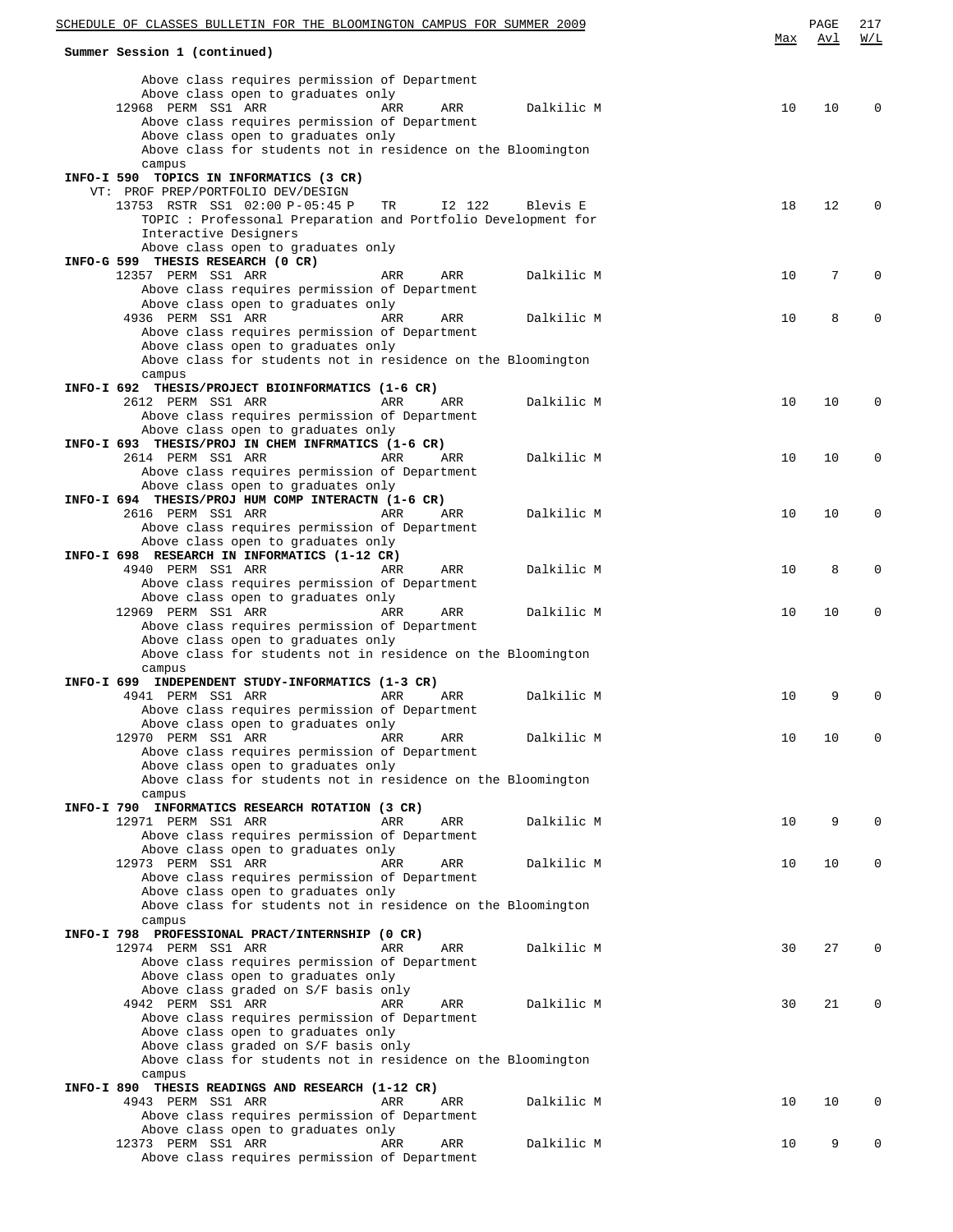| SCHEDULE OF CLASSES BULLETIN FOR THE BLOOMINGTON CAMPUS FOR SUMMER 2009                                                                                                                                   |     | PAGE | 218         |
|-----------------------------------------------------------------------------------------------------------------------------------------------------------------------------------------------------------|-----|------|-------------|
| Summer Session 1 (continued)                                                                                                                                                                              | Max | Avl  | W/L         |
| Above class open to graduates only<br>Above class for students not in residence on the Bloomington<br>campus                                                                                              |     |      |             |
| Summer Session 2                                                                                                                                                                                          |     |      |             |
| INFO-T 100 TOPICS: INFORMATICS TECHNOLOGY (1-3 CR)<br>3937 PERM NS2 06:00 P-08:30 P<br>T<br>LI 402<br>Connolly S<br>Above class open to Groups students only                                              | 50  | 38   | $\Omega$    |
| Above class, for permission, call 812-855-0507<br>Above class meets Tuesdays from 6p-8:30p, Jun 30-Aug 4 in LI<br>402; except for Tuesday, Jul 14 only, the class will meet in<br>INFO 109 from 6p-8:30p. |     |      |             |
| INFO-I 391 INTERN INFO PROFESSIONAL PRACT (1-3 CR)<br>3812 PERM SS2 ARR<br>ARR<br>ARR<br>Hottell M<br>Above class requires permission of Department                                                       | 20  | 20   | $\Omega$    |
| Above class graded on S/F basis only<br>12360 PERM SS2 ARR<br>ARR<br>ARR<br>Hottell M<br>Above class requires permission of Department<br>Above class graded on S/F basis only                            | 20  | 17   | $\Omega$    |
| Above class for students not in residence on the Bloomington<br>campus                                                                                                                                    |     |      |             |
| INFO-I 490 PROF PRACT/INTERNSHIP FOR UGRD (0 CR)<br>12366 PERM SS2 ARR<br>ARR<br>ARR<br>Podany J                                                                                                          | 10  | 9    | $\Omega$    |
| Above class requires permission of Department<br>Above class graded on S/F basis only<br>5356 PERM SS2 ARR<br>ARR<br>Podany J<br>ARR                                                                      | 10  | 10   | $\Omega$    |
| Above class requires permission of Department<br>Above class graded on S/F basis only<br>Above class for students not in residence on the Bloomington                                                     |     |      |             |
| campus                                                                                                                                                                                                    |     |      |             |
| INFO-I 491 CAPSTONE PROJECT INTERNSHIP (3-6 CR)<br>3813 PERM SS2 ARR<br>ARR<br>ARR<br>Hottell M                                                                                                           | 20  | 19   | $\Omega$    |
| Above class requires permission of Department<br>12368 PERM SS2 ARR<br>ARR<br>ARR<br>Hottell M<br>Above class requires permission of Department                                                           | 20  | 19   | 0           |
| Above class for students not in residence on the Bloomington<br>campus                                                                                                                                    |     |      |             |
| INFO-I 493 SENIOR THESIS (3 CR)<br>2603 PERM SS2 ARR<br>Haghverdi E<br>ARR<br>ARR                                                                                                                         | 10  | 10   | $\Omega$    |
| Above class requires permission of Department<br>12370 PERM SS2 ARR<br>ARR<br>ARR<br>Haghverdi E                                                                                                          | 10  | 10   | $\mathbf 0$ |
| Above class requires permission of Department<br>Above class for students not in residence on the Bloomington<br>campus                                                                                   |     |      |             |
| INFO-I 499 RDNGS & RSRCH IN INFORMATICS (1-3 CR)                                                                                                                                                          |     |      |             |
| 2605 PERM SS2 ARR<br>Haghverdi E<br>ARR<br>ARR<br>Above class requires permission of Department                                                                                                           | 10  | 9    | $\Omega$    |
| 12372 PERM SS2 ARR<br>ARR<br>ARR<br>Haghverdi E<br>Above class requires permission of Department<br>Above class for students not in residence on the Bloomington                                          | 10  | 10   | $\Omega$    |
| campus                                                                                                                                                                                                    |     |      |             |
| INFO-I 552 IND STUDY IN BIOINFORMATICS (1-3 CR)<br>2607 PERM SS2 ARR<br>ARR<br>ARR<br>Dalkilic M                                                                                                          | 10  | 9    | $\Omega$    |
| Above class requires permission of Department<br>Above class open to graduates only<br>12975 PERM SS2 ARR<br>Dalkilic M<br>ARR<br>ARR                                                                     | 10  | 10   | $\Omega$    |
| Above class requires permission of Department<br>Above class open to graduates only                                                                                                                       |     |      |             |
| Above class for students not in residence on the Bloomington                                                                                                                                              |     |      |             |
| campus<br>INFO-I 553 IND STUDY IN CHEM INFORMATICS (1-3 CR)                                                                                                                                               |     |      |             |
| 2609 PERM SS2 ARR<br>ARR<br>Dalkilic M<br>ARR<br>Above class requires permission of Department                                                                                                            | 10  | 10   | $\Omega$    |
| Above class open to graduates only<br>12976 PERM SS2 ARR<br>Dalkilic M<br>ARR<br>ARR                                                                                                                      | 10  | 10   | $\Omega$    |
| Above class requires permission of Department<br>Above class open to graduates only<br>Above class for students not in residence on the Bloomington<br>campus                                             |     |      |             |
| INFO-I 554 IND ST HUM COMPUTER INTERACTN (1-3 CR)                                                                                                                                                         |     |      | $\Omega$    |
| 2611 PERM SS2 ARR<br>ARR<br>Dalkilic M<br>ARR<br>Above class requires permission of Department<br>Above class open to graduates only                                                                      | 10  | 9    |             |
| 12977 PERM SS2 ARR<br>Dalkilic M<br>ARR<br>ARR<br>Above class requires permission of Department                                                                                                           | 10  | 10   | $\Omega$    |
| Above class open to graduates only<br>Above class for students not in residence on the Bloomington<br>campus                                                                                              |     |      |             |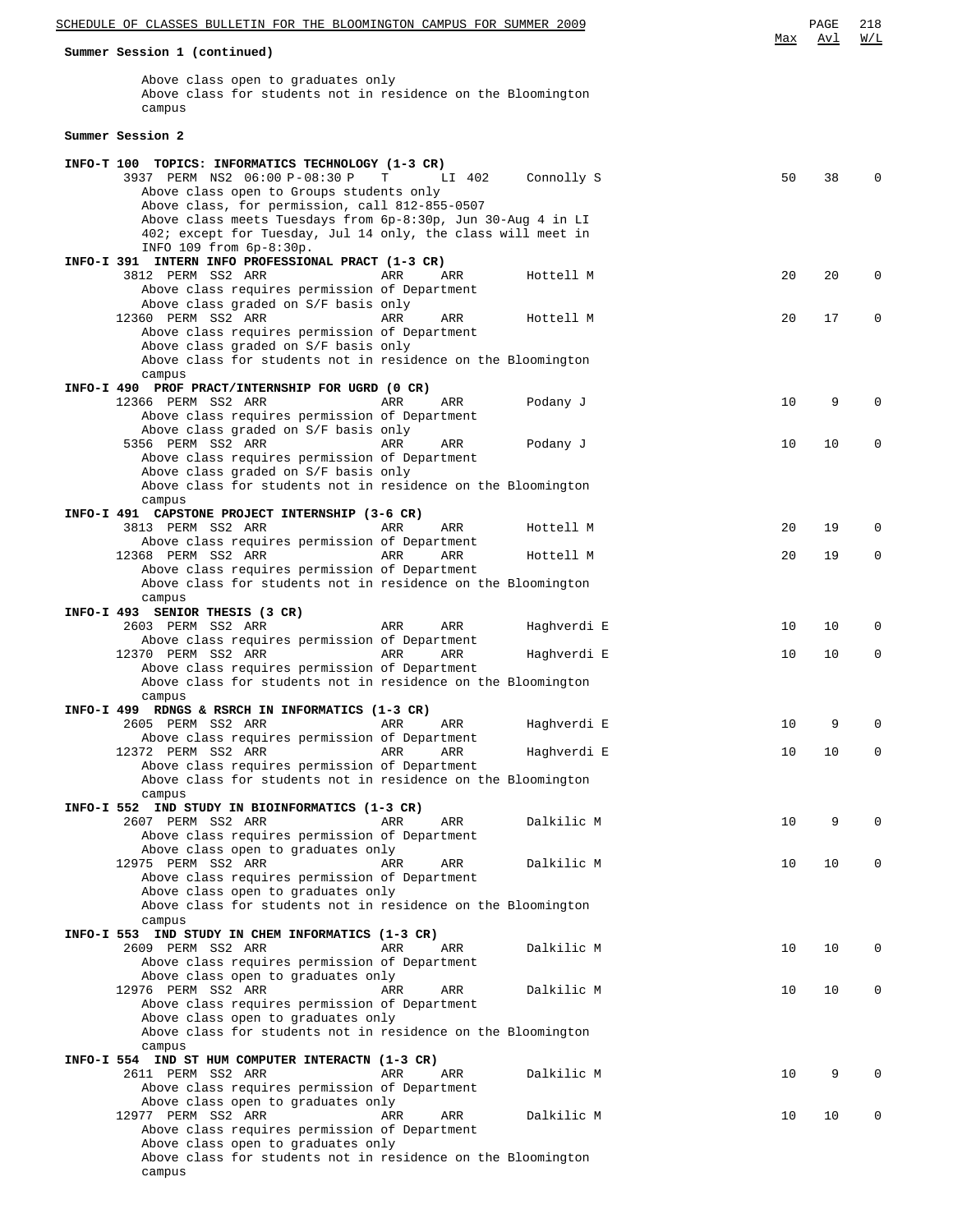| SCHEDULE OF CLASSES BULLETIN FOR THE BLOOMINGTON CAMPUS FOR SUMMER 2009                              |     | PAGE | 219         |
|------------------------------------------------------------------------------------------------------|-----|------|-------------|
| Summer Session 2 (continued)                                                                         | Max | Avl  | W/L         |
| INFO-G 599 THESIS RESEARCH (0 CR)                                                                    |     |      |             |
| 12358 PERM SS2 ARR<br>ARR<br>ARR<br>Dalkilic M                                                       | 10  | 3    | $\Omega$    |
| Above class requires permission of Department                                                        |     |      |             |
| Above class open to graduates only                                                                   |     |      | $\Omega$    |
| 4798 PERM SS2 ARR<br>ARR<br>ARR<br>Dalkilic M<br>Above class requires permission of Department       | 10  | 8    |             |
| Above class open to graduates only                                                                   |     |      |             |
| Above class for students not in residence on the Bloomington                                         |     |      |             |
| campus                                                                                               |     |      |             |
| INFO-I 692 THESIS/PROJECT BIOINFORMATICS (1-6 CR)<br>2613 PERM SS2 ARR                               |     | 10   | $\Omega$    |
| ARR<br>ARR<br>Dalkilic M<br>Above class requires permission of Department                            | 10  |      |             |
| Above class open to graduates only                                                                   |     |      |             |
| INFO-I 693 THESIS/PROJ IN CHEM INFRMATICS (1-6 CR)                                                   |     |      |             |
| 2615 PERM SS2 ARR<br>ARR<br>ARR<br>Dalkilic M                                                        | 10  | 10   | $\Omega$    |
| Above class requires permission of Department                                                        |     |      |             |
| Above class open to graduates only<br>INFO-I 694 THESIS/PROJ HUM COMP INTERACTN (1-6 CR)             |     |      |             |
| 2617 PERM SS2 ARR<br>ARR<br>ARR<br>Dalkilic M                                                        | 10  | 10   | $\Omega$    |
| Above class requires permission of Department                                                        |     |      |             |
| Above class open to graduates only                                                                   |     |      |             |
| INFO-I 698 RESEARCH IN INFORMATICS (1-12 CR)<br>4946 PERM SS2 ARR<br>ARR<br>ARR<br>Dalkilic M        | 10  | 10   | $\mathbf 0$ |
| Above class requires permission of Department                                                        |     |      |             |
| Above class open to graduates only                                                                   |     |      |             |
| 12978 PERM SS2 ARR<br>ARR<br>Dalkilic M<br>ARR                                                       | 10  | 10   | $\Omega$    |
| Above class requires permission of Department                                                        |     |      |             |
| Above class open to graduates only<br>Above class for students not in residence on the Bloomington   |     |      |             |
| campus                                                                                               |     |      |             |
| INFO-I 699 INDEPENDENT STUDY-INFORMATICS (1-3 CR)                                                    |     |      |             |
| 4948 PERM SS2 ARR<br>ARR<br>ARR<br>Dalkilic M                                                        | 10  | 9    | $\Omega$    |
| Above class requires permission of Department                                                        |     |      |             |
| Above class open to graduates only<br>12979 PERM SS2 ARR<br><b>ARR</b><br>ARR<br>Dalkilic M          | 10  | 10   | $\Omega$    |
| Above class requires permission of Department                                                        |     |      |             |
| Above class open to graduates only                                                                   |     |      |             |
| Above class for students not in residence on the Bloomington                                         |     |      |             |
| campus<br>INFO-I 790 INFORMATICS RESEARCH ROTATION (3 CR)                                            |     |      |             |
| 5839 PERM SS2 ARR<br>ARR<br>ARR<br>Dalkilic M                                                        | 10  | 10   | $\Omega$    |
| Above class requires permission of Department                                                        |     |      |             |
| Above class open to graduates only                                                                   |     |      |             |
| 12980 PERM SS2 ARR<br>Dalkilic M<br>ARR<br>ARR                                                       | 10  | 10   | $\mathbf 0$ |
| Above class requires permission of Department                                                        |     |      |             |
| Above class open to graduates only<br>Above class for students not in residence on the Bloomington   |     |      |             |
| campus                                                                                               |     |      |             |
| INFO-I 798 PROFESSIONAL PRACT/INTERNSHIP (0 CR)                                                      |     |      |             |
| 12982 PERM SS2 ARR<br><b>ARR</b><br>ARR<br>Dalkilic M                                                | 30  | 27   | 0           |
| Above class requires permission of Department<br>Above class open to graduates only                  |     |      |             |
| Above class graded on S/F basis only                                                                 |     |      |             |
| 4949 PERM SS2 ARR<br><b>ARR</b><br>Dalkilic M<br>ARR                                                 | 30  | 18   | 0           |
| Above class requires permission of Department                                                        |     |      |             |
| Above class open to graduates only                                                                   |     |      |             |
| Above class graded on S/F basis only<br>Above class for students not in residence on the Bloomington |     |      |             |
| campus                                                                                               |     |      |             |
| INFO-I 890 THESIS READINGS AND RESEARCH (1-12 CR)                                                    |     |      |             |
| 4950 PERM SS2 ARR<br>ARR<br>Dalkilic M<br>ARR                                                        | 10  | 8    | 0           |
| Above class requires permission of Department<br>Above class open to graduates only                  |     |      |             |
| 12374 PERM SS2 ARR<br>ARR<br>Dalkilic M<br>ARR                                                       | 10  | 8    | 0           |
| Above class requires permission of Department                                                        |     |      |             |
| Above class open to graduates only                                                                   |     |      |             |
| Above class for students not in residence on the Bloomington<br>campus                               |     |      |             |
|                                                                                                      |     |      |             |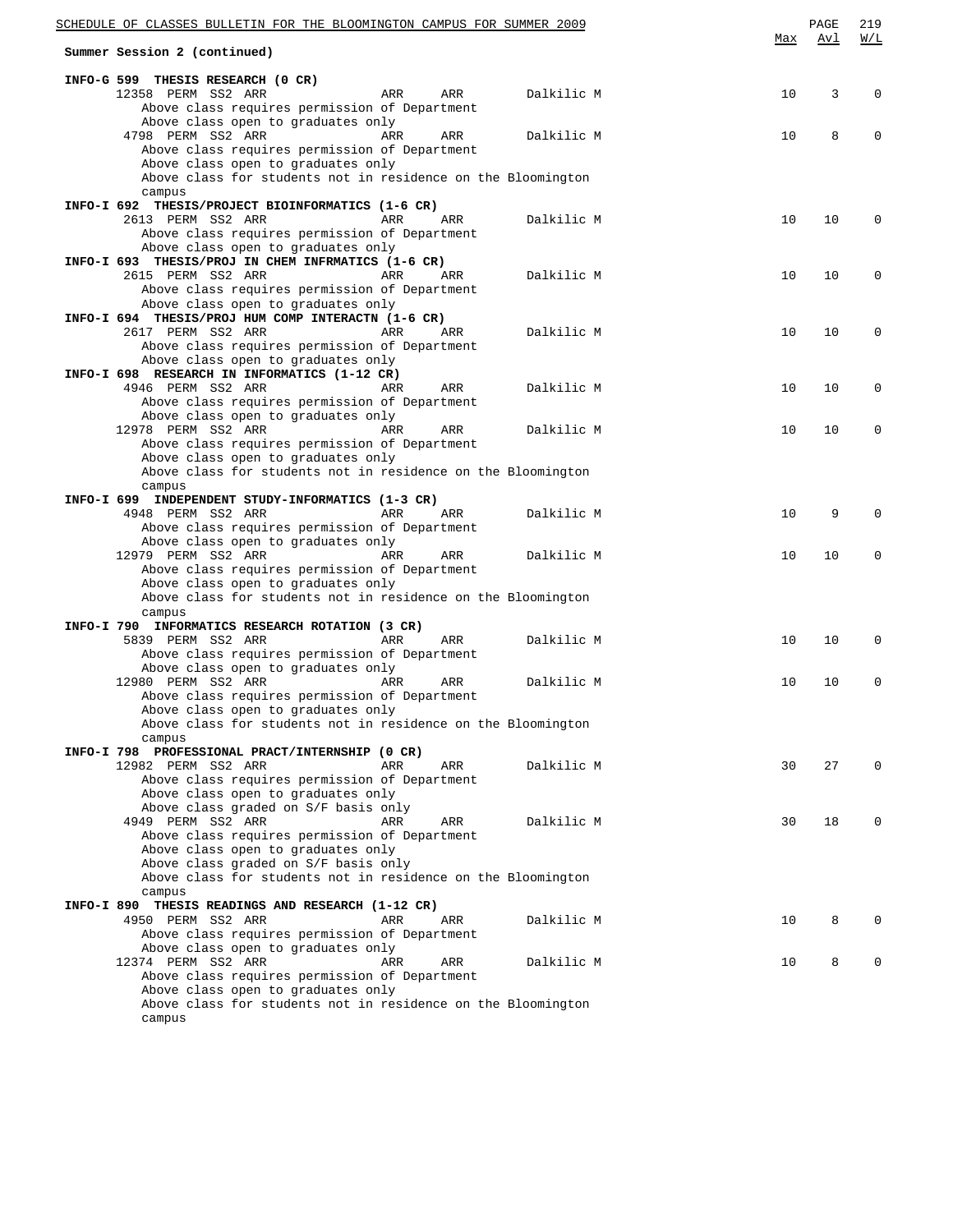| SCHEDULE OF CLASSES BULLETIN FOR THE BLOOMINGTON CAMPUS FOR SUMMER 2009                                                                                                                                                                      |          | PAGE<br>Avl | 220<br>W/L                 |
|----------------------------------------------------------------------------------------------------------------------------------------------------------------------------------------------------------------------------------------------|----------|-------------|----------------------------|
| Computer Science (CSCI)                                                                                                                                                                                                                      | Max      |             |                            |
| Summer Session 1                                                                                                                                                                                                                             |          |             |                            |
| CSCI-Y 398 INTRNSHP IN PROFESSIONAL PRAC (1-6 CR)<br>12984 PERM SS1 ARR<br>ARR<br>ARR<br>Brown G<br>Above class requires permission of Department<br>Above class graded on S/F basis only<br>CSCI-Y 399 PROJ IN PROFESSIONAL PRACTICE (3 CR) | 5        | 5           | $\Omega$                   |
| 12986 PERM SS1 ARR<br>ARR<br>ARR<br>Hottell M<br>Above class requires permission of Department                                                                                                                                               | 5        | 5           | $\Omega$                   |
| COURSES FOR NON-MAJORS (010)                                                                                                                                                                                                                 |          |             |                            |
| CSCI-A 110 INTRO TO COMPUTERS & COMPUTING (3 CR)<br>Above class is part of the "Transfer Indiana" (transferIN) Initiative.                                                                                                                   |          |             |                            |
| For additional information, link to http://www.transferin.net<br>3681<br>SS1 05:30 P-07:10 P<br>МW<br>LH 102<br>Pope C<br>Laboratory (LAB)                                                                                                   | 60       | 34          | $\mathbf 0$                |
| 3682<br>SS1 04:00 P-05:15 P MTWR<br>WY 125<br>Pope C<br>4729<br>SS1 07:30 P-08:45 P<br>MTWR<br>SB 221<br>Pope C                                                                                                                              | 30<br>30 | 7<br>26     | $\mathbf 0$<br>$\mathbf 0$ |
| CSCI-A 201 INTRODUCTION TO PROGRAMMING I (4 CR)<br>1695<br>SS1 01:10 P-02:25 P<br>D<br>LH 102<br>German D<br>A 201 : P - Two years of High School Math or MATH-M 014<br>Above class meets with CSCI-A 597                                    | 33       | 19          | 0                          |
| Laboratory (LAB)<br>1696<br>SS1 02:40 P-04:25 P<br>TWR<br>BH 308<br>German D<br>Above class meets with CSCI-A 597                                                                                                                            | 33       | 13          | $\mathbf 0$                |
| CSCI-A 338 NETWORK TECH & SYSTEMS ADMIN (4 CR)<br>12333<br>SS1 01:10 P-02:25 P<br>LH 115<br>Whitmer J<br>D<br>P: CSCI-A 110, EDUC-W 200 or Equivalent Computer Literacy                                                                      | 24       | 17          | $\mathbf 0$                |
| Above class open to undergraduates only<br>Above class requires special fee - See fee page<br>Above class evening exams on: $5/21$ , $6/2$ and $6/9$ --<br>$6:30$ pm-7:45pm, LH 115                                                          |          |             |                            |
| Above class meets with CSCI-A 538<br>Laboratory (LAB)<br>SS1 02:35 P-03:25 P<br>LH 115<br>12334<br>D<br>Whitmer J<br>Above class meets with CSCI-A 538                                                                                       | 24       | 17          | $\mathbf 0$                |
| CSCI-A 538 NETWORK TECH & SYSTEMS ADMIN (3 CR)<br>12335<br>SS1 01:10 P-02:25 P<br>LH 115<br>D<br>Whitmer J<br>Above class open to graduates only                                                                                             | 24       | 17          | $\mathbf 0$                |
| Above class requires special fee - See fee page<br>Above class evening exams on: $5/21$ , $6/2$ and $6/9$ --<br>$6:30$ pm-7:45pm, LH 115<br>Above class meets with CSCI-A 338                                                                |          |             |                            |
| Laboratory (LAB)<br>SS1 02:35 P-03:25 P<br>Whitmer J<br>12336<br>LH 115<br>D<br>Above class meets with CSCI-A 338                                                                                                                            | 24       | 17          | 0                          |
| CSCI-A 591 INTRO TO COMPUTER SCIENCE (3 CR)<br>1698<br>SS1 10:20 A-11:35 A<br>LH 102<br>D<br>Menzel S<br>Above class open to graduates only                                                                                                  | 24       | 9           | $\mathbf 0$                |
| Above class meets with CSCI-C 211<br>Laboratory (LAB)<br>1699<br>SS1 11:50 A-01:00 P<br>TWR<br>LH 115<br>Menzel S                                                                                                                            | 24       | 8           | $\mathbf 0$                |
| Above class meets with CSCI-C 211<br>CSCI-A 597 INTRODUCTION TO PROGRAMMING I (3 CR)<br>1700<br>SS1 01:10 P-02:25 P<br>D<br>LH 102<br>German D                                                                                               | 33       | 28          | $\mathbf 0$                |
| A 597 : P - Two years of High School Math or MATH-M 014<br>Above class open to graduates only<br>Above class meets with CSCI-A 201<br>Laboratory (LAB)                                                                                       |          |             |                            |
| SS1 02:40 P-04:25 P<br>TWR<br>BH 308<br>1701<br>German D<br>Above class meets with CSCI-A 201                                                                                                                                                | 33       | 13          | $\mathbf 0$                |
| COURSES FOR CSCI MAJORS (015)                                                                                                                                                                                                                |          |             |                            |
| CSCI-C 211 INTRO TO COMPUTER SCIENCE (4 CR)<br>1703<br>SS1 10:20 A-11:35 A<br>LH 102<br>Menzel S<br>D<br>Above class open to undergraduates only<br>Above class meets with CSCI-A 591                                                        | 24       | 9           | $\Omega$                   |
| Laboratory (LAB)<br>1704<br>SS1 11:50 A-01:00 P<br>LH 115<br>Menzel S<br>TWR<br>Above class meets with CSCI-A 591                                                                                                                            | 24       | 8           | $\mathbf 0$                |
| CSCI-Y 390 UNDERGRADUATE INDPT STUDY (1-3 CR)<br>1705 PERM SS1 ARR<br>Brown G<br>ARR<br>ARR<br>Above class requires permission of Department                                                                                                 | 5        | 5           | $\mathbf 0$                |
| CSCI-Y 391 UNDERGRADUATE IND SYSTEM DEV (1-3 CR)<br>1707 PERM SS1 ARR<br>ARR<br>ARR<br>Brown G<br>Above class requires permission of Department                                                                                              | 5        | 5           | $\mathbf 0$                |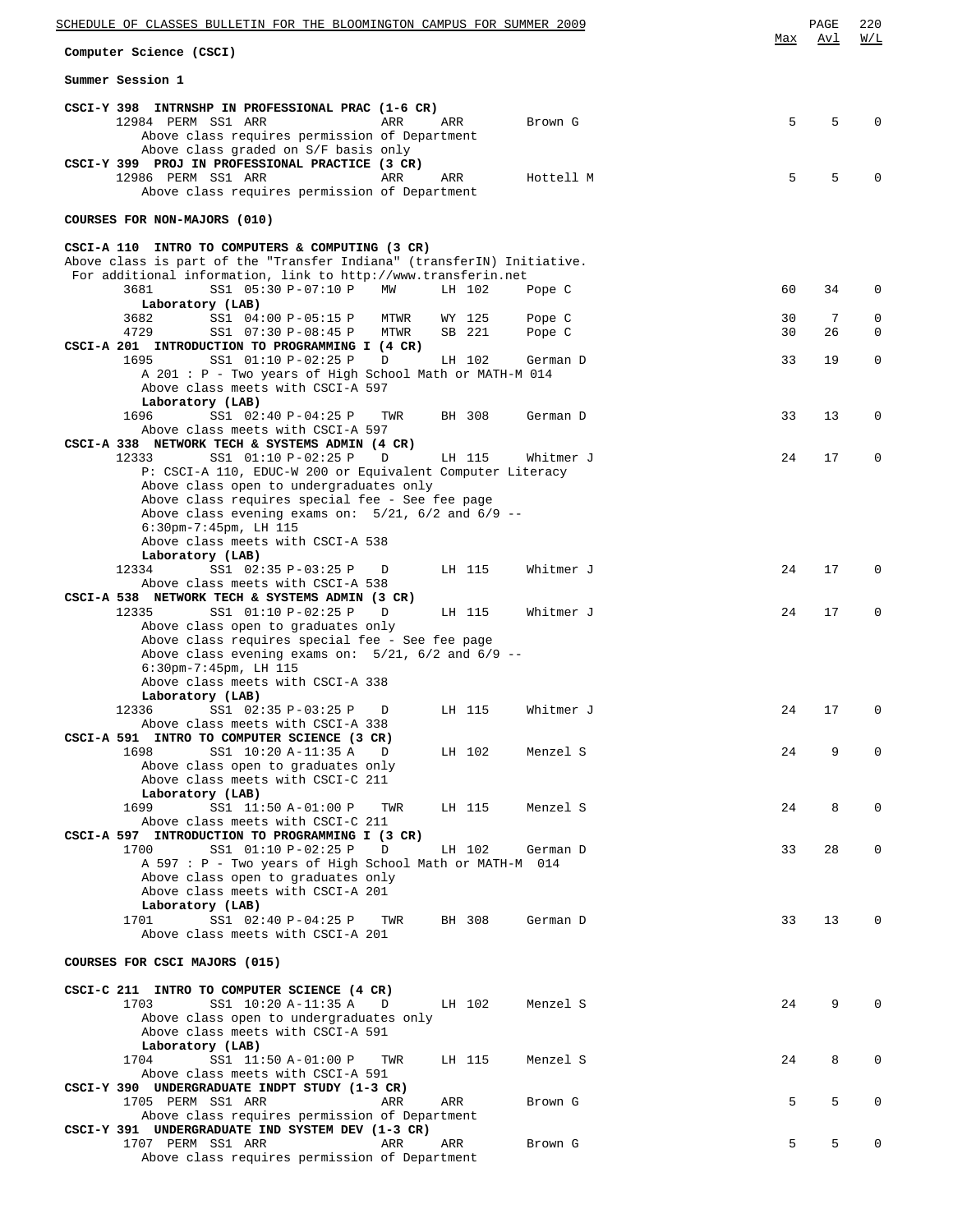| SCHEDULE OF CLASSES BULLETIN FOR THE BLOOMINGTON CAMPUS FOR SUMMER 2009                                                |     | PAGE         | 221         |
|------------------------------------------------------------------------------------------------------------------------|-----|--------------|-------------|
| Summer Session 1 (continued)                                                                                           | Max | Avl          | W/L         |
| CSCI-Y 398 INTRNSHP IN PROFESSIONAL PRAC (1-6 CR)<br>1709 PERM SS1 ARR<br>ARR                                          | 5   | 5            | $\Omega$    |
| ARR<br>Brown G<br>Above class requires permission of Department                                                        |     |              |             |
| Above class graded on S/F basis only                                                                                   |     |              |             |
| Above class for students not in residence on the Bloomington                                                           |     |              |             |
| campus<br>CSCI-Y 399 PROJ IN PROFESSIONAL PRACTICE (3 CR)                                                              |     |              |             |
| 1711 PERM SS1 ARR<br>ARR<br>ARR<br>Hottell M                                                                           | 5   | 5            | $\Omega$    |
| Above class requires permission of Department                                                                          |     |              |             |
| Above class for students not in residence on the Bloomington                                                           |     |              |             |
| campus<br>CSCI-Y 499 HONORS RESEARCH (1-12 CR)                                                                         |     |              |             |
| 1714 PERM SS1 ARR<br>ARR<br>ARR<br>Brown G                                                                             | 5   | 5            | $\Omega$    |
| Above class requires permission of Department                                                                          |     |              |             |
| CSCI-Y 790 GRADUATE INDEPENDENT STUDY (1-6 CR)<br>1715 PERM SS1 ARR<br>ARR<br>ARR<br>Sabry A                           | 10  | 8            | $\Omega$    |
| Above class requires permission of Department                                                                          |     |              |             |
| Above class open to graduates only                                                                                     |     |              |             |
| CSCI-Y 798 PROFSNL PRACTICUM/INTERNSHP (0 CR)                                                                          |     |              |             |
| 1717 PERM SS1 ARR<br>ARR<br>ARR<br>Sabry A<br>Above class requires permission of Department                            | 40  | 24           | $\Omega$    |
| Above class open to graduates only                                                                                     |     |              |             |
| Above class graded on S/F basis only                                                                                   |     |              |             |
| CSCI-Y 890 THESIS READINGS AND RESEARCH (1-12 CR)                                                                      |     |              |             |
| 1719 PERM SS1 ARR<br>ARR<br>ARR<br>Sabry A<br>Above class requires permission of Department                            | 10  | 3            | $\Omega$    |
| Above class open to graduates only                                                                                     |     |              |             |
|                                                                                                                        |     |              |             |
| Intensive Session 1                                                                                                    |     |              |             |
| CSCI-A 290 TOOLS FOR COMPUTING (1.5 CR)                                                                                |     |              |             |
| VT: C AND UNIX BASICS                                                                                                  |     |              |             |
| 13515<br>IS1 10:20 A-11:35 A<br>D<br>LH 115<br>Wilson M                                                                | 25  | 13           | $\Omega$    |
| A 290: Three CSCI-A 290 classes will count as one of seven<br>advanced elective courses for majors                     |     |              |             |
| Above class meets Intensive I only                                                                                     |     |              |             |
| Above class meets with CSCI-A 590                                                                                      |     |              |             |
| CSCI-A 590 TOPICS IN PROGRAMMING (1.5 CR)                                                                              |     |              |             |
| VT: C AND UNIX BASICS<br>13516 RSTR IS1 10:20 A-11:35 A<br>D<br>LH 115<br>Wilson M                                     | 25  | 13           | $\Omega$    |
| Above class open to graduates only                                                                                     |     |              |             |
| Above class meets Intensive I only                                                                                     |     |              |             |
| Above class meets with CSCI-A 290                                                                                      |     |              |             |
| Summer Session 2                                                                                                       |     |              |             |
| CSCI-Y 398 INTRNSHP IN PROFESSIONAL PRAC (1-6 CR)                                                                      |     |              |             |
| 12985 PERM SS2 ARR<br><b>ARR</b><br>ARR<br>Brown G                                                                     | 5   | 5            | $\Omega$    |
| Above class requires permission of Department                                                                          |     |              |             |
| Above class graded on S/F basis only<br>CSCI-Y 399 PROJ IN PROFESSIONAL PRACTICE (3 CR)                                |     |              |             |
| 12987 PERM SS2 ARR<br>ARR<br>ARR<br>Hottell M                                                                          | 5   | 5            | $\Omega$    |
| Above class requires permission of Department                                                                          |     |              |             |
| COURSES FOR NON-MAJORS (010)                                                                                           |     |              |             |
|                                                                                                                        |     |              |             |
| CSCI-A 110 INTRO TO COMPUTERS & COMPUTING (3 CR)                                                                       |     |              |             |
| Above class is part of the "Transfer Indiana" (transferIN) Initiative.                                                 |     |              |             |
| For additional information, link to http://www.transferin.net<br>1694<br>SS2 05:30 P-07:10 P<br>MW<br>LH 102<br>Pope C | 30  | 6            | $\Omega$    |
| Laboratory (LAB)                                                                                                       |     |              |             |
| 1692<br>SS2 04:00 P-05:15 P<br>MTWR<br>WY 125<br>Pope C                                                                | 30  | 4            | $\mathbf 0$ |
| CSCI-A 202 INTRODUCTION TO PROGRAMMING II (4 CR)                                                                       |     |              |             |
| 12331<br>NS2 03:30 P-04:45 P<br>D<br>LH 115<br>German D<br>Above class meets from Jun 19 - Jul 28                      | 11  | 1            | 0           |
| Above class open to undergraduates only                                                                                |     |              |             |
| Above class meets with CSCI-A 290, A 590 and A 598                                                                     |     |              |             |
| Laboratory (LAB)<br>NS2 05:30 P-07:15 P<br>12332<br>TWR<br>LH 115<br>German D                                          | 11  | 1            | 0           |
| Above class meets from Jun 19 - Jul 28                                                                                 |     |              |             |
| Above class meets with CSCI-A 598                                                                                      |     |              |             |
| CSCI-A 598 INTRODUCTION TO PROGRAMMING II (3 CR)                                                                       |     |              |             |
| 12337<br>NS2 03:30 P-04:45 P<br>D<br>LH 115<br>German D<br>Above class meets from Jun 19 - Jul 28                      | 11  | 1            | 0           |
| Above class open to graduates only                                                                                     |     |              |             |
| Aboce class meets with CSCI-A 202, A 290 and A 590                                                                     |     |              |             |
| Laboratory (LAB)                                                                                                       |     |              |             |
| NS2 05:30 P-07:15 P<br>12338<br>TWR<br>LH 115<br>German D<br>Above class meets from Jun 19 - Jul 28                    | 11  | $\mathbf{1}$ | $\Omega$    |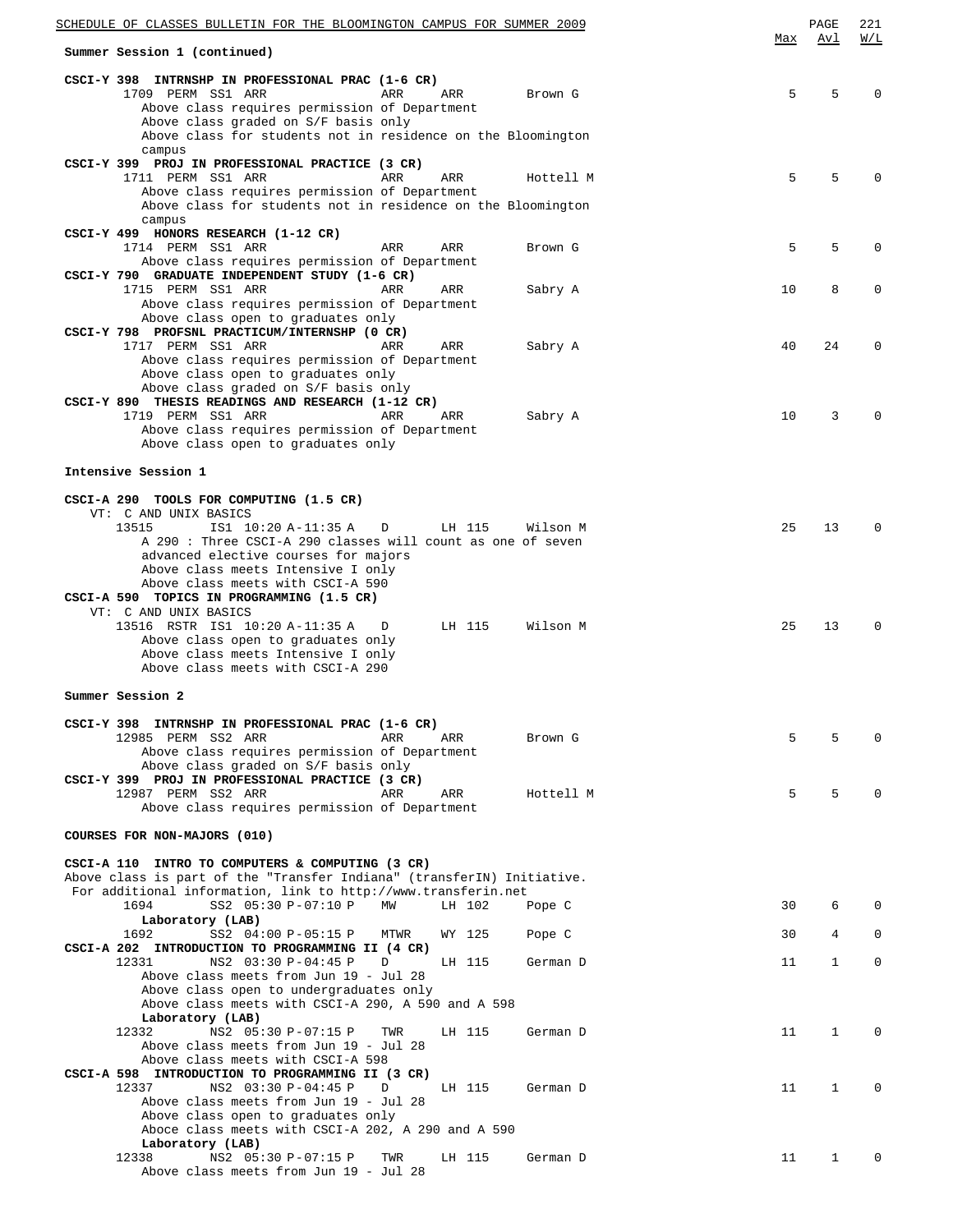| SCHEDULE OF CLASSES BULLETIN FOR THE BLOOMINGTON CAMPUS FOR SUMMER 2009                                       |     | PAGE         | 222         |
|---------------------------------------------------------------------------------------------------------------|-----|--------------|-------------|
| Summer Session 2 (continued)                                                                                  | Max | Avl          | W/L         |
| Above class meets with CSCI-A 202                                                                             |     |              |             |
| COURSES FOR CSCI MAJORS (015)                                                                                 |     |              |             |
| CSCI-Y 390 UNDERGRADUATE INDPT STUDY (1-3 CR)                                                                 |     |              |             |
| 1706 PERM SS2 ARR<br>ARR<br>ARR<br>Brown G<br>Above class requires permission of Department                   | 5   | 5            | $\Omega$    |
| CSCI-Y 391 UNDERGRADUATE IND SYSTEM DEV (1-3 CR)<br>1708 PERM SS2 ARR<br>ARR<br>ARR<br>Brown G                | 5   | 5            | $\mathbf 0$ |
| Above class requires permission of Department<br>CSCI-Y 398 INTRNSHP IN PROFESSIONAL PRAC (1-6 CR)            |     |              |             |
| 1710 PERM SS2 ARR<br>ARR<br>ARR<br>Brown G<br>Above class requires permission of Department                   | 5   | 5            | $\Omega$    |
| Above class graded on S/F basis only<br>Above class for students not in residence on the Bloomington          |     |              |             |
| campus                                                                                                        |     |              |             |
| CSCI-Y 399 PROJ IN PROFESSIONAL PRACTICE (3 CR)<br>1712 PERM SS2 ARR<br><b>ARR</b><br>ARR<br>Hottell M        | 5   | 2            |             |
| Above class requires permission of Department<br>Above class for students not in residence on the Bloomington |     |              |             |
| campus<br>CSCI-Y 499 HONORS RESEARCH (1-12 CR)                                                                |     |              |             |
| 1713 PERM SS2 ARR<br>ARR<br>ARR<br>Brown G                                                                    | 5   | 5            | $\Omega$    |
| Above class requires permission of Department<br>CSCI-Y 790 GRADUATE INDEPENDENT STUDY (1-6 CR)               |     |              |             |
| 1716 PERM SS2 ARR<br>ARR<br>ARR<br>Sabry A<br>Above class requires permission of Department                   | 15  | 7            | $\Omega$    |
| Above class open to graduates only<br>CSCI-Y 798 PROFSNL PRACTICUM/INTERNSHP (0 CR)                           |     |              |             |
| 1718 PERM SS2 ARR<br>ARR<br>ARR<br>Sabry A                                                                    | 50  | 32           | $\mathbf 0$ |
| Above class requires permission of Department<br>Above class open to graduates only                           |     |              |             |
| Above class graded on S/F basis only<br>CSCI-Y 890 THESIS READINGS AND RESEARCH (1-12 CR)                     |     |              |             |
| 1720 PERM SS2 ARR<br>ARR<br>ARR<br>Sabry A<br>Above class requires permission of Department                   | 2.0 | 14           | 0           |
| Above class open to graduates only                                                                            |     |              |             |
| Intensive Session 3                                                                                           |     |              |             |
| COURSES FOR NON-MAJORS (010)                                                                                  |     |              |             |
| CSCI-A 290 TOOLS FOR COMPUTING (1.5 CR)                                                                       |     |              |             |
| VT: CGI/PHP<br>5487<br>IS3 03:30 P-04:45 P<br>D<br>LH 115<br>German D                                         | 13  | $\mathbf{1}$ |             |
| A 290: P - CSCI-A 201 or C 211<br>A 290: Three CSCI-A 290 classes will count as one of seven                  |     |              |             |
| advanced elective courses for majors                                                                          |     |              |             |
| Above class meets Intensive III only<br>Above class meets with CSCI-A 590, A 202 and A 598                    |     |              |             |
| CSCI-A 590 TOPICS IN PROGRAMMING (1.5 CR)<br>VT: CGI/PHP                                                      |     |              |             |
| 5489<br>IS3 03:30 P-04:45 P<br>D<br>LH 115<br>German D<br>Above class meets Intensive III only                | 13  | $\mathbf{1}$ | $\Omega$    |
| Above class open to graduates only<br>Above class meets with CSCI-A 290, A 202 and A 590                      |     |              |             |
|                                                                                                               |     |              |             |
| Intensive Session 4                                                                                           |     |              |             |
| COURSES FOR NON-MAJORS (010)                                                                                  |     |              |             |
| CSCI-A 290 TOOLS FOR COMPUTING (1.5 CR)<br>VT: JAVA                                                           |     |              |             |
| IS4 03:30 P-04:45 P<br>5488<br>LH 115<br>German D<br>D<br>A 290: P - CSCI-A 201 or C 211                      | 13  | 2            | $\Omega$    |
| A 290 : Three CSCI-A 290 classes will count as one of seven                                                   |     |              |             |
| advanced elective courses for majors<br>Above class meets Intensive IV only                                   |     |              |             |
| Above class meets with CSCI-A 590, A 202 and A 598<br>CSCI-A 590 TOPICS IN PROGRAMMING (1.5 CR)               |     |              |             |
| VT: JAVA<br>5490<br>IS4 03:30 P-04:45 P<br>LH 115<br>German D<br>$\Box$                                       | 13  | 2            | $\Omega$    |
| Above class meets Intensive IV only                                                                           |     |              |             |
| Above class open to graduates only<br>Above class meets with CSCI-A 290, A 202 and A 598                      |     |              |             |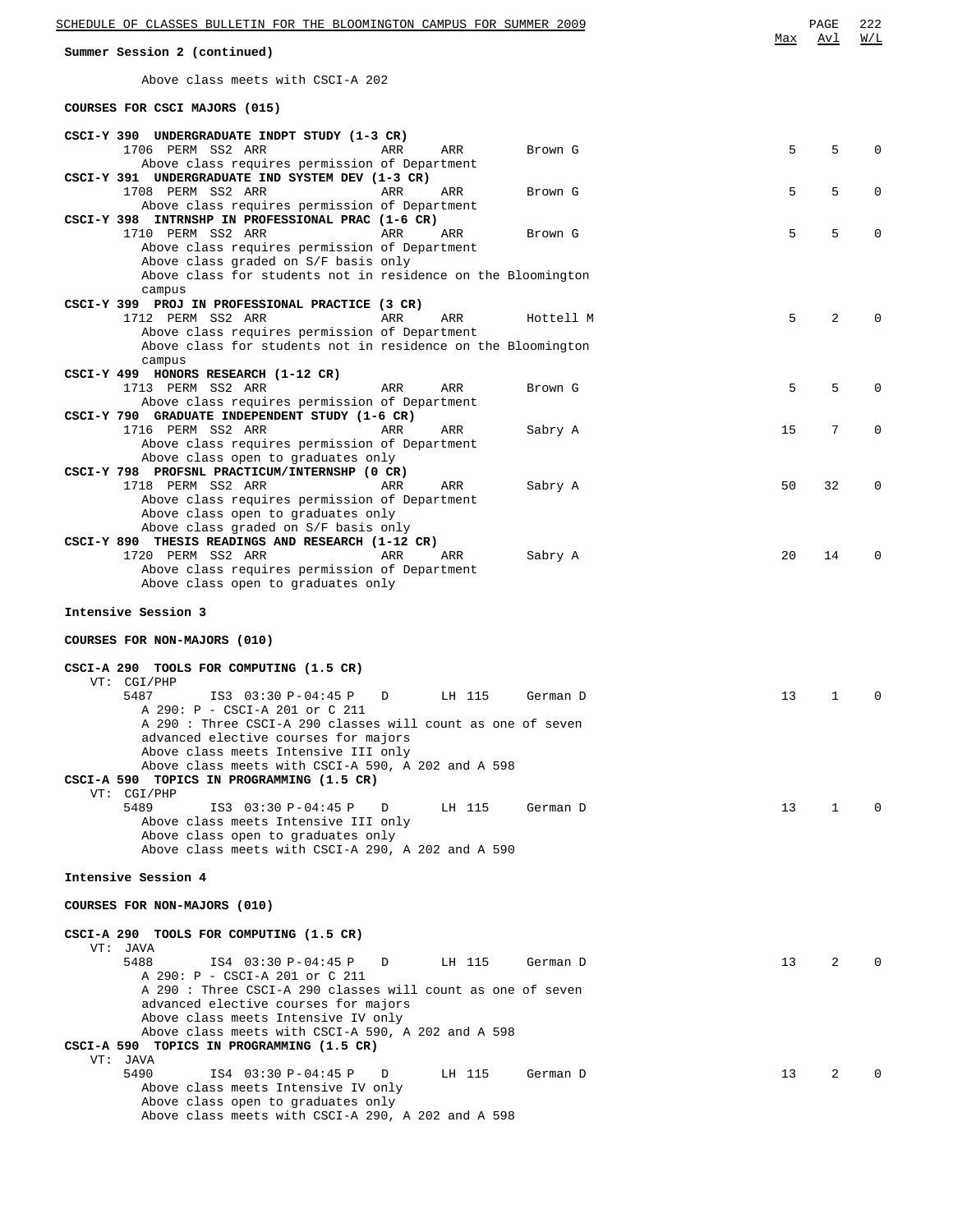| SCHEDULE OF CLASSES BULLETIN FOR THE BLOOMINGTON CAMPUS FOR SUMMER 2009                                         |              | PAGE         | 223      |
|-----------------------------------------------------------------------------------------------------------------|--------------|--------------|----------|
| Journalism (JOUR)                                                                                               | Max          | Avl          | W/L      |
| Summer Session 1                                                                                                |              |              |          |
| CORE COURSES FOR MAJORS (020)                                                                                   |              |              |          |
|                                                                                                                 |              |              |          |
| JOUR-J 155 RSH TECHNIQUES FOR JOURNALISTS (1 CR)<br>3917<br>SS1 ARR<br>ARR<br>ARR<br>Higgs S                    | 30           | 13           | $\Omega$ |
| J 155 : Required for degree. Strongly recommend J 155 be                                                        |              |              |          |
| taken with J 200                                                                                                |              |              |          |
| J 155 : On-line. Required orientation first week of classes<br>in Ernie Pyle Hall                               |              |              |          |
| J 155 : Evening exam in classroom                                                                               |              |              |          |
| J 155 : Must be completed before enrollment in J-skills                                                         |              |              |          |
| courses<br>JOUR-J 200 REPORTING, WRITING & EDITING I (3 CR)                                                     |              |              |          |
| SS1 10:20 A-11:35 A<br>D<br>EP 210<br>2622<br>Martin J                                                          | 18           | 6            | $\Omega$ |
| $J$ 200 : P : ENG-W 131 or equivalent, with a grade of C- or                                                    |              |              |          |
| better<br>J 200 : ATTENDANCE FIRST WEEK OF CLASS REQUIRED                                                       |              |              |          |
| JOUR-J 201 REPORTING, WRTNG & EDITING II (3 CR)                                                                 |              |              |          |
| 2623<br>SS1 08:55 A-10:10 A<br>EP 208<br>Powell Jr R<br>D                                                       | 18           | 6            | $\Omega$ |
| J 201 : P - Completion of JOUR-J 155 and JOUR-J 200, each<br>with a grade of C- or higher, required.            |              |              |          |
| J 201: Attendance first week of class required                                                                  |              |              |          |
| Above class requires special fee - See fee page                                                                 |              |              |          |
| JOUR-J 210 VISUAL COMMUNICATION (3 CR)<br>CLSD<br>2624<br>SS1 01:10 P-02:25 P<br>Chapman C<br>D<br>EP 157       | 20           | $\Omega$     | $\Omega$ |
| $01:10 P-02:25 P$<br>D<br>EP 220<br>Chapman C                                                                   |              |              |          |
| J 210 : Attendance first day of class required                                                                  |              |              |          |
| Above class first class meeting will be in first room listed<br>Above class requires special fee - See fee page |              |              |          |
| CLSD 13256<br>SS1 01:10 P-02:25 P<br>D<br>EP 208<br>Birthisel J                                                 | 18           | 0            | $\Omega$ |
| $01:10 P-02:25 P$<br>EP 220<br>Birthisel J<br>D                                                                 |              |              |          |
| J 210: Attendance first day of class required<br>Above class first class meeting will be in first room listed   |              |              |          |
| Above class requires special fee - See fee page                                                                 |              |              |          |
| JOUR-J 300 COMMUNICATIONS LAW (3 CR)                                                                            |              |              |          |
| 2625 RSTR SS1 10:20 A-11:35 A<br>D<br>EP 214<br>Fargo A                                                         | 30           | 8            | $\Omega$ |
| Above class P - At least Sophomore standing<br>JOUR-J 410 MEDIA AS SOCIAL INSTITUTIONS (3 CR)                   |              |              |          |
| 2626 RSTR SS1 02:35 P-03:50 P<br>D<br>EP 214<br>Evans M                                                         | 31           | 2            | 0        |
| J 410 : P - JOUR-J 300 with a grade of C- or better, and<br>senior standing                                     |              |              |          |
|                                                                                                                 |              |              |          |
| ELECTIVES (025)                                                                                                 |              |              |          |
| JOUR-J 320 PRIN OF CREATIVE ADVERTISING (3 CR)                                                                  |              |              |          |
| 4979 RSTR SS1 11:45 A-01:00 P<br>D<br>EP 205<br>Wood C                                                          | 25           |              | $\Omega$ |
| J 320 : REQUIRED INTRODUCTORY COURSE FOR ADVERTISING                                                            |              |              |          |
| Above class P - At least Sophomore standing<br>JOUR-J 321 PRINCIPLES OF PUBLIC RELATIONS (3 CR)                 |              |              |          |
| 3785 RSTR SS1 02:35 P-03:50 P<br>D<br>EP 205<br>Wood B                                                          | 25           | 7            | $\Omega$ |
| J 321 : REOUIRED INTRODUCTORY COURSE FOR PUBLIC RELATIONS.                                                      |              |              |          |
| Above class P - At least Sophomore standing<br>JOUR-J 463 GRAPHIC DESIGN I (3 CR)                               |              |              |          |
| 12960<br>SS1 11:45 A-01:45 P<br>D<br>EP 210<br>Kelly J                                                          | 18           | 5            | $\Omega$ |
| $J$ 463 : P - JOUR-J 210 with a grade of C- or better                                                           |              |              |          |
| Attendance first day of class required<br>Above class requires special fee - See fee page                       |              |              |          |
| JOUR-J 492 MEDIA INTERNSHIP (1-3 CR)                                                                            |              |              |          |
| CLSD<br>2628 PERM SS1 ARR<br>ARR<br>ARR<br>Debnam M                                                             | 10           | 0            | $\Omega$ |
| Above class graded on S/F basis only<br>Above class requires permission of instructor                           |              |              |          |
| 5543 PERM NS1 ARR<br>ARR<br>ARR<br>Johnson 0<br>CLSD                                                            | $\mathbf{1}$ | $\Omega$     | $\Omega$ |
| Above class reserved for students in the Journalism Summer in                                                   |              |              |          |
| London, May 9-Jul 4<br>Above class requires permission of Department                                            |              |              |          |
| Above class graded on S/F basis only                                                                            |              |              |          |
| JOUR-J 493 JOUR: OFF CAMPUS REGISTRATION (0 CR)                                                                 |              |              |          |
| 2630 PERM SS1 ARR<br>Brownlee B<br>ARR<br>ARR<br>Above class requires permission of Department                  | $\mathbf 1$  | 1            | $\Omega$ |
| JOUR-J 496 FOREIGN STUDY IN JOURNALISM (3 CR)                                                                   |              |              |          |
| CLSD<br>2632 PERM NS1 ARR<br>ARR<br>ARR<br>Johnson 0                                                            | 1            | 0            | $\Omega$ |
| Above class requires permission of Department<br>Above class reserved for students in the Journalism Summer in  |              |              |          |
| London May 9 - Jul 4                                                                                            |              |              |          |
| Above class register in 3.0 credit hours                                                                        |              |              |          |
| JOUR-J 499 HONORS RESEARCH IN JOURNALISM (1-3 CR)<br>2633 PERM SS1 ARR<br>Brownlee B<br>ARR<br>ARR              | 1            | $\mathbf{1}$ | $\Omega$ |
|                                                                                                                 |              |              |          |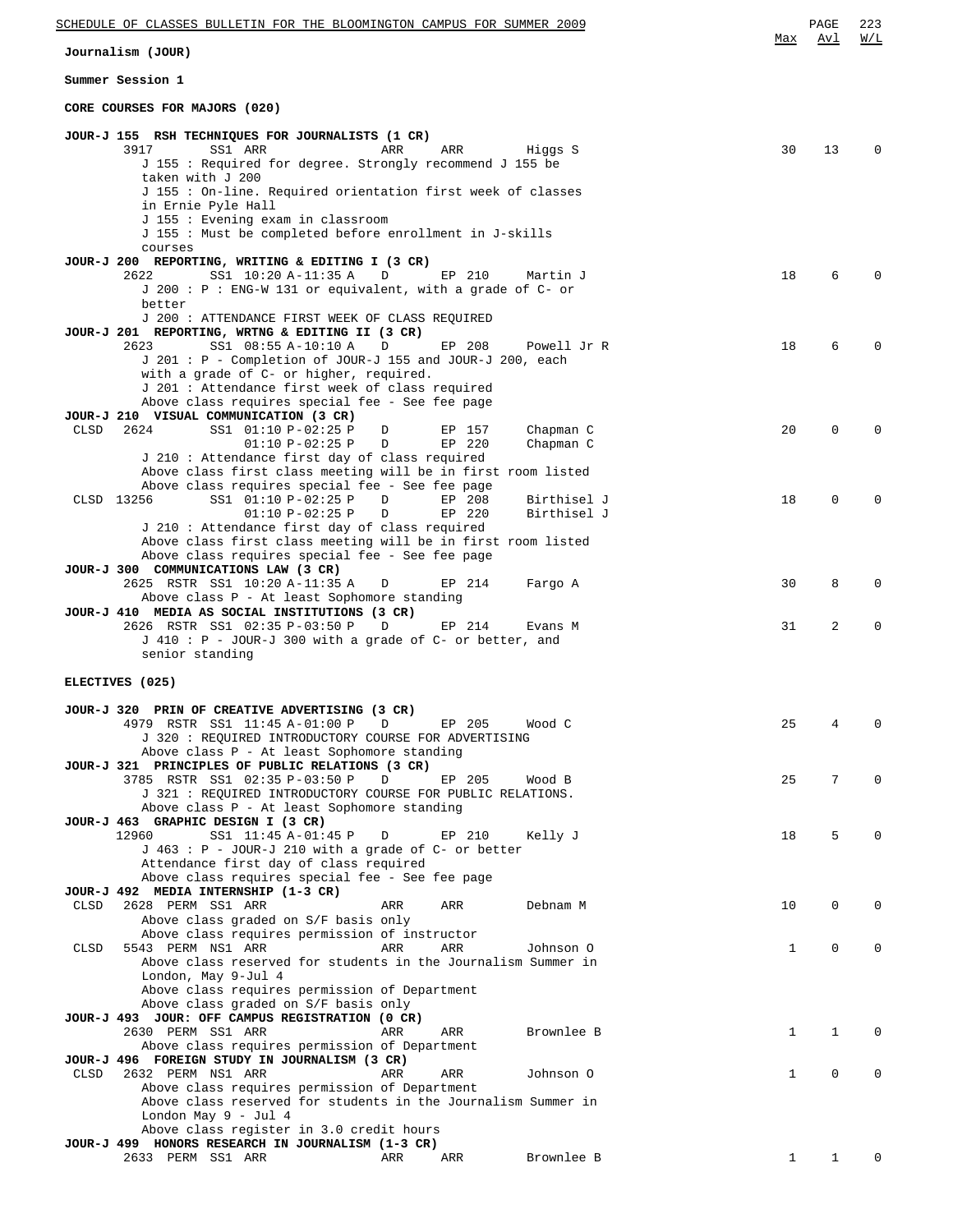| SCHEDULE OF CLASSES BULLETIN FOR THE BLOOMINGTON CAMPUS FOR SUMMER 2009                                                                      |              | PAGE         | 224         |
|----------------------------------------------------------------------------------------------------------------------------------------------|--------------|--------------|-------------|
| Summer Session 1 (continued)                                                                                                                 | Max          | Avl          | W/L         |
| J 499 : Must submit project outline to advisor-supervisor in<br>advance. Project must be approved by Associate Dean prior to<br>registration |              |              |             |
| GRADUATE COURSES (030)                                                                                                                       |              |              |             |
| JOUR-J 525 COLLOQ IN SCHOLASTIC JOURNALSM (2-3 CR)<br>VT: REINVENT & REDESIGN YOUR PUBLN                                                     |              |              |             |
| 12111 RSTR NS1 08:00 A-05:00 P<br>EP 210<br>White T<br>D<br>TOPIC: Reinvent and Redesign your Publication<br>Above class meets Jun 15 - 19   | 6            | 4            |             |
| Above class emphasis on secondary education<br>Above class open to graduates only<br>Above class instructor: Ron Johnson                     |              |              |             |
| JOUR-J 560 TOPICS COLLOQUIUM (3 CR)<br>VT: PUBLIC RELATIONS WRITING                                                                          |              |              |             |
| 5545 RSTR SS1 08:55 A-11:35 A<br>EP 157<br>Wood B<br>MWF<br>Above class open to graduates only<br>Above class is a Service Learning Course   | 18           | 10           | 0           |
| VT: LITERARY JOURNALISM<br>12114 RSTR SS1 11:45 A-02:25 P<br>EP 207<br>Polsgrove C<br>MWF                                                    | 15           | 8            | 0           |
| TOPIC : Literary Journalism<br>Above class open to graduates only                                                                            |              |              |             |
| JOUR-J 577 YEARBOOK ADVISING (2-3 CR)<br>CLSD 12962 RSTR NS1 08:00 A-05:00 P<br>EP 207<br>White T<br>D                                       | 6            | 0            | 0           |
| Above class meets Jun 15 - 19<br>Above class emphasis on secondary education<br>Above class open to graduates only                           |              |              |             |
| Above class instructor: Susie Coleman                                                                                                        |              |              |             |
| JOUR-J 592 MEDIA INTERNSHIP (1-3 CR)<br>5054 PERM SS1 ARR<br>ARR<br>Reynolds A<br>ARR                                                        | 25           | 23           | $\Omega$    |
| Above class open to graduates only<br>Obtain on-line auth for above class from instructor<br>Above class graded on S/F basis only            |              |              |             |
| JOUR-G 599 THESIS RESEARCH (0 CR)                                                                                                            |              |              |             |
| 3783 PERM SS1 ARR<br>ARR<br>ARR<br>Reynolds A<br>G 599 : Masters students who have enrolled in 30 or more                                    | 1            | $\mathbf 1$  | $\Omega$    |
| hours of Graduate work applicable to the degree and who have<br>completed all other degree requirements.                                     |              |              |             |
| Above class open to graduates only                                                                                                           |              |              |             |
| Obtain on-line auth for above class from Department<br>JOUR-J 660 TOPICS COLLOQUIUM (3 CR)                                                   |              |              |             |
| VT: FRAMING THEORY<br>5548 RSTR SS1 02:35 P-05:15 P<br>EP 207<br>Major L<br>MWF                                                              | 15           | 3            | 0           |
| TOPIC: Framing Theory and the Media<br>Above class open to graduates only                                                                    |              |              |             |
| JOUR-J 700 SPECIALIZED REPORTING PROJECT (3 CR)                                                                                              |              |              |             |
| 2637 RSTR SS1 ARR<br>ARR<br>ARR<br>Reynolds A<br>Above class open to graduates only                                                          | 10           | 7            | $\mathbf 0$ |
| JOUR-J 800 M A THESIS OR CREATIVE PROJECT (3 CR)<br>2639 RSTR SS1 ARR<br>ARR<br>ARR<br>Reynolds A                                            | 2            | $\mathbf 1$  | 0           |
| J 800 : GRADUATE STUDENT IN JOURNALISM MAJORS: MA, MAT, MASS<br>COM PhD OR GRAD NON-DEGR                                                     |              |              |             |
| JOUR-J 804 READ & RESEARCH IN JOURNALISM (1-3 CR)<br>CLSD<br>2641 PERM SS1 ARR<br>ARR<br>ARR<br>Reynolds A                                   | 5            | 0            | $\Omega$    |
| J 804 : MUST SUBMIT PROJECT OUTLINE TO ADVISOR-SUPERVISOR<br>PRIOR TO REGISTRATION. CONTACT G. KETCHAM AT (812) 855-1701<br>FOR PERMISSION.  |              |              |             |
| Obtain on-line auth for above class from Department<br>Above class open to graduates only                                                    |              |              |             |
| 3782 PERM SS1 ARR<br>ARR<br>ARR<br>Reynolds A<br>J 804 : MUST SUBMIT PROJECT OUTLINE TO ADVISOR - SUPERVISOR                                 | 5            | 5            |             |
| PRIOR TO REGISTRATION. CONTACT G. KETCHAM AT (812) 855-1701<br>FOR PERMISSION.<br>Obtain on-line auth for above class from Department        |              |              |             |
| Above class open to graduates only                                                                                                           |              |              |             |
| Summer Session 2                                                                                                                             |              |              |             |
| ELECTIVES (025)                                                                                                                              |              |              |             |
| JOUR-J 492 MEDIA INTERNSHIP (1-3 CR)<br>2629 PERM SS2 ARR<br>ARR<br>ARR<br>Debnam M                                                          | 20           | 4            | $\Omega$    |
| Above class graded on S/F basis only<br>Above class requires permission of instructor                                                        |              |              |             |
| JOUR-J 493 JOUR: OFF CAMPUS REGISTRATION (0 CR)<br>2631 PERM SS2 ARR<br>ARR<br>ARR<br>Evans M                                                | $\mathbf{1}$ | $\mathbf{1}$ | 0           |
| Above class requires permission of Department                                                                                                |              |              |             |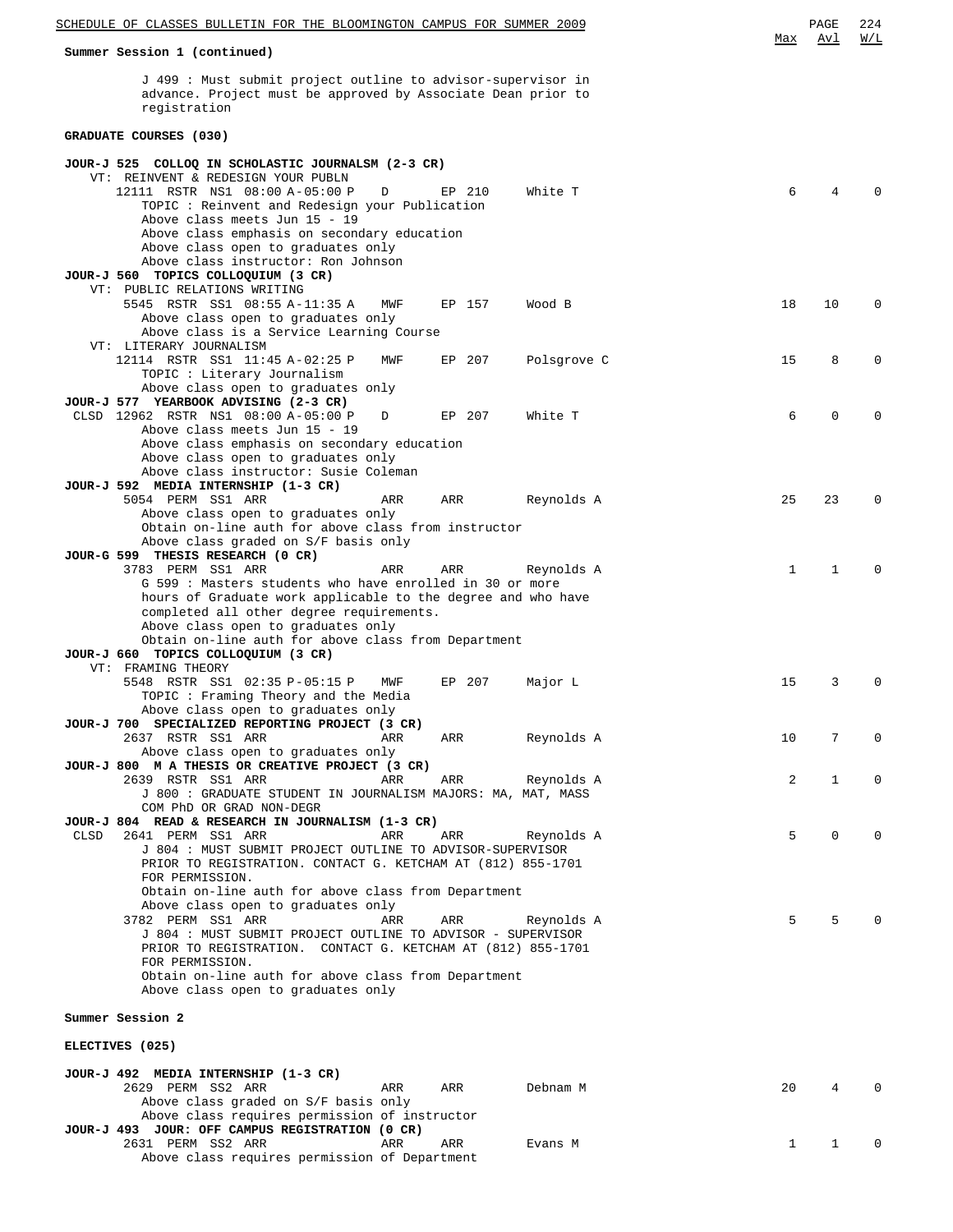| <u>SCHEDULE OF CLASSES BULLETIN FOR THE BLOOMINGTON CAMPUS FOR SUMMER 2009</u>                                                                                                                                                                                                                |              | PAGE     | 225              |
|-----------------------------------------------------------------------------------------------------------------------------------------------------------------------------------------------------------------------------------------------------------------------------------------------|--------------|----------|------------------|
| Summer Session 2 (continued)                                                                                                                                                                                                                                                                  | Max          | Avl      | $\overline{M/L}$ |
| JOUR-J 496 FOREIGN STUDY IN JOURNALISM (3-8 CR)<br>4805 PERM SS2 ARR<br>ARR<br>ARR<br>Evans M<br>Above class requires consent of the Associate Dean                                                                                                                                           | $\mathbf{1}$ | 1        | 0                |
| JOUR-J 499 HONORS RESEARCH IN JOURNALISM (1-3 CR)<br>2634 PERM SS2 ARR<br>ARR<br>ARR<br>Evans M<br>J499 : Must submit project outline to advisor-supervisor in<br>advance. Project must be approved by Associate Dean prior to<br>registration                                                | $\mathbf{1}$ | 1        | $\Omega$         |
| GRADUATE COURSES (030)                                                                                                                                                                                                                                                                        |              |          |                  |
| JOUR-J 525 COLLOQ IN SCHOLASTIC JOURNALSM (2-3 CR)<br>VT: DIGITAL PHOTOGRAPHY                                                                                                                                                                                                                 |              |          |                  |
| <b>CLSD</b><br>2635 RSTR NS2 09:00 A-04:00 P<br>White T<br>D<br>EP 157<br>TOPIC: Digital Photography and Photo Editing<br>Above class meets Jun 22 - 26<br>Above class emphasis on secondary education<br>Above class open to graduates only<br>Above class instructor: Stever Raymer         | 6            | $\Omega$ |                  |
| JOUR-J 575 STUDENT PRESS LAW AND ETHICS (2-3 CR)<br>12961<br>NS2 09:00 A-04:00 P<br>EP 214<br>D<br>White T<br>Above class meets Jun 22 - 26<br>Above class emphasis on secondary education<br>Above class open to graduates only                                                              | 6            | 3        | <sup>0</sup>     |
| Above class instructor: Tony Fargo<br>JOUR-J 592 MEDIA INTERNSHIP (1-3 CR)<br>5055 PERM SS2 ARR<br>ARR<br>ARR<br>Martin S<br>Above class open to graduates only<br>Obtain on-line auth for above class from instructor<br>Above class graded on S/F basis only                                | 25           | 22       | $\Omega$         |
| JOUR-G 599 THESIS RESEARCH (0 CR)<br>3784 PERM SS2 ARR<br>ARR<br>ARR<br>Martin S<br>G 599: Masters students who have enrolled in 30 or more<br>hours of Graduate work applicable to the degree and who have<br>completed all other degree requirements.<br>Above class open to graduates only | 1            | 1        | $\Omega$         |
| Obtain on-line auth for above class from Department<br>JOUR-J 700 SPECIALIZED REPORTING PROJECT (3 CR)                                                                                                                                                                                        |              |          |                  |
| 2638 RSTR SS2 ARR<br>ARR<br>ARR<br>Martin S<br>Above class open to graduates only<br>JOUR-J 800 M A THESIS OR CREATIVE PROJECT (3 CR)                                                                                                                                                         | 10           | 10       | $\Omega$         |
| 2640 RSTR SS2 ARR<br>ARR<br>ARR<br>Martin S<br>J 800 : GRADUATE STUDENT IN JOURNALISM MAJORS: MA, MAT, MASS<br>COM PhD OR GRAD NON-DEGR                                                                                                                                                       | 1            | 1        | $\Omega$         |
| JOUR-J 804 READ & RESEARCH IN JOURNALISM (1-3 CR)<br>CLSD<br>2642 PERM SS2 ARR<br>ARR<br>ARR<br>Martin S<br>J 804 : MUST SUBMIT PROJECT OUTLINE TO ADVISOR-SUPERVISOR<br>PRIOR TO REGISTRATION<br>Obtain on-line auth for above class from Department                                         |              |          |                  |
| Above class open to graduates only<br>4802 PERM SS2 ARR<br>ARR<br>ARR<br>Martin S<br>Above class open to graduates only<br>Obtain on-line auth for above class from Department<br>J 804 : MUST SUBMIT PROJECT OUTLINE TO ADVISOR-SUPERVISOR<br>PRIOR TO REGISTRATION.                         | 5            | 4        | $\Omega$         |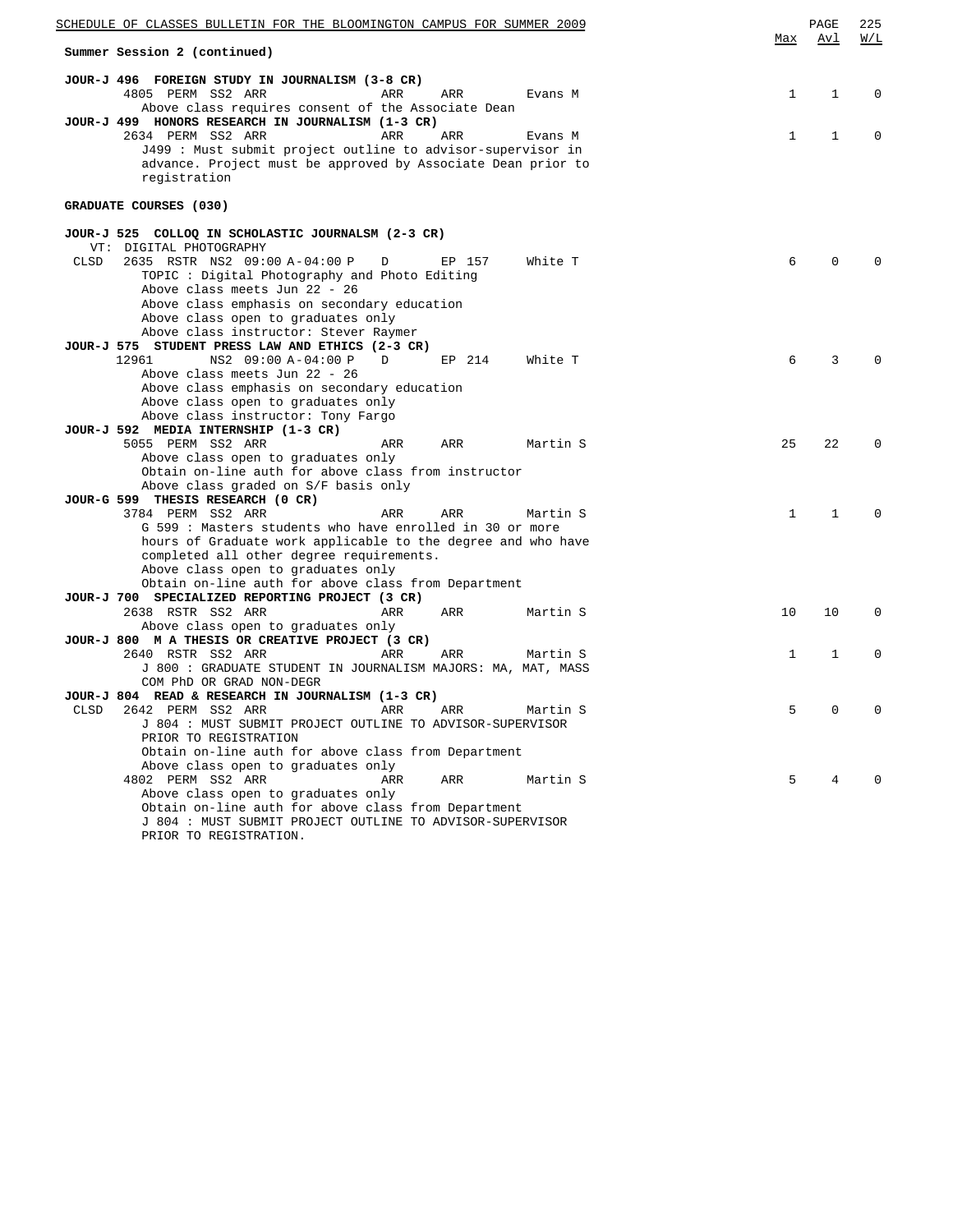| SCHEDULE OF CLASSES BULLETIN FOR THE BLOOMINGTON CAMPUS FOR SUMMER 2009                                            | Max             | PAGE<br>Avl | 226<br>W/L   |
|--------------------------------------------------------------------------------------------------------------------|-----------------|-------------|--------------|
| Labor Studies (LSTU)                                                                                               |                 |             |              |
| Summer Session 1                                                                                                   |                 |             |              |
| LSTU-L 100 INTRO TO UNION & COLLECTV BGNG (3 CR)                                                                   |                 |             |              |
| <b>CLSD</b><br>4833<br>NS1 ARR<br>ARR<br>ARR<br>Davis C                                                            | 7               | 0           | 0            |
| Above class is a web-based course offered through Oncourse<br>Above class meets May 13 - Jun 24                    |                 |             |              |
| 5717<br>NS1 ARR<br>ARR<br>ARR<br>Walker M                                                                          | 16              | 1           | 0            |
| Above class is a Web-based course offered through Oncourse                                                         |                 |             |              |
| Above class meets May 13 - Jun 24                                                                                  |                 |             |              |
| LSTU-L 104 INTRODUCTION TO LABOR HISTORY (3 CR)<br>5463<br>NS1 ARR<br>ARR<br>ARR<br>Needleman R                    | 9               | 1           | 0            |
| Above class is a web-based course offered through Oncourse                                                         |                 |             |              |
| Above class meets May 13 - Jun 24                                                                                  |                 |             |              |
| LSTU-L 110 INTRO TO LSTU: LABOR & SOCIETY (3 CR)<br>4485<br>NS1 ARR<br>ARR<br>ARR<br>Walker M                      | 5               | 3           | 0            |
| Above class is a web-based course offered through Oncourse                                                         |                 |             |              |
| Above class meets May 13 - Jun 24                                                                                  |                 |             |              |
| 12957<br>NS1 ARR<br>ARR<br>ARR<br>Hawking C                                                                        | 30              | 27          | $\Omega$     |
| Above class is a web-based course offered through Oncourse<br>Above class meets May 13 - Jun 24                    |                 |             |              |
| LSTU-L 201 LABOR LAW (3 CR)                                                                                        |                 |             |              |
| CLSD<br>3842<br>NS1 ARR<br>ARR<br>ARR<br>Nicholson M                                                               | 5               | $\Omega$    |              |
| Above class is a web-based course offered through Oncourse                                                         |                 |             |              |
| Above class meets May 13 - Jun 24<br>LSTU-L 205 CONTEMPORARY LABOR PROBLEMS (3 CR)                                 |                 |             |              |
| 5407<br>NS1 ARR<br>ARR<br>ARR<br>Mello W                                                                           | 6               | 2           |              |
| Above class is a web-based course offered through Oncourse                                                         |                 |             |              |
| Above class meets May 13 - Jun 24                                                                                  |                 |             |              |
| LSTU-L 290 TOPICS IN LABOR STUDIES (1 CR)                                                                          |                 |             |              |
| VT: FAMILY MEDICAL LEAVE ACT<br>5465<br>NS1 ARR<br>ARR<br>ARR<br>Sovereign R                                       | 30              | 30          |              |
| Above class is a web-based course offered through Oncourse                                                         |                 |             |              |
| Above class meets May 12, 19, 26 and Jun 3                                                                         |                 |             |              |
| VT: SEXUAL HARASSMENT IN WORKPLACE<br>NS1 ARR                                                                      |                 | $\Omega$    |              |
| 5625<br>CLSD<br>ARR<br>ARR<br>Sovereign R<br>Above class is a web-based course offered through Oncourse            | 4               |             |              |
| Above class meets May 12, 19, 26 and Jun 3                                                                         |                 |             |              |
| LSTU-L 420 LABOR STUDIES INTERNSHIP (1-6 CR)                                                                       |                 |             |              |
| 2681 PERM SS1 ARR<br>ARR<br>ARR<br>Duggan L                                                                        | 5               | 5           | 0            |
| Above class requires permission of Department<br>LSTU-L 480 SENIOR SEMINAR OR READINGS (3 CR)                      |                 |             |              |
| 2682 PERM SS1 ARR<br>ARR<br>ARR<br>Duggan L                                                                        | 10              | 10          | 0            |
| Above class requires permission of Department                                                                      |                 |             |              |
| LSTU-L 495 DIRECTED LABOR STUDY (1-6 CR)                                                                           |                 |             |              |
| 2683 PERM SS1 ARR<br>ARR<br>ARR<br>Duggan L<br>Above class requires permission of Department                       | 10              | 10          | 0            |
| Above class open to Majors only                                                                                    |                 |             |              |
|                                                                                                                    |                 |             |              |
| Summer Session 2                                                                                                   |                 |             |              |
| LSTU-L 100 INTRO TO UNION & COLLECTV BGNG (3 CR)                                                                   |                 |             |              |
| 4834<br>NS2 ARR<br>ARR<br>Davis C<br>ARR                                                                           | 5               | 1           | $\mathbf{1}$ |
| Above class is a web-based course offered through Oncourse                                                         |                 |             |              |
| Above class meets Jun 29 - Aug 14<br>LSTU-L 104 INTRODUCTION TO LABOR HISTORY (3 CR)                               |                 |             |              |
| CLSD<br>5627<br>NS2 ARR<br>ARR<br>ARR<br>Mello W                                                                   | 5               | $\Omega$    | $\Omega$     |
| Above class is a web-based course offered through Oncourse                                                         |                 |             |              |
| Above class meets Jun 29 - Aug 14                                                                                  |                 |             |              |
| LSTU-L 110 INTRO TO LSTU: LABOR & SOCIETY (3 CR)<br>CLSD<br>4486<br>NS2 ARR<br>ARR<br>ARR<br>Mulder C              | 7               | $\Omega$    | $\Omega$     |
| Above class is a web-based course offered through Oncourse                                                         |                 |             |              |
| Above class meets Jun 29 - Aug 14                                                                                  |                 |             |              |
| LSTU-L 201 LABOR LAW (3 CR)                                                                                        |                 |             |              |
| CLSD<br>4487<br>NS2 ARR<br>ARR<br>ARR<br>Nicholson M<br>Above class is a web-based course offered through Oncourse | 9               | $\mathbf 0$ | $\Omega$     |
| Above class meets Jun 29 - Aug 14                                                                                  |                 |             |              |
| 5629<br>NS2 ARR<br>ARR<br>Nicholson M<br>CLSD<br>ARR                                                               | 5               | $\mathbf 0$ | $\Omega$     |
| Above class is a web-based course offered through Oncourse                                                         |                 |             |              |
| Above class meets Jun 29 - Aug 14<br>LSTU-L 205 CONTEMPORARY LABOR PROBLEMS (3 CR)                                 |                 |             |              |
| 4832<br>NS2 ARR<br>ARR<br>ARR<br>Mello W                                                                           | $7\overline{ }$ | $\mathbf 1$ | $\Omega$     |
| Above class is a web-based course offered through Oncourse                                                         |                 |             |              |
| Above class meets Jun 29 - Aug 14                                                                                  |                 |             |              |
| 12958<br>NS2 ARR<br>ARR<br>ARR<br>Needleman R<br>Above class is a web-based course offered through Oncourse        | 5               | 1           | $\Omega$     |
| Above class meets Jun 29 - Aug 14                                                                                  |                 |             |              |
| LSTU-L 385 CLASS, RACE, GENDER & WORK (3 CR)                                                                       |                 |             |              |
| 5630<br>NS2 ARR<br>Duggan L<br>ARR<br>ARR                                                                          | 3               | $1 \quad$   | $\Omega$     |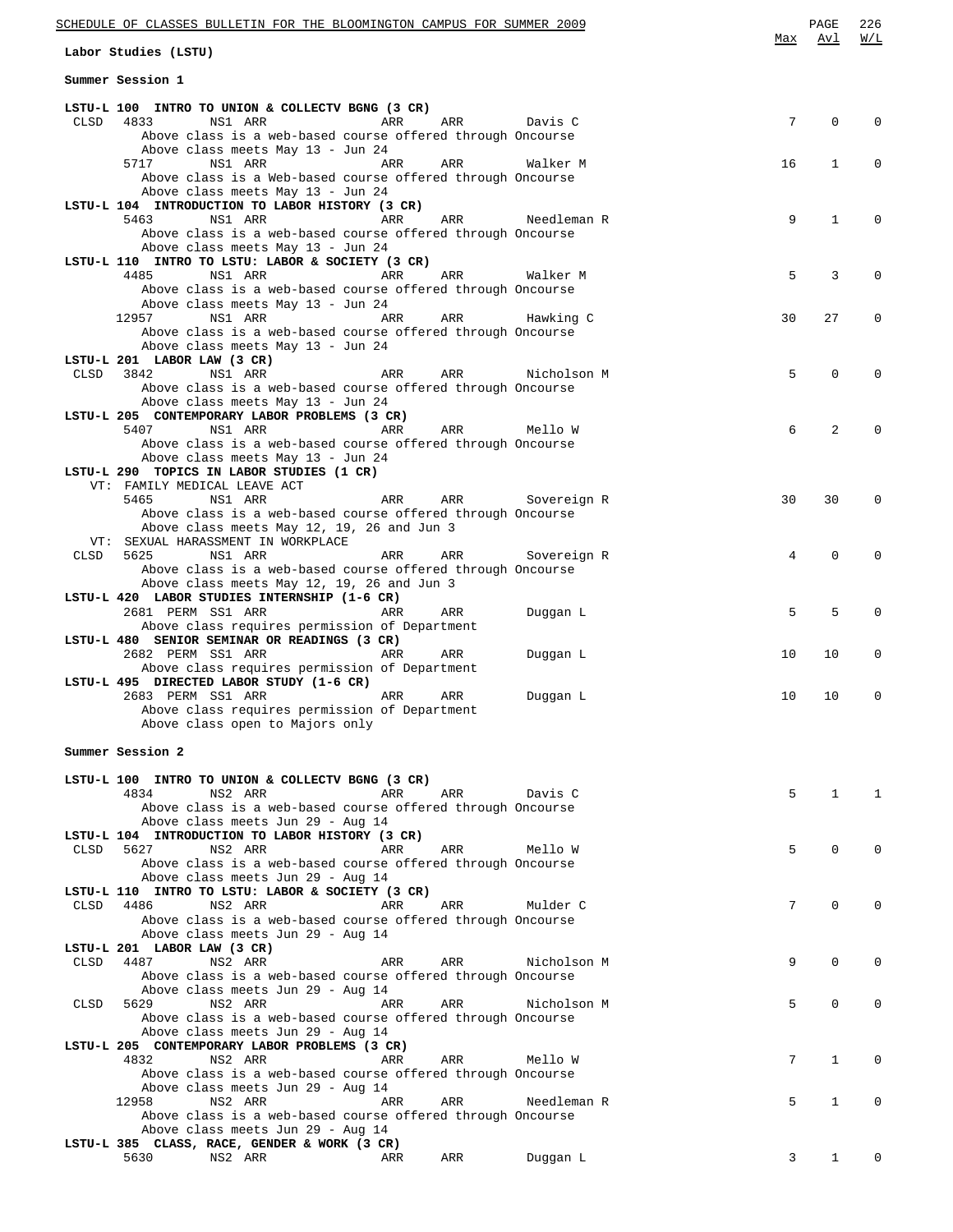|            | SCHEDULE OF CLASSES BULLETIN FOR THE BLOOMINGTON CAMPUS FOR SUMMER 2009                     | Max | PAGE<br>Avl    | 227<br>W/L   |
|------------|---------------------------------------------------------------------------------------------|-----|----------------|--------------|
|            | Summer Session 2 (continued)                                                                |     |                |              |
|            |                                                                                             |     |                |              |
|            | Above class is a web-based course offered through Oncourse                                  |     |                |              |
| CLSD 12376 | Above class meets Jun 29 - Aug 14<br>NS2 ARR<br>ARR<br>ARR<br>Duggan L                      | 1   | $\Omega$       |              |
|            | Above class is a web-based course offered through Oncourse                                  |     |                |              |
|            | Above class meets Jun 29 - Aug 14                                                           |     |                |              |
|            | LSTU-L 390 TOPICS IN LABOR STUDIES (1 CR)                                                   |     |                |              |
|            | VT: BIG BOX RETAILERS IMPACT                                                                |     |                |              |
|            | NS2 ARR<br>4978<br>ARR<br>Hill P<br>ARR                                                     | 8   | $\overline{a}$ |              |
|            | TOPIC : Big Box Retailers: Impact on Labor                                                  |     |                |              |
|            | Above class is a web-based course offered through Oncourse                                  |     |                |              |
|            | Above class meets Jun 29 - Jul 20                                                           |     |                |              |
|            | LSTU-L 390 TOPICS IN LABOR STUDIES (3 CR)                                                   |     |                |              |
|            | VT: BRNG HUM RGHTS HOME TO INDIANA                                                          |     |                |              |
|            | 13125<br>NS2 ARR<br>ARR<br>ARR<br>Iverson M<br>TOPIC: Bringing Human Rights Home to Indiana | 2   | $\mathbf{1}$   |              |
|            | Above class is a web-based course offered through Oncourse                                  |     |                |              |
|            | Above class meets June 29-August 14                                                         |     |                |              |
|            | LSTU-L 420 LABOR STUDIES INTERNSHIP (1-6 CR)                                                |     |                |              |
|            | 5639<br>SS2 ARR<br>ARR<br>ARR<br>Duqqan L                                                   | 5   | 5              |              |
|            | Above class requires permission of Department                                               |     |                |              |
|            | LSTU-L 480 SENIOR SEMINAR OR READINGS (3 CR)                                                |     |                |              |
|            | 5640<br>SS2 ARR<br>ARR<br>ARR<br>Duqqan L                                                   | 5   | 5              | <sup>0</sup> |
|            | Above class requires permission of Department                                               |     |                |              |
|            | LSTU-L 495 DIRECTED LABOR STUDY (1-6 CR)                                                    |     |                |              |
|            | 5641<br>SS2 ARR<br>ARR<br>ARR<br>Duqqan L                                                   | 5   | 5              |              |
|            | Above class requires permission of Department                                               |     |                |              |
|            | Above class open to Majors only                                                             |     |                |              |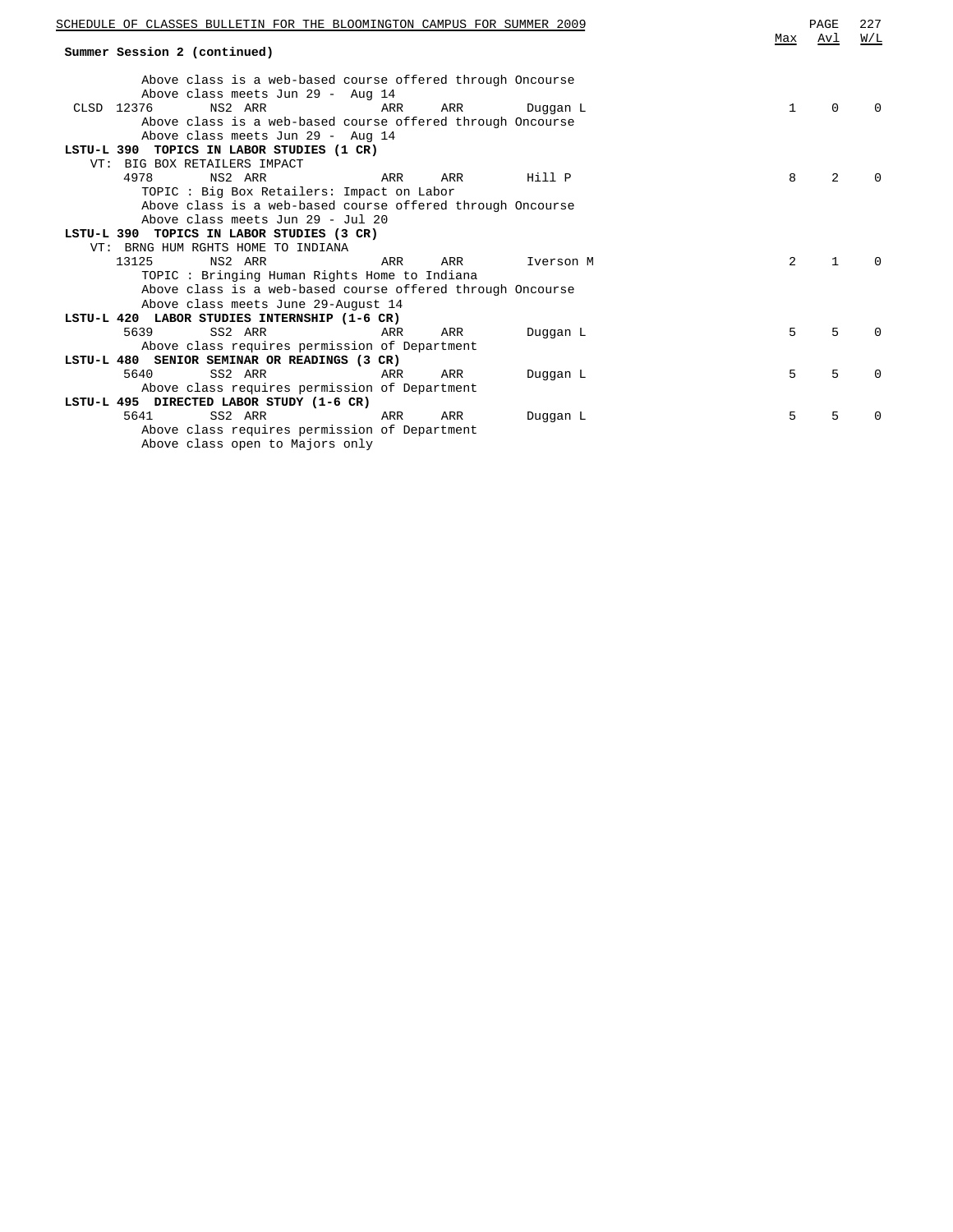| <u>SCHEDULE OF CLASSES BULLETIN FOR THE BLOOMINGTON CAMPUS FOR SUMMER 2009</u>                                                     |     |        |                             | Max | PAGE<br>Avl | 228<br>W/L |
|------------------------------------------------------------------------------------------------------------------------------------|-----|--------|-----------------------------|-----|-------------|------------|
| Law (LAW)                                                                                                                          |     |        |                             |     |             |            |
| Summer Session 1                                                                                                                   |     |        |                             |     |             |            |
| LAW-B 547 PUBLIC INTEREST INTERNSHP PROG (1 CR)<br>4704 RSTR 1<br>ARR                                                              | ARR | ARR    | Fromm L<br>McCoy-Lawrence S | 20  | 18          | 0          |
| Above class graded on S/F basis only<br>Law Students Only<br>LAW-B 547 PUBLIC INTEREST INTERNSHP PROG (2 CR)                       |     |        |                             |     |             |            |
| 4705 RSTR 1<br>ARR<br>Above class graded on S/F basis only                                                                         | ARR | ARR    | Fromm L<br>McCoy-Lawrence S | 20  | 8           |            |
| Law Students Only<br>LAW-B 547 PUBLIC INTEREST INTERNSHP PROG (3 CR)<br>4706 RSTR 1<br>ARR                                         | ARR | ARR    | Fromm L                     | 50  | 24          | 0          |
| Above class graded on S/F basis only<br>Law Students Only                                                                          |     |        | McCoy-Lawrence S            |     |             |            |
| LAW-B 547 PUBLIC INTEREST INTERNSHP PROG (4 CR)<br>4707 RSTR 1<br>CLSD<br>ARR                                                      | ARR | ARR    | Fromm L<br>McCoy-Lawrence S | 75  | 0           |            |
| Above class graded on S/F basis only<br>Law Students Only<br>LAW-B 547 PUBLIC INTEREST INTERNSHP PROG (2 CR)                       |     |        |                             |     |             |            |
| 4720 RSTR 1<br>ARR<br>Above class graded on S/F basis only                                                                         | ARR | ARR    | Fromm L<br>McCoy-Lawrence S | 10  | 4           | 0          |
| Law Students Only<br>LAW-B 547 PUBLIC INTEREST INTERNSHP PROG (1 CR)<br>5823 RSTR 1<br>ARR<br>Above class graded on S/F basis only | ARR | ARR    | Fromm L                     | 3   | 3           | $\Omega$   |
| LAW-B 620 NEGOTIATIONS (2 CR)<br>12993 RSTR NS1 ARR                                                                                | ARR | LW 216 | Fromm L                     | 30  | 9           | 0          |
| LAW-B 710 INDEPENDENT CLINICAL PROJECTS (2 CR)<br>5686 RSTR 1<br>ARR                                                               | ARR | ARR    | Fromm L                     | 10  | 10          | 0          |
| LAW-B 798 ADVANCED RESEARCH (6 CR)<br>13563 RSTR NS1 ARR                                                                           | ARR | ARR    | Fromm L                     | 10  | 9           | 0          |
| (010)                                                                                                                              |     |        |                             |     |             |            |
| LAW-B 600 DIRECTED READING (1 CR)<br>2653 RSTR 1<br>ARR                                                                            | ARR | ARR    | Fromm L<br>McCoy-Lawrence S | 90  | 54          |            |
| Above class graded on S/F basis only<br>Law Students Only<br>LAW-B 706 RESEARCH (6 CR)                                             |     |        |                             |     |             |            |
| 2654 RSTR 1 ARR<br>Law Students Only                                                                                               | ARR | ARR    | Fromm L<br>McCoy-Lawrence S | 50  | 50          |            |
| LAW-B 706 RESEARCH (5 CR)<br>2655 RSTR 1<br>ARR                                                                                    | ARR | ARR    | Fromm L<br>McCoy-Lawrence S | 50  | 50          | 0          |
| Law Students Only<br>LAW-B 706 RESEARCH (4 CR)<br>2656 RSTR 1<br>ARR                                                               | ARR | ARR    | Fromm L                     | 50  | 50          | 0          |
| Law Students Only<br>LAW-B 706 RESEARCH (3 CR)                                                                                     |     |        | McCoy-Lawrence S            |     |             |            |
| 2657 RSTR 1<br>ARR<br>Law Students Only                                                                                            | ARR | ARR    | Fromm L<br>McCoy-Lawrence S | 50  | 49          | 0          |
| LAW-B 706 RESEARCH (2 CR)<br>2658 RSTR 1<br>ARR                                                                                    | ARR | ARR    | Fromm L<br>McCoy-Lawrence S | 50  | 44          | 0          |
| Law Students Only<br>LAW-B 706 RESEARCH (1 CR)<br>2659 RSTR 1<br>ARR<br>Law Students Only                                          | ARR | ARR    | Fromm L<br>McCoy-Lawrence S | 30  | 25          | 0          |
| LAW-B 706 RESEARCH (6 CR)<br>5808 RSTR 1<br>ARR                                                                                    | ARR | ARR    | Fromm L                     | 2   | 2           | 0          |
| LAW-B 710 INDEPENDENT CLINICAL PROJECTS (4 CR)<br>2660 RSTR 1<br>ARR                                                               | ARR | ARR    | Fromm L<br>McCoy-Lawrence S | 100 | 95          | 0          |
| Law Students Only<br>LAW-B 710 INDEPENDENT CLINICAL PROJECTS (3 CR)<br>2661 RSTR 1<br>ARR                                          | ARR | ARR    | Fromm L<br>McCoy-Lawrence S | 50  | 49          | 0          |
|                                                                                                                                    |     |        |                             |     |             |            |

Law Students Only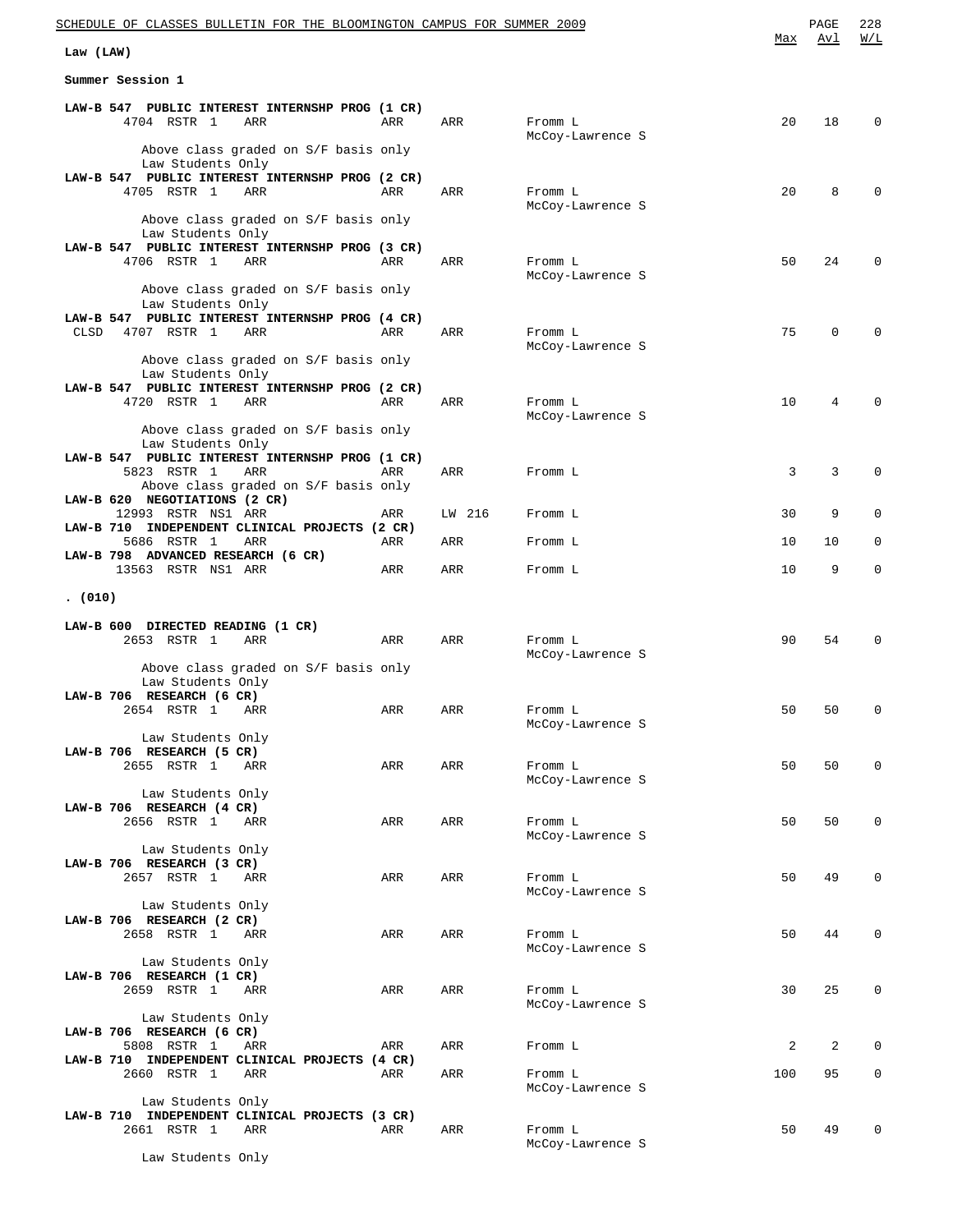| SCHEDULE OF CLASSES BULLETIN FOR THE BLOOMINGTON CAMPUS FOR SUMMER 2009 |     |           |                  |     | PAGE | 229          |
|-------------------------------------------------------------------------|-----|-----------|------------------|-----|------|--------------|
| Summer Session 1 (continued)                                            |     |           |                  | Max | Avl  | W/L          |
|                                                                         |     |           |                  |     |      |              |
| LAW-B 710<br>INDEPENDENT CLINICAL PROJECTS (2 CR)                       |     |           |                  |     |      |              |
| 2662 RSTR 1<br>ARR                                                      | ARR | ARR       | Fromm L          | 60  | 60   | $\Omega$     |
|                                                                         |     |           | McCoy-Lawrence S |     |      |              |
| Law Students Only                                                       |     |           |                  |     |      |              |
| INDEPENDENT CLINICAL PROJECTS (1 CR)<br>LAW-B 710                       |     |           |                  |     |      |              |
| 2663 RSTR 1<br>ARR                                                      | ARR | ARR       | Fromm L          | 50  | 48   | $\Omega$     |
|                                                                         |     |           | McCoy-Lawrence S |     |      |              |
| Law Students Only                                                       |     |           |                  |     |      |              |
| VISITING LAW STUDENT PROGRAM (0 CR)<br>LAW-B 799                        |     |           |                  |     |      |              |
| 2664 RSTR 1<br>ARR                                                      | ARR | ARR       | Fromm L          | 70  | 47   | <sup>0</sup> |
|                                                                         |     |           | McCoy-Lawrence S |     |      |              |
| Above class for Law students only                                       |     |           |                  |     |      |              |
| Summer Session 2                                                        |     |           |                  |     |      |              |
| LAW-B 531 TORTS (4 CR)                                                  |     |           |                  |     |      |              |
| 12994 RSTR NS2<br>$10:00 A-12:00 P$                                     | D   | 122<br>LW | Gjerdingen D     | 100 | 46   | $\Omega$     |
| $01:20 P - 02:15 P$                                                     | D   | 122<br>LW | Gjerdingen D     |     |      |              |
|                                                                         |     |           |                  |     |      |              |
| (020)                                                                   |     |           |                  |     |      |              |
| LAW-B 504<br>INTRODUCTION TO LAW (2 CR)                                 |     |           |                  |     |      |              |
| 2651 RSTR NS2 02:30 P-05:30 P                                           | D   | LW 124    | Goodman S        | 30  | 1    | <sup>0</sup> |
|                                                                         |     |           | McCoy-Lawrence S |     |      |              |
| Above class meets Aug 1-12                                              |     |           |                  |     |      |              |
| Law Students Only                                                       |     |           |                  |     |      |              |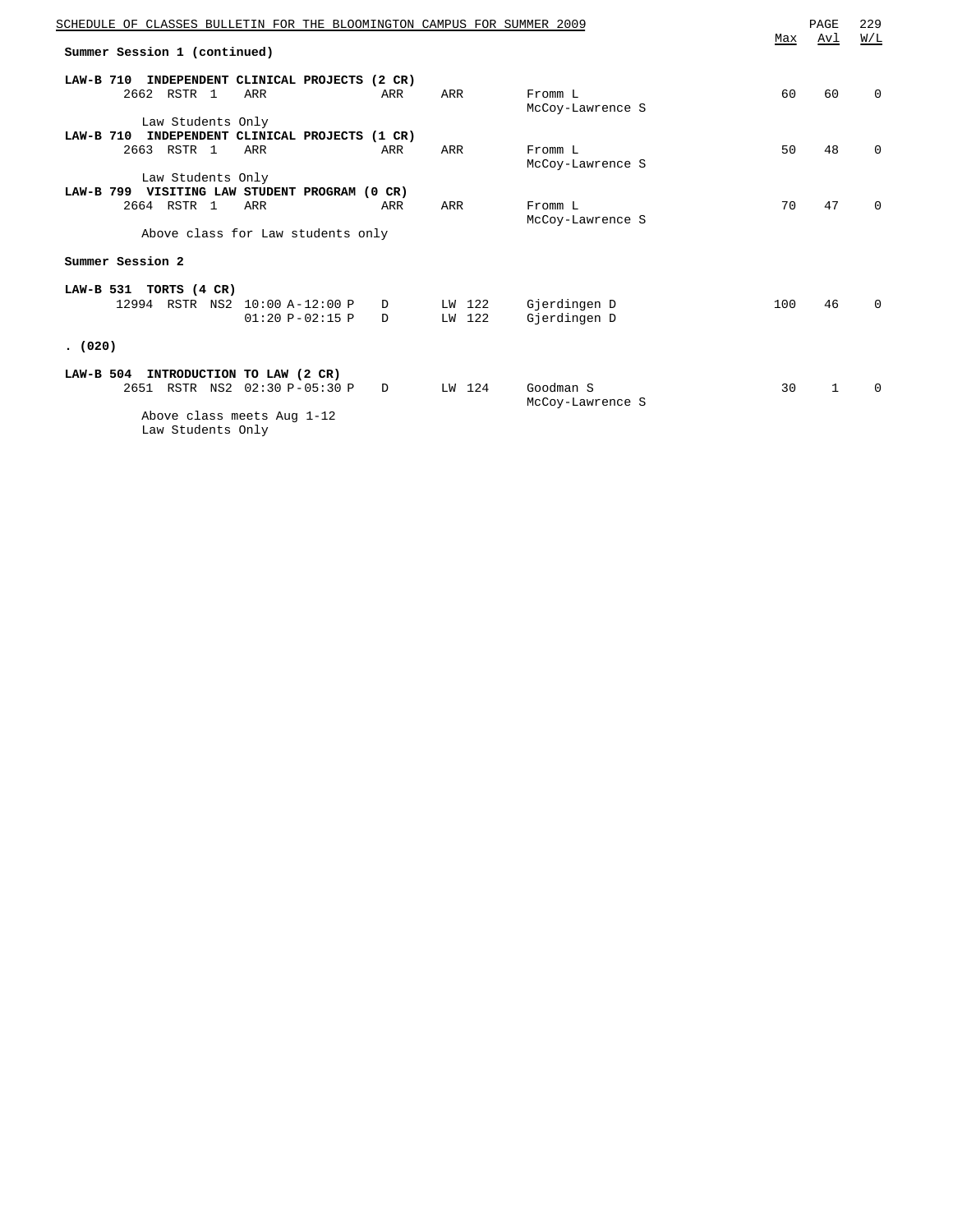| SCHEDULE OF CLASSES BULLETIN FOR THE BLOOMINGTON CAMPUS FOR SUMMER 2009                                    |     | PAGE | 230          |
|------------------------------------------------------------------------------------------------------------|-----|------|--------------|
| Library & Information Science (SLIS)                                                                       | Max | Avl  | W/L          |
| Summer Session 1                                                                                           |     |      |              |
| SLIS-S 501 REFERENCE (3 CR)                                                                                |     |      |              |
| 12181<br>NS1 09:00 A-04:00 P TR<br>LI 036<br>Day R                                                         | 12  | 6    |              |
| Ma L<br>S 501 : P or C - SLIS-S 401                                                                        |     |      |              |
| Above class open to graduates only                                                                         |     |      |              |
| Above class meets Jun 2 - 18<br>SLIS-S 502 COLLECTION DEVELOPMENT & MGMT (3 CR)                            |     |      |              |
| 3420<br>SS1 08:30 A-11:30 A<br>MW<br>LI 031<br>Shaw D                                                      | 28  | 9    | $\Omega$     |
| Above class open to graduates only                                                                         |     |      |              |
| SLIS-S 505 EVALUATION OF RESOURCES & SVCS (3 CR)<br>3777<br>NS1 09:00 A-12:00 P<br>MWF<br>LI 001<br>Meho L | 20  | 1    | 0            |
| S 505 : P - SLIS-S 501 and S 502                                                                           |     |      |              |
| Above class meets MAY 13 - JUNE 10                                                                         |     |      |              |
| SLIS-S 511 DATABASE DESIGN (3 CR)<br>4951<br>SS1 09:00 A-12:00 P<br>MM<br>LI 402<br>Yang K                 | 20  | 9    | $\Omega$     |
| S 511: P - SLIS-L 401 OR CONSENT OF INSTRUCTOR                                                             |     |      |              |
| SLIS-S 516 HUMAN-COMPUTER INTERACTION (3 CR)                                                               |     |      |              |
| SS1 01:00 P-04:00 P<br>5439<br>LI 031<br>Ekbia H<br>TR<br>Above class open to graduates only               | 20  | 11   | 0            |
| SLIS-S 523 SCIENCE AND TECHNOLOGY INFO (3 CR)                                                              |     |      |              |
| 5259<br>SS1 01:00 P-04:00 P<br>MW<br>LI 031<br>Winterman B                                                 | 20  | 13   | 0            |
| S 523 : P - SLIS-S 501<br>SLIS-S 533 ONLINE SEARCHING (3 CR)                                               |     |      |              |
| 4480 PERM NS1 05:45 P-08:30 P<br>Meho L<br>MWF<br>LI 002                                                   | 20  | 10   | 0            |
| S 533 : P - SLIS-S 501 and consent of instructor                                                           |     |      |              |
| Above class meets May 13 - Jun 10<br>SLIS-S 551 LIBRARY MANAGEMENT (3 CR)                                  |     |      |              |
| 12182<br>SS1 01:00 P-04:00 P<br>TR<br>LI 001<br>Shachaf P                                                  | 20  | 6    | $\Omega$     |
| Above class open to graduates only<br>SLIS-S 580 HISTORY OF LIBRARIES (3 CR)                               |     |      |              |
| 12183<br>SS1 05:15 P-08:30 P<br>LI 001<br>MM<br>Dekydtspotter L                                            | 20  | 4    | $\Omega$     |
| SLIS-S 601 DIRECTED READINGS (1.5 CR)                                                                      |     |      |              |
| 3431<br>SS1 ARR<br>Rosenbaum H<br>ARR<br>ARR<br>S 601 : P - SUBMIT PROPOSAL FORM                           | 80  | 80   | 0            |
| Above class open to graduates only                                                                         |     |      |              |
| SLIS-S 601 DIRECTED READINGS (1-6 CR)                                                                      |     |      |              |
| 3433<br>SS1 ARR<br>Rosenbaum H<br>ARR<br>ARR<br>S 601 : P - SUBMIT PROPOSAL FORM                           | 15  | 14   | $\Omega$     |
| Above class open to graduates only                                                                         |     |      |              |
| SLIS-S 602 DIRECTED RESEARCH (1.5 CR)<br>3422                                                              |     | 50   | $\Omega$     |
| SS1 ARR<br>Rosenbaum H<br>ARR<br>ARR<br>S 602 : P - SUBMIT PROPOSAL FORM                                   | 50  |      |              |
| Above class requires permission of instructor                                                              |     |      |              |
| Above class open to graduates only<br>SLIS-S 602 DIRECTED RESEARCH (1-3 CR)                                |     |      |              |
| 3424<br>SS1 ARR<br>ARR<br>Rosenbaum H<br>ARR                                                               | 30  | 28   | $\Omega$     |
| S 602 : P - SUBMIT PROPOSAL FORM                                                                           |     |      |              |
| Above class requires permission of instructor<br>Above class open to graduates only                        |     |      |              |
| SLIS-S 603 WORKSHOP IN LIBRARY & INFO SCI (1.5 CR)                                                         |     |      |              |
| VT: WEB GRAPHICS                                                                                           |     |      |              |
| 5424<br>SS1 05:30 P-08:30 P<br>Ramlo C<br>Т<br>PV 151<br>VT: EMERGING TECHNOL AND LIBRARIES                | 15  | 6    | $\Omega$     |
| 12948<br>SS1 06:30 P-08:30 P<br>LI 002<br>TR<br>Patterson P                                                | 20  | 13   | $\mathbf{0}$ |
| VT: INTRO TO GEOGRAPHIC INFO<br>4974<br>NS1 01:00 P-04:40 P<br>MWF<br>PV 151<br>Ekbia H                    | 20  | 6    | $\mathbf 0$  |
| Above class open to graduates only                                                                         |     |      |              |
| Above class meets May 27 - June 5                                                                          |     |      |              |
| VT: ENCODED ARCHIVAL DESCRIPTION<br>5425<br>SS1 09:15 A-12:30 P<br>T<br>LI 002<br>Riley J                  | 12  | 3    | $\mathbf{0}$ |
| S 603 : P - SLIS-S 581 or S 584 or permission of instructor                                                |     |      |              |
| VT: STORYTELLING                                                                                           |     |      |              |
| 5450<br>SS1 05:00 P-08:15 P<br>LI 036<br>R<br>Jones C<br>VT: PERL CGI                                      | 15  | 3    | 0            |
| 3427<br>NS1 09:00 A-04:00 P<br>FSN<br>PV 151<br>Yang K                                                     | 15  | 3    | $\mathbf 0$  |
| $S$ 603 : P - S 401 or equivalent                                                                          |     |      |              |
| Above class open to graduates only<br>Above class meets June 12-14.                                        |     |      |              |
| VT: UNIX INTERMEDIATE                                                                                      |     |      |              |
| 5626<br>SS1 01:00 P-04:00 P<br>Т<br>LI 002<br>Cox S<br>Above class open to graduates only                  | 10  | 6    | $\Omega$     |
| VT: FLEX                                                                                                   |     |      |              |
| 13347<br>SS1 09:30 A-12:15 P<br>LI 002<br>Penumarthy S<br>R                                                | 17  | 5    | $\Omega$     |
| Above class open to graduates only<br>SLIS-S 604 TOPICS IN LIBR & INFO SCIENCE (3 CR)                      |     |      |              |
| VT: RARE BOOK CURATORSHIP                                                                                  |     |      |              |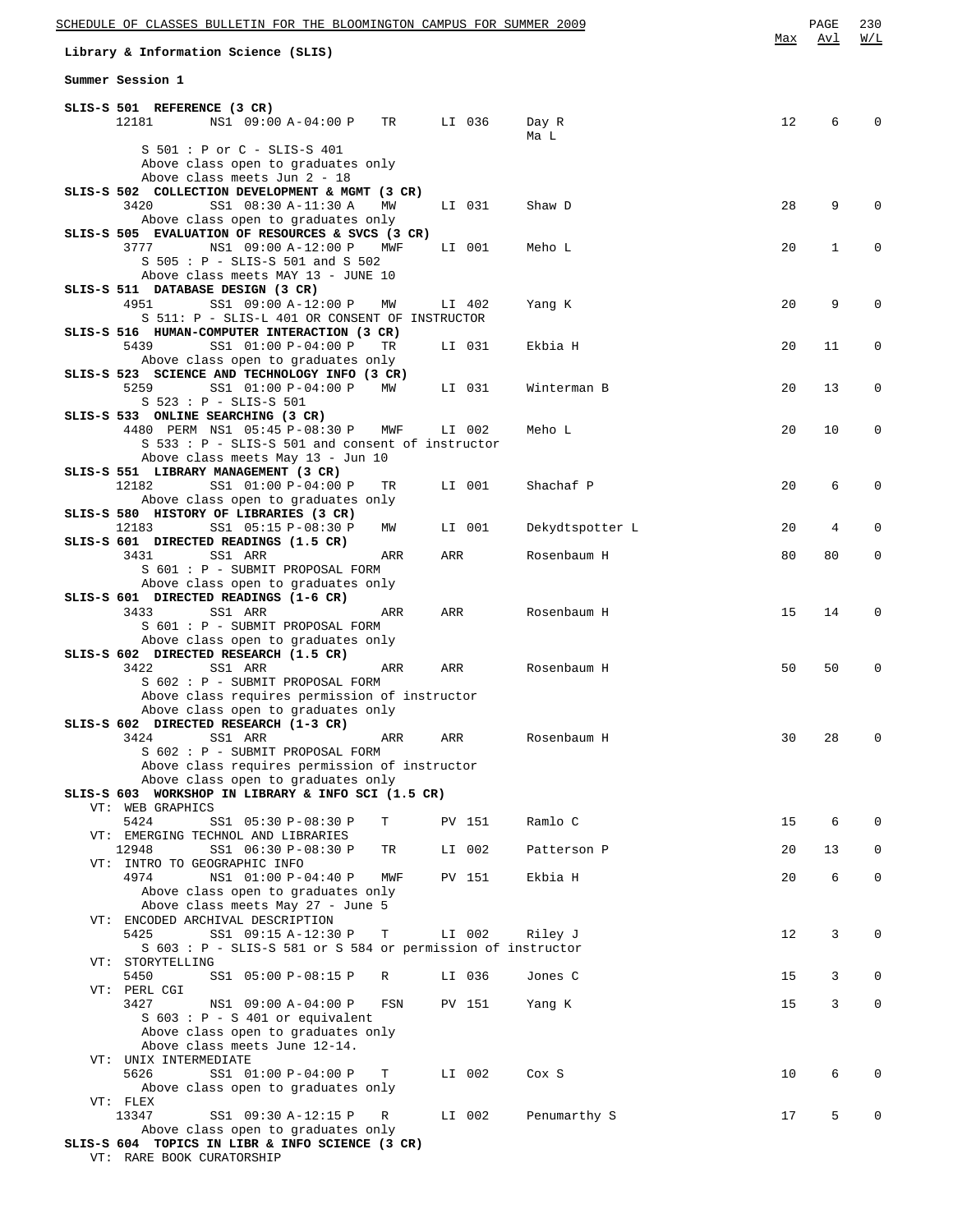| SCHEDULE OF CLASSES BULLETIN FOR THE BLOOMINGTON CAMPUS FOR SUMMER 2009                                     |           |        |                     |              | PAGE       | 231         |
|-------------------------------------------------------------------------------------------------------------|-----------|--------|---------------------|--------------|------------|-------------|
| Summer Session 1 (continued)                                                                                |           |        |                     | Max          | <u>Avl</u> | W/L         |
| 3430 PERM SS1 09:00 A-12:30 P                                                                               | TRF       | LL 105 | Silver J            | 15           | 7          | $\mathbf 0$ |
| Above class open to graduates only                                                                          |           |        |                     |              |            |             |
| Above class requires permission of instructor<br>Above class meets May 12-29                                |           |        |                     |              |            |             |
| VT: PUBLIC LIBRARY PROGRAMMING                                                                              |           |        |                     |              |            |             |
| 12184<br>SS1 05:45 P-08:30 P                                                                                | MW        | LI 030 | Holman S            | 13           | 1          | $\Omega$    |
| SLIS-S 605 INTERNSHIP (2-6 CR)                                                                              |           |        |                     |              |            |             |
| 3428<br>SS1 ARR                                                                                             | ARR       | ARR    | Shaw D              | 60           | 49         | $\Omega$    |
| S 605 : P - Submit Proposal Form<br>Above class open to graduates only                                      |           |        |                     |              |            |             |
| Above class graded on S/F basis only                                                                        |           |        |                     |              |            |             |
| SLIS-S 605 INTERNSHIP (2.5 CR)                                                                              |           |        |                     |              |            |             |
| 4780<br>SS1 ARR                                                                                             | ARR       | ARR    | Shaw D              | $\mathbf{1}$ | 1          | $\Omega$    |
| S 605 : P - Submit Proposal Form<br>Above class open to graduates only                                      |           |        |                     |              |            |             |
| Above class graded on S/F basis only                                                                        |           |        |                     |              |            |             |
| SLIS-S 621 AUDIO AND VIDEO SOURCES (3 CR)                                                                   |           |        |                     |              |            |             |
| 12185<br>SS1 ARR                                                                                            | ARR       | ARR    | Threatt M           | 15           | 1          | $\Omega$    |
| $S$ 621 : P - SLIS-S 501 and SLIS-S 502                                                                     |           |        |                     |              |            |             |
| Above class taught via World Wide Web<br>SLIS-S 634 METADATA (3 CR)                                         |           |        |                     |              |            |             |
| 5539<br>SS1 05:30 P-08:30 P                                                                                 | TR        | LI 001 | George N            | 15           | 6          | 0           |
| Above class open to graduates only                                                                          |           |        |                     |              |            |             |
| SLIS-S 702 DOCTORAL RESEARCH PRACTICUM I (2 CR)                                                             |           |        |                     |              |            |             |
| 4499 PERM SS1 ARR<br>S 702 : P - SLIS-S 701                                                                 | ARR       | ARR    | Jacob E             | 20           | 19         | 0           |
| Above class open to doctoral students only                                                                  |           |        |                     |              |            |             |
| (PhD Recorder will need to give electronic permission to                                                    |           |        |                     |              |            |             |
| register)                                                                                                   |           |        |                     |              |            |             |
| SLIS-S 703 DOCTORAL RESEARCH PRACTICUM II (2 CR)                                                            |           |        |                     |              |            |             |
| 5524 PERM SS1 ARR                                                                                           | ARR       | ARR    | Jacob E<br>Merkel A | 10           | 10         | 0           |
| S 703 : P - SLIS-S 701, SLIS-S 702                                                                          |           |        |                     |              |            |             |
| Above class open to doctoral students only                                                                  |           |        |                     |              |            |             |
| (PhD Recorder will need to give electronic permission to                                                    |           |        |                     |              |            |             |
| register)<br>SLIS-S 710 DOCTORAL RESEARCH PRACTICM III (3-6 CR)                                             |           |        |                     |              |            |             |
| 4500 PERM SS1 ARR                                                                                           | ARR       | ARR    | Jacob E             | 20           | 18         | $\Omega$    |
| $S$ 710 : P - SLIS-S 701, S 702, S 703; CONSENT OF INSTRUCTOR.                                              |           |        |                     |              |            |             |
| LIMITED TO DOCTORAL STUDENTS IN SLIS, AUTHORIZATION FORM                                                    |           |        |                     |              |            |             |
| REQUIRED.                                                                                                   |           |        |                     |              |            |             |
| SLIS-S 765 DOCTORAL RESEARCH IN INFO SCI (1-6 CR)<br>5304<br>SS1 ARR                                        | ARR       | ARR    | Jacob E             | 20           | 17         | $\Omega$    |
| SLIS-S 765 DOCTORAL RESEARCH IN INFO SCI (1.5 CR)                                                           |           |        |                     |              |            |             |
| 5305<br>SS1 ARR                                                                                             | ARR       | ARR    | Jacob E             | 20           | 19         | $\mathbf 0$ |
| SLIS-S 765 DOCTORAL RESEARCH IN INFO SCI (1-6 CR)                                                           |           |        |                     |              |            |             |
| 5306<br>SS1 ARR<br>SLIS-S 790 DISSERTATION PROPOSAL INFO SCI (3 CR)                                         | ARR       | ARR    | Jacob E             | 20           | 19         | 0           |
| 3436 PERM SS1 ARR                                                                                           | ARR       | ARR    | Jacob E             | 10           | 9          | 0           |
| S 790 : P - Must have successfully completed the qualifying                                                 |           |        |                     |              |            |             |
| exam (PhD Recorder will need to give electronic permission to                                               |           |        |                     |              |            |             |
| register)                                                                                                   |           |        |                     |              |            |             |
| Above class open to Doctoral students only<br>Above class graded on deferred R grade basis                  |           |        |                     |              |            |             |
| SLIS-S 799 PH D THESIS (1-15 CR)                                                                            |           |        |                     |              |            |             |
| 3438 PERM SS1 ARR                                                                                           | ARR       | ARR    | Cronin B            | 30           | 29         | O           |
| S 799 : P - Must have been admitted to candidacy (PhD                                                       |           |        |                     |              |            |             |
| Recorder will need to give electronic permission to register)<br>Above class open to Doctoral students only |           |        |                     |              |            |             |
| Above class graded on S/F basis only                                                                        |           |        |                     |              |            |             |
| 5317 PERM SS1 ARR                                                                                           | ARR       | ARR    | Cronin B            | 30           | 30         | 0           |
| S 799 : P - Must have been admitted to candidacy (PhD                                                       |           |        |                     |              |            |             |
| Recorder will need to give electronic permission to register)                                               |           |        |                     |              |            |             |
| Above class open to doctoral students only<br>Above class graded on S/F basis only                          |           |        |                     |              |            |             |
|                                                                                                             |           |        |                     |              |            |             |
| Summer Session 2                                                                                            |           |        |                     |              |            |             |
| SLIS-S 401 COMPUTER-BASED INFORMATN TOOLS (3 CR)                                                            |           |        |                     |              |            |             |
| 3416<br>SS2 09:30 A-12:15 P                                                                                 | <b>TR</b> | LI 402 | Chuttur M           | 26           | 8          |             |
| Above class P - At least Junior standing                                                                    |           |        |                     |              |            |             |
| Above class graded on S/F basis only                                                                        |           |        |                     |              |            |             |
| SLIS-S 503 REPRESENTATION & ORGANIZATION (3 CR)                                                             |           |        |                     |              |            |             |
| 3417<br>SS2 05:45 P-08:30 P<br>Above class open to graduates only                                           | TR        | LI 001 | Hajibayova L        | 20           | 12         | 0           |
| SLIS-S 504 CATALOGING (3 CR)                                                                                |           |        |                     |              |            |             |
| 3418<br>SS2 09:30 A-12:15 P                                                                                 | MW        | LI 001 | Kamoji L            | 30           | 5          | 0           |
| $S$ 504 : P - SLIS-S 401                                                                                    |           |        |                     |              |            |             |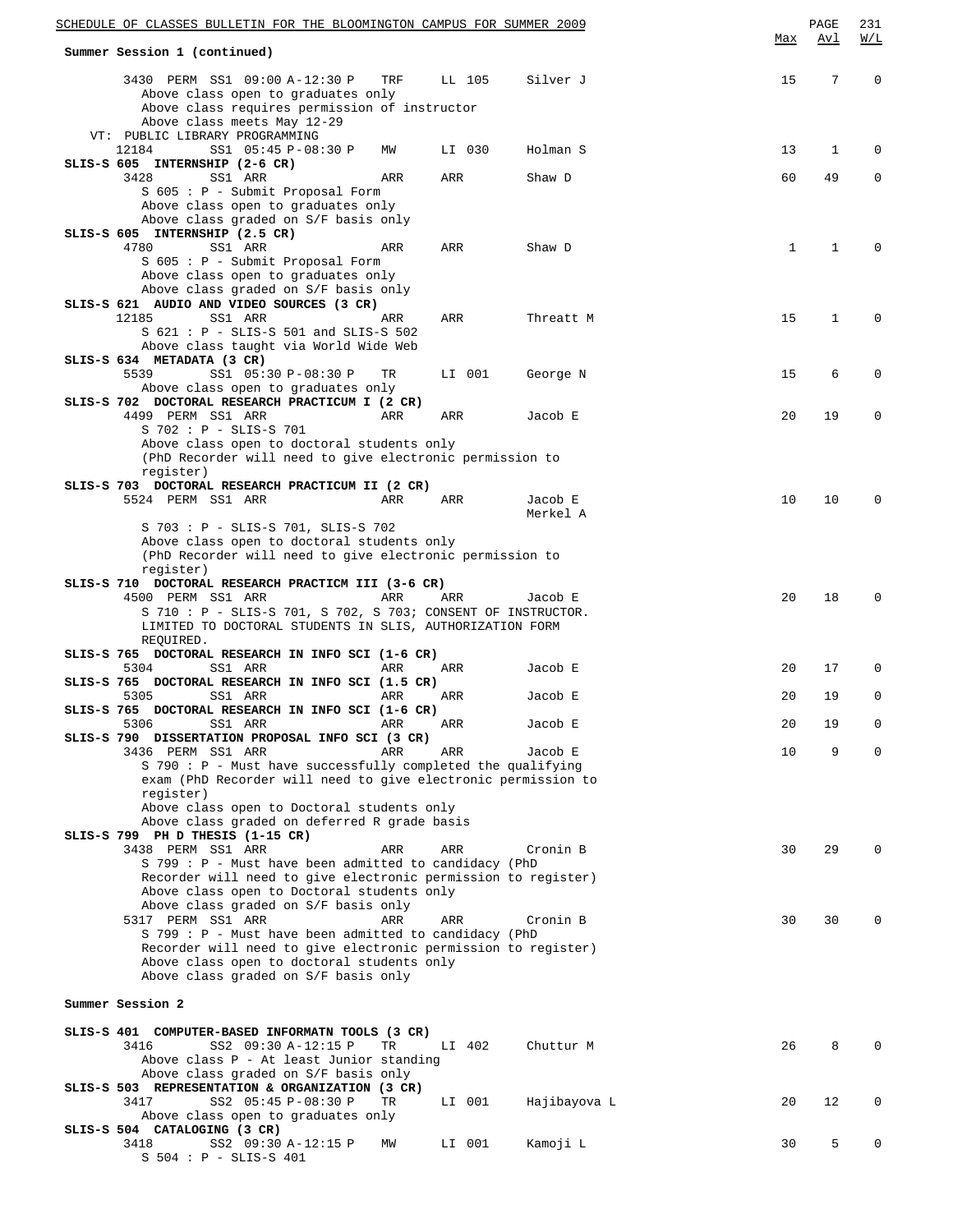|      | SCHEDULE OF CLASSES BULLETIN FOR THE BLOOMINGTON CAMPUS FOR SUMMER 2009                         |     |        |               |              | PAGE         | 232         |
|------|-------------------------------------------------------------------------------------------------|-----|--------|---------------|--------------|--------------|-------------|
|      | Summer Session 2 (continued)                                                                    |     |        |               | Max          | Avl          | W/L         |
|      | Above class open to graduates only                                                              |     |        |               |              |              |             |
|      | SLIS-S 525 GOVERNMENT INFORMATION (3 CR)<br>5423<br>SS2 09:30 A-12:15 P<br>TR                   |     | LI 001 | Malcomb L     | 26           | 10           | 0           |
|      | $S 525 : P - SLIS-S 501$                                                                        |     |        |               |              |              |             |
|      | SLIS-S 573 EDUCATION OF INFORMATION USERS (3 CR)<br>SS2 05:30 P-08:30 P<br>MW<br>4479           |     | LI 030 | Donovan C     | 20           | 14           | 0           |
|      | S573: P- SLIS-S501 or S516                                                                      |     |        |               |              |              |             |
|      | SLIS-S 582 PRESERVATION (3 CR)<br>13427<br>NS2 09:00 A-05:00 P<br>SN                            |     | LI 031 | Nadal J       | 20           | 5            | 0           |
|      | Above class open to graduates only                                                              |     |        |               |              |              |             |
|      | Above class meets June 27-28; July 18-19; Aug 8-9.<br>SLIS-S 583 RARE BOOK LIBRARIANSHIP (3 CR) |     |        |               |              |              |             |
|      | 3421 PERM SS2 09:00 A-12:30 P<br>TR                                                             |     | LL 105 | Silver J      | 15           | 6            | $\Omega$    |
|      | Above class open to graduates only                                                              |     |        |               |              |              |             |
|      | Above class requires permission of instructor<br>SLIS-S 601 DIRECTED READINGS (1-6 CR)          |     |        |               |              |              |             |
|      | 3432<br>SS2 ARR<br>ARR                                                                          | ARR |        | Rosenbaum H   | 80           | 80           | 0           |
|      | S 601 : P - SUBMIT PROPOSAL FORM<br>Above class open to graduates only                          |     |        |               |              |              |             |
|      | SLIS-S 601 DIRECTED READINGS (1.5 CR)                                                           |     |        |               |              |              |             |
|      | 3434<br>SS2 ARR<br>ARR<br>S 601 : P - SUBMIT PROPOSAL FORM                                      | ARR |        | Rosenbaum H   | 15           | 15           | $\Omega$    |
|      | Above class open to graduates only                                                              |     |        |               |              |              |             |
|      | SLIS-S 601 DIRECTED READINGS (1-6 CR)                                                           |     |        |               |              |              | $\Omega$    |
|      | 5128 PERM SS2 ARR<br>ARR<br>S 601 : P - SUBMIT PROPOSAL FORM                                    | ARR |        | Rosenbaum H   | $\mathbf{1}$ | $\mathbf{1}$ |             |
|      | Above class open to graduates only                                                              |     |        |               |              |              |             |
|      | SLIS-S 602 DIRECTED RESEARCH (1.5 CR)<br>3423<br>SS2 ARR<br>ARR                                 | ARR |        | Rosenbaum H   | 50           | 49           | $\Omega$    |
|      | S 602: P - SUBMIT PROPOSAL FORM                                                                 |     |        |               |              |              |             |
|      | Above class requires permission of instructor<br>Above class open to graduates only             |     |        |               |              |              |             |
|      | SLIS-S 602 DIRECTED RESEARCH (1-3 CR)                                                           |     |        |               |              |              |             |
|      | 3425<br>SS2 ARR<br>ARR                                                                          | ARR |        | Rosenbaum H   | 30           | 27           | 0           |
|      | S 602: P - SUBMIT PROPOSAL FORM<br>Above class open to graduates only                           |     |        |               |              |              |             |
|      | SLIS-S 603 WORKSHOP IN LIBRARY & INFO SCI (1.5 CR)                                              |     |        |               |              |              |             |
|      | VT: CIRCULATING COLLECTNS CONSRVTN<br>5050<br>NS2 08:00 A-05:00 P<br>S                          |     | HD TBA | Harrison G    | 15           | 5            | $\Omega$    |
|      | $01:00 P-05:00 P$<br>N                                                                          |     | HD TBA |               |              |              |             |
|      | Above class meets at Craig Preservation Lab (Ruth Lilly                                         |     |        |               |              |              |             |
|      | Auxiliary Library Facility), 851 N. Range Road<br>Above class meets July 18, 19, 25, and 26     |     |        |               |              |              |             |
|      | VT: GRANT WRITING FOR LIBRARIANS                                                                |     |        |               |              |              |             |
| CLSD | 5428<br>NS2 09:30 A-01:00 P<br>W<br>TOPIC: Grant Writing for Librarians                         |     | LI 030 | Heidenreich T | 20           | 0            | 0           |
|      | Above class meets Jun 24 - Jul 29                                                               |     |        |               |              |              |             |
|      | VT: WORKSHOP: XML<br>5429<br>NS2 01:00 P-03:45 P<br>DS                                          |     | LI 402 | Warren J      | 20           | 11           | 0           |
|      | Above class meets June 22-27.                                                                   |     |        |               |              |              |             |
|      | VT: METADATA OBJCT DESCRPTN SCHEME                                                              |     |        |               |              |              |             |
|      | 5430<br>NS2 01:30 P-03:45 P<br>W<br>Above class meets June 24-July 29                           |     | LI 002 | Riley J       | 12           | 8            | 0           |
|      | VT: PODCASTING                                                                                  |     |        |               |              |              |             |
| CLSD | 5431<br>NS2 09:00 A-04:00 P<br>FSN<br>Above class meets June 26-28                              |     | PV 151 | Ramlo C       | 20           | $\mathsf{O}$ | 0           |
|      | VT: FLASH                                                                                       |     |        |               |              |              |             |
|      | 5432<br>SS2 05:45 P-08:30 P<br>Т<br>VT: EARLY LITERACY                                          |     | PV 151 | Ramlo C       | 20           | 17           | 0           |
|      | 5451<br>NS2 09:00 A-01:30 P<br>S                                                                |     | LI 001 | Jones C       | 12           | 5            | $\mathbf 0$ |
|      | Above class meets Jun 27, July 11,18, Aug 1                                                     |     |        |               |              |              |             |
|      | VT: PERL CGI<br>5572<br>NS2 09:00 A-04:00 P<br>FSN                                              |     | PV 151 | Yang K        | 20           | 12           | 0           |
|      | Above class meets Aug 7-9                                                                       |     |        |               |              |              |             |
|      | VT: AJAX<br>5670<br>SS2 05:45 P-08:30 P<br>М                                                    |     | LI 002 | Tweedy J      | 15           | 9            | 0           |
|      | VT: FLEX                                                                                        |     |        |               |              |              |             |
|      | 13379<br>SS2 09:30 A-12:15 P<br>R                                                               |     | LI 002 | Penumarthy S  | 15           | 9            | $\mathbf 0$ |
|      | Above class open to graduates only<br>SLIS-S 605 INTERNSHIP (2-6 CR)                            |     |        |               |              |              |             |
|      | 3429<br>SS2 ARR<br>ARR                                                                          | ARR |        | Shaw D        | 30           | 10           | $\mathbf 0$ |
|      | S 605 : P - Submit Proposal Form<br>Above class open to graduates only                          |     |        |               |              |              |             |
|      | Above class graded on S/F basis only                                                            |     |        |               |              |              |             |
|      | SLIS-S 635 ONTOLOGIES (3 CR)<br>13022                                                           |     |        |               | 20           | 16           | 0           |
|      | SS2 01:00 P-03:45 P<br>TR<br>S 635 : P - SLIS-S 634                                             |     | LI 001 | Jacob E       |              |              |             |
|      | SLIS-S 640 SEM IN INTELLECTUAL FREEDOM (3 CR)                                                   |     |        |               |              |              |             |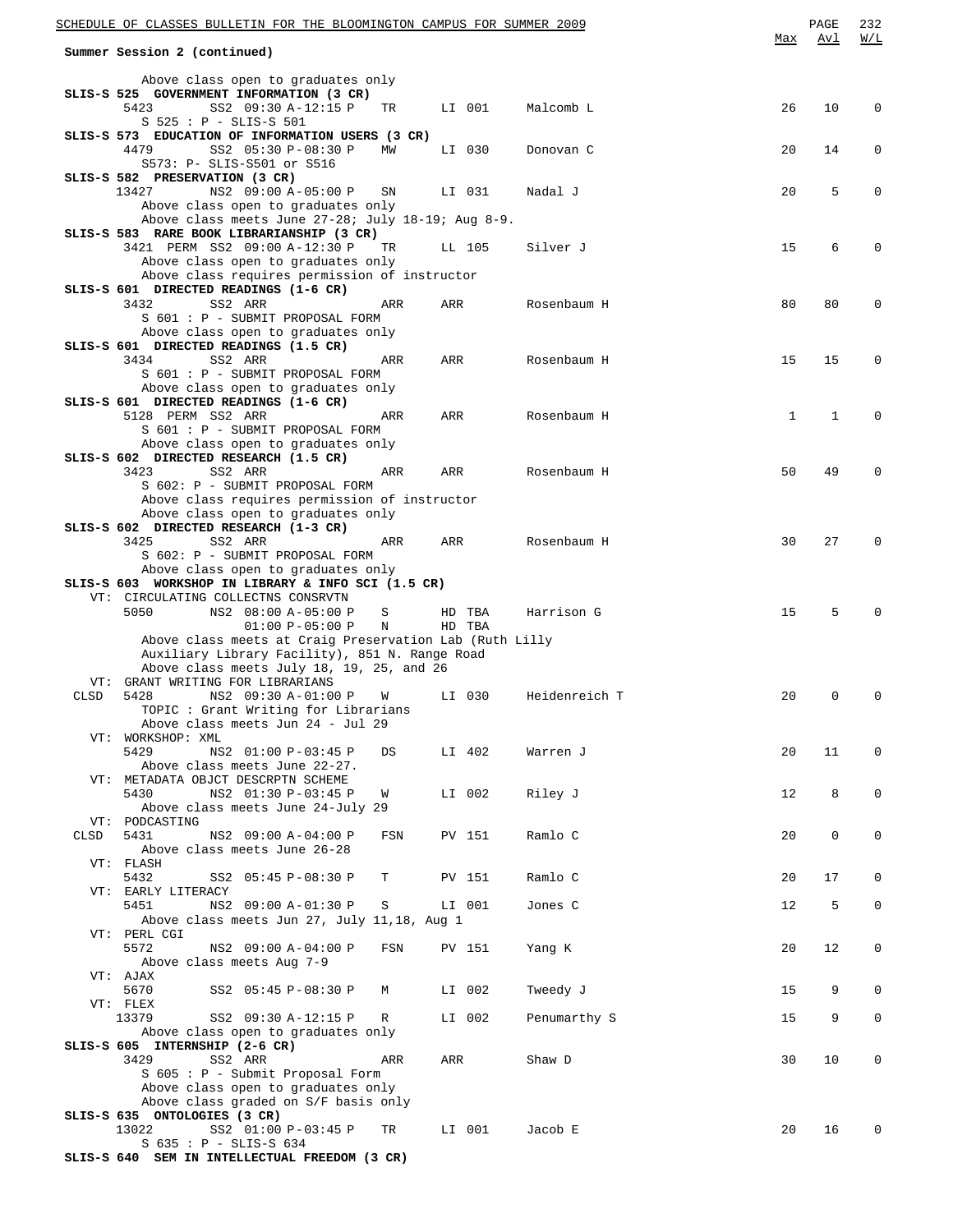| <u>SCHEDULE OF CLASSES BULLETIN FOR THE BLOOMINGTON CAMPUS FOR SUMMER 2009</u>                                         |            |        |                     |     |              | 233         |
|------------------------------------------------------------------------------------------------------------------------|------------|--------|---------------------|-----|--------------|-------------|
| Summer Session 2 (continued)                                                                                           | Max        | Avl    | W/L                 |     |              |             |
| 5293<br>SS2 01:00 P-03:45 P<br>S 640 : P - Nine hours of SLIS grad credit or permission of<br>instructor               | TR         | LI 036 | Oltmann S           | 12  | $\mathbf{1}$ | $\mathbf 0$ |
| Above class open to graduates only                                                                                     |            |        |                     |     |              |             |
| SLIS-S 702 DOCTORAL RESEARCH PRACTICUM I (2 CR)                                                                        |            |        |                     |     |              |             |
| 3435 PERM SS2 ARR                                                                                                      | ARR        | ARR    | Jacob E<br>Merkel A | 10  | 10           | $\Omega$    |
| S 702 : P - SLIS-S 701                                                                                                 |            |        |                     |     |              |             |
| Above class open to doctoral students only                                                                             |            |        |                     |     |              |             |
| (PhD Recorder will need to give electronic permission to                                                               |            |        |                     |     |              |             |
| register)                                                                                                              |            |        |                     |     |              |             |
| SLIS-S 703 DOCTORAL RESEARCH PRACTICUM II (2 CR)<br>5525 PERM SS2 ARR                                                  | <b>ARR</b> | ARR    | Jacob E             | 10  | 8            | O           |
| S 703 : P - SLIS-S 701, SLIS-S 702                                                                                     |            |        |                     |     |              |             |
| Above class open to doctoral students only                                                                             |            |        |                     |     |              |             |
| (PhD Recorder will need to give electronic permission to                                                               |            |        |                     |     |              |             |
| register)                                                                                                              |            |        |                     |     |              |             |
| SLIS-S 710 DOCTORAL RESEARCH PRACTICM III (3 CR)                                                                       |            |        |                     |     |              |             |
| 4501 PERM SS2 ARR                                                                                                      | ARR        | ARR    | Jacob E             | 20  | 20           | $\Omega$    |
|                                                                                                                        |            |        | Merkel A            |     |              |             |
| $S$ 710 : P - SLIS-S701, S702, S703; CONSENT OF INSTRUCTOR.                                                            |            |        |                     |     |              |             |
| LIMITED TO DOCTORAL STUDENTS IN SLIS.                                                                                  |            |        |                     |     |              |             |
| SLIS-S 765 DOCTORAL RESEARCH IN INFO SCI (1-6 CR)                                                                      |            |        |                     |     |              |             |
| 5308<br>SS2 ARR                                                                                                        | ARR        | ARR    | Jacob E             | 20  | 17           | $\Omega$    |
| SLIS-S 765 DOCTORAL RESEARCH IN INFO SCI (1.5 CR)                                                                      |            |        |                     |     |              |             |
| 5309<br>SS2 ARR                                                                                                        | ARR        | ARR    | Jacob E<br>Merkel A | 20  | 20           | 0           |
| SLIS-S 765 DOCTORAL RESEARCH IN INFO SCI (1-6 CR)                                                                      |            |        |                     |     |              |             |
| 5310<br>SS2 ARR                                                                                                        | ARR        | ARR    | Jacob E             | 2.0 | 20           | $\Omega$    |
|                                                                                                                        |            |        | Merkel A            |     |              |             |
| SLIS-S 790 DISSERTATION PROPOSAL INFO SCI (3 CR)                                                                       |            |        |                     |     |              |             |
| 3437 PERM SS2 ARR                                                                                                      | ARR        | ARR    | Jacob E             | 12  | 12           | $\Omega$    |
|                                                                                                                        |            |        | Merkel A            |     |              |             |
| S 790 : P - Must have successfully completed the qualifying                                                            |            |        |                     |     |              |             |
| exam (PhD Recorder will need to give electronic permission to<br>register)                                             |            |        |                     |     |              |             |
| Above class open to Doctoral students only                                                                             |            |        |                     |     |              |             |
| Above class graded on deferred R grade basis                                                                           |            |        |                     |     |              |             |
| SLIS-S 799 PH D THESIS (1-15 CR)                                                                                       |            |        |                     |     |              |             |
| 3439 PERM SS2 ARR                                                                                                      | ARR        | ARR    | Cronin B            | 30  | 30           | $\Omega$    |
| S 799 : P - Must have been admitted to candidacy (PhD                                                                  |            |        |                     |     |              |             |
| Recorder will need to give electronic permission to register)                                                          |            |        |                     |     |              |             |
| Above class open to graduates only                                                                                     |            |        |                     |     |              |             |
| Above class graded on S/F basis only                                                                                   |            |        |                     |     |              |             |
| 5098 PERM SS2 ARR                                                                                                      | ARR        | ARR    | Cronin B            | 30  | 30           | $\Omega$    |
| S 799 : P - Must have been admitted to candidacy (PhD<br>Recorder will need to give electronic permission to register) |            |        |                     |     |              |             |
| Above class open to graduates only                                                                                     |            |        |                     |     |              |             |
| Above class graded on S/F basis only                                                                                   |            |        |                     |     |              |             |
|                                                                                                                        |            |        |                     |     |              |             |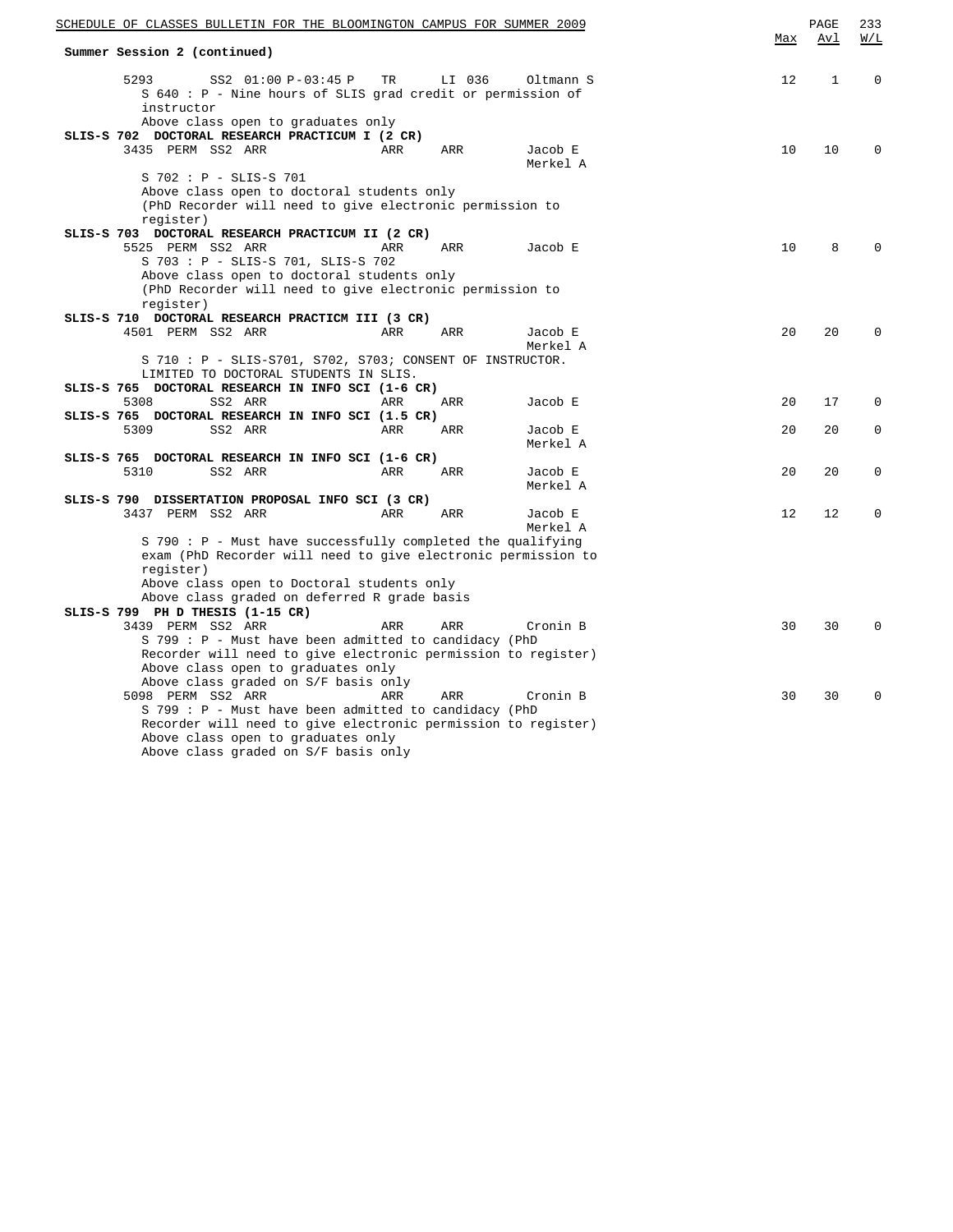|                   |                  | SCHEDULE OF CLASSES BULLETIN FOR THE BLOOMINGTON CAMPUS FOR SUMMER 2009 |      |          |                            | Max | PAGE<br>Avl | 234<br>W/L  |
|-------------------|------------------|-------------------------------------------------------------------------|------|----------|----------------------------|-----|-------------|-------------|
| Anatomy (ANAT)    |                  |                                                                         |      |          |                            |     |             |             |
|                   | Summer Session 1 |                                                                         |      |          |                            |     |             |             |
|                   |                  | ANAT-A 530 SPECIAL TOPICS (1-5 CR)                                      |      |          |                            |     |             |             |
|                   | 1318             | SS1 ARR<br>ANAT-A 800 RESEARCH IN ANATOMY (1-6 CR)                      | ARR  | ARR      | Foley J                    | 10  | 10          | 0           |
|                   | 1320             | SS1 ARR                                                                 | ARR  | ARR      | Foley J                    | 10  | 10          | $\mathbf 0$ |
|                   | Summer Session 2 |                                                                         |      |          |                            |     |             |             |
|                   |                  | ANAT-A 215 BASIC HUMAN ANATOMY (5 CR)                                   |      |          |                            |     |             |             |
|                   | 1315             | SS2 09:30 A-10:20 A                                                     | D    | MY 130   | Doubleday A<br>Dougherty G | 33  | 6           | $\Omega$    |
|                   |                  | A 215: Students missing first two meetings of lab may lose              |      |          |                            |     |             |             |
|                   |                  | their space in ANAT-A 215                                               |      |          |                            |     |             |             |
|                   |                  | Above class requires special fee - See fee page                         |      |          |                            |     |             |             |
|                   | Laboratory (LAB) |                                                                         |      |          |                            |     |             |             |
|                   | 1316             | SS2 10:30 A-12:15 P                                                     | MTWR | C2 122   | Doubleday A                | 33  | 1           | 0           |
|                   | 13092            | ANAT-A 215 BASIC HUMAN ANATOMY (5 CR)<br>SS2 09:30 A-10:20 A            | D    | MY 130   | Doubleday A                | 35  | 5           | $\mathbf 0$ |
|                   |                  |                                                                         |      |          | Dougherty G                |     |             |             |
|                   |                  | A 215 : Students missing first two meetings of lab may lose             |      |          |                            |     |             |             |
|                   |                  | their space in ANAT-A 215                                               |      |          |                            |     |             |             |
|                   | Laboratory (LAB) | Above class requires special fee - See fee page                         |      |          |                            |     |             |             |
|                   | 1317             | SS2 12:30 P-02:15 P                                                     | MTWR | $C2$ 122 | Doubleday A                | 35  | 4           | $\Omega$    |
|                   |                  | ANAT-A 530 SPECIAL TOPICS (1-5 CR)                                      |      |          |                            |     |             |             |
|                   | 1319             | SS2 ARR                                                                 | ARR  | ARR      | Foley J                    | 10  | 8           | 0           |
| <b>ANAT-A 800</b> |                  | RESEARCH IN ANATOMY (1-6 CR)                                            |      |          |                            |     |             |             |
|                   | 1321             | SS2 ARR                                                                 | ARR  | ARR      | Foley J                    | 10  | 8           | 0           |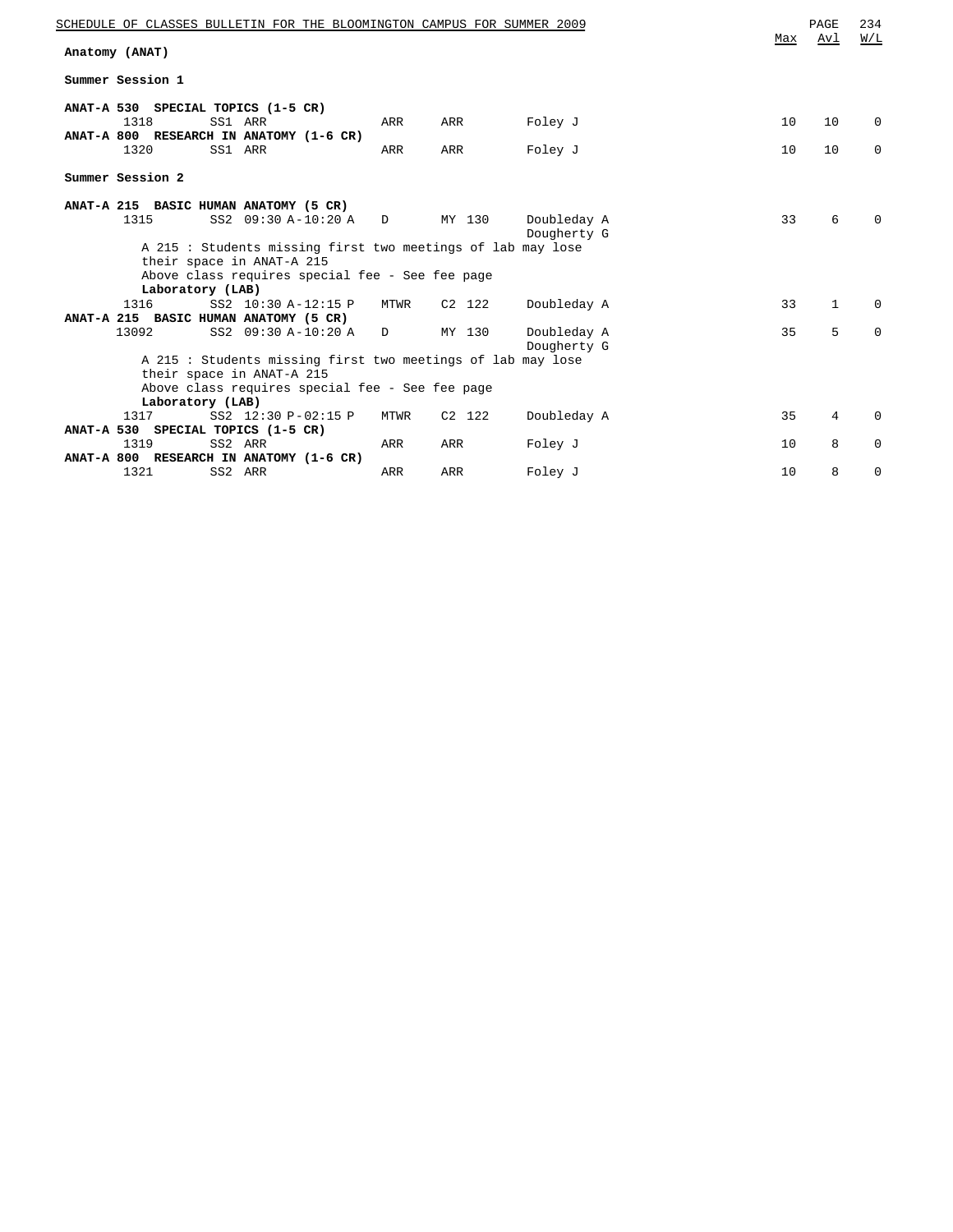| SCHEDULE OF CLASSES BULLETIN FOR THE BLOOMINGTON CAMPUS FOR SUMMER 2009                                                                                                                                                                                                                                                                                                                                                                                                                                                                                                                                                                                                                                |     | PAGE | 235      |
|--------------------------------------------------------------------------------------------------------------------------------------------------------------------------------------------------------------------------------------------------------------------------------------------------------------------------------------------------------------------------------------------------------------------------------------------------------------------------------------------------------------------------------------------------------------------------------------------------------------------------------------------------------------------------------------------------------|-----|------|----------|
| Medical Sciences (MSCI)                                                                                                                                                                                                                                                                                                                                                                                                                                                                                                                                                                                                                                                                                | Max | Avl  | W/L      |
| Summer Session 1                                                                                                                                                                                                                                                                                                                                                                                                                                                                                                                                                                                                                                                                                       |     |      |          |
| MSCI-M 450 UNDERGRAD RSRCH BIOMEDICAL SCI (1-6 CR)<br>2729 PERM SS1 ARR<br>ARR<br>ARR<br>Braden S<br>M 450 : Research for Undergraduate students. Introduction to<br>research methods and scientific investigation in the<br>Biomedical Sciences.<br>M 450 : P - For superior students. Must have written                                                                                                                                                                                                                                                                                                                                                                                              | 25  | 25   | $\Omega$ |
| permission of faculty member supervising the research and the<br>Undergraduate research Advisor. Written report is required<br>upon completion of the research.<br>MSCI-M 490 SPECIAL TPCS IN BIOMEDICAL SCI (1-6 CR)<br>2731 PERM SS1 ARR<br>ARR<br>ARR<br>O'Loughlin V<br>M 490 : Intensive study of a selected topic in Biomedical<br>Sciences. Topics will vary.                                                                                                                                                                                                                                                                                                                                   | 20  | 20   | $\Omega$ |
| Summer Session 2                                                                                                                                                                                                                                                                                                                                                                                                                                                                                                                                                                                                                                                                                       |     |      |          |
| MSCI-M 100 CURR TOPICS IN BIOMEDICAL SCI (3 CR)<br>VT: SCIENCE OF PSYCHOACTIVE DRUGS<br>2728 PERM NS2 09:00 A-12:00 P<br>D<br>JH A106<br>Martin B<br>Above class meets Aug $3 - 21$ . For further information,<br>contact the Intensive Freshman Seminar office at (812)<br>$855 - 3839.$                                                                                                                                                                                                                                                                                                                                                                                                              | 20  | 5    |          |
| M 100 : Exploration of a major issiue in current Biomedical<br>Science, using analysis of the most recent scientific<br>literature, and interpretation of contemporary research data.<br>Readings and lectures are supplemented by whole-class and<br>small group discussion and by frequent written assignments.<br>MSCI-M 450 UNDERGRAD RSRCH BIOMEDICAL SCI (1-6 CR)<br>2730 PERM SS2 ARR<br><b>ARR</b><br>ARR<br>Braden S<br>M 450 : Research for Undergraduate students. Introduction to<br>research methods and scientific investigation in the<br>Biomedical Sciences.<br>M 450 : P - For superior students. Must have written<br>permission of faculty member supervising the research and the | 25  | 25   | $\cap$   |
| Undergraduate research Advisor. Written report is required<br>upon completion of the research.                                                                                                                                                                                                                                                                                                                                                                                                                                                                                                                                                                                                         |     |      |          |
| MSCI-M 485 PHYSIOLOGY OF HUMAN DISEASE (4 CR)<br>SS2 10:30 A-12:20 P<br>13064<br>MWF<br>JH 001<br>Carr D<br>TOPIC: Human Physiology                                                                                                                                                                                                                                                                                                                                                                                                                                                                                                                                                                    | 30  | 2.2  | $\Omega$ |
| M 485 : P - Intro Biology or PHSL-P 215<br>MSCI-M 490 SPECIAL TPCS IN BIOMEDICAL SCI (1-6 CR)<br>2732 PERM SS2 ARR<br>ARR<br>ARR<br>O'Loughlin V<br>M 490 : Intensive study of a selected topic in Biomedical                                                                                                                                                                                                                                                                                                                                                                                                                                                                                          | 20  | 20   | $\Omega$ |
| Sciences. Topics will vary.<br>MSCI-M 499 INTERNSHIP MED SCI INSTRUCTION (3 CR)<br>2733 PERM SS2 ARR<br>ARR<br>ARR<br>Mynark R<br>M 499 : P - ANAT-A 215 and/or PHSL-P 215 and consent of<br>instructor. Supervised teaching experience in Undergraduate<br>Medical Science courses. May be repeated once for credit.                                                                                                                                                                                                                                                                                                                                                                                  | 8   | 7    | $\Omega$ |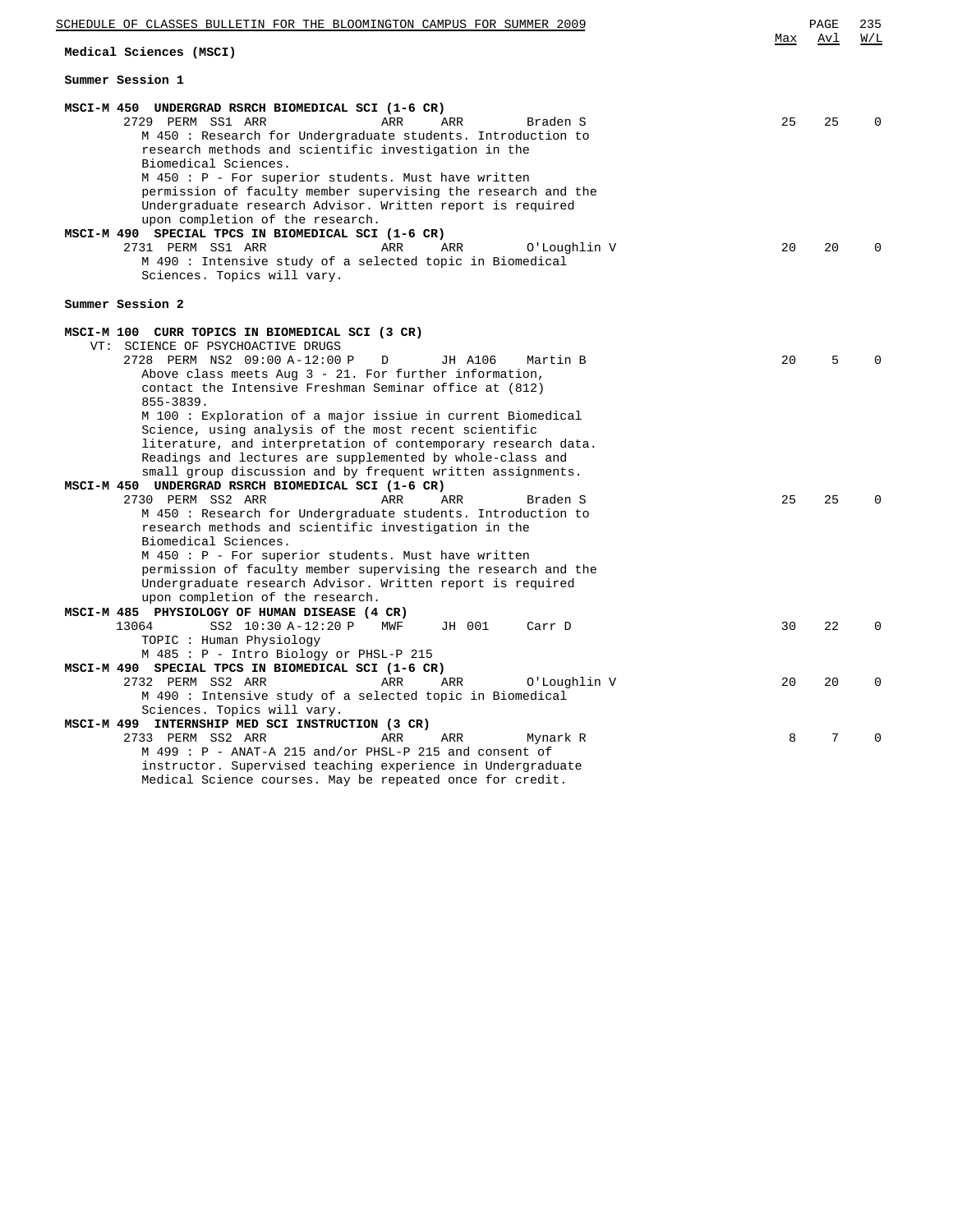| SCHEDULE OF CLASSES BULLETIN FOR THE BLOOMINGTON CAMPUS FOR SUMMER 2009                                                                        |            | PAGE       | 236<br>W/L |
|------------------------------------------------------------------------------------------------------------------------------------------------|------------|------------|------------|
| Pharmacology (PHAR)                                                                                                                            | <u>Max</u> | <u>Avl</u> |            |
| Summer Session 1                                                                                                                               |            |            |            |
| PHAR-F 625 RESEARCH IN PHARMACOLOGY (1-6 CR)<br>Watkins III J<br>SS1 ARR<br>3175<br>ARR<br>ARR                                                 | 8          | 8          | $\Omega$   |
| Summer Session 2                                                                                                                               |            |            |            |
| PHAR-F 621 READINGS IN PHARMACOLOGY (1-3 CR)<br>Watkins III J<br>SS2 ARR<br>3174<br>ARR<br>ARR<br>PHAR-F 625 RESEARCH IN PHARMACOLOGY (1-6 CR) | 5          | .5         | $\Omega$   |
| Watkins III J<br>3176<br>SS2 ARR<br>ARR<br><b>ARR</b>                                                                                          | 8          | 7          | $\Omega$   |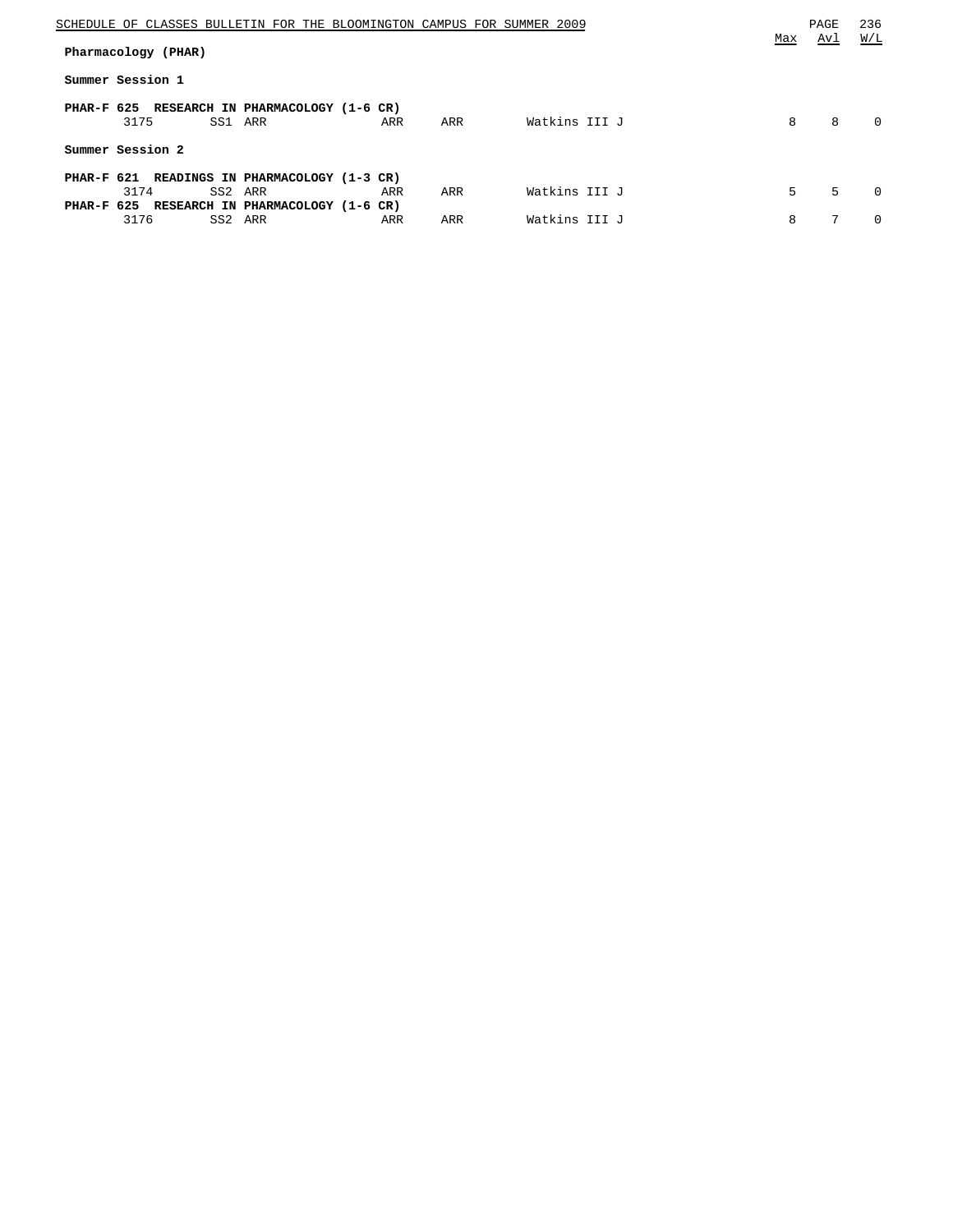|                  |                   |         | SCHEDULE OF CLASSES BULLETIN FOR THE BLOOMINGTON CAMPUS FOR SUMMER 2009 |           |          |          |     | PAGE        | 237          |
|------------------|-------------------|---------|-------------------------------------------------------------------------|-----------|----------|----------|-----|-------------|--------------|
|                  | Physiology (PHSL) |         |                                                                         |           |          |          | Max | Avl         | W/L          |
| Summer Session 1 |                   |         |                                                                         |           |          |          |     |             |              |
|                  |                   |         |                                                                         |           |          |          |     |             |              |
|                  |                   |         | PHSL-P 530 SPECIAL TOPICS (1-5 CR)                                      |           |          |          |     |             |              |
|                  | 3197              | SS1 ARR |                                                                         | ARR       | ARR      | Martin B | 10  | 10          | $\mathbf 0$  |
|                  |                   |         | PHSL-P 800 RESEARCH IN PHYSIOLOGY (1-6 CR)                              |           |          |          |     |             |              |
|                  | 3199              | SS1 ARR |                                                                         | ARR       | ARR      | Nephew K | 10  | 10          | $\mathbf 0$  |
| Summer Session 2 |                   |         |                                                                         |           |          |          |     |             |              |
|                  |                   |         |                                                                         |           |          |          |     |             |              |
|                  |                   |         | PHSL-P 215 BASIC HUMAN PHYSIOLOGY (5 CR)                                |           |          |          |     |             |              |
|                  | 3193              |         | SS2 09:00 A-10:20 A D                                                   |           | JH A100  | Martin B | 48  | 6           | 4            |
|                  |                   |         |                                                                         |           |          | Mynark R |     |             |              |
|                  |                   |         | Above class requires special fee - See fee page                         |           |          |          |     |             |              |
|                  | Laboratory (LAB)  |         |                                                                         |           |          |          |     |             |              |
| CLSD             | 3194              |         | SS2 10:35 A-12:25 P                                                     | TR        | $C2$ 120 | Martin B | 24  | $\mathbf 0$ | 5            |
|                  |                   |         |                                                                         |           |          | Mynark R |     |             |              |
| CLSD             | 3195              |         | SS2 12:45 P-02:35 P                                                     | <b>TR</b> | $C2$ 120 | Martin B | 24  | $\mathbf 0$ | $\mathbf{1}$ |
|                  |                   |         |                                                                         |           |          | Mynark R |     |             |              |
|                  |                   |         | PHSL-P 421 PRINCIPLES OF HUMAN PHYSIOLOGY (3-5 CR)                      |           |          |          |     |             |              |
|                  | 3196 PERM SS2 ARR |         |                                                                         | ARR       | ARR      | Mynark R | 5   | 5           | $\mathbf 0$  |
|                  |                   |         | PHSL-P 530 SPECIAL TOPICS (1-5 CR)                                      |           |          |          |     |             |              |
|                  | 3198              | SS2 ARR |                                                                         | ARR       | ARR      | Martin B | 10  | 10          | $\mathbf 0$  |
|                  |                   |         | PHSL-P 800 RESEARCH IN PHYSIOLOGY (1-6 CR)                              |           |          |          |     |             |              |
|                  | 3200              | SS2 ARR |                                                                         | ARR       | ARR      | Nephew K | 10  | 10          | $\mathbf 0$  |
|                  |                   |         |                                                                         |           |          |          |     |             |              |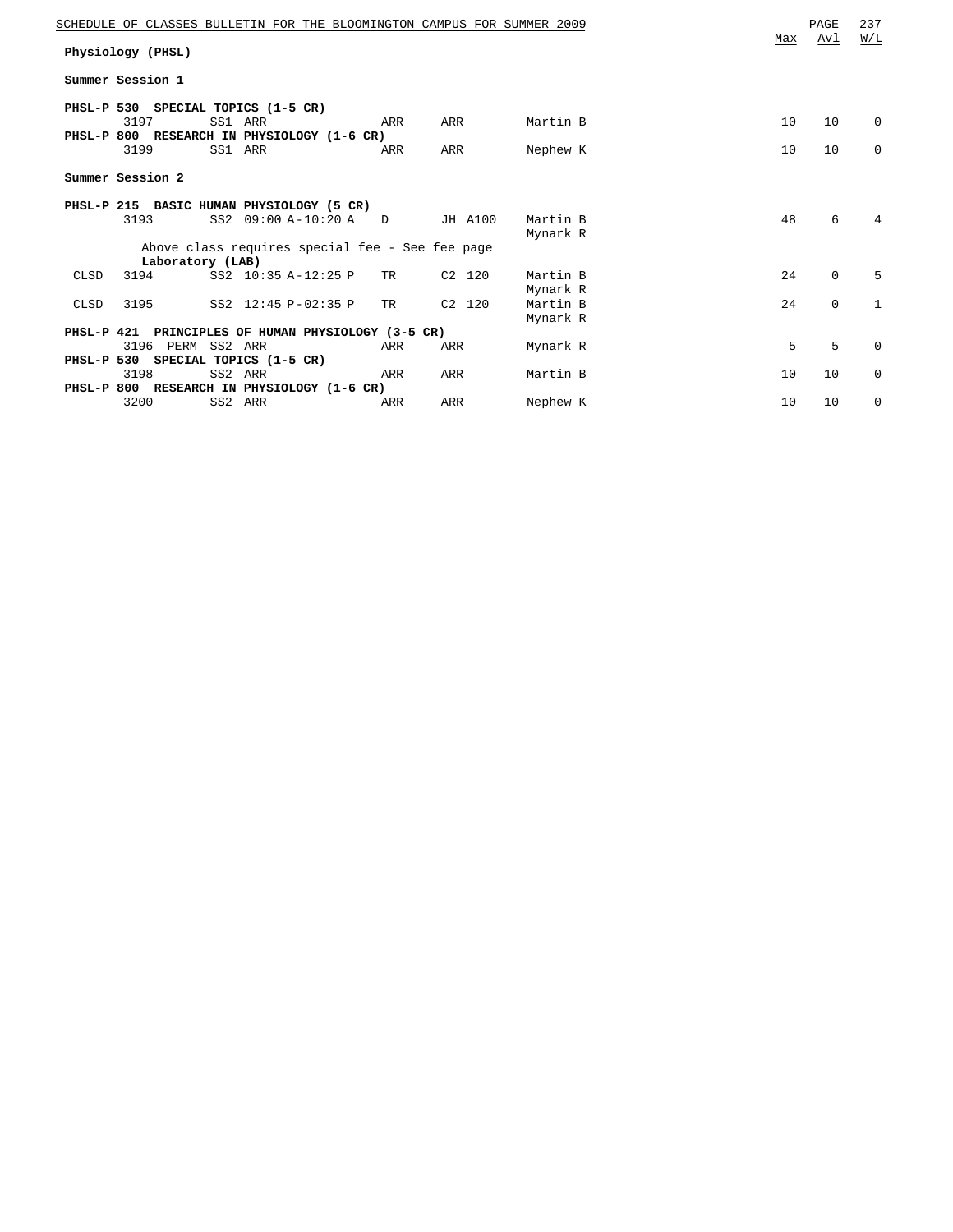Above class open to majors only **MUS-A 471 IND MULTITRACK STUDIO PROJ II (2 CR)**

**Music (MUS)**

**Summer Session 1**

**. (000)**

| MUS-Z 110 NON-MUSIC MAJOR PERF ELECTIVE (2 CR)                                                                                    |          |          |          |
|-----------------------------------------------------------------------------------------------------------------------------------|----------|----------|----------|
| VT: GUITAR UNDERGRAD ELECTIVE<br>Z 110, Z 710 : Classes are for non-School of Music students only who                             |          |          |          |
| plan to register for individual lessons<br>Elective assignments will be posted by the end of the first week of                    |          |          |          |
| classes at Room MA 009 for Guitar.                                                                                                |          |          |          |
| Students registering for elective lessons should check their IU email<br>accounts regularly for information about instructors and |          |          |          |
| administrative matters. It is the student's responsibility to contact                                                             |          |          |          |
| his/her teacher as soon as teacher assignments have been posted.<br>For information email sguitar@indiana.edu or call 855-9412.   |          |          |          |
| Above class requires special fee - See fee page<br>For Music major and elective Performance courses, see the                      |          |          |          |
| instrument-specific clusters 001-204.                                                                                             |          |          |          |
| 3046<br>Jankovic P<br>SS1 ARR<br>ARR<br>ARR<br>Z 110: For more information please see note above for                              | 20       | 18       | O        |
| Guitar classes, see cluster 100                                                                                                   |          |          |          |
| Above class meets with MUS-L 100, L 700 and Z 710<br>MUS-Z 710 NON-MUSIC PERF ELECTIVE (2-4 CR)                                   |          |          |          |
| VT: GUITAR GRAD ELECTIVE                                                                                                          | 20       |          |          |
| 3050<br>SS1 ARR<br>ARR<br>ARR<br>Jankovic P<br>Z 710, Guitar: For elective/secondary Non-School of Music                          |          | 18       |          |
| Graduate students in Classical Guitar.<br>Above class students are expected to contact their teacher as                           |          |          |          |
| soon as teacher assignments have been posted at MA 009 during                                                                     |          |          |          |
| the first week.<br>Above class for more information, contact the secondary                                                        |          |          |          |
| guitar coordinator, MU 347, 855-9412, e-mail:                                                                                     |          |          |          |
| squitar@indiana.edu.<br>Z 710 : Can be repeated as often as desired.                                                              |          |          |          |
| Above class open to graduates only                                                                                                |          |          |          |
| Above class for Guitar classes, see cluster 100.<br>Above class meets with MUS-L 100, L 700 and Z 110                             |          |          |          |
| NON-MAJOR PERFORMANCE ELECTIVE (100)                                                                                              |          |          |          |
| MUS-L 100 GUITAR ELECT/SECONDARY (2 CR)                                                                                           |          |          |          |
| 2863 RSTR SS1 ARR<br>ARR<br>ARR<br>Jankovic P                                                                                     | 20       | 18       | U        |
| $L$ 100 : For Secondary/Elective undergraduate students in<br>Classical Guitar.                                                   |          |          |          |
| Elective students are expected to contact their teacher as                                                                        |          |          |          |
| soon as teacher assignments have been posted. For more<br>information, contact the Coordinator of Secondary Guitar, MU            |          |          |          |
| 347, Phone: 855-9412, Email: sguitar@indiana.edu.<br>L 100, L 700 : Guitar Performance elective courses may be                    |          |          |          |
| repeated for credit. Please contact your academic advisor.                                                                        |          |          |          |
| Above class open to undergraduate Music majors only<br>Above class meets with MUS-L 700, Z 110 and Z 710                          |          |          |          |
| MUS-L 101 BEGINNING GUITAR CLASS (2 CR)                                                                                           |          |          |          |
| SS1 11:30 A-12:20 P<br>D<br>MA 007<br>Jankovic P<br>2865<br>MA 007<br>Jankovic P<br>2866<br>SS1 12:30 P-01:20 P<br>D              | 15<br>15 | 11<br>12 | 0<br>0   |
| MUS-L 102 INTERMEDIATE GUITAR CLASS (2 CR)                                                                                        |          |          |          |
| 2869<br>SS1 01:30 P-02:20 P<br>MA 007<br>Jankovic P<br>D<br>MUS-L 103 ADVANCED GUITAR CLASS (2 CR)                                | 10       | 8        | $\Omega$ |
| SS1 02:30 P-03:20 P<br>MA 007<br>Jankovic P<br>2871<br>D<br>MUS-L 700 GUITAR GRADUATE ELECTIVE (2-4 CR)                           | 10       | 8        | 0        |
| 2874 RSTR SS1 ARR<br>Jankovic P<br>ARR<br>ARR                                                                                     | 20       | 18       | 0        |
| L 700: For Secondary/Elective Graduate Music majors in<br>Classical Guitar.                                                       |          |          |          |
| Elective students are expected to contact their teacher as                                                                        |          |          |          |
| soon as teacher assignments have been posted. For more<br>information, contact the coordinator of Secondary Guitar, MU            |          |          |          |
| 347, Phone: 855-9412, Email: squitar@indiana.edu.                                                                                 |          |          |          |
| L 100, L 700 : Guitar Performance elective courses may be                                                                         |          |          |          |
| repeated for credit. Please contact your academic advisor.                                                                        |          |          |          |
| Above class open to Graduate Music majors only                                                                                    |          |          |          |
| Above class meets with MUS-L 100, Z 110 and Z 710                                                                                 |          |          |          |
| AUDIO TECH & RECORDING ARTS (200)                                                                                                 |          |          |          |
| MUS-A 470 IND MULTITRACK STUDIO PROJ I (2 CR)<br>2738 RSTR SS1 06:00 P-07:30 P<br>Jackson W<br>MC 405<br>Т                        | 5        | 5        |          |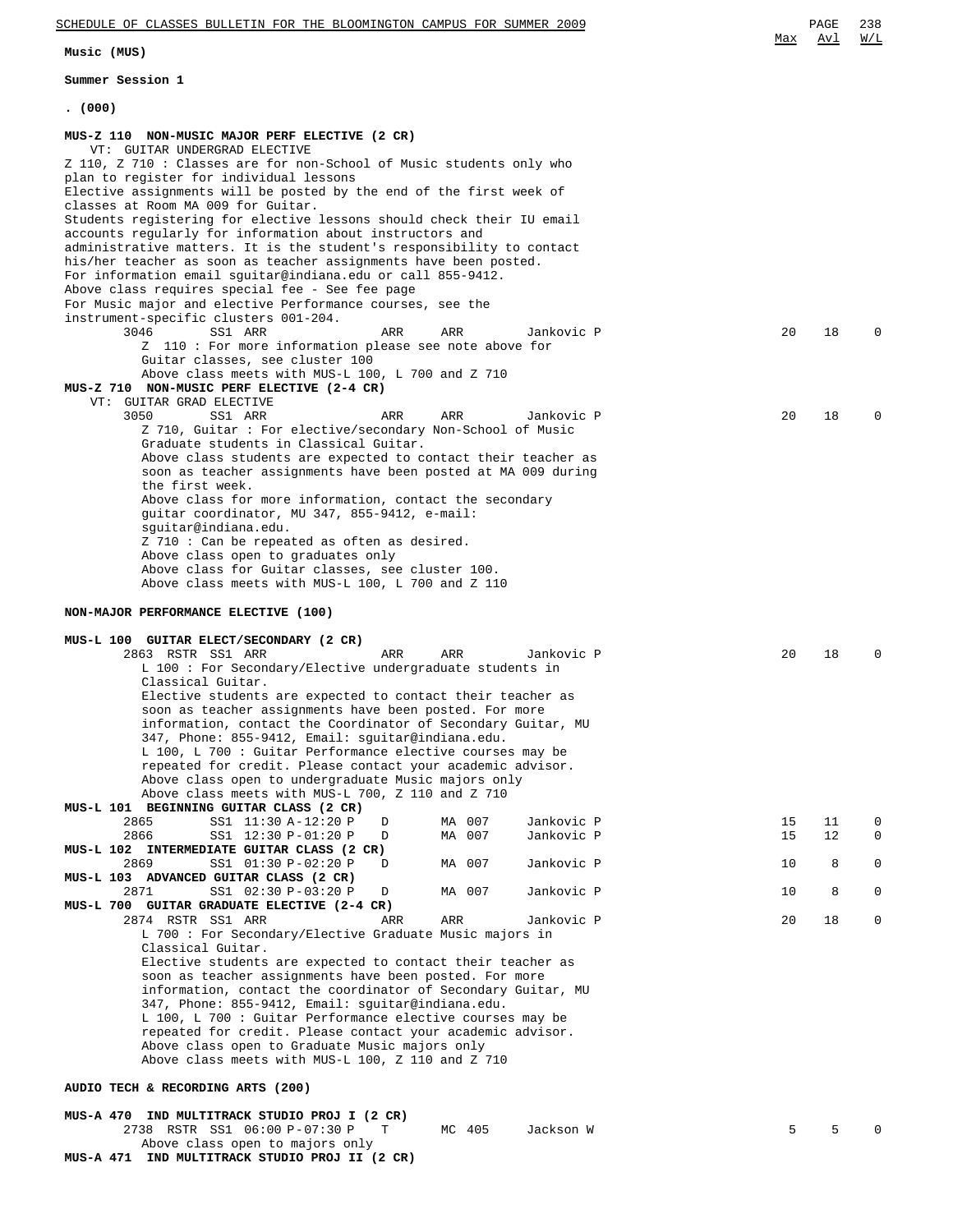| SCHEDULE OF CLASSES BULLETIN FOR THE BLOOMINGTON CAMPUS FOR SUMMER 2009                                                                                                                          |              | PAGE         | 239                                           |
|--------------------------------------------------------------------------------------------------------------------------------------------------------------------------------------------------|--------------|--------------|-----------------------------------------------|
| Summer Session 1 (continued)                                                                                                                                                                     | Max          | <u>Avl</u>   | $\overline{\text{W}}$ / $\overline{\text{L}}$ |
| 12382 RSTR SS1 06:00 P-07:30 P T<br>MC 405<br>Jackson W<br>Above class open to majors only                                                                                                       | 5            | 5            | $\mathbf 0$                                   |
| UNDERGRADUATE RECITALS (208)                                                                                                                                                                     |              |              |                                               |
| MUS-I 412 BM SENIOR RECITAL (0 CR)<br>5142 PERM SS1 ARR<br>ARR<br>ARR<br>Potter G<br>I 412 : Undergraduates do not enroll in recital courses.<br>Above class requires special fee - See fee page | 1            | $\mathbf{1}$ | $\Omega$                                      |
| DOCTORAL RECITALS: VOICE (219)                                                                                                                                                                   |              |              |                                               |
| MUS-V 601 DOCTORAL VOICE RECITAL (1 CR)<br>2971 RSTR SS1 ARR<br>CLSD<br>Isaacson E<br>ARR<br>ARR<br>Above class open to Music Graduates only                                                     | $\mathbf{1}$ | 0            | $\Omega$                                      |
| MUS-V 602 DOCTORAL VOICE RECITAL (1 CR)<br>2973 RSTR SS1 ARR<br>ARR<br>ARR<br>Isaacson E                                                                                                         | 5            | 5            | $\Omega$                                      |
| Above class open to Music Graduates only<br>MUS-V 603 DOCTORAL VOICE RECITAL (1 CR)<br>4656 RSTR SS1 ARR<br>ARR<br>ARR<br>Isaacson E                                                             | 5            | 4            | 0                                             |
| Above class open to graduates only                                                                                                                                                               |              |              |                                               |
| THESES, DOCUMENTS, DISSERTATIONS (227)                                                                                                                                                           |              |              |                                               |
| MUS-K 600 THESIS IN COMPOSITION (1-5 CR)<br>13139<br>SS1 ARR<br>ARR<br>ARR<br>Isaacson E                                                                                                         | 5            | 3            | $\Omega$                                      |
| MUS-M 620 DOCTORAL FINAL PROJECT (1-6 CR)<br>2881 RSTR SS1 ARR<br>ARR<br>Isaacson E<br>ARR<br>Above class graded on S/F basis only                                                               | 10           | 7            | $\mathbf{0}$                                  |
| Above class open to Music Graduates only<br>MUS-E 700 DISSERTATION IN MUS EDUCATION (1-15 CR)<br>2812 RSTR SS1 ARR<br>ARR<br>ARR<br>Isaacson E                                                   | 5            | 3            | 0                                             |
| Above class open to Music Graduates only<br>MUS-M 700 DISSERTATION IN MUSICOLOGY (1-15 CR)                                                                                                       |              |              |                                               |
| 2885 RSTR SS1 ARR<br>ARR<br>ARR<br>Isaacson E<br>Above class open to Music Graduates only                                                                                                        | 5            | 5            | $\Omega$                                      |
| MUS-T 700 DISSERTATION IN THEORY (1-15 CR)<br>2955 RSTR SS1 ARR<br>ARR<br>ARR<br>Isaacson E<br>Above class open to Music Graduates only                                                          | 5            | 4            | 0                                             |
| MUSIC EDUCATION (250)                                                                                                                                                                            |              |              |                                               |
| MUS-E 400 UNDERGRAD RDGS IN MUSIC EDUC (1-4 CR)<br>2800 PERM SS1 ARR<br>ARR<br>ARR<br>Potter G<br>Above class open to Music Undergraduates only                                                  | 5            | 5            | $\Omega$                                      |
| MUS-E 491 SENIOR SEMINAR IN MUSIC EDUC (3 CR)<br>4484 RSTR NS1 12:30 P-02:15 P MTWR<br>M 149C<br>May L<br>Above class open to Music Undergraduates only                                          | 15           | 1            | $\mathbf{0}$                                  |
| Above class meets May 12 - Jun 11<br>MUS-E 545 GUIDED PROFSNL EXPERIENCES (1-3 CR)                                                                                                               |              |              |                                               |
| 4761 PERM SS1 ARR<br>May L<br>ARR<br>ARR<br>MUS-E 600 THESIS IN MUSIC EDUCATION (3 CR)                                                                                                           | 5            | 5            | $\mathbf{0}$                                  |
| 2810 PERM SS1 ARR<br>ARR<br>Isaacson E<br>ARR<br>Above class open to Music Graduates only                                                                                                        | 5            | 3            | $\mathbf{0}$                                  |
| SPECIAL SESSION NON-MUSIC MAJO (350)                                                                                                                                                             |              |              |                                               |
| MUS-Z 101 MUSIC FOR THE LISTENER (3 CR)                                                                                                                                                          |              |              |                                               |
| Above class is part of the "Transfer Indiana" (transferIN) Initiative.<br>For additional information, link to http://www.transferin.net                                                          |              |              |                                               |
| SS1 10:20 A-11:50 A<br>242<br>Grieb S<br>5367<br>MTWR<br>M<br>MUS-Z 385 HISTORY OF THE BLUES (3 CR)                                                                                              | 30           | 16           | 0                                             |
| 4983<br>SS1 01:00 P-02:45 P<br>267<br>Hollinden A<br>MTWR<br>M<br>MUS-Z 403 THE MUSIC OF JIMI HENDRIX (3 CR)<br>SS1 03:00 P-04:45 P<br>267<br>CLSD<br>4984<br>MTWR<br>Hollinden A<br>M           | 25<br>25     | 3<br>0       | $\mathbf{0}$<br>3                             |
| Intensive Session 1                                                                                                                                                                              |              |              |                                               |
| SPECIAL SESSION NON-MUSIC MAJO (350)                                                                                                                                                             |              |              |                                               |
| MUS-Z 320 ADV SPEC TOPICS MUSIC/NON-MJRS (3 CR)                                                                                                                                                  |              |              |                                               |
| VT: THE MUSIC OF BOB DYLAN<br>IS1 03:00 P-06:00 P<br>12424<br>M 015<br>Gass G<br>D<br>Above class meets Intensive I only                                                                         | 50           | 17           | $\mathbf 0$                                   |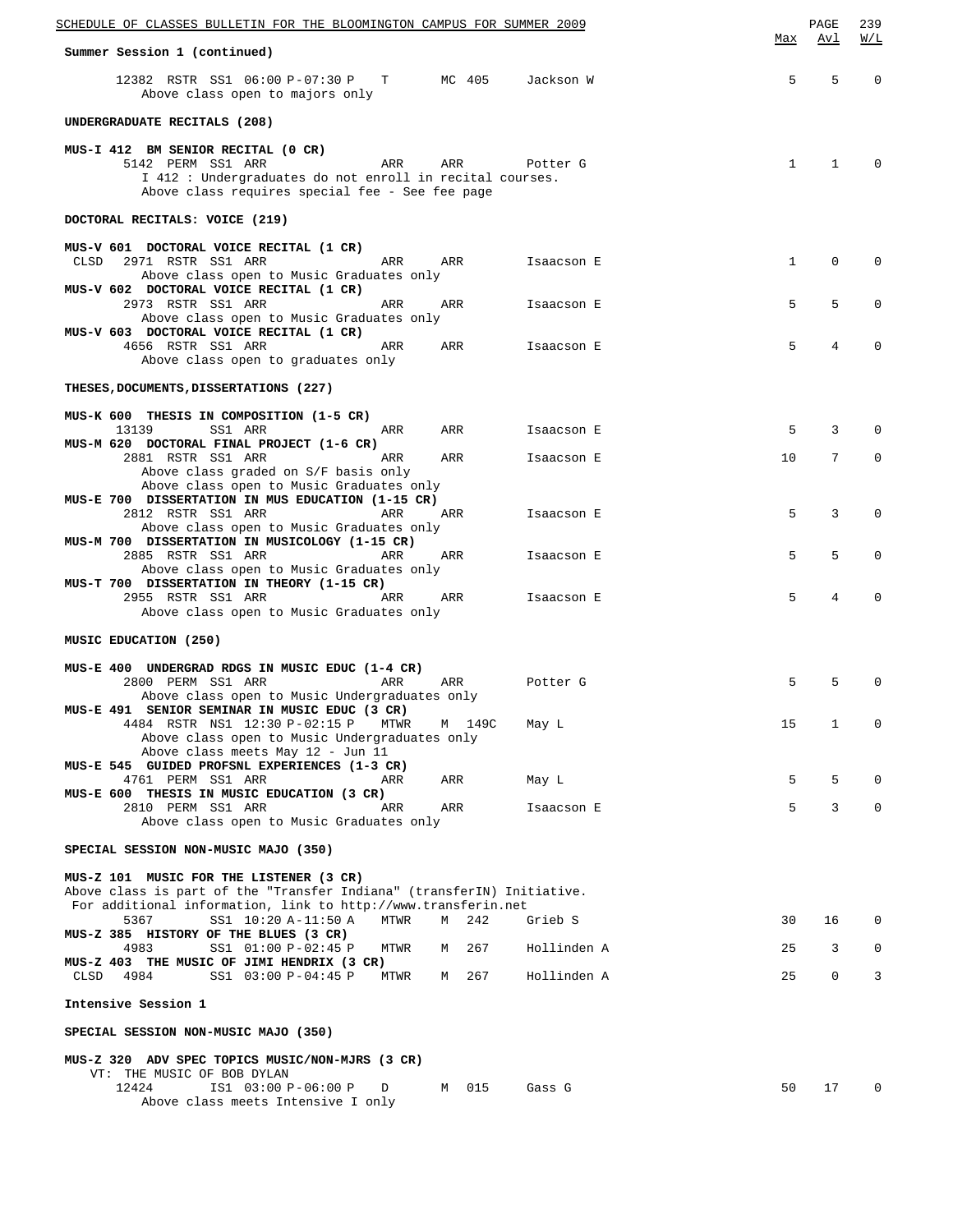**Summer Session 2**

| (000)                                                                                                                                                                                                         |    |    |          |
|---------------------------------------------------------------------------------------------------------------------------------------------------------------------------------------------------------------|----|----|----------|
| MUS-Z 110 NON-MUSIC MAJOR PERF ELECTIVE (2 CR)<br>VT: GUITAR UNDERGRAD ELECTIVE                                                                                                                               |    |    |          |
| Information about registration procedures is available for<br>Undergraduate and Graduate students in the Music Advising Office<br>(MARS), MU 011.                                                             |    |    |          |
| Z 110 classes are for non-School of Music students only who plan to<br>register for individual lessons                                                                                                        |    |    |          |
| Assignments will be posted by the end of the first week of classes at<br>Rooms MA 283, Piano, and MA 009, Guitar.                                                                                             |    |    |          |
| Students registering for elective lessons should check their IU email                                                                                                                                         |    |    |          |
| accounts regularly for information about instructors and<br>administrative matters. It is the student's responsibility to contact                                                                             |    |    |          |
| his/her teacher as soon as teacher assignments have been posted.<br>Above class requires special fee - See fee page                                                                                           |    |    |          |
| To enroll in elective study with a faculty member, students must first<br>obtain written faculty permission and a unique section will be<br>assigned to that faculty member in which the student may register |    |    |          |
| For Music major and elective Performance courses, see the                                                                                                                                                     |    |    |          |
| instrument-specific clusters 001-204<br>3047<br>SS2 ARR<br>ARR<br>ARR<br>Jankovic P                                                                                                                           | 20 | 18 | $\Omega$ |
| Z 110 : For more intormation please see note above<br>Above class meets with MUS-L 100, L 700 and Z 710<br>VT: PIANO UNDERGRAD ELECTIVE                                                                       |    |    |          |
| 3048<br>SS2 ARR<br>ARR<br>ARR<br>Cartledge D<br>Z 110, Piano: For Non-School of Music Undergraduate students                                                                                                  | 30 | 21 | $\Omega$ |
| with some pianistic background                                                                                                                                                                                |    |    |          |
| Above class prerequisite ability includes experience<br>equivalent to School of Music Piano classes and the ability                                                                                           |    |    |          |
| to sight-read treble and bass clefs simultaneously. Less<br>advanced students see MUS-P 110, P 120, P 130 (cluster 005).                                                                                      |    |    |          |
| Above class questions regarding proper level, contact the                                                                                                                                                     |    |    |          |
| secondary piano coordinator, MA010, 855-9009,<br>secpiano@indiana.edu                                                                                                                                         |    |    |          |
| Above class students are expected to contact their teacher as                                                                                                                                                 |    |    |          |
| soon as teacher assignments have been posted at MA283 during<br>the first week                                                                                                                                |    |    |          |
| Above class for Non-School of Music Undergraduates only                                                                                                                                                       |    |    |          |
| Above class for Piano classes, see cluster 005<br>Above class meets with MUS-P 100, P 700 and Z 710                                                                                                           |    |    |          |
| VT: VOICE UNDERGRAD ELECTIVE                                                                                                                                                                                  |    |    | U        |
| 5087<br>CLSD<br>SS2 ARR<br>ARR<br>ARR<br>Hart M<br>Above class for Non-School of Music Undergraduates only                                                                                                    | 6  | 0  |          |
| Above class requires special fee - See fee page                                                                                                                                                               |    |    |          |
| Above class meets with MUS-V 100, V 700 and Z 710<br>MUS-Z 710 NON-MUSIC PERF ELECTIVE (2-4 CR)                                                                                                               |    |    |          |
| VT: GUITAR GRAD ELECTIVE<br>3051<br>SS2 ARR<br>ARR<br>Jankovic P<br>ARR                                                                                                                                       | 20 | 18 | 0        |
| Z 710, Guitar: For elective/secondary Non-School of Music                                                                                                                                                     |    |    |          |
| Graduate students in Classical Guitar.<br>Above class students are expected to contact their teacher as                                                                                                       |    |    |          |
| soon as teacher assignments have been posted at MA 009 during                                                                                                                                                 |    |    |          |
| the first week.<br>Above class for more information, contact the secondary                                                                                                                                    |    |    |          |
| guitar coordinator, MU 347, 855-9412, e-mail:                                                                                                                                                                 |    |    |          |
| squitar@indiana.edu.<br>Z 710 : Can be repeated as often as desired.                                                                                                                                          |    |    |          |
| Above class open to Non-School of Music Graduates only                                                                                                                                                        |    |    |          |
| Above class for Guitar classes, see cluster 004.<br>Above class meets with MUS-L 100, L 700 and Z 110                                                                                                         |    |    |          |
| VT: PIANO GRAD ELECTIVE                                                                                                                                                                                       |    |    |          |
| 3052<br>SS2 ARR<br>ARR<br>Cartledge D<br>ARR<br>Z 710, Piano : For Non-School of Music Graduate students with                                                                                                 | 30 | 21 |          |
| some pianistic background.                                                                                                                                                                                    |    |    |          |
| Above class prerequisite ability includes experience<br>equivalent to School of Music Piano classes and the ability                                                                                           |    |    |          |
| to sight-read treble and bass clefs simultaneously. Less                                                                                                                                                      |    |    |          |
| advanced students see MUS-P 110, P 120, P 130 (cluster 005).<br>Above class questions regarding proper level, contact the                                                                                     |    |    |          |
| secondary piano coordinator, MA010.                                                                                                                                                                           |    |    |          |
| Above class students are expected to contact their teacher as<br>soon as teacher assignments have been posted at MA 283 during                                                                                |    |    |          |
| the first week.                                                                                                                                                                                               |    |    |          |
| Above class for Non-School of Music Graduate students only<br>Above class for Piano classes, see cluster 005.                                                                                                 |    |    |          |
| Above class meets with MUS-P 100, P 700 and Z 110<br>VT: VOICE GRAD ELECTIVE                                                                                                                                  |    |    |          |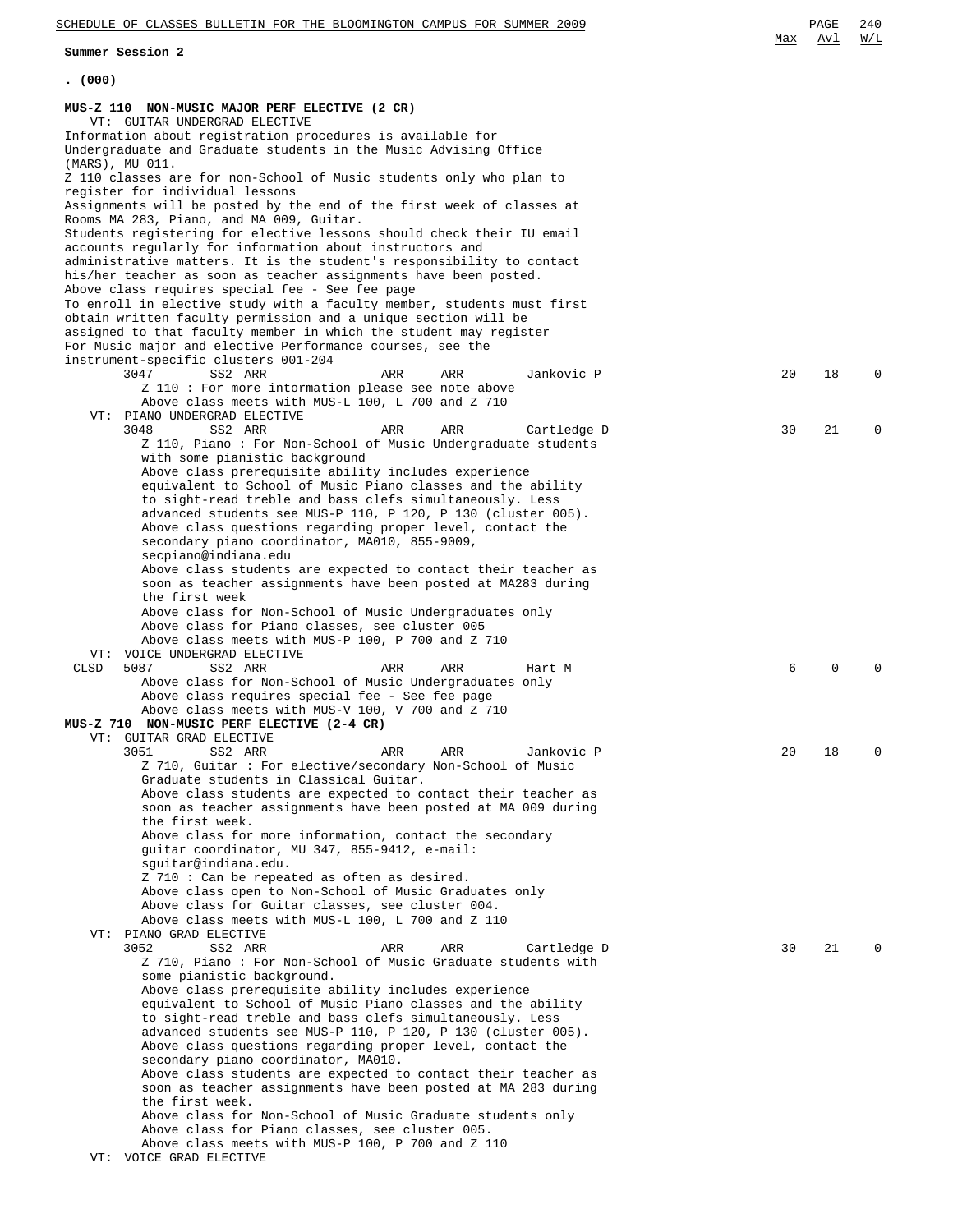| SCHEDULE OF CLASSES BULLETIN FOR THE BLOOMINGTON CAMPUS FOR SUMMER 2009<br>Summer Session 2 (continued)                                                                                                                                                                                                                                                                                                                                                                      | Max | PAGE<br>Avl | 241<br>W/L   |
|------------------------------------------------------------------------------------------------------------------------------------------------------------------------------------------------------------------------------------------------------------------------------------------------------------------------------------------------------------------------------------------------------------------------------------------------------------------------------|-----|-------------|--------------|
| 5088 RSTR SS2 ARR<br>CLSD<br>ARR<br>ARR<br>Hart M<br>Above class for Non-School of Music Graduate students only<br>Above class requires special fee - See fee page<br>Above class meets with MUS-V 100, V 700 and Z 110                                                                                                                                                                                                                                                      | 6   | $\mathbf 0$ | $\Omega$     |
| BRASS PERFORMANCE ELECTIVE (001)                                                                                                                                                                                                                                                                                                                                                                                                                                             |     |             |              |
| MUS-B 120 TRUMPET UGRD ELECTIVE/SECONDRY (2 CR)<br>2742 PERM SS2 ARR<br>ARR<br>ARR<br>Cord E<br>Registration procedures for elective lessons are available<br>for Undergraduate and Graduate students in the Music Advising<br>and Records Services Office (MARS), MU 011. Please see the<br>appropriate office in advance of registration<br>For elective Performance Study, see elective Performance                                                                       | 10  | 10          | <sup>0</sup> |
| courses (clusters #001-009)<br>For Music major Performance courses, see specifically named                                                                                                                                                                                                                                                                                                                                                                                   |     |             |              |
| course groupings<br>Above class open to Music Undergraduates only                                                                                                                                                                                                                                                                                                                                                                                                            |     |             |              |
| MUS-B 130 TROMBONE ELECT/SECONDARY (2 CR)<br>2743 PERM SS2 ARR<br>Lenthe C<br>ARR<br>ARR                                                                                                                                                                                                                                                                                                                                                                                     | 5   | 5           | 0            |
| Above class open to Music Undergraduates only                                                                                                                                                                                                                                                                                                                                                                                                                                |     |             |              |
| 2744 PERM SS2 ARR<br>ARR<br>ARR<br>Stewart M<br>Above class open to Music Undergraduates only                                                                                                                                                                                                                                                                                                                                                                                | 5   | 5           | 0            |
| MUS-B 140 EUPHONIUM ELECT/SECONDARY (2 CR)<br>2745 PERM SS2 ARR<br>Lenthe C<br>ARR<br>ARR                                                                                                                                                                                                                                                                                                                                                                                    | 5   | 5           | 0            |
| Above class open to Music Undergraduates only                                                                                                                                                                                                                                                                                                                                                                                                                                |     |             |              |
| 2746 PERM SS2 ARR<br>ARR<br>ARR<br>Perantoni D<br>Above class open to Music Undergraduates only                                                                                                                                                                                                                                                                                                                                                                              | 5   | 5           | 0            |
| 2747 PERM SS2 ARR<br>ARR<br>ARR<br>Stewart M                                                                                                                                                                                                                                                                                                                                                                                                                                 | 5   | 5           | 0            |
| Above class open to Music Undergraduates only<br>MUS-B 150 TUBA ELECT/SECONDARY (2 CR)                                                                                                                                                                                                                                                                                                                                                                                       |     |             |              |
| 2748 PERM SS2 ARR<br>ARR<br>Perantoni D<br>ARR                                                                                                                                                                                                                                                                                                                                                                                                                               | 5   | 5           | 0            |
| Above class open to Music Undergraduates only<br>MUS-B 720 TRUMPET GRADUATE ELECTIVE (2-4 CR)                                                                                                                                                                                                                                                                                                                                                                                |     |             |              |
| 2762 PERM SS2 ARR<br>ARR<br>ARR<br>Cord E<br>Above class open to Music Graduates only                                                                                                                                                                                                                                                                                                                                                                                        | 5   | 5           | 0            |
| MUS-B 730 TROMBONE GRADUATE ELECTIVE (2-4 CR)                                                                                                                                                                                                                                                                                                                                                                                                                                |     |             |              |
| 2763 PERM SS2 ARR<br>ARR<br>ARR<br>Stewart M<br>Above class open to Music Graduates only                                                                                                                                                                                                                                                                                                                                                                                     | 5   | 5           | 0            |
| MUS-B 740 EUPHONIUM GRADUATE ELECTIVE (2-4 CR)                                                                                                                                                                                                                                                                                                                                                                                                                               |     |             |              |
| 2764 PERM SS2 ARR<br>ARR<br>ARR<br>Perantoni D<br>Above class open to Music Graduates only                                                                                                                                                                                                                                                                                                                                                                                   | 5   | 5           | $\Omega$     |
| 2765 PERM SS2 ARR<br>ARR<br>ARR<br>Stewart M                                                                                                                                                                                                                                                                                                                                                                                                                                 | 5   | 5           | 0            |
| Above class open to Music Graduates only<br>MUS-B 750 TUBA GRADUATE ELECTIVE (2-4 CR)                                                                                                                                                                                                                                                                                                                                                                                        |     |             |              |
| 2766 PERM SS2 ARR<br>Perantoni D<br>ARR<br>ARR<br>Above class open to Music Graduates only                                                                                                                                                                                                                                                                                                                                                                                   | 5   | 5           | 0            |
|                                                                                                                                                                                                                                                                                                                                                                                                                                                                              |     |             |              |
| GUITAR PERFORMANCE ELECTIVE (004)                                                                                                                                                                                                                                                                                                                                                                                                                                            |     |             |              |
| MUS-L 100 GUITAR ELECT/SECONDARY (2 CR)                                                                                                                                                                                                                                                                                                                                                                                                                                      |     |             |              |
| 2864 RSTR SS2 ARR<br>Jankovic P<br>ARR<br>ARR<br>L 100, L 700 : Guitar Performance elective courses may be<br>repeated for credit. Please contact your academic advisor.<br>Elective students are expected to contact their teacher as<br>soon as teacher assignments have been posted. For more<br>information, contact the Coordinator of Secondary Guitar, MU<br>347, Phone: 855-9412, Email: squitar@indiana.edu.<br>Above class open to undergraduate Music majors only | 20  | 18          |              |
| Above class meets with MUS-L 700, Z 110 and Z 710                                                                                                                                                                                                                                                                                                                                                                                                                            |     |             |              |
| MUS-L 101 BEGINNING GUITAR CLASS (2 CR)<br>2867<br>SS2 03:30 P-04:20 P<br>356<br>Jankovic P<br>MTWR<br>М                                                                                                                                                                                                                                                                                                                                                                     | 15  | 14          | 0            |
| 2868<br>MTWR<br>MA 006<br>Jankovic P<br>SS2 05:30 P-06:20 P<br>MUS-L 102 INTERMEDIATE GUITAR CLASS (2 CR)                                                                                                                                                                                                                                                                                                                                                                    | 15  | 12          | 0            |
| SS2 02:30 P-03:20 P<br>356<br>Jankovic P<br>2870<br>MTWR<br>М                                                                                                                                                                                                                                                                                                                                                                                                                | 10  | 8           | 0            |
| MUS-L 103 ADVANCED GUITAR CLASS (2 CR)<br>2872<br>SS2 06:30 P-07:20 P<br>Jankovic P<br>MTWR<br>MA 006                                                                                                                                                                                                                                                                                                                                                                        | 10  | 9           | 0            |
| MUS-L 700 GUITAR GRADUATE ELECTIVE (2-4 CR)                                                                                                                                                                                                                                                                                                                                                                                                                                  |     |             |              |
| Jankovic P<br>2875 RSTR SS2 ARR<br>ARR<br>ARR<br>L 700 : For Secondary/Elective Graduate Music majors in                                                                                                                                                                                                                                                                                                                                                                     | 20  | 18          | 0            |
| Classical Guitar.<br>Elective students are expected to contact their teacher as                                                                                                                                                                                                                                                                                                                                                                                              |     |             |              |
| soon as teacher assignments have been posted. For more                                                                                                                                                                                                                                                                                                                                                                                                                       |     |             |              |
| information, contact the coordinator of Secondary Guitar, MU<br>347, Phone: 855-9412, Email: squitar@indiana.edu.                                                                                                                                                                                                                                                                                                                                                            |     |             |              |
| Above class meets with MUS-L 100, Z 110 and Z 710                                                                                                                                                                                                                                                                                                                                                                                                                            |     |             |              |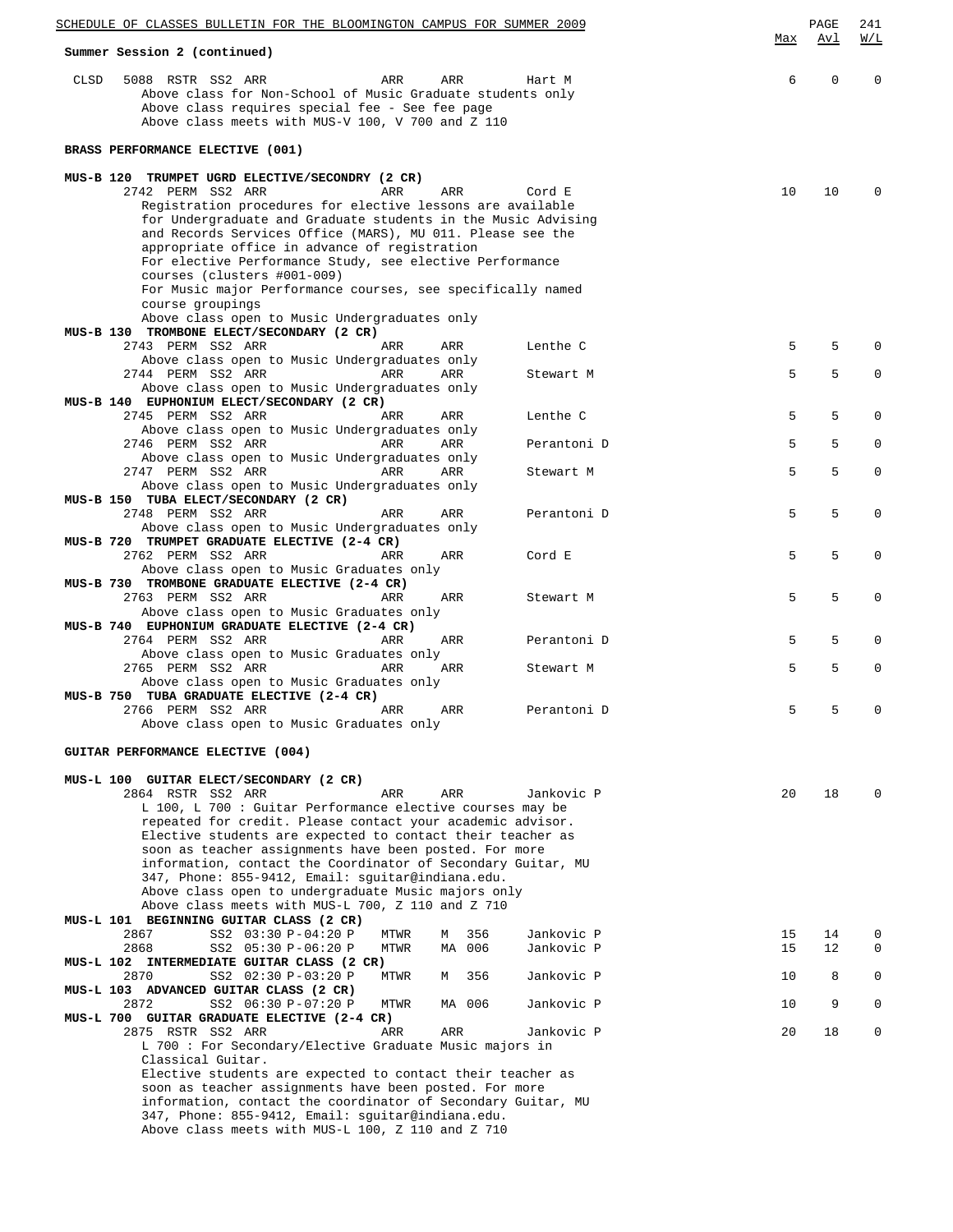| SCHEDULE OF CLASSES BULLETIN FOR THE BLOOMINGTON CAMPUS FOR SUMMER 2009                                                                                                                                                                                                                                                                                                                                                        |             |     | PAGE        | 242         |
|--------------------------------------------------------------------------------------------------------------------------------------------------------------------------------------------------------------------------------------------------------------------------------------------------------------------------------------------------------------------------------------------------------------------------------|-------------|-----|-------------|-------------|
| Summer Session 2 (continued)                                                                                                                                                                                                                                                                                                                                                                                                   |             | Max | Avl         | W/L         |
| PIANO PERFORMANCE ELECTIVE (005)                                                                                                                                                                                                                                                                                                                                                                                               |             |     |             |             |
| MUS-P 100 PIANO ELECT/SECONDARY (2 CR)<br>ELECTIVE PIANO STUDENTS ARE RESPONSIBLE FOR CONTACTING HIS/HER TEACHER<br>AS SOON AS TEACHER ASSIGNMENTS HAVE BEEN POSTED. FOR QUESTIONS<br>REGARDING PROPER LEVEL, PLEASE CONTACT THE SECONDARY PIANO<br>COORDINATOR, MA010, 855-9009.<br>P 100: FOR SCHOOL OF MUSIC UNDERGRAD MAJORS WITH SOME PIANISTIC<br>BACKGROUND. BEGINNERS AND LESS ADVANCED STUDENTS SEE MUS-P 110, P 120, |             |     |             |             |
| P 130. NON-MUSIC MAJORS SEE MUS-Z 110 IN CLUSTER 000.<br>2888 RSTR SS2 ARR<br>ARR<br>ARR                                                                                                                                                                                                                                                                                                                                       | Cartledge D | 30  | 21          | $\Omega$    |
| Above class open to undergraduates only<br>ABOVE CLASS MEETS WITH MUS-P 700, Z 110 AND Z 710<br>MUS-P 110 BEGIN PIANO CLASS 1 NONMUS MAJ (2 CR)<br>P 110: Intended for students with no pianistic experience. All other<br>beginners should register for MUS-P 120 or P 130. For questions<br>regarding proper level, please contact the secondary piano<br>coordinator, MA010, 855-9009.                                      |             |     |             |             |
| 2889<br>SS2 11:30 A-12:20 P<br>MTWR<br>SY 144                                                                                                                                                                                                                                                                                                                                                                                  | Cartledge D | 8   | 4           | 0           |
| 2890<br>SS2 10:30 A-11:20 A<br>MTWR<br>SY 144<br>MUS-P 700 PIANO GRADUATE ELECTIVE (2-4 CR)                                                                                                                                                                                                                                                                                                                                    | Cartledge D | 8   | 6           | $\Omega$    |
| 2903 RSTR SS2 ARR<br>ARR<br>ARR<br>Above class see MUS-P 100 note                                                                                                                                                                                                                                                                                                                                                              | Cartledge D | 30  | 21          | $\mathbf 0$ |
| Above class open to Music Graduates only. Non-Music majors<br>see MUS-Z 710 in cluster 000.<br>Above class meets with MUS-P 100, Z 110 and Z 710<br>MUS-P 712 GRADUATE PIANO CLASS (2 CR)                                                                                                                                                                                                                                      |             |     |             |             |
| 2904 PERM SS2 ARR<br>ARR<br>ARR<br>Above class open to Music Graduates only                                                                                                                                                                                                                                                                                                                                                    | Cartledge D | 4   | 4           | $\Omega$    |
| ORGAN PERFORMANCE ELECTIVE (006)                                                                                                                                                                                                                                                                                                                                                                                               |             |     |             |             |
| MUS-Q 100 ORGAN ELECT/SECONDARY (2 CR)<br>2909 PERM SS2 ARR<br>ARR<br>ARR<br>Above class for Music Undergraduates only                                                                                                                                                                                                                                                                                                         | Young C     | 5   | 4           | $\Omega$    |
| MUS-Q 700 ORGAN GRADUATE ELECTIVE (2-4 CR)<br>2912 PERM SS2 ARR<br>ARR<br>ARR<br>Above class for Music Graduates only                                                                                                                                                                                                                                                                                                          | Young C     | 5   | 5           | $\Omega$    |
| VOICE PERFORMANCE ELECTIVE (008)                                                                                                                                                                                                                                                                                                                                                                                               |             |     |             |             |
| MUS-V 100 VOICE ELECT/SECONDARY (2 CR)<br><b>CLSD</b><br>2964 PERM SS2 ARR<br>ARR<br>ARR<br>Above class for Music Undergraduates only<br>Above class meets with MUS-V 700, Z 110 and Z 710                                                                                                                                                                                                                                     | Hart M      | 6   | $\mathbf 0$ | $\Omega$    |
| MUS-V 700 VOICE GRADUATE ELECTIVE (2-4 CR)<br>2977 PERM SS2 ARR<br>CLSD<br>ARR<br>ARR                                                                                                                                                                                                                                                                                                                                          | Hart M      | 6   | $\mathbf 0$ | $\Omega$    |
| Above class for Music Graduates only<br>Above class meets with MUS-V 100, Z 110 and Z 710                                                                                                                                                                                                                                                                                                                                      |             |     |             |             |
| WOODWINDS PERFORMANCE ELECTIVE (009)                                                                                                                                                                                                                                                                                                                                                                                           |             |     |             |             |
| MUS-W 110 FLUTE/PICCOLO ELECT/SECONDARY (2 CR)<br>2991 PERM SS2 ARR<br>ARR<br>ARR<br>Above class for Music Undergraduates only                                                                                                                                                                                                                                                                                                 | Lukas K     | 5   | 5           | $\Omega$    |
| MUS-W 130 CLARINET ELECT/SECONDARY (2 CR)<br>3939 PERM SS2 ARR<br>ARR<br>ARR<br>Above class for Music Undergraduates only                                                                                                                                                                                                                                                                                                      | Klug H      | 1   | 1           | 0           |
| MUS-W 150 SAXOPHONE ELECT/SECONDARY (2 CR)<br>2992 PERM SS2 ARR<br>ARR<br>ARR                                                                                                                                                                                                                                                                                                                                                  | Murphy Jr O | 10  | 10          | $\Omega$    |
| Above class for Music Undergraduates only                                                                                                                                                                                                                                                                                                                                                                                      |             |     |             |             |
| 3940 PERM SS2 ARR<br>ARR<br>ARR<br>Above class for Music Undergraduates only<br>MUS-W 710 FLUTE/PICCOLO GRAD ELECTIVE (2-4 CR)                                                                                                                                                                                                                                                                                                 | Walsh T     | 1   | 1           | 0           |
| 3001 PERM SS2 ARR<br>ARR<br>ARR<br>Above class for Music Graduates only                                                                                                                                                                                                                                                                                                                                                        | Lukas K     | 5   | 5           | $\mathbf 0$ |
| MUS-W 730 CLARINET GRADUATE ELECTIVE (2-4 CR)<br>3002 PERM SS2 ARR<br>ARR<br>ARR<br>Above class for Music Graduates only                                                                                                                                                                                                                                                                                                       | Klug H      | 5   | 5           | 0           |
| MUS-W 750 SAXOPHONE GRADUATE ELECTIVE (2-4 CR)<br>3003 PERM SS2 ARR<br>ARR<br>ARR                                                                                                                                                                                                                                                                                                                                              | Murphy Jr O | 5   | 5           | 0           |
| Above class for Music Graduates only<br>3004 PERM SS2 ARR<br>ARR<br>ARR<br>Above class for Music Graduates only                                                                                                                                                                                                                                                                                                                | Walsh T     | 5   | 5           | 0           |
|                                                                                                                                                                                                                                                                                                                                                                                                                                |             |     |             |             |

## **EARLY MUSIC PERFORMANCE ELECTI (011)**

## **MUS-Y 110 EARLY MUSIC PERF ELEC/SEC (2 CR)**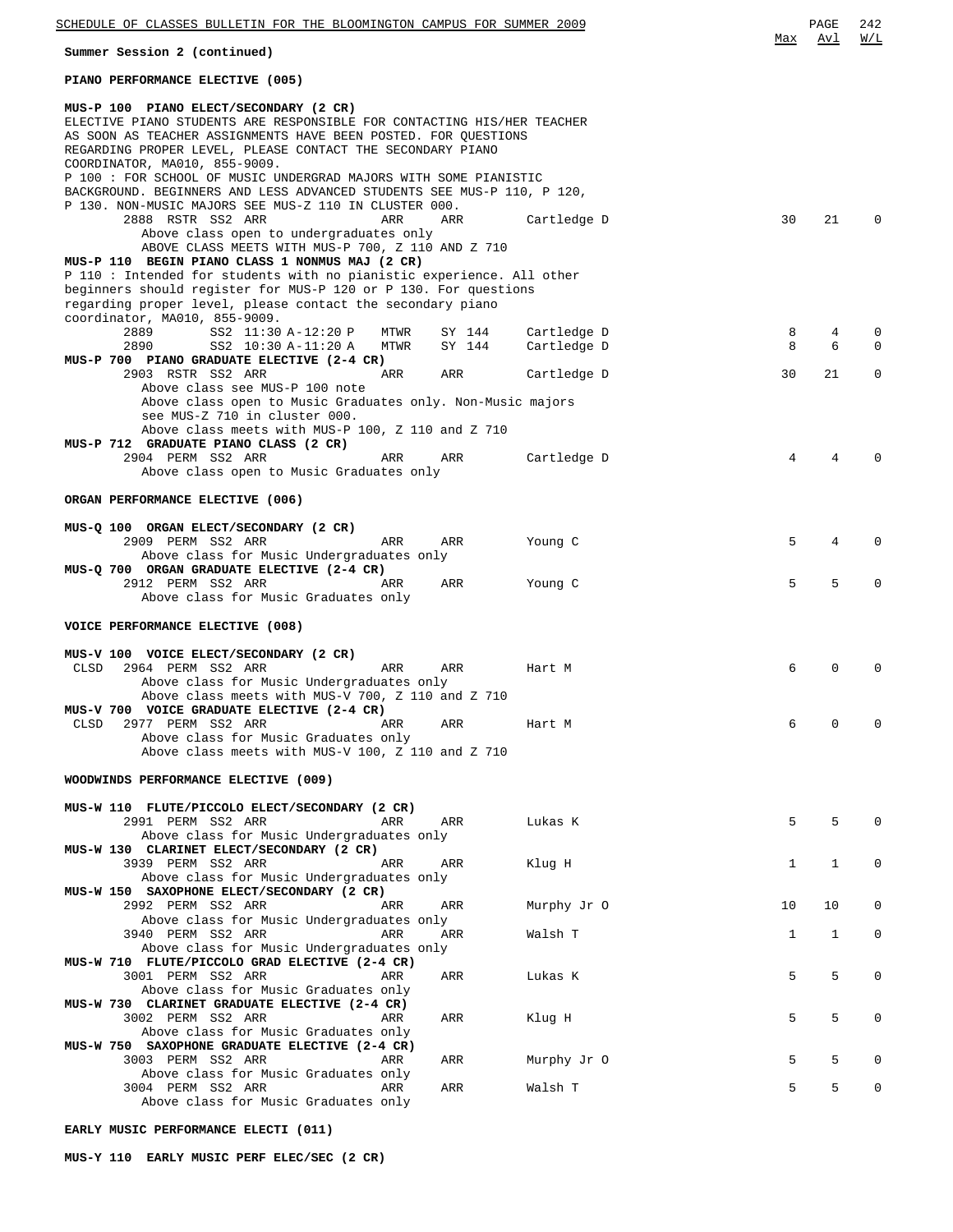|             | SCHEDULE OF CLASSES BULLETIN FOR THE BLOOMINGTON CAMPUS FOR SUMMER 2009<br>Summer Session 2 (continued) |            |            |                          | Max          | PAGE<br>Avl     | 243<br>W/L                 |
|-------------|---------------------------------------------------------------------------------------------------------|------------|------------|--------------------------|--------------|-----------------|----------------------------|
|             |                                                                                                         |            |            |                          |              |                 |                            |
|             | VT: NATURAL HORN UG ELECTIVE<br>3043 PERM SS2 ARR                                                       | ARR        | ARR        | Seraphinoff R            | 5            | 5               | $\mathbf 0$                |
|             | Above class for Music Undergraduates only                                                               |            |            |                          |              |                 |                            |
|             | MUS-Y 710 EARLY MUSIC GRAD ELECTIVE (2-4 CR)                                                            |            |            |                          |              |                 |                            |
|             | 3045 PERM SS2 ARR<br>Above class for Music Graduates only                                               | ARR        | ARR        | Seraphinoff R            | 5            | 5               | 0                          |
|             | HORN: MUSIC MAJORS (015)                                                                                |            |            |                          |              |                 |                            |
|             | MUS-B 410 HORN UNDERGRADUATE MAJOR (2-6 CR)                                                             |            |            |                          |              |                 |                            |
|             | 5713 PERM SS2 ARR                                                                                       | ARR        | ARR        | Bloom M                  | 5            | 3               | 0                          |
|             | 13435 PERM SS2 ARR                                                                                      | ARR        | ARR        | Nelsen J                 | 10           | 4               | $\mathbf 0$                |
|             | 2749 PERM SS2 ARR<br>MUS-B 810 HORN GRADUATE MINOR (2-4 CR)                                             | ARR        | ARR        | Seraphinoff R            | 18           | 18              | $\mathbf 0$                |
|             | 5714 PERM SS2 ARR                                                                                       | ARR        | ARR        | Bloom M                  | 5            | 5               | 0                          |
|             | 3952 PERM SS2 ARR                                                                                       | ARR        | ARR        | Seraphinoff R            | 18           | 18              | 0                          |
|             | 13436 PERM SS2 ARR                                                                                      | ARR        | ARR        | Nelsen J                 | 10           | 10              | 0                          |
|             | MUS-B 910 HORN GRADUATE MAJOR (2-6 CR)                                                                  |            |            |                          |              |                 |                            |
|             | 5715 PERM SS2 ARR<br>13437<br>PERM SS2 ARR                                                              | ARR<br>ARR | ARR<br>ARR | Bloom M<br>Nelsen J      | 5<br>10      | 5<br>10         | $\mathbf 0$<br>$\mathbf 0$ |
|             | 2778 PERM SS2 ARR                                                                                       | ARR        | ARR        | Seraphinoff R            | 18           | 17              | $\mathbf 0$                |
|             |                                                                                                         |            |            |                          |              |                 |                            |
|             | TRUMPET: MUSIC MAJORS (020)                                                                             |            |            |                          |              |                 |                            |
|             | MUS-B 420 TRUMPET UNDERGRADUATE MAJOR (2-6 CR)                                                          |            |            |                          |              |                 |                            |
| CLSD        | 2750 PERM SS2 ARR                                                                                       | ARR        | ARR        | Cord E                   | 5            | $\mathbf 0$     | $\mathbf 0$                |
|             |                                                                                                         |            |            | Rommel J<br>Tartell J    |              |                 |                            |
|             | MUS-B 820 TRUMPET GRADUATE MINOR (2-4 CR)                                                               |            |            |                          |              |                 |                            |
|             | 2767 PERM SS2 ARR                                                                                       | ARR        | ARR        | Cord E                   | 5            | 5               | $\mathbf 0$                |
|             |                                                                                                         |            |            | Rommel J                 |              |                 |                            |
|             | MUS-B 920 TRUMPET GRADUATE MAJOR (2-6 CR)                                                               |            |            | Tartell J                |              |                 |                            |
|             | 2779 PERM SS2 ARR                                                                                       | ARR        | ARR        | Cord E                   | 5            | 4               | 0                          |
|             |                                                                                                         |            |            | Rommel J                 |              |                 |                            |
|             |                                                                                                         |            |            | Tartell J                |              |                 |                            |
|             | TROMBONE: MUSIC MAJORS (030)                                                                            |            |            |                          |              |                 |                            |
|             | MUS-B 430 TROMBONE UNDERGRAD MAJOR (2-6 CR)                                                             |            |            |                          |              |                 |                            |
|             | 2754 PERM SS2 ARR                                                                                       | ARR        | ARR        | Lenthe C                 | 18           | 18              | 0                          |
|             | PERM SS2 ARR<br>2755                                                                                    | ARR        | ARR        | Stewart M                | 18           | 17              | 0                          |
|             | 13413 PERM SS2 ARR                                                                                      | ARR        | ARR        | Ellefson P               | 10           | 9               | 0                          |
|             | MUS-B 830 TROMBONE GRADUATE MINOR (2-4 CR)                                                              |            |            |                          |              |                 |                            |
|             | 2771 PERM SS2 ARR<br>2772 PERM SS2 ARR                                                                  | ARR<br>ARR | ARR<br>ARR | Lenthe C<br>Stewart M    | 18<br>18     | 18<br>18        | 0<br>$\mathbf 0$           |
|             | 13815 PERM SS2 ARR                                                                                      | ARR        | ARR        | Ellefson P               | 10           | 10              | 0                          |
|             | MUS-B 930 TROMBONE GRAD MAJOR (2-6 CR)                                                                  |            |            |                          |              |                 |                            |
|             | 2783 PERM SS2 ARR                                                                                       | ARR        | ARR        | Lenthe C                 | 18           | 18              | 0                          |
|             | 2784 PERM SS2 ARR                                                                                       | ARR        | ARR        | Stewart M                | 18           | 15              | $\mathbf 0$                |
|             | 13414 PERM SS2 ARR                                                                                      | ARR        | ARR        | Ellefson P               | 10           | $7\phantom{.0}$ | 0                          |
|             | EUPHONIUM: MUSIC MAJORS (040)                                                                           |            |            |                          |              |                 |                            |
|             | MUS-B 440 EUPHONIUM UNDERGRAD MAJOR (2-6 CR)                                                            |            |            |                          |              |                 |                            |
|             | 2756 PERM SS2 ARR                                                                                       | ARR        | ARR        | Lenthe C                 | 18           | 18              | 0                          |
|             | 2757 PERM SS2 ARR<br>2758 PERM SS2 ARR                                                                  | ARR<br>ARR | ARR<br>ARR | Perantoni D<br>Stewart M | 18<br>18     | 18<br>18        | 0<br>0                     |
|             | MUS-B 840 EUPHONIUM GRADUATE MINOR (2-4 CR)                                                             |            |            |                          |              |                 |                            |
|             | 2773 PERM SS2 ARR                                                                                       | ARR        | ARR        | Lenthe C                 | 18           | 18              | $\mathsf 0$                |
|             | 2774 PERM SS2 ARR                                                                                       | ARR        | ARR        | Perantoni D              | 18           | 18              | 0                          |
|             | 2775 PERM SS2 ARR                                                                                       | ARR        | ARR        | Stewart M                | 18           | 18              | 0                          |
|             | MUS-B 940 EUPHONIUM GRAD MAJOR (2-6 CR)<br>2785 PERM SS2 ARR                                            | ARR        | ARR        | Lenthe C                 | 18           | 18              | 0                          |
|             | 2786 PERM SS2 ARR                                                                                       | ARR        | ARR        | Perantoni D              | 18           | 18              | 0                          |
|             | 2787 PERM SS2 ARR                                                                                       | ARR        | ARR        | Stewart M                | 18           | 17              | 0                          |
|             | TUBA: MUSIC MAJORS (050)                                                                                |            |            |                          |              |                 |                            |
|             | MUS-B 450 TUBA UNDERGRAD MAJOR (2-6 CR)                                                                 |            |            |                          |              |                 |                            |
| <b>CLSD</b> | 2759 PERM SS2 ARR                                                                                       | ARR        | ARR        | Perantoni D              | $\mathbf{1}$ | $\mathbf 0$     | $\mathbf 0$                |
|             | MUS-B 850 TUBA GRADUATE MINOR (2-4 CR)                                                                  |            |            |                          |              |                 |                            |
|             | 2776 PERM SS2 ARR<br>MUS-B 950 TUBA GRAD MAJOR (2-6 CR)                                                 | ARR        | ARR        | Perantoni D              | 18           | 16              | 0                          |
|             | 2788 PERM SS2 ARR                                                                                       | ARR        | ARR        | Perantoni D              | 18           | 16              | 0                          |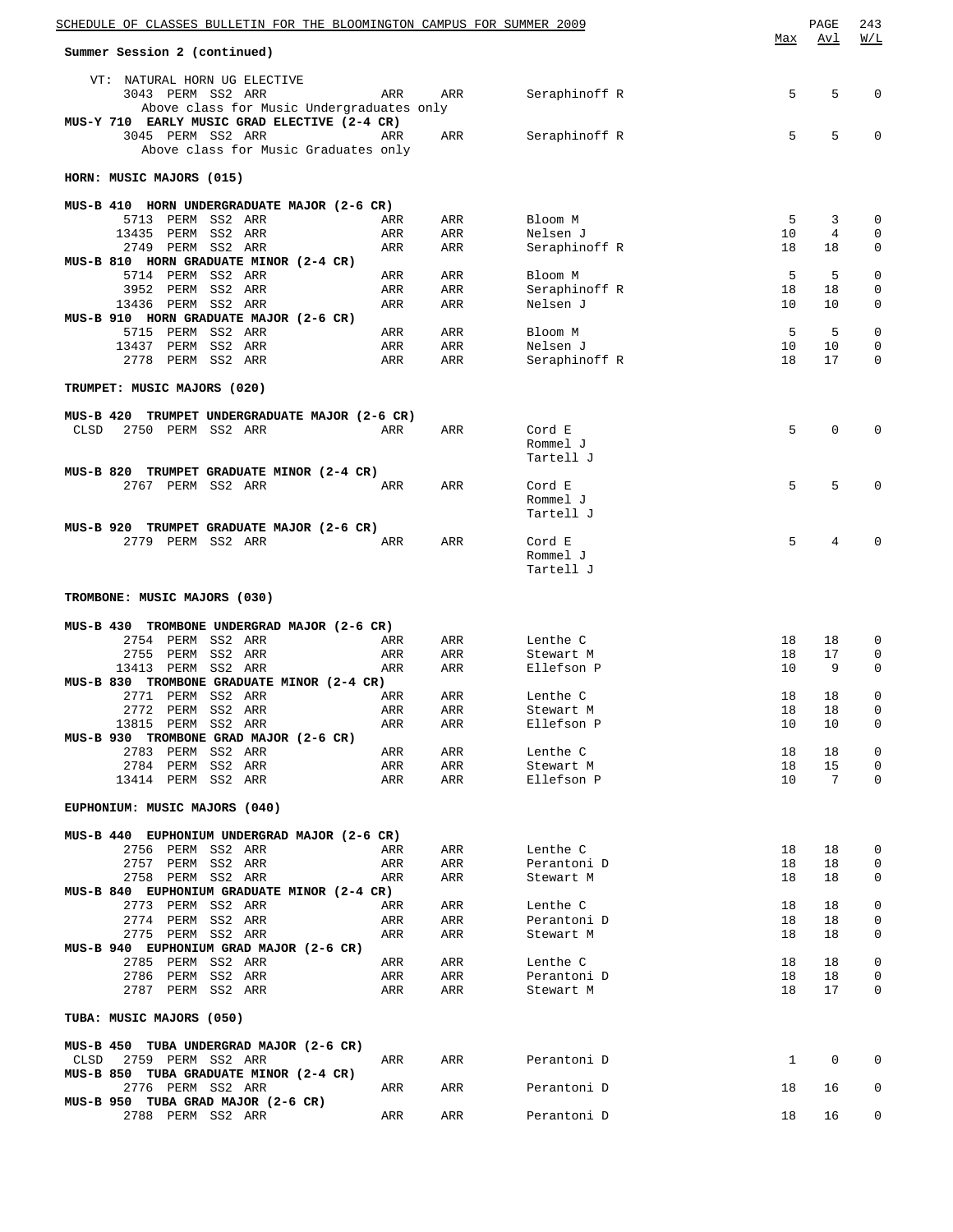| SCHEDULE OF CLASSES BULLETIN FOR THE BLOOMINGTON CAMPUS FOR SUMMER 2009                                                |                   |                   |                                               | Max           | PAGE<br>Avl   | 244<br>W/L                      |
|------------------------------------------------------------------------------------------------------------------------|-------------------|-------------------|-----------------------------------------------|---------------|---------------|---------------------------------|
| Summer Session 2 (continued)                                                                                           |                   |                   |                                               |               |               |                                 |
| PERCUSSION: MUSIC MAJORS (060)                                                                                         |                   |                   |                                               |               |               |                                 |
| MUS-D 400 PERCUSSION UNDERGRAD MAJOR (2-6 CR)<br>2790 PERM SS2 ARR                                                     | ARR               | ARR               | Tafoya J<br>Houghton S<br>Bobo K<br>Spiro M   | 10            | 6             | $\Omega$                        |
| MUS-D 800 PERCUSSION GRADUATE MINOR (2-4 CR)<br>2796 PERM SS2 ARR                                                      | ARR               | ARR               | Tafoya J<br>Spiro M<br>Houghton S<br>Bobo K   | 5             | 5             |                                 |
| MUS-D 900 PERCUSSION GRAD MAJOR (2-6 CR)<br>5649 PERM SS2 ARR                                                          | ARR               | ARR               | Tafoya J<br>Bobo K<br>Houghton S<br>Spiro M   | 10            | 8             |                                 |
| PIANO: MUSIC MAJORS (100)                                                                                              |                   |                   |                                               |               |               |                                 |
| MUS-P 111 PIANO CLASS MUSIC MAJORS I (2 CR)<br>2894<br>SS2 09:30 A-10:20 A<br>MUS-P 400 PIANO UNDERGRAD MAJOR (2-6 CR) | MTWR              | SY 144            | Cartledge D                                   | 8             | 8             | $\Omega$                        |
| 3932 PERM SS2 ARR<br>PERM SS2 ARR<br>2895<br>2896 PERM SS2 ARR<br>MUS-P 800 PIANO GRADUATE MINOR (2-4 CR)              | ARR<br>ARR<br>ARR | ARR<br>ARR<br>ARR | Brancart E<br>Edlina-Dubinsky L<br>Pressler M | 8<br>18<br>18 | 6<br>16<br>17 | $\mathbf 0$<br>$\mathbf 0$<br>0 |
| 5110 PERM SS2 ARR<br>Above class requires instructor permission<br>Above class open to Music Graduates only            | ARR               | ARR               | Brancart E                                    | 8             | 8             | $\mathbf 0$                     |
| 2905 PERM SS2 ARR<br>Above class open to Music Graduates only                                                          | ARR               | ARR               | Edlina-Dubinsky L                             | 5             | 5             | 0                               |
| 2906 PERM SS2 ARR<br>MUS-P 900 PIANO GRAD MAJOR (2-6 CR)                                                               | ARR               | ARR               | Pressler M                                    | 5             | 5             | $\mathbf 0$                     |
| 5111 PERM SS2 ARR<br>2907 PERM SS2 ARR<br>2908 PERM SS2 ARR                                                            | ARR<br>ARR<br>ARR | ARR<br>ARR<br>ARR | Brancart E<br>Edlina-Dubinsky L<br>Pressler M | 8<br>18<br>18 | 4<br>17<br>7  | $\mathbf 0$<br>0<br>$\mathbf 0$ |
| ORGAN: MUSIC MAJORS (110)                                                                                              |                   |                   |                                               |               |               |                                 |
| MUS-Q 400 ORGAN UNDERGRAD MAJOR (2-6 CR)                                                                               |                   |                   |                                               |               |               |                                 |
| 2910 PERM SS2 ARR<br>MUS-Q 800 ORGAN GRADUATE MINOR (2-4 CR)                                                           | ARR               | ARR               | Young C                                       | 5             | 5             | $\Omega$                        |
| 2913 PERM SS2 ARR<br>MUS-Q 900 ORGAN GRAD MAJOR (2-6 CR)                                                               | ARR               | ARR               | Young C                                       | 5             | 5             | $\mathbf 0$                     |
| 2914 PERM SS2 ARR                                                                                                      | ARR               | ARR               | Young C                                       | 9             | 8             | 0                               |
| VIOLIN: MUSIC MAJORS (120)                                                                                             |                   |                   |                                               |               |               |                                 |
| MUS-S 410 VIOLIN UNDERGRAD MAJOR (2-6 CR)<br>4015 PERM SS2 ARR                                                         | ARR               | ARR               | Kaplan M                                      | 10            | 3             | 0                               |
| 4784 PERM SS2 ARR                                                                                                      | ARR               | ARR               | Zaitzeff M                                    | 10            | 9             | $\mathbf 0$                     |
| 2917 PERM SS2 ARR                                                                                                      | ARR               | ARR               | Zweig M                                       | 5             | $\mathbf{1}$  | $\mathbf 0$                     |
| 5085 PERM SS2 ARR<br>12915 PERM SS2 ARR                                                                                | ARR<br>ARR        | ARR<br>ARR        | Bae I<br>Kowalski H                           | 10<br>10      | 5<br>2        | $\mathbf 0$<br>$\mathsf 0$      |
| 13419 PERM SS2 ARR                                                                                                     | ARR               | ARR               | Mardirossian K                                | 15            | 7             | $\mathsf 0$                     |
| 13587 PERM SS2 ARR                                                                                                     | ARR               | ARR               | Brenner B                                     | 5             | 3             | $\mathsf 0$                     |
| MUS-S 810 VIOLIN GRADUATE MINOR (2-4 CR)                                                                               |                   |                   | Kaplan M                                      | 5             | 5             | $\mathbf 0$                     |
| 2934 PERM SS2 ARR<br>Above class open to Music Graduates only                                                          | ARR               | ARR               |                                               |               |               |                                 |
| 4785 PERM SS2 ARR<br>Above class open to graduates only                                                                | ARR               | ARR               | Zaitzeff M                                    | 5             | 5             | $\mathbf 0$                     |
| 2935 PERM SS2 ARR<br>Above class open to Music Graduates only                                                          | ARR               | ARR               | Zweig M                                       | 5             | 5             | $\mathbf 0$                     |
| 5645 PERM SS2 ARR<br>Above class open to graduates only                                                                | ARR               | ARR               | Bae I                                         | 5             | 5             | $\mathbf 0$                     |
| 12916 PERM SS2 ARR<br>Above class for graduate minors in Violin only                                                   | ARR               | ARR               | Kowalski H                                    | 10            | 10            | $\mathbf 0$                     |
| MUS-S 910 VIOLIN GRAD MAJOR (2-6 CR)                                                                                   |                   |                   |                                               |               |               |                                 |
| CLSD<br>4734 PERM SS2 ARR                                                                                              | ARR               | ARR               | Bae I                                         | 5             | $\mathbf 0$   | $\mathsf 0$                     |
| 2940 PERM SS2 ARR                                                                                                      | ARR               | ARR               | Kaplan M                                      | 5             | 2             | $\mathsf 0$                     |
| 4786 PERM SS2 ARR<br>Above class open to graduates only                                                                | ARR               | ARR               | Zaitzeff M                                    | 10            | 8             | $\mathbf 0$                     |
| 2941 PERM SS2 ARR                                                                                                      | ARR               | ARR               | Zweig M                                       | 5             | $\mathbf{1}$  | $\mathsf 0$                     |
| 12917 PERM SS2 ARR                                                                                                     | ARR               | ARR               | Kowalski H                                    | 10            | 7             | $\mathbf 0$                     |
| Above class open to graduates only                                                                                     |                   |                   |                                               |               |               |                                 |
| 13420 PERM SS2 ARR                                                                                                     | ARR               | ARR               | Mardirossian K                                | 15            | 12            | 0                               |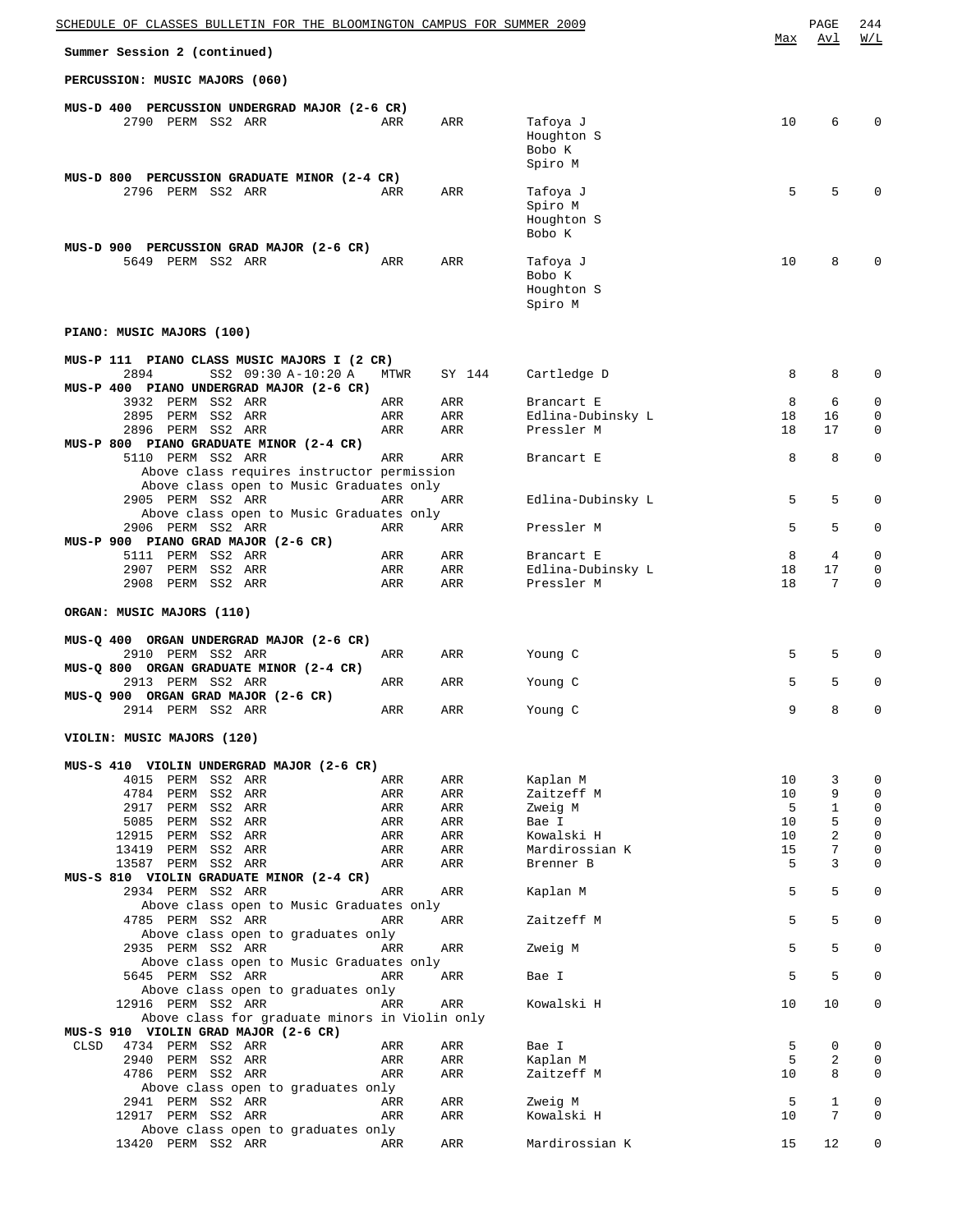| <u>SCHEDULE OF CLASSES BULLETIN FOR THE BLOOMINGTON CAMPUS FOR SUMMER 2009</u> |            |            |                      |              | PAGE         | 245         |
|--------------------------------------------------------------------------------|------------|------------|----------------------|--------------|--------------|-------------|
| Summer Session 2 (continued)                                                   |            |            |                      | Max          | Avl          | W/L         |
| VIOLA: MUSIC MAJORS (130)                                                      |            |            |                      |              |              |             |
| MUS-S 420 VIOLA UNDERGRAD MAJOR (2-6 CR)                                       |            |            |                      |              |              |             |
| 2918 PERM SS2 ARR                                                              | ARR        | ARR        | De Veritch A         | 14           | 3            | 0           |
| 2919<br>PERM SS2 ARR                                                           | ARR        | ARR        | Zweig M              | 5            | 3            | 0           |
| 5772 PERM SS2 ARR<br>CLSD                                                      | ARR        | ARR        | Bae I                | 1            | 0            | 0           |
| MUS-S 820 VIOLA GRADUATE MINOR (2-4 CR)<br>2936 PERM SS2 ARR                   | ARR        | ARR        | De Veritch A         | 5            | 5            | 0           |
| 2937 PERM SS2 ARR                                                              | ARR        | ARR        | Zweig M              | 5            | 4            | 0           |
| MUS-S 920 VIOLA GRAD MAJOR (2-6 CR)                                            |            |            |                      |              |              |             |
| PERM SS2 ARR<br>2942                                                           | ARR        | ARR        | De Veritch A         | 5            | 1            | 0           |
| 2943<br>PERM SS2 ARR                                                           | ARR        | ARR        | Zweig M              | 5            | 3            | 0           |
| CLSD 13694 PERM SS2 ARR                                                        | ARR        | ARR        | Mardirossian K       | $\mathbf{1}$ | $\Omega$     | $\mathbf 0$ |
| CELLO: MUSIC MAJORS (140)                                                      |            |            |                      |              |              |             |
|                                                                                |            |            |                      |              |              |             |
| MUS-S 430 CELLO UNDERGRAD MAJOR (2-6 CR)                                       |            |            |                      |              |              |             |
| PERM SS2 ARR<br>CLSD<br>2920<br>PERM SS2 ARR<br>3971                           | ARR<br>ARR | ARR<br>ARR | Colon E<br>Starker J | 5<br>5       | 0<br>4       | 0<br>0      |
| MUS-S 830 CELLO GRADUATE MINOR (2-4 CR)                                        |            |            |                      |              |              |             |
| 2938 PERM SS2 ARR                                                              | ARR        | ARR        | Colon E              | 5            | 4            | 0           |
| MUS-S 930 CELLO GRAD MAJOR (2-6 CR)                                            |            |            |                      |              |              |             |
| 2944 PERM SS2 ARR<br>CLSD                                                      | ARR        | ARR        | Colon E              | 5            | 0            | 0           |
| 3972 PERM SS2 ARR                                                              | ARR        | ARR        | Starker J            | 5            | $\mathbf{1}$ | 0           |
| DOUBLE BASS: MUSIC MAJORS (150)                                                |            |            |                      |              |              |             |
|                                                                                |            |            |                      |              |              |             |
| MUS-S 440 DOUBLE BASS UNDERGRAD MAJOR (2-6 CR)                                 |            |            |                      |              |              |             |
| 2921 PERM SS2 ARR<br><b>CLSD</b>                                               | ARR        | ARR        | Lloyd P              | 5            | 0            | 0           |
| MUS-S 840 DOUBLE BASS GRADUATE MINOR (2-4 CR)                                  |            |            | Turner J             |              |              |             |
| 2939 PERM SS2 ARR                                                              | ARR        | ARR        | Lloyd P              | 5            | 5            | 0           |
|                                                                                |            |            | Turner J             |              |              |             |
| MUS-S 940 DOUBLE BASS GRAD MAJOR (2-6 CR)                                      |            |            |                      |              |              |             |
| 2945 PERM SS2 ARR<br>CLSD                                                      | ARR        | ARR        | Lloyd P              | 5            | $\Omega$     | 0           |
|                                                                                |            |            | Turner J             |              |              |             |
| VOICE: MUSIC MAJORS (160)                                                      |            |            |                      |              |              |             |
|                                                                                |            |            |                      |              |              |             |
| MUS-V 400 VOICE UNDERGRAD MAJOR (2-3 CR)<br>2966<br>PERM SS2 ARR               | ARR        | ARR        | Cuccaro-Penhorwood C | 5            | 5            | 0           |
| 2967<br>PERM SS2 ARR                                                           | ARR        | ARR        | Hart M               | 5            | 5            | 0           |
| 2965<br>PERM<br>SS2 ARR                                                        | ARR        | ARR        | Horne B              | 5            | 4            | 0           |
| 2968<br>PERM<br>SS2 ARR                                                        | ARR        | ARR        | Kiesgen P            | 5            | 5            | 0           |
| 3933<br>PERM SS2 ARR                                                           | ARR        | ARR        | Moore D              | 8            | 7            | 0           |
|                                                                                |            |            | Hart M               |              |              |             |
| 5652<br>PERM SS2 ARR                                                           | ARR        | ARR        | Noble T              | 10           | 9            | 0           |
| 2969 PERM SS2 ARR                                                              | ARR        | ARR        | Poulimenos A         | 5            | 2            | 0           |
| 2970<br>PERM SS2 ARR                                                           | ARR        | ARR        | Stiles P             | 5            | 5            | $\mathbf 0$ |
| 5755<br>PERM SS2 ARR                                                           | ARR        | ARR        | Bennett A            | 10           | 9            | 0           |
| 13269 PERM SS2 ARR<br>MUS-V 410 VOCAL COACHING (1-2 CR)                        | ARR        | ARR        | Vaness C             | 10           | 10           | 0           |
| 5143 PERM SS2 ARR                                                              | ARR        | ARR        | Arvin G              | 12           | 12           | 0           |
| Above class requires permission of instructor                                  |            |            |                      |              |              |             |
| MUS-V 800 VOICE GRADUATE MINOR (2-4 CR)                                        |            |            |                      |              |              |             |
| 2980 PERM SS2 ARR                                                              | ARR        | ARR        | Cuccaro-Penhorwood C | 5            | 5            | 0           |
| 2981<br>PERM SS2 ARR                                                           | ARR        | ARR        | Hart M               | 5            | 5            | $\mathbf 0$ |
| 2979<br>PERM SS2 ARR                                                           | ARR        | ARR        | Horne B              | 5            | 5            | 0           |
| 2982<br>PERM<br>SS2 ARR                                                        | ARR        | ARR        | Moore D              | 5            | 5            | $\mathbf 0$ |
| 5653<br>PERM SS2 ARR                                                           | ARR        | ARR        | Noble T              | 5            | 4            | 0           |
| 2978<br>PERM SS2 ARR                                                           | ARR        | ARR        | Poulimenos A         | $\mathbf{1}$ | 1            | 0           |
| 2983<br>PERM SS2 ARR                                                           | ARR        | ARR        | Stiles P             | 5            | 5            | 0           |
| 5756 PERM SS2 ARR                                                              | ARR        | ARR        | Bennett A            | 5            | 4            | 0           |
| MUS-V 900 VOICE GRAD MAJOR (2-6 CR)<br>2985<br>PERM SS2 ARR                    | ARR        | ARR        | Hart M               | 5            | 5            | 0           |
| 2984<br>PERM SS2 ARR                                                           | ARR        | ARR        | Horne B              | 5            | 4            | 0           |
| 2986<br>PERM<br>SS2 ARR                                                        | ARR        | ARR        | Kiesgen P            | 5            | 4            | 0           |
| 2987<br>PERM<br>SS2 ARR                                                        | ARR        | ARR        | Cuccaro-Penhorwood C | 5            | 5            | 0           |
| 4701<br>PERM<br>SS2 ARR                                                        | ARR        | ARR        | Moore D              | 8            | 8            | $\mathbf 0$ |
| 5654<br>PERM<br>SS2 ARR                                                        | ARR        | ARR        | Noble T              | 10           | 7            | $\mathbf 0$ |
| 2988<br>PERM<br>SS2 ARR                                                        | ARR        | ARR        | Poulimenos A         | 5            | 4            | $\mathbf 0$ |
| 2989<br>PERM SS2 ARR                                                           | ARR        | ARR        | Stiles P             | 5            | 3            | $\mathbf 0$ |
| 5757<br>PERM SS2 ARR                                                           | ARR        | ARR        | Bennett A            | 10           | 10           | 0           |
| 13270<br>PERM SS2 ARR                                                          | ARR        | ARR        | Vaness C             | 10           | 7            | 0           |
| MUS-V 910 VOCAL COACHING (1-2 CR)                                              |            |            |                      |              |              |             |
| 2990 PERM SS2 ARR                                                              | ARR        | ARR        | Arvin G              | 10           | 8            | 0           |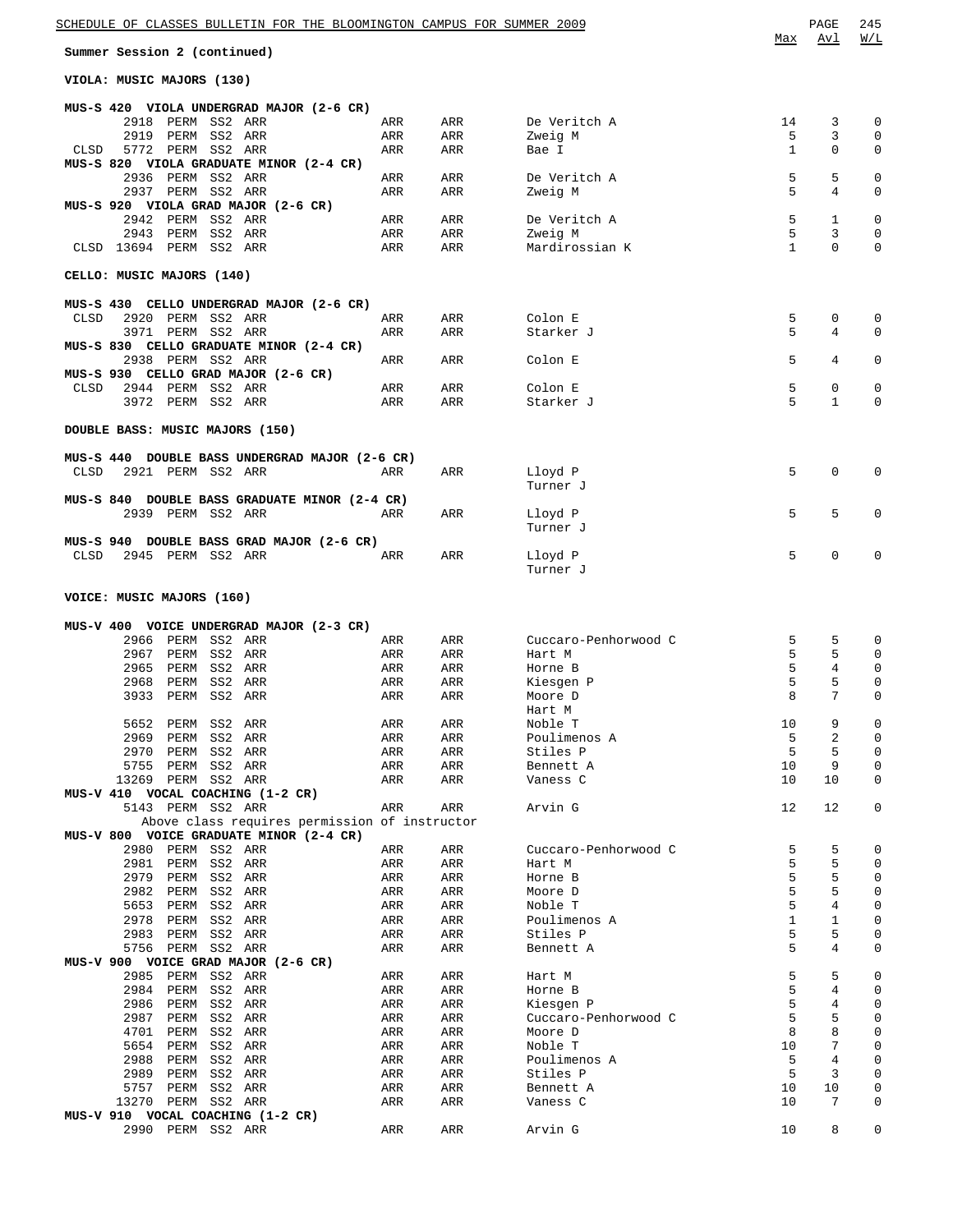| <u>SCHEDULE OF CLASSES BULLETIN FOR THE BLOOMINGTON CAMPUS FOR SUMMER 2009</u>               |                                                                                                                                                                                                                                       |               |                         | Max            | PAGE<br>Avl          | 246<br>W/L                  |
|----------------------------------------------------------------------------------------------|---------------------------------------------------------------------------------------------------------------------------------------------------------------------------------------------------------------------------------------|---------------|-------------------------|----------------|----------------------|-----------------------------|
| Summer Session 2 (continued)                                                                 |                                                                                                                                                                                                                                       |               |                         |                |                      |                             |
| FLUTE/PICCOLO: MUSIC MAJORS (170)                                                            |                                                                                                                                                                                                                                       |               |                         |                |                      |                             |
| MUS-W 410 FLUTE/PICCOLO UNDERGRAD MAJOR (2-6 CR)                                             |                                                                                                                                                                                                                                       |               |                         |                |                      |                             |
| 2993 PERM SS2 ARR<br>13421 PERM SS2 ARR<br>MUS-W 810 FLUTE & PICCOLO GRADUATE MINOR (2-4 CR) | ARR<br>ARR                                                                                                                                                                                                                            | ARR<br>ARR    | Lukas K<br>Robertello T | 10<br>10       | 10<br>9              | 0<br>$\Omega$               |
| 3005 PERM SS2 ARR<br>13423 PERM SS2 ARR                                                      | ARR<br>ARR                                                                                                                                                                                                                            | ARR<br>ARR    | Lukas K<br>Robertello T | 5<br>10        | 5<br>10              | 0<br>0                      |
| MUS-W 910 FLUTE/PICCOLO GRAD MAJOR (2-6 CR)                                                  |                                                                                                                                                                                                                                       |               |                         |                |                      |                             |
| 3010 PERM SS2 ARR<br>13424 PERM SS2 ARR                                                      | ARR<br>ARR                                                                                                                                                                                                                            | ARR<br>ARR    | Lukas K<br>Robertello T | 5<br>10        | 5<br>$7\overline{ }$ | $\mathbf 0$<br>$\Omega$     |
| OBOE/ENGLISH HORN: MUSIC MAJOR (180)                                                         |                                                                                                                                                                                                                                       |               |                         |                |                      |                             |
| MUS-W 420 OBOE/ENG HORN UNDERGRAD MAJOR (2-6 CR)                                             |                                                                                                                                                                                                                                       |               |                         |                |                      |                             |
| 2994 PERM SS2 ARR                                                                            | ARR                                                                                                                                                                                                                                   | ARR           | Strommen L              | 10             | 5                    | 0                           |
| MUS-W 820 OBOE & ENG HORN GRADUATE MINOR (2-4 CR)                                            |                                                                                                                                                                                                                                       |               | Walsh T                 |                |                      |                             |
| 3006 PERM SS2 ARR                                                                            | ARR                                                                                                                                                                                                                                   | ARR           | Strommen L<br>Walsh T   | 5              | 5                    | $\Omega$                    |
| MUS-W 920 OBOE/ENG HORN GRAD MAJOR (2-6 CR)<br>3011 PERM SS2 ARR                             | ARR                                                                                                                                                                                                                                   | ARR           | Strommen L              | 5              | 2                    | 0                           |
|                                                                                              |                                                                                                                                                                                                                                       |               | Walsh T                 |                |                      |                             |
| CLARINET: MUSIC MAJORS (190)                                                                 |                                                                                                                                                                                                                                       |               |                         |                |                      |                             |
| MUS-W 430 CLARINET UNDERGRAD MAJOR (2-6 CR)                                                  |                                                                                                                                                                                                                                       |               |                         |                |                      |                             |
| 2995 PERM SS2 ARR<br>MUS-W 830 CLARINET GRADUATE MINOR (2-4 CR)                              | ARR                                                                                                                                                                                                                                   | ARR           | Kluq H                  | 15             | 4                    | $\Omega$                    |
| 3007 PERM SS2 ARR<br>MUS-W 930 CLARINET GRAD MAJOR (2-6 CR)                                  | ARR                                                                                                                                                                                                                                   | ARR           | Klug H                  | 5              | 5                    | $\mathbf 0$                 |
| 3012 PERM SS2 ARR                                                                            | ARR                                                                                                                                                                                                                                   | ARR           | Klug H                  | 10             | 5                    | $\mathbf 0$                 |
| CLSD 13840 PERM SS2 ARR                                                                      | ARR                                                                                                                                                                                                                                   | ARR           | Walsh T                 | $\mathbf{1}$   | $\Omega$             | $\Omega$                    |
| BASSOON: MUSIC MAJORS (200)                                                                  |                                                                                                                                                                                                                                       |               |                         |                |                      |                             |
| MUS-W 440 BASSOON UNDERGRAD MAJOR (2-6 CR)<br>5834 PERM SS2 ARR                              | ARR                                                                                                                                                                                                                                   | ARR           | Pandolfi P              | 10             | 9                    | 0                           |
| MUS-W 840 BASSOON GRADUATE MINOR (2-4 CR)                                                    |                                                                                                                                                                                                                                       |               | Ludwig W                |                |                      |                             |
| 5835 PERM SS2 ARR<br>Above class for Graduate minors in Bassoon only                         | ARR                                                                                                                                                                                                                                   | ARR           | Pandolfi P              | 5              | 5                    | 0                           |
| MUS-W 940 BASSOON GRAD MAJOR (2-6 CR)                                                        |                                                                                                                                                                                                                                       |               | ARR Pandolfi P          |                | 18                   | 0                           |
| 5836 PERM SS2 ARR<br>Above class open to graduates only                                      | ARR                                                                                                                                                                                                                                   |               |                         | 18             |                      |                             |
| SAXOPHONE: MUSIC MAJORS (202)                                                                |                                                                                                                                                                                                                                       |               |                         |                |                      |                             |
| MUS-W 450 SAXOPHONE UNDERGRAD MAJOR (2-6 CR)                                                 |                                                                                                                                                                                                                                       |               |                         |                |                      |                             |
| 12420 PERM SS2 ARR<br>2997 PERM SS2 ARR                                                      | ARR<br>ARR                                                                                                                                                                                                                            | ARR<br>ARR    | Murphy Jr 0<br>Walsh T  | 10<br>10       | 7<br>10              | $\mathbf 0$<br>$\mathbf 0$  |
| MUS-W 850 SAXOPHONE GRADUATE MINOR (2-4 CR)                                                  |                                                                                                                                                                                                                                       |               |                         |                |                      |                             |
| 12421 PERM SS2 ARR<br>3009 PERM SS2 ARR                                                      | ARR<br>ARR                                                                                                                                                                                                                            | ARR<br>ARR    | Murphy Jr 0<br>Walsh T  | 5<br>5         | 4<br>5               | $\mathbf 0$<br>$\mathbf{0}$ |
| MUS-W 950 SAXOPHONE GRAD MAJOR (2-6 CR)                                                      |                                                                                                                                                                                                                                       |               |                         |                |                      |                             |
| 12422 PERM SS2 ARR                                                                           | ARR<br>ARR                                                                                                                                                                                                                            | ARR<br>ARR    | Murphy Jr 0<br>Walsh T  | 5<br>5         | 4<br>5               | $\mathbf 0$<br>$\Omega$     |
| 3014 PERM SS2 ARR<br>HISTORICAL INSTRUMENTS: MAJORS (204)                                    |                                                                                                                                                                                                                                       |               |                         |                |                      |                             |
|                                                                                              |                                                                                                                                                                                                                                       |               |                         |                |                      |                             |
| MUS-Y 810 EARLY MUSIC GRAD MINOR (2-4 CR)<br>VT: NATURAL HORN GRADUATE MINOR                 |                                                                                                                                                                                                                                       |               |                         |                |                      |                             |
| 5678 PERM SS2 ARR<br>Above class for graduate minors in Early Music only                     | ARR                                                                                                                                                                                                                                   | ARR           | Seraphinoff R           | $\overline{2}$ | $\overline{2}$       | $\Omega$                    |
|                                                                                              |                                                                                                                                                                                                                                       |               |                         |                |                      |                             |
| PERFORMANCE MASTERCLASSES (206)                                                              |                                                                                                                                                                                                                                       |               |                         |                |                      |                             |
| MUS-I 500 PERF & COMP MASTERCLASS (0 CR)<br>2838<br>SS2 ARR                                  | ARR                                                                                                                                                                                                                                   | ARR           | Cord E                  | 10             | 10                   | $\mathbf 0$                 |
| 2839<br>SS2 08:00 P-10:00 P<br>2840<br>SS2 ARR                                               | T and the set of the set of the set of the set of the set of the set of the set of the set of the set of the set of the set of the set of the set of the set of the set of the set of the set of the set of the set of the set<br>ARR | MU 204<br>ARR | Klug H<br>Stewart M     | 10<br>10       | 2<br>9               | 0<br>0                      |
| UNDERGRADUATE RECITALS (208)                                                                 |                                                                                                                                                                                                                                       |               |                         |                |                      |                             |
|                                                                                              |                                                                                                                                                                                                                                       |               |                         |                |                      |                             |
| MUS-F 301 ACCOMPANYING RECITAL (1 CR)<br>14912 PERM SS2 ARR                                  | ARR                                                                                                                                                                                                                                   | ARR           | Chen C                  | 5              | 4                    | $\Omega$                    |
| MUS-I 311 BS/BME/BM JAZZ SENIOR RECITAL (0 CR)                                               |                                                                                                                                                                                                                                       |               | Hanson M                |                |                      |                             |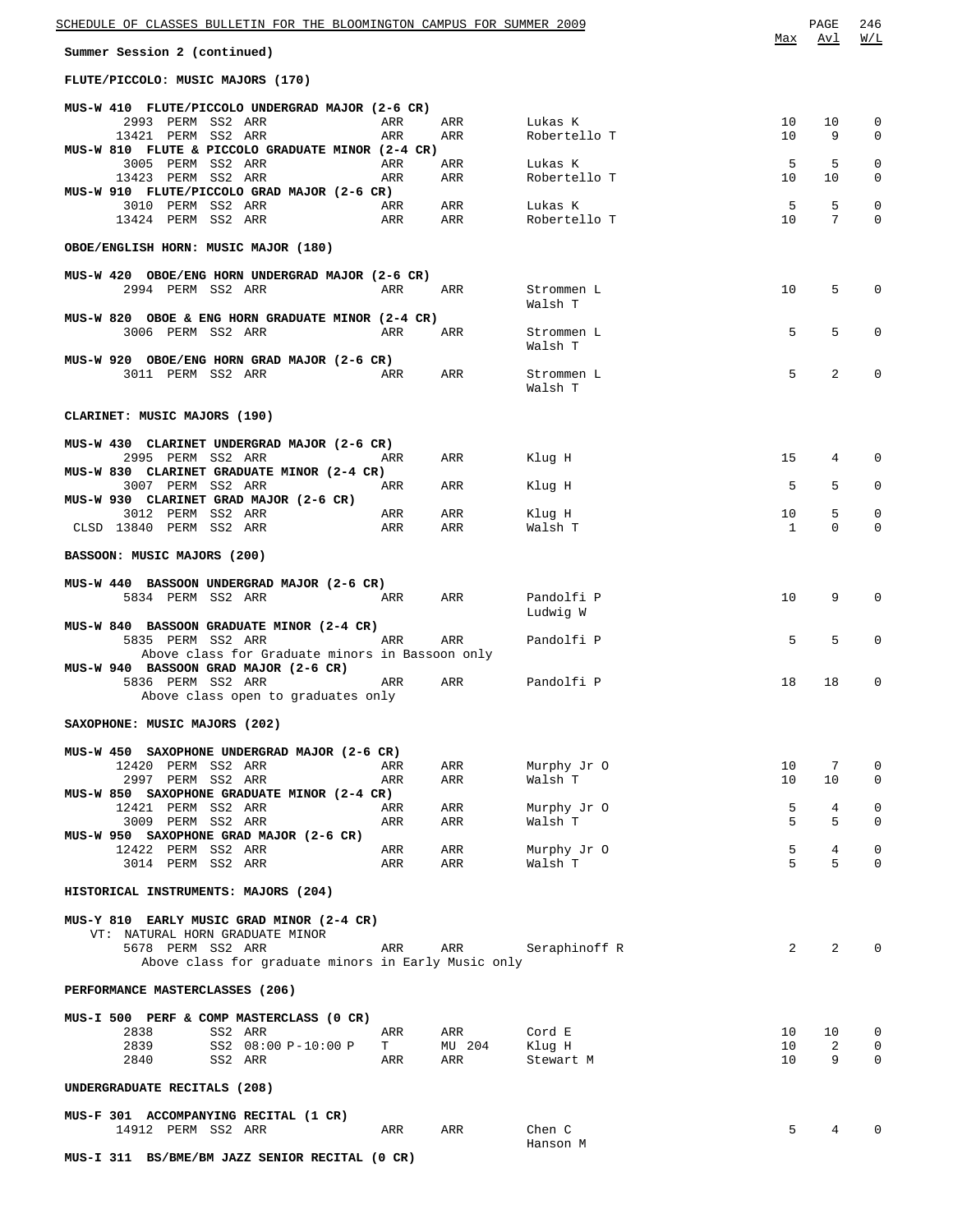| SCHEDULE OF CLASSES BULLETIN FOR THE BLOOMINGTON CAMPUS FOR SUMMER 2009                                                          |     |            |     | PAGE            | 247            |
|----------------------------------------------------------------------------------------------------------------------------------|-----|------------|-----|-----------------|----------------|
| Summer Session 2 (continued)                                                                                                     |     |            | Max | Avl             | W/L            |
| 2835 PERM SS2 ARR<br>CLSD<br>ARR<br>I 311 : Please Note - Undergraduates do not enroll in recital<br>course numbers              | ARR | Potter G   | 1   | $\Omega$        | $\mathbf 0$    |
| Above class requires special fee - See fee page<br>MUS-K 402 SENIOR RECITAL IN COMPOSITION (0 CR)                                |     |            |     |                 |                |
| 2855 PERM SS2 ARR<br>ARR<br>K 402 : Please Note - Undergraduates do not enroll in recital<br>course numbers                      | ARR | Potter G   | 5   | 5               | $\Omega$       |
| Above class requires special fee - See fee page<br>MUS-I 411 BM JUNIOR RECITAL (0 CR)<br>2836 PERM SS2 ARR<br>CLSD<br>ARR        | ARR | Potter G   | 1   | $\Omega$        |                |
| I 411 : Please Note - Undergraduates do not enroll in recital<br>course numbers                                                  |     |            |     |                 |                |
| Above class requires special fee - See fee page<br>MUS-I 412 BM SENIOR RECITAL (0 CR)<br><b>CLSD</b><br>2837 PERM SS2 ARR<br>ARR | ARR | Potter G   | 1   | $\Omega$        |                |
| I 412 : Undergraduates do not enroll in recital courses.<br>Above class requires special fee - See fee page                      |     |            |     |                 |                |
| MASTER'S/DIPLOMA RECITALS (210)                                                                                                  |     |            |     |                 |                |
| MUS-F 500 ACCOMPANYING RECITAL (0-1 CR)                                                                                          |     |            |     |                 |                |
| 2821 RSTR SS2 ARR<br>ARR<br>Above class open to graduates only<br>MUS-I 611 PERFORMER DIPLOMA RECITAL (0 CR)                     | ARR | Chen C     | 25  | 25              | 0              |
| 2841<br>SS2 ARR<br>ARR<br>Above class requires special fee - See fee page                                                        | ARR | Isaacson E | 10  | 7               | 0              |
| MUS-I 711 MASTERS RECITAL (0 CR)<br>2842<br>SS2 ARR<br>ARR                                                                       | ARR | Isaacson E | 30  | 20              | 0              |
| Above class requires special fee - See fee page<br>MUS-I 911 ARTIST DIPLOMA RECITAL (0 CR)                                       |     |            |     |                 |                |
| 2844<br>SS2 ARR<br>ARR<br>Above class requires special fee - See fee page                                                        | ARR | Isaacson E | 10  | 10              | 0              |
| MUS-I 921 ARTIST DIPLOMA CHAMBER MUS REC (0 CR)<br>2845<br>SS2 ARR<br>ARR                                                        | ARR | Isaacson E | 5   | 5               | $\Omega$       |
| DOCTORAL RECITALS: BRASS (212)                                                                                                   |     |            |     |                 |                |
| MUS-B 601 DOCTORAL BRASS RECITAL (1 CR)<br>2760<br>SS2 ARR<br>ARR                                                                | ARR | Isaacson E | 5   | 3               | $\Omega$       |
| MUS-B 602 DOCTORAL BRASS CHAMBER RECITAL (1 CR)<br>2761<br>SS2 ARR<br>ARR                                                        | ARR | Isaacson E | 5   | 4               | $\Omega$       |
| DOCTORAL RECITALS: PERCUSSION (213)                                                                                              |     |            |     |                 |                |
| MUS-D 601 DOCTORAL PERCUSSION RECITAL I (1 CR)<br>2791<br>SS2 ARR<br>ARR                                                         | ARR | Isaacson E | 5   | 5               | $\mathbf{0}$   |
| MUS-D 602 DOCTORAL PERCUSSION RECITAL II (1 CR)<br>2792<br>SS2 ARR<br>ARR                                                        | ARR | Isaacson E | 5   | 5               | 0              |
| MUS-D 603 DOCTRL PERCUSSION RECITAL III (2 CR)<br>2793<br>SS2 ARR<br>ARR                                                         | ARR | Isaacson E | 5   | 5               | $\mathbf{0}$   |
| MUS-D 604 DOCTORAL PERCUSSION RECITAL IV (2 CR)<br>2794<br>SS2 ARR<br>ARR                                                        | ARR | Isaacson E | 5   | 5               | $\mathbf{0}$   |
| DOCTORAL RECITALS: HARP (214)                                                                                                    |     |            |     |                 |                |
| MUS-H 601 DOCTORAL HARP RECITAL (1 CR)<br>2831<br>SS2 ARR<br>ARR                                                                 | ARR | Isaacson E | 5   | 5               | $\circ$        |
| MUS-H 602 DOCTRL HARP RECITAL (LECTURE) (1 CR)<br>2832<br>SS2 ARR<br>ARR                                                         | ARR | Isaacson E | 5   | 5               | $\mathbf{0}$   |
| MUS-H 603 DOCTRL HARP RECITAL (CONCERTO) (1-2 CR)<br>2833<br>SS2 ARR<br>ARR                                                      | ARR | Isaacson E | 5   | 5               | $\mathbf{0}$   |
| MUS-H 604 DOCTRL HARP RECITAL (CHAMBER) (1-2 CR)<br>2834<br>SS2 ARR<br>ARR                                                       | ARR | Isaacson E | 5   | 5               | $\mathbf{0}$   |
| DOCTORAL RECITALS: GUITAR (215)                                                                                                  |     |            |     |                 |                |
| MUS-L 661 DOCTORAL GUITAR RECITAL (1 CR)<br>2873<br>SS2 ARR<br>ARR                                                               | ARR | Isaacson E | 5   | 4               | $\mathbf 0$    |
| DOCTORAL RECITALS: PIANO (216)                                                                                                   |     |            |     |                 |                |
| MUS-P 601 DOCTORAL PIANO RECITAL (1 CR)<br>2897<br>SS2 ARR<br>ARR                                                                | ARR | Isaacson E | 10  | $\overline{7}$  | $\mathbf{0}$   |
| MUS-P 602 DOCTORAL PIANO RECITAL (1 CR)<br>2898<br>SS2 ARR<br>ARR                                                                | ARR | Isaacson E | 10  | 10              | $\mathbf 0$    |
| MUS-P 603 DOCTORAL PIANO LECTURE/RECITAL (1 CR)<br>2899<br>SS2 ARR<br>ARR                                                        | ARR | Isaacson E | 10  | 10 <sub>1</sub> | $\overline{0}$ |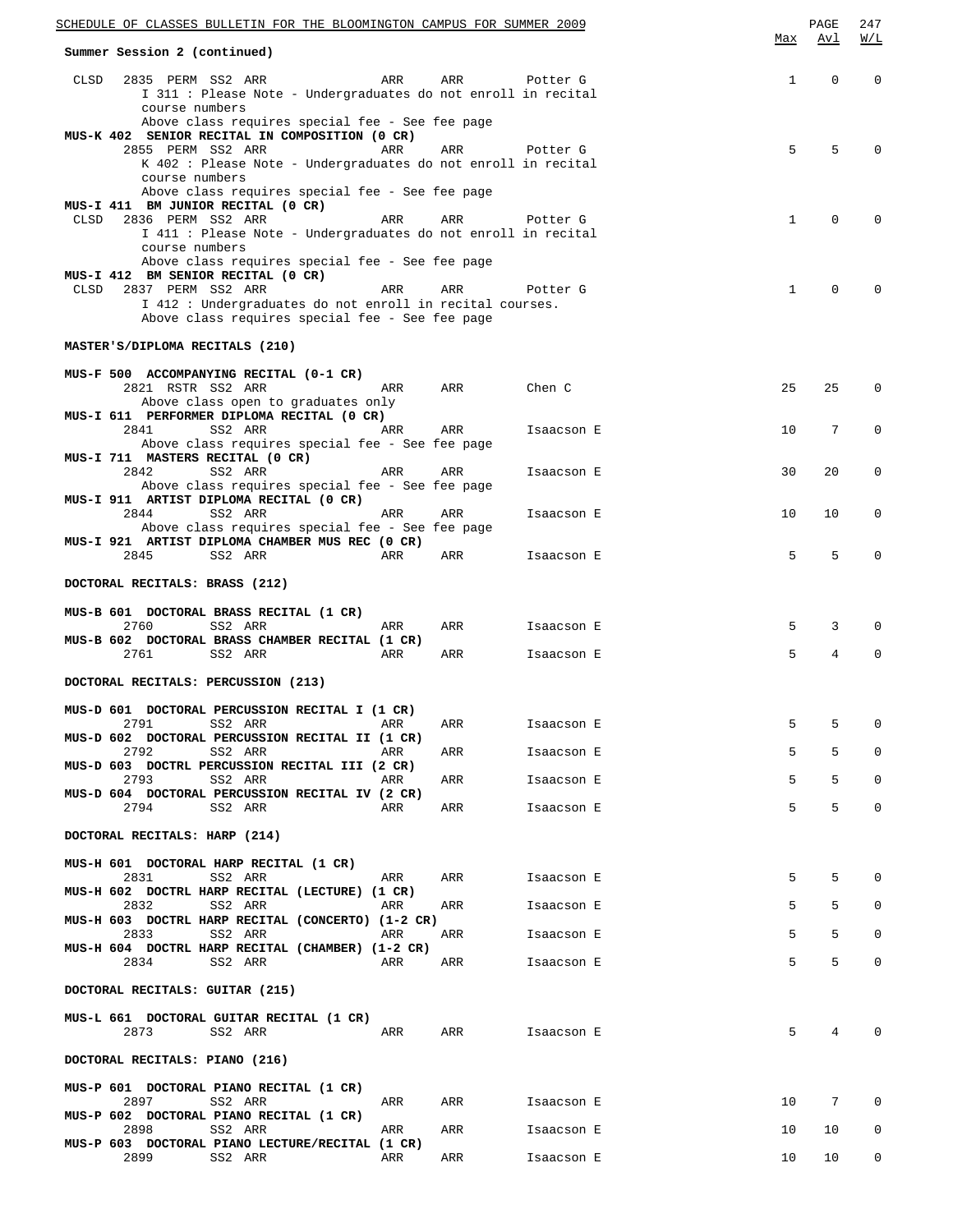| SCHEDULE OF CLASSES BULLETIN FOR THE BLOOMINGTON CAMPUS FOR SUMMER 2009 |     |     |             |     | PAGE            | 248          |
|-------------------------------------------------------------------------|-----|-----|-------------|-----|-----------------|--------------|
| Summer Session 2 (continued)                                            |     |     |             | Max | Avl             | W/L          |
| MUS-P 604 DOCTORAL PIANO RECITAL-FINAL (1 CR)<br>2900<br>SS2 ARR        | ARR | ARR | Isaacson E  | 5   | 5               | 0            |
| MUS-P 605 DOCTORAL CONCERTO 1 (1 CR)<br>SS2 ARR<br>2901                 | ARR | ARR | Isaacson E  | 5   | 2               | 0            |
| MUS-P 606 DOCTORAL CONCERTO 2 (1 CR)<br>2902<br>SS2 ARR                 | ARR | ARR | Isaacson E  | 5   | 4               | 0            |
| DOCTORAL RECITALS: ORGAN (217)                                          |     |     |             |     |                 |              |
| MUS-Q 601 DOCTORAL ORGAN RECITAL (1 CR)                                 |     |     |             |     |                 |              |
| 2911<br>SS2 ARR                                                         | ARR | ARR | Isaacson E  | 5   | 5               | 0            |
| DOCTORAL RECITALS: STRINGS (218)                                        |     |     |             |     |                 |              |
| MUS-S 611 DOCTORAL VIOLIN RECITAL I (1-2 CR)<br>2922<br>SS2 ARR         | ARR | ARR | Isaacson E  | 5   | 5               | 0            |
| MUS-S 612 DOCTORAL VIOLIN RECITAL II (1-2 CR)<br>2923<br>SS2 ARR        | ARR | ARR | Isaacson E  | 5   | 5               | 0            |
| MUS-S 613 DOCTORAL VIOLIN CONCERTO (1 CR)<br>2924<br>SS2 ARR            | ARR | ARR | Isaacson E  | 5   | 5               | 0            |
| MUS-S 614 DOCTORAL VIOLA CONCERTO (1 CR)<br>2925<br>SS2 ARR             | ARR | ARR | Isaacson E  | 5   | 5               | 0            |
| MUS-S 621 DOCTORAL VIOLA RECITAL 1 (1-2 CR)<br>2926<br>SS2 ARR          | ARR | ARR | Isaacson E  | 5   | 5               | 0            |
| MUS-S 622 DOCTORAL VIOLA RECITAL 2 (1-2 CR)<br>2927<br>SS2 ARR          |     |     |             | 5   | 5               | 0            |
| MUS-S 631 DOCTORAL CELLO RECITAL I (1-2 CR)                             | ARR | ARR | Isaacson E  |     |                 |              |
| 2928<br>SS2 ARR<br>MUS-S 632 DOCTORAL CELLO RECITAL II (1-2 CR)         | ARR | ARR | Isaacson E  | 5   | 5               | 0            |
| 2929<br>SS2 ARR<br>MUS-S 633 DOCTORAL CELLO CONCERTO (1 CR)             | ARR | ARR | Isaacson E  | 5   | 5               | 0            |
| 2930<br>SS2 ARR<br>MUS-S 650 STRING SECTION LEADER (1 CR)               | ARR | ARR | Isaacson E  | 5   | 5               | 0            |
| 2931<br>SS2 ARR<br>MUS-S 651 DOCTORAL DOUBLE BASS RECITAL 1 (2 CR)      | ARR | ARR | Wieligman T | 10  | 8               | 0            |
| 2932<br>SS2 ARR<br>MUS-S 652 DOCTORAL DOUBLE BASS RECITAL 2 (2 CR)      | ARR | ARR | Isaacson E  | 5   | 5               | 0            |
| 2933<br>SS2 ARR                                                         | ARR | ARR | Isaacson E  | 5   | 5               | 0            |
| DOCTORAL RECITALS: VOICE (219)                                          |     |     |             |     |                 |              |
| MUS-V 601 DOCTORAL VOICE RECITAL (1 CR)<br>SS2 ARR<br>2972              | ARR | ARR | Isaacson E  | 5   | 5               | 0            |
| MUS-V 602 DOCTORAL VOICE RECITAL (1 CR)                                 |     |     | Isaacson E  | 5   | 3               | $\mathbf 0$  |
| 2974<br>SS2 ARR<br>MUS-V 603 DOCTORAL VOICE RECITAL (1 CR)              | ARR | ARR |             |     |                 |              |
| 2975 RSTR SS2 ARR<br>Above class open to graduates only                 | ARR | ARR | Isaacson E  | 5   | $\mathbf{1}$    | $\mathbf{0}$ |
| MUS-V 604 DOCTORAL VOICE RECITAL (1 CR)<br>2976<br>SS2 ARR              | ARR | ARR | Isaacson E  | 5   | 5               | 0            |
| DOCTORAL RECITALS: WOODWINDS (220)                                      |     |     |             |     |                 |              |
| MUS-W 611 DOCT WOODWIND SOLO RECITAL 1 (1 CR)                           |     |     |             |     |                 |              |
| 2998<br>SS2 ARR<br>MUS-W 612 DOCT WOODWIND SOLO RECITAL 2 (1 CR)        | ARR | ARR | Isaacson E  | 5   | 5               | 0            |
| 2999<br>SS2 ARR<br>MUS-W 613 DOCT WOODWIND CHAMBER MUS REC (1 CR)       | ARR | ARR | Isaacson E  | 5   | 5               | $\mathbf{0}$ |
| SS2 ARR<br>3000                                                         | ARR | ARR | Isaacson E  | 5   | 5               | $\mathbf{0}$ |
| DOCTORAL RECITALS: EARLY MUSIC (221)                                    |     |     |             |     |                 |              |
| MUS-Y 701 DOCTRL RECITAL IN EARLY MUSIC (1 CR)<br>3044<br>SS2 ARR       | ARR | ARR | Isaacson E  | 5   | 4               | 0            |
| MUS-Y 702 DOCTORAL EARLY MUS ENS RECITAL (1 CR)<br>4787 RSTR SS2 ARR    | ARR | ARR | Isaacson E  | 10  | 10 <sup>°</sup> | 0            |
| Above class open to Music Graduates only                                |     |     |             |     |                 |              |
| DOCTORAL RECITALS: CHAMBER MUS (222)                                    |     |     |             |     |                 |              |
| MUS-G 802 DOCT WIND CONDUCTG PERFORMANCE (3 CR)<br>3801<br>SS2 ARR      | ARR | ARR | Isaacson E  | 3   | 3               | 0            |
| MUS-I 821 DOCTORAL CHAMBER MUSIC RECITAL (1 CR)<br>SS2 ARR<br>2843      | ARR | ARR | Isaacson E  | 10  | 8               | 0            |
| DOCTORAL PERF: CONDUCTING (223)                                         |     |     |             |     |                 |              |

**MUS-G 603 MASTER'S ORCHESTRAL COND PERF (0-1 CR)**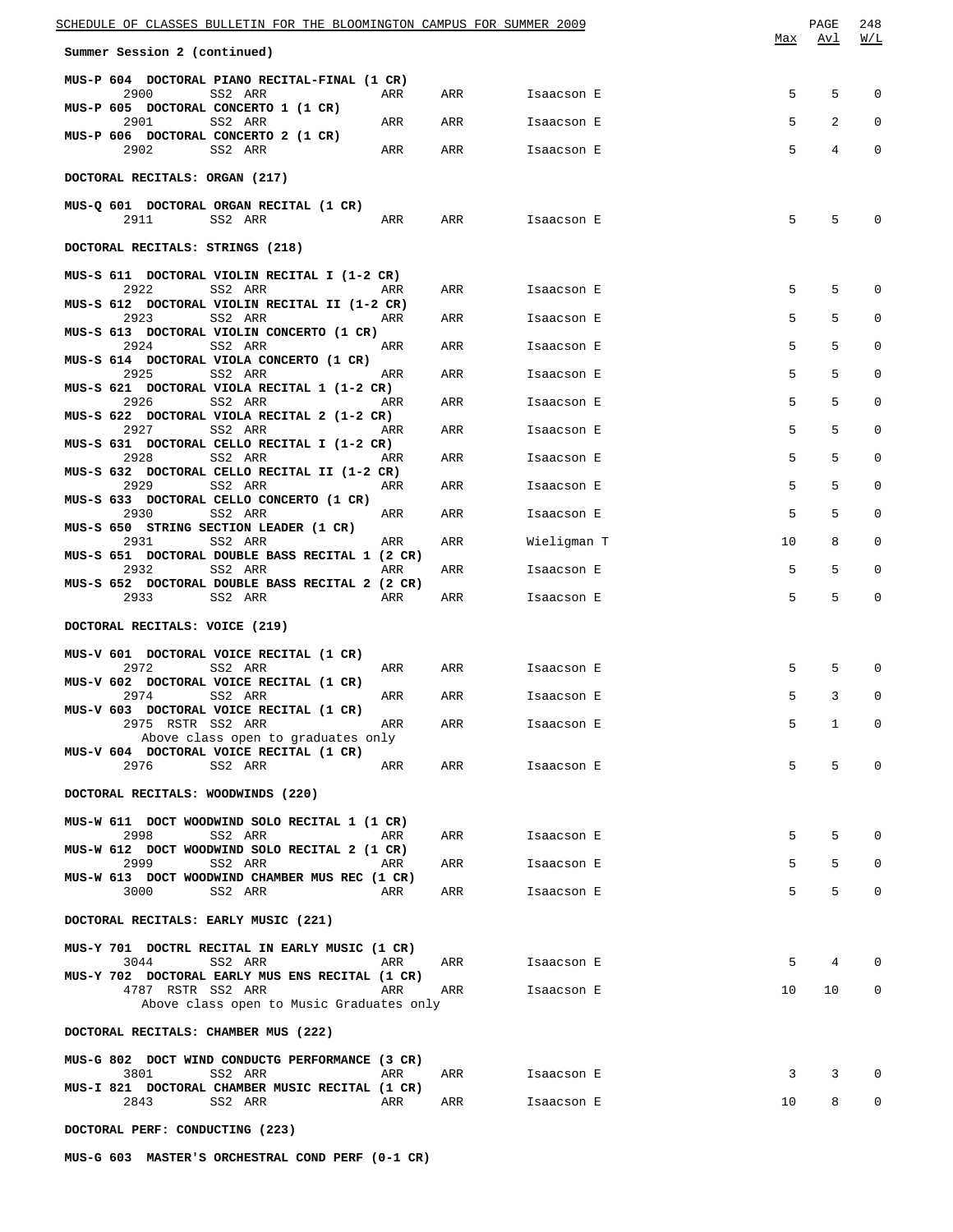| SCHEDULE OF CLASSES BULLETIN FOR THE BLOOMINGTON CAMPUS FOR SUMMER 2009                                                                   |     | PAGE         | 249          |
|-------------------------------------------------------------------------------------------------------------------------------------------|-----|--------------|--------------|
| Summer Session 2 (continued)                                                                                                              | Max | Avl          | W/L          |
| 2827<br>SS2 ARR<br>ARR<br>ARR<br>Isaacson E<br>Above class open to graduates only<br>MUS-G 810 DOCT CHORAL CONDUCTING PERF 1 (2-3 CR)     | 5   | 5            | $\mathbf 0$  |
| 2829<br>SS2 ARR<br>ARR<br>ARR<br>Isaacson E<br>Above class credit hours will be updated from 3.0 credit<br>hours to 2.0-3.0 credit hours  | 5   | 5            | $\Omega$     |
| MUS-G 811 DOCT CHORAL CONDUCTING PERF 2 (2-3 CR)<br>2830<br>SS2 ARR<br>ARR<br>ARR<br>Isaacson E                                           | 10  | 9            | $\Omega$     |
| Above class credit hours will be updated from 3.0 credit<br>hours to 2.0-3.0 credit hours                                                 |     |              |              |
| THESES, DOCUMENTS, DISSERTATIONS (227)                                                                                                    |     |              |              |
| MUS-E 600 THESIS IN MUSIC EDUCATION (3 CR)<br>2811<br>SS2 ARR<br>ARR<br>ARR<br>Isaacson E                                                 | 5   | 5            | $\Omega$     |
| MUS-K 600 THESIS IN COMPOSITION (1-5 CR)<br>2856<br>SS2 ARR<br>ARR<br>ARR<br>Isaacson E                                                   | 5   | 4            | $\Omega$     |
| MUS-M 620 DOCTORAL FINAL PROJECT (1-6 CR)                                                                                                 |     |              |              |
| 2882<br>SS2 ARR<br>ARR<br>ARR<br>Isaacson E<br>Above class graded on S/F basis only<br>MUS-M 621 DOCTORAL PIANO ESSAY (1 CR)              | 20  | 12           | $\mathbf 0$  |
| 5609 RSTR SS2 ARR<br>ARR<br>ARR<br>Isaacson E<br>Above class graded on S/F basis only                                                     | 85  | 85           | 0            |
| MUS-E 700 DISSERTATION IN MUS EDUCATION (1-15 CR)<br>2813<br>SS2 ARR<br>ARR<br>ARR<br>Isaacson E                                          | 5   | 2            | $\Omega$     |
| MUS-K 700 DISSERTATION IN COMPOSITION (1-10 CR)<br>2857<br>SS2 ARR<br>ARR<br>ARR<br>Isaacson E                                            | 10  | 6            | $\mathbf 0$  |
| MUS-M 700 DISSERTATION IN MUSICOLOGY (1-15 CR)<br>2886<br>SS2 ARR<br>ARR<br>ARR<br>Isaacson E                                             | 15  | 9            | $\mathbf 0$  |
| MUS-T 700 DISSERTATION IN THEORY (1-15 CR)                                                                                                | 10  |              | $\mathbf 0$  |
| SS2 ARR<br>2956<br>ARR<br>Isaacson E<br>ARR<br>MUS-K 702 DOCTORAL COMPOSITION DOC 1 (0 CR)<br>SS2 ARR<br>2858<br>ARR<br>ARR<br>Isaacson E | 5   | 8<br>5       | $\Omega$     |
| MUS-K 703 DOCTORAL COMPOSITION DOC 2 (0 CR)<br>2859<br>SS2 ARR<br>ARR<br>ARR<br>Isaacson E                                                | 5   | 5            | 0            |
| UNASSIGNED PERFORMANCE STUDY (228)                                                                                                        |     |              |              |
| MUS-U 350 INDIV MUS COG AREA READ/RESEAR (1-6 CR)                                                                                         |     |              |              |
| 2959 PERM SS2 ARR<br>ARR<br>ARR<br>Potter G<br>Above class for individualized cognate area in music;                                      | 5   | 5            | <sup>0</sup> |
| requires special permission.<br>MUS-U 450 INDIV MUS COG AREA FINAL PROJ (0 CR)<br>2960 PERM SS2 ARR<br>ARR<br>ARR<br>Potter G             | 5   | 5            | $\Omega$     |
| Above class for individualized cognate area in music;<br>requires special permission.                                                     |     |              |              |
| AUDIO TECH & RECORDING ARTS (235)                                                                                                         |     |              |              |
| MUS-A 270 MULTITRACK STUDIO TECH I (3 CR)                                                                                                 |     |              |              |
| 2734 RSTR SS2 01:00 P-05:00 P<br>MC 405<br>Stucker M<br>т<br>$06:00 P-10:00 P$<br>MC 405<br>Stucker M<br>R                                | 10  | 5            | $\Omega$     |
| A 270 : P - MUS-A 102<br>Above class open to Audio majors only                                                                            |     |              |              |
| MUS-A 325 DIGITAL AUDIO WORKSTATION SEM (2 CR)<br>4483 PERM SS2 10:30 A-12:00 P<br>M 354<br>Stucker M<br>CLSD<br>TR                       | 8   | $\mathbf 0$  | $\mathbf 0$  |
| Above class open to Audio majors only<br>MUS-A 461 FINAL PROJ IN RECORDING ARTS (1 CR)                                                    |     |              |              |
| 2737 PERM SS2 ARR<br>Strauss K<br>ARR<br>ARR<br>Above class open to Audio majors only                                                     | 5   | 3            | $\mathbf 0$  |
| MUS-A 470 IND MULTITRACK STUDIO PROJ I (2 CR)<br>2739 RSTR SS2 06:00 P-07:30 P<br>MC 405<br>Jackson W<br>CLSD<br>т                        | 5   | 0            | 0            |
| Above class open to Audio majors only<br>MUS-A 471 IND MULTITRACK STUDIO PROJ II (2 CR)                                                   |     |              |              |
| 2740 RSTR SS2 06:00 P-07:30 P<br>MC 405<br>Jackson W<br>Т<br>Above class open to Audio majors only                                        | 5   | 5            | 0            |
| MUS-A 480 INTERNSHIP IN AUDIO (3 CR)<br>Jackson W                                                                                         | 5   | $\mathbf{1}$ | 0            |
| 2741 RSTR SS2 ARR<br>ARR<br>ARR<br>Above class open to Audio majors only                                                                  |     |              |              |
| MUSIC EDUCATION (250)                                                                                                                     |     |              |              |
| MUS-E 400 UNDERGRAD RDGS IN MUSIC EDUC (2-3 CR)<br>2799 PERM SS2 ARR<br>ARR<br>ARR<br>Potter G                                            | 5   | 5            | $\Omega$     |
| Above class requires special permission of the Undergraduate<br>Director                                                                  |     |              |              |
| MUS-E 533 RESEARCH IN MUSIC EDUCATION (1-3 CR)<br>2805 PERM SS2 ARR<br>ARR<br>ARR<br>May L                                                | 5   | 5            | 0            |
|                                                                                                                                           |     |              |              |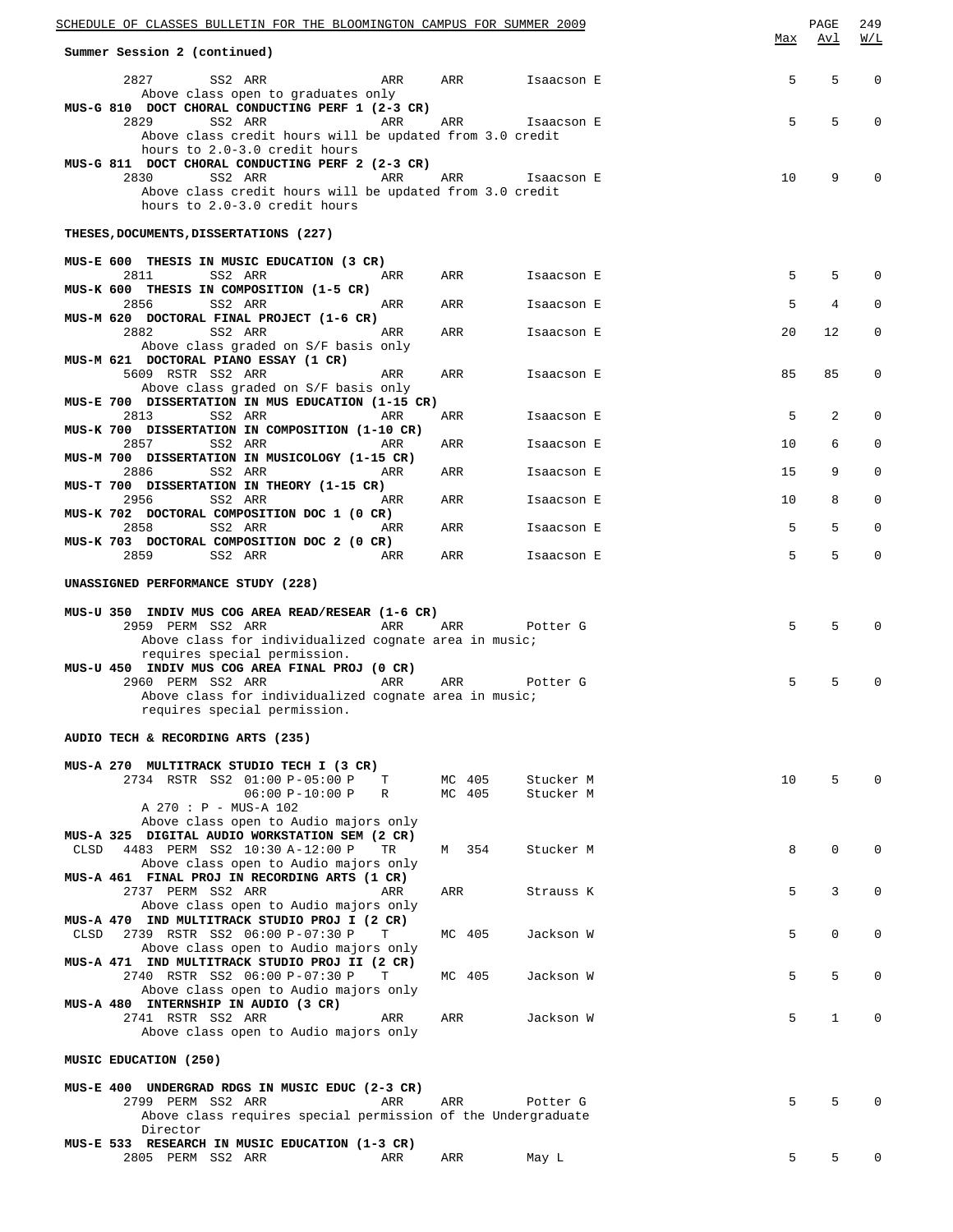| SCHEDULE OF CLASSES BULLETIN FOR THE BLOOMINGTON CAMPUS FOR SUMMER 2009<br>Summer Session 2 (continued)             | Max         | PAGE<br>Avl | 250<br>W/L   |
|---------------------------------------------------------------------------------------------------------------------|-------------|-------------|--------------|
|                                                                                                                     |             |             |              |
| Above class open to graduates only<br>MUS-E 534 PRACTICUM IN MUSIC EDUCATION (1-3 CR)                               |             |             |              |
| 2806 PERM SS2 ARR<br>ARR<br>ARR<br>May L                                                                            | 5           | 5           | 0            |
| Above class requires permission of instructor                                                                       |             |             |              |
| Above class open to graduates only<br>MUS-E 545 GUIDED PROFSNL EXPERIENCES (1-3 CR)                                 |             |             |              |
| 2807 PERM SS2 ARR<br>ARR<br>ARR<br>May L                                                                            | 5           | 5           | 0            |
| Above class open to graduates only                                                                                  |             |             |              |
| MUS-E 635 COLLEGE MUSIC TEACHING (3 CR)                                                                             |             |             |              |
| 5536 RSTR SS2 10:30 A-12:05 P<br>271<br>TWR<br>Strand K<br>M                                                        | 12          | 6           | $\Omega$     |
| PEDAGOGY (255)                                                                                                      |             |             |              |
|                                                                                                                     |             |             |              |
| MUS-E 494 VOCAL PEDAGOGY (3 CR)                                                                                     |             |             |              |
| 2801<br>SS2 12:30 P-01:20 P<br>M 350<br>D<br>Kiesgen P<br>If the above class is full, students may join a School of | 10          | 4           | O            |
| Music Waitlist by sending an email to voicedep@indiana.edu.                                                         |             |             |              |
| Students must include the course and specific class numbers                                                         |             |             |              |
| when making this request                                                                                            |             |             |              |
| Above class meets with MUS-E 594<br>MUS-E 510 TRUMPET PEDAGOGY (1 CR)                                               |             |             |              |
| 2802 PERM SS2 ARR<br>ARR<br>ARR<br>Rommel J                                                                         | 5           | 4           | $\Omega$     |
| Above class open to Music Graduates only                                                                            |             |             |              |
| 4790 PERM SS2 ARR<br>ARR<br>ARR<br>Tartell J                                                                        | 5           | 5           | 0            |
| Above class open to Music Graduates only<br>MUS-E 511 TROMBONE PEDAGOGY (1 CR)                                      |             |             |              |
| 2803 PERM SS2 ARR<br>ARR<br>ARR<br>Ellefson P                                                                       | 5           | 5           | 0            |
| Above class open to Music Graduates only                                                                            |             |             |              |
| 4791 PERM SS2 ARR<br>Stewart M<br>ARR<br>ARR                                                                        | 5           | 4           | 0            |
| Above class open to Music Graduates only<br>4792 PERM SS2 ARR<br>ARR<br>ARR<br>Lenthe C                             | 5           | 5           | 0            |
| Above class open to Music Graduates only                                                                            |             |             |              |
| MUS-E 594 VOCAL PEDAGOGY (3 CR)                                                                                     |             |             |              |
| 2808 RSTR SS2 12:30 P-01:20 P<br>350<br>М<br>Kiesgen P<br>D                                                         | 15          | 9           | 0            |
| Above class open to graduates only<br>If the above class is full, students may join a School of                     |             |             |              |
| Music Waitlist by sending an email to voicedep@indiana.edu.                                                         |             |             |              |
| Students must include the course and specific class numbers                                                         |             |             |              |
| when making this request                                                                                            |             |             |              |
| Above class meets with MUS-E 494<br>MUS-E 596 RESEARCH IN MUSIC (3 CR)                                              |             |             |              |
| 2809 PERM SS2 ARR<br>ARR<br>Sparks T<br>ARR                                                                         | 5           | 5           | $\Omega$     |
| Above class open to graduates only                                                                                  |             |             |              |
| MUS-E 695 SEM IN VOCAL PEDAGOGY RESCH (3 CR)                                                                        |             |             |              |
| 12402 RSTR SS2 02:30 P-03:20 P<br>267<br>Kiesgen P<br>D<br>M<br>Above class open to graduates only                  | 15          | 4           | 0            |
| If the above class is full, students may join a School of                                                           |             |             |              |
| Music Waitlist by sending an email to mustheor@indiana.edu.                                                         |             |             |              |
| Students must include the course and specific class numbers                                                         |             |             |              |
| when making this request                                                                                            |             |             |              |
| TECHNIQUES (260)                                                                                                    |             |             |              |
|                                                                                                                     |             |             |              |
| MUS-F 400 SEMINAR IN INTERPRETATION (2-3 CR)                                                                        |             |             |              |
| 2814 PERM SS2 ARR<br>ARR<br>ARR<br>Potter G                                                                         | 5           | 4           | <sup>0</sup> |
| Above class requires permission of the Undergraduate Director<br>MUS-F 419 ORCH REPERTOIRE/UNDRGRAD (1 CR)          |             |             |              |
| VT: ORCH VIOLA REPERTOIRE                                                                                           |             |             |              |
| 2815<br>SS2 ARR<br>De Veritch A<br>ARR<br>ARR                                                                       | 10          | 10          | 0            |
| Above class meets with MUS-F 519                                                                                    |             |             |              |
| VT: BRASS ORCHESTRAL REPERTOIRE<br>2816 PERM SS2 ARR<br>Lenthe C<br>ARR<br>ARR                                      | 17          | 16          | 0            |
| Above class meets with MUS-F 519                                                                                    |             |             |              |
| VT: TROMBONE ORCHESTRAL REPERTOIRE                                                                                  |             |             |              |
| 2817 PERM SS2 ARR<br>CLSD<br>ARR<br>ARR<br>Lenthe C                                                                 | 4           | $\mathbf 0$ | 0            |
| Above class meets with MUS-F 519<br>VT: TROMBONE ORCHESTRAL REP                                                     |             |             |              |
| 2818 PERM SS2 ARR<br>ARR<br>ARR<br>Stewart M                                                                        | 5           | 5           | $\Omega$     |
| VT: BASS ORCHESTRAL REPERTOIRE                                                                                      |             |             |              |
| 2819<br>SS2 ARR<br>ARR<br>ARR<br>Lloyd P                                                                            | 5           | 4           | 0            |
| Turner J                                                                                                            |             |             |              |
| Above class meets with MUS-F 519<br>VT: TRUMPET ORCHESTRAL REPERTOIRE                                               |             |             |              |
| 5671 PERM SS2 ARR<br>ARR<br>ARR<br>Cord E                                                                           | 5           | 5           | $\Omega$     |
| Above class meets with MUS-F 519                                                                                    |             |             |              |
| MUS-F 457 SEMINAR IN PERFORMANCE (1-3 CR)                                                                           |             |             |              |
| 2820 PERM SS2 ARR<br>ARR<br>ARR<br>Potter G<br>Above class requires permission of the Undergraduate                 | $\mathbf 1$ | 1           | 0            |
| Director.                                                                                                           |             |             |              |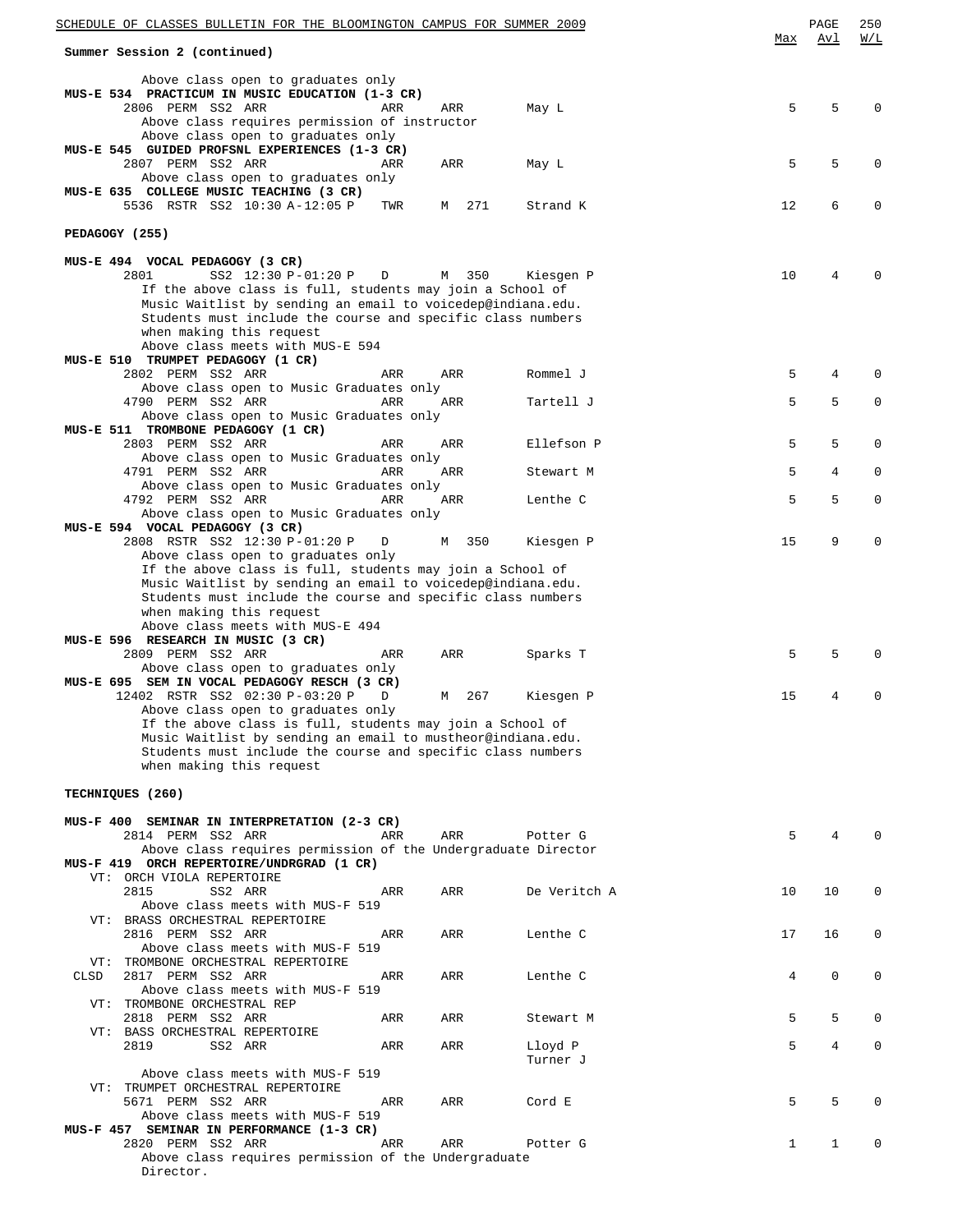|                  | <u>SCHEDULE OF CLASSES BULLETIN FOR THE BLOOMINGTON CAMPUS FOR SUMMER 2009</u>          |     |        |     |                     |                 | PAGE     | 251      |
|------------------|-----------------------------------------------------------------------------------------|-----|--------|-----|---------------------|-----------------|----------|----------|
|                  | Summer Session 2 (continued)                                                            |     |        |     |                     | Max             | Avl      | W/L      |
|                  | MUS-F 519 ORCHESTRAL REPERTOIRE/GRADUATE (1 CR)<br>VT: ORCH VIOLA REPERTOIRE            |     |        |     |                     |                 |          |          |
|                  | 3803<br>SS2 ARR                                                                         | ARR | ARR    |     | De Veritch A        | 10              | 10       | $\Omega$ |
|                  | Above class open to graduates only                                                      |     |        |     |                     |                 |          |          |
|                  | Above class meets with MUS-F 419<br>VT: BRASS ORCHESTRAL REPERTOIRE                     |     |        |     |                     |                 |          |          |
|                  | 3804 PERM SS2 ARR                                                                       | ARR | ARR    |     | Lenthe C            | 17              | 16       | $\Omega$ |
|                  | Above class open to graduates only<br>Above class meets with MUS-F 419                  |     |        |     |                     |                 |          |          |
|                  | VT: TROMBONE ORCHESTRAL REPERTOIRE                                                      |     |        |     |                     |                 |          |          |
| CLSD             | 3805 PERM SS2 ARR                                                                       | ARR | ARR    |     | Lenthe C            | 4               | $\Omega$ | $\Omega$ |
|                  | Above class open to graduates only                                                      |     |        |     |                     |                 |          |          |
|                  | Above class meets with MUS-F 419<br>VT: BASS ORCHESTRAL REPERTOIRE                      |     |        |     |                     |                 |          |          |
|                  | 3806<br>SS2 ARR                                                                         | ARR | ARR    |     | Lloyd P             | 5               | 4        | $\Omega$ |
|                  |                                                                                         |     |        |     | Turner J            |                 |          |          |
|                  | Above class open to graduates only<br>Above class meets with MUS-F 419                  |     |        |     |                     |                 |          |          |
|                  | VT: TRUMPET ORCHESTRA REPERTOIRE                                                        |     |        |     |                     |                 |          |          |
|                  | 5672 PERM SS2 ARR                                                                       | ARR | ARR    |     | Cord E              | 5               | 5        | $\Omega$ |
|                  | Above class meets with MUS-F 419                                                        |     |        |     |                     |                 |          |          |
| CONDUCTING (265) |                                                                                         |     |        |     |                     |                 |          |          |
|                  |                                                                                         |     |        |     |                     |                 |          |          |
|                  | MUS-G 371 CHORAL CONDUCTING I (2 CR)                                                    |     |        |     |                     |                 |          |          |
|                  | 4935<br>SS2 10:30 A-11:20 A<br>G 371 : P - MUS-G 370                                    | D   | M      | 005 | Schwartzkopf M      | 10 <sup>°</sup> | 7        | $\Omega$ |
|                  | Above class also requires one hour tutorial per week                                    |     |        |     |                     |                 |          |          |
|                  | Above class meets with MUS-G 560 and G 372                                              |     |        |     |                     |                 |          |          |
|                  | MUS-G 372 CHORAL CONDUCTING 2 (2 CR)<br>13949<br>SS2 10:30 A-11:20 A                    |     |        |     |                     | 10              | 7        | $\Omega$ |
|                  | Above class also requires a one-hour tutorial per week                                  | D   | M      | 005 | Schwartzkopf M      |                 |          |          |
|                  | Above class meets with MUS-G 371 and G 560                                              |     |        |     |                     |                 |          |          |
|                  | MUS-G 550 CONDUCTING NEW MUSIC (2 CR)                                                   |     |        |     |                     |                 |          | $\Omega$ |
|                  | 13536 PERM SS2 12:30 P-02:15 P<br>Above class open to graduates only                    | TR  | MA 454 |     | Dzubay D            | 8               | 4        |          |
|                  | Above class requires permission of instructor                                           |     |        |     |                     |                 |          |          |
|                  | MUS-G 560 GRADUATE CHORAL CONDUCTING (3 CR)                                             |     |        |     |                     |                 |          |          |
|                  | 2823 RSTR SS2 10:30 A-11:20 A<br>Above class also requires one hour tutorial weekly     | D   | М      | 005 | Schwartzkopf M      | 10              | 7        | $\Omega$ |
|                  | Above class open to graduates only                                                      |     |        |     |                     |                 |          |          |
|                  | Above class meets with MUS-G 371 and G 372                                              |     |        |     |                     |                 |          |          |
|                  | MUS-G 561 MASTERS CHORAL CONDUCTING 1 (3 CR)                                            |     |        |     |                     |                 |          |          |
|                  | 2824 RSTR SS2 11:30 A-12:20 P<br>Above class open to Graduate Choral Conducting majors, | D   | MA 452 |     | Gray W              | 10              | 9        | $\Omega$ |
|                  | cognates or minors only.                                                                |     |        |     |                     |                 |          |          |
|                  | Above class meets with MUS-G 562                                                        |     |        |     |                     |                 |          |          |
|                  | MUS-G 562 MASTERS CHORAL CONDUCTING 2 (3 CR)<br>2825 RSTR SS2 11:30 A-12:20 P           | D   | MA 452 |     | Gray W              | 10              | 9        | $\Omega$ |
|                  | G 562 : P - MUS-G 561                                                                   |     |        |     |                     |                 |          |          |
|                  | Above class open to Graduate Choral Conducting majors,                                  |     |        |     |                     |                 |          |          |
|                  | cognates, or minors only<br>Above class meets with MUS-G 561                            |     |        |     |                     |                 |          |          |
|                  | MUS-G 570 GRAD ORCHESTRAL CONDUCTING (3 CR)                                             |     |        |     |                     |                 |          |          |
|                  | 2826 RSTR SS2 09:30 A-10:20 A                                                           | MWF | MA 454 |     | Baldner T           | 10              | 4        | $\Omega$ |
|                  | Above class open to graduates only                                                      |     |        |     |                     |                 |          |          |
|                  | MUS-G 579 MASTER'S ADV WIND CONDUCTING (3 CR)<br>5135 PERM SS2 ARR                      | ARR | ARR    |     | Pratt S             | 3               | 3        | 0        |
|                  | Above class open to graduates only                                                      |     |        |     |                     |                 |          |          |
|                  | Above class requires permission of instructor                                           |     |        |     |                     |                 |          |          |
|                  | MUS-G 661 DOCT CHORAL COND:RENAISSANCE (3 CR)                                           |     |        |     |                     |                 |          | 0        |
|                  | 12505 RSTR SS2 11:30 A-12:20 P<br>Above class open to graduates only                    | D   | MA 454 |     | Gray W              | 10              | 8        |          |
|                  | MUS-G 679 DOCTORAL ADV WIND CONDUCTING (3 CR)                                           |     |        |     |                     |                 |          |          |
|                  | 2828 PERM SS2 ARR                                                                       | ARR | ARR    |     | Pratt S             | 3               | 2        | $\Omega$ |
|                  | Above class open to Music Graduates only                                                |     |        |     |                     |                 |          |          |
| BALLET (280)     |                                                                                         |     |        |     |                     |                 |          |          |
|                  |                                                                                         |     |        |     |                     |                 |          |          |
|                  | MUS-J 100 BALLET ELECTIVE/SECONDARY (2 CR)                                              |     |        |     |                     |                 |          |          |
|                  | SS2 09:30 A-10:45 A<br>2846                                                             | TR  | MC 309 |     | Vernon M<br>Sales D | 15              | 10       | $\Omega$ |
|                  | Above class for Beginner level and Advanced-Beginner level                              |     |        |     |                     |                 |          |          |
|                  | Above class open to undergraduates only                                                 |     |        |     |                     |                 |          |          |
|                  | SS2 05:45 P-07:00 P<br>2847                                                             | TR  | MC 309 |     | Vernon M<br>Sales D | 15              | 12       | $\Omega$ |
|                  | Above class for intermediate level and advanced level.                                  |     |        |     |                     |                 |          |          |
|                  | Above class open to undergraduates only                                                 |     |        |     |                     |                 |          |          |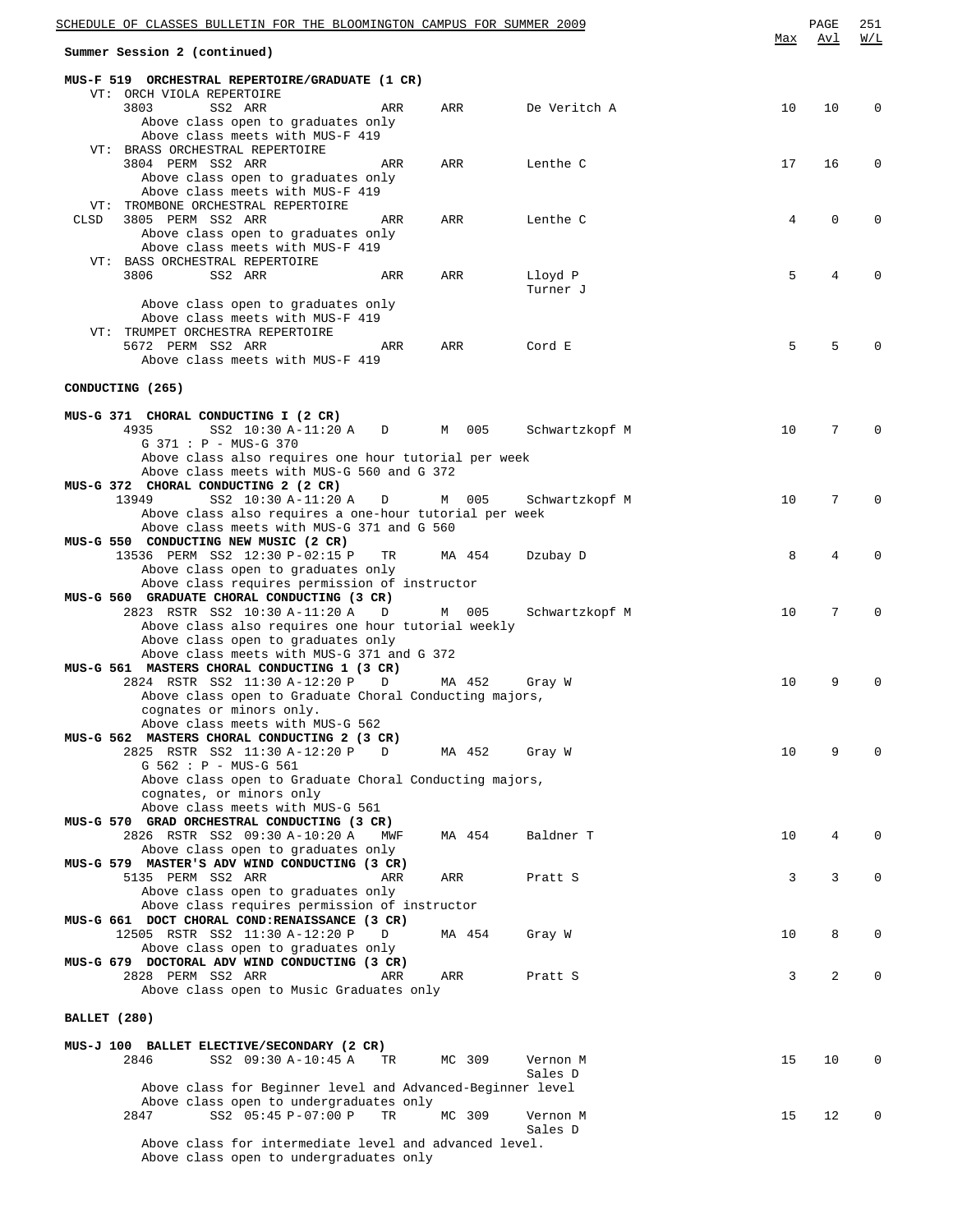| SCHEDULE OF CLASSES BULLETIN FOR THE BLOOMINGTON CAMPUS FOR SUMMER 2009                                                    |                  |                |                          |          | PAGE             | 252              |
|----------------------------------------------------------------------------------------------------------------------------|------------------|----------------|--------------------------|----------|------------------|------------------|
| Summer Session 2 (continued)                                                                                               |                  |                |                          | Max      | Avl              | W/L              |
| MUS-J 340 BALLET PEDAGOGY (2 CR)                                                                                           |                  |                |                          |          |                  |                  |
| SS2 ARR<br>2848                                                                                                            | ARR              | ARR            | Vernon M                 | 10       | 5                | $\mathbf 0$      |
| MUS-J 400 BALLET MAJORS (2-6 CR)                                                                                           |                  |                | Sales D                  |          |                  |                  |
| 2849 PERM SS2 11:30 A-01:00 P<br>D                                                                                         |                  | MC 305         | Vernon M                 | 15       | 14               | $\mathbf 0$      |
|                                                                                                                            |                  |                | Wang G                   |          |                  |                  |
| J 400: Open to Undergraduate Ballet majors only<br>Above class requires special fee - See fee page                         |                  |                |                          |          |                  |                  |
| MUS-J 700 BALLET GRAD ELECTIVE (BEGIN I) (2 CR)                                                                            |                  |                |                          |          |                  |                  |
| 2850<br>SS2 09:30 A-10:45 A                                                                                                | TR               | MC 309         | Vernon M                 | 10       | 10               | $\mathbf 0$      |
|                                                                                                                            |                  |                | Sales D                  |          |                  |                  |
| Above class for beginner level and advanced-beginner level.<br>Above class open to graduates only                          |                  |                |                          |          |                  |                  |
| 2851<br>SS2 05:45 P-07:00 P                                                                                                | TR               | MC 309         | Vernon M                 | 10       | 10               | $\mathbf 0$      |
|                                                                                                                            |                  |                | Sales D                  |          |                  |                  |
| Above class for intermediate level and advanced level.<br>Above class open to graduates only                               |                  |                |                          |          |                  |                  |
|                                                                                                                            |                  |                |                          |          |                  |                  |
| COMPOSITION (290)                                                                                                          |                  |                |                          |          |                  |                  |
|                                                                                                                            |                  |                |                          |          |                  |                  |
| MUS-K 100 COMPOSITION, ELECT/SECONDARY (3 CR)<br>2852 PERM SS2 ARR                                                         | ARR              | ARR            | Dzubay D                 | 18       | 14               | 0                |
| MUS-K 361 INTRO TO MIDI/COMPUTER MUSIC (3 CR)                                                                              |                  |                |                          |          |                  |                  |
| 2853 RSTR SS2 11:30 A-01:00 P                                                                                              | MWF              | M 373          | Warren A                 | 6        | 4                | $\mathbf 0$      |
| Above class open to Music majors only                                                                                      |                  |                |                          |          |                  |                  |
| Above class a Music Technology fee may apply<br>Above class meets with MUS-N 561 and Z 361                                 |                  |                |                          |          |                  |                  |
| MUS-K 400 COMPOSITION MAJOR (2-3 CR)                                                                                       |                  |                |                          |          |                  |                  |
| 2854 PERM SS2 ARR                                                                                                          | ARR              | ARR            | Dzubay D                 | 18       | 15               | $\mathbf 0$      |
| MUS-K 710 COMPOSITION GRADUATE ELECTIVE (2-4 CR)<br>2860 PERM SS2 ARR                                                      | ARR              | ARR            | Dzubay D                 | 18       | 18               | $\mathbf 0$      |
| MUS-K 810 COMPOSITION GRADUATE MINOR (2-4 CR)                                                                              |                  |                |                          |          |                  |                  |
| 2861 PERM SS2 ARR                                                                                                          | ARR              | ARR            | Dzubay D                 | 18       | 17               | $\mathbf 0$      |
| Above class requires permission of Department                                                                              |                  |                |                          |          |                  |                  |
| MUS-K 910 COMPOSITION GRADUATE MAJORS (2-6 CR)<br>2862 PERM SS2 ARR                                                        | ARR              | ARR            | Dzubay D                 | 18       | 15               | $\mathbf 0$      |
| Above class requires permission of Department                                                                              |                  |                |                          |          |                  |                  |
|                                                                                                                            |                  |                |                          |          |                  |                  |
| MUSICOLOGY/MUSIC HISTORY (300)                                                                                             |                  |                |                          |          |                  |                  |
| MUS-M 400 UNDERGRAD RDGS IN MUSICOLOGY (1-6 CR)                                                                            |                  |                |                          |          |                  |                  |
| 2876 PERM SS2 ARR                                                                                                          | ARR              | ARR            | Ossi M                   | 5        | 5                | 0                |
| MUS-M 401 HISTORY & LIT OF MUSIC I (4 CR)<br>12404<br>SS2 09:30 A-10:20 A<br>D                                             | M                | 015            | Goldberg R               | 60       | 16               | 0                |
| M 401 : P - MUS-T 252                                                                                                      |                  |                |                          |          |                  |                  |
| Discussion (DIS)                                                                                                           |                  |                |                          |          |                  |                  |
| CLSD 12405<br>SS2 10:30 A-11:20 A<br>CLSD 12406<br>SS2 10:30 A-11:20 A                                                     | MWF<br>MWF<br>ΜA | MA B012<br>004 | Goldberg R<br>Goldberg R | 15<br>15 | $\mathsf 0$<br>0 | 1<br>$\mathsf 0$ |
| 12407<br>SS2 11:30 A-12:20 P                                                                                               | MWF<br>MA        | 004            | Goldberg R               | 15       | 7                | 0                |
| 12408<br>SS2 11:30 A-12:20 P                                                                                               | MWF<br>М         | 340            | Goldberg R               | 15       | 6                | $\mathbf 0$      |
| MUS-M 502 COMPOSERS (3 CR)                                                                                                 |                  |                |                          |          |                  |                  |
| VT: MONTEVERDI<br>4947 RSTR SS2 12:30 P-02:00 P                                                                            | TWR<br>М         | 242            | Ossi M                   | 25       | 11               | 0                |
| M 501 : P - MUS-M 542 and MUS-T 508 or equivalent                                                                          |                  |                |                          |          |                  |                  |
| If the above class is full, students may join a School of                                                                  |                  |                |                          |          |                  |                  |
| Music Waitlist by sending an email to mustheor@indiana.edu.<br>Students must include the course and specific class numbers |                  |                |                          |          |                  |                  |
| when making this request                                                                                                   |                  |                |                          |          |                  |                  |
| Above class open to graduates only                                                                                         |                  |                |                          |          |                  |                  |
| MUS-M 510 TOPICS IN MUSIC LITERATURE (3 CR)                                                                                |                  |                |                          |          |                  |                  |
| VT: MOZART CONCERTOS<br>3918 PERM SS2 10:30 A-11:55 A<br>CLSD                                                              | MTR              | MA 007         | Ivanovitch R             | 20       | 0                | 0                |
| Above class open to graduates only                                                                                         |                  |                |                          |          |                  |                  |
| If the above class is full, students may join a School of                                                                  |                  |                |                          |          |                  |                  |
| Music Waitlist by sending an email to mustheor@indiana.edu.<br>Students must include the course and specific class numbers |                  |                |                          |          |                  |                  |
| when making this request                                                                                                   |                  |                |                          |          |                  |                  |
| MUS-M 539 INTRO TO MUSIC BIBLIOGRAPHY (2-3 CR)                                                                             |                  |                |                          |          |                  |                  |
| 2877 RSTR SS2 10:30 A-11:35 A                                                                                              | <b>MTWR</b><br>М | 267            | Asai R                   | 25       | 10               | 0                |
| Above class open to graduates only<br>M 539 : Music majors should take MUS-M 539 for 2 credit hours                        |                  |                |                          |          |                  |                  |
| If the above class is full, students may join a School of                                                                  |                  |                |                          |          |                  |                  |
| Music Waitlist by sending an email to mustheor@indiana.edu.                                                                |                  |                |                          |          |                  |                  |
| Students must include the course and specific class numbers                                                                |                  |                |                          |          |                  |                  |
| when making this request<br>MUS-M 541 MUS HIST REVIEW GRAD STDNTS 1 (3 CR)                                                 |                  |                |                          |          |                  |                  |
| 5501 RSTR SS2 09:30 A-10:20 A<br>D                                                                                         | М                | 242            | Holmes C                 | 55       | 34               | $\mathbf 0$      |
| Above class open to graduates only                                                                                         |                  |                |                          |          |                  |                  |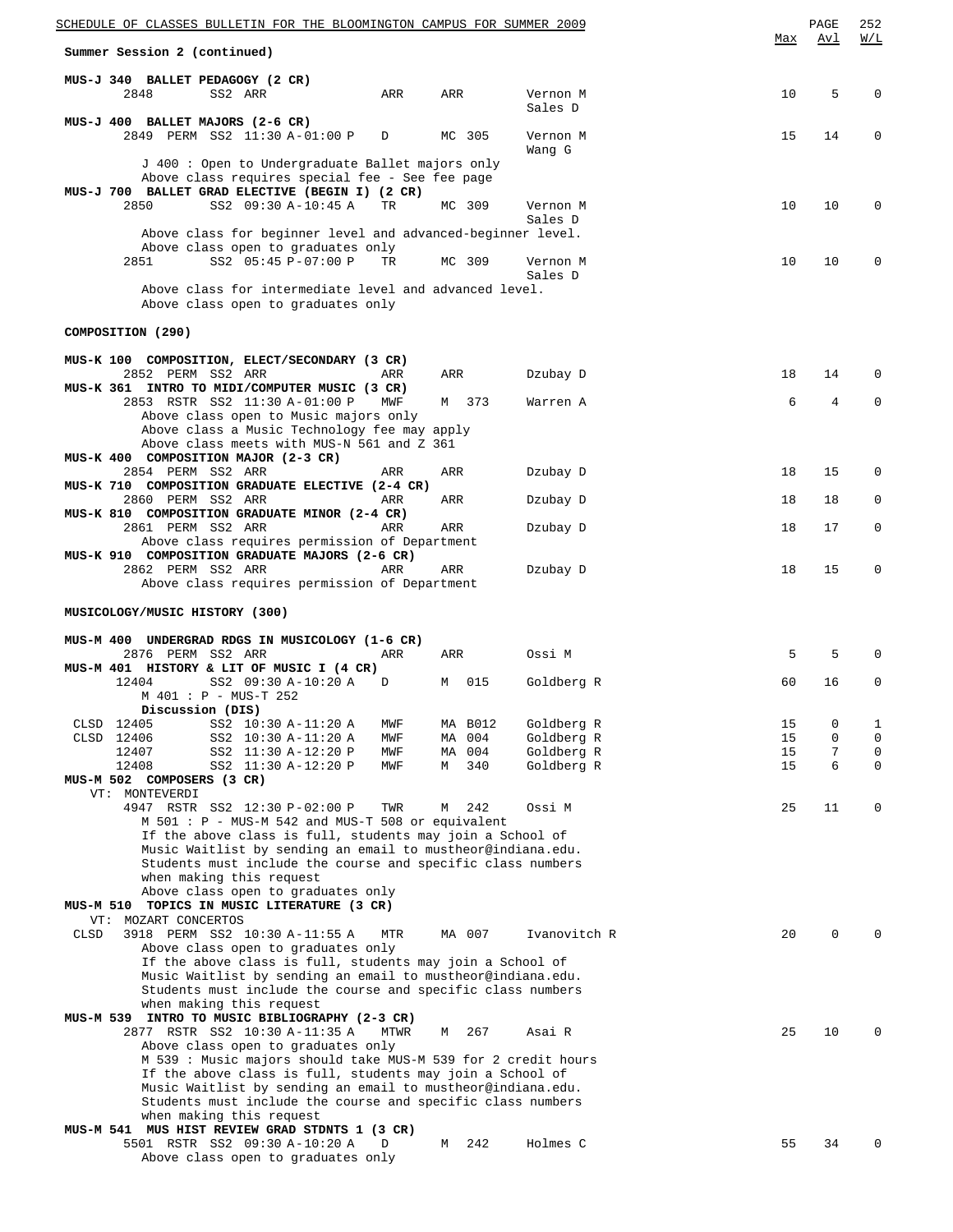| SCHEDULE OF CLASSES BULLETIN FOR THE BLOOMINGTON CAMPUS FOR SUMMER 2009                                                  |           |               |              | PAGE | 253                             |
|--------------------------------------------------------------------------------------------------------------------------|-----------|---------------|--------------|------|---------------------------------|
| Summer Session 2 (continued)                                                                                             |           |               | Max          | Avl  | $\overline{M}$ / $\overline{L}$ |
| MUS-M 542 MUS HIST REVIEW GRAD STDNTS 2 (3 CR)                                                                           |           |               |              |      |                                 |
| 5379 RSTR SS2 08:30 A-09:20 A<br>D<br>Above class open to graduates only                                                 | 242<br>M  | Baber K       | 48           | 36   | 0                               |
| MUS-M 556 RES IN THE HIST & LIT OF MUSIC (3 CR)                                                                          |           |               |              |      |                                 |
| 2878 PERM SS2 ARR<br>ARR                                                                                                 | ARR       | Ossi M        | 5            | 5    | $\Omega$                        |
| ABOVE CLASS REQUIRES PERMISSION OF MUSICOLOGY DEPARTMENT AND<br>INSTRUCTOR                                               |           |               |              |      |                                 |
| Above class open to graduates only                                                                                       |           |               |              |      |                                 |
| MUS-M 653 BAROQUE MUSIC (3 CR)                                                                                           |           |               |              |      |                                 |
| 12411 RSTR SS2 10:00 A-11:30 A<br>TWR                                                                                    | 149C<br>M | Ossi M        | 25           | 8    | $\Omega$                        |
| M 653 : P - MUS-T 508, M541                                                                                              |           |               |              |      |                                 |
| If the above class is full, students may join a School of<br>Music Waitlist by sending an email to mustheor@indiana.edu. |           |               |              |      |                                 |
| Students must include the course and specific class numbers                                                              |           |               |              |      |                                 |
| when making this request                                                                                                 |           |               |              |      |                                 |
| Above class open to graduates only                                                                                       |           |               |              |      |                                 |
| MUS-M 698 INDIV SEMINAR IN MUSICOLOGY (3 CR)<br>2884 PERM SS2 ARR<br>CLSD<br>ARR                                         | ARR       | Ossi M        | $\mathbf{1}$ | 0    | 0                               |
| Above class open to Music Graduates only                                                                                 |           |               |              |      |                                 |
|                                                                                                                          |           |               |              |      |                                 |
| INSTRUMENTAL & VOCAL LITERATUR (305)                                                                                     |           |               |              |      |                                 |
| MUS-M 431 SONG LITERATURE I (3 CR)                                                                                       |           |               |              |      |                                 |
| 13248<br>SS2 10:30 A-11:20 A<br>D                                                                                        | MA 006    | Arvin G       | 18           | 3    | $\Omega$                        |
| If the above class is full, students may join a School of                                                                |           |               |              |      |                                 |
| Music Waitlist by sending an email to voicedep@indiana.edu.                                                              |           |               |              |      |                                 |
| Students must include the course and specific class numbers<br>when making this request                                  |           |               |              |      |                                 |
| Above class will meet with MUS-M 531                                                                                     |           |               |              |      |                                 |
| MUS-M 531 SONG LITERATURE III (3 CR)                                                                                     |           |               |              |      |                                 |
| 12409 RSTR SS2 10:30 A-11:20 A<br>D                                                                                      | MA 006    | Arvin G       | 18           | 3    | $\Omega$                        |
| Above class open to graduates only<br>If the above class is full, students may join a School of                          |           |               |              |      |                                 |
| Music Waitlist by sending an email to voicedep@indiana.edu.                                                              |           |               |              |      |                                 |
| Students must include the course and specific class numbers                                                              |           |               |              |      |                                 |
| when making this request                                                                                                 |           |               |              |      |                                 |
| Above class will meet with MUS-M 431<br>MUS-M 548 WOODWIND LITERATURE 2 (3 CR)                                           |           |               |              |      |                                 |
| 13845 PERM SS2 ARR<br>ARR                                                                                                | ARR       | Walsh T       | 5            | 4    |                                 |
| Above class open to graduates only                                                                                       |           |               |              |      |                                 |
| Above class requires permission of instructor                                                                            |           |               |              |      |                                 |
| MUS-M 565 MASTERS SEMINAR IN CHORAL LIT (3 CR)<br>2879 RSTR SS2 08:30 A-10:00 A                                          |           |               | 12           | 9    | $\Omega$                        |
| MTW<br>TOPIC : Renaissance Choral Lit                                                                                    | 271<br>M  | Gray W        |              |      |                                 |
| Above class open to graduates only                                                                                       |           |               |              |      |                                 |
| Above class meets with MUS-M 661                                                                                         |           |               |              |      |                                 |
| MUS-M 584 RES IN THE HIST & ANLS OF JAZZ (3 CR)                                                                          |           |               |              |      |                                 |
| 2880 RSTR SS2 ARR<br>ARR<br>Above class open to graduates only                                                           | ARR       | Baker D       | 2            | 2    | 0                               |
| MUS-M 642 BRASS LITERATURE 2 (3 CR)                                                                                      |           |               |              |      |                                 |
| 5623 PERM SS2 09:30 A-11:00 A<br>MWF                                                                                     | MA 170    | Seraphinoff R | 6            | 6    | 0                               |
| Above class open to graduates only                                                                                       |           |               |              |      |                                 |
| MUS-M 661 SEM CHORAL LIT: RENAISSANCE (3 CR)<br>12413 RSTR SS2 08:30 A-10:00 A<br>MTW                                    | M 271     | Gray W        | 12           | 9    | 0                               |
| Above class open to graduates only                                                                                       |           |               |              |      |                                 |
| Above class meets with MUS-M 565                                                                                         |           |               |              |      |                                 |
| MUS-M 679 DOCTORAL SEMINAR IN WIND LIT (3 CR)                                                                            |           |               |              |      |                                 |
| 2883 PERM SS2 ARR<br>ARR<br>Above class open to Music Graduates only                                                     | ARR       | Pratt S       | 3            | 3    | 0                               |
| MUS-M 687 ROMANTIC SONG LIT & ORATORIO 2 (3 CR)                                                                          |           |               |              |      |                                 |
| 5562<br>SS2 10:00 A-11:15 A<br>MTWR                                                                                      | M 263     | Hart M        | 12           | 8    | 0                               |
| Above class open to graduates only                                                                                       |           |               |              |      |                                 |
| JAZZ (308)                                                                                                               |           |               |              |      |                                 |
|                                                                                                                          |           |               |              |      |                                 |
| MUS-O 800 JAZZ PERFORMANCE (2 CR)                                                                                        |           |               |              |      |                                 |
| 12416 PERM SS2 ARR<br>ARR                                                                                                | ARR       | Allen J       | 3            | 3    | $\Omega$                        |
| Above class requires permission of instructor                                                                            |           |               |              |      |                                 |
| Above section for graduate Jazz Studies majors only.<br>12414 PERM SS2 ARR<br>ARR                                        | ARR       | Harbison P    | 3            | 3    | 0                               |
| Above class requires permission of instructor                                                                            |           |               |              |      |                                 |
| Above section for graduate Jazz Studies majors only.                                                                     |           |               |              |      |                                 |
| 12415 PERM SS2 ARR<br>ARR                                                                                                | ARR       | Walsh T       | 3            | 3    | $\Omega$                        |
| Above class requires permission of instructor<br>Above section for graduate Jazz Studies majors only.                    |           |               |              |      |                                 |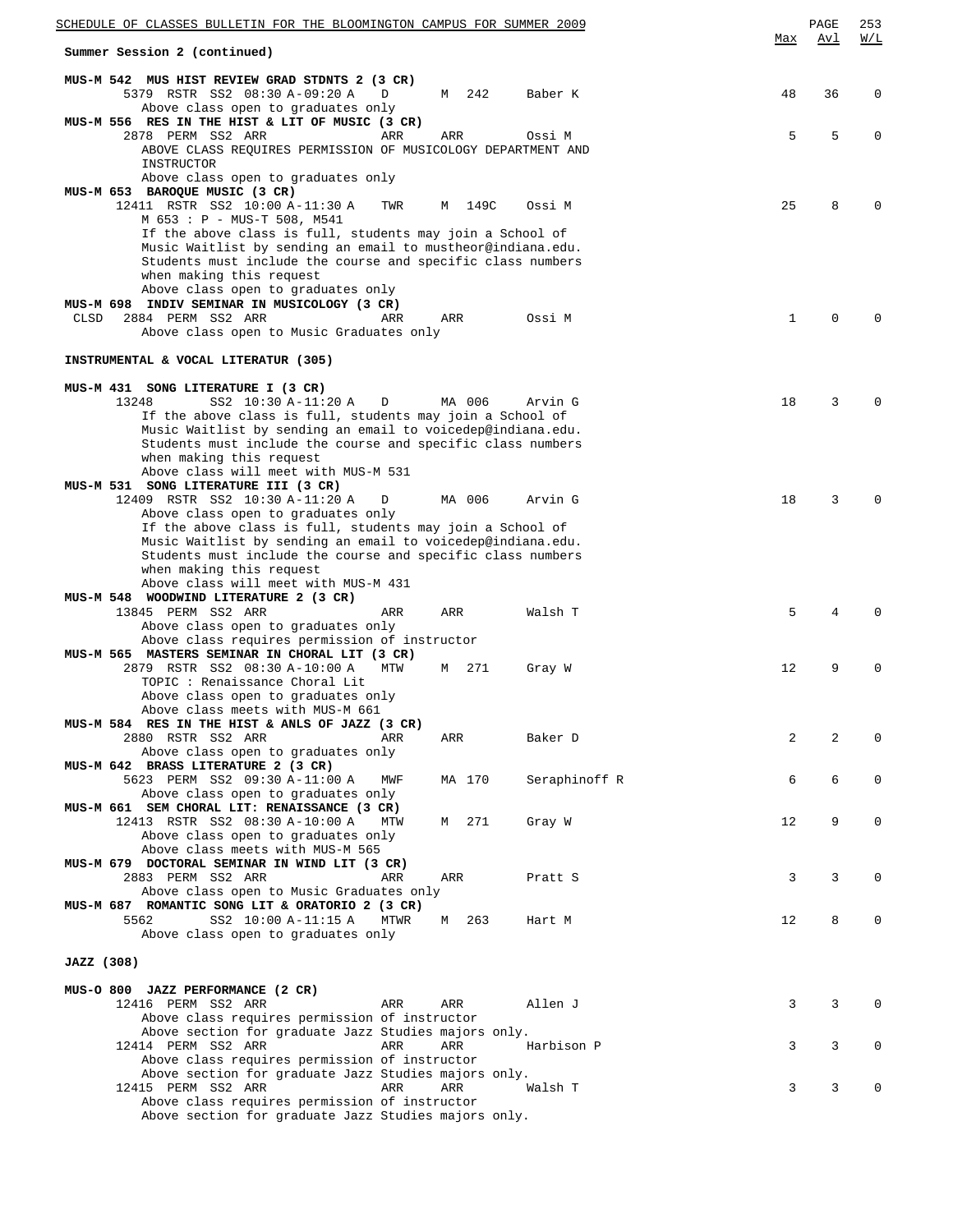| SCHEDULE OF CLASSES BULLETIN FOR THE BLOOMINGTON CAMPUS FOR SUMMER 2009                                                    |     |                  |             |     | PAGE            | 254          |
|----------------------------------------------------------------------------------------------------------------------------|-----|------------------|-------------|-----|-----------------|--------------|
| Summer Session 2 (continued)                                                                                               |     |                  |             | Max | Avl             | W/L          |
| OPERA (310)                                                                                                                |     |                  |             |     |                 |              |
| MUS-R 320 WORKSHOP IN SCENIC TECHNIQUE (3 CR)<br>4749<br>SS2 ARR                                                           | ARR | ARR              | Higgins C   | 5   | 5               | $\Omega$     |
| MUS-R 471 OPERA WORKSHOP 1 (3 CR)                                                                                          |     |                  |             |     |                 |              |
| 13207 PERM SS2 11:00 A-01:00 P                                                                                             | MWR | MC 301           | Vaness C    | 25  | 16              | $\mathbf 0$  |
| Above class requires permission of instructor<br>Above class meets with MUS-R 571                                          |     |                  |             |     |                 |              |
| MUS-R 517 GRADUATE STAGE MANAGEMENT (1 CR)                                                                                 |     |                  |             |     |                 |              |
| 2916 RSTR SS2 ARR<br>Above class open to graduates only                                                                    | ARR | ARR              | Higgins C   | 5   | 5               | 0            |
| MUS-R 571 OPERA WORKSHOP (3 CR)                                                                                            |     |                  |             |     |                 |              |
| 13208 PERM SS2 11:00 A-01:00 P MWR<br>Above class requires permission of instructor                                        |     | MC 301           | Vaness C    | 25  | 16              | 0            |
| Above class meets with MUS-R 471                                                                                           |     |                  |             |     |                 |              |
| THEORY (320)                                                                                                               |     |                  |             |     |                 |              |
| MUS-T 232 MUSICAL SKILLS III (1 CR)                                                                                        |     |                  |             |     |                 |              |
| 2946<br>SS2 08:00 A-09:20 A D                                                                                              |     | M 350 Wangberg S |             | 30  | 25              | $\Omega$     |
| T 232 : P - MUS-T 109, T 132, T 231 with grade of at least C<br>or equivalent                                              |     |                  |             |     |                 |              |
| MUS-T 331 MUSICAL SKILLS IV (1 CR)                                                                                         |     |                  |             |     |                 |              |
| 2947<br>SS2 08:00 A-09:20 A D                                                                                              |     | M 340            | Keele C     | 45  | 15              | $\Omega$     |
| $08:00 A-09:20 A$ D<br>T 331 : P - MUS-T 109, T 132, T 231, T 232 with grade of at                                         |     | M 344            |             |     |                 |              |
| least C or equivalent                                                                                                      |     |                  |             |     |                 |              |
| MUS-T 351 MUSIC THEORY & LITERATURE V (3 CR)<br>2948                                                                       | D   |                  |             | 20  | $7\phantom{.0}$ | $\Omega$     |
| SS2 09:30 A-11:00 A<br>T 351 : P - MUS-T 151, T 152, T 251 OR T 261, T 252 OR T 262                                        |     | M 350            | Arthurs D   |     |                 |              |
| Above class meets for extended hours                                                                                       |     |                  |             |     |                 |              |
| Above class for Music majors in School of Music or Coll only<br>2949                                                       |     |                  | Bakker S    | 20  | 8               | $\Omega$     |
| SS2 12:30 P-02:00 P D M 340<br>T 351 : P - MUS-T 151, T 152, T 251 OR T 261, T 252 OR T 262                                |     |                  |             |     |                 |              |
| Above class meets for extended hours                                                                                       |     |                  |             |     |                 |              |
| Above class for Music majors in School of Music or Coll only                                                               |     |                  |             |     |                 |              |
| MUS-T 400 UNDERGRADUATE RDGS IN THEORY (1-3 CR)<br>2950 PERM SS2 ARR                                                       | ARR | ARR              | Horlacher G | 5   | 5               | $\Omega$     |
| Above class requires permission of Music Theory Department                                                                 |     |                  |             |     |                 |              |
| MUS-T 410 TOPICS IN MUSIC THEORY (3 CR)                                                                                    |     |                  |             |     |                 |              |
| VT: MINIMALISM IN MUSIC<br>12417<br>SS2 01:00 P-02:15 P                                                                    | MWF | 263<br>M         | Fyr K       | 12  | 1               | 0            |
| T 410: P - MUS-T 351 or consent of instructor                                                                              |     |                  |             |     |                 |              |
| MUS-T 508 WRITTEN THEORY REV-GRAD STDNTS (3 CR)                                                                            |     |                  |             |     |                 |              |
| 2951 RSTR SS2 10:30 A-11:20 A<br>Above class open to graduates only                                                        | D   | M 344            | Fyr K       | 35  | 28              | 0            |
| MUS-T 509 SIGHT SING REVIEW GRAD STDS (3 CR)                                                                               |     |                  |             |     |                 |              |
| 12418 RSTR SS2 11:30 A-12:20 P                                                                                             | D   | 350<br>М         | Adams K     | 35  | 15              | $\mathbf 0$  |
| Above class open to graduates only<br>MUS-T 545 INTRODUCTRY ANALYSIS MUSIC LIT (3 CR)                                      |     |                  |             |     |                 |              |
| 3802 RSTR SS2 12:30 P-01:20 P                                                                                              | D   | 267<br>М         | Samarotto F | 15  | 6               | 0            |
| T 545 : P - MUS-T 508, M 541 and M 542 or equivalent                                                                       |     |                  |             |     |                 |              |
| If the above class is full, students may join a School of<br>Music Waitlist by sending an email to mustheor@indiana.edu.   |     |                  |             |     |                 |              |
| Students must include the course and specific class numbers                                                                |     |                  |             |     |                 |              |
| when making this request                                                                                                   |     |                  |             |     |                 |              |
| Above class open to graduates only<br>MUS-T 555 SCHENKERIAN ANALYSIS (3 CR)                                                |     |                  |             |     |                 |              |
| 4481 RSTR SS2 10:30 A-11:20 A                                                                                              | D   | M 356            | Samarotto F | 15  | 2               | $\Omega$     |
| T 555 : P - MUS-T 508 and MUS-T 551 or equivalent                                                                          |     |                  |             |     |                 |              |
| If the above class is full, students may join a School of<br>Music Waitlist by sending an email to mustheor@indiana.edu.   |     |                  |             |     |                 |              |
| Students must include the course and specific class numbers                                                                |     |                  |             |     |                 |              |
| when making this request                                                                                                   |     |                  |             |     |                 |              |
| Above class open to graduates only<br>MUS-T 591 TEACHING OF MUSIC THEORY (3 CR)                                            |     |                  |             |     |                 |              |
| 2952 RSTR SS2 09:30 A-10:20 A                                                                                              | D   | 356<br>M         | Adams K     | 15  | 5               | $\Omega$     |
| T 591 : P - MUS-T 508 or equivalent                                                                                        |     |                  |             |     |                 |              |
| If the above class is full, students may join a School of                                                                  |     |                  |             |     |                 |              |
| Music Waitlist by sending an email to mustheor@indiana.edu.<br>Students must include the course and specific class numbers |     |                  |             |     |                 |              |
| when making this request                                                                                                   |     |                  |             |     |                 |              |
| Above class open to graduates only                                                                                         |     |                  |             |     |                 |              |
| MUS-T 599 MASTER'S DEGREE COMP REVIEW (0 CR)<br>3849<br>SS2 ARR                                                            | ARR | ARR              | Horlacher G | 8   | 8               | <sup>0</sup> |
| Above class graded on S/F basis only                                                                                       |     |                  |             |     |                 |              |
| Above class open to graduates only                                                                                         |     |                  |             |     |                 |              |
| MUS-T 619 PROJECTS/PROBLMS IN MUS THEORY (1-3 CR)                                                                          |     |                  |             |     |                 |              |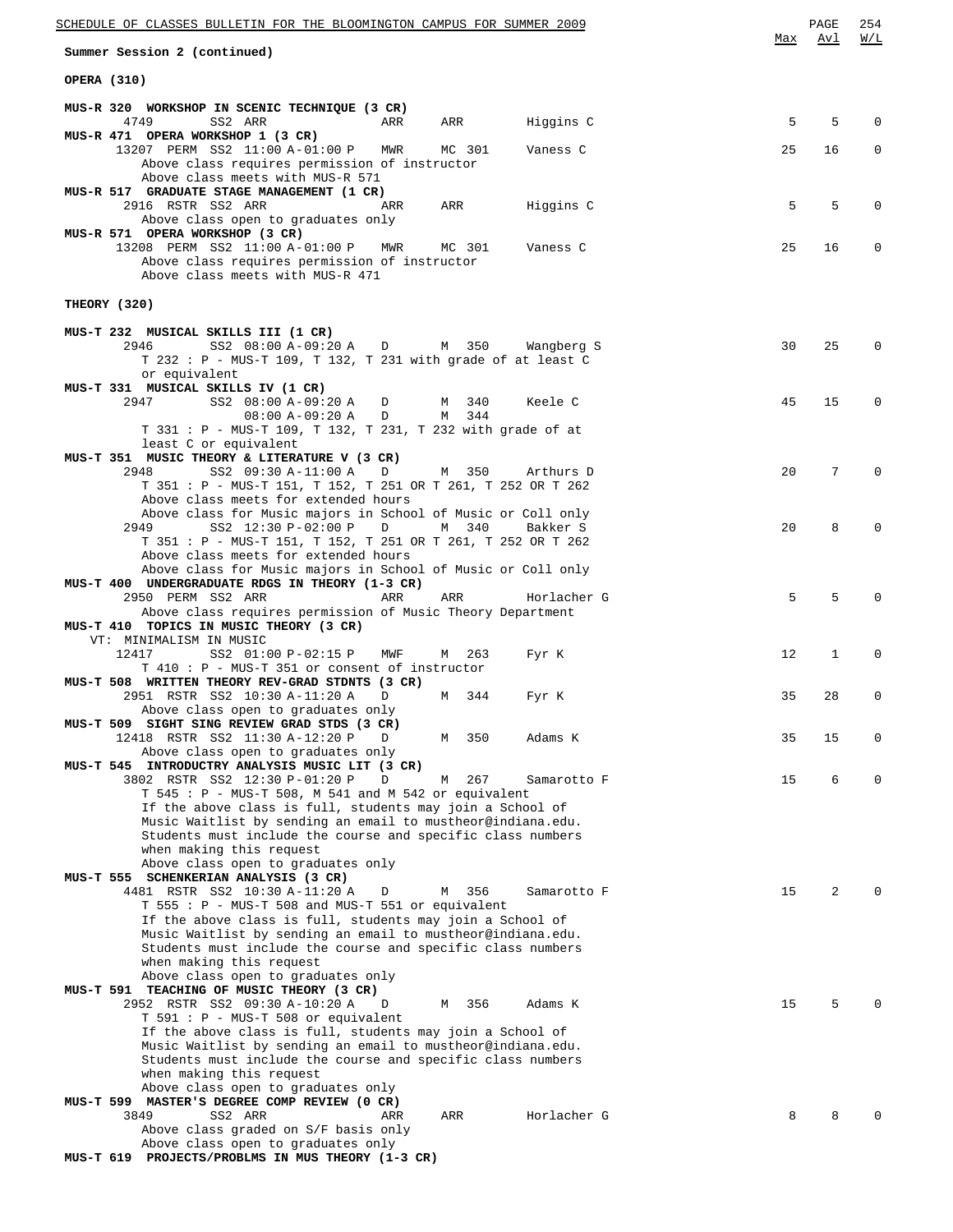| SCHEDULE OF CLASSES BULLETIN FOR THE BLOOMINGTON CAMPUS FOR SUMMER 2009                                                                                                                                                                                                                                                                          |         | PAGE   | 255                             |
|--------------------------------------------------------------------------------------------------------------------------------------------------------------------------------------------------------------------------------------------------------------------------------------------------------------------------------------------------|---------|--------|---------------------------------|
| Summer Session 2 (continued)                                                                                                                                                                                                                                                                                                                     | Max     | Avl    | $\overline{M}$ / $\overline{L}$ |
| 2953 PERM SS2 ARR<br>ARR<br>ARR<br>Horlacher G<br>Above class requires permission of Music Theory Department<br>Above class open to graduates only<br>MUS-T 659 PUBLIC LECTURE (0 CR)<br>2954 RSTR SS2 ARR<br>Horlacher G<br>ARR<br>ARR<br>Above class open to graduates only<br>Above class graded on S/F basis only                            | 10<br>5 | 9<br>4 | $\mathbf 0$<br>$\Omega$         |
| MUSIC TECHNOLOGY (330)                                                                                                                                                                                                                                                                                                                           |         |        |                                 |
| MUS-U 200 SPECIAL PROJECTS IN TECHNOLOGY (1-3 CR)<br>2957 PERM SS2 ARR<br>ARR<br>ARR<br>Sparks T<br>Above class Violin Making and Repair - by permission of<br>instructor only                                                                                                                                                                   | 10      | 8      | $\Omega$                        |
| MUS-U 470 VIOLIN REPAIR I, II, III, IV (3 CR)<br>2961 PERM SS2 12:30 P-03:20 P<br>MWF<br>MA 453A<br>Sparks T<br>Above class for Violin Making and Repair majors only                                                                                                                                                                             | 10      | 9      | 0                               |
| MUS-N 561 MIDI AND COMPUTER MUSIC (3 CR)<br>2887 RSTR SS2 11:30 A-01:00 P<br>MWF<br>M 373<br>Warren A<br>Above class open to graduates only<br>Above class a Music technology fee may apply<br>Above class meets with MUS-K 361 and Z 361                                                                                                        | 3       | 3      | $\Omega$                        |
| MUS-N 569 INDEP RESRCH IN MUS INFO TECH (3 CR)<br>13194 PERM SS2 ARR<br>ARR<br>ARR<br>Isaacson E                                                                                                                                                                                                                                                 | 3       | 1      | $\Omega$                        |
| VOCAL DICTION (335)                                                                                                                                                                                                                                                                                                                              |         |        |                                 |
| MUS-U 233 APPLIED FRENCH DICT SINGERS (1 CR)<br>2958<br>SS2 11:30 A-12:20 P<br>MWF<br>MA 006<br>Arvin G<br>If the above class is full, students may join a School of<br>Music Waitlist by sending an email to voicedep@indiana.edu.<br>Students must include the course and specific class numbers<br>when making this request                   | 18      | 13     | $\Omega$                        |
| MUS-U 253 APPLIED ITALIAN DICT SINGERS (1 CR)<br>SS2 09:30 A-10:20 A<br>MWF<br>12419<br>MA 006<br>Horne B<br>If the above class is full, students may join a School of<br>Music Waitlist by sending an email to voicedep@indiana.edu.<br>Students must include the course and specific class numbers<br>when making this request                 | 12      | 5      |                                 |
| MAJOR ENSEMBLES (340)                                                                                                                                                                                                                                                                                                                            |         |        |                                 |
| MUS-X<br>2 PIANO ACCOMPANYING (2 CR)<br>3015 RSTR SS2 ARR<br>ARR<br>ARR<br>Chen C<br>Above class for MM, AD, or PD Piano majors, or for Junior and<br>Senior BM Piano majors who have passed the upper-division<br>exam. All other students must obtain permission from the<br>Choral Department, MA051, before registration for this<br>course. | 40      | 21     | 0                               |
| MUS-X 30 BALLET ENSEMBLE (2 CR)<br>3016<br>SS2 ARR<br>ARR<br>ARR<br>Vernon M                                                                                                                                                                                                                                                                     | 20      | 13     | 0                               |
| Wang G                                                                                                                                                                                                                                                                                                                                           |         |        |                                 |
| MUS-X 40 UNIV INSTRUMENTAL ENSEMBLES (2 CR)<br>X 040 : When registering by regweb, be sure to register for the drill<br>section first.                                                                                                                                                                                                           |         |        |                                 |
| 3017<br>Wieligman T<br>SS2 ARR<br>ARR<br>ARR<br>Drill (DRL)                                                                                                                                                                                                                                                                                      | 980     | 730    | 0                               |
| Wieligman T<br>3018<br>SS2 ARR<br>ARR<br>ARR                                                                                                                                                                                                                                                                                                     | 150     | 83     | 0                               |
| Above class for Violin<br>3019<br>SS2 ARR<br>Wieligman T<br>ARR<br>ARR                                                                                                                                                                                                                                                                           | 70      | 46     | 0                               |
| Above class for Viola<br>3020<br>SS2 ARR<br>Wieligman T<br>ARR<br>ARR                                                                                                                                                                                                                                                                            | 80      | 60     | 0                               |
| Above class for Cello<br>3021<br>SS2 ARR<br>Wieligman T<br>ARR<br>ARR                                                                                                                                                                                                                                                                            | 70      | 54     | 0                               |
| Above class for Double Bass                                                                                                                                                                                                                                                                                                                      |         |        |                                 |
| 3022<br>Wieligman T<br>SS2 ARR<br>ARR<br>ARR<br>Above class for Flute                                                                                                                                                                                                                                                                            | 50      | 40     | 0                               |
| 3023<br>SS2 ARR<br>Wieligman T<br>ARR<br>ARR<br>Above class for Oboe                                                                                                                                                                                                                                                                             | 50      | 41     | 0                               |
| 3024<br>SS2 ARR<br>Wieligman T<br>ARR<br>ARR<br>Above class for Clarinet                                                                                                                                                                                                                                                                         | 50      | 27     | 0                               |
| 3025<br>SS2 ARR<br>Wieligman T<br>ARR<br>ARR<br>Above class for Bassoon                                                                                                                                                                                                                                                                          | 50      | 45     | 0                               |
| 3026<br>Wieligman T<br>SS2 ARR<br>ARR<br>ARR                                                                                                                                                                                                                                                                                                     | 50      | 43     | 0                               |
| Above class for Saxophone<br>3027<br>SS2 ARR<br>Wieligman T<br>ARR<br>ARR                                                                                                                                                                                                                                                                        | 50      | 39     | 0                               |
| Above class for French Horn<br>3028<br>SS2 ARR<br>Wieligman T<br>ARR<br>ARR<br>Above class for Trumpet                                                                                                                                                                                                                                           | 50      | 36     | 0                               |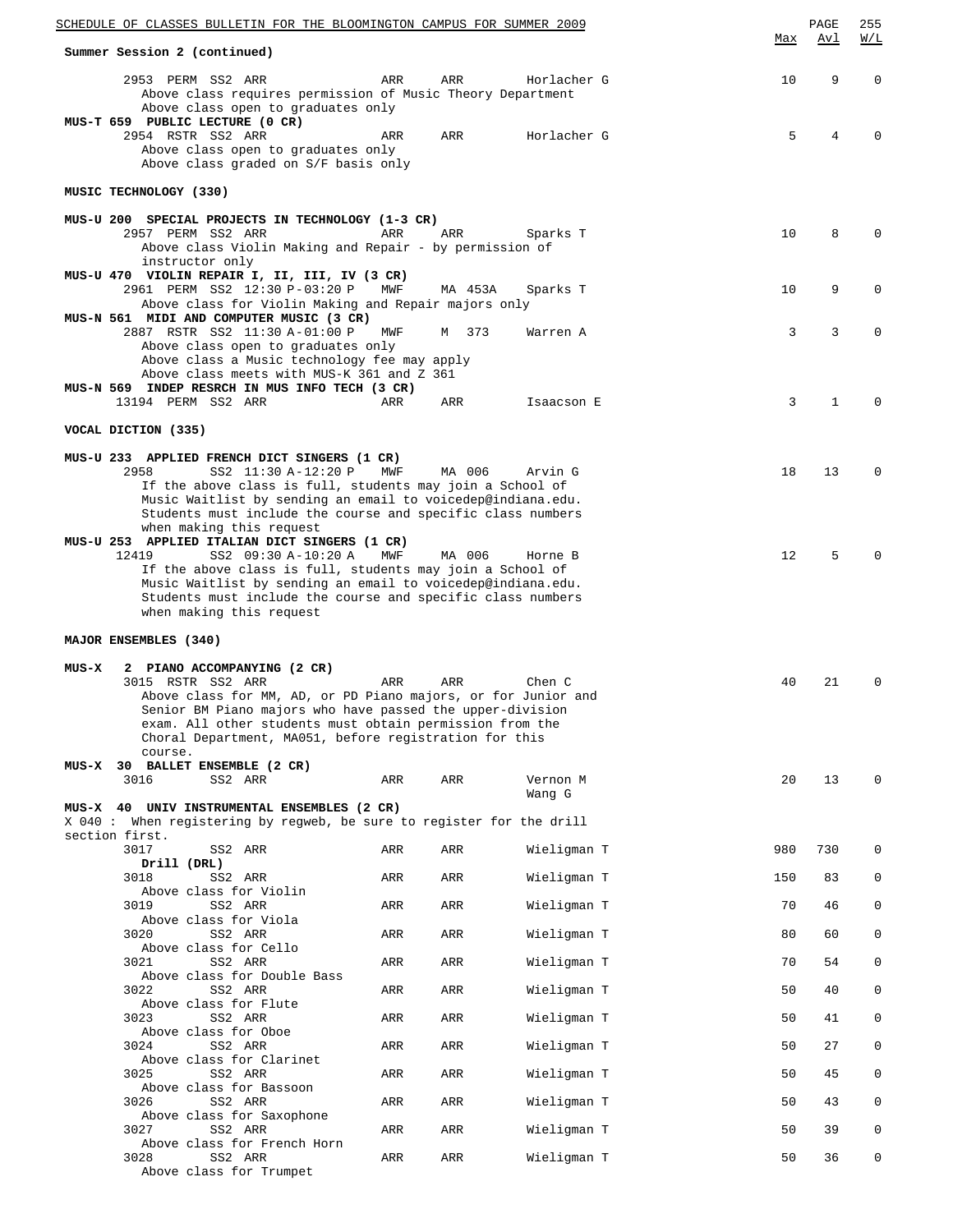| SCHEDULE OF CLASSES BULLETIN FOR THE BLOOMINGTON CAMPUS FOR SUMMER 2009 |          |        |            |                  | Max | PAGE<br>Avl | 256<br><u>W/L</u> |
|-------------------------------------------------------------------------|----------|--------|------------|------------------|-----|-------------|-------------------|
| Summer Session 2 (continued)                                            |          |        |            |                  |     |             |                   |
| 3029<br>SS2 ARR<br>Above class for Trombone                             | ARR      | ARR    |            | Wieligman T      | 50  | 34          | $\mathbf 0$       |
| 3030<br>SS2 ARR                                                         | ARR      | ARR    |            | Wieligman T      | 50  | 49          | 0                 |
| Above class for Euphonium<br>3031<br>SS2 ARR                            | ARR      | ARR    |            | Wieligman T      | 50  | 42          | $\mathbf 0$       |
| Above class for Tuba<br>SS2 ARR<br>3032                                 | ARR      | ARR    |            | Wieligman T      | 50  | 46          | $\mathbf 0$       |
| Above class for Harp<br>3033<br>SS2 ARR                                 | ARR      | ARR    |            | Wieligman T      | 50  | 37          | $\mathbf 0$       |
| Above class for Percussion<br>3034 PERM SS2 ARR                         | ARR      | ARR    |            | Wieligman T      | 10  | 7           | $\mathbf 0$       |
| Above class for Keyboard or Guitar                                      |          |        |            |                  |     |             |                   |
| Above class requires permission of instructor                           |          |        |            |                  |     |             |                   |
| MUS-X 70 UNIVERSITY CHORAL ENSEMBLES (2 CR)                             |          |        |            |                  |     |             |                   |
| X 070 : Ensemble placement is arranged by audition. Auditions are       |          |        |            |                  |     |             |                   |
| arranged in Room MA 051.                                                |          |        |            |                  |     |             |                   |
| Above class students should keep the 2:30p and 3:30p hours available    |          |        |            |                  |     |             |                   |
| until placed.<br>3035                                                   | ARR      | ARR    |            | Villanueva D     | 400 | 295         | 0                 |
| SS2 ARR                                                                 |          |        |            | Schwartzkopf M   |     |             |                   |
|                                                                         |          |        |            | Gray W           |     |             |                   |
|                                                                         |          |        |            | Tellez C         |     |             |                   |
| Drill (DRL)                                                             |          |        |            |                  |     |             |                   |
| 3036<br>SS2 ARR                                                         | ARR      | ARR    |            | Schwartzkopf M   | 100 | 66          | 0                 |
| Above class for Soprano                                                 |          |        |            |                  |     |             |                   |
| 3037<br>SS2 ARR                                                         | ARR      | ARR    |            | Schwartzkopf M   | 100 | 81          | $\mathbf 0$       |
| Above class for Alto                                                    |          |        |            |                  |     |             |                   |
| 3038<br>SS2 ARR                                                         | ARR      | ARR    |            | Schwartzkopf M   | 100 | 78          | 0                 |
| Above class for Tenor                                                   |          |        |            |                  |     |             |                   |
| 3039<br>SS2 ARR                                                         | ARR      | ARR    |            | Schwartzkopf M   | 100 | 69          | $\mathbf 0$       |
| Above class for Bass                                                    |          |        |            |                  |     |             |                   |
| MUS-X 80 OPERA TECHNICAL CREW (2 CR)                                    |          |        |            |                  |     |             |                   |
| 3040<br>SS2 ARR                                                         | ARR      | ARR    |            | Higgins C        | 6   | 6           | 0                 |
| MUS-X 90 AUDIO TECHNICAL CREW (2 CR)<br>3041<br>SS2 05:30 P-07:00 P     | М        | М      | 340        | Stillman F       | 25  | 8           | 0                 |
| MUS-X 91 STRING REPAIR TECHNICAL CREW (2 CR)                            |          |        |            |                  |     |             |                   |
| 3042 PERM SS2 12:30 P-03:20 P<br>CLSD                                   | TR       |        | MA 453A    | Sparks T         | 5   | 0           | $\mathbf 0$       |
| Above class for Violin-Making and Repair majors only                    |          |        |            |                  |     |             |                   |
|                                                                         |          |        |            |                  |     |             |                   |
| NON-MAJOR MUSIC COURSES (350)                                           |          |        |            |                  |     |             |                   |
| MUS-Z 111<br>INTRODUCTION TO MUSIC THEORY (3 CR)                        |          |        |            |                  |     |             |                   |
| 12423<br>SS2 11:30 A-12:40 P                                            | MTWR     | М      | 356        | Huseynova A      | 25  | 18          | $\mathbf 0$       |
| MUS-Z 260 MUSIC IN AMERICAN SOCIETY (3 CR)                              |          |        |            |                  |     |             |                   |
| 5731<br>SS2 02:30 P-04:50 P                                             | MW       | М      | 149C       | Shull J          | 30  | 25          | 0                 |
| MUS-Z 315 MUSIC FOR FILM (3 CR)                                         |          |        |            |                  |     |             |                   |
| SS2 01:00 P-02:40 P<br>5370<br>$07:00 P-09:00 P$                        | MTW<br>М | М<br>М | 015<br>015 | Asai R<br>Asai R | 30  | 14          | 0                 |
| Above class: Films will be screened on Monday evenings.                 |          |        |            |                  |     |             |                   |
| Attendance is optional on Monday evenings.                              |          |        |            |                  |     |             |                   |
| MUS-Z 361 INTRO TO MIDI/COMPUTER MUSIC (3 CR)                           |          |        |            |                  |     |             |                   |
| 3049<br>SS2 11:30 A-01:00 P                                             | MWF      | М      | 373        | Warren A         | 18  | 2           | $\Omega$          |
| Above class open to Non-Music majors only                               |          |        |            |                  |     |             |                   |
| Above class - music technology fee applies                              |          |        |            |                  |     |             |                   |
| Above class meets with MUS-N 561 and K 361                              |          |        |            |                  |     |             |                   |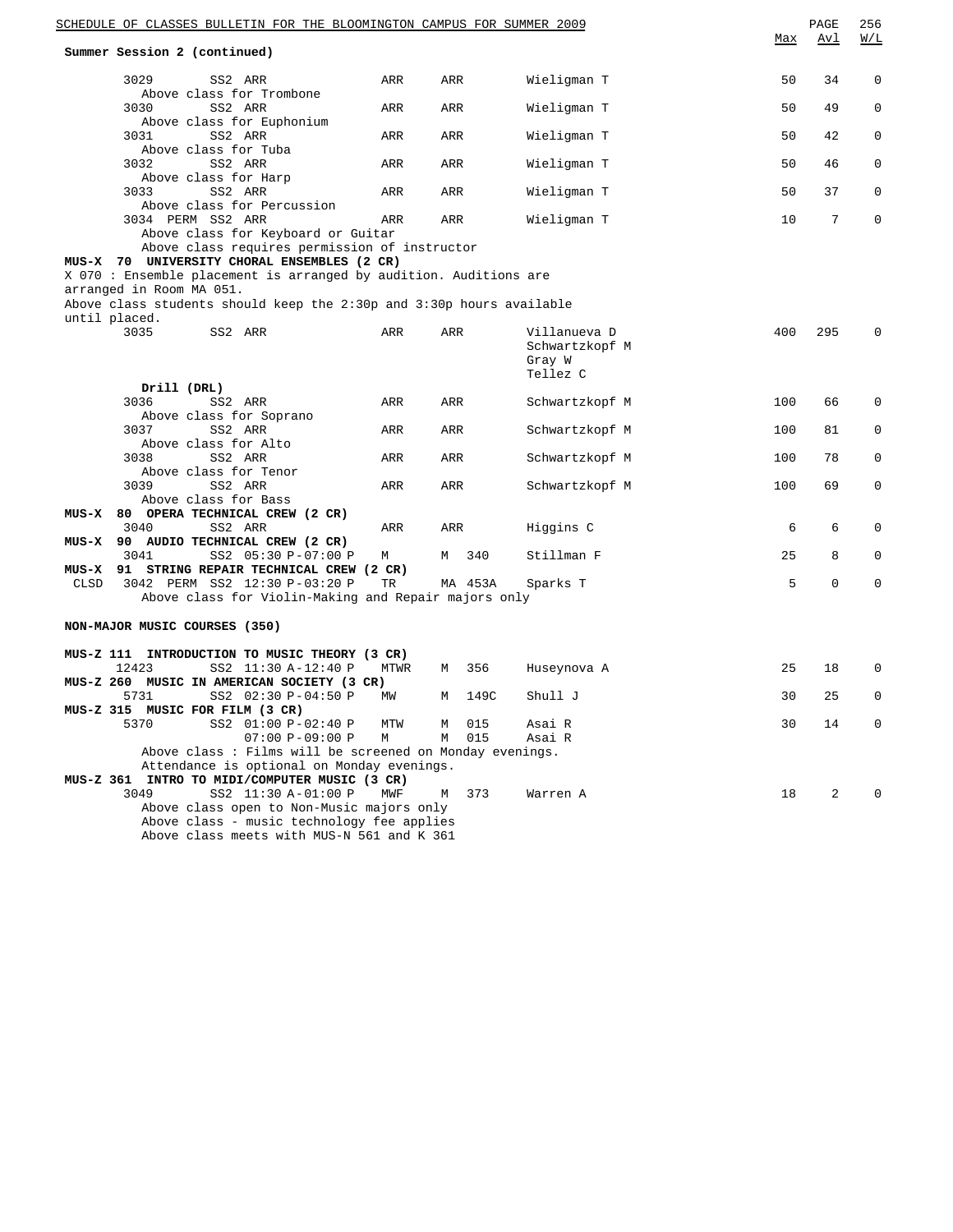| SCHEDULE OF CLASSES BULLETIN FOR THE BLOOMINGTON CAMPUS FOR SUMMER 2009                                                                                                                                                                                                                                                                                                  | <u>Max</u>   | PAGE<br>Avl | 257<br>W/L |
|--------------------------------------------------------------------------------------------------------------------------------------------------------------------------------------------------------------------------------------------------------------------------------------------------------------------------------------------------------------------------|--------------|-------------|------------|
| Nursing (NURS)                                                                                                                                                                                                                                                                                                                                                           |              |             |            |
| Summer Session 1                                                                                                                                                                                                                                                                                                                                                         |              |             |            |
| ELECTIVES (020)                                                                                                                                                                                                                                                                                                                                                          |              |             |            |
| NURS-Z 490 CLINICAL EXPERIENCE IN NURSING (1-6 CR)<br>3094 PERM SS1 ARR<br>ARR<br>ARR<br>Krothe J<br>Above class requires permission of instructor<br>Above class obtain on-line auth from recorder, e-mail<br>swines@indiana.edu<br>Above class requires special fee - See fee page                                                                                     | $\mathbf{1}$ | 1           |            |
| NURS-K 492 NURS. ELECTIVE (3 CR)<br>VT: MULTI-DISCP CARE OF OLDER ADUL<br>3093<br>SS1 ARR<br>ARR<br>ARR<br>Allen P<br>Above class taught over the World Wide Web. For more<br>information contact Professor Allen at (812) 855-1730.<br>Above class will only be offered if 10 or more students                                                                          | 30           | 9           |            |
| enroll in course.<br>NURS-K 492 NURS. ELECTIVE (1 CR)<br>VT: NURSING PHARMACOLOGY<br>4364<br>SS1 ARR<br>ARR<br>ARR<br>Allen P<br>Above class taught over the World Wide Web. For more<br>information contact Professor Allen at pallen@indiana.edu.<br>Above class will be offered only if adequate number of<br>students enroll. Possibility of course being cancelled. | 10           | 10          | $\Omega$   |
| NURS-K 492 NURS. ELECTIVE (2 CR)<br>VT: NURSING PHARMACOLOGY<br>ARR<br>4365<br>SS1 ARR<br>ARR<br>Allen P<br>Above class taught over the World Wide Web. For more<br>information contact Professor Allen at pallen@indiana.edu.<br>Above class will be offered only if adequate number of                                                                                 | 10           | 10          | $\Omega$   |
| students enroll. Possibility of course being cancelled.<br>NURS-K 492 NURS. ELECTIVE (3 CR)<br>VT: NURSING PHARMACOLOGY<br>SS1 ARR<br>4366<br>ARR<br>ARR<br>Allen P<br>Above class taught over the World Wide Web. For more<br>information contact Professor Allen at pallen@indiana.edu.<br>Above class will be offered only if adequate number of                      | 10           | 10          | O          |
| students enroll. Possibility of course being cancelled.<br>NURS-K 492 NURS. ELECTIVE (4 CR)<br>VT: NURSING PHARMACOLOGY<br>4367<br>ARR<br>Allen P<br>SS1 ARR<br>ARR<br>Above class taught over the World Wide Web. For more<br>information contact Professor Allen at pallen@indiana.edu.<br>Above class will be offered only if adequate number of                      | 10           | 10          | $\Omega$   |
| students enroll. Possibility of course being cancelled.<br>NURS-K 492 NURS. ELECTIVE (5 CR)<br>VT: NURSING PHARMACOLOGY<br>5480<br>SS1 ARR<br>ARR<br>ARR<br>Allen P<br>Above class taught over the World Wide Web. For more<br>information, contact Professor Allen at pallen@indiana.edu.<br>Above class will be offered only if adequate number of                     | 10           | 10          | $\Omega$   |
| students enroll. Possilibility of course being cancelled.<br>NURS-Z 492 INDIVIDUAL STUDY IN NURSING (1-3 CR)<br>3096 PERM SS1 ARR<br>CLSD<br>ARR<br>ARR<br>Krothe J<br>Above class requires permission of instructor<br>Above class obtain on-line auth from recorder, e-mail<br>swines@indiana.edu                                                                      | $\mathbf 1$  | $\Omega$    |            |
| HONORS (025)                                                                                                                                                                                                                                                                                                                                                             |              |             |            |
| NURS-H 399 HONORS PROPOSAL DEVELOPMENT (3 CR)<br>3091 PERM SS1 ARR<br>ARR<br>ARR<br>Reising D<br>Above class requires permission of instructor. Obtain on-line<br>authorization from recorder at email swines@indiana.edu.                                                                                                                                               | 5            | 5           |            |
| NURS-H 499 HONORS RESEARCH (3 CR)<br>3092 PERM SS1 ARR<br>ARR<br>ARR<br>Reising D<br>Above class requires permission of instructor. Obtain on-line<br>authorization from recorder at email swines@indiana.edu.                                                                                                                                                           | 5            | 5           |            |
| RN-BSN MOBILITY COURSES (040)                                                                                                                                                                                                                                                                                                                                            |              |             |            |
| NURS-H 365 NURSING RESEARCH (3 CR)<br>12044 RSTR SS1 ARR<br>ARR<br>ARR<br>Laux M<br>Above class open to RN-BSN Students Only<br>Above class for information contact Marcia Laux at<br>mmlaux@indiana.edu<br>Above class taught via World Wide Web                                                                                                                        | 15           | 8           |            |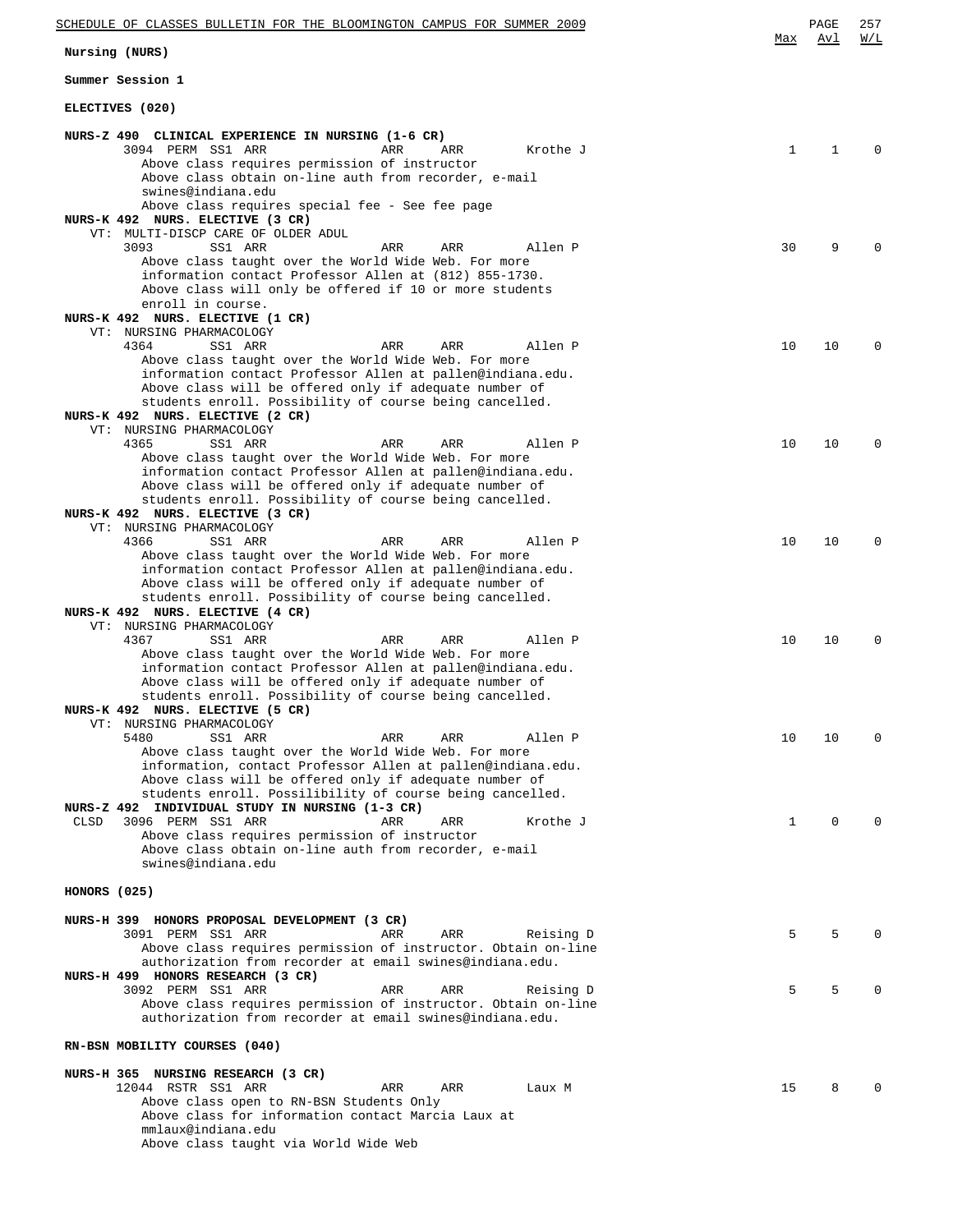| SCHEDULE OF CLASSES BULLETIN FOR THE BLOOMINGTON CAMPUS FOR SUMMER 2009                                                                                                                                                                                                  | Max          | PAGE<br><u>Avl</u> | 258<br>W/L |
|--------------------------------------------------------------------------------------------------------------------------------------------------------------------------------------------------------------------------------------------------------------------------|--------------|--------------------|------------|
| Summer Session 2                                                                                                                                                                                                                                                         |              |                    |            |
| INTENSIVE FRESHMAN SEMINAR (005)                                                                                                                                                                                                                                         |              |                    |            |
| NURS-B 107 DRUGS AND SUPPLEMENTS (3 CR)<br>4804 PERM NS2 09:00 A-12:00 P<br>D HP 10<br>Reising D<br>TOPIC: The Good, the Bad and the Ugly<br>Above class meets Aug $3 - 21$ . For further information contact<br>the Intensive Freshman Seminar Office at (812) 855-3839 | 20           | 8                  |            |
| ELECTIVES (020)                                                                                                                                                                                                                                                          |              |                    |            |
| NURS-Z 490 CLINICAL EXPERIENCE IN NURSING (1-6 CR)                                                                                                                                                                                                                       |              |                    |            |
| 3095 PERM SS2 ARR<br>Krothe J<br>ARR<br>ARR                                                                                                                                                                                                                              | $\mathbf{1}$ | $\mathbf{1}$       |            |
| Above class requires permission of instructor<br>Above class obtain on-line auth from recorder, e-mail<br>swines@indiana.edu                                                                                                                                             |              |                    |            |
| Above class requires special fee - See fee page<br>NURS-Z 492 INDIVIDUAL STUDY IN NURSING (1-3 CR)                                                                                                                                                                       |              |                    |            |
| 3097 PERM SS2 ARR<br>ARR<br>Krothe J<br>ARR<br>Above class requires permission of instructor<br>Above class obtain on-line auth from recorder, e-mail<br>swines@indiana.edu                                                                                              | 5            | 5                  |            |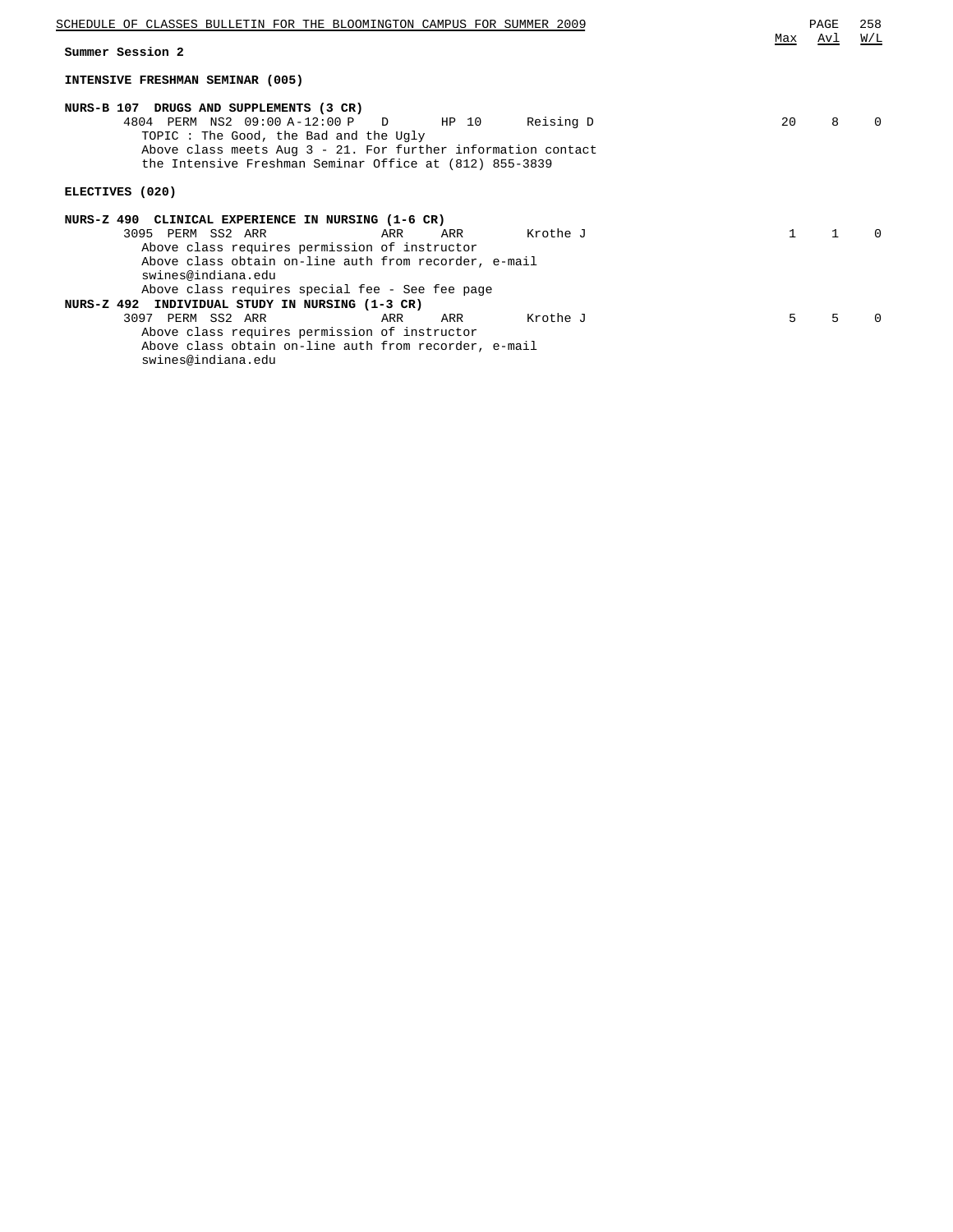|             | SCHEDULE OF CLASSES BULLETIN FOR THE BLOOMINGTON CAMPUS FOR SUMMER 2009                                              |     | PAGE            | 259          |
|-------------|----------------------------------------------------------------------------------------------------------------------|-----|-----------------|--------------|
|             | Optometry (OPT)                                                                                                      | Max | Avl             | W/L          |
|             | Summer Session 1                                                                                                     |     |                 |              |
|             | OPT-V 521 GEOMETRIC AND VISUAL OPTICS 1 (4 CR)                                                                       |     |                 |              |
| <b>CLSD</b> | 4730<br>SS1 09:15 A-10:30 A<br>D<br>OP 111<br>Brooks C<br>Above class meets May 18 - Jun 25                          | 22  | 0               | $\Omega$     |
|             | V 521 : Open to students accepted into the Doctor of                                                                 |     |                 |              |
|             | Optometry program only                                                                                               |     |                 |              |
|             | Above class graded on deferred R grade basis                                                                         |     |                 |              |
| CLSD        | Laboratory (LAB)<br>SS1 10:45 A-01:45 P<br>Brooks C<br>4731<br>MWF<br>OP 104                                         | 11  | $\mathbf 0$     | 3            |
|             | Bradley A                                                                                                            |     |                 |              |
|             | Above class meets May 18 - Jun 25                                                                                    |     |                 |              |
|             | V 521 : Open to students accepted into the Doctor of                                                                 |     |                 |              |
|             | Optometry program only<br>Above class graded on deferred R grade basis                                               |     |                 |              |
| CLSD        | SS1 10:45 A-01:45 P<br>TRF<br>4732<br>OP 104<br>Brooks C                                                             | 11  | $\mathbf 0$     | $\Omega$     |
|             | Bradley A                                                                                                            |     |                 |              |
|             | Above class meets May 18 - Jun 25                                                                                    |     |                 |              |
|             | V 521 : Open to students accepted into the Doctor of                                                                 |     |                 |              |
|             | Optometry program only<br>Above class graded on deferred R grade basis                                               |     |                 |              |
|             | OPT-V 569 SELECTED STUDIES (1-8 CR)                                                                                  |     |                 |              |
|             | 3098 RSTR SS1 ARR<br>ARR<br>ARR<br>Hitzeman S                                                                        | 5   | 5               | $\Omega$     |
|             | V 569 : Open to students accepted into the Doctor of                                                                 |     |                 |              |
|             | Optometry program only<br>OPT-V 665 VISION SCIENCE II OCULAR MOTIL (2.5 CR)                                          |     |                 |              |
|             | 3100 RSTR SS1 10:00 A-10:50 A<br>MTWR<br>OP 105<br>Horner D                                                          | 45  | 1               | 0            |
|             | V 665 : Open to students accepted into the Doctor of                                                                 |     |                 |              |
|             | Optometry program only                                                                                               |     |                 |              |
|             | Above class graded on deferred R grade basis<br>Laboratory (LAB)                                                     |     |                 |              |
| CLSD        | 3101 RSTR SS1 08:00 A-09:50 A<br>OP 106<br>Horner D<br>$\mathbf{F}$                                                  | 11  | $\mathbf 0$     | $\Omega$     |
|             | V 665 : Open to students accepted into the Doctor of                                                                 |     |                 |              |
|             | Optometry program only                                                                                               |     |                 |              |
| CLSD        | Above class graded on deferred R grade basis<br>3102 RSTR SS1 10:00 A-11:50 A<br>F<br>OP 106<br>Horner D             | 11  | 0               | $\mathbf 0$  |
|             | V 665 : Open to students accepted into the Doctor of                                                                 |     |                 |              |
|             | Optometry program only                                                                                               |     |                 |              |
| CLSD        | Above class graded on deferred R grade basis<br>3103 RSTR SS1 12:00 P-01:50 P<br>$\mathbf{F}$<br>OP 106              | 11  | 0               | $\mathbf{1}$ |
|             | Horner D<br>V 665 : Open to students accepted into the Doctor of                                                     |     |                 |              |
|             | Optometry program only                                                                                               |     |                 |              |
|             | Above class graded on deferred R grade basis                                                                         |     |                 |              |
| CLSD        | 3104 RSTR SS1 02:00 P-03:50 P<br>$\mathbf{F}$<br>OP 106<br>Horner D                                                  | 11  | 0               | $\mathbf 0$  |
|             | V 665: Open to students accepted into the Doctor of<br>Optometry program only                                        |     |                 |              |
|             | Above class graded on deferred R grade basis                                                                         |     |                 |              |
|             | OPT-V 680 INTRODUCTION TO CLINIC (2.5 CR)                                                                            |     |                 |              |
| <b>CLSD</b> | 3105 RSTR NS1 08:30 A-09:50 A<br>$\mathbb{D}$<br>OP 105<br>Kohne K                                                   | 16  | 0               | $\Omega$     |
|             | Above class - Faculty: Meetz R, Tonekaboni K, Kovacich S,<br>Henderson P, Hitzeman S, Kollbaum E                     |     |                 |              |
|             | Above class meets May 11 - 29                                                                                        |     |                 |              |
|             | V 680 : Open to students accepted into the Doctor of                                                                 |     |                 |              |
|             | Optometry program only                                                                                               |     |                 |              |
|             | 3106 RSTR NS1 08:30 A-09:50 A<br>D<br>OP 105<br>Kohne K<br>Above class - Faculty: Meetz R, Tonekaboni K, Kovacich S, | 16  | $\mathbf{1}$    | $\Omega$     |
|             | Henderson P, Hitzeman S, Kollbaum E                                                                                  |     |                 |              |
|             | Above class meets Jun 1 - 19                                                                                         |     |                 |              |
|             | V 680 : Open to students accepted into the Doctor of                                                                 |     |                 |              |
|             | Optometry program only<br>OPT-V 780 CLIN SKILLS ENHANCEMENT-3RD YR (2 CR)                                            |     |                 |              |
|             | 3110 RSTR SS1 ARR<br>ARR<br>ARR<br>Kohne K                                                                           | 5   | 5               | $\Omega$     |
|             | V 780 : Open to students accepted into the Doctor of                                                                 |     |                 |              |
|             | Optometry program only                                                                                               |     |                 |              |
|             | OPT-V 786 OPTOMETRY CLINIC (3 CR)<br>3112 RSTR SS1 ARR<br>ARR<br>ARR<br>Kohne K                                      | 5   | 5               | $\Omega$     |
|             | V 786 : Open to students accepted into the Doctor of                                                                 |     |                 |              |
|             | Optometry program only                                                                                               |     |                 |              |
|             | OPT-V 787 OPTOMETRY CLINIC (3 CR)                                                                                    | 5   | 5               | $\mathbf{0}$ |
|             | 3113 RSTR SS1 ARR<br>ARR<br>ARR<br>Kohne K<br>V 787: Open to students accepted into the Doctor of                    |     |                 |              |
|             | Optometry program only                                                                                               |     |                 |              |
|             | OPT-V 788 OPTOMETRY CLINIC (3 CR)                                                                                    |     |                 |              |
|             | 3114 RSTR SS1 ARR<br>ARR<br>ARR<br>Kohne K                                                                           | 10  | 10              | $\mathbf 0$  |
|             | V 788 : Open to students accepted into the Doctor of<br>Optometry program only                                       |     |                 |              |
|             | OPT-V 789 OPTOMETRY CLINIC (3 CR)                                                                                    |     |                 |              |
|             | Kohne K<br>3116 RSTR SS1 ARR<br>ARR<br>ARR                                                                           | 10  | 10 <sup>°</sup> | $\mathbf{0}$ |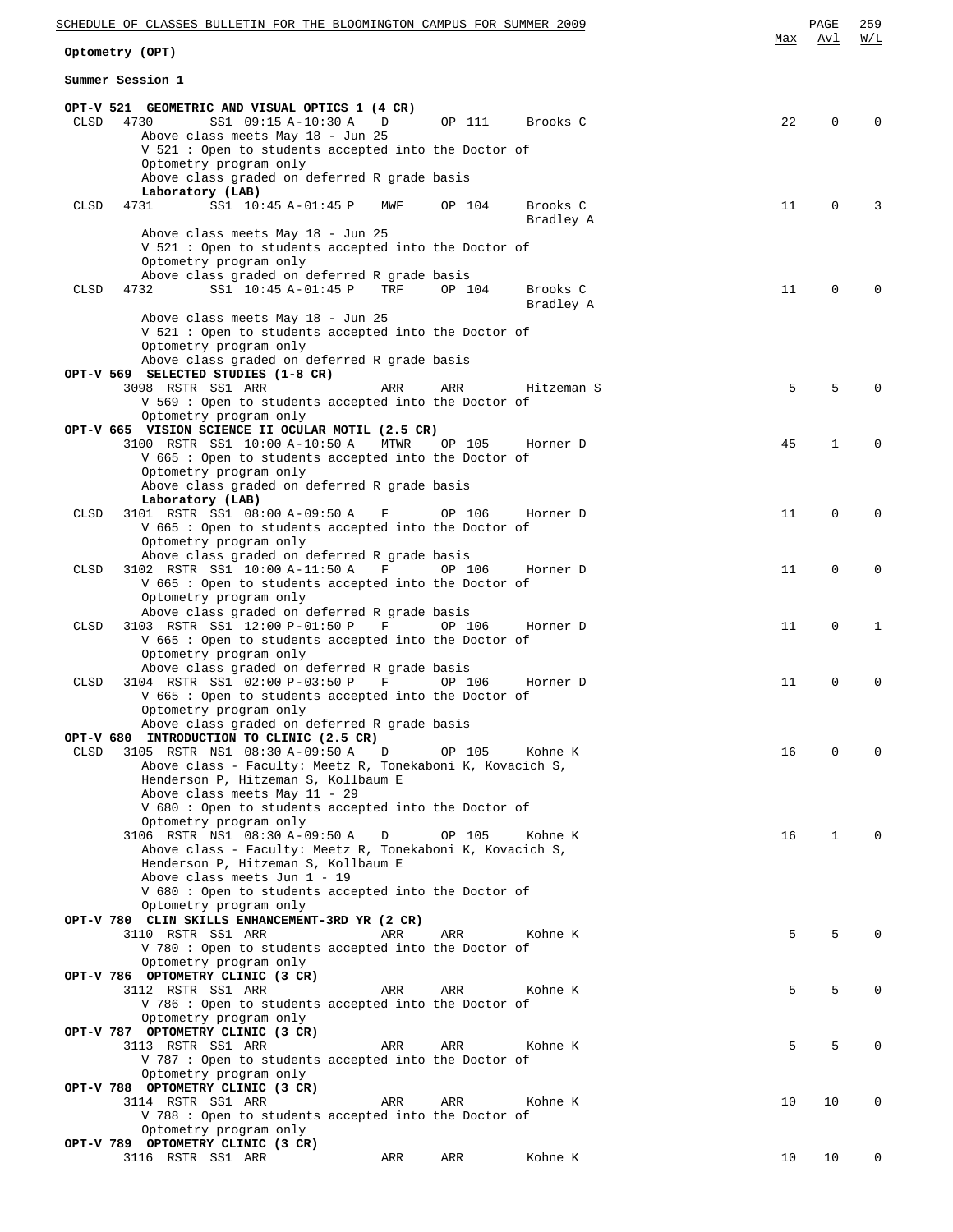| SCHEDULE OF CLASSES BULLETIN FOR THE BLOOMINGTON CAMPUS FOR SUMMER 2009                                           |     | PAGE<br>Avl | 260<br>W/L     |
|-------------------------------------------------------------------------------------------------------------------|-----|-------------|----------------|
| Summer Session 1 (continued)                                                                                      | Max |             |                |
| V 789 : Open to students accepted into the Doctor of                                                              |     |             |                |
| Optometry program only                                                                                            |     |             |                |
| OPT-V 880 CLIN SKILLS ENHANCEMENT-4TH YR (1-10 CR)<br>3118 RSTR SS1 ARR<br>ARR<br>ARR<br>Hitzeman S               | 5   | 5           |                |
| V 880 : Open to students accepted into the Doctor of                                                              |     |             |                |
| Optometry program only                                                                                            |     |             |                |
| OPT-V 884 OPTOMETRY CLINIC-ARRANGED (5 CR)<br>Hitzeman S<br>3120 RSTR SS1 ARR<br>ARR<br>ARR                       | 5   | 5           |                |
| Gingrich J                                                                                                        |     |             |                |
| V 884: Open to students accepted into the Doctor of                                                               |     |             |                |
| Optometry program only<br>OPT-V 885 OPTOMETRY CLINIC (10 CR)                                                      |     |             |                |
| 3122 RSTR NS1 ARR<br>Hitzeman S<br>ARR<br>ARR                                                                     | 87  | 87          |                |
| Swope A                                                                                                           |     |             |                |
| Above class Faculty : Hitzeman S, Malinovsky V, Pence N,                                                          |     |             |                |
| Horner D, Perotti J, Grogg J, Lyon D, Kollbaum E<br>Above class meets May 11- Aug 6 (Rotation 1)                  |     |             |                |
| V 885 : Open to students accepted into the Doctor of                                                              |     |             |                |
| Optometry program only                                                                                            |     |             |                |
| 5133 RSTR NS1 ARR<br>ARR<br>ARR<br>Hitzeman S                                                                     | 87  | 69          |                |
| V 885 : Open to students accepted into the Doctor of<br>Optometry program only                                    |     |             |                |
| Above class meets May 11- Aug 6 (Rotation 1)                                                                      |     |             |                |
| OPT-V 887 EXTENSION CLINIC (10 CR)                                                                                |     |             |                |
| 3123 RSTR NS1 ARR<br>ARR<br>ARR<br>Hitzeman S<br>Above class Faculty : Sutton B, Page J                           | 87  | 73          |                |
| Above class meets May 11- Aug 6 (Rotation 1)                                                                      |     |             |                |
| V 887 : Open to students accepted into the Doctor of                                                              |     |             |                |
| Optometry program only                                                                                            |     |             |                |
| OPT-V 888 EXTERNAL CLINIC (10 CR)<br>3124 RSTR NS1 ARR<br>ARR<br>ARR<br>Hitzeman S                                | 87  | 51          |                |
| Above class meets May 11- Aug 6 (Rotation 1)                                                                      |     |             |                |
| V 888: Open to students accepted into the Doctor of                                                               |     |             |                |
| Optometry program only<br>OPT-V 889 SPECIAL PROJECTS COURSE (2 CR)                                                |     |             |                |
| Wilson G<br>3125 RSTR SS1 ARR<br>ARR<br>ARR                                                                       | 40  | 40          |                |
| Tonekaboni K                                                                                                      |     |             |                |
| V 889: Open to students accepted into the Doctor of                                                               |     |             |                |
| Optometry program only                                                                                            |     |             |                |
| Summer Session 2                                                                                                  |     |             |                |
|                                                                                                                   |     |             |                |
| OPT-V 523 GEOMETRIC & VISUAL OPTICS 2 (4 CR)<br>CLSD<br>4547<br>SS2 09:15 A-10:30 A<br>OP 111<br>Brooks C<br>MTWR | 20  | $\Omega$    |                |
| Bradley A                                                                                                         |     |             |                |
| Above class meets Jun 29 - Aug 14                                                                                 |     |             |                |
| V 523: Open to students accepted into the Doctor of                                                               |     |             |                |
| Optometry program only<br>Above class graded on deferred R grade basis                                            |     |             |                |
| Laboratory (LAB)                                                                                                  |     |             |                |
| CLSD<br>4548<br>SS2 10:45 A-01:45 P<br>OP 104<br>Brooks C<br>MW                                                   | 10  | $\Omega$    | $\mathfrak{D}$ |
| Bradley A<br>Above class meets Jun 29 - Aug 14                                                                    |     |             |                |
| V 523 : Open to students accepted into the Doctor of                                                              |     |             |                |
| Optometry program only                                                                                            |     |             |                |
| Above class graded on deferred R grade basis                                                                      |     |             |                |
| SS2 10:45 A-01:45 P<br>TR<br>Brooks C<br>CLSD<br>4549<br>OP 104<br>Bradley A                                      | 10  | $\Omega$    |                |
| Above class meets Jun 29 - Aug 14                                                                                 |     |             |                |
| V 523 : Open to students accepted into the Doctor of                                                              |     |             |                |
| Optometry program only                                                                                            |     |             |                |
| Above class graded on deferred R grade basis<br>OPT-V 569 SELECTED STUDIES (1-8 CR)                               |     |             |                |
| 3099 RSTR SS2 ARR<br>ARR<br>ARR<br>Hitzeman S                                                                     | 5   | 5           |                |
| V 569 : Open to students accepted into the Doctor of                                                              |     |             |                |
| Optometry program only<br>OPT-V 680 INTRODUCTION TO CLINIC (2.5 CR)                                               |     |             |                |
| 3107 RSTR NS2 08:30 A-10:00 A<br>D<br>OP 105<br>Kohne K                                                           | 12  | 1           | O              |
| Above class - Faculty: Meetz R, Tonekaboni K, Kovacich S,                                                         |     |             |                |
| Henderson P, Hitzeman S, Kollbaum E                                                                               |     |             |                |
| Above class meets Jun 22 - Jul 10<br>V 680 : Open to students accepted into the Doctor of                         |     |             |                |
| Optometry program only                                                                                            |     |             |                |
| 3108 RSTR NS2 08:30 A-10:00 A<br>OP 105<br>CLSD<br>D<br>Kohne K                                                   | 16  | $\mathbf 0$ |                |
| Above class - Faculty: Meetz R, Tonekaboni K, Kovacich S,                                                         |     |             |                |
| Henderson P, Hitzeman S, Kollbaum E<br>Above class meets Jul 13 - 31                                              |     |             |                |
| V 680 : Open to students accepted into the Doctor of                                                              |     |             |                |
| Optometry program only                                                                                            |     |             |                |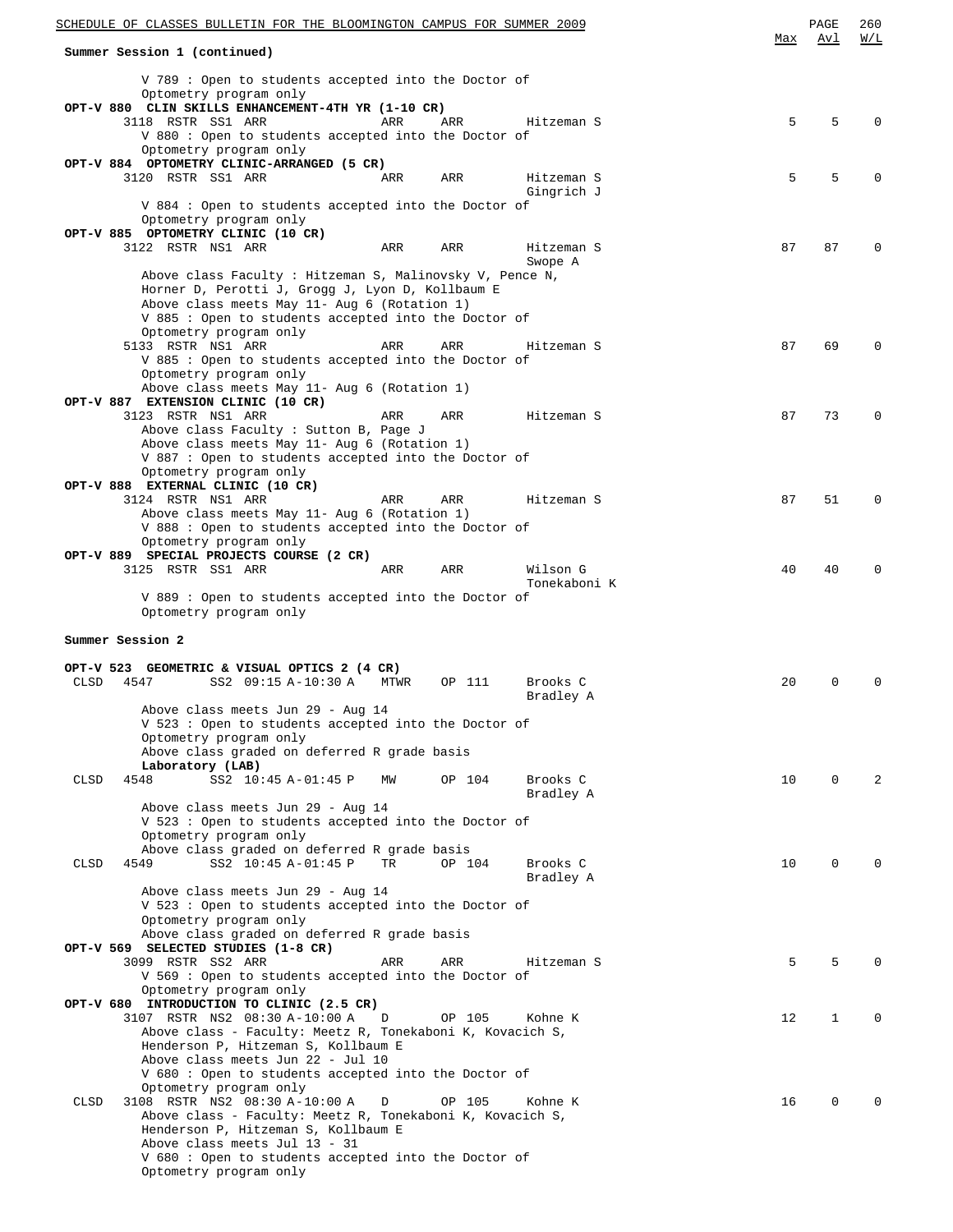| SCHEDULE OF CLASSES BULLETIN FOR THE BLOOMINGTON CAMPUS FOR SUMMER 2009                                                                                                                                                                                                 |     | PAGE        | 261      |
|-------------------------------------------------------------------------------------------------------------------------------------------------------------------------------------------------------------------------------------------------------------------------|-----|-------------|----------|
| Summer Session 2 (continued)                                                                                                                                                                                                                                            | Max | Avl         | W/L      |
| 3109 RSTR NS2 08:30 A-10:00 A<br>OP 105<br>CLSD<br>D<br>Kohne K<br>Above class - Faculty: Meetz R, Tonekaboni K, Kovacich S,<br>Henderson P, Hitzeman S, Kollbaum E<br>Above class meets Aug 3 - 21                                                                     | 16  | $\mathbf 0$ | 0        |
| V 680: Open to students accepted into the Doctor of<br>Optometry program only<br>5560 RSTR SS2 ARR<br>ARR<br>ARR<br>Kohne K<br>Above class - Faculty : Meetz R., Tonekaboni K., Kovacich S,<br>Hendersen P, Hitzeman S, Kollbaum E<br>Above class meets Jun 19 - Aug 14 | 4   | 4           | $\cap$   |
| V 680 : Open to students accepted into the Doctor of<br>Optometry program only<br>5561 RSTR SS2 ARR<br>ARR<br>Kohne K<br>ARR<br>Above class - Faculty : Meetz R., Tonekaboni K, Kovacich S,<br>Hendersen P, Hitzeman S, Kollbaum E                                      | 8   | 8           |          |
| Above class meets Jun 19 - Aug 14<br>V 680: Open to students accepted into the Doctor of<br>Optometry program only                                                                                                                                                      |     |             |          |
| OPT-V 780 CLIN SKILLS ENHANCEMENT-3RD YR (2 CR)<br>3111 RSTR SS2 ARR<br>ARR<br>ARR<br>Kohne K<br>V 780 : Open to students accepted into the Doctor of<br>Optometry program only                                                                                         | 3   | 3           | $\Omega$ |
| OPT-V 788 OPTOMETRY CLINIC (3 CR)<br>3115 RSTR SS2 ARR<br>Kohne K<br>ARR<br>ARR<br>V 788: Open to students accepted into the Doctor of<br>Optometry program only                                                                                                        | 5   | 5           | $\Omega$ |
| OPT-V 789 OPTOMETRY CLINIC (3 CR)<br>3117 RSTR SS2 ARR<br>Kohne K<br>ARR<br>ARR<br>V 789 : Open to students accepted into the Doctor of<br>Optometry program only                                                                                                       | 5   | 5           | $\Omega$ |
| OPT-V 880 CLIN SKILLS ENHANCEMENT-4TH YR (1-10 CR)<br>3119 RSTR SS2 ARR<br>ARR<br>ARR<br>Hitzeman S<br>V 880 : Open to students accepted into the Doctor of<br>Optometry program only                                                                                   | 5   | 5           | $\Omega$ |
| OPT-V 884 OPTOMETRY CLINIC-ARRANGED (5 CR)<br>3121 RSTR SS2 ARR<br>Hitzeman S<br>ARR<br>ARR<br>Gingrich J<br>V 884: Open to students accepted into the Doctor of                                                                                                        | 10  | 10          | $\Omega$ |
| Optometry program only<br>OPT-V 889 SPECIAL PROJECTS COURSE (2 CR)<br>3126 RSTR SS2 ARR<br>Wilson G<br>ARR<br>ARR<br>V 889 : Open to students accepted into the Doctor of<br>Optometry program only                                                                     | 20  | 20          | $\Omega$ |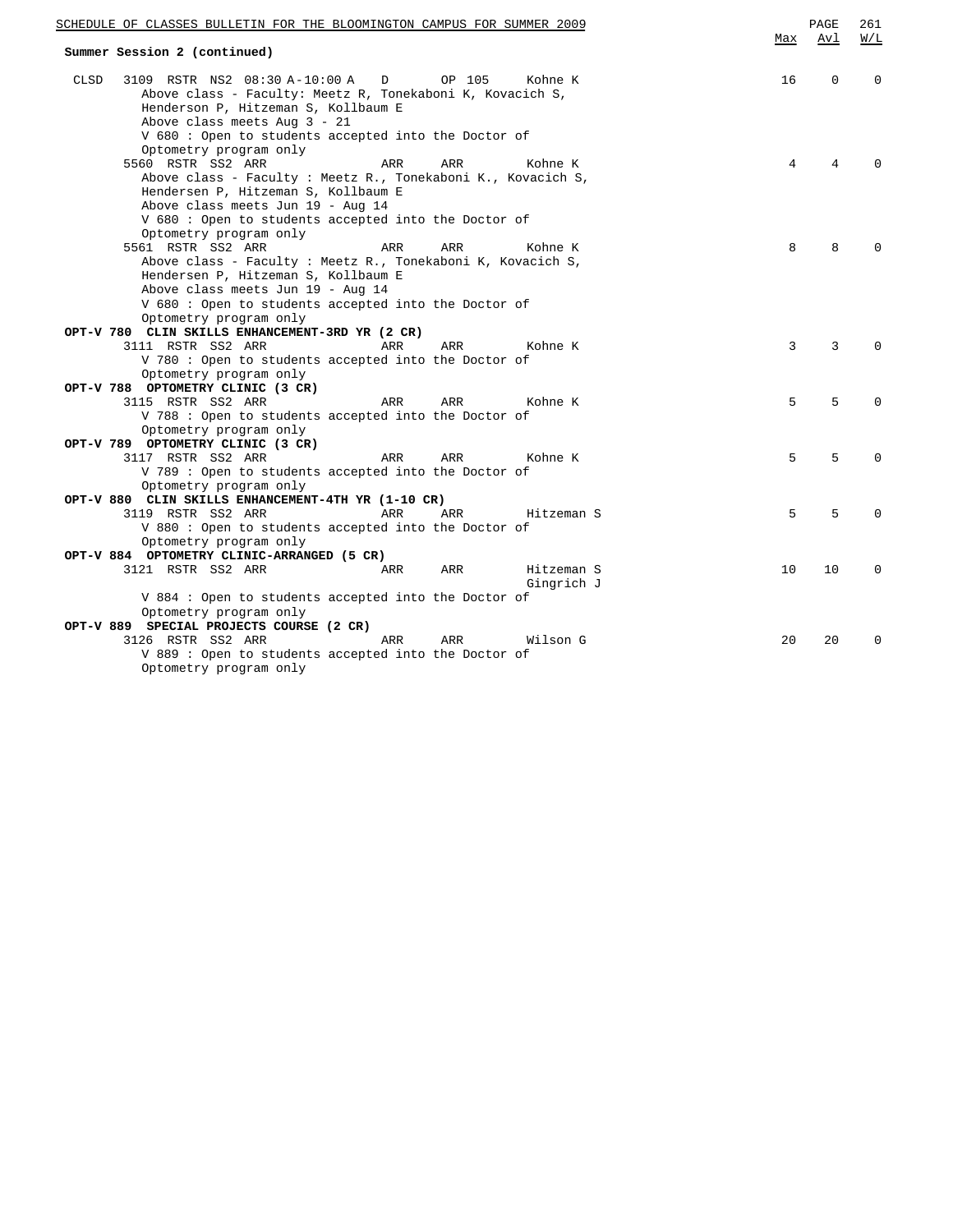| SCHEDULE OF CLASSES BULLETIN FOR THE BLOOMINGTON CAMPUS FOR SUMMER 2009<br>Optometric Technology (TOPT) | Max | PAGE<br>Avl | 262<br>W/L   |
|---------------------------------------------------------------------------------------------------------|-----|-------------|--------------|
| Summer Session 1                                                                                        |     |             |              |
| TOPT-V 210 FABRICATION PRACTICUM I (3 CR)                                                               |     |             |              |
| SS1 ARR<br>Brooks C<br>3578<br>ARR<br>ARR                                                               | 15  | 15          | 0            |
| TOPT-V 211 FABRICATION PRACTICUM II (3 CR)                                                              |     |             |              |
| 3580<br>Brooks C<br>SS1 ARR<br>ARR<br>ARR                                                               | 3   | 3           | $\Omega$     |
| TOPT-V 254 CLINIC PRACTICUM 1 (4 CR)<br>3581<br>Pickel S<br>SS1 ARR<br>ARR<br>ARR                       | 15  | 15          | $\Omega$     |
| TOPT-V 255 CLINIC PRACTICUM 2 (3 CR)                                                                    |     |             |              |
| 3583<br>SS1 ARR<br>ARR<br>Pickel S<br>ARR                                                               | 15  | 15          | $\Omega$     |
| TOPT-V 256 EXTERNAL CLINICS (3 CR)                                                                      |     |             |              |
| Pickel S<br>3585<br>SS1 ARR<br>ARR<br>ARR                                                               | 15  | 15          | <sup>0</sup> |
| Summer Session 2                                                                                        |     |             |              |
| TOPT-V 210 FABRICATION PRACTICUM I (3 CR)                                                               |     |             |              |
| Brooks C<br>3579<br>SS2 ARR<br>ARR<br>ARR                                                               | 15  | 14          | $\Omega$     |
| TOPT-V 254 CLINIC PRACTICUM 1 (4 CR)                                                                    |     |             |              |
| Pickel S<br>3582<br>SS2 ARR<br>ARR<br>ARR                                                               | 15  | 14          | $\Omega$     |
| TOPT-V 255 CLINIC PRACTICUM 2 (3 CR)<br>3584<br>SS2 ARR<br>Pickel S<br>ARR<br>ARR                       | 15  | 15          | $\Omega$     |
| TOPT-V 256 EXTERNAL CLINICS (3 CR)                                                                      |     |             |              |
| Pickel S<br>3586<br>SS2 ARR<br>ARR<br>ARR                                                               | 1.5 | 15          | 0            |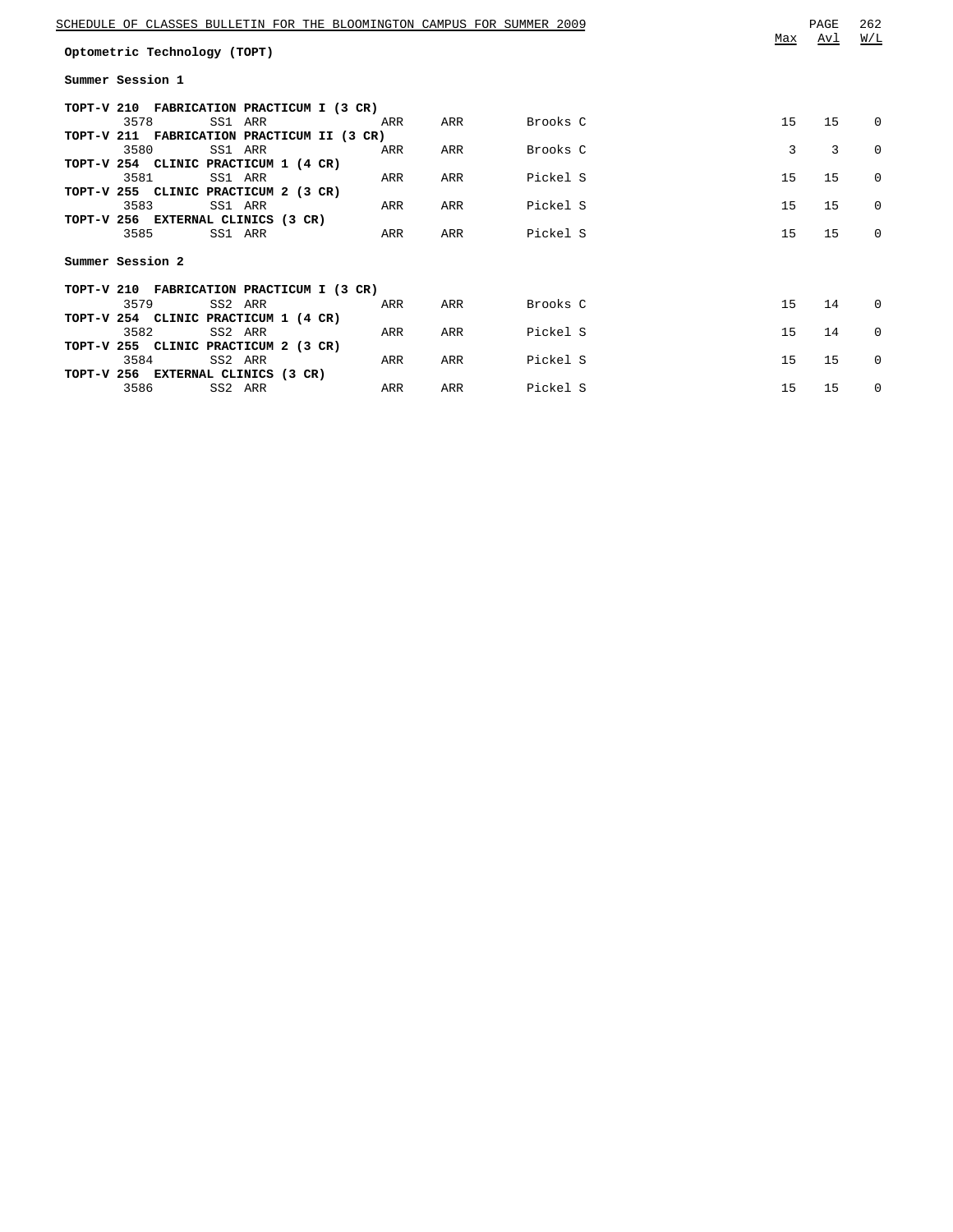| SCHEDULE OF CLASSES BULLETIN FOR THE BLOOMINGTON CAMPUS FOR SUMMER 2009                                  | Max | PAGE<br>Avl | 263<br>W/L   |
|----------------------------------------------------------------------------------------------------------|-----|-------------|--------------|
| Vision Science (VSCI)<br>Summer Session 1                                                                |     |             |              |
|                                                                                                          |     |             |              |
| VSCI-V 595 FIRST-YEAR RESEARCH (1-5 CR)                                                                  |     |             |              |
| 3588<br>SS1 ARR<br>ARR<br>ARR<br>Swanson W<br>V 595 : Open to students accepted into the Graduate Vision | 5   | 1           | $\Omega$     |
| Science program only                                                                                     |     |             |              |
| VSCI-V 695 SECOND-YEAR RESEARCH (1-5 CR)                                                                 |     |             |              |
| 3590<br>SS1 ARR<br>ARR<br>ARR<br>Swanson W                                                               | 5   | 5           | $\Omega$     |
| V 695 : Open to students accepted into the Graduate Vision                                               |     |             |              |
| Science program only                                                                                     |     |             |              |
| VSCI-V 768 SPECIAL TOPICS IN VISION SCI (1-4 CR)                                                         |     |             |              |
| 3592<br>SS1 ARR<br>ARR<br>ARR<br>Swanson W                                                               | 5   | 3           | $\Omega$     |
| TOPIC : Independent Study                                                                                |     |             |              |
| V 768 : Open to students accepted into the Graduate Vision<br>Science program only                       |     |             |              |
| VSCI-V 792 ETHICAL ISS IN SCIENTIFIC RSCH (1 CR)                                                         |     |             |              |
| 3594<br>SS1 ARR<br>ARR<br>ARR<br>Viswanathan S                                                           | 30  | 14          | $\Omega$     |
| V 792 : Open to students accepted into the Graduate Vision                                               |     |             |              |
| Science program only                                                                                     |     |             |              |
| VSCI-V 795 THIRD-YEAR RESEARCH (1-5 CR)                                                                  |     |             |              |
| 3596<br>SS1 ARR<br>ARR<br>ARR<br>Swanson W                                                               | 5   | 4           | $\Omega$     |
| V 795 : Open to students accepted into the Graduate Vision                                               |     |             |              |
| Science program only                                                                                     |     |             |              |
| VSCI-V 799 M.S. THESIS RESEARCH (1-10 CR)<br>3598<br>SS1 ARR<br>ARR<br>ARR<br>Swanson W                  | 6   | 3           | $\Omega$     |
| V 799 : Open to students accepted into the Graduate Vision                                               |     |             |              |
| Science program only                                                                                     |     |             |              |
| VSCI-V 899 PH.D.DISSERTATION RESEARCH (1-12 CR)                                                          |     |             |              |
| 3600<br>SS1 ARR<br>ARR<br>ARR<br>Swanson W                                                               | 6   | 1           | $\Omega$     |
| V 899 : Open to students accepted into the Graduate Vision                                               |     |             |              |
| Science program only                                                                                     |     |             |              |
| Summer Session 2                                                                                         |     |             |              |
|                                                                                                          |     |             |              |
| VSCI-V 595 FIRST-YEAR RESEARCH (1-5 CR)                                                                  |     |             |              |
| 3589<br>SS2 ARR<br>ARR<br>ARR<br>Swanson W                                                               | 5   | 5           | $\Omega$     |
| V 595 : Open to students accepted into the Graduate Vision                                               |     |             |              |
| Science program only                                                                                     |     |             |              |
| VSCI-V 695 SECOND-YEAR RESEARCH (1-5 CR)                                                                 |     |             |              |
| 3591<br>SS2 ARR<br>ARR<br>ARR<br>Swanson W                                                               | 5   | 5           | $\Omega$     |
| V 695 : Open to students accepted into the Graduate Vision<br>Science program only                       |     |             |              |
| VSCI-V 768 SPECIAL TOPICS IN VISION SCI (1-4 CR)                                                         |     |             |              |
| VT: PEDIATRIC PROBLM BASED LEARN                                                                         |     |             |              |
| 3593<br>SS2 ARR<br>ARR<br>ARR<br>Candy T                                                                 | 5   | 3           | $\mathbf 0$  |
| TOPIC : Pediatric PBL                                                                                    |     |             |              |
| V 768 : Open to students accepted into the Graduate Vision                                               |     |             |              |
| Science program only                                                                                     |     |             |              |
| VSCI-V 792 ETHICAL ISS IN SCIENTIFIC RSCH (1 CR)                                                         |     |             |              |
| 3595<br>ARR<br>SS2 ARR<br>ARR<br>Viswanathan S                                                           | 8   | 7           | $\Omega$     |
| V 792 : Open to students accepted into the Graduate Vision<br>Science program only                       |     |             |              |
| VSCI-V 793 CRT EVL PEER REVWD PUB VIS SCI (1 CR)                                                         |     |             |              |
| 13418<br>SS2 ARR<br>ARR<br>ARR<br>Viswanathan S                                                          | 20  | 7           | 0            |
| VSCI-V 795 THIRD-YEAR RESEARCH (1-5 CR)                                                                  |     |             |              |
| 3597<br>SS2 ARR<br>ARR<br>ARR<br>Swanson W                                                               | 5   | 5           | $\mathbf{0}$ |
| V 795 : Open to students accepted into the Graduate Vision                                               |     |             |              |
| Science program only                                                                                     |     |             |              |
| VSCI-V 799 M.S. THESIS RESEARCH (1-10 CR)                                                                |     |             |              |
| 3599<br>SS2 ARR<br>ARR<br>ARR<br>Swanson W                                                               | 5   | $\mathbf 1$ | 0            |
| V 799 : Open to students accepted into the Graduate Vision<br>Science program only                       |     |             |              |
| VSCI-V 899 PH.D.DISSERTATION RESEARCH (1-12 CR)                                                          |     |             |              |
| CLSD<br>3601<br>SS2 ARR<br>ARR<br>ARR<br>Swanson W                                                       | 5   | 0           | 0            |
| V 899 : Open to students accepted into the Graduate Vision                                               |     |             |              |
| Science program only                                                                                     |     |             |              |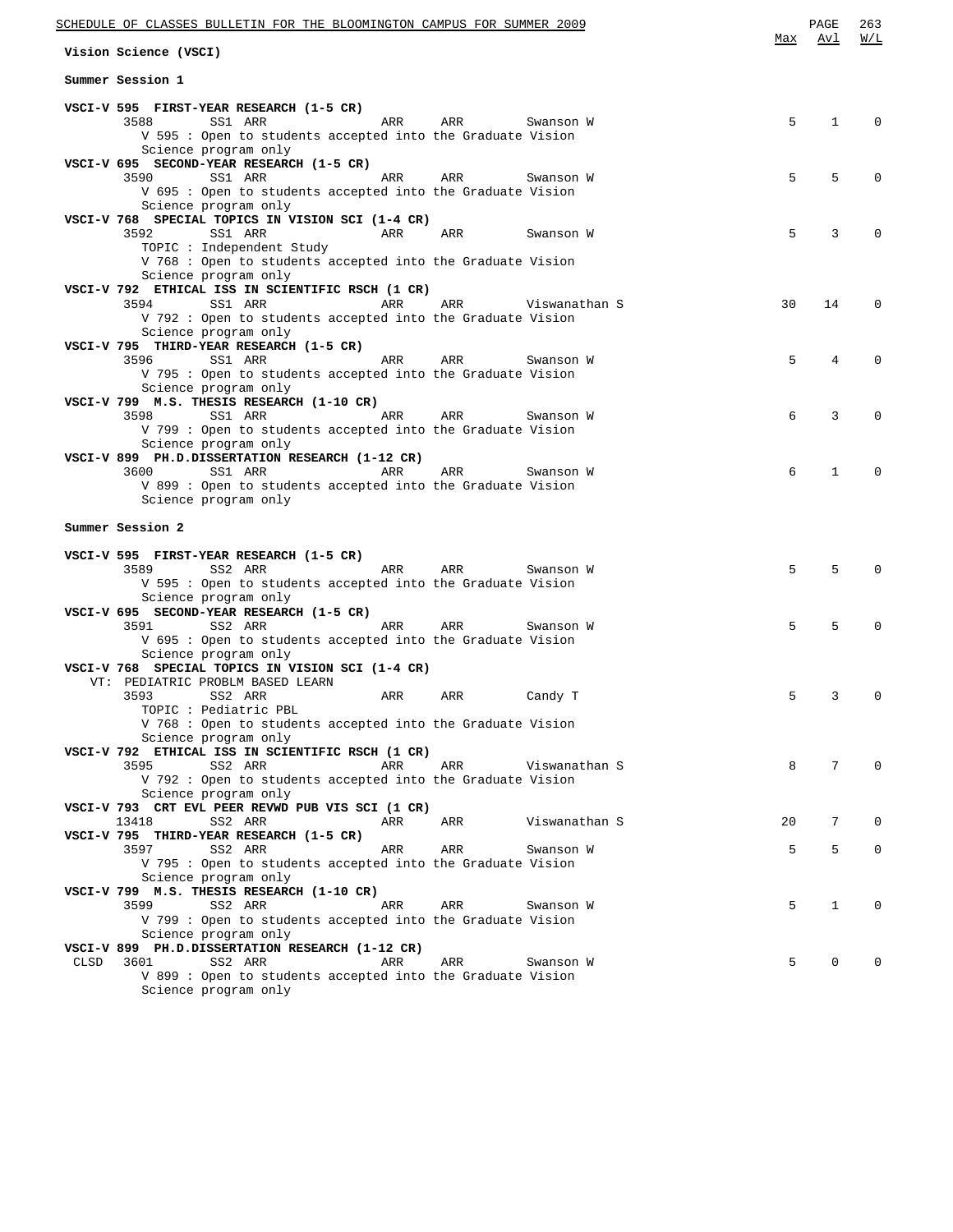| SCHEDULE OF CLASSES BULLETIN FOR THE BLOOMINGTON CAMPUS FOR SUMMER 2009                                                                                                                                                                                                                                                                                                                  | Max          | PAGE<br>Avl  | 264<br>W/L   |
|------------------------------------------------------------------------------------------------------------------------------------------------------------------------------------------------------------------------------------------------------------------------------------------------------------------------------------------------------------------------------------------|--------------|--------------|--------------|
| Public And Envir Affairs (SPEA)                                                                                                                                                                                                                                                                                                                                                          |              |              |              |
| Summer Session 1                                                                                                                                                                                                                                                                                                                                                                         |              |              |              |
| SPEA-V 252 CAREER DEVELOPMENT & PLANNING (2 CR)<br>13335 PERM SS1 11:45 A-01:00 P<br>D<br>PV 276<br>Schulz G<br>V 252 : To enroll in this class, see SPEA-BE 252<br>Above class available to SPEA students only<br>Above class requires permission of Department<br>Above class requires special fee - See fee page<br>Above class meets with SPEA-H 267 and another section of V<br>252 | 50           | 42           | $\Omega$     |
| UNDERGRADUATE COURSES (010)                                                                                                                                                                                                                                                                                                                                                              |              |              |              |
| SPEA-E 400 TOPICS IN ENVIRON STUDIES (1 CR)<br>VT: SEM FOR SUSTAINABILITY INTERNS<br>5781 PERM SS1 01:10 P-03:00 P<br>CLSD<br>МW<br>PV 272<br>Brown W<br>TOPIC: Seminar for Sustainability Interns<br>Above class is for Campus Sustainability Interns only<br>Above class requires permission of Department                                                                             | 18           | 0            | <sup>0</sup> |
| Above class meets with SPEA-E 555                                                                                                                                                                                                                                                                                                                                                        |              |              |              |
| SPEA-E 490 DIRECTED RSCH IN ENV SCIENCE (1-4 CR)<br>Fischer B<br>3467<br>SS1 ARR<br>ARR<br>ARR<br>Swafford S                                                                                                                                                                                                                                                                             | 10           | 10           | $\Omega$     |
| (020)                                                                                                                                                                                                                                                                                                                                                                                    |              |              |              |
| SPEA-H 267 CAREER DEVELOPMENT & PLANNING (2 CR)<br>13331 PERM SS1 11:45 A-01:00 P<br>D<br>PV 276<br>Schulz G<br>H 267 : To enroll in this class, see SPEA-BE 267<br>H 267 : Corequisite - SPEA-H 466<br>Above class available to SPEA students only<br>Above class meets with SPEA-V 252 and another section of H                                                                        | 10           | 9            | <sup>0</sup> |
| 267<br>13681 PERM SS1 11:45 A-01:00 P<br>D<br>PV 276<br>Schulz G<br>Above class open to authorized SPEA students only. Please<br>consult a SPEA academic advisor.<br>Above class meets with SPEA-V 252 and another section of H<br>267                                                                                                                                                   | 1            | 1            |              |
| SPEA-H 466 PUBLIC HEALTH FIELD EXPERIENCE (1 CR)<br>3477 PERM SS1 ARR<br>ARR<br>ARR<br>Jackson M<br>H 466 : To enroll in this class see SPEA-BE 267<br>H 466 : P - SPEA-H 465                                                                                                                                                                                                            | 20           | 19           |              |
| (030)                                                                                                                                                                                                                                                                                                                                                                                    |              |              |              |
| SPEA-K 300 STATISTICAL TECHNIQUES (3 CR)<br>3479<br>SS1 08:55 A-10:10 A<br>PV 277<br>Rubin B<br>D                                                                                                                                                                                                                                                                                        | 54           | 15           | 0            |
| (040)                                                                                                                                                                                                                                                                                                                                                                                    |              |              |              |
| SPEA-V 160 NATIONAL & INTL POLICY (3 CR)<br>SS1 10:20 A-11:35 A<br>PV 277<br>Davis M<br>3481<br>D                                                                                                                                                                                                                                                                                        | 54           | 18           | 0            |
| SPEA-V 161 URBAN PROBLEMS & SOLUTIONS (3 CR)<br>3482<br>PV 276<br>D                                                                                                                                                                                                                                                                                                                      | 63           |              | 0            |
| SS1 08:55 A-10:10 A<br>Silvia C<br>SPEA-V 220 LAW AND PUBLIC AFFAIRS (3 CR)                                                                                                                                                                                                                                                                                                              |              | 52           |              |
| Palmer J<br>12127<br>SS1 02:35 P-03:50 P<br>PV 274<br>D<br>SPEA-V 241 MGMT FOUNDATIONS & APPROACHES (3 CR)                                                                                                                                                                                                                                                                               | 63           | 38           | $\mathbf 0$  |
| 5219<br>SS1 01:10 P-02:25 P<br>PV 276<br>Petkus D<br>D<br>SPEA-V 246 ELEM GOV/NONPRFT FIN ACCT CYC (3 CR)                                                                                                                                                                                                                                                                                | 63           | 38           | 0            |
| Feldman B<br>SS1 04:00 P-05:15 P<br>PV 277<br>5220<br>D<br>SPEA-V 252 CAREER DEVELOPMENT & PLANNING (2 CR)                                                                                                                                                                                                                                                                               | 54           | 22           | $\mathbf 0$  |
| 13679 PERM SS1 11:45 A-01:00 P<br>PV 276<br>Schulz G<br>D<br>Above class open to authorized SPEA students only. Please<br>consult a SPEA academic advisor<br>Above class meets with SPEA-H 267 and another section of V                                                                                                                                                                  | $\mathbf{1}$ | $\mathbf{1}$ | 0            |
| 252<br>SPEA-V 263 PUBLIC MANAGEMENT (3 CR)                                                                                                                                                                                                                                                                                                                                               |              |              |              |
| 12129<br>SS1 08:55 A-10:10 A<br>PV 274<br>Engbers T<br>D<br>SPEA-V 366 MANAGING BEHAVR IN PUBLIC ORG (3 CR)                                                                                                                                                                                                                                                                              | 63           | 50           | $\Omega$     |
| 3483<br>SS1 11:45 A-01:00 P<br>Kolpakov A<br>PV 277<br>D<br>SPEA-V 369 MANAGING INFORMATION TECH (3 CR)                                                                                                                                                                                                                                                                                  | 54           | 20           | 0            |
| SS1 10:20 A-11:35 A<br>PV 276<br>Jackson R<br>5415<br>D<br>SPEA-V 372 GOVERNMENT FINANCE AND BUDGETS (3 CR)                                                                                                                                                                                                                                                                              | 49           | 16           | 0            |
| SS1 02:35 P-03:50 P<br>PV 276<br>Neary B<br>3484<br>D<br>SPEA-V 380 INTERNSHIP PUB & ENVIR AFFAIRS $(1-6 \text{ CR})$                                                                                                                                                                                                                                                                    | 63           | 2            | $\mathbf 0$  |
| 3485 PERM SS1 ARR<br>ARR<br>ARR<br>Jackson M<br>Above class graded on S/F basis only<br>SPEA-V 381 PROFESSIONAL EXPERIENCE (1 CR)                                                                                                                                                                                                                                                        | 50           | 40           | $\mathbf 0$  |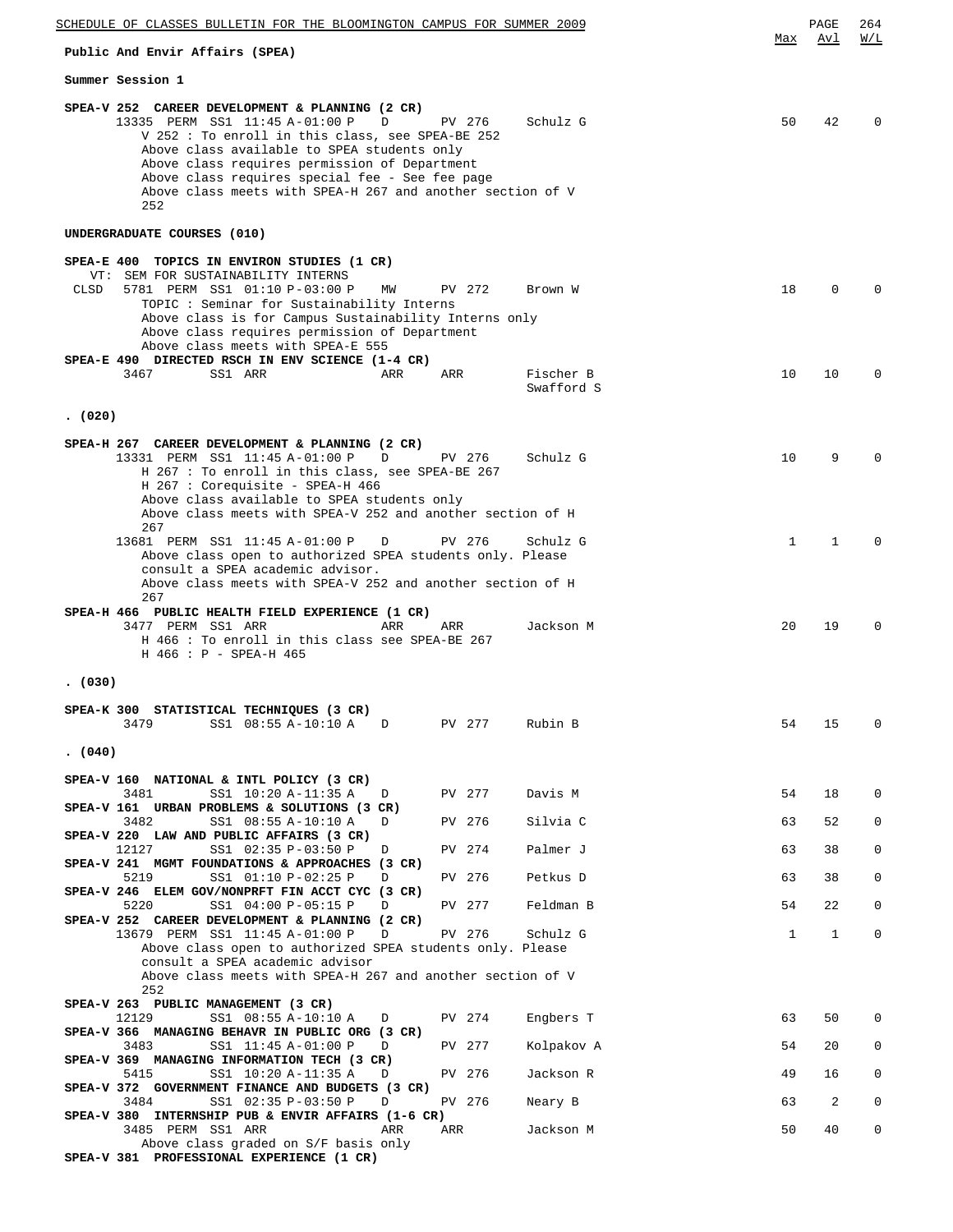| SCHEDULE OF CLASSES BULLETIN FOR THE BLOOMINGTON CAMPUS FOR SUMMER 2009                                                                           |            |            |                            |            | PAGE       | 265              |
|---------------------------------------------------------------------------------------------------------------------------------------------------|------------|------------|----------------------------|------------|------------|------------------|
| Summer Session 1 (continued)                                                                                                                      |            |            |                            | <u>Max</u> | <u>Avl</u> | W/L              |
| 3487 PERM SS1 ARR<br>Above class graded on S/F basis only                                                                                         | ARR        | ARR        | Jackson M                  | 200        | 190        | $\mathbf 0$      |
| 13336 PERM SS1 ARR<br>V 381 : To enroll in this class see SPEA-BE 252<br>V 381 : Corequisite - SPEA-V 252<br>Above class graded on S/F basis only | ARR        | ARR        | Jackson M                  | 50         | 42         | $\mathbf 0$      |
| Above class open to SPEA students only<br>SPEA-V 388 AMERICAN HUMANICS INTERNSHIP (3 CR)<br>5666<br>SS1 ARR                                       | ARR        | ARR        | Stice P                    | 50         | 50         | 0                |
| Above class graded on S/F basis only<br>SPEA-V 390 RDGS IN PUB & ENVIR AFFAIRS (1-3 CR)                                                           |            |            |                            |            |            |                  |
| 3489 PERM SS1 ARR<br>V 390 : Readings contract required                                                                                           | ARR        | ARR        | Bastin A<br>Swafford S     | 10         | 10         | $\mathbf 0$      |
| SPEA-V 412 LEADERSHIP AND ETHICS (3 CR)                                                                                                           |            |            |                            |            |            |                  |
| 12669<br>SS1 10:20 A-11:35 A<br>SPEA-V 450 CONTEM ISSUES IN PUBLIC AFF (3 CR)                                                                     | D          | PV 274     | Petkus D                   | 63         | 38         | $\mathbf 0$      |
| VT: GLOBALZTN/POL OF GLOBAL GOVRNC<br>SS1 11:45 A-02:00 P<br>12130                                                                                | TR         | PV 274     | Afoaku O                   | 63         | 53         | $\Omega$         |
| TOPIC: Globalization, Interdependence and the Politics of<br>Global Governance                                                                    |            |            |                            |            |            |                  |
| SPEA-V 490 DIR RES PUB & ENVIR AFFAIRS (1-3 CR)                                                                                                   |            |            |                            |            |            |                  |
| 3491 PERM SS1 ARR<br>V 490 : Readings contract required                                                                                           | ARR        | ARR        | Fischer B<br>Swafford S    | 10         | 10         | $\mathbf 0$      |
| SPEA-V 491 HONORS RES PUB & ENVIR AFFAIRS (1-3 CR)                                                                                                |            |            |                            |            |            |                  |
| 3493 PERM SS1 ARR<br>V 491 : Research contract required                                                                                           | ARR        | ARR        | Fischer B                  | 10         | 10         | $\mathbf 0$      |
| SPEA-V 499 HONORS THESIS (3 CR)<br>3495 PERM SS1 ARR<br>V 499 : Readings contract required                                                        | ARR        | ARR        | Fischer B                  | 10         | 10         | $\mathbf 0$      |
| GRADUATE COURSES (050)                                                                                                                            |            |            |                            |            |            |                  |
| SPEA-E 555 TPCS IN ENVIRONMENTAL SCIENCES (1 CR)                                                                                                  |            |            |                            |            |            |                  |
| VT: SEM FOR SUSTAINABILITY INTERNS                                                                                                                |            |            |                            |            |            |                  |
| CLSD<br>5782<br>SS1 01:10 P-03:00 P<br>TOPIC: Seminar for Sustainability Interns                                                                  | MW         | PV 272     | Brown W                    | 18         | 0          | $\Omega$         |
| Above class is for Campus Sustainability Interns only<br>Above class meets with SPEA-E 400                                                        |            |            |                            |            |            |                  |
| SPEA-E 579 READINGS IN ENVIR SCIENCE (1-3 CR)<br>3469 PERM SS1 ARR                                                                                | ARR        | ARR        | Haitjema H<br>Swafford S   | 10         | 10         | $\Omega$         |
| Above class requires a reading contract<br>SPEA-E 589 PRACTICUM IN ENVIRONMENTAL SCI (0-6 CR)                                                     |            |            |                            |            |            |                  |
| SPEA-E 625 RES IN ENVIRONMENTAL SCIENCE (1-6 CR)                                                                                                  |            | ARR        | Jackson M                  | 20         | 14         | 0                |
| 3473 PERM SS1 ARR<br>Above class requires a reading contract                                                                                      | ARR        | ARR        | Haitjema H                 | 10         | 4          | $\Omega$         |
| SPEA-E 890 PH.D. THESIS: ENVIR SCI (1-12 CR)                                                                                                      |            |            |                            |            |            |                  |
| 3475 PERM SS1 ARR                                                                                                                                 | ARR        | ARR        | Stevens P                  | 20         | 20         | 0                |
| 4829 PERM SS1 ARR<br>(060)                                                                                                                        | ARR        | ARR        | Stevens P                  | 20         | 20         | $\Omega$         |
| SPEA-V 580 READINGS IN PUBLIC AFFAIRS (1-3 CR)                                                                                                    |            |            |                            |            |            |                  |
| 3497 PERM SS1 ARR                                                                                                                                 | ARR        | ARR        | Mikesell J                 | 10         | 7          | $\Omega$         |
| V 580 : Readings contract required<br>Above class for students in residence on Bloomington campus                                                 |            |            |                            |            |            |                  |
| SPEA-V 580 READINGS IN PUBLIC AFFAIRS (1 CR)<br>13641<br>SS1 ARR<br>V 580 : Reading contract required                                             | ARR        | ARR        | Mikesell J                 | 5          | 4          | $\Omega$         |
| SPEA-V 580 READINGS IN PUBLIC AFFAIRS (1-3 CR)                                                                                                    |            |            |                            |            |            |                  |
| 4708 PERM SS1 ARR<br>Above class for students not in residence on Bloomington                                                                     | ARR        | ARR        | Mikesell J                 | 50         | 50         | $\Omega$         |
| campus                                                                                                                                            |            |            |                            |            |            |                  |
| SPEA-V 585 PRACTICUM IN PUBLIC AFFAIRS (0-6 CR)<br>3499 PERM SS1 ARR<br>Above class graded on S/F basis only                                      | ARR        | ARR        | Jackson M                  | 50         | 32         | $\mathbf 0$      |
| SPEA-V 590 RESEARCH IN PUBLIC AFFAIRS (1-3 CR)<br>3501 PERM SS1 ARR                                                                               | ARR        | ARR        | Mikesell J                 | 10         | 9          | $\mathbf 0$      |
| V 590 : Readings contract required<br>4709 PERM SS1 ARR                                                                                           | ARR        | ARR        | Mikesell J                 | 50         | 50         | $\mathbf 0$      |
|                                                                                                                                                   |            |            | Swafford S                 |            |            |                  |
| SPEA-V 890 THESIS (PH D) (1-6 CR)                                                                                                                 |            |            |                            |            |            |                  |
| 3503 PERM SS1 ARR<br>4827 PERM SS1 ARR                                                                                                            | ARR<br>ARR | ARR<br>ARR | Ringquist E<br>Ringquist E | 10<br>10   | 3<br>10    | 0<br>$\mathbf 0$ |
|                                                                                                                                                   |            |            |                            |            |            |                  |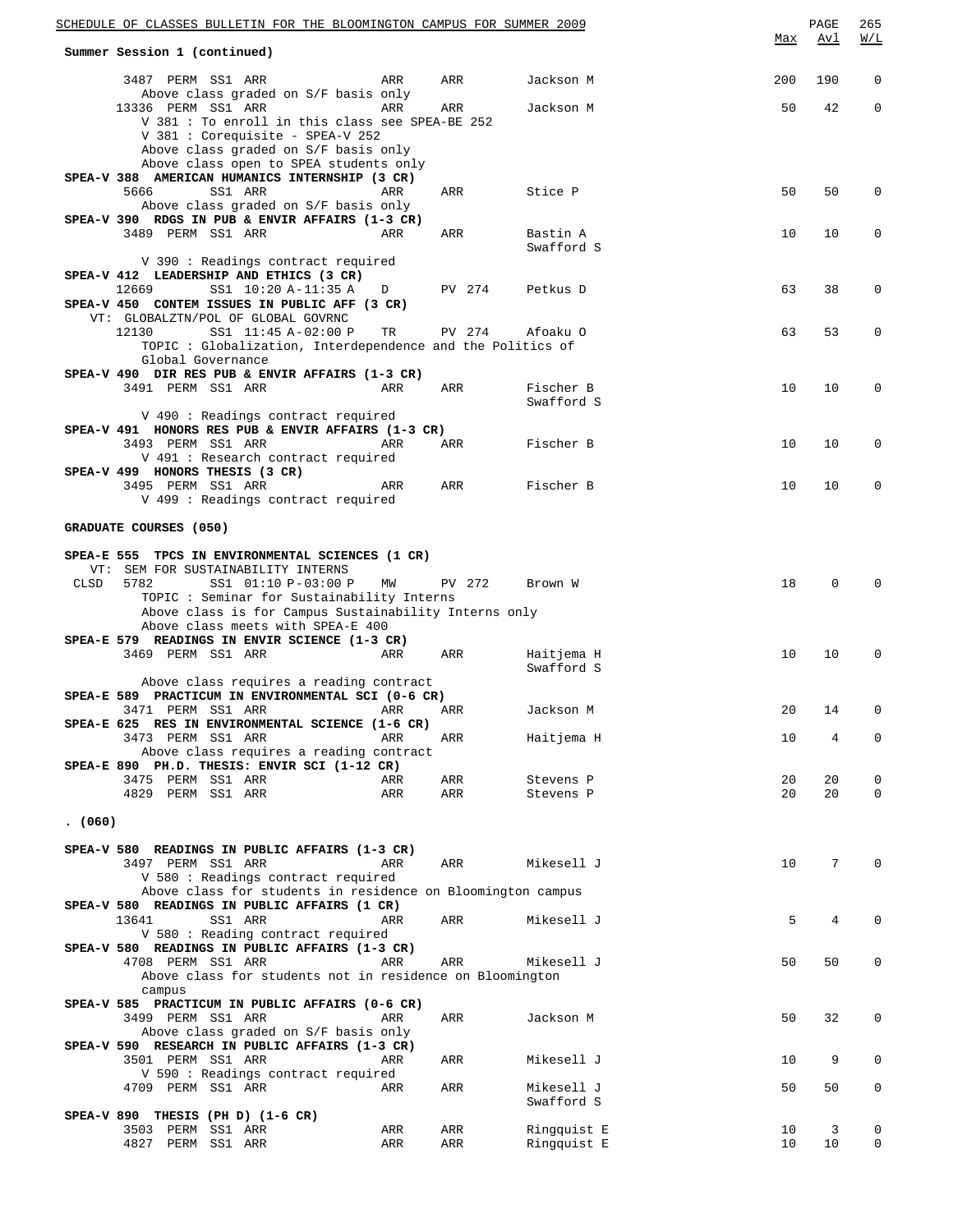| SCHEDULE OF CLASSES BULLETIN FOR THE BLOOMINGTON CAMPUS FOR SUMMER 2009                                                                                                                                                                                                                                                                                                                                    |              | PAGE         | 266         |
|------------------------------------------------------------------------------------------------------------------------------------------------------------------------------------------------------------------------------------------------------------------------------------------------------------------------------------------------------------------------------------------------------------|--------------|--------------|-------------|
| Intensive Session 1                                                                                                                                                                                                                                                                                                                                                                                        | Max          | Avl          | W/L         |
| UNDERGRADUATE COURSES (010)                                                                                                                                                                                                                                                                                                                                                                                |              |              |             |
| SPEA-E 400 TOPICS IN ENVIRON STUDIES (1-3 CR)<br>VT: PLANT & PLANT COMMUNITIES<br>3466<br>IS1 ARR<br>ARR<br>ARR<br>Bennett M<br>Above class meets Intensive I only<br>Above class includes a six-day field trip to the Smokey<br>Mountains<br>Above class meets with SPEA-E 555                                                                                                                            | 20           | 15           | $\Omega$    |
| GRADUATE COURSES (050)                                                                                                                                                                                                                                                                                                                                                                                     |              |              |             |
| SPEA-E 555 TPCS IN ENVIRONMENTAL SCIENCES (2-3 CR)<br>VT: PLANT & PLANT COMMUNITIES<br>5049<br>IS1 ARR<br>ARR<br>ARR<br>Bennett M<br>Above class meets Intensive I only<br>Above class includes a six-day field trip to the Smokey<br>Mountains<br>Above class requires permission of Department<br>Above class meets with SPEA-E 400                                                                      | 20           | 13           | $\Omega$    |
| Summer Session 2                                                                                                                                                                                                                                                                                                                                                                                           |              |              |             |
| UNDERGRADUATE COURSES (010)                                                                                                                                                                                                                                                                                                                                                                                |              |              |             |
| SPEA-E 162 ENVIRONMENT AND PEOPLE (3 CR)<br>SS2 11:30 A-12:20 P<br>Paulson Priebe M<br>5416<br>PV 277<br>D<br>SPEA-E 443 HABITAT ANALYSIS-AQUATIC (3 CR)                                                                                                                                                                                                                                                   | 54           | 33           | $\Omega$    |
| SS2 01:00 P-05:00 P<br>12131<br>Clark M<br>TR.<br>PV 272<br>Above class meets with SPEA-E 555                                                                                                                                                                                                                                                                                                              | 18           | 6            | $\Omega$    |
| SPEA-E 490 DIRECTED RSCH IN ENV SCIENCE (1-4 CR)<br>3468 PERM SS2 ARR<br>Fischer B<br>ARR<br>ARR<br>Swafford S                                                                                                                                                                                                                                                                                             | 10           | 10           | $\Omega$    |
| E 490 : Reading contract required<br>SPEA-E 490 DIRECTED RSCH IN ENV SCIENCE (1-3 CR)<br>4789 PERM SS2 ARR<br>Fischer B<br>ARR<br>ARR<br>Swafford S                                                                                                                                                                                                                                                        | 10           | 10           | $\Omega$    |
| (030)                                                                                                                                                                                                                                                                                                                                                                                                      |              |              |             |
| SPEA-K 300 STATISTICAL TECHNIQUES (3 CR)<br>3480<br>SS2 08:50 A-11:20 A<br>PV 277<br>Wakhungu H<br>D<br>SPEA-G 901 ADVANCED RESEARCH (6 CR)                                                                                                                                                                                                                                                                | 54           | 26           | $\Omega$    |
| Ringquist E<br>CLSD 14914 PERM SS2 ARR<br>ARR<br>ARR                                                                                                                                                                                                                                                                                                                                                       | $\mathbf{1}$ | $\Omega$     | $\Omega$    |
| (040)                                                                                                                                                                                                                                                                                                                                                                                                      |              |              |             |
| SPEA-V 100 CURRENT TOPICS IN PUBLIC AFF (1-3 CR)<br>VT: GLOBAL KNOWLEDGE, GLOBAL RULES<br>5556 RSTR NS2 09:00 A-12:00 P D<br>PV 273<br>McGregor E<br>TOPIC : Global Knowledge, Global Rules: Promise and Peril in<br>the Information Age 2.0<br>Above class meets Aug $3$ - Aug 21. For further information,<br>contact Intensive Freshman Seminar office at 855-3839<br>Above class open to Freshmen only | 20           | 20           | $\Omega$    |
| SPEA-V 161 URBAN PROBLEMS & SOLUTIONS (3 CR)<br>SS2 01:30 P-02:20 P<br>PV 274<br>Moldogaziev T<br>5448<br>D                                                                                                                                                                                                                                                                                                | 63           | 51           | $\mathbf 0$ |
| SPEA-V 361 FINANCIAL MANAGEMENT (3 CR)<br>5221<br>SS2 09:30 A-11:35 A<br>PV 274<br>MW<br>Reuveny R<br>Above class meets second summer session on Mondays and                                                                                                                                                                                                                                               | 63           | 18           | 0           |
| Wednesdays only<br>SPEA-V 373 HUMAN RESOURCE MGMT PUB SECTOR (3 CR)                                                                                                                                                                                                                                                                                                                                        |              |              |             |
| SS2 12:30 P-01:20 P<br>4872<br>D<br>PV 276<br>Sklar P<br>SPEA-V 380 INTERNSHIP PUB & ENVIR AFFAIRS (0-6 CR)                                                                                                                                                                                                                                                                                                | 57           | 19           | $\mathbf 0$ |
| 3486 PERM SS2 ARR<br>Jackson M<br>ARR<br>ARR<br>Above class graded on S/F basis only                                                                                                                                                                                                                                                                                                                       | 50           | 33           | $\mathbf 0$ |
| SPEA-V 381 PROFESSIONAL EXPERIENCE (1 CR)<br>3488 PERM SS2 ARR<br>Jackson M<br>ARR<br>ARR<br>Above class graded on S/F basis only                                                                                                                                                                                                                                                                          | 200          | 194          | 0           |
| SPEA-V 390 RDGS IN PUB & ENVIR AFFAIRS (1-3 CR)<br>3490 PERM SS2 ARR<br>Bastin A<br>ARR<br>ARR<br>V 390 : Readings contract required                                                                                                                                                                                                                                                                       | 10           | 9            | $\mathbf 0$ |
| SPEA-V 390 RDGS IN PUB & ENVIR AFFAIRS (0-3 CR)<br>CLSD 14903 PERM SS2 ARR<br>Bastin A<br>ARR<br>ARR<br>V 390 : Readings contract required                                                                                                                                                                                                                                                                 | $\mathbf{1}$ | $\mathbf{0}$ | $\mathbf 0$ |
| SPEA-V 463 INTERPERS RELATNS IN WRK PLACE (3 CR)<br>12133<br>SS2 12:30 P-01:20 P<br>PV 273<br>D<br>McGarvey D<br>TOPIC: Interpersonal Relations in the Workplace                                                                                                                                                                                                                                           | 63           | 49           | $\mathbf 0$ |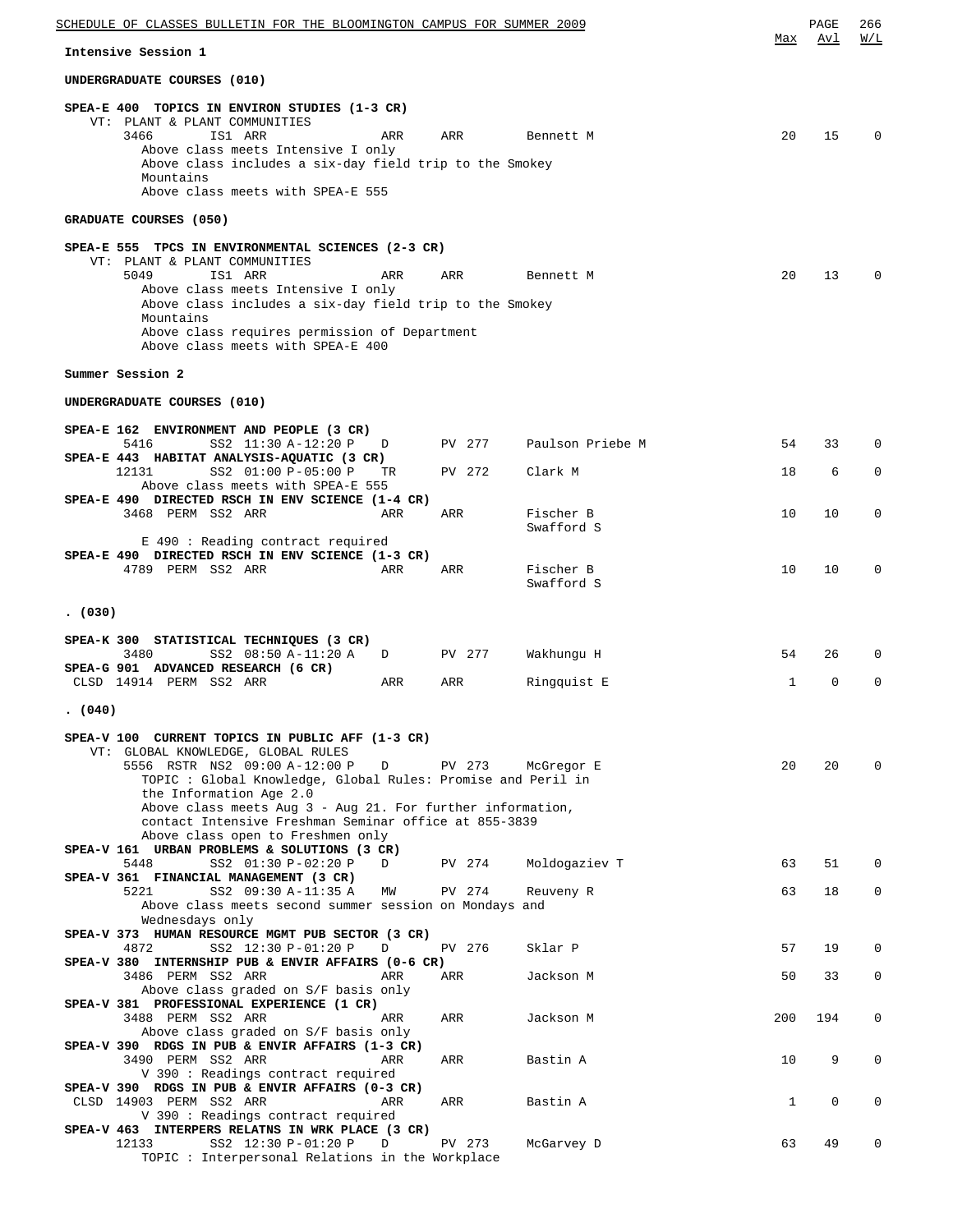| SCHEDULE OF CLASSES BULLETIN FOR THE BLOOMINGTON CAMPUS FOR SUMMER 2009 |     |        |                         | Max | PAGE<br>Avl | 267<br>W/L  |
|-------------------------------------------------------------------------|-----|--------|-------------------------|-----|-------------|-------------|
| Summer Session 2 (continued)                                            |     |        |                         |     |             |             |
| SPEA-V 490 DIR RES PUB & ENVIR AFFAIRS (1-3 CR)                         |     |        |                         |     |             |             |
| 3492 PERM SS2 ARR                                                       | ARR | ARR    | Fischer B<br>Swafford S | 10  | 10          | $\Omega$    |
| V 490 : Readings contract required                                      |     |        |                         |     |             |             |
| SPEA-V 491 HONORS RES PUB & ENVIR AFFAIRS (1-3 CR)                      |     |        |                         |     |             |             |
| 3494 PERM SS2 ARR                                                       | ARR | ARR    | Fischer B               | 10  | 10          | 0           |
| V 491 : Research contract required                                      |     |        |                         |     |             |             |
| SPEA-V 499 HONORS THESIS (3 CR)                                         |     |        |                         |     |             |             |
| 3496 PERM SS2 ARR                                                       | ARR | ARR    | Fischer B               | 10  | 9           | $\Omega$    |
| V 499 : Readings contract required                                      |     |        |                         |     |             |             |
| GRADUATE COURSES (050)                                                  |     |        |                         |     |             |             |
| SPEA-E 555 TPCS IN ENVIRONMENTAL SCIENCES (3 CR)                        |     |        |                         |     |             |             |
| VT: HABITAL ANALYSIS-AQUATIC                                            |     |        |                         |     |             |             |
| 13519<br>SS2 01:00 P-05:00 P                                            | TR  | PV 272 | Clark M                 | 18  | 6           | 0           |
| Above class meets with SPEA-E 443                                       |     |        |                         |     |             |             |
| SPEA-E 579 READINGS IN ENVIR SCIENCE (1-6 CR)                           |     |        |                         |     |             |             |
| 3470 PERM SS2 ARR                                                       | ARR | ARR    | Haitjema H              | 10  | 10          | $\mathbf 0$ |
|                                                                         |     |        | Swafford S              |     |             |             |
| Above class requires a reading contract                                 |     |        |                         |     |             |             |
| SPEA-E 589 PRACTICUM IN ENVIRONMENTAL SCI (0-6 CR)                      |     |        |                         |     |             |             |
| 3472 PERM SS2 ARR                                                       | ARR | ARR    | Jackson M               | 15  | 2           | $\mathbf 0$ |
| Above class graded on S/F basis only                                    |     |        |                         |     |             |             |
| SPEA-E 625 RES IN ENVIRONMENTAL SCIENCE (1-6 CR)                        |     |        |                         |     |             |             |
| 3474 PERM SS2 ARR                                                       | ARR | ARR    | Haitjema H              | 10  | 7           | 0           |
| Above class requires a reading contract                                 |     |        |                         |     |             |             |
| SPEA-E 890 PH.D. THESIS: ENVIR SCI (1-12 CR)                            |     |        |                         |     |             |             |
| 3476 PERM SS2 ARR                                                       | ARR | ARR    | Stevens P               | 28  | 28          | 0           |
| 4059 PERM SS2 ARR                                                       | ARR | ARR    | Stevens P               | 100 | 100         | $\mathbf 0$ |
|                                                                         |     |        |                         |     |             |             |
| (060)                                                                   |     |        |                         |     |             |             |
| SPEA-V 580 READINGS IN PUBLIC AFFAIRS (1-6 CR)                          |     |        |                         |     |             |             |
| 3498 PERM SS2 ARR<br>CLSD                                               | ARR | ARR    | Mikesell J              | 10  | 0           | $\mathbf 0$ |
| V 580 : Readings contract required                                      |     |        |                         |     |             |             |
| Above class for students in residence on Bloomington campus             |     |        |                         |     |             |             |
| 4778 PERM SS2 ARR                                                       | ARR | ARR    | Mikesell J              | 10  | 9           | $\mathbf 0$ |
|                                                                         |     |        |                         |     |             |             |
| Above class for students not in residence on Bloomington                |     |        |                         |     |             |             |
| campus                                                                  |     |        |                         |     |             |             |
| SPEA-V 585 PRACTICUM IN PUBLIC AFFAIRS (0-6 CR)                         |     |        |                         |     |             |             |
| 3500 PERM SS2 ARR                                                       | ARR | ARR    | Jackson M               | 50  | 21          | $\mathbf 0$ |
| Above class graded on S/F basis only                                    |     |        |                         |     |             |             |
| SPEA-V 590 RESEARCH IN PUBLIC AFFAIRS (1-6 CR)                          |     |        |                         |     |             |             |
| 3502 PERM SS2 ARR                                                       | ARR | ARR    | Mikesell J              | 10  | 10          | $\mathbf 0$ |
|                                                                         |     |        | Swafford S              |     |             |             |
| V 590 : Readings contract required                                      |     |        |                         |     |             |             |
| SPEA-V 890 THESIS (PH D) (1-6 CR)                                       |     |        |                         |     |             |             |
| 3504 PERM SS2 ARR                                                       | ARR | ARR    | Ringquist E             | 10  | 7           | $\mathbf 0$ |
| 4820 PERM SS2 ARR                                                       | ARR | ARR    | Ringquist E             | 5   | 3           | $\Omega$    |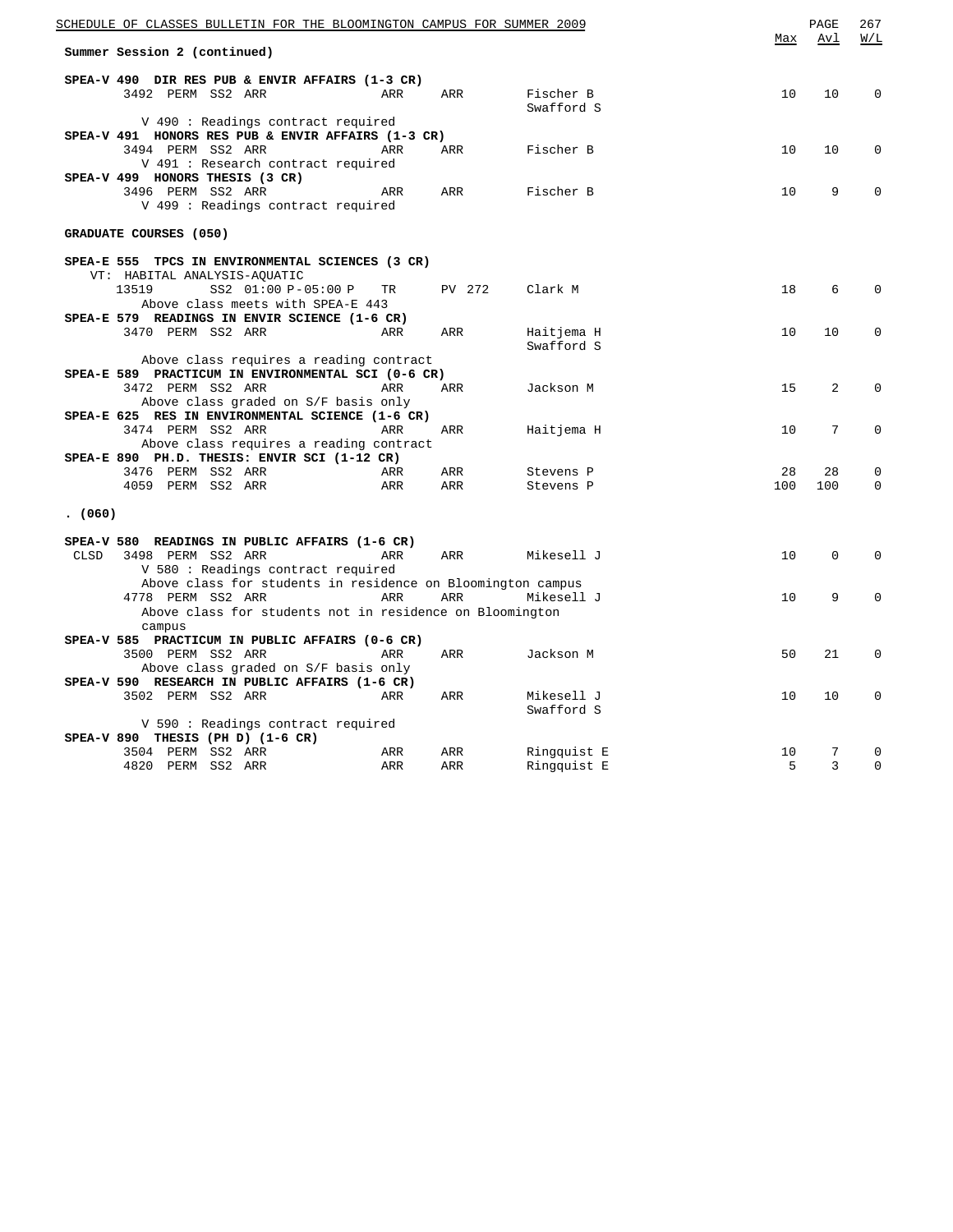| SCHEDULE OF CLASSES BULLETIN FOR THE BLOOMINGTON CAMPUS FOR SUMMER 2009<br>Arts Administration (AADM)                                     |     |     |               | Max | PAGE<br>Avl     | 268<br>W/L   |
|-------------------------------------------------------------------------------------------------------------------------------------------|-----|-----|---------------|-----|-----------------|--------------|
| Summer Session 1                                                                                                                          |     |     |               |     |                 |              |
| AADM-Y 550 PRACTICUM IN ARTS ADMIN (3 CR)<br>1306 RSTR SS1 ARR<br>Above class open to majors only<br>Above class graded on S/F basis only | ARR |     | ARR Rushton M | 8   | 8               |              |
| AADM-Y 690 INDPT STUDY IN ARTS ADMIN (1-3 CR)<br>1309<br>SS1 ARR<br>Above class open to majors only                                       | ARR | ARR | Rushton M     | 2   | $\overline{2}$  |              |
| AADM-Y 750 INTERNSHIP IN ARTS ADMIN (1.5-3 CR)<br>1311 RSTR SS1 ARR<br><b>Example 2018</b> ARR<br>Above class open to majors only         |     | ARR | Rushton M     | 7   | $7\phantom{.0}$ | $\Omega$     |
| Summer Session 2                                                                                                                          |     |     |               |     |                 |              |
| AADM-Y 550 PRACTICUM IN ARTS ADMIN (3 CR)<br>1307 RSTR SS2 ARR<br>Above class open to majors only<br>Above class graded on S/F basis only | ARR | ARR | Rushton M     | 8   | 7               | <sup>n</sup> |
| AADM-Y 680 READINGS IN ARTS ADMIN (1-3 CR)<br>SS2 ARR<br>1308<br><b>Example 2018</b><br>Above class open to majors only                   |     | ARR | Rushton M     | 3   | $\overline{2}$  | <sup>n</sup> |
| AADM-Y 690 INDPT STUDY IN ARTS ADMIN (1-3 CR)<br>SS2 ARR<br>1310<br>Above class open to majors only                                       | ARR | ARR | Rushton M     | 3   | 3               | <sup>0</sup> |
| AADM-Y 750 INTERNSHIP IN ARTS ADMIN (1.5-3 CR)<br>1312 RSTR SS2 ARR<br>Above class open to majors only                                    | ARR | ARR | Rushton M     | 7   | 7               | <sup>0</sup> |